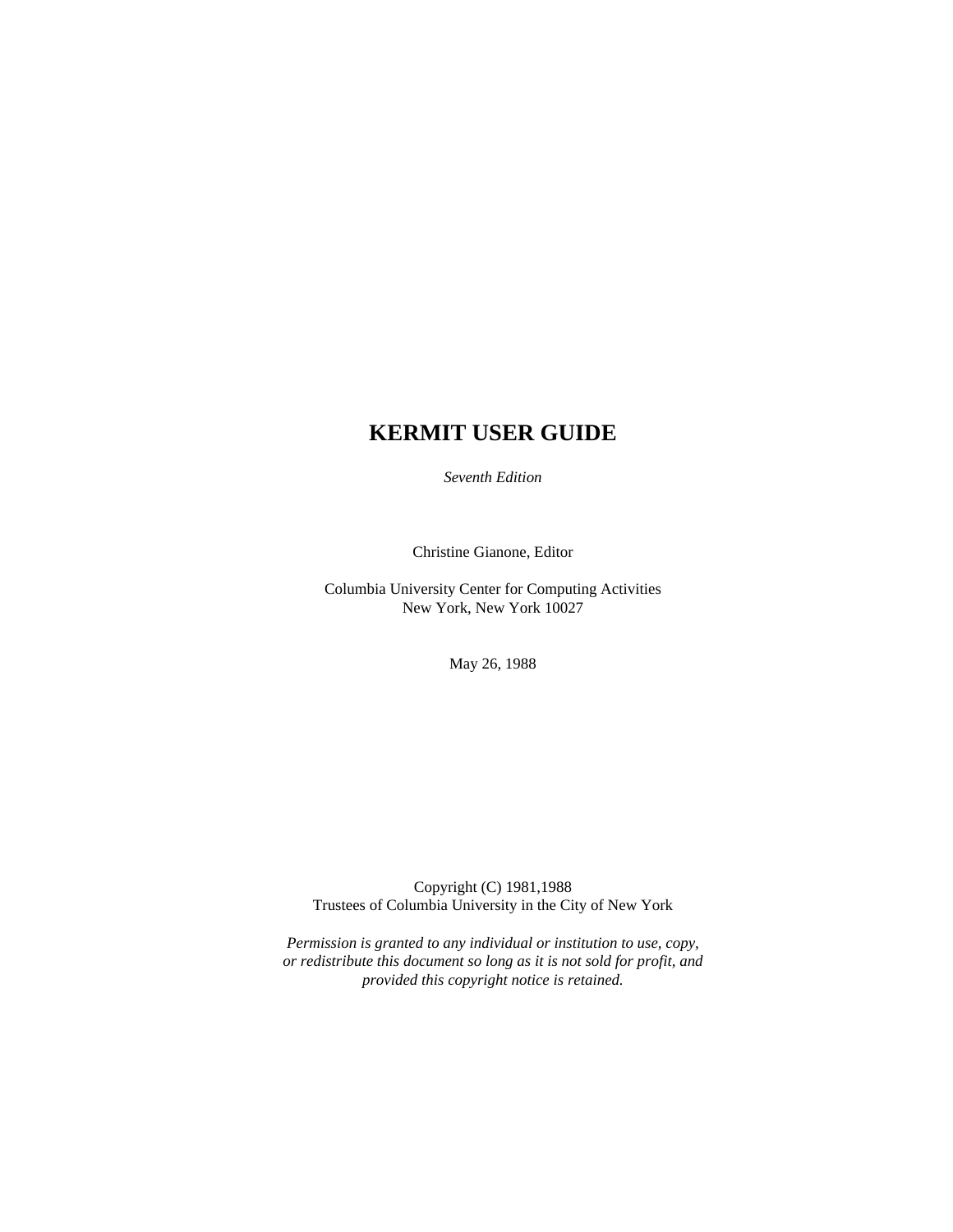# **PREFACE**

*Kermit* is the name of a protocol for transferring files from one computer to another over ordinary asynchronous terminal connections. Kermit programs have been written for many different computers, and in general any two computers that have Kermit programs can exchange sequential files correctly and completely. This manual gives a brief and general overview of what Kermit is and how to use it, but consists mostly of detailed instructions for use and installation of specific Kermit programs.

For a more detailed introduction to Kermit, complete with illustrations, diagrams, and tutorials, consult the book *Kermit, A File Transfer Protocol*, by Frank da Cruz, Digital Press, Bedford MA (1987), ISBN 0-932376-88-6, DEC order number EY-6705E-DP (phone 1-800-343-8321). The Kermit book describes Kermit in detail, from the points of view of the beginner, the user, the computer professional who must install Kermit programs or support their use, and the programmer who wishes to write new Kermit implementations. Also included are general introductions to computers, data communications, and file organization, plus a detailed troubleshooting guide, bootstrapping hints, and various appendices and tables. The latter half of the book is taken up by a complete description of the Kermit file transfer protocol, with programming examples in the C language, plus some analysis and comparisons of Kermit with other popular protocols such as Xmodem.

The seventh edition of the *Kermit User Guide* (May 1988) includes chapters on new releases of most major Kermit programs, including MS-DOS Kermit 2.30, VAX/VMS Kermit 3.3, Portable IBM Mainframe Kermit 4.0, Unix Kermit 4E, Macintosh Kermit, CP/M-80 Kermit 4.09, plus a new chapter on PDP-11 Kermit.

### **History and Acknowledgements**

The Kermit file transfer protocol was designed at the Columbia University Center for Computing Activities (CUCCA) in 1981-82 by Bill Catchings and Frank da Cruz. Bill wrote the first two programs, one for the DECSYSTEM-20 and one for a CP/M-80 microcomputer.

The initial objective was to allow users of our DEC-20 and IBM 370 timesharing systems to archive their files on microcomputer floppy disks. The design owes much to the ANSI and ISO/OSI models, and some ideas were borrowed from similar projects at Stanford University and the University of Utah. The protocol was designed to accommodate the "sensitive" communications front end of the full-duplex DEC-20 system as well as the peculiarities of half-duplex IBM mainframe linemode communications. The protocol was soon implemented successfully on our IBM mainframe systems under VM/CMS by Daphne Tzoar of CUCCA.

Meanwhile it was becoming apparent that Kermit was useful for more than just file archiving; IBM PCs were beginning to appear in the offices and departments, and there arose a general need for file transfer among all our systems, as well as a need to use the IBM PCs as terminals. Daphne soon had prepared an IBM PC implementation.

After our initial success with Kermit, we presented it at conferences of user groups like DECUS and SHARE, and began to get requests for it from other sites. Since we had written down a description of the protocol, some sites wrote their own implementations for new computers, or adapted one of our implementations to run on additional systems, and sent back these new versions to us so that we could share them with others. In this way, Kermit has grown to support nearly 300 different machines and operating systems; it has been sent on magnetic tape or diskette from Columbia University to nearly ten thousand sites all over the world, and has reached many thousands more through various user groups and networks.

Thanks to the hundreds of individuals and institutions who have contributed to the Kermit storehouse over the years.

The Kermit protocol was named after Kermit the Frog, star of the television series *THE MUPPET SHOW*; the name Kermit is used by permission of Henson Associates, Inc., New York.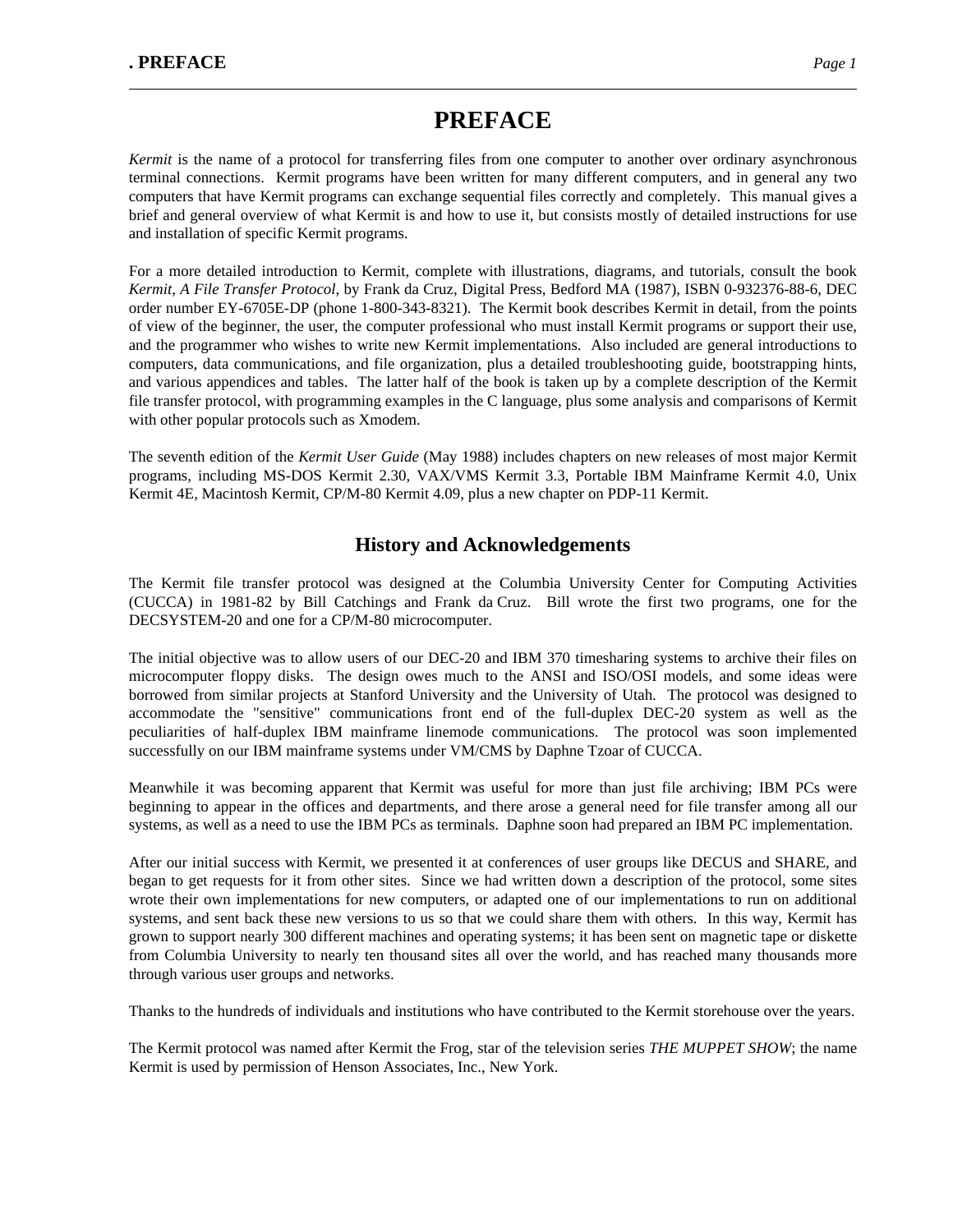### **Disclaimer**

Neither Columbia University, nor the editor, nor the authors of the individual chapters, nor any individual or institution contributing Kermit programs or documentation to the Columbia University Kermit Distribution, acknowledge any liability for any claims arising from use or misuse of Kermit programs or for inaccuracies in the documentation or bugs in the programs. Kermit programs are produced on a voluntary basis and contributed freely for public use in the hope that they will be useful, but without any kind of warranty or guarantee, or any commitment to address or fix problems. In practice, Kermit programs and documentation are contributed in good faith, and will be supported on a best-effort basis, time and other commitments permitting.

### **Customizing This Manual**

Although the *Kermit User Guide* was produced at Columbia University, all attempts have been made to keep it free of site-specific information. However, due to the large number of Kermit implementations, descriptions of each one would make the manual prohibitively thick. Therefore, the manual is sent from Columbia with specific documentation about a selection of systems. Some of these descriptions may not be of interest at your site, while others that are may be lacking.

Each site, upon receiving a Kermit tape, may decide which versions of Kermit are important to it, and include the appropriate documentation in this manual. This is most conveniently done if your site has the Scribe text formatting system (from UNILOGIC Ltd in Pittsburgh PA, USA), with which this manual was produced. Scribe runs on a wide variety of systems. There are also Scribe subsets, such as Perfect Writer and Final Word, that run on various microcomputers. Many have asked why Scribe is used for Kermit manuals instead of TeX. The answer is simply that TeX can only produce output for typesetters, not plain-text ASCII files, which are necessary for online documentation.

The system-specific parts of the Kermit User Guide are included with "@INCLUDE" statements at the end of the Scribe source file for this manual, whose filename is KUSER.MSS. You may add or delete @INCLUDE statements to suit your needs, and run the result through the text formatter to produce a customized manual. If you do this, you should include an indication on the title page that the manual has been customized for your site.

Not all system-specific documentation is provided in .MSS (Scribe input) format, since some Kermit contributors do not have Scribe at their sites. In that case, you will either have to add Scribe formatting commands, or else enclose the whole subfile in @BEGIN(VERBATIM)...@END(VERBATIM) brackets (and replace all atsigns (@) in the text with double atsigns (@@)).

If you do not have SCRIBE, you may still use an editor to delete or add sections to the finished documentation file, though the results will not be as satisfactory -- the table of contents, index, cross references, and page numbers will not be automatically adjusted.

If you are running a version of Kermit for which adequate documentation has not been provided (after all, this is a distributed, volunteer effort!), please feel free to write some, preferably in Scribe input format, and send it back to Columbia so that others may benefit from it. Likewise if you produce a new implementation of Kermit. If you don't know Scribe, you can use one of the existing chapters as a model.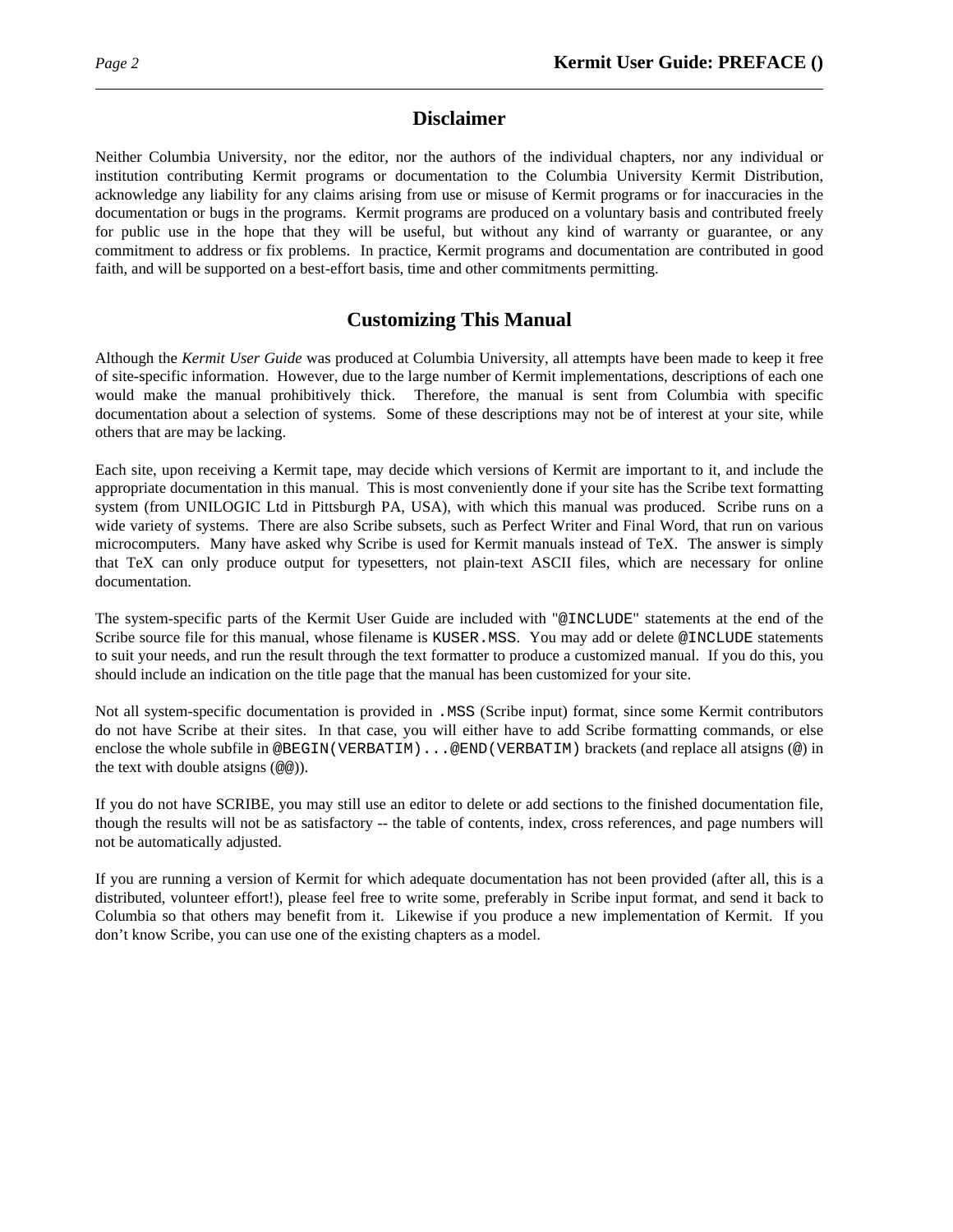# **How To Get Kermit**

The Kermit software is free and available to all, source code and documentation included, from a variety of sources. For example, most universities are connected to academic computer networks from which the Kermit files at Columbia University can be reached. The Kermit files are also available from many user groups, dialup information or bulletin board services, diskette reproduction services, and private volunteers.

Kermit software is not in the public domain. The Kermit manuals and most Kermit programs bear copyright notices to protect Columbia University and the various contributors from having their work taken by others and sold as a product, for profit. This is not to say that the Kermit file transfer protocol can never be included as a feature of a commercial product; the conditions under which this may be done are spelled out in a flyer *POLICY ON COMMERCIAL USE AND DISTRIBUTION OF KERMIT*.

Columbia University distributes Kermit programs by mail order on various magnetic media (primarily 9-track reel-to-reel tape and certain kinds of diskettes), charging a distribution fee to defray costs for media, printing, postage, materials, labor, and computing resources. This is not a software license fee; no license is required. To receive a current list of Kermit implementations, the statement on commercial policy, and a Kermit order form, write to:

Kermit Distribution Columbia University Center for Computing Activities 612 West 115th Street New York, NY 10025

Everyone is free to copy and redistribute Kermit programs and documentation, and is encouraged to do so, with the following stipulations: Kermit programs should not be sold for commercial gain; credit should be given where it is due; and new material should be sent back to Columbia University at the address above so that we can maintain a definitive and comprehensive set of Kermit implementations for further distribution.

Since new Kermit programs are added -- and old ones improved -- so frequently, sites that use Kermit heavily are encouraged to contact Columbia for updates two or three times a year for news.

-- PLEASE USE KERMIT ONLY FOR PEACEFUL AND HUMANE PURPOSES --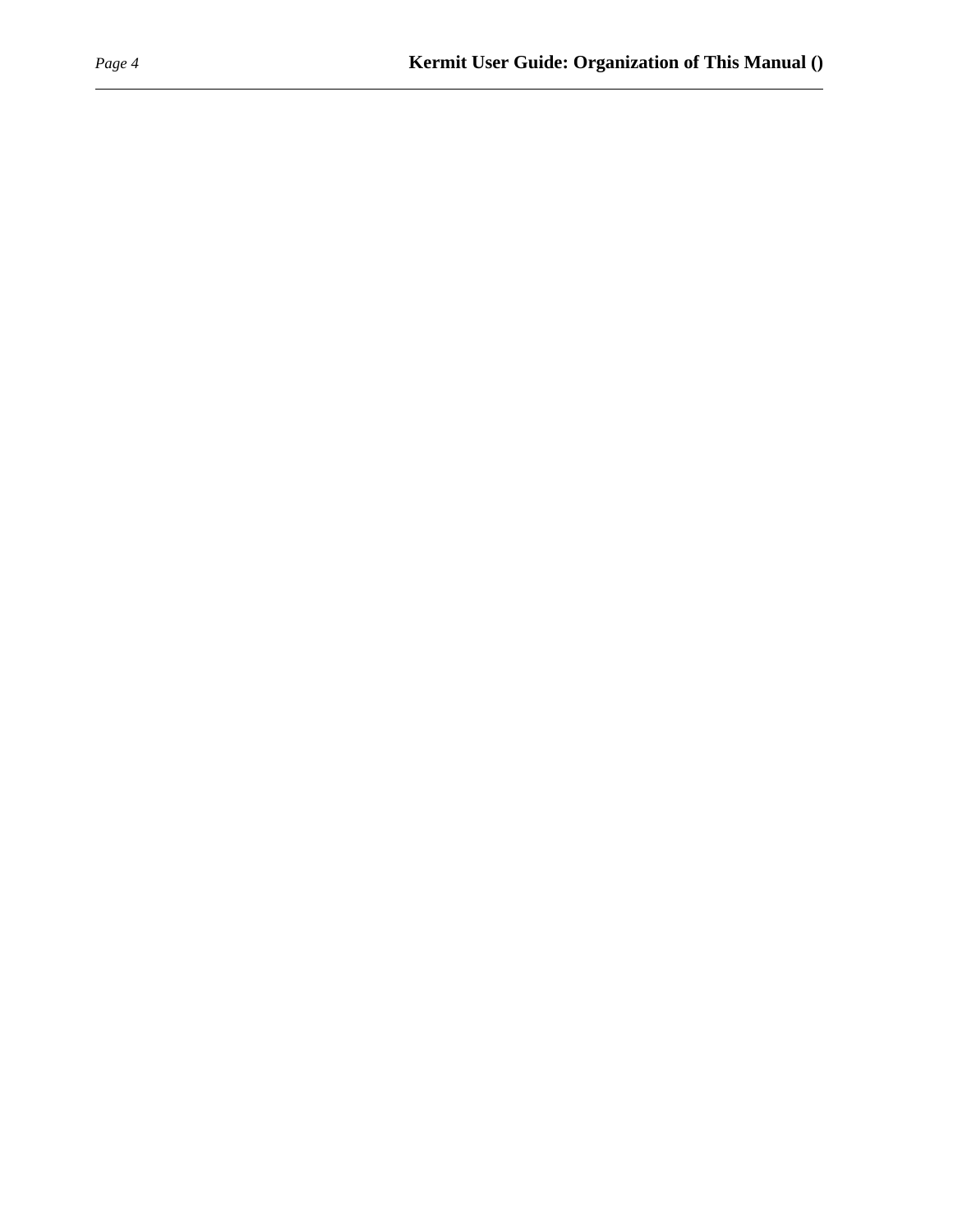# **Organization of This Manual**

Chapter 2, *How to Use Kermit*, describes the basics of text file transfer, and shows some specific examples. If you follow the examples but you can't make a terminal connection or you can't transfer files successfully, consult Chapter 3, *When Things Go Wrong*.

If you expect to be a heavy user of Kermit, you should read Section 4, *Kermit Commands*, which describes most of Kermit's features and commands. You may find that familiarity with the material in this section will help you get past difficulties that can crop up when you are making new kinds of connections or transferring unusual kinds of files. You will also find descriptions of some advanced file management features that have been omitted from the earlier sections.

The subsequent chapters describe selected popular Kermit programs in detail. You should read the appropriate section for each system you expect to use; each section describes the file naming conventions and other system features that are important to Kermit users, and lists the Kermit commands for that system mainly in terms of their differences from the "ideal" Kermit described in section 4.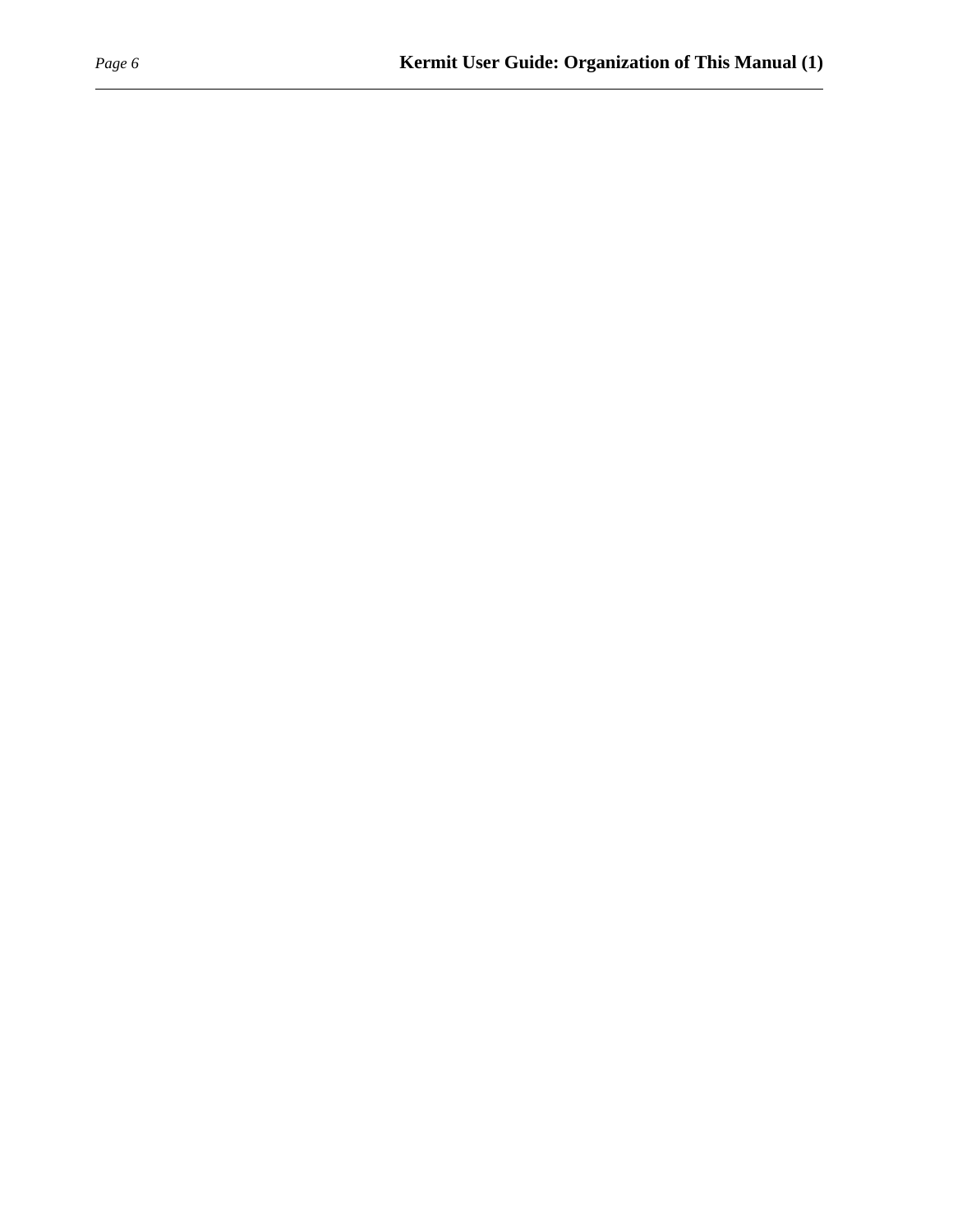# **1. Introduction**

There is an ever-increasing need to move information from one computer to another. Information can be exchanged using magnetic media -- tapes or disks -- or over networks. Networks are expensive, and when your computer is not connected to one (or to the right one), you must find other means to transfer information. In the early days of computing, magnetic media formats were relatively standardized, but with the arrival of microcomputers things have changed: most microcomputer users have no access to tapes, and disk formats are incompatible between most microcomputer makes and models. Even when disk formats agree, the disk must be physically moved from one system to the other in order for information to be exchanged -- the effort and delay can be significant if the systems are widely separated.

The telecommunication line provides a cheap and widely available alternative to networks and magnetic media. Asynchronous telecommunication is the method used by most terminals to connect to most computers. When dedicated "hardwired" connections, such as those found between a timesharing computer and its local terminals, are not available, computer users can create their own dialup connections with a telephone and a modem.

Most computers come equipped with asynchronous telecommunications interfaces, or "serial ports", which allow them to act as, or communicate with, terminals. The question is how to use the serial port to exchange data. Fortunately, the standards for connecting terminals to computers are almost universally followed: connector configuration (DB-25 or DB-9), transmission signals (EIA RS-232), a commonly accepted set of transmission speeds (baud rates), and a convention for encoding characters in storage and during transmission (ASCII). These standards provide the physical medium and the data format, but they do not specify a process for exchanging data.

# **1.1. Why Kermit?**

When data is transmitted from one computer to another; the receiving computer has to be instructed to take in the data and put it somewhere, and it also needs a way of ensuring that the data has been received correctly and completely in spite of several factors that will tend to interfere with this process:

- 1. *Noise* -- It is rarely safe to assume that there will be no electrical interference on a line; any long or switched data communication line will have occasional interference, or noise, which typically results in garbled or extra characters. Noise corrupts data, perhaps in subtle ways that might not be noticed until it's too late.
- 2. *Synchronization* -- Data must not come in faster than the receiving machine can handle it. Although line speeds at the two ends of the connection must match before communication can take place, the receiving machine might not be able to process a steady stream of input at that speed. Its central processor may be too slow or too heavily loaded, its buffers too full or too small, or its disk too slow. The typical symptom of a timing problem is lost data; most operating systems will simply discard incoming data they are not prepared to receive.

To prevent corruption of data and to synchronize communication, cooperating computers can send special messages to one another along with the data. Intermingling of control information with data together requires a set of rules for distinguishing messages from data, and specifying what the messages are and the actions associated with each message. Such a set of rules is called a *protocol*.

Kermit is a file transfer protocol. It is specifically designed for transfer of sequential files over ordinary telecommunication lines. Kermit is not necessarily better than other terminal-oriented file transfer protocols but it is free, it is well documented, and it has been implemented compatibly on a wide variety of microcomputers, PCs, workstations, minicomputers, mainframes, and supercomputers.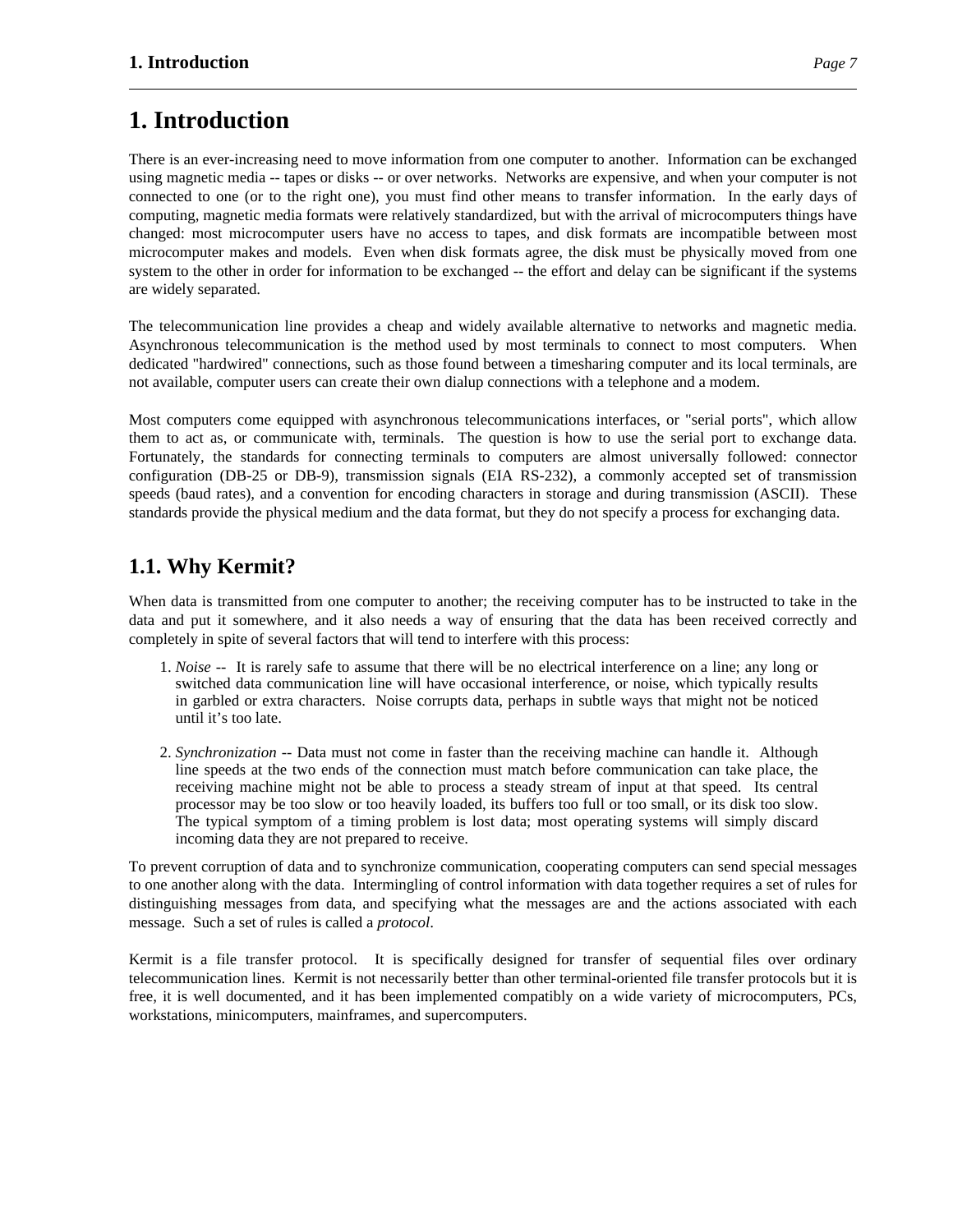## **1.2. How Kermit Works**

Kermit transfers data by encapsulating it in *packets* of control information. This information includes a synchronization marker, a packet sequence number to allow detection of lost packets, a length indicator, and a "block check" to allow verification of the data, as shown in Figure 1-1. The MARK (usually an ASCII Control-A

+------+------+------+------+--------- - - - -+-------+ | MARK | LEN | SEQ | TYPE | DATA | CHECK | +------+------+------+------+--------- - - - -+-------+

character) appears at the beginning of the packet. The next character is a length field (LEN), specifying how long the rest of the packet is. The sequence number (SEQ) is used to detect lost or duplicated packets; retransmission is requested for lost packets and duplicate packets are discarded. The TYPE field specifies whether the packet contains data or control information. The CHECK field contains a quantity obtained by combining all the other characters in the packet together in one of several ways; the sender computes this value and sends it. The packet receiver also computes the value and checks it against the value sent; if they agree, the packet is accepted; if they disagree, then the packet has been corrupted and retransmission is requested. The DATA field contains up to 90 characters of data. All fields except the mark are encoded as printable ASCII characters, to prevent host or network interference. Figure 1-2 shows how a typical file transfer proceeds. Figure 1-2 does not show how Kermit recovers from errors. Very briefly, here's how it works:

- If a packet is corrupted in transit by noise or loss of characters, the block check will be wrong. A file receiver will NAK ("negatively acknowledge") a corrupted packet, which causes the sender to retransmit the same packet (or, alternatively, it will ACK the last correctly received packet again). A file sender only receives ACKs and NAKs from the receiver; a corrupted ACK, or a NAK, from the receiver causes the sender to retransmit its most recent packet.
- If the file sender does not receive an ACK within the prescribed timeout interval, it retransmits the same packet. If the file receiver does not receive an expected packet within the timeout interval, it sends a NAK for the expected packet (or another ACK for the most recently correct packet).

Many encoding, compression, block check, timeout, and packet length options are provided. These options are automatically negotiated by the two Kermit programs when they initially make contact, and the greatest common set of features is used. For this reason, any two Kermit programs should be able to communicate successfully, from the oldest, most bare-bones version, to the newest, most feature-laden version. The protocol is described in detail in the Kermit book.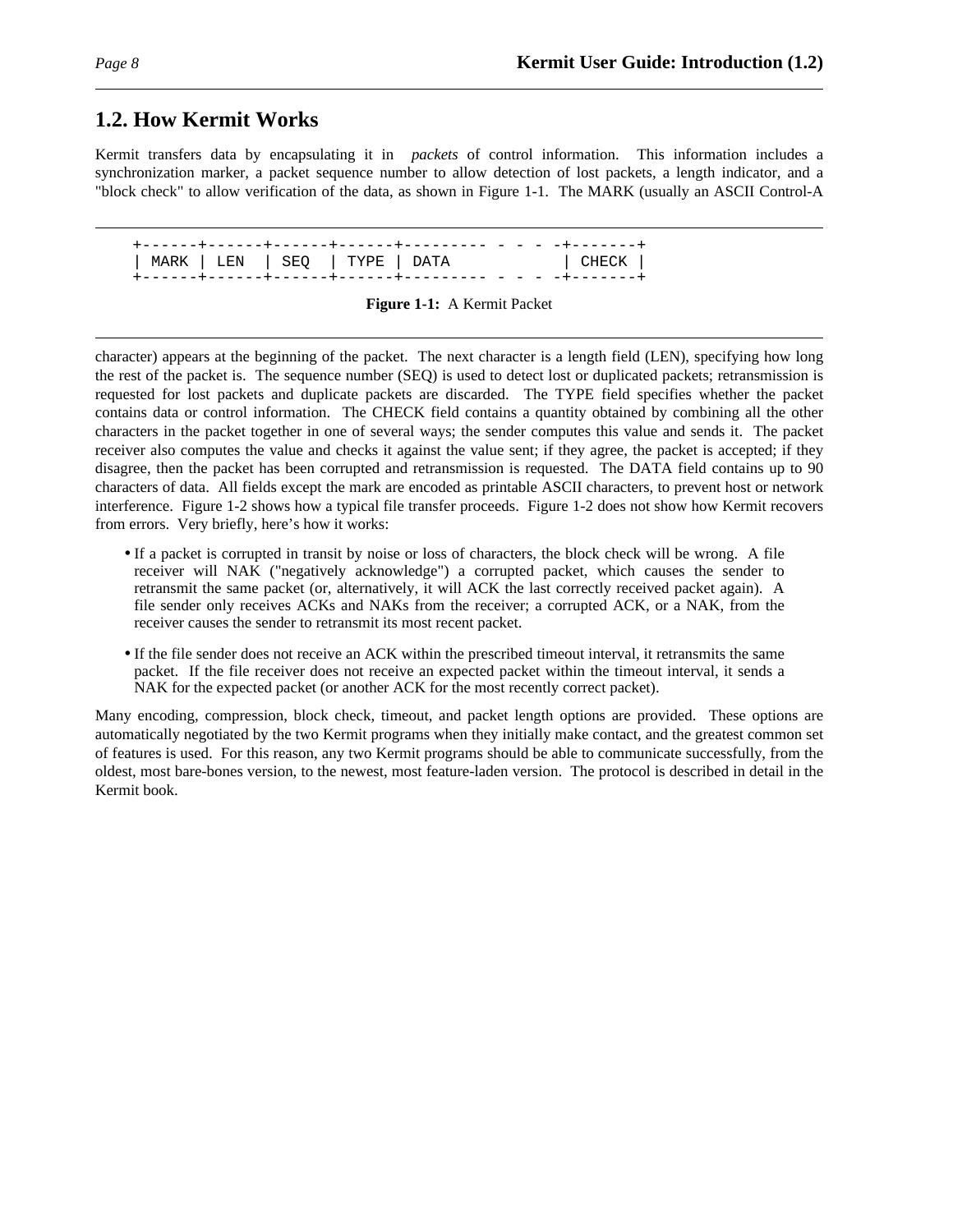| Sender<br>Receiver                                                       |                                                                                    |
|--------------------------------------------------------------------------|------------------------------------------------------------------------------------|
| Send-Init ------------->                                                 | Sender and Receiver exchange greetings                                             |
| File-Header -----------><br><------------------- ACK                     | Sender sends first file name to Receiver<br>Receiver acknowledges                  |
| File-Data ------------->                                                 | Sender sends first file data packet                                                |
| File-Data ------------->                                                 | Sender sends second file data packet                                               |
| File-Data $-xx \sim p'$ ''-->                                            | Third data packet is corrupted by noise<br>and Receiver negatively acknowledges it |
| File-Data ------------->                                                 | Sender retransmits third packet                                                    |
| File-Data packets are sent and acknowledged until the whole file is sent |                                                                                    |
| $End-Of-File$ ---------->                                                | Sender indicates first file is complete                                            |
| File-Header ----------->                                                 | Name second of file                                                                |
| $File-Data$ ------------->                                               | First data packet for second file                                                  |
| File-Data packets are sent and ack'd until the whole file is sent        |                                                                                    |
| $End-Of-File$ ----------->                                               | Sender indicates second file is complete                                           |
| $End-Of-Transaction$ ----><br>ACK<br>------------------                  | Sender indicates no more files to come                                             |
| Figure 1-2: Kermit File Transfer                                         |                                                                                    |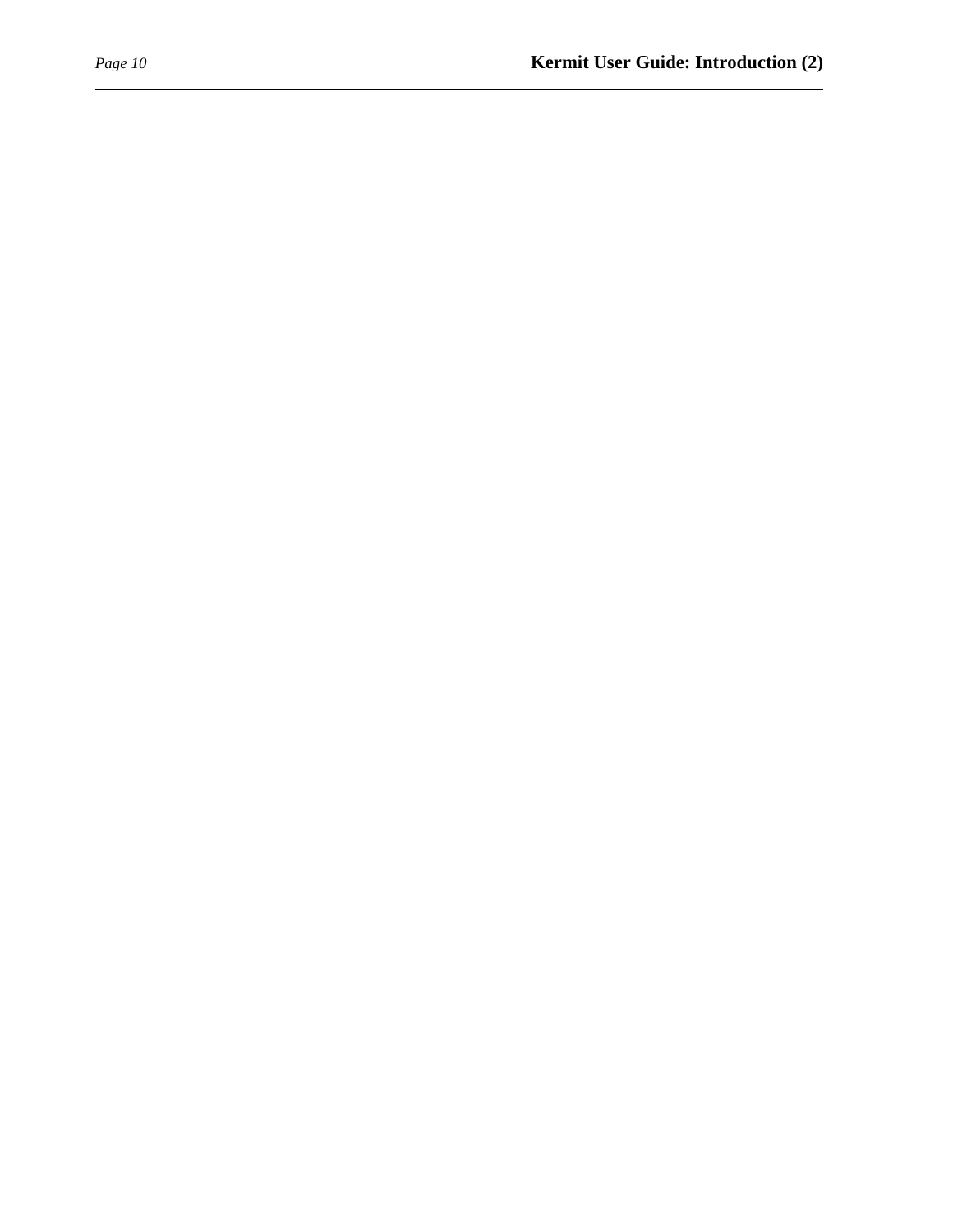# **2. How to Use Kermit**

Kermit embodies a set of rules for transferring files reliably between two computers. In general, one computer is a large system (a *host*, for instance a timesharing system with many terminals), and the other is a personal computer (PC). The host believes that the PC is an ordinary terminal. In order for the Kermit protocol to occur, a Kermit *program* must be running on each end of the communication line -- one on the host, one on the PC.

Your task is just to get the two Kermits started. You have to use a single keyboard and screen to talk to two different computers, two different programs. Let's talk about a common case: you are sitting at a personal computer (PC), which has a serial communication port. The serial port is connected to a host computer using, say, a dialup modem.

Normally, when you use your PC, you are "talking" directly to it; your commands are interpreted directly by the PC's operating system (CP/M, MS-DOS, UNIX, etc), or by some program that runs on the PC (an editor, a text formatter, space invaders...). The version of Kermit on your PC is a program like any other, but it has a special ability to either interpret your commands directly, like other programs, or to pass everything you type through to the other, remote computer. When you tell Kermit to CONNECT, it sends every character you type out the serial port, and it puts every character that comes in the serial port onto the screen. This is called "terminal emulation" -- one computer acts as if it were a terminal to the other. You are now "talking" to the remote computer, and the PC is (mostly) ignoring you.

Kermit, like most interactive programs, has a *prompt*. The prompt is a string of characters it types on the left margin to indicate that it is ready for you to type a command. Kermit's prompt is normally "Kermit-*xx*>". The *xx* identifies the implementation of Kermit; the Kermit that runs on MS-DOS systems is called "Kermit-MS" and its prompt is "Kermit-MS>"; the Kermit that runs on Z80 and 8080-based microcomputers is called "Kermit-80" and its prompt is "Kermit-80>", and so forth. If you become confused about which Kermit you are talking to, the prompt should provide a clue. In addition, most Kermits print an informative message like

[Connecting to remote host, type CTRL-]C to return]

when you CONNECT, and type another message like

[Connection closed, back at PC]

when you return.

Having "connected" to the host, there must be a way for you to "get back" to the PC. This is accomplished by an *escape sequence*. As Kermit passes your characters through to the host, it checks each one to see if it's a special predefined *escape character*. When the PC sees this character, it stops ignoring you -- you are once again "talking" to the PC, not to the host. The escape character is normally chosen to be one that you will not need to type while talking to the host, and one that is hard to type by accident -- it's usually a *control character*, such as Control-], which is entered by holding down the key marked CTRL or CONTROL and typing the indicated character (in this case, a right bracket "]"). The CTRL key works just like a SHIFT key. Control characters are written either as Ctrl-A or  $\sim$  A, where A is the character to be typed while holding down the Ctrl key.

## **2.1. Transferring a File**

From system command level on your PC, first run the Kermit program. Then tell Kermit to CONNECT you to the host. Now you're talking to the remote host -- at this point you must log in, and then run Kermit on the host.

Now you have a Kermit program on each end of the connection. The next step is to tell *each* Kermit what to do. Suppose you want to transfer a file from the host to the PC; you would first tell the host Kermit to SEND the file, then "escape" back to the PC Kermit and tell it to RECEIVE the file. The transfer begins -- you can sit back and watch, or go make yourself a sandwich. The PC Kermit will produce a running display on your screen as the transfer proceeds, and will notify you when it is complete.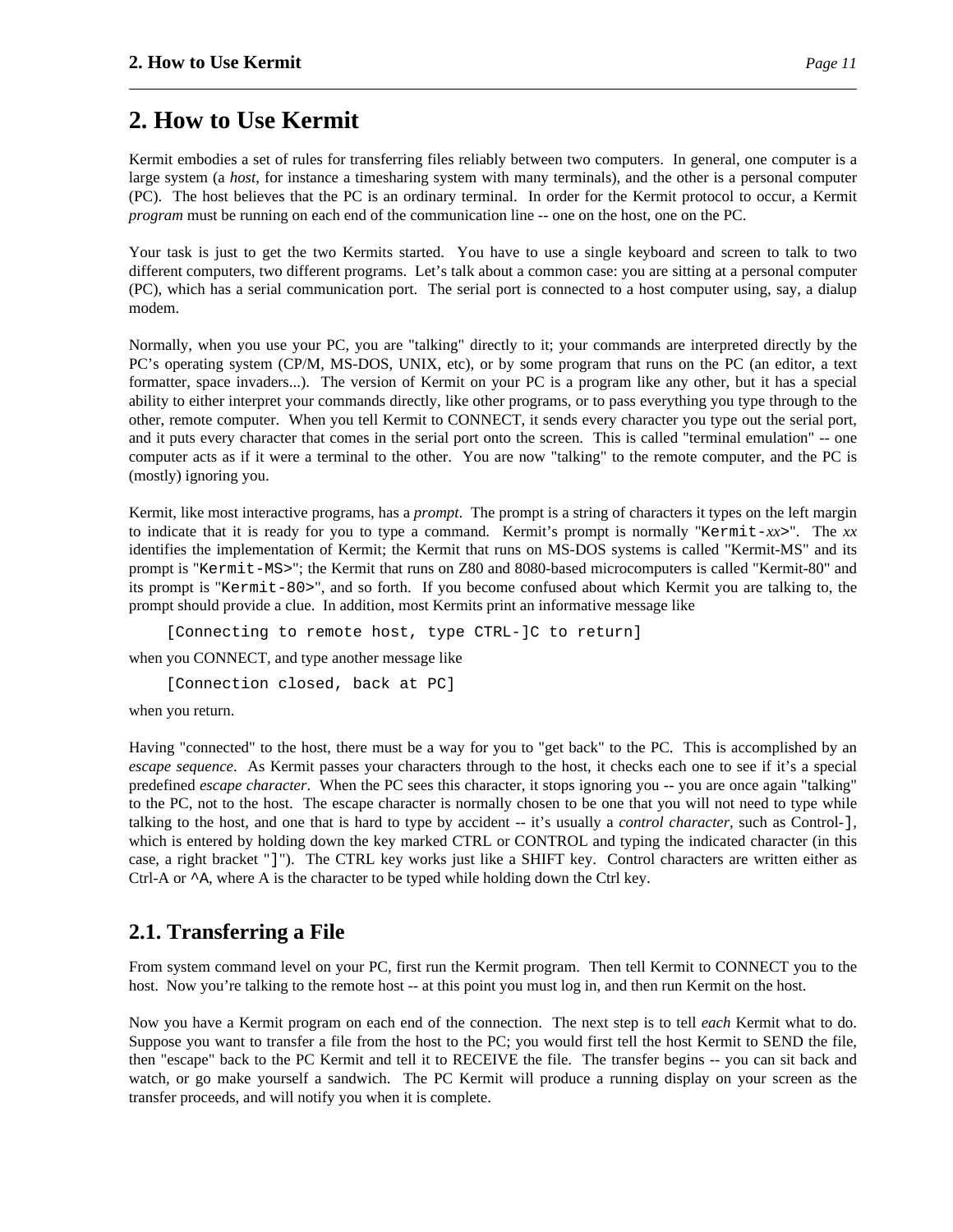The desired file should now be on your PC's disk. The Kermit protocol has ensured that the file arrived correctly and completely. Now you must clean up after yourself: CONNECT back to the host, exit from Kermit on the host, log out from the host, "escape" back to PC Kermit and exit from it. Now you can do whatever you had planned for your file -- edit it, print it on your PC printer, etc. Transferring a file in the other direction works the same way, but with the SEND and RECEIVE commands exchanged.

The Kermit protocol, and most Kermit programs, allow you to send text files reliably from the host to the PC, from the PC to the host, from host to host, or PC to PC, usually without any special regard for the nature of the particular machines involved. Most implementations also allow files to be sent in groups, with a single command, such as "send \*.\*" The scenario for each of these is the same as above -- only the details of how to establish the actual connection differ.

Kermit works best with "printable" files -- files composed only of letters, digits, punctuation marks, carriage returns, tabs, and so forth -- since these can be represented on almost any kind of computer. Kermit is also able to transfer "binary" files -- files such as executable programs -- composed of arbitrary bit patterns, but binary files normally are meaningful only to the kind of computer on which they are generated. Nevertheless, Kermit can usually move such files from system A to system B (where they are not much use) and back to system A in their original condition, although in most cases special measures must be taken to accomplish this.

Let's look at some more concrete examples. First you need to know what the basic Kermit commands are.

## **2.2. Basic Kermit Commands**

These are generic descriptions of the most basic Kermit commands. Detailed descriptions will come later. In these descriptions, *local* refers to the system that you are using directly, *remote* refers to the system to which you are CONNECTed via Kermit. Commands may take one or more operands on the same line, and are terminated by a carriage return.

SEND *filespec*

Send the file or file group specified by *filespec* from this Kermit to the other. The name of each file is passed to the other Kermit in a special control packet, so it can be stored there with the same name. A file group is usually specified by including "wildcard" characters like "\*" in the file specification. Examples:

send foo.txt send \*.for

Some implementations of Kermit may not support transfer of file groups; these versions would require a separate SEND command for each file to be transferred.

#### RECEIVE

Receive a file or file group from the other Kermit. If an incoming file name is not legal, then attempt to transform it to a similar legal name. Options are be provided for handling filename collisions.

**CONNECT** 

Make a terminal connection to the remote system. To "escape" from the terminal connection, type Kermit's *escape character* (e.g. CTRL-], control-rightbracket), followed by the letter "C" for "Close Connection".

SET Establish various nonstandard settings, such as CONNECT escape character, file characteristics, communication line number, speed (baud rate), parity, or flow control. All of these are explained later.

SHOW

(or STATUS) Display the values of SET options.

#### **HELP**

Type a summary of Kermit commands and what they do.

#### EXIT

Exit from Kermit back to the host operating system.

? Typed almost anywhere within a Kermit command: List the commands, options, or operands that are possible at this point. This command may or may not require a carriage return, depending on the host operating system.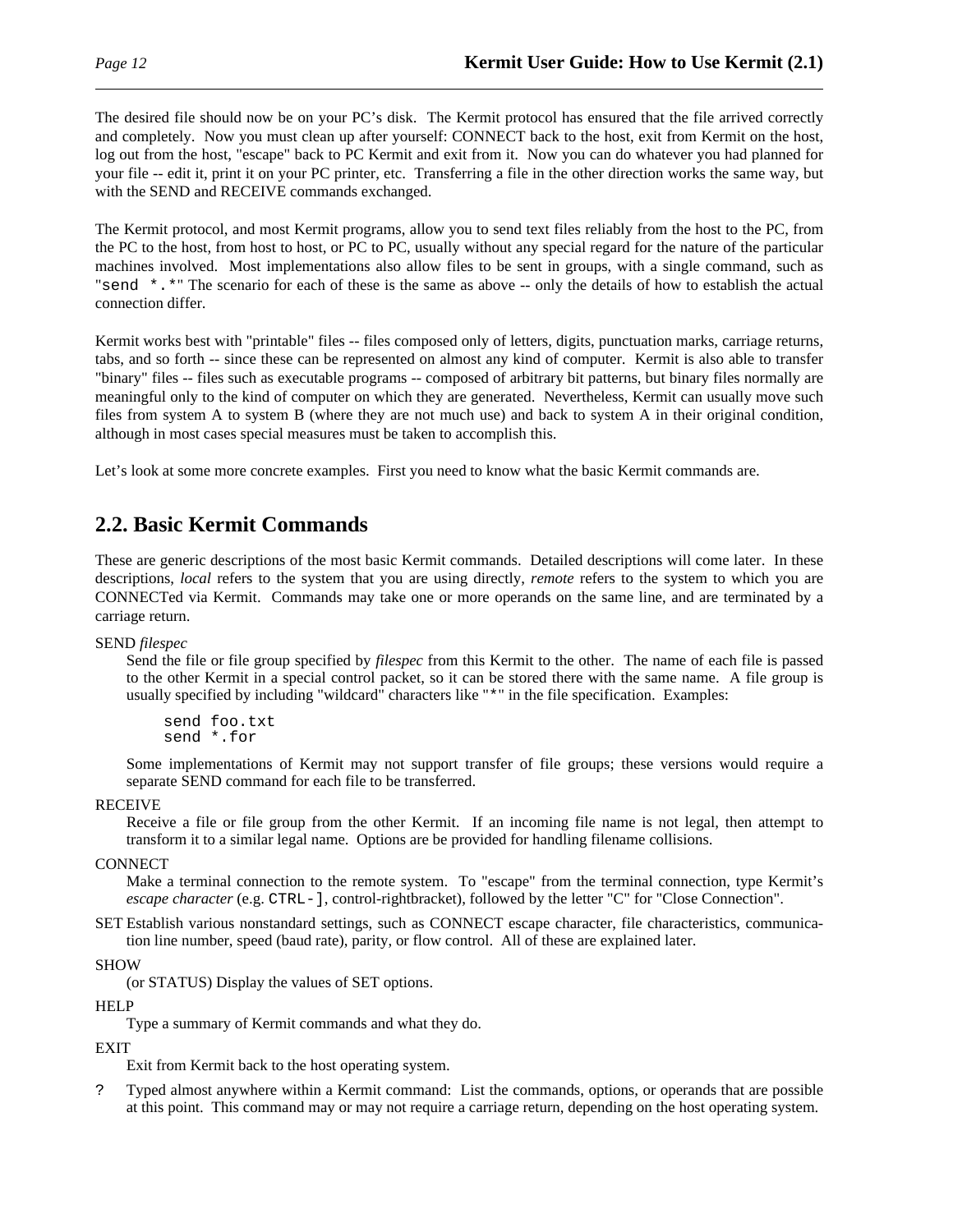## **2.3. Real Examples**

Kermit can be used in several ways: from a PC that is connected to a larger host computer; from a host computer which is connected to another host; from one PC to another.

### **2.3.1. PC to Host**

In this example, the user is sitting at an IBM Personal Computer (PC), which is connected through its serial port to a DEC VAX/VMS host computer. The IBM PC is *local*, the VAX is *remote*. This example will also apply almost literally to any other microcomputer implementation of Kermit.

You have started up your PC and have the Kermit program on your disk. Begin by running Kermit on the PC. Use Kermit's CONNECT command to become a terminal to the VAX. In fact, the PC emulates the popular DEC VT-102 (VT-100), so so it is desirable to tell the host that your terminal is of this type. Login on the VAX and run Kermit there. Here is an example of this procedure with commands you type underlined; the material lined up on the right is commentary, not system typeout or part of a command:

```
A>Kermit Run Kermit on the PC.
Kermit-MS V2.30
IBM-PC Kermit-MS: V2.30 8 Jan 88
Type ? for help
Kermit-MS> This is the Kermit prompt for the PC.
Kermit-MS>connect Connect to the VAX.
[Connecting to host, type Control-] to return to PC]
                       You are now connected to the VAX.
Welcome to CUMIN, MicroVMS V4.6 i(The system prints its herald.)
Username: my-id Type your user ID.
Password: my-password Type your password.
(Various greeting or notice messages are displayed.)
$ This is the VMS system prompt.
$ Kermit Run Kermit on the VAX.
VMS Kermit-32 version 3.3.111
Default terminal for transfers is: _TXA0:
```
Kermit-32> *This is VMS Kermit's prompt.*

You are now ready to transfer files between the two machines.

The following example illustrates how to send files from the VAX to the PC. Note the use of the "\*" *wildcard* character to denote a *file group*.

| Kermit-32>send *.for | Send all my FORTRAN files.                                                            |
|----------------------|---------------------------------------------------------------------------------------|
| $^{\wedge}$ ]c       | Now return back to the PC by                                                          |
|                      | typing the escape sequence, in this case<br>$\hat{\ }$ C (Control- ] followed by "C") |
| [Back at PC.]        |                                                                                       |
| Kermit-MS>receive    | Tell the PC that files are coming.                                                    |

If you take more than about 5 seconds to get back to Kermit-MS and issue the RECEIVE command, the first packets from Kermit-32 may arrive prematurely and appear on your screen, but no harm will be done because the packet will be retransmitted by the VAX until the PC acknowledges it.

Once the connection is established, the PC will show you what is happening -- it first clears the screen and waits for incoming packets; as packets arrive, the current file name and packet number will be continuously displayed on the screen. When the PC's "Kermit-MS>" prompt returns to your screen (with an accompanying beep to catch your attention) the transfer is done. Notice the screen display; the status should be indicated as "complete". If not, an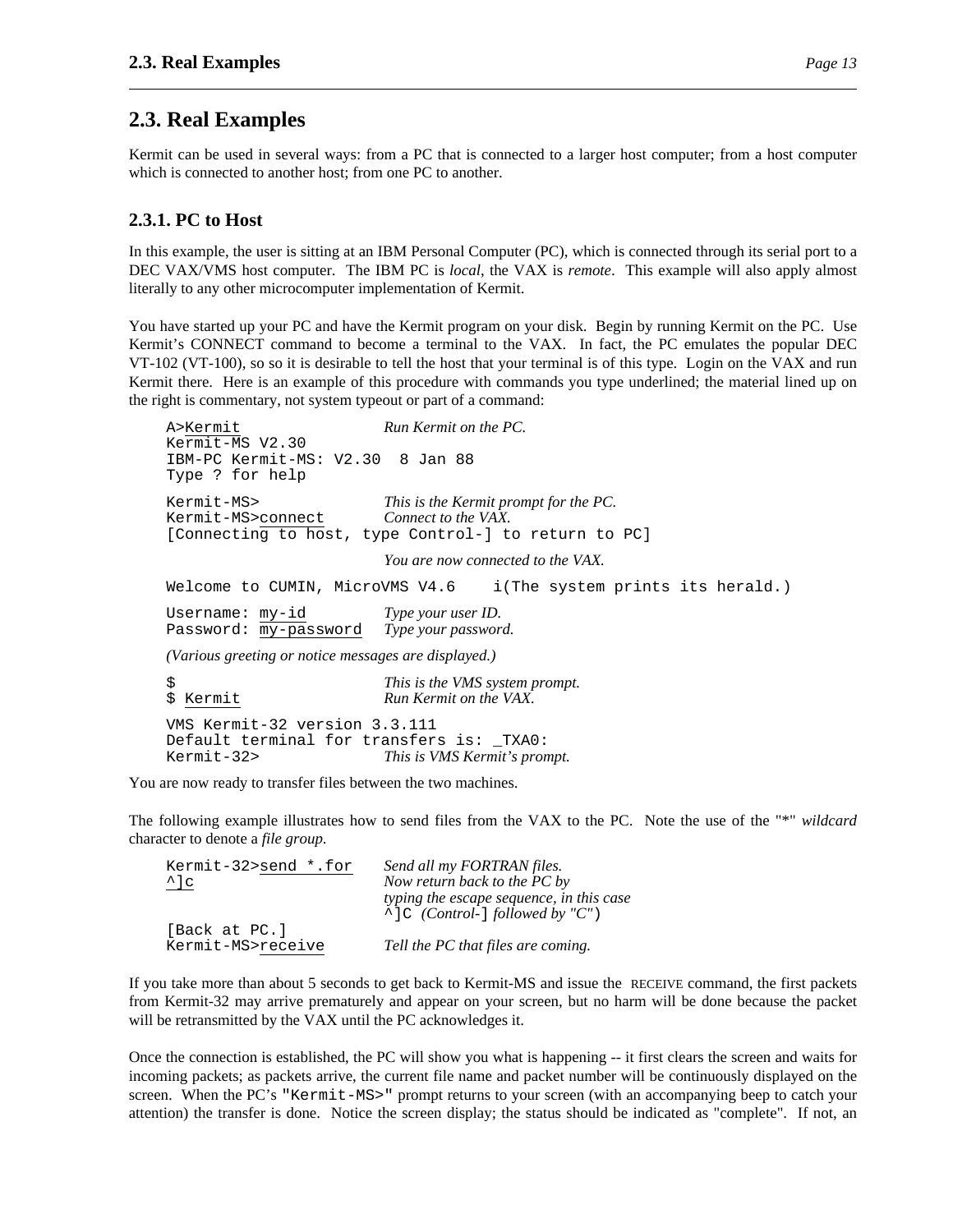error has occurred and an appropriate message should be displayed to tell you why.

After you're finished transferring files, you must CONNECT back to the VAX host, EXIT from Kermit there, logout, and "escape back" to the PC as you did previously:

| Kermit-MS>connect | Get back to the VAX.                                |
|-------------------|-----------------------------------------------------|
|                   | [Connecting to host. Type CTRL-]C to return to PC.] |
| Kermit-32>        | Here we are.                                        |
| Kermit-32>exit    | Get out of VMS Kermit.                              |
| \$ logout         | Logout from the VAX.                                |
| MY-ID             | logged out at 25-JAN-1988 15:12:27.85               |
| $^{\wedge}$ ] c   | Now "escape" back to the PC,                        |
| [Back at PC.]     |                                                     |
| Kermit-MS>exit    | and exit from the PC's Kermit.                      |
| A >               | Now you see the DOS prompt again.                   |

The files you transferred should now be on your PC disk.

To send files from the PC to the VAX, follow a similar procedure. First follow the instructions in the previous section to log in to the VAX through the PC. Then in response to the host Kermit's "Kermit-32>" prompt you type RECEIVE rather than SEND. Now escape back to the PC and use the SEND command to send the local PC files to VAX. The PC will show you the progress of the transmission on its screen.

When the "Kermit-MS>" prompt indicates that the transmission is complete you should follow the procedure shown above to logout from the VAX host, except that you may first wish to confirm that the files have been stored correctly in your directory on the VAX.

#### **2.3.2. Host to Host**

A "host" is considered to be a large or multi-user system, whose distinguishing characteristic is that it has multiple terminals. Use of Kermit for host-to-host file transfers differs from the PC-to-host case in that the line your terminal is connected to is not the same as the line over which the data is being transferred, and that some special SET commands may have to be issued to allow one Kermit to conform to unusual requirements of the other host.

In this example, you are already logged in to a Unix system, and you use an *autodialer* to connect to an IBM 370 series system running VM/CMS through Unix device /dev/tty12.

```
% kermit
C-Kermit, 4E(070) 24 Jan 88, 4.2 BSD
Type ? for help
C-Kermit>set modem hayes
C-Kermit>set line /dev/tty12
C-Kermit>set speed 1200
C-Kermit>dial 7654321
Connected!
```
Other methods exist for connecting two hosts with a serial line. For instance, dedicated hookups can be made by running an RS-232 "null modem" cable between TTY ports on the two systems (null modem cables, RS-232 signals, modems, and other data communication apparati are described in detail in the Kermit book). The following procedure would be the same in any case, once a connection is made. The four "set" commands below are necessary when connecting to IBM mainframes in "linemode" (as opposed to full-screen 3270 mode; if you don't use IBM mainframes, you can ignore them for now).

```
C-Kermit><u>set duplex half</u> The IBM mainframe is half duplex.<br>C-Kermit>set flow none No full duplex XON/XOFF.
C-Kermit>set flow none
C-Kermit>set handshake xon Use XON for line turnaround handshake.
C-Kermit>set parity mark Our IBM system uses mark parity.
C-Kermit>connect Connect to the mainframe.
Connecting thru /dev/tty31, speed 1200.
```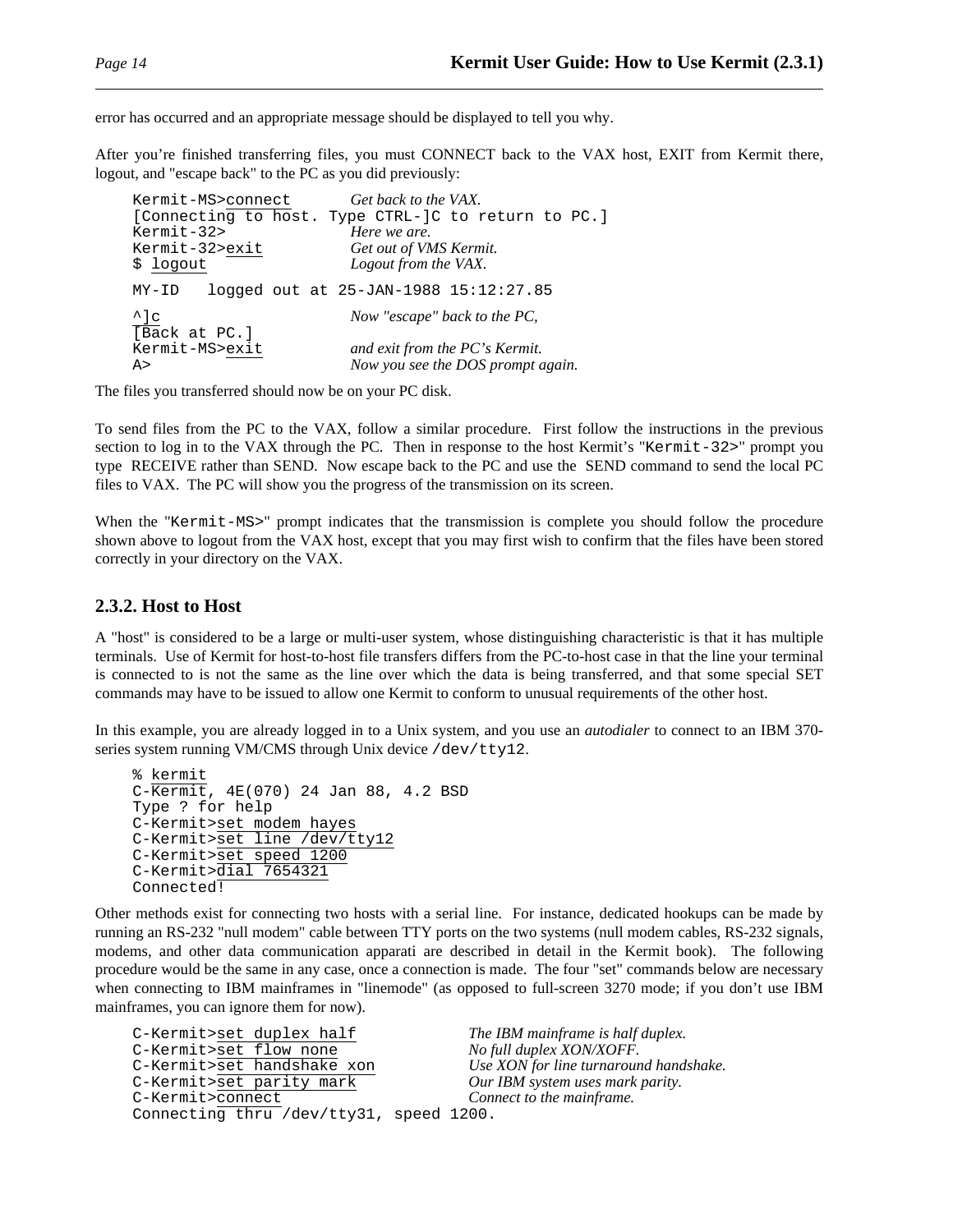```
The escape character is CTRL-\ (28).
Type the escape character followed by C to get back,
or followed by ? to see other options.
                                  (Type carriage return here.)
VM/370 ONLINE The IBM system prints its herald.
.login myuserid mypassword Login to IBM system.
LOGON AT 15:33:02 EST MONDAY 02/08/88
CUVMA CMS 3.1 8409 01/25/85
.
.Kermit
Kermit-CMS Version 4.0 (87/12/17)
Enter ? for a list of valid commands
Kermit-CMS>.send profile exec
^\c C-Kermit's escape sequence typed here.
[Back at Local System]
C-Kermit>receive Tell Unix Kermit to RECEIVE.
```
The transfer takes place now; Unix Kermit will print the names of incoming files, followed by dots or percents to indicate the packet traffic (a dot for every 4 packets successfully transferred, a percent for every timeout or retransmission). The transfer is complete when when you see "[OK]", a beep is sounded, and the C-Kermit prompt next appears. At that point we connect back to the remote IBM system, exit from the remote Kermit and log out.

```
.
profile.exec ..%%.[OK]
C-Kermit>connect Get back to mainframe and clean up.
Kermit-CMS>.
Kermit-CMS>.exit
R;
.
SP/CMS
.logout
CONNECT= 00:03:01 VIRTCPU= 000:00.12 TOTCPU= 000:00.60
LOGOFF AT 15:40:13 EST MONDAY 02/08/88
^\c Type C-Kermit's escape sequence
[Back at Local System]
C-Kermit>exit All done with Kermit.
```
That's the whole procedure. The file is in your Unix directory, completely readable, as profile.exec -- note that Kermit-CMS translated from the IBM EBCDIC character encoding into standard ASCII, and converted the space between the file name and file type to a dot.

To send a file from the local host to the remote host, we would merely have reversed the SEND and RECEIVE commands in the example above.

#### **2.3.3. Micro to Micro**

Kermit also works between personal computers (microcomputers, workstations). The difference here is that commands are typed on *two* keyboards, rather than a single one. This is because a personal computer normally only accepts commands from its own keyboard. If one PC Kermit CONNECTs to another, there will normally be no program on the other side to listen.

You can make the physical connection between two micros in two ways: direct or dialup. If the two units are in close proximity (say, 50 feet or less), you can connect their serial ports with a null modem cable.

Connections at longer distances can be made via dialup, providing the required modems are available (one side needs autoanswer capability), or using any kind of dedicated or switched circuit that may be available -- CBX, port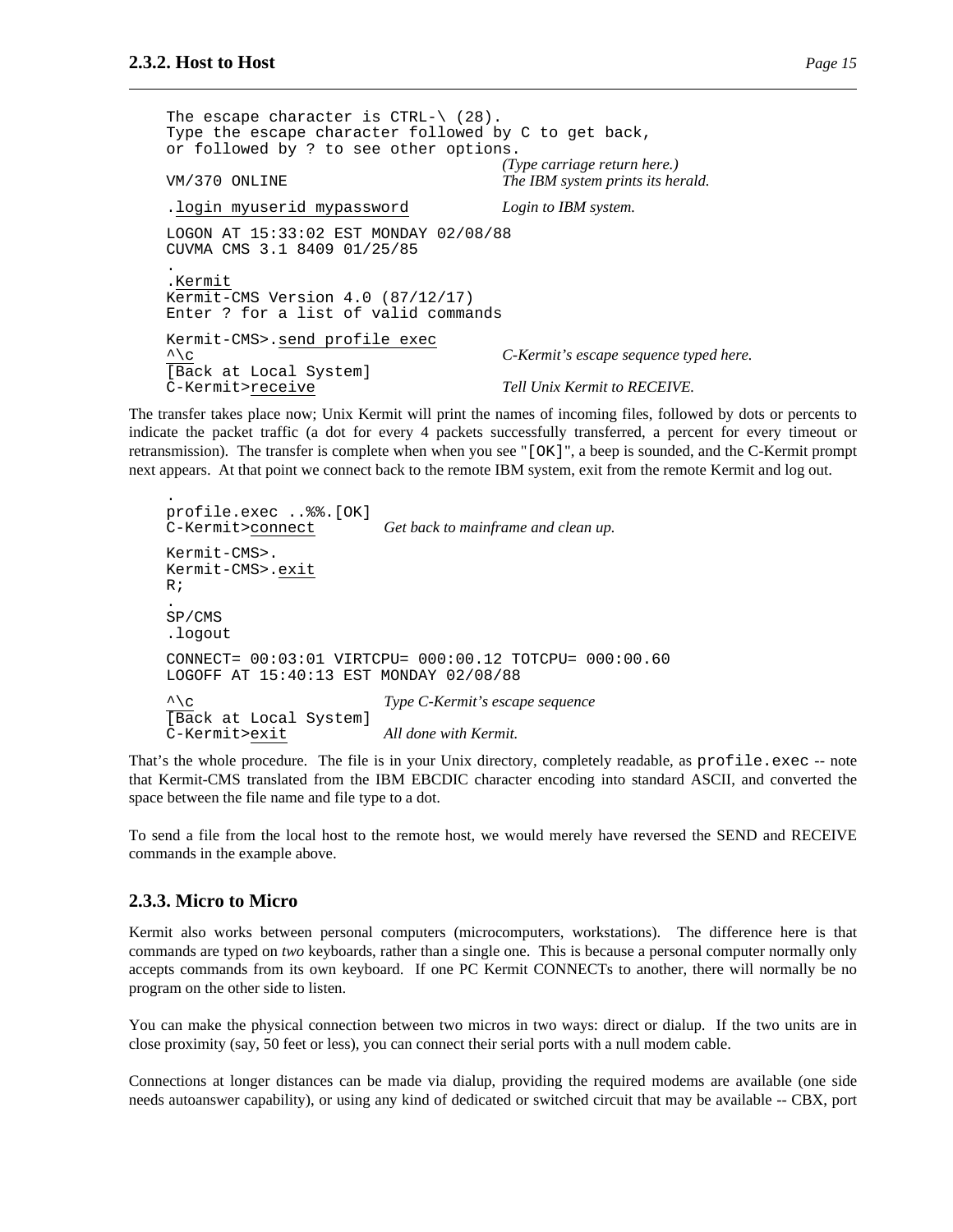contention unit, almost anything you can plug an EIA connector into.

In this example, a DEC VT180 "Robin" CP/M-80 microcomputer is connected to a Intertec "SuperBrain" CP/M-80 micro, using a female-to-male null modem cable (these systems have nostalgia value, being among the first for which Kermit programs were written). The connection can be tested by running Kermit and issuing the CONNECT command on both ends: typein from each micro should appear on the screen of the other.

Suppose you want to send a file FOO. HEX from the Robin to the SuperBrain. Proceed as follows:

1. Run Kermit on the SuperBrain, and give the RECEIVE command:

```
A>Kermit
Intertec SuperBrain Kermit-80 - V4.09
Kermit-80>receive
```
2. Run Kermit on the Robin, and give the SEND command for FOO.HEX.

```
A>Kermit
DEC VT18X Kermit-80 - V4.09
Kermit-80>send foo.hex
```
Watch the packets fly. When you get the next Kermit-80> prompt, the transfer is done, and you can EXIT from both Kermits.

The key point is to start the *receiving* end first -- some microcomputer Kermits do not include a timeout facility, and if the receiver is not ready to receive when the sender first sends, there will be a protocol deadlock.

### **2.4. Another Way -- The Kermit Server**

So far, we have been describing the bare-bones version of the Kermit protocol. An optional extension to the protocol includes the concept of a *Kermit server*. A Kermit server is a Kermit program that does not interact directly with the user, but only with another Kermit program. You do not type commands to a Kermit server, you merely start it at one end of the connection, and then type all further commands at the other end.

Not all implementations of Kermit can be servers, and not all know how to talk to servers -- but most of the major ones can and do. The server is run on the remote computer, which would normally be a timesharing system, such as an IBM mainframe, a Unix system, or VAX/VMS, but may be a minicomputer or even a PC. It depends on whether the particular Kermit program has a "server" command. You must still connect to the remote host to log in and start the server, but you no longer have to tell one side to SEND and the other to RECEIVE, nor must you connect back to the remote side to clean up and log out when you're done. Using the server, you can do as many send and receive operations as you like without ever having to connect back to the remote host. Some servers also provide additional services, such as directory listings, file deletion, or disk usage inquiries.

A Kermit server is just a Kermit program running in a special way. It acts much like ordinary Kermit does after you give it a RECEIVE command -- it waits for a message from the other Kermit, but in this case the message is a command saying what to do, normally to send or to receive a file or group of files. After escaping back to the local system, you can give as many SEND and GET commands as you like, and when you're finished transferring files, you can give the BYE command, which sends a message to the remote Kermit server to log itself out. You don't have to connect back to the remote host and clean up. However, if you *want* to connect back to the host, you can use the FINISH command instead of BYE, to shut down the Kermit server on the remote host without logging it off, allowing you to CONNECT back to your job there.

Here's an example of the use of a Kermit server. The user is sitting at an IBM PC and a DECSYSTEM-20 is the remote host.

A>Kermit *Run Kermit on the micro.* Kermit-MS V2.30 IBM-PC Kermit-MS: V2.30 8 Jan 88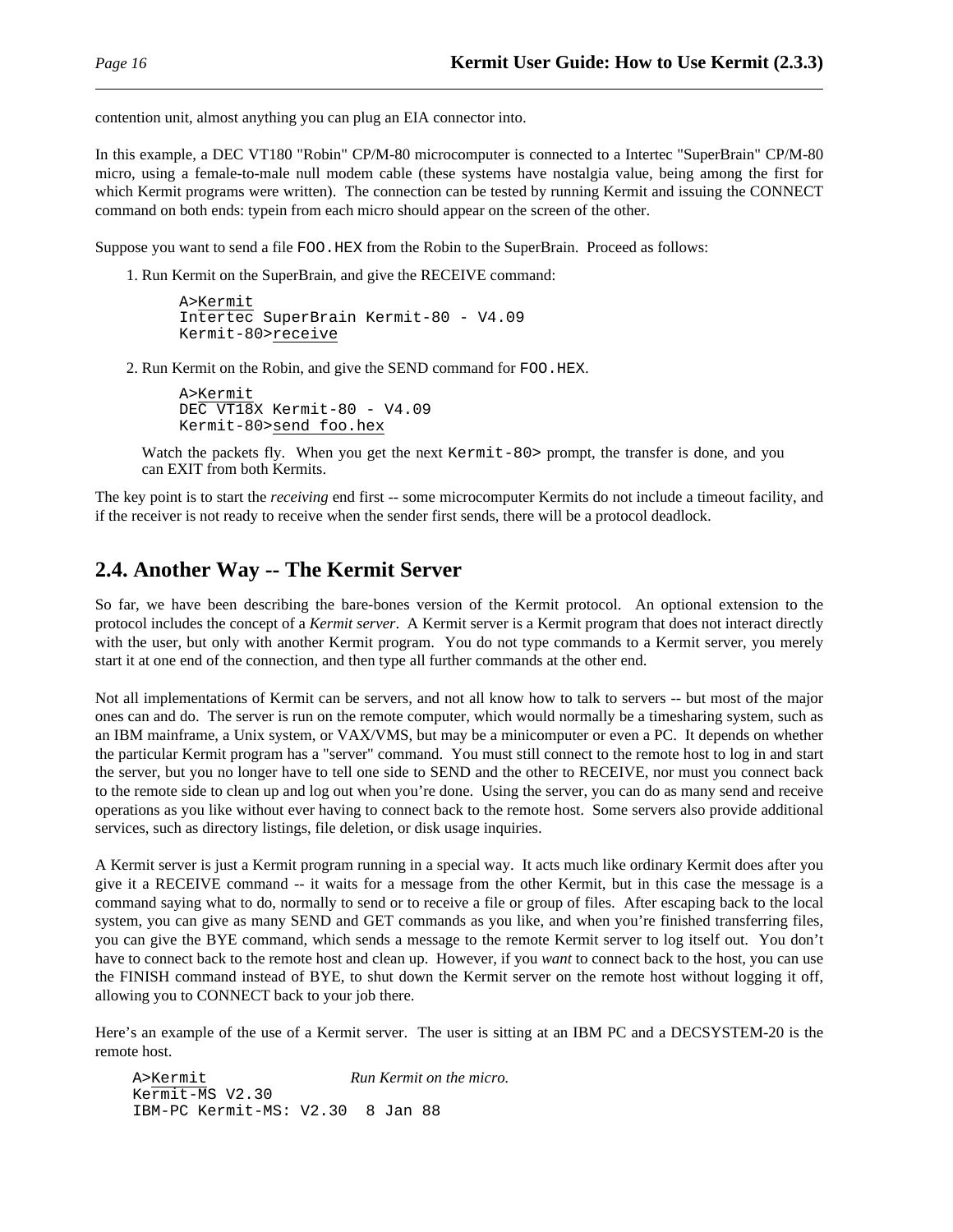| Type ? for help       |                                       |
|-----------------------|---------------------------------------|
| Kermit-MS>            | This is the Kermit prompt for the PC. |
| Kermit-MS>connect     | Connect to the VAX.                   |
| C <sub>U20B</sub>     | The DEC-20 prints its herald.         |
| @login my-id password | Log in normally.                      |

*(The DEC-20 prints various login messages here.)*

| @Kermit<br>Kermit-20>server                                          | Run Kermit-20 normally<br>Tell it to be a server.                                                                                                                                          |
|----------------------------------------------------------------------|--------------------------------------------------------------------------------------------------------------------------------------------------------------------------------------------|
|                                                                      | Kermit Server running on DEC-20 host. Please type your escape<br>sequence to return to your local machine. Shut down the server by<br>typing the Kermit BYE command on your local machine. |
| $\Delta$ c                                                           | Now escape back to the PC.                                                                                                                                                                 |
| Kermit-MS>get *.pas<br>Kermit-MS>send foo.*<br>Kermit-MS>exit<br>A > | Get all my DEC-20 Pascal programs.<br>Send all the "foo" files from my PC.<br>Exit from Kermit back to DOS.                                                                                |

*(Here you can do some work on the micro, edit files, whatever you like.)*

| A>Kermit      | Run Kermit-80 some more.                   |
|---------------|--------------------------------------------|
|               | Kermit-MS>send file.pas Send another file. |
| Kermit-MS>bye | That's all. Shut down the Kermit server.   |
| A>            | Back at DOS automatically.                 |

This is *much* simpler. Note that once you've started the Kermit Server on the remote end, you can run Kermit as often as you like on the micro without having to go back and forth any more; just make sure to shut the server down when you're done by typing the BYE command.

If it's so much simpler, why not do it this way all the time? You can, provided your remote Kermit has a "server" command. But server operation, plus the special commands the local Kermit needs to communicate with the server (GET, REMOTE, BYE, FINISH) are optional Kermit features, so some Kermit programs might not have them. All Kermit programs, however, should provide the basic SEND/RECEIVE mode of operation.

Here are the basic commands available for talking to servers:

SEND *filespec* Sends a file or file group from the local host to the remote host in the normal way.

GET *filespec* Ask the remote host to send a file or file group. Example:

get \*.c

This command is exactly equivalent to typing "send  $\star$ .c" at the remote host followed by "receive" on the local host. Note that the local Kermit does not attempt to validate the filespec. If the server cannot access the specified file(s), it will send back an appropriate error message. Please note that GET and RECEIVE are not the same! RECEIVE tells Kermit to passively wait for a file. GET actively sends a request to a Kermit server to send the named file.

REMOTE *command* [*argument*]

Ask the server to perform the specified command, and send the results to your screen. Not all servers are capable of performing REMOTE commands; those that can most commonly provide REMOTE DIRECTORY, REMOTE DELETE, REMOTE SPACE, and similar file management services.

- BYE Shut down the remote server and exit from Kermit. This will cause the job at the remote end to log itself out. You need not connect back and clean up unless you get an error message in response to this command.
- FINISH Shut down the server without having it log itself out, and don't exit from Kermit. A subsequent CONNECT command will put you back at your job on the remote host, at system command level.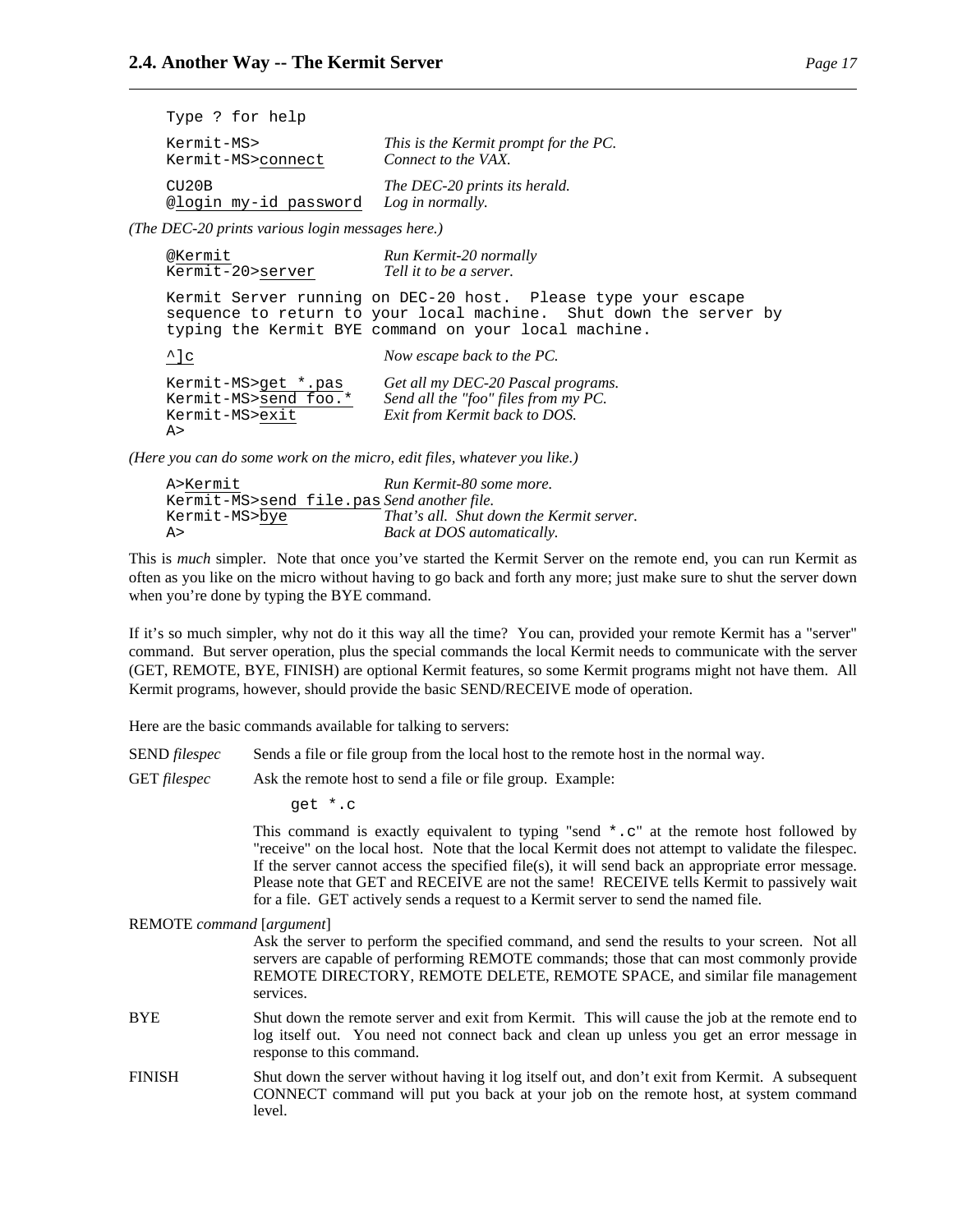Server operation is not limited to mainframes. Some PC Kermit implementations can also act as servers, notably MS-DOS and Unix. For instance, an IBM PC at the office with an autoanswer modem can be left in server mode at the end of the day, and then dialed up from home in the evening for file transfer.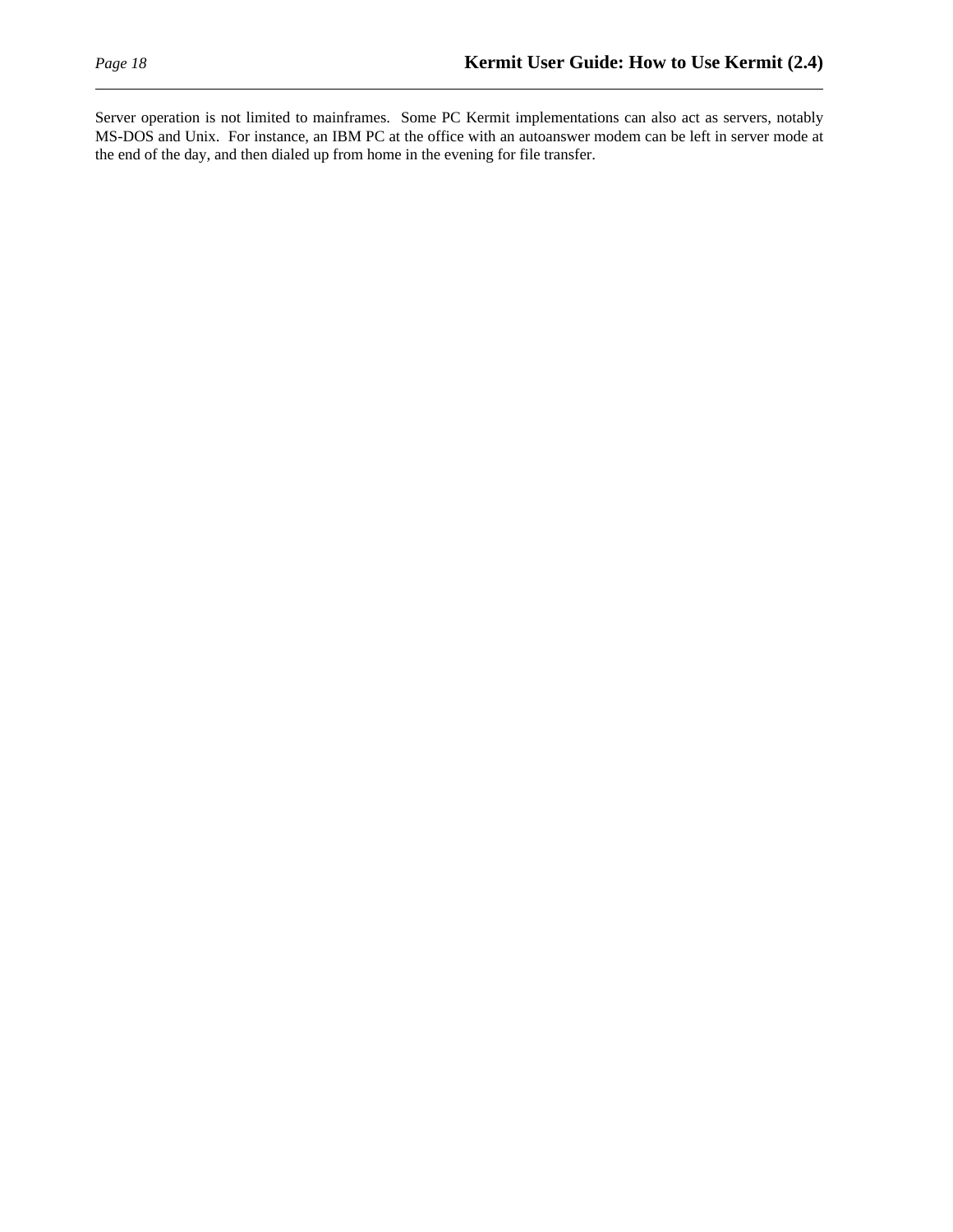# **3. When Things Go Wrong**

Connecting two computers can be a tricky business, and many things can go wrong. Before you can transfer files at all, you must first establish terminal communication. But successful terminal connection does not necessarily mean that file transfer will also work. And even when file transfer seems to be working, things can happen to ruin it. The following sections treat a few basic problems. See the troubleshooting section of the Kermit book for greater detail.

# **3.1. Basic Connection Problems**

If you have a version of Kermit on your microcomputer, but the CONNECT command doesn't seem to work at all, please:

- Make sure all the required physical connections have been made and have not wiggled loose. If you are using a modem, make sure the carrier light is on.
- If you have more than one connector on your micro, make sure you are using the right one.
- Make sure that the port is set to the right communication speed, or *baud rate*. Some versions of Kermit have a built-in SET BAUD or SET SPEED command, others require that you set the baud rate using a system command or setup mode before you start the Kermit program. Some versions of Kermit have SHOW or STATUS commands that will tell you what the current baud rate is.
- Make sure that the other communication line parameters, like parity, bits per character, handshake, and flow control are set correctly.

You may have to consult the appropriate manuals for the systems and equipment in question.

If all settings and connections appear to be correct, and communication still does not take place, the fault may be in your modem. Internal modems (i.e. those that plug in to a slot inside the microcomputer chassis) are *not* recommended for use with Kermit unless they totally mimic the asynchronous serial port hardware they purport to replace, or unless the Kermit program claims to support the particular internal modem. Many microcomputer Kermit programs are written to control the communication hardware explicitly; internal modems can interfere with that control.

Even external modems can cause trouble -- the "smarter" they are, the more potential danger of disagreement between the modem and the microcomputer about settings of baud rate, character framing, echo, and so forth. Make sure your modem is set up correctly (consult your modem manual).

## **3.2. Terminal Connection Works But The Transfer Won't Start**

Once you've made a terminal connection to the remote system, you will generally also be able to transfer files. But not always. If Kermit's terminal emulation seems to work correctly, but a file transfer will not start at all, then something in the communication path is probably interfering with the packet data:

PARITY:

A device can impose *parity* upon the communication line. This means that the 8th bit of each character is used by the equipment to check for correct transmission. Use of parity will:

- Cause packet checksums to appear incorrect to the receiver and foil any attempt at file transfer. In most cases, not even the first packet will get through.
- Prevent the use of the 8th bit for binary file data.

If terminal connection works but file transfer does not, parity is the most likely culprit. To overcome this impediment, you should find out what parity is being used, and inform the Kermits one side or both (using the SET PARITY command) so that they can: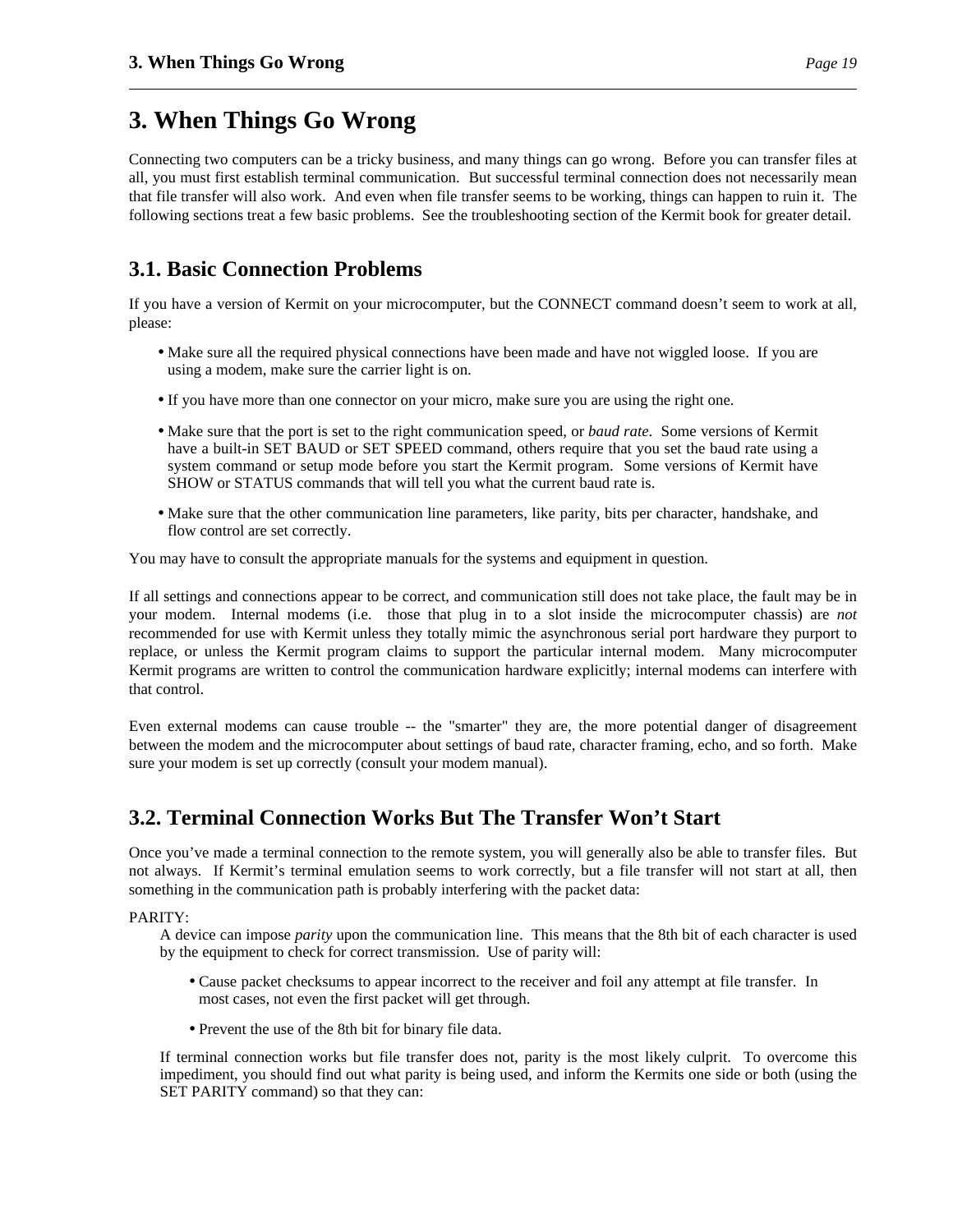- Compose and interpret the checksums correctly.
- Employ a special encoding to allow 8-bit data to pass through the 7-bit communication channel.

Many packet-switched networks, such as GTE TELENET, require parity to be set, as do IBM mainframes and their front end processors.

#### ECHOING:

Some communication processors, typically front ends, echo their input. When this happens, every Kermit packet that is sent to it will bounce right back, causing no end of confusion. Some Kermit programs have been designed to ignore echoed packets, but others have not. If you encounter this problem, there are several possible solutions:

- Disable the front end echoing by typing some special command, if such a command is provided by the system.
- Some front ends respond to certain escape or control sequences as commands to turn off echoing, either from that point onward, or else on a per-line basis. In this case, the appropriate control sequence can be inserted between packets by Kermit programs instructed to do so, for instance using the SET PAD command.
- If the echoing cannot be disabled, then the two Kermit programs should be instructed to use differing packet start markers, using the SET START-OF-PACKET command -- for instance, one Kermit uses Control-A as usual, and the other uses Control-B. This can only be done if both Kermits have this SET command.

## **3.3. Special Characters**

There is one problem that can prevent a file transfer from starting at all, or may crop up after the file transfer is underway. For instance, during a file transfer operation you might find your smart modem suddenly hanging up your current connection and placing a call to Tasmania. Or you might find that packets containing a certain character like "@" cannot be transmitted successfully.

This is the problem of "special characters". Some device in the communication path -- a front end, a port switcher, a multiplexer, a "smart" modem -- interprets certain characters in the data stream as commands rather than as data to be passed them along to the other side. Usually such equipment interferes only with the transmission of ASCII control characters; so long as Control-A and Carriage Return -- Kermit's normal packet start and end delimiters - are not molested, then Kermit can operate. However, equipment may exist which swallows even printable characters. Since Kermit assumes that ALL printable ASCII characters (ASCII 40 through 176, octal) can be transmitted without interference or modification, such equipment will prevent Kermit file transfer unless its printable-character-swallowing features can be disabled.

# **3.4. The Transfer Starts But Then Gets Stuck**

Once a Kermit file transfer has begun, there are certain conditions under which it can become stuck. Since many hosts are capable of generating timeout interrupts when input doesn't appear within a reasonable interval, they can resend unacknowledged packets or request that missing packets be retransmitted. But since not all Kermit programs are capable of timing out, a means for manual intervention is provided in the local Kermit -- you can type a carriage return on the keyboard of most micros to wake up and continue the transfer.

The following sections discuss various reasons why a transfer in progress could become stuck. Before examining these, first make sure that you really have a Kermit on the other end of the line, and you have issued the appropriate command: SEND, RECEIVE, or SERVER. If the remote side is not a server, remember that you must connect back between each transfer and issue a new SEND or RECEIVE command.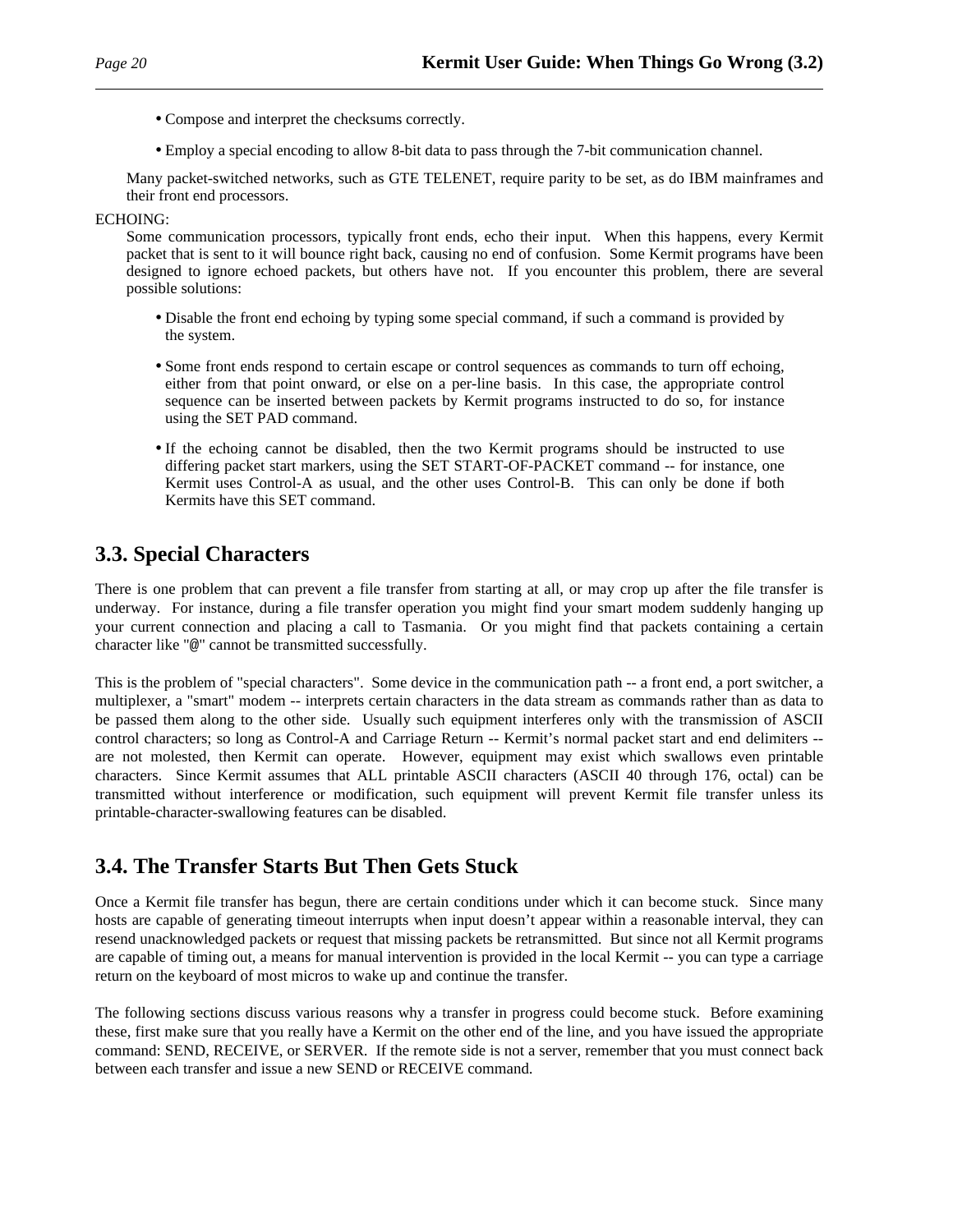### **3.4.1. The Connection is Broken**

Check the connection. Make sure no connectors have wiggled loose from their sockets. If you're using a modem, make sure you still have a carrier signal. Reestablish your connection if you have to.

If upon reconnection you get no response, maybe the remote host or the remote Kermit program crashed. Get back to command level on the local Kermit (on microcomputer implementations, you may be able to do this by typing about five RETURNs, or one or more Control-C's). Issue the CONNECT command so that you can see what happened. If the remote system has crashed then you will have to wait for it to come back, and restart whatever file that was being transferred at the time.

### **3.4.2. The Disk is Full**

If your local floppy disk or remote directory fills up, the Kermit on the machine where this occurs will inform you and then terminate the transfer. You can continue the transfer by repeating the whole procedure either with a fresh floppy or after cleaning up your directory. Some Kermits also have a feature that allows you to keep incompletely received files; this would allow you go back to the sending system, extract the unsent portion of the file, and send it, and then append the two received portions together using an editor or other system utility. Kermit does not provide the ability to switch disks during a file transfer.

### **3.4.3. Transmission Delays**

Packet transmission can be delayed by various agents: congested timesharing systems or networks, earth satellites, etc. When transmission delay exceeds the per-packet timeout interval for a significant length of time, the transfer could fail. Most Kermit programs provide commands that allow you to adjust the timeout interval or the packet transmission retry threshhold in order to accommodate to severe transmission delays.

### **3.4.4. Noise Corruption**

If your connection is extremely noisy, packets will become corrupted -- and require retransmission -- more often. The probability that successive retransmissions will fail because of corruption rises with the noise level until it exceeds the retry threshhold, at which point the file transfer fails. There are several recourses. First, try to establish a new connection. If that is impractical, then use SET commands (when available) to reduce the packet length and increase the retry threshhold. Shorter packets reduce the probability that a particular packet will be corrupted and the retransmission overhead when corruption does occur, but they also increase the overall protocol overhead. In a noisy environment, you should also request a higher level of error checking (SET BLOCK 2 or 3).

### **3.4.5. Host Errors**

Various error conditions can occur on the remote host that could effect file transmission. Whenever any such error occurs, the remote Kermit normally attempts to send an informative error message to the local one, and then breaks transmission, putting you back at Kermit command level on the local system.

### **3.5. File is Garbage**

There are certain conditions under which Kermit can believe it transferred a file correctly when in fact, it did not. The most likely cause has to do with the tricky business of *file attributes*, such as text vs binary, 7-bit vs 8-bit, blocked vs stream, and so forth. Each system has its own peculiarities, and each Kermit has special commands to allow you to specify how a file should be sent or stored. However, these difficulties usually crop up only when sending binary files. Textual files should normally present no problem between any two Kermit programs.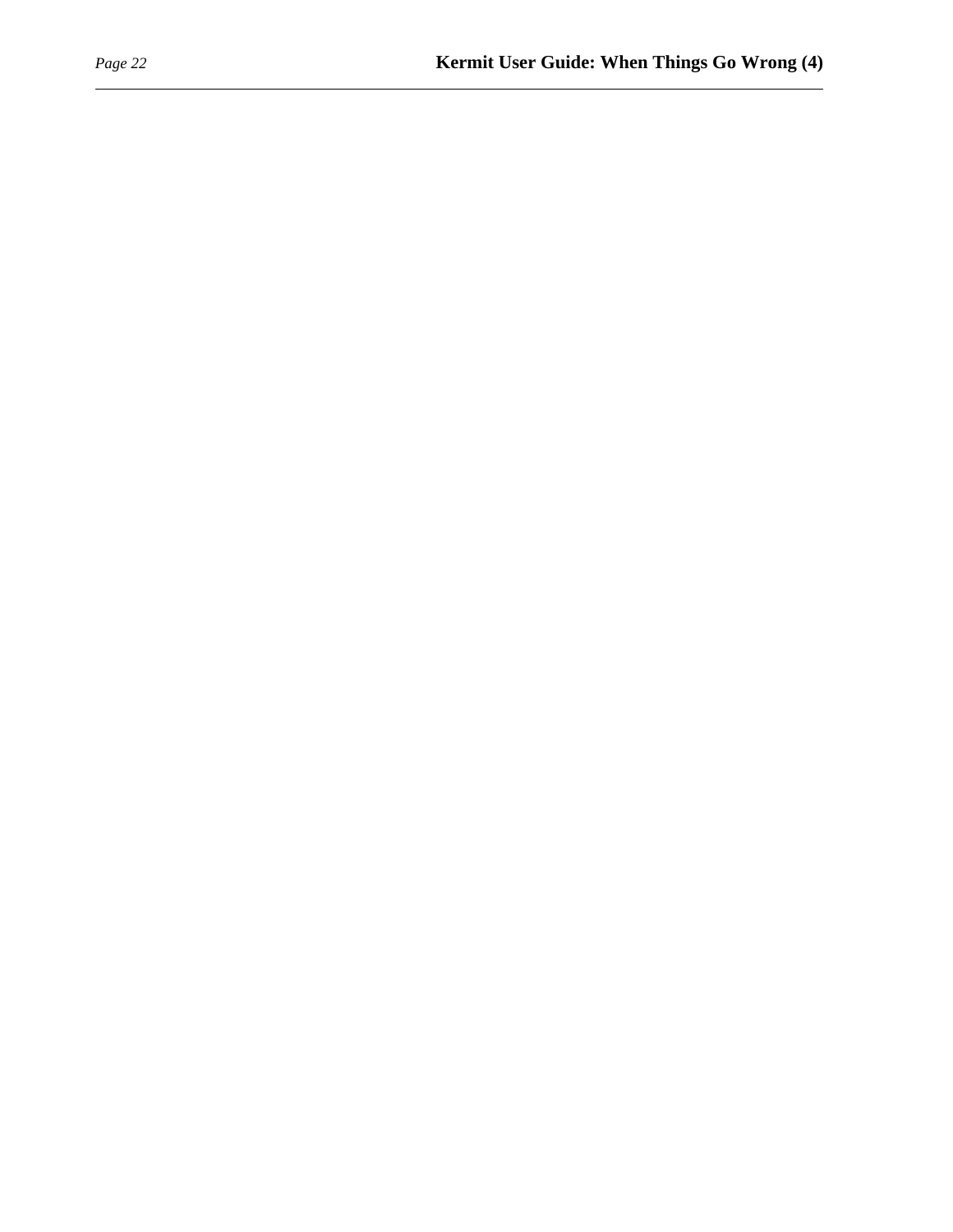# **4. Kermit Commands**

An "ideal" Kermit program will be described here, which has most of the features specified in the Kermit book. Few Kermit programs will have all these commands or support all these options. The exact form of some of the commands may differ from version to version. Some Kermit programs may support system-dependent options not described here. The intention of this description is to provide a base from which specific Kermit programs can be described in terms of their differences from the "ideal."

## **4.1. Remote and Local Operation**

In any connection between two Kermit programs, one Kermit is *remote* and the other is *local*. The remote Kermit is usually running on a mainframe, which you have CONNECTed to through a PC or other computer. When Kermit runs remotely, all file transfer is done over the job's controlling terminal line -- the same line over which you logged in, and to which you would type interactive commands. What the system thinks is your terminal is really another computer, usually a microcomputer, running its own copy of Kermit.

When Kermit is in "local mode", file transfer is done over an external device, such as a microcomputer's serial communication port, or an assigned terminal line on a mainframe. The local Kermit is connected in some way (like a dialout mechanism) to another computer, again running its own copy of Kermit. A local Kermit is in control of the screen, a remote Kermit has no direct access to it. Microcomputer Kermits are run in local mode unless instructed otherwise; mainframe Kermits run remotely unless some special command places them in local mode. Some commands make sense only for remote Kermits, others only for local, still others can be used with either. Local and remote operation of Kermit is shown schematically here: The Kermit program on the PC is a *local* Kermit. It can



**Figure 4-1:** Local and Remote Kermits

control the screen, the keyboard, and the port separately, thus it can update the screen with status information, watch for interrupt signals from the keyboard, and transfer packets on the communications port, all at the same time.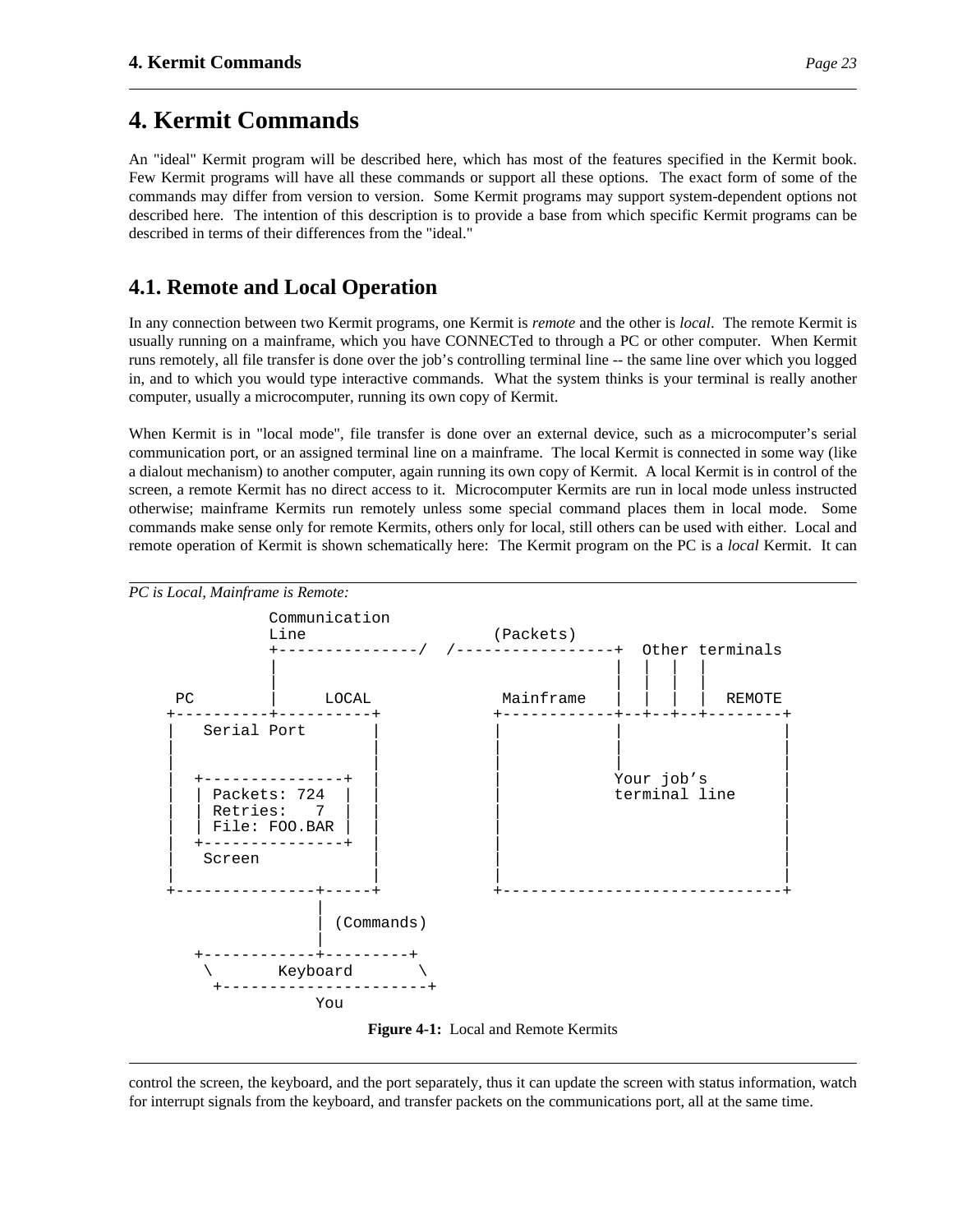The Kermit program running on the mainframe is a *remote* Kermit. The user logs in to the mainframe through a terminal port. The host computer cannot tell that the user is really coming in through a microcomputer. The keyboard, screen, and port functions are all combined in user's mainframe terminal line. Therefore a remote Kermit is cut off from your screen and keyboard during file transfer.

# **4.2. The Command Dialog**

Most Kermit programs communicate with you through interactive keyword-style command dialog (a prominent exception is Macintosh Kermit, which uses pulldown menus that overlay the terminal emulation screen). The program issues a *prompt*, indicating that it is waiting for you to type a command. The prompt is usually of the form

Kermit-*xx*>

where *xx* indicates the version of Kermit -- Kermit-MS> for MS-DOS Kermit, Kermit-86> for CP/M-86 Kermit, etc.

In response to the program's prompt you may type a keyword, such as SEND, RECEIVE, or EXIT, possibly followed by additional keywords or operands, each of which is called a *field*. You can abbreviate keywords (but not file names) to any length that makes them distinguishable from any other keyword valid for that field. You can type a question mark at any time to get information about what's expected or valid at that point. The ESC and "?" features work best on full duplex systems, where the program can "wake up" immediately and perform the required function. On half duplex or record-oriented systems, the ESC feature is not available, and the "?" requires a carriage return to follow.

In this example, the user types "set" and then a question mark to find out what the SET options are. The user then continues the command at the point where the question mark was typed, adding a "d" and another question mark to see what set options start with "d". The user then adds a "u" to select "duplex" (the only SET option that starts with "du") followed by an ESC (shown here by a dollar sign) to complete the current field, then another question mark to see what the possibilities are for the next field, and so forth. The command is finally terminated by a carriage return. Before carriage return is typed, however, the command can be edited or erased using RUBOUT or other command editing keys. Finally, the same command is entered again with a minimum of keystrokes, with each field abbreviated to its shortest unique length. In the example, the parts the user types are underlined; all the rest is system typeout:

```
Kermit-20>set ? one of the following:
debugging delay duplex escape
file handshake IBM line<br>parity receive send
parity receive
Kermit-20>set d? one of the following:
debugging delay duplex
Kermit-20>set du$plex (to) ? one of the following:
full half
Kermit-20>set duplex (to) h$alf
Kermit-20>set du h
```
## **4.3. Notation**

In the command descriptions, the following notation is used:

| italics     | A parameter - the symbol in italics is replaced by an argument of the specified type (number,<br>filename, etc).                         |
|-------------|------------------------------------------------------------------------------------------------------------------------------------------|
| [anything]  | A field enclosed in square brackets is optional. If omitted, the field defaults to an appropriate value.<br>You don't type the brackets. |
| $\{x,y,z\}$ | A list of alternatives is enclosed in curly braces; you type one of the alternatives.                                                    |

*number* A whole number, entered in prevailing notation of the system.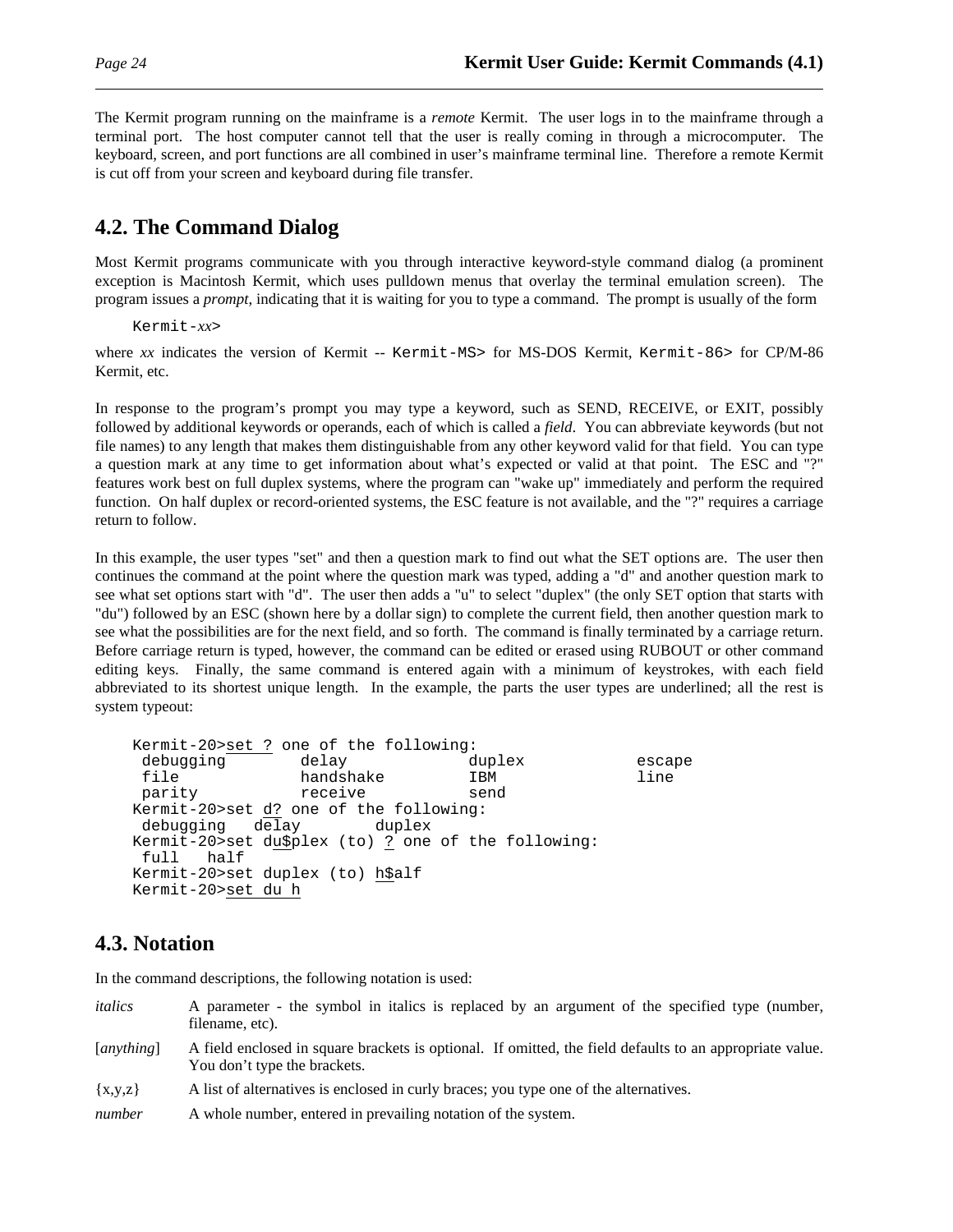- *character* A single character, entered literally, or as a number (perhaps octal or hexadecimal) representing the ASCII value of the character.
- *floating-point-number*

A "real" number, possibly containing a decimal point and a fractional part.

- *filespec* A file specification, i.e. the name of a file, possibly including a search path, device or directory name, or other qualifying information, and possibly containing "wildcard" or pattern-matching characters to denote a group of files.
- ^X A control character may be written using "uparrow" or "caret" notation, since many systems display control characters this way. Control characters are produced by holding down the key marked CTRL or Control and typing the appropriate character, e.g. X. Control characters may also be written Ctrl-X, CTRL-X, CTRL/X, etc.

Commands are shown in upper case, but can be entered in any combination of upper and lower case.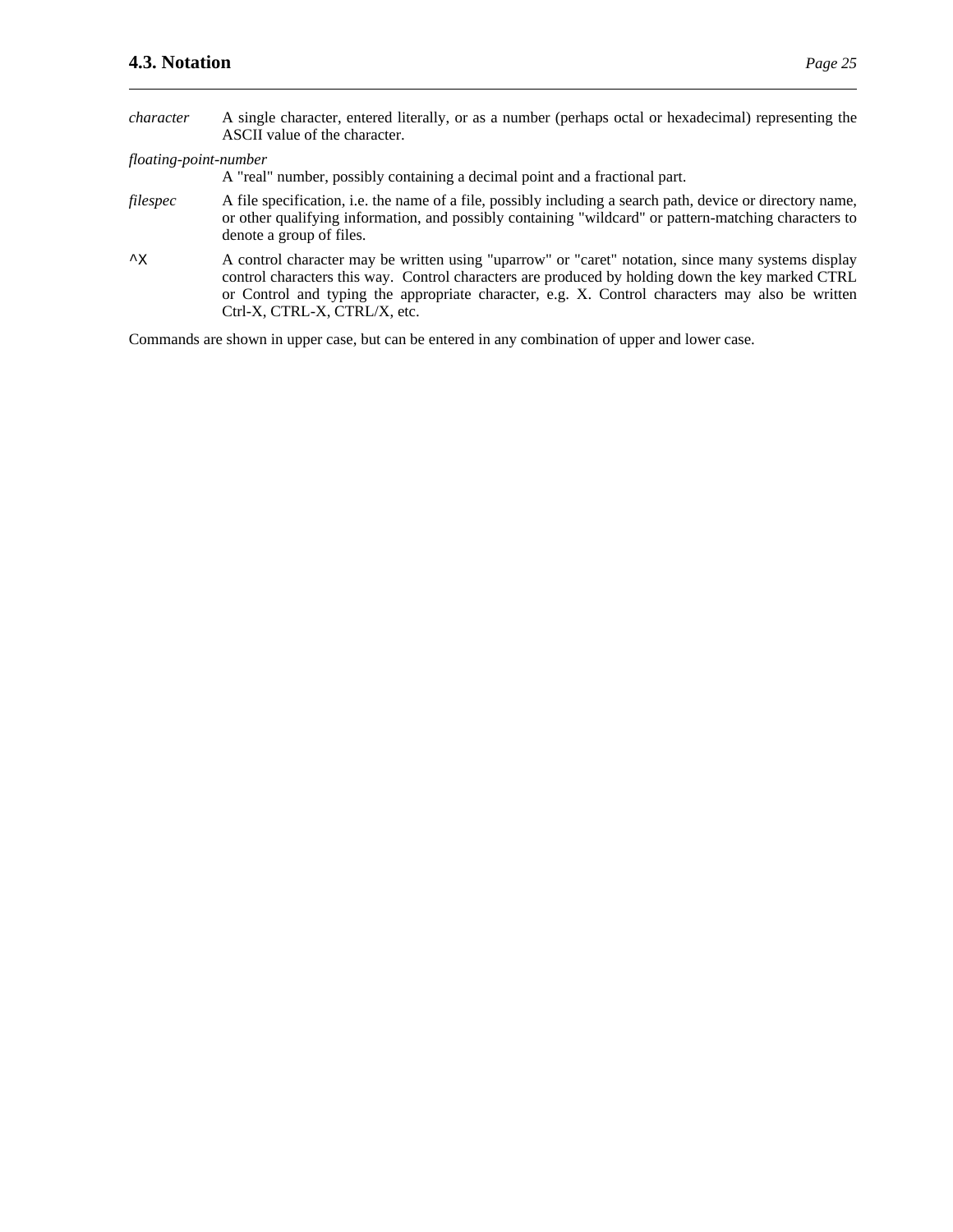## **4.4. Summary of Kermit Commands**

Here is a brief list of Kermit commands as they are to be found in most Kermit programs. The following sections will describe these commands in detail.

*For exchanging files:* SEND, RECEIVE, GET *For connecting to a remote host:* CONNECT, SET LINE, SET PARITY, SET DUPLEX, SET HANDSHAKE, SET ESCAPE, SET FLOW-CONTROL, SET SPEED (or BAUD) *For acting as a server:* SERVER *For talking to a server:* BYE, FINISH, GET, SEND, REMOTE *Setting nonstandard transmission and file parameters:* SET BLOCK-CHECK, SET DEBUG, SET DELAY, SET FILE, SET INCOMPLETE, SET PARITY, SET RETRY; SET SEND (or RECEIVE) END-OF-LINE, START-OF-PACKET, PACKET-LENGTH, PAUSE, TIMEOUT, PADDING *For defining and executing "macros" of commands:* DEFINE, DO *For interrupting transmission:* Control-X, Control-Z, Control-C, Control-E *Getting information:* HELP, STATISTICS, SHOW *Executing command files:* TAKE *For recording the history of a file transfer operation:* LOG TRANSACTIONS *For non-protocol file capture or transmission:*

LOG SESSION, TRANSMIT, INPUT, OUTPUT, PAUSE, CLEAR, SCRIPT

*For closing log files:* CLOSE

*Leaving the program:* EXIT, QUIT

If you have a file called KERMIT.INI in your default or home disk, Kermit will execute an automatic TAKE command on it upon initial startup. KERMIT.INI may contain any Kermit commands, for instance SET commands, or DEFINEs for macros to configure Kermit to various systems or communications media. *Note:* Your particular implementation of Kermit may use a different name for this file, like MSKERMIT.INI for MS-DOS Kermit, or VMSKERMIT.INI for VAX/VMS Kermit.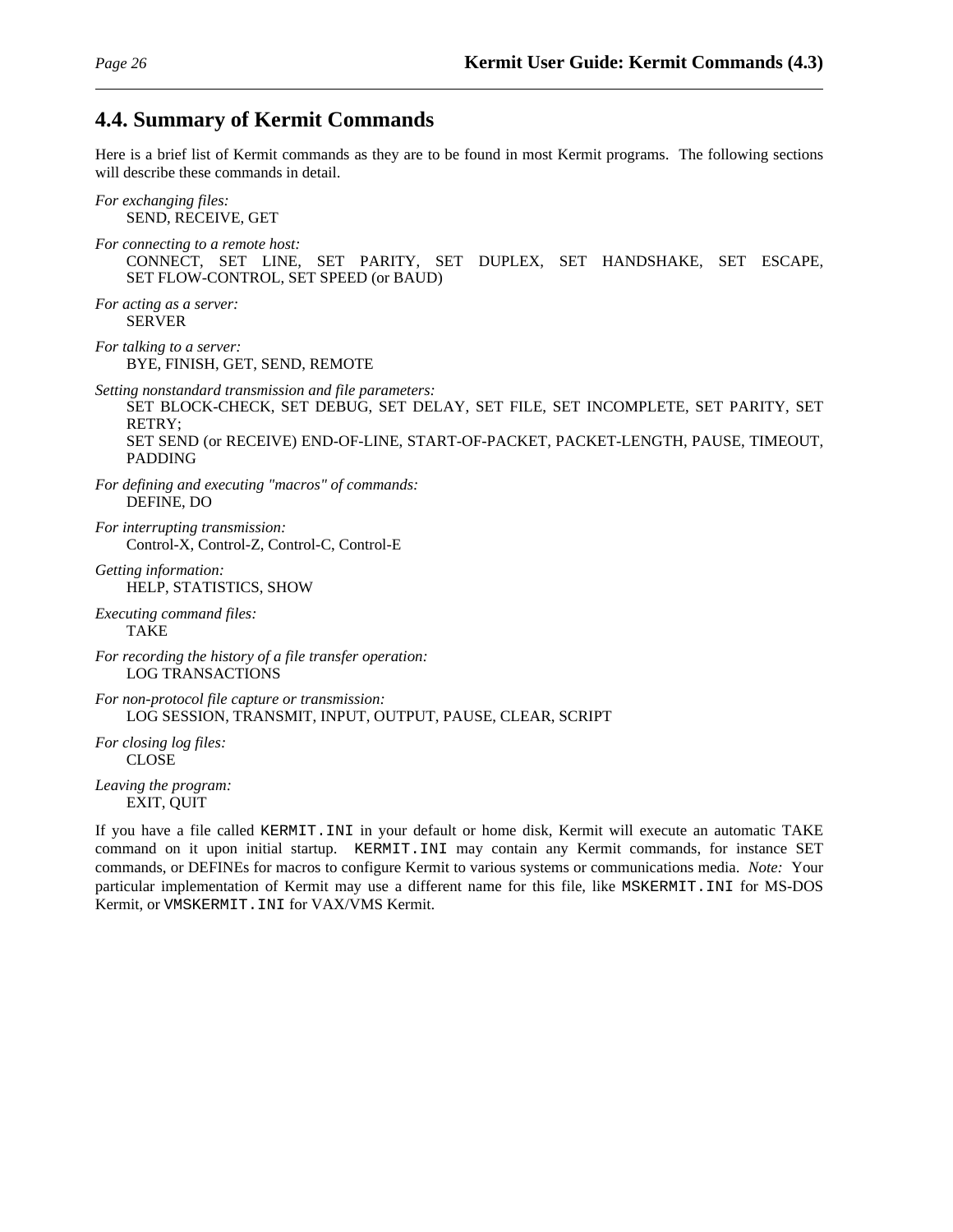## **4.5. The SEND Command**

Syntax:

Sending a single file: SEND *filespec1* [*filespec2*]

Sending multiple files:

SEND *wild-filespec1*

The SEND command causes a file or file group to be sent to the other system. There are two forms of the command, depending on whether *filespec1* contains "wildcard" characters. Use of wildcard characters is the most common method of indicating a group of files in a single file specification. For instance if FOO.FOR is a single file, a FORTRAN program named FOO, then \*.FOR might be a group of FORTRAN programs.

#### **Sending a File Group --**

If *filespec1* contains wildcard characters then all matching files will be sent, in directory-listing order by name. If a file can't be opened for read access, it will be skipped.

#### **Sending a Single File --**

If *filespec1* does not contain any wildcard characters, then the single file specified by *filespec1* will be sent. Optionally, *filespec2* may be used to specify the name under which the file will arrive at the target system; *filespec2* is not parsed or validated locally in any way. If *filespec2* is not specified, the file will be sent with its own name.

#### **SEND Command General Operation --**

Files will be sent with their filename and filetype (for instance FOO.BAR, no device or directory field, no generation number or attributes). If communication line parity is being used (see SET PARITY), the sending Kermit will request that the other Kermit accept a special kind of prefix notation for binary files. This is an advanced feature, and not all Kermits have it; if the other Kermit does not agree to use this feature, binary files cannot be sent correctly.

The sending Kermit will also ask the other Kermit whether it can handle a special prefix encoding for repeated characters. If it can, then files with long strings of repeated characters will be transmitted very efficiently. Columnar data, highly indented text, and binary files are the major beneficiaries of this technique.

#### **SEND Remote Operation --**

If you are running Kermit remotely (for instance, from a microcomputer), you should "escape back" to your local Kermit within a reasonable amount of time and give the RECEIVE command. Don't take more than a minute or two to complete the switch, or Kermit may "time out" and give up (in that case, you'll have to CONNECT back to the remote system and reissue the SEND command).

#### **SEND Local Operation --**

If you're running Kermit locally, for instance on a microcomputer, you should have already run Kermit on the remote system and issued either a RECEIVE or a SERVER command.

Once you give Kermit the SEND command, the name of each file will be printed on your screen as the transfer begins, and information will be displayed to indicate the packet traffic. When the specified operation is complete, the program will sound a beep, and the status of the operation will be indicated by a message like OK, Complete, Interrupted, or Failed.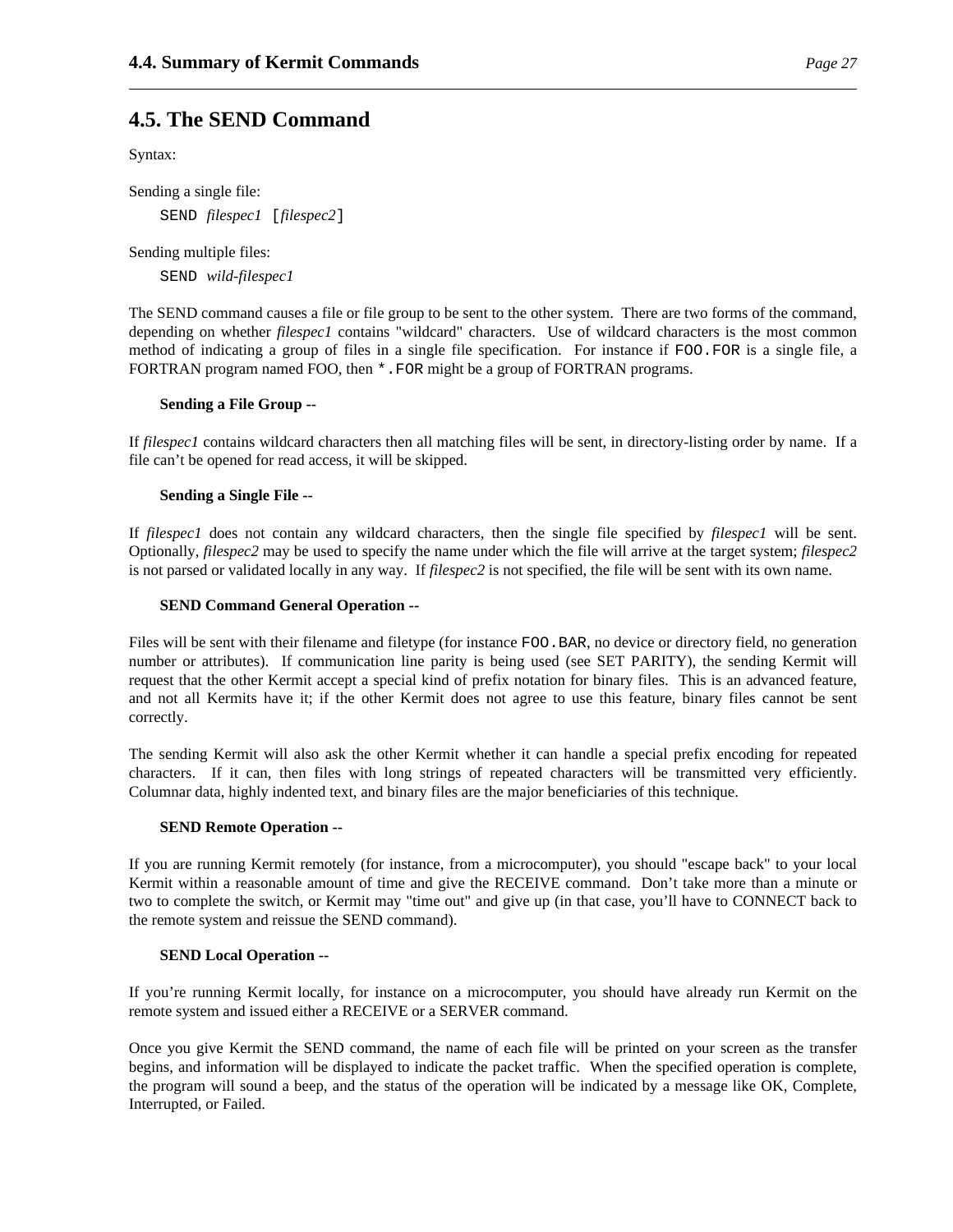If you see many packet retry indications, you are probably suffering from a noisy connection. You may be able to cut down on the retransmissions by using SET SEND PACKET-LENGTH to decrease the packet length; this will reduce the probability that a given packet will be corrupted by noise, and reduce the time required to retransmit a corrupted packet.

If you notice a file being sent which you do not really want to send, you may cancel the operation immediately by typing either Control-X or Control-Z. If your are sending a file group, Control-X will cause the current file to be skipped, and Kermit will go on to the next file, whereas Control-Z will cancel sending the entire group and return you to Kermit-20 command level.

## **4.6. The RECEIVE Command**

Syntax: RECEIVE [*filespec*]

The RECEIVE command tells Kermit to wait for the arrival a file or file group sent by a SEND command from the other system. If only one file is being received, you may include the optional *filespec* as the name to store the incoming file under; otherwise, the name is taken from the incoming file header. If the name in the header is not a legal file name on the local system, Kermit will attempt to transform it to a legal name.

If an incoming file has the same name as an existing file, Kermit will either overwrite the old file or else try to create a new unique name, depending on the setting of FILE WARNING.

If you have SET PARITY, then 8th-bit prefixing will be requested. If the other side cannot do this, binary files cannot be transferred correctly. The sending Kermit may also request that repeated characters be compressed.

If an incoming file does not arrive in its entirety, Kermit will normally discard it; it will not appear in your directory. You may change this behavior by using the command SET INCOMPLETE KEEP, which will cause as much of the file as arrived to be saved in your directory.

### **RECEIVE Remote Operation --**

If your are running Kermit remotely, you should escape back to your local Kermit and give the SEND command. You should do this within about two minutes, or the protocol may time out and give up; if this happens, you can CONNECT back to the remote system and reissue the RECEIVE command.

#### **RECEIVE Local Operation --**

If you are running Kermit locally, you should already have issued a SEND command to the remote Kermit, and then escaped back to DEC-20 Kermit (you can not issue a RECEIVE command to a Kermit server, you must use the GET command for that).

As files arrive, their names will be shown on your screen, along with a continuous display the packet traffic.

If a file begins to arrives that you don't really want, you can attempt to cancel it by typing Control-X; this sends a cancellation request to the remote Kermit. If the remote Kermit understands this request (not all implementations of Kermit support this feature), it will comply; otherwise it will continue to send. If a file group is being sent, you can request the entire group be cancelled by typing Control-Z.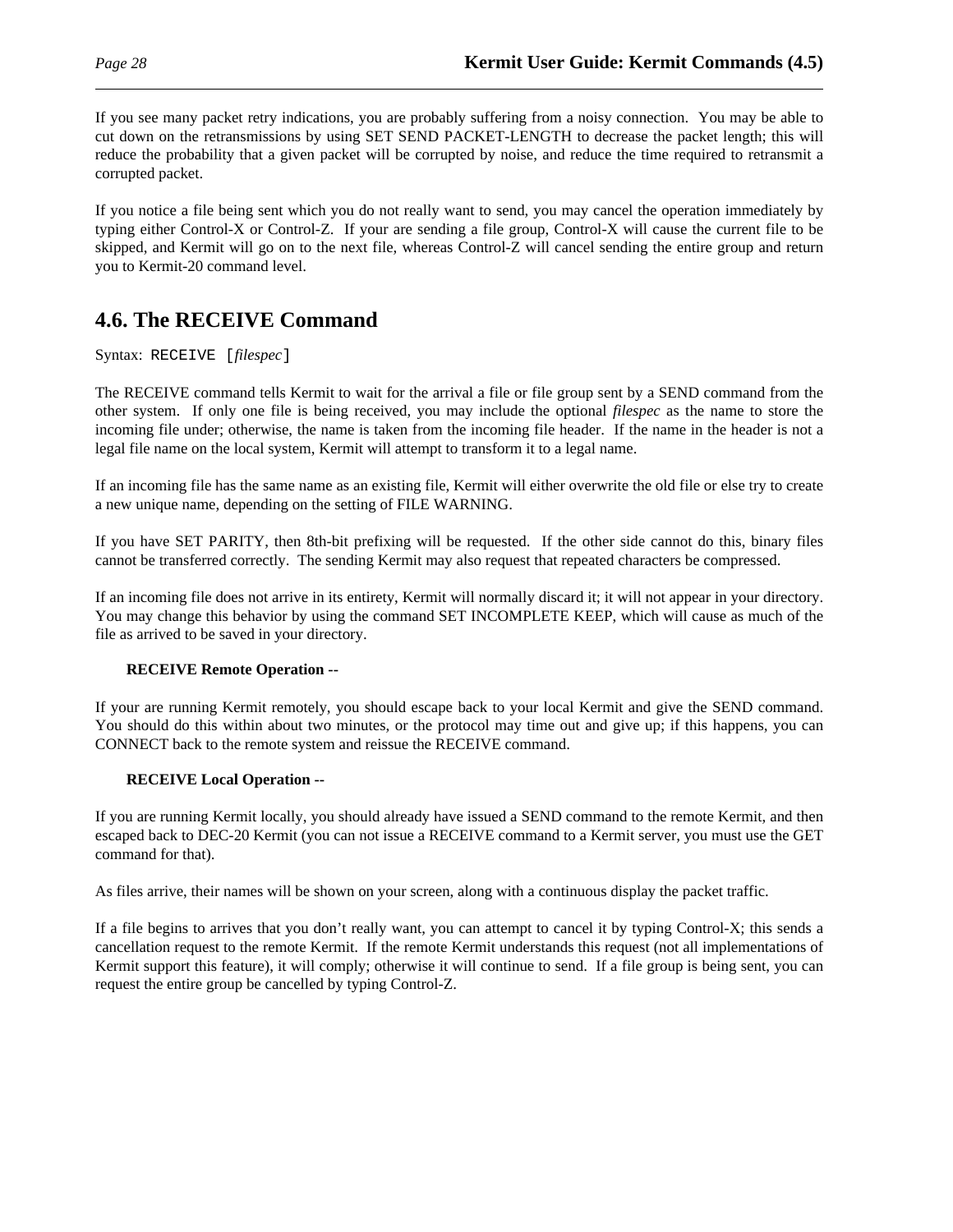## **4.7. The GET Command**

Syntax: GET [*remote-filespec*]

The GET command requests a Kermit *server* to send the file or file group specified by *remote-filespec*. Note the distinction between the RECEIVE and GET commands: RECEIVE instructs the program to wait passively, whereas GET actively sends a request to a server.

The remote filespec is any character sequence that can be a legal file specification for the remote system; it is not parsed or validated locally. As files arrive, their names will be displayed on your screen, along with a continuous indication of the packet traffic. As in the RECEIVE command, you may type Control-X to request that the current incoming file be cancelled, Control-Z to request that the entire incoming batch be cancelled.

*Optional Syntax:* If you are requesting a single file, you may type the GET command without a filespec. In that case, Kermit programs that implement the optional GET syntax will prompt you for the remote filespec on the subsequent line, and the name to store it under when it arrives on the line after that:

Kermit-MS>get Remote Source File: aux.txt Local Destination File: auxfile.txt

## **4.8. The SERVER Command**

Syntax: SERVER

The SERVER command instructs Kermit to cease taking commands from the keyboard and to receive all further instructions in the form of Kermit packets from another system. The other Kermit must have commands for communicating with remote servers; these include GET, SEND, FINISH, and BYE.

After issuing this command, return to the "client" system and issue SEND, GET, BYE, FINISH, or other serverdirected commands from there. If your local Kermit does not have a BYE command, then it does not have the full ability to communicate with a Kermit server and you should not put the remote Kermit into SERVER mode. If your local Kermit does have a BYE command, use it to shut down and log out the Kermit server when you are done with it.

Any nonstandard parameters should be selected with SET commands before putting Kermit in server mode.

## **4.9. The BYE Command**

Syntax: BYE

When running talking to a Kermit server, use the BYE command to shut down the server and, if the server is on a timesharing system, also log out the job. This will also close any open log files and exit from the local Kermit.

## **4.10. The FINISH Command**

Syntax: FINISH

When running as a local Kermit talking to a remote Kermit server use the FINISH command to shut down the server without logging out the remote job, so that you can CONNECT back to it.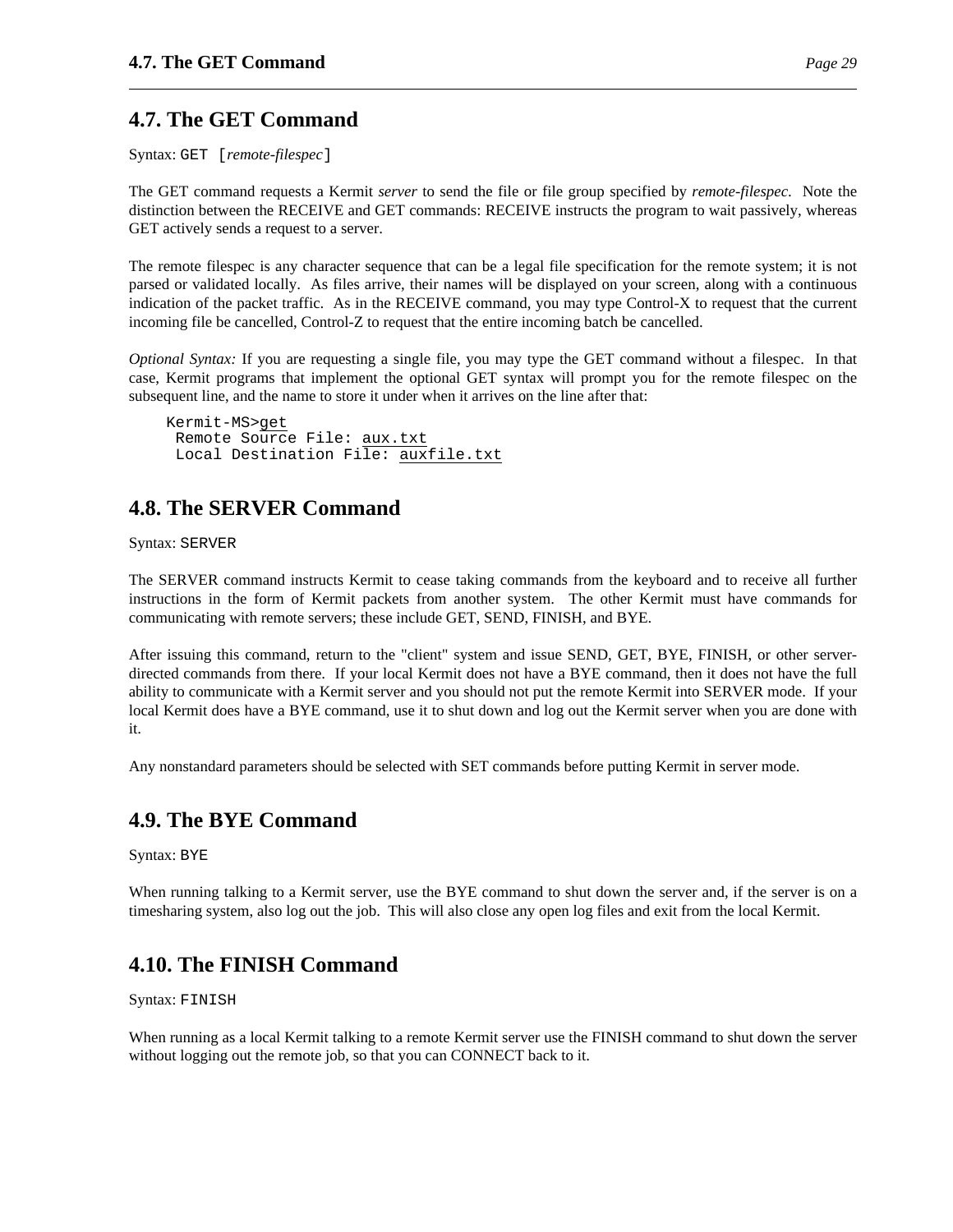## **4.11. The REMOTE Command**

#### Syntax: REMOTE *command*

When talking to a remote Kermit server, use the REMOTE command to request special functions of the remote server. If the server does not understand the command or offer the requested service (all of these commands and services are optional features of the Kermit protocol), it will reply with a message like "Unknown Kermit server command". If it does understand, it will send the results back, and they will be displayed on the screen. The REMOTE commands include:

#### REMOTE CWD [*directory*]

Change Working Directory. If no directory name is provided, the server will change to the default directory. Otherwise, you will be prompted for a password, and the server will attempt to change to the specified directory. If access is not granted, the server will provide a message to that effect. If the remote system does not require a password for changing directories (UNIX is an example), then you can simply type a carriage return in response to the password prompt.

#### REMOTE DELETE *filespec*

Delete the specified file or files. The names of the files that are deleted should be displayed on your screen.

#### REMOTE DIRECTORY [*filespec*]

The names of the files that match the given file specification will be displayed on your screen, possibly along with additional information about file sizes and dates. If no file specification is given, all files from the current directory will be listed.

#### REMOTE SPACE [*directory*]

Information about disk usage in the current remote directory -- quota, current storage, or amount of remaining free space -- is displayed on your screen.

#### REMOTE HELP

A list of available server functions is displayed.

#### REMOTE HOST [*command*]

The given command is passed to the server's host command processor, and the resulting output is displayed on your screen.

#### REMOTE KERMIT [*command*]

The given command, which is expressed in the server Kermit's own interactive-mode command syntax, is passed to the server for execution. This is useful for changing settings, logging, and other functions.

#### REMOTE TYPE *filespec*

The contents of the specified file is displayed on your screen.

#### REMOTE WHO [*username*]

List users, or a specified user, logged in on the server's system.

## **4.12. Local Commands**

Syntax: [LOCAL] *command*

Execute the specified command on the local system -- on the system where Kermit to which your are typing this command is running. These commands provide some local file management capability without having to leave the Kermit program, which is particularly useful on microcomputers. On most systems, the LOCAL prefix for these commands can be omitted.

CWD [*directory*]

"Change Working Directory" to the specified directory.

DELETE *filespec*

Delete the specified file or files.

DIRECTORY [*filespec*]

Provide a directory listing of the specified files.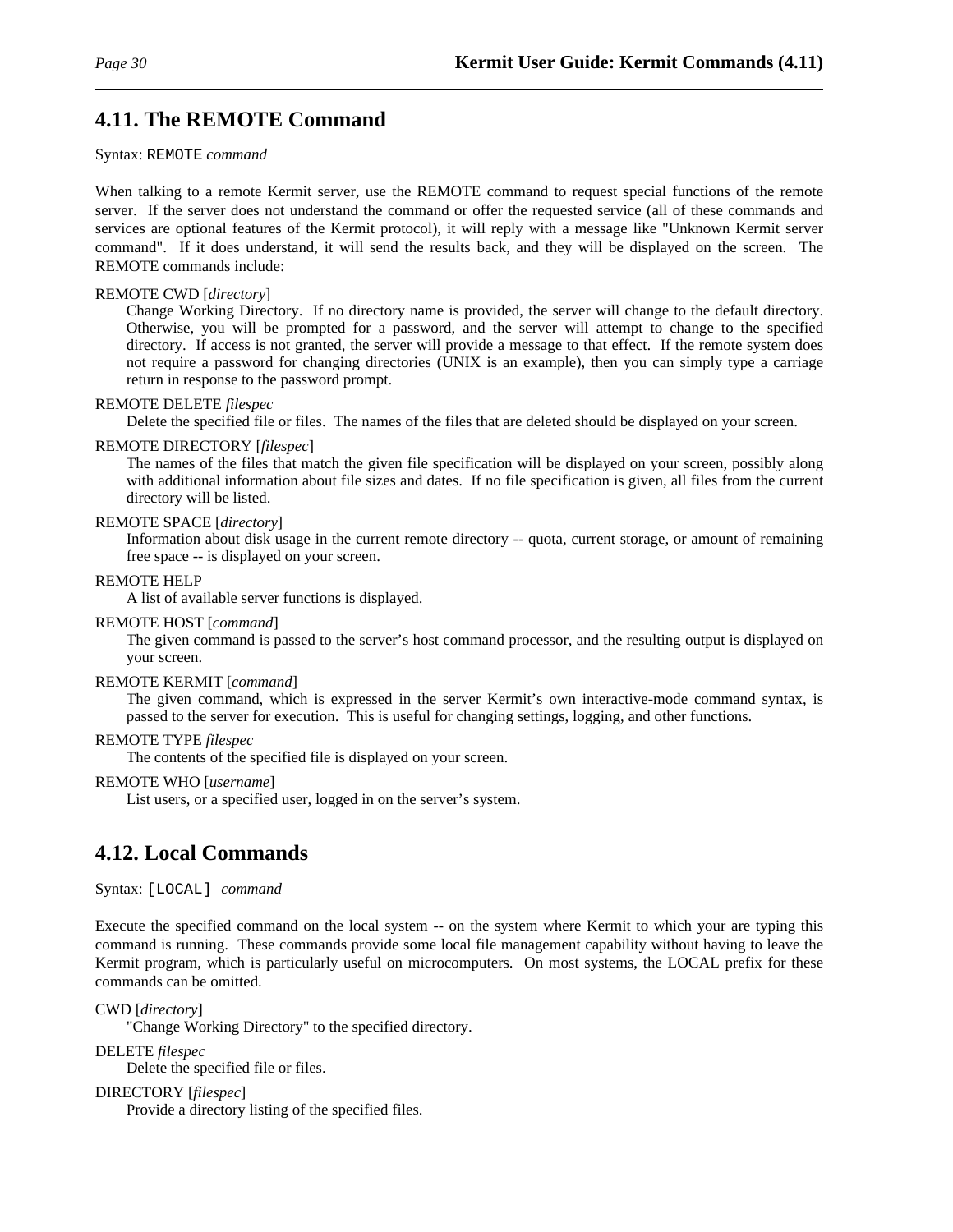SPACE

Display local disk usage and/or free space.

RUN *filespec* [*operands*]

Run the indicated program with the supplied command-line operands.

PUSH Invoke the local system command interpreter in such a way that it can return (or "pop" or "exit") back to Kermit.

Some Kermit programs may provide commands for these or other functions in the syntax of their own system, when this would cause no confusion. For instance, CP/M Kermit may use ERA in place of LOCAL DELETE.

## **4.13. The CONNECT Command**

*LOCAL ONLY* -- Syntax: CONNECT [*terminal-designator*]

Establish a terminal connection to the system at the other end of the communication line. On a microcomputer, this is normally the serial port. On a mainframe, you will have to specify a terminal line number or other identifier, either in the CONNECT command itself, or in a SET LINE command. Get back to the local Kermit by typing the escape character followed by a single character "command". Several single-character commands are possible:

- C Close the connection and return to the local Kermit.
- S Show status of the connection.
- B Send a BREAK signal.
- 0 (zero) Send a NUL (0) character.
- F Copy the current screen into a disk file.
- D Drop the line, hangup the modem.
- P Push to the local system command processor without breaking the connection.
- Q Quit logging session transcript.
- R Resume logging session transcript.
- ? List all the possible single-character arguments.
- ^] (or whatever you have set the escape character to be)

Typing the escape character twice sends one copy of it to the connected host.

You can use the SET ESCAPE command to define a different escape character, and SET PARITY, SET DUPLEX, SET FLOW-CONTROL, SET HANDSHAKE to establish or change those parameters.

## **4.14. HELP**

Syntax: The HELP Command

Typing HELP alone prints a brief summary of Kermit and its commands, and possibly instructions for obtaining more detailed help on particular topics. Most Kermit implementations also allow the use of "?" within a command to produce a short help message.

## **4.15. The TAKE Command**

Syntax: TAKE *filespec*

Execute Kermit commands from the specified file. The file may contain contain any valid Kermit commands, including other TAKE commands.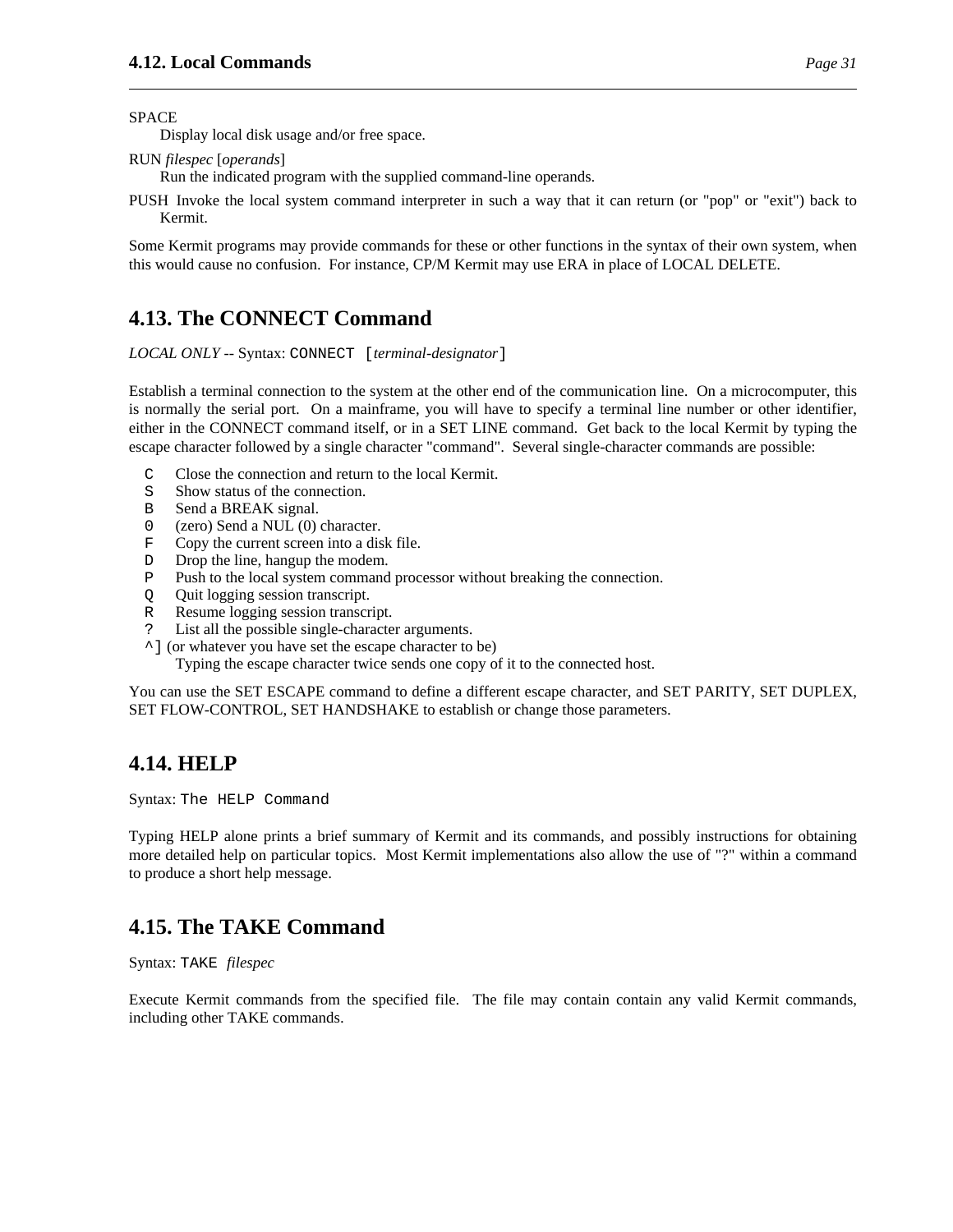### **4.16. The EXIT and QUIT Commands**

Exit from Kermit. QUIT is a synonym for EXIT.

## **4.17. The SET Command**

Syntax: SET *parameter* [*option*] [*value*]

Establish or modify various parameters for file transfer or terminal connection.

When a file transfer operation begins, the two Kermits automatically exchange special initialization messages, in which each program provides the other with certain information about itself. This information includes the maximum packet size it wants to receive, the timeout interval it wants the other Kermit to use, the number and type of padding characters it needs, the end-of-line character it needs to terminate each packet (if any), the block check type, the desired prefixes for control characters, characters with the "high bit" set, and repeated characters. Each Kermit program has its own preset "default" values for these parameters, and you normally need not concern yourself with them. You can examine their values with the SHOW command; the SET command is provided to allow you to change them in order to adapt to unusual conditions.

The following parameters may be SET:

| BAUD Set the speed of the current communications port                   |
|-------------------------------------------------------------------------|
| BLOCK-CHECK Packet transmission error detection method                  |
| DEBUG Mode or log file                                                  |
| DELAY How long to wait before starting to send                          |
| DUPLEX For terminal connection, full (remote echo) or half (local echo) |
| END Packet termination character (normally CR)                          |
| <b>ESCAPE</b> Character for terminal connection                         |
| FILE For setting file parameters like name conversion and byte size     |
| FLOW-CONTROL Selecting flow control method, like XON/XOFF               |
| HANDSHAKE For turning around half duplex communication line             |
| IBM Set parameters for IBM mainframe linemode connection                |
| INCOMPLETE What to do with an incomplete file                           |
| KEY Establish a key redefinition or keyboard macro                      |
| LOCAL-ECHO Specify who echoes during terminal connection                |
| LINE Terminal line to use for terminal connection or file transfer      |
| MODEM Modem type or characteristics                                     |
| PARITY Character parity to use                                          |
| PORT For switching communication ports                                  |
| PROMPT For changing the program's command prompt                        |
| RECEIVE Various parameters for receiving files                          |
| RETRY How many times to retry a packet before giving up                 |
| SEND Various parameters for sending files                               |
| SPEED Synomym for BAUD.                                                 |
| TERMINAL Parameters for terminal emulation                              |
| <b>TIMER</b> Enable/disable timeouts                                    |
| WARNING Filename collision protection                                   |

The DEFINE command may be used to compose "macros" by combining SET and possibly other commands. The SET commands are now described in detail.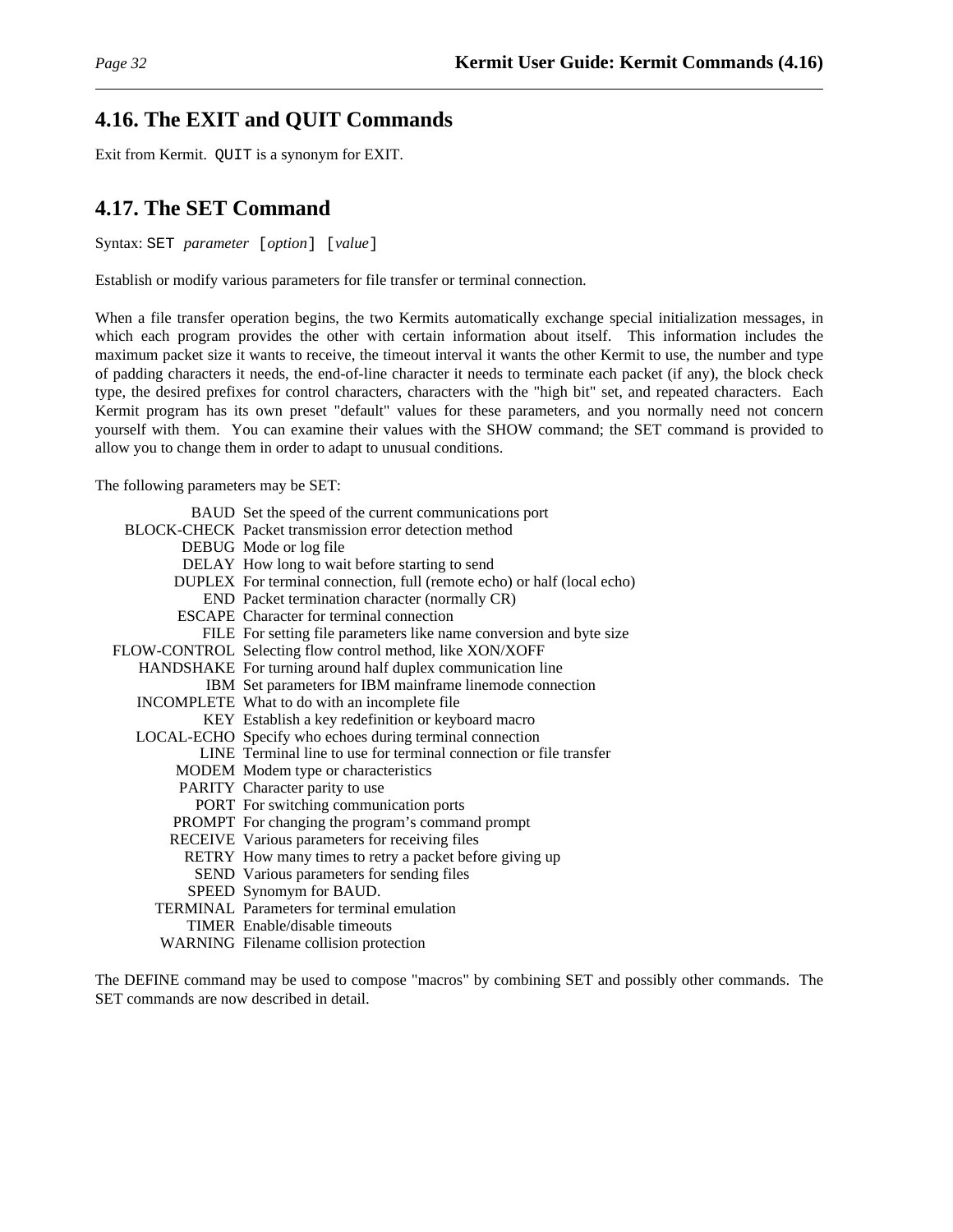#### **SET BAUD**

Set or change the baud rate (approximate translation: transmission speed in bits per second) on the currently selected communications device. Ten bits per second is usually equivalent to one character per second; 300 baud = 30 cps. The way of specifying the baud rate varies from system to system; in most cases, the actual number (such as 1200 or 9600) is typed. Systems that do not provide this command generally expect that the speed of the line has already been set appropriately outside of Kermit. Common values are 300, 1200, 2400, 4800, 9600, 19200.

### **SET BLOCK-CHECK {1, 2, 3}**

Kermit normally uses a 1-character block check, or "checksum", on each packet. The sender of the packet computes the block check based on the other characters in the packet, and the receiver recomputes it the same way. If these quantities agree, the packet is accepted and transmission proceeds. If they disagree, the packet is rejected and retransmission is requsted.

However, the block check is not a foolproof method of error detection. The normal single-character Kermit block check is only a 6-bit quantity (the low order 8 bits of the arithmetic sum folded upon itself). With only six bits of accuracy, the chances are one in  $2^6$  -- that is,  $1/64$  -- that an error can occur which will not be detected in the checksum, assuming that all errors are equally likely (they aren't).

You can decrease the probability that an error can slip through, at the expense of transmission efficiency, by using the SET BLOCK-CHECK command to select more rigorous block check methods. Note that all three methods will detect any single-bit error, or any error in an odd number of bits. The options are:

#### 1-CHARACTER-CHECKSUM:

The normal single-character 6-bit checksum.

#### 2-CHARACTER-CHECKSUM:

A 2-character, 12-bit checksum. Reduces the probability of an error going undetected to 1/4096, but adds an extra character to each packet.

#### 3-CHARACTER-CRC:

A 3-character, 16-bit Cyclic Redundancy Check, CCITT format. In addition to errors in any odd number of bits, this method detects double bit errors, all error bursts of length 16 or less, and more than 99.99% of all possible longer bursts. Adds two extra characters to each packet.

The single character checksum has proven to be quite adequate in practice, much more effective than straightforward analysis would indicate, since all errors are *not* equally likely, and a simple checksum is well suited to catching the kinds of errors that are typical of telecommunication lines. The other methods should be requested only when the connection is *very* noisy and/or when sending binary files, or when using "long packets" (see SET RECEIVE PACKET-LENGTH).

Note that the 2- and 3-character block checks are not available in all versions of Kermit; if the other Kermit is not capable of performing the higher-precision block checks, the transfer will automatically use the standard singlecharacter method.

### **SET DEBUG {ON, OFF}**

Syntax: SET DEBUG *options*

Record debugging information, either on your terminal or in a file. Options are:

- ON Turn on debugging.
- OFF Don't display debugging information (this is the default). If debugging was in effect, turn it off and close any log file.

or possibly others, like STATES, PACKETS, SESSION, etc., to select logging of different phenomena. Some Kermit programs may control debugging by use of the LOG DEBUG command.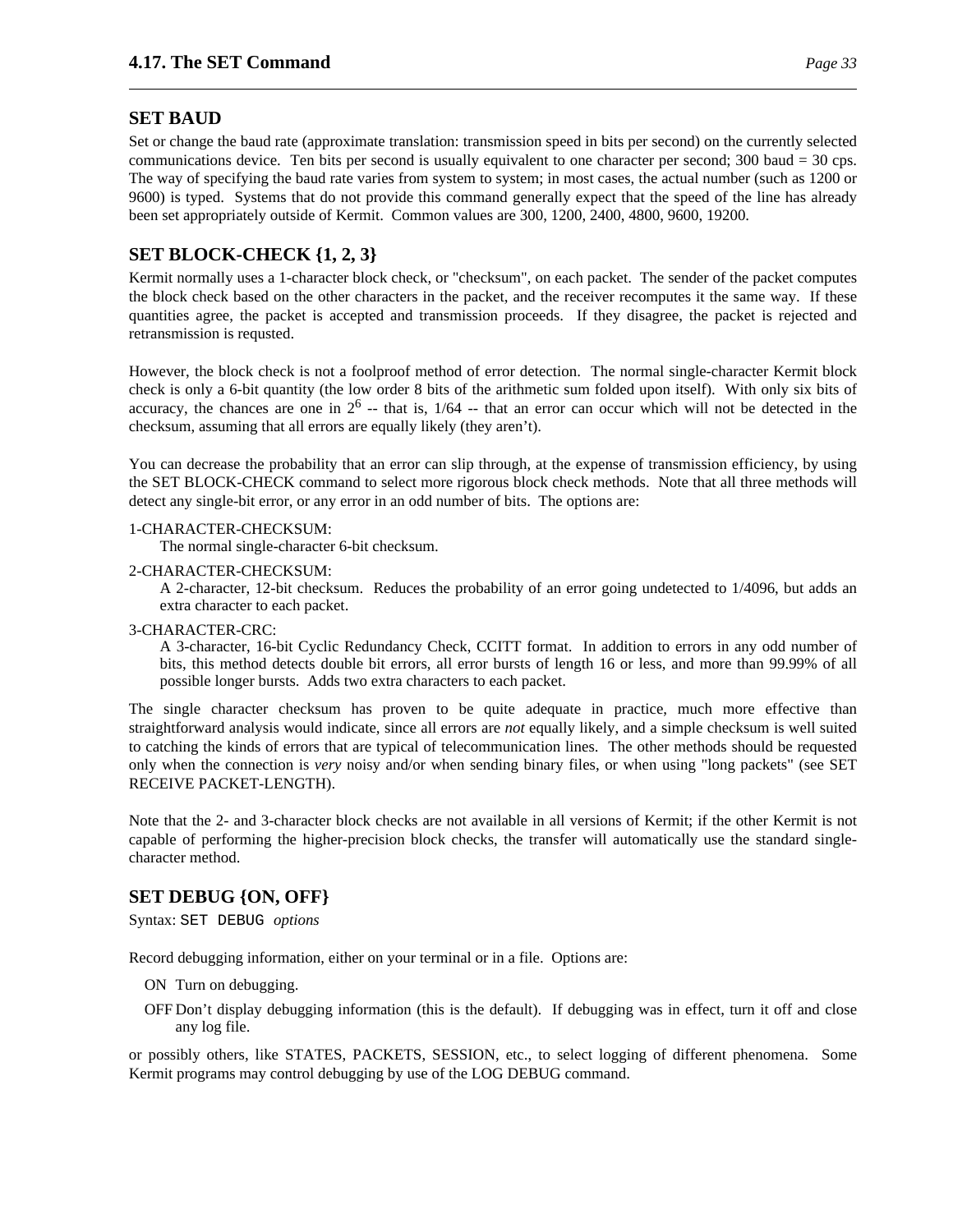### **SET DELAY**

Syntax: SET DELAY *number*

Specify how many seconds to wait before sending the first packet after a SEND command. Use when remote and SENDing files back to your local Kermit. This gives you time to "escape" back and issue a RECEIVE command. The normal delay is 5 seconds. In local mode or server mode, Kermit does not delay before sending the first packet.

### **SET DUPLEX**

Syntax: SET DUPLEX {FULL, HALF}

For use when CONNECTed to a remote system. The keyword choices are FULL and HALF. FULL means the remote system echoes the characters you type, HALF means the local system echoes them. FULL is the default, and is used by most hosts. HALF is necessary when connecting to IBM mainframes. Half duplex is also called "local echo"; in some Kermits, use SET LOCAL-ECHO ON instead of SET DUPLEX HALF.

#### **SET ESCAPE**

Syntax: SET ESCAPE *character*

Specify or change the character you want to use to "escape" from remote connections back to Kermit. This would normally be a character you don't expect to be using on the remote system, perhaps a control character like  $\land, \land$ ],  $\land \land$ , or  $\land$ \_. Most versions of Kermit use one of these by default. After you type the escape character, you must follow it by a single-character "argument", such as "C" for Close Connection. The arguments are listed above, under the description of the CONNECT command.

### **SET FILE**

Syntax: SET FILE *parameter value*

Establish file-related parameters. Depending on the characteristics of the system, it may be necessary to tell Kermit how to fetch an outbound file from the disk, or how to store an incoming file. The actual parameters you can specify in this command will vary from system to system, and you should consult the documentation for your particular version of Kermit. Some examples would be file type (text or binary), byte size (PDP-10 architecture), record length or block size (record oriented systems), end-of-file detection method (on microcomputers), file naming conversion option.

This can be a very important command if you intend to transfer binary files, but is normally unecessary for transmitting textual files.

### **SET FLOW-CONTROL**

Syntax: SET FLOW-CONTROL {XON/XOFF, NONE}

For communicating with full duplex systems. System-level flow control is not necessary to the Kermit protocol, but it can help to use it if the same method is available on both systems. The most common type of flow control on full duplex systems is XON/XOFF. When a system's input buffer comes close to being full, it will send an XOFF character (Control-S) to request the other system to stop sending. When it has emptied sufficient characters from its input buffer, it signals the other system to resume sending by transmitting an XON character (Control-Q). This process operates in both directions simultaneously. The options for the Kermit SET FLOW command are usually restricted to XON/XOFF and NONE, which is used to disable this feature.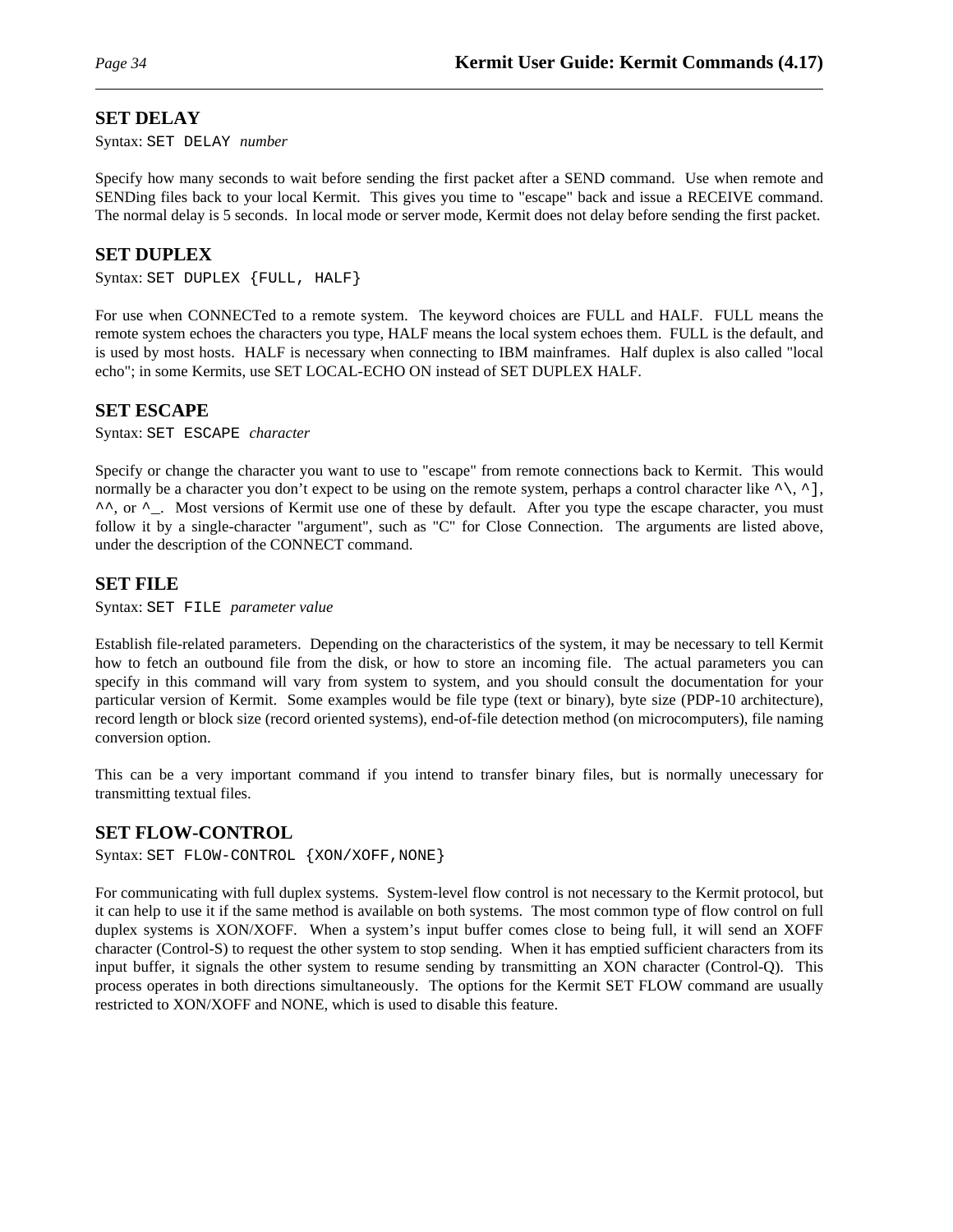#### **SET HANDSHAKE**

Syntax: SET HANDSHAKE *option*

For communicating with half duplex systems. This lets you specify the line turnaround character sent by the half duplex host to indicate it has ended its transmission and is granting you permission to transmit. When a handshake is set, Kermit will not send a packet until the half duplex host has sent the specified character (or a timeout has occurred). The options may include:

NONE No handshake; undo the effect of any previous SET HANDSHAKE. XOFF Control-S. XON Control-Q. BELL Control-G. CR Carriage Return, Control-M. LF Linefeed, Control-J. ESC Escape, Control-[.

Some Kermit programs may require the option to be specified by typing the character literally or entering its numeric ASCII value. If you use this command to enable handshaking, you should also SET FLOW OFF.

#### **SET INCOMPLETE**

Syntax: SET INCOMPLETE {KEEP, DISCARD}

Specify what to do when a file transfer fails before it is completed. The options are DISCARD (the default) and KEEP. If you choose KEEP, then if a transfer fails to complete successfully, you will be able to keep the incomplete part that was received.

#### **SET LINE**

Syntax: SET LINE [*terminal-designator*]

Specify the terminal line to use for file transfer or CONNECT. This command is found on mainframe Kermits, which normally run in "remote mode" using their own controlling terminal for file transfer. Specifying a separate line puts the program in "local mode." If no line is specified, revert to the job's controlling terminal, i.e. go back to "remote mode."

#### **SET PORT**

Syntax: SET PORT *terminal-designator*

Specify the communications port for file transfer or CONNECT. This command is found on microcomputer Kermits that run in "local" mode. SET PORT does not change the remote/local status but simply selects a different port for local operation.

#### **SET PARITY**

Syntax: SET PARITY {EVEN, ODD, MARK, SPACE, NONE}

Parity is a technique used by communications equipment for detecting errors on a per-character basis; the "8th bit" of each character acts as a check bit for the other seven bits. Kermit uses block checks to detect errors on a perpacket basis, and it does not use character parity. However, some systems that Kermit runs on, or equipment through which these systems communicate, may be using character parity. If Kermit does not know about this, arriving data will have been modified and the block check will appear to be wrong, and packets will be rejected.

If parity is being used on the communication line, you must inform both Kermits, so the desired parity can be added to outgoing characters, and stripped from incoming ones. SET PARITY should be used for communicating with hosts that require character parity (IBM mainframes are typical examples) or through devices or networks (like GTE TELENET) that add parity to characters that pass through them. Both Kermits should be set to the same parity. The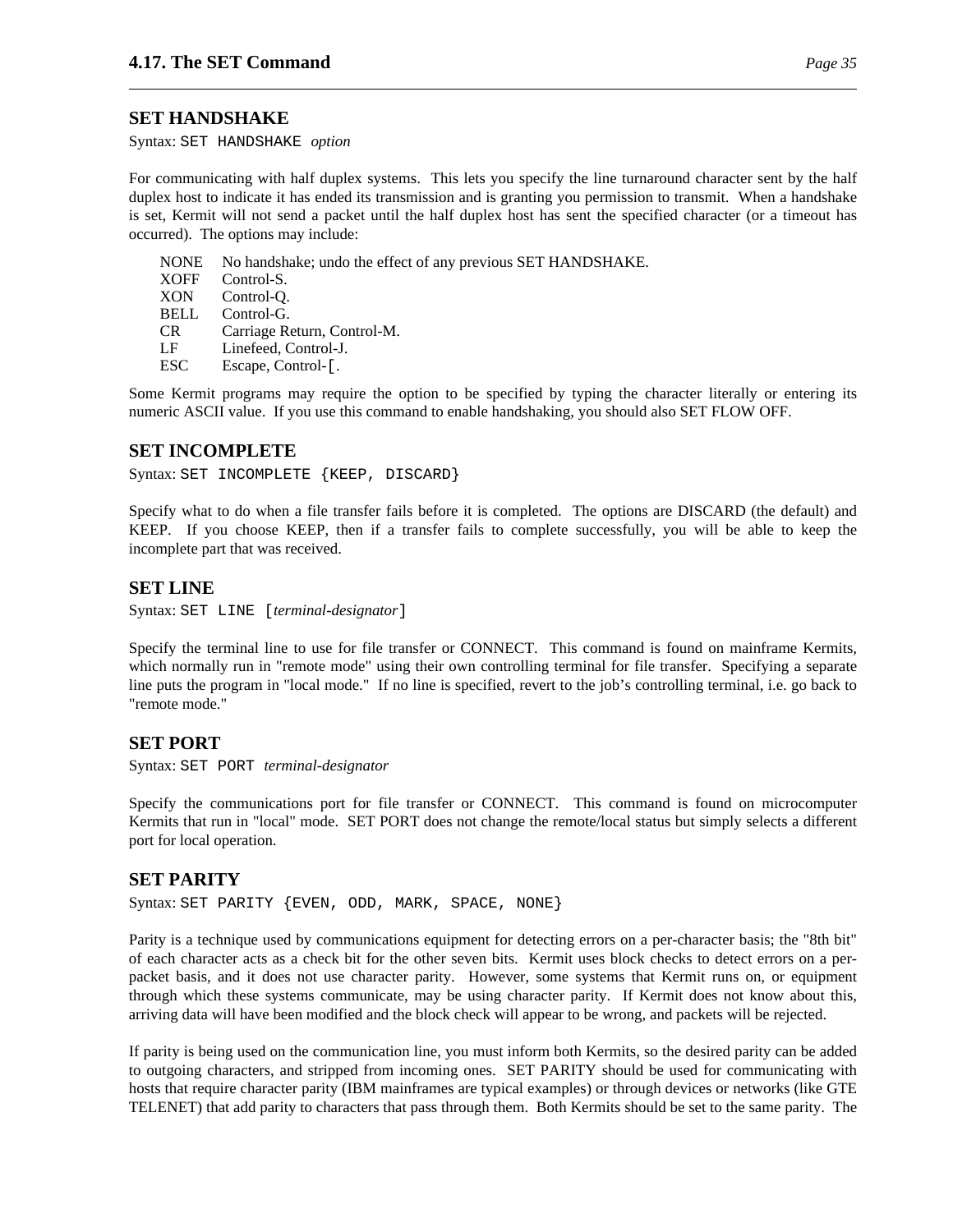specified parity is used both for terminal connection (CONNECT) and file transfer (SEND, RECEIVE, GET).

The choices for SET PARITY are:

NONE (the default) eight data bits and no parity bit.

MARK

seven data bits with the parity bit set to one.

SPACE

seven data bits with the parity bit set to zero.

EVEN seven data bits with the parity bit set to make the overall parity even.

ODD seven data bits with the parity bit set to make the overall parity odd.

NONE means no parity processing is done, and the 8th bit of each character can be used for data when transmitting binary files.

If you have set parity to ODD, EVEN, MARK, or SPACE, then most versions of Kermit will request that binary files be transferred using 8th-bit-prefixing. If the Kermit on the other side knows how to do 8th-bit-prefixing (this is an optional feature of the Kermit protocol, and not all implementations of Kermit have it), then binary files can be transmitted successfully. If NONE is specified, 8th-bit-prefixing will not be requested.

#### **SET PROMPT**

Syntax: SET PROMPT *string*

This allows you to change the program's prompt. This is particularly useful if you are using Kermit to transfer files between two systems of the same kind, in which case you can change the prompts of the Kermit programs involved to include appropriate distinguishing information.

#### **SET SEND**

SET SEND *parameter value*

Establish parameters for outgoing packets. This command is generally used to override negotiated values, or to establish before negotiation takes place.

### END-OF-LINE *character*

The ASCII character to be used as a line terminator for outbound packets, if one is required by the other system, carriage return by default. You will only have to use this command for systems that require a line terminator other than carriage return.

#### PACKET-LENGTH *number*

Maximum packet length to send between 10 and 94 (decimal). Shortening the packets might allow more of them to get through through without error on noisy communication lines. Lengthening the packets increases the throughput on clean lines. This command can be used to specify a shorter length than the one requested by the other Kermit, but not a longer one.

#### TIMEOUT *number*

How many seconds to wait for a packet before trying again. A value of zero means don't time out -- wait forever.

#### PAUSE *floating-point-number*

How many seconds to pause before sending each data packet. Setting this to a nonzero value may allow a slow system enough time to consolidate itself before the next packet arrives. Normally, no per-packet pausing is done.

#### PADDING *number*, PADCHAR *character*

How much padding to send before a packet, if the other side needs padding, and what character to use for padding. Defaults are no padding, and NUL (0) for the padding character. This command is also handy for inserting special characters that may be required by communications equipment.

#### QUOTE *character*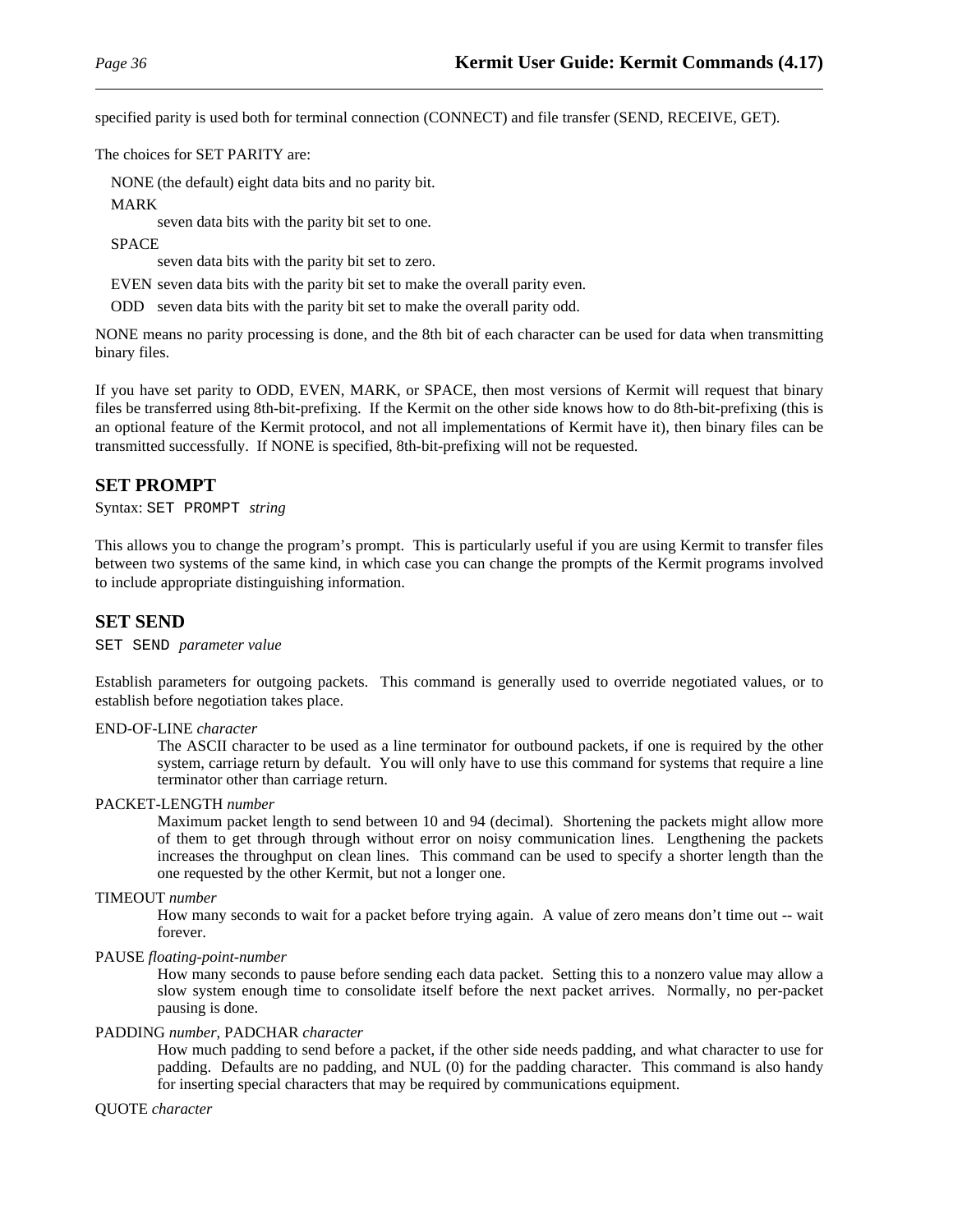What printable character to use for quoting of control characters, "#" (43) by default. There should be no reason to change this.

#### START-OF-PACKET *character*

The start-of-packet character is the only control character used "bare" by the Kermit protocol. It is Control-A by default. If a bare Control-A causes problems for your communication hardware or software, you can use this command to select a different control character to mark the start of a packet. You must also issue the reciprocal command (SET RECEIVE START-OF-PACKET) to the Kermit on the other system (providing it has such a command).

### **SET RECEIVE**

Syntax: SET RECEIVE *parameter value*

Parameters to request or expect for incoming packets, as follows:

#### END-OF-LINE *character*

Carriage return (15) by default.

#### PACKET-LENGTH *number*

Maximum length packet for the other side to send, decimal number, between 10 and 94, decimal. Some Kermit programs also support a "long packet" protocol extension for improved file transfer efficiency. If you specify a value greater than 94 (and normally less than 1000 or 2000), then the two Kermits will attempt to negotiate the use of long packets in the receiver's direction. If the negotiation is unsuccessful (e.g. because the sending Kermit does not support long packets), then ordinary packets will be used automatically.

#### TIMEOUT *number*

How many seconds the other Kermit should wait for a packet before asking for retransmission.

PAUSE *floating-point-number*

How many seconds to pause before acknowledging a packet. Setting this to a nonzero value will slow down the rate at which data packets arrive, which may be necessary for systems that have "sensitive" front ends and cannot accept input at a high rate.

#### PADDING *number*, PADCHAR *character*

How many padding characters to request before each incoming packet, and what the padding character should be. No Kermits are known to need padding, and if one did, it would request it without your having to tell it to do so. This command would only be necessary, therefore, under very unusual circumstances.

#### QUOTE *character*

What printable character to use for quoting of control characters, "#" (43) by default. There should be no reason to change this.

#### START-OF-PACKET *character*

The control character to mark the beginning of incoming packets. Normally SOH (Control-A, ASCII 1) (see SET SEND START-OF-PACKET, above).

#### **SET RETRY**

SET RETRY *option number*

Set the maximum number of retries allowed for:

#### INITIAL-CONNECTION

How many times to try establishing the initial protocol connection before giving up, normally something like 15.

#### PACKETS

How many times to try sending a particular packet before giving up, normally 5. If a line is very noisy, you might want to increase this number.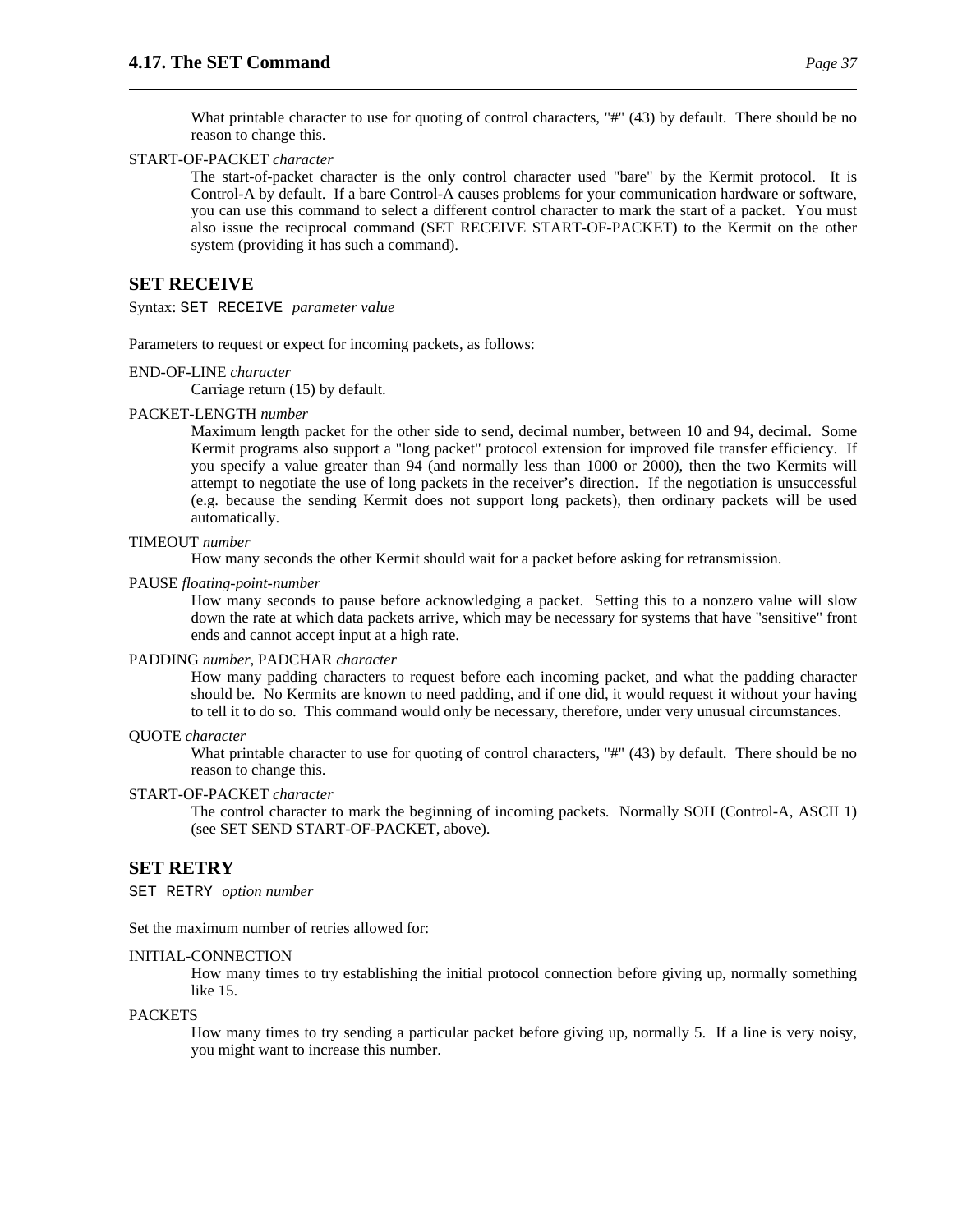#### **SET WARNING**

SET WARNING {ON, OFF}

Tell Kermit whether to let incoming files overwrite existing files of the same name. If WARNING is ON, then Kermit will warn you of filename collisions and will attempt to construct a new, unique name for the arriving file, and inform you what the new name is. When OFF, Kermit silently overwrites existing files when there's a name collision. This command may also be called SET FILE WARNING.

# **4.18. The DEFINE Command**

DEFINE *macroname* [*command* [, *command* [, ...] ] ]

Define a "macro" to allow convenient association of one or more Kermit commands with a mnemonic keyword of your choice. The definition consists of a list a list of one or more Kermit commands, separated by commas. If you use Kermit to communicate with several different kinds of systems, you may set up a macro for each, for instance:

DEFINE IBM SET PARITY MARK, SET DUPLEX HALF, SET HANDSHAKE XON DEFINE UNIX SET PARITY NONE, SET DUPLEX FULL, SET HANDSHAKE NONE DEFINE TELENET SET PARITY MARK, SET RECEIVE TIMEOUT 20

You may then type DO IBM, DO UNIX, and so forth to set all the desired parameters with a single command. It is convenient to include these definitions in your Kermit initialization file.

Another other handy use for macros would be for rapid adaptation to different conditions of line noise:

DEFINE CLEAN SET BLOCK-CHECK 1, SET REC PACKET-LEN 94, SET RETRY 5 DEFINE NOISY SET BLOCK 2, SET SEND PACKET 60, SET RETRY 10 DEFINE VERY-NOISY SET BLOCK 3, SET SEND PACKET 40, SET RETRY 20

You may redefine an existing macro in the same manner as you defined it. You can undefine an existing macro by typing an empty DEFINE command for it, for instance:

DEFINE IBM

You can list all your macros and their definitions with the SHOW MACROS command. Syntax of SET and DO commands may vary among Kermit programs.

# **4.19. The SHOW Command**

Syntax: SHOW [*option*]

The SHOW command displays the values of the parameters settable by the SET command. If a particular option is not requested, a complete display will be provided. Type "show ?" for a list of what can be shown.

# **4.20. The STATISTICS Command**

Give statistics about the most recent file transfer, such as the total number of characters transmitted, the effective baud rate, and so forth. On some systems, this is SHOW STATISTICS.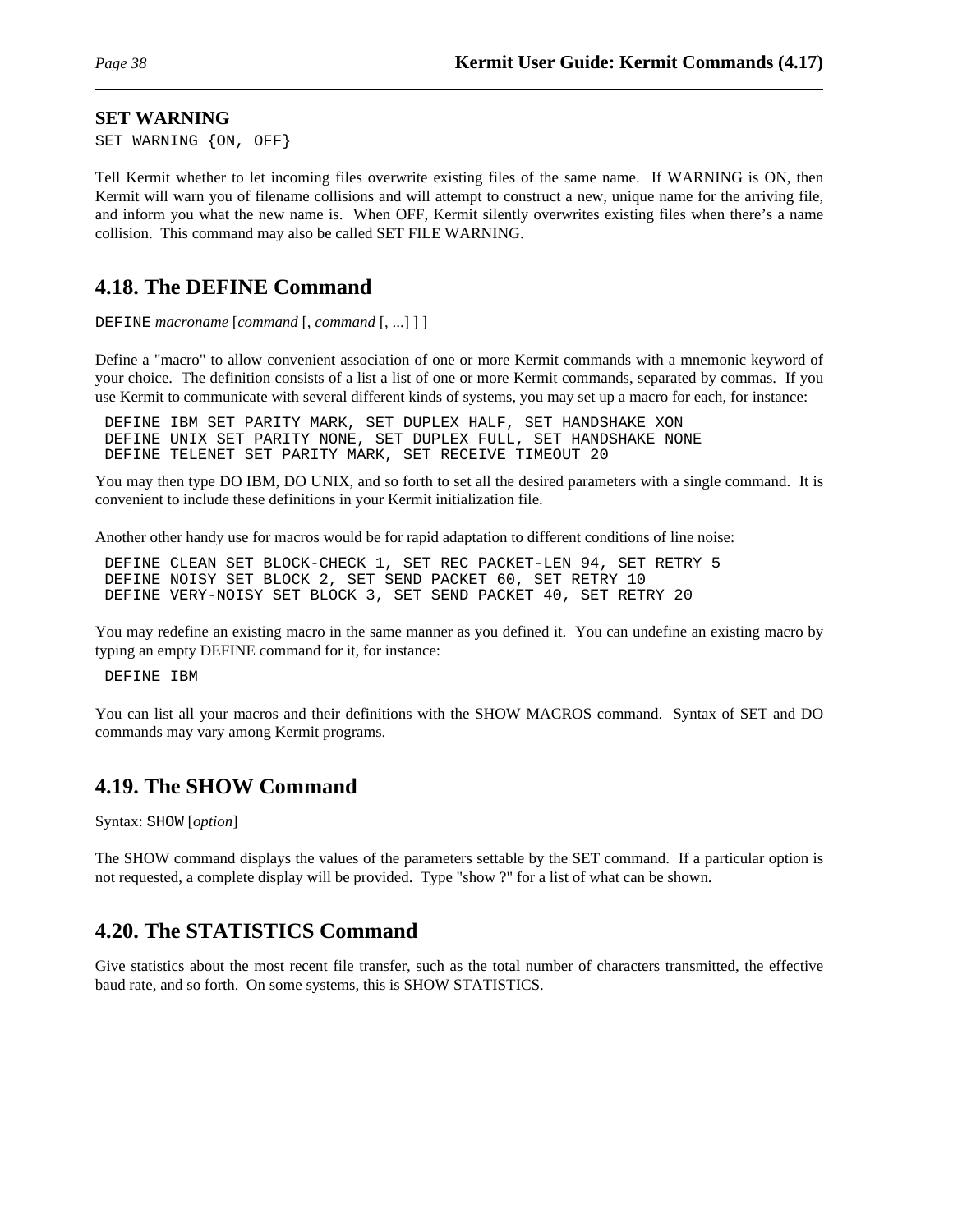# **4.21. The LOG Command**

Syntax: LOG [*option*] [*filespec*]

Log the specified entity to the specified log file.

- TRANSACTIONS Direct Kermit to log transactions, such as files successfully sent or received or files that could not be successfully sent or received. A transaction is useful recording the progress of a long, unattended multifile transfer.
- SESSION Create a transcript of a CONNECT session, when running a local Kermit connected to a remote system, in the specified file. The log is closed when connection is closed. In some implementations, logging can be "toggled" by typing the connect escape character followed by Q (Quit logging) or R (Resume logging) or similar single-character commands. Session-logging is useful for recording dialog with an interactive system, and for "capturing" from systems that don't have Kermit. No guarantee can be made that the file will arrive correctly or completely, since no error checking takes place.
- DEBUGGING Record debugging information in the specified file. There may be several options to select the desired information -- entire packets, state transitions, internal program trace, etc -- available via the SET DEBUGGING command.
- PACKETS Record packets, and all communication line traffice during file transfer, in the specified file.

# **4.22. The TRANSMIT Command**

Syntax: TRANSMIT *filespec*

Send the contents of the specified file to the other system "bare", without protocol, packets, error checking, or retransmission. This command is useful for sending files to systems that don't have Kermit. No guarantee can be made that the target system will receive the file correctly and completely. When receiving a file, the target system would normally be running a text editor in text collection mode.

The current communication settings, such as parity, flow control, and handshake, are obeyed by most Kermit versions that have a TRANSMIT command. The action is normally line-at-a-time. Each line of the file is sent, terminated by a carriage return (no linefeed), just as you would type it. Kermit waits for the remote system to echo a linefeed (as it does when you type carriage return) before it sends the next line.

Thus TRANSMIT provides a "raw upload" capability. The opposite, "raw download", may be accomplished by using the LOG SESSION command.

# **4.23. Login Scripts: The INPUT, OUTPUT, CLEAR, and PAUSE Commands**

When running Kermit in local mode, you may use the INPUT, OUTPUT, CLEAR, and PAUSE commands to carry on a dialog with the remote system. When combined into a "script" in a Kermit TAKE command file, these commands provide the ability to initially connect and log in to a remote system, and to set it up for file transfer. While you may do this yourself manually using the CONNECT command, the login script facility allows this often tedious task to be automated, and more important, allows it to take place unattended -- perhaps late at night when the phone rates are low and the system is faster.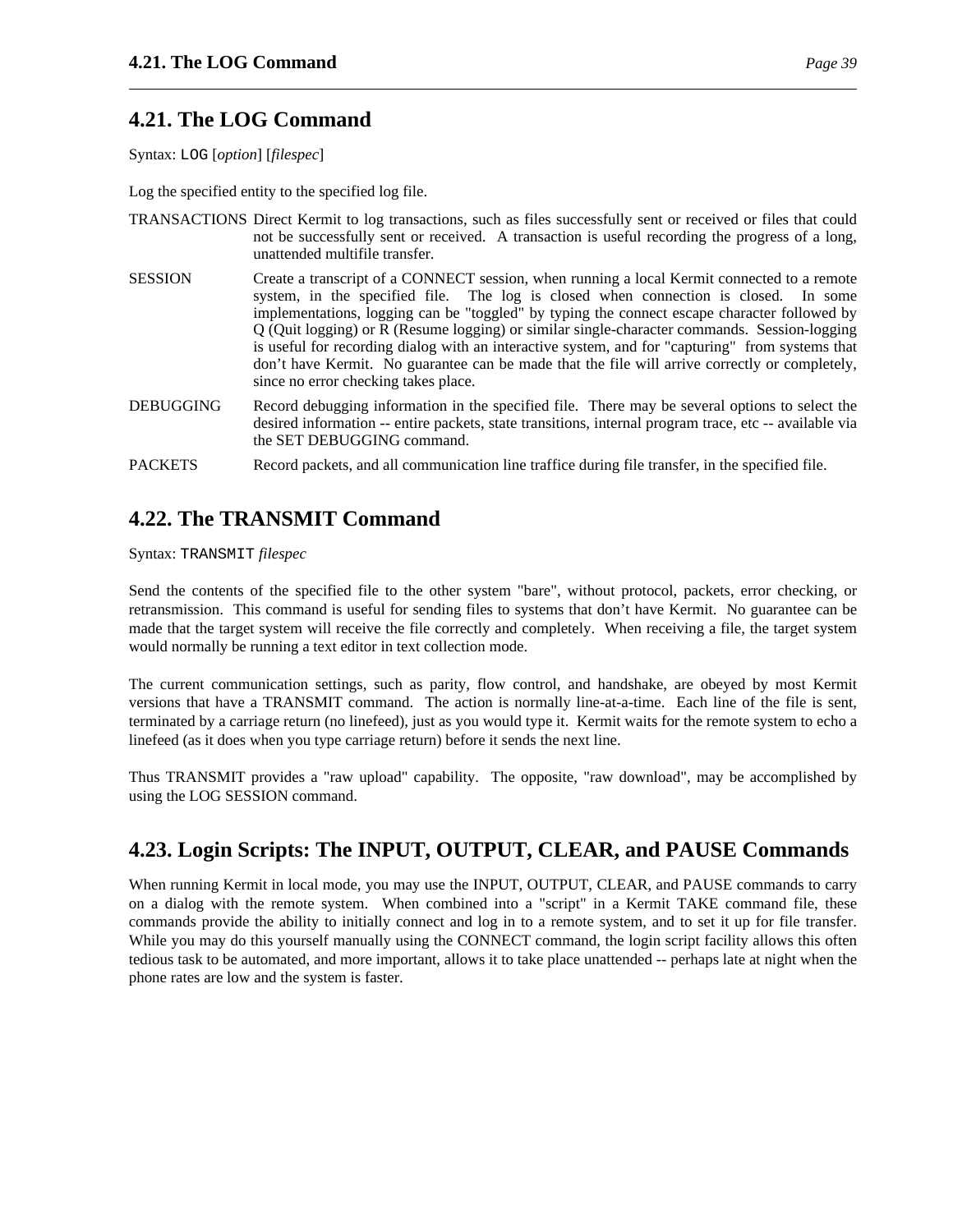# **The CLEAR Command**

Syntax: CLEAR

Clear the input and output buffers of the currently selected line, and attempt to clear any XOFF deadlock.

# **The PAUSE Command**

Syntax: PAUSE [*interval*]

Pause the specified number of seconds before executing the next command. The default interval is one second.

# **The INPUT Command**

Syntax: INPUT [*interval*] [*string*]

On the currently selected communication line, look for the given string for the specified interval of time, which is specified in seconds. If no interval is specified, then wait for the default interval, which may be specified by SET INPUT DEFAULT-TIMEOUT, and is normally 5 seconds. Specifying an interval of 0 (or less) means no timeout - wait forever for the specified string. An INPUT command can normally be interrupted by typing one or more Control-C's, which will return you to Kermit prompt level.

Characters coming in from the line will be scanned for the search string, and when a match is found, the command will terminate successfully; if the string is not found within the given interval, the command will terminate unsuccessfully.

The search string may contain any printable characters. Control or other special characters that you could not normally type as part of a command may be included by preceding their ASCII values with a backslash, for instance foo\13 is "foo" followed by a carriage return (ASCII 13, decimal). (Some Kermit programs expect or allow other number bases, such as octal or hexadecimal.)

While scanning, alphabetic case is ignored ("a" = "A") unless you have SET INPUT CASE OBSERVE. If no search string is given, then the INPUT command will simply display all incoming characters on your screen until it times out or is interrupted.

If the INPUT command finds the specified string within the alloted amount of time, it terminates immediately, without an error message, and the next command will be executed. If the INPUT command fails to find the requested string, it will "fail"; failure is only significant if the command was issued from a TAKE command, and INPUT TIMEOUT-ACTION is SET to QUIT. When a timeout occurs under these conditions, the command file is immediately terminated and control is returned to the invoking level, either Kermit prompt level or a superior command file. If INPUT TIMEOUT-ACTION is SET to PROCEED, then the next command (if any) will be executed from the current command file.

In addition to otherwise untypable control characters (like Control-C), certain printable characters in the search string may need to be "quoted" using the backslash mechanism, including at-sign, question mark, or other characters that are significat to Kermit's command processor.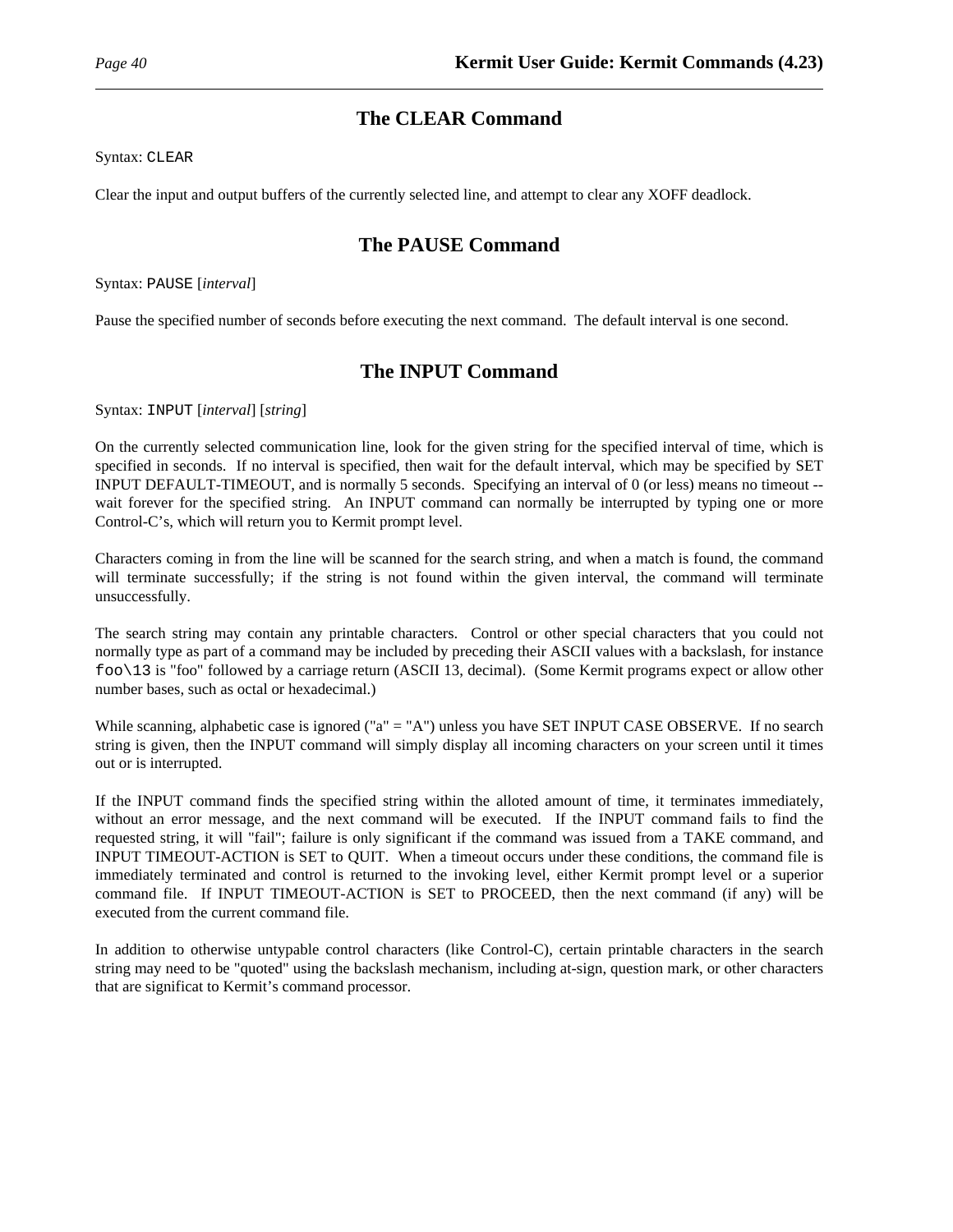## **The OUTPUT Command**

Syntax: OUTPUT *string*

The given string is sent out the currently selected communication line. The string is in the same form as the INPUT string; control or special characters may be included by prefacing their octal ASCII value with a backslash. Note that any terminating carriage return must be included explicitly as  $\setminus$ 13 (decimal).

### **How to Use Login Scripts**

Login scripts are useful on computers that have autodialers or TTY ports hardwired or otherwise connected to terminal ports on other systems. Scripts can be used to automate the task of connecting and logging in. For instance, suppose your PC is connected to a VAX Unix system through a hardwired line on communication port 2. To send a file to the VAX, you must connect to the VAX through the port, log in, run Unix Kermit, escape back to the PC, and issue the appropriate file transfer commands, then connect back to the VAX and logout. This may all be automated by means of the following "script" stored in a PC file invoked by the Kermit TAKE command:

```
set port 2
output \13
input login:
out myuserid\13
in 10 Password:
out mypassword\13
in 20 %
out kermit -r\13
send foo.bar
out \setminus4
input
```
The first line points Kermit at the communication line. The next line sends a carriage return, which makes Unix issue a "login:" prompt; the following INPUT command waits for this prompt to appear. When it does, Kermit outputs "myuserid" followed by a carriage return. Unix then prompts for a password; after the prompt appears, Kermit supplies the password. Then, Kermit waits up to 20 seconds for the Unix shell's "%" prompt; this allows time for various system messages to be displayed. When the shell prompt appears, Kermit sends the command "kermit -r", which tells Unix Kermit to receive a file; then a SEND command is given to the local Kermit. After the file is successfully transferred, Kermit sends a logout command (Control-D, "\4") to Unix. The final INPUT command causes Kermit to display any typeout (in this case the Unix system's logout message) that occurs up to the default timeout interval.

The INPUT command is very important, because it ensures synchronization. One might expect to be able to simply send all the characters out the communication line at once, and let the remote host's typeahead and buffering facilities take care of the synchronization. In rare or simple cases, this might work, but it assumes that (a) the remote host allows typeahead, (b) the remote host's typeahead buffers are big enough to accommodate all the characters, *and* (c) that the remote host never clears pending typeahead. These conditions rarely hold. For instance, Unix clears its input buffer *after* issuing the "Password:" prompt; any typeahead will be lost. Interactive users as well as login script facilities must wait for the prompt before entering the password. This is the function of the INPUT command. On half duplex systems, this function is critical -- these systems cannot accept any input in advance of a prompt; there is no typeahead.

The Kermit script facility is not a programming language; there is no conditional execution of commands, no branching, no labels. Nevertheless, the SET INPUT command provides a degree of control. If the Unix system were down in the sample script above, Kermit would still proceed merrily through the entire script, sending its output into the void and waiting the entire timeout interval on each INPUT command, then attempting to send a file to a Kermit that wasn't there. It could take several minutes of timing out to terminate the script. This could be avoided by including the command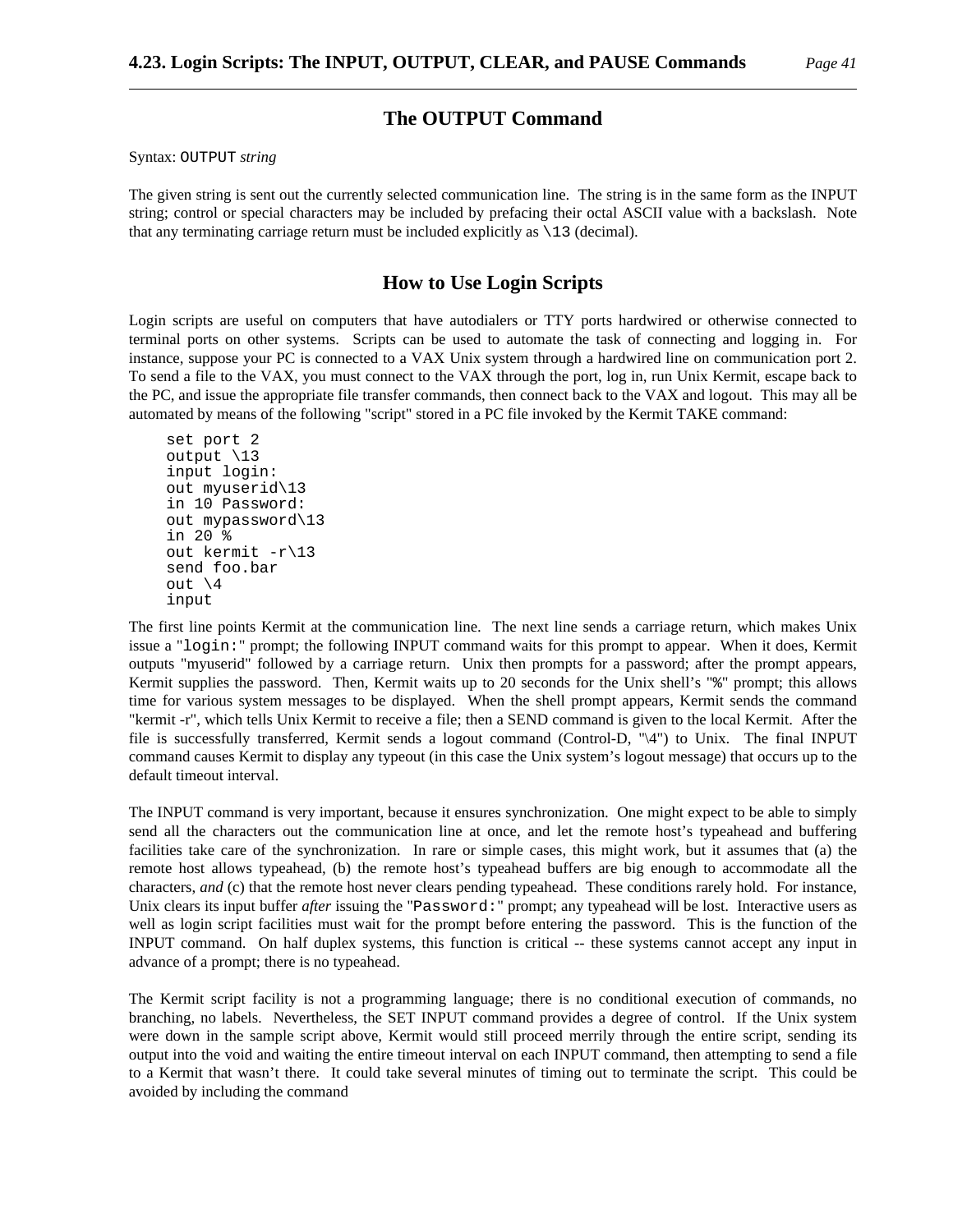SET INPUT TIMEOUT-ACTION QUIT

at the top of the script. When the "login:" prompt failed to appear within the timeout interval, the rest of the script would be cancelled.

See the chapters on MS-DOS and DEC-20 Kermit for further examples of login scripts.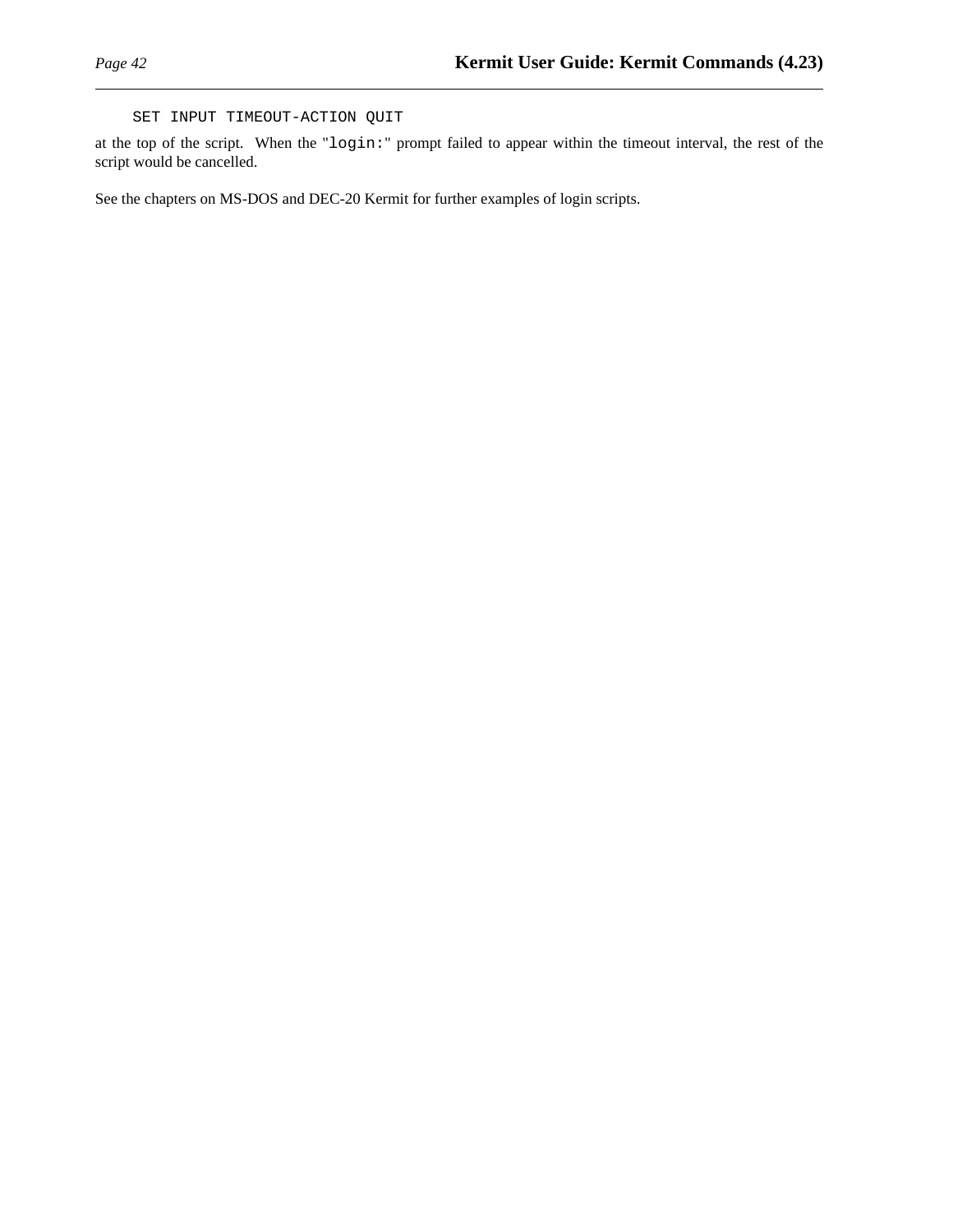# **5. MS-DOS KERMIT**

| <i>Program:</i> | Joe R. Doupnik (Utah State University), with contributions by James Harvey (Indiana/Purdue<br>University), James Sturdevant (A.C. Nielson Company), and many others. Originally by<br>Daphne Tzoar and Jeff Damens (Columbia University). See History. |
|-----------------|--------------------------------------------------------------------------------------------------------------------------------------------------------------------------------------------------------------------------------------------------------|
| Language:       | Microsoft Macro Assembler (MASM)                                                                                                                                                                                                                       |
| Version:        | 2.31                                                                                                                                                                                                                                                   |
| Released:       | July 1, 1988.                                                                                                                                                                                                                                          |
| Documentation:  | Christine Gianone, Frank da Cruz (Columbia University),<br>Joe R. Doupnik (Utah State University)                                                                                                                                                      |
| Dedicated To:   | Peppi                                                                                                                                                                                                                                                  |

## **Kermit-MS Capabilities At A Glance:**

| Local operation:                | Yes                               |
|---------------------------------|-----------------------------------|
| Remote operation:               | Yes                               |
| Transfers text files:           | Yes                               |
| Transfers binary files:         | Yes                               |
| Wildcard send:                  | Yes                               |
| File transfer interruption:     | Yes                               |
| Filename collision avoidance:   | Yes                               |
| Can time out:                   | Yes                               |
| 8th-bit prefixing:              | Yes                               |
| Repeat count compression:       | Yes                               |
| Alternate block check types:    | Yes                               |
| Terminal emulation:             | VT102, H19, VT52, Tektronix 4010  |
| Communication settings:         | Speed, Parity, Flow Control, Echo |
| Transmit BREAK:                 | Yes (and Long BREAK)              |
| IBM mainframe communication:    | Yes                               |
| Transaction logging:            | Yes                               |
| Session logging (raw download): | Yes                               |
| Raw upload:                     | Yes                               |
| Act as server:                  | Yes                               |
| Talk to server:                 | Yes                               |
| Advanced server functions:      | Yes                               |
| Advanced commands for servers:  | Yes                               |
| Local file management:          | Yes                               |
| Command/init files:             | Yes                               |
| Command macros:                 | Yes                               |
| Extended-length packets:        | Yes                               |
| Local area networks:            | Yes (NetBIOS and other support)   |
| MS-Windows compatibility:       | Yes                               |
| Attribute packets:              | Yes                               |
| Sliding windows:                | N <sub>o</sub>                    |

MS-DOS Kermit, or "Kermit-MS" (or MS-Kermit), is a program that implements the Kermit file transfer protocol for the entire IBM PC family, including the PS/2 series, IBM compatibles, and several other machines based on the Intel 8086 processor series (8088, 80286, 80386, etc) and the DOS operating system family (PC-DOS or MS-DOS, henceforth referred to collectively as MS-DOS or simply DOS).

It is assumed you are acquainted with your PC and with DOS, and that you are familiar with the general ideas of data communication and Kermit file transfer. A very brief overview is given here, but for details consult the early chapters of the *Kermit User Guide* (of which this document is a chapter), or the book Kermit, A File Transfer Protocol, by Frank da Cruz, Digital Press (1987), order number EY-6705E-DP (phone 1-800-343-8321), which also includes background tutorials on computers, file systems, and data communication (including modems, cabling, etc).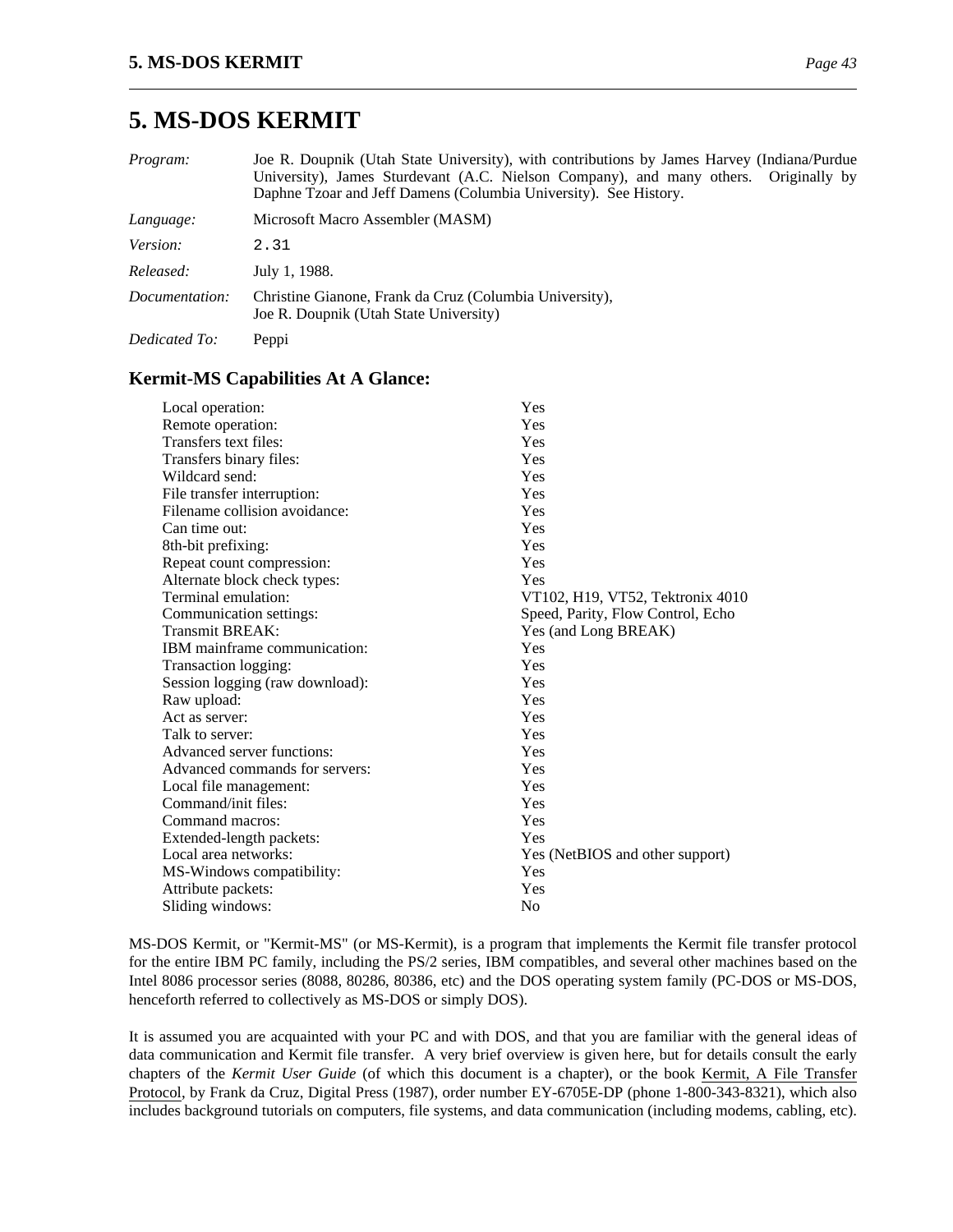For further information about Kermit documentation, updates, lists of current available versions, and ordering information, write to:

Kermit Distribution Columbia University Center for Computing Activities 612 West 115th Street New York, NY 10025 (USA)

# **5.1. System Requirements**

Kermit-MS version 2.31 runs in as little as 100K of memory, but will occupy up to 148K if it can be found for extra screen rollback memory. Versions not using screen rollback memory will not require the additional space. It will also try to leave 24 Kbytes free for a second copy of COMMAND. COM which is needed for execution of certain commands.

On the IBM PC family, Kermit-MS 2.31 performs almost complete emulation of the DEC VT-102 and Heath/ Zenith-19 terminals at speeds up to 19,200 baud or greater, lacking only the VT102's smooth scrolling and (on some display boards) 132 column features. And as of version 2.30, Kermit-MS also performs Tektronix 4010 graphics terminal emulation on IBM PC family systems equipped with CGA, EGA, or other graphics adapters, with either color or monochrome monitors.

Much of Kermit's speed is accomplished by direct writes to screen memory, but this is done in a "TopView-aware" manner to allow successful operation in windowing environments like MS-Windows, DesqView, and TopView itself. Speed is also due to direct access of the serial port 8250 UART (Universal Asynchronous Receiver/ Transmitter) chip, with buffered, interrupt-driven receipt of characters and selectable XON/XOFF flow control. Full speed 9600 baud operation is possible on 4.77Mhz systems without flow control, but flow control is required on these systems for 19,200 baud or higher rates. The IBM PC version should also run on near-clones like the DG/1 that differ from true PCs only in their choice of UART; non-8250 UARTs are detected automatically, and slower non-interrupt driven Bios serial port i/o is used, in which case the top speed is in the 1200 baud range.

Kermit-MS 2.31 runs on the entire IBM PC family (the PC, XT, AT, PCjr, Portable PC, PC Convertible, PS/2) and compatibles (Compaq, VAXmate, Z150, etc), and there are also specially tailored versions for non-IBM-compatibles like the DEC Rainbow, HP-110, HP-150, HP Portable Plus, Grid Compass II, and others, plus a "generic DOS" version that should run (slowly) on any 8086-based MS-DOS machine. This document concentrates on the IBM version; some of the system-dependent capabilities described here may be lacking in the non-IBM versions. See section 5.10 for features of different systems.

KERMIT.EXE for the IBM PC family occupies about 99K of disk storage (the figure will vary for other versions). This can be reduced by about 15K if you run it through EXEPACK. MS-Kermit is not distributed in packed form, because problems have been reported on certain systems when this is done. So if you decide to pack it, make sure to keep an unpacked version available to fall back to in case of problems.

# **5.2. History**

Over the years, MS-Kermit has grown from a Kermit file transfer program that embodied a simple terminal emulator into a complex and powerful communication program that includes the Kermit file transfer protocol. As a result, the bulk of this manual is devoted to the communication features, rather than Kermit protocol operation. Skip ahead to the next section if you're not interested in the history of MS-Kermit.

MS-DOS Kermit (like the Kermit file transfer protocol itself) is a product of the Systems Group of the Columbia University Center for Computing Activities, and it was one of the four original Kermit programs (with the CP/M, DEC-20, and IBM mainframe versions). It was initially written for the IBM PC with DOS 1.1 by Daphne Tzoar in 1981-1982, based largely on Bill Catchings's original CP/M 8080 assembler version. PC-Kermit (as it was called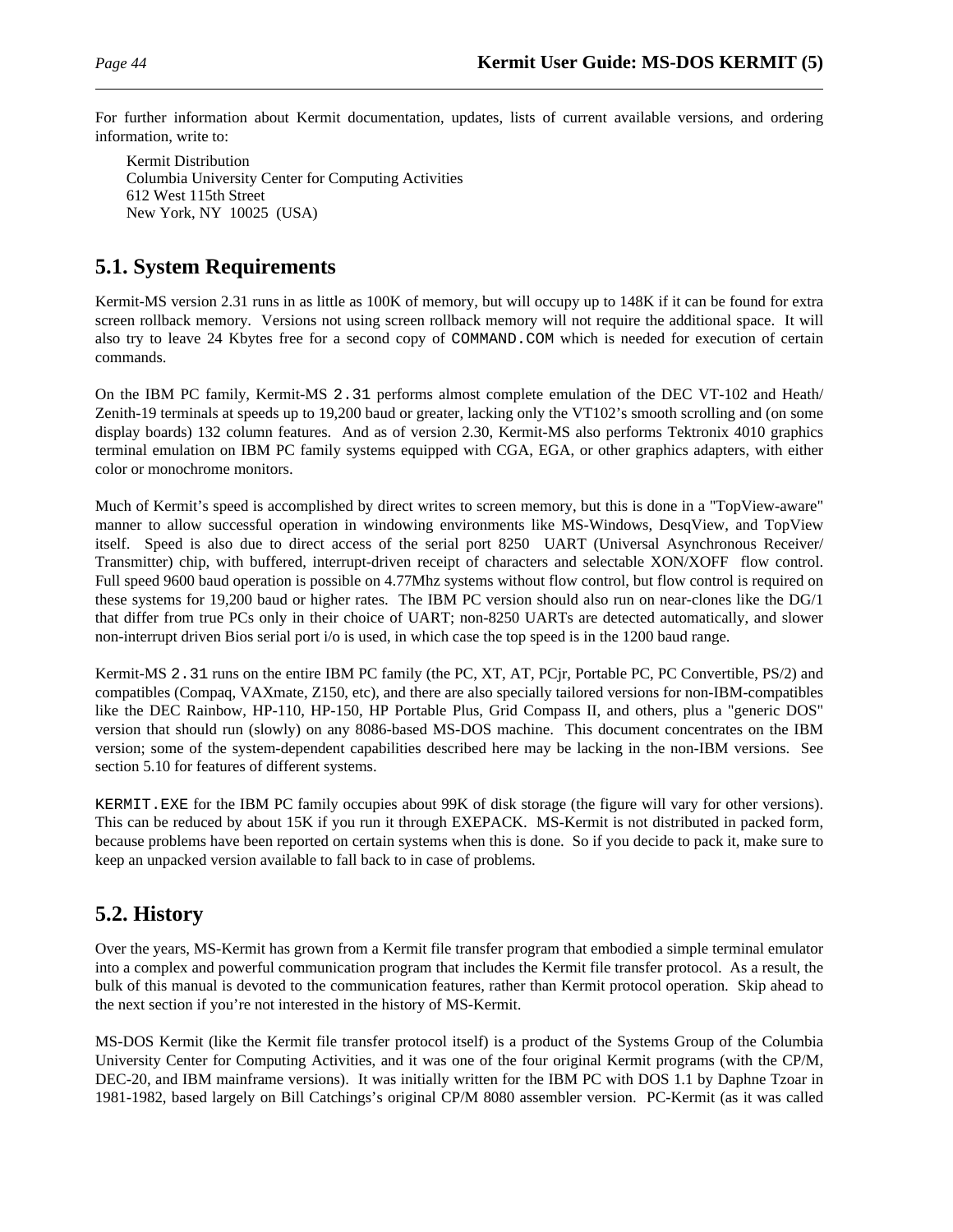then) provided basic Kermit file transfer and VT52 emulation. Joellen Windsor of the University of Arizona added conditional assembly support for the Heath/Zenith-100 shortly thereafter, and soon after that Dave King of Carnegie-Mellon University added Heath-19 terminal emulation, and some patches to let the program run under the new DOS version, 2.0. During this era, the program version numbers went from 1.0 to 1.20.

With the appearance in the marketplace of many new MS-DOS machines that were not compatible with the IBM PC, it became apparent that conditionally assembled code supporting each of these machines within a single monolithic source file was not the best way to organize the program. Therefore Daphne, along with Jeff Damens of Columbia, undertook to reorganize the program in a modular way, isolating system dependencies into separate files. The result was version 2.26, released in July 1984. It included support for the DEC Rainbow, the HP-150, the Wang PC, and generic MS-DOS, as well as for the IBM PC family and the H/Z-100. It also included many new features, like 8th-bit prefixing (code contributed by The Source Telecomputing), alternate block check selection, byte-count compression, server/client operation, access to local file and DOS operations, command macros, initialization and command files, screen rollback, key redefinition, and more. For the 2.26 release, the executable Kermit programs were encoded printably as ''.BOO'' files, designed by Bill Catchings as part of this effort, for network and electronic-mail distribution.

Release 2.27 was produced by Daphne and Jeff in December 1984. Unlike 2.26, it ran correctly on the new PC/AT under DOS 3.0, and included support for the NEC APC from Ron Blanford of Seattle, WA, and Ian Gibbons of the University of Hawaii, and for the TI Professional from Joe Smith of the Colorado School of Mines, plus some bug fixes and reorganization. 2.27 is the last version that runs under pre-2.0 versions of DOS.

Version 2.28 (Daphne, Jeff, June 1985) added dynamic memory allocation to reduce disk storage for the .EXE file, and to allow the program to adjust itself to the PC's memory size, plus the inevitable bug fixes (many of them contributed by Edgar Butt of the University of Maryland and Gregg Small of the University of California at Berkeley). During this period, support for additional MS-DOS systems was added by various people.

In December 1985, a tape showed up at Columbia sent by Prof. Joe R. Doupnik of the Center for Atmospheric and Space Studies and EE Department at Utah State University. This tape contained version 2.28 modified to fully support the DOS 2.0 file system, and to which many new features had been added, notably the ability of the MS-DOS Kermit server to process various REMOTE commands (DIR, CWD, SPACE, etc). And at about the same time, a tape arrived from James Harvey of Indiana/Purdue University, who had changed Kermit's CONNECT command to emulate the popular DEC VT100 terminal. James's material was sent to Joe, who then laboriously fitted the VT100 emulation into his own code, keeping the VT52 and H19 emulation alive as options, and upgrading the VT100 emulation to VT102 by adding features such as line and character insertion and deletion. The result was version 2.29, released in May 1986.

Soon after the release of 2.29, some disks were sent in by James Sturdevant of the A.C. Nielson Company, containing a full implementation of the Kermit script facility, as described in the Kermit book. This material was sent to Joe, who had by now become keeper of MS-DOS Kermit and had already begun work on version 2.30 by adding support for extended-length packets. Joe had been carrying on voluminous network correspondence (Thanks, BITNET!) with Columbia and with MS-DOS Kermit users and testers all over the world, giving birth to many new features, including Tektronix graphics terminal emulation, support for operation over local area networks, support for 8-bit ASCII terminal connections and international character sets, ANSI printer control, and a redesigned, more powerful, more portable key redefinition mechanism.

Version 2.30 was formally released on January 1, 1988, after many "alpha" and "beta" tests. Among the many contributors to this version were Brian Holley and Joe Smith for the Tektronix emulation, Robert Goeke for the NEC AP3 support, Brian Peterson and Andreas Stumpf for the Victor 9000, Bob Babcock and Joe White for the Sanyos, Christopher Lent for the Wang PC, Jack Bryans for an Intel iRMX version, Jim Noble for the Grid Compass, Geoff Mulligan and others for the Zenith 100, and David Knoell for the special Rainbow edition. And thanks to Gisbert Selke, Jack Bryans, and others for proofreading drafts of this manual. And apologies to anyone we neglected to mention.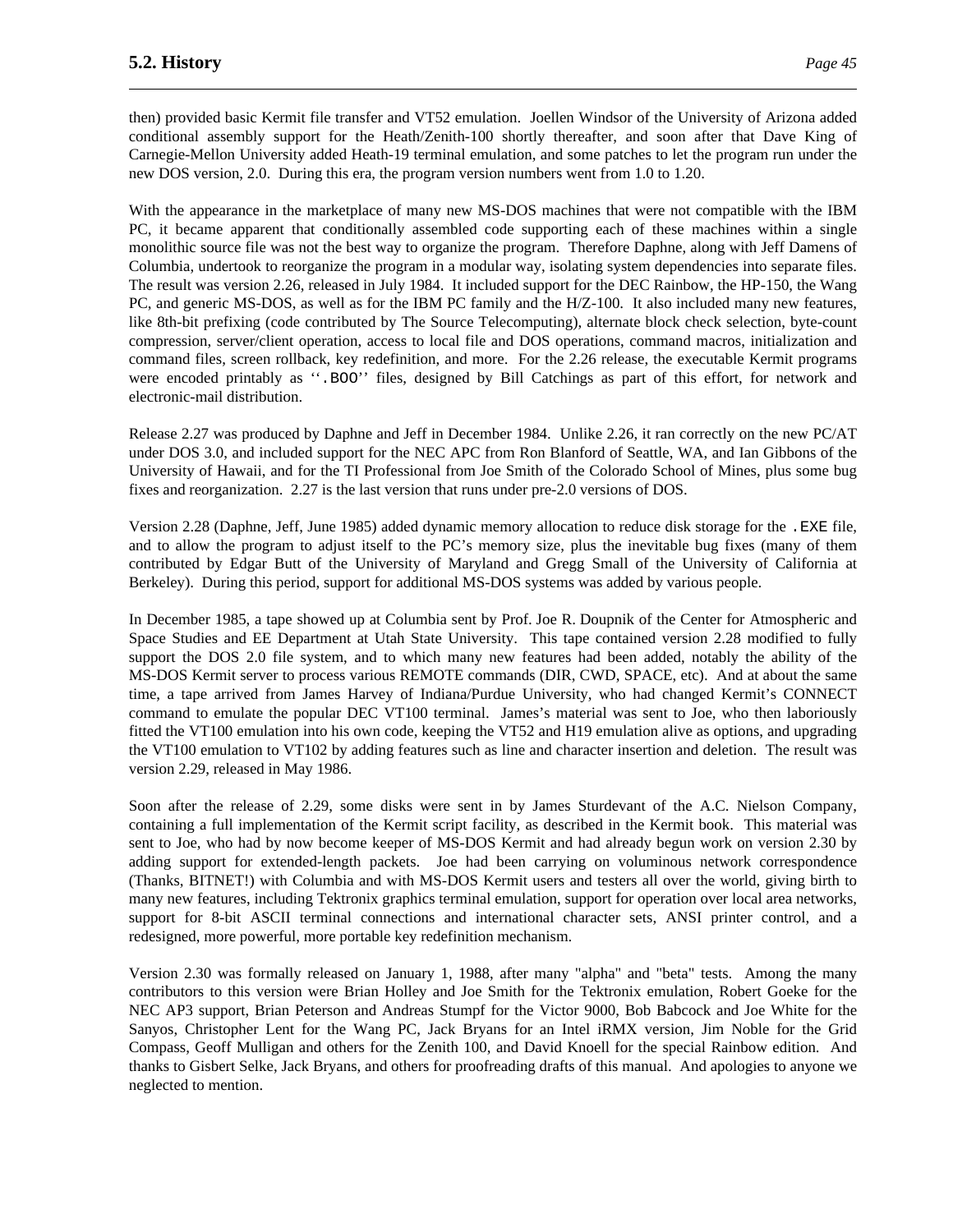Work on version 2.31 began within weeks of the release of 2.30. The emphasis in this new version is on an improved command interface, more sophisticated script commands, and inclusion of file attributes packets to send the time, date and size of files along with the data. This version can operate with input redirected to a file or pipe, as in

```
kermit < todo.lst > todo.log
```
or

sort < todo.lst | kermit

Support for Ungermann-Bass Net One LAN is new, thanks to contributions from Henrik Levkowetz and Renne Rehmann. These changes led to a fairly thorough revision of the interior while providing the familiar commands and new features.

In contrast to parts of the commercial marketplace, Kermit-MS version numbers grow by small digits, more like the serial numbers they really are. 2.31 is the follow-on to version 2.30, regardless of level of improvement. Like all Kermit programs, MS-DOS Kermit may be freely copied and shared, so long as this is not done for profit.

# **5.3. Using MS-Kermit**

MS-DOS Kermit performs two major functions, terminal emulation and file transfer. File transfer can be done using either the Kermit file transfer protocol, or else (without error checking), ASCII or XON/XOFF capture and transmission methods. To use Kermit for "raw" uploading or downloading of files, see the descriptions of the TRANSMIT and LOG SESSION commands.

Before you can transfer files with another system using Kermit protocol, you must first connect to it as a terminal, login if necessary, and start up a Kermit program there. Kermit's CONNECT command lets you do this by making your PC act like a terminal. After setting things up on the other computer, you must return to the PC and tell it what to do. Returning to the PC is accomplished by typing a special sequence of characters, called the "escape sequence."

The following example shows this process; the other computer is a Unix system, but the method is the same with most others. The parts you type are underlined (if this document was printed on a printer that can underline), and when you type a command, you terminate it with a carriage return, which you can't see in the example. The mysterious " $\degree$ ]c" is MS-Kermit's escape sequence, which you enter by holding down the Control (Ctrl) key and pressing '']'' (right square bracket), and then typing the letter C. The example assumes the MS-Kermit program is stored on disk as KERMIT.EXE.

| <i>Program Dialog:</i>                                                                                               | <i>Explanation:</i>                                                                                                                                       |
|----------------------------------------------------------------------------------------------------------------------|-----------------------------------------------------------------------------------------------------------------------------------------------------------|
| A>kermit<br>IBM PC Kermit-MS V2.31 17 July 1988 Program's greeting.<br>Type ? or HELP for help                       |                                                                                                                                                           |
| Kermit-MS>set speed 1200<br>Kermit-MS>connect<br>ATDT7654321<br>CONNECT 1200                                         | Set the right baud rate.<br>Connect as a terminal.<br>Dial the modem if necessary.<br>The modem tells you you're connected.                               |
| Now you're talking to the Unix system.<br>Type a carriage return to get its attention.                               |                                                                                                                                                           |
| Login: christin<br>password:<br>% kermit<br>C-Kermit>receive<br>$^{\wedge}$ ] $\circ$<br>Kermit-MS>send autoexec.bat | Login to the host.<br>(Passwords normally don't echo.)<br>Run Kermit on the host.<br>Tell it to receive a file.<br>Escape back to the PC.<br>Send a file. |
| (The file is transferred $\dots$ )                                                                                   |                                                                                                                                                           |
|                                                                                                                      |                                                                                                                                                           |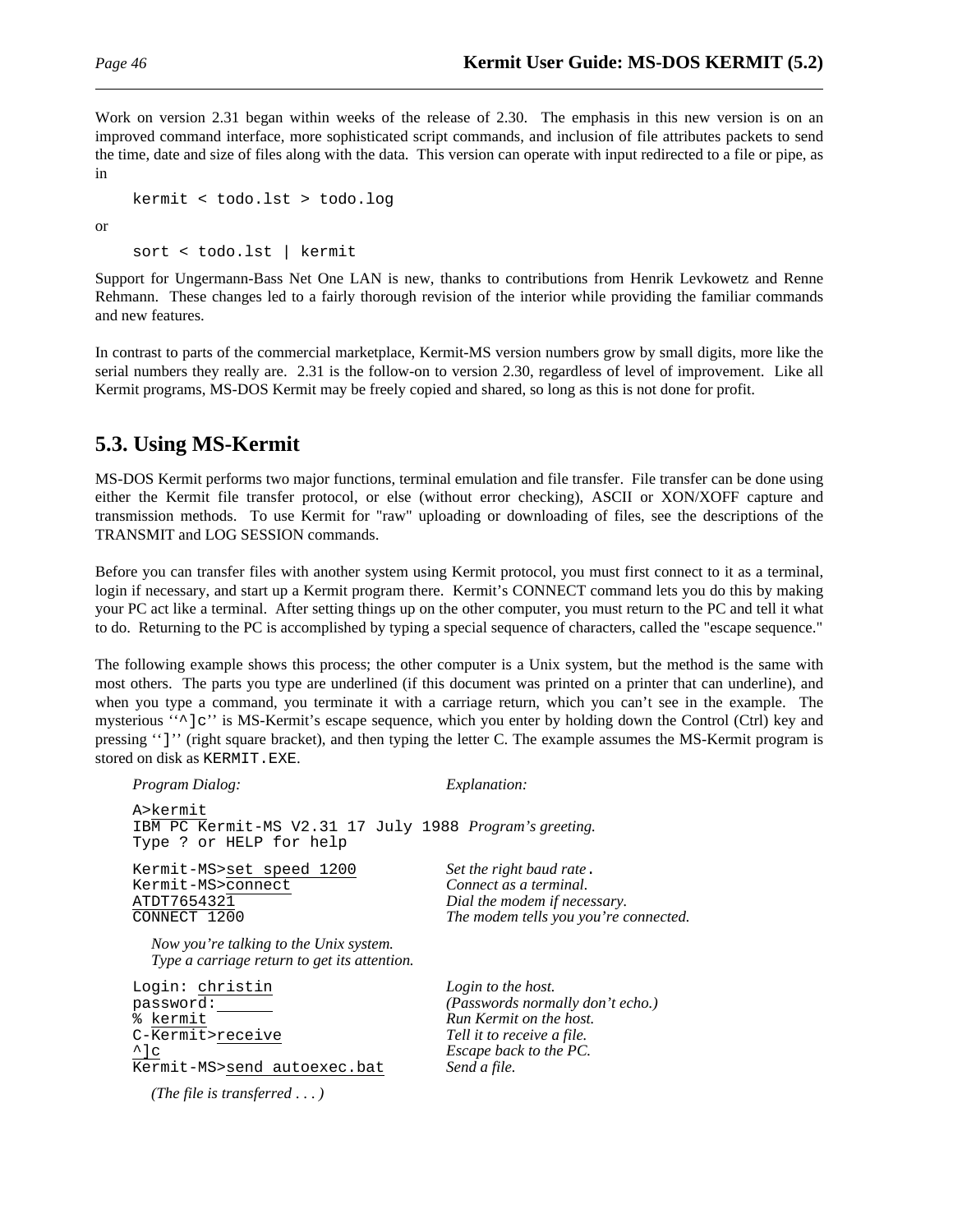Kermit-MS> *Transfer complete, prompt reappears.*

In this example, the user types "kermit", and sees the program's herald and its prompt, "Kermit-MS>". Then she sets the appropriate communication speed ("baud rate"), connects as a terminal, issues a dialing command to a Hayes-like modem (you would skip this step if you had a direct connection), logs in to her ID on the Unix system which she has dialed, starts "C-Kermit" on the Unix system, tells it to receive a file, escapes back to the PC, and tells MS-Kermit to send a file. After the file is transferred, the user would normally connect back to the Unix system, exit from the Kermit program there, and log out:

| Kermit-MS>connect                       | Connect again.                     |
|-----------------------------------------|------------------------------------|
| C-Kermit>exit                           |                                    |
| ‱ ^D                                    | Logout from Unix by typing Ctrl-D. |
| $\frac{\lambda}{\text{Kermit-MS}$ = xit | Escape back to the PC.             |
|                                         | Return to DOS.                     |

To transfer a file in the other direction, simply exchange the "send" and "receive" commands above. That's the easiest and quickest way to use Kermit. If this simple scenario does not work for you, issue the MS-Kermit SHOW COMMUNICATIONS command and look for any obvious incorrect settings (port, speed, parity), fix them with SET commands (described in Section 5.6.10), and try again. (IBM mainframe linemode connections have so many "different" settings, there's a special command to do them all at once, "do ibm", which you would type as the first Kermit-MS command above.) If that doesn't help, read on. Many problems can crop up when you attempt to connect two unlike systems over a possibly hostile communication medium. And if you intend to be a frequent user of Kermit, there are many options you can take advantage of to adapt MS-Kermit to different systems, improve its performance, and automate common tasks.

# **5.4. The MS-DOS File System**

The features of the MS-DOS file system of greatest interest to Kermit users are the form of the file specifications, and the formats of the files themselves.

# **5.4.1. File Specifications**

MS-DOS file specifications (in version 2.0 or later of DOS) are of the form

```
DEVICE:\PATHNAME\NAME.TYPE
```
where the DEVICE is a single character identifier (for instance, A for the first floppy disk, C for the first fixed disk, D for a RAM disk emulator) followed by a colon (":"), PATHNAME is up to 63 characters of identifier(s) (up to 8 characters each) surrounded by backslashes (''\''), NAME is an identifier of up to 8 characters, and TYPE is an identifier of up to 3 characters in length. Device and pathname may be omitted. The first backslash in the pathname may be omitted if the specified path is relative to the current directory. In the path field, ''.'' means the current directory, "..." means the parent directory. Some DOS implementations (like Wang) may use slash ("/") rather than backslash as a directory separator.

Pathname is normally omitted, but can be specified in all Kermit-MS commands (as of version 2.29). Device and directory pathnames, when omitted, default to either the user's current disk and directory, or to the current directory search path as specified in the DOS PATH environment variable, depending on the context in which the file name appears.

When this document says that a file is searched for "in the current path," it means that Kermit-MS looks on the current disk and directory first, and if the file is not found, then the directories listed in the PATH environment variable are searched. If the PATH environment variable is empty, Kermit looks only at the current disk and directory.

NAME.TYPE is sufficient to specify a file on the current disk and directory, and only this information is sent along by Kermit-MS with an outgoing file.

The device, path, name, and type fields may contain uppercase letters, digits, and the special characters "-" (dash),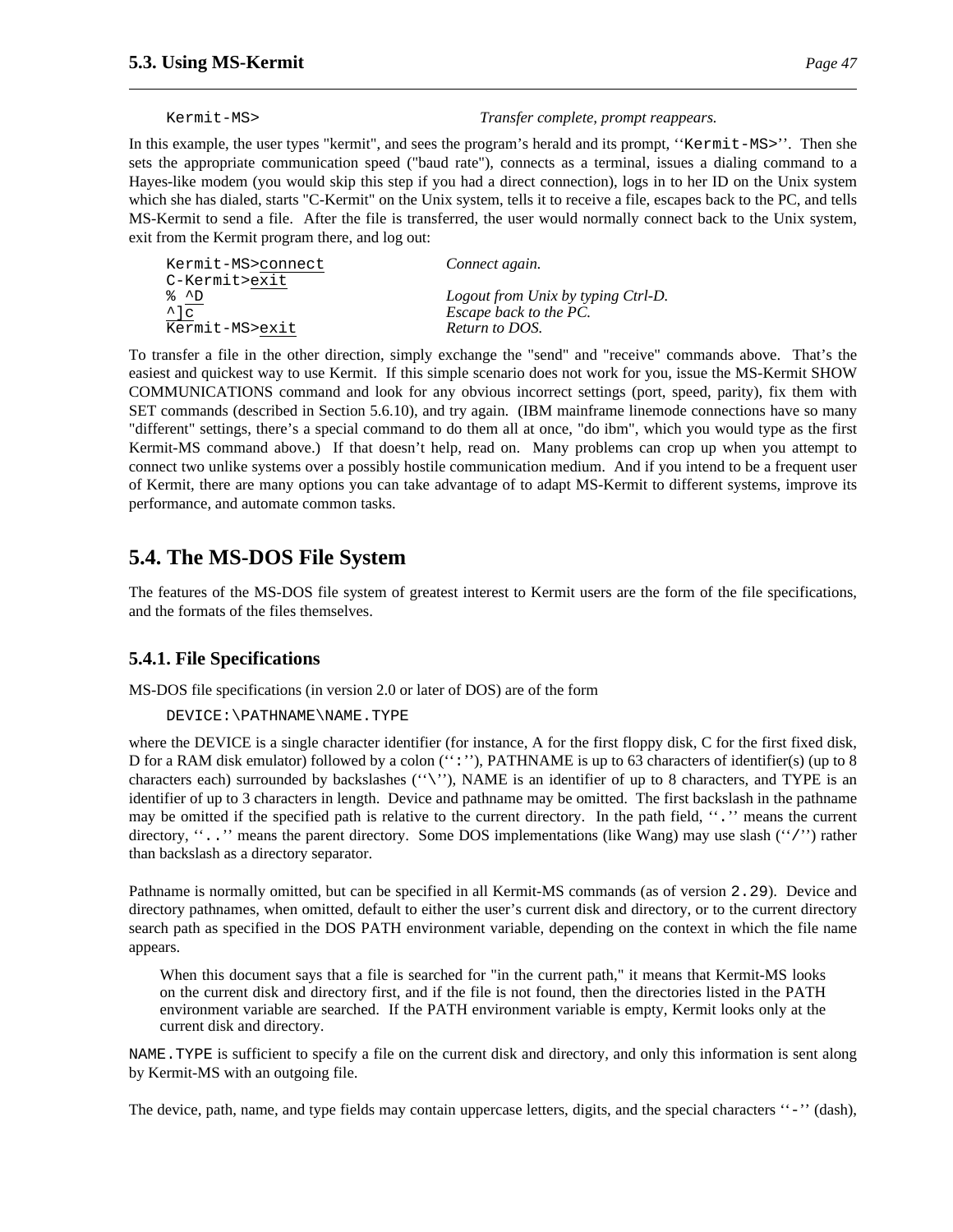''\_'' (underscore), ''\$'' (dollar sign), ''&'' (ampersand), ''#'' (number sign), ''@'' (at sign), ''!'' (exclamation mark), "''' (single quote), "'(')'' (parentheses), " $\{\}$ '' (curly braces), "^'' (caret or circumflex), "~'' (tilde), and """ (accent grave). Normally, you should confine your filenames to letters and digits for maximum transportability to non-DOS systems. When you type lowercase letters in filenames, they are converted automatically to uppercase. There are no imbedded or trailing spaces. Other characters may not be included; there is no mechanism for "quoting" otherwise illegal characters in filenames. The fields of the file specification are set off from one another by the punctuation indicated above.

The name field is the primary identifier for the file. The type, also called the extension or suffix, is an indicator which, by convention, tells what kind of file we have. For instance FOO.BAS is the source of a BASIC program named FOO; FOO.OBJ might be the relocatable object module produced by compiling FOO.BAS; FOO.EXE could be an executable program produced by loading FOO.OBJ, and so forth. .EXE and .COM are the normal suffixes for executable programs.

MS-DOS allows a group of files to be specified in a single file specification by including the special "wildcard" characters, "\*'' and "?''. A "\*'' matches any string of characters from the current position to the end of the field, including no characters at all; a "?" matches any single character. Here are some examples:

- \*.BAS All files of type BAS (BASIC source files) in the current directory.
- FOO.\* Files of all types with name FOO.
- F\*.\* All files whose names start with F.
- \*.? All files whose types are exactly one character long, or have no type at all.

Wildcard notation is used on many computer systems in similar ways, and it is the mechanism most commonly used to instruct Kermit to send a group of files.

Users of Kermit-MS should bear in mind that other (non-MS-DOS) systems may use different wildcard characters. For instance VMS and the DEC-20 use "%" instead of "?" as the single character wildcard; when using Kermit-MS to request a wildcard file group from a Kermit-20 server, the DOS ''?'' must be replaced by the DEC-20 "%".

# **5.4.2. File Formats**

MS-DOS systems store files as streams of 8-bit bytes, with no particular distinction among text, program code, and binary files. ASCII text files consist of lines separated by carriage-return-linefeed sequences (CRLFs), and this conforms exactly to the way Kermit represents text files during transmission, so Kermit-MS has no need for a SET FILE TYPE BINARY command. But since a non-MS-DOS receiving system might need to make distinctions as to file type, you will probably have to issue SET FILE TYPE commands there if you are sending it non-text files. In transmitting files between Kermit-MS programs, regardless of file contents, the receiving MS-DOS system is equally capable of processing text, code, and data, and in fact requires no knowledge of how the bytes in the file are to be used.

MS-DOS (unlike CP/M) knows the exact end of a file because it keeps a byte count in the directory, so one would expect no particular confusion in this regard. However, certain MS-DOS programs continue to use the CP/M convention of terminating a text file with a Control-Z character, and won't operate correctly unless this terminating byte is present. Therefore, you should be aware of a special SET EOF option for both incoming and outbound files, described later.

Non-MS-DOS systems may be confused by nonstandard ASCII files sent by Kermit-MS:

- Files containing any of the 8-bit "extended ASCII" characters may need conversion (or translation) to 7-bit ASCII.
- Files produced by word processing programs like Word Perfect or Word Star may contain special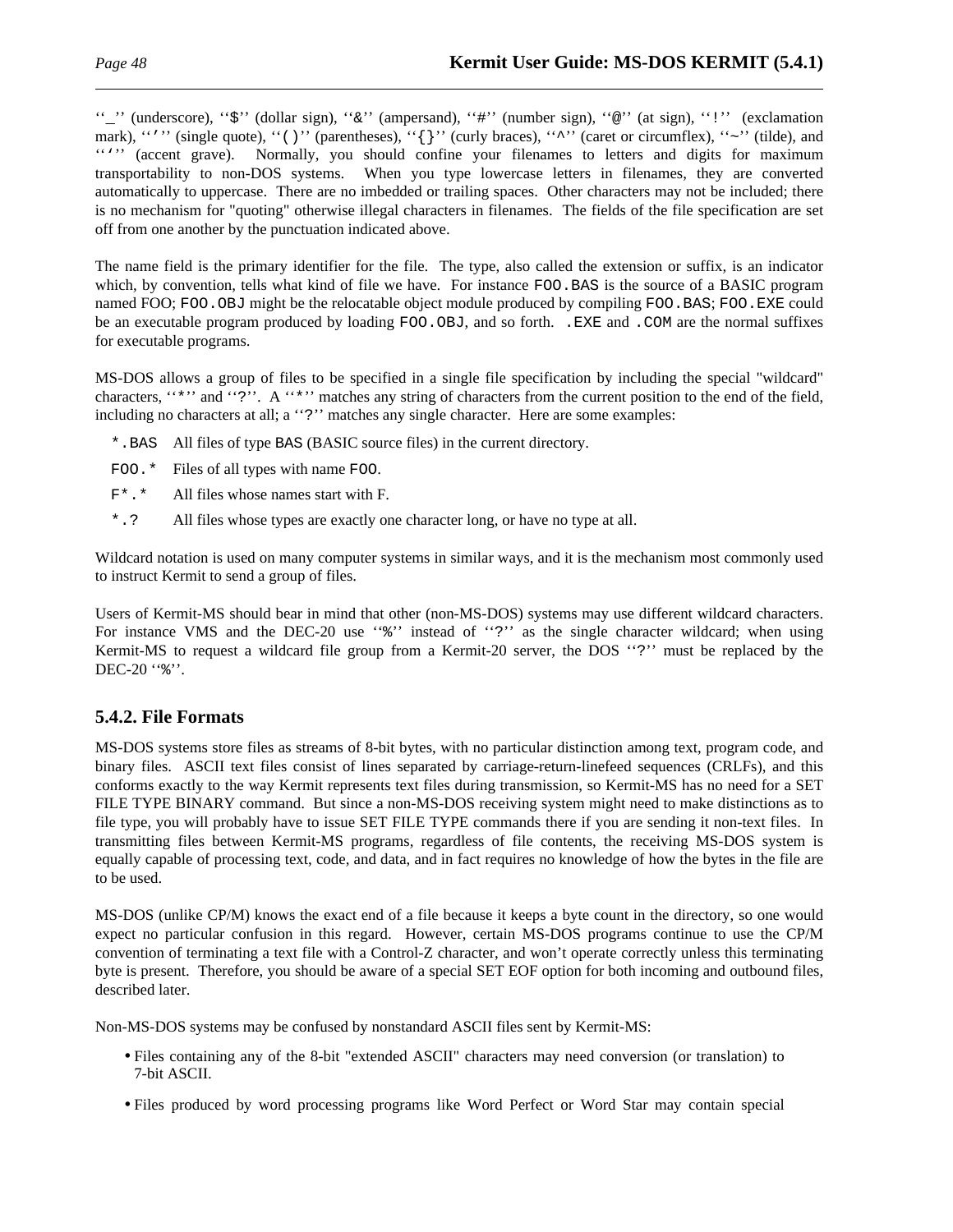binary formatting codes, and could need conversion to conventional 7-bit ASCII format prior to transmission, using an "export" procedure.

- Files created by word processors that store formatting data at the end of the file, after the Control-Z and before physical end, may require special processing via SET EOF to strip the formatting data, lest they confuse non-MS-DOS recipients.
- Spreadsheet or database files usually need special formatting to be meaningful to non-MS-DOS recipients (though they can be transmitted between MS-DOS systems with Kermit-MS). Such programs usually come with an "export" procedure to convert their files to plain ASCII text.
- BASIC programs are normally saved in a binary "tokenized" form. Use BASIC's ", a" SAVE option to save them as regular ASCII text, as in

save"foofa",a

In general, when attempting to transfer non-text files between MS-DOS and a different kind of system, consult the Kermit manual for that system.

# **5.5. Program Setup and Invocation**

The MS-DOS Kermit program can be run from any disk without any special installation procedure. On hard disk systems, it is convenient to store the program in one of the directories listed in your DOS PATH, and it is often desirable to customize Kermit's operation to your communications and computing environment by creating an initialization file.

Kermit-MS can be run interactively, from a batch file, or as an "external" DOS command. Commands consist of one or more fields, separated by "whitespace" -- one or more spaces or tabs.

Upon initial startup, the program executes any commands found in the file MSKERMIT.INI on the current disk, or in the current path. This initialization file may contain command macro definitions, communications settings for one or more ports, or any other Kermit-MS commands, and you may create it using any text editor capable of saving files in plain ASCII text format. Here is a sample:

```
comment -- MSKERMIT.INI, MS-DOS Kermit initialization file
comment -- Don't overwrite my files!
 set warning on
comment -- Define macros for the systems I use...
 define unix set local-echo off,set par non,set flow xon,set timer off
 def ibm set par odd,set loc on,set hands xon,set flo none,set tim on
 def modem set port 2, set speed 1200
comment -- Define a macro for quickly adapting to noisy connections...
 def noisy set block-check 3, set send packet-length 40, set retry 20
comment -- I always start out by connecting to my UNIX system...
 set port 1
 set speed 4800
 do unix
 connect
```
A different file may be substituted for MSKERMIT.INI by using "-f *filename*" on the DOS command line, e.g.

kermit -f monday.ini

The meanings of these commands will emerge below. For now, just note how you can use command files (and "macro definitions") to easily adapt MS-Kermit to widely differing communication environments. A more advanced initialization file is shown in section 5.9.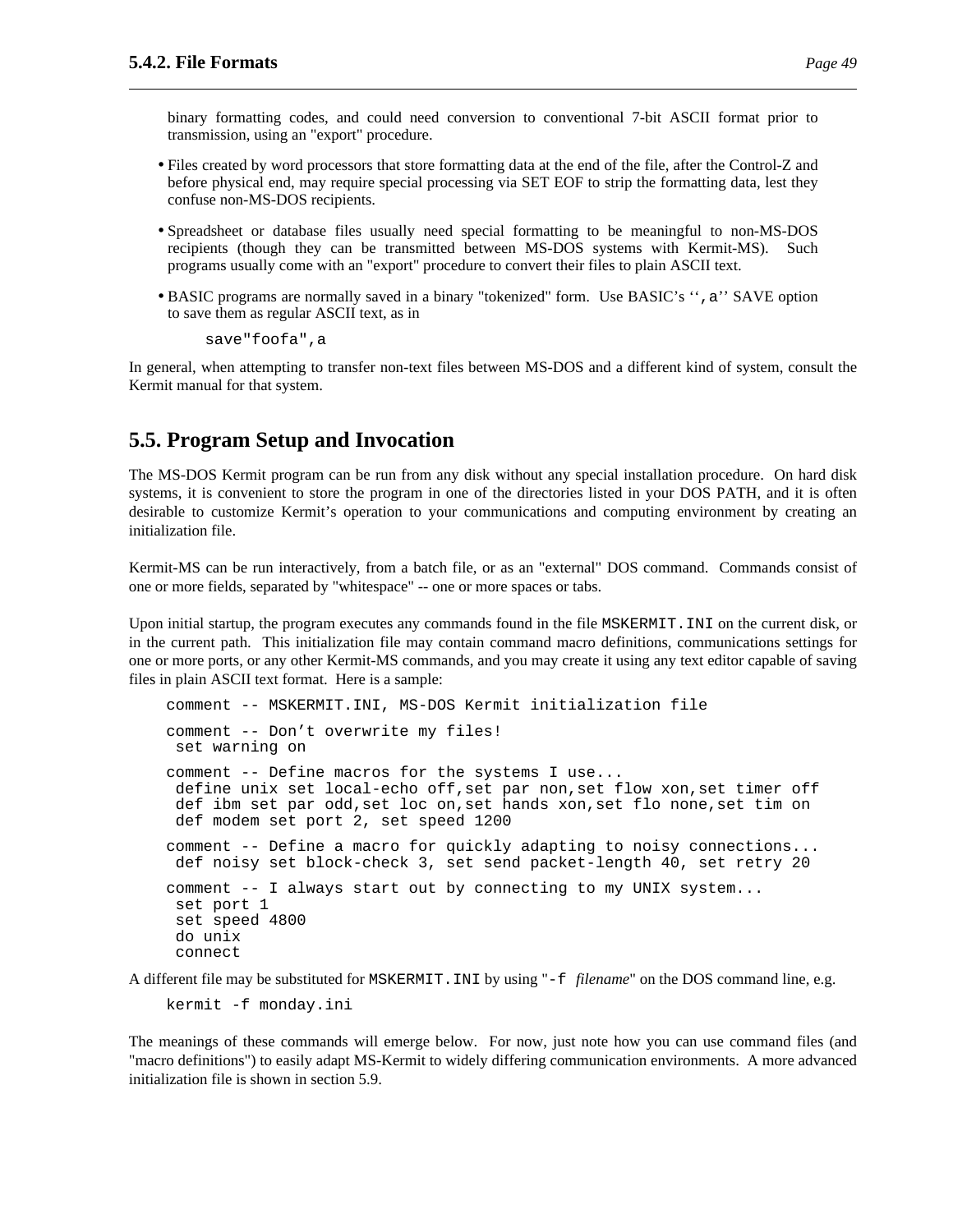### **Interactive Operation:**

To run Kermit-MS interactively, invoke the program from DOS command level by typing its name, normally "kermit" (this means the program should be stored in your path with the name KERMIT.EXE). When you see the program's prompt,

Kermit-MS>

you may type Kermit commands repeatedly until you are ready to exit the program, as in the following example (which assumes there's already a Kermit "server" set up on the other end):

```
A >A>kermit
IBM PC Kermit-MS V2.31 17 July 1988
Type ? or HELP for help
Kermit-MS>set speed 19200
Kermit-MS>send foo.*
  The files are sent.
Kermit-MS>get fot.*
  The requested files are received.
```
Kermit-MS>exit A>

Interactive commands are described in Section 5.6.

### **Command Line Invocation:**

Kermit-MS may be invoked with command line arguments from DOS command level, for instance:

or

A>kermit send peter.amy A>kermit set port 1, set baud 9600, connect

In this case, help and completion are not available (because the program that provides them won't start running until after you type the entire command line), and Kermit-MS will exit back to DOS after completing the specified command or commands. Therefore, when invoked with command line arguments, Kermit-MS will behave as if it were an external DOS command, like MODE. Note that several commands may be given on the command line, separated by commas. This can't be done interactively or from TAKE command files.

As of version 2.30, two new Kermit commands can be given on the DOS command line. First is the keyword STAY which prevents Kermit from exiting naturally when the last command has completed (unless, of course, EXIT or QUIT was among the commands). The second command is

-F *filename*

This means use the indicated filename as the initialization file rather than MSKERMIT.INI. The path will be searched for this file, if necessary. A space or tab must separate -F from the filename, and the F may be in upper or lower case. Example:

kermit -f tuesday.ini, set port 2, do ibm, stay

You can run Kermit with no initialization file at all by using the command

kermit -f nul

If -F is the only command line option, STAY is implied.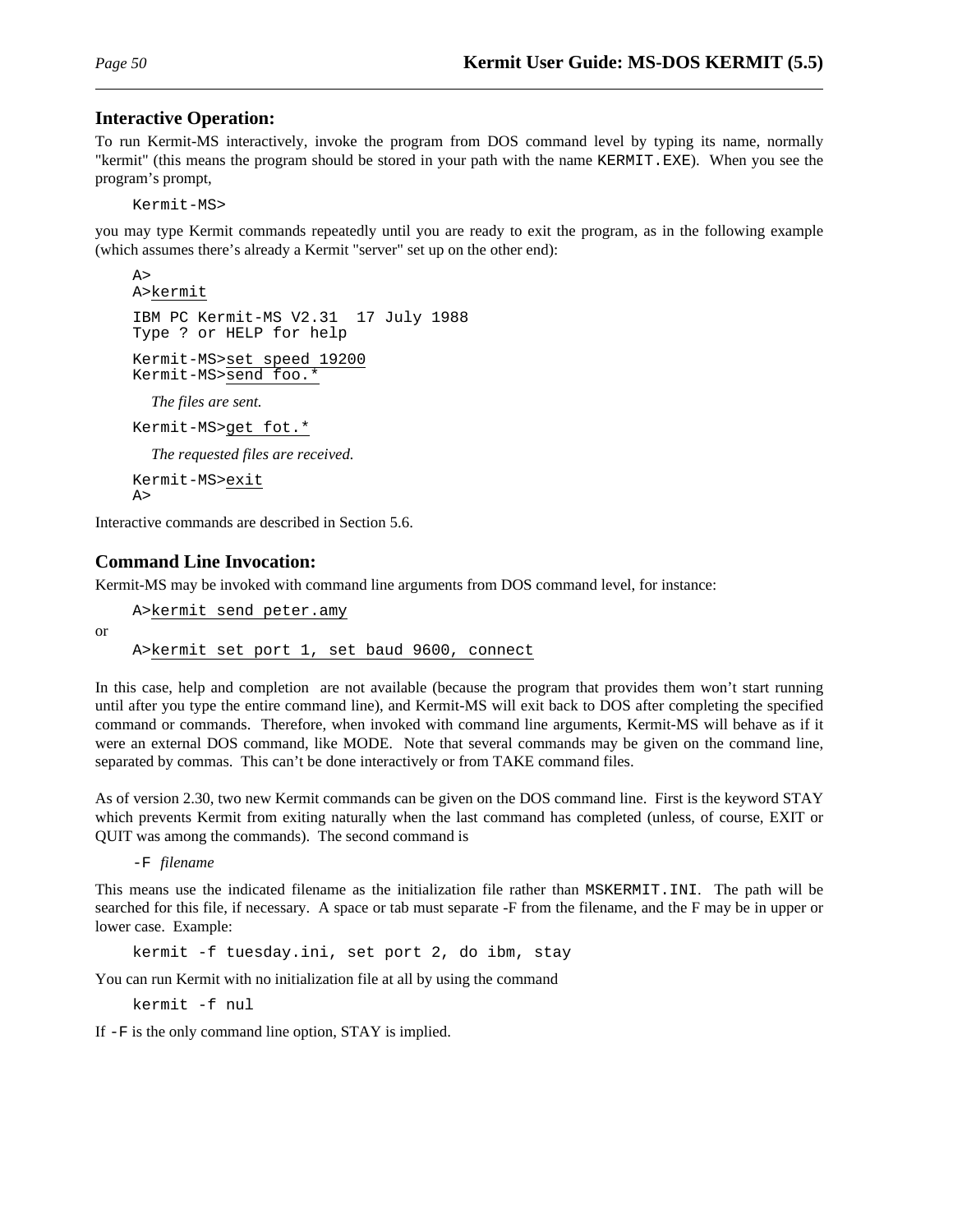## **Redirected Input and Output**

Kermit-MS also can be operated by redirecting input to it from a file, as in:

C>kermit < myscript.txt > myscript.log

or from a DOS "pipe", as in

C>sort < sends.txt | kermit

The file MYSCRIPT.TXT contains Kermit commands as if they were typed manually. The DOS symbol "<" means that Kermit should read from the following file rather from the keyboard.

Kermit knows this is occurring and takes special steps to avoid the real keyboard and to quit when the file has been completely examined. The filename can also be the name of a device, such as COM1, to converse on the same or different line as file transfer traffic. Information destined for the screen still goes to the screen unless the phrase "> *filespec*" is added to the command line above to send the normal screen output to a file or device (device COM1 also works). Note that the terminal emulation screen cannot be redirected.

## **Batch Operation:**

Like many other MS-DOS programs, Kermit-MS may be operated under DOS batch with command line arguments. If you invoke it without command line arguments, it will run interactively, reading commands from the keyboard and not the batch file. When it exits, batch processing will continue to the end of the batch file.

Kermit-MS returns the "errorlevel" parameter used as program exit status. Present values are in the range 0 to 7 with three areas yielding success or failure reports for the entire Kermit session. The errorlevel values are:

| errorlevel | Kermit session status                             |
|------------|---------------------------------------------------|
|            | entirely successful operation                     |
|            | a Send command completed unsuccessfully           |
|            | a Receive or GET command completed unsuccessfully |
|            | a REMOTE command completed unsuccessfully         |
| 3,5,6,7    | combinations (addition) of the above conditions   |

Note that failures are remembered for the whole session and are not canceled by a following successful operation of the same type. Thus, sending several files individually yields an errorlevel of 0 only if all the files were sent successfully. The "errorlevel" parameter also applies to script commands where OUTPUT corresponds to SEND and INPUT to RECEIVE. An example of Batch invocation of Kermit is shown in Figure 5-4.

New to version 2.31 are the commands SET ERRORLEVEL number, to force a result code, and IF ERRORLEVEL, to test the value within scripts.

# **Remote Operation:**

The MS-DOS CTTY command allows an MS-DOS system to be used from a terminal connected to its communication port. Such sessions must be conducted with great care, since many programs assume that they are running on the real console, and explicitly reference screen memory or keyboard scan codes. Kermit can be used in this manner too, but before you give it any file transfer commands, you must inform it that it is running in "remote mode" rather than its normal "local mode." Use the SET REMOTE ON command for this purpose, to prevent the file transfer display from being sent out the port.

# **RAM Disk Operation:**

If you invoke Kermit frequently, and you have sufficient memory on your PC, you may find it convenient to copy Kermit and its initialization file to a RAM disk when you start your system. This allows Kermit to be started and used quickly and silently, with no mechanical disk operations.

For instance, if you're using IBM's VDISK facility to create the RAM disk, you might put statements like this in your CONFIG.SYS file: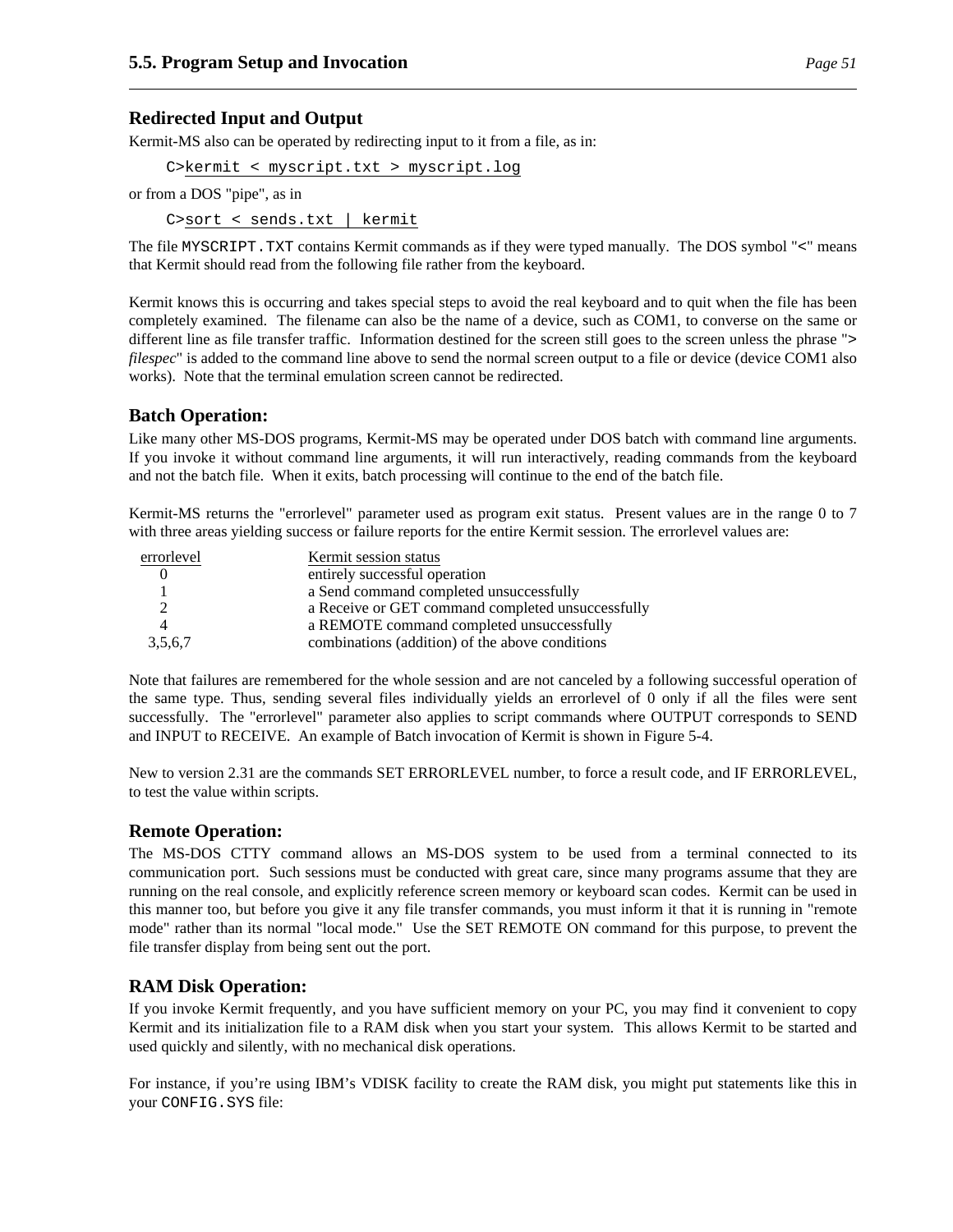```
DEVICE=VDISK.SYS 384 512 128 /e
```
This assumes you have  $384K$  of extended (/e) memory installed and VDISK. SYS is in the root directory of the boot disk. It creates a 384K RAM disk with 512B sector size and space for 128 directories in the extended memory, assigning it the disk letter of your first unused disk. And then in your AUTOEXEC.BAT file (assuming the RAM disk is disk  $D:$   $\ldots$ 

```
COPY KERMIT.EXE D: >NUL
COPY MSKERMIT.INI D: >NUL
COPY COMMAND.COM D: >NUL
SET COMSPEC=D:\COMMAND.COM
PATH D:\backslash i ...
```
The PATH command allows DOS to find KERMIT.EXE, and Kermit to find MSKERMIT.INI and COMMAND.COM, on the RAM disk. If you use Kermit transfer files to your RAM disk, remember to copy those files to a real disk before you turn off the system.

## **Use of MS-Kermit in Windowing Environments:**

Kermit-MS can operate within windowing environments like such as TopView, DESqview, and MS-Windows. It runs in an active window under MS-Windows, accepts cut and paste material, talks with mice, and shrinks to an icon (a boxed "KER"). An MS-Windows .PIF file can be constructed for Kermit using the PIFEDIT program, supplied with Windows. Memory requirements should be listed as 100 to 148KB. It should state that Kermit does not modify the screen, keyboard, memory, COM1, or COM2 (not true but it satisfies Windows). Program switch and exchange should be marked as Text, and Close Window on Exit should be checked. This configuration will let you run Kermit with all the Windows features, but slowly. To run at full speed under Windows, tell PIFEDIT that Kermit modifies the screen. Then you lose the Windows features (cutting, pasting, running the clock at the same time, etc), but you still get back to the Windows interface when you EXIT Kermit.

## **Local Area Network Operation:**

MS-Kermit 2.31 is capable of using a serial port on another local area network (LAN) node, so long as that node is running an asynchronous communication server and you have installed a device driver on your own PC that makes COM1 or other communication port i/o use the network server. This type of connection works because MS-Kermit 2.30 and later releases on IBM PCs check the selected port to see if it's a real 8250 UART chip, and if it isn't, Kermit uses only Bios calls for port i/o, and the network routes these through your network device driver. It may be desirable to give the command SET PORT BIOS*n* (*n* is a digit 1-4) to actively select the Bios port rather than a real hardware device. This style of operation should be transparent to Kermit, but not all asynchronous communications servers utilize this technique.

As of version 2.30, the IBM PC version of Kermit can also communicate directly with another PC on a local area network through the IBM NetBIOS emulator distributed with the LAN. In essence, the LAN substitutes for the serial port, modem, and other wiring. Kermit running on one user machine can transfer files with another Kermit also on the network much as if they were connected by modems, and Kermit can talk with some larger machines the same way. The important network command is

SET PORT NETBIOS *nodename*

for NetBios, or

SET PORT UB-NET1 *nodename*

for Ungermann-Bass Net-One NETCI. For details, see the description of the SET PORT and SERVER commands, and (if you're interested) Section 5.17.1 for a technical description.

Kermit can even communicate with some other computers, such as Unix systems, which accept logins via this remote pathway. The initial startup is the same as calling a mainframe and logging in except the command SET PORT NET *nodename* is used instead of SET PORT COM1. A connection is established with the first use of the communications circuit, such as CONNECT, REMOTE DIR, SEND, or other file transfer command, and terminated with the HANGUP command.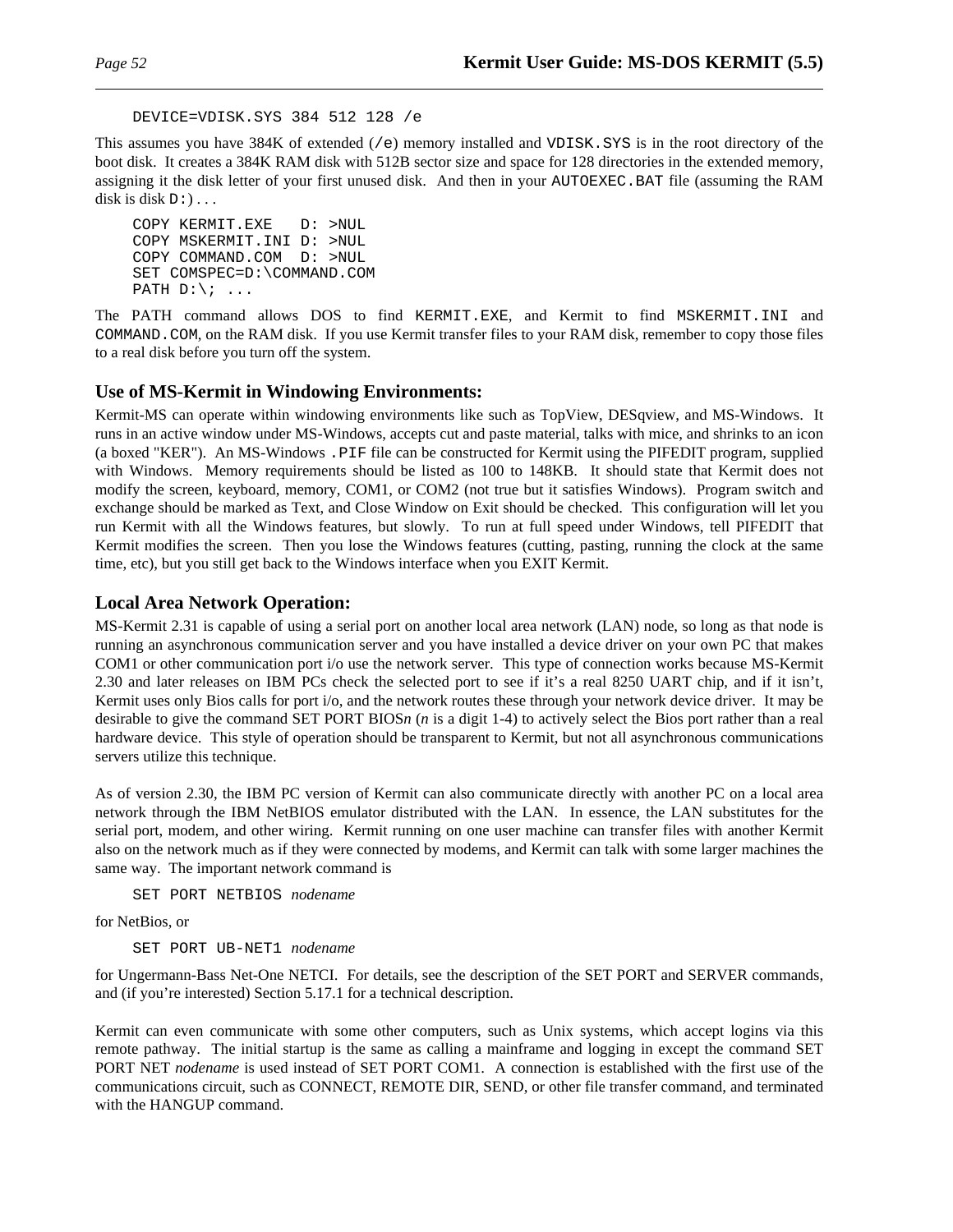# **5.6. Kermit-MS Commands**

MS-DOS Kermit supplies most of the commands and features of "ideal" Kermit. Here's a summary:

- -F specify alternate init file name on DOS command line. BYE to remote server, exit from MS-Kermit. CLEAR serial port buffer. CLOSE log files and stop logging remote session. COMMENT For including comments in command files. CONNECT as terminal to remote system (C). CWD or CD change local working directory. DEFINE a macro of Kermit-MS commands. DELETE local files. DIRECTORY listing of local files.
	- DISABLE server recognition of selected commands.
		- DO a command macro.
		- ECHO a line of text on the screen.
		- ENABLE server recognition of selected commands.
			- EXIT from Kermit-MS.
			- FINISH Shut down a remote Kermit server.
				- GET remote files from server.
			- GOTO jump to labeled line in script file.
	- HANGUP the phone or network connection.
		- HELP about Kermit-MS.
			- IF decision-making in Take or Macro scripts.
		- INPUT specified string from serial port, for scripts.
		- LOG remote terminal session, transactions, or packets.
	- LOGOUT remote server, don't exit from Kermit-MS. MAIL send file to remote Mailer via Kermit.
	-
	- OUTPUT string out serial port, for scripts.
		- PAUSE between commands.
			- POP exit Take file or Macro.
		- PUSH to MS-DOS command level.
		- QUIT from Kermit-MS (same as EXIT).
	- RECEIVE files from remote Kermit (R).
	- REINPUT reread script Input buffer.
	- REMOTE Prefix for remote file management commands.
		- RUN an MS-DOS program or command.
		- SEND files to remote Kermit (S).
	- SERVER mode of remote operation.
		- SET various parameters.
		- SHOW various parameters.
		- SPACE inquiry (about disk space).
	- STATUS inquiry (about settings).
		- STAY stay within Kermit after DOS command line invocation.
		- STOP exit all Take files or Macros.
	- TAKE commands from a file.
- TRANSMIT a file "raw" (no error checking).
	- TYPE a local file on the screen.
	- VERSION display Kermit-MS program version number.
		- WAIT for the specified modem signal to appear.

Not all of these commands are necessarily available on all MS-DOS systems, and some of the commands may work somewhat differently between DOS versions.

A command keyword, such as SEND, RECEIVE, HELP, etc, may be abbreviated, so long as you have typed enough letters to distinguish it from other keywords that are valid in that position. For instance, you can type CLE for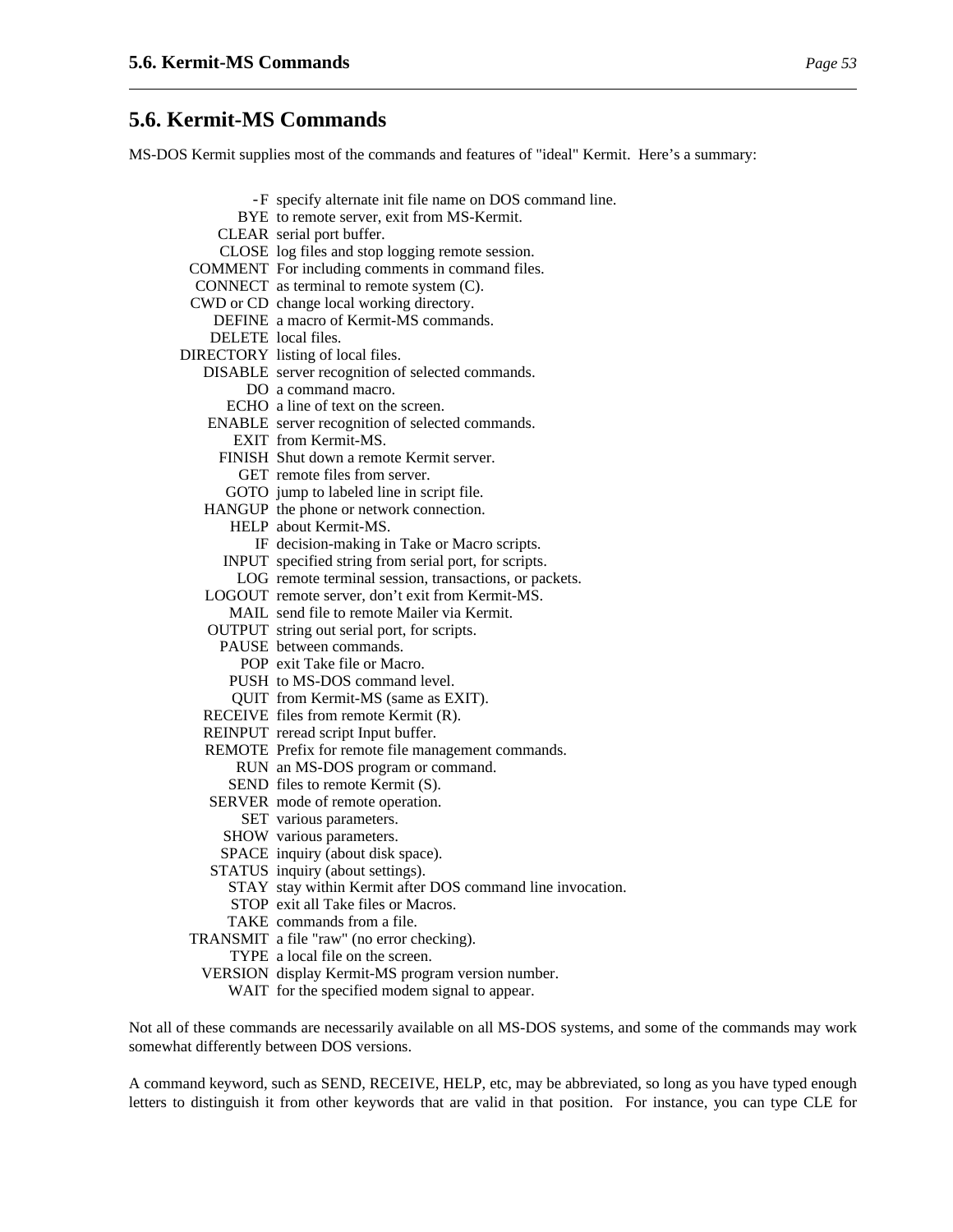CLEAR and CLO for CLOSE. Several common commands also have special non-unique abbreviations, like C for CONNECT, S for SEND, and R for RECEIVE. Kermit will notify you if you have typed a word with too few letters.

During interactive operation, you may edit the command you're currently typing using BACKSPACE to erase the character most recently typed, Ctrl-W to delete the most recent field, or Ctrl-U to delete the entire command. The editing characters may be used in any combination until the command is finally entered by typing RETURN (Carriage Return, Enter) or Ctrl-L.

You may use the help ("?") and keyword completion (ESC) features freely while typing Kermit-MS commands. A question mark typed at almost any point in a command produces a brief description, or "menu", of what is expected or possible at that point. ESC typed at any point, except in a local filename, will cause the current field to be filled out if what you have typed so far is sufficient to identify it, and will leave you in position to type the next field (or to type a ''?'' to find out what the next field is); otherwise, the program will beep at you and wait for you to type more characters.

As of version 2.31, Kermit-MS recognizes full 8-bit character inputs, with only NUL, ESC, DEL/BS, Ctrl-W (delete word), Ctrl-U (delete line), and Ctrl-C being special. This is to enhance support for various languages and keyboards. The SET KEY and SHOW KEY commands can prompt for keyboard input and understand 8-bit characters but only at their interactive prompt. The SET KEY, INPUT, and OUTPUT commands accept "backslash number format" on the main Kermit command line. Thus, national characters which are full 8-bit codes can be expressed on command lines in backslash number form (\ddd), provided the Kermit command itself can understand the form. Most commands that want numbers or single characters as operands understand this notation. To enter characters in backslash number format, type a backslash (''\'') followed by a number corresponding to the ASCII code for the character. MS-Kermit accepts many different backslash codes in different contexts. These are summarized in Table 5-1; letters following the backslach may be either upper or lower case.

| $\backslash$ 123<br>$\ddot{\text{d}123}$<br>$\setminus$ 0123<br>x123<br>$\setminus \{ \}$<br>$\setminus i$<br>$\chi$<br>\В<br>$\backslash$ 255<br>$\setminus$ CD<br>\DSR | (up to 3 decimal digits) - A decimal number<br>(up to 3 decimal digits) - A decimal number<br>(up to 3 octal digits) - An octal (base 8) number<br>(up to 3 hexadecimal digits) - a hexadecimal (base 16) number<br>For grouping, e.g. $\{12\}6 = \text{Ctrl-L } 6$ , not ~<br>Include a semicolon in a TAKE-file command or macro definition.<br>Introduce a Kermit variable, $\81, \82, \ldots$ , $\8a, \8b, \ldots$ \\\$z<br>A Kermit connect-mode verb like \Kexit (see Table 5-6)<br>Send a BREAK (OUTPUT command only)<br>Shorthand for CRLF or LFCR (INPUT command only)<br>Carrier Detect RS-232 signal (WAIT command only)<br>Data Set Ready RS-232 signal (WAIT command only) |
|--------------------------------------------------------------------------------------------------------------------------------------------------------------------------|-----------------------------------------------------------------------------------------------------------------------------------------------------------------------------------------------------------------------------------------------------------------------------------------------------------------------------------------------------------------------------------------------------------------------------------------------------------------------------------------------------------------------------------------------------------------------------------------------------------------------------------------------------------------------------------------|
|                                                                                                                                                                          |                                                                                                                                                                                                                                                                                                                                                                                                                                                                                                                                                                                                                                                                                         |
| \CTS                                                                                                                                                                     | Clear to Send RS-232 signal (WAIT command only)                                                                                                                                                                                                                                                                                                                                                                                                                                                                                                                                                                                                                                         |
|                                                                                                                                                                          |                                                                                                                                                                                                                                                                                                                                                                                                                                                                                                                                                                                                                                                                                         |

**Table 5-1:** MS-DOS Kermit Backslash Codes

Table 5-2 shows all of the 7-bit ASCII codes in decimal. Most Kermit commands understand backslash-ASCII codes, both imbedded within character strings, and alone, as when a single character or number is to be specified.

Some Kermit-MS commands like GET, SHOW KEY, and SET KEY, may prompt for additional information on subsequent lines. If you have reached one of these prompts and then wish to cancel the command, you may type Control-C to get back to the main Kermit-MS> prompt.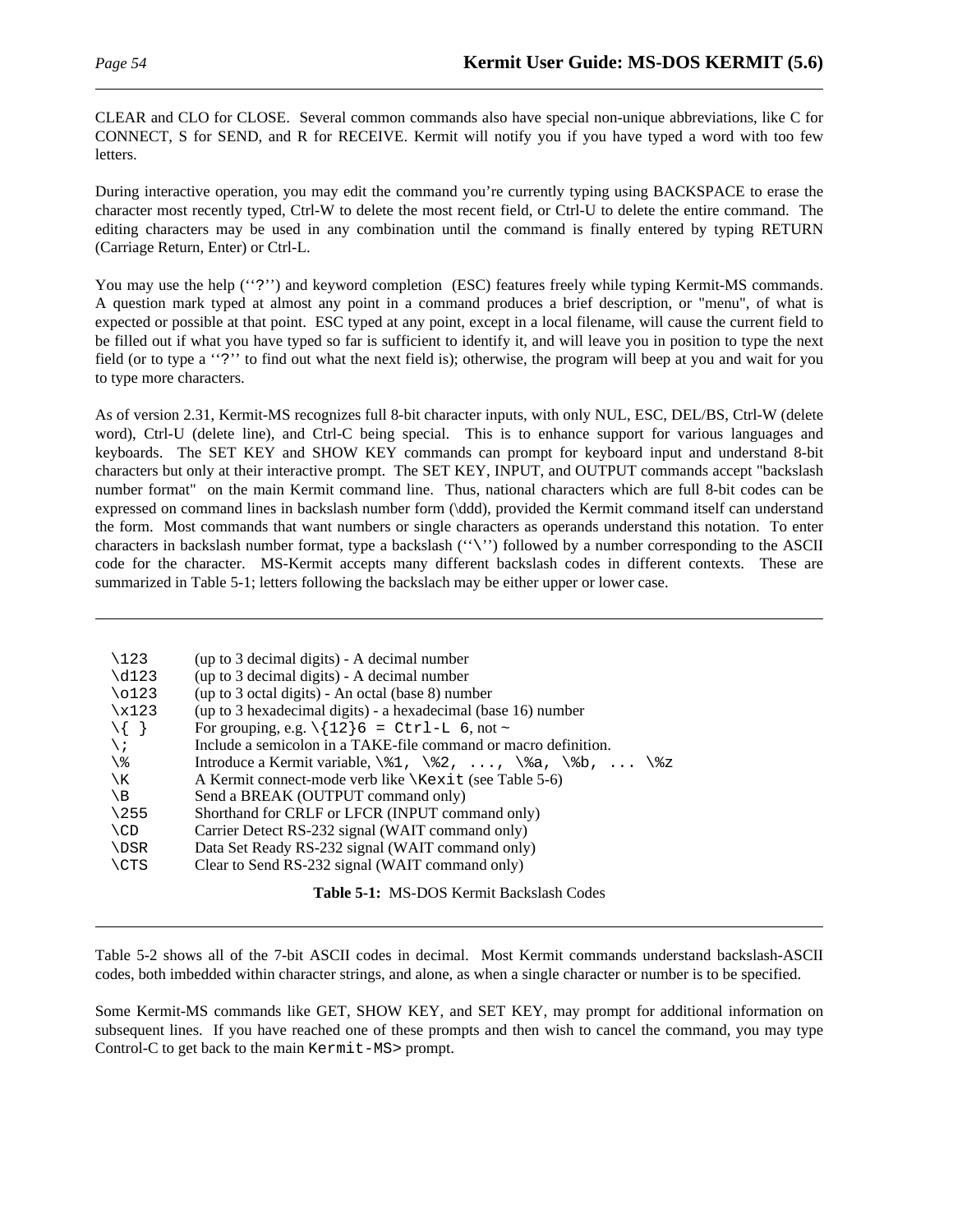| Dec                                                                                                                                                                                    | Name Ctrl                                                                                                                                                                                                                                                           |                                                                                                                                                                                                                                                                                                                            |                                                                                                                                                    | Dec                                                                                                                                                                  | Char                                                                                                                                                                                                                             | Dec                                                                                                                                                                  | Char                                                                                                                                                                                                       | Dec                                                                                                                                                                                          | Char                                                                                                                                                                                                                                                        |
|----------------------------------------------------------------------------------------------------------------------------------------------------------------------------------------|---------------------------------------------------------------------------------------------------------------------------------------------------------------------------------------------------------------------------------------------------------------------|----------------------------------------------------------------------------------------------------------------------------------------------------------------------------------------------------------------------------------------------------------------------------------------------------------------------------|----------------------------------------------------------------------------------------------------------------------------------------------------|----------------------------------------------------------------------------------------------------------------------------------------------------------------------|----------------------------------------------------------------------------------------------------------------------------------------------------------------------------------------------------------------------------------|----------------------------------------------------------------------------------------------------------------------------------------------------------------------|------------------------------------------------------------------------------------------------------------------------------------------------------------------------------------------------------------|----------------------------------------------------------------------------------------------------------------------------------------------------------------------------------------------|-------------------------------------------------------------------------------------------------------------------------------------------------------------------------------------------------------------------------------------------------------------|
| 0<br>1<br>$\sqrt{2}$<br>$\overline{3}$<br>$\bf 4$<br>5<br>6<br>7<br>8<br>9<br>10<br>11<br>12<br>13<br>14<br>15<br>16<br>17<br>18<br>19<br>20<br>21<br>23<br>22<br>24<br>25<br>26<br>27 | NUL<br>SOH<br><b>STX</b><br><b>ETX</b><br><b>EOT</b><br>ENQ<br>ACK<br>BEL<br><b>BS</b><br>HT<br>LF<br>VT<br>${\rm FF}$<br>CR<br>SO<br>SI<br>DLE<br>DC1<br>DC <sub>2</sub><br>DC3<br>DC4<br><b>NAK</b><br><b>ETB</b><br>SYN<br>CAN<br>EМ<br><b>SUB</b><br><b>ESC</b> | $\lambda_{\textcircled{a}}$<br>$^{\wedge}$ A<br>$^{\wedge}$ B<br>$^{\wedge}$ C<br>$^{\wedge}$ D<br>E<br>$^{\wedge}$ F<br>$^{\wedge}$ H<br>$\mathcal{R}_{K}$<br>$^{\wedge}P$<br>$^{\wedge}R$<br>$^{\wedge}$ T<br>$\sim_{\text{U}}$<br>$\sim_W$<br>$\mathsf{v}$<br>$\mathsf{X}$<br>$\mathbf{\upgamma}$<br>$^{\wedge}Z$<br>^[ | ^G beep<br>backspace<br>^I tab<br>^J linefeed<br><sup>^L</sup> formfeed<br>'M return<br>^N shift out<br>^0 shift in<br>^Q XON<br>^S XOFF<br>escape | 32<br>33<br>34<br>35<br>36<br>37<br>38<br>39<br>40<br>41<br>42<br>43<br>44<br>45<br>46<br>47<br>48<br>49<br>50<br>51<br>52<br>53<br>54<br>55<br>56<br>57<br>58<br>59 | SP<br>ï<br>п<br>$\#$<br>\$<br>%<br>$\delta$<br>,<br>(<br>$\mathcal{C}$<br>¥<br>+<br>$\pmb{r}$<br>-<br>$\bullet$<br>Τ<br>0<br>1<br>$\overline{c}$<br>3<br>$\overline{4}$<br>5<br>6<br>7<br>8<br>9<br>$\ddot{\cdot}$<br>$\ddot{ }$ | 64<br>65<br>66<br>67<br>68<br>69<br>70<br>71<br>72<br>73<br>74<br>75<br>76<br>77<br>78<br>79<br>80<br>81<br>82<br>83<br>84<br>85<br>86<br>87<br>88<br>89<br>90<br>91 | $^\text{\textregistered}$<br>Α<br>В<br>$\mathsf C$<br>$\mathbb D$<br>Е<br>F<br>G<br>Η<br>I<br>J<br>K<br>L<br>М<br>Ν<br>$\circ$<br>Ρ<br>Q<br>$\mathbb R$<br>$\rm S$<br>T<br>U<br>V<br>W<br>Χ<br>Υ<br>Ζ<br>[ | 96<br>97<br>98<br>99<br>100<br>101<br>102<br>103<br>104<br>105<br>106<br>107<br>108<br>109<br>110<br>111<br>112<br>113<br>114<br>115<br>116<br>117<br>118<br>119<br>120<br>121<br>122<br>123 | v<br>а<br>b<br>$\mathtt{C}$<br>d<br>e<br>$\ensuremath{\mathsf{f}}$<br>g<br>h<br>i<br>j<br>k<br>$\mathbf 1$<br>${\mathfrak m}$<br>n<br>$\circ$<br>$\mathbf{p}$<br>q<br>$\mathbf r$<br>$\mathtt{s}$<br>t<br>u<br>$\mathbf v$<br>W<br>X<br>У<br>$\overline{z}$ |
| 28<br>29<br>30<br>31                                                                                                                                                                   | FS<br>GS<br>RS<br>US                                                                                                                                                                                                                                                | $\overline{\phantom{a}}$<br>$\sim$ 1<br>ᄉᄉ<br>ᄉ                                                                                                                                                                                                                                                                            |                                                                                                                                                    | 60<br>61<br>62<br>63                                                                                                                                                 | $\,<\,$<br>$=$<br>$\, >$<br>ċ.                                                                                                                                                                                                   | 92<br>93<br>94<br>95                                                                                                                                                 | ∖<br>ᄉ                                                                                                                                                                                                     | 124<br>125<br>126<br>127                                                                                                                                                                     | RUBOUT, DELETE                                                                                                                                                                                                                                              |
|                                                                                                                                                                                        |                                                                                                                                                                                                                                                                     |                                                                                                                                                                                                                                                                                                                            | Table 5-2: The US ASCII Character Set (ANSI X3.4-1977)                                                                                             |                                                                                                                                                                      |                                                                                                                                                                                                                                  |                                                                                                                                                                      |                                                                                                                                                                                                            |                                                                                                                                                                                              |                                                                                                                                                                                                                                                             |

#### **Summary of Kermit-MS command editing characters:**

SPACE Separates fields within the command.

TAB Same as Space, and echoes as Space. You may also use Ctrl-I for Tab.

#### BACKSPACE

Deletes the character most recently typed. May be typed repeatedly to delete all the way back to the prompt. You may also use DELETE, RUBOUT, Ctrl-H, or equivalent keys.

- Ctrl-W Deletes the most recent "word", or field, on the command line. May be typed repeatedly.
- Ctrl-U Deletes the entire command line, back to the prompt.
- Ctrl-C Cancels the current command and returns to the "Kermit-MS>" prompt. Also, terminates execution of a TAKE command file.
- ESC If enough characters have been supplied in the current keyword to identify it uniquely the remainder of the field is supplied and the cursor is positioned to the next field of the command. Otherwise, a beep is sounded. ESC does not provide filename completion in version 2.31.
- ? Displays a brief message describing what may be typed in the current command field. Also, wildcard character for matching any single character in all but the first position of a filename.
- # Wildcard character for matching single characters in filenames. Equivalent to MS-DOS ''?'', but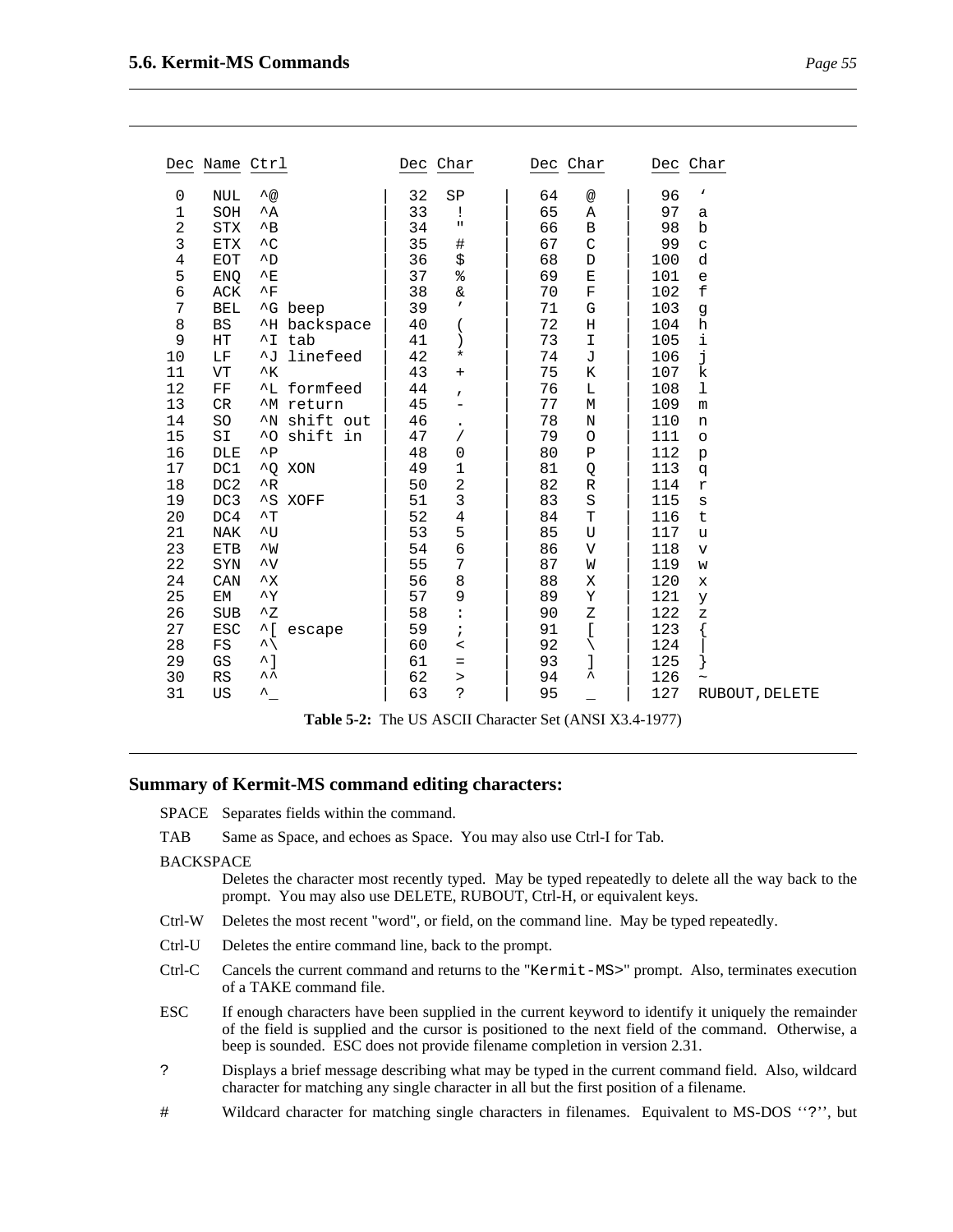used in the first position of a filename only, so that "?" may be used to get help at the beginning of a filename field.

RETURN

Enters the command. On most keyboards, you may also use ENTER or Ctrl-M.

Ctrl-L Clears the screen and enters the command.

Liberal use of "?" allows you to feel your way through the commands and their fields. This feature is sometimes called "menu on demand" or "context sensitive help" -- unlike systems that force you to negotiate menus at every turn, menu-on-demand provides help only when it is needed.

Command reading is done through DOS calls and Kermit key redefinition does not apply at Kermit-MS command level. But ANSI.SYS or other external console drivers can be used for this purpose, for instance to assign ESC to the PC's backquote key (ANSI.SYS is the IBM-supplied extended screen and keyboard device driver, described in the IBM DOS Technical Reference Manual). Other console drivers available include ProKey, SuperKey, NANSI.SYS (a public-domain replacement for ANSI.SYS), and FANSICONSOLE.

The notation used in command descriptions is as follows:

```
[square brackets]
```
An optional field. This field may be omitted.

{curly braces}

A list of alternatives, separated by commas. Choose one of the items from the list.

*italics* Shows parameters, such as numbers or filenames, are shown in italics (providing the printer is capable of printing italics). You substitute the actual number or filename.

underlining

In dialog examples, the characters you should type are underlined (on printers that can show it) to distinguish them from computer typeout.

hh:mm:ss

A time of day, in 24-hour notation (10:00:00 is 10 AM; 23:30:00 is 11:30 PM), which may not be more than 12 hours later than the current time.

The following sections describe all the MS-DOS Kermit commands. Since some command descriptions may contain references to other commands that haven't been explained yet, you might find that this manual makes more sense on a second reading.

#### **5.6.1. Program Management Commands**

"Program management" is a rubric for Kermit-MS commands like TAKE, EXIT, HELP, COMMENT, ECHO, and VERSION, that don't fall into any other category.

HELP displays a one screen introduction to frequently used Kermit commands and their editing keys, and suggests using the question mark command to see the terse list of primary level Kermit commands.

VERSION displays the MS-Kermit program version number, which you should know in case you are reporting bugs or seeking technical assistance.

Other program management commands require a bit more explanation.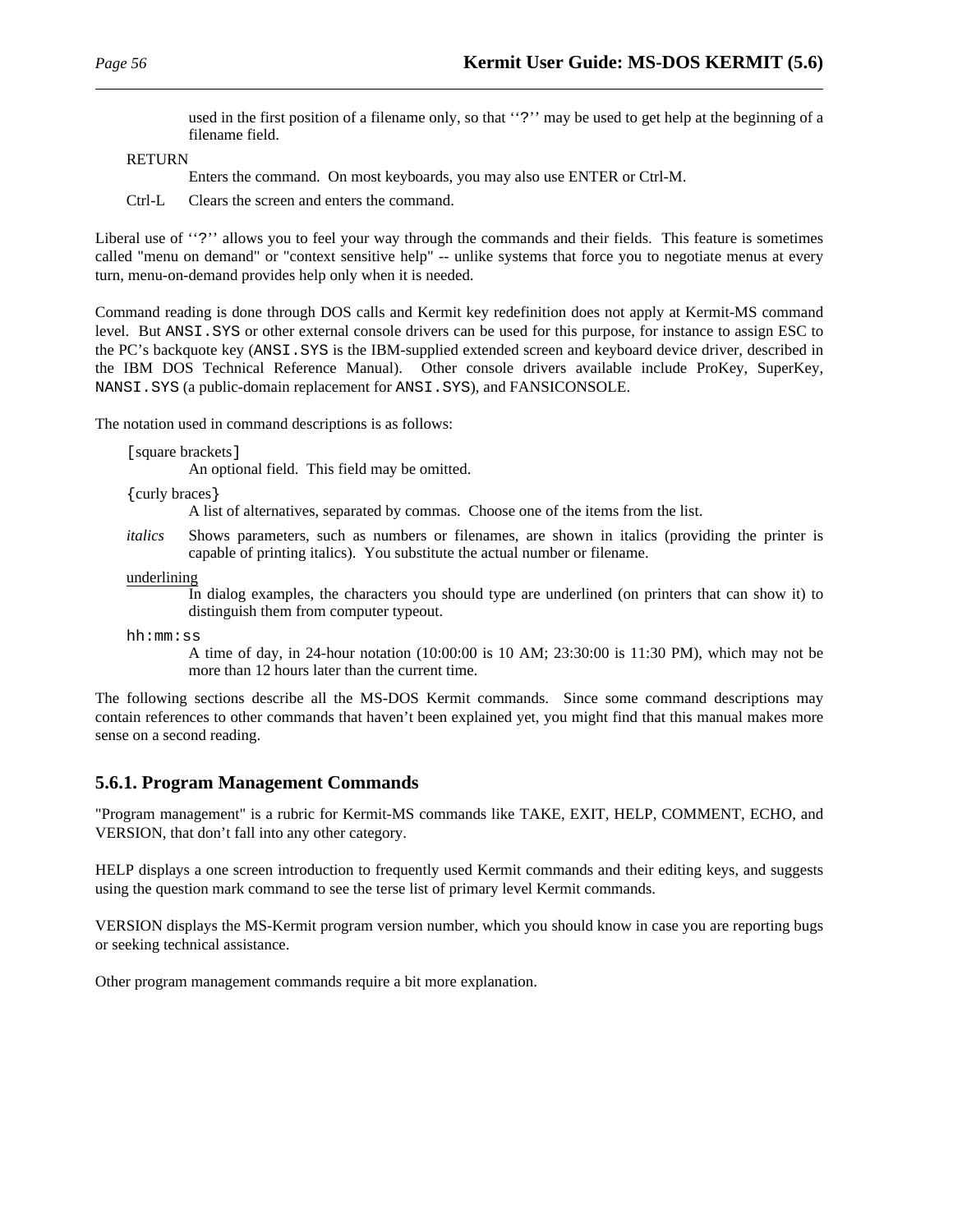## **The EXIT Command**

Syntax: EXIT *or* QUIT

EXIT and QUIT are synonyms for each other. They cause MS-Kermit to return control to DOS or whatever program invoked MS-Kermit. The specific actions taken are:

- Close any open log or other files.
- Close any open network connection.
- Release all memory claimed by the program.
- Return interrupts for the currently selected communication device to their original owner.
- Terminate execution.

The serial port RS-232 signals are left alone upon EXIT, so that modem connections are not broken. Kermit-MS may be restarted with the connection intact. Use HANGUP to explicitly break a modem connection; and use SHOW MODEM or SHOW COMMUNICATIONS to view the status of modem signals CARRIER DETECT, DATA SET (modem) READY, and CLEAR TO SEND.

## **The STAY Command**

Syntax: STAY

The STAY command, if included among command line arguments, instructs MS-Kermit not to exit upon completion but rather to enter interactive mode, unless EXIT or QUIT was among the command arguments. STAY has no effect when entered interactively or from a TAKE file.

## **The PUSH Command**

Syntax: PUSH

PUSH is similar to EXIT, except it leaves MS-Kermit intact by invoking an MS-DOS command processor "under" Kermit-MS, either COMMAND. COM or whatever shell you have specified with COMSPEC (or SHELL, depending on the system) in your CONFIG.SYS file. You can return to Kermit-MS by typing the MS-DOS EXIT command, and you will find Kermit-MS as you left it, with all settings and the terminal emulation screen intact. The same function is invoked by the CONNECT escape-level command P. Example:

| Kermit-MS>push<br>Command v3.10 | Push to DOS.<br>COMMAND. COM <i>program herald.</i> |  |  |
|---------------------------------|-----------------------------------------------------|--|--|
| C > diskcopy a: b:              | Run a DOS program.                                  |  |  |
| $DISKCOPY$ dialog here $\ldots$ |                                                     |  |  |
| $C\text{-dir } b$ :             | More DOS commands $\ldots$                          |  |  |
| DOS session continues           |                                                     |  |  |
| C>exit                          | When done, type DOS EXIT command.                   |  |  |
| $Kermit$ -MS>                   | Back at Kermit.                                     |  |  |

# **The TAKE Command**

Syntax: TAKE *filespec*

The TAKE command gives you way a to collect MS-Kermit commands into a single file, so that you can execute many commands by typing a single (TAKE) command. TAKE instructs MS-Kermit to execute commands from the file that you specify. The current directory is searched for the file first, and then any directories listed in the PATH environment variable. The command file may include any valid Kermit-MS commands, including TAKE, but it cannot include characters to be sent to a remote host after a CONNECT command (use scripts for that, described below). Execution of a TAKE file may be cancelled by typing Control-C at the keyboard.

An implicit TAKE command is executed upon the initialization file, MSKERMIT.INI (or another file specified in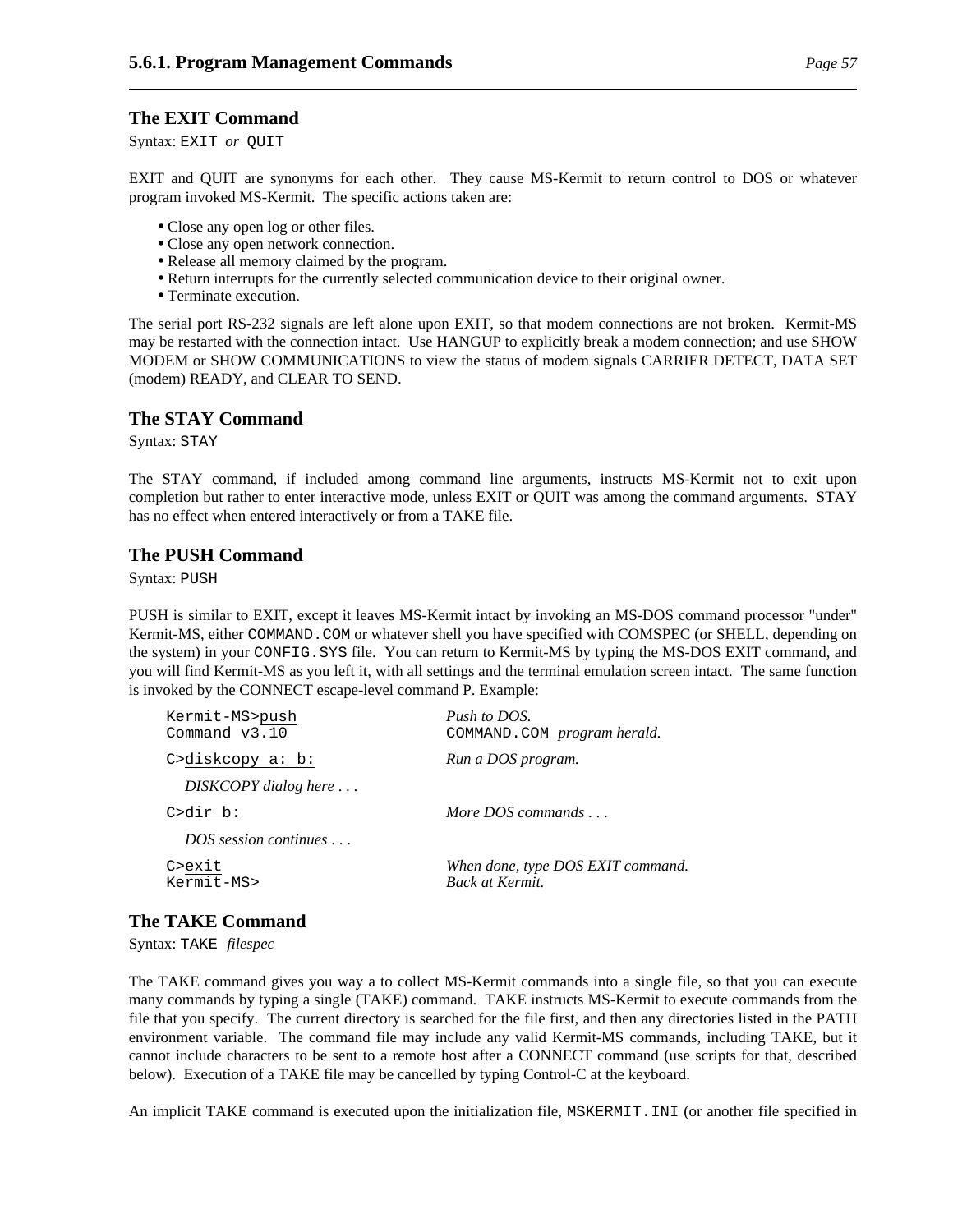the ''-f'' command-line argument), whenever you start MS-Kermit. The MSKERMIT.INI file contains any commands you want to be executed each time you run Kermit. A sample is shown above, and a more ambitious example is shown in section 5.9.

Commands within TAKE files, unlike interactive commands, may include trailing comments, preceded by semicolons:

set port 2  $\qquad$  ; Select the modem port. set speed 1200 ; Set the baud rate for the modem. connect  $\qquad i$  Conduct a terminal session. hangup  $\qquad i$  Hang up the phone after escaping back.

Note the HANGUP command after CONNECT. The HANGUP command is not executed until after you escape back from your CONNECT session. If this file were called MODEM.CMD, the following TAKE command would execute it:

Kermit-MS>take modem.cmd

This directs MS-Kermit to find the MODEM.CMD file, open it, execute the commands in it, close it, and return to the MS-Kermit> prompt when done. This process can take a while on floppy-disk based systems.

Since TAKE file processing discards all characters from a line beginning with the first semicolon, it is normally not possible to include semicolons as part of the commands themselves, e.g.

get dska:foo.bar;6

To get around this restriction, you may precede such semicolons with a backslash:

get dska:foo.bar\;6

Commands from the TAKE file will normally not be displayed on your screen during execution. If you want to see them as they are executing, you can SET TAKE-ECHO ON (for instance, at the beginning or end of your MSKERMIT.INI file). With the echoing ON, comments are also displayed for reference, but the semicolon is not shown.

TAKE files may be nested to a reasonable level. A command file that was invoked by another command file normally returns to its invoking command file, rather than to the MS-Kermit> prompt, when the end of the command file is reached.

TAKE files have two commands to quit processing before the end of the file is reached. The POP command exits the current TAKE file (or macro) and returns control to the previously executing TAKE or macro, where one is invoked within another. The STOP command exits all TAKE files and macros and returns directly to the Kermit prompt.

In TAKE files (and macro definitions, which are discussed later), long commands may be continued on subsequent lines by terminating each continued line with a hyphen (minus sign). If a line needs to terminate on a real minus sign it may be expressed numerically as  $\setminus$  45 or can be extented with extra spaces. The overall command length is normally 127 bytes (a beep sounds near this limit).

An explicit quertion mark (''?'') in a TAKE file will cause a help message to be displayed and the rest of the line will be read as another command. If you need to include a question mark in a command, use the ASCII backslash notation  $"\63".$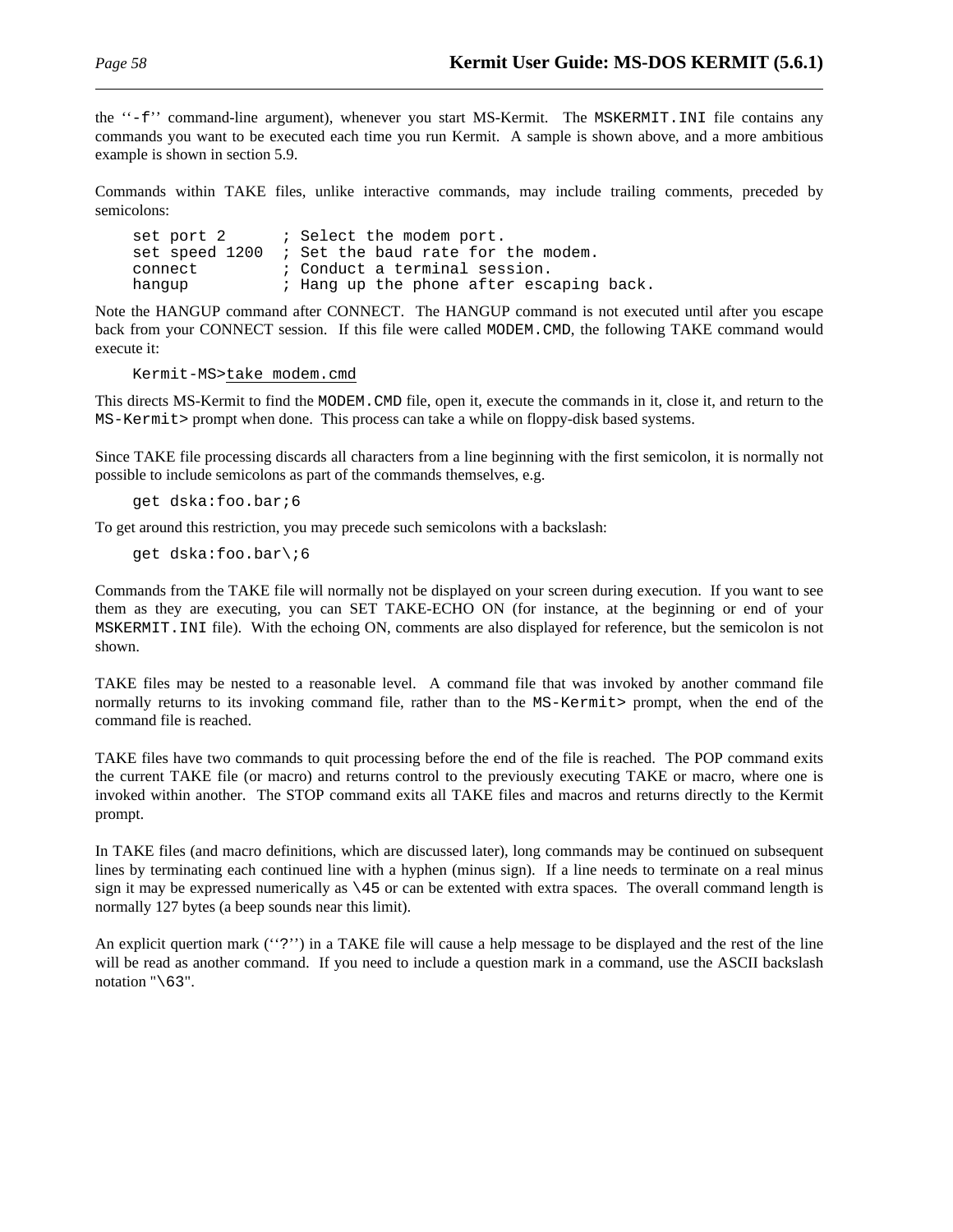### **The -F Command**

Syntax: -F *filespec*

The ''-f'' command is effective only on the DOS command line. It instructs MS-Kermit to use the specified file as its initialization file, rather than MSKERMIT.INI. Unlike other command-line arguments, ''-f'' does not, of itself, cause MS-Kermit to exit upon completion. Example:

```
C>kermit -f sunday.ini
Kermit-MS>
```
The -F command line option allows different MS-Kermit initialization files to coexist. You can create batch commands to invoke Kermit in different ways, for instance MONDAY.BAT might contain ''kermit -f monday.ini'', TUESDAY.BAT ''kermit -f tuesday.ini'', etc.

### **The ECHO Command**

Syntax: ECHO [*string*]

The ECHO command writes the string to the screen, without adding a carriage return or line feed. ECHO may be used to report progress during execution of a TAKE command file, or to issue prompts during the execution of a script.

ECHO Part one completed...\13

The number at the end is a "backslash codes" for ASCII control characters, in this case carriage return  $(\n\cdot 13)$ . Since the ECHO command interprets backslash codes, ANSI.SYS and similar console drivers can be programmed through this command by embedding ANSI escape sequences (see section 5.16.3) in the echo string. The ECHO command always outputs a linefeed before the string.

### **The COMMENT Command**

Syntax: COMMENT *text*

The COMMENT command lets you add comments to a TAKE command file. The word COMMENT (or any unique prefix thereof) must appear as the first word on the line. The COMMENT command may also be entered interactively. It has no effect at all. Example:

```
COMMENT - MS-Kermit command file to connect port 2 to an IBM mainframe
set port 2
set speed 4800 ; Transmission rate is 4800
do ibm ; Set parameters for IBM linemode
connect \qquad \qquad ; Be a terminal
```
Question marks can be included in comments without invoking the help function.

#### **5.6.2. Local File Management Commands**

These commands are executed on your local PC, and generally invoke DOS services. This allows you to perform common DOS functions without leaving Kermit. All file specifications may include device and/or directory fields. The local file management commands are:

#### **CWD** *path*

Changes the current working directory to the given path. All references to local file names without explicit paths will refer to that path. A drive letter may be included to also change disk drives. This command affects Kermit and any inferior programs that you RUN or PUSH to, but your previous disk and directory are restored when you exit from Kermit. For consistency with DOS, you may also type CD.

#### **DELETE** *filespec*

Deletes the specified file or files. As in DOS, the names of the deleted files are not listed, only the message "file(s) deleted" or "file(s) not found", and if you give the command "delete \*.\*", Kermit-MS will prompt "Are you sure?" since DOS is doing the work.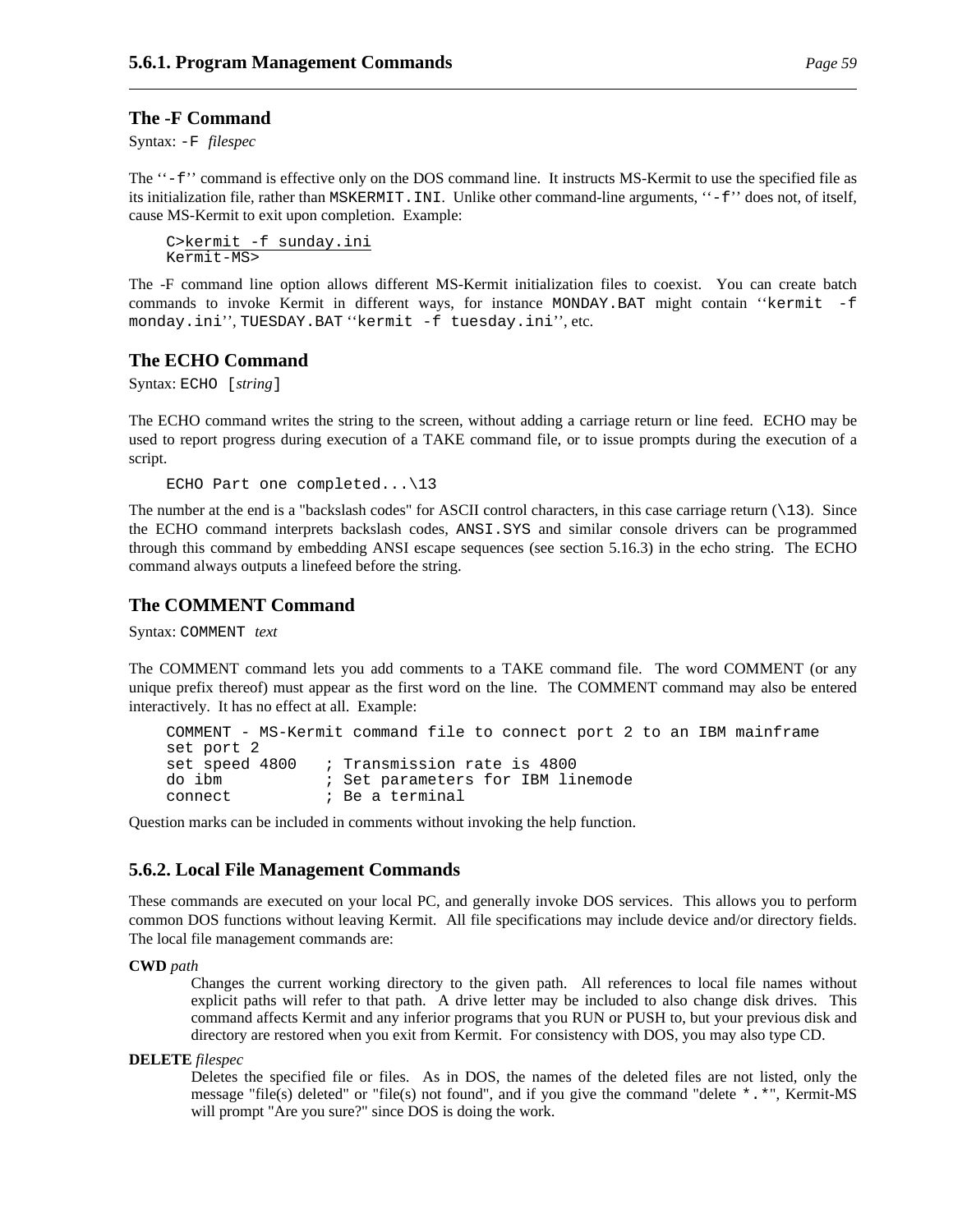#### **DIRECTORY** [*filespec*]

Lists the names, sizes, and creation dates of files that match the given file specification. If no filespec is given, the command is equivalent to DIR \*.\*. Normal DOS switches are effective.

**SPACE** Tells how much space is available on the current disk.

#### **RUN** *command*

Passes the command line to COMMAND. COM for execution. Any legal DOS operation is permitted: running a program (perhaps with command line arguments or i/o redirection), executing a DOS command, or executing a batch file. Kermit is suspended while the command is executed and automatically resumes afterward. You may even nest RUN KERMIT commands several times if memory is available. The command will be executed directly by COMMAND.COM so follow the rules of DOS. Example:

Kermit-MS>run more < kim.txt

#### **TYPE** *filespec*

Displays the specified local file on the screen. Automatic pause is not available at the end of a page (but see above example for how to accomplish this). On most systems, Ctrl-S can be typed to stop scrolling and Ctrl-Q to continue scrolling.

In most cases when you issue a local command, Kermit attempts to run the equivalent DOS command. If you get a message like "?Unable to execute program", it means that Kermit could not find COMMAND.COM, or that there was not enough memory left to load it. To ensure that Kermit can find COMMAND.COM, you should include a PATH statement in your AUTOEXEC.BAT file, which includes the device and directory where COMMAND.COM resides.

You can add your own local commands by defining macros for them. For example:

```
define edit run epsilon \%1
define more run more \langle \1
define rename run ren \%1 \%2
```
Then you can use these commands at Kermit-MS prompt level: "edit foo.bar", "more oofa.txt", "rename old.txt new.txt". However, you cannot redefine built-in commands, for example:

define send receive \%1

See Section 5.7 for further information about macros.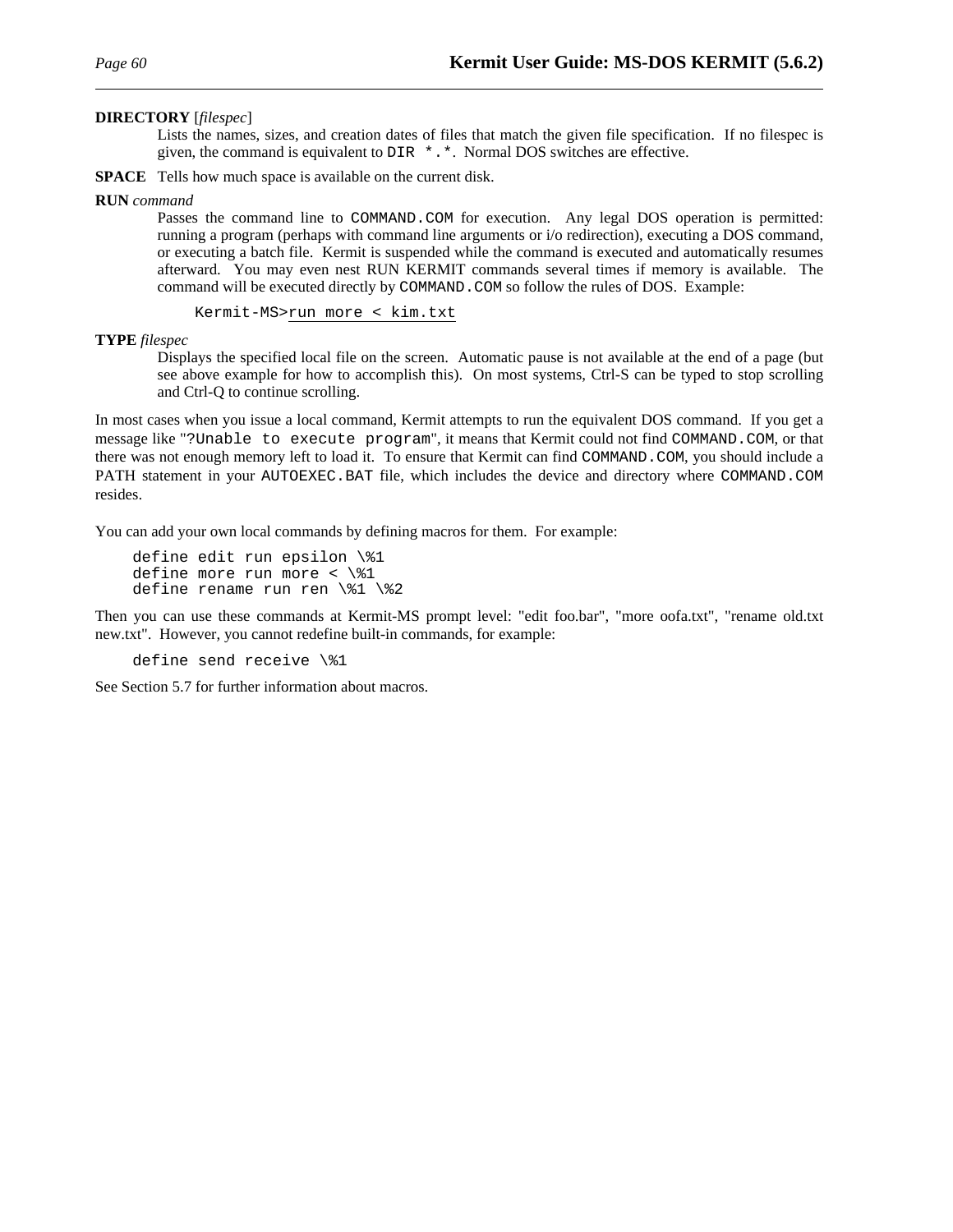# **5.6.3. COMMANDS FOR TERMINAL CONNECTION**

The CONNECT command connects your PC as a terminal to the remote system so that you may conduct a session there, and the HANGUP command may be used to disconnect your modem (if you have one) from the remote system. There is presently no built-in DIAL command. Modems may be dialed "manually" during CONNECT, or you can construct your own DIAL command by using scripts, which are described in detail in subsequent sections.

For completeness, the descriptions below contain copious reference to the SET commands, which let you modify all sorts of terminal and communication parameters (the SET commands are described in a later section). MS-Kermit is initially set up with the following parameters, so that you only need to issue SET commands for those that need to be changed:

| <b>PORT</b>              | 1 (in most cases, e.g. COM1 on the IBM PC family) |
|--------------------------|---------------------------------------------------|
| <b>TERMINAL</b>          | VT102(*) emulation (IBM PC, DEC Rainbow)          |
| <b>SPEED</b>             | Whatever the serial card is currently set to.     |
| <b>PARITY</b>            | None                                              |
| <b>FLOW-CONTROL</b>      | XON/XOFF                                          |
| <b>HANDSHAKE</b>         | None                                              |
| <b>LOCAL-ECHO</b>        | Off                                               |
| <b>DISPLAY</b>           | 7-bit characters                                  |
| <b>INPUT TRANSLATION</b> | Off                                               |
| <b>ESCAPE</b>            | Control-Rightbracket                              |

(\*) The VT102 terminal is compatible with the VT100, but includes a few additional functions.

# **The CONNECT Command**

Syntax: CONNECT *-or-* C

The CONNECT command establishes an interactive terminal connection to the remote system using the currently selected communications port (SET PORT COM1 or COM2) with all settings currently in effect for that port, emulating the currently selected type of terminal.

During CONNECT, the characters you type are sent out the communication port, and the characters that arrive at the port are displayed on the screen or interpreted by the selected terminal emulator. If you SET LOCAL-ECHO ON, MS-Kermit itself will display the characters you type on the screen.

Before you issue the CONNECT command, be sure to set the correct communication speed (SET SPEED) and any other necessary communication parameters (e.g. SET PARITY, SET LOCAL-ECHO). If you have SET DEBUG ON, then (on certain systems, particularly the IBM PC), received control characters will be displayed in special notation and no particular terminal will be emulated.

By default, 7-bit ASCII characters are displayed on the screen. If you SET DISPLAY 8, then 8-bit characters will be used (useful for "national" character sets). Character translation will be done according to any SET TRANSLATION INPUT and SET KEY commands you have issued. In addition, characters that are sent to the screen will also be recorded in a disk file or on a printer if you have issued a LOG SESSION command.

The CONNECT command turns your PC into a terminal to the other computer. To get back to the PC, type the escape character followed by the letter C (for "Close connection"). On most MS-DOS systems the escape character is Ctrl-] (Control-Rightbracket). That means, hold down the Ctrl key, press '']'', and then type the letter C.

| Kermit-MS>connect                     | Connect to remote system.               |  |  |
|---------------------------------------|-----------------------------------------|--|--|
| Conduct terminal session here $\dots$ |                                         |  |  |
| $\frac{\uparrow}{\text{Kermit-MS}}$   | Escape back to PC.<br>Prompt reappears. |  |  |

This is called "escaping back". You can use the SET ESCAPE command to change the escape character to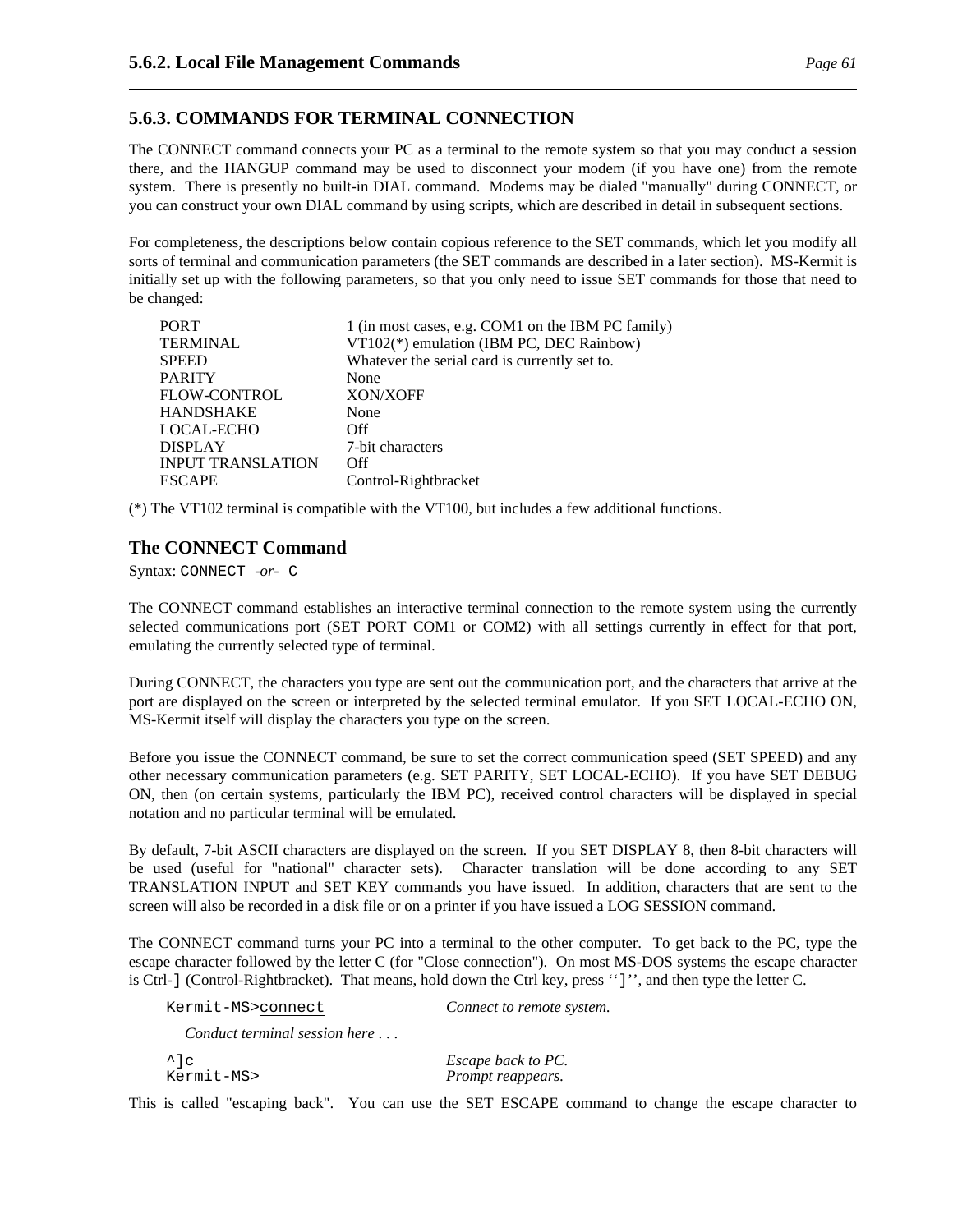something besides "<sup>^</sup>]", or you can assign the escaping-back operation to a single key or key combination with SET KEY (on the IBM PC the default for this is Alt-X).

You can include the CONNECT command in a TAKE command file, but not "bare" text to be sent to the remote system during CONNECT (use scripts for that, see Section 5.8). When a TAKE file includes a CONNECT command, no further commands will be executed from the file until after you escape back. A curious side effect of allowing Kermit to accept input redirected from a file or device is that Connect mode will read characters from that file or device; not really that useful but it works if you happen to need it.

When you CONNECT, the program attempts to raise the DTR and RTS RS-232 signals (see Table 5-3), and it takes no specific action to lower them unless you explicitly issue the HANGUP command; thus you can EXIT from Kermit-MS and restart it without dropping a dialup connection. While CONNECTed, you can communicate directly with an autodialer or "smart modem" to control the communications line, hang it up, and the like, for instance, by typing AT commands to a Hayes-like modem.

| Kermit-MS>set speed 2400 | (See Section $5.6.10$ )                  |
|--------------------------|------------------------------------------|
| Kermit-MS>connect        |                                          |
| AТ                       | Now you're talking to the modem.         |
|                          |                                          |
| ATDT8765432              | Type the modem's dialing command.        |
| RINGING                  |                                          |
| CONNECT 2400             |                                          |
| Welcome to $\ldots$      | Now you're talking to the host computer. |
| Please login:            |                                          |
| $\frac{1}{\text{OK}}$    | Your modem responds                      |

MS-Kermit makes no attempt to monitor the modem's Carrier Detect (CD) or Data Set Ready (DSR) signals (see Table 5-3), and will take no notice if they drop. Thus it is not possible to automatically terminate a session if the connection is broken. However, you may query or test the status of these modem signals yourself using Kermit's SHOW MODEM, SHOW COMMUNICATIONS, and WAIT commands.

| Signal     | DB <sub>25</sub> | DB9 | Description                                               |
|------------|------------------|-----|-----------------------------------------------------------|
| FG         |                  |     | Frame (protective) ground                                 |
| <b>TD</b>  | 2                | 3   | Transmitted data (from PC to modem)                       |
| <b>RD</b>  | 3                | 2   | Received data (by PC from modem)                          |
| <b>RTS</b> | 4                |     | Request to Send (by PC)                                   |
| <b>CTS</b> | 5                | 8   | Clear to Send (by modem)                                  |
| <b>DSR</b> | 6                | 6   | Dataset Ready (Modem is turned on)                        |
| SG         |                  | 5   | Signal Ground                                             |
| <b>CD</b>  | 8                |     | Carrier Detect (Modem is communicating with remote modem) |
| <b>DTR</b> | 20               | 4   | Data Terminal Ready (PC is online)                        |
| RI         | 22               | 9   | Ring Indicate (Modem tells PC phone is ringing)           |
|            |                  |     | <b>Table 5-3:</b> RS-232-C Modem Signals                  |

When using Kermit to connect two PCs "back to back," SET LOCAL-ECHO ON so that when you CONNECT to the other PC to send messages to its operator, you can see what you are typing. You should also SET TERMINAL NEWLINE ON, so that that a linefeed will be automatically supplied for each carriage return you type.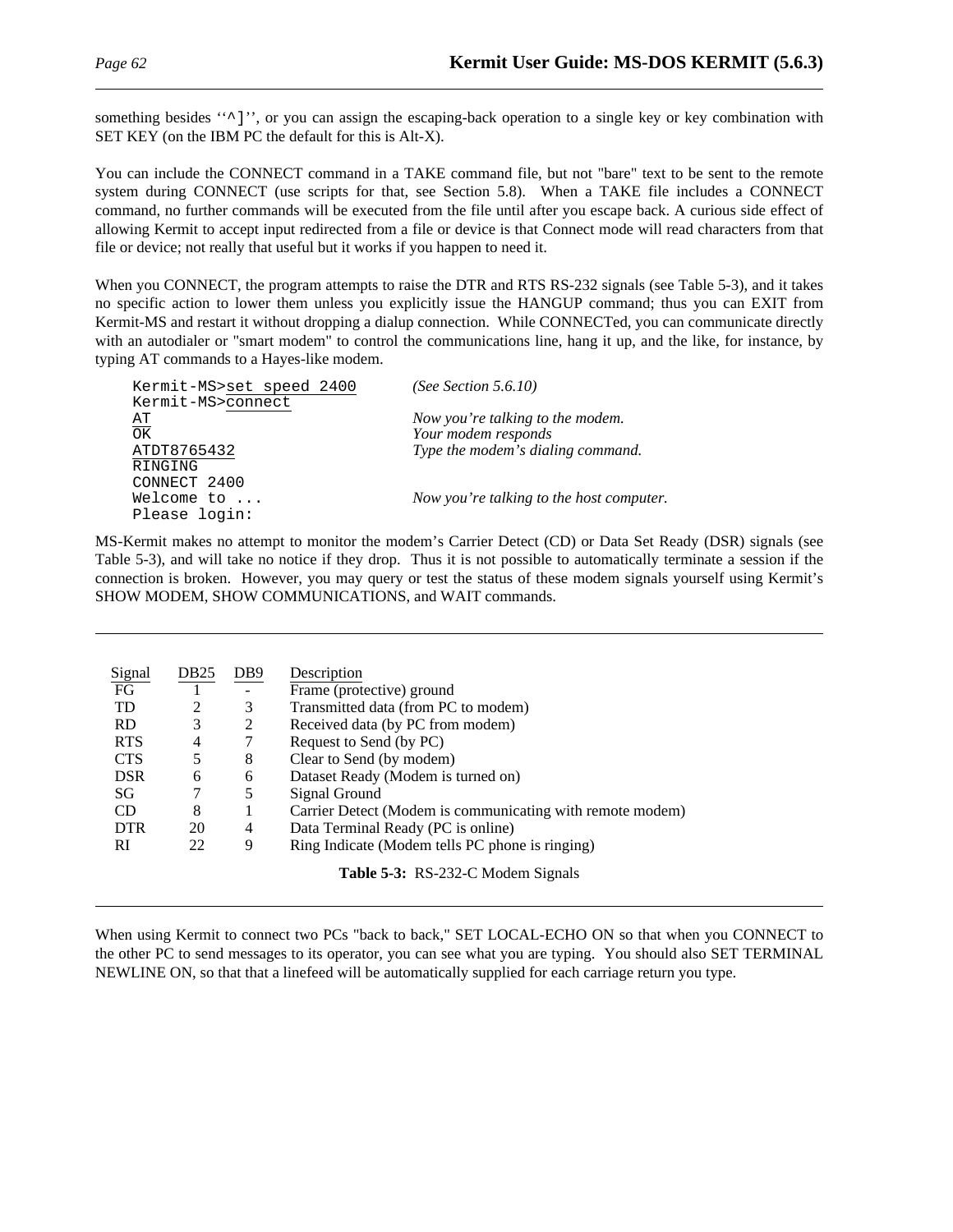# **The HANGUP Command**

On serial port connections, the HANGUP command attempts to momentarily lower the modem signals DTR and RTS (Table 5-3). It may be used to hang up the phone when dialed up through a modem, or to get the attention of port contention units or terminal concentrators that operate in this manner. On direct connections, it will probably have no effect. On local area network connections, the network session is fully terminated. HANGUP affects only the currently selected port.

# **TERMINAL EMULATION**

The IBM PC version of Kermit-MS emulates the DEC VT102 terminal by default, and may also be instructed to emulate the DEC VT52, the Heath/Zenith-19, the Tektronix 4010 graphics terminal, or no terminal at all, selectable with the SET TERMINAL command (or you may "toggle" among the different emulations by typing the Alt-Minus key). Emulation of each of these terminals is nearly complete. VT102 emulation lacks only smooth scroll and 132 column mode (132 column mode is supported for a number of popular EGA and VGA boards). Double-height, double-width characters are supported, but simulated using ordinary characters.

The IBM PC's 40-column (large character) screen mode may be used during CONNECT (but you may also have to inform the remote host that your screen width is 40). This can provide improved readability to visually impaired persons. To use 40-column mode, enter the DOS command "MODE 40" (or CO40 or BW40). Other screen sizes are also sensed and used automatically.

On color monitors, the foreground and background colors may be set using SET TERMINAL COLOR, and inverse/normal video display may also be selected, along with many other terminal parameters. A complete list of the commands, default key configurations, and escape sequences accepted by the IBM PC Kermit terminal emulator is given in section 5.16.1. Non-IBM-compatible PCs have different terminal emulation options. See section 5.10.

## **Escape-Level Commands**

The escape character, normally Control-], is used to regain the attention of Kermit-MS during CONNECT (you can change the escape character using SET ESCAPE). When you type the escape character, Kermit-MS waits for you to follow it with a single character command. For instance, the single character command ''?'' produces a list of available single character commands. This command is executed immediately; it may not be edited, and the program does not wait for a carriage return to confirm it. Table 5-4 shows CONNECT escape-level commands available in Kermit-MS. Typing any other character (except the space bar, which is the "null command") after the

- ? Help -- Lists the available single-character commands.
- 0 (the digit zero) Transmit a NUL (ASCII 0).
- B Transmit a BREAK signal.
- L Transmit a Long BREAK signal (on some systems).
- C Close the connection and return to Kermit-MS prompt level.
- H Hangup the phone by lowering DTR and CTS momentarily.
- F File the current screen in the screen dump file.
- M Toggle the mode line, i.e. turn it off if it is on or vice versa.
- P Push to DOS; get back to CONNECT by typing EXIT.
- Q Temporarily quit logging the remote session.
- R Resume logging the remote session.
- Show the status of the connection.
- ^] (or whatever you have set the escape character to be) Typing the escape character twice sends one copy of it to the connected host.

**Table 5-4:** Kermit-MS Single-Character CONNECT Escape Commands

escape character will cause Kermit-MS to beep, but will do no harm. These actions are also Kermit action verbs and can be assigned to single keys. See SET KEY for details.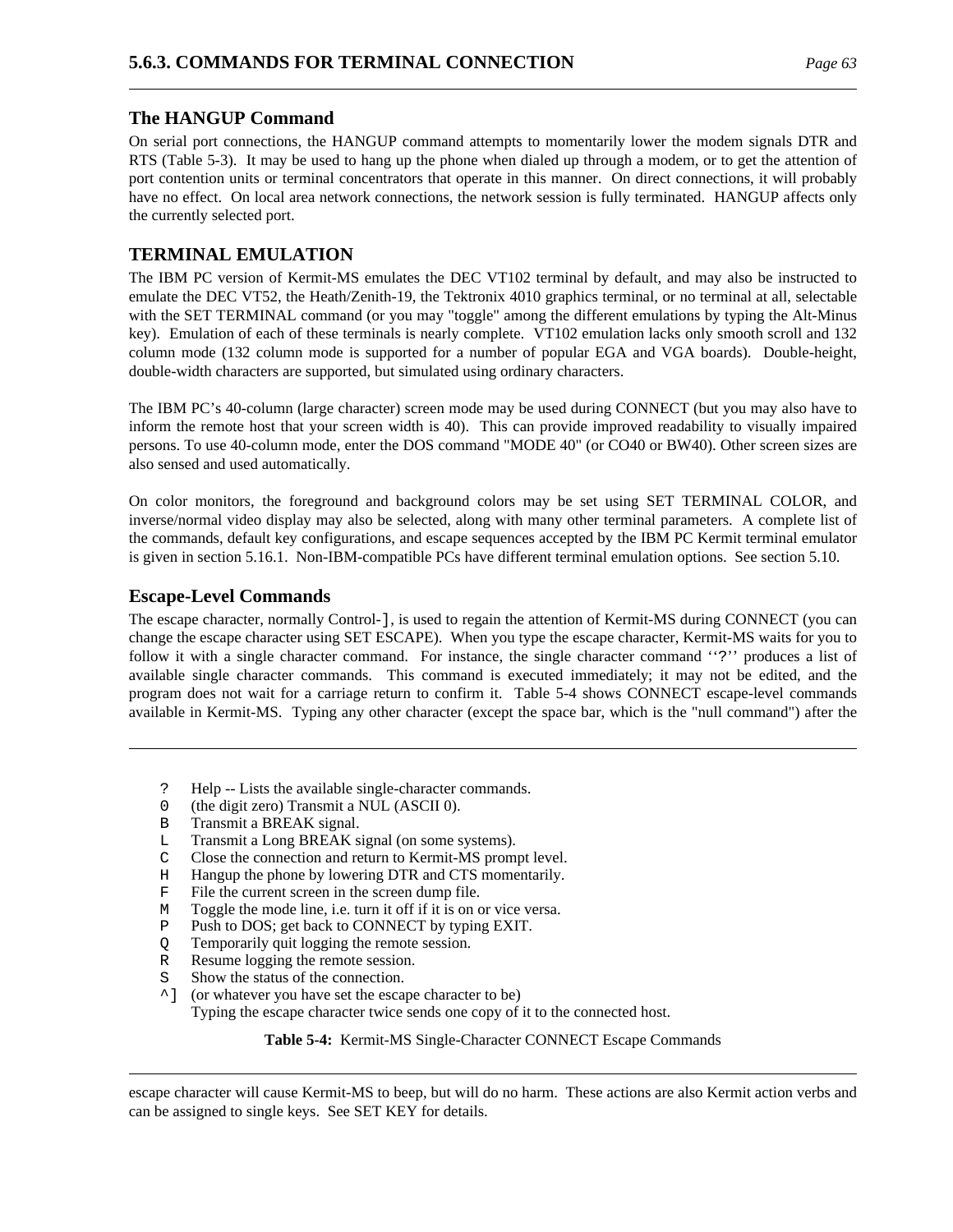# **The Mode Line**

When you first issue the CONNECT command, a message (on some systems, an inverse video "mode line") will display the most important facts about the connection you've just established, so that you can quickly diagnose any problems. Here's what the IBM PC mode line looks like:

Esc-chr:^] help:^]? port:1 speed:9600 parity:odd echo:rem VT102 .... PRN

This shows that the escape character is Ctrl-Rightbracket, that you would type Ctrl-rightbracket followed by question mark (" $\gamma$ ]?") to get help during CONNECT, that you are connected on port 1 at 9600 baud with odd parity and remote echo, and that a VT102 terminal is being emulated. The four dots represent the VT102s LEDs (they turn into the digits 1,2,3,4 when "lit") and PRN will show up if the printer is activated (e.g. by Ctrl-PrintScreen).

The mode line may be turned on and off using SET MODE, or the CONNECT escape character followed by the letter M.

# **Screen Rollback**

On the IBM PC and some other systems (see Table 5-7), Kermit-MS provides several pages of screen memory which let you recall earlier terminal screens. These may be scrolled up and down using keys as shown in Table 5-8. For instance, the IBM PC uses PgUp (previous screen), PgDn (next screen), Ctrl-PgUp and Ctrl-PgDn (one line at a time). Only lines that scroll off the top of the screen are saved. When an application clears the screen, that screen is not saved. These functions and others may be assigned to different keys with the SET KEY command.

If you have rolled the screen back and a new character must be displayed, it will normally appear at the current cursor position on the old screen. This is useful when you are trying to copy something from a previous screen. If you wish new characters to appear in their proper place on the "newest" screen, you can SET TERMINAL ROLL ON.

The number of lines in the roll back buffer depends on the machine, 10 full screens for IBM PCs and DEC Rainbows, and on the amount of memory available in the machine. Each screen needs 4KB on IBM PCs. Denser displays receive fewer roll back lines.

# **Screen Dump**

The screen dump feature writes the contents of the current screen to a file (KERMIT.SCN unless another file was selected by the SET DUMP command) when the CONNECT escape-level command F is typed. The screen dump file is appended to on each successive screen dump, with each screen separated by a formfeed (Ctrl-L). This feature may be used in conjunction with screen rollback -- a handy way to recapture screenfuls of laboriously typed-in text after a remote host has crashed without saving your work. The corresponding action verb is "dump". Screen dump does not function when in Tektronix graphics mode; instead one of many graphics screen capture programs may be used independently commonly via the DOS Shift PrtSc key combination or by LOGging the incoming byte stream.

A screen dump differs from a session log in two ways. First, each desired screen must be manually filed, and second, the screen dump file has been stripped of any escape sequences, whereas the session log records them (see LOG SESSION).

# **Printer Control**

During terminal emulation, a locally attached printer may be controlled in the normal manner, on most systems. Pushing the "Print Screen" key (shifted on some systems) will cause the current contents of the screen to be printed by DOS; holding down Ctrl while depressing Print Screen will alternately start and stop the spooling of incoming characters to the printer. On the IBM PC, the mode line will show PRN when the printer is activated in this manner. ^P or ^N are sent to the host during terminal emulation and do not toggle printing as they do when you're talking directly to DOS. CTRL-Print-Screen can be simulated with the Kermit-MS LOG PRN and CLOSE commands. VT102 (ANSI) style host-controlled transparent printing is also supported on the IBM PC. See section 5.17.6 for technical information about MS-Kermit's printer control.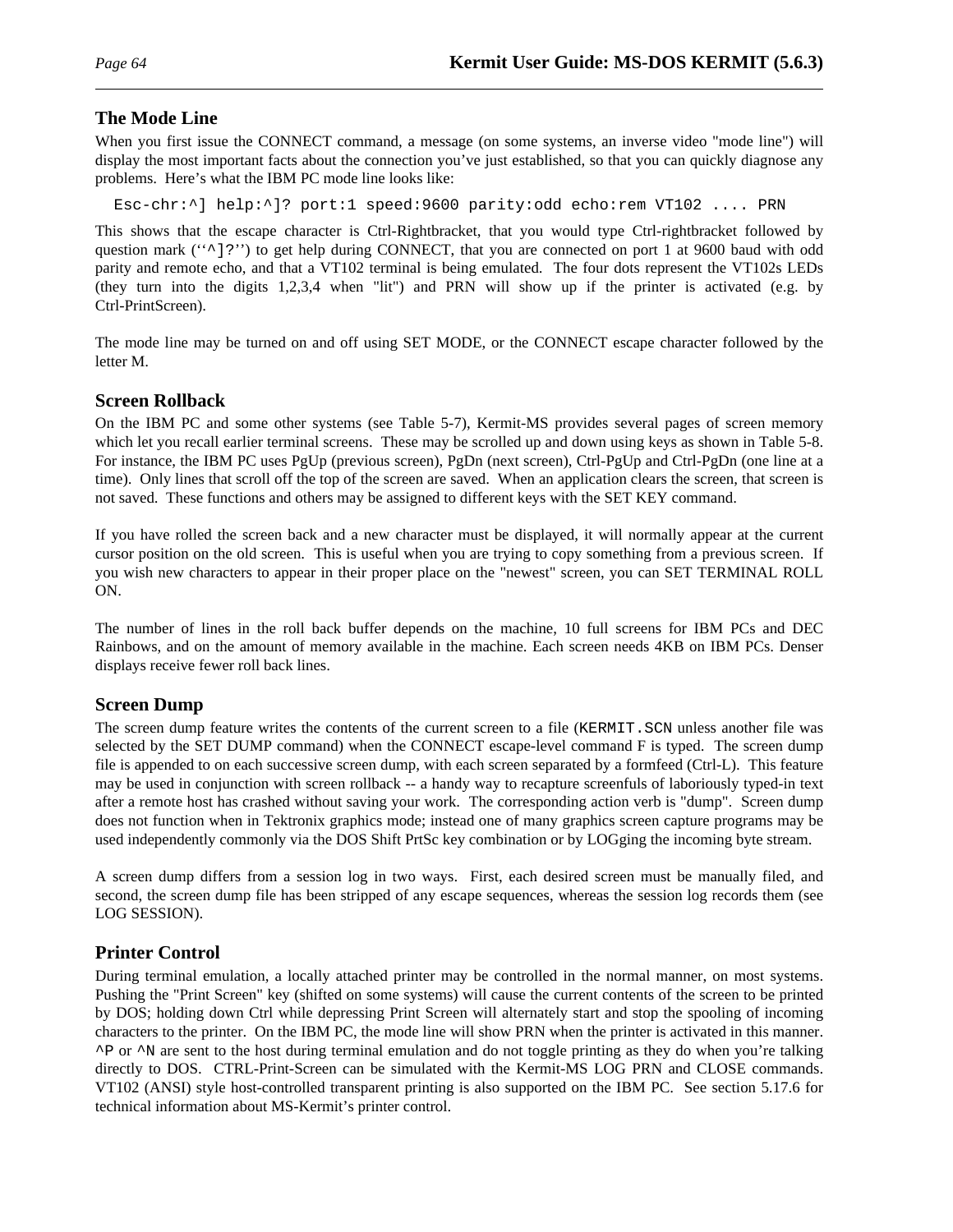## **Graphics**

MS-Kermit on the IBM PC, compatibles, and several other systems, is capable of emulating a Tektronix 4010 graphics terminal, for use with host-based software that can generate Tektronix control codes. When you enter Tektronix emulation, your cursor will disappear. Don't be alarmed, this is how Tektronix terminals behave.

The Tektronix emulator implements a mixture of Tek 4010 and 4014 features to draw characters, lines, and dots in graphics mode. These Tektronix terminals have a graphics display 780 dots high by 1024 dots wide. They use storage tube technology whereby a dot stays illuminated until the full screen is erased. They also lack cursor keys. Kermit's Tek emulator maps the 1024 by 780 dot display to the PC's current screen dimensions, say 640 across by 200 or 350 dots high, and retains limited use of the cursor keys. It automatically senses the active display adapter (EGA, CGA, Hercules, Mono, and AT&T/Olivetti style 640x400) and retains screen coloring (EGA) and the current graphics image (EGA and Hercules) if the adapter has sufficient memory. Automatic sensing can be manually overriden to select a particular display mode, such as VGA (640x480), by SET TERMINAL GRAPHICS <display type>. Pure monochrome systems, of course, lack a graphics capability; in this case Kermit approximates the graphic image by writing dots as plus signs.

Tektronix graphics mode is entered two different ways, automatically and voluntarily:

- 1. Automatically (which you can prevent via the Kermit command DISABLE TEK). While emulating a VT102, VT52, or Heath-19, reception of the byte pair ESCAPE Control-L causes the PC to change to graphics mode, clear the screen, and obey new input as Tektronix commands. A second automatic entry is reception of the escape sequence "ESC [ ? 3 8 h'' which does the same as above except the screen is not cleared. Automatic mode is exited by either reception of Control-X or ''ESC [ ? 3 8 l'' (lower case L), or by toggling the terminal type (ALT minus, Kermit verb\KTermtype) to VT102, or something other than TEK. (These "ESC  $[ ? 3 8 h/1"$ sequences derive from the DEC VT340 terminal.)
- 2. Voluntary mode is when terminal type TEK4010 is selected by the Kermit command SET TERMINAL TEK4010 or by toggling to it using Alt-Minus. It is exited by SET TERMINAL another-kind or by toggling to another kind. ENABLE or DISABLE TEK and the exit-Tek-mode escape sequences are not applicable to voluntary mode.

Here are several common questions about Tek mode, and their answers:

- 1. *"How do I escape from graphics mode back to being a regular terminal?"* Within CONNECT mode, you can type the \KTermtype key, which is assigned by default to Alt-Minus. Repeated pressing of this key "toggles" among Kermit's terminal types, VT102, VT52, Heath-19, and Tektronix. You can also escape back to Kermit-MS command level and issue an explicit SET TERMINAL command to change the terminal type.
- 2. *"How can I return to the graphics screen without erasing it?"* The graphics screen is preserved if your graphics adapter has sufficient memory (see Table 5-5). In this case, both your text and graphics screens will be preserved when you toggle back and forth between a character terminal (e.g. VT102) and Tektronix.
- 3. *"How do I erase the graphics screen?"* You can type the \KReset key, which is normally assigned to Alt-=. The screen also clears if the host sends a Control-L or ESC Control-L.
- 4. *"How do I print or save the graphics screen?"* Kermit does not currently provide a way to do this, but you can load drivers like GRAPHICS.COM alongside Kermit for this purpose.

While acting as a Tek terminal Kermit uses the keyboard translation appropriate to the VT102 terminal. However, received escape sequences are interpreted by the Tek emulator and VT102 escape codes are inoperative. The Tek emulator absorbs the ESCAPE and following character and treats any additional unknown items as ordinary text.

The emulator can display text characters from a built-in 8-by-8 dot font for characters Space through DELete (no control codes nor special characters). Tabs are converted to single spaces. Only the low 7 bits of the character are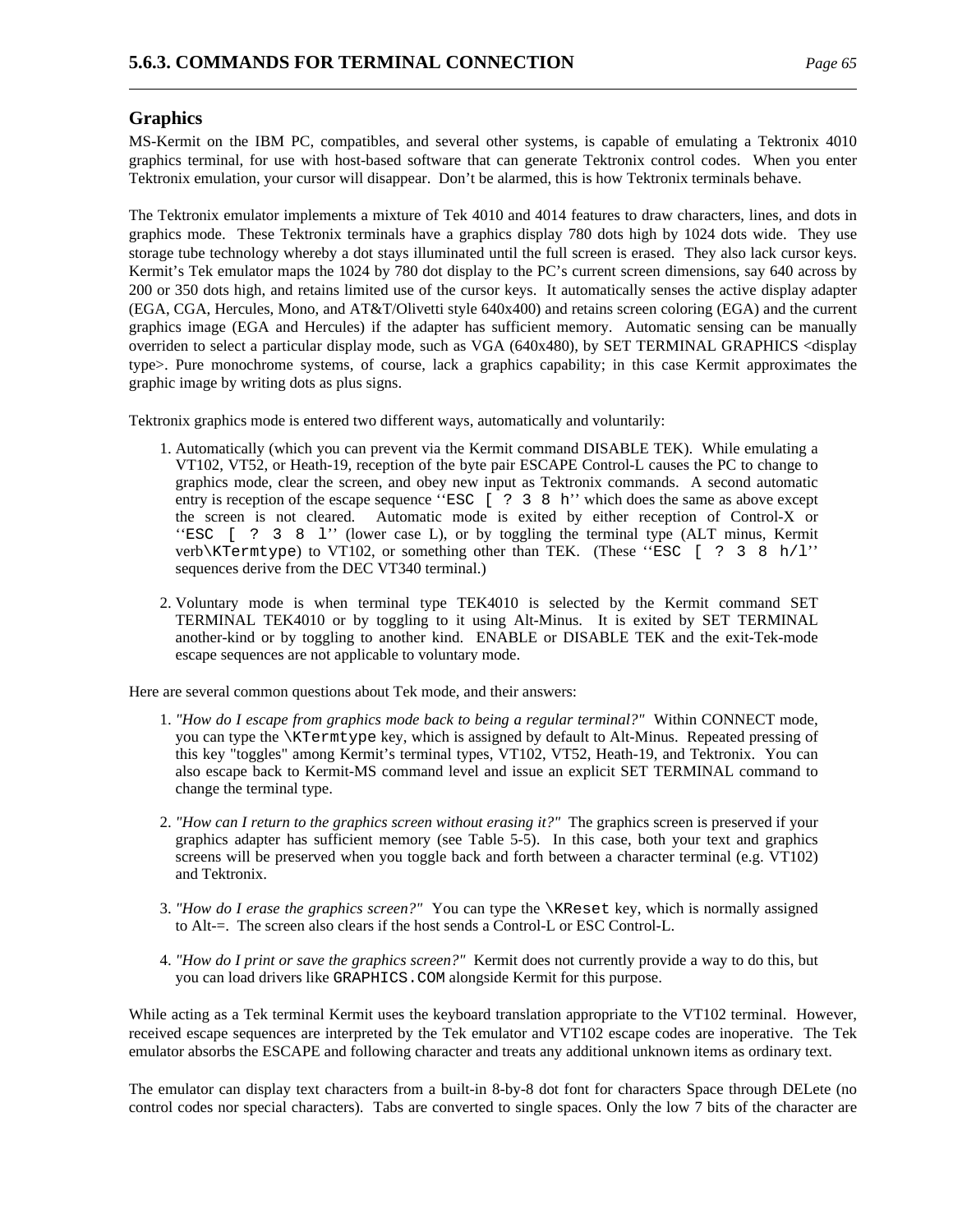#### used.

While in Tek mode the emulator behaves as a simple TTY device for ordinary text and as a line or dot drawing Tektronix device for commands listed in Table 5-10. The screen resolution is governed by the kind of active display adapter and monitor in the PC (Table 5-5). Kermit senses this automatically when graphics mode is entered. Graphics are saved on page 1 of screen memory. Coloring is determined by the current terminal status, either the default screen or that overridden by the command SET TERMINAL COLOR.

| Display Adapter<br>VGA | Display<br>Hi res color | Mode<br>18 | Screen Resolution and Coloring<br>640x480, graphics saved (407 lines), |
|------------------------|-------------------------|------------|------------------------------------------------------------------------|
| <b>VGA</b>             | Monochrome              | 17         | 16 colors.<br>$640x480$ , graphics saved $(407$ lines)                 |
| EGA $w/256KB$          | Hi res color            | $16$ dec   | 640x350, graphics saved, 16 colors.                                    |
|                        | Med res color           | 14         | 640x200, graphics saved, 8 colors.                                     |
|                        | Monochrome              | 15         | 640x350, graphics saved, b/w.                                          |
| EGA $w/64KB$           | Hi res color            | 16         | 640x350, graphics not saved,<br>4 colors of red, white, blue, black.   |
|                        | Med res color           | 14         | 640x200, graphics saved, 8 colors.                                     |
|                        | Monochrome              | 15         | 640x350, graphics not saved.                                           |
| <b>CGA</b>             | Color                   | 6          | $640x200$ , graphics not saved, b/w.                                   |
| <b>Hercules</b>        | Monochrome              | none       | 720x348, graphics saved if memory.                                     |
| Monochrome             | Monochrome              | 7          | 80 by 25 text, graphics not saved.                                     |
| AT&T/Olivetti          | any                     | 72         | 640x400, grahics not saved, b/w.                                       |
| <b>DEC VAXMATE</b>     | any                     | 208        | 640x400, graphics not saved, b/w.                                      |
| TOSHIBA T3100          | any                     | 116        | 640x400, graphics not saved, b/w.                                      |

**Table 5-5:** Adapters Supported by IBM PC MS-Kermit for Tektronix Emulation

The technical details of Tektronix emulation are presented in section 5.16.7.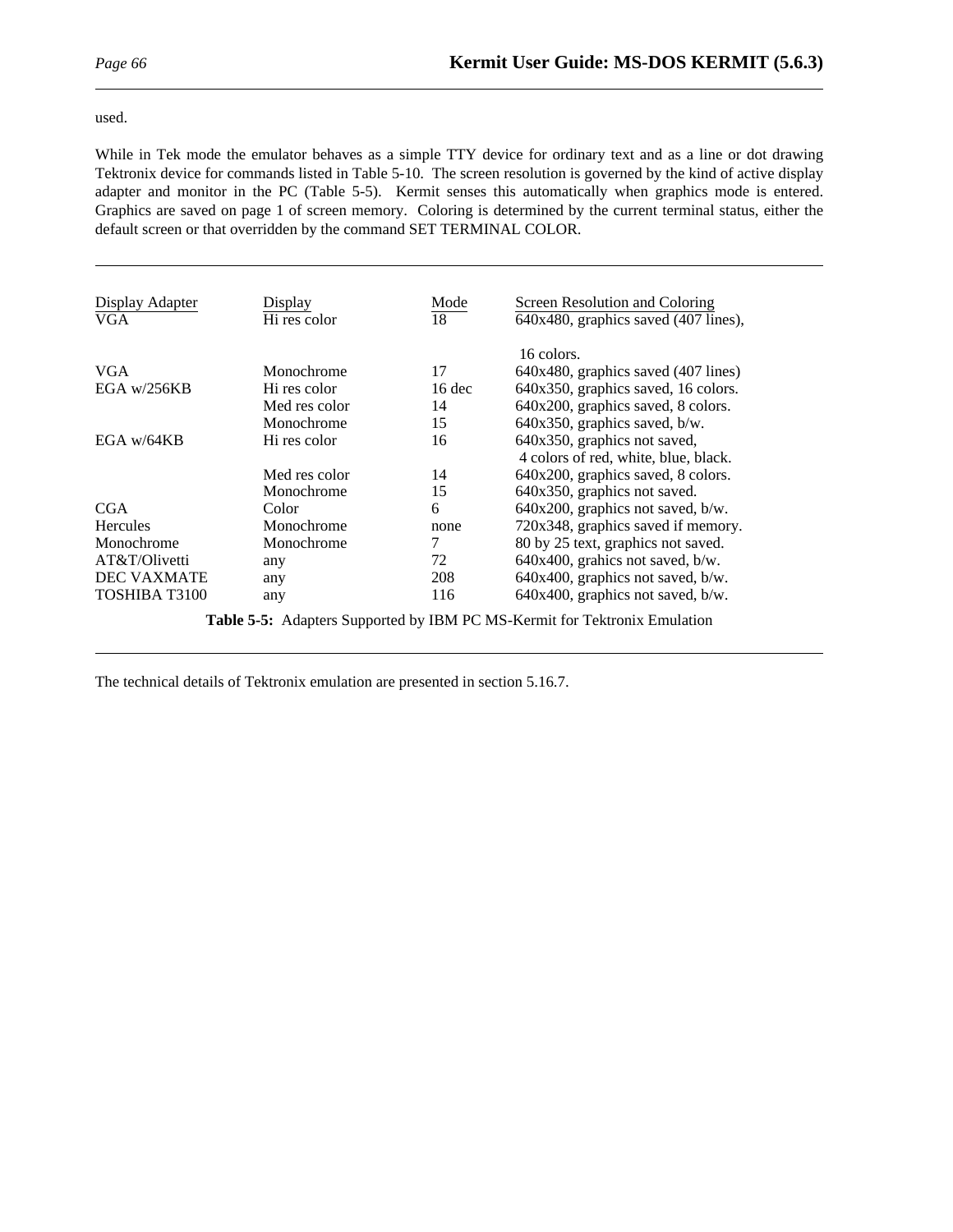## **5.6.4. COMMANDS FOR FILE TRANSFER**

MS-Kermit's SEND, GET, and RECEIVE invoke the Kermit file transfer protocol for error-checked transmission of files between MS-Kermit and another Kermit program on the other end of the connection. There are also commands for "raw" transfer of files (no error checking) with systems that don't have Kermit programs: LOG SESSION (for capturing text files on your PC) and TRANSMIT (for uploading text files to the remote system). The LOG TRANSACTION command opens a file to record the status, time, date, names, sizes of each file transfer.

During file transfer, MS-Kermit normally displays its progress on the screen as shown in Figure 5-1. The items in the right-hand column are updated more or less at random. The percent done is always filled in when sending files, and when receiving if the other Kermit sends the file's size in a special file-attribute packet. Several other display options are also available; see SET DISPLAY.

```
Kermit-MS: V2.31 17 July 1988
          File name: FOT.
KBytes transferred: 7
Percent transferred: 52%
            Sending: In progress
  Number of packets: 74
      Packet length: 93
  Number of retries: 2
         Last error: None
       Last warning: None
```
**Figure 5-1:** MS-Kermit File Transfer Display Screen

Although MS-Kermit makes no distinction between text and binary files, most other Kermit programs do. Therefore, before you attempt to transfer binary files with another type of system (say, a VAX, or an IBM mainframe), be sure to give the appropriate command -- usually something like SET FILE TYPE BINARY -- to the Kermit on the remote end. Kermit-MS itself neither has nor needs the command SET FILE TYPE, because the MS-DOS format for text files is exactly the same as Kermit's text-file transfer format, which means that MS-Kermit never needs to convert file data, no matter whether it be text or binary.

File transfers involving floppy disks will be slow and noisy. Hard disks are much faster (and quieter), and RAM disks faster still (and totally silent). But if you store new files on a RAM disk, be sure to move them to a real disk before turning off your PC.

Before attempting to transfer files to the PC, make sure you have enough room on the selected device. Kermit does not provide a way for you to change disks during a file transfer. However, the Kermit protocol will help you out a little bit by attempting to prevent transfer of files that are too big to fit in the available space. As of version 2.31, MS-Kermit supports "file attributes" exchange, and if the other Kermit supports this option too, then the receiving program will check free disk space before letting the transfer proceed. MS-Kermit allows a margin of 6 percent inflation upon reception, because file construction differs markedly between systems. A multiple-file transfer can even skip automatically past files that are too big, allowing the little ones to pass though.

Other attributes exchanged by MS-Kermit include the file's creation date and time, and the system of origin. When two Kermit programs both have attribute capability, then files will be stored with the same timestamp on the receiving system as they had on the sending system.

Since exchange of attributes is a new feature to MS-Kermit, and a relatively scarce one elsewhere, it is possible that two Kermit programs might misunderstand each other because of differing interpretations by the programmers, and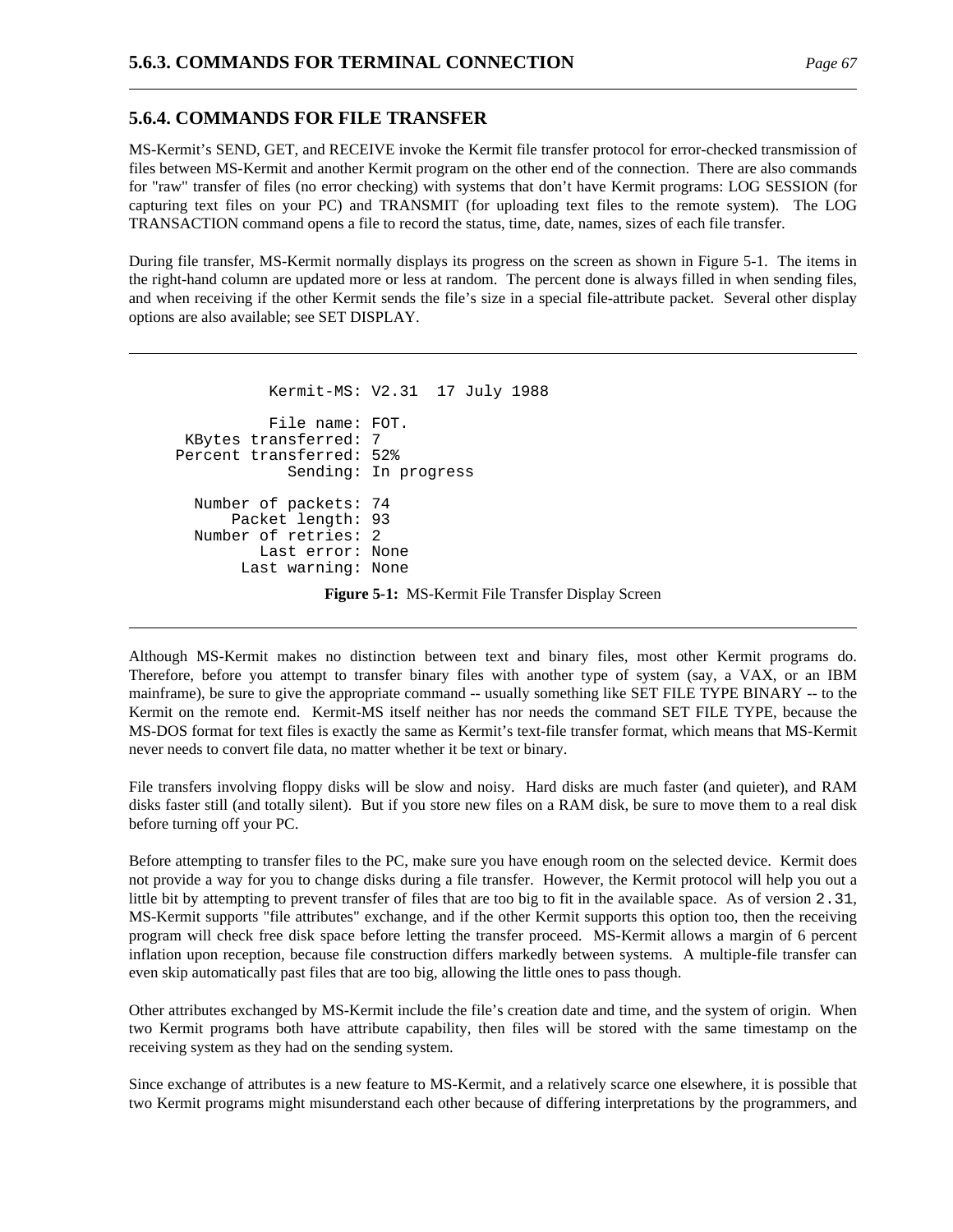this could prevent otherwise normal file transfers from taking place. An escape clause is provided by the command SET ATTRIBUTES OFF, which makes MS-Kermit forget that it has attribute capability.

You may record the progress of a file transfer in a log file by issuing the command LOG TRANSACTIONS.

### **The SEND Command**

Syntax: SEND *filespec1* [*filespec2*]

The SEND command causes a file or file group to be sent from the local MS-DOS system to the Kermit on the remote system. The remote Kermit may be running in server or interactive mode; in the latter case, you should already have given it a RECEIVE command and escaped back to your PC. S is a special non-unique abbreviation for SEND.

*filespec1* may contain the wildcard characters "\*" to match zero or more characters within a field, and/or "#" (first position) or ''?'' (elsewhere) to match any single character (a question mark in first position gives you a help message). If *filespec1* contains wildcard characters then all matching files will be sent, in the same order that MS-DOS would show them in a directory listing. If *filespec1* specifies a single file, you may direct Kermit-MS to send that file with a different name, given in *filespec2*, as in:

```
Kermit-MS>send foo.bar framus.widget
```
*filespec2* begins with the first nonblank character after *filespec1* and ends with the carriage return; thus it may contain blanks or other unusual characters that may be appropriate on the target machine. The alphabetic case of text in *filespec2* is preserved in transmission, so if case matters on the target system, be sure to type *filespec2* appropriately.

If the SEND command is specified by itself on the command line, then you will be prompted separately for the name of the file to send, and the name to send it under:

```
Kermit-MS>send
 Local Source File: c:\chris\xcom1.txt
 Remote Destination File: com1.txt
```
If a file can't be opened for read access, the message "Unable to find file" will be shown or else the standard MS-DOS recovery procedures will take place:

Not ready error reading drive A Abort, Retry, Ignore?

Kermit remains active even if you select "Abort" (DOS's word, not ours).

Files will be sent with their MS-DOS filename and filetype (for instance FOO.TXT, no device or pathname). Special characters in the file name are not converted. If there is no filetype, then only the name will be sent, without the terminating dot. Each file is sent as is, with no conversions done on the data, except for possibly stopping at a terminating Control-Z character (see the SET EOF command).

Once you give Kermit-MS the SEND command, the name of each file will be displayed on your screen as the transfer begins. Packet, retry, and other counts will be displayed along with informational messages during the transfer, in the style specified by SET DISPLAY. If the file is successfully transferred, you will see ''Complete'', otherwise there will be an error message. When the specified operation is done, the program will sound a beep.

Several single-character commands may be given while a file transfer is in progress:

- $\gamma$ X (Control-X) Stop sending the current file and go on to the next one, if any.
- $\textdegree$ Z Stop sending this file, and don't send any further files.
- ^C Return to Kermit-MS command level immediately without sending any kind of notification to the remote system. ( $\textdegree$ Z or even  $\textdegree$ E is preferable.)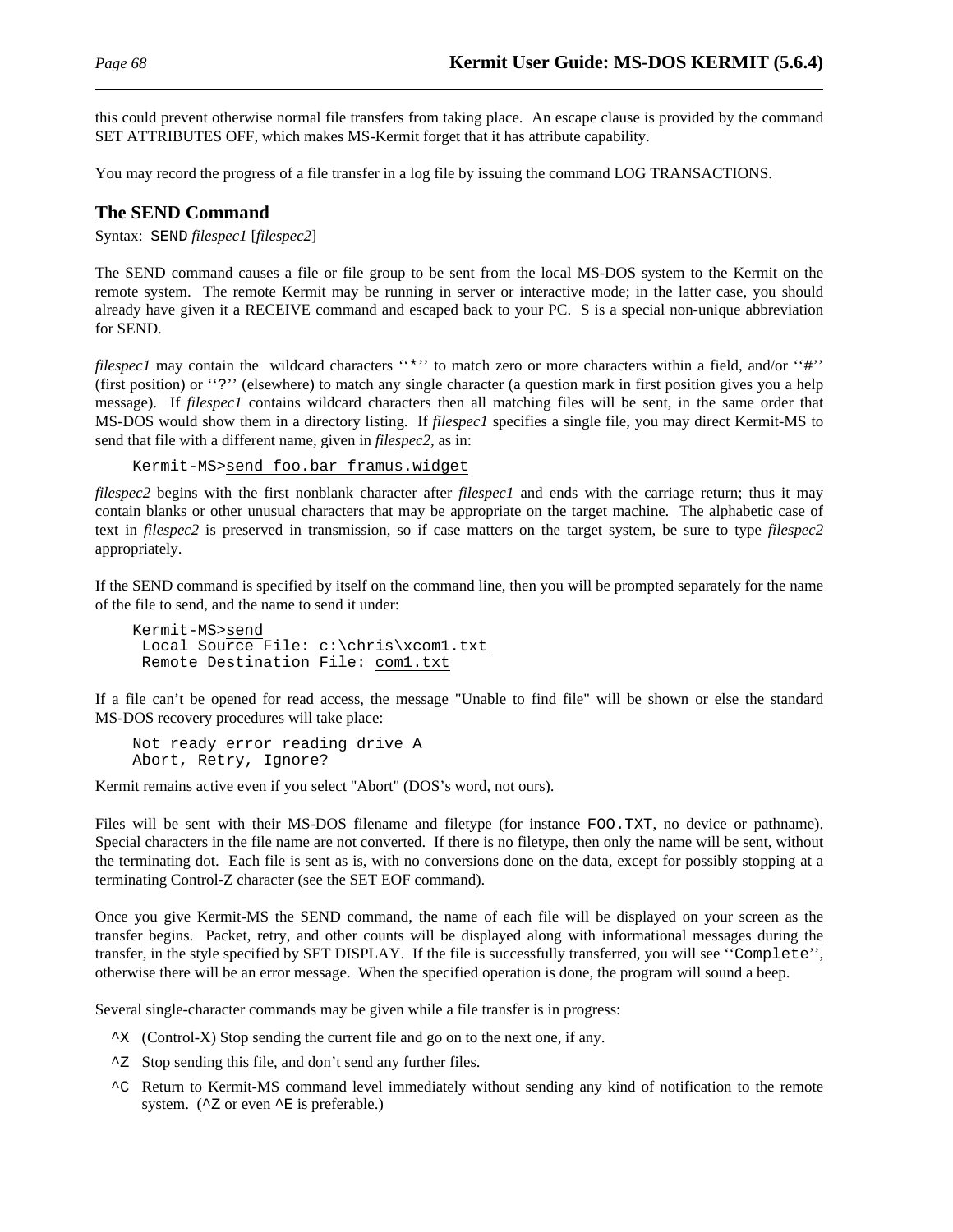- $^{\sim}$ E Like  $^{\sim}$ C, but send an Error packet to the remote Kermit in an attempt to bring it back to server or interactive command level.
- CR Simulate a timeout: resend the current packet, or NAK the expected one.

Control-X, Control-Z, and Control-E send the proper protocol messages to the remote Kermit to bring it gracefully to the desired state. Control-C leaves the remote Kermit in whatever state it happens to be in, possibly retransmitting its last packet over and over, up to its retry limit. You should only have to use Control-C in dire emergencies (the remote Kermit is stuck, the remote system crashed, etc), or at those times when you realize that you have given a file transfer command to Kermit-MS without first having told the remote Kermit about it.

MS-Kermit does not have a built-in mechanism for sending an entire directory structure, but this may still be done using command files. A program called XSEND, distributed along with MS-Kermit, will construct such a command file automatically.

## **The RECEIVE Command**

Syntax: RECEIVE [*filespec*]

The RECEIVE command tells Kermit-MS to receive a file or file group from the other system. The file is stored under the name it was transmitted with, except that any illegal characters are translated to X's. Kermit-MS passively waits for the file to arrive; this command is not to be used when talking to a Kermit server (use GET for that). You should already have issued a SEND command to the remote Kermit and escaped back to Kermit-MS before issuing the RECEIVE command. The RECEIVE command is intended for situations where the file name and sending operation originates at the other side; GET originates the request from our side and asks the server to perform the operation. R is a special non-unique abbreviation for RECEIVE.

If the optional filespec is provided, incoming files will be stored under that name. If the filespec is really just a path then files are stored where the path indicates. If it is an actual filename the first incoming file is renamed and any additional files either overwrite the first (if FILE WARNING is OFF) or are renamed slightly from the filespec (digits are added to the end of the main filename part before the dot and extension) if FILE WARNING is ON (the default). The filespec may include any combination of the following fields:

#### *Device designator*

Store the file on the designated device, in the current directory for that device. If no device designator is given, store it on the current default device.

*Directory path*

Store the file in the designated directory on the current disk. If no path given, store the file in the current directory.

*File name*

Store the file under the name given. If no name is given, store it under the name it was sent under, converted, if necessary, to suit DOS conventions, and modified, if SET WARNING ON, to avoid overwriting any file of the same name in the same directory.

If an incoming file does not arrive in its entirety, Kermit-MS will normally discard it and it will not appear in your directory. You may change this behavior by using the command SET INCOMPLETE KEEP, which will cause as much of the file as arrived to be saved on the disk.

The same single-character commands are available as during SEND:

- ^X Request that the remote Kermit stop sending the current file, and proceed to the next one immediately. Since this is an optional feature of the Kermit protocol, the remote Kermit might not honor the request.
- ^Z Request that the remote Kermit terminate the entire transfer; this is also an optional feature that may or may not be supported by the remote Kermit.
- $^{\circ}C$ ,  $^{\circ}E$ , and CR operate in the same way as they do during SEND. In this case,  $^{\circ}E$  should always do what  $^{\circ}Z$  is supposed to do.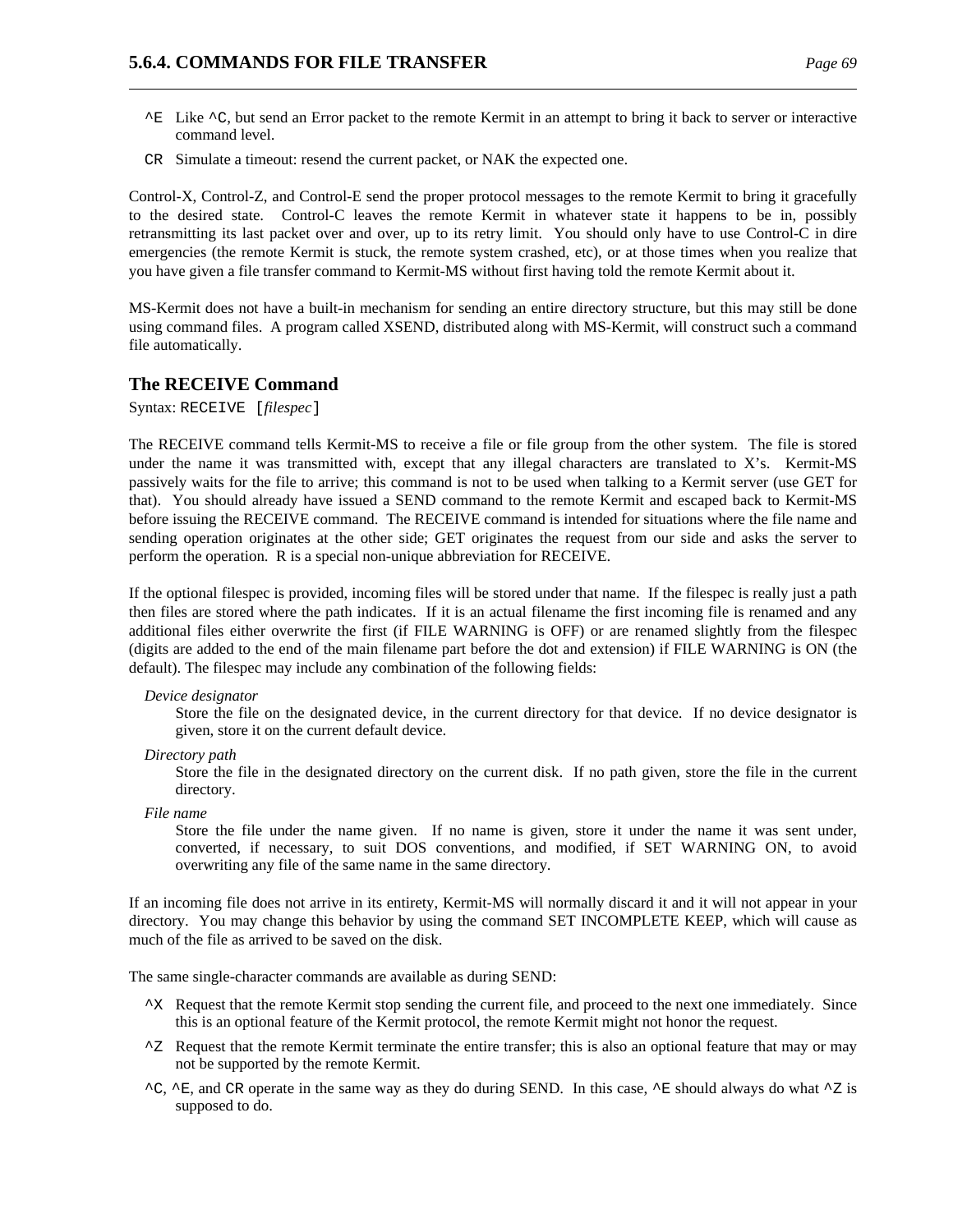If WARNING is OFF and you type  $\gamma$  or  $\gamma$  to interrupt the transfer, you'll either get a partial new file, or else both the old and the new file of that name will be lost, depending on SET INCOMPLETE. In any case, when WARNING is off, old files with the same name as incoming files will not survive.

*Caution:* If an incoming file's name (the part before the dot) corresponds to an MS-DOS device name, such as NUL, COM1, CON, AUX, or PRN, output will go to that device, rather than to a file with that name. This is a feature of MS-DOS.

## **5.6.5. Hints for Transferring Large Files**

During a prolonged file transfer session, things can go wrong that are beyond Kermit's control. The longer the session, the greater the probability it will be fatally interrupted. But you can take a few precautions:

- Make sure there is sufficient disk space at the receiving end. If possible, first run a disk utility (such as CHKDSK) to clean out any bad disk blocks.
- If you are using a telephone connection, make sure your session won't be interrupted by call waiting, people picking up other extensions, etc.
- Don't attempt to transfer a single file of many megabytes over a telephone connection. The longer the call, the greater the chance of disconnection (carrier loss). Although it's a bother, it may save time in the long run to break the file up into smaller pieces, transfer the pieces, and then recombine on the other end.
- SET INCOMPLETE KEEP on the receiving end, so that if the transfer fails, then the partial file will be retained. Then chop the part that wasn't transferred into a separate file, reconnect, and send it. Then join the pieces together.

Consider moving truly massive amounts of data on magnetic media. "Never understimate the bandwidth of a station wagon full of magnetic tapes!" (or diskettes).

# **5.6.6. Commands for Raw Uploading and Downloading**

MS-Kermit can be used to send files to, or capture files from, remote systems that do not have Kermit programs available. No error checking or correction is done, so the results can very likely contain corrupted characters, spurts of noise, gaps, or extraneous system messages or prompts. The command for uploading is TRANSMIT, and for downloading LOG SESSION.

To minimize loss of data during these operations, be sure to SET the FLOW-CONTROL and HANDSHAKE parameters to match the characteristics of the system on the other end.

## **The TRANSMIT Command**

Syntax: TRANSMIT *filespec* [*prompt-character*]

The TRANSMIT command provides a basic raw upload (export) facility to send straight ASCII text files to the host without packets, error checking, or retransmissions, but using all the currently selected communication parameters for flow control, parity, etc. Information is read from the disk file a line at a time, sent out the serial port, and the command waits for a single character prompt (normally linefeed) from the host before sending the next file line. A disk file line ends with carriage-return-linefeed (CRLF), but only the carriage return is sent, just as you only type carriage return at the end of a line, not CR and LF. Most remote systems will echo the CR and then also supply a LF, which indicates that they have processed the line and are ready for another one. Setting the prompt to binary zero,  $\setminus$ 0, makes the TRANSMIT command proceed without waiting for a prompt. Pressing the local Return key simulates arrival of a prompt character.

Typically, before using this command to upload a file, you would start a text editor (preferably a line-oriented, rather than full-screen, editor) on the remote host and put it into text insertion mode. When the file has been completely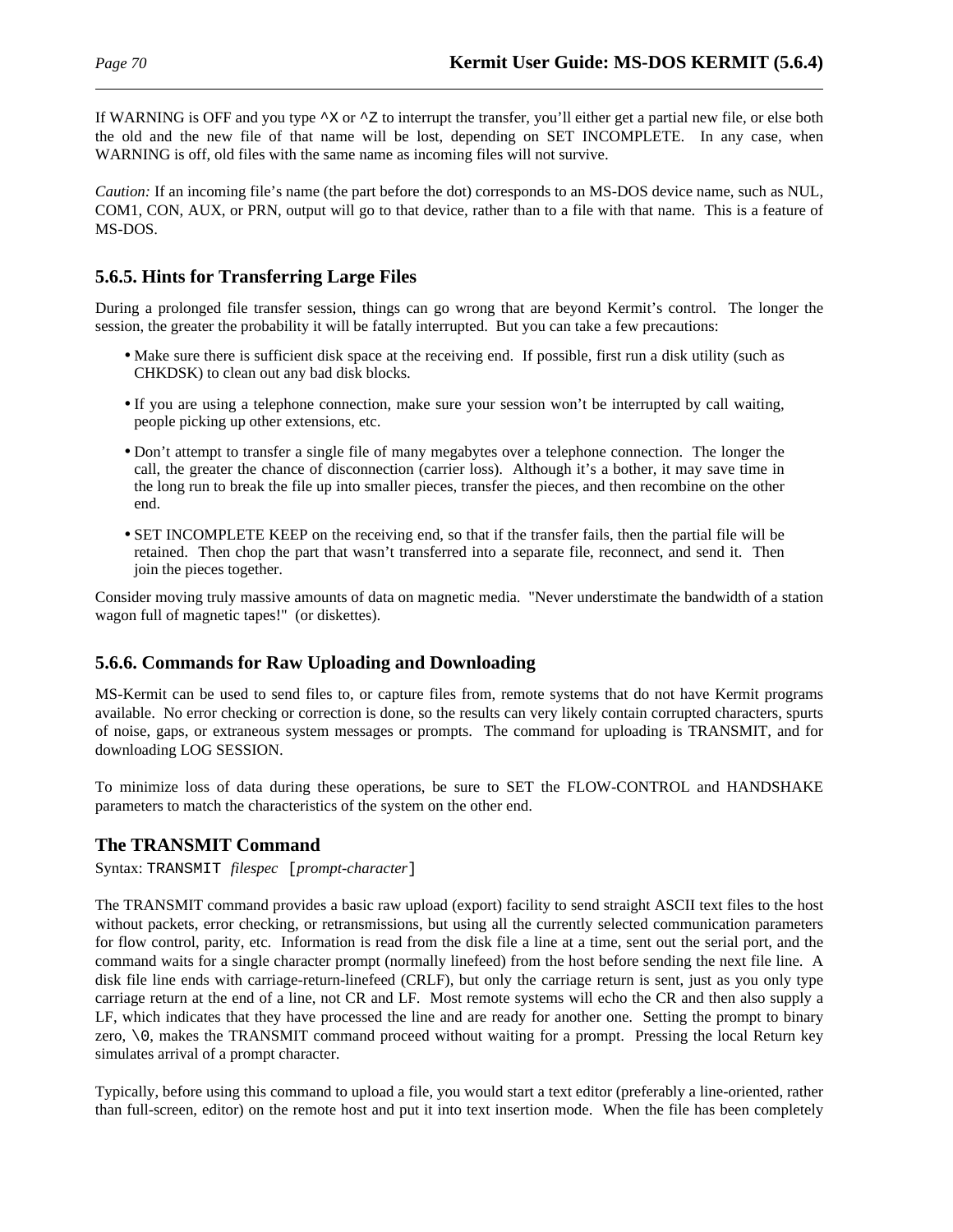transmitted, you would manually enter the required sequence for getting the editor out of text insertion mode, and then make any necessary corrections by hand. Here's an example for VAX/VMS:

| Kermit-MS>set flow xon/xoff | Set flow control to match VAX/VMS.      |
|-----------------------------|-----------------------------------------|
| Kermit-MS>connect           | Connect to VAX.                         |
| \$ edt foo.txt              | Start the EDT editor.                   |
| *i                          | Put it into "insert" mode.              |
| $\overline{\mathcal{C}}$    | Escape back to Kermit-MS.               |
| Kermit-MS>transmit foo.txt  | Upload the file a line at a time.       |
|                             | The lines are displayed on your screen. |
| Kermit-MS>connect           | When done, connect back to the VAX.     |
| $^{\wedge}$ z               | Type Ctrl-Z to exit EDT insert mode.    |
| $\overline{\ast}$ exit      | Exit from EDT to save the file.         |
| \$                          |                                         |

If transmission appears to be stuck, you can wake it up by typing a carriage return on the keyboard. You can cancel the TRANSMIT command by typing a Control-C. Control-Z's or other control characters in the file may have adverse effects on the host. For this reason, you should use TRANSMIT only for files that contain 7-bit printing ASCII characters, spaces, tabs, carriage returns, linefeeds, and possibly formfeeds.

## **The LOG SESSION Command**

Syntax: LOG SESSION [*filespec*]

The LOG SESSION command lets you copy the characters that appear on your screen during CONNECT into the specified file on the PC. You can use this command to download files by displaying (usually with a command like TYPE) the file on the remote system while logging is in effect. Example:

| Kermit-MS>set flow xon/xoff   | Set flow control to match VAX/VMS.        |
|-------------------------------|-------------------------------------------|
| Kermit-MS>connect             | Connect to the VAX.                       |
| \$ type foo.bar               | Give this command, but don't type CR yet. |
| $^{\wedge}$ ]c                | Escape back.                              |
| Kermit-MS>log session foo.bar | Start logging.                            |
| Kermit-MS>connect             | Connect back.                             |
|                               | Now type the carriage return.             |
| This is the file FOO.BAR.     | The file is displayed on your screen      |
| Blah blah                     | and captured into PC file FOO. BAR.       |
| \$                            | The prompt is captured too.               |
| $^{\wedge}$ ] c               | When done, escape back                    |
| Kermit-MS>close session       | and close the log file.                   |

The PC file FOO.BAR now contains a (possibly mutilated) copy of the remote computer's FOO.BAR file. It probably has the remote system's prompt at the end, which you can edit out. The session log can also be used to record typescripts, editing sessions, Tektronix graphics output, or any other output from, or dialog with, the remote computer.

During terminal emulation, the LOG command records all the characters that arrive from the remote host in the specified file, including escape sequences, with any input character translations applied according to SET TRANSLATION INPUT. If you have SET LOCAL-ECHO ON, the characters you type will also be recorded. Logging may be suspended and resumed within a terminal session with the CONNECT escape-level commands Q and R. The log file will be composed of 7-bit ASCII bytes if (a) PARITY is other than NONE, or (b) DISPLAY is SET to 7. If DISPLAY is 8 and PARITY is NONE, or if DEBUG is ON, then the log will contain 8-bit bytes.

You may LOG SESSION PRN to cause the logging information to be printed directly on your printer. Any escape sequences that are sent to the screen are also sent to the printer.

If you want to record information without imbedded escape sequences, use the screen dump feature, invoked by the CONNECT escape-level command F, which is described under the CONNECT command.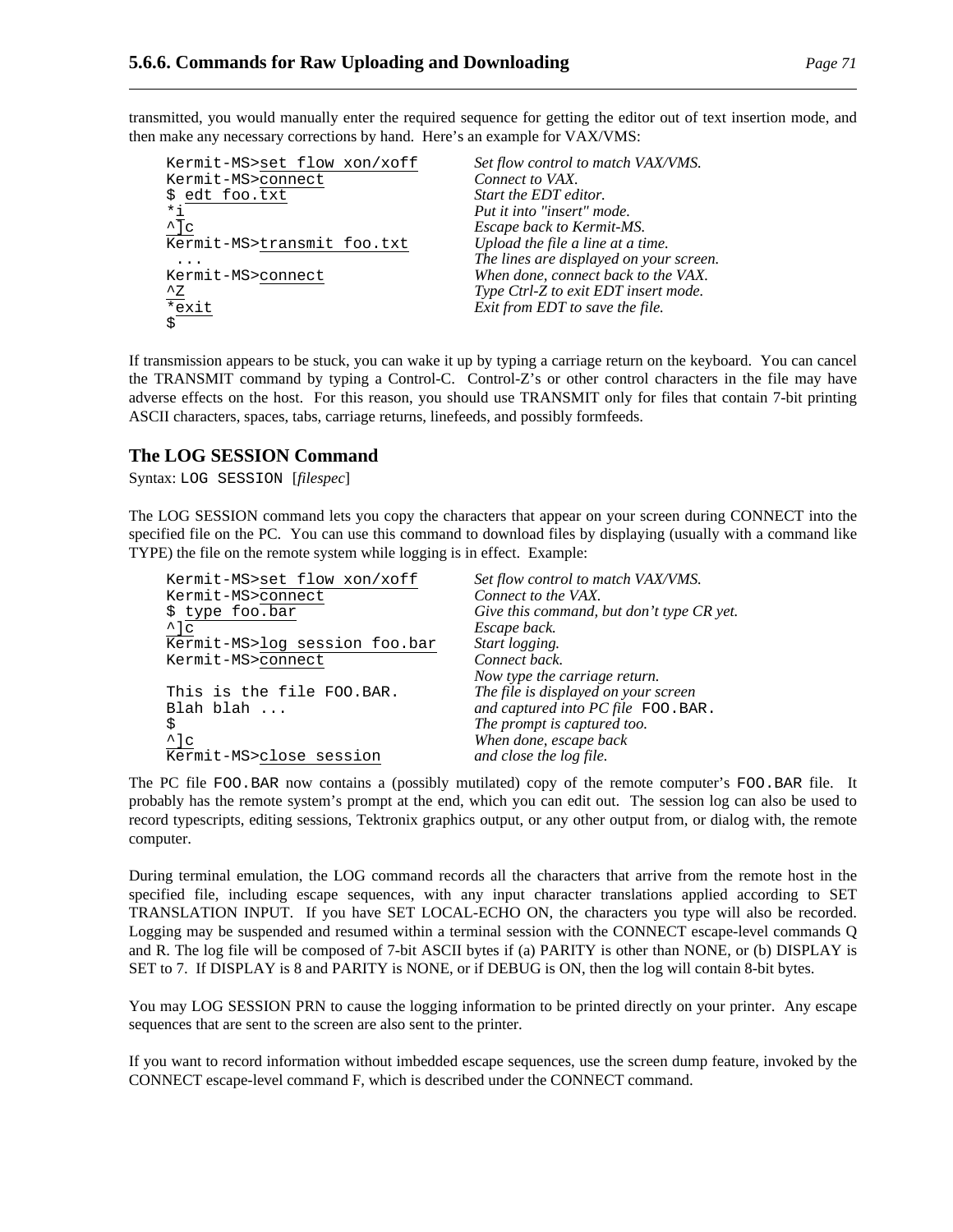A session log cannot be played back directly on the PC from the log file. To relive the session, you must transfer it to the remote system and display it in "binary mode" (e.g. cat in Unix) while CONNECTed.

# **5.6.7. Kermit Server Commands**

Kermit-MS can act as a Kermit server, and can also interact with other Kermit servers. Normally, the remote Kermit is put into server mode. Then the local Kermit becomes a "client", and may issue repeated commands to the server without having to connect and escape back repeatedly. Servers can not only transfer files, but can also provide a variety of file management functions. The SERVER command puts MS-Kermit into server mode, and the DISABLE and ENABLE commands modify the behavior of the server.

Kermit servers respond only to information sent as Kermit protocol packets and not to ordinary CONNECT-mode commands. When MS-Kermit is the client, it uses the SEND command (described above) to send files to a server, the GET command (*not* RECEIVE) to get files from a server, the REMOTE commands to invoke the file management functions of the server, and the BYE, FINISH, or LOGOUT commands to shut down the server. The MS-Kermit server can also be returned to interactive mode by typing Ctrl-C or Ctrl-Break on the PC's console keyboard.

# **The SERVER Command**

Syntax: SERVER [timeout]

Kermit-MS is capable of acting as a full-fledged Kermit server for users coming in through one of the communication ports or a local area network. To put Kermit-MS into server mode, first issue any desired SET commands to select and configure the desired port, then DISABLE any undesired functions, and then type the SERVER command. Kermit-MS will await all further instructions from the client Kermit on the other end of the connection, which may be hardwired, or connected through a network or autoanswer modem.

In the following example, a Kermit server is set up for dialing in:

Kermit-MS>set port Kermit-MS>set baud 1200 Kermit-MS>hangup Kermit-MS>connect ATS0=1 OK  $\wedge$ ]c Kermit-MS>set timer off Kermit-MS>set warning on Kermit-MS>disable all Kermit-MS>server

Before putting Kermit in server mode in this case it was necessary to connect to the modem (in this example, a Hayes) and put it into autoanswer mode by typing the ATS0=1 command. Since Kermit packets typically start with a Control-A character check the modem's manual to ensure that character is not a modem command signal; some brands regard Control-A as a hangup request!

Note the command SET TIMER OFF. This disables MS-Kermit's ability to time out when waiting for a packet, but it may be necessary in some cases. For example, certain modems or PBX's will be taken out of answer mode if they receive any characters from the PC before a call is received. SET TIMER OFF prevents the MS-Kermit server from transmitting the periodic NAK packets that would cause this problem, but you should ensure that the calling Kermit has its timer ON to avoid protocol deadlocks. Version 2.31A and later have a special command to disable server timeouts, SET SERVER TIMEOUT 0, while leaving regular protocol timeouts operational.

An optional timeout value can be specified to exit server mode automatically at a certain time. The timeout can be expressed as a number, meaning seconds from now, or as the hh:mm: ss form, in 24-hour time of day. Both forms recognize times greater than 12 hours from now as being in the past. For instance, if you want to run a Kermit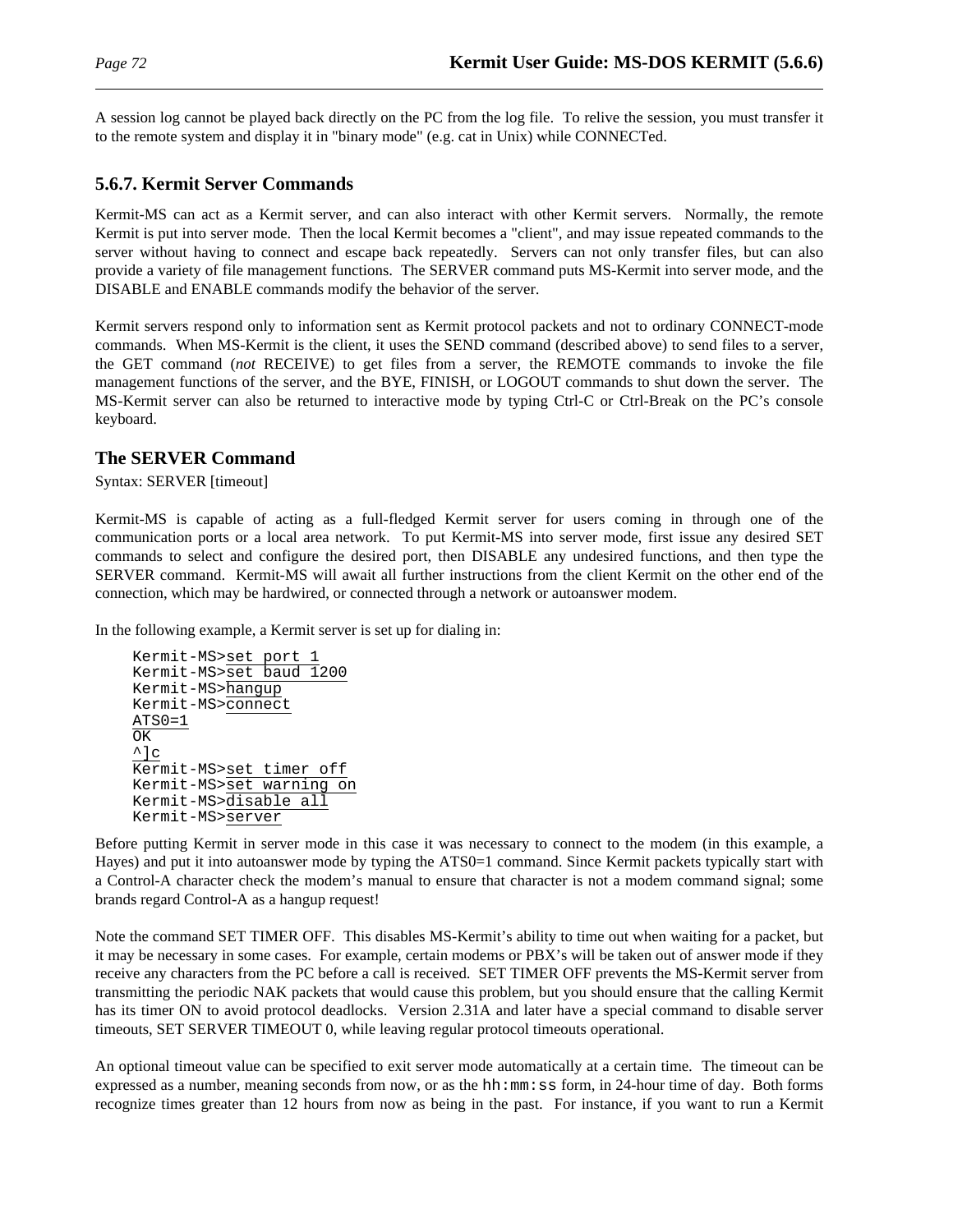server for an hour, and then have it exit so that another program can run, use a command file like:

| set port 1     | ; Use COM1                                        |
|----------------|---------------------------------------------------|
| set speed 2400 | ; at 2400 bps.                                    |
| disable all    | ; Only allow file transfers in current directory. |
| server 3600    | ; Be a server for 3600 seconds = 1 hour.          |
| exit           | ; Exit when done.                                 |

MS-Kermit 2.31 server mode supports the following requests:

| <b>SEND</b>   | REMOTE CWD (CD)      | <b>REMOTE MESSAGE</b> |
|---------------|----------------------|-----------------------|
| <b>GET</b>    | <b>REMOTE DELETE</b> | REMOTE SEND           |
| <b>FINISH</b> | REMOTE DIRECTORY     | REMOTE SPACE          |
| <b>BYE</b>    | REMOTE HELP          | REMOTE TYPE           |
| LOGO.         | REMOTE HOST          | REMOTE WHO            |

REMOTE CWD (CD) can be used to change both directories and devices. The REMOTE MESSAGE command accepts a one line message on the command line which will be displayed on the operator's console. An MS-Kermit Server can DISABLE recognition of selected REMOTE commands to help reduce accidents.

*CAUTION:* The method used for most of the REMOTE commands is to invoke a task with the user's command line, redirect standard output to a temporary file, \$KERMIT\$.TMP, send that file back to the remote end, and then delete the file. Sufficient space must be available to store this file. To service DOS commands or user tasks COMMAND.COM must be located on the DOS PATH.

*FURTHER CAUTION:* Any of these DOS tasks or programs may encounter an error, and in that case, DOS will generally put the familiar "Abort, Retry, Ignore?" message on the server's screen, and will wait for an answer from the keyboard. This will hang the server until a human comes to the keyboard and gives a response. The same thing will happen when any program is invoked that interacts with the real console. DISABLE ALL seems to avoid most unpleasant situations of this kind.

For local network operation with NetBios, the SET PORT NET command (with no node name) must be issued before the SERVER command. MS-Kermit then becomes a network-wide server, and other client Kermits can start a network session with it by using the name of the Kermit Server, which is shown on the server's screen when SET PORT NET is given. The Kermit Server accepts connections from other Kermits, but only one at a time. There may be many Kermit Servers active on the network simultaneously because each has a unique node name. Operations are exactly the same as with serial port usage and the session (equivalent to a dialed phone connection) is maintained between the pair until too many timeouts occur, or the client Kermit issues a HANGUP command, exits to DOS, or SETs PORT NET to another node. In the latter cases, the server remains available for use by other client Kermits. If a client Kermit issues the BYE or FINISH command, the network server is shut down (unless it was started with FIN disabled).

#### **The DISABLE and ENABLE Commands**

For security purposes, it may be desirable to leave your PC in Kermit server mode so that it can be dialed in to, but with certain functions unavailable to those who dial in. The DISABLE and ENABLE commands provide this control.

The DISABLE and ENABLE commands affect the following functions, with the effect of DISABLEs noted:

- CWD (CD) Changing of directories, disabled entirely.
- DEL Deletion of files confined to current directory.<br>DIR Production of directory listings confined to cur
- Production of directory listings confined to current directory.
- FIN Shutting down the server (applies also to BYE) disabled entirely.
- GET Getting files from the server confined to current directory.
- HOST Execution of all REMOTE HOST (DOS) commands disabled entirely.
- SEND Forces files sent to server into current directory.
- SPACE Asking the server for a disk space report, disabled.
- TYPE REMOTE TYPE files confined to current directory.
- ALL All of the above.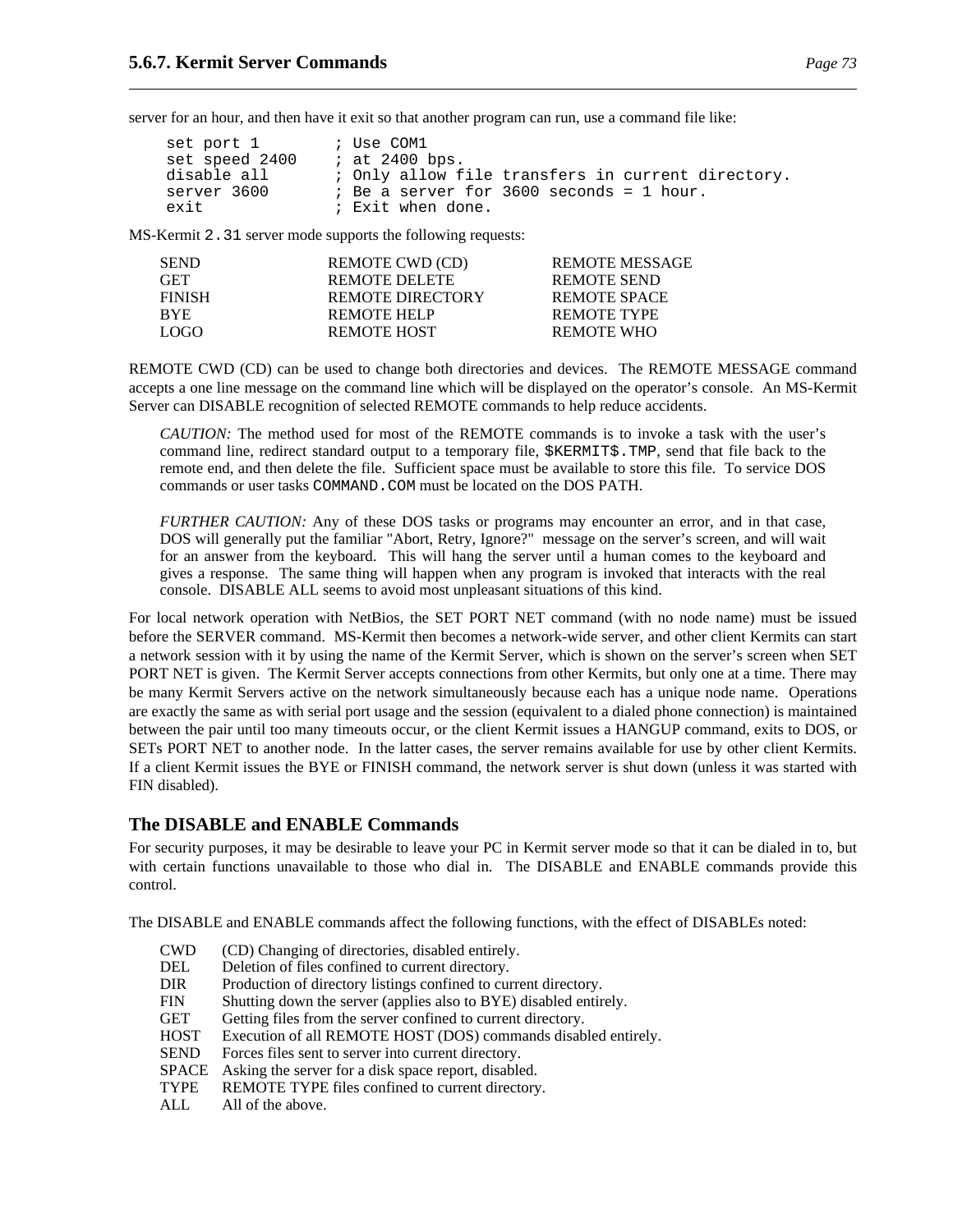TEK Automatic invocation of Tektronix graphics mode by host commands. This function is not related to server mode, and is not included in the ALL term.

For reasons which should be obvious, the Kermit server does not provide a REMOTE ENABLE command!

### **The GET Command**

Syntax: GET *remote-filespec*

The GET command requests a Kermit server to send the file or file group specified by *remote-filespec*. This command can be used only when Kermit-MS has a Kermit server active on the other end of the connection. This usually means that you have CONNECTed to the other system, logged in, run Kermit there, issued the SERVER command, and escaped back (e.g. " $\sim$ ]C'') to the local Kermit-MS. In the case of LAN operation, a Kermit server must be running somewhere on the network. If the remote Kermit does not have a SERVER command, then you should use SEND and RECEIVE as described above.

You may use the GET command in a special way to specify a different name for storing the incoming file. Just type GET alone on a line, and you will be prompted separately for the remote filespec and the local filespec:

```
Kermit-MS>get
 Remote Source File: com1 txt
 Local Destination File: a:xcom1.txt
```
The local file name may contain a device field, and/or a directory specification. Device and directory specifications in the local destination file name work the same way as in the RECEIVE command. The multiline GET command is provided so that the distinction between the two files is always clear, which would not otherwise be the case if the foreign filename had spaces in it.

The remote filespec is any string that can be a legal file specification for the remote system; it is not parsed or validated locally. It can contain whatever wildcard or file-group notation is valid on the remote system, including spaces. If the string needs to begin with a question mark (?) then use a sharp sign (#) instead to avoid Kermit's help message; it will be transmitted as a question mark.

Once the file transfer begins, the GET command behaves exactly like the RECEIVE command.

*Warning:* If the remote filespec is to contain a semicolon, *and* the GET command is being issued from a TAKE command file, you must prefix the semicolon with a backslash. Otherwise, all characters beginning with the semicolon will be ignored:

get me.home\;2

#### **5.6.8. Commands for Controlling Remote Kermit Servers**

The BYE, FINISH, and LOGOUT commands allow you to shut down a remote Kermit server:

- BYE When communicating with a remote Kermit server, use the BYE command to shut down the server, log out its job, and exit locally from Kermit-MS to DOS. On local area networks, BYE also terminates the network session.
- FINISH Like BYE, FINISH shuts down the remote server. However, FINISH does not log out the server's job. You are left at Kermit-MS prompt level so that you can connect back to the job on the remote system. On local area nets, FINISH shuts down the MS-Kermit server, but in a way that allows it to be restarted as if no interruption had occurred.
- LOGOUT The LOGOUT command is identical to the BYE command, except you will remain at Kermit-MS prompt level, rather than exit to DOS, so that you can establish or use another connection without having to restart MS-Kermit.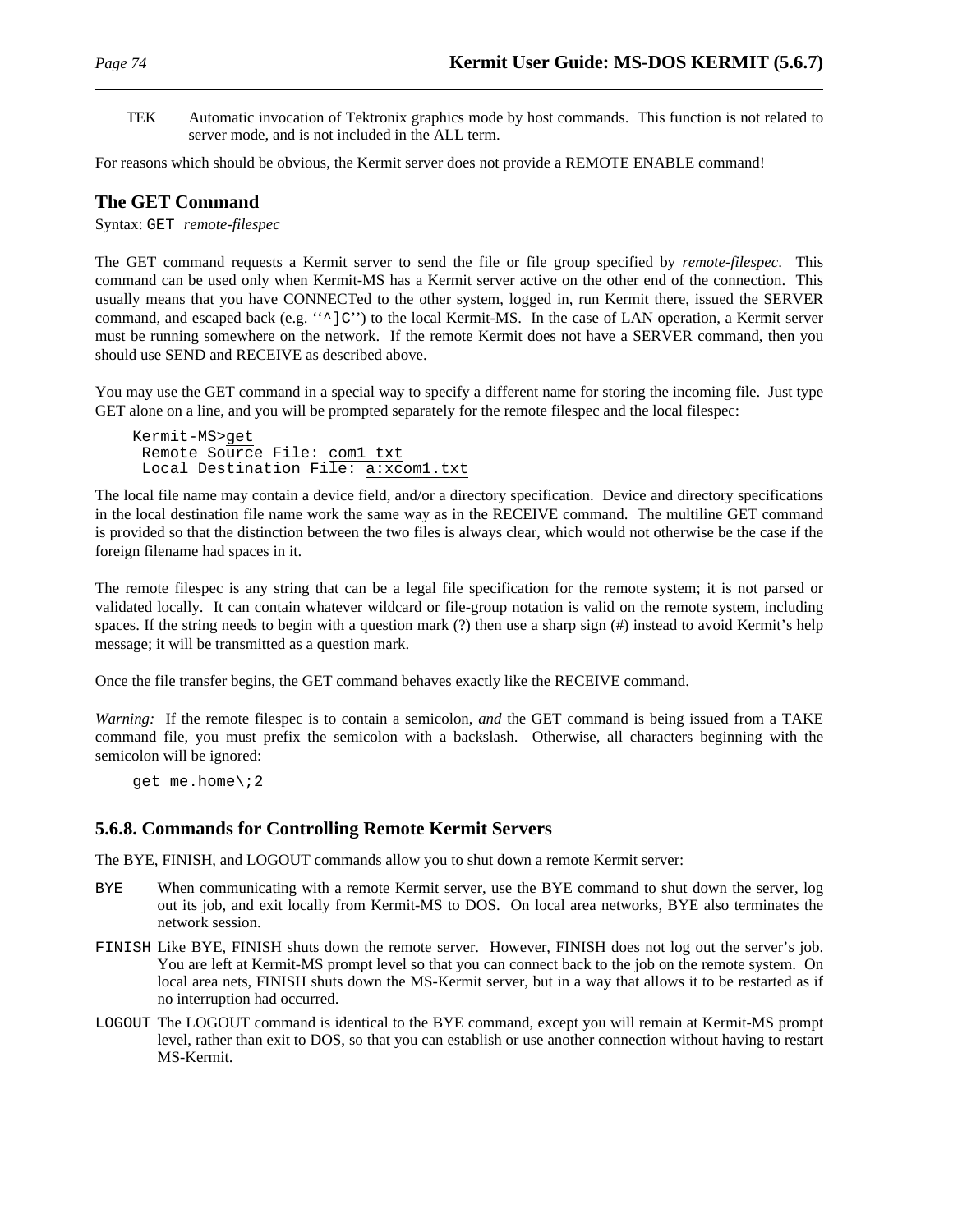#### **The REMOTE Commands**

The REMOTE keyword is a prefix for a number of commands. It indicates that the command is to be performed by a remote Kermit server. Not all Kermit servers are capable of executing all of these commands, and some Kermit servers may be able to perform functions for which Kermit-MS does not yet have the corresponding commands. In case you send a command the server cannot execute, it will send back a message stating that the command is unknown to it. If the remote server can execute the command, it will send the results, if any, to your screen.

Here are the REMOTE commands that Kermit-MS may issue:

REMOTE CWD [*directory*]

(Also REMOTE CD) Ask the server to Change your Working Directory on the remote host, that is, the default source and destination area for file transfer and management. You will be prompted for a password, which will not echo as you type it. If you do not supply a password (i.e. you type only a carriage return), the server will attempt to access the specified directory without a password. If you do not supply a directory name, your default or login directory on the remote system will be assumed and you will not be prompted for a password.

REMOTE DELETE *filespec*

Ask the server to delete the specified file or files on the remote system. In response, the server may display a list of the files that were or were not successfully deleted.

REMOTE DIRECTORY [*filespec*]

Ask the server to display a directory listing of the specified files. If no files are specified, then the list should include all files in the current working directory.

#### REMOTE HELP

Ask the server to list the services it provides.

- REMOTE HOST [*command*] Ask the server to send the command to the remote system's command processor for execution.
- REMOTE KERMIT *command* Send the command to the remote Kermit for interpretation as a Kermit command in the remote Kermit server's own command syntax.
- REMOTE MESSAGE *text* Send the one line text message to be displayed on the Server's screen.
- REMOTE SPACE [*directory*] Ask the server to provide a brief summary of disk usage in the specified area on the remote host or, if none specified, the default or current area.
- REMOTE TYPE *filespec* Ask the server to display the contents of the specified remote file or files on your screen.
- REMOTE WHO [*who-spec*] Ask the server to list actively logged on users; optional who-spec qualifies the list and uses the syntax of the server system.

# **The Mail Command**

Syntax: MAIL *filespec address*

The MAIL command is a very close relative of Kermit's SEND command. Mail sends a file, or file group, to a Kermit server with instructions (in an Attribute packet) to submit the file(s) to the host's Mailer utility rather than store them on disk. To round out a mail request a field following the filename is required, and into it we place the address to which the files are to be mailed. Mail addresses vary substantially, but several common forms are "username", "username@host", and "host::username". The MAIL command will work only if the Kermit server understands it, otherwise the mail request will be rejected before any files are sent. Kermit-MS can send mail but it cannot receive it, because MS-DOS does not have a mail facility. When sending, there is no way to transmit any fields other than the recipient's address and the message body; fields like subject and cc are not supported.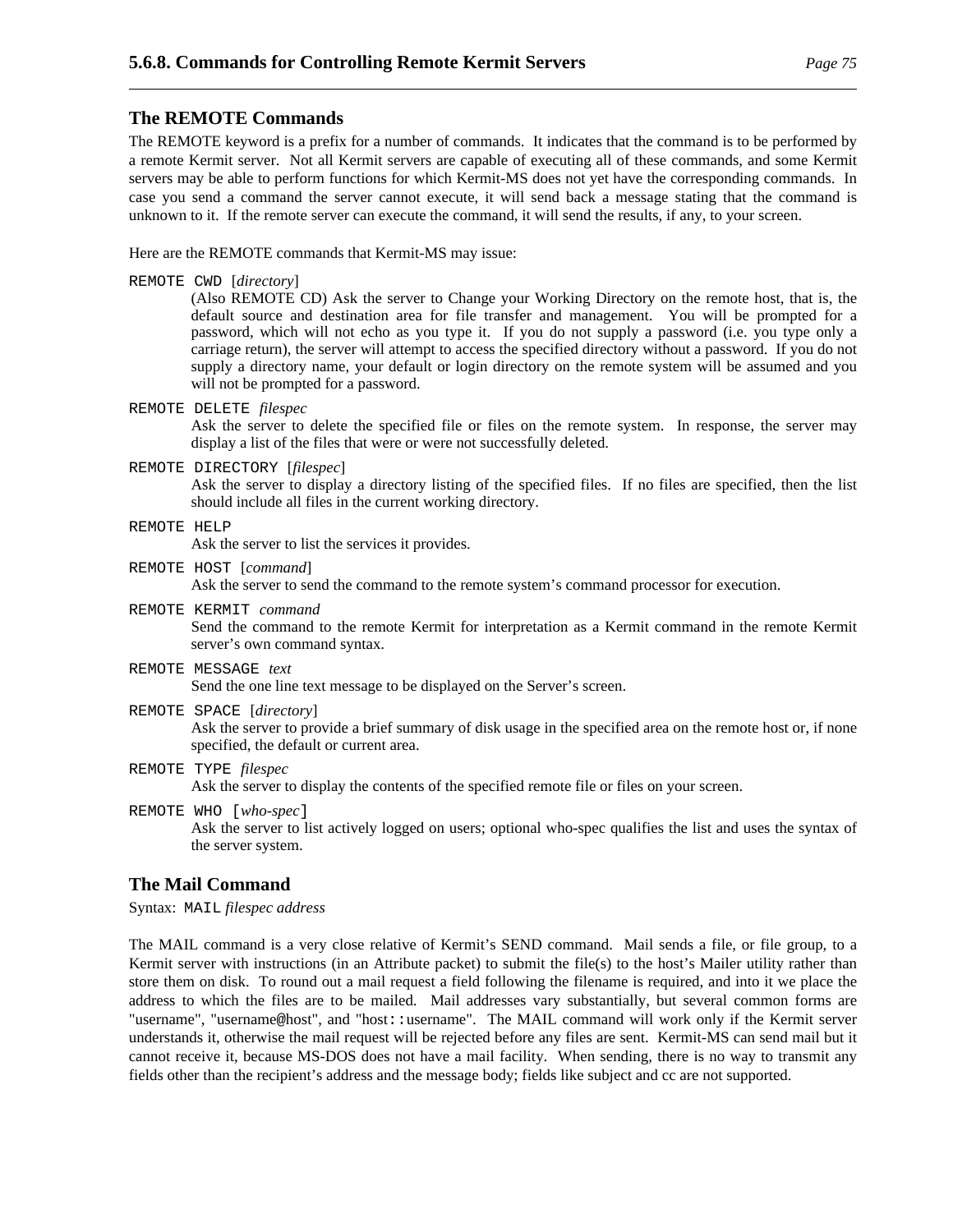# **5.6.9. The LOG and CLOSE Commands**

Syntax: LOG {PACKET, SESSION, TRANSACTION} [*filespec*] CLOSE {PACKET, SESSION, TRANSACTION}

The LOG command tells MS-Kermit to record the terminal session, file transfer transactions, or the file transfer protocol packets themselves in a log file. If the log file already exists then new material is appended to it. Open log files may be closed (and the associated logging disabled) using the CLOSE command. Open log files are also closed when you EXIT from Kermit.

LOG SESSION is used to record your terminal emulation typescript. It was described above, in the section on file transfer.

# **The LOG TRANSACTION Command**

Syntax: LOG TRANSACTION [*filespec*]

The Transaction log is a file recording a pair of text lines describing each file transfer (SEND, GET, RECEIVE, or some REMOTE commands). The lines indicate the local filename (and remote name if different), the time and date of the start of the transfer, the number of bytes transferred, and the status of the transfer. New entries are always appended to old to prevent loss of records. The default filename is TRANSACT.LOG. The command SHOW LOGGING displays the current names and which logs are active. The command CLOSE TRANSACTION will voluntarily terminate this class of log; otherwise, it will be closed automatically when Kermit exits.

# **The LOG PACKETS Command**

Syntax: LOG PACKETS [*filespec*]

The packet log is for diagnostic purposes and records each Kermit protocol packet sent and received in printable format. Control characters are written as caret-letter and characters with the high bit set are shown as their 7-bit part preceeded by a tilde. The default filename is PACKET.LOG. If you experience difficulty with file transfers the packet log is valuable in discovering who said what to whom, even though a copy of the Kermit book is needed to unravel the meaning of each character in a packet.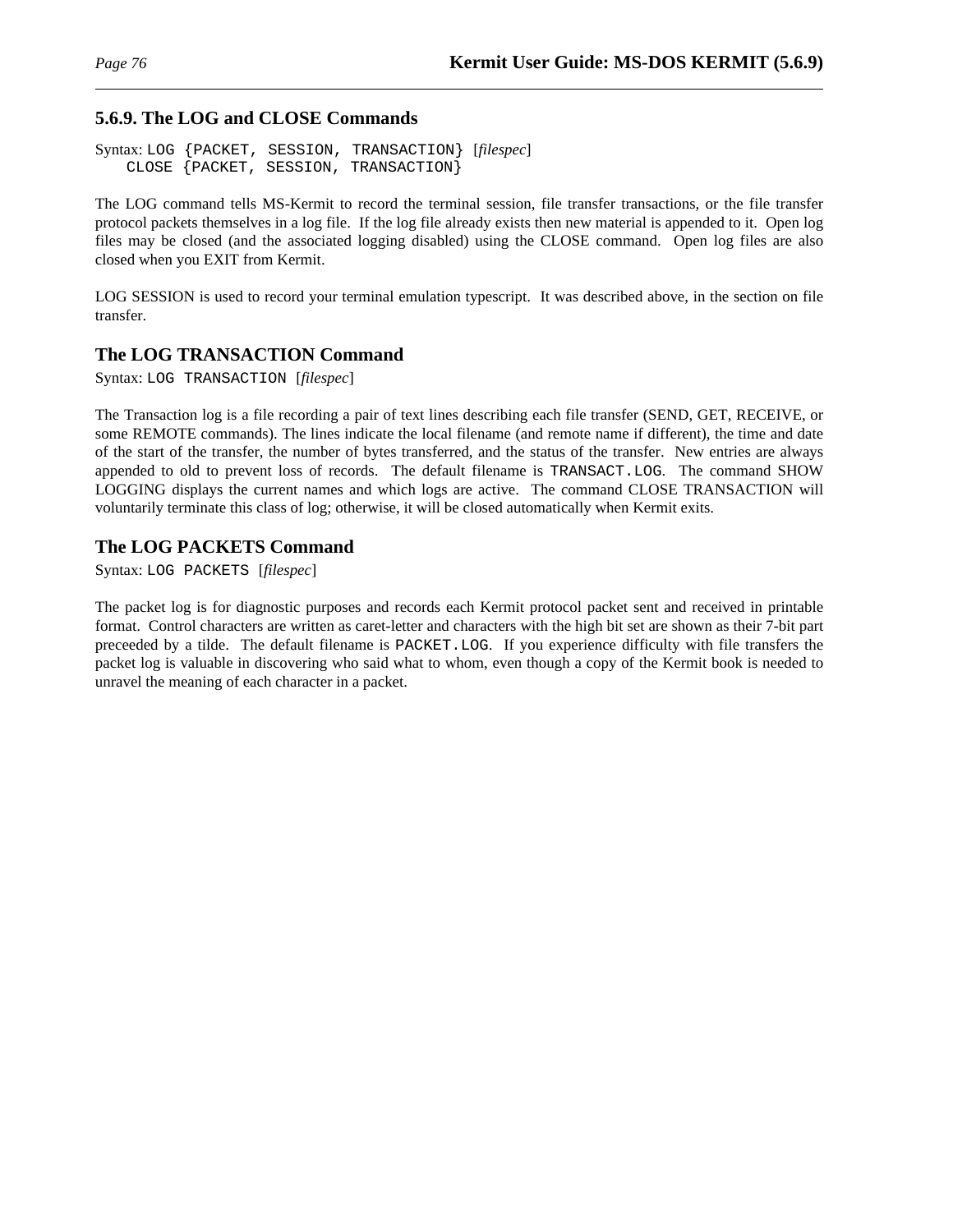#### **5.6.10. The SET Command**

Syntax: SET *parameter* [*parameter*] *value*

The SET command establishes or modifies parameters for file transfer or terminal connection. You can examine their values with the SHOW or STATUS commands. The following SET commands are available in Kermit-MS:

| ALARM Set alarm clock time, for IF ALARM testing                     |
|----------------------------------------------------------------------|
| ATTRIBUTES Controls whether MS-Kermit uses Attribute packets         |
| BAUD Communications port line speed (synonym for SPEED)              |
| BELL Whether to beep at the end of a transaction                     |
| BLOCK-CHECK-TYPE Level of error checking for file transfer           |
| COUNT Variable for TAKE file and macro IF COUNT testing              |
| DEBUG Display packet contents during file transfer                   |
| DEFAULT-DISK Default disk drive for file i/o                         |
| DELAY Wait number seconds before Sending a file                      |
| DESTINATION Default destination device for incoming files            |
| DISPLAY For selecting the type of file transfer display              |
| DUMP Screen dump file (or device) name                               |
| END-OF-LINE Packet termination character                             |
| EOF Method for determining or marking end of file                    |
| <b>ERRORLEVEL Value returned to DOS Batch files</b>                  |
| ESCAPE Escape character for CONNECT                                  |
| FLOW-CONTROL Enable or disable XON/XOFF                              |
| HANDSHAKE Half-duplex line turnaround option                         |
| INCOMPLETE What to do with an incompletely received file             |
| INPUT Behavior of INPUT command for scripts                          |
| KEY Specify key redefinitions                                        |
| LOCAL-ECHO Specify which computer does the echoing during CONNECT    |
| MODE-LINE Whether to display a mode line during terminal emulation   |
| PARITY Character parity to use                                       |
| PORT Select a communications port                                    |
| PROMPT Change the "Kermit-MS>" prompt to something else              |
| RECEIVE Request remote Kermit to use specified parameters            |
| REMOTE For running Kermit-MS interactively from back port            |
| RETRY Packet retransmission threshold                                |
| SEND Use the specified parameters during file transfer               |
| SPEED Communications port line speed (synonym for BAUD)              |
| TAKE-ECHO Control echoing of commands from TAKE files                |
| <b>TERMINAL Emulation and parameters</b>                             |
| TIMER Enable/disable timeouts during file transfer                   |
| TRANSLATION Enable/disable/specify conversion of arriving characters |
| WARNING Specify how to handle filename collisions                    |

The SET commands are now described in detail, in alphabetical order.

# **SET ALARM**

Syntax: SET ALARM {*seconds, hh:mm:ss*}

The alarm is a timer, like an alarm clock, available for testing by IF ALARM statements. The alarm time is given as seconds from the present or as a 24-hour specific time of day. Both need to be within 12 hours of the present to avoid being mistaken for times in the past. SHOW SCRIPT displays the current alarm setting.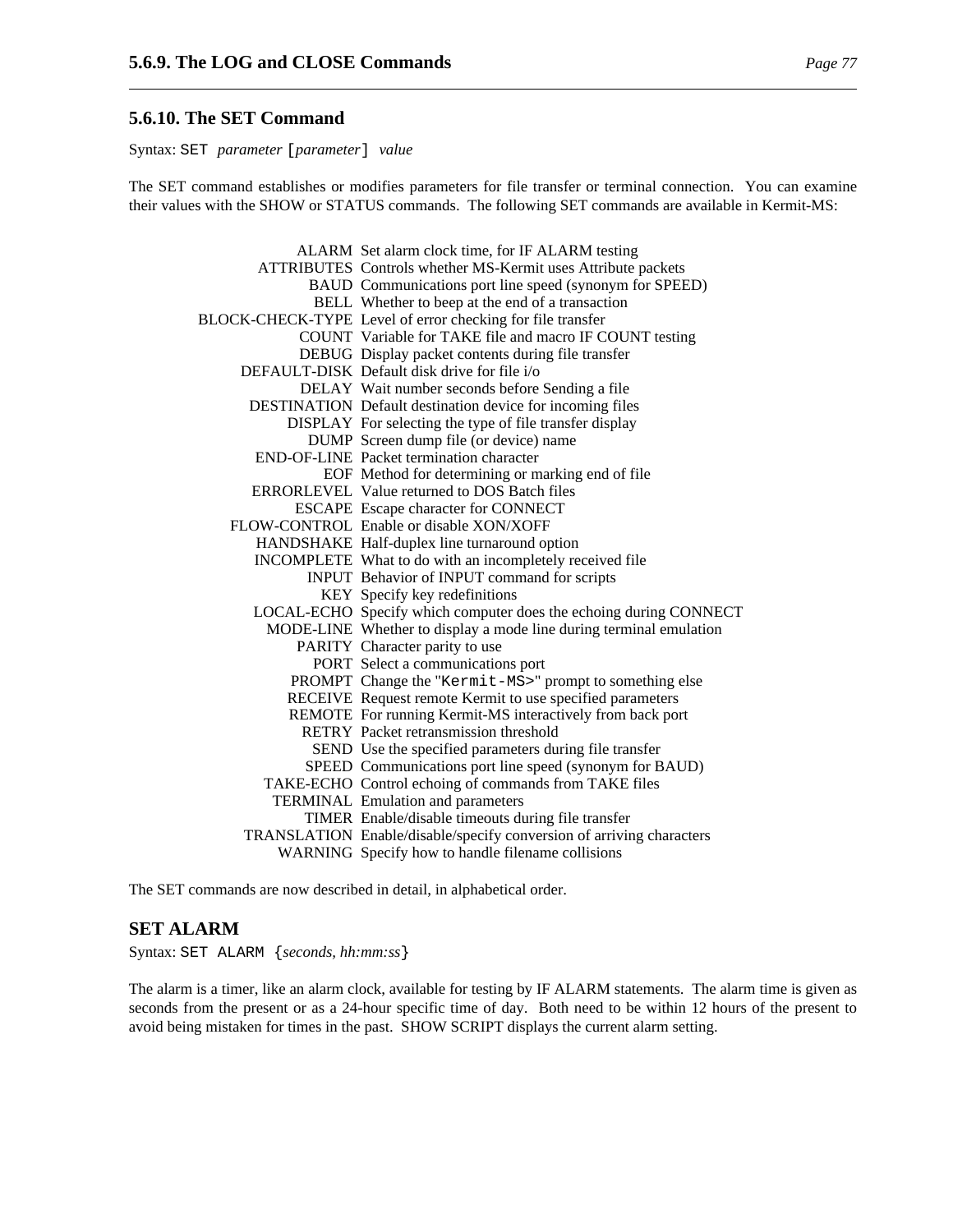# **SET ATTRIBUTES**

Syntax: SET ATTRIBUTES {ON, OFF}

Disables or enables use of Kermit file Attribute protocol packets, which contain the size, time, and date of files transferred with packets. This command is a safety feature so that a small misunderstanding with another Kermit cannot block transfers. SHOW FILE tells whether attributes are on or off; they are normally ON.

### **SET BAUD**

Syntax: SET BAUD *number*

Synonym for SET SPEED (q.v.).

### **SET BELL**

Syntax: SET BELL {ON, OFF}

Specifies whether the bell (beeper) should sound upon completion of a file transfer operation. Normally ON.

# **SET BLOCK-CHECK-TYPE**

Syntax: SET BLOCK-CHECK-TYPE  ${1, 2, 3}$ 

Selects the error detection method: a 1-character 6-bit checksum (the normal case), a 2-character 12-bit checksum, or a 3-character 16-bit cyclic redundancy check (CRC). If the other Kermit program is not capable of type 2 or 3 checking methods, automatic fallback to type 1 will occur. The more secure type 2 and 3 block checks take essentially no more execution time than the simple 1 character checksum. SET BLOCK 3 is a stronger check than SET BLOCK 2. SET BLOCK 2 or 3 is recommended for use with long packets (see below), noisy communication lines, binary (8-bit data) files, and text files containing critical data (budgets, grades, etc).

### **SET COUNT**

Syntax: SET COUNT *number*

Set the value of the script COUNT variable to be between 0 and 65535. COUNT is used with IF COUNT to construct counted loops in script TAKE files and macros. Each active TAKE file or macro uses a private version of COUNT. The default value is zero, and the SHOW SCRIPT command displays the current value (meaningful only when given within a TAKE file or macro).

#### **SET DEBUG**

Syntax: SET DEBUG {PACKET, SESSION, ON, OFF}

With DEBUG PACKET, Kermit will display the actual packets on your screen during file transfer. With the normal file transfer display, regular-length packets sent and received are displayed in fixed-size slots. The display of extended-length packets, however (see SET RECEIVE PACKET-LENGTH), tends to overlap. If this bothers you, then also SET DISPLAY SERIAL, or LOG the packets rather than displaying them.

With DEBUG SESSION, during terminal emulation (on the IBM PC, Rainbow, and a few others), control characters are displayed in uparrow (" $\sim$ ") notation and characters with the 8th bit set are preceded by the tilde (" $\sim$ ") sign, and your session log (if any) will record 8-bit bytes, rather than 7-bit ASCII, regardless of SET DISPLAY or SET PARITY. Character translation (SET TRANSLATION INPUT) is not done during session debugging. The effect of SET DEBUG SESSION during terminal connection can be disconcerting, but it gives you a convenient line monitor equivalent to a specialized device that costs several thousand dollars, and it can prove very handy for tracking down data communication problems.

SET DEBUG ON turns on both SESSION and PACKET debugging, and SET DEBUG OFF turns them both off.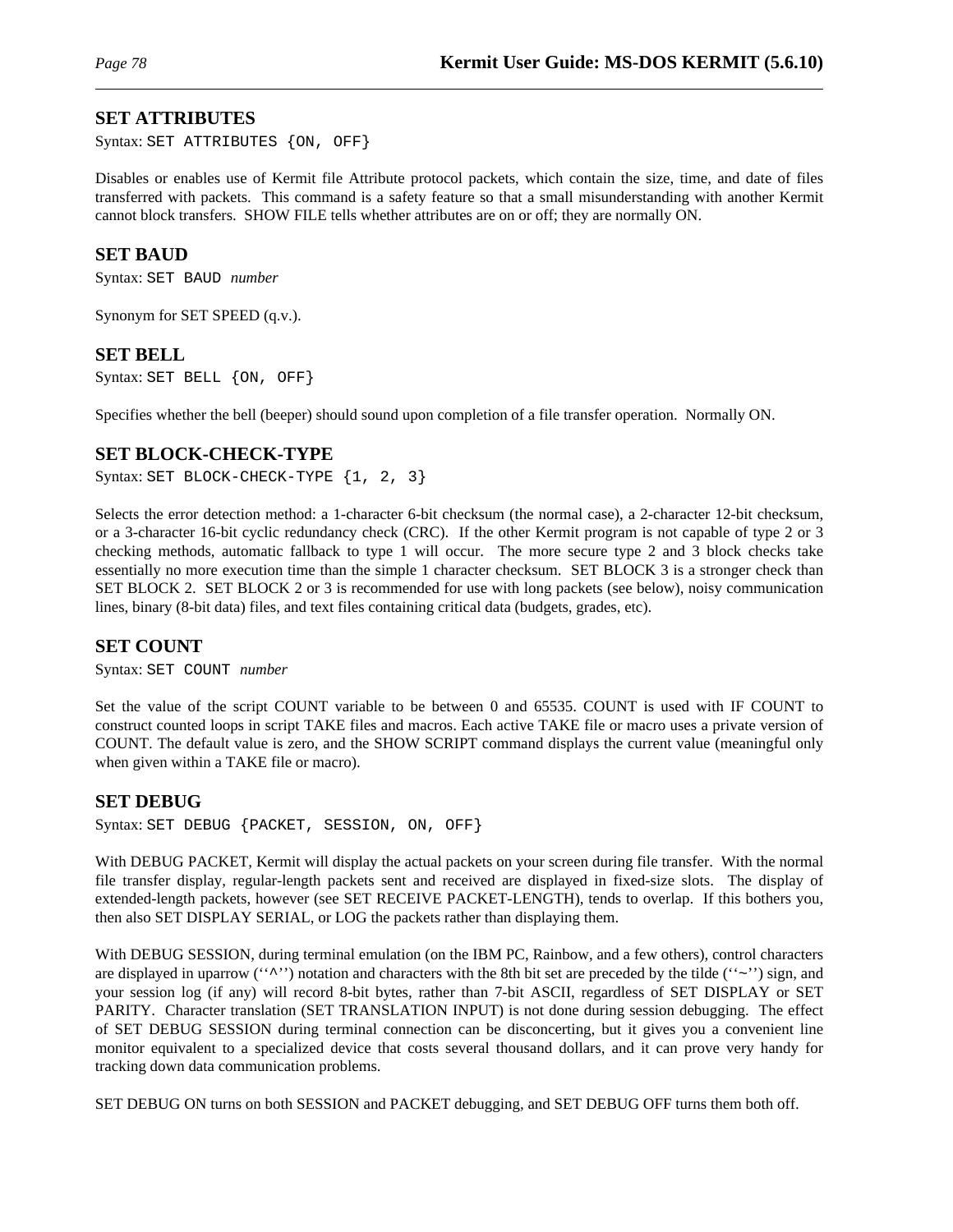Syntax: SET DEFAULT-DISK *x*:[*directory*]

Specify the default disk drive to use for file transfer, directory listings, and so forth. Equivalent to typing the DOS command for changing disks (A:, B:, etc). Affects Kermit and all inferior processes, but when you exit from Kermit, you will still have the same default disk as when you entered. As a convenience, a directory may be specified with or without the drive to change one or the other or both. This command is a synonym for CWD (CD).

# **SET DELAY**

Syntax: SET DELAY *number*

Wait the specified number of seconds before starting a file transfer. Intended for use when the other side needs appreciable time to become ready, such as rearranging cables, changing programs, etc., or when MS-DOS Kermit is the remote Kermit (e.g. after CTTY COM1, SET REMOTE ON). The *number* is 0 to 63 seconds, normally 0.

# **SET DESTINATION**

Syntax: SET DESTINATION {DISK, PRINTER, SCREEN}

SET DESTINATION PRINTER will cause incoming files to be sent directly to the printer; SCREEN will send output normally destined for the disk to the screen. The normal destination is DISK. SET DESTINATION affects only files transferred with SEND, GET, or RECEIVE; it cannot be used to reroute the output from REMOTE server commands.

# **SET DISPLAY**

Syntax: SET DISPLAY {QUIET, REGULAR, SERIAL, 7-BIT, 8-BIT}

During file transfer, MS-DOS Kermit's regular display is a formatted screen whose fields are randomly updated with file names, packet numbers, error counts, percent done, error messages, and so forth, as shown in Figure 5-1.

If you wish to run Kermit-MS interactively through the back port, for instance after the operator has done CTTY COM1, you must give the command SET REMOTE ON (which, currently at least, is equivalent to SET DISPLAY QUIET); this suppresses the file transfer display screen, so that the display won't interfere with the file transfer itself. You can also use this command to suppress the display in local mode, in case you are using a system that allows you to do other work while file transfer proceeds in the background.

If you have your PC connected to a speaking device (a common practice for visually impaired people), or you are logging the display screen to a printer (using DOS  $\uparrow$ P or kermit > prn), the random nature of the regular display will make the results of little use. SET DISPLAY SERIAL is provided for this purpose; it causes the program to report progress "serially" on the screen. In serial mode, error messages are preceeded with the word "Error" and repeat messages with the word "Retry". Packets are numbered as dots with every tenth being a plus sign. The packet display is automatically broken across lines at every 70th packet. The serial display makes much more sense when spoken than does the regular display.

The serial display does not show the percent and kilobytes transferred. It is the default display style for generic MS-DOS Kermit; REGULAR is the default for all others.

The last two parameters, 7-BIT and 8-BIT, control the size of characters sent to the screen during terminal emulation. 7-BIT is the default and includes all ASCII characters. 8-BIT is useful with national and line drawing characters.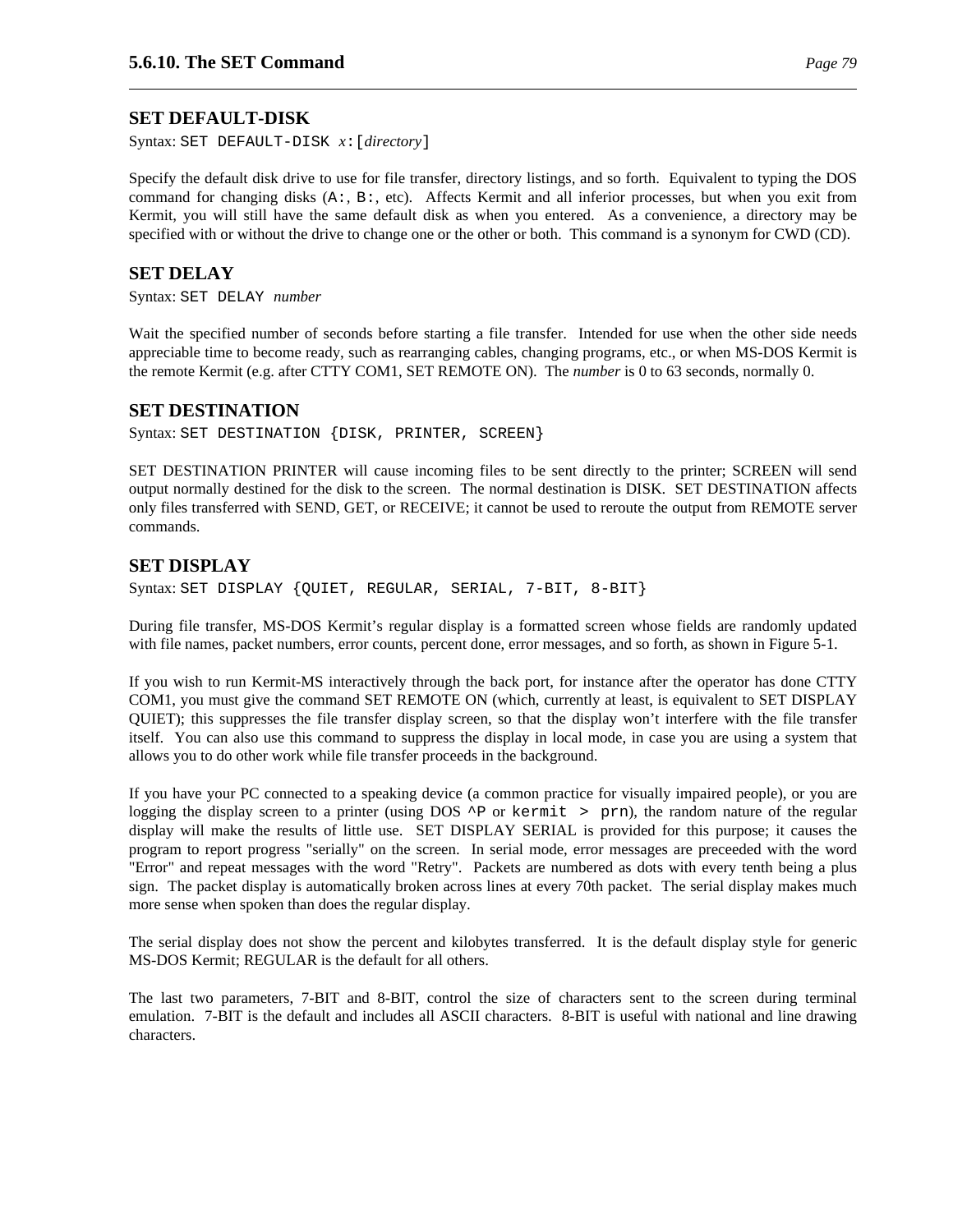### **SET DUMP**

Syntax: SET DUMP *filespec*

On those systems that support this feature, change the file or device name of the screen dump file. The normal file name is KERMIT.SCN. See the section on terminal emulation for details about screen dumps. If the specified file already exists then new material is appended to old. If you want to start a new screen dump file, delete the old one first.

### **SET END-OF-LINE**

Syntax: SET END-OF-LINE *number*

If the remote system needs packets to be terminated by anything other than carriage return, specify the decimal value, 0-31, of the desired ASCII character. Equivalent to SET SEND END-OF-LINE (SET END-OF-LINE is kept only for historical reasons, and the parameter really should be called END-OF-PACKET anyway.)

#### **SET EOF**

Syntax: SET EOF {CTRL-Z, NOCTRL-Z}

Controls how the end of file is handled. CTRL-Z specifies a Control-Z character should be appended to the end of an incoming file. Certain MS-DOS text editors and other applications require files to be in this format. For outbound files, treat the first Control-Z as the end of the local file, and do not send it or any subsequent characters. NOCTRL-Z is the default; incoming files are stored, and MS-DOS files are sent, exactly as is, in their entirety. Use SHOW FILE to see the current SET EOF status.

#### **SET ERRORLEVEL**

Syntax: SET ERRORLEVEL *number*

Forces the DOS "errorlevel" variable to a given value. This is used mainly in scripts when other controls or tests determine that the cumulative errorlevel reported to DOS Batch when Kermit exits needs to be modified. The number can be 0 to 255 decimal.

### **SET ESCAPE**

Syntax: SET ESCAPE *character*

Specify the control character you want to use to "escape" from remote connections back to Kermit-MS. On most systems the default is "<sup>^</sup>]" (Control-Rightbracket), which was chosen because it is a character you would otherwise rarely type.

The *character* is entered literally after SET ESCAPE or in backslash number form (\29), and should be chosen from the ASCII control range. It is not possible to use non-ASCII characters (like function keys) for this purpose (but see SET KEY for a way around this restriction).

# **SET FLOW-CONTROL**

Syntax: SET FLOW-CONTROL {XON/XOFF, NONE}

Specify the full duplex flow control to be done on the currently selected port. The options are XON/XOFF and NONE. The specified type of flow control will be done during both terminal emulation and file transfer. By default, XON/XOFF flow control is selected. XON/XOFF should not be used on half-duplex (local echo) connections, or when the other system does not support it. If XON/XOFF is used, HANDSHAKE should be set to NONE.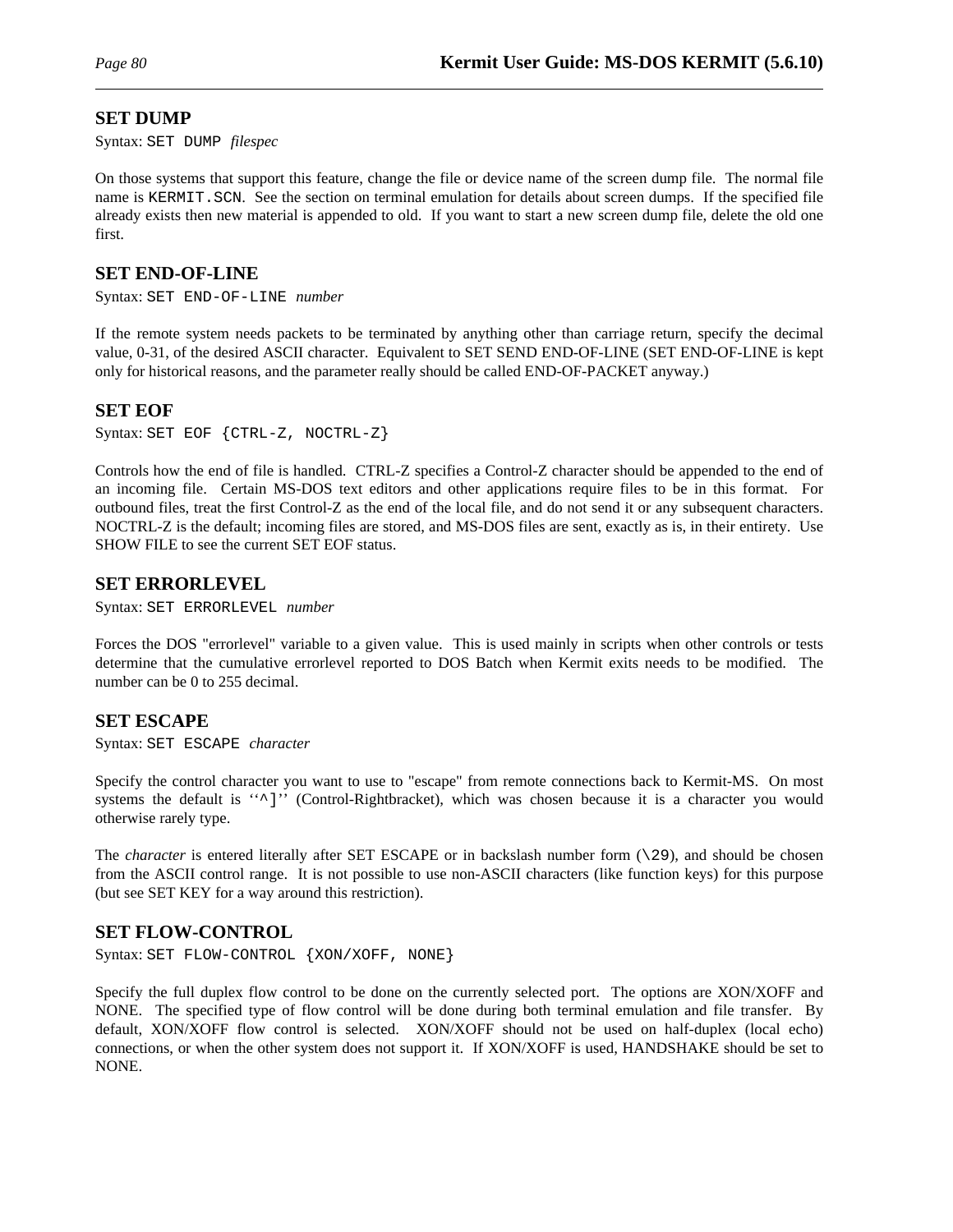### **SET HANDSHAKE**

Syntax: SET HANDSHAKE {CODE *number*, BELL, CR, LF, NONE, XOFF, XON}

Specify any half-duplex line turnaround handshake character to be used during file transfer on the currently selected port. The CODE *number* form allows any ASCII character to be specified by its decimal ASCII code. Handshake is NONE by default; if set to other than NONE, then FLOW-CONTROL should be set to NONE. In operation the handshake character is sought at the end of each received packet, following the normal END-OF-LINE character, but is not sent for outgoing packets.

# **SET INCOMPLETE**

Syntax: SET INCOMPLETE {DISCARD, KEEP}

Specifies what to do with files that arrive incompletely: discard them or keep them. They are normally discarded.

#### **SET INPUT**

Syntax: SET INPUT {CASE, DEFAULT-TIMEOUT, ECHO, TIMEOUT-ACTION}

This command is described in Section 5.8, SCRIPTS.

# **SET KEY**

Syntax: SET KEY *key-specifier* [*key-definition*] *Also:* SET KEY {ON, OFF, CLEAR}

*WARNING*: The format and functions of this command have changed substantially since version 2.29B and earlier. The changes were made in order to allow key redefinition to work on a wider variety of systems and keyboards without customization of the program source code for each configuration. See section 5.11 for further details.

Typical uses of SET KEY:

- You're used to having the ESC key in the upper left corner of the keyboard, but your new PC keyboard has an accent grave ("''') there. You can use SET KEY to make the accent key transmit an ESC, and you can assign accent grave to some other key.
- You send a lot of electronic mail, and always sign it the same way. You can put your "signature" on a single key to save yourself a lot of repetitive typing.
- You must set up your PC's function keys or numeric keypad to work properly with a host application.
- You have trouble with Kermit's 2-character escape sequences (like Ctrl-] C), and you want to assign these functions to single keys, like F10.

The SET KEY command does these things and more, and SHOW KEY gives us assistance. A key can be defined to:

- send a single character other than what it would normally send,
- send a string of multiple characters,
- invoke a CONNECT-mode Kermit action verb,
- send itself again.

SET KEY specifies that when the designated key is struck during terminal emulation, the specified character or string is sent or the specified Kermit action verb is performed. Key definitions operate only during CONNECT, not at Kermit-MS> or DOS command level.

The key-specifier is the identification of the key expressed in system-dependent terms. This can be a letter, such as Q for the key which produces an uppercase Q, or the numeric ASCII value of the letter in backslash notation (e.g.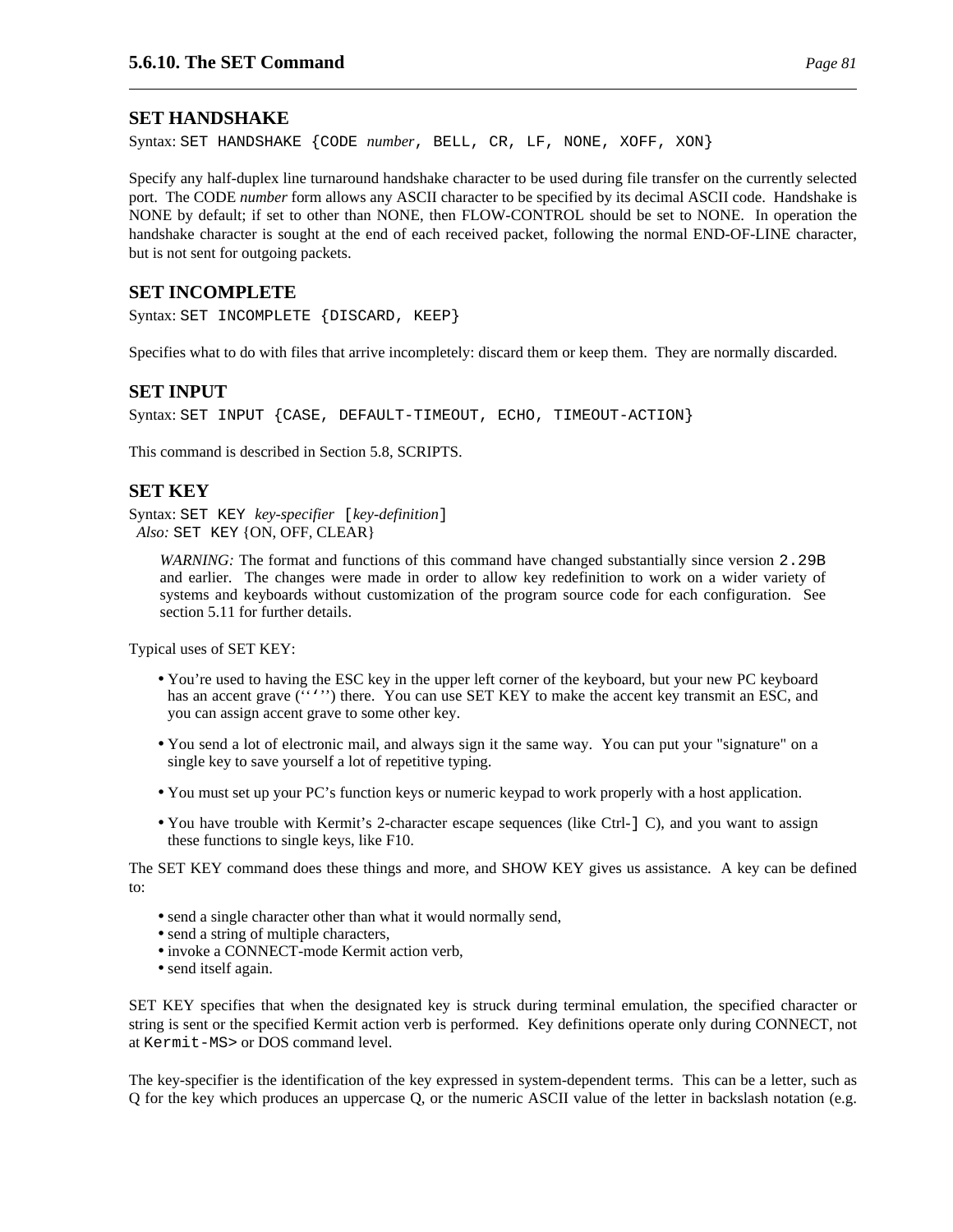''\81''), or else the numerical "scan code" observed by the system when the key is pressed (e.g. "\3856" for Ctrl-Alt-Shift-Q on an IBM PC). Material printed on keycaps is not necessarily a guide to what the key-specifier should be. When the word CLEAR is used in place of a key-specifier, all key definitions are cleared and then any built-in definitions are restored.

A string definition is one or more characters, including 8-bit values expressed in backslash form, such as

|             | SET KEY $\315$ directory 13 | IBM F1 key sends "directory <cr>"</cr>  |
|-------------|-----------------------------|-----------------------------------------|
| SET KEY S X |                             | S key sends upper case X (a mean trick) |
|             | SET KEY T $\frac{27}{m}$    | T key sends three bytes: ESC [ m        |
|             | SET KEY $\23336$ {del } xxx | Alt-D sends "del"                       |
|             | SET KEY \324 \Kexit         | F10 escapes back to Kermit-MS> prompt.  |

The string begins with the first non-spacing character following the key identification and continues until the end of line, exclusive of any trailing spaces. If a semicolon comment is used and the definition is given in a TAKE file, the line ends at the last non-spacing character before the semicolon. Curly braces,  $\{ \ldots \}$ , can be use to delimit the string in case you want the definition to include trailing spaces. All text after the closing bracket is ignored.

This manual does not contain a list of all the scan codes for all the keys on all the keyboards on all the PCs supported by MS-Kermit -- that would be a manual in itself. Rather, in order to obtain the key-specifier for the SET KEY command, you must type a SHOW KEY command and then press the desired key or key combination. This will report a scan code that you can use as the key specifier in a SET KEY command. To do this for many keys is a laborious process, so you should collect all your SET KEY commands into a file, which you can TAKE, or put them in your MSKERMIT.INI file.

If you enter SET KEY by itself, with no key specifier, the command will prompt you to press the selected key and again for the definition string. Certain characters, like ESC and CR, may not be entered literally into the string, but can be included by inserting escape codes of the form \nnn, a backslash followed by a 1- to 4-digit number corresponding to the ASCII value of the desired character. Where an ASCII digit follows directly after a backslash number, confusion can be avoided by placing curly braces  $\{\}$  around the backslashed number; thus,  $\{27\}$ 5 represents the two ASCII characters ESC and 5.

Here is an example of the use of SET KEY to assign ESC (ASCII 27) to the accent grave key. First the user gets the key-specifier for the key:

```
Kermit-MS>show key
  Push key to be shown (? shows all): '
  ASCII char: ' \96 decimal is defined as
  Self, no translation.
Free space: 129 key and 100 string definitions, 837 string characters.
```
The free space report says that 129 more keys may be redefined, and up to 100 of them may have multi-character strings assigned to them (as opposed to single characters), and that there are 837 bytes left for these strings, in total. Confident that there is enough space left for a new key definition, the user proceeds:

```
Kermit-MS>set key
  Push key to be defined: '
  Enter new definition: \sqrt{27}
```
Once a key definition is constructed and tested, it may be entered on a single line in a command file (such as MSKERMIT.INI):

```
set key \96 \27
```
To prevent accidents, SET KEY shows the current definition before asking for a new one; enter a Control-C to keep the current definition, or a carriage return to undefine the key, or a query mark (?) to see available choices.

The keyboard can be restored to its startup state, that is all redefinitions removed and all built-in defitions restored, by using the keyword CLEAR in place of the key identification: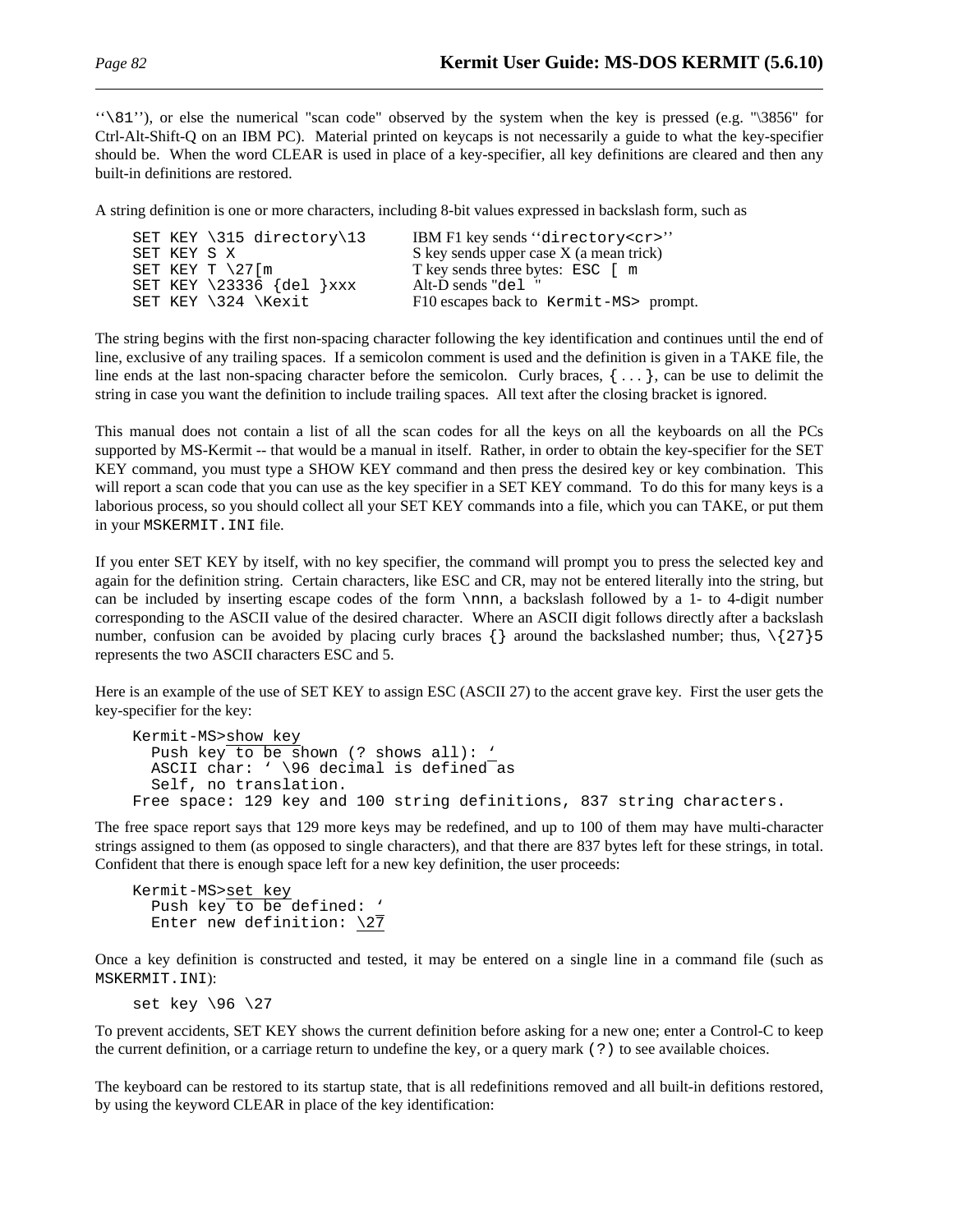#### SET KEY CLEAR

Undefined keys which do not send ASCII characters are trapped by the keyboard translator and are rejected; a beep results from using an undefined non-ASCII key.

SET KEY OFF directs MS-Kermit to read keycodes from DOS, rather than BIOS, so that console drivers like ANSI.SYS that operate at the DOS level may be used during Kermit CONNECT sessions. This would also apply to any special keyboard replacements that come with DOS-level drivers. SET KEY ON turns key definition back on, and returns Kermit to processing keystrokes at the BIOS level.

# **Kermit Action Verbs**

An action verb is the shorthand expression for a named Kermit procedure, such as "generate the proper sequence for a left arrow," "show status," "send a BREAK," and others; verbs are complex actions and each verb has a name. In a key definition the verb name is preceeded by backslash  $K(\kappa)$  to avoid being confused with a string. Verbs and strings cannot be used together on a key.

SET KEY \331 \Klfarr SET KEY \2349 \Kexit

makes the IBM keyboard left arrow key execute the verb named lfarr which sends the proper escape sequence for a VT102 left arrow key (which changes depending on the internal state of the VT102). The leading  $\kappa$  identifies the definition as a Kermit verb, so no string can start as  $\mathbb{K}$  or as  $\{K \in \mathbb{K} \mid \mathbb{K} \}$  as to lower case (use  $\mathbb{R} \setminus \{K \mid \mathbb{K} \}$ ). The second example has Alt-X invoking the Leave-Connect-Mode verb "exit" (same as Kermit escape character ''^]'' followed by C).

Each system has its own list of verbs and predefined keys. Table 5-6 shows those available for the IBM PC family (there are also some additional verbs for reassigning Heath or VT100 function keys, see section 5.16.2). The SET KEY command shows the list of available verbs when a query mark (?) is given as a definition. SHOW KEY displays all currently defined keys or individually selected ones; SHOW KEY can be executed only interactively.

Some systems have preset key definitions when Kermit first begins (those for the IBM PC are shown in section 5.16.2). You can find out what they are on your system by typing SHOW KEY, and then question mark on the next line. You may supplement or change the predefined keys with SET KEY commands typed interactively or in MSKERMIT.INI or other command files.

The MS-Kermit CONNECT command may be used in conjunction with certain console drivers that do their own key redefinitions. Since MS-Kermit intercepts keystrokes at the BIOS level, drivers like ANSI.SYS which work at the DOS level will have no effect during CONNECT, even though they work at MS-Kermit command level. Other drivers, like SuperKey and ProKey, work at the BIOS level, and their key assignments will remain effective during Kermit terminal sessions, and additional Kermit SET KEY assignments may be made "on top" of them.

# **SET LOCAL-ECHO**

Syntax: SET LOCAL-ECHO {ON, OFF}

Specify how characters are echoed during terminal emulation on the currently selected port. ON specifies that characters are to be echoed by Kermit-MS (because neither the remote computer nor the communications circuitry has been requested to echo), and is appropriate for half-duplex connections. LOCAL-ECHO is OFF by default, for full-duplex, remote echo operation.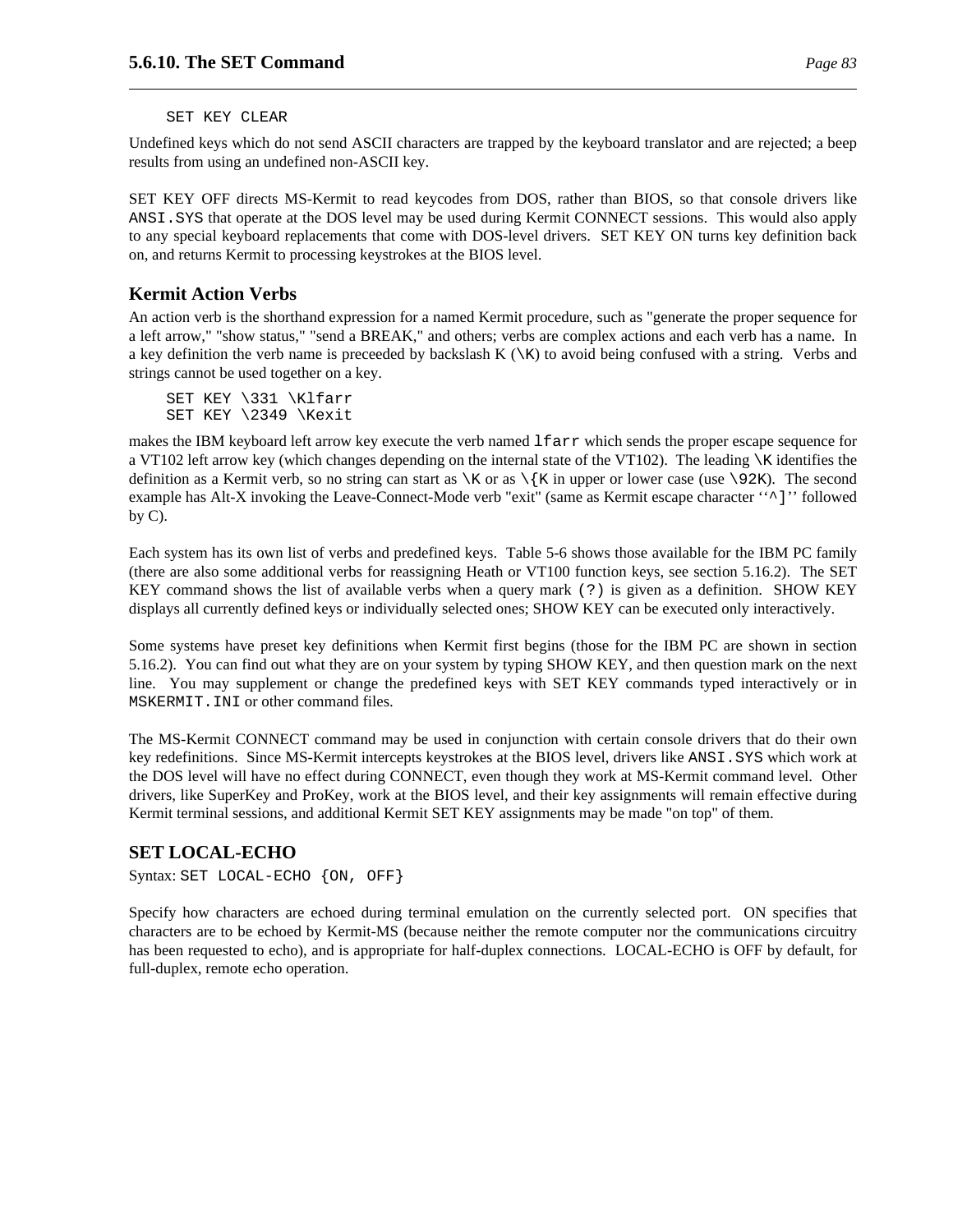| Verb          | Meaning                                                      |
|---------------|--------------------------------------------------------------|
| Kupscn        | Roll up (back) to previous screen                            |
| \Kdnscn       | Roll down (forward) to next screen                           |
| \Khomscn\     | Roll up to top of screen memory                              |
| Kendscn       | Roll down to end of screen memory (current position)         |
| <b>Kupone</b> | Roll screen up one line                                      |
| Kdnone        | Roll screen down one line                                    |
| \Kprtscn      | Print the current screen                                     |
| \Kdump        | Append the current screen to dump file                       |
| \Kholdscrn    | Toggle hold screen mode                                      |
| Klogoff       | Turn off session logging                                     |
| Klogon        | Turn on session logging                                      |
| Ktermtype     | Toggle terminal type                                         |
| Kreset        | Reset terminal emulator to initial state                     |
| \Kmodeline    | Toggle modeline off/on                                       |
| Kbreak        | Send a BREAK signal                                          |
| \Klbreak      | Send a "long BREAK" signal                                   |
| Khangup       | Drop DTR so modem will hang up phone                         |
| \Knull        | Send a null (ASCII 0)                                        |
| \Kdos         | "Push" to DOS                                                |
| \Khelp\       | Display CONNECT help message                                 |
| Kstatus       | Display STATUS message                                       |
| Kexit         | Escape back from CONNECT mode                                |
| Kgold, Kpf1   | VT102 keypad function key PF1                                |
| \Kpf2\Kpf4    | VT102 keypad function keys                                   |
| \Kkp0\Kkp9    | VT102 keypad numeric keys                                    |
|               | \Kkpdot,\Kkpminus,\Kkpcoma,\Kkpenter Other VT102 keypad keys |
|               | \Kuparr,\Kdnarr,\Klfarr,\Krtarr VT102 cursor (arrow) keys    |

**Table 5-6:** Kermit-MS Verbs for the IBM PC Family

# **SET MODE-LINE**

Syntax: SET MODE-LINE {ON, OFF}

On systems, like the IBM PC family, which are capable of displaying a status, or "mode" line on the 25th (or bottom) line during terminal connection, disable or enable this function. This command has no effect on systems that do not display a mode line during connect.

The mode line shows several important facts about the connection, like which port is being used, the transmission speed and parity, the current escape character, etc. When the mode line is enabled, it may be turned on and off using the CONNECT escape-level command M or the Kermit verb "modeline".

The mode line occupies the 25th line of those systems that have such a thing, and is not affected by scrolling (on some systems that have large screens, the mode line should appear on whatever the bottom line is, e.g. the 43rd). When emulating a VT102 or Heath-19, Kermit will allow the host to address the 25th line directly using cursor positioning commands. If this happens, Kermit will remove its mode line and relinquish control of the 25th line to the host (as if you had typed SET MODE OFF). When the Tektronix, or no terminal at all, is being emulated, the 25th line (if any) is available for scrolling. If the mode line is disabled by an application or by the command SET MODE OFF then the only way to revive Kermit's mode line display is to give the command SET MODE ON.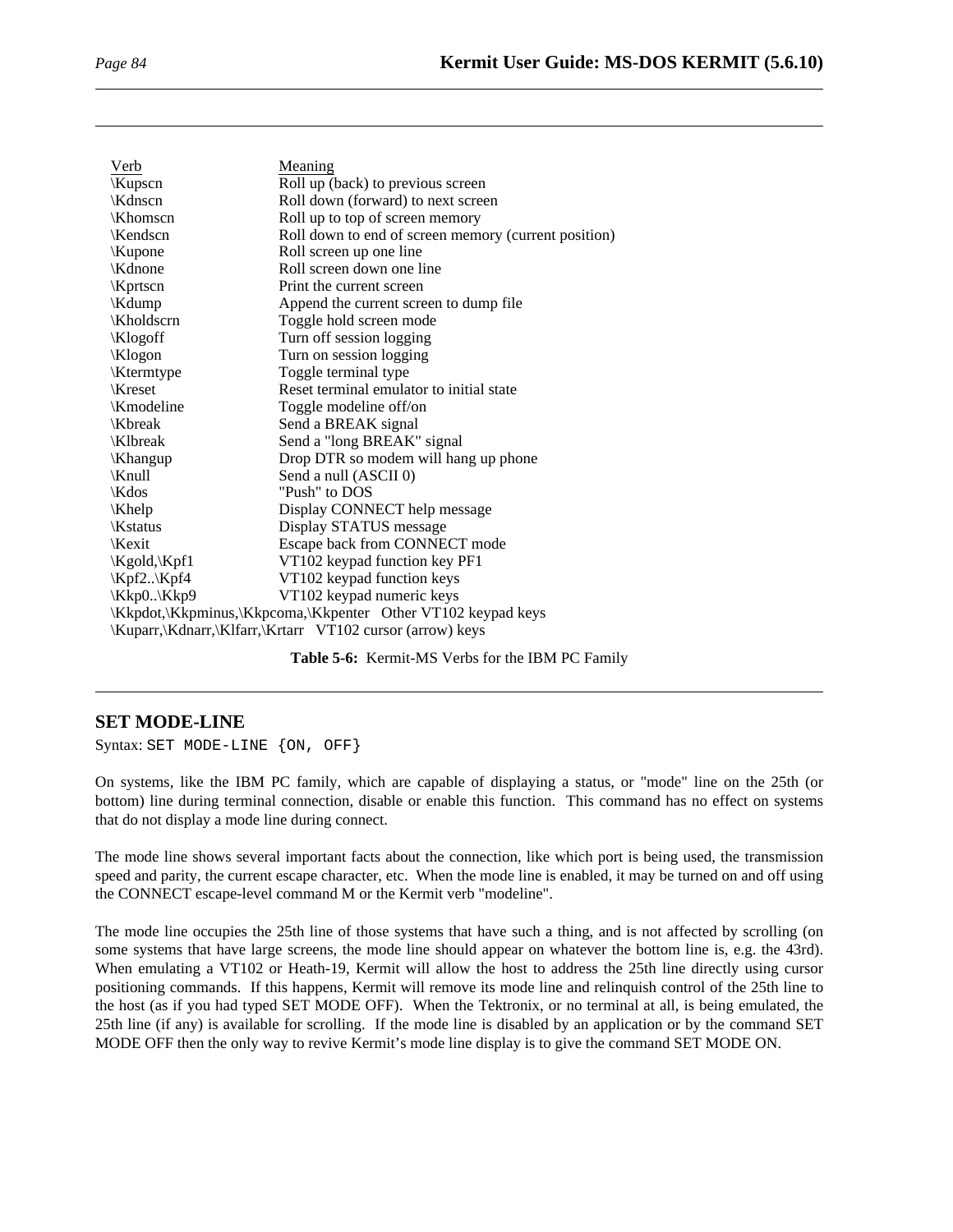### **SET PARITY**

Syntax: SET PARITY {EVEN, ODD, MARK, SPACE, NONE}

Specify the character parity to be used on the currently selected port. You will need to SET PARITY to ODD, EVEN, MARK, or possibly SPACE when communicating with a system, or over a network, or through modems, concentrators, multiplexers, or front ends that require or impose character parity on the communication line. For instance, most IBM mainframe computers use EVEN or MARK parity; Telenet normally uses MARK parity. If you neglect to SET PARITY when the communications equipment requires it, the symptom may be that terminal emulation works (well or maybe only partially), but file transfer or script INPUT commands do not work at all.

NONE means that no parity processing is done, and the 8th bit of each character can be used for data when transmitting binary files. This is the normal case. If parity is other than none, then there will be 7 data bits (use of parity with 8 data bits is not supported).

If you have set parity to ODD, EVEN, MARK, or SPACE, then Kermit-MS will request that binary files be transferred using 8th-bit-prefixing. If the other Kermit knows how to do 8th-bit-prefixing (this is an optional feature of the Kermit protocol, and some implementations of Kermit don't have it), then 8-bit binary files can be transmitted successfully. If NONE is specified, 8th-bit-prefixing will not be requested. Note that there is no advantage to using parity. It reduces Kermit's file transfer efficiency without providing additional error detection. The SET PARITY command is provided only to allow Kermit to adapt to conditions where parity is required, or 8-bit transmission is otherwise thwarted.

If parity is in use, then the display during terminal emulation, as well as any session log, will be 7-bit ASCII, unless you have SET DEBUG ON (q.v.).

There may be situations in which you require 7-bit ASCII with no parity during terminal emulation, but still want to force 8th bit prefixing during file transfer. To accomplish this, SET PARITY SPACE.

The INPUT and TRANSMIT commands use 7 or 8 bits if parity is NONE, according to the SET DISPLAY command, and this may upset recognition of received characters when the host unexpectedly sends them with its own parity.

#### **SET PORT**

Syntax: SET PORT {*number*, COM*n*, BIOS*n*, NET [*nodename*], UB-NET1 [*nodename*]}

On machines with more than one communications port, select the port to use for file transfer and CONNECT. This command lets you use a different asynchronous adapter, or switch between two or more simultaneous remote sessions. Subsequent SET SPEED, PARITY, HANDSHAKE, FLOW, and LOCAL-ECHO commands will apply to this port only -- each port remembers its own parameters, so that you may set them for each port and then switch between ports conveniently with the SET PORT command.

SET PORT 1 selects COM1, SET PORT 2 selects COM2. All versions default to port 1, except for the IBM PCjr, which uses port 2 if its internal modem is installed. Additionally, COM3 and COM4 are supported for IBM PC/AT's and PS/2's, as explained in Section 5.17.3.

SET PORT BIOS*n*, on machines which support it, instructs Kermit to do serial port input and output by Bios calls rather than going directly to the hardware (*n* is a digit between 1 and 4). The most important use is allowing selected network packages to intercept such Bios calls and relay the characters across the network.

In "generic" MS-DOS Kermit, the following alternate forms allow you to experiment with device names or numbers until you find the communication port:

SET PORT {DEVICE, FILE-HANDLE}

Just type a carriage return after either of these commands, and you will be prompted for a device name or a numeric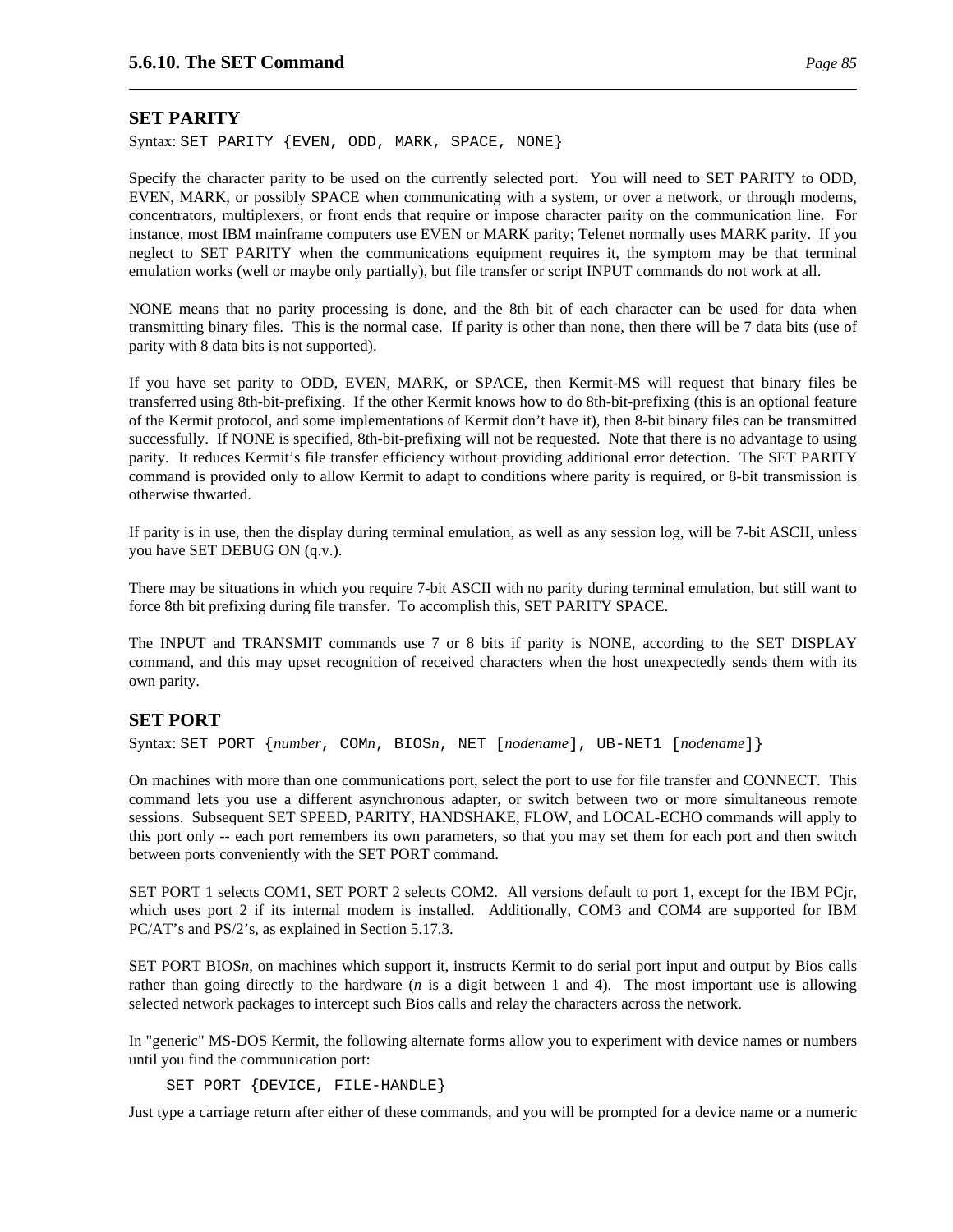port-handle. Keep trying till you find one that works. File-handle 3, the system auxillary device, is conventional on many machines, as are device names COM1, COM2, and AUX.

MS-Kermit for the IBM PC family is able to operate over local area networks through the NetBIOS interface. The command

SET PORT NET [*nodename*]

redirects communications the LAN board installed in the local computer and the associated NetBIOS emulator software, if active, rather than the serial port or the COM device driver. It installs a unique Kermit node name in the local LAN, so that other nodes can refer to it when files are transferred or terminal emulation is done. This name is displayed when you give the SET PORT NET command. The server should use SET PORT NET, and the client should use SET PORT NAME *nodename*, specifying the server's name, e.g. mskermit.K. Note that alphabetic case is significant in node names!

Both the regular serial port and a network connection can be kept alive simultaneously; clearly, only one can be used at a time under MS-DOS. MS-DOS 3.x is not required for Kermit network usage, but most LANS do need DOS 3.1 or later for conventional file server work. Kermit needs only the NetBIOS emulator network software.

SET PORT UB-NET1 is implemented on the IBM PC version of Kermit to allow connection to Ungermann-Bass Net One LAN NETCI interface and behaves similarly to the NetBIOS method.

# **SET PROMPT**

Syntax: SET PROMPT [*string*]

This command allows you to change the MS-DOS Kermit program's prompt. The string may be enclosed in curly braces. Control characters like ESC can be included as backslashed numbers like ''\27''. ANSI.SYS and similar console drivers can be programmed through this command to get a boldface, inverse, and/or blinking prompt. The prompt string must be less than 128 characters. If the string is omitted (missing) Kermit's original prompt of ''Kermit-MS>'' is restored.

# **SET RECEIVE**

Syntax: SET RECEIVE *parameter value*

This command lets you modify the ways in which MS-Kermit asks the other Kermit to behave. That is, it controls the file transfer protocol options for packets sent to MS-Kermit by the other Kermit. The parameters and values you specify in the SET RECEIVE command are sent to the other Kermit during initial negotiations. Numbers may be specified as ordinary decimal numbers  $(74)$ , or in backslash notation  $(\bar{X}03F)$ .

END-OF-LINE *number*

The ASCII value of terminating character to look for on incoming packets. Normally carriage return. Use this command if the other Kermit is terminating its packets with some other control character.

PACKET-LENGTH *number*

Ask the remote Kermit to use the specified maximum length for packets that it sends to Kermit-MS. The normal length is 94 bytes. Use this command to shorten packets if the communication line is noisy or terminal buffers somewhere along the path are too small. Shorter packets decrease the probability that a particular packet will be corrupted, and will reduce the retransmission overhead when corruption occurs, but will increase the file transfer throughput.

If a length greater than 94 is specified, a protocol option called "long packets" will be used, provided the other Kermit also supports it. Kermit-MS can receive extended-length packets up to 1000 bytes long. Long Packets can improve efficiency by reducing the per-packet overhead for a file, but they will not be used unless you issue this command. Before using this option, ensure that the equipment on the communications pathway can absorb a long packet, and that the connection is clean (retransmission of long packets is expensive!). You should also SET BLOCK-CHECK 2 or 3 for more reliable error checking.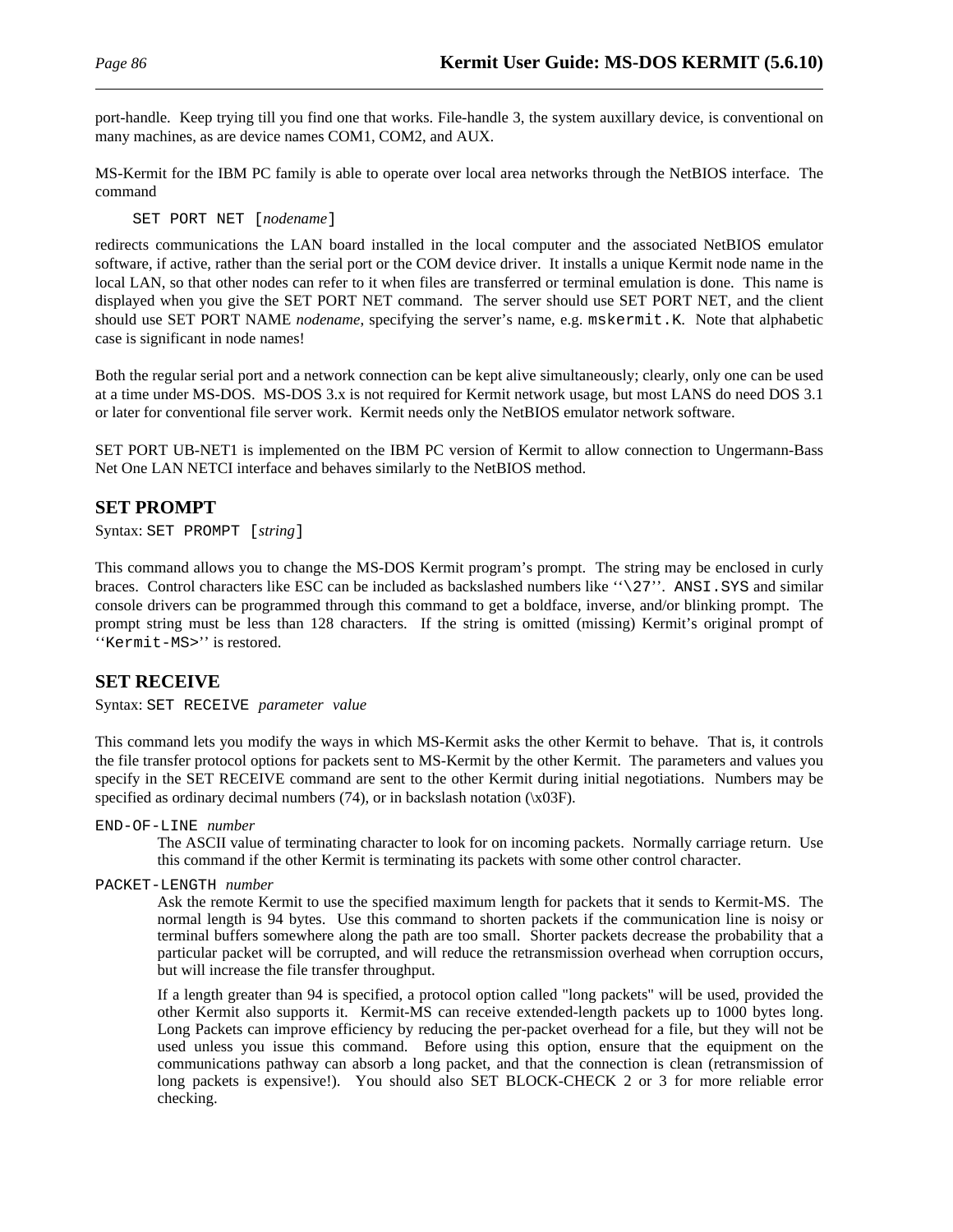#### PADCHAR *number*

Ask the remote Kermit to use the given control character (expressed as a decimal number 0-31, or 127) for interpacket padding. Kermit-MS should never require any padding.

PADDING *number*

Ask the remote Kermit to insert the given number of padding characters before each packet it sends. MS-Kermit never needs padding, but this mechanism might be required to keep some intervening communication equipment happy.

START-OF-PACKET *number*

If the remote Kermit will be marking the beginning of packets with a control character other than Control-A, use this command to tell Kermit-MS about it (the number should be the decimal ASCII value of a control character). This will be necessary only if the hosts or communication equipment involved cannot pass a Control-A through as data, or if some piece of communication equipment is echoing packets back at you.

TIMEOUT *number*

Ask the remote Kermit to time out and retransmit after the given number of seconds if a packet expected from Kermit-MS has not arrived. Use this command to change the other Kermit's normal timeout interval.

# **SET REMOTE**

Syntax: SET REMOTE {ON, OFF}

SET REMOTE ON removes the file transfer display (as if you had given the command SET DISPLAY QUIET). It should be used when you are running Kermit-MS in remote mode when coming in from another PC through the Kermit-MS's "back port", to which the console has been reassigned using the DOS CTTY command, e.g.

CTTY COM1

It is necessary to issue the SET REMOTE ON command because (a) Kermit-MS has no way of knowing that its console has been redirected, and (b) when the console is the same as the port, the file transfer display will interfere with the file transfer itself. SET REMOTE OFF returns the file transfer display to its preferred style (REGULAR or SERIAL). When you SET REMOTE ON, you might also want to SET DELAY 5 or thereabouts, to allow yourself time to escape back to the local system before MS-Kermit starts sending packets.

On the IBM PC, CTTY CON returns control to the normal keyboard and screen (other systems may use other device names). See section 5.17.4 for further details about remote operation.

*WARNING*: During CTTY console redirection, many programs still output to the real screen and require input from the real keyboard and will hang the system until keyboard requests are satisfied.

# **SET RETRY**

Syntax: SET RETRY *number*

Sets the number of times a packet is retransmitted before the protocol gives up. The number of retries can be between 1 and 63, and is 5 by default. This is an especially useful parameter when the communications line is noisy or the remote host is very busy. The initial packet of a file exchange is given three times as many retries to allow both systems to become ready.

# **SET SEND**

Syntax: SET SEND *parameter value*

The SET SEND command is used primarily to override negotiated protocol options, or to establish them before they are negotiated.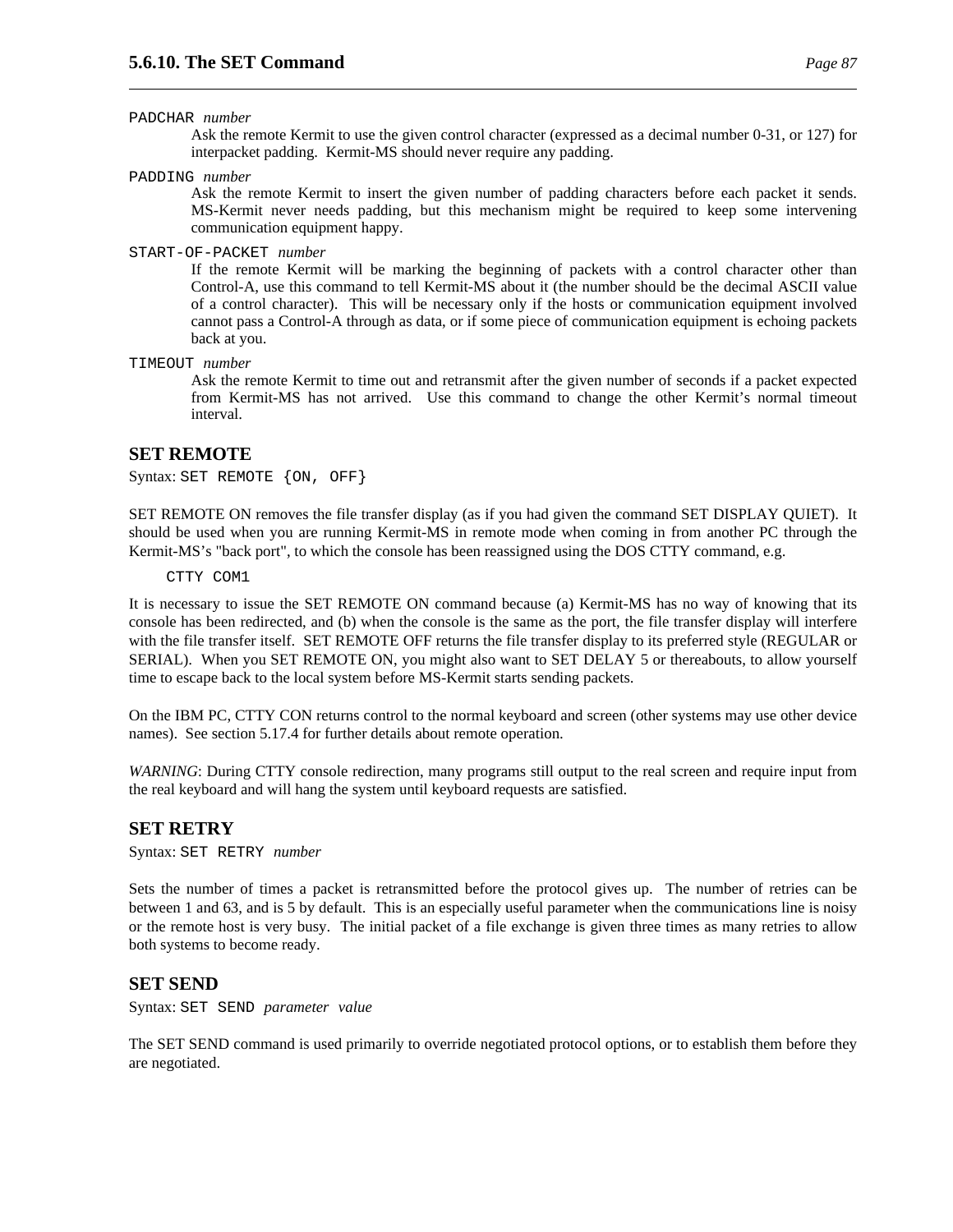#### END-OF-LINE *number*

ASCII value of packet terminator to put on outbound packets. Normally carriage return. Use this command if the other Kermit needs its packets terminated with a nonstandard control character.

#### PACKET-LENGTH *number*

Use this as the maximum length for outbound packets, regardless of what the other Kermit asks for. Normally, you would use this command only to send shorter packets than the other Kermit requests, because you know something the other Kermit doesn't know, e.g. there's a device on the communication path with small buffers.

#### PADCHAR *number*

Use the specified control character for interpacket padding. Some hosts may require some padding characters (normally NUL or DEL) before a packet, and certain front ends or other communication equipment may need certain control characters to put them in the right modes. The number is the ASCII decimal value of the padding character, (0 - 31, or 127).

#### PADDING *number*

How many copies of the pad character to send before each packet, normally zero.

#### PAUSE *number*

How many milliseconds to pause before sending each packet, 0-127, normally zero. This may help half-duplex or slow systems prepare for reception of our packet. Padding characters are sent only after the time limit expires.

#### QUOTE *number*

Use the indicated printable character for prefixing (quoting) control characters and other prefix characters. The only reason to change this would be for sending a very long file that contains very many ''#'' characters (the normal control prefix) as data.

START-OF-PACKET *number*

Mark the beginning of outbound packets with some control character other than Control-A. This will be necessary if the remote host or the communication channel cannot accept a Control-A as data, or if it echoes back your packets. The remote host must have been given the corresponding SET RECEIVE START-OF-PACKET command.

TIMEOUT *number*

Change Kermit-MS's normal timeout interval; this command is effective only if TIMER is set to be ON; it is normally ON, with a default interval of 13 seconds.

# **SET SPEED**

Syntax: SET SPEED *rate*

Set the transmission speed (in bits per second, commonly called *baud*) of the currently selected terminal communications port to 300, 1200, 1800, 2400, 4800, 9600, or other common speed, and on the IBM PC family, higher speeds including 19200, 38400, 57600, and 115200. Both connected systems, as well as any intervening communication equipment, must be able to support the specified transmission speed, and both systems should be set to the same speed.

Some implementations do not support the SET SPEED command. But Kermit-MS leaves the current communication port settings alone unless you issue explicit SET commands to change them, so you may use MODE or other DOS programs to establish the desired settings before running Kermit.

On certain systems, when you first run Kermit after powering the system up, you may get a message "Unrecognized baud rate". This means that Kermit tried to read the baud rate from the port and none was set. Simply use SET SPEED (if available) or the DOS MODE command to set the desired baud rate.

SET BAUD is a synonym for SET SPEED.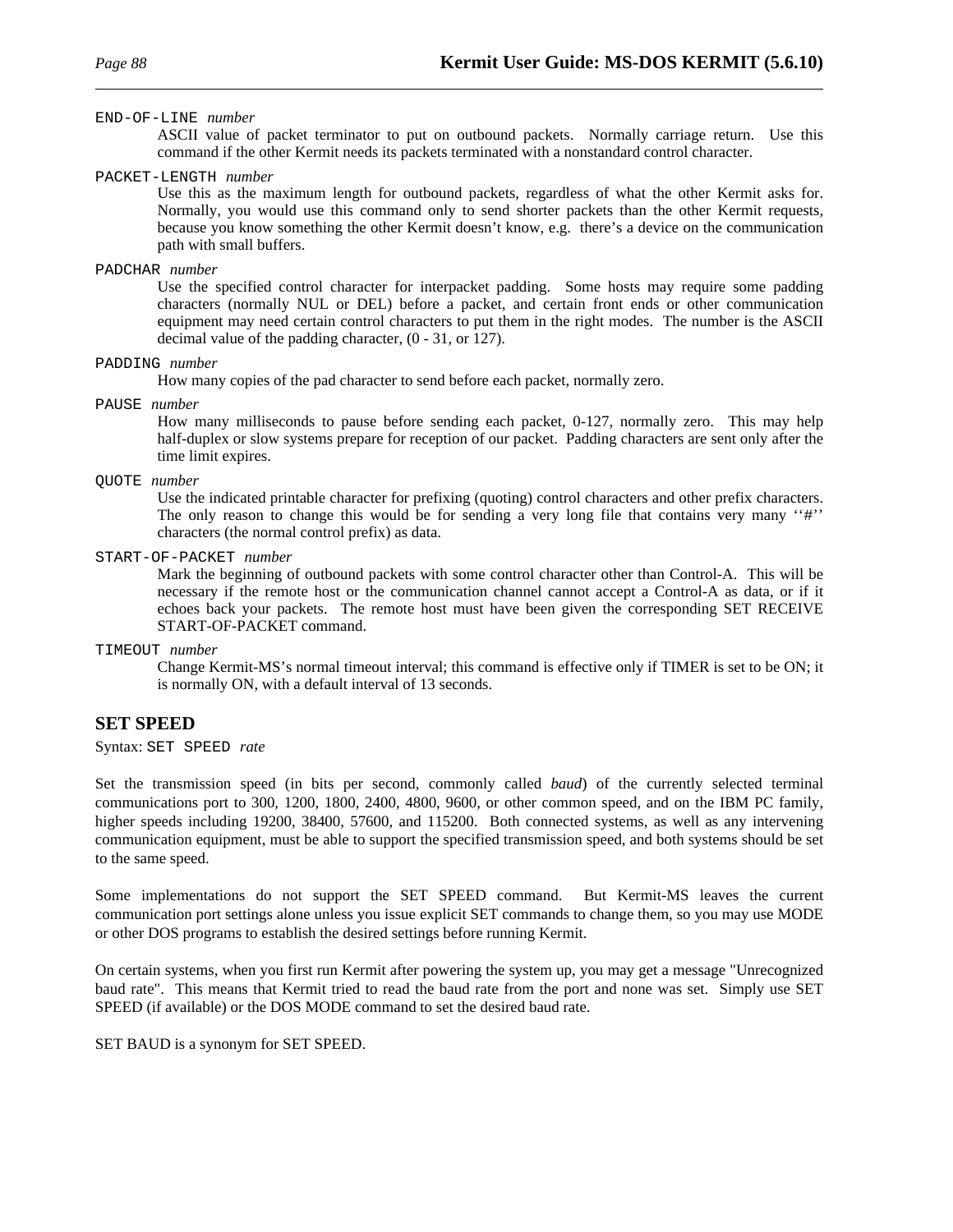# **SET TAKE-ECHO**

Syntax: SET TAKE-ECHO {ON, OFF}

Specifies whether screen display should occur during implicit or explicit TAKE operations on MSKERMIT.INI or other Kermit-MS command files, and during evaluation of macro definitions by the DO command. Handy for finding errors in TAKE files or macro definitions.

### **SET TERMINAL**

Syntax: SET TERMINAL {*type*, *parameter* [*value*]}

This command controls most aspects of terminal emulation. Most of the parameters are only settable (or meaningful) on the IBM PC family and compatibles. (Programmers who are proficient on other MS-DOS systems are invited to fill in these functions for those systems and send the results back to Columbia.) On other systems, built-in setup modes or DOS commands can be used to accomplish the same functions.

The first group of parameters tells which kind of terminal to emulate. When Kermit-MS uses its built-in software for emulation, incoming characters are examined for screen control commands (escape sequences) specific to that terminal, and if encountered, the commands are executed on the PC screen.

- NONE Act as a dumb terminal. All incoming characters will be sent to the screen "bare", as-is, through DOS. If you have loaded a device driver into DOS for the CON device, such as ANSI. SYS, then that driver will be able to interpret the codes itself. Many non-IBM systems have their own screen control code interpreter built into DOS or firmware, or available as a loadable device driver.
- VT52 The DEC VT-52 terminal.
- HEATH The Heath/Zenith-19 terminal (H19), which supports all the VT52 commands, plus line and character insert/delete editing functions, an ANSI mode, and a 25th line.
- VT102 The DEC VT102 (ANSI) terminal, which is the same as the VT100 but also supports line/character insert/delete editing functions and ANSI printer controls.

TEK4010

A Tektronix 4010 graphics terminal. Currently only available on IBM, TI, and Victor PCs. On the IBM family, Kermit automatically senses and adapts to the CGA, EGA, Monochrome, Hercules, or ATT style board.

On the IBM family, you may "toggle" among the supported terminal emulations by typing Alt-Minus.

The specific escape sequences supported by Kermit for each of these terminal types are listed in section 5.16.1. Note that when a Kermit program includes Tektronix emulation, this can be invoked automatically while in character mode (VT102, VT52, or Heath emulation) when the emulator receives certain escape sequences. This can be turned off using the DISABLE TEK command.

The remaining SET TERMINAL commands specify setup options for the selected terminal:

CHARACTER-SET {UK, US}

UK displays ''#'' (ASCII 35, number sign) as a pound sterling sign, US displays ''#'' as ''#''. This command applies during VT100/102 emulation.

COLOR *number* [, *number* [, *number*]]

Several numbers, applied in left to right sequence, separated by commas or spaces:

- 0 Reset the colors to normal intensity white characters on a black background and use the "no-snow" mode on the IBM Color Graphics Adapter (CGA).
- 1 High intensity foreground
- 10 Request fast screen updating for use on the IBM Mono, EGA, or VGA (usually sensed and set internally by Kermit), and some non-IBM CGAs.
- 3*x* Foreground color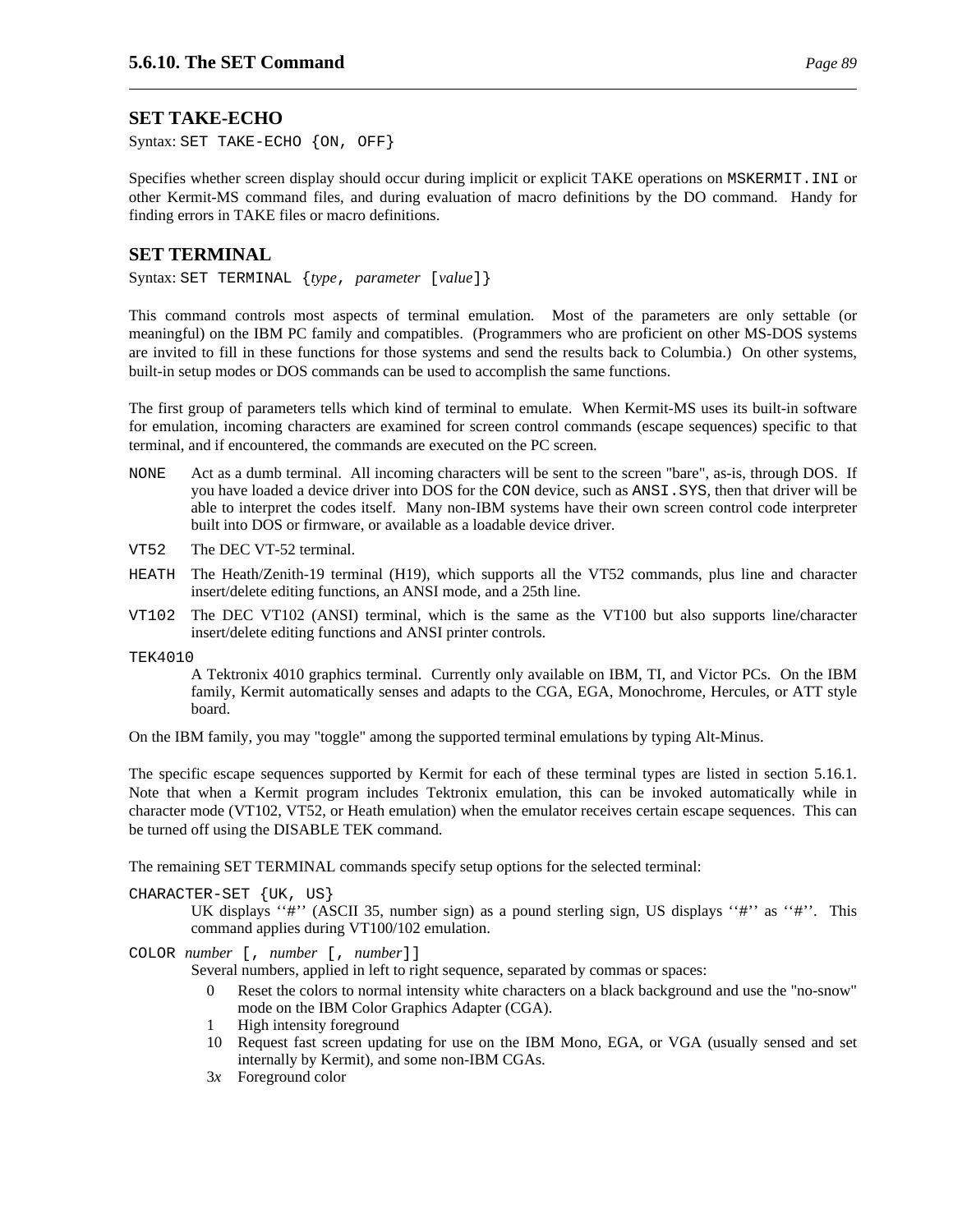4*x* Background color

where  $x$  is a single digit from 0 to 7, which is the sum of the desired colors:

1 Red

- 2 Green
- 4 Blue

Example: "SET TERMINAL COLOR 0 1 37 44" on an IBM CGA would produce bold white characters on a blue field with no snow. The snow removal business has to do with whether the program should synchronize with vertical retrace when updating screen memory. This is necessary with certain color adaptors (like the CGA) and unnecessary for others (like the EGA).

CURSOR-STYLE {BLOCK, UNDERLINE}

Sets the cursor rendition to your preference. Note that on some early IBM PCs and compatibles, the cursor may not be restored correctly after escaping back from CONNECT because of a bug in the early IBM BIOS.

KEYCLICK {ON, OFF}

Turns electronic keyclick ON or OFF. If your keyboard has a mechanical clicker (as IBM boards do), you may not notice the effect of this command.

GRAPHICS {AUTO-SENSING, CGA, EGA, VGA, HERCULES, ATT}

Manually selects the kind of display adapter for Tektronix graphics. AUTO-SENSING is the default, VGA means 640x480x16 colors, and ATT encompasses the ATT 6300 series, Olivetti M24/M28, DEC VAXmate II, and the Toshiba T3100 in 640x400 b/w (see Table 5-5).

#### MARGIN-BELL {ON, OFF}

Controls whether the bell should be sounded when the cursor passes column 72 near the right screen margin; wider displays set the bell 8 columns from the right edge.

NEWLINE-MODE {ON, OFF}

ON sends a carriage-return-linefeed combination (CRLF) when you type carriage return (CR) during terminal emulation. OFF (default) just sends a CR when you type CR. Useful in conjunction with SET LOCAL-ECHO ON when CONNECTing two PC's back-to-back.

ROLL {ON, OFF}

ON unrolls the screen to the bottom before adding new material if the screen had been rolled back, e.g. by Ctrl-PgUp. ROLL OFF (the default) displays new material on the current screen, possibly overwriting old material.

SCREEN-BACKGROUND {NORMAL, REVERSE}

NORMAL means dark background, light characters. REVERSE means light background, dark characters.

TAB {AT *n*, CLEAR AT *n*, CLEAR ALL}

Sets tab stops or clears one or all tab stops; *n* is the numeric position of the tab to be set or cleared. By default, tabs are every 8 spaces, at positions 9, 17, 25, etc. Only meaningful when emulating a terminal that has settable tabs (the VT52 doesn't really but the emulator can set them anyway). More than one tabstop may be specified by separating column numbers with commas, spaces, or tabs. 132 columns are supported.

WRAP {ON, OFF}

ON automatically breaks screen lines (by inserting a CRLF) when they reach the right margin. OFF disables wrapping -- if a line is too long, the excess characters go off the screen. WRAP is OFF by default, since most hosts format lines to fit on your screen.

# **SET TIMER**

Syntax: SET TIMER {ON, OFF}

This command enables or disables the timer that is used during file transfer to break deadlocks that occur when expected packets do not arrive. By default, the timer is ON. If the other Kermit is providing timeouts, you can safely turn the timer OFF to avoid unnecessary retransmissions that occur when two timers go off simultaneously.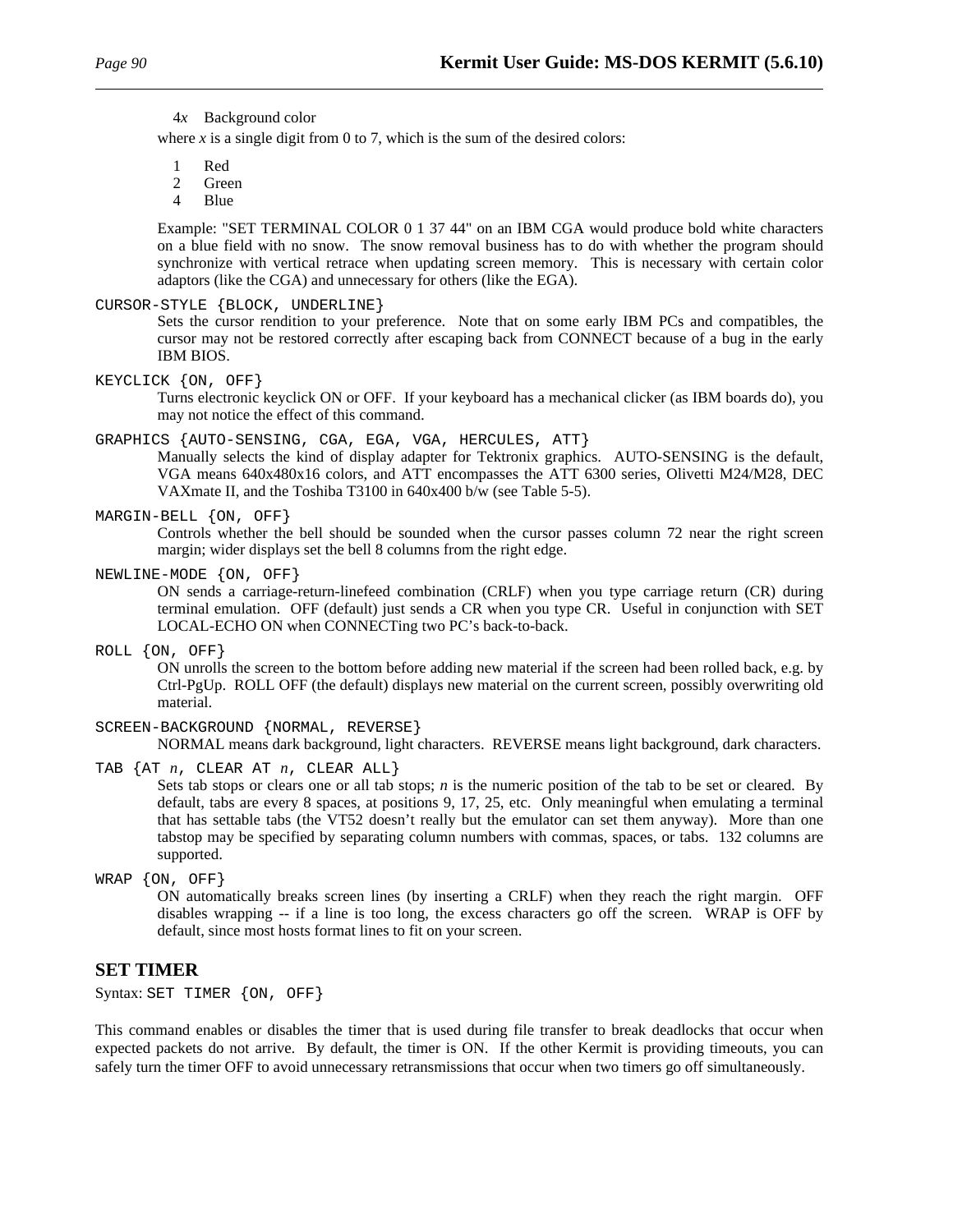# **SET TRANSLATION**

Syntax: SET TRANSLATION INPUT {ON, OFF, *char1 char2*}

This command provides multi-language support (and perhaps other special effects) during CONNECT, and during execution of the INPUT, OUTPUT, PAUSE, and TRANSMIT script commands, but not during file transfer or at MS-Kermit command level. A character that arrives at the communication port (*char1*) will be translated to another character (*char2*) before display on the screen. As many as 256 characters may have translations specified concurrently. But to see characters with ASCII values higher than 127, you must also SET DISPLAY 8 and SET PARITY NONE.

SET TRANSLATION INPUT ON enables translation (the keyword INPUT is required to allow future translation mechanisms). OFF disables the translation and is the default. So even if you have set up a translation table, you must SET TRANSLATION INPUT ON before it will take effect. SHOW TRANSLATION tells whether translation is OFF or ON, and displays any current table entries.

Translation table entries are made by specifying byte pairs in ASCII or numeric backslash form:

SET TRANS INPUT \3 \13

converts incoming ASCII ETX characters (decimal 3) to ASCII CR (decimal 13). 8-bit values are allowed, and refer to characters in the "upper half" of the PC's character set, either the ROM characters supplied with the PC or else substitutions provided by a special device driver.

A more practical example shows how the user of a German PC could use the SET TRANSLATION and SET KEY commands to make the PC's umlaut-a key (key code 132) send a left curly brace (''{'', ASCII 123), and to display incoming curly braces as umlaut-a's:

SET KEY \d132 \d123 SET TRANS INP { \d132

(This example applies to the IBM PC German keyboard, and assumes the German keyboard driver, KEYBGR, has been loaded. This is usually done in AUTOEXEC.BAT.)

# **SET WARNING**

Syntax: SET WARNING {ON, OFF}

Specify what to do when an incoming file is about to be stored under the same name as an existing file in the target device and directory. If ON, Kermit will warn you when an incoming file has the same name as an existing file, and automatically rename the incoming file (as indicated in the warning message) so as not to destroy (overwrite) any existing one. If OFF, the pre-existing file is destroyed, even if the incoming file does not arrive completely. WARNING is ON by default as a safety measure, and the current setting may be observed in the SHOW FILE display.

The new name is formed by adding numbers to the part of the name before the dot. For instance, ABC.TXT becomes ABC00001.TXT, ABC00001.TXT becomes ABC00002.TXT, etc. If the name already has eight characters, then digits replace the rightmost characters.

# **5.6.11. The STATUS and SHOW Commands**

The values of MS-Kermit options that can be SET, DEFINEd, ENABLEd, or DISABLEd can be displayed using the STATUS or SHOW commands.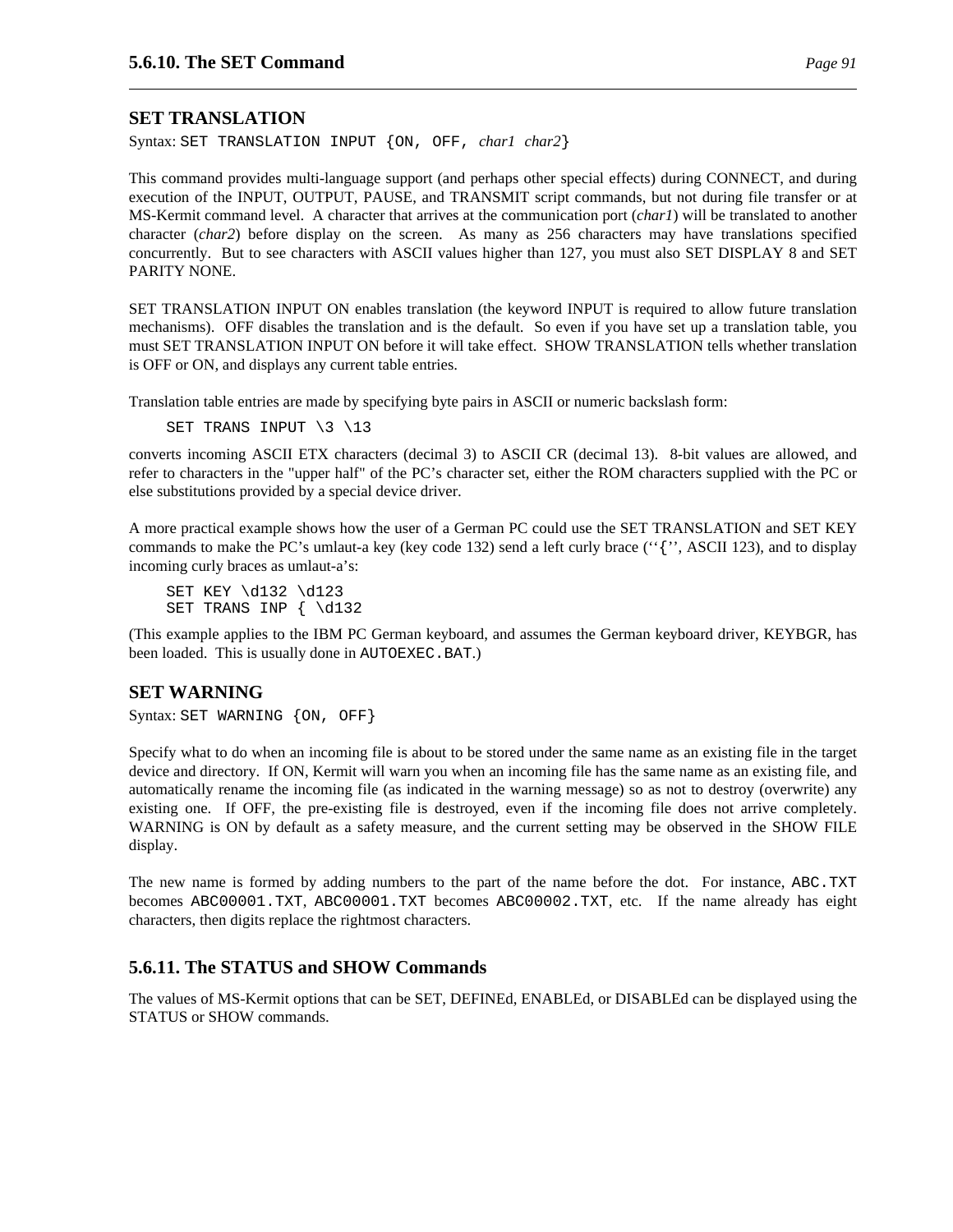### **The STATUS Command**

Syntax: STATUS

The STATUS command displays the values of all the current SET options on a single screen. There are currently no operands for the STATUS command. Use the SHOW command to see logically-grouped settings, e.g. SHOW COMMUNICATIONS, SHOW TERMINAL.

#### **The SHOW Command**

Syntax: SHOW *option*

The SHOW command is used for displaying communication parameters, protocol settings, macro definitions, key redefinitions, file transfer statistics, translations, and other common groupings.

SHOW COMMUNICATIONS

displays the settings of the current serial port (port, speed, parity, echo, etc) and the status of modem signals Carrier Detect, Data Set (modem) Ready, and Clear To Send.

SHOW FILE

displays the file transfer control settings, such as the current path, file discard, attributes packets on/off, warning, end-of-file convention, etc.

#### SHOW KEY

allows you to determine a key's identification code and what it will send in CONNECT mode, most useful for obtaining the identification of a key when SET KEY commands will be placed in a TAKE file. This command can be done only interactively (use a ? to see all defined keys). Refer to the SET KEY description for details.

#### SHOW LOGGING

Displays the names of the session, packet, and transaction logs, and tells whether logging is in effect.

SHOW MACROS [macroname]

displays the definitions of all currently defined macros, as well as the amount of space left for new macro definitions. A macro name, or abbreviation, can be included to restrict the list, e.g. SHOW MACRO IBM will display the definition of the IBM macro, and SHOW MACRO X will list the definitions of all macros whose names begin with X.

SHOW MODEM

displays the status of the modem signals DSR (dataset ready, modem tells the PC that it is turned on and in data mode), CTS (clear to send, modem grants the PC permission to send data), and CD (carrier detect, local modem tells the PC that it is connected to the remote modem). The results may be misleading if your asynchronous adapter, or the connector or cable that is attached to it, is strapped to supply these modem signals itself.

#### SHOW PROTOCOL

displays the values of the Kermit protocol-related parameters, including all the SET SEND and SET RECEIVE parameters, plus whether the timer, attribute packets, and logging are enabled.

#### SHOW SCRIPTS

displays the script-related variables.

# SHOW SERVER

displays which server functions are enabled and disabled.

#### SHOW STATISTICS

displays counts of characters sent and received during file transfers, for both the most recent transfer and the entire session, and an estimate of the average baud rate while sending and listening.

#### SHOW TERMINAL

displays the terminal settings, which terminal is being emulated, the tab stops, etc.

#### SHOW TRANSLATION

displays the entries in the 256 byte input translation table. Values are expressed numerically to avoid confusion with different display adapters, and the command shows only entries for which input and output codes differ.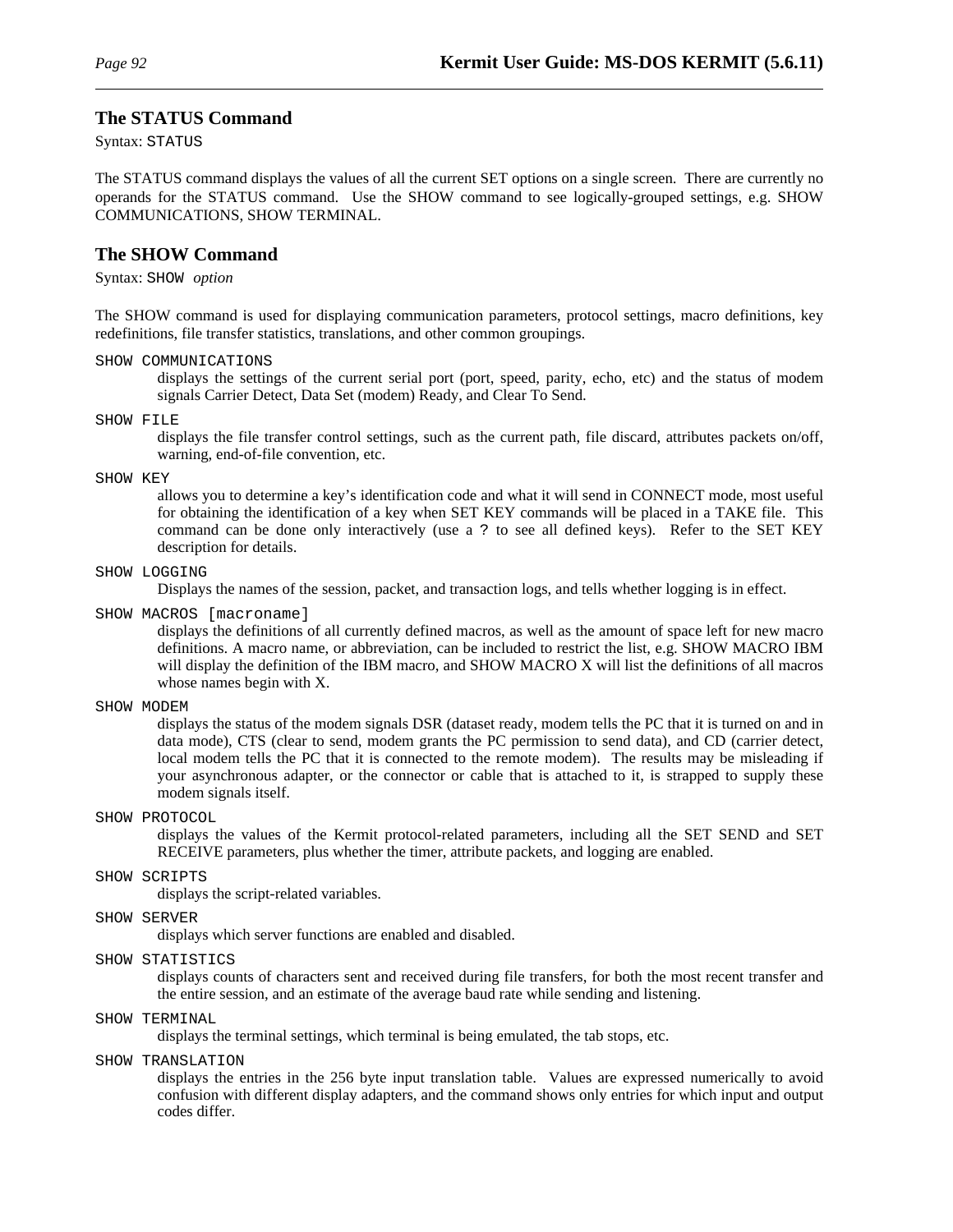# **5.7. Macros**

Like TAKE files, macros provide a way of collecting many commands into a single command. The difference between a macro and a TAKE file is that Kermit keeps all its macro definitions in memory, and can execute them as many times as you like, without having to look them up on disk, whereas every time you issue a TAKE command, Kermit has to access a disk. But . . . you can have as many TAKE command files as you like, and they can be as long as you want, whereas MS-Kermit's memory for storing macro definitions is limited. You can put macro definitions and DO commands for them in TAKE files, or for that matter, you can put TAKE commands in macro definitions. There is a limit of 25 simultaneously active TAKE files plus active macros; a TAKE file or macro remains active if the last item invokes another TAKE or macro command. Active here means Kermit is reading commands from them, not just storing them for later.

# **The DEFINE Command**

Syntax: DEFINE *macro-name* [*command* [, *command* [, ...]]]

Kermit-MS command macros are constructed with the DEFINE command. Any Kermit-MS commands may be included. Example:

define telenet set parity mark, set baud 1200, connect

A macro can be undefined by typing an empty DEFINE command for it, like

define telenet

A macro definition may be up to 255 character long. This example shows a long definition in which lines are continued with hyphenation:

define setup set port 1, set speed 19200, set parity even, set flow none, set handshake xon, set local-echo on, set timer on, set terminal color 1 31 45,set warning on, set incomplete keep, connect

Longer definitions can be accomplished by "chaining." Example (even though this one isn't really longer):

define setup set port 1, set speed 19200, set par even, do setup2 define setup2 set flo no, set handsh xon, set local on, do setup3 define setup3 set timer on, set terminal color 1 31 45, do setup4 define setup4 set warning on, set incomplete keep, connect

DO SETUP or just SETUP will invoke all of these commands. Commas are used to separate commands in macro definitions; carriage returns  $(\n\setminus 13)$  cannot be used. When control or other special characters are needed in a macro they may be expressed in backslash number form, \*nnn*.

The SHOW MACROS command displays the values of currently defined macros, and tells how much space is left for further definitions.

# **The DO Command**

Syntax: DO *macro-name* [*parameters...*]

A Kermit-MS macro is invoked using the DO command. For instance, Kermit-MS comes with a predefined macro to allow convenient setup for IBM mainframe line-mode communications; to invoke it, you would type DO IBM. The IBM macro is defined as "set timer on, set local-echo on, set parity mark, handshake xon, set flow none". You can use the DEFINE command to redefine this macro or remove the definition altogether.

There is no automatic way to undo the effect of a macro. If you need to accomplish this effect, you should define another macro for that purpose. For instance, to undo the effect of "do ibm" so that you could connect to, say, a DEC VAX, you could:

def vax set parity none, set handshake none, set flow xon/xoff,-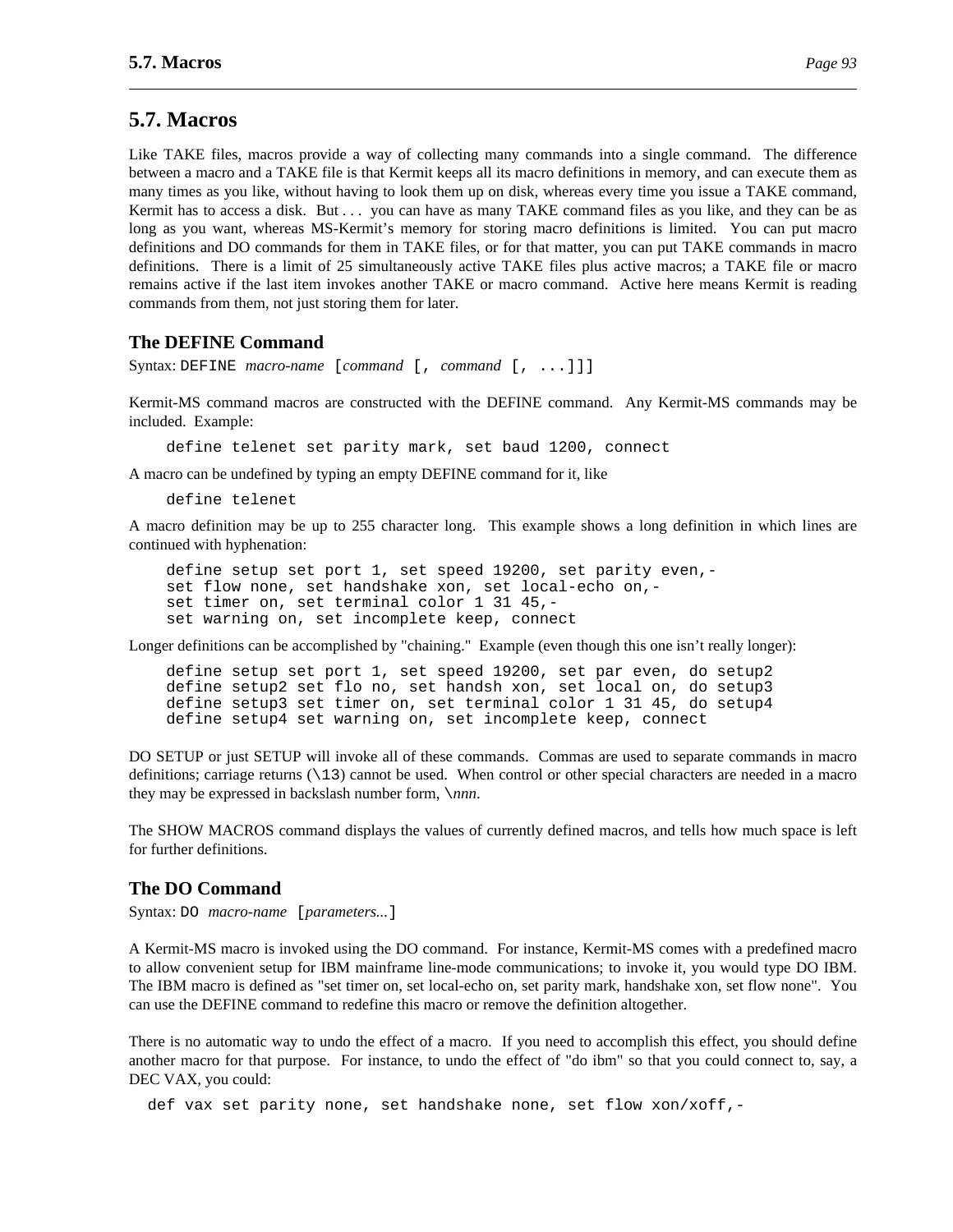set timer off, set local-echo off

Then you can "do ibm" whenever you want to use the IBM system, and "do vax" whenever you want to use the VAX.

If you wish to view the macro expansion whenever you issue a DO command, you can SET TAKE-ECHO ON.

As a convenience the word DO may be omitted. However, when question-mark help is sought at the Kermit prompt, only the main keyword help table will be shown. If you want to see the available macros, type "do ?" or SHOW MACROS. Use of DO is recommended for overall clarity unless a favorite macro is executed frequently.

# **Variables**

Syntax: \%x *text*

Both TAKE files and Macros can use substitution variables similar to those of DOS Batch. The name of a substitution variable is of the form "\%character" where the single character is a digit or a letter or other 8-bit character whose ASCII value is 48 decimal or larger; upper and lower case letters are considered to be the same character. A substitution variable is defined as a string of text by the DEFINE command (the variables are in fact macros) and Kermit replaces occurrences of the variable name with that text, hence the word "substitution". For example,

```
Kermit-MS>define \%a this is substituted material
Kermit-MS>echo I wonder if \%a or not.
```
yields the display:

I wonder if this is substituted material or not.

Another example:

```
Kermit-MS>define \%c set port 1,set speed 9600,set parity even,connect
```
Then

Kermit-MS>\%c

is equivalent to

```
Kermit-MS>set port com1
Kermit-MS>set speed 9600
Kermit-MS>set parity even
Kermit-MS>connect
```
The special subset of substitution variables,  $\$ 1..  $\$ 9, is similar to the DOS Batch variable set  $\$ 1..  $\$ 9. The DO command can accept arguments after the macro name and the individual words in the arguments become the definitions of \%1, etc, for up to nine words, in order. For example, given the following definition:

def dial ATDT\%1\13,input 30 CONNECT,connect,in Login:,out \%2\13

the following command can be used to dial any phone number:

Kermit-MS>do dial 555-1212 myname

The word DO may be omitted, as in:

Kermit-MS>dial 555-1212 myname

This command automatically assigns the value "555-1212" to variable the  $\$ 1 and "myname" to  $\$ 2, and uses these values while dialing the phone and logging into the host system. If fewer than nine words are seen the remaining variables are not changed. For example, if the line above was busy, you could dial a different number and omit the username because it will be remembered from last time.

Substitution variables can reference other substitution variables in their definitions. Care is needed to prevent circular definitions, but even those are detected by Kermit. Subtle circular executions could cause Kermit to go into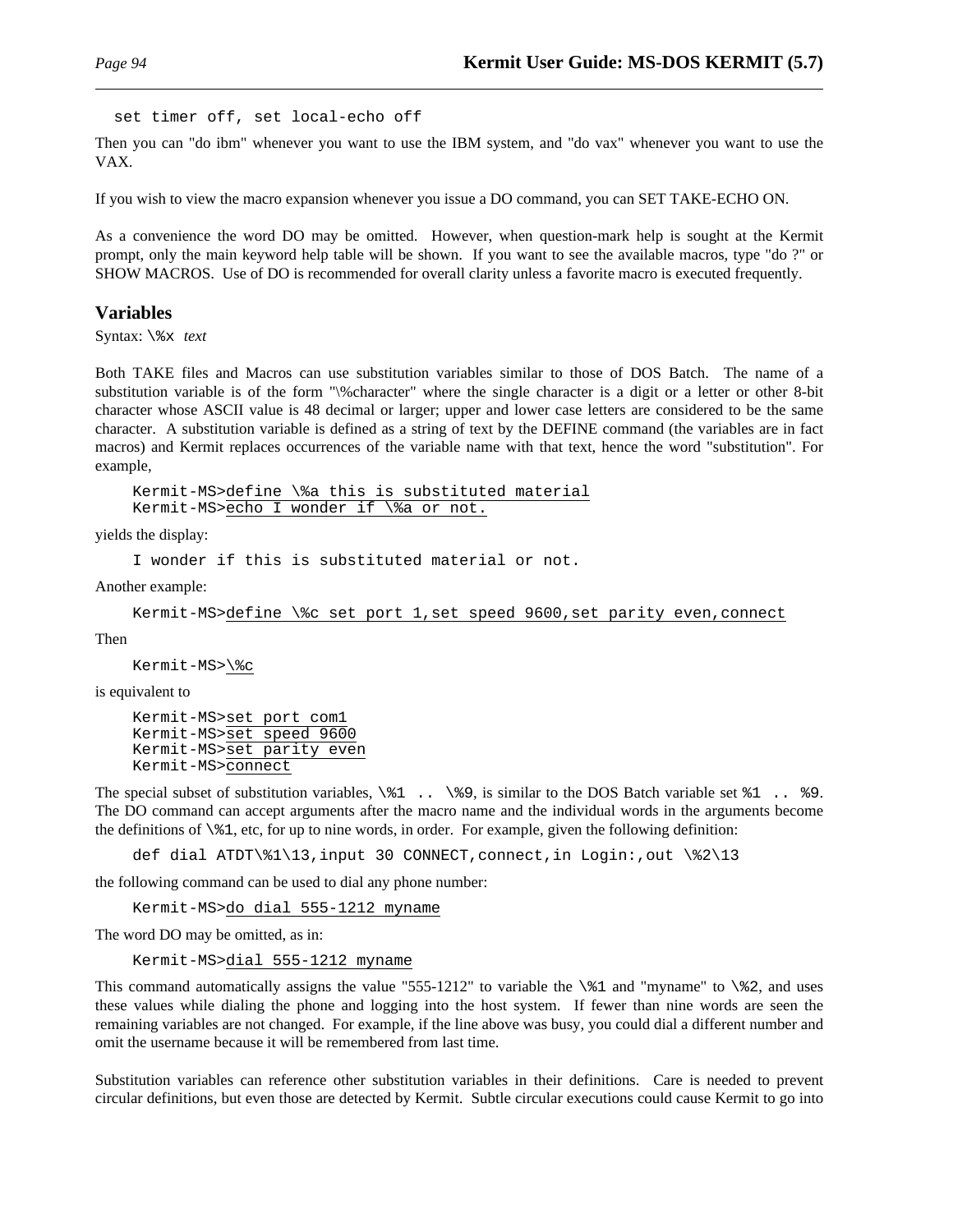an endless loop; if you think this is happening, type a Control-C to interrupt the process. To clarify matters, the definition string of a variable is substituted for the variable's name when the name is observed in a left to right scan of a command. For example,

```
Kermit-MS>define \%a echo This is \%b example: \%b.
Kermit-MS>define \%b a mac\%c expansion
Kermit-MS>define \%c ro string
Kermit-MS>\%a
```
displays:

This is a macro string expansion example: a macro string expansion.

If this example is entered manually then when the final  $\$  a is typed the command line is immediately replaced with the fully expanded command and more input is solicited (such as a carriage return). Try it. Check the variable definitions with the SHOW MACRO command.

A variable can be undefined (deleted) by defining it as an empty string:

Kermit-MS>define \%c

Finally, macros may contain labels, GOTO label commands, IF statements, and other script control features discussed below the same as if the macro were a TAKE file. Macros may also invoke TAKE files, and vice versa.

# **5.8. SCRIPTS**

A script is a file or a macro containing Kermit commands to be executed. What distinguishes a script from ordinary TAKE files or macros is the presence of INPUT, REINPUT, OUTPUT, PAUSE, ECHO, CLEAR, IF, GOTO, and WAIT commands to automatically detect and respond to information flowing though the serial port, actions which otherwise would be performed by the user during CONNECT. The login sequence of a host computer is a classical example.

It is a common, but incorrect, assumption that text to be sent to the remote computer can be included in a TAKE file after the CONNECT command:

| set speed 9600 | ; MS-Kermit command                        |
|----------------|--------------------------------------------|
| connect        | ; MS-Kermit command                        |
| run kermit     | ; Text to be sent to other system          |
| send foo.bar   | ; Text to be sent to other system          |
| $^{\wedge}$ 1c | ; Escape sequence to get back to MS-Kermit |
| receive        | ; MS-Kermit command                        |

The reason this doesn't work is that during CONNECT, MS-Kermit always reads from the real keyboard, and not from the take file. Even if this technique did work, it would still run into synchronization problems. But these can be avoided when there is a way to coordinate the commands that we send with the remote system's responses. Kermit's script commands provide this ability. They may be freely intermixed in a TAKE file or macro with any other Kermit commands to achieve any desired effect. The OUTPUT command sends the specified characters as if the user had typed them; the INPUT command reads the responses and compares them with specified character strings, just as the user would do.

The script commands include INPUT, REINPUT, OUTPUT, PAUSE, WAIT, ECHO, IF, and GOTO. These commands may be interrupted by typing Ctrl-C at the keyboard. The INPUT, REINPUT, PAUSE, and WAIT commands accept a following number as a timeout value. The number is interpreted as seconds from the present or, if given in hh:mm:ss form, as a specific time of day. In either case, the timeout interval must be within 12 hours of the present to avoid it being considered as in the past (expired).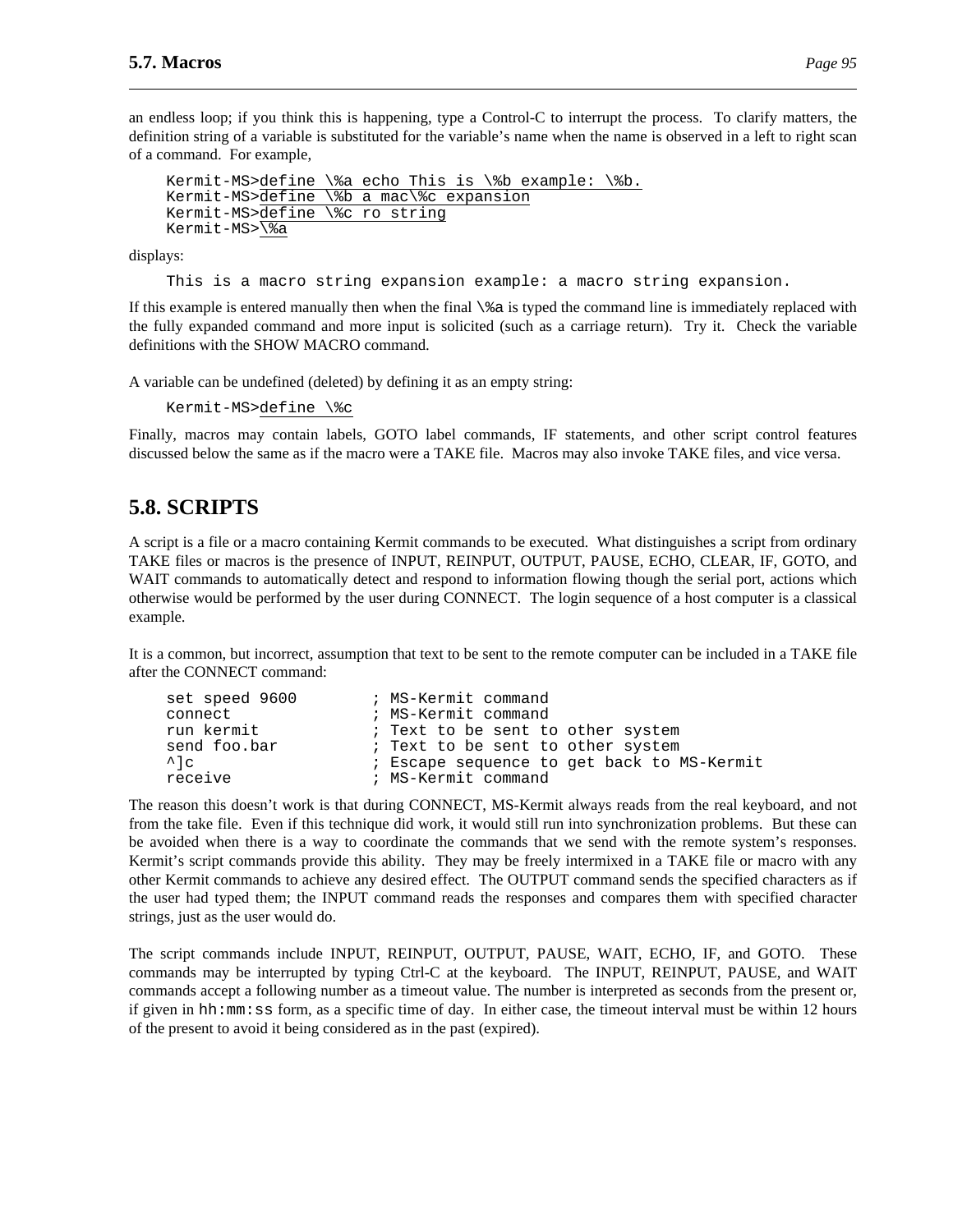# **The CLEAR Command**

Syntax: CLEAR

The CLEAR command empties the buffers of the serial port to forget any earlier material. This gets the INPUT command off to a clean start. (This command was called CLRINP in 2.29B and earlier, and CLEAR was used to erase macro and key definition memory).

# **The ECHO Command**

Syntax: ECHO *text*

The ECHO command is useful for reporting progress of a script, or prompting the user for interactive input. The text is displayed on the screen, and may include backslash notation for control or 8-bit characters. An implied linefeed is included at the beginning of the text.

# **SET INPUT**

Syntax: SET INPUT {CASE, DEFAULT-TIMEOUT, ECHO, TIMEOUT-ACTION}

The SET INPUT command controls the behavior of the script INPUT command:

SET INPUT CASE {IGNORE, OBSERVE}

Says whether or not to distinguish upper and lower case letters when doing a matchup in the INPUT command. OBSERVE causes upper and lower case letters to be distinguished. The default is to IGNORE case distinctions.

SET INPUT DEFAULT-TIMEOUT *seconds*

Changes the default waiting time from one second to this new value. The value is used when an INPUT command has no timeout specified.

- SET INPUT ECHO {ON, OFF} Show on the screen characters read from the serial port during the script operation, or not. Default is ON, show them.
- SET INPUT TIMEOUT-ACTION {PROCEED, QUIT}

Determines whether or not the current macro or TAKE command file is to be continued or exited if a timeout occurs. PROCEED is the default and means that timeouts are ignored. QUIT causes the current script file to be exited and control passed to either the next higher level script file (if there is one) or to Kermit's main prompt.

The SHOW SCRIPTS command displays the SET INPUT values.

# **The INPUT command**

Syntax: INPUT [*timeout*] {*search-string*, @*filespec*}

INPUT is the most powerful of the script commands. It reads characters from the serial port continuously until one of two things occurs: the received characters match the search string or the time limit expires. Matching strings is the normal use, as in:

Kermit-MS>input 5 Login please:

to recognize the phrase "Login please:", or else time out after waiting for 5 seconds. A special binary character  $\255$  or  $\o 377$  or  $\xFF$  stands for the combination carriage return and a line feed, in either order, to simplify pattern matching. The command reports a testable status of SUCCESS or FAILURE and sets the DOS ERRORLEVEL parameter to 2 if it fails to match within the timeout interval. Characters are stored in a 128 byte buffer for later examination by REINPUT, discussed below.

Beware of characters arriving with parity set because the pattern matching considers all 8 bits of a byte unless the local parity is other than NONE and SET DISPLAY is 7-BITS. Arriving characters are modified by first removing the parity bit, if parity is other than NONE, then they are passed through the SET TRANSLATION INPUT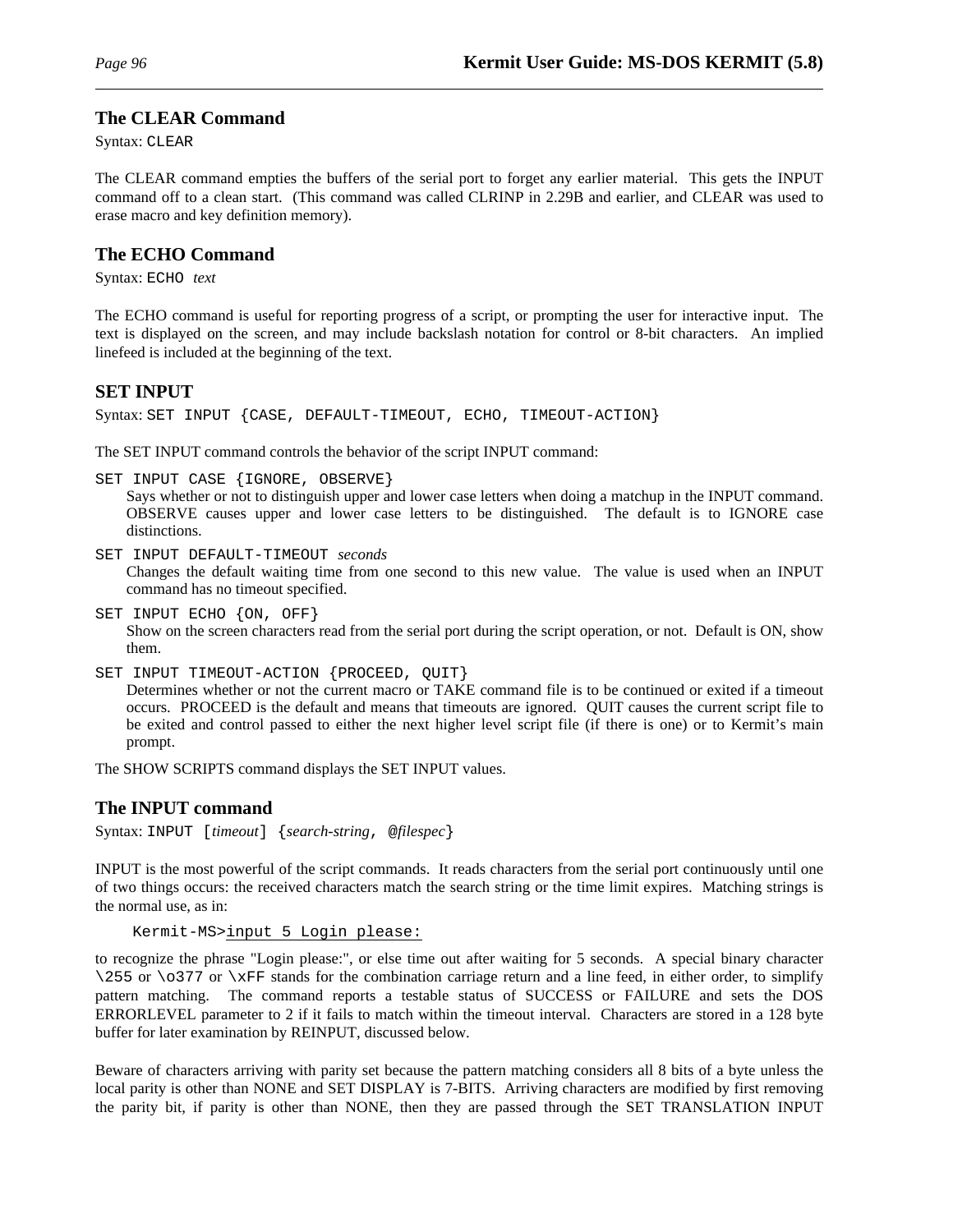converter, the high bit is again suppressed if SET DISPLAY is 7-BITs, the result is logged and stored for pattern matching.

# **The REINPUT command**

Syntax: REINPUT [*timeout*] {*search-string*, @*filespec*}

The REINPUT command is like INPUT except that characters are read from the 128 byte serial port history buffer rather than always seeking fresh input from the port. The purpose is to permit the current text to be examined several times, looking for different match strings. A common case is reading the results of a connection message from a modem which might be "CONNECT 1200" or "CONNECT 2400", depending on the other modem. If the history buffer has less than 128 bytes then fresh input may be requested while seeking a match, until the buffer is full. REINPUT match searches begin at the start of the buffer whereas INPUT searches never go back over examined characters. REINPUT sets the testable status of SUCCESS or FAILURE and DOS ERRORLEVEL, just as for INPUT.

The INPUT, REINPUT, and OUTPUT commands have a special syntax to replace the normal string with text obtained from a file or device:

OUTPUT @*filespec* INPUT @*filespec*

Both forms read one line of text from the file or device and use it as the desired string. A common use is to wait for a password prompt and then read the password from the console keyboard. A string starts with the first non-spacing character and ends at either the end of line or, if executed within a TAKE file, at a semicolon. Indirectly obtained strings, the @*filespec* form, read the first line of the file up to but not including the explicit carriage return. Note if a trailing carriage return is needed it must be expressed numerically, such as \13 decimal. Example:

input 7 Password: echo Please type your password: output @con output \13 echo \13\10Thank you!

In this example, a TAKE file requests the user to type in the password interactively, so that it does not have to be stored on disk as part of the TAKE file.

When a script fails because an INPUT or REINPUT command did not encounter the desired string within the timeout interval the message "?Timeout" is displayed.

# **The OUTPUT command**

Syntax: OUTPUT {*string*, @*filespec*}

The OUTPUT command writes the indicated character string to the serial port as ordinary text. The string may contain control or other special binary characters by representing them in backslash form. Carriage Return (CR), for example, is \13 decimal, \o15 octal, or \x0D hexadecimal. The string may use 8-bit characters if the communications parity is type NONE. A special notation is also provided,  $\b$  or  $\B$ , which causes a BREAK signal to be transmitted.

The string to be transmitted starts with the first non-spacing character after the OUTPUT command and ends at either the end of line or, if executed within a TAKE file, at a semicolon (if you need to output a semicolon from within a TAKE file, use backslash notation, e.g. ''\59''). Indirectly obtained strings, the @*filespec* form, read the first line of the file up to but not including the explicit carriage return.

As a convenience, text arriving at the serial port during the OUTPUT command is shown on the screen if SET INPUT-ECHO is ON, and stored in a 128-byte internal buffer for rereading by subsequent (RE)INPUT commands.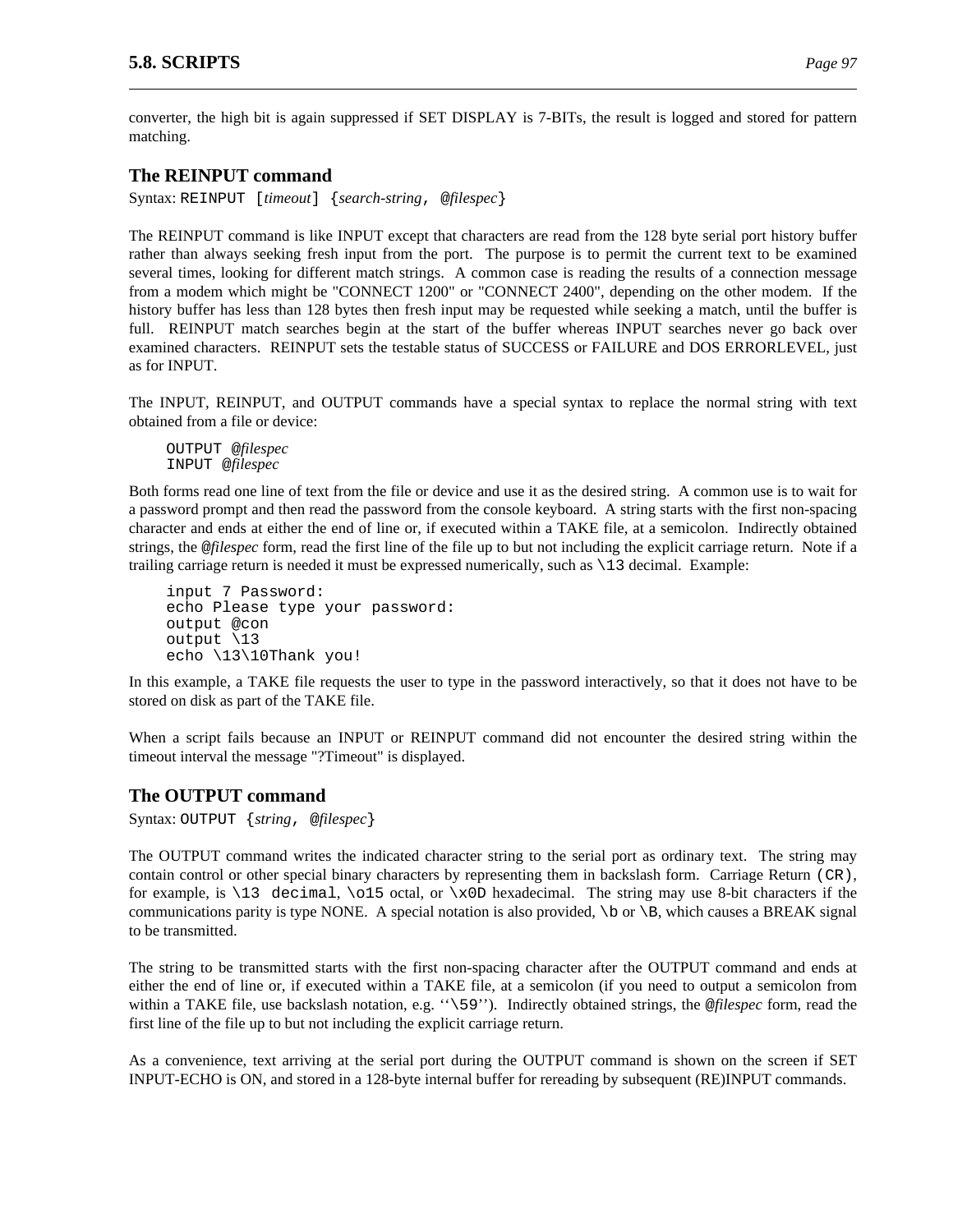# **The PAUSE command**

Syntax: PAUSE [{*number*, *hh:mm:ss*}]

PAUSE simply waits one or more seconds, or until the specified time of day, before Kermit executes the next script command. Pauses are frequently necessary to avoid overdriving the host and to let a modem proceed through a dialing sequence without interruptions from Kermit. The default waiting time is set by SET INPUT DEFAULT-TIMEOUT and is normally one second. The optional integer number selects the number of seconds to pause for this command, and the *hh:mm:ss* selects a specific time of day. An explicit value of zero produces a pause of just a few milliseconds which can be useful in some situations.

Text arriving during the PAUSE interval is shown on the screen, if SET INPUT-ECHO is ON, and stored in a 128-byte internal buffer for rereading by a following INPUT command.

PAUSE is interrupted if there is any activity on the keyboard. Thus PAUSE can be useful for operations like:

echo "Type any key when ready..." pause 9999

PAUSE is useful in scripts that are to be executed at some future time. For instance, if you want your PC to dial up another computer and transfer some files at 9:30pm, when the phone rates are lower, you can put the command

PAUSE 21:30:00

in your script file. Note that you cannot specify a time more than 12 hours in the future. If you need to pause until a specific time that is more than 12 hours away, you can use multiple PAUSE statements:

PAUSE 21:30:00 ; Pause until 9:30pm tonight<br>PAUSE 9:30:00 ; Pause until 9:30am tomorro ; Pause until 9:30am tomorrow morning

#### **The WAIT Command**

Syntax: WAIT [{*number*, *hh:mm:ss*}] [\CD] [\CTS] [\DSR]

WAIT performs a timed PAUSE, as above, but also examines the optional modem control signals Carrier Detect (\CD), Clear To Send (\CTS), and Data Set (modem) Ready (\DSR). If all of the specified signals are ON, or become ON before the timeout interval, the wait operation ceases with an indication of SUCCESS. If the time interval expires without all of the specified signals on, the status is FAILURE. Example:

```
Kermit-MS> wait 12:45:00 \cd \dsr
```
This waits until both CD and DSR asserted or until 45 minutes past noon, whichever happens first, returning SUCCESS or FAILURE respectively.

If no modem signals are specified, then WAIT is the same as PAUSE.

#### **Labels and the GOTO Command**

Labels and the GOTO command work together in the same fashion as in DOS Batch files. A label is a line which starts with a colon (:) in the leftmost column followed immediately by a word of text (no intervening spaces); material on the line after the label is ignored. The GOTO command is followed by a label, the leading colon is optional in the GOTO command. The label may be located either before or after the GOTO command and is found by searching the TAKE file or macro from the beginning. Thus, duplicated labels will always use the first occurrence. The target label must be in the current TAKE file or macro; one may not GOTO a label in another TAKE file or macro. Example:

```
:LOOP
echo again and\13
goto loop
```
will print "again and again and again and..." forever (until you type Ctrl-C). As a macro: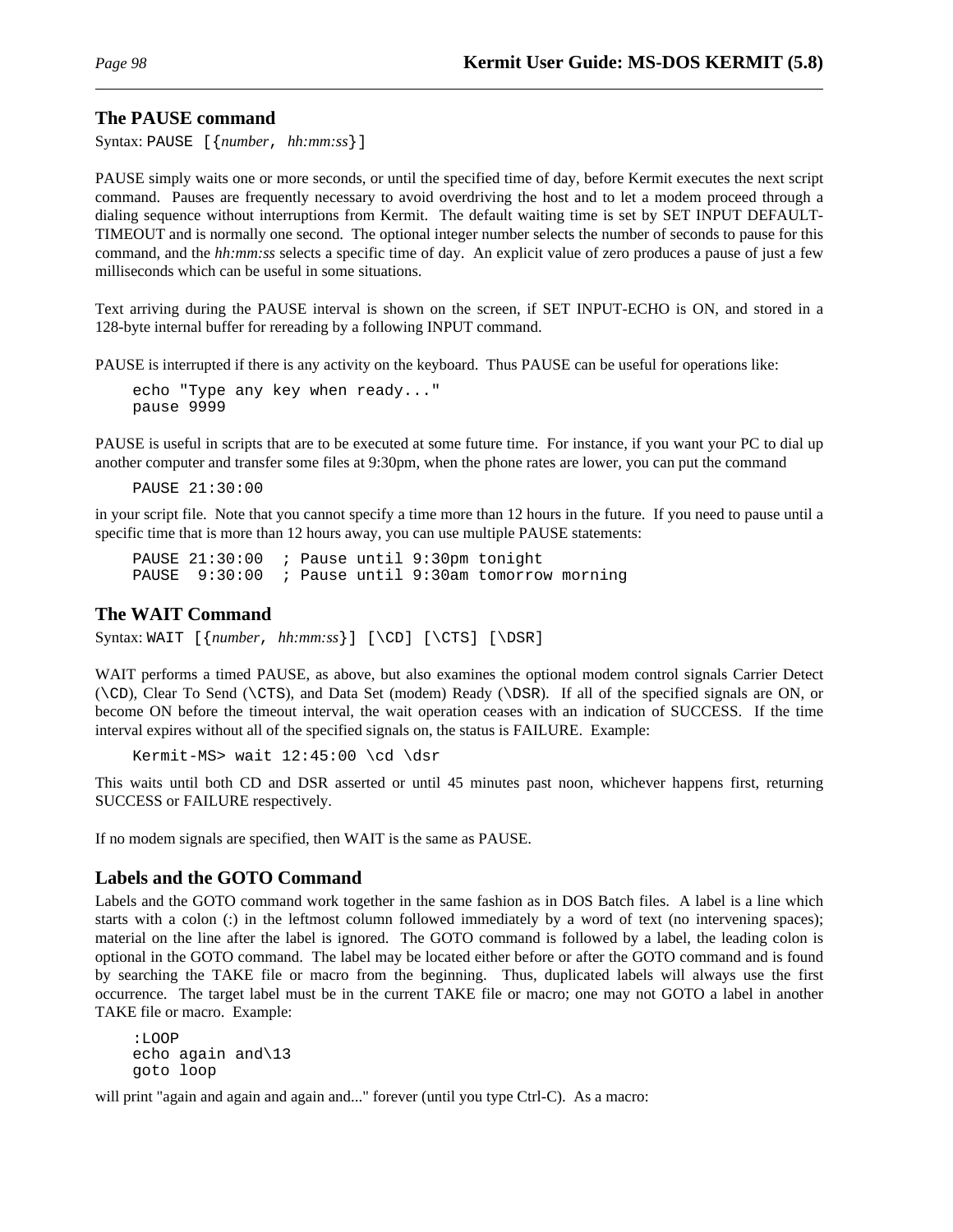define test :loop,echo again and\13,goto loop do test

Note that if a label follows a comma in a macro definition, there must be no intervening spaces:

define test ..., :top, ..., goto top ; bad, space before colon. define best ...,:top, ..., goto top ; good, no space.

In this example, the best macro will work, the test macro won't.

MS-Kermit searches for the target of a GOTO starting from the top of the TAKE file, or the beginning of the macro, in which it occurs. Labels are strictly local to the current TAKE file or macro. You cannot GOTO a label outside of the current TAKE file or macro.

### **The IF Command**

Syntax: IF *test-condition MS-Kermit Command*

The IF command gives MS-Kermit scripts the ability to make a decision based upon the criterion specified as the *test-condition*. If the test condition is true, then the command is executed. Otherwise, it is skipped. The test conditions are:

- NOT Modifier for other conditions below.
- ALARM True if the current time of day is at or later than the alarm clock time. The alarm clock time is set by the command SET ALARM time. IF ALARM distinguishes early from late with a 12 hour field of view.
- COUNT True if the current COUNT variable is greater than zero. COUNT is a special Kermit variable for each active TAKE file or macro. It is set by the command SET COUNT and it is both tested and modified by the IF COUNT command. The intent is to construct simple script loops where the IF COUNT command first decreases COUNT by one (but never below zero) and then if COUNT is greater than zero the following Kermit command is executed. Because COUNT exists only for TAKE files and macros it cannot be used interactively. Each TAKE file or macro has its own distinct copy of COUNT, and nested TAKE files or macros do not interact through their COUNTs. Initially COUNT is zero.
- DEFINED *symbol*

True if the named macro or variable is defined. You can use this feature to remember things for future reference.

ERRORLEVEL *number*

True if the DOS errorlevel number matches or exceeds the given (decimal) number.

EXIST *filespec*

True if the specified file exists.

#### FAILURE

True if the previous status-returning Kermit command reported failure.

**SUCCESS** 

True if the previous status-returning Kermit command reported success. When using IF SUCCESS and IF FAILURE, it is important to SET INPUT TIMEOUT PROCEED, otherwise the script will quit immediately upon a failing INPUT or REINPUT, before getting to the IF statement.

IF commands are closely modeled on those of DOS Batch files, for familiarity. They consist of a test condition, perhaps modified by the leading word NOT, and then any legal Kermit command. GOTO is an especially useful command here to branch in the TAKE file or macro.

The "object" of an IF command is a Kermit command, which can be:

- A regular, predefined Kermit command, like SEND FOO.BAR or SET SPEED 1200.
- A GOTO, allowing subsequent statements to be skipped.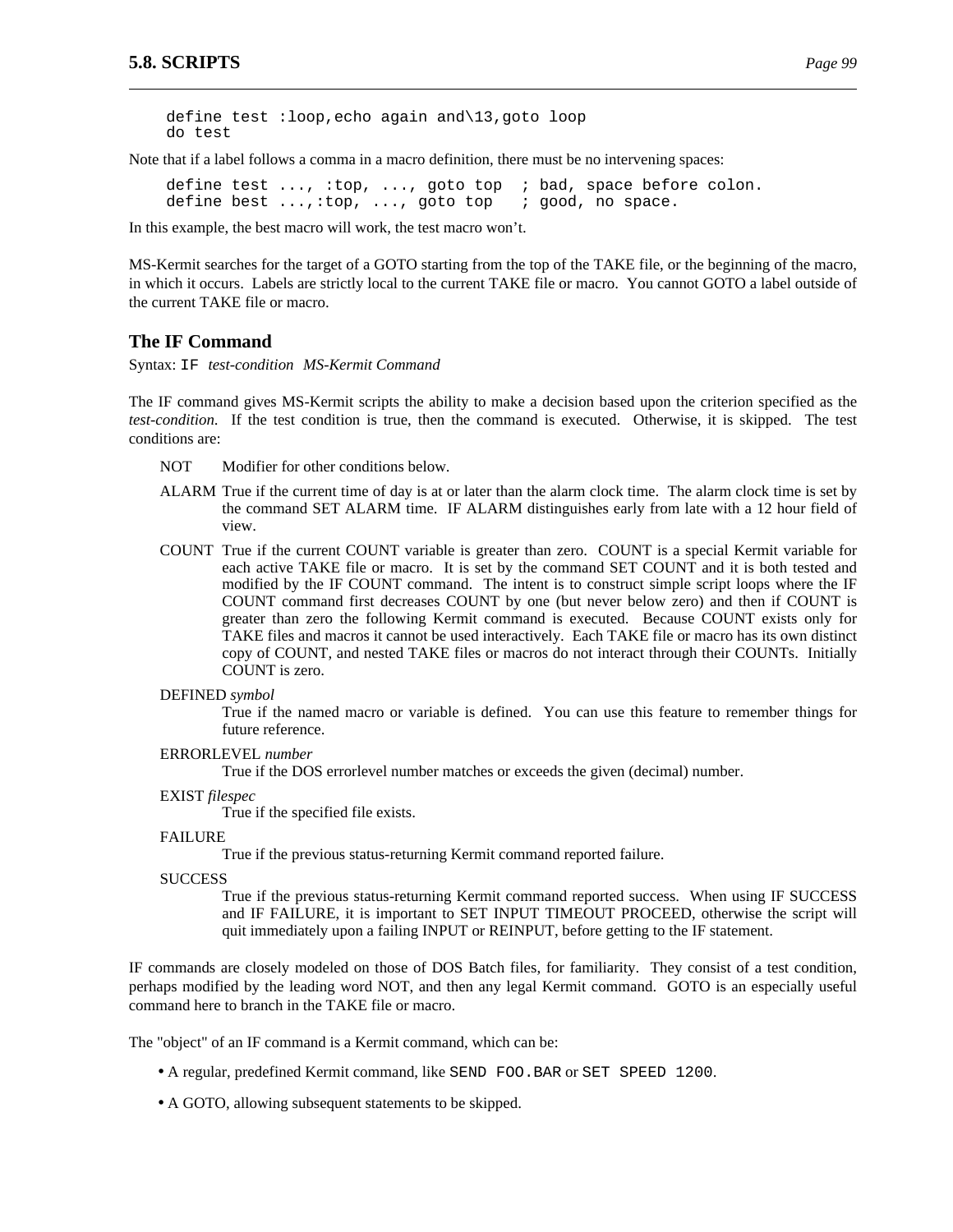- Another IF command, as in IF DEFINED \%3 IF EXIST FOO.BAR SEND FOO.BAR. The SEND command is executed only if both IF conditions are true.
- A macro. This allows a semblence of structured programming, with an implied "begin" and "end" around the commands that compose the macro. For instance:

```
define giveup echo I give up!, hangup, stop
input 10 Login:
if failure giveup
output myusername
```
The Kermit commands which yield SUCCESS or FAILURE conditions are: GET, SEND, RECEIVE, the REMOTE commands, INPUT, REINPUT, BYE, FINISH, LOGOUT, and WAIT.

#### **The POP and STOP Commands**

Use these commands for terminating execution of a TAKE file or macro. POP terminates the current level and returns to the previous level. For example, if you gave the command "take shower", and the SHOWER file contained a command "take bath", and the BATH file contained a command "take hike", and a POP command was encountered in the HIKE file, then the next command executed would be the one following the "take hike" command in the BATH file. If a STOP command was encountered in any of these files, MS-Kermit would return immediately to interactive command level. POP and STOP work in similar fashion with nested macro invocations: POP returns to the invoking macro, STOP returns to command level.

# **Script Examples**

A counting loop. This TAKE file excerpt says hello three times, then says goodbye:

```
set count 3                  ; Prime the loop counter for three passes<br>:TOP                       ; A label for GOTO
:TOP ; A label for GOTO
                         ; Something to see, with carriage return
if count goto top if COUNT is greater than zero
echo Goodbye!\13
```
Figure 5-2 shows a simple script file that logs in to a computer, prompting the user for her password using the @con construction, and then connects as a terminal. Notice the semicolons used to indicate comments in TAKE files. If

```
define ermsg echo \{\1\13, stop ; Define an error handling macro.
clear ; Clear the input buffer.<br>
set speed 9600 (set the transmission sp
set speed 9600 ; Set the transmission speed.
output \13 \qquad \qquad ; Carriage return to awaken host.<br>input 15 Login: \qquad \qquad ; Wait up to 15 secs for prompt.
                                            % Wait up to 15 secs for prompt.<br>% Give up if none.
if failure ermsg No login prompt!
output Sari\13 ; Send username and CR.<br>set input echo off ; Privacy, please.
set input echo off \begin{array}{ccc} ; & \text{Privacy, please.} \\ \text{input 5 Password:} & ; & \text{Quiethyl wait for} \end{array}; Quietly wait for this.
if failure ermsg No_password_prompt! ; Give up if it doesn't come.
echo Type your password now... \qquad \qquad ; Make our own prompt.
output @CON \qquad \qquad ; Send console keystrokes.
output \13 \qquad \qquad ; Add a real carriage return.<br>input 30 $ \qquad \qquad ; Wait for system prompt.
                                            ; Wait for system prompt.
if failure ermsg No_system_prompt! ; Give up if none.
connect \qquad \qquad ; Start terminal emulation.
```

| Figure 5-2: MS-Kermit Script for Logging In |  |  |  |  |
|---------------------------------------------|--|--|--|--|
|                                             |  |  |  |  |

these same commands were typed by hand at the Kermit prompt the semicolon material would be considered part of a string! Typing a Control-C will interrupt and terminate any of the commands.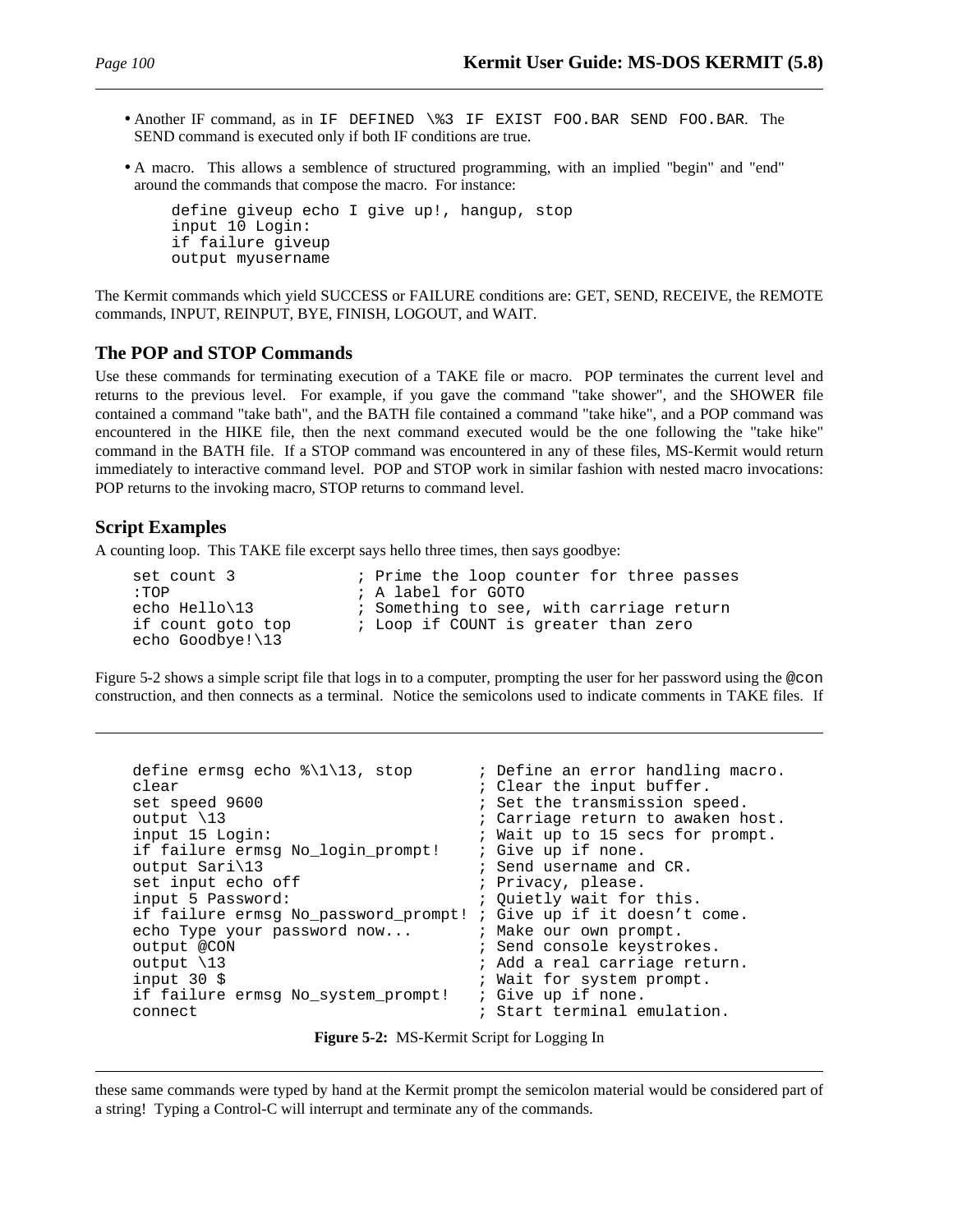Figure 5-3 illustrates some detailed control of the Hayes modem. Some understanding of the Hayes dialing language is helpful for deciphering this script (consult your Hayes modem manual). If the script is stored in a file called HAYES.SCR, then a DIAL macro can be defined like this:

define dial take hayes.scr

The trick here is that any invocation of the "dial" or "do dial" command with an operand will set the variable  $\&1$ , which is used in the TAKE file, for instance:

dial 765-4321

will set  $\&$  1 to "765-4321", the number to be dialed.

A combination of DOS Batch and Kermit Script files is shown in Figures 5-4 and 5-5 (see your DOS manual for an explanation of the batch file syntax). The purpose is to allow a user to say ''SEND *filename*'' at the DOS prompt. The DOS batch shell, SEND.BAT, and the login script, KX, are combined to login to a VAX through a data switch, run VMS Kermit in server mode, transfer the file, submit it to VMS Mail, delete the disk file, shut down the server and logout from the VAX, and report the overall transfer status. The user is asked to provide a password interactively.

# **5.9. Initialization Files Revisited**

At Columbia University, we have IBM 370-series mainframes running VM/CMS, DECSYSTEM-20 mainframes running TOPS-20, a VAX 8700 running Unix. All of these systems are accessible through a Gandalf PACX port contention unit. The IBM systems have two different kinds of front ends, a COMTEN 3695 (similar to IBM 3705) for linemode half-duplex connections, and various Series/1-style protocol converters (including the 7171 and 4994) for full-screen, full-duplex 3270 emulation, all of which use various combinations of parity and other settings. Figure 5-6 shows an MSKERMIT.INI file composed by Vace Kundakci of Columbia to automate the task of switching his PC/AT among all these systems. It illustrates the creative use of macros and scripts. Numerous siteand system-dependent key definitions have been omitted.

A bit of explanation might clarify some of this. PACX is our port contention unit. Its output appears in even parity. It prompts us to "Enter node name =>", and we respond with the name of one of our systems or front ends, like CU20B or CU20D (DEC-20s), SIMA or SIMB (7171s), CUVMA or CUVMB (IBM mainframes front ended by COMTEN), or CUNIXC (a VAX). To connect to a given system, Vace types "do cu20b" or "do sima" to invoke a "connecting" macro. Each of these, in turn, invokes the PACX macro to navigate through the PACX to the desired system, and then invokes the appropriate macro (3695, 7171, etc) to get past any associated front end (e.g. to tell the COMTEN which IBM mainframe is wanted, or to tell the protocol converter what terminal to emulate), and then to login on the desired system, prompting on the screen for user ID and password. Finally, a macro like "vml" (VM linemode), "xed" (XEDIT, i.e. VM full screen), or "dec" (DEC-20 or VAX) is executed to set the communication parameters for the system just logged in to. The key definitions that are shown in the "vml", "xed", and "dec" macros assign the host's character deletion code (backspace or rubout) to the AT's backarrow key.

# **5.10. MS-Kermit Features for Different Systems**

As noted early on, MS-Kermit was designed primarily for the IBM PC family, and later adapted to various non-IBM-compatible MS-DOS (and even non-MS-DOS) systems. Some of these adaptations provide all the features of the IBM PC version, others provide only a subset, and still others may include features not available on the IBM family. These features are all of the system-dependent variety; the Kermit file transfer protocol should be implemented identically on all versions of MS-Kermit. The most obvious differences are in the terminal emulation options and the keyboards. Table 5-7 shows the terminal emulation options for the systems presently supported by Kermit-MS, and Table 5-8, shows which keys are used for screen rollback on the various systems supported by MS-Kermit.

Another difference is the default communication port, the number of communication ports supported, and the names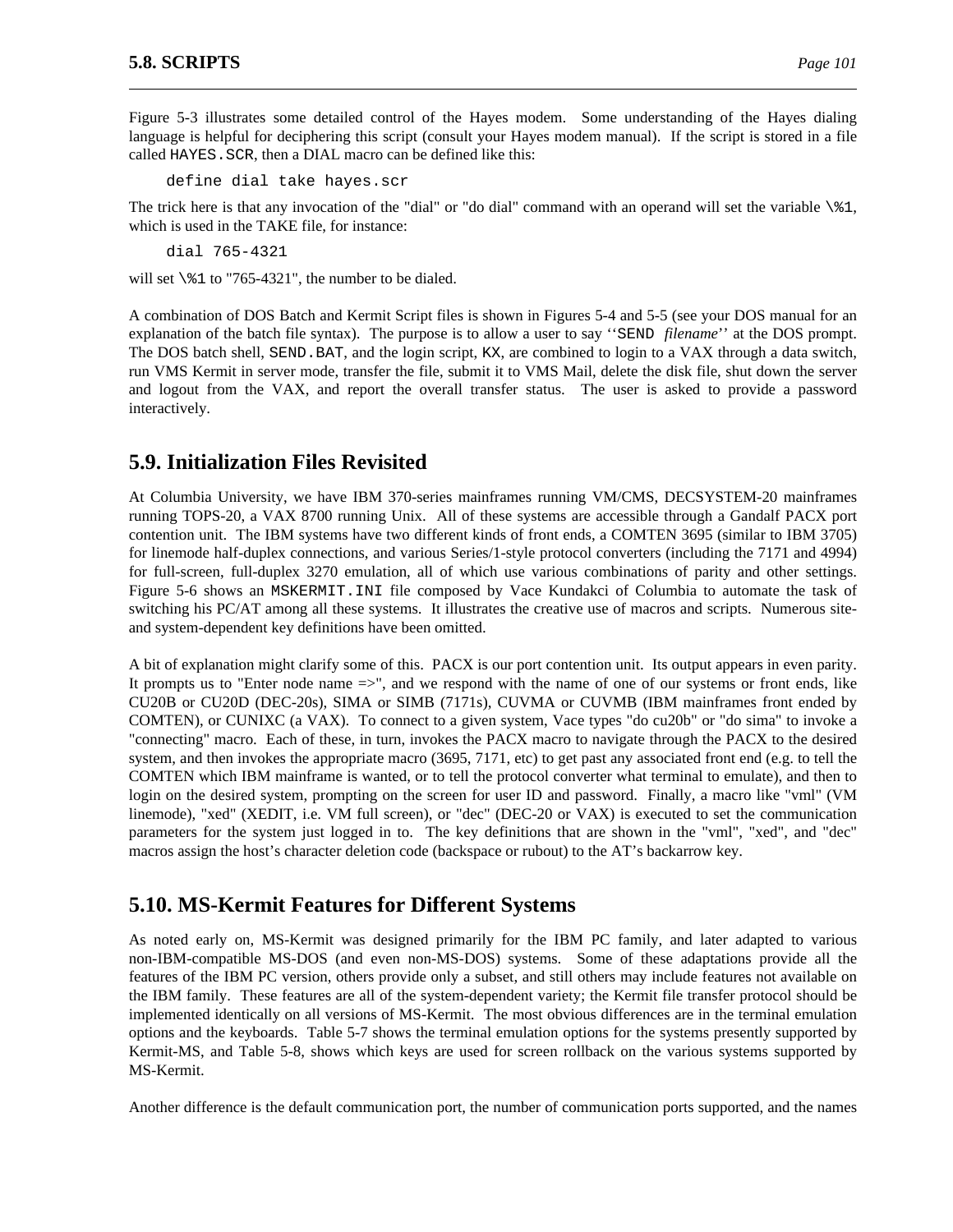if defined \%1 goto start ; Make sure number specified. echo Please supply a phone number!\13 stop :START clear  $\begin{array}{ccc} 1 & 2 & 3 \end{array}$  ; Clear the input buffer.<br>  $\begin{array}{ccc} 2 & 400 & \text{if} & \text{if} & \text{if} & \text{if} & \text{if} & \text{if} & \text{if} & \text{if} & \text{if} & \text{if} & \text{if} & \text{if} & \text{if} & \text{if} & \text{if} & \text{if} & \text{if} & \text{if} & \text{if} & \text{if} & \text{if} & \text{if} & \text{if} & \text{if} & \text{if} &$ set speed 2400  $\qquad \qquad ;$  Dial at high speed.<br>wait 10 \dsr  $\qquad \qquad ;$  Is modem turned on? ; Is modem turned on? if success goto init echo Please turn on your modem. \13 ; It's not, complain, stop  $\qquad \qquad ;$  and exit the script. :INIT echo Initializing modem... $\13\10$  ; Modem is turned on.<br>output ATZ F1 00 V1 X4 S0=0\13 ; Initialize the modem. output ATZ F1 Q0 V1 X4  $SO=0\backslash 13$  input 5 OK input 5 OK  $\begin{array}{ccc} i & j & j \\ j & k & k \end{array}$  ; Get its response.<br>If success goto dial  $\begin{array}{ccc} i & j & j \\ j & k & j \end{array}$  if OK, go ahead as ; If OK, go ahead and dial echo Can't initialize the modem! $\13$  ; Not OK, give up. stop :DIAL  $\qquad \qquad ;$  Ready to dial. set count 5  $\qquad \qquad ;$  Set the redial limit. define \%d \13Dialing  $\qquad \qquad ;$  Initial dial message. :REDIAL<br>echo \%d \%1...\13 echo \%d \%1...\13  $\qquad \qquad$  ; Tell them we're dialing.<br>output ATDT \%1\13  $\qquad \qquad$  ; Dial the phone number. ; Dial the phone number. clear  $\begin{array}{ccc} i & c & c \\ i & d & d \end{array}$  ; Clear away the command echo.<br>  $\begin{array}{ccc} i & i & d \\ i & d & d \end{array}$  input 30 CONNECT ; Wait for CONNECT message.<br>; Got it, go check speed. if success goto speed ; Got it, go check speed. define  $\%$ m No dialtone or no answer. ; Make this the error message.<br>reinput BUSY ; Didn't connect. Was it busy ; Didn't connect. Was it busy? if failure goto later ; it is bunned. We<br>Echo \13Busy... ; it's busy, let them ; It's busy, let them know. pause 60 <br>define \%d \13Redialing  $\begin{array}{ccc} \cdot & \cdot & \cdot \\ \cdot & \cdot & \cdot \\ \cdot & \cdot & \cdot \\ \cdot & \cdot & \cdot \\ \cdot & \cdot & \cdot \\ \cdot & \cdot & \cdot \\ \cdot & \cdot & \cdot \\ \cdot & \cdot & \cdot \\ \cdot & \cdot & \cdot \\ \cdot & \cdot & \cdot \\ \cdot & \cdot & \cdot \\ \cdot & \cdot & \cdot \\ \cdot & \cdot & \cdot \\ \cdot & \cdot & \cdot \\ \cdot & \cdot & \cdot \\ \cdot & \cdot & \cdot \\ \cdot & \cdot & \cdot \\ \cdot & \cdot & \cdot \\ \cdot & \cdot & \cdot \\ \cdot & \cdot & \cdot \\$ % Change message to "Redialing".<br>% Then go redial. if count goto redial<br>define \%m \l3Line busy. ; After 5 tries set this message. :LATER  $\qquad \qquad ;$  Get here upon giving up. echo \%m\10\13Try again later.\13 ; Issue error message. stop ; Exit from the script.<br>
:SPEED ; Connected! ; Connected! pause 1  $\qquad$  ; Wait for text after CONNECT.<br>
define \%s 2400  $\qquad$  ; Assume speed is 2400. define \%s 2400  $\cdot$  is assume speed is 2400.<br>
reinput 1 2400  $\cdot$  is Rescan current text f ; Rescan current text for "2400" if success goto done  $\begin{array}{ccc} i & i & i \\ i & i & i \\ k & i & j \end{array}$  if is. ; It isn't, so assume 1200.<br>; Is it? reinput 1 1200<br>if failure define \%s 300 if failure define \%s 300  $\cdot$  ; It isn't, so it must be 300.<br>: DONE : We know the speed. : DONE : DONE ; We know the speed.<br>
set speed \ \* s (set it. ; So set it. echo Connecting at  $\$ s bps... \13 ; Tell the user. connect  $\qquad \qquad ;$  And start terminal emulation.

**Figure 5-3:** MS-Kermit Script for More Control of a Hayes 2400 bps Modem

given to them. For instance, the IBM PC family supports COM1 and COM2, and uses COM1 by default. MS-Kermit may be persuaded to support higher-numbered IBM ports using the method outlined in section 5.17.3. For remote operation, IBM's name for the console is CON, so if you CTTY COM1, you do CTTY CON to put the PC back to normal.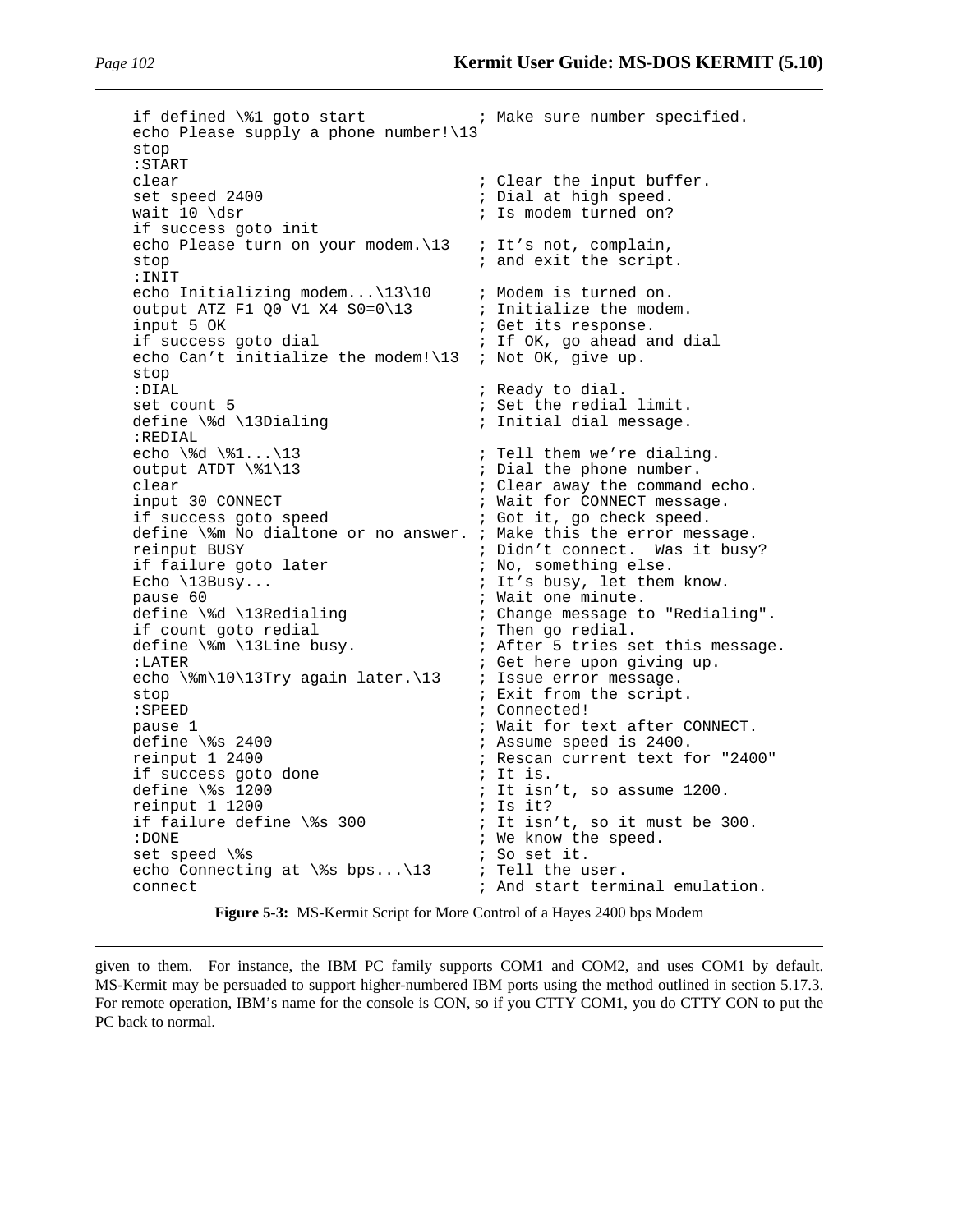File SEND. BAT, DOS batch program:

```
echo off
Rem Kermit, one-line file mailer, by Joe Doupnik.
Rem Logon to VAX, run Kermit, Send user's file,
Rem post via MAIL, logout from VAX.
if ".%2" == "." goto usage
if exist %1 goto proceed
echo No file to send!
:usage
echo Usage is SEND filename username
goto done
:proceed
echo Logging onto the Vax ...
kermit set disp q,take kx,send %1,pau,rem host mail %1 %2,pau 2,bye,
if errorlevel 3 goto badrem
if errorlevel 2 goto badrcv
if errorlevel 1 goto badsnd
echo File(s) "%1" has been mailed to %2.
goto done
:badrem
echo Mail did not cooperate!
:badrcv
echo Receive failed!
goto done
:badsnd
echo Send failed!
goto done
:done
echo on
```
**Figure 5-4:** MS-DOS Batch File Invoking Kermit to Send VAX Mail

#### **The DEC Rainbow**

The DEC Rainbow version of MS-Kermit 2.31 uses the built-in VT102 terminal firmware and setup modes, and can operate at speeds up to 9600 baud. It has no 25th screen line, and therefore no Kermit mode line during CONNECT. It supports only the Rainbow's single communication port, and not the printer port, so SET PORT for the Rainbow is not implemented (but of course the printer may be used for printing.) The Rainbow may be put in remote mode by CTTY AUX, and returned to normal with CTTY SCRN. The Rainbow supports several SET TERMINAL commands: VT102, VT52, and ROLL.

The keypad and cursor keys all work properly in VT102 and VT52 modes and in application as well as native states (they never had in previous versions). Newline mode is activated for received characters (LF  $=\gg$  CR/LF). Screen roll back is almost 11 screenfuls. Table 5-9 shows the verb names and default key assignments for the Rainbow. On the main typewriter keyboard the shifted comma and period are converted to special keys available for Set Key assignment without impacting the normal unshifted ASCII actions; Shift Lock has no effect on these keys.

### **The DECmate II**

MS-Kermit for the DECmate II with the XPU option is somewhat similar to Rainbow Kermit. It uses built-in terminal VT100 firmware and setup modes and baud rates up to 9600 on the single communication port. The printer port is not available for communications in this version. There is no mode line, but other connect-mode escapes are supported, including sending BREAK. Disks A through I are supported, and the floppy disk format is compatible with the Rainbow. DEC utilities are available for file conversion between DOS and WPS-8 files.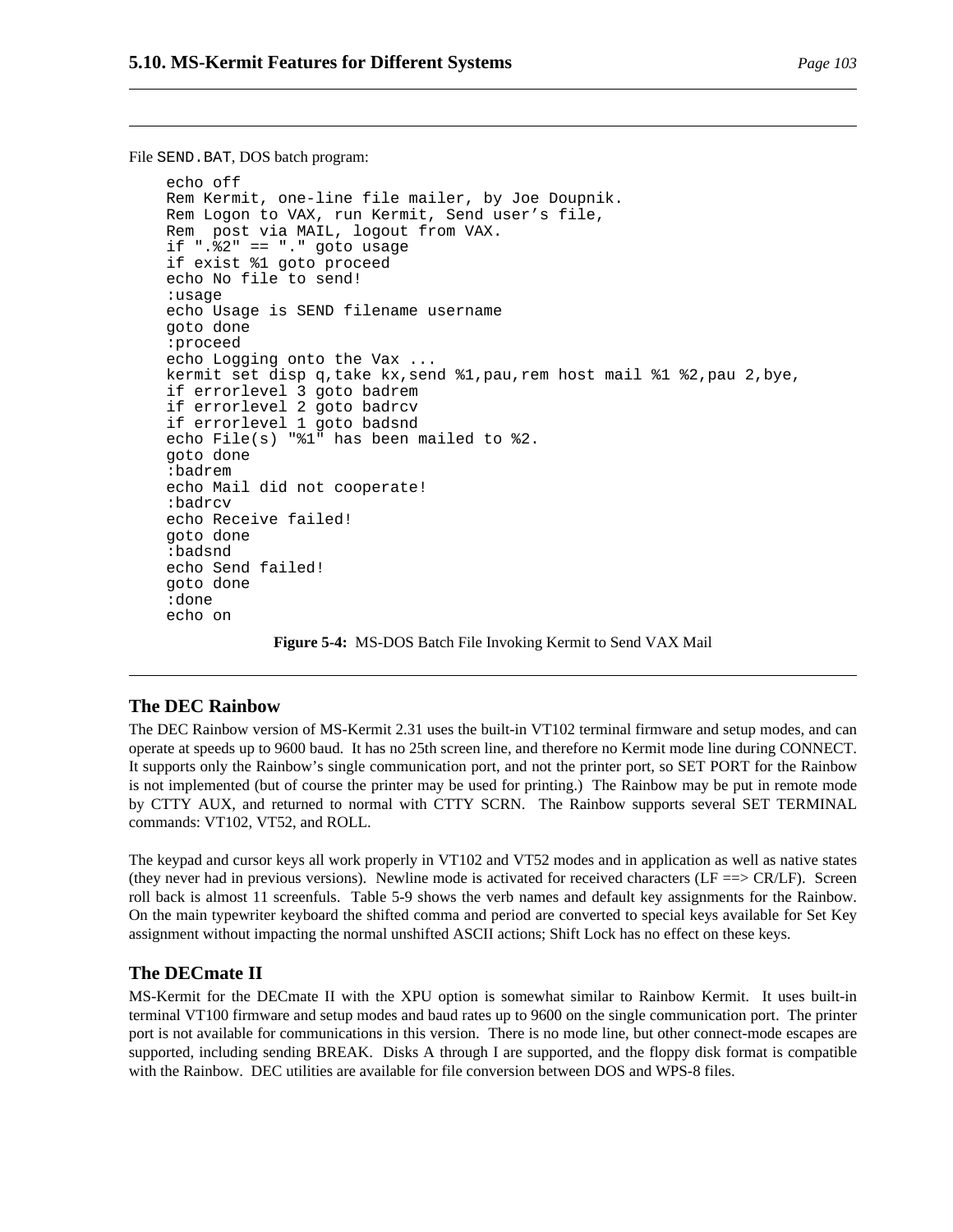File KX, Kermit script:

```
Comment Login script for VAXA via Micom data PBX Switch.
set input timeout quit
set input echo off
set display quiet
output \13
comment - "slowly." and "CLASS" are part of the switch's prompt.
input 10 slowly.
input 10 CLASS
pause
comment - Slowly tell switch "vaxa", wait for beep.
output v
output a
output x
output a
output \13
pause
input 5 \sqrt{7}comment - Done with Switch, wake up the VAX and log in.
pause
output \13
pause
input 5 Username:
set input timeout proceed
output MYNAME\13
input 2 Password:
comment - Prompt ourselves, then get password from console.
echo Enter password:
output @con
comment - Send a carriage return at the end of the password.
output \13
comment - Expect ESC Z from the VAX's Set Term/Inquire...
comment - Respond ESC [ <query symbol> 6 c (say we are VT102).
comment - Note syntax for including question mark!
input 15 \27Z
output \27[\{\63\}6c
comment Look for VMS dollar sign prompt
input 15 $
comment Start VMS Kermit and place it in server mode
output kermit server\13
comment - allow server's message to finish, "machine." appears twice.
input 10 machine.
input 10 machine.
pause
```
#### **Figure 5-5:** MS-Kermit Script for Logging into VAX and Sending Mail

#### **The NEC APC3**

The NEC APC3 version of MS-Kermit assumes that the ANSI.SYS driver has been installed and that a color monitor is being used; the color graphics option is not used by Kermit. Although the display should be entirely sensible with a monochrome system, it has not been tested. Differences from the IBM PC version include:

SET BAUD: The useful baud rates supported range from 300 to 9600.

SET PORT: The available ports are 1, 2, 3, or their equivalents AUX, AUX2, AUX3.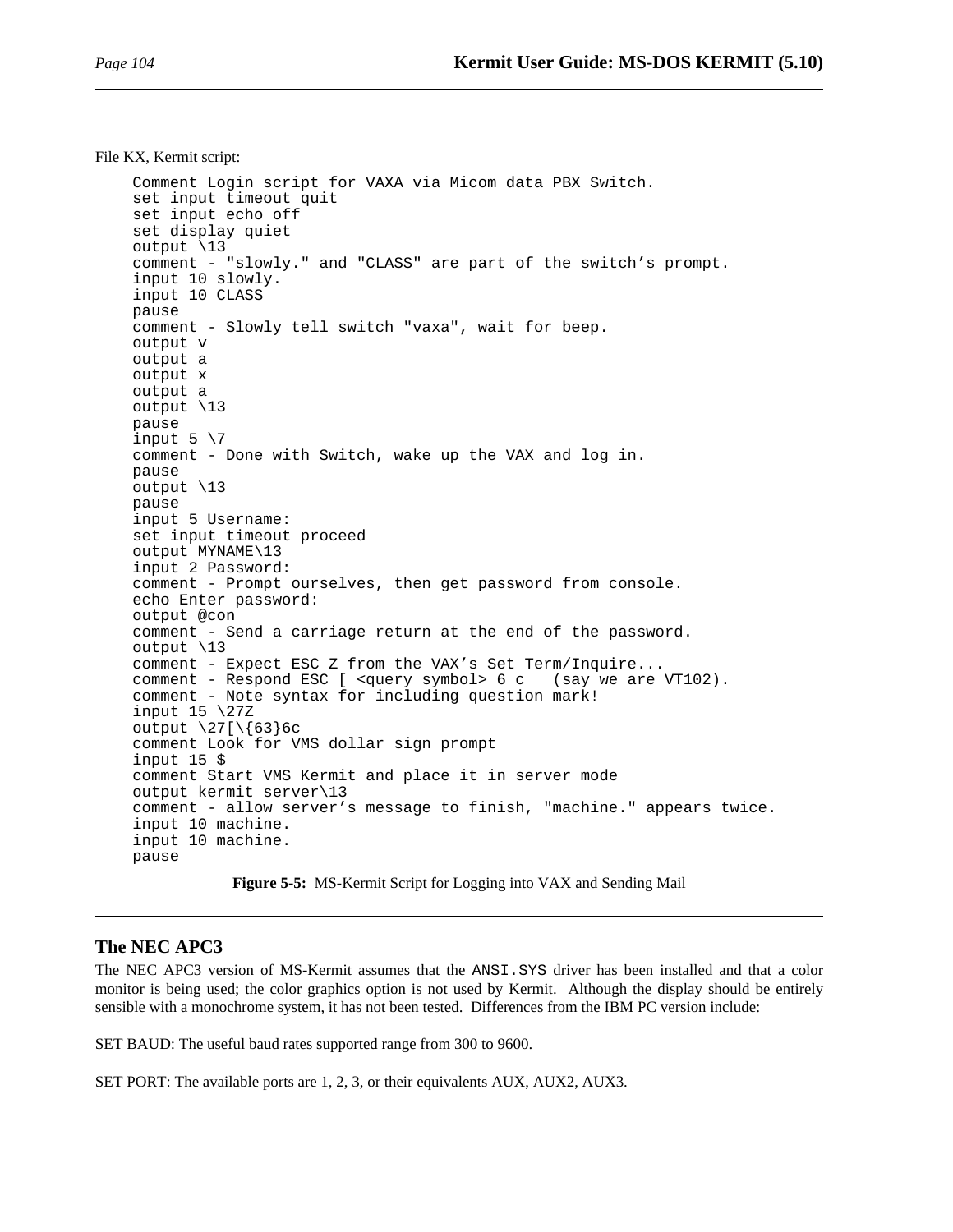; MSKERMIT.INI for IBM PC/AT Kermit 2.31, by Vace Kundakci COMMENT - INPUT command defaults for scripts set inp tim quit set inp echo off set inp case observe COMMENT - Macros for connecting to PACX and selecting various systems def cu20b do pacx,o cu20b\13,do 2065 def cu20d do pacx,o cu20d\13,do 2065 def sima do pacx,o sima\13,do 7171 def simb do pacx,o simb\13,do 4994 def cunixc do pacx,o cunixc\13,do 8700 def cuvma do pacx, o cuvm $\frac{13}{d}$ , do 3695, o vma $\frac{13}{d}$ , do 3083 def cuvmb do pacx,o cuvm\13,do 3695,o vmb\13,do 3083 COMMENT - Macros for logging in to various systems. def pacx cle, set par e, o  $\13$ , i 5 Enter node name => $\32$ , pau def 3695 i 5 SWITCHING CHARACTERS:\32\32 def 3083 i 5 ONLINE,o L\32,do pwd,do vml,c def 8700 i 5 login:\32,do pwd,do dec,c def 2065 i 5 \13\10\64,o ter vt102\13,do pwd,do dec,c def 7171 pau,cle,o \13,i 5 TERMINAL TYPE:\32,o vt-100\13,do 3270 def 4994 pau,cle,o \13,i 5 terminal type:\32,pau,o vt100\13,do 3270 def 3270 pau, cle,  $\circ$  \13,  $\circ$  L\32, do pwd, do xed, c COMMENT - Macros for communicating with various systems def vml set par m, set k  $\270 \$ 8, set k  $\3 \kappa$ break,do tty def xed set par e, set k  $\270 \ \8$ , set k  $\3$ , do def def dec set par n,set k \270 \127,set k \3,do def def def set tim of,set loc of,set ter wr of,set han non,set flo xon def tty set tim on,set loc on,set ter wr on,set han xon,set flo non COMMENT - Macro for obtaining user ID and password def pwd echo user:,o @con,o \13, echo Password:,o @con,o \13 **Figure 5-6:** An Advanced MS-Kermit Initialization File

SET TERMINAL COLOR: Instead of specifying colors by number, the words BLUE, RED, MAGENTA, GREEN, CYAN, YELLOW, or WHITE are appropriate. This is the color of the text in connect mode; background colors are not available. Monochrome monitors will respond with display changing from most dim to most bright if the colors

SET TERMINAL KEYCLICK: Not implemented in Kermit; use the NEC provided command.

SET TERMINAL SCREEN-BACKGROUND: Not implemented.

are specified in the order given.

During terminal emulation, screen scroll is handled by the PgUp and PgDn keys. If used in combination with the Ctrl key, the display moves but one line. If used in combination with the Fnc key, the display scrolls to the end of the buffer. The Fnc-INS combination toggles the mode line on/off. The Fnc-DEL combination toggles the terminal emulation type. The Fnc-Break combination resets the emulator. The Help key pulls down the connect mode menu. The ANSI escape sequence for disable/enable cursor is implemented.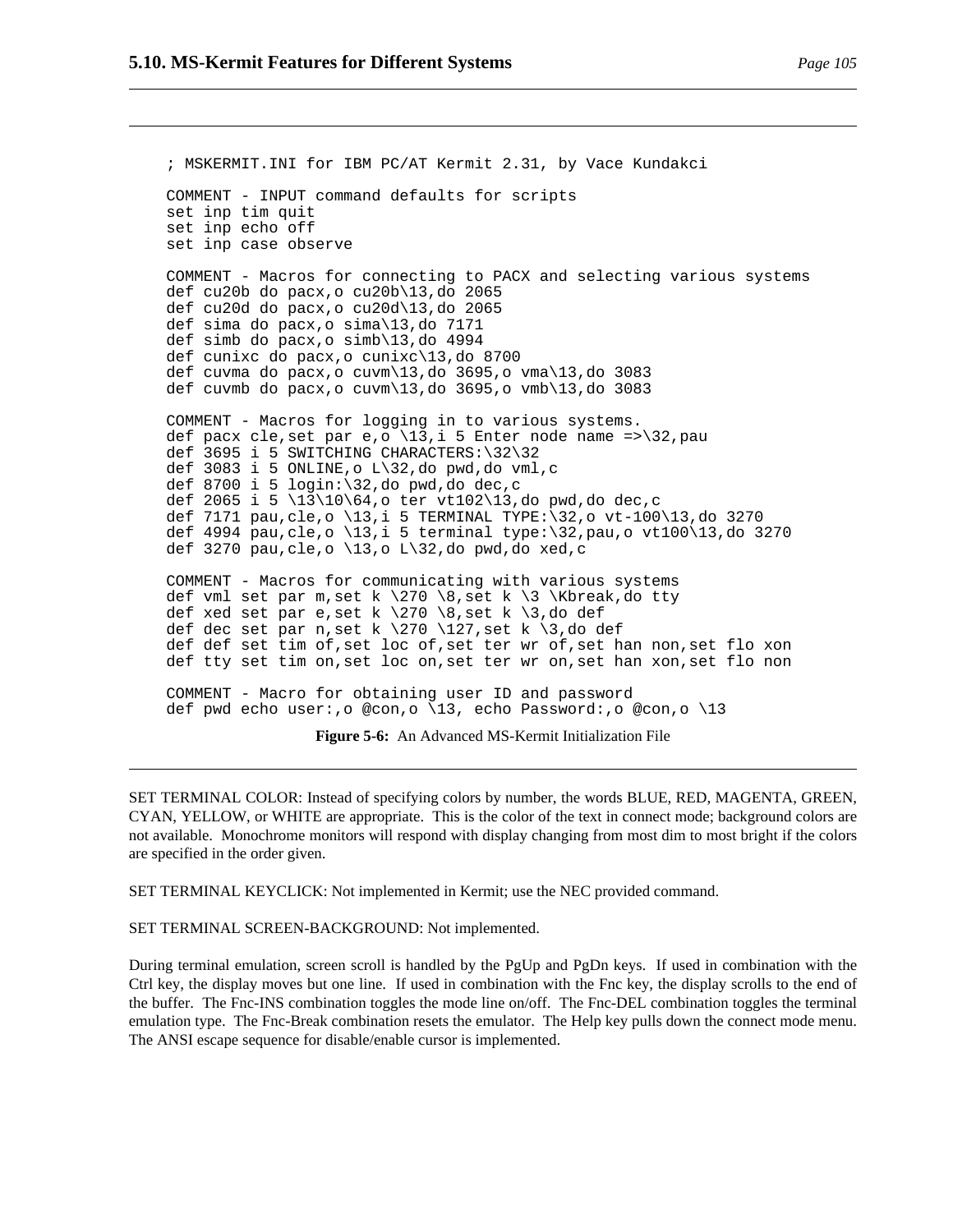| System               | EscChar                            | Capabilities             | <b>Terminal Service</b>         |
|----------------------|------------------------------------|--------------------------|---------------------------------|
| <b>ACT</b> Apricot   | $^{\sim}$ 1                        | Κ                        | VT52 ???                        |
| <b>DEC</b> Rainbow   | $\mathbin{\widehat{\phantom{1}}}}$ | R<br>P K D               | VT102 firmware                  |
| DECmate/DOS          | $\sim$ 1                           | K                        | VT100                           |
| Generic DOS          | $\sim$ 1                           | Κ                        | Depends on system               |
| Grid Compass         | $\mathbin{\widehat{\phantom{1}}}}$ | Κ                        | ???                             |
| $HP-110$             | $\mathbin{\widehat{\phantom{1}}}}$ | Κ                        | Dumb terminal                   |
| HP-150               | $\mathbin{\widehat{\phantom{1}}}}$ | K<br>R                   | HP-2623 firmware                |
| <b>IBM PC family</b> | $\sim$ 1                           | R M P K D                | H19, VT52, VT102, Tek emulation |
| Intel 3xx            | ∧ 1                                | к                        | Uses real terminal              |
| <b>NEC 9801</b>      | $\sim$ 1                           | M P K D                  | VT102, Tektronix emulation      |
| NEC APC3             | ↑1                                 | R M P K D                | H19, VT52, VT102 emulation      |
| NEC APC              | ∧ 1                                | R<br>Ρ<br>K              | VT100, ADM3A firmware           |
| Olivetti M24         | $\mathbin{\char`\^}$               | M P K D<br>R             | Same as IBM PC                  |
| Sanyo MBC55x         | ᄼ ]                                | R M P K D                | H19, VT52, VT102 emulation      |
| Wang PC              | $^{\wedge}$ A                      | K                        | Wang firmware                   |
| TI Pro               | $^{\sim}$ 1                        | $\mathbf{P}$<br>K<br>M   | VT100/Tektronix                 |
| Victor 9000          | $Alt-1$                            | K D<br>м<br>$\mathsf{P}$ | H19, VT52, VT102 and/or Tek4010 |
| Zenith $Z100$        | $\mathbin{\widehat{\phantom{1}}}}$ | K                        | Heath-19 emulation              |

R=Rollback, M=Modeline, P=Printer control, K=Key redefinition, D=screen Dump

|  | Table 5-7: Kermit-MS Terminal Emulation Options |  |  |  |
|--|-------------------------------------------------|--|--|--|
|--|-------------------------------------------------|--|--|--|

| <b>System</b> | Screen Down | Line Down       | Screen Up         | Line Up         |
|---------------|-------------|-----------------|-------------------|-----------------|
| <b>IBM PC</b> | PgUp        | $Ctrl-PgUp$     | PgDn              | $Ctrl-PgDn$     |
| Rainbow       | PrevScreen  | Ctrl-PrevScreen | <b>NextScreen</b> | Ctrl-NextScreen |
| $HP-150$      | Prev        | Shift-UpArrow   | Next              | Shift-DownArrow |
| NEC APC       | Uparrow     | Ctrl-UpArrow    | DownArrow         | Ctrl-DownArrow  |
| NEC APC3      | PgUp        | $Ctrl-PgUp$     | PgDn              | $Ctrl-PgDn$     |
| Sanyo $55x$   | PgUp        | Ctrl-RtArrow    | PgDn              | $Ctrl-PgDn$     |

The IBM PC also allows use of the Home key to get to the top of its display memory and End key to get to the bottom, and the keypad minus (-) key to toggle the mode line on and off. The Rainbow uses Shift-Next-Screen to get to the bottom of its display memory, but provides no key for moving directly to the top.

**Table 5-8:** Kermit-MS Screen Scroll Keys

# **5.11. Compatibility with Older Versions of MS-DOS Kermit**

The last monolithic (single source file) release of MS-DOS Kermit was 1.20. Meanwhile, implementations based on versions of that vintage will have at least the following incompatibilies from the version described here:

- "RECEIVE filespec" is used instead of "GET filespec". There is no GET command in older versions, and no way to specify a new name for an incoming file.
- No LOCAL or REMOTE commands.
- No 8th-bit prefixing, repeat counts, CRCs or 2-character checksums.
- No TAKE or initialization files.
- No command macros or command line arguments.
- No terminal session logging.

and others, depending on the specific version.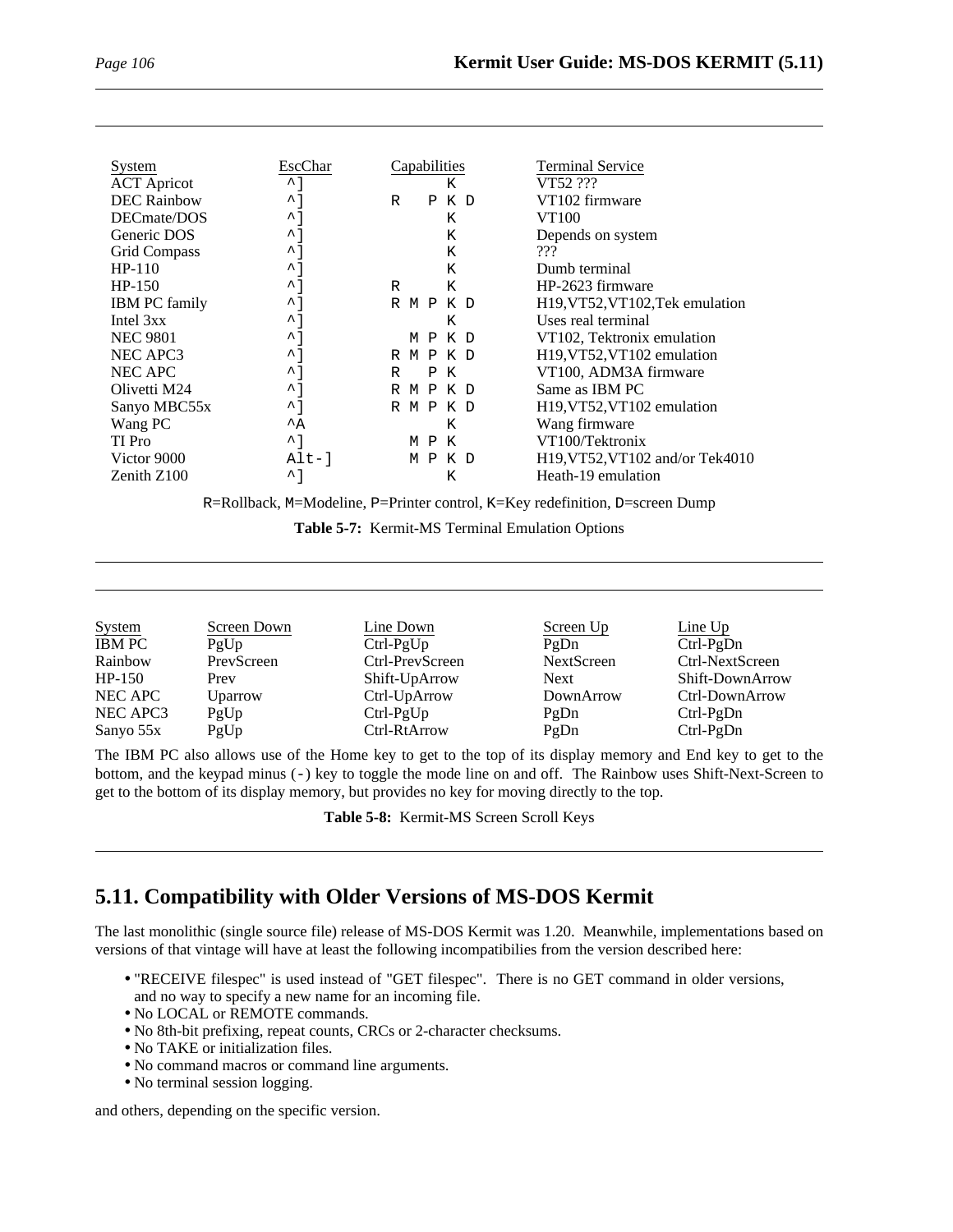| Rainbow Key                                         | Verb Name                                | Operation                                                                                     |
|-----------------------------------------------------|------------------------------------------|-----------------------------------------------------------------------------------------------|
| PF1                                                 | \Kpf1,\Kqold                             | Keypad function key                                                                           |
| PF2.                                                | $\kappa$ /Kpf2 $\kappa$ pf4              | Keypad function keys                                                                          |
| keypad $0.9$                                        | $\kappa$ $\kappa$ pe                     | Keypad digit keys                                                                             |
| keypad -                                            | \Kkpminus                                | Keypad minus key                                                                              |
| keypad,                                             | \Kkpcoma                                 | Keypad commma                                                                                 |
| keypad.                                             | \Kkpdot                                  | Keypad dot (period) key                                                                       |
| keypad Enter                                        | \Kkpenter                                | Keypad Enter key                                                                              |
| up arrow<br>down arrow<br>left arrow<br>right arrow | \Kuparr<br>\Kdnarr<br>\Klfarr<br>\Krtarr | Cursor keys                                                                                   |
| Shift Prev Screen                                   | \Khome                                   | Rewind to start of screen buffer                                                              |
| Shift Next Screen                                   | \Kend                                    | Unwind to end of screen buffer                                                                |
| Ctrl Prev screen                                    | \Kupone                                  | Backup one screen line                                                                        |
| Ctrl Next screen                                    | \Kdnone                                  | Advance one screen line                                                                       |
| Prev screen                                         | \Kupscn                                  | Backup one screen                                                                             |
| Next screen                                         | \Kdnscn                                  | Advance one screen                                                                            |
| Print Screen<br>Ctrl Print Screen                   | \Kprtscr<br>\Ktoggle_prn                 | Copy screen to printer<br>Toggle echoing screen to printer<br>(printer failure resets toggle) |
| Do.                                                 | \Kdump                                   | Copy screen to file (KERMIT.SCN)                                                              |
| Break                                               | \Kbreak                                  | Send a BREAK                                                                                  |
| Shift Break                                         | \Klbreak                                 | Send a Long BREAK                                                                             |
| Main Screen                                         | \KDOS                                    | Push to DOS                                                                                   |
| Help                                                | \Khelp                                   | Show Connect mode help menu                                                                   |
| Exit                                                | \Kexit                                   | Exit Connect mode                                                                             |
| $\star$                                             | \Knull                                   | send a null out the serial port                                                               |
| $\star$                                             | \Khangup                                 | hangup phone by dropping DTR, RTS                                                             |
| ¥                                                   | \Klogon                                  | resume logging, if active                                                                     |
| ¥                                                   | \Klogof                                  | suspend logging                                                                               |
| ¥                                                   | \Kstatus                                 | display status table                                                                          |
| *<br>(verbs not pre-assigned to keys)               |                                          |                                                                                               |

**Table 5-9:** Kermit-MS Verbs for the DEC Rainbow

Incompatibilities between 2.29 and both 2.30 and 2.31 include:

- LOCAL command has been removed from 2.30 and 2.31.
- CLEAR command now means clear serial port buffer rather than key and macro definitions. Key and macro definition string space is now garbage collected, so a CLEAR command for them is no longer necessary.
- CLRINP command is gone (replaced by CLEAR).
- Numbers of the form \*nnn* default to decimal rather than octal.
- Status of Default Disk is now shown as default disk and path.
- LOG *filespec* replaced by LOG SESSION *filespec* and LOG PACKET *filespec*.
- SET KEY and SHOW KEY commands use different key identifications and syntax:

MS-Kermit no longer understands keycap names such as F1 and BACKSPACE because the codes are now highly dependent on individual keyboards, software, and computers. Also, not every key press combination is supported by the system software and key codes do depend on the keyboard in use. Thus, the SHOW KEY command is normally used to obtain codes for keys on your system. In most cases, defining one key also redefines all other keys sending the same character. This is a side effect of not knowing the physical details of every keyboard. However,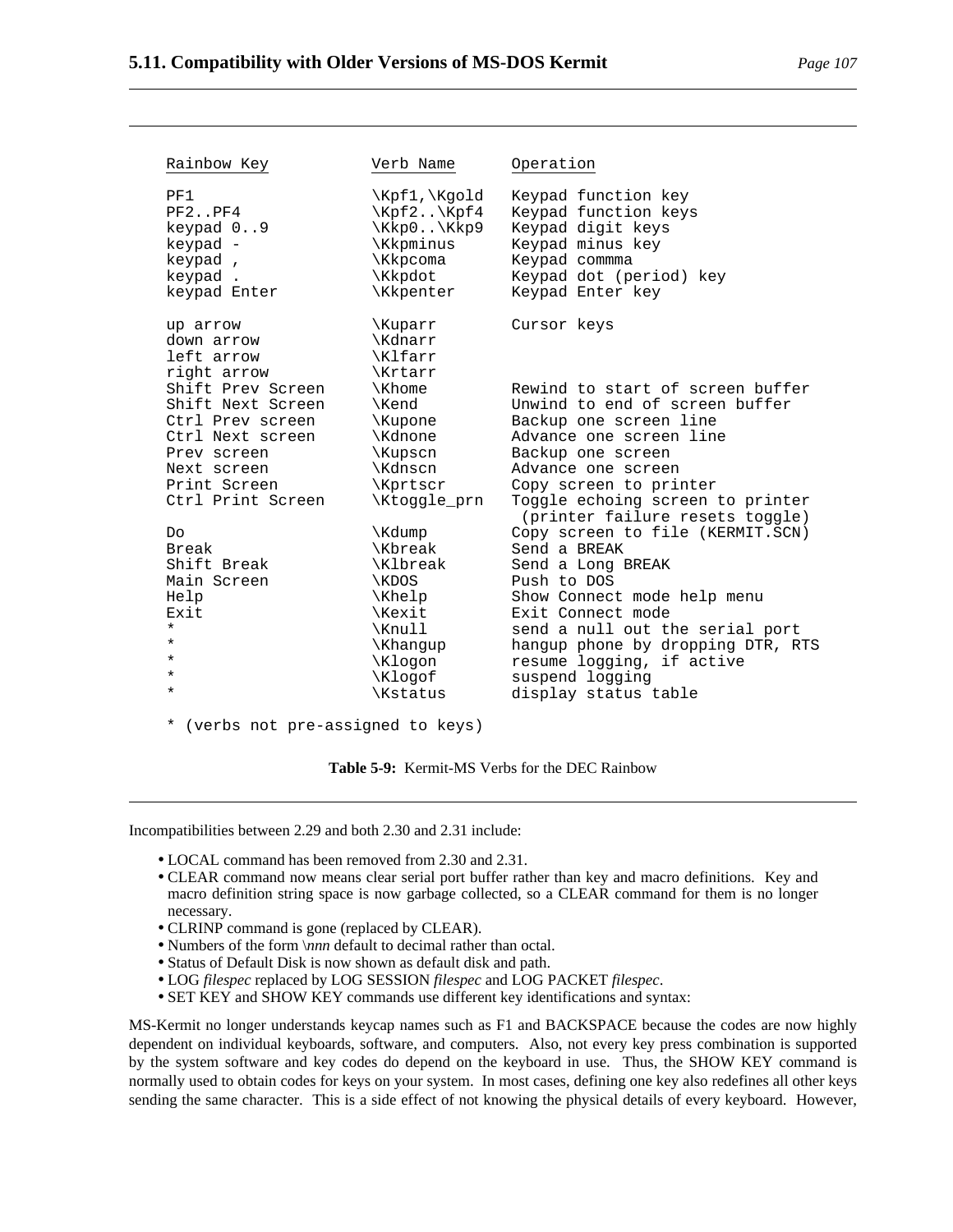efforts have been made to recognize many such "aliased" keys and to generate unique identifications for each. Special keys, such as F1, F2 and others which do not send an ASCII code are usually unique and are identified by scan codes.

Previous versions of MS Kermit used a different key coding algorithm and not all old codes map to the expected keys. However, Kermit does attempt to use the older SET KEY syntax properly as much as possible. The older syntax required the keyword SCAN followed by a number WITHOUT the BACKSLASH. The current MS Kermit uses decimal as the default number base and previous versions used octal in certain commands. So, when Kermit senses an old style SET KEY command it converts the number, displays the new format and gives a warning message. It is best to make a new style SET KEY file.

# **5.12. What's Missing**

Kermit-MS has plenty of room for improvement. Missing features (which may be added in future releases) include:

- Sliding window transport protocol.
- Default filetype for TAKE command files.
- Passing paramaters in TAKE command, like in DO command.
- A way to send files with their full path names.
- A way to play back session logs directly from disk to screen.
- Trapping of carrier loss during CONNECT or file transfer.
- Pause at end of screen during local TYPE.
- A better built-in help facility.
- A byte-stuffing mechanism during file transfer to get past devices that are not transparent to all printable ASCII characters.

Future releases of MS-Kermit will probably have major portions of the program (now written entirely in assembler) replaced by C-language code. This would include the file transfer portions, the command parser, etc.

# **5.13. Installation of Kermit-MS**

If you already have Kermit on your PC, you can use it to obtain new versions of Kermit-MS when they appear on the central system at your site. If you do not have Kermit or any other reliable file capture facility on your PC, you can order a Kermit diskette from Columbia (write to Kermit Distribution, Columbia University Center for Computing Activities, 612 West 115th Street, New York, NY 10025, USA, for information), or from any of a number of user groups or diskette services. If you don't have Kermit already, and absolutely can't get a Kermit diskette, but have access to another computer that has a copy of the MS-DOS Kermit program (usually in ". BOO" format, explained below), there are two recommended methods for getting it onto your PC:

- 1. Use another file capture facility to get it.
- 2. Type in and run the "baby Kermit" program (72 lines) from chapter 7 of the Kermit book.

The first method involves either "raw capture" (no error checking), or else use of (gasp!) another protocol, such as Xmodem, which, like Kermit, requires a program to execute the same protocol on both ends of the connection.

Raw capture generally involves "typing" the file on the other computer, with your PC taking the place of the terminal, and rather than displaying the file on the screen as it's being typed, your PC is storing it on the disk. This is a tricky process, however, because data can easily be lost or corrupted. For instance, you could write a very short BASIC program to capture a file in this way, but it could probably not keep up -- even at low baud rates -- with the transmission speed unless you included the tricky serial port BASIC commands. The DOS command COPY COM1 *filename* command has the same speed problem, and it stops only when it receives a Control-Z character from the other computer.

If the other computer has Kermit on it -- which is likely, since this is probably the reason you want to get Kermit onto your PC -- you should type in the receive-only BASIC Kermit program listed on pp.186-188 of the Kermit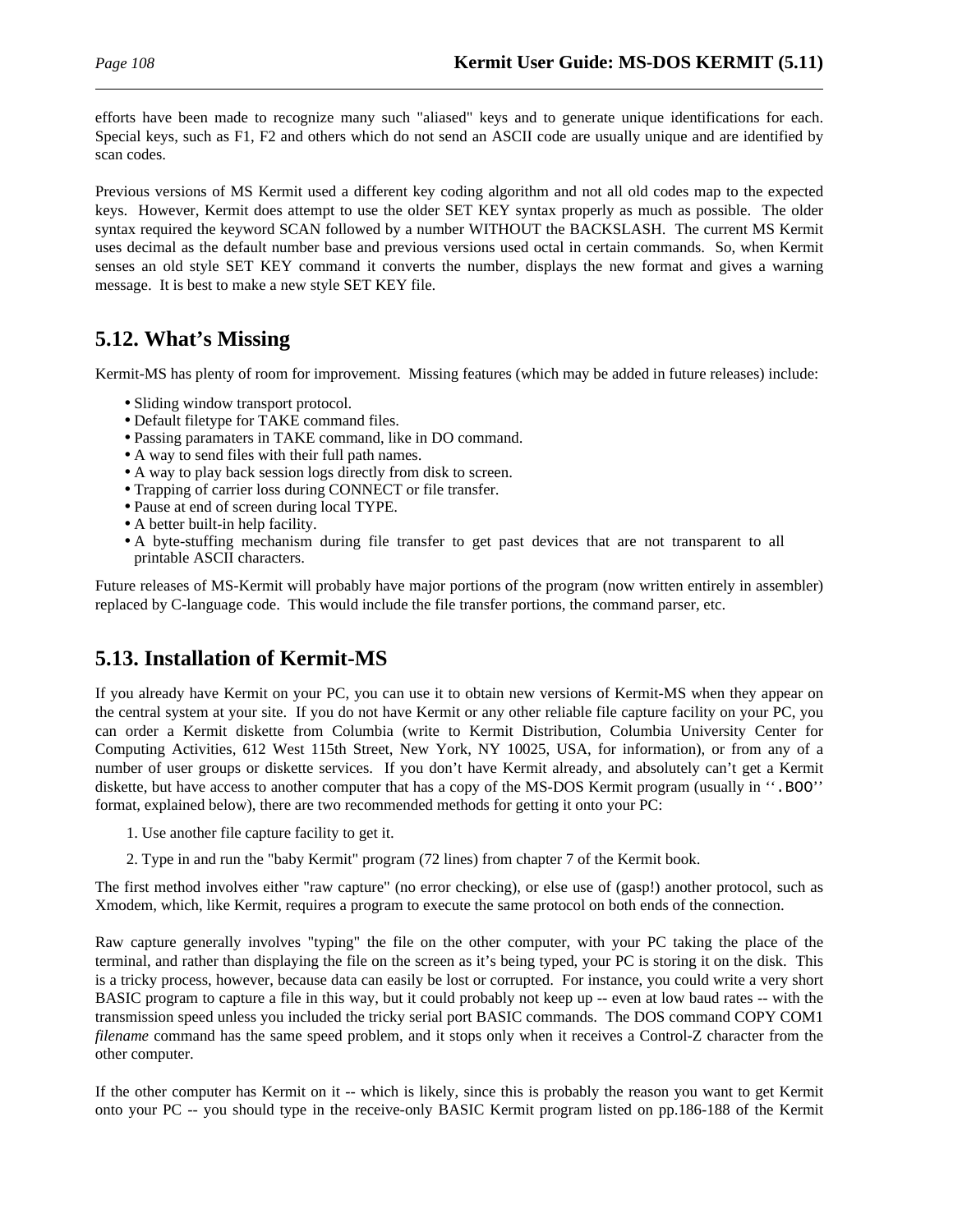book, and then use it in conjunction with the other computer's Kermit to transfer the file. Make sure to set a long enough delay on the other computer to give yourself time to escape back to the PC and start up the "baby Kermit" before packets start to arrive, otherwise you'll probably get fatal DOS i/o errors.

Note that Kermit programs are often distributed under names other than "Kermit". The Columbia Kermit program library contains hundreds of Kermit programs, which must be given unique names. MS-DOS Kermit for the IBM PC, for instance, is called MSVIBM. Once you have this program in .EXE format on your disk, you probably should rename it to KERMIT.EXE, because the distribution name is harder to remember (and type).

You will probably also want to create an MS-Kermit initialization file. A sample is distributed with MS-Kermit as MSVIBM.INI. This should be tailored to your requirements, and then renamed to MSKERMIT.INI, and stored where Kermit can find it (in the current directory or any directory in your DOS PATH).

### **".BOO Files"**

MS-Kermit (and many other Kermit programs) are often distributed using a special encoding called "boo" (short for "bootstrap") format, developed especially for distribution of MS-Kermit over networks and communication lines. MS-Kermit has grown to have so many features that the binary program image (the .EXE file) has become quite large. But binary files are generally not compatible with the common labeled tape formats (e.g. ANSI D), electronic mail, or raw downloading -- the methods most commonly used for Kermit distribution.

A common practice is to encode .EXE and other binary files into printable characters, such as hexadecimal digits, for transportability. A simple "hex" encoding results in two characters per 8-bit binary byte, plus CRLFs added every 80 (or less) hex characters to allow the file to pass through card-oriented links. A hex file is therefore more than twice as large as the original binary file.

A .BOO file is a more compact, but somewhat more complicated, encoding. Every three binary bytes (24 bits) are split up into four 6-bit bytes with 48 (ASCII character "0") added to each, resulting in four ASCII characters ranging from "0" (ASCII 48) to "0" (ASCII 111), with CRLFs added at or near "column 76". The resulting file size would therefore be about 4/3 the .EXE file size. This is still quite large, so .BOO files also compress consecutive null (zero) bytes. Up to 78 consecutive nulls are compressed into two characters. Tilde ( $\cdot\cdot\cdot$ ) is the null-compression lead-in, and the following character indicates how many nulls are represented (subtract 48 from this character's ASCII value). For instance " $~\sim A$ " means 17 consecutive nulls; " $~\sim~$ " means 78 of them. Repeated nulls are very common in .EXE files.

4-for-3 encoding combined with null compression reduces the size of the encoded file to approximately the same size as the original .EXE file, and sometimes even smaller. The first line of a .BOO file is the name (in plain text) of the original file. Here's what the first few lines of a typical .BOO file look like:

```
MSVIBM.EXE
CEYP0Id05@0P~3oomo2Y01FWeP8@007P000040HB4001'W~28bL005\W~2JBP00722V0ZHPYP:
\8:H2]R2V0['PYP:68>H2S23V0YHPiP:Xg800;Qd~2UWD006Yg~2Ogl009]o~2L8000;20~~~~
~~~~~~~:R2H008TV?P761T410<H6@P40j4l6RRH0083l17@PP?'1M@?YSP20o0Ee0nUD0h3l
1WD3jO@3]0VjW03=8L?X4'N0o01h1\H6~20l>0i7n0o1]e7[@2\PO=8LH60@00Raj>04^97Xh0
```
## **Programs for Handling .BOO Files**

Kermit Distribution includes several useful . BOO-file programs:

- MSBPCT.BAS This Microsoft BASIC program can be used on any PC that has BASIC to decode a .BOO file into an .EXE file. It's about 50 lines line, so it can be typed in.
- MSBPCT.BOO BASIC programs run rather slowly, so .BOO-file decoders have also been written in high-level languages like C. The MSBPCT.EXE file that was produced by compiling MSBPCT.C is encoded into MSBPCT.BOO, which can be decoded back into MSBPCT.EXE using MSBPCT.BAS. Once you've done that, you don't need to run the slow BASIC version any more, which is a blessing, because the MS-Kermit .BOO file takes up to half an hour to decode using the BASIC version (depending on the system), but only seconds using MSBPCT. EXE.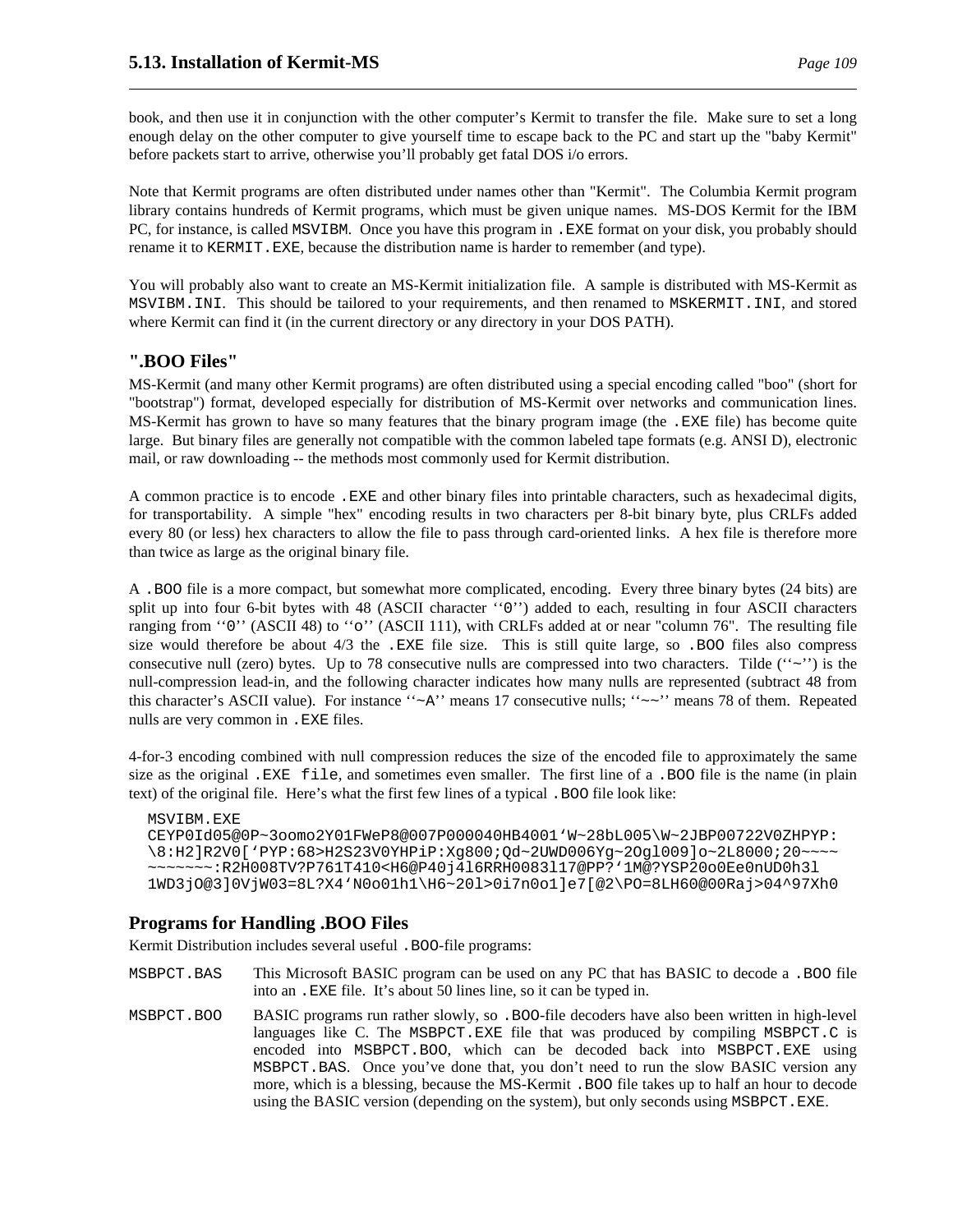| MSBPCT. * | There are . BOO-file decoders written in other languages too, like assembler, Turbo Pascal,<br>Fortran, etc. Take your pick. They all do the same thing.                                                                                                                                   |
|-----------|--------------------------------------------------------------------------------------------------------------------------------------------------------------------------------------------------------------------------------------------------------------------------------------------|
| MSBMKB.*  | This is the program for encoding an . EXE file into a . BOO file. It is written in C, compiled, and<br>translated (by itself) into . BOO format, suitable for decoding back into . EXE form by any of the<br>MSBPCT programs. Also in other languages, including Fortran and Turbo Pascal. |

MSBHEX.\* are C programs for producing and decoding straight hex files.

# **5.14. Program Organization**

Kermit-MS version 2 is composed of separate assembler source files, assembled separately, and linked together. The modules are:

*System/Device Independent:*

| MSSKER.ASM | Main program                                                       |
|------------|--------------------------------------------------------------------|
| MSSSEN.ASM | File sender                                                        |
| MSSRCV.ASM | File receiver                                                      |
| MSSSER.ASM | Server operation                                                   |
| MSSFIL.ASM | File $i$ / $\circ$                                                 |
| MSSCMD.ASM | Command parser                                                     |
| MSSTER.ASM | <b>CONNECT</b> command                                             |
| MSSCOM.ASM | Packet reader and sender                                           |
| MSSSET.ASM | SET, SHOW, and STATUS commands                                     |
| MSSSCP.ASM | Script CLEAR, ECHO, INPUT, OUTPUT, PAUSE, TRANSMIT commands        |
| MSSFIN.ASM | Dummy module for the end of the data segment; must be linked LAST. |
| MSSDEF.H   | Data structure definitions and equates                             |

*System/Device Dependent:*

| MSGxxx.ASM | System-dependent graphics terminal for system xxx   |
|------------|-----------------------------------------------------|
| MSUxxx.ASM | System-dependent keyboard translator for system xxx |
| MSXxxx.ASM | System-dependent code for system xxx                |
| MSYxxx.ASM | Terminal emulation for system xxx                   |
| MSZxxx.ASM | More terminal emulation for system xxx              |

The *xxx* is replaced by a 3-letter code for the particular system, e.g. IBM for the IBM PC family, RB1 for the Rainbow-100, etc.

The modular organization allows easier modification of the program, quicker transfer of modified portions from system-to-system. The modules are designed to be well-defined and self-contained, such that they can be easily replaced. For instance, someone who prefers windows and mice to typing commands should be able to replace the command parsing module without having to worry about the effect on the other modules.

To assemble any of the Kermit modules, file MSSDEF.H must be on the default disk.

All the Kermit implementations require the modules MSSCMD, MSSCOM, MSSFIL, MSSKER, MSSRCV, MSSSCP, MSSSEN, MSSSER, MSSSET, MSSTER, MSSFIN. MSSFIN *must* be linked last.

Each particular implementation requires at least an MSX*xxx* module, usually an MSU*xxx* module, and, if it is doing terminal emulation in software, also an MSY*xxx* and possible also an MSZ*xxx* module, and for graphics terminal emulation, also an MSG*xxx* module. See the batch or make files from the source distribution for details of exactly which modules are required for a particular implementation.

Once all the required object modules exist, they may be linked together to produce a Kermit program. For example, on the IBM PC: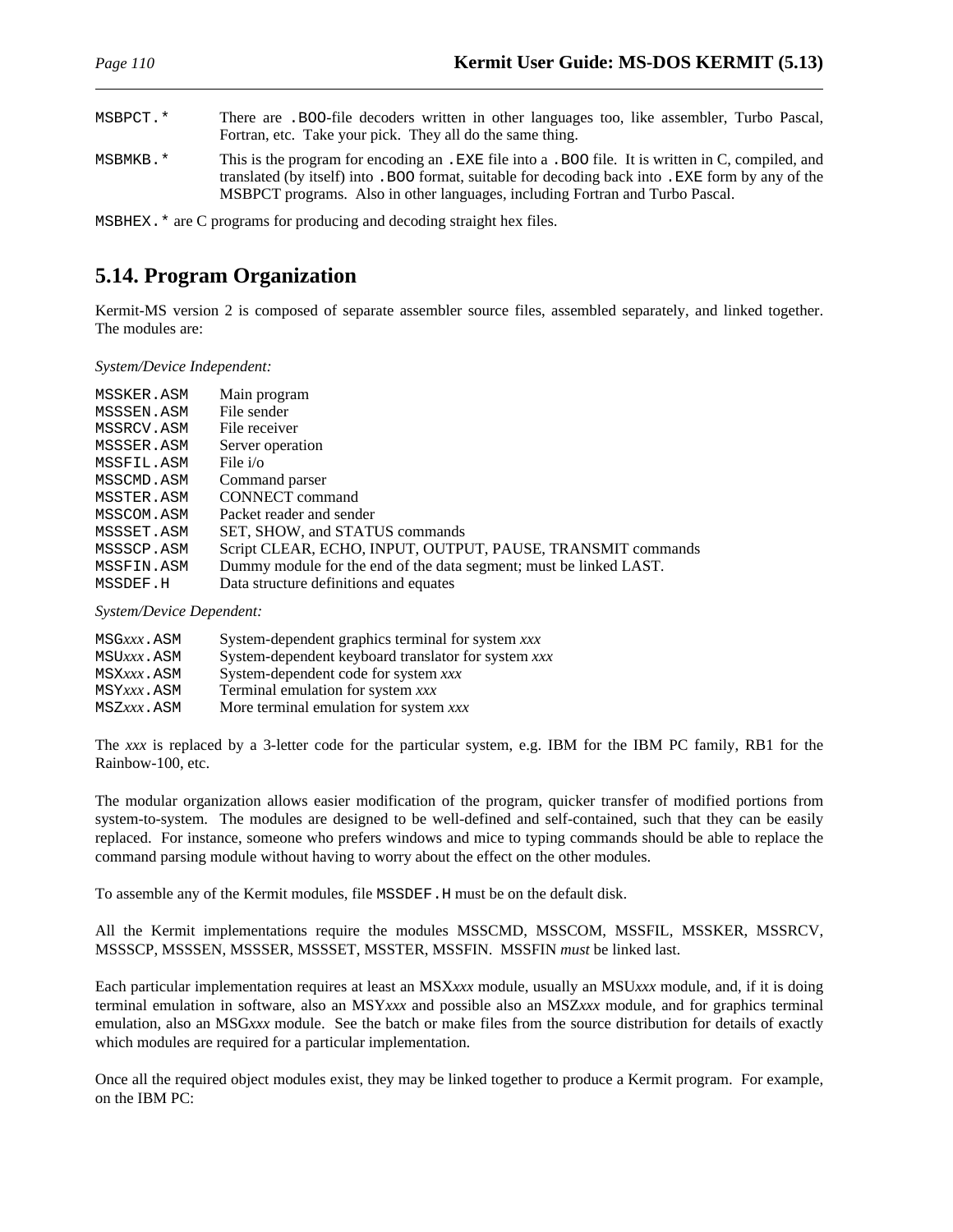```
A>link
   Microsoft Object Linker V2.00
(C) Copyright 1982 by Microsoft Inc.
Object Modules [.OBJ]: msscmd+msscom+mssfil+mssker+mssrcv+mssscp+msssen+
mssser+mssset+msster+msgibm+msuibm+msxibm+msyibm+mszibm+mssfin
Run File [MSSCMD.EXE]: kermit
List File [NUL.MAP]:;
    A>
```
Warning: old versions of MASM may not be able to assemble several of the large files now present in Kermit-MS. The solution is to acquire Microsoft MASM 4.0 or later.

# **5.15. Bringing Kermit to New Systems**

You can bring Kermit-MS to MS-DOS systems that are not explicitly supported in one of two ways -- attempt to run the "generic" MS-DOS Kermit on it, or add explicit code to support your system.

To get started with Kermit on a new system, try running "generic" MS-DOS Kermit; in many cases, it will run as is. The generic version accomplishes all its port and console i/o through DOS calls, and during terminal connection does not attempt to emulate any particular kind of terminal. In some cases, the generic version may still require some fiddling to run on a new system; for instance, different systems refer to their communication ports in different ways -- COM1, J1, AUX, etc. The SET PORT command allows you to specify the port using any of these device names, or using DOS file handles -- keep trying until you find the one that works. Generic MS-DOS Kermit will probably run no faster than 1200 baud, and it only works with DOS 2.0 or later.

If you want to write code to explicitly support a new system, first call or write Kermit Distribution at Columbia to make sure no one else is already doing the same work. If you're the first, then begin by reading the file MSXAAA.DOC, provided with the MS-DOS Kermit sources in the Kermit distribution, which is a guide to the system dependent modules of Kermit-MS. Then create new MSU*xxx*.ASM and MSX*xxx*.ASM modules, and, if your version is also doing terminal emulation in software, also an MSY and possibly an MSZ module patterned after those that have been written for other systems.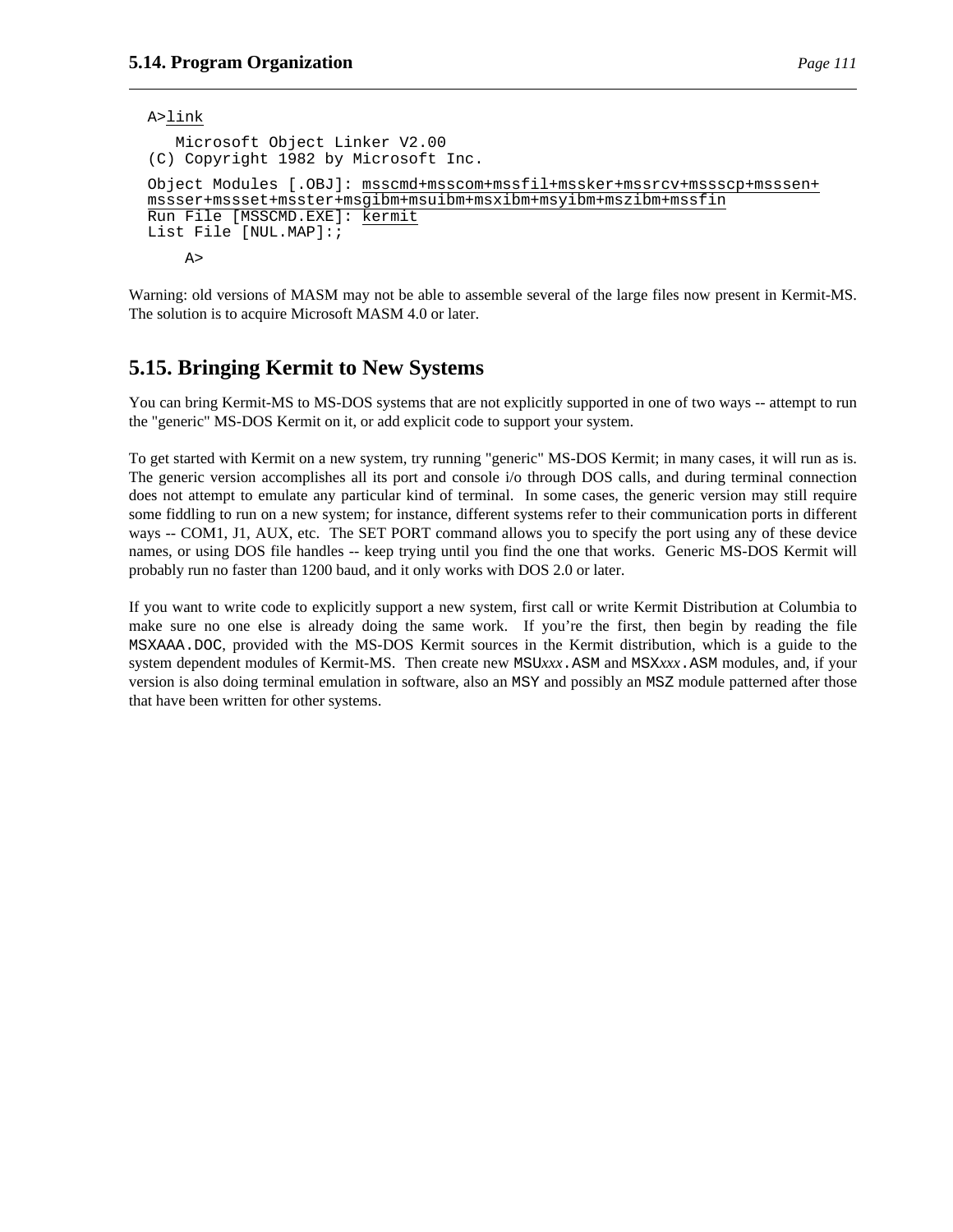# **5.16. Kermit-MS VT102 Terminal Emulator Technical Summary**

## **5.16.1. Treatment of Inbound Characters During Terminal Emulation**

Many things can happen to a character that arrives at the communication port before you see it. The actual sequence of events is:

- 1. Obtain character from serial port.
- 2. Remove high bit if parity is other than none.
- 3. Detect and remove xon/xoff if FLOW is XON/XOFF.
- 4. If DEBUG is active (ON or SESSION) then put character to debug style display, otherwise:
- 5. If transparent printing is active (for VT102 emulators) then print the character but do not show it on the display, otherwise:
- 6. Remove high-order bit if DISPLAY is 7-bit
- 7. If an escape sequence is not in progress and TRANSLATE INPUT is ON, translate.
- 8. If LOG SESSION is active then copy character to the log file
- 9. Pass the character to the terminal emulator for interpretation or display.

The following sections summarize the Kermit-MS keyboard and screen operation during emulation of H19, VT52, and VT102 terminals, prinicipally for the IBM PC but also used by the NEC APC3, Victor 9000, and Sanyo 55x systems.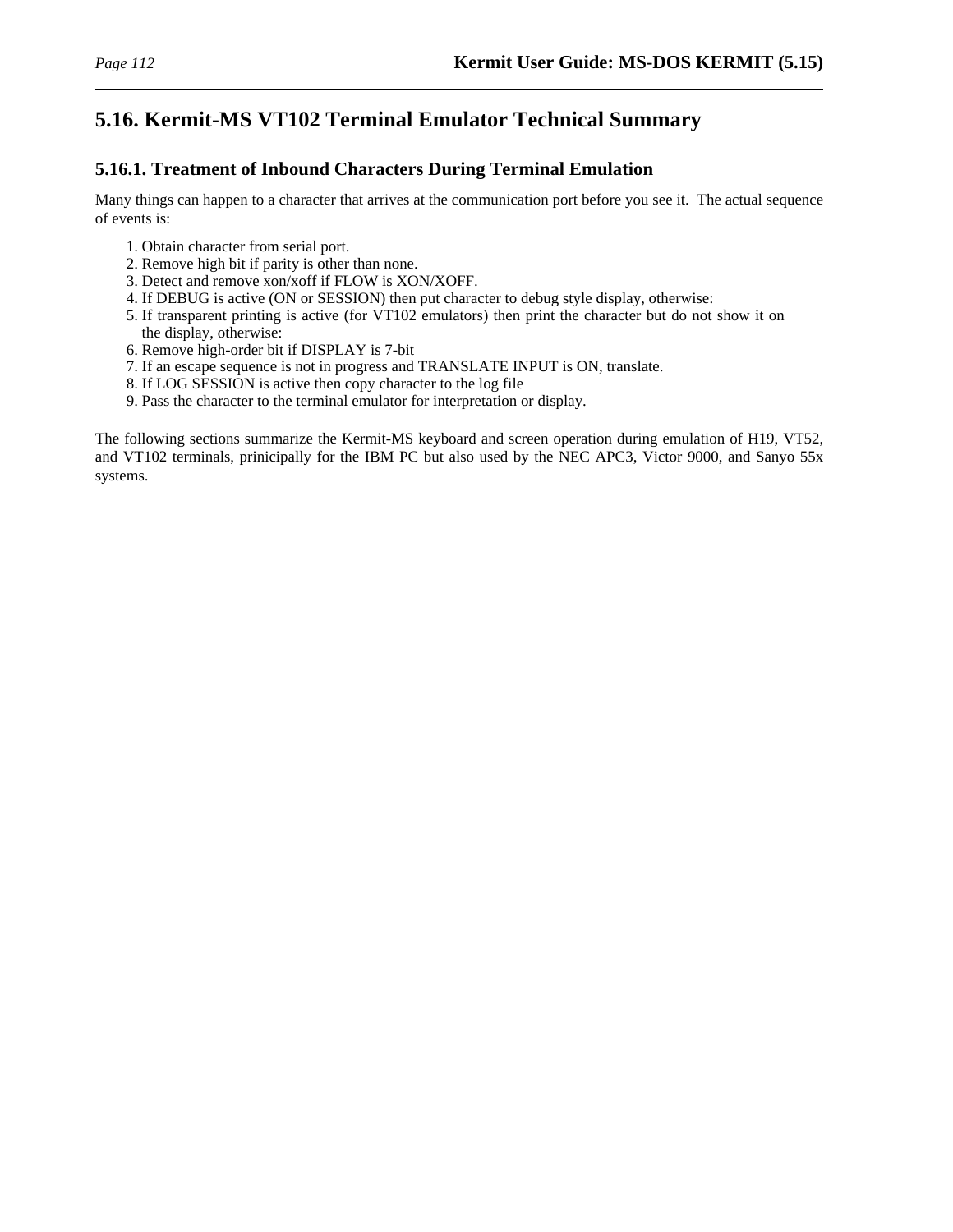### **5.16.2. Keyboard Layout and Characters Sent**

Here is how the keypad functions are assigned to the IBM keyboard function keys. You may change them by using the SET KEY command to define a desired key as the appropriate Kermit action verb; use SET KEY without a definition to undefine a key. Names of appropriate verbs are also shown for use in the Set Key command, such as

Set Key \2352 \Kbreak (IBM Alt-B assigned to verb BREAK)

Verb names are system dependent, use ? in the Set Key definition part for a list of local verbs. IBM PC verbs are listed in Table 5-6; IBM key values are either straight ASCII or the IBM Bios scan code, plus 256, plus 512 for Shift key held down, plus 1024 for Control key held down, plus 2048 for Alt key held down; non-ASCII keys are always 256 decimal or greater. Keys particular to the Enhanced Keyboard have 4096 added to the result.

| Heath-19 and VT52 Keypads<br>VT102 keypad<br>IBM keys<br>IBM Keys |                       |                      |                          |  |           |                      |                      |                        |
|-------------------------------------------------------------------|-----------------------|----------------------|--------------------------|--|-----------|----------------------|----------------------|------------------------|
| Blue<br>F1                                                        | Red<br>F <sub>2</sub> | Grey<br>F3           | up arrow<br>up arrow     |  | PF1<br>F1 | PF2<br>F2            | PF3<br>F3            | PF4<br>F4              |
| 7<br>F <sub>5</sub>                                               | 8<br>F6               | 9<br>F7              | down arrow<br>down arrow |  | 7<br>F5   | 8<br>F6              | 9<br>F7              | F8                     |
| 4<br>F <sub>9</sub>                                               | 5<br>F10              | 6<br>SF1             | rgt arrow<br>rgt arrow   |  | 4<br>F9   | 5<br>F10             | 6<br>SF1             | SF2                    |
| 1<br>SF3                                                          | $\mathcal{L}$<br>SF4  | 3<br>SF <sub>5</sub> | left arrow<br>left arrow |  | 1<br>SF3  | $\mathcal{L}$<br>SF4 | 3<br>SF <sub>5</sub> | Е<br>S<br>n<br>t.<br>F |
| $\Omega -$<br>SF7                                                 | – ∩                   | SF8                  | Enter<br>SF6             |  | SF7       | - 0                  | SF8                  | 6<br>e<br>r            |

*SF1 means push Shift and F1 keys simultaneously*

|                          | IBM key         |                                     |                              | Numeric                                                    | Application              |
|--------------------------|-----------------|-------------------------------------|------------------------------|------------------------------------------------------------|--------------------------|
| UPARR                    | up arrow        |                                     |                              | ESC [<br>Α                                                 | ESC O A                  |
| DNARR                    | down arrow      | ESC B                               |                              | ESC<br>B                                                   | ESC O B                  |
| RTARR                    |                 | ESC C                               |                              | ESC<br>$\sqrt{c}$                                          | ESC O C                  |
| LFARR                    | left arrow      | ESC D                               |                              | ESC<br>$\Box$                                              | ESC O D                  |
| <b>AUXILIARY KEYPAD:</b> |                 |                                     |                              |                                                            |                          |
|                          |                 |                                     |                              |                                                            | VT102                    |
|                          | IBM key         |                                     |                              | Numeric                                                    | Applic.                  |
| GOLD, PF1                | F1              | ESC P                               | ESC P                        | ESC O P                                                    | ESC O P                  |
| PF2                      | F <sub>2</sub>  | ESC<br>$\circ$                      | ESC O                        | ESC O Q                                                    | ESC O O                  |
| PF3                      | F3              | ESC R                               | ESC R                        | ESC OR                                                     | ESC OR                   |
| PF4                      | F4              | ESC S                               | ESC S                        | ESC O S                                                    | ESC O S                  |
| KP0                      | SF7             | $\Omega$                            | ESC ? p                      | $\Omega$                                                   | ESC O p                  |
| KP1                      | SF3             | 1                                   | ESC ?<br>$\alpha$            | 1                                                          | ESC 0 q                  |
| KP <sub>2</sub>          | SF4             | 2                                   | ESC ? r                      | $\overline{2}$                                             | ESC O r                  |
| KP3                      | SF <sub>5</sub> | 3                                   | ESC ? s                      | 3                                                          | ESC O s                  |
| KP4                      | F9              | 4                                   | ESC<br>$2 +$                 | 4                                                          | ESC O t                  |
| KP5                      | F10             | 5                                   | ESC ? u                      | 5                                                          | ESC O u                  |
| KP6                      | SF1             | 6                                   | ESC<br>- ?<br>$\overline{V}$ | 6                                                          | ESC O v                  |
| KP7                      | F <sub>5</sub>  | 7                                   | ESC ? w                      | 7                                                          | ESC O w                  |
| KP8                      | F6              | 8                                   | ESC ? x                      | 8                                                          | ESC O x                  |
|                          |                 | IBM Verb<br>right arrow<br>IBM Verb |                              | $H-19$ & $VT52$<br>All Modes<br>ESC A<br>$Heath-19$ & VT52 | VT102<br>Numeric Applic. |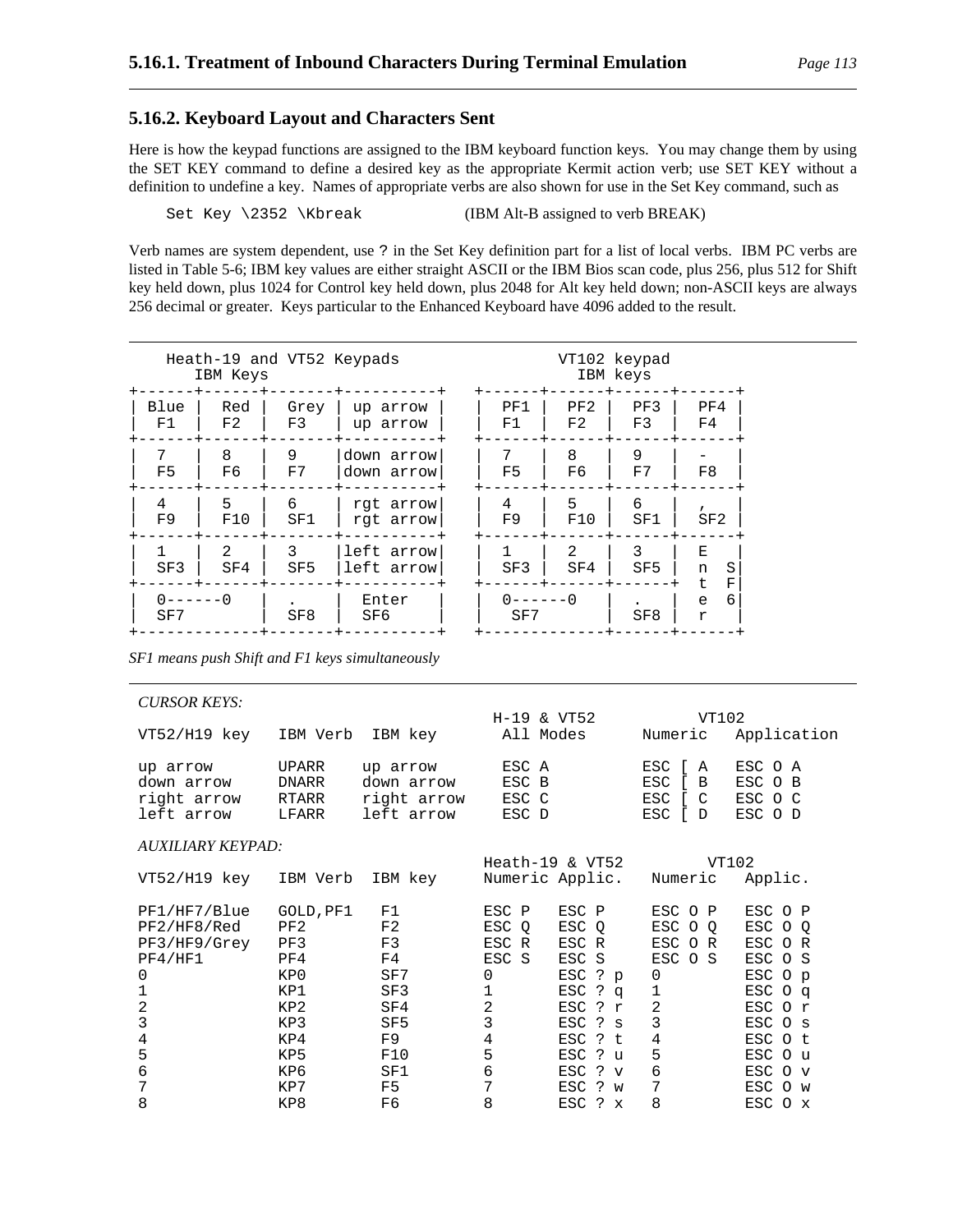| - 9           | KP9     | F7              |                   | $ESC$ ? $y$ 9        |    | ESC O y |
|---------------|---------|-----------------|-------------------|----------------------|----|---------|
| comma (, )    | KPCOMA  | SF2             |                   | ESC ? 1              |    | ESC O l |
| $minus$ $(-)$ | KPMINUS | FR.             | $\qquad \qquad -$ | $\text{ESC}$ ? m $-$ |    | ESC O m |
| period (.)    | KPDOT   | SF8             |                   | ESC ? n              |    | ESC O n |
| Enter         | KPENTER | SF <sub>6</sub> | $^{\wedge}$ M(cr) | ESC ? M              | ∧M | ESC O M |

*(SFn means hold down Shift key while pressing Function key n.)*

An often confusing item is knowing the mode of the auxillary keypad: numeric or application. Digital Equipment Corporation designed the terminal to change modes only under command from the remote computer and not at all from the keyboard. So the startup state is numeric/cursor mode, and reception of escape sequences ''ESC [ ? 1 h'' or "1" changes the mode. Kermit verbs for the keypad and cursor keys generate the correct escape sequences appropriate to the current mode and terminal type.

A best attempt is made to safely test for the 101/102 key Enhanced keyboard and use it if present. If it is present then the keyboard translator separates the individual arrow keys from those on the numeric keypad and also separates the asterisk and forward slash keys on the keypad from those on the regular typewriter keyboard. These special Enhanced keyboard keys are reported as scan codes with 4096 added to the base scan code.

#### *OTHER IBM KEYS OPERATIONAL IN CONNECT MODE:*

| IBM key                                       | IBM Verb                                          | Action                                                                                                                                                                                                                           |
|-----------------------------------------------|---------------------------------------------------|----------------------------------------------------------------------------------------------------------------------------------------------------------------------------------------------------------------------------------|
| Keypad Del<br>Backspace $(-)$<br>Keypad -     | MODELINE                                          | Send ASCII Del code (rubout) $\127$<br>Send ASCII Del code (rubout) $\127$ (BS is $\8)$<br>Toggle mode line on/off (only if Mode Line is<br>enabled and not used by the host).                                                   |
| $Alt -$<br>$Alt =$                            | TERMTYPE<br>RESET                                 | Toggle among H-19, VT52, and VT100 emulations.<br>Clear screen and reset terminal emulator to<br>starting (setup) state.                                                                                                         |
| Alt B<br>Alt H<br>Alt S<br>Alt X              | BREAK<br>HELP<br>STATUS<br>EXIT                   | Send a BREAK signal<br>Show drop down help menu (detailed below)<br>Show settings<br>Exit Connect mode, back to Kermit prompt                                                                                                    |
| Home                                          | HOMSCN                                            | Roll screen up (text down) to beginning of<br>storage.                                                                                                                                                                           |
| End<br>PaUp<br>PqDn<br>Ctrl-PqUp<br>Ctrl-PdDn | ENDSCN<br>UPSCN<br>DNSCN<br>UPONE<br><b>DNONE</b> | Roll screen down (text up) to end of storage.<br>Roll screen up (back, earlier) one screen.<br>Roll screen down (forward, later) one screen.<br>Roll screen up one line.<br>Roll screen down one line.                           |
| Control PrtSc                                 | PRTSCN                                            | Toggle on/off copying of received text to<br>printer, "PRN" shows on far right of mode<br>line when activated.                                                                                                                   |
| Control-End                                   | <b>DUMP</b>                                       | Dump image of screen to a disk file or device.<br>Default filename is KERMIT.SCN in the current<br>directory. Use command SET DUMP to change the<br>filename. Screen images are appended to the<br>file, separated by formfeeds. |
| Shift-PrtSc                                   |                                                   | Standard DOS Print-screen, dump screen image to printer.                                                                                                                                                                         |
| unassigned                                    | HOLDSCRN                                          | DEC style Holdscreen, same as typing Control-S.                                                                                                                                                                                  |

"Alt -" means hold down Alt and type minus on the upper key rank. This switches among the various kinds of emulation but does not change most operating parameters of the emulator.

*CONNECT ESCAPE COMMANDS:*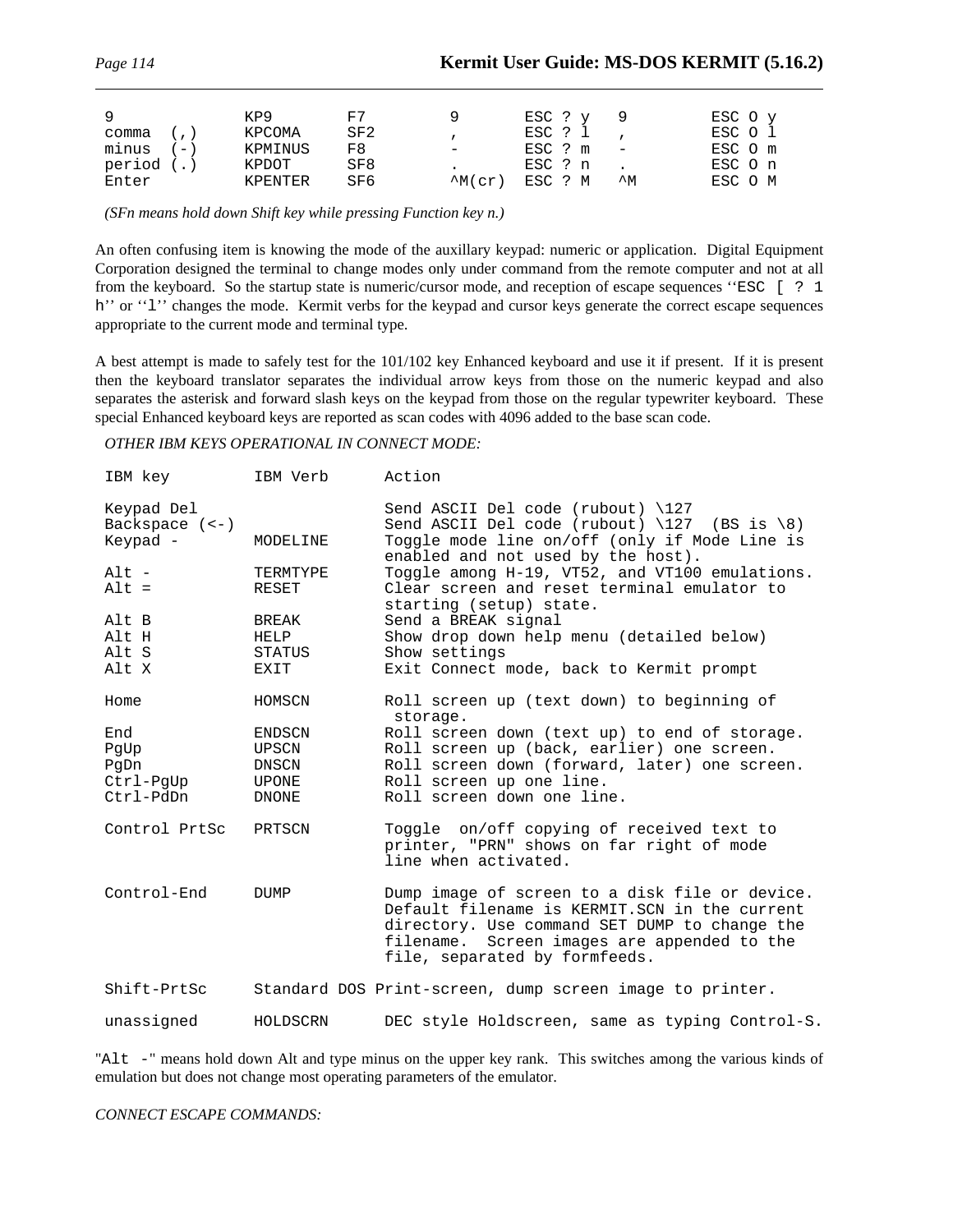Type the Kermit escape character (normally "^]''), then one of the keys below:

|    |                                                      | (equivalent IBM Verb) |
|----|------------------------------------------------------|-----------------------|
| S. | display this short list.                             | HELP                  |
| 0  | send a null character.                               | NULL                  |
| B  | send a BREAK signal.                                 | BREAK                 |
| C  | close connect session & return to Kermit prompt.     | EXIT                  |
| F  | dump screen to filespec, default is KERMIT.SCN.      | DUMP                  |
| Н  | hangup the phone or network connection               | HANGUP                |
| L  | send a Long BREAK signal                             | LBREAK                |
| М  | toggle mode line on/off.                             | MODELINE              |
| Ρ  | push to DOS.                                         | DOS.                  |
| Q  | quit (suspend) logging.                              | LOGOFF                |
| R  | resume logging.                                      | LOGON                 |
| S  | show status.                                         | <b>STATUS</b>         |
|    | Kermit escape character itself: send it to the host. |                       |

#### **5.16.3. Responses To Characters Received By the Terminal Emulator**

Spaces shown between characters of escape sequences are there for ease of reading. The actual sequences contain no spaces. Unknown escape sequences of the form "ESC char" are absorbed by the emulator without further effect; longer unknown escape sequences echo the extra characters.

DEC VT102 functions while in ANSI (VT102) mode, unsupported features marked by an asterisk (\*):

| Escape Seq              |                    | Mnemonic                 | Description of Action                                                                                                                         |
|-------------------------|--------------------|--------------------------|-----------------------------------------------------------------------------------------------------------------------------------------------|
| ESC D<br>ESC E<br>ESC H |                    | IND<br>NEL<br><b>HTS</b> | Index, moves cursor down one line, can scroll<br>Move cursor to start of line below, can scroll<br>Set one horizontal tab at current position |
| ESC M                   |                    | RI                       |                                                                                                                                               |
| ESC Z                   |                    | DECID                    | Reverse Index, cursor up one line, can scroll                                                                                                 |
| ESC c                   |                    | <b>RIS</b>               | Identify terminal (response is ESC [ ? 6 c)<br>Reset terminal to initial state                                                                |
| $\text{ESC}$ =          |                    | DECKPAM                  |                                                                                                                                               |
| $ESC$ >                 |                    | DECKNPNM                 | Enter keypad application mode                                                                                                                 |
| ESC 7                   |                    | DECSC                    | Enter keypad numeric mode                                                                                                                     |
| ESC 8                   |                    |                          | Save cursor position and attributes                                                                                                           |
| $\text{ESC}$ # 3        |                    | DECRC<br>DECDHL          | Restore cursor from previously saved position<br>Double height and width line, top half                                                       |
| $ESC$ # 4               |                    | DECDHL                   | Double height and width line, bottom half                                                                                                     |
| $ESC$ # 5               |                    | DECSWL                   | Single height and width line                                                                                                                  |
| $ESC$ # 6               |                    | DECDWL                   | Double width single height line                                                                                                               |
| $ESC$ # 8               |                    | DECALN                   | Test screen alignment, fill screen with E's                                                                                                   |
| ESC [ Pn @              |                    | ICH                      | ANSI insert Pn spaces at and after cursor                                                                                                     |
| ESC [ Pn A              |                    | CUU                      | Cursor up Pn lines, does not scroll                                                                                                           |
| ESC [ Pn B              |                    | CUD                      | Cursor down Pn lines, does not scroll                                                                                                         |
| ESC [ Pn C              |                    | CUF                      | Cursor forward, stays on same line                                                                                                            |
| ESC [ Pn D              |                    | CUB                      | Cursor backward, stays on same line                                                                                                           |
|                         | ESC [ Pn; Pn H CUP |                          | Set cursor to row, column (same as HVP)                                                                                                       |
| ESC [ Ps J              |                    | ED                       | Erase in display:                                                                                                                             |
|                         |                    |                          | $0 = 1$ cursor to end of screen, inclusive                                                                                                    |
|                         |                    |                          | $1$ = start of screen to cursor, inclusive                                                                                                    |
|                         |                    |                          | 2 = entire screen, reset lines to single                                                                                                      |
|                         |                    |                          | width, cursor does not move.                                                                                                                  |
| ESC [ Ps K              |                    | ЕL                       | Erase in line:                                                                                                                                |
|                         |                    |                          | $0 =$ cursor to end of line, inclusive                                                                                                        |
|                         |                    |                          | $1$ = start of line to cursor, inclusive                                                                                                      |
|                         |                    |                          | 2 = entire line, cursor does not move                                                                                                         |
| ESC [ Pn L              |                    | IL                       | Insert Pn lines preceding current line.                                                                                                       |
| ESC [ Pn M              |                    | DL                       | Delete Pn lines from current downward, incl.                                                                                                  |
| ESC [ Pn P              |                    | DCH                      | Delete Pn chars from cursor to left, incl.                                                                                                    |
|                         | ESC [ Pn; Pn R CPR |                          | Cursor report (row, column), sent by terminal<br>Example: home position yields ESC [ 1; 1 R                                                   |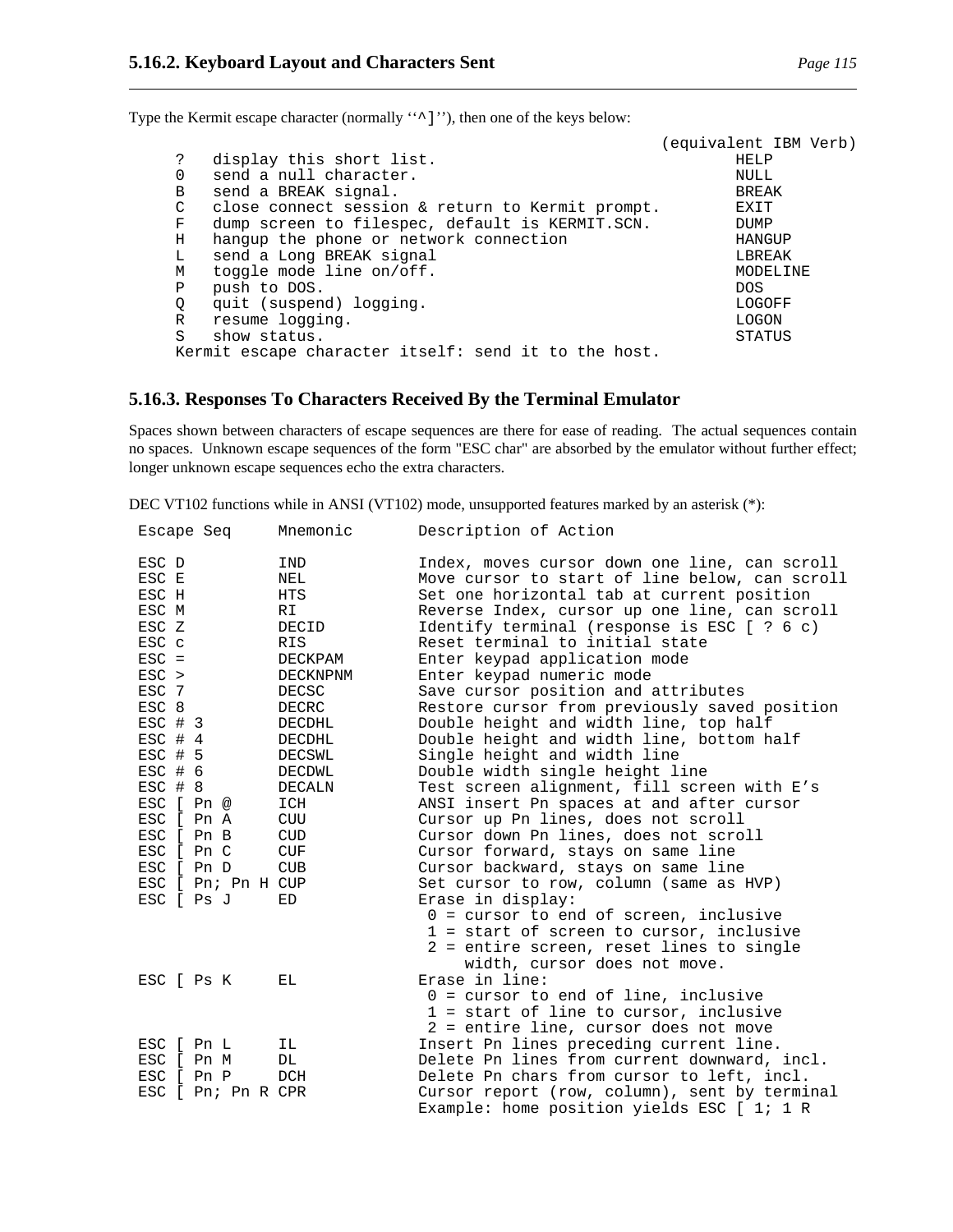| ESC [ Pn c |                         | DA                                                          | Device attributes (reports ESC [ ? 6 c)                                                   |                |
|------------|-------------------------|-------------------------------------------------------------|-------------------------------------------------------------------------------------------|----------------|
|            | ESC [ Pn; Pn f HVP      |                                                             | Set cursor to row, column (same as CUP)                                                   |                |
| ESC [ Ps g |                         | TBC                                                         | Tabs clear, $0 = at this position, 3 = all$                                               |                |
| ESC [ 4 h  |                         | IRM                                                         | Insert mode on                                                                            |                |
| ESC [ 20 h |                         | LNM                                                         | Set newline mode ( $cr$ => $cr/If$ )                                                      |                |
| ESC [ 4 1  |                         | IRM                                                         | Replacement mode on                                                                       |                |
| ESC [ 20 1 |                         | LNM                                                         | Reset newline mode $(cr \Rightarrow cr)$                                                  |                |
|            | $ESC$ [ ? $Psi$ $iPs$ h | SΜ                                                          | Set mode, see table below                                                                 |                |
|            | $ESC$ [ ? $Psi$ ; Ps 1  | RM                                                          | Reset mode, see table below                                                               |                |
|            | Ps                      | Mnemonic                                                    | Mode<br>Set (h)                                                                           | Reset (1)      |
|            | 0                       |                                                             | error (ignored)                                                                           |                |
|            | 1                       | DECCKM                                                      | cursor keys<br>application                                                                | cursor/numeric |
|            | 2                       | DECANM                                                      | ANSI/VT52<br>ANSI/VT102                                                                   | VT52           |
|            | 3                       | DECCOLM                                                     | $+132$ col<br>Columns                                                                     | 80 col         |
|            | 4                       | DECSCLM                                                     | *Scrolling<br>smooth                                                                      | jump           |
|            | 5                       | DECSCNM                                                     | Screen<br>reverse video                                                                   | normal         |
|            | 6                       | DECOM                                                       | Origin<br>relative                                                                        | absolute       |
|            | 7                       | DECAWM                                                      | Autowrap<br>on                                                                            | off            |
|            | 8                       | DECARM                                                      | *Autorepeat<br>on                                                                         | off            |
|            | 9                       | DECINLM                                                     | *Interlace<br>on                                                                          | off            |
|            | 18                      | DECPFF                                                      | Printer termination character, use FF if set                                              |                |
|            | 19                      | <b>DECPEX</b>                                               | Printer extent, set=screen, off=scrolling region                                          |                |
|            | 38                      | n/a                                                         | Graphics (Tek) ++graphics                                                                 | text           |
|            |                         |                                                             | + See comments on EGA boards.                                                             |                |
|            |                         |                                                             | ++ Ignored if DISABLE TEK has been given.                                                 |                |
| ESC [ Pn i |                         | МC                                                          | Printer controls (Media Copy)                                                             |                |
|            | 0                       |                                                             | Print whole Screen                                                                        |                |
|            | 4                       |                                                             | Exit printer controller (transparent print)                                               |                |
|            | 5                       |                                                             | Enter printer controller (transparent print)                                              |                |
|            | ESC [ ? Pn i            | MC                                                          | Printer controls (Media Copy)                                                             |                |
|            | 1                       |                                                             | Print line containing cursor                                                              |                |
|            | $\overline{4}$<br>5     |                                                             | Exit auto print (stop echoing to printer)                                                 |                |
|            |                         |                                                             | Enter autoprint (echo screen chars to printer)                                            |                |
|            | $ESC$ [ $Ps:Ps$ m       | SGR                                                         | Select graphic rendition<br>$0 = all attributes off (+'s 1, 4, 5, 7)$                     |                |
|            |                         |                                                             | 1 = bold, intensify foreground                                                            |                |
|            |                         |                                                             | 4 = underscore (reverse video on IBM CGA)                                                 |                |
|            |                         |                                                             | $5 = \text{blink}$                                                                        |                |
|            |                         |                                                             | 7 = reverse video                                                                         |                |
|            |                         |                                                             | non-DEC extensions: $30-37$ = foreground color = $30 +$ colors                            |                |
|            |                         |                                                             | $40-47$ = background color = $40 + \text{colors}$                                         |                |
|            |                         |                                                             | colors: $1 = red$ , $2 = green$ , $4 = blue$                                              |                |
| ESC [ Ps n |                         | DSR                                                         | Device Status Report.                                                                     |                |
|            |                         |                                                             | Response from VT100: 0=ready, 3=malfunction                                               |                |
|            |                         |                                                             | Command to VT100: 5=report status with DSR,                                               |                |
|            |                         |                                                             | 6=report cursor position using CPR sequence.                                              |                |
|            |                         | $\texttt{ESC}$ [ $\texttt{Psi} \ldots \texttt{IPS}$ q DECLL | Load LEDs, Ps = $0$ means clear LED #1-4                                                  |                |
|            |                         |                                                             | $Ps = 1, 2, 3, 4$ sets LED # 1, 2, 3, 4 on status line.                                   |                |
|            | ESC [ Pn; Pn r DECSTBM  |                                                             | Set top and bottom scrolling margins, resp.                                               |                |
|            |                         |                                                             | ESC [ r resets margin to full screen.                                                     |                |
|            | ESC [ sol x             | DECREOTPARM                                                 | Request terminal parameters, see table below                                              |                |
|            |                         |                                                             | ESC [ sol; par; nbits; xspeed; rspeed; clkmul; flags x                                    |                |
|            |                         | DECREPTPARM                                                 | Reports terminal parameters                                                               |                |
|            |                         |                                                             | $sol = 0$ request; terminal can send unsolicited                                          |                |
|            |                         |                                                             | reports - supported as sol = 1 below.                                                     |                |
|            |                         |                                                             | sol = 1, request; term reports only on request                                            |                |
|            |                         |                                                             | $sol = 2$ , this is a report (DECREPTPARM)                                                |                |
|            |                         |                                                             | sol = 3, terminal reporting only on request                                               |                |
|            |                         |                                                             | par = 1 none, 2 space, 3 mark, 4 odd, 5 even                                              |                |
|            |                         |                                                             | $nbits = 1 (8 bits/char), 2 (7 bits/char)$                                                |                |
|            |                         |                                                             | $xspeed, rspeed = transmit & receive speed index$                                         |                |
|            |                         |                                                             | 0,8,16,24,32,40,48,56,64,72,80,88,96,104,112,120,128 correspond to speeds of              |                |
|            |                         |                                                             | 50, 75, 110, 134. 5, 150, 200, 300, 600, 1200, 1800, 2000, 2400, 3600, 4800, 9600, 19200, |                |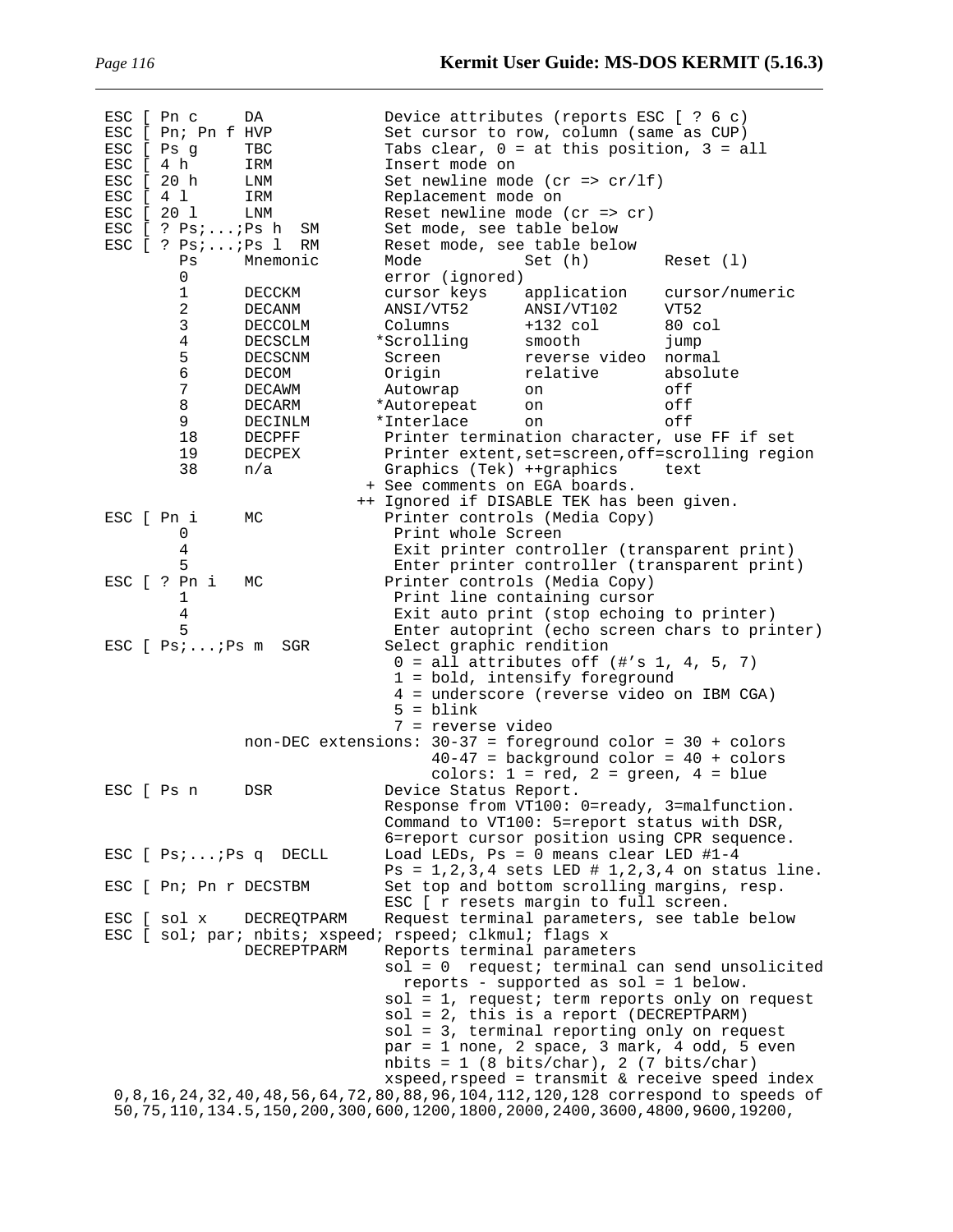| ESC                              | B                 | SCS        | GO points to ASCII symbols                      |
|----------------------------------|-------------------|------------|-------------------------------------------------|
| ESC                              | $\overline{B}$    | SCS        | G1 points to ASCII symbols                      |
| <b>ESC</b>                       | $\Omega$          | SCS        | GO points to special (line drawing) graphics    |
| ESC                              | $\Omega$          | SCS        | G1 points to special (line drawing) graphics    |
| ESC                              | 1                 | SCS        | GO points to alt char ROM - UK symbols          |
| <b>ESC</b>                       | 1                 | SCS        | G1 points to alt char ROM - UK symbols          |
| ESC                              | 2                 | SCS        | GO points to alt graphics ROM - as ESC ( 0      |
| ESC<br>$\binom{2}{}$             |                   | SCS        | G1 points to alt graphics ROM - as ESC ) 0      |
|                                  |                   |            | (Separate graphics used for DEC and Heath)      |
| 스표.                              |                   | ENO        | *Answerback message (not supported)             |
| $\mathsf{\uparrow}_{\mathsf{G}}$ |                   | BELL       | Sound VT102 style beep                          |
| $^{\wedge}$ H                    |                   | BS         | Backspace, move cursor left one character       |
| $^{\wedge}$ I                    |                   | HT.        | Horizontal tab, move cursor to next tabstop     |
| $\sim$ J                         |                   | LF         | Linefeed, move cursor down one line             |
| $^{\wedge}$ K                    |                   | VT         | Vertical Tab, treated as a line feed            |
| $^{\wedge}$ L                    |                   | FF         | Formfeed, treated as a line feed                |
| $^{\wedge}$ M                    |                   | CR         | Carriage return, move cursor to col 1           |
| $^{\wedge}{\rm N}$               |                   | SO.        | Select usage of G1 character set                |
| $^{\wedge}$ O                    |                   | SI         | Select usage of GO character set                |
| $^{\wedge}{\rm X}$               |                   | CAN        | Cancel escape sequence in progress              |
| $^{\prime}$ 7.                   |                   | <b>SUB</b> | Treated as a CAN                                |
|                                  | Other extensions: |            |                                                 |
|                                  | $ESC$ $[25; PCf]$ |            | VT52/VT100 move cursor to 25th line.            |
|                                  | $ESC$ $[25; PCH]$ |            | VT52/VT100 move cursor to 25th line.            |
|                                  |                   |            | (These will disable Kermit's own status line.)  |
| ESC * char                       |                   |            | VT200 series graphics command, ignored.         |
| ESC ^L                           |                   |            | Enter Tektronix sub-mode, clear Tek screen.     |
|                                  |                   |            | (This is ignored if DISABLE TEK has been given) |

## **5.16.4. DEC VT102 Functions While in VT52 Mode**

| Escape sequence              | Description of action                            |
|------------------------------|--------------------------------------------------|
| ESC A                        | Cursor up                                        |
| ESC B                        | Cursor down                                      |
| ESC C                        | Cursor right                                     |
| ESC D                        | Cursor left                                      |
| ESC F                        | Enter graphics mode                              |
| ESC G                        | Exit graphics mode                               |
| ESC H                        | Cursor home                                      |
| ESC I                        | Reverse line feed                                |
| ESC J                        | Erase to end of screen                           |
| ESC K                        | Erase to end of line                             |
| ESC V                        | Print cursor line                                |
| ESC X                        | Exit Printer Controller mode, transparent print  |
| ESC Y row column             | Direct cursor address, offset from space         |
| ESC W                        | Enter Printer Controller mode, transparent print |
| ESC Z                        | Identify (response is ESC $/$ Z)                 |
| $\text{ESC}$ $\land$ (caret) | Enter autoprint mode (printer echoes screen)     |
| ESC (underscore)             | Exit autoprint mode                              |
| ESC ]                        | Print Screen                                     |
| $\text{ESC}$ =               | Enter alternate keypad mode                      |
| $\text{ESC}$ >               | Exit alternate keypad mode                       |
| $\text{ESC}$ <               | Enter ANSI mode (changes to VT102)               |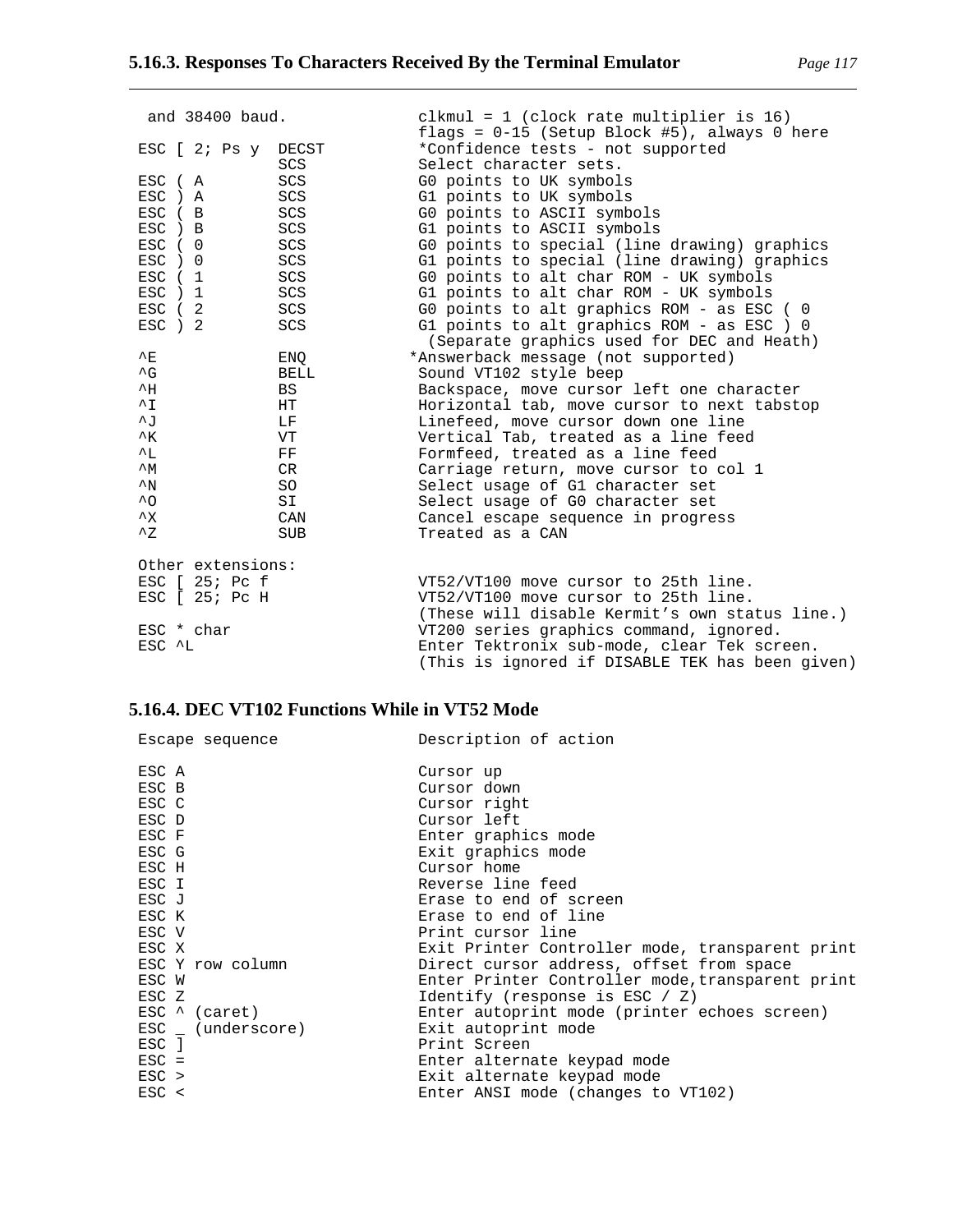# **5.16.5. Heath-19 Functions While in Non-ANSI Mode**

| Escape seq                                          | Mnemonic            | Description of action                                                                                                                                                                                                                                                                                                                                                                                                                          |  |
|-----------------------------------------------------|---------------------|------------------------------------------------------------------------------------------------------------------------------------------------------------------------------------------------------------------------------------------------------------------------------------------------------------------------------------------------------------------------------------------------------------------------------------------------|--|
| ESC A                                               | HCUU                | Cursor Up                                                                                                                                                                                                                                                                                                                                                                                                                                      |  |
| ESC B                                               | HCUD                | Cursor Down                                                                                                                                                                                                                                                                                                                                                                                                                                    |  |
| ESC C                                               | HCUF                | Cursor Forward, stays on same line                                                                                                                                                                                                                                                                                                                                                                                                             |  |
| ESC D                                               | HCUB                | Cursor Backward, stays on same line                                                                                                                                                                                                                                                                                                                                                                                                            |  |
| ESC E                                               | HCD                 | Clear display                                                                                                                                                                                                                                                                                                                                                                                                                                  |  |
| ESC F                                               | HEGM                | Enter Graphics mode                                                                                                                                                                                                                                                                                                                                                                                                                            |  |
| ESC G                                               | HXGM                | Exit Graphic mode                                                                                                                                                                                                                                                                                                                                                                                                                              |  |
| ESC H                                               | HCUH                | Cursor Home                                                                                                                                                                                                                                                                                                                                                                                                                                    |  |
| ESC I                                               | HRI                 | Reverse Index                                                                                                                                                                                                                                                                                                                                                                                                                                  |  |
| ESC J                                               | HEOP                | Erase to end of page                                                                                                                                                                                                                                                                                                                                                                                                                           |  |
| ESC K                                               | HEOL                | Erase to end of line                                                                                                                                                                                                                                                                                                                                                                                                                           |  |
| ESC L                                               | HIL                 | Insert line                                                                                                                                                                                                                                                                                                                                                                                                                                    |  |
| ESC M                                               | HDL                 | Delete line                                                                                                                                                                                                                                                                                                                                                                                                                                    |  |
| ESC N                                               | HDCH                | Delete character                                                                                                                                                                                                                                                                                                                                                                                                                               |  |
| ESC O                                               | HERM                | Exit Insert Char mode                                                                                                                                                                                                                                                                                                                                                                                                                          |  |
| ESC Y row col                                       | HDCA                | Direct cursor addressing, offset from space                                                                                                                                                                                                                                                                                                                                                                                                    |  |
| ESC Z                                               | HID                 | Identify (response is ESC / K which is a VT52)                                                                                                                                                                                                                                                                                                                                                                                                 |  |
| ESC b                                               | HBD                 | Erase Beginning of display                                                                                                                                                                                                                                                                                                                                                                                                                     |  |
| ESC j                                               | HSCP                | Save cursor position                                                                                                                                                                                                                                                                                                                                                                                                                           |  |
| ESC k                                               | HRCP                | Set cursor to saved position                                                                                                                                                                                                                                                                                                                                                                                                                   |  |
| ESC 1                                               | HEL                 | Erase entire line                                                                                                                                                                                                                                                                                                                                                                                                                              |  |
| ESC n                                               | HCPR                | Cursor Position Report request                                                                                                                                                                                                                                                                                                                                                                                                                 |  |
| ESC o                                               | HEBL                | Erase beginning of line                                                                                                                                                                                                                                                                                                                                                                                                                        |  |
| ESC p                                               | HERV                | Enter Reverse Video mode                                                                                                                                                                                                                                                                                                                                                                                                                       |  |
| ESC q                                               | HXRV                | Exit Reverse Video mode                                                                                                                                                                                                                                                                                                                                                                                                                        |  |
| ESC r Bn                                            | HMBR                | *Modify baud rate - not supported                                                                                                                                                                                                                                                                                                                                                                                                              |  |
| ESC t                                               | HEKS                | *Enter Keypad shifted mode, not supported                                                                                                                                                                                                                                                                                                                                                                                                      |  |
| ESC u                                               | HXKS                | *Exit Keypad shifted mode, not supported                                                                                                                                                                                                                                                                                                                                                                                                       |  |
| ESC v                                               | HEWA                | Wrap around at end of line                                                                                                                                                                                                                                                                                                                                                                                                                     |  |
| ESC w                                               | HXWA                | Discard at end of line                                                                                                                                                                                                                                                                                                                                                                                                                         |  |
| ESC x Ps                                            | HSM                 | Set Mode. See table below                                                                                                                                                                                                                                                                                                                                                                                                                      |  |
| ESC y Ps                                            | HRM                 | Reset Mode. See table below                                                                                                                                                                                                                                                                                                                                                                                                                    |  |
| Ps<br>1<br>2<br>3<br>$\,4$<br>5<br>6<br>7<br>8<br>9 | Mnemonic<br>HSM/HRM | Mode<br>Set(x)<br>Reset $(y)$<br>25th line<br>enabled<br>+disabled<br>*keyclick<br>off<br>on<br>*holdscreen<br>enabled<br>disabled<br>underline<br>block<br>cursor type<br>off<br>cursor on/off<br>on<br>shifted<br>unshifted<br>*keypad-shifted<br>enabled<br>disabled<br>alt app keypad<br>*linefeed<br>$l f = > l f$<br>$lf=\texttt{corr}/\texttt{lf}$<br>newline mode cr=>cr/lf<br>$cr = > cr$<br>+ disabling the 25th line also clears it |  |
| ESC z                                               | HRAM                | Reset to power-up configuration                                                                                                                                                                                                                                                                                                                                                                                                                |  |
| $\text{ESC}$ =                                      | HAKM                | Enter Alternate Keypad mode                                                                                                                                                                                                                                                                                                                                                                                                                    |  |
| $\text{ESC}$ >                                      | HXAM                | Exit Alternate Keypad mode                                                                                                                                                                                                                                                                                                                                                                                                                     |  |
| $\text{ESC}$ <                                      | HEAM                | Enter ANSI mode (ESC [ stuff)                                                                                                                                                                                                                                                                                                                                                                                                                  |  |
| ESC @                                               | HEIM                | Enter Insert Char mode                                                                                                                                                                                                                                                                                                                                                                                                                         |  |
| ESC [                                               | HEHS                | *Enter Hold Screen mode, not supported                                                                                                                                                                                                                                                                                                                                                                                                         |  |
| ESC                                                 | HXHS                | *Exit Hold Screen mode, not supported                                                                                                                                                                                                                                                                                                                                                                                                          |  |
| $\text{ESC} \{ \text{and } \}$                      | HEK, HDK            | *Keyboard enable/disable, not supported                                                                                                                                                                                                                                                                                                                                                                                                        |  |
| ESC ]                                               | HX25                | *Transmit 25th line, not supported                                                                                                                                                                                                                                                                                                                                                                                                             |  |
| ESC #                                               | HXMP                | *Transmit page, not supported                                                                                                                                                                                                                                                                                                                                                                                                                  |  |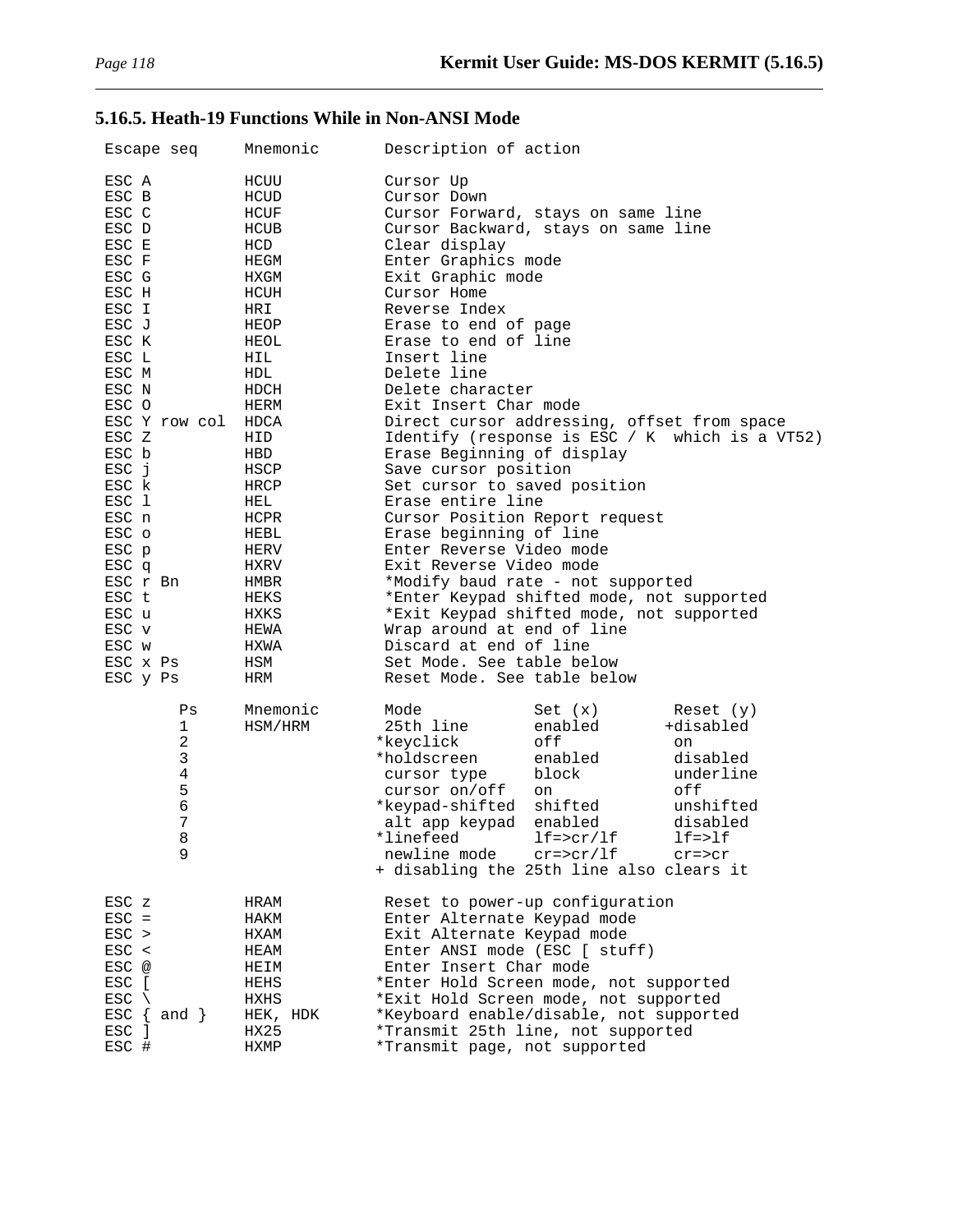## **5.16.6. Heath-19 Functions While in ANSI Mode**

| Escape Seq                                             | Mnenonic             | Description of Action                                                                                        |
|--------------------------------------------------------|----------------------|--------------------------------------------------------------------------------------------------------------|
| ESC [ s<br>ESC [ u<br>ESC [ z                          | PSCP<br>PRCP<br>PRAM | Save cursor position & attributes<br>Restore cursor position & attributes<br>Reset to power-up configuration |
| ESC [ 2 J                                              | ED                   | Erase entire screen but do not move cursor;<br>regular Heath-19 moves cursor to Home.                        |
| ESC [ ? 2 h                                            | PEHM                 | Revert to normal Heath-19 non-ANSI mode                                                                      |
| $ESC$ $\rightarrow$ Ps h<br>ESC $\lceil$ > Ps $\lceil$ | SM<br>RM             | Same as ESC x Ps<br>Same as ESC y Ps                                                                         |

Plus most of the ANSI escape sequences listed for the VT102.

### **5.16.7. Tektronix 4010/4014 Graphics Terminal Functions**

MS-Kermit's Tektronix 4010 emulator responds to ordinary text, several special control codes (for drawing lines and dots), and several escape sequences, as shown in Table 5-10. The commands SET DEBUG and SET TRANSLATION INPUT are effective in Tek mode.

|       | Control Code                     |                      | Action                                                                      |
|-------|----------------------------------|----------------------|-----------------------------------------------------------------------------|
|       | $FS$ , Control-\                 | <b>Backslash</b>     | draw dots                                                                   |
| GS,   | Control-                         | Right square bracket | draw lines                                                                  |
| RS,   | Control- $\sim$                  | Caret                | Draw dots incrementally                                                     |
| US,   | Control-                         | Underscore           | Display text                                                                |
|       | BEL, Control-G                   |                      | Beep, make a noise                                                          |
|       | BS, Control-H                    |                      | Backspace, non-destructive                                                  |
| HT,   | $Control-I$                      |                      | Tab, convert to single space                                                |
|       | $LF$ , Control-J                 |                      | Line feed, go down one line                                                 |
| VT,   | Control-K                        |                      | Move up one text line                                                       |
| FF,   | Control-L                        |                      | Clears the screen                                                           |
| CR.   | Control-M                        |                      | Carriage return, start of line                                              |
|       | CAN, Control-X                   |                      | Exit Tek sub-mode, or ignore                                                |
|       | DEL, RUBOUT                      |                      | Delete code, same as BS                                                     |
|       |                                  |                      |                                                                             |
|       | <b>Escape Sequence</b>           |                      | Action                                                                      |
|       | ESC Control-E                    |                      | Send a status report, turn on Bypass mode                                   |
|       | ESC Control-L                    |                      | Clear the screen (enter sub-mode from VT102)                                |
|       | ESC Control-X                    |                      | Turn on Bypass mode                                                         |
|       | ESC Control-Z                    |                      | Activate crosshairs (GIN mode) and Bypass mode                              |
| ESC Z |                                  |                      | Send terminal identification                                                |
|       | $\text{ESC}$ ' (accent grave)    |                      | Use solid lines in drawing                                                  |
|       | ESC a through ESC e              |                      | Use dashed line patterns:                                                   |
|       |                                  |                      | a=fine dots, b=short dashes                                                 |
|       |                                  |                      | c=dash dot, d=long dash dot                                                 |
|       |                                  |                      | e=dash dot dot.                                                             |
|       | $\text{ESC}$   Pn ; Pn m         |                      | Set ANSI colors. Same as for VT102.                                         |
| ESC [ | ? 381                            |                      | Exit Tek mode (become text terminal, VT102 etc)                             |
| ESC   | $\Box$<br>$\frac{1}{2}$ 3<br>8 h |                      | Enter Tek mode (from VT102 mode)                                            |
|       |                                  |                      | Table 5-10: Response of MS-Kermit Tektronix Emulator to Received Characters |

In the table, US is the name for the ASCII character Control-Underscore, 31 decimal. Text is written starting with the last drawn point being the lower left corner of the first 8 by 8 character cell. The drawing position is updated by 8 dots to the right for each character, and lines wrap at column 80 (column 90 for Hercules boards). If text extends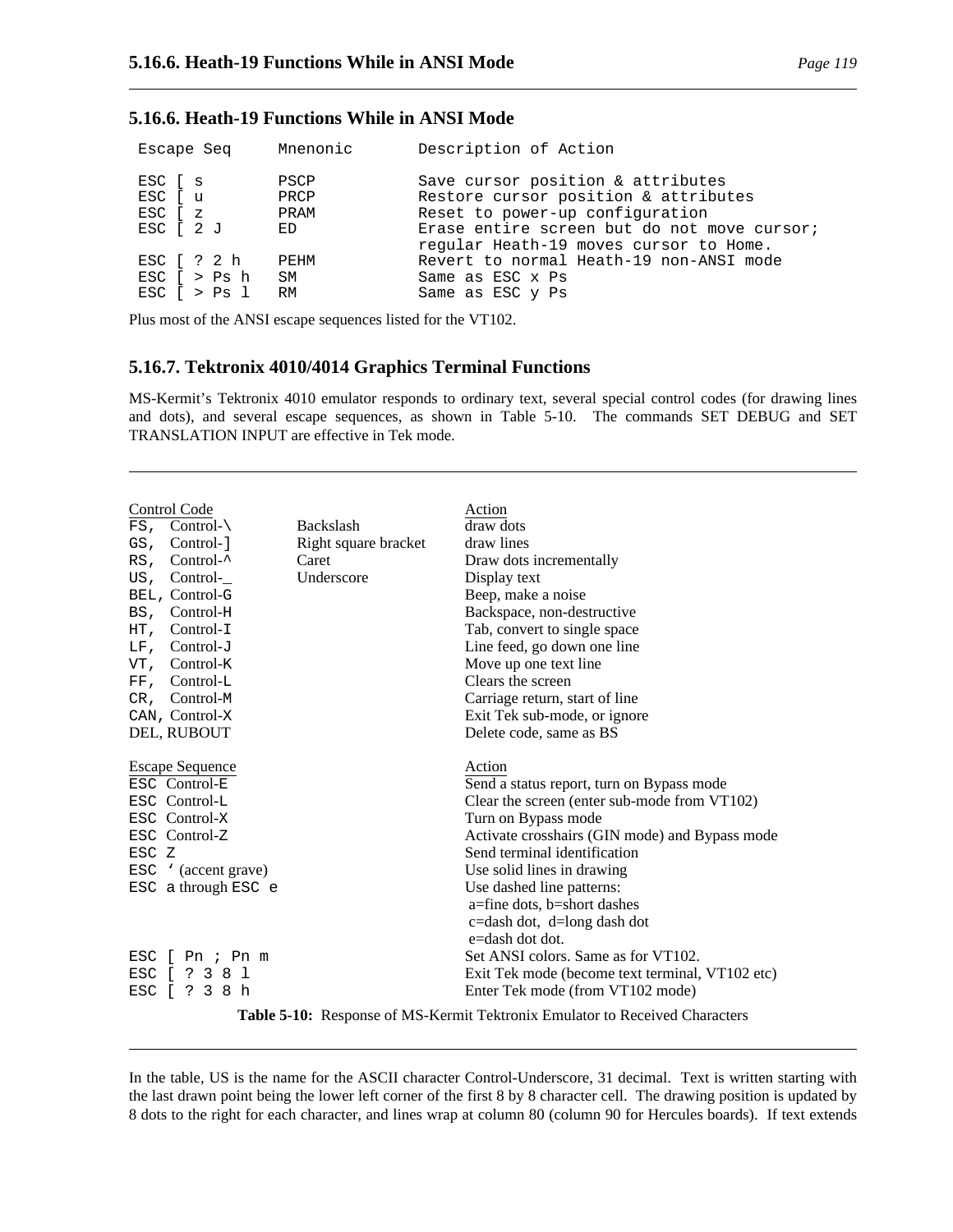"below the screen" the sign "More >" is shown at the bottom right corner and the user needs to press a key to continue. Then the screen will be cleared and the new text will start at the top of the screen (no scrolling is done in graphics mode). A real Tek 4010 begins new text at column 40 and will overwrite dots from older material. The high resolution EGA screen and the Hercules screen will hold 43 lines, the CGA and Monochome screens hold 25 lines, and the AT&T screen holds 50 lines. Hercules screens are 90 characters wide and others are 80 characters wide. Monochrome systems lack graphics so the text is the normal hardware character font placed at the nearest normal 80x25 location (similarly, "drawing" on Monochrome systems is achieved by using a text plus ("+") sign where a dot would appear). Text mode is interrupted by the drawing commands discussed below.

#### Bypass Mode:

Certain Tektronix commands turn on or off "Bypass" mode whereby incoming text is not displayed on the screen. Removal of echos of the GIN mode, discussed below, is the major use of Bypass. Bypass mode is turned on by receipt of ESC Control-E, ESC Control-X, and ESC Control-Z and it is turned off upon receipt of BEL, LF, CR, US, other escape sequences, and resetting the terminal.

Drawing commands GS, FS, RS:

1. Draw a line or move to a point: GS <*xy xy* . . . *xy*>

GS is the name for ASCII character Control-] (right square bracket), decimal 29. <*xy*> stands for an encoded x,y coordinate as explained below. One or more x,y coordinates may follow GS and line segments are drawn from point to point. The first point is reached without drawing so that GS and the initial <*xy*> is a simple "move-to" command rather than a "draw-to" command. Lines may be constructed from six dash patterns described in Table 5-10. <*xy*> coordinates are encoded by separating the 10 bit value of x and of y into 5 bit components and then adding two high bits to each to identify which component is being represented: high-y, low-y, high-x, or low-x. They are transmitted in that order, with the low-x byte always sent last. In fact, bytes may be omitted if they do not change from point to point, provided that low-x is always sent. These bytes range from ASCII space (32 decimal) to ASCII DEL (127 decimal). Details are given below, and summarized in Table 5-12. This mode completes when a new command or a CR LF (carriage return, line feed) arrives; escape sequences are processed transparently but other control codes are ignored. The interrupting character is accepted and processed next.

2. Draw dots at given locations: FS <*xy xy* . . . *xy*>

FS is the name for the ASCII character Control-\ (backslash), decimal 28. <*xy*> is in the same form as above. A dot is drawn at each x,y point. This mode completes when a new command or a CRLF character arrives; escape sequences are processed transparently but other control codes are ignored. The interrupting character is accepted and processed next.

3. Draw dots from the current location: RS *<pen> <direction> <direction>* . . . *<direction>*

RS is the name for the ASCII character Control-^ (caret), decimal 30. *pen* is the character Space (32 decimal) to move without drawing or P (80 decimal) to draw while moving. *<direction>* is one of the letters A, E, D, F, B, J, H, I as shown in Table 5-11.

Example: RS P J J J (no spaces here, naturally) means draw three dots in the southwest direction, stepping to each in turn. This mode completes when a new command or a non-*<pen>* or non-*<direction>* character arrives; the interrupting character is accepted and processed next.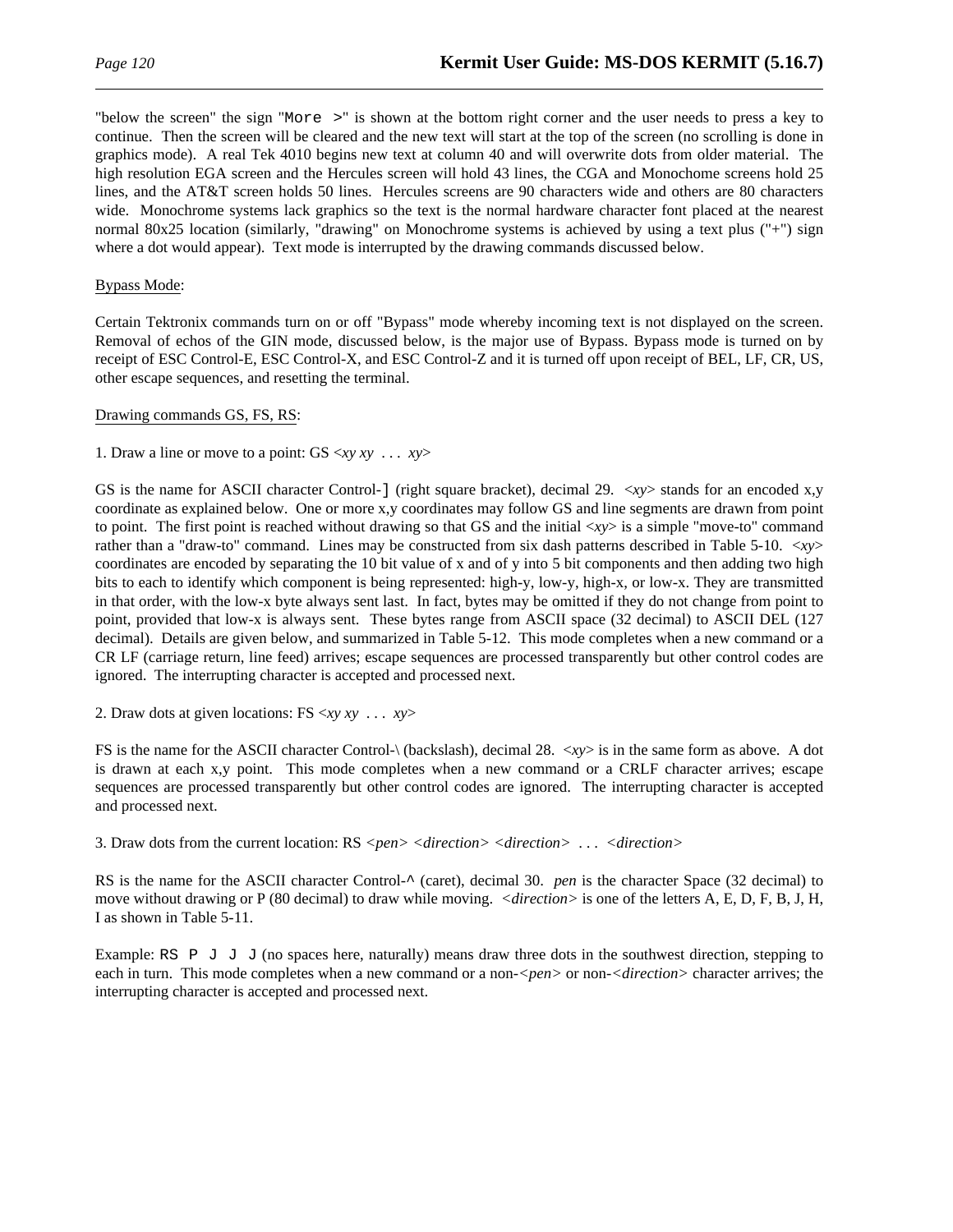| direction | Move One Tek Dot This Way                  |    |        |   |                         |
|-----------|--------------------------------------------|----|--------|---|-------------------------|
| А         | East (right)                               |    |        |   |                         |
| Е         | East and North                             | F  |        | Ε |                         |
| D         | North $(up)$                               |    |        |   |                         |
| F         | North and West                             | В  | $\ast$ | A | (* is current location) |
| B         | West                                       |    |        |   |                         |
|           | South and West                             | ٠T | Η      | I |                         |
| H         | South                                      |    |        |   |                         |
|           | South and East                             |    |        |   |                         |
|           | Table 5-11: Tektronix Dot-Drawing Commands |    |        |   |                         |

#### Graphics INput (GIN) mode:

Graphics input mode is entered when ESC Control-Z is received. A crosshair is drawn on the screen and may be moved by the numeric keypad arrows (fine scale motion) or the Shift key and these arrows (coarse scale motion). Pressing an ASCII-producing key sends the position of the crosshairs to the host as the sequence of: pressed key, X coordinate, Y coordinate, carriage return, then removes the crosshairs, and then returns to text mode. The coordinates are encoded by splitting them into five bit fields, adding an ascii space (20H) to each, and are sent as high-y, low-y, high-x and low-x bytes. Bypass mode is active while the report is sent to supress echos of the report. One may prematurely exit GIN mode by typing Control-C or Control-Break. Shift-PrtSc (DOS screen dump) remains active, however.

#### Status or Position Report:

ESCAPE Control-E requests a status report from the emulator. Tek terminals have many sub-fields. Kermit-MS sends a byte of 24 hex for being in text mode or 20 hex otherwise, followed by the encoded X then Y coordinates and a carriage return. Coordinates are encoded 5 bits at a time similar to the GIN report.

#### Identification Report:

ESCAPE Z requests terminal identification, as for VT52 and VT102. Currently this report is the 10 character sequence IBM\_TEK ESCAPE / Z (no spaces).

#### Screen Capturing:

Kermit does not implement a graphics screen capture facility. There are many such Terminate-and-Stay-Resident (TSR) programs in circulation, as either public domain offerings or parts of commercial packages (Paint programs and even GRAPHICS.COM from DOS). High resolution EGA screens require more than the GRAPHICS.COM program. MS Windows tells the program (Kermit-MS) the system is using a pure text-only monochrome adapter so dots are shown as plus signs.

Although Kermit cannot save graphics screens directly (e.g. via the  $\sim$ ]F connect-mode command), the received Tektronix escape sequences can still be logged to a PC file using the LOG SESSION command. The resulting log cannot be "played back" directly on the PC, but it can be transferred to the host and run through Kermit's Tek emulator again, just like a character-mode Kermit session log.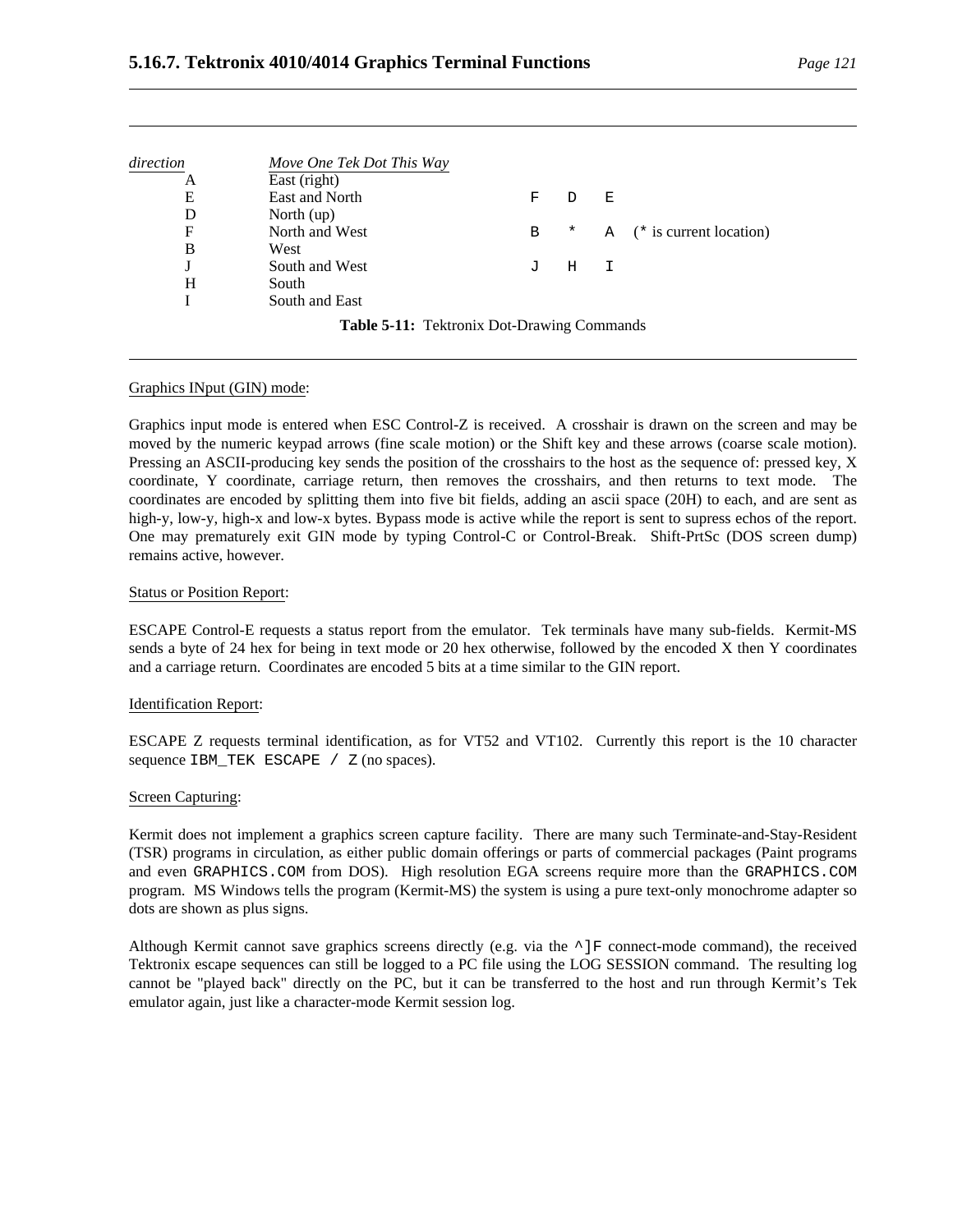#### VGA Modes:

Considerable effort went into ensuring the graphics display would work automatically and not damage monitors. Thus, Kermit-MS safely tests the active display adapter for its kind and capabilities before starting graphics mode. Recent VGA and EGA+ display boards are capable of the 640 by 480 scan-line 16-color "VGA" mode which is now available on IBM PS/2 computers. The Tek emulator will happily run with 480 scan lines, but: the normal 256KB of video memory is sufficient to save only the top 407 lines of the graphics image. So activating this higher resolution mode is accomplished by the command SET TERMINAL GRAPHICS VGA and is not done automatically (the VGA is used in EGA mode). The 320 by 200 line by 256 color MCGA mode has too coarse a resolution for graphics line drawing and is not supported by Kermit.

#### Coordinate Encoding:

Coordinate 0,0 is the lower left corner and the X axis is horizontal. Tektronix positions are mapped into the typically 640 dots wide by 200 or 350 dots high PC screen and thus adjacent Tek positions may yield the same PC screen dot.

4010-like devices use positions from 0 to 1023 for both X and Y, although only 0 to 779 are visible for Y due to screen geometry. The Tek screen is 10.24 by 7.80 inches and coordinates are sent as 1-4 characters.

4014-like devices use positions 0 to 4095, but each movement is a multiple of 4 positions unless the high-resolution LSBXY are sent. This makes it compatible with the 4010 in that a full sized plot fills the screen. The emulator accepts the LSBXY components but does not use them.

The various modes are summarized in Table 5-12, in which the following notation is used:

HIX,  $H(Y = High order 5 bits of a 10 or 12 bit position)$ .

LOX, LOY = Middle order 5 bits of position (low order of Tek 4010).

LSBXY = Low order 2 bits of  $X + low$  order 2 bits of Y (4014 mode),

recognized by the Tek emulator but not used to calculate position.

| Hi Y                        | Lo Y | Hi X | LSBXY |                 |      | Characters Sent (Lo-X Always Sent) |                 |               |      |
|-----------------------------|------|------|-------|-----------------|------|------------------------------------|-----------------|---------------|------|
| Same                        | Same | Same | Same  |                 |      |                                    |                 | $Lo-X$        |      |
| Same                        | Same | Same | Diff  |                 | LSB, | $Lo-Y$ ,                           |                 | $_{\rm Lo-X}$ | 4014 |
| Same                        | Same | Diff | Same  |                 |      | $Lo-Y$ ,                           | $Hi-X,$         | $Lo-X$        |      |
| Same                        | Same | Diff | Diff  |                 | LSB, | $Lo-Y$ ,                           | $Hi-X$ ,        | $Lo-X$        | 4014 |
| Same                        | Diff | Same | Same  |                 |      | $Lo-Y$ ,                           |                 | $Lo-X$        |      |
| Same                        | Diff | Same | Diff  |                 | LSB, | $Lo-Y$ ,                           |                 | $Lo-X$        | 4014 |
| Same                        | Diff | Diff | Same  |                 |      | $Lo-Y$ ,                           | $Hi-X$ ,        | $Lo-X$        |      |
| Same                        | Diff | Diff | Diff  |                 | LSB, | $Lo-Y$ ,                           | Hi-X,           | $Lo-X$        | 4014 |
| Diff                        | Same | Same | Same  | $Hi-Y$ ,        |      |                                    |                 | $Lo-X$        |      |
| Diff                        | Same | Same | Diff  | Hi-Y,           | LSB, | $Lo-Y$ ,                           |                 | $Lo-X$        | 4014 |
| Diff                        | Same | Diff | Same  | Hi-Y,           |      | $Lo-Y$ ,                           | $Hi-X$ ,        | $Lo-X$        |      |
| Diff                        | Same | Diff | Diff  | Hi-Y,           | LSB, | $Lo-Y$ ,                           | $Hi-X$ ,        | $Lo-X$        | 4014 |
| Diff                        | Diff | Same | Same  | Hi-Y,           |      | $Lo-Y$ ,                           |                 | $Lo-X$        |      |
| Diff                        | Diff | Same | Diff  | Hi-Y,           | LSB, | $Lo-Y$ ,                           |                 | $Lo-X$        | 4014 |
| Diff                        | Diff | Diff | Same  | Hi-y,           |      | $Lo-Y$ ,                           | $Hi-X,$         | $Lo-X$        |      |
| Diff                        | Diff | Diff | Diff  | Hi-y,           | LSB, | $Lo-Y$ ,                           | $Hi-X$ ,        | $Lo-X$        | 4014 |
| Kind code for byte:         |      |      |       | 20 <sub>h</sub> | 60h  | 60h                                | 20 <sub>h</sub> | 40h           |      |
| (transmitted left to right) |      |      |       |                 |      |                                    |                 |               |      |

**Table 5-12:** MS-Kermit Tektronix Coordinate Interpretation

Note that LO-Y must be sent if HI-X has changed so that the Tektronix knows the HI-X byte (in the range of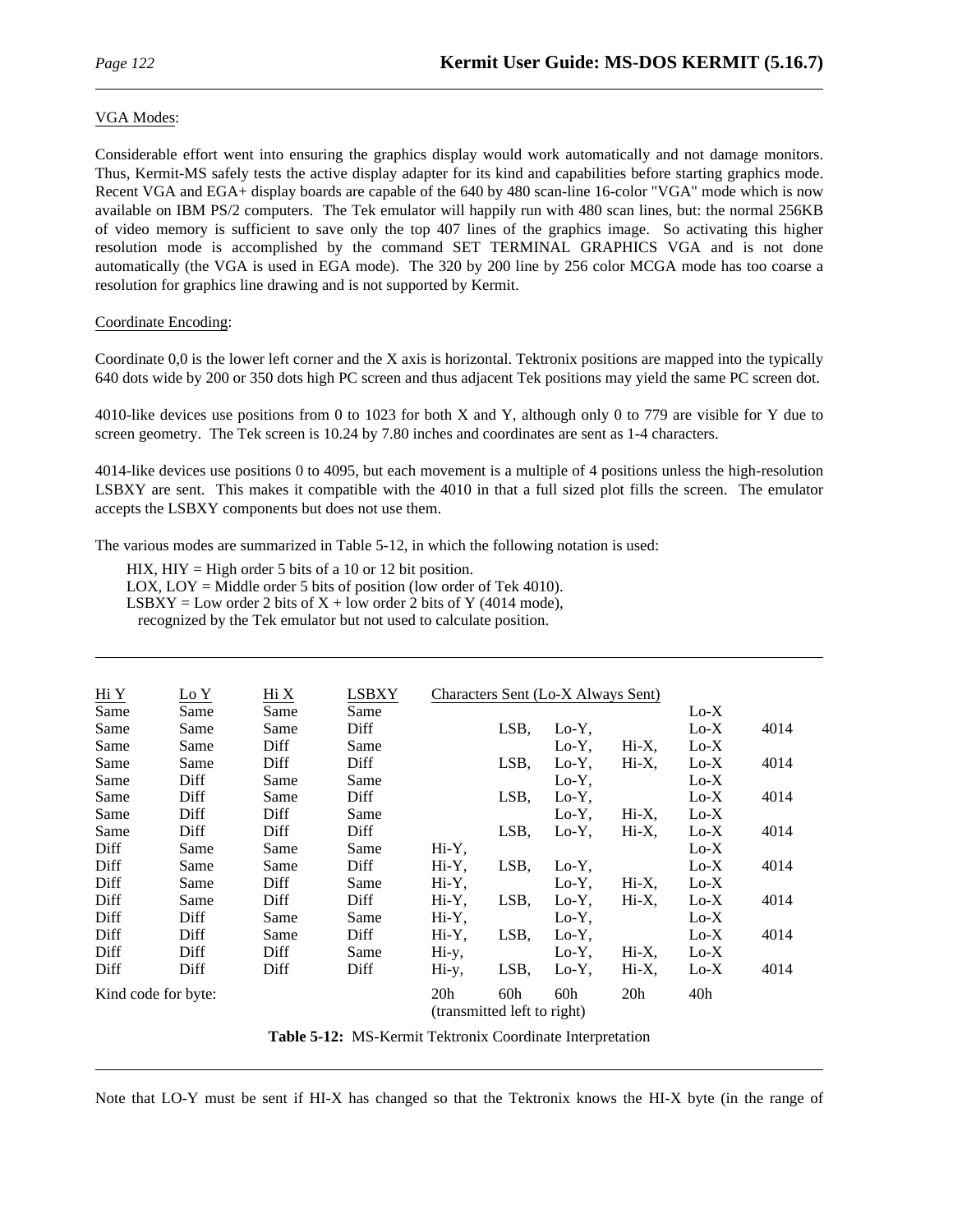20h-3Fh) is HI-X and not HI-Y. LO-Y must also be sent if LSBXY has changed, so that the 4010 will ignore LSBXY and accept LO-Y. The LSBXY byte is

60*h*+(*MARGIN*×10*h*)+(*LSBY*×4)+*LSBX*

MARGIN is 0 here and refers to splitting the screen left and right for text rollover, which the Kermit Tek emulator does not do.

#### Tek 4010 Example:

Suppose  $\langle xy \rangle$  is point y = 300, x = 500 in Tektronix coordinates. Split each 10-bit coordinate into 5-bit groups, add add the Kind code to each. Send the X part last.

```
HI-Y LO-Y HI-X LO-X
     Y=300d=012Ch= 01001 01100 X=500d=01F4h= 01111 10100
        +Kind code +100000 +1100000 +kind code +100000 +1000000
     Binary 101001 01101100 101111 1000100
     ASCII ) l / D
So \langle xy \rangle = (500,300) is sent or received in a GS command as "\langle 1/D \rangle". An example in C (program fragments):
#define ESC 27
#define GS 29
#define US 31
FILE *fp; \overline{f} /* File descriptor for terminal */
 . . .
     fputc( GS, fp); coord( 75, 65); \prime* Move to 75,65 */<br>fputc( ESC, fp); fputs("[31m", fp); /* Set foreground to red */
     fputc( ESC, fp); fputs("[31m", fp); /* Set foreground to red foutc( US, fp); fputs("A House", fp); /* Annotate at 75.65 */
     fputc( US, fp); fputs("A House", fp); /* Annotate at 75,65 */<br>fputc( ESC, fp); fputs("[33m", fp); /* Set foreground to yellow */
     fputc( ESC, fp); fputs("[33m", fp);
     fputc( GS, fp);<br>coord( 50, 50); coord(300, 50); <br>/* Bottom side */
     coord( 50, 50); coord(300, 50); /* Bottom side */
     coord(300, 200); cod(50, 200);coord(175,250); coord(300,200); <br>
foutc(GS. fp); <br>
/* Start a new line */
     fputc( GS, fp);<br>coord( 50, 50); coord( 50, 200); \overline{\phantom{0}} /* Start a new line \overline{\phantom{0}} */
     coord( 50, 50); coord( 50, 200); \qquad /* Left wall at 50, 50 */<br>fputc( ESC, fp); fputs("[37m", fp); /* Set foreground to white */
     fputc( ESC, fp); fputs("[37m", fp);
     . . .
coord(x, y) int x, y; { \prime /* Send x, y coordinates to Tek 4010 */
     fputc((y / 32) + 32, fp); <br> \frac{1}{2} /* High y */<br> fputc((y % 32) + 96, fp); <br> \frac{1}{2} /* Low y */
     fputc((y * 32) + 96, fp);<br>
fputc((x / 32) + 32, fp);<br>
fputc((x / 32) + 32, fp);<br>
fputc((x / 32) + 32, fp);fputc((x / 32) + 32, fp); <br> \frac{1}{2} /* High x */<br> fputc((x % 32) + 64, fp); <br> \frac{1}{2} /* Low x */
     fputc((x % 32) + 64, fp);}
```
# **5.17. IBM PC Kermit Technical Summaries**

Under normal circumstances, MS-Kermit takes advantage of the computer's hardware, and often bypasses DOS (sometimes even BIOS) to achieve high performance, to exercise special machine features, or to produce an attractive screen display. Thus, it is not in all respects a "well behaved" DOS program.

MS-Kermit redirects interrupts 0BH (COM2/4) or 0CH (COM1/3), 14H (serial port), 23H (Control-Break), 24H (DOS Critical Error) and returns them when done. It uses the BIOS for keyboard, video display, and system information interrupts. It examines segment 40H for EGA operating modes and it does direct screen reads and writes. Memory for the screen roll backbuffer is negotiated with DOS to leave room for a second copy of COMMAND.COM to run tasks within Kermit; about 100KB to 148KB is needed for the entire program. Video page zero is normally used, but page one is employed to save screens with non-standard dimensions. Hercules and other graphics mode displays are supported only in Tektronix terminal mode. Kermit's timing delays are dynamically adjusted each time the serial port is started to accomodate machines of different speeds; duration of the normal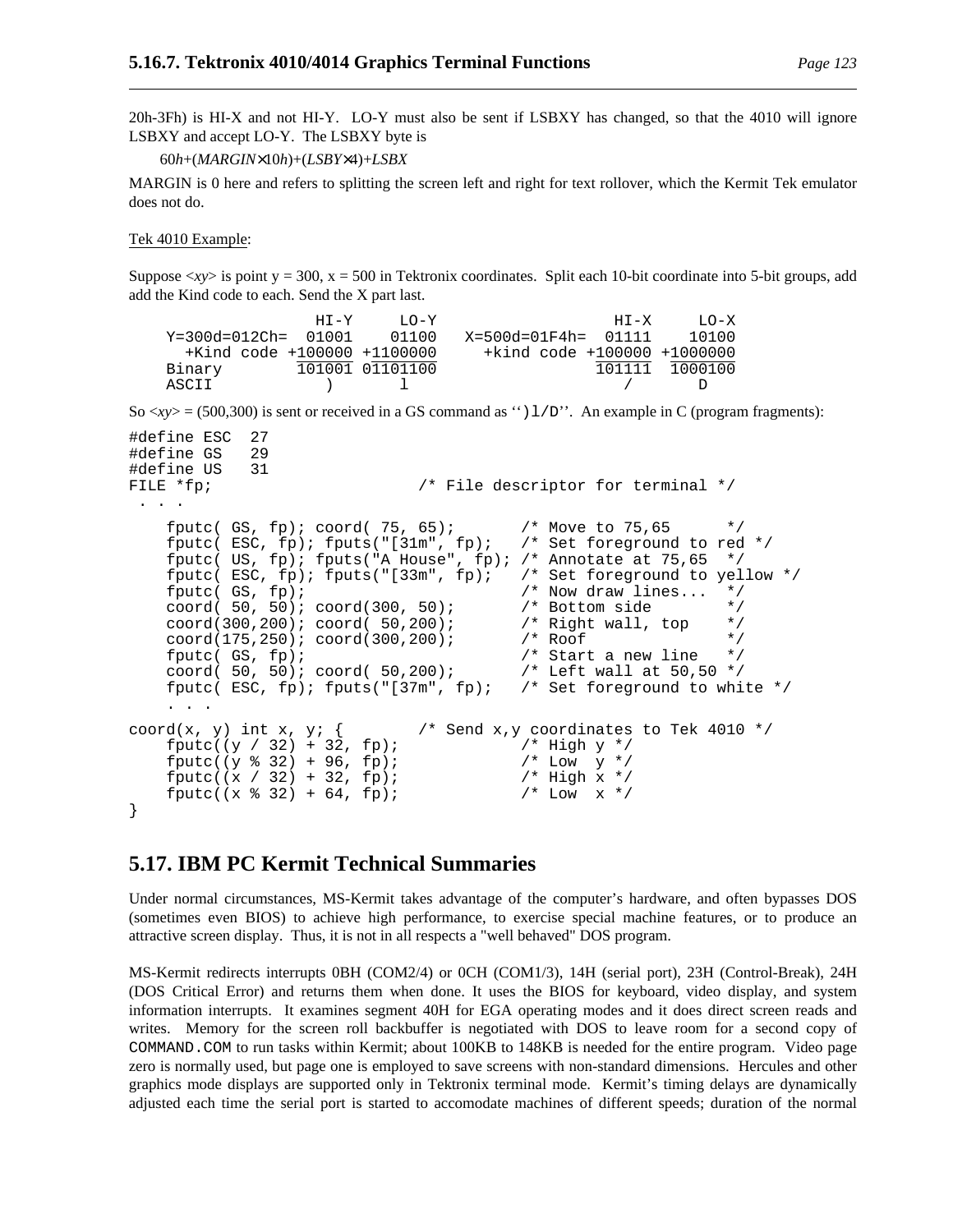software timing loop is measured with the hardware timer chip and looping is adjusted to produce uniform delays on 8088 through 80386 machines.

## **5.17.1. Kermit-MS/IBM on Local Area Networks**

The IBM version of Kermit-MS has support for the IBM Local Area Network NetBIOS (and emulators) interface, Interrupt 5CH, with additional support for selected vendor specific features (presently just AT&T STARLAN), activated by the SET PORT NET command, described above, direct support for the Ungermann Bass Net One proprietary Interrupt 14h interface, and via SET PORT BIOSn support for many other networks which intercept the Bios serial port interrupt 14h. Communications across a LAN occurring through the NetBIOS interface use virtual circuits (Sessions), named nodes, and conventional NetBIOS packets. Kermit-MS does not use LAN terminal interface packages nor the Redirector or similar functions.

Kermit LAN operations are harmonious with normal network activity and many pairs of Kermits can communicate simultaneously. Kermit does not use LAN File Server functions, since these are proprietary and vendor-specific. Kermit can, however, send and receive files to/from a LAN file server.

Since Kermit uses the standard NetBIOS interrupt 5CH interface, it will run on most LANS including IBM PC Net, IBM Token Ring, AT&T STARLAN, and many others, and will run with Novell NetWare software. Presently, Kermit knows some details of STARLAN and is able to send a BREAK across the net and can use ISN node names with long path parts. If STARLAN is not operating these features are not available. As more detailed information becomes available special features of other networks can be built-in.

The sequence of operations is similar for a client or server Kermit. The SET PORT NET command is issued by both. This command causes Kermit to validate the presence of the Interrupt 5CH interface, test for vendor additions, test for a session already underway, establish and display a unique Kermit node name, but not make a network session. The node name of the remote server machine follows the word NET; this is not to be confused with our own node name discussed below.

If an earlier LAN session is still active then the current remote node name field of the command is examined for presence of a name. If a name is given then Kermit asks the user whether to RESUME the session or start a NEW one. Starting a new one results in Kermit hanging up the old session (HANGUP) before proceeding; resuming an old one requires no further work at this point.

When Kermit attaches to the network for the first time it needs to select a unique local node name so that two systems can form a Session by using these names as addresses. Kermit uses a simple algorithm to make the name. Kermit probes the network adapter board/software for the name of the local system. If the name is present Kermit makes its own name by appending a dot K (.K) to the local name. If the local name is absent then Kermit first tries a standard name of "mskermit.K"; should the network report that the name is not unique (another node is using the name) then the user is asked to choose a name. This process continues until a unique name is obtained or the user decides to quit. The final Kermit node name is reported on the screen; client Kermits will need to know the name of the server Kermit.

Communication across the LAN begins differently for client and server Kermits. The server must be started first, by simply placing a Kermit in server mode. This results in a network Listen request being posted so that arriving packets with the correct node name can be delivered to the server Kermit. Next, a client Kermit tries to connect to the server by issuing a Kermit server command to the proper node name (as given in the client's SET PORT NET node command); REMOTE WHO is a satisfactory choice. The client machine actually issues a network Call to the server's node name to make a connection and then follows it with data packets holding the Kermit server request. The initial exchange of packets establishes a particular virtual circuit between the two nodes. If the connection cannot be started then the client Kermit reports this fact to the user. The most common causes of a failure at this point are:

1. The client Kermit did not specify the correct server Kermit node name (spelling errors, wrong case for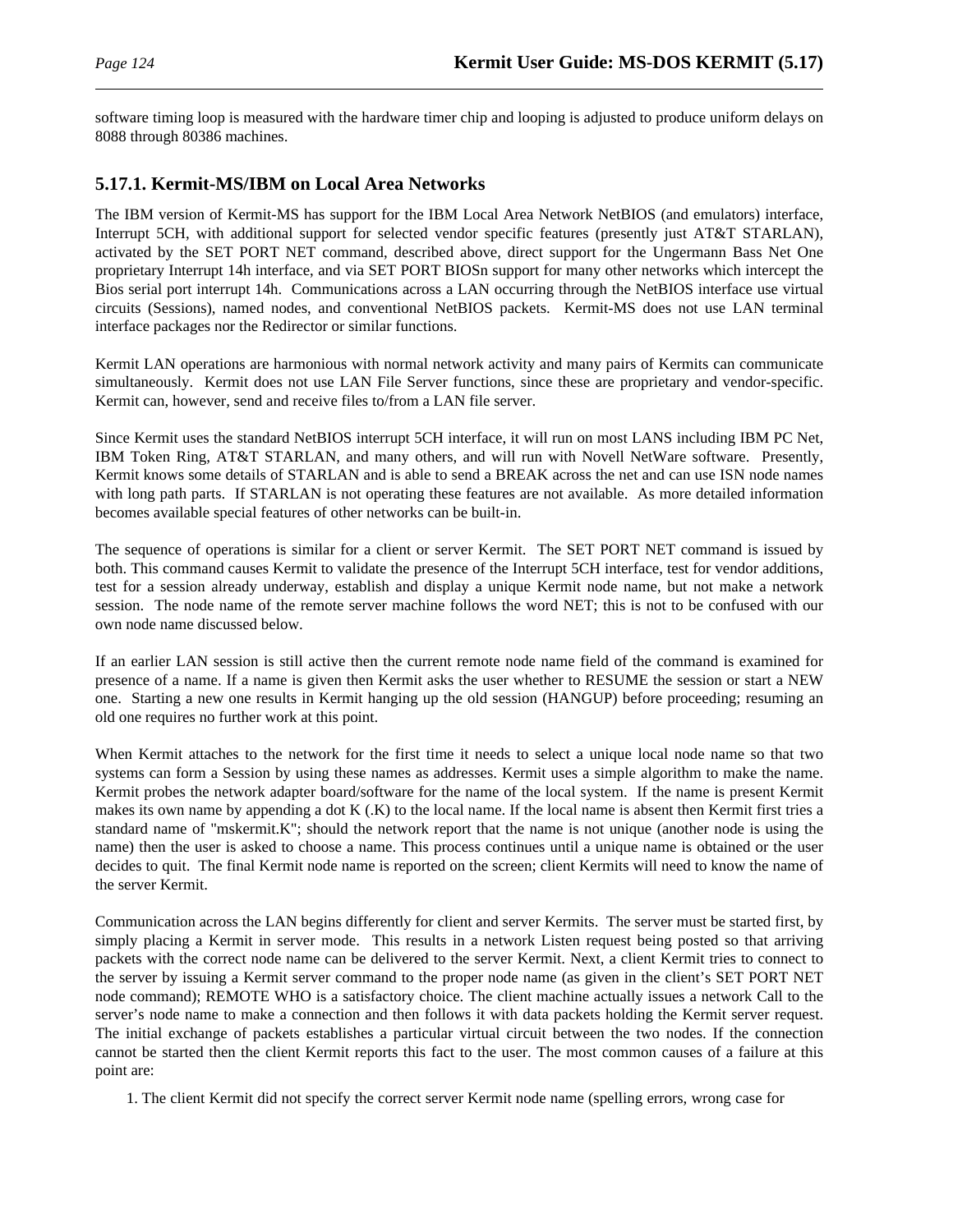letters, missing dot K),

- 2. One or both machines are using a network adapter board which is not the first in the machine; Kermit uses only the first board,
- 3. The LAN NetBIOS emulator does not fully support IBM standard virtual circuits,
- 4. The server machine was not started on the network before the client.

A virtual circuit will be broken if a sender or receiver gets no response to a request within a short time interval set by the LAN hardware/software. However, the LAN procedures within Kermit automatically reestablish the circuit transparently to the user when new information is communicated; the last used remote node name is remembered internally for this purpose. This also means the server Kermit will respond to a connection from a new client Kermit if the first client is idle for say a minute or so. A session can be terminated by the user by issuing the HANGUP command or by exiting Kermit. A session will not be broken this way if the user on the client Kermit changes to a regular serial port.

Finally, when Kermit returns control to DOS, but not via the PUSH command, its unique Kermit node name is removed from the network adapter board.

During network communications Kermit uses network packets holding 256 bytes of data. If both Kermits are given the command

#### SET RECEIVE PACKET 1000

then the network and Kermit will be used to best efficiency. Experience has shown that the client Kermit should have its TIMER OFF because the server may be asked to do an operation via DOS which does not complete before the client side would timeout. An observation of some token passing networks indicates that Kermit packets slightly longer than 256, 512, etc bytes result in marked slowing down because the remaining small piece is not sent until a net timer expires. Carrier sense (Ethernet, STARLAN) boards seem to be more agressive and export small packets immediately.

Support for the Ungermann-Bass Net/One network, with its NET Command Interface (NETCI), was contributed by Renne Rehmann and Henrik Levkowetz. In addition to the SET PORT NET [nodename] command, which may be used to connect to other nodes on the net with the standard NetBIOS calls, NETCI provides the means to connect directly to serial ports on the Ungermann-Bass network. Use SET PORT UB-Net1 and enter Connect mode. The NETCI prompt, >>, should appear and all the usual NETCI commands (connect, get, list, resume, abandon, examine, identify, set, logout, quit) may be selected. This line is disconnected when Kermit exits. However, the line may be put on hold, exit Kermit, then later restart Kermit and give the SET PORT UB-Net1 and CONNECT commands, and Resume the line.

Some LANs intercept the normal serial port Bios interrupt 14H and masquerade as a modem. This service can be engaged within Kermit by the SET PORT BIOSn command, where n is 1, 2, 3, or 4, as appropriate for the LAN software. To work properly the LAN must support the same use of registers as the system Bios. Several X.25 and TCP/IP packages have been operated successfully with the SET PORT BIOSn command. Since this channel appears to Kermit as a simple software level serial port, Kermit provides neither interrupt driven i/o nor LAN session support.

Kermit can access files on the LAN file server via DOS even while using the LAN as a communications medium. Network administrators should note this point because a user operating Kermit in Server mode can allow his or her file server directories to be available to other network users also running Kermit, without additional security checking of the other users. The network drives visible to the Server Kermit can become devices available for Kermit-to-Kermit file transfers, etc, unless the DISABLE command is used to confine access to the current disk and directory. A corollary is when files are accessible to DOS commands they can become public.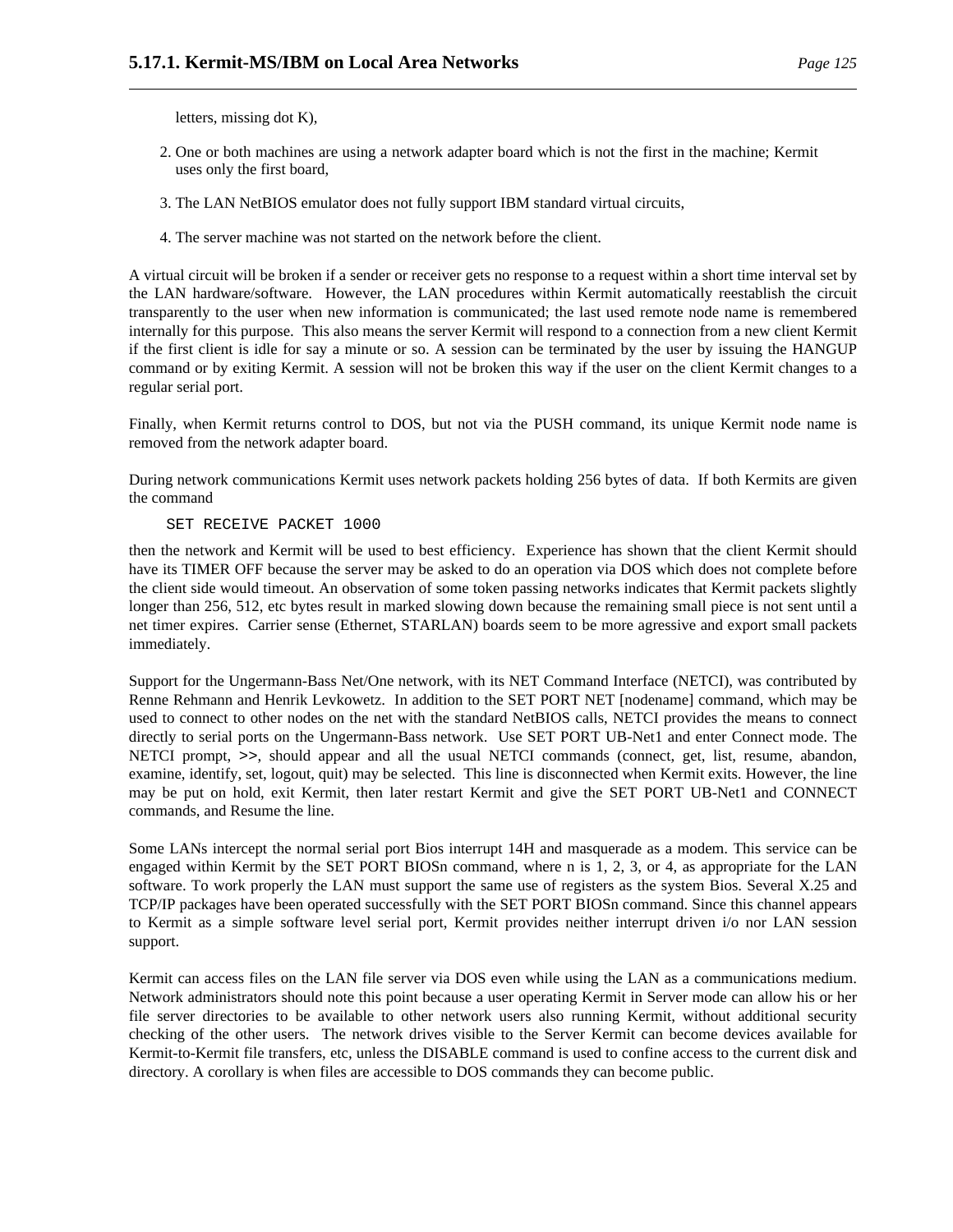## **5.17.2. Use of Kermit-MS with External Device Drivers**

It is often desirable to supplement or modify the behavior of a DOS program by loading it with special external device drivers. These drivers may operate at either the DOS or BIOS level. When Kermit-MS accesses the BIOS directly, DOS-level drivers are ineffective. When Kermit accesses the hardware directly, both the DOS and the BIOS level drivers are bypassed. Kermit-MS provides several mechanisms to allow these external drivers to operate as intended.

Here are a few examples:

- IBM's ANSI.SYS console driver operates at the DOS level. It allows the major IBM PC keys to be redefined, and also interprets selected ANSI-format escape sequences for screen control. It works fine at Kermit-MS command level, except SHOW KEY does not recognize strings assigned to keys via ANSI.SYS, and fine at CONNECT level. To use ANSI.SYS at CONNECT level, issue the Kermit-MS commands SET KEY OFF (to read keys via DOS) and SET TERMINAL NONE (to display characters through DOS).
- Blind people often have speaking or Braille machines attached to their PCs. DOS-level device drivers are generally used to redirect screen output to these devices, which works OK at DOS or MS-Kermit command level. SET TERMINAL NONE will allow this redirection to take place during CONNECT. But these devices also need to have the computer's output appear as a coherent stream of text, so users should also take care to inform the remote host to format its output for a "dumb" or hardcopy terminal. In addition, Kermit-MS' normal file transfer display does not mesh well with these devices, but that can be remedied using SET DISPLAY SERIAL.
- People with motor impairments may be using special keyboard replacements supported by DOS-level device drivers. As with ANSI. SYS, Kermit-MS may be directed to use such keyboard drivers with the command SET KEY OFF.
- Other keyboard drivers are available that work, like Kermit-MS, at BIOS level. Examples include ProKey and SuperKey. These may be used at DOS or Kermit-MS command level as well as during CONNECT.
- Conceivably, drivers exist that allow DOS communication programs to emulate terminals other than ANSI. You should be able to use them, if they exist, in conjunction with Kermit-MS by telling Kermit to SET TERMINAL NONE, but the speed may not be high because of the intervening DOS calls.

### **5.17.3. Kermit-MS/IBM Serial Port Information**

Kermit-MS for IBM PC's and compatibles does testing of serial ports before use. This section describes those tests so users may understand what Kermit does.

When a serial port is selected by the SET PORT COMx command Kermit looks at low memory addresses in segment 40H assigned to hold the base address of each COMx port; COM1 is in word 40:0H, COM2 is in word 40:2H, and so on. If the value in the appropriate word is binary zero then Kermit declares the port to be unavailable. Otherwise, Kermit runs read-only (i.e., safe) tests at the base address to validate the presence of an official 8250 UART chip. If the tests fail Kermit indicates it will do i/o through the slow Bios pathway; some PC clones need to work this way even though the Bios has speed problems even at 1200 baud. Otherwise, interrupt driven i/o will be done through the 8250 UART (that is, very fast).

There is a special case when a communications board is present, set for COM2, but a normal COM1 serial port is not. Kermit detects this situation.

Many machines now have more than two serial ports, but until recently there has been no standard about addresses for COM3 and COM4. PC DOS 3.30 does not assign them either because it is really a problem of the system ROM Bios boot code run when the power is turned on. However, Kermit will use COM3 and/or COM4 if the base address of a port is placed in low memory words 40:4H (COM3) or 40:6H (COM4); the tests described above are then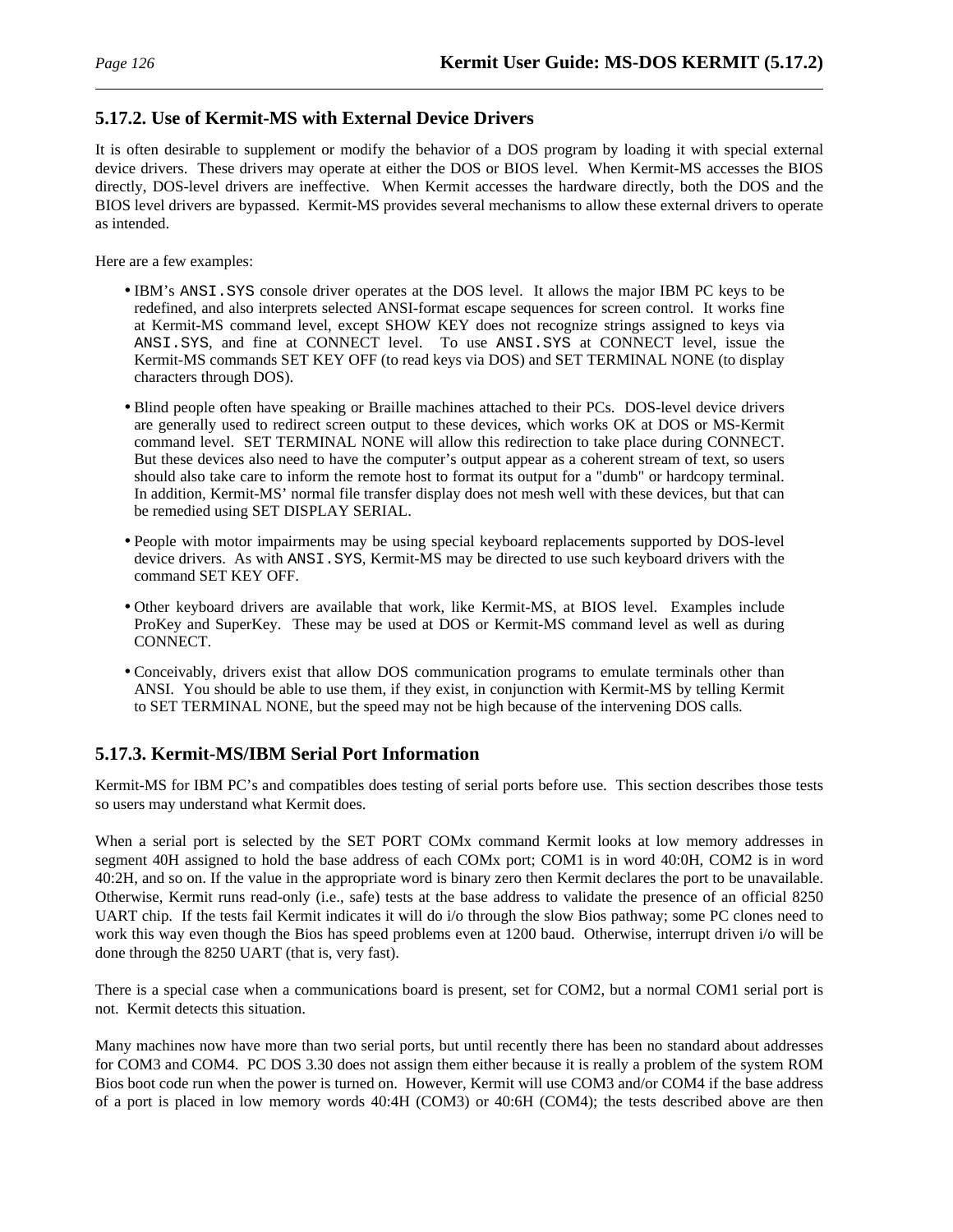carried out. One restriction is that the Interrupt ReQuest number (IRQ in the serial port board manual) must be either IRQ4 or IRQ3. Kermit attempts to locate which line is correct with a short test. If the test is not successful it uses the IRQ4 for COM3 (and for COM1) and IRQ3 for COM4 (and for COM2) on the PC/AT, and on the PS/2 it uses IRQ3 for COM2, COM3, and COM4. Check the board and its manual. DOS utility DEBUG can be used to create a short program to insert the board's addresses into the segment 40H memory locations; a sample program is given below.

| Serial Port      | Address | IRO Line                                     | Conventions         |
|------------------|---------|----------------------------------------------|---------------------|
| COM <sub>1</sub> | 03F8H   |                                              | <b>IBM</b> standard |
| COM <sub>2</sub> | 02F8H   | 2                                            | <b>IBM</b> standard |
| COM3             | റ       | 4 (3 for $PS/2$ )                            | <b>Board</b>        |
| COM <sub>4</sub> |         |                                              | <b>Board</b>        |
|                  |         | Table 5-13: IBM PC/XT/AT Serial Port Numbers |                     |

The addresses shown as query marks are to be found in the board's reference manual; values such as 2E8H and 2E0H would be common. However, there is no standard for anything to do with COM3 and COM4 on non-PS/2's.

Assuming that you have selected an address in harmony with the rest of the system (good luck on that part), set the board's switches or jumpers, and use DEBUG to insert the address(es) in segment 40H memory. The example below creates a small program named SETCOM3.COM to put address 02E8H into the memory word 40:04H for COM3 and writes the program to drive A. (Disregard the xxxx items below):

| A> DEBUG               | don't type these comments                |
|------------------------|------------------------------------------|
| -n a:setcom3.com       | sets name of output file                 |
| $-a$                   | assemble command                         |
| $xxxx:100$ mov $ax,40$ | value 40h                                |
| $xxxx:103$ mov es, ax  | put it into register es                  |
| $xxxx:105$ mov ah, 02  | the 02 part of 02E8H                     |
| $xxxx:107$ mov al, e8  | the E8 part of same                      |
| $xxxx:109$ es:         |                                          |
| $xxxx:10A$ mov [4], ax | store in 40:4 for com3 ( $[6]$ for com4) |
| xxxx:10D int 20        | return to DOS                            |
| xxxx:10F               | blank line to end assemble mode          |
| $-r$ $cx$              | show contents of register cx             |
| CX 0000                |                                          |
| : 0f                   | set register cx to write Ofh bytes       |
| $-w$                   | write material to the disk file          |
| $-q$                   | quit debug                               |
| A> DEBUG setcom3.com   |                                          |
| $-u$                   | unassemble to see if all is well         |
| $-q$                   | quit debug                               |
|                        |                                          |

Note, for COM4, use [6] above rather than [4], and of course employ your board's port address in place of 02E8H (check the manual). Finally, try it:

| A> setcom3 | run the program           |
|------------|---------------------------|
| A> DEBUG   | now see what's down there |
| -d 40:00   | display bytes in seg 40H  |
|            |                           |

*( Shows many bytes. See yours? Good. )*

-q  $A>$ 

A small side effect noted in practice is the first time the extra port is used there may be garbage from it. Just return to the Kermit prompt and try again, if necessary SET PORT to the other COM lines momentarily, all should be well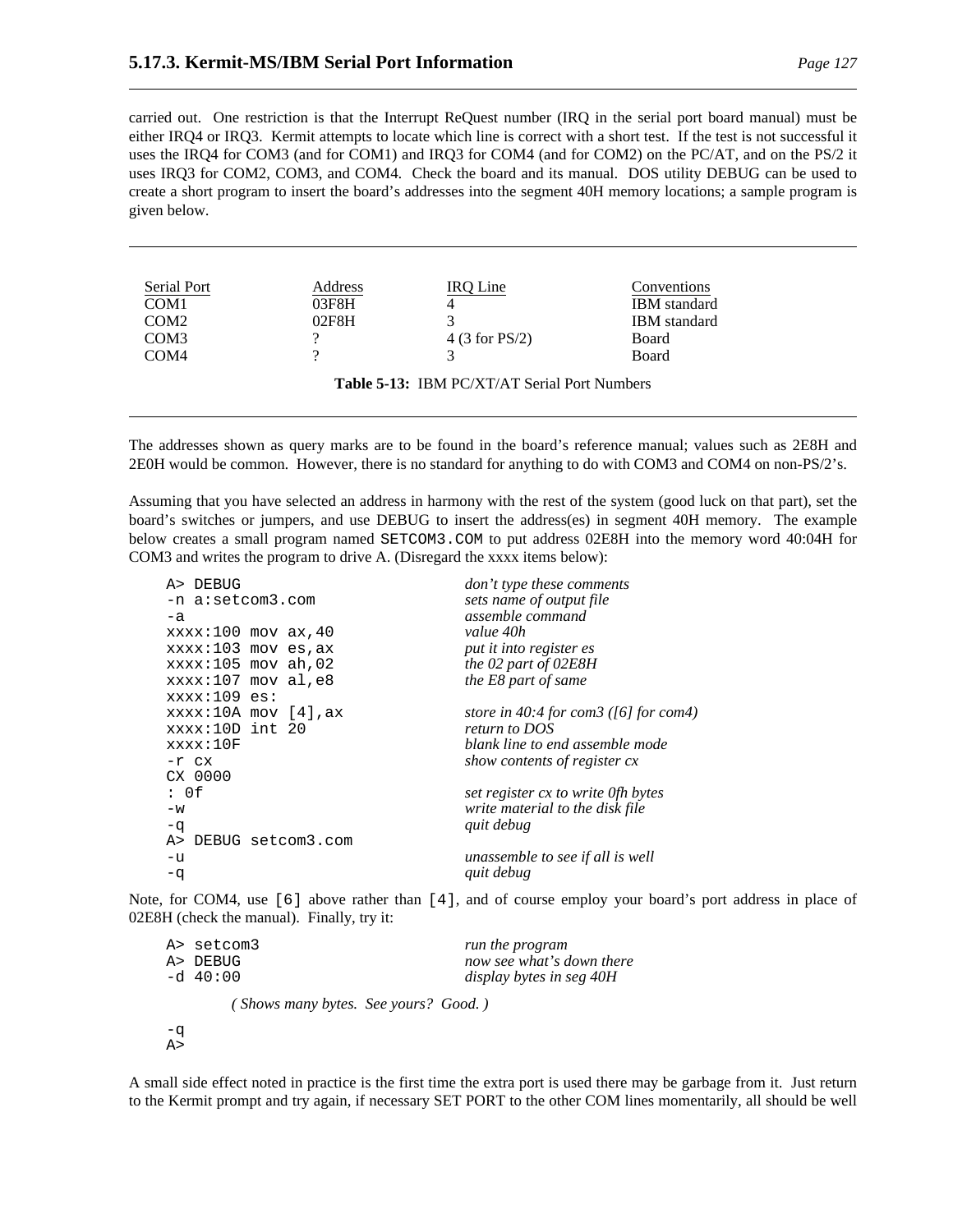the second time.

More technical comments, for those with an interest. When Kermit finishes with a port it disables interrupts for that serial port and returns the IRQ signal line to its state found when Kermit started since many devices can share the same Interrupt ReQuest line but only one device at a time can be active on it. If you find that transmissions are good but there is no reception then another device has stolen the IRQ; disable it or find a guru. Kermit will work with non-standard addresses for COM1 and COM2 but the IRQ's must be as in the table above. Accessing a non-existent port produces a message and all communications are discarded safely in the bit bucket.

## **5.17.4. CTTY COMx for IBM Machines**

The DOS command CTTY COMx redirects the standard input and output from the keyboard and screen, respectively, to the indicated communications channel. If a Kermit Server is operated this way, "through the back port", then both DOS and Kermit can access the port hardware simultaneously; a deadlock develops on IBM machines. The items below refer to only the IBM version of Kermit-MS.

Kermit-MS/IBM version 2.31 successfully resolves the deadlock in the following manner. When Kermit requires the serial port it also attaches itself to Interrupt 16H, the Bios RS232 serial port routine. Code within Kermit receives the DOS serial port requests via Interrupt 14H and either passes the request to the Bios if the COM line is not that used by Kermit or it handles the request internally for conflicting situations. When the same port is used by both DOS and Kermit, Kermit discards DOS output material (typically a prompt, but could be the dreaded Abort, Retry, Ignore message) and returns a success code to DOS, it returns an ascii Backspace code to DOS read requests (this is a key item to keep DOS complacent while Kermit communicates), and it returns reasonable status for modem status. The interception ceases when Kermit releases the port, such as when the Kermit prompt is displayed, and this lets DOS converse out the serial port.

It is worth restating that a large number of programs bypass DOS to achieve higher performance. When such programs are started through the back door they may still require input from the real keyboard and will hang, waiting for it. There is nothing to do about this situation except a) don't let it happen, b) contact the local operator to push some keys.

## **5.17.5. Screen Sizes and the EGA Board, IBM Versions**

Support has been included for Enhanced Graphics Adapter (EGA) video display boards which can be configured for other than the standard 80 columns by 25 lines, say 132 columns or 43 lines or other. Several boards, the Tseng Labs EVA (also Orchid Designer) board with the 132 column kit installed, the ATI EGA Wonder, the Video 7 Deluxe and VGA, and the Everex EV-659 (ega) and EV-673 (vga), can be controlled directly by Kermit for 80/132 column changes. Other boards need to be placed in the desired display mode by the user. Kermit then adapts to the settings if the board obeys standard rules for using the Bios EGA memory areas in segment 40H. The Video-7 boards have been used successfully in all screen sizes, including 132 columns by 43 lines, with an NEC Multisync monitor.

The IBM EGA board has several noteworthy bugs which are now standards. One is the cursor dots are not always on the correct scan lines when the number of screen lines is other than 25. Kermit-MS attempts to compensate for this attribute. Screen roll back space is fixed in size so there are fewer pages for more dense screens; standard screens use an internal buffer, non-standard screens use a buffer plus video page 1. ANSI. SYS is hard coded for 25 line displays so all DOS i/o will eventually overwrite itself on line 25; the emulator does not use DOS i/o. Commercial replacements for ANSI. SYS should be able to use all screen lines.

Screen dumps work correctly if done with Kermit commands. DOS PrintScreen may or may not, depending on your EGA board. Graphics dumps are not managed by Kermit.

When the VT102 receives escape sequences to change between 80 and 132 column modes the screen is reset and the ATI EGA Wonder, or Everex EV-659 (ega) or EV-673 (vga), Tseng Labs (and Orchid Designer), or Video 7 Vega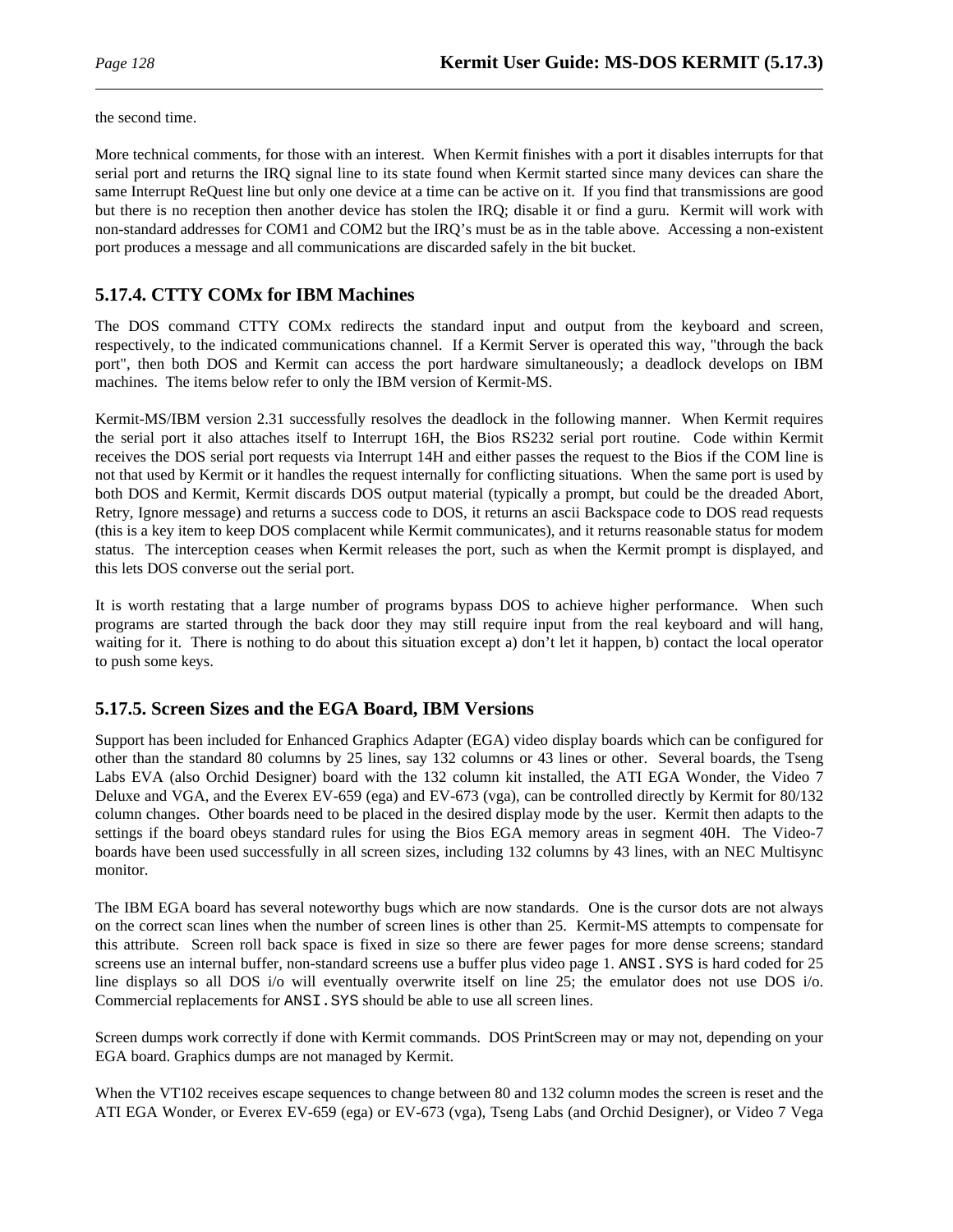or VGA board is asked to change modes (but only if that board is present); other display adapters are left in their current state. The right margin is enforced strongly so a board in 132 column mode will not display material to the right of column 80 if the emulator is in 80 column mode. Similarly, material to the right of column 80 is not preserved in the emulator if the display adapter is operating in 80 column mode; real VT102s keep that invisible material in hardware memory whereas the emulator does not.

Reference is made to line 25 in the emulator; this is normally the status/mode line in Kermit. Real VT102's have only 24 line displays. If the display adapter is set for a different number of lines per screen then the 25th line is interpreted to mean the bottom display adapter line, such as line 43. Should the host access the status/mode line then the line is declared to be disabled (same as SET MODE OFF) so that Kermit's own status information does not overwrite the host's when the screen is restored. Toggling a disabled mode line has no effect; only SET MODE ON will enable it again. The Heath-19 terminal has the unusual feature that disabling the mode line (ESC  $\gamma$  1) also clears it.

## **5.17.6. Kermit-MS/IBM Printer Control**

The IBM PC MS-Kermit VT102 terminal emulator also supports full transparent printing of 8-bit binary bytes. The escape sequence ''ESC [ 5 i'' turns on transparent printing, in which all further 8-bit characters are sent directly to the printer, bypassing the SET TRANSLATION INPUT filter, and are not shown on the screen. Escape sequence ''ESC [ 4 i'' turns off transparent printing and the escape sequence is not sent to the printer. Non-transparent printing is controlled by the ''ESC [ ? 5 i'' and ''ESC [ ? 4 i'' sequences. Such printing simply duplicates text intended for the screen, excluding escape sequences. The text also appears on the screen.

Kermit-MS accesses the system printer through DOS calls several ways; neither the Bios nor the hardware are used. Files directed to the printer by the SET DESTINATION PRINTER command are written by opening a file with the name PRN (DOS's name for the system printer) and writing to it the same as to a disk file; DOS provides limited buffering. LOGging to device PRN works the same way, as can be noticed by the last line or so not being printed until the log file is CLOSED. DOS is used again while emulating a terminal in CONNECT mode. If the VT102 emulator found in the IBM PC is used for transparent or Controller printing, single characters are written to DOS file handle 4, the DOS standard print device. If the screen is echoed to the printer via the typical Control PrtSc key combination, or equivalent, single characters are written by the DOS function 05H Printer Output call. In both cases of terminal emulation the printer's ready status is found by the DOS IOCTL 44H call. Only the Control PrtSc case results in the PRN message being displayed on the status line. Finally, the classical IBM PC Shift PrtSc command to copy the whole screen to the printer is unknown to Kermit because the system Bios traps the key combination and does not tell Kermit about it. If the Control P command is given to DOS before Kermit starts then again characters are echoed by the system Bios without Kermit's knowledge; this situation can result in lost characters.

Print spoolers generally operate by being told an existing filename and then in the background they steal cpu cycles to read from disk and write to the printer. The DOS PRINT command invokes such a spooler. Although an active Kermit does not feed these software programs directly the spooler and Kermit can compete for cpu cycles and characters can be lost. If a non-DOS resident program intercepts characters destined for the printer device and spools them Kermit does not know about it and similar competion can occur.

During file transfers printing is carefully sequenced to occur only when the local Kermit is in control of the communications line so that a small pause will not result in missing characters arriving at the serial port. When terminal emulation is active then printing competes for cpu time with the serial port routines. Generally, the serial port wins such contests if the port is interrupt driven (Generic Kermit is not interrupt driven, so beware). However, the printing itself can use enough cpu cycles to delay processing of characters to the screen and eventually the receive buffer of the serial port fills to the high water mark and an XOFF flow control character is sent to the host to suspend further transmissions until we send an XON. If FLOW is NONE then expect lost characters at the serial port. Experience with ordinary IBM PC's through 80386 machines at very high baud rates indicates no characters are lost when FLOW is XON/XOFF. However, it is possible on some machines for the printer to have priority over the serial port, and hence to have lost characters, especially if a Terminate Stay Resident program intercepts characters destined for the printer and keeps interrupts turned off too long.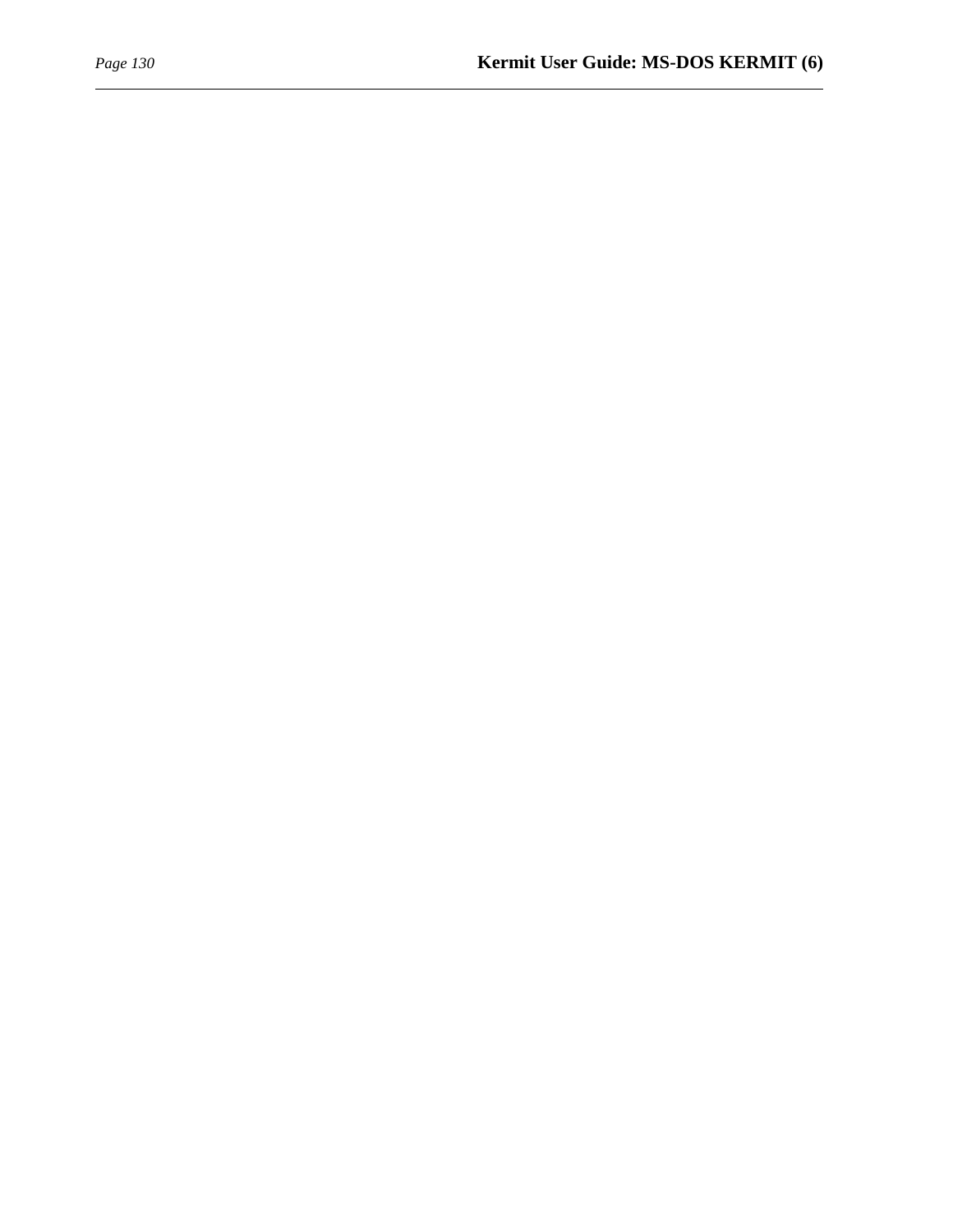# **6. UNIX KERMIT**

*Program:* Frank da Cruz, Bill Catchings, Jeff Damens, Columbia University; Herm Fischer, Encino CA; contributions by many others.

*Language:* C

*Documentation:*

|                 | Christine Gianone, Frank da Cruz |
|-----------------|----------------------------------|
| <i>Version:</i> | 4E (070)                         |
| Date:           | January 24, 1988                 |

C-Kermit is an implementation of Kermit, written modularly and transportably in C. The protocol state transition table is written in *wart*, a (non-proprietary) lex-like preprocessor for C. System-dependent primitive functions are isolated into separately compiled modules so that the program should be easily portable among Unix systems and also to non-Unix systems that have C compilers, such as VAX/VMS, Data General AOS/VS, Apollo Aegis, the Apple Macintosh, and the Commodore Amiga. This document applies to Unix implementations of C-Kermit, and in most ways also to the VMS, Data General, and other implementations.

## **Unix Kermit Capabilities At A Glance:**

| Local operation:                 | Yes                 |
|----------------------------------|---------------------|
| Remote operation:                | Yes                 |
| Login scripts:                   | Yes (UUCP style)    |
| Transfer text files:             | Yes                 |
| Transfer binary files:           | Yes                 |
| Wildcard send:                   | Yes                 |
| File transfer interruption:      | Yes                 |
| Filename collision avoidance:    | Yes                 |
| Can time out:                    | Yes                 |
| 8th-bit prefixing:               | Yes                 |
| Repeat count prefixing:          | Yes                 |
| Alternate block checks:          | Yes                 |
| Terminal emulation:              | Yes                 |
| Communication settings:          | Yes                 |
| Transmit BREAK:                  | Yes (most versions) |
| Support for dialout modems:      | Yes                 |
| IBM mainframe communication:     | Yes                 |
| Transaction logging:             | Yes                 |
| Session logging:                 | Yes                 |
| Debug logging:                   | Yes                 |
| Packet logging:                  | Yes                 |
| Act as server:                   | Yes                 |
| Talk to server:                  | Yes                 |
| Advanced server functions:       | Yes                 |
| Local file management:           | Yes                 |
| Command/Init files:              | Yes                 |
| UUCP and multiuser line locking: | Yes                 |
| Long packets:                    | Yes                 |
| Sliding Windows:                 | N <sub>0</sub>      |
| File attributes packets:         | N <sub>0</sub>      |
| Command macros:                  | No                  |
| Raw file transmit:               | N <sub>0</sub>      |

*All numbers in the C-Kermit documentation are decimal unless noted otherwise.*

C-Kermit provides traditional Unix command line operation as well as interactive command prompting and execution. The command line options provide access to a basic subset of C-Kermit's capabilities; the interactive command set is far richer.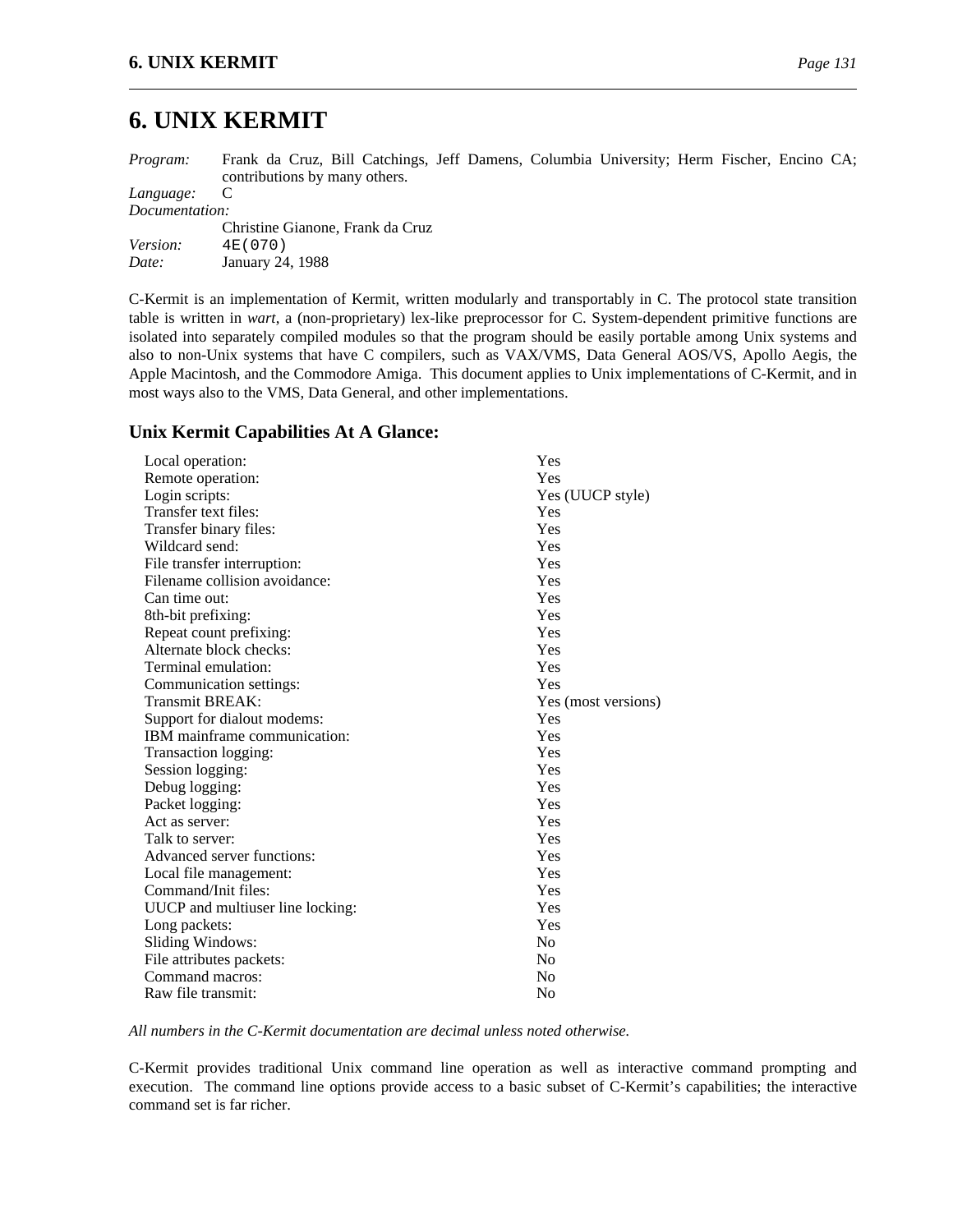On systems with dialout modems, C-Kermit's command file, DIAL command, and login script facilities provide a counterpart to UUCP for file transfer with non-UNIX operating systems, including the use of scheduled (e.g. late night) unattended operation.

# **6.1. The Unix File System**

Consult your Unix manual for details about the file system under your version of Unix. In general, Unix files have lowercase names, possibly containing one or more dots or other special characters. Unix directories are treestructured. Directory levels are separated by slash ("/") characters. For example,

/usr/foo/bar

denotes the file bar in the directory /usr/foo. Alphabetic case is significant in Unix file and directory names, i.e. ''a'' is a different file (or directory) from ''A''. Wildcard or "meta" characters allow groups of files to be specified. "\*" matches any string; "?" matches any single character.

When C-Kermit is invoked with file arguments specified on the Unix command line, the Unix shell (Bourne Shell, C-Shell, K-Shell, etc) expands the meta characters itself, and in this case a wider variety is available. For example,

kermit  $-s \sim /ck[uvw]$ \*.  $\{upd, bwr\}]$ 

is expanded by the Berkeley C-Shell into a list of all the files in the user's home directory  $(\sim)$  that start with the characters "ck", followed by a single character ''u'', ''v'', or ''m'', followed by zero or more characters, followed by a dot, followed by one of the strings ''upd'' or ''bwr''. Internally, the C-Kermit program itself expands only the "\*" and "?" meta characters.

Unix files are linear (sequential) streams of 8-bit bytes. Text files consist of 7-bit ASCII characters, with the highorder bit off (0), and lines separated by the Unix newline character, which is linefeed (LF, ASCII 10). This distinguishes Unix text files from those on most other ASCII systems, in which lines are separated by a carriagereturn linefeed sequence (CRLF, ASCII 13, followed by linefeed, ASCII 10). Binary files are likely to contain data in the high bits of the file bytes, and have no particular line or record structure.

When transferring files, C-Kermit will convert between upper and lower case filenames and between LF and CRLF line terminators automatically, unless told to do otherwise. When binary files must be transferred, the program must be instructed not to perform LF/CRLF conversion (-i on the command line or "set file type binary" interactively; see below).

# **6.2. File Transfer**

If C-Kermit is in local mode, the screen (stdout) is continously updated to show the progress of the file transer. A dot is printed for every four data packets, other packets are shown by type:

- I Exchange Parameter Information
- R Receive Initiate
- S Send Initiate
- F File Header
- G Generic Server Command
- C Remote Host Command
- N Negative Acknowledgement (NAK)
- E Fatal Error
- T Indicates a timeout occurred
- Q Indicates a damaged, undesired, or illegal packet was received
- % Indicates a packet was retransmitted

You may type certain "interrupt" commands during file transfer:

Control-F: Interrupt the current File, and go on to the next (if any).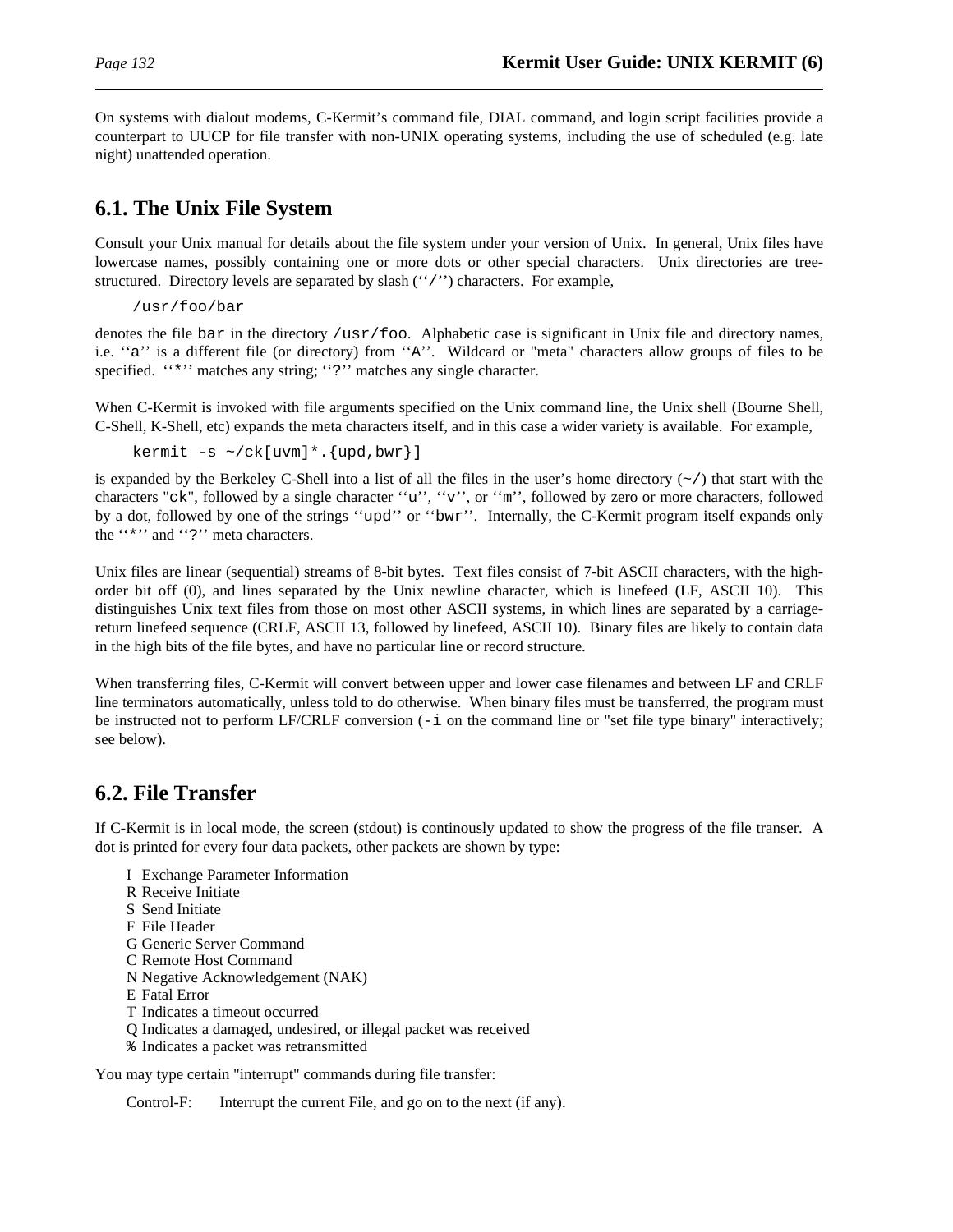| Control-B: | Interrupt the entire Batch of files, terminate the transaction. |
|------------|-----------------------------------------------------------------|
| Control-R: | Resend the current packet                                       |

Control-A: Display a status report for the current transaction.

These interrupt characters differ from the ones used in other Kermit implementations to avoid conflict with commonly used Unix shell interrupt characters. With Version 7, System III, and System V implementations of Unix, interrupt commands must be preceeded by the 'connect' escape character (e.g. normally-\). Ctrl-F and Ctrl-B are effective only during the transfer of data (D) packets, and cannot be used to interrupt a transfer that has not yet reached that stage.

*CAUTION:* If Control-F or Control-B is used to cancel an incoming file, and a file of the same name previously existed, *and* the "file warning" feature is not enabled, then the previous copy of the file will disappear.

*EMERGENCY EXIT:* When running Unix Kermit in remote mode, if you have started a protocol operation (sending or receiving a file, server command wait, etc), you will not be able to communicate with the terminal in the normal way. In particular, you cannot stop the protocol by typing the normal Unix interrupt characters, since the terminal has been put in "raw mode". If you need to regain control quickly -- for instance, because the protocol is stuck -you can type two Control-C's directly to the Unix Kermit program ("connect" first if necessary):

Control-C Control-C

This will cause the program to exit and restore the terminal to normal.

# **6.3. Command Line Operation**

The C-Kermit command line syntax conforms to the Proposed Syntax Standards for Unix System Commands put forth by Kathy Hemenway and Helene Armitage of AT&T Bell Laboratories in *Unix/World*, Vol.1, No.3, 1984. The rules that apply are:

- Command names must be between 2 and 9 characters ("kermit" is 6).
- Command names must include lower case letters and digits only.
- An option name is a single character.
- Options are delimited by '-'.
- Options with no arguments may be grouped (bundled) behind one delimiter.
- Option-arguments cannot be optional.
- Arguments immediately follow options, separated by whitespace.
- The order of options does not matter.
- '-' preceded and followed by whitespace means standard input.

A group of bundled options may end with an option that has an argument.

The following notation is used in command descriptions:

- *fn* A Unix file specification, possibly containing the "wildcard" characters '\*' or '?' ('\*' matches all character strings, '?' matches any single character).
- *fn1* A Unix file specification which may not contain '\*' or '?'.
- *rfn* A remote file specification in the remote system's own syntax, which may denote a single file or a group of files.
- *rfn1* A remote file specification which should denote only a single file.
- *n* A decimal number between 0 and 94.
- *c* A decimal number between 0 and 127 representing the value of an ASCII character.
- *cc* A decimal number between 0 and 31, or else exactly 127, representing the value of an ASCII control character.
- [ ] Any field in square braces is optional.

 $\{x,y,z\}$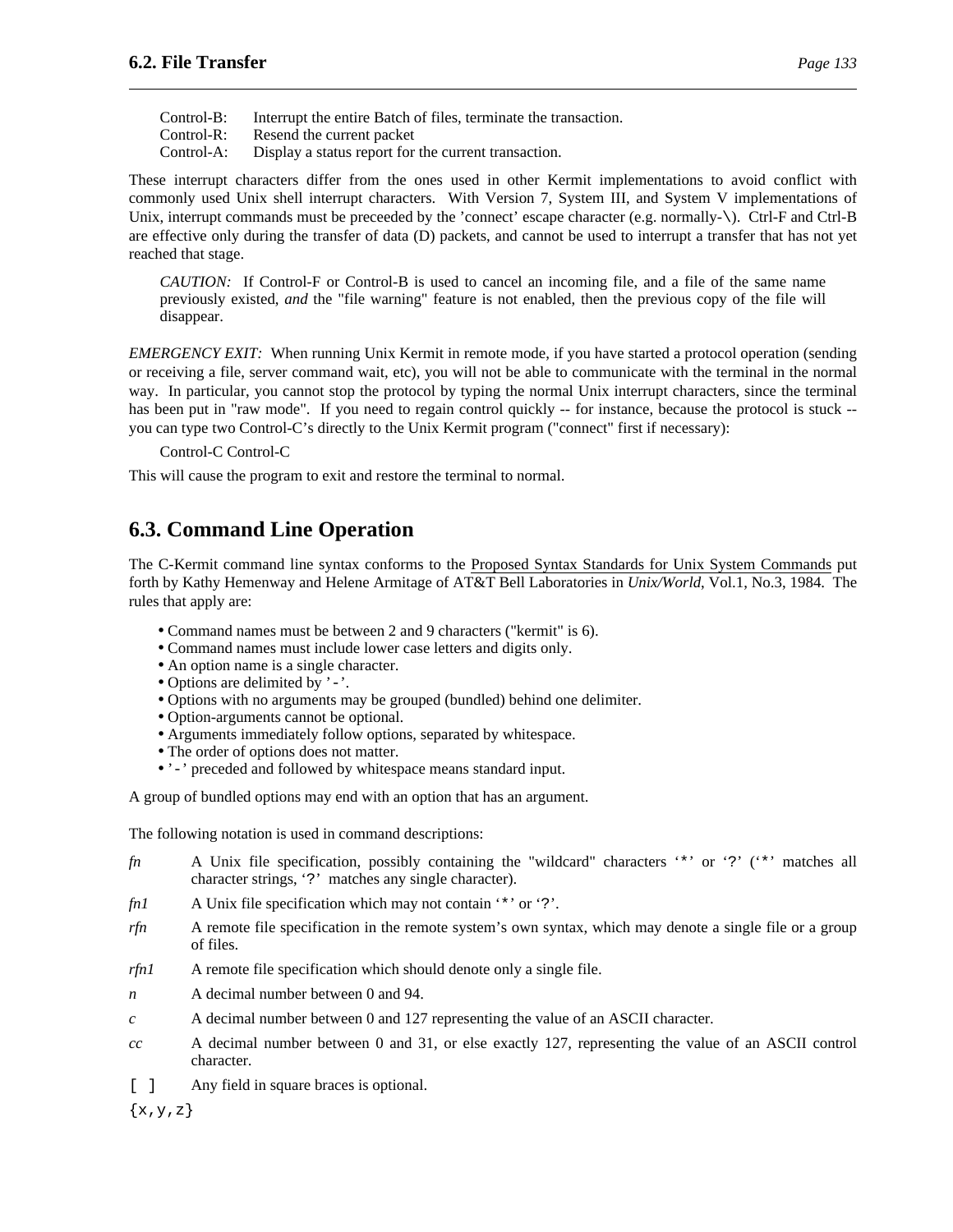Alternatives are listed in curly braces.

C-Kermit command line options may specify any combination of actions and settings. If C-Kermit is invoked with a command line that specifies no actions, then it will issue a prompt and begin interactive dialog. Action options specify either protocol transactions or terminal connection.

-s *fn* Send the specified file or files. If *fn* contains wildcard (meta) characters, the Unix shell expands it into a list. If *fn* is '-' then kermit sends from standard input, which may come from a file:

```
kermit -s - < foo.bar
```
or a parallel process:

ls -l | grep christin | kermit -s -

You cannot use this mechanism to send terminal typein. If you want to send a file whose actual name is ''-'' you can precede it with a path name, as in

kermit -s ./-

- -r Receive a file or files. Wait passively for files to arrive.
- -k Receive (passively) a file or files, sending them to standard output. This option can be used in several ways:

```
kermit -k
```
Displays the incoming files on your screen; to be used only in "local mode" (see below).

kermit -k > *fn1*

Sends the incoming file or files to the named file, *fn1*. If more than one file arrives, all are concatenated together into the single file *fn1*.

```
kermit -k | command
```
Pipes the incoming data (single or multiple files) to the indicated command, as in

kermit -k | sort > sorted.stuff

 $-a$  *fn1* If you have specified a file transfer option, you may give an alternate name for a single file with the  $-a$ ("as") option. For example,

kermit -s foo -a bar

sends the file foo telling the receiver that its name is bar. If more than one file arrives or is sent, only the first file is affected by the -a option:

kermit -ra baz

stores the first incoming file under the name baz.

-x Begin server operation. May be used in either local or remote mode.

Before proceeding, a few words about remote and local operation are necessary. C-Kermit is "local" if it is running on PC or workstation that you are using directly, or if it is running on a multiuser system and transferring files over an external communication line -- not your job's controlling terminal or console. C-Kermit is remote if it is running on a multiuser system and transferring files over its own controlling terminal's communication line (normally /dev/tty), connected to your PC or workstation.

If you are running C-Kermit on a PC, it is normally used in local mode, with the "back port" designated for file transfer and terminal connection. If you are running C-Kermit on a multiuser (timesharing) system, it is in remote mode unless you explicitly point it at an external line for file transfer or terminal connection. The following command sets C-Kermit's "mode":

-l *dev* Line -- Specify a terminal line to use for file transfer and terminal connection, as in

kermit -l /dev/ttyi5

When an external line is being used, you will also need some additional options for successful communication with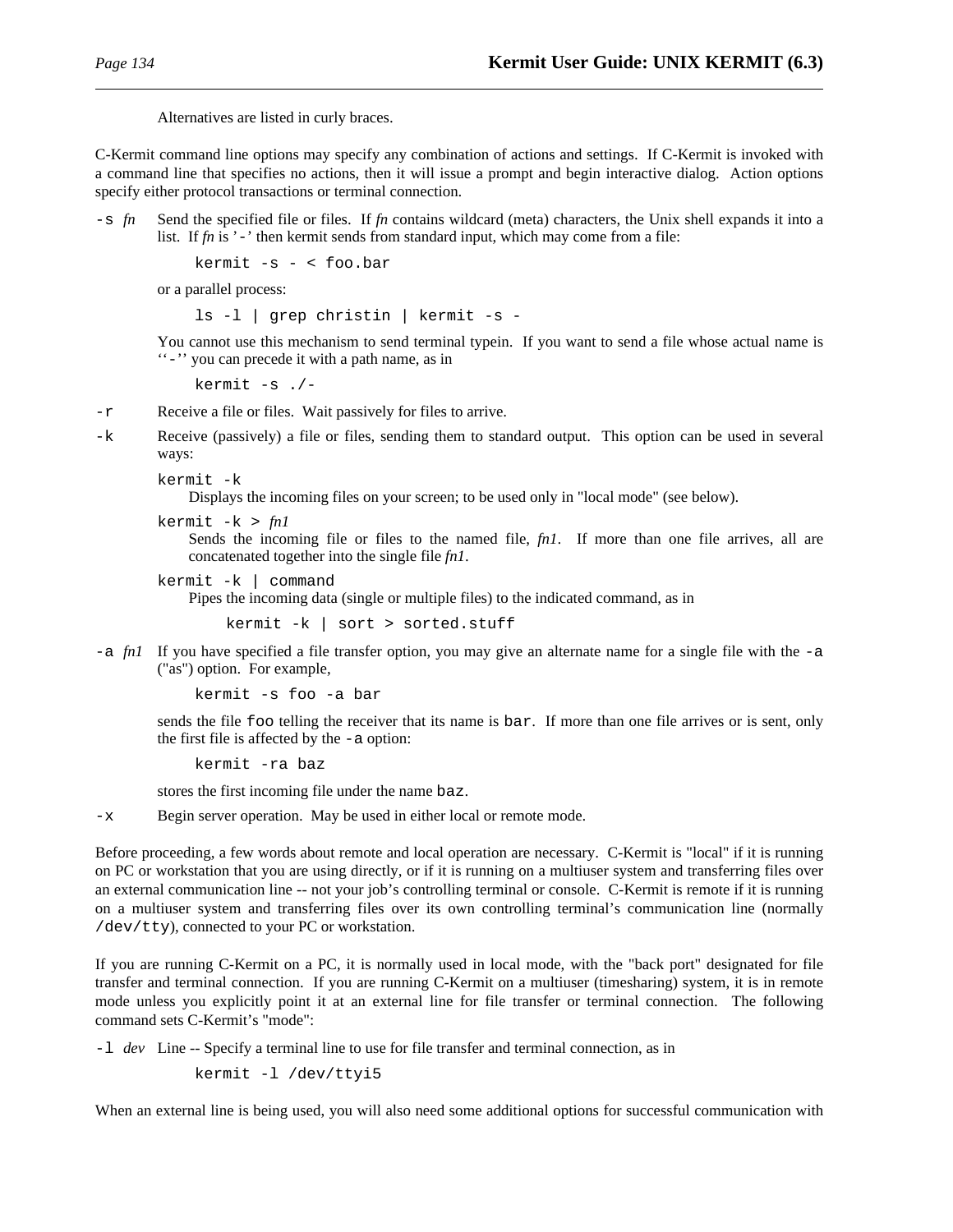the remote system:

or

 $-b$  *n* Baud -- Specify the baud rate for the line given in the  $-1$  option, as in

kermit -l /dev/ttyi5 -b 9600

This option should always be included with the  $-1$  option, since the speed of an external line is not necessarily what you expect.

- -p *x* Parity -- e,o,m,s,n (even, odd, mark, space, or none). If parity is other than none, then the 8th-bit prefixing mechanism will be used for transferring 8-bit binary data, provided the opposite Kermit agrees. The default parity is none.
- -t Specifies half duplex, line turnaround with XON as the handshake character.

The following commands may be used only with a C-Kermit which is local either by default or else because the  $-1$ option has been specified.

-g *rfn* Actively request a remote server to send the named file or files; *rfn* is a file specification in the remote host's own syntax. If *fn* happens to contain any special shell characters, like space, '\*', '[', etc, these must be quoted, as in

```
kermit -g x \rightarrow x.
kermit -g "profile exec"
```
- -f Send a 'finish' command to a remote server.
- -c Establish a terminal connection over the specified or default communication line, before any protocol transaction takes place. Get back to the local system by typing the escape character (normally Control-Backslash) followed by the letter 'c'.
- -n Like -c, but *after* a protocol transaction takes place; -c and -n may both be used in the same command. The use of -n and -c is illustrated below.

If the other Kermit is on a remote system, the  $-1$  and  $-$ b options should also be included with the  $-r$ ,  $-k$ , or  $-s$ options.

Several other command-line options are provided:

- -i Specifies that files should be sent or received exactly "as is" with no conversions. This option is necessary for transmitting binary files. It may also be used in Unix-to-Unix transfers (it must be given to *both* Unix Kermit programs), where it will improve performance by circumventing the normal text-file conversions, and will allow mixture of text and binary files in a single file group.
- -w Write-Protect -- Avoid filename collisions for incoming files.
- -e *n* Extended packet length -- Specify that C-Kermit is allowed to receive packets up to length *n*, where *n* may be between 10 and some large number, like 1000, depending on the system. The default maximum length for received packets is 90. Packets longer than 94 will be used only if the other Kermit supports, and agrees to use, the "long packet" protocol extension.
- -q Quiet -- Suppress screen update during file transfer, for instance to allow a file transfer to proceed in the background.
- -d Debug -- Record debugging information in the file debug.log in the current directory. Use this option if you believe the program is misbehaving, and show the resulting log to your local Kermit maintainer.
- -h Help -- Display a brief synopsis of the command line options.

The command line may contain no more than one protocol action option.

Files are sent with their own names, except that lowercase letters are raised to upper, pathnames are stripped off, certain special characters like  $(\sim)$  and  $(\#')$  are changed to 'X', and if the file name begins with a period, an 'X' is inserted before it. Incoming files are stored under their own names except that uppercase letters are lowered, and, if -w was specified, a "generation number" is appended to the name if it has the same name as an existing file which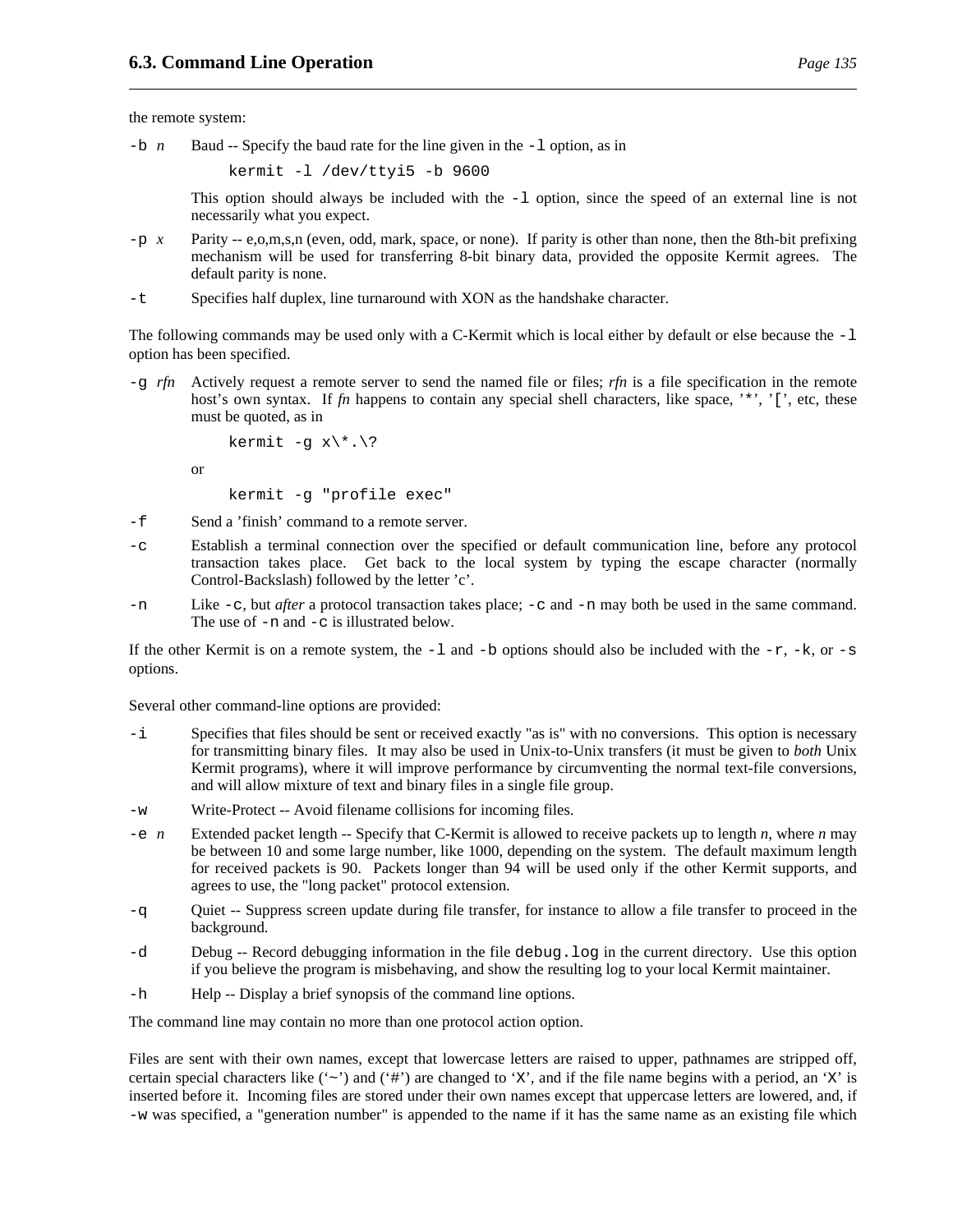would otherwise be overwritten. If the -a option is included, then the same rules apply to its argument. The file transfer display shows any transformations performed upon filenames.

During transmission, files are encoded as follows:

- Control characters are converted to prefixed printables.
- Sequences of repeated characters are collapsed via repeat counts, if the other Kermit is also capable of repeated-character compression.
- If parity is being used on the communication line, data characters with the 8th (parity) bit on are specially prefixed, provided the other Kermit is capable of 8th-bit prefixing; if not, 8-bit binary files cannot be successfully transferred.
- Conversion is done between Unix newlines and carriage-return-linefeed sequences unless the -i option was specified.

#### **Command Line Examples:**

kermit -l /dev/ttyi5 -b 1200 -cn -r

This command connects you to the system on the other end of ttyi5 at 1200 baud, where you presumably log in and run Kermit with a 'send' command. After you escape back, C-Kermit waits for a file (or files) to arrive. When the file transfer is completed, you are reconnected to the remote system so that you can logout.

kermit -l /dev/ttyi4 -b 1800 -cntp m -r -a foo

This command is like the preceding one, except the remote system in this case uses half duplex communication with mark parity. The first file that arrives is stored under the name foo.

kermit -l /dev/ttyi6 -b 9600 -c | tek

This example uses Kermit to connect your terminal to the system at the other end of  $ttyi6$ . The C-Kermit terminal connection does not provide any particular terminal emulation, so C-Kermit's standard i/o is piped through a (hypothetical) program called tek, which performs (say) Tektronix emulation.

kermit -l /dev/ttyi6 -b 9600 -nf

This command would be used to shut down a remote server and then connect to the remote system, in order to log out or to make further use of it. The -n option is invoked *after* -f (-c would have been invoked before).

kermit  $-1$  /dev/ttyi6  $-b$  9600  $-aq$  foo. $\$ \* &

This command causes C-Kermit to be invoked in the background, getting a group of files from a remote server (note the quoting of the '\*' character). No display occurs on the screen, and the keyboard is not sampled for interruption commands. This allows other work to be done while file transfers proceed in the background.

kermit -l /dev/ttyi6 -b 9600 -q foo.\\* > foo.log < /dev/null &

This command is like the previous one, except the file transfer display has been redirected to the file foo.log. Standard input is also redirected, to prevent C-Kermit from sampling it for interruption commands.

kermit -iwx

This command starts up C-Kermit as a server. Files are transmitted with no newline/carriage-return-linefeed conversion; the -i option is necessary for binary file transfer and recommended for Unix-to-Unix transfers. Incoming files that have the same names as existing files are given new, unique names.

kermit -l /dev/ttyi6 -b 9600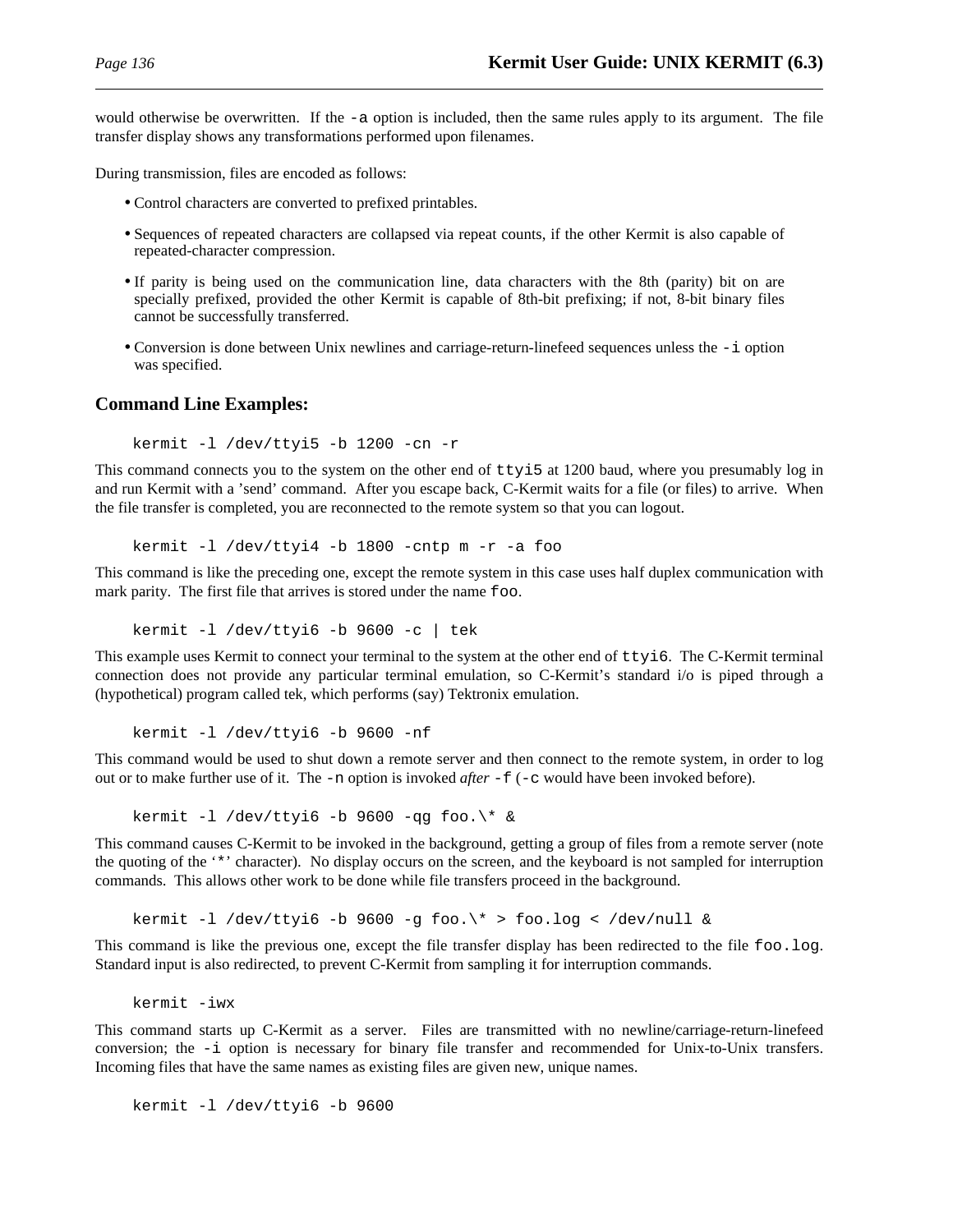This command sets the communication line and speed. Since no action is specified, C-Kermit issues a prompt and enters an interactive dialog with you. Any settings given on the command line remain in force during the dialog, unless explicitly changed.

kermit

This command starts up Kermit interactively with all default settings.

The next example shows how Unix Kermit might be used to send an entire directory tree from one Unix system to another, using the tar program as Kermit's standard input and output. On the orginating system, in this case the remote, type (for instance):

```
tar cf - /usr/fdc | kermit -is -
```
This causes tar to send the directory /usr/fdc (and all its files and all its subdirectories and all their files...) to standard output instead of to a tape; kermit receives this as standard input and sends it as a binary file. On the receiving system, in this case the local one, type (for instance):

kermit -il /dev/ttyi5 -b 9600 -k | tar xf -

Kermit receives the tar archive, and sends it via standard output to its own copy of tar, which extracts from it a replica of the original directory tree.

A final example shows how a Unix compression utility might be used to speed up Kermit file transfers:

compress file | kermit -is - (*sender*) kermit -ik | uncompress (*receiver*)

#### **Exit Status Codes:**

Unix Kermit returns an exit status of zero, except when a fatal error is encountered, where the exit status is set to one. With background operation (e.g., ' $\&$ ' at end of invoking command line) driven by scripted interactive commands (redirected standard input and/or take files), any failed interactive command (such as failed dial or script attempt) causes the fatal error exit.

# **6.4. Interactive Operation**

C-Kermit's interactive command prompt is "C-Kermit>". In response to this prompt, you may type any valid interactive C-Kermit command. C-Kermit executes the command and then prompts you for another command. The process continues until you instruct the program to terminate.

Commands begin with a keyword, normally an English verb, such as "send". You may omit trailing characters from any keyword, so long as you specify sufficient characters to distinguish it from any other keyword valid in that field. Certain commonly-used keywords (such as "send", "receive", "connect") also have special non-unique abbreviations ("s" for "send", "r" for "receive", "c" for "connect").

Certain characters have special functions during typein of interactive commands:

- ? Question mark, typed at any point in a command, will produce a message explaining what is possible or expected at that point. Depending on the context, the message may be a brief phrase, a menu of keywords, or a list of files.
- ESC (The Escape or Altmode key) -- Request completion of the current keyword or filename, or insertion of a default value. The result will be a beep if the requested operation fails.
- DEL (The Delete or Rubout key) -- Delete the previous character from the command. You may also use BS (Backspace, Control-H) for this function.
- $\sim$ W (Control-W) -- Erase the rightmost word from the command line.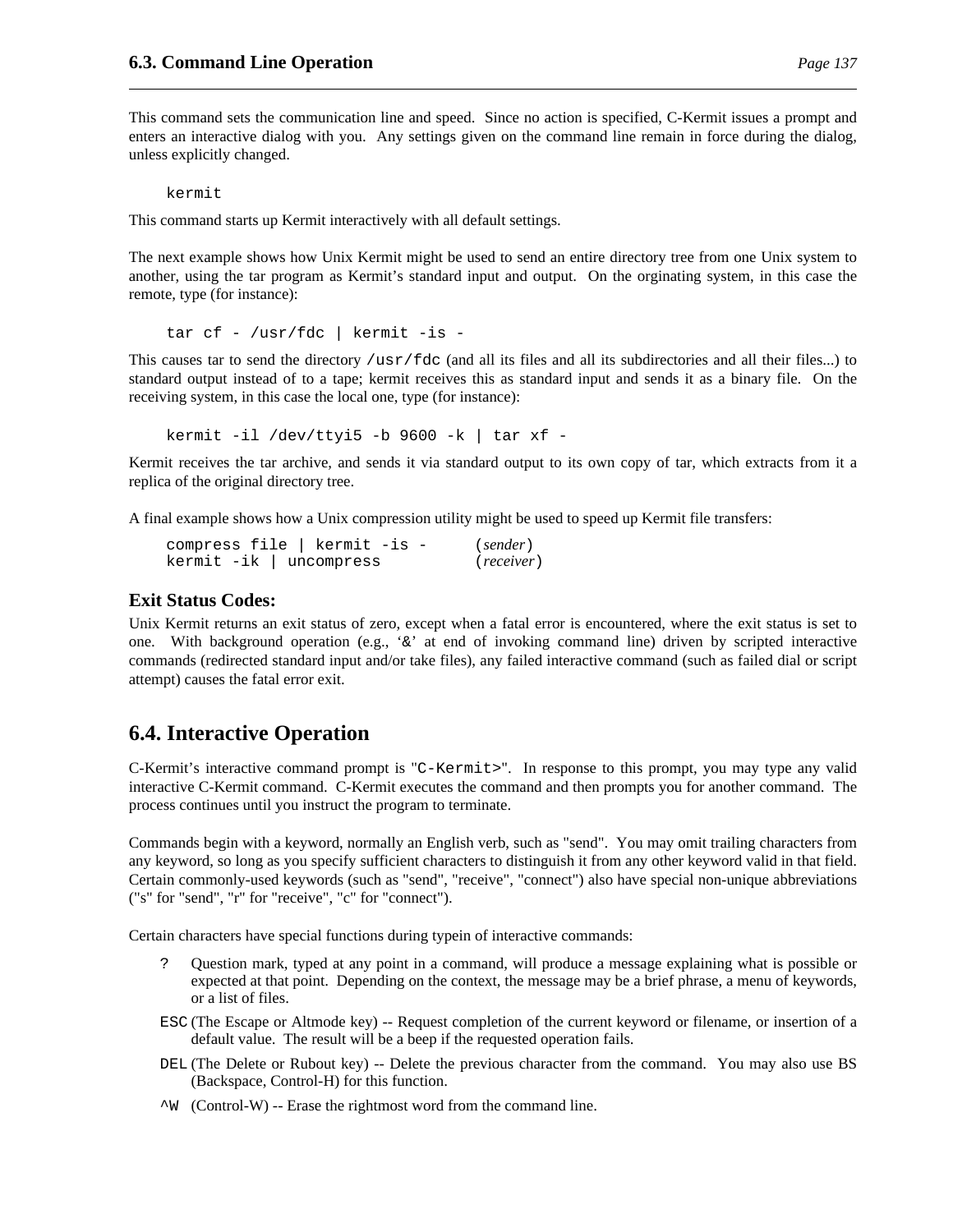- ^U (Control-U) -- Erase the entire command.
- $\hat{R}$  (Control-R) -- Redisplay the current command.
- SP (Space) -- Delimits fields (keywords, filenames, numbers) within a command. HT (Horizontal Tab) may also be used for this purpose.
- CR (Carriage Return) -- Enters the command for execution. LF (Linefeed) or FF (formfeed) may also be used for this purpose.
- \ (Backslash) -- Enter any of the above characters into the command, literally. To enter a backslash, type two backslashes in a row  $(\setminus)$ . A backslash at the end of a command line causes the next line to be treated as a continuation line; this is useful for readability in command files, especially in the 'script' command.
- ^Z (Control-Z) -- On systems (like Berkeley Unix, Ultrix) with job control, suspend Kermit, i.e. put it into the background in such a way that it can be brought back into the foreground (e.g. with an 'fg' shell command) with all its settings intact.

You may type the editing characters (DEL,  $^{\wedge}W$ , etc) repeatedly, to delete all the way back to the prompt. No action will be performed until the command is entered by typing carriage return, linefeed, or formfeed. If you make any mistakes, you will receive an informative error message and a new prompt -- make liberal use of '?' and ESC to feel your way through the commands. One important command is "help" -- you should use it the first time you run C-Kermit.

A command line beginning with a percent sign ''%'' is ignored. Such lines may be used to include illustrative commentary in Kermit command dialogs.

Interactive C-Kermit accepts commands from files as well as from the keyboard. When you start C-Kermit, the program looks for the file .kermrc in your home or current directory (first it looks in the home directory, then in the current one) and executes any commands it finds there. These commands must be in interactive format, not Unix command-line format. A "take" command is also provided for use at any time during an interactive session, to allow interactive-format commands to be executed from a file; command files may be nested to any reasonable depth.

Here is a brief list of C-Kermit interactive commands:

- % Comment
- ! Execute a Unix shell command, or start a shell.
- bye Terminate and log out a remote Kermit server.
- close Close a log file.
- connect Establish a terminal connection to a remote system.
	- cwd Change Working Directory.
	- dial Dial a telephone number.
- directory Display a directory listing.
	- echo Display arguments literally.
	- exit Exit from the program, closing any open files.
	- finish Instruct a remote Kermit server to exit, but not log out.
		- get Get files from a remote Kermit server.
	- help Display a help message for a given command.
	- log Open a log file -- debugging, packet, session, transaction.
	- quit Same as 'exit'.
	- receive Passively wait for files to arrive.
	- remote Issue file management commands to a remote Kermit server.
	- script Execute a login script with a remote system.
	- send Send files.
	- server Begin server operation.
		- set Set various parameters.
	- show Display values of 'set' parameters.
	- space Display current disk space usage.
- statistics Display statistics about most recent transaction.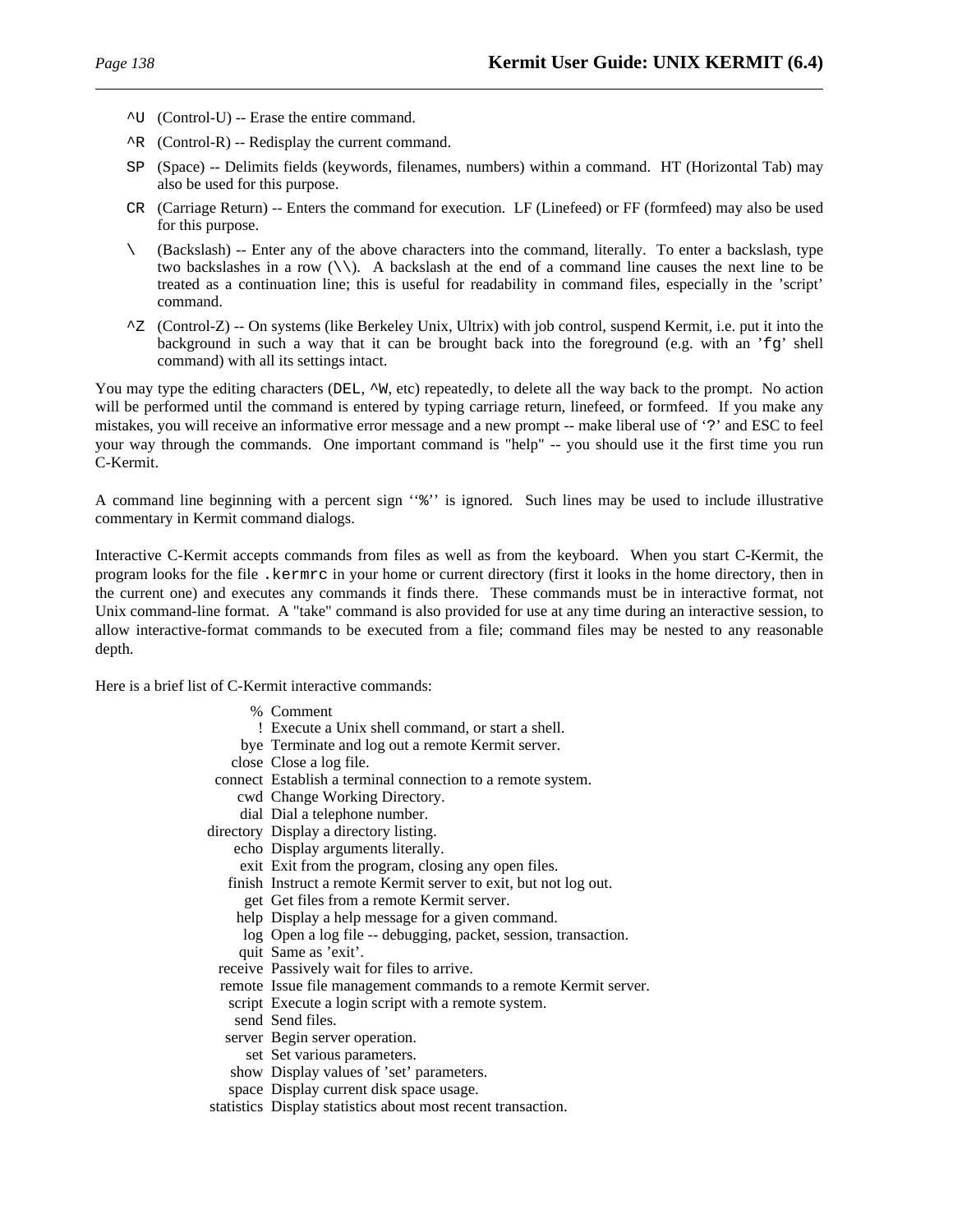take Execute commands from a file.

The 'set' parameters are:

| block-check Level of packet error detection.                    |  |
|-----------------------------------------------------------------|--|
| delay How long to wait before sending first packet.             |  |
| duplex Specify which side echoes during 'connect'.              |  |
| escape-character Prefix for "escape commands" during 'connect'. |  |
| file Set various file parameters.                               |  |
| flow-control Communication line full-duplex flow control.       |  |
| handshake Communication line half-duplex turnaround character.  |  |
| incomplete Disposition for incompletely received files.         |  |
| line Communication line device name.                            |  |
| modem-dialer Type of modem-dialer on communication line.        |  |
| parity Communication line character parity.                     |  |
| prompt The C-Kermit program's interactive command prompt.       |  |
| receive Parameters for inbound packets.                         |  |
| retry Packet retransmission limit.                              |  |
| send Parameters for outbound packets.                           |  |
| speed Communication line speed.                                 |  |
| terminal Terminal parameters.                                   |  |

The 'remote' commands are:

cwd Change remote working directory. delete Delete remote files. directory Display a listing of remote file names. help Request help from a remote server. host A command to the remote host in its own command language. space Display current disk space usage on remote system. type Display a remote file on your screen. who Display who's logged in, or get information about a user.

Most of these commands are described adequately in the Kermit User Guide or the Kermit book. Special aspects of certain Unix Kermit commands are described below.

## **The 'send' command**

Syntax: send *fn* - *or* - send *fn1 rfn1*

Send the file or files denoted by *fn* to the other Kermit, which should be running as a server, or which should be given the 'receive' command. Each file is sent under its own name (as described above, or as specified by the 'set file names' command). If the second form of the 'send' command is used, i.e. with *fn1* denoting a single Unix file, *rfn1* may be specified as a name to send it under. The 'send' command may be abbreviated to 's', even though 's' is not a unique abbreviation for a top-level C-Kermit command.

The wildcard (meta) characters '\*' and '?' are accepted in  $fn$ . If '?' is to be included, it must be prefixed by '\' to override its normal function of providing help. '\*' matches any string, '?' matches any single character. Other notations for file groups, like ' $[a-z]$ og', are not available in interactive commands (though of course they are available on the command line). When  $fn$  contains '\*' or '?' characters, there is a limit to the number of files that can be matched, which varies from system to system. If you get the message "Too many files match" then you'll have to make a more judicious selection. If *fn* was of the form

usr/longname/anotherlongname/\*

then C-Kermit's string space will fill up rapidly -- try doing a cwd (see below) to the path in question and reissuing the command.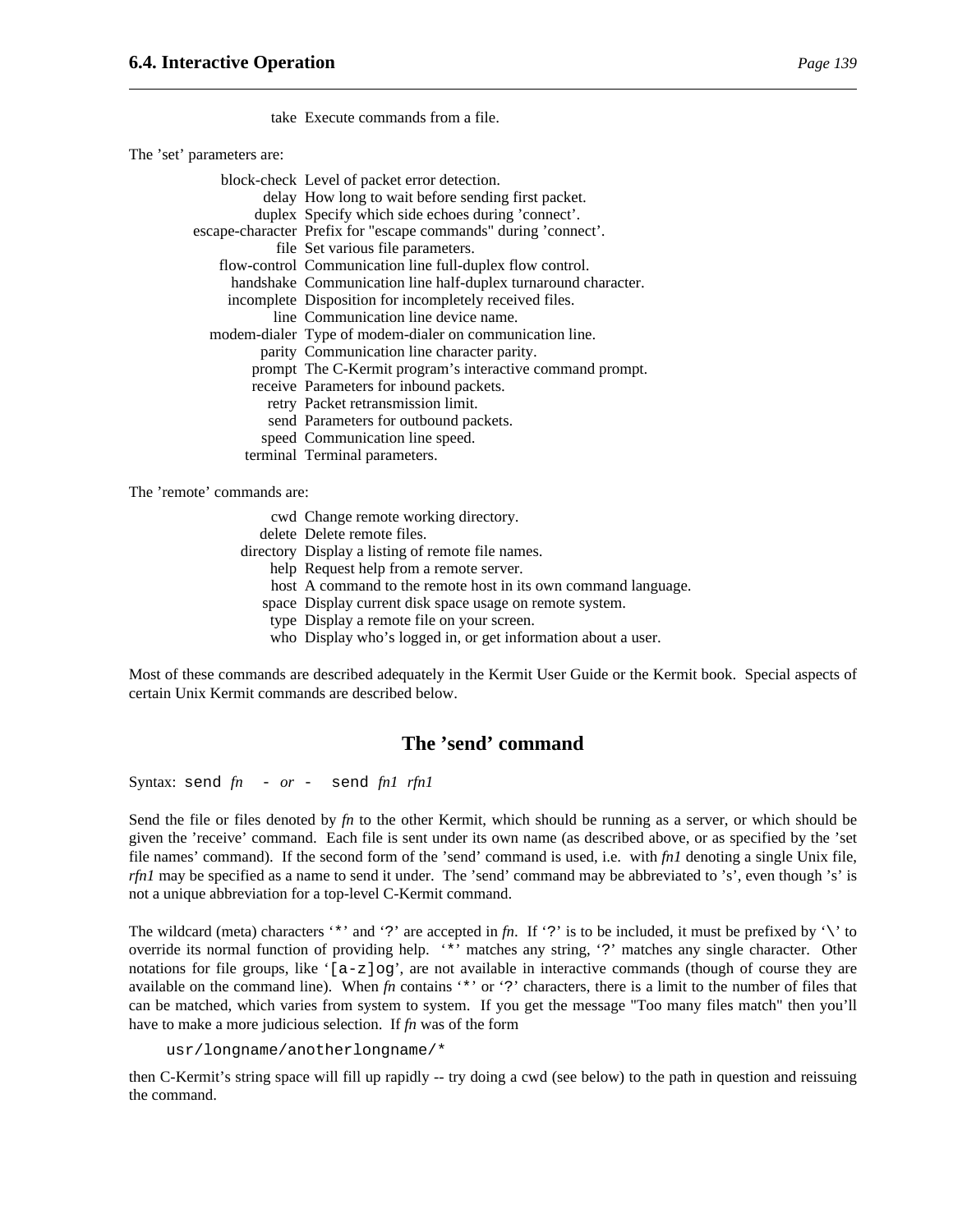*Note* -- C-Kermit sends only from the current or specified directory. It does not traverse directory trees. If the source directory contains subdirectories, they will be skipped. By the same token, C-Kermit does not create directories when receiving files. If you have a need to do this, you can pipe tar through C-Kermit, as shown in the example on page 137, or under System III/V Unix you can use cpio.

*Another Note* -- The 'send' command does not skip over "invisible" files that match the file specification; Unix systems usually treat files whose names start with a dot (like .login, .cshrc, and .kermrc) as invisible. Similarly for "temporary" files whose names start with "#".

### **The 'receive' command**

```
Syntax: receive - or - receive fn1
```
Passively wait for files to arrive from the other Kermit, which must be given the 'send' command -- the 'receive' command does not work in conjunction with a server (use 'get' for that). If *fn1* is specified, store the first incoming file under that name. The 'receive' command may be abbreviated to 'r'.

#### **The 'get' command:**

Syntax: get *rfn*

*or*: get *rfn fn1*

Request a remote Kermit server to send the named file or files. Since a remote file specification (or list) might contain spaces, which normally delimit fields of a C-Kermit command, an alternate form of the command is provided to allow the inbound file to be given a new name: type 'get' alone on a line, and you will be prompted separately for the remote and local file specifications, for example

```
C-Kermit>get
Remote file specification: profile exec
Local name to store it under: profile.exec
```
As with 'receive', if more than one file arrives as a result of the 'get' command, only the first will be stored under the alternate name given by  $fn1$ ; the remaining files will be stored under their own names if possible. If a '?' is to be included in the remote file specification, you must prefix it with '\' to suppress its normal function of providing help.

If you have started a multiline 'get' command, you may escape from its lower-level prompts by typing a carriage return in response to the prompt, e.g.

```
C-Kermit>get
Remote file specification: foo
Local name to store it under: (Type a carriage return here)
(cancelled)
C-Kermit>
```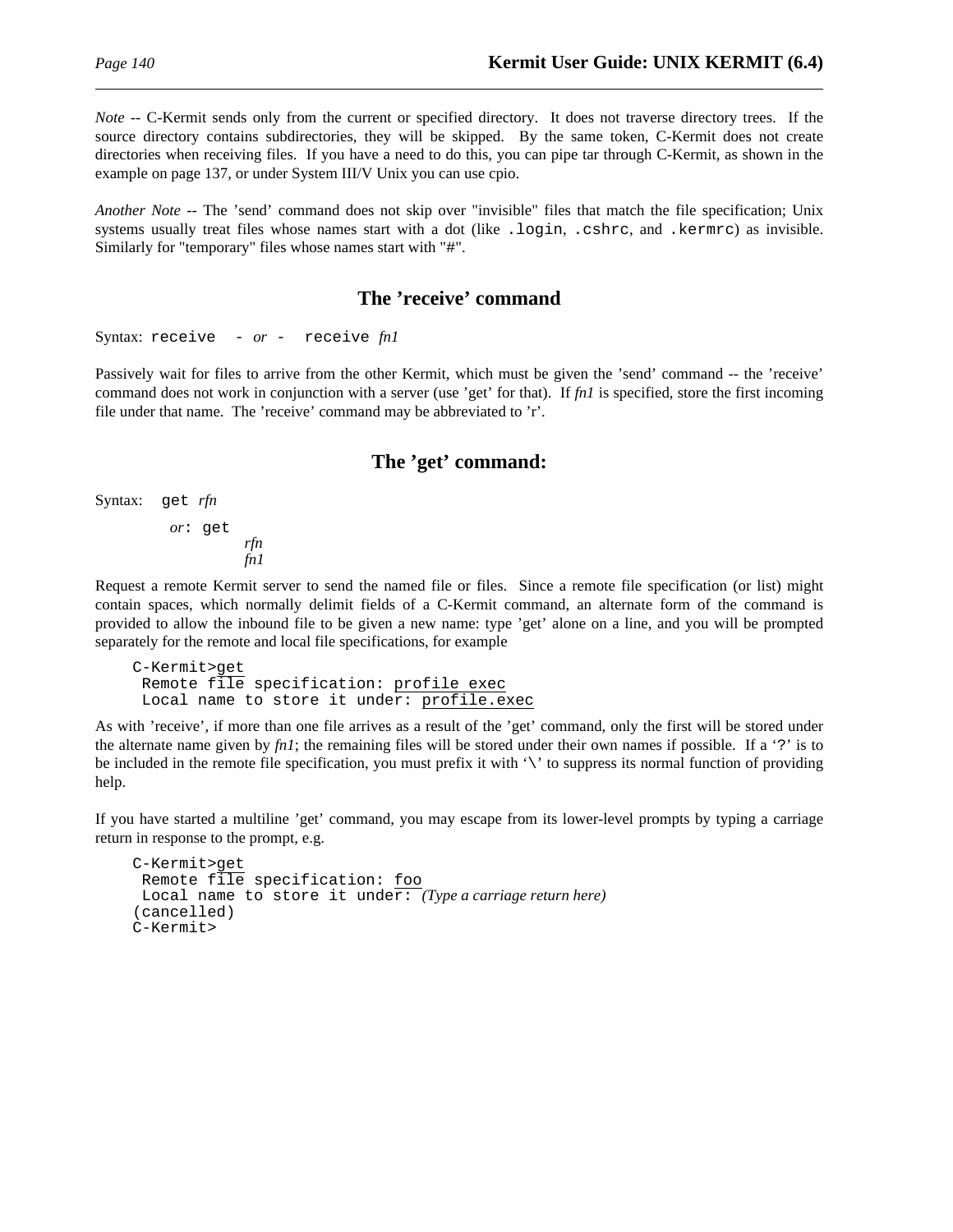## **The 'server' command:**

The 'server' command places C-Kermit in "server mode" on the currently selected communication line. All further commands must arrive as valid Kermit packets from the Kermit on the other end of the line. The Unix Kermit server can respond to the following commands:

| Server Response                          |
|------------------------------------------|
| Sends files                              |
| Receives files                           |
| Attempts to log itself out               |
| Exits to level from which it was invoked |
| Sends directory lising                   |
| Removes files                            |
| Changes working directory                |
| Sends files to your screen               |
| Reports about its disk usage             |
| Shows who's logged in                    |
| Executes a Unix shell command            |
| Lists these capabilities                 |
|                                          |

The Unix Kermit server cannot always respond properly to a BYE command. It will attempt to do so using "kill()", but this will not work on all systems or under all conditions because of the complicated process structures that can be set up under Unix.

If the Kermit server is directed at an external line (i.e. it is in "local mode") then the console may be used for other work if you have 'set file display off'; normally the program expects the console to be used to observe file transfers and enter status queries or interruption commands. The way to get C-Kermit into background operation from interactive command level varies from system to system (e.g. on Berkeley Unix you would halt the program with  $\gamma$ Z and then use the C-Shell 'bg' command to continue it in the background). The more common method is to invoke the program with the desired command line arguments, including "-q", and with a terminating "&".

When the Unix Kermit server is given a 'remote host' command, it executes it using the shell invoked upon login, e.g. the Bourne shell or the Berkeley C-Shell.

## **The 'remote', 'bye', and 'finish' commands:**

C-Kermit may itself request services from a remote Kermit server. In addition to 'send' and 'get', the following commands may also be sent from C-Kermit to a Kermit server:

remote cwd [*directory*]

If the optional remote directory specification is included, you will be prompted on a separate line for a password, which will not echo as you type it. If the remote system does not require a password for this operation, just type a carriage return.

| remote delete rfn               | delete remote file or files.                   |
|---------------------------------|------------------------------------------------|
| remote directory [ <i>rfn</i> ] | directory listing of remote files.             |
| remote host command             | command in remote host's own command language. |
| remote space                    | disk usage report from remote host.            |
| remote type $[rfn]$             | display remote file or files on the screen.    |
| remote who [ <i>user</i> ]      | display information about who's logged in.     |
| remote help                     | display remote server's capabilities.          |

bye *and* finish:

When connected to a remote Kermit server, these commands cause the remote server to terminate; 'finish' returns it to Kermit or system command level (depending on the implementation or how the program was invoked); 'bye' also requests it to log itself out.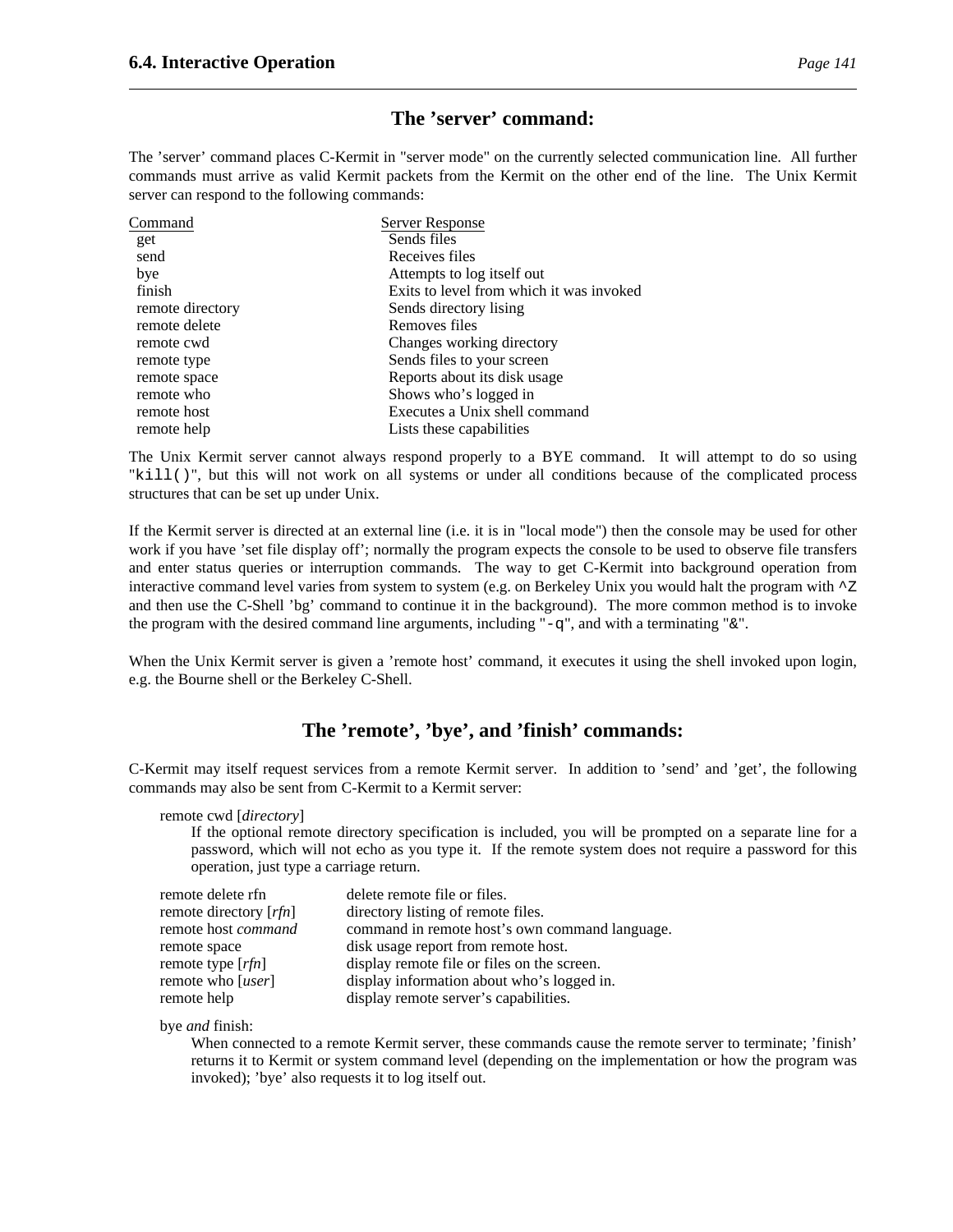## **The 'log' and 'close' commands:**

Syntax: log {debugging, packets, session, transactions} [ *fn1* ]

C-Kermit's progress may be logged in various ways. The 'log' command opens a log, the 'close' command closes it. In addition, all open logs are closed by the 'exit' and 'quit' commands. A name may be specified for a log file; if the name is omitted, the file is created with a default name as shown below.

log debugging

This produces a voluminous log of the internal workings of C-Kermit, of use to Kermit developers or maintainers in tracking down suspected bugs in the C-Kermit program. Use of this feature dramatically slows down the Kermit protocol. Default name: debug.log.

log packets

This produces a record of all the packets that go in and out of the communication port. This log is of use to Kermit maintainers who are tracking down protocol problems in either C-Kermit or any Kermit that C-Kermit is connected to. Default name: packet.log.

log session

This log will contain a copy of everything you see on your screen during the 'connect' command, except for local messages or interaction with local escape commands. Default name: session.log.

log transactions

The transaction log is a record of all the files that were sent or received while transaction logging was in effect. It includes time stamps and statistics, filename transformations, and records of any errors that may have occurred. The transaction log allows you to have long unattended file transfer sessions without fear of missing some vital screen message. Default name: transact.log.

The 'close' command explicitly closes a log, e.g. 'close debug'.

*Note:* Debug and Transaction logs are a compile-time option; C-Kermit may be compiled without these logs, in which case it will run faster, it will take up less space on the disk, and the commands relating to them will not be present.

# **Local File Management Commands:**

Unix Kermit allows some degree of local file management from interactive command level:

#### directory [*fn*]

Displays a listing of the names, modes, sizes, and dates of files matching *fn* (which defaults to '\*'). Equivalent to 'ls  $-1$ '.

#### cwd [directory-name]

Changes Kermit's working directory to the one given, or to the default directory if the directory name is omitted. This command affects only the Kermit process and any processes it may subsequently create.

space

Display information about disk space and/or quota in the current directory and device.

! [*command*]

The command is executed by the Unix shell. If no command is specified, then an interactive shell is started; exiting from the shell, e.g. by typing Control-D or 'exit', will return you to C-Kermit command level. Use the '!' command to provide file management or other functions not explicitly provided by C-Kermit commands. The '!' command has certain peculiarities:

- C-Kermit attempts to use your preferred, customary (login) shell.
- At least one space must separate the '!' from the shell command.
- A 'cd' (change directory) command executed in this manner will have no effect -- use the C-Kermit 'cwd' command instead.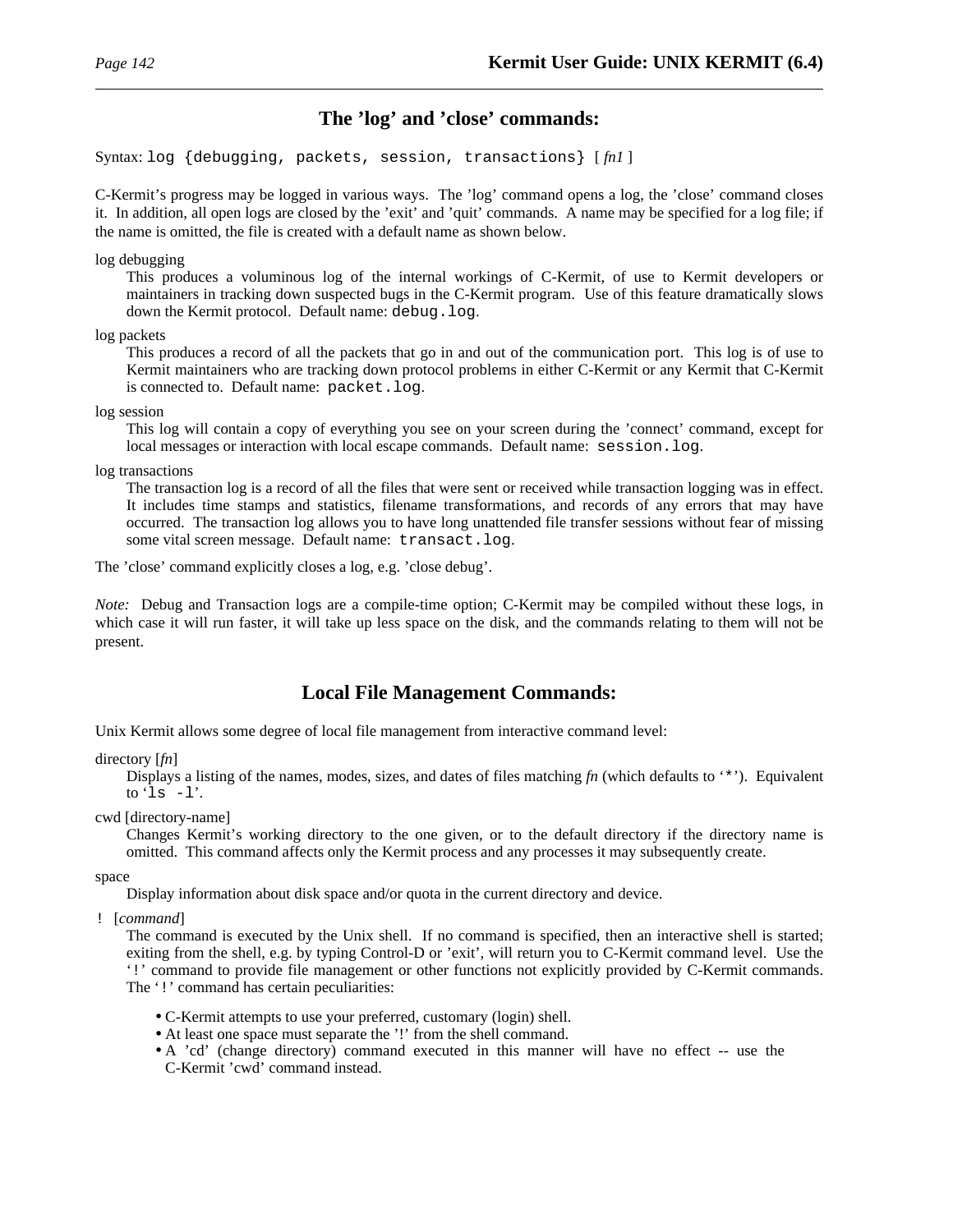### **The 'set' and 'show' Commands:**

Since Kermit is designed to allow diverse systems to communicate, it is often necessary to issue special instructions to allow the program to adapt to peculiarities of the another system or the communication path. These instructions are accomplished by the 'set' command. The 'show' command may be used to display current settings. Here is a brief synopsis of settings available in the current release of C-Kermit:

#### block-check  $\{1, 2, 3\}$

Determines the level of per-packet error detection. "1" is a single-character 6-bit checksum, folded to include the values of all bits from each character. "2" is a 2-character, 12-bit checksum. "3" is a 3-character, 16-bit cyclic redundancy check (CRC). The higher the block check, the better the error detection and correction and the higher the resulting overhead. Type 1 is most commonly used; it is supported by all Kermit implementations, and it has proven adequate in most circumstances. Types 2 or 3 would be used to advantage when transferring 8-bit binary files over noisy lines.

#### delay *n*

How many seconds to wait before sending the first packet after a 'send' command. Used in remote mode to give you time to escape back to your local Kermit and issue a 'receive' command. Normally 5 seconds.

duplex {full, half}

For use during 'connect'. Specifies which side is doing the echoing; 'full' means the other side, 'half' means C-Kermit must echo typein itself.

#### escape-character *cc*

For use during 'connect' to get C-Kermit's attention. The escape character acts as a prefix to an 'escape command', for instance to close the connection and return to C-Kermit or Unix command level. The normal escape character is Control-Backslash (28). The escape character is also used in System III/V implementations to prefix interrupt commands during file transfers.

#### file {display, names, type, warning}

Establish various file-related parameters:

display {on, off}

Normally 'on'; when in local mode, display progress of file transfers on the screen (stdout), and listen to the keyboard (stdin) for interruptions. If off (-q on command line) none of this is done, and the file transfer may proceed in the background oblivious to any other work concurrently done at the console terminal.

```
names {converted, literal}
```
Normally converted, which means that outbound filenames have path specifications stripped, lowercase letters raised to upper, tildes and extra periods changed to X's, and an X inserted in front of any name that starts with period. Incoming files have uppercase letters lowered. Literal means that none of these conversions are done; therefore, any directory path appearing in a received file specification must exist and be write-accessible. When literal naming is being used, the sender should not use path names in the file specification unless the same path exists on the target system and is writable.

```
type {binary, text} [{7, 8}]
```
The file type is normally text, which means that conversion is done between Unix newline characters and the carriage-return/linefeed sequences required by the canonical Kermit file transmission format, and in common use on non-Unix systems. Binary means to transmit file contents without conversion. Binary  $('-i')$  in command line notation) is necessary for binary files, and desirable in all Unix-to-Unix transactions to cut down on overhead.

The optional trailing parameter tells the bytesize for file transfer. It is 8 by default. If you specify 7, the high order bit will be stripped from each byte of sent and received files. This is useful for transferring text files that may have extraneous high order bits set in their disk representation (e.g. Wordstar or similar word processor files).

warning {on, off}

Normally off, which means that incoming files will silently overwrite existing files of the same name. When on  $($ '-w' on command line) Kermit will check if an arriving file would overwrite an existing file; if so, it will construct a new name for the arriving file, of the form  $f \circ \circ \neg n$ , where foo is the name they share and *n* is a "generation number"; if *foo* exists, then the new file will be called  $f \circ \circ \circ \sim 1$ . If  $f \circ \circ \circ \circ \sim 1$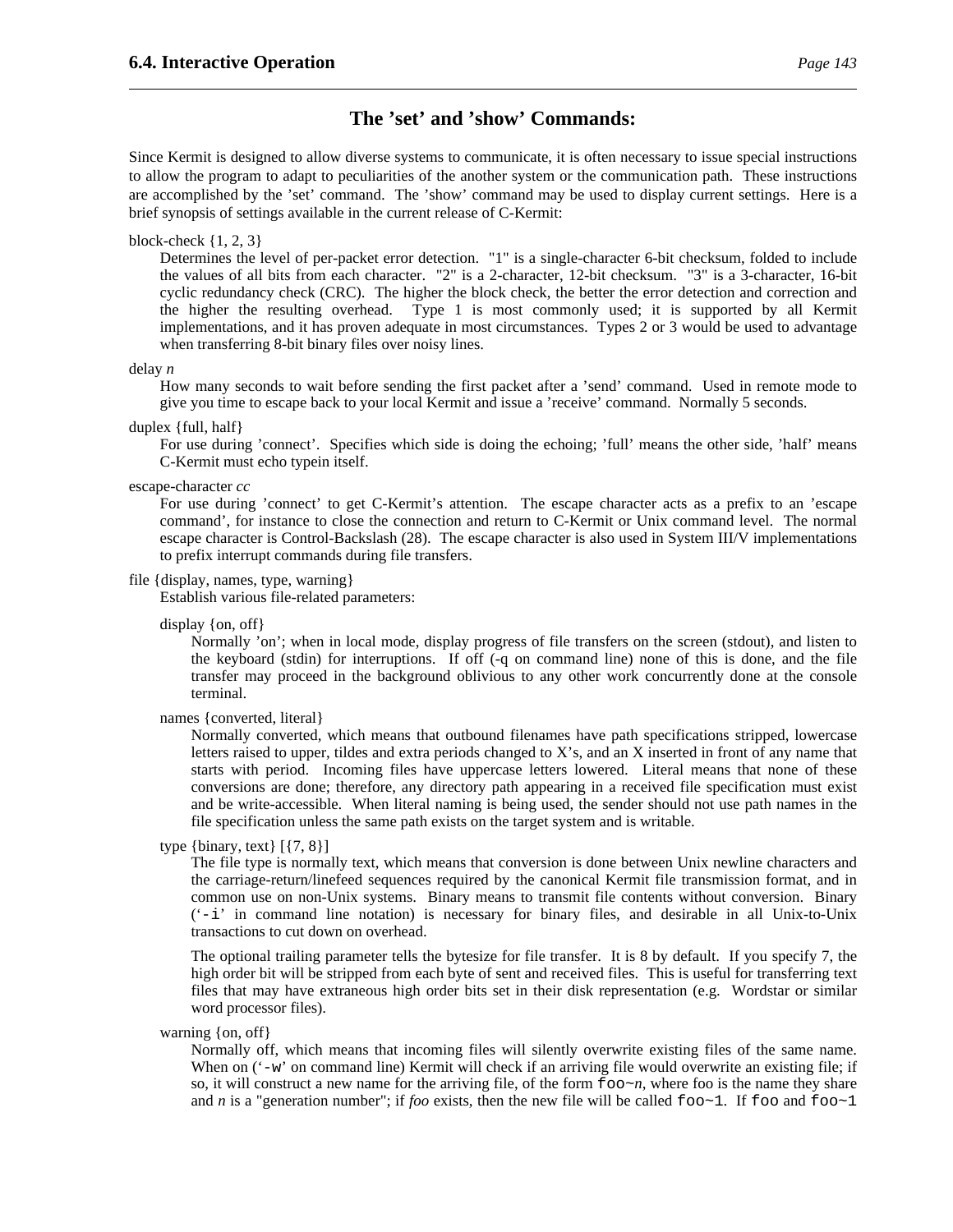exist, the new file will be  $f \circ \circ \sim 2$ , and so on. If the new name would be longer than the maximum length for a filename, then characters would be deleted from the end first, for instance, thelongestname on a system with a limit of 14 characters would become thelongestn~1.

*CAUTION:* If Control-F or Control-B is used to cancel an incoming file, and a file of the same name previously existed, *and* the "file warning" feature is not enabled, then the previous copy of the file will disappear.

#### flow-control {none, xon/xoff}

Normally xon/xoff for full duplex flow control. Should be set to 'none' if the other system cannot do xon/xoff flow control, or if you have issued a 'set handshake' command. If set to xon/xoff, then handshake should be set to none. This setting applies during both terminal connection and file transfer. *Warning:* This command may have no effect on certain Unix systems, where Kermit puts the communication line into 'rawmode', and rawmode precludes flow control.

#### incomplete {discard, keep}

Disposition for incompletely received files. If an incoming file is interrupted or an error occurs during transfer, the part that was received so far is normally discarded. If you "set incomplete keep" then such file fragments will be kept.

### handshake {xon, xoff, cr, lf, bell, esc, none}

Normally none. Otherwise, half-duplex communication line turnaround handshaking is done, which means Unix Kermit will not reply to a packet until it has received the indicated handshake character or has timed out waiting for it; the handshake setting applies only during file transfer. If you set handshake to other than none, then flow should be set to none.

#### line [device-name]

The device name for the communication line to be used for file transfer and terminal connection, e.g. /dev/ttyi3. If you specify a device name, Kermit will be in local mode, and you should remember to issue any other necessary 'set' commands, such as 'set speed'. If you omit the device name, Kermit will revert to its default mode of operation. If you specify /dev/tty, Kermit will enter remote mode (useful when logged in through the "back port" of a system normally used as a local-mode workstation). When Unix Kermit enters local mode, it attempts to synchronize with other programs (like uucp) that use external communication lines so as to prevent two programs using the same line at once; before attempting to lock the specified line, it will close and unlock any external line that was previously in use. The method used for locking is the "uucp lock file", explained in more detail later.

#### modem-dialer {direct, hayes, racalvadic, ventel, ...}

The type of modem dialer on the communication line. "Direct" indicates either there is no dialout modem, or that if the line requires carrier detection to open, then 'set line' will hang waiting for an incoming call. "Hayes", "Ventel", and the others indicate that 'set line' (or the -l argument) will prepare for a subsequent 'dial' command for the given dialer. Support for new dialers is added from time to time, so type 'set modem ?' for a list of those supported in your copy of Kermit. See the description of the 'dial' command

#### parity {even, odd, mark, space, none}

Specify character parity for use in packets and terminal connection, normally none. If other than none, C-Kermit will seek to use the 8th-bit prefixing mechanism for transferring 8-bit binary data, which can be used successfully only if the other Kermit agrees; if not, 8-bit binary data cannot be successfully transferred.

#### prompt [string]

The given string will be substituted for "C-Kermit>" as this program's prompt. If the string is omitted, the prompt will revert to "C-Kermit>". If the string is enclosed in doublequotes, the quotes will be stripped and any leading and trailing blanks will be retained.

#### send *parameter*

Establish parameters to use when sending packets. These will be in effect only for the initial packet sent, since the other Kermit may override these parameters during the protocol parameter exchange (unless noted below).

#### end-of-packet *cc*

Specifies the control character needed by the other Kermit to recognize the end of a packet. C-Kermit sends this character at the end of each packet. Normally 13 (carriage return), which most Kermit implementations require. Other Kermits require no terminator at all, still others may require a different terminator, like linefeed (10).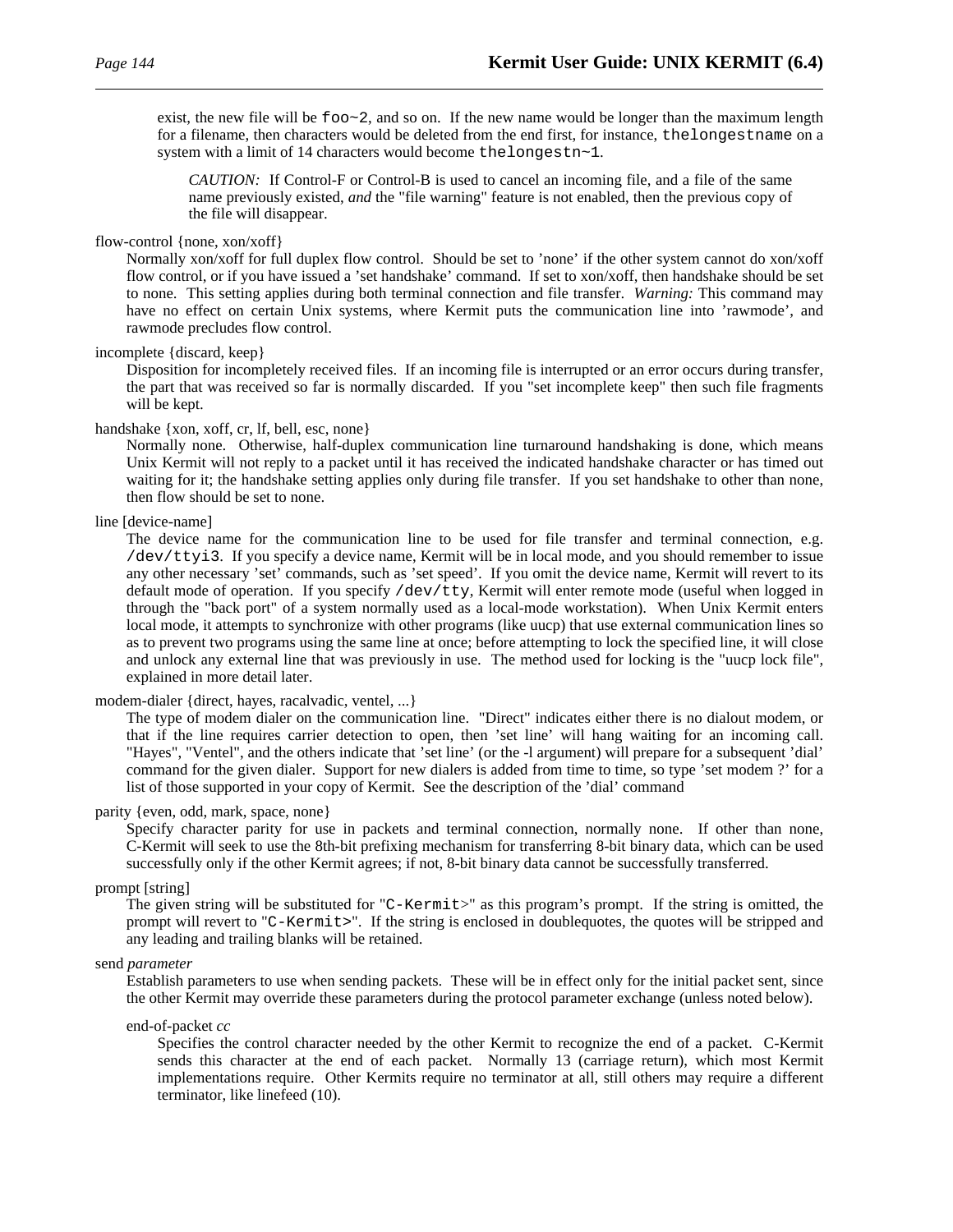#### packet-length *n*

Specify the maximum packet length to send. Normally 90. Shorter packet lengths can be useful on noisy lines, or with systems or front ends or networks that have small buffers. The shorter the packet, the higher the overhead, but the lower the chance of a packet being corrupted by noise, and the less time to retransmit corrupted packets. This command overrides the value requested by the other Kermit during protocol initiation unless the other Kermit requests a shorter length.

#### pad-character *cc*

Designate a character to send before each packet. Normally, none is sent. Outbound padding is sometimes necessary for communicating with slow half duplex systems that provide no other means of line turnaround control. It can also be used to send special characters to communications equipment that needs to be put in "transparent" or "no echo" mode, when this can be accomplished in by feeding it a certain control character.

#### padding *n*

How many pad characters to send, normally 0.

#### start-of-packet *cc*

The normal Kermit packet prefix is Control-A (1); this command changes the prefix C-Kermit puts on outbound packets. The only reasons this should ever be changed would be: Some piece of equipment somewhere between the two Kermit programs will not pass through a Control-A; or, some piece of of equipment similarly placed is echoing its input. In the latter case, the recipient of such an echo can change the packet prefix for outbound packets to be different from that of arriving packets, so that the echoed packets will be ignored. The opposite Kermit must also be told to change the prefix for its inbound packets.

#### timeout *n*

Specifies the number of seconds you want the other Kermit to wait for a packet before timing it out and requesting retransmission.

#### receive *parameter*

Establish parameters to request the other Kermit to use when sending packets.

#### end-of-packet *cc*

Requests the other Kermit to terminate its packets with the specified character.

#### packet-length *n*

Specify the maximum packet length to that you want the other Kermit to send, normally 90. If you specify a length of 95 or greater, then it will be used if the other Kermit supports, and agrees to use, the Kermit protocol extension for long packets. In this case, the maximum length depends upon the systems involved, but there would normally be no reason for packets to be more than about 1000 characters in length. The 'show parameters' command displays C-Kermit's current and maximum packet lengths.

#### pad-character *cc*

C-Kermit normally does not need to have incoming packets preceded with pad characters. This command allows C-Kermit to request the other Kermit to use *cc* as a pad character. Default *cc* is NUL, ASCII 0.

#### padding *n*

How many pad characters to ask for, normally 0.

#### start-of-packet *cc*

Change the prefix C-Kermit looks for on inbound packets to correspond with what the other Kermit is sending.

#### timeout *n*

Normally, each Kermit partner sets its packet timeout interval based on what the opposite Kermit requests. This command allows you to override the normal procedure and specify a timeout interval for Unix Kermit to use when waiting for packets from the other Kermit. If you specify 0, then no timeouts will occur, and Unix Kermit will wait forever for expected packets to arrive.

#### speed {0, 110, 150, 300, 600, 1200, 1800, 2400, 4800, 9600}

The baud rate for the external communication line. This command cannot be used to change the speed of your own console terminal. Many Unix systems are set up in such a way that you must give this command after a 'set line' command before you can use the line. 'set baud' is a synomym for 'set speed'.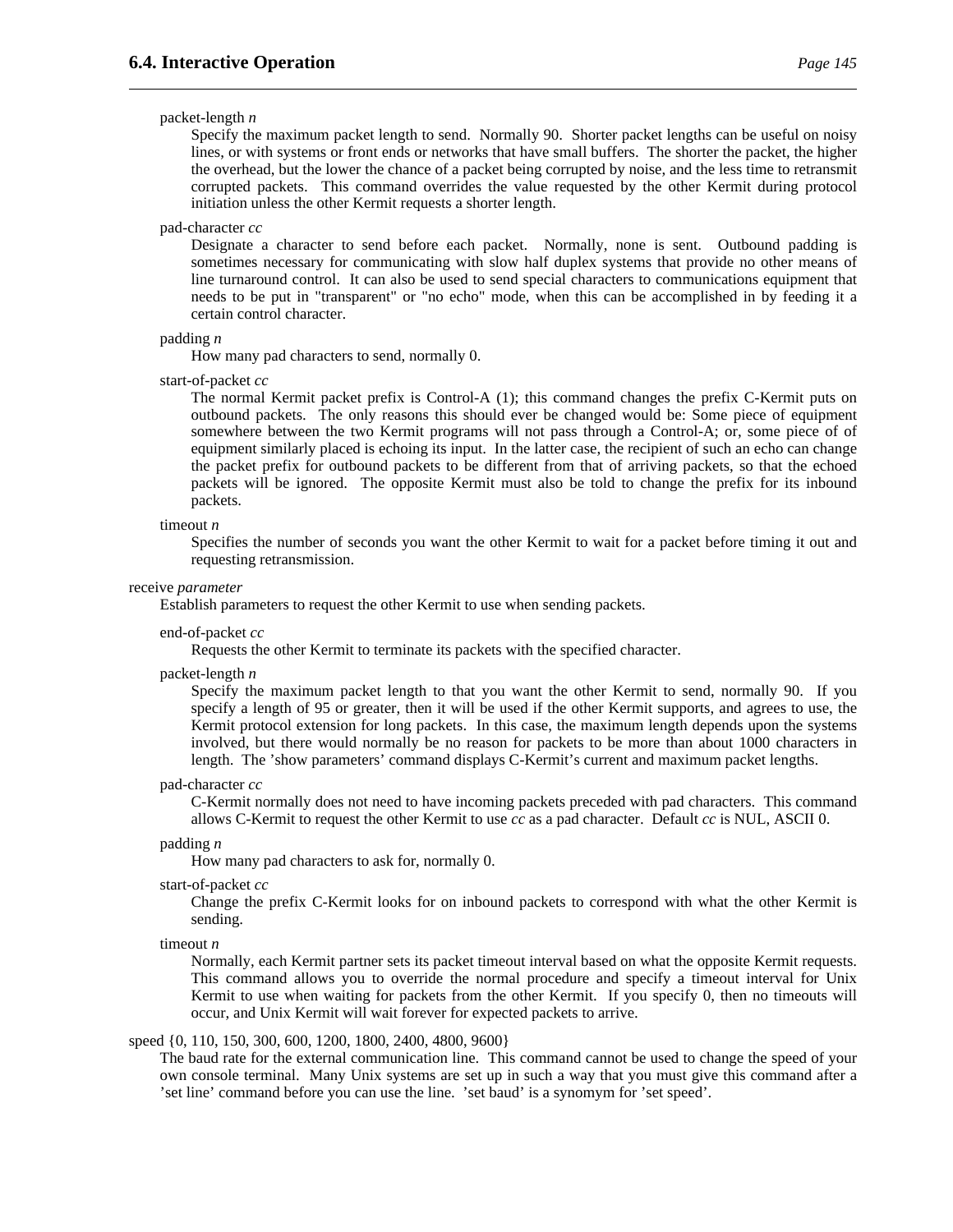terminal

Used for specifying terminal parameters. Currently, 'bytesize' is the only parameter provided, and it can be set to 7 or 8. It's 7 by default.

### **The 'show' Command:**

Syntax: show {parameters, versions}

The "show" command with the default argument of "parameters" displays the values of all the 'set' parameters described above. If you type "show versions", then C-Kermit will display the version numbers and dates of all its internal modules. You should use the "show versions" command to ascertain the vintage of your Kermit program before reporting problems to Kermit maintainers.

### **The 'statistics' Command:**

The statistics command displays information about the most recent Kermit protocol transaction, including file and communication line i/o, timing and efficiency, as well as what encoding options were in effect (such as 8th-bit prefixing, repeat-count compression).

### **The 'take' and 'echo' Commands:**

Syntax: take *fn1* echo *[text to be echoed]*

The 'take' command instructs C-Kermit to execute commands from the named file. The file may contain any interactive C-Kermit commands, including 'take'; command files may be nested to any reasonable depth, but it may not contain text to be sent to a remote system during the 'connect' command. This means that a command file like this:

```
set line /dev/tty17
set speed 9600
connect
login myuserid
mypassword
etc
```
will not send "login myserid" or any of the following text to the remote system. To carry on a canned dialog, use the 'script' command, described later.

The '%' command is useful for including comments in take-command files. It may only be used at the beginning of a line.

The 'echo' command may be used within command files to issue greetings, announce progress, ring the terminal bell, etc. The 'echo' command should not be confused with the Unix 'echo' command, which can be used to show how meta characters would be expanded. The Kermit echo command simply displays its text argument (almost) literally at the terminal; the argument may contain octal escapes of the form ''\ooo'', where o is an octal digit (0-7), and there may be 1, 2, or 3 such digits, whose value specify an ASCII character, such as " $\007$ " (or " $\07$ ") or just ''\7'') for beep, ''\012'' for newline, etc. Of course, each backslash must be must be entered twice in order for it to be passed along to the echo command by the Kermit command parser.

Take-command files are in exactly the same syntax as interactive commands. Note that this implies that if you want to include special characters like question mark or backslash that you would have to quote with backslash when typing interactive commands, you must quote these characters the same way in command files. Long lines may be continued by ending them with a single backslash.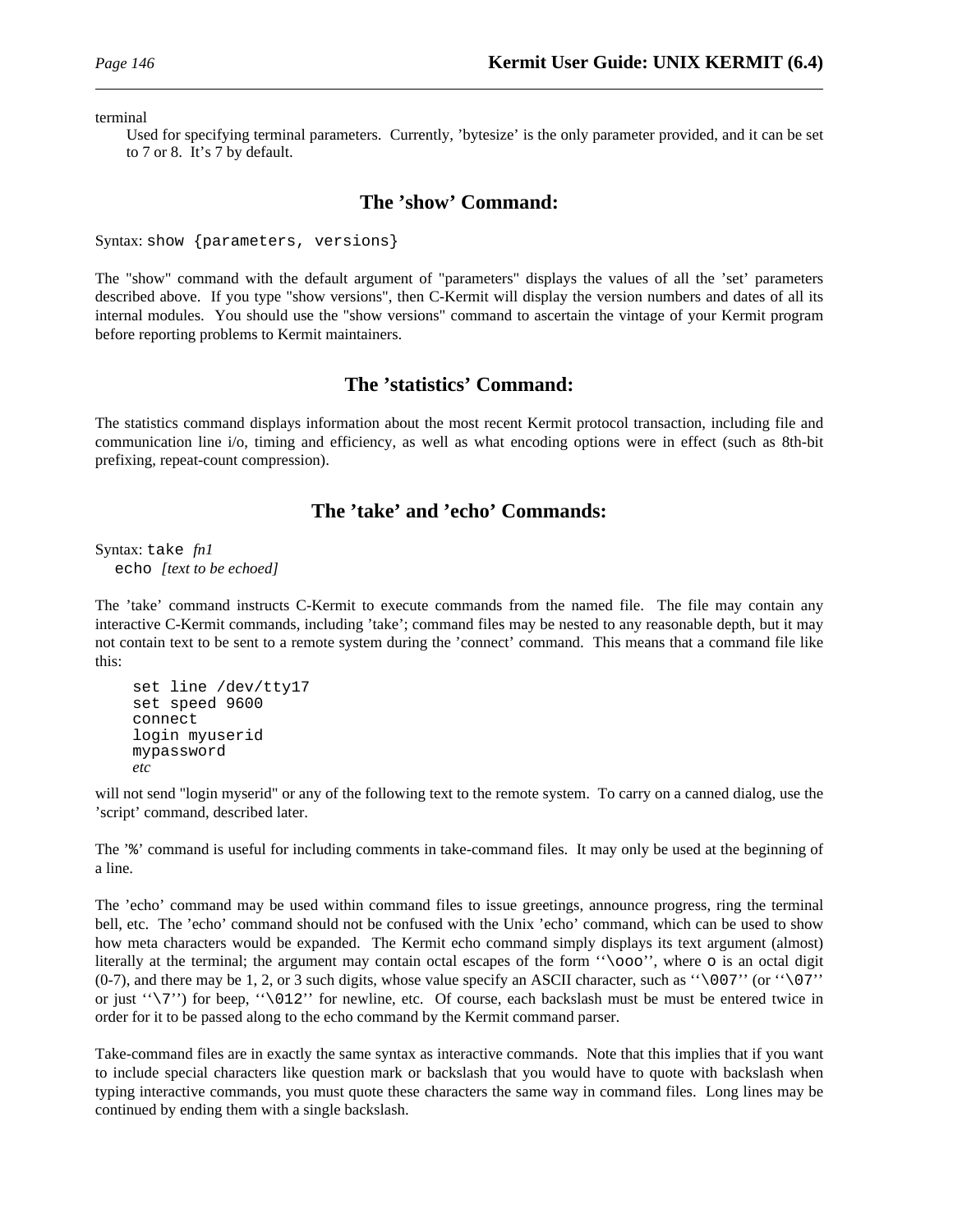Command files may be used in lieu of command macros, which have not been implemented in this version of C-Kermit. For instance, if you commonly connect to a system called 'B' that is connected to ttyh7 at 4800 baud, you could create a file called b containing the commands

```
% C-Kermit command file to connect to System B thru /dev/ttyh7
set line /dev/ttyh7
set speed 4800
% Beep and give message
echo \\007Connecting to System B...
connect
```
and then simply type 'take b' (or 't b' since no other commands begin with the letter 't') whenever you wish to connect to system B. Note the comment lines and the beep inserted into the 'echo' command.

For connecting to IBM mainframes, a number of 'set' commands are required; these, too, can be conveniently collected into a 'take' file like this one:

```
% Sample C-Kermit command file to set up current line
% for IBM mainframe communication
%
set parity mark
set handshake xon
set flow-control none
set duplex half
```
Note that no single command is available to wipe out all of these settings and return C-Kermit to its default startup state; to do that, you can either restart the program, or else make a command file that executes the necessary 'set' commands:

```
% Sample C-Kermit command file to restore normal settings
\epsilonset parity none
set handshake none
set flow-control xon/xoff
set duplex full
```
An implicit 'take' command is executed upon your .kermrc file when C-Kermit starts up, upon either interactive or command-line invocation. The .kermrc file should contain 'set' or other commands you want to be in effect at all times. For instance, you might want override the default action when incoming files have the same names as existing files -- in that case, put the command

set file warning on

in your .kermrc file. On some non-Unix systems that run C-Kermit, the initialization file might have a different name, such as kermit.ini.

Errors encountered during execution of take files (such as failure to complete dial or script operations) cause termination of the current take file, popping to the level that invoked it (take file, interactive level, or the shell). When kermit is executed in the background, errors during execution of a take file are fatal.

Under Unix, you may also use the shell's redirection mechanism to cause C-Kermit to execute commands from a file:

kermit < cmdfile

or you can even pipe commands in from another process:

cmdprocess | kermit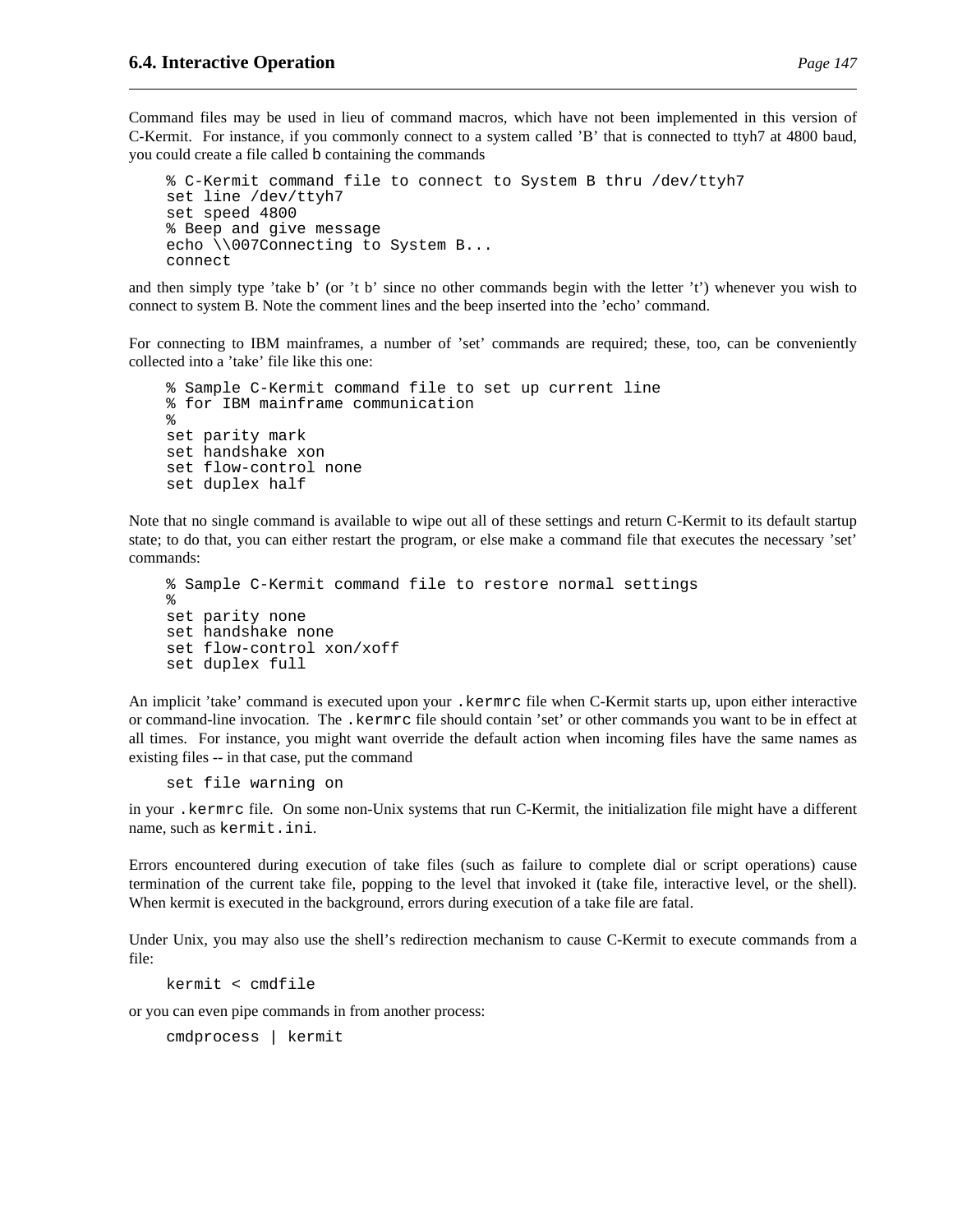### **The 'connect' Command:**

The 'connect' command ('c' is an acceptable non-unique abbreviation for 'connect') links your terminal to another computer as if it were a local terminal to that computer, through the device specified in the most recent 'set line' command, or through the default device if your system is a PC or workstation. All characters you type at your keyboard are sent out the communication line (and if you have 'set duplex half', also displayed on your screen), and all characters arriving at the communication port are displayed on the screen. Current settings of speed, parity, duplex, and flow-control are honored, and the data connection is 7 bits wide unless you have given the command 'set terminal bytesize 8'. If you have issued a 'log session' command, everything you see on your screen will also be recorded to your session log. This provides a way to "capture" files from remote systems that don't have Kermit programs available.

To get back to your own system, you must type the escape character, which is Control-Backslash (^\) unless you have changed it with the 'set escape' command, followed by a single-character command, such as 'c' for "close connection". Single-character commands include:

- c Close the connection
- b Send a BREAK signal
- 0 (zero) send a null
- s Give a status report about the connection
- h Hangup the phone
- ^\ Send Control-Backslash itself (whatever you have defined the escape character to be, typed twice in a row sends one copy of it).

Uppercase and control equivalents for (most of) these letters are also accepted. A space typed after the escape character is ignored. Any other character will produce a beep.

The connect command simply displays incoming characters on the screen. It is assumed any screen control sequences sent by the host will be handled by the firmware or emulation software in your terminal or PC. If special terminal emulation is desired, then the 'connect' command can invoked from the Unix command line  $(-c$  or  $-n)$ , piped through a terminal emulation filter, e.g.

kermit -l /dev/acu -b 1200 -c | tek

### **The 'dial' command:**

Syntax: dial *telephone-number-string*

This command controls dialout modems; you should have already issued a "set line" and "set speed" command to identify the terminal device, and a "set modem" command to identify the type of modem to be used for dialing. In the "dial" command, you supply the phone number and the Kermit program feeds it to the modem in the appropriate format and then interprets dialer return codes and modem signals to inform you whether the call was completed. The telephone-number-string may contain imbedded modem-dialer commands, such as comma for Hayes pause, or '&' for Ventel dialtone wait and '%' for Ventel pause (consult your modem manual for details).

At the time of this writing, support is included for the following modems:

- AT&T 7300 Internal Modem
- Cermetek Info-Mate 212A
- Concord Condor CDS 220
- DEC DF03-AC
- DEC DF100 Series
- DEC DF200 Series
- General DataComm 212A/ED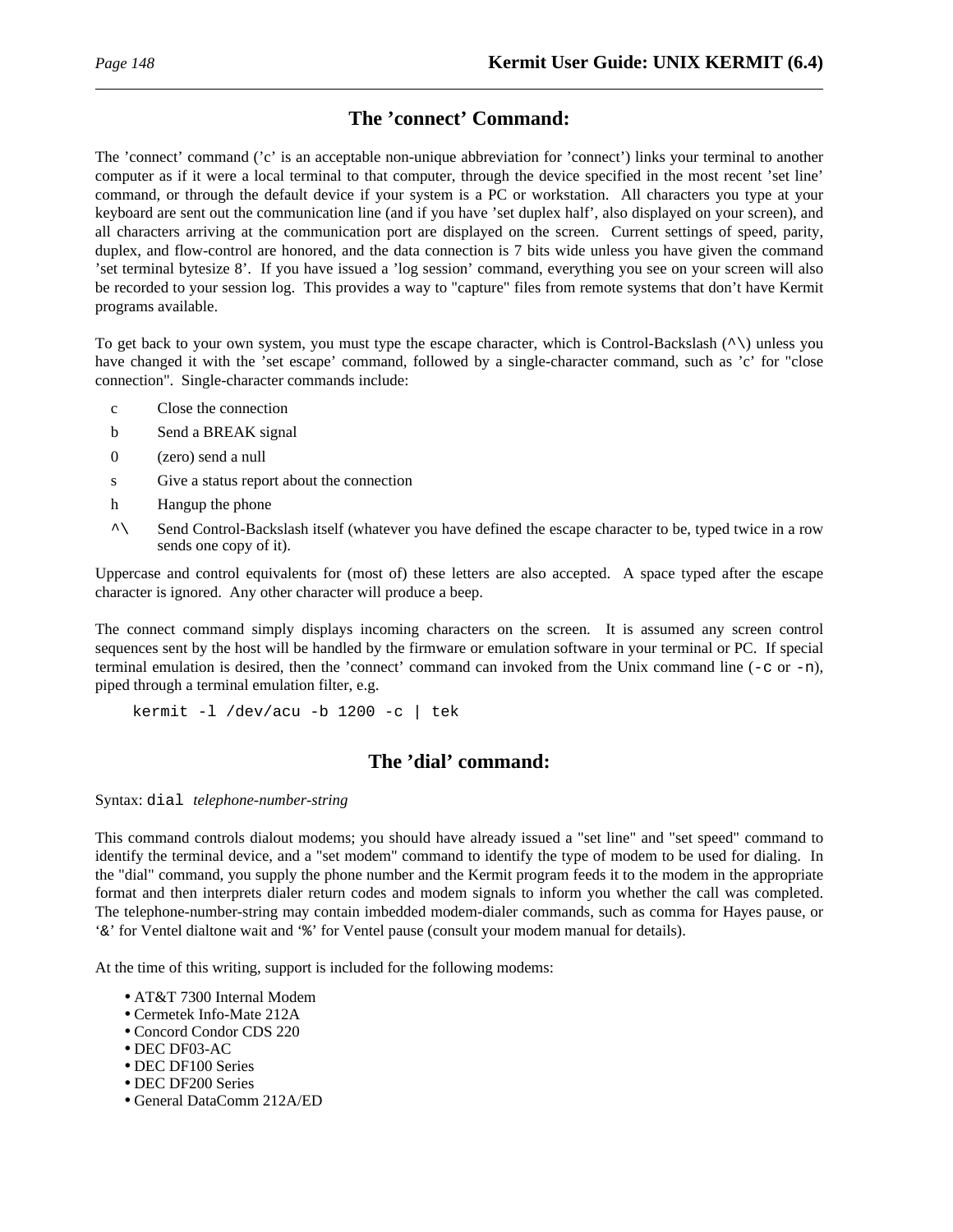- Hayes Smartmodem 1200 and compatibles
- Penril
- Racal Vadic
- US Robotics 212A
- Ventel

Support for new modems is added to the program from time to time; you can check the current list by typing "set modem ?".

The device used for dialing out is the one selected in the most recent "set line" command (or on a workstation, the default line if no "set line" command was given). The "dial" command calls locks the path (see the section on line locking below) and establishes a call on an exclusive basis. If it is desired to dial a call and then return to the shell (such as to do kermit activities depending on standard in/out redirection), it is necessary to place the dialed call under one device name (say, "/dev/cua0") and then escape to the shell *within Kermit* on a linked device which is separate from the dialed line (say, "/dev/cul0"). This is the same technique used by uucp (to allow locks to be placed separately for dialing and conversing).

Because modem dialers have strict requirements to override the carrier-detect signal most Unix implementations expect, the sequence for dialing is more rigid than most other C-Kermit procedures.

Example one:

| kermit -1 /dev/cul0 -b 1200        |                          |  |
|------------------------------------|--------------------------|--|
| C-Kermit>set modem-dialer hayes    | hint: abbreviate set m h |  |
| C-Kermit>dial 9,5551212            |                          |  |
| Connected!                         |                          |  |
| C-Kermit>connect                   | hint: abbreviate c       |  |
| logon, request remote server, etc. |                          |  |
| $\sqrt{\frac{c}{c}}$               | escape back              |  |
| $\overline{C-K}$ ermit>            |                          |  |
| C-Kermit>quit                      | hint: abbreviate q       |  |
|                                    |                          |  |

this disconnects modem, and unlocks line.

Example two:

```
kermit
C-Kermit>set modem-dialer ventel
C-Kermit>set line /dev/cul0
C-Kermit>dial 9&5551212%
Connected!
C-Kermit> ...
```
Example three:

kermit C-Kermit>take my-dial-procedure Connected!

*file my-dial-procedure*: set modem hayes set line /dev/tty99 dial 5551212 connect

In general, C-Kermit requires that the modem provide the "carrier detect" (CD) signal when a call is in progress, and remove that signal when the call completes or the line drops. If a modem switch setting is available to force CD, it should normally not be in that setting. C-Kermit also requires (on most systems) that the modem track the computer's "data terminal ready" (DTR) signal. If a switch setting is available to simulate DTR asserted within the modem, then it should normally not be in that setting. Otherwise the modem will be unable to hang up at the end of a call or when interrupts are received by Kermit.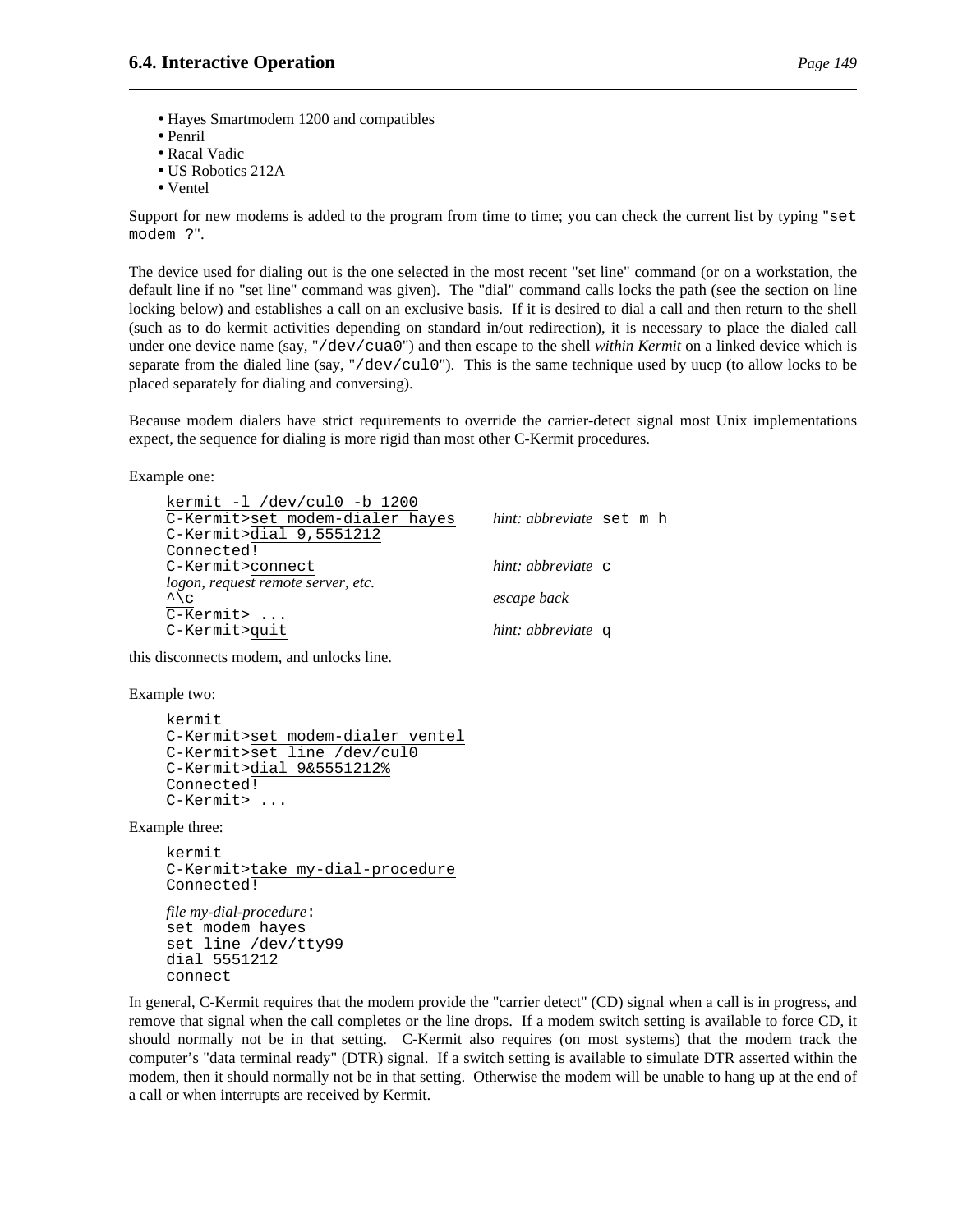For Hayes dialers, two important switch settings are #1 and #6. Switch #1 should be normally be UP so that the modem can act according to your computer's DTR signal. But if your computer, or particular implementation of Kermit, cannot control DTR, then switch 1 should be DOWN. Switch #6 should normally be UP so carrier-detect functions properly (but put it DOWN if you have trouble with the UP position). Switches #2 (English versus digit result codes) and #4 (Hayes echoes modem commands) may be in either position.

If you want to interrupt a dial command in progress (for instance, because you just realize that you gave it the wrong number), type a Control-C to get back to command level.

### **The 'script' Command:**

Syntax: script *expect send [expect send] . . .*

"expect" has the syntax: *expect[-send-expect[-send-expect[...]]]*

The 'script' command carries on a "canned dialog" with a remote system, in which data is sent according to the remote system's responses. The typical use is for logging in to a remote system automatically.

C-Kermit's script facility operates in a manner similar to that commonly used by the Unix UUCP system's "L.sys" file entries. A login script is a sequence of the form:

#### *expect send [expect send] . . .*

where *expect* is a prompt or message to be issued by the remote site, and *send* is the string (names, numbers, etc) to return, and expects are separated from sends by spaces. The send may also be the keyword EOT, to send Control-D, or BREAK, to send a break signal. Letters in sends may be prefixed by '~' to send special characters, including:

- ~b backspace
- ~s space
- ~q '?'(trapped by Kermit's command interpreter)
- ~n linefeed
- $~\sim$ r carriage return
- ~t tab
- $\sim$  ' single quote
- ~~ tilde
- $\sim$ " double quote
- $~\sim$ x XON (Control-Q)
- ~c don't append a carriage return
- ~*o[o[o]]* an octal character
- ~d delay approx 1/3 second during send
- ~w*[d[d]]* wait specified interval during expect, then time out

As with some UUCP systems, sent strings are followed by  $\sim r$  unless they have a  $\sim c$ .

Only the last 7 characters in each expect are matched. A null *expect*, e.g. ~0 or two adjacent dashes, causes a short delay before proceeding to the next send sequence. A null expect always succeeds.

As with UUCP, if the expect string does not arrive, the script attempt fails. If you expect that a sequence might not arrive, as with UUCP, conditional sequences may be expressed in the form:

*-send-expect[-send-expect[...]]*

where dashed sequences are followed as long as previous expects fail. Timeouts for expects can be specified using  $\sim w$ ;  $\sim w$  with no arguments waits 15 seconds.

*Expect/send* transactions can be easily be debugged by logging transactions. This records all exchanges, both expected and actual. The script execution will also be logged in the session log, if that is activated.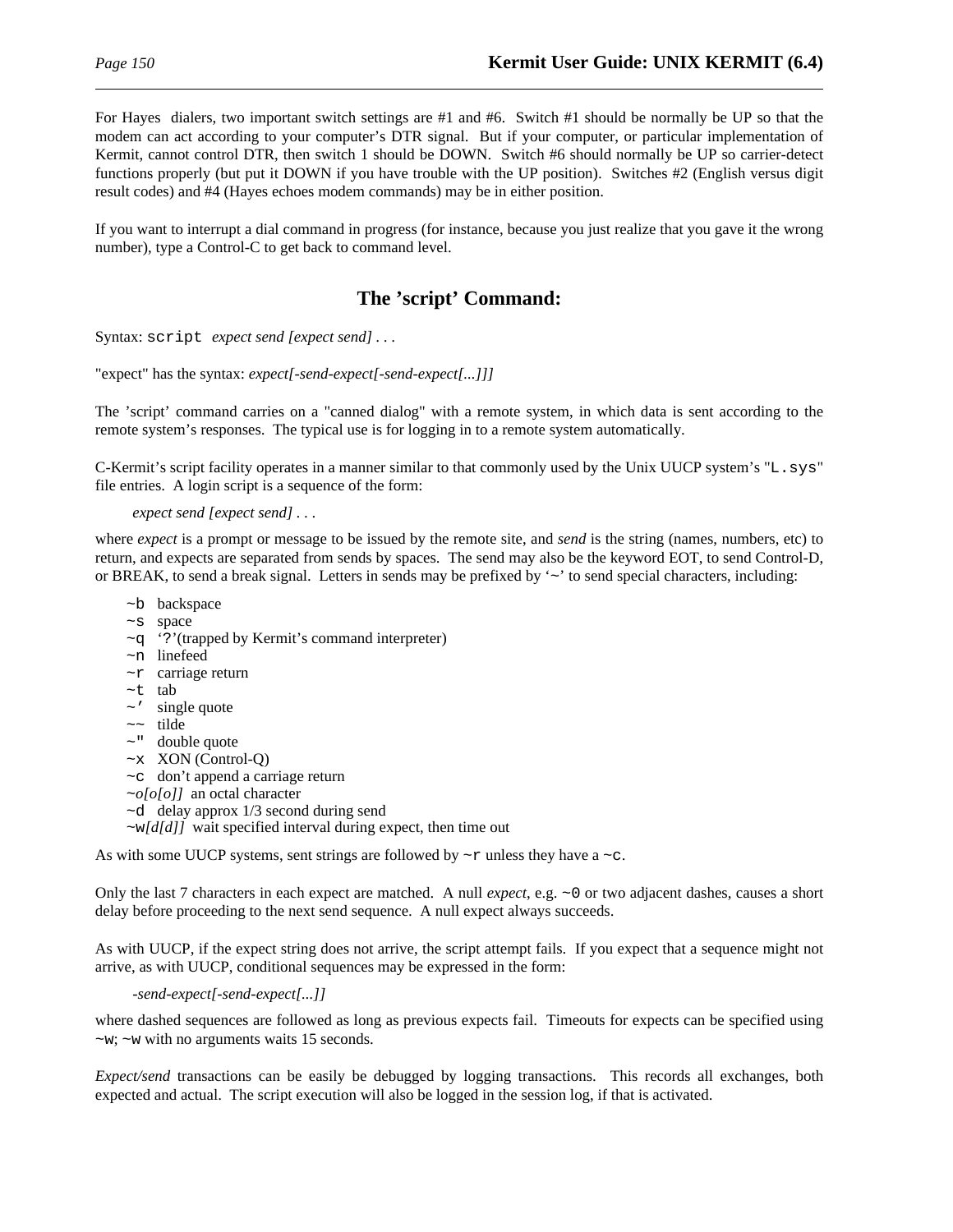Note that '\' characters in login scripts, as in any other C-Kermit interactive commands, must be doubled up. A line may be ended with a single  $\sqrt{\ }$  for continuation.

Example one:

Using a modem, dial a UNIX host site. Expect "login" (...gin), and if it doesn't come, simply send a null string with a ~r. (Some Unixes require either an EOT or a BREAK instead of the null sequence, depending on the particular site's "logger" program.) After providing user id and password, respond "x" to a question-mark prompt, expect the Bourne shell "\$" prompt (and send return if it doesn't arrive). Then cd to directory kermit, and run the program called "wermit", entering the interactive connect state after wermit is loaded.

```
set modem ventel
set line /dev/tty77
set baud 1200
dial 9&5551212
script gin:--gin:--gin: smith ssword: mysecret ~q x $--$ \
 cd~skermit $ wermit
connect
```
Note that 'set line' is issued *after* 'set modem', but *before* 'set baud' or other line-related parameters.

Example two:

Using a modem, dial the Telenet network. This network expects three returns with slight delays between them. These are sent following null expects. The single return is here sent as a null string, with a return appended by default. Four returns are sent to be safe before looking for the prompt. Then the Telenet id and password are entered. Then Telenet is instructed to connect to a host site (c 12345). The host has a data switch that asks "which system"; the script responds "myhost" (if the "which system" prompt doesn't appear, the Telenet connect command is reissued). The script waits for an ''@'' prompt from the host, then sends the user ID ("joe") and password ("secret"), looks for another ''@'' prompt, runs Kermit, and in response to the Kermit's prompt (which ends in ''>''), gives the commands "set parity even" and "server". Files are then exchanged. The commands are in a take file; note the continuation of the 'script' command onto several lines using the  $\Diamond$  terminator.

```
set modem hayes
set line /dev/acu
set speed 1200
set parity mark
dial 9,5551212
script ~0 ~0 ~0 ~0 ~0 ~0 ~0 @--@--@ id~saa001122 = 002211 @ \
    c~s12345 ystem-c~s12345-ystem myhost @ joe~ssecret @ kermit \
    > set~sparity~seven > server
send some.stuff
get some.otherstuff
bye
quit
```
Since these commands may be executed totally in the background, they can also be scheduled. A typical shell script, which might be scheduled by cron, would be as follows (csh used for this example):

```
#
#keep trying to dial and log onto remote host and exchange files
#wait 10 minutes before retrying if dial or script fail.
#
cd someplace
while ( 1 )
        kermit < /tonight.cmd >> nightly.log &
        if ( ! $status ) break
        sleep 600
end
```
File tonight.cmd might have two takes in it, for example, one to take a file with the set modem, set line, set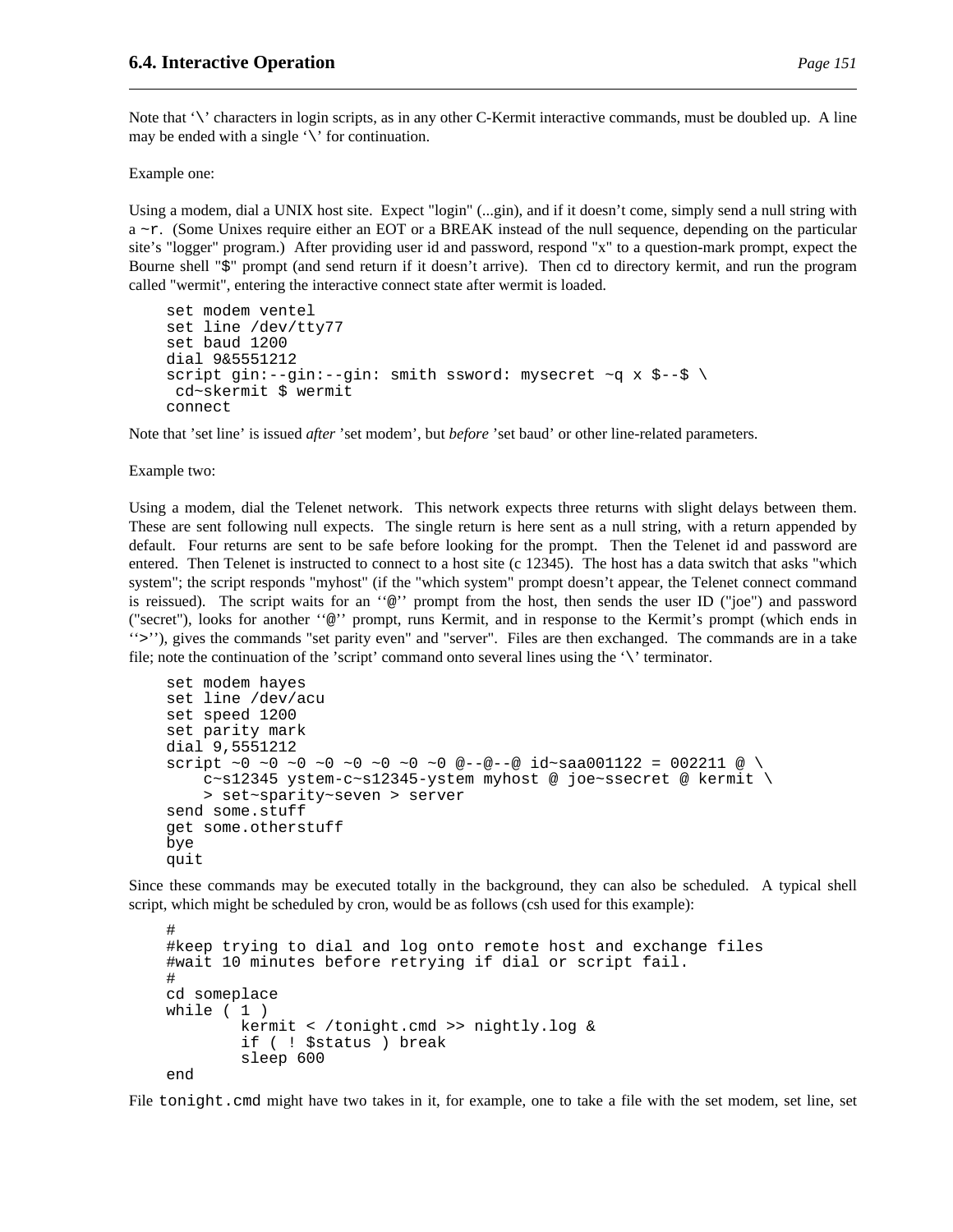baud, dial, and script, and a second take of a file with send/get commands for the remote server. The last lines of tonight.cmd should be a bye and a quit.

### **The 'help' Command:**

Syntax: help *or*: help *keyword or*: help {set, remote} *keyword*

Brief help messages or menus are always available at interactive command level by typing a question mark at any point. A slightly more verbose form of help is available through the 'help' command. The 'help' command with no arguments prints a brief summary of how to enter commands and how to get further help. 'help' may be followed by one of the top-level C-Kermit command keywords, such as 'send', to request information about a command. Commands such as 'set' and 'remote' have a further level of help. Thus you may type 'help', 'help set', or 'help set parity'; each will provide a successively more detailed level of help.

### **The 'exit' and 'quit' Commands:**

These two commands are identical. Both of them do the following:

- Attempt to insure that the terminal is returned to normal.
- Relinquish access to any communication line assigned via 'set line'.
- Relinquish any uucp and multiuser locks on the communications line.
- Hang up the modem, if the communications line supports data terminal ready.
- Close any open logs or other files.

After exit from C-Kermit, your default directory will be the same as when you started the program. The 'exit' command is issued implicitly whenever C-Kermit halts normally, e.g. after a command line invocation, or after certain kinds of interruptions.

# **6.5. UUCP Lock Files**

Unix has no standard way of obtaining exclusive access to an external communication line. When you issue the 'set line' command to Unix Kermit, Unix would normally grant you access to the line even if some other process is making use of it. The method adopted by most Unix systems to handle this situation is the "UUCP lock file". UUCP, the Unix-to-Unix Copy program, creates a file in its directory (usually /usr/spool/uucp, on some systems /etc/locks) with a name like LCK..*name*, where *name* is the device name, for instance tty07.

Unix Kermit uses UUCP lock files in order to avoid conflicts with UUCP, tip, or other programs that follow this convention. Whenever you attempt to access an external line using the 'set line' command or  $-1$ ' on the command line, Kermit looks in the UUCP directory for a lock file corresponding to that device. For instance, if you 'set line /dev/ttyi6' then Kermit looks for the file

/usr/spool/uucp/LCK..ttyi6

If it finds this file, it gives you an error message and a directory listing of the file so that you can see who is using it, e.g.

 $-r-r-r-1$  fdc 4 May 7 13:02 /usr/spool/uucp/LCK..ttyi6

In this case, you would look up user fdc to find out how soon the line will become free.

This convention requires that the uucp directory be publicly readable and writable. If it is not, the program will issue an appropriate warning message, but will allow you to proceed at your own risk (and the risk of anyone else who might also be using the same line).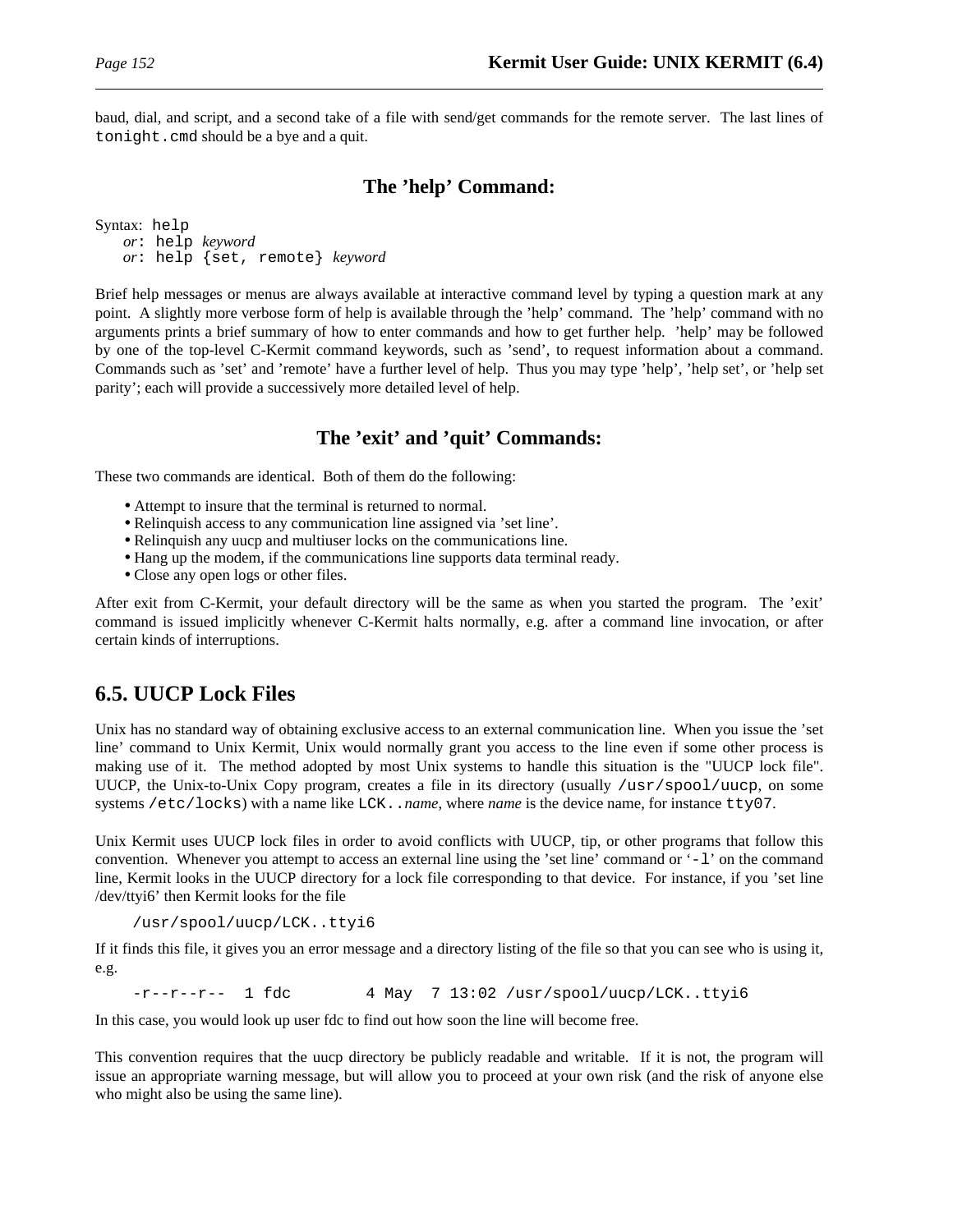If no lock file is found, Unix Kermit will attempt create one, thus preventing anyone who subsequently tries to run Kermit, UUCP, tip, or similar programs on the same line from gaining access until you release the line. If Kermit could not create the lock file (for instance because the uucp directory is write-protected), then you will receive a warning message but will be allowed to proceed at your -- and everyone else's -- risk. When Kermit terminates normally, your lock file is removed.

Even when the lock directory is writable and readable, the locking mechanism depends upon all users using the same name for the same device. If a device has more than one path associated with it, then a lock can be circumvented by using an alias.

When a lock-creating program abruptly terminates, e.g. because it crashes or is killed via shell command, the lock file remains in the uucp directory, spuriously indicating that the line is in use. If the lock file is owned by yourself, you may remove it. Otherwise, you'll have to get the owner or the system manager to remove it, or else wait for a system task to do so; uucp supports a function (uuclean) which removes these files after a predetermined age -- uucp sites tend to run this function periodically via crontab.

Locking is not needed, or used, if communications occur over the user's login terminal line (normally  $/$ dev/tty).

It may be seen that line locking is fraught with peril. It is included in Unix Kermit only because other Unix communication programs rely on it. While it is naturally desirable to assure exclusive access to a line, it is also undesirable to refuse access to a vacant line only because of a spurious lock file, or because the uucp directory is not appropriately protected.

# **6.6. C-Kermit under Berkeley or System III/V Unix:**

C-Kermit may be interrupted at command level or during file transfer by typing Control-C. The program will perform its normal exit function, restoring the terminal and releasing any lock. If a protocol transaction was in progress, an error packet will be sent to the opposite Kermit so that it can terminate cleanly.

C-Kermit may be invoked in the background ("&" on shell commmand line). If a background process is "killed", the user will have to manually remove any lock file and may need to restore the modem. This is because the kill signal  $(kill(x,9))$  cannot be trapped by Kermit.

During execution of a system command ('directory', 'cwd', or '!'), C-Kermit can often be returned to command level by typing a single Control-C. (With System III/V, the usual interrupt function (often the DEL key) is replaced by Control-C.)

Under Berkeley Unix only: C-Kermit may also be interrupted by  $\sim$  z to put the process in the background. In this case the terminal is not restored. You will have to type Control-J followed by "reset" followed by another Control-J to get your terminal back to normal.

Control-C, Control-Z, and Control-\ lose their normal functions during terminal connection and also during file transfer when the controlling tty line is being used for packet i/o.

If you are running C-Kermit in "quiet mode" in the foreground, then interrupting the program with a console interrupt like Control-C will not restore the terminal to normal conversational operation. This is because the system call to enable console interrupt traps will cause the program to block if it's running in the background, and the primary reason for quiet mode is to allow the program to run in the background without blocking, so that you can do other work in the foreground.

If C-Kermit is run in the background ("&" on shell commmand line), then the interrupt signal (Control-C) (and System III/V quit signal) are ignored. This prevents an interrupt signal intended for a foreground job (say a compilation) from being trapped by a background Kermit session.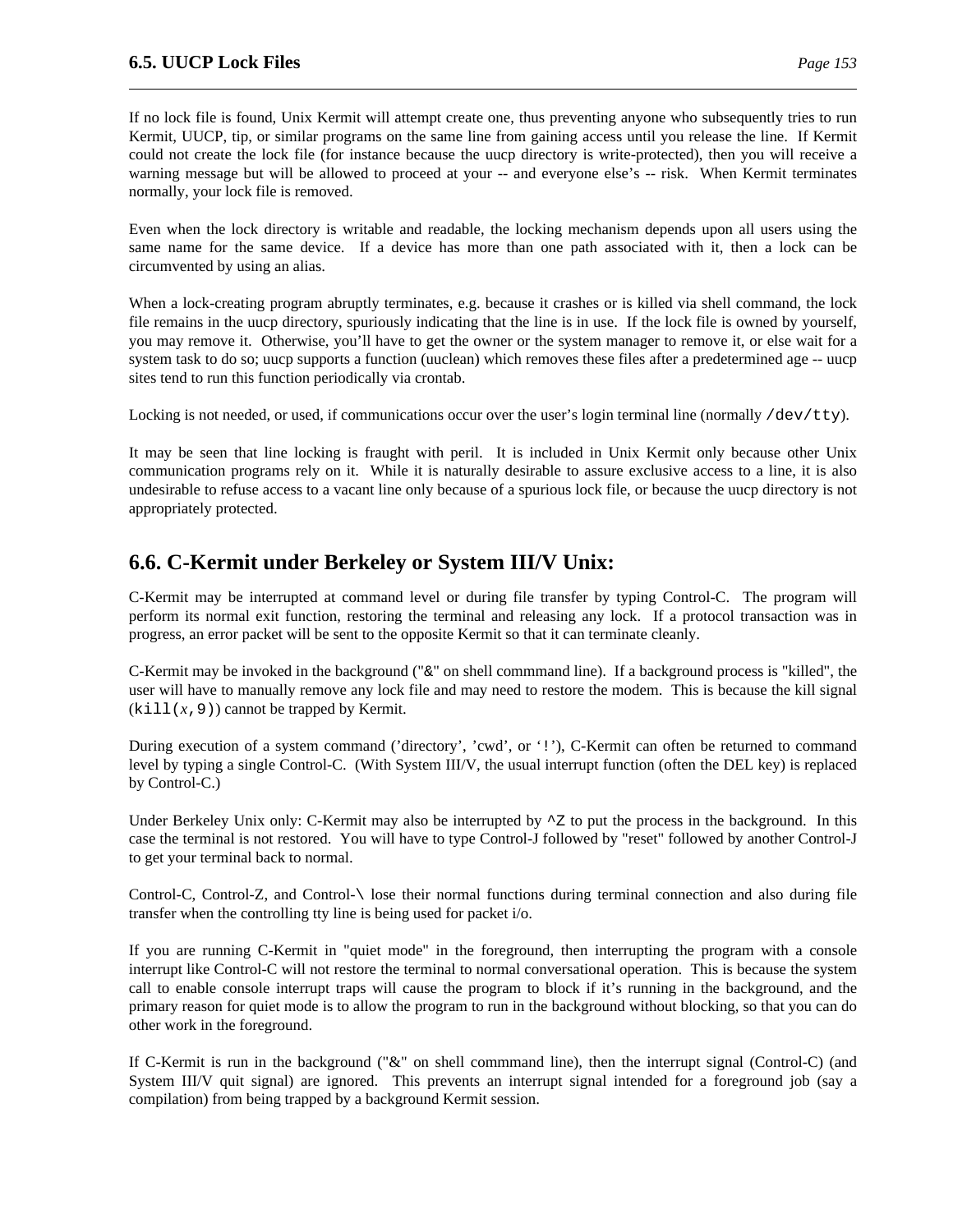### **6.7. C-Kermit on the DEC Pro-3xx with Pro/Venix Version 1**

The DEC Professional 300 series are PDP-11/23 based personal computers. Venix Version 1 is a Unix v7 derivative. It should not be confused with Venix Version 2, which is based on ATT System V; these comments apply to Venix Version 1 only. C-Kermit runs in local mode on the Pro-3*xx* when invoked from the console; the default device is /dev/com1.dout. When connected to a remote system (using C-Kermit's 'connect' command), Pro/Venix itself (not Kermit) provides VT52 terminal emulation. Terminal operation at high speeds (like 9600 baud) requires xon/xoff flow control, which unfortunately interferes with applications such as the EMACS that use Control-Q and Control-S as commands.

When logging in to a Pro-3xx (or any workstation) through the "back port", it may be necessary to give the command "set line /dev/tty" in order to get C-Kermit to function correctly in remote mode (on a system in which it normally expects to be operating in local mode).

# **6.8. C-Kermit under VAX/VMS**

C-Kermit can be built using VAX-11 C to run under VMS. Most of the descriptions in this manual hold true, but it should be noted that as of this writing the VMS support is not thoroughly tested, and no explicit support exists for the various types of VMS files and their attributes.

The C-Kermit init file for VMS is called KERMIT.INI.

### **6.9. C-Kermit on the Macintosh and other Systems**

The "protocol kernel" of C-Kermit is also used by Columbia's Macintosh Kermit. The user and system interface is entirely different, and is covered in a separate document.

There is also a Kermit for the Commodore Amiga based on C-Kermit, as well as versions for MS-DOS, Data General operating systems, etc.

# **6.10. C-Kermit Restrictions and Known Bugs**

- 1. Editing characters: The program's interactive command interrupt, delete, and kill characters are Control-C, Delete (or Backspace), and Control-U, respectively. There is currently no way to change them to suit your taste or match those used by your shell, in case those are different.
- 2. Flow control: C-Kermit attempts to use XON/XOFF flow control during protocol operations, but it also puts the communication line into "rawmode". On many systems, rawmode disables flow control, so even though you may have "set flow xon/xoff", no flow control will be done. This is highly system and Unix-version dependent.
- 3. High baud rates: There's no way to specify baud rates higher than 9600 baud. Most Unix systems don't supply symbols for them (unless you use EXTA, EXTB), and even when they do, the program has no way of knowing whether a specific port's serial i/o controller supports those rates.
- 4. Modem controls: If a connection is made over a communication line (rather than on the controlling terminal line), and that line has modem controls, (e.g. data terminal ready and carrier detection implementation), returning to the shell level will disconnect the conversation. In that case, one should use interactive mode commands, and avoid use of piped shell-level operation (also see 'set modem-dialer' and 'dial' commands.)
- 5. Login Scripts: The present login scripts implementation follows the Unix conventions of uucp's "L. sys" file, rather than the normal Kermit "INPUT/OUTPUT" style.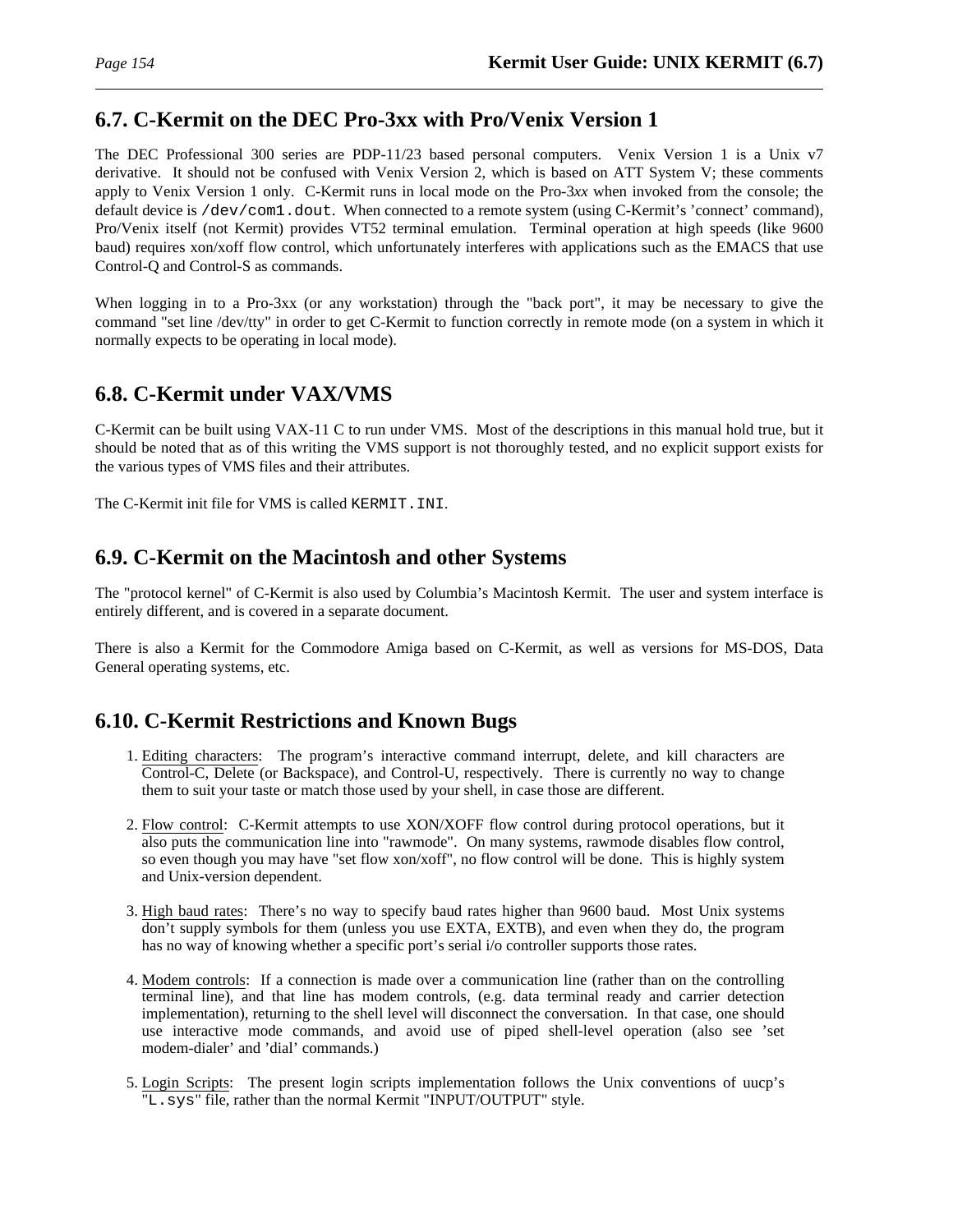- 6. Dial-out vs dial-in communications lines: C-Kermit requires a dial-out or dedicated line for the "set line" or "-l" options. Most systems have some lines dedicated to dial-in, which they enable "loggers" on, and some lines available for dial-out. Recent releases of Unix (ATT & Berkeley) have mechanisms for changing the directionality of a line.
- 7. Using C-Kermit on Local Area Networks: C-Kermit can successfully operate at speeds up to 9600 baud over LANs, provided the network buffers are big enough to accommodate Kermit packets.

When computers are connected to LAN's through asynchronous terminal interfaces, then the connection should be configured to do XON/XOFF flow control between the network interface and the computer, rather than passing these signals through transparently. This can help prevent Kermit from overrunning the LAN's buffers if they are small (or if the LAN is congested), and will can also prevent the LAN from overrunning a slow Kermit's buffers.

If the network hardware cannot accept 100 characters at a time, and flow control cannot be done between the network and the computer, then Kermit's "set send/receive packet-length" command can be used to shorten the packets.

- 8. Resetting terminal after abnormal termination or kill: When C-Kermit terminates abnormally (say, for example, by a kill command issued by the operator) the user may need to reset the terminal state. If commands do not seem to be accepted at the shell prompt, try Control-J "stty sane" Control-J (use "reset" on Berkeley Unix). That should take the terminal out of "raw mode" if it was stuck there.
- 9. Remote host commands may time-out on lengthy activity: Using "remote host" to instruct the C-Kermit server to invoke Unix functions (like "make") that might take a long time to produce output can cause timeout conditions.
- 10. XOFF deadlocks: When connecting back to C-Kermit after a transaction, or after finishing the server, it may be necessary to type a Control-Q to clear up an XOFF deadlock. There's not much the program can do about this...

# **6.11. How to Build C-Kermit for a Unix System**

The C-Kermit files, as distributed from Columbia, all begin with the prefix "ck". You should make a directory for these files and then cd to it. A makefile is provided to build C-Kermit for various Unix systems (there are separate makefiles for VMS and the Macintosh). As distributed, the makefile has the name "ckuker.mak". You should rename it to "makefile" and then type "make xxx", where xxx is the symbol for your system, for instance "make bsd" to make C-Kermit for 4.x BSD Unix. The result will be a program called "wermit". You should test this to make sure it works; if it does, then you can rename it to "kermit" and install it for general use. See the makefile for a list of the systems supported and the corresponding "make" arguments.

# **6.12. Adapting C-Kermit to Other Systems**

C-Kermit is designed for portability. The level of portability is indicated in parentheses after the module name: "C" means any system that has a C compiler that conforms to the description in "The C Programming Language" by Kernighan & Ritchie (Prentice-Hall, 1978). "Cf" is like "C", but also requires "standard" features like printf and fprintf, argument passing via argv/argc, and so on, as described in Kernighan & Ritchie. "Unix" means the module should be useful under any Unix implementation; it requires features such as fork() and pipes. Anything else means that the module is particular to the indicated system. C-Kermit file names are of the form:

```
ck<system><what>.<type>
```
where the part before the dot is no more than 6 characters long, the part after the dot no more than 3 characters long, and: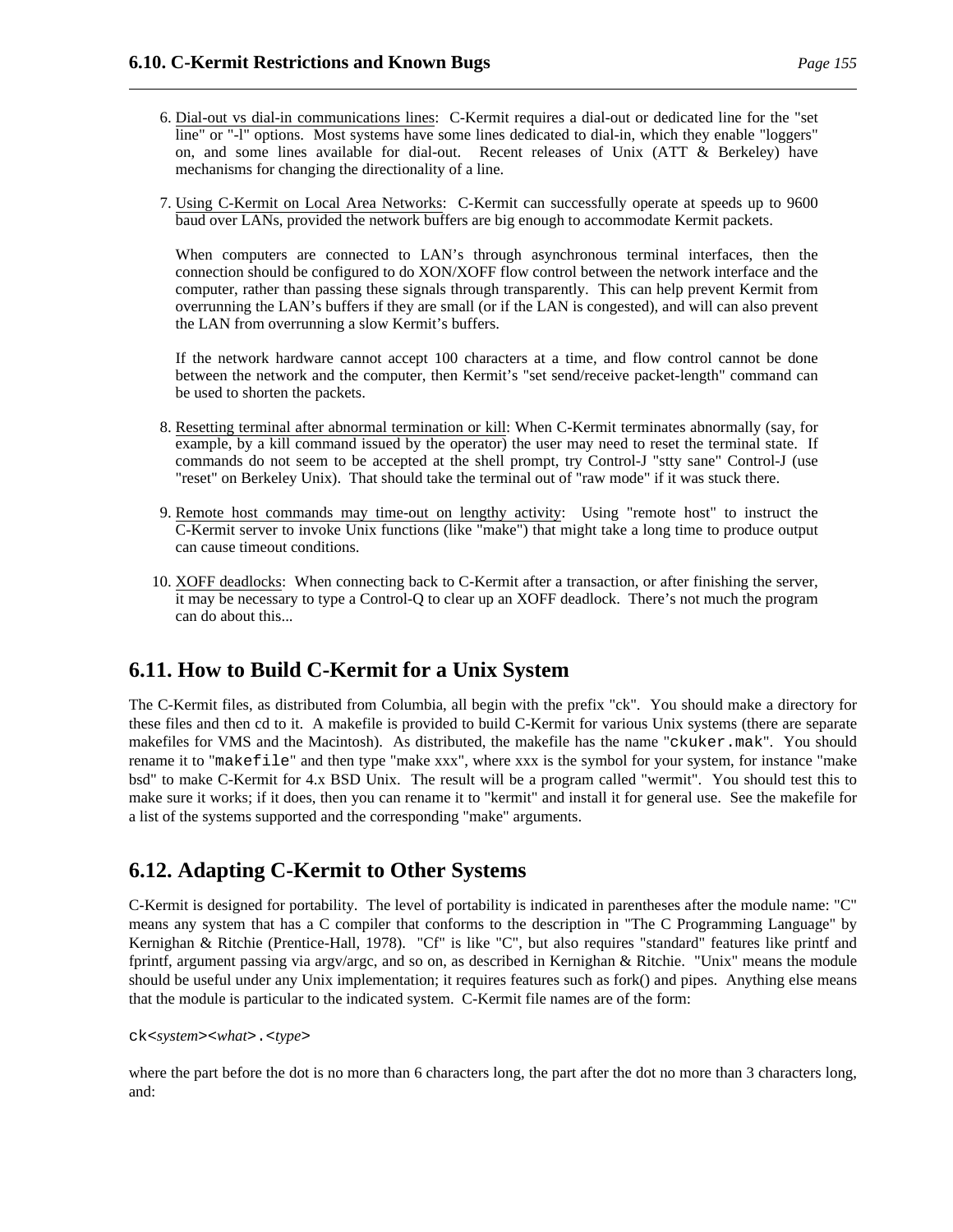<*type*> is the file type:

| $\mathbf{c}$ : | C language source                                                   |
|----------------|---------------------------------------------------------------------|
| h:             | Header file for C language source                                   |
| W:             | Wart preprocessor source, converted by Wart (or Lex) to a C program |
| nr:            | Nroff/Troff text formatter source                                   |
| mss:           | Scribe text formatter source                                        |
| doc:           | Documentation                                                       |
| hlp:           | Help text                                                           |
| bld:           | Instructions for building the program                               |
| bwr:           | A "beware" file - list of known bugs                                |
| upd:           | Program update log                                                  |

mak: Makefile

<*system*> is a single character to tell what system the file applies to:

- a: Descriptive material, documentation
- c: All systems with C compilers
- d: Data General
- h: Harris computers (reserved)
- i: Commodore Amiga (Intuition)
- m: Macintosh
- p: IBM PC, PC-DOS (reserved)
- u: Unix
- v: VAX/VMS
- w: Wart

<*what*> is mnemonic (up to 3 characters) for what's in the file:

- aaa: A "read-me" file, like this one
- cmd: Command parsing
- con: Connect command
- deb: Debug/Transaction Log formats, Typedefs
- dia: Modem/Dialer control
- fio: System-depdendent File I/O
- fns: Protocol support functions
- fn2: More protocol support functions
- ker: General C-Kermit definitions, information, documentation
- mai: Main program
- pro: Protocol
- scr: Script command
- tio: System-dependent terminal i/o & control and interrupt handing
- usr: User interface
- us2: More user interface
- us3: Still more user interface

#### Examples:

| ckufio.c   | File i/o for Unix                               |
|------------|-------------------------------------------------|
| ckmtio.c   | Terminal i/o for Macintosh                      |
| ckuker.mss | Scribe source for for Kermit User Guide chapter |
| ckuker.nr  | Nroff source file for Unix C-Kermit man page    |

The following material discusses each of the C-Kermit modules briefly.

ckcmai.c, ckcker.h, ckcdeb.h (Cf):

This is the main program. It contains declarations for global variables and a small amount of code to initialize some variables and invoke the command parser. In its distributed form, it assumes that command line arguments are passed to it via argc and argv. Since this portion of code is only several lines long, it should be easy to replace for systems that have different styles of user interaction. The header files define symbols and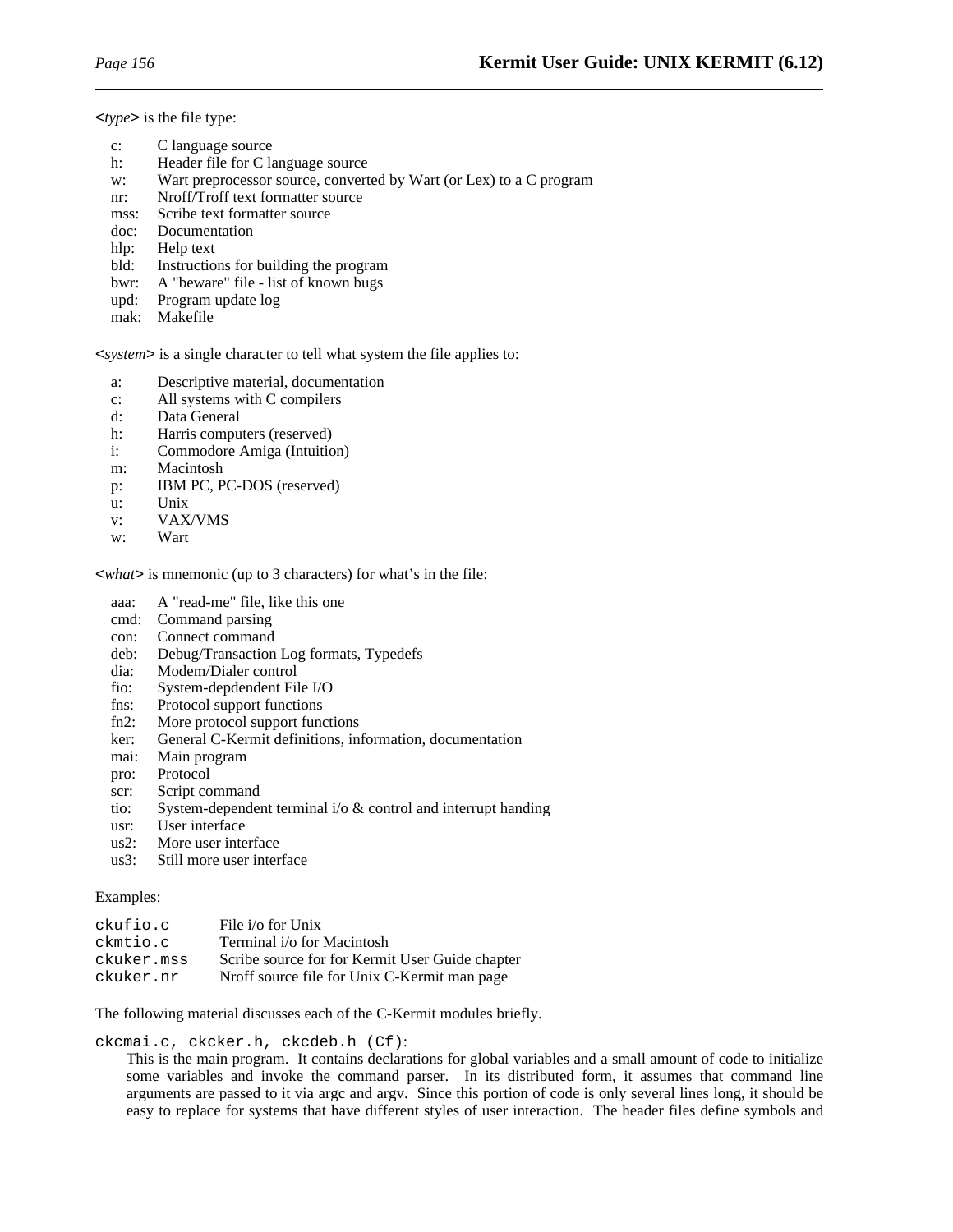macros used by the various modules of C-Kermit. ckcdeb.h is the only header file that is included by all the C-Kermit modules, so it contains not only the debug format definitions, but also any compiler-dependent typedefs.

ckwart.c (Cf), ckcpro.w (C):

The ckcpro module embodies the Kermit protocol state table and the code to accomplish state switching. It is written in "wart", a language which may be regarded as a subset of the Unix "lex" lexical analyzer generator. Wart implements enough of lex to allow the ckprot module to function. Lex itself was not used because it is proprietary. The protocol module ckcpro.w is read by wart, and a system-independent C program is produced. The syntax of a Wart program is illustrated by ckcpro.w, and is described in ckwart.doc.

#### ckcfns.c (C):

The module contains all the Kermit protocol support functions -- packet formation, encoding, decoding, block check calculation, filename and data conversion, protocol parameter negotiation, and high-level interaction with the communication line and file system. To accommodate small systems, this module has been split into two -- ckcfns.c and ckcfn2.c.

ckutio.c:

This module contains the system-dependent primitives for communication line i/o, timers, and interrupts for the various versions of Unix. Certain important variables are defined in this module, which determine whether C-Kermit is by default remote or local, what the default communication device is, and so forth. The tio module maintains its own private database of file descriptors and modes for the console terminal and the file transfer communication line so that other modules (like ckcfns or the terminal connect module) need not be concerned with them. The variations among Unix implementations with respect to terminal control and timers are accommodated via conditional compilation.

ckufio.c:

This module contains system-dependent primitives for file i/o, wildcard (meta character) expansion, file existence and access checking, and system command execution for the various versions of Unix. It maintains an internal database of i/o "channels" (file pointers in this case) for the files C-Kermit cares about -- the input file (the file which is being sent), the output file (the file being received), the various logs, the screen, and so forth. This module varies little among Unix implementations except for the wildcard expansion code; the directory structure of 4.2bsd Unix is different from that of other Unix systems. Again, variation among Unix systems is selected using conditional compilation.

ckuusr.h, ckuusr.c, ckuus2.c, ckuus3.c (Unix):

This is the "user interface" for C-Kermit. It includes the command parser, the screen output functions, and console input functions. The command parser comes in two pieces -- the traditional Unix command line decoder (which is quite small and compact), and the interactive keyword parser (which is rather large). This module is fully replacable; its interface to the other modules is very simple, and is explained at the beginning of the source file. The ckuusr module also includes code to execute any commands directly which don't require the Kermit protocol -- local file management, etc. The module is rated "Unix" because it makes occasional use of the system() function.

Note that while ckuusr is logically one module, it has been split up into three C source files, plus a header file for the symbols they share in common. This is to accommodate small systems that cannot handle big modules. ckuusr.c has the command line and top-level interactive command parser; ckuus2.c has the help command and strings; ckuus3 has the set and remote commands along with the logging, screen, and "interrupt" functions.

ckucmd.c, ckucmd.h (Cf):

This is an interactive command parsing package developed for C-Kermit. It is written portably enough to be usable on any system that has a C compiler that supports functions like printf. The file name parsing functions depend upon primitives defined in the fio module; if these primitives cannot be supplied for a certain system, then the filename parsing functions can be deleted, and the package will still be useful for parsing keywords, numbers, arbitrary text strings, and so forth. The style of interaction is the same as that found on the DECSYSTEM-20.

ckucon.c (Unix):

This is the connect module. As supplied, it should operate in any Unix environment, or any C-based environment that provides the fork() function. The module requires access to global variables that specify line speed, parity, duplex, flow control, etc, and invokes functions from the tio module to accomplish the desired settings and input/output, and functions from the fio module to perform session logging. No terminal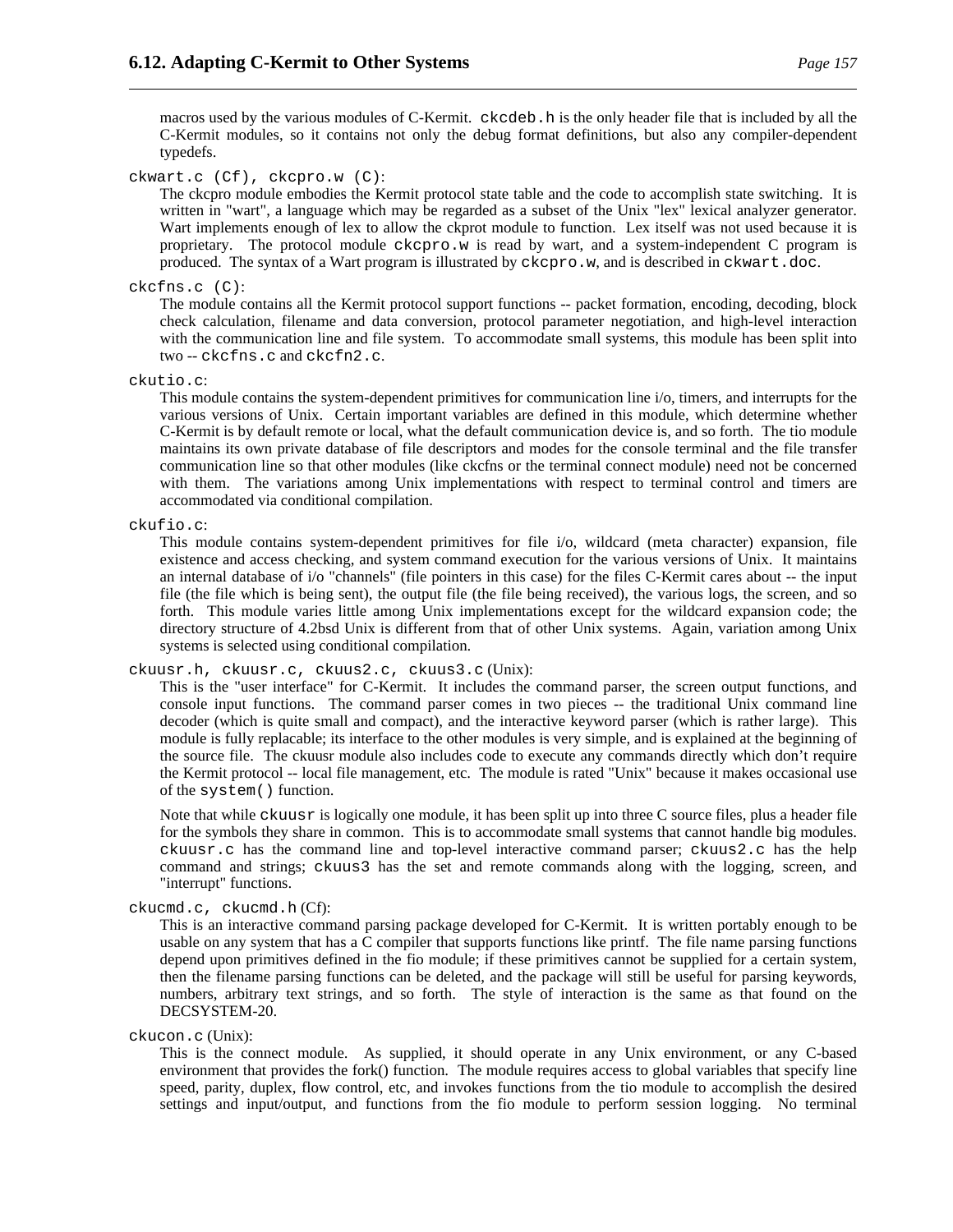emulation is performed, but since standard i/o is used for the console, this may be piped through a terminal emulation filter. The ckucon function may be entirely replaced, so long as the global settings are honored by its replacement. PC implementations of C-Kermit may require the ck?con module to do screen control, escape sequence interpretation, etc, and may also wish to write special code to get the best possible performance.

ckudia.c (Unix):

This is the dialer module. As supplied, it handles Hayes, Ventel, Penril, Racal-Vadic, and several other modems.

ckuscr.c (Unix):

This is the login script module. As supplied, it handles uucp-style scripts.

Moving C-Kermit to a new system entails:

- 1. Creating a new ck?tio module in C, assembler, or whatever language is most appropriate for system programming on the new system. If the system is Unix-like, then support may be added within the ckutio.c module itself using conditional compilation.
- 2. Creating a new ck?fio module, as above.
- 3. If the system is not Unix-like, then a new ckuusr module may be required, as well as a different invocation of it from ckcmai.
- 4. If the distributed connect module doesn't work or performs poorly, then it may be replaced. For instance, interrupt-driven i/o may be required, especially if the system doesn't have forks.

Those who favor a different style of user/program interaction from that provided in ckuusr.c may replace the entire module, for instance with one that provides a mouse/window/icon environment, a menu/function-key environment, etc.

A few guidelines should be followed to maintain portability:

- Keep variable and function names to 6 characters or less. Don't use identifiers that are distinguished from one another only by alphabetic case.
- Keep modules small. For instance, on a PDP-11 it is necessary to keep the code segment of each module below 8K in order to allow the segment mapping to occur which is necessary to run programs larger than 64K on a non-I-and-D-space machine.
- Keep strings short; many compilers have restrictive maximum lengths; 128 is the smallest maximum string constant length we've encountered so far.
- Keep (f,s)printf formats short. If these exceed some compiler dependent maximum (say, 128) memory will be overwritten and the program will probably core dump.
- Do not introduce system dependencies into ckcpro.w or ckcfn\*.c.
- If a variable is a character, declare as CHAR, not int, to prevent the various sign extension and byte swapping foulups that occur when characters are placed in integer variables.
- Remember that different systems may use different length words for different things. Don't assume an integer can be used as a pointer, etc.
- Don't declare static functions; these can wreak havoc with systems that do segment mapping.
- In conditional compilations expressions, use #ifdef and #ifndef and not #if, which is not supported by some compilers. Also, don't use any operators in these expressions; many compilers will fail to understand expressions like #ifdef FOO | BAR. Also, don't put trailing tokens on #else's or #endif's (use  $/*$  comments  $*/$ ).
- Don't define multiline macros.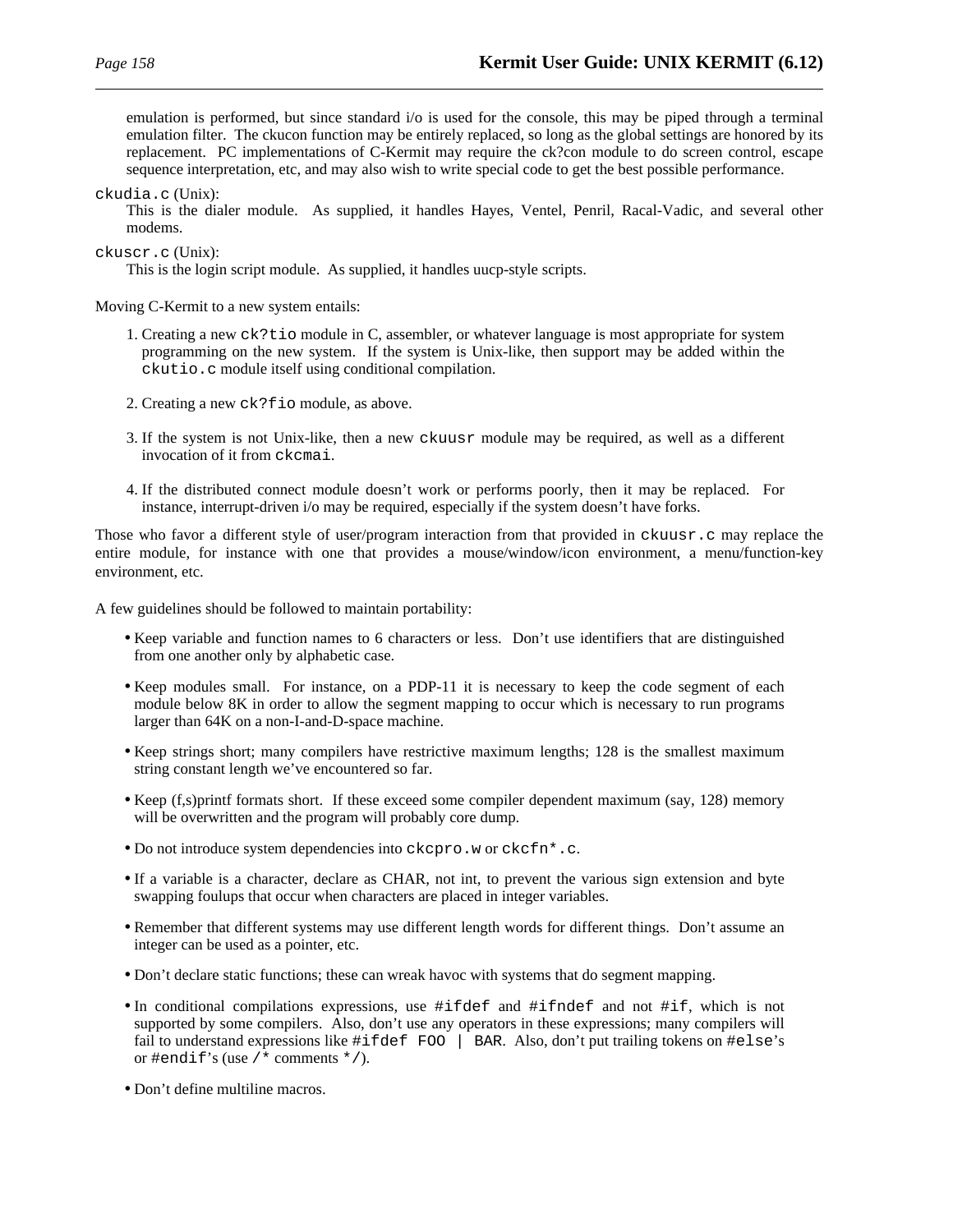In general, remember that this program will have to be compilable by old compilers and runnable on small systems.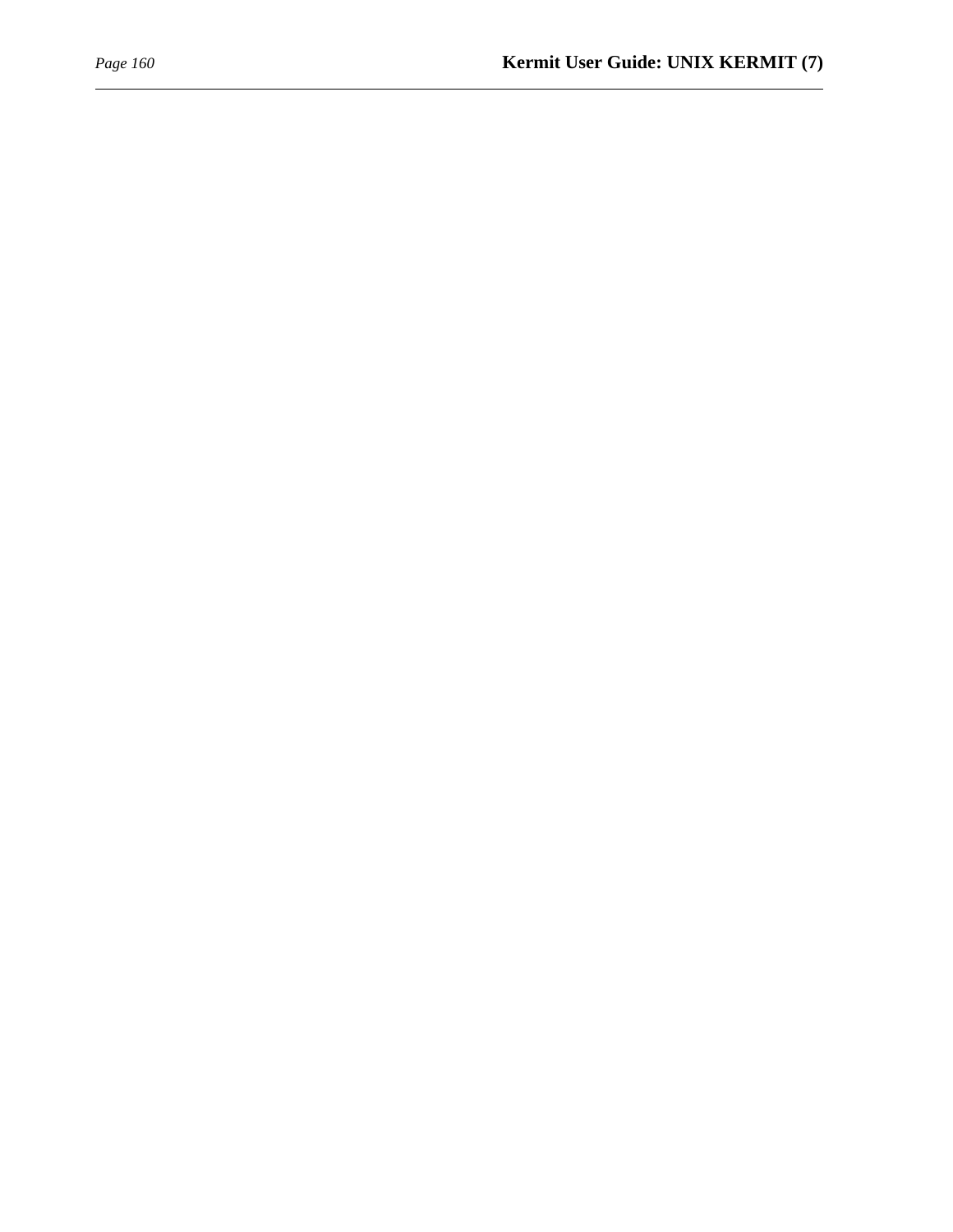# **7. MACINTOSH KERMIT**

| <i>Program:</i> | Bill Catchings, Bill Schilit, Frank da Cruz (Columbia University),<br>Davide Cervone (University of Rochester), |
|-----------------|-----------------------------------------------------------------------------------------------------------------|
|                 | Matthias Aebi (ECOFIN Research and Consulting, Ltd., Zuerich),                                                  |
|                 | Paul Placeway (Ohio State University).                                                                          |
| Language:       | C(MPW)                                                                                                          |
| Documentation:  | Christine Gianone, Frank da Cruz, Paul Placeway                                                                 |
| <i>Version:</i> | 0.9(40)                                                                                                         |
| Date:           | May 26, 1988                                                                                                    |

### **MacKermit Capabilities At A Glance:**

| Local operation:              | Yes                       |
|-------------------------------|---------------------------|
| Remote operation:             | Yes (server mode only)    |
| Login scripts:                | No                        |
| Transfer text files:          | Yes                       |
| Transfer binary files:        | Yes                       |
| MacBinary transfers:          | N <sub>0</sub>            |
| Wildcard send:                | Yes (whole HFS folders)   |
| File transfer interruption:   | Yes                       |
| Filename collision avoidance: | Yes                       |
| Can time out:                 | Yes                       |
| 8th-bit prefixing:            | Yes                       |
| Repeat count prefixing:       | Yes                       |
| Alternate block checks:       | Yes                       |
| Terminal emulation:           | Yes (VT100, VT102)        |
| Communication settings:       | Yes (Speed, Parity, Echo) |
| XON/XOFF:                     | Yes                       |
| <b>Transmit BREAK:</b>        | Yes                       |
| IBM mainframe communication:  | Yes                       |
| Transaction logging:          | Yes                       |
| Session logging:              | Yes                       |
| Debug logging:                | N <sub>0</sub>            |
| Packet logging:               | N <sub>0</sub>            |
| Act as server:                | Yes                       |
| Talk to server:               | Yes                       |
| Advanced server functions:    | Yes                       |
| Local file management:        | Yes                       |
| Command/Init files:           | No                        |
| Key redefinition/macros:      | Yes                       |
| File attributes packets:      | No                        |
| Command macros:               | No                        |
| Raw file transmit:            | N <sub>0</sub>            |
| Long packets:                 | Yes                       |
| Sliding windows:              | No                        |
|                               |                           |

# **7.1. Introduction**

Macintosh Kermit, or "MacKermit", is an implementation of the Kermit file transfer protocol for the Apple Macintosh family of computers. It was developed at Columbia University, based on C-Kermit (which also forms the nucleus of Unix Kermit and many other Kermit programs). Version 0.9 of MacKermit runs on the Macintosh 512, XL (Apple Lisa running MacWorks), 512e, Plus, SE, and II, under the regular Finder and the Multifinder, with which it can transfer files in the background. MacKermit 0.9 probably does not run on a 128k (original, classic) Macintosh, due to lack of sufficient memory, but should run OK on a "fat Mac" (a 128K Mac upgraded to 512K). Version 0.8 should be retained for 128K Macs.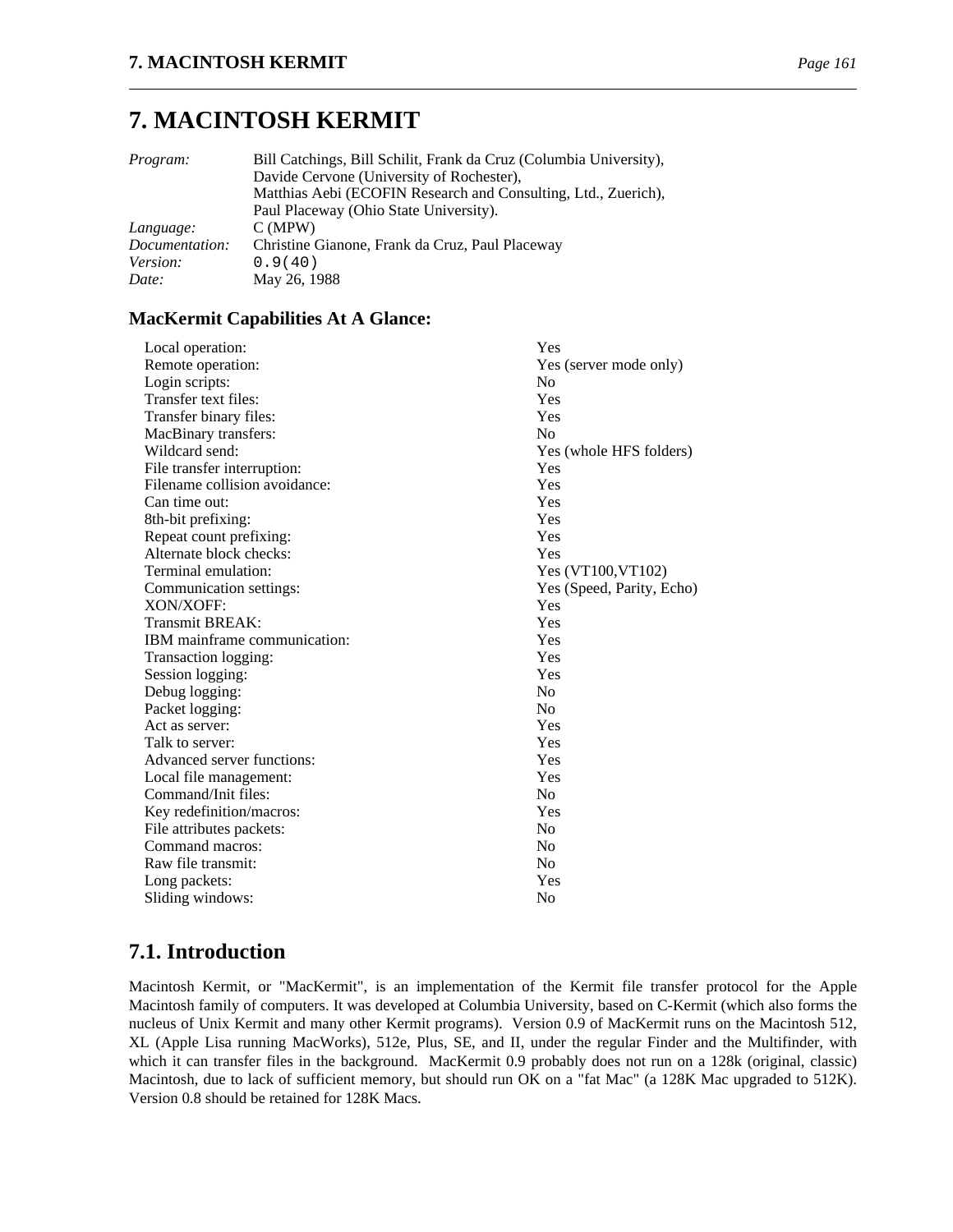This manual assumes you are acquainted with your Macintosh, and that you are familiar with the general ideas of data communication and Kermit file transfer. A very brief overview is given here, but for details consult the early chapters of the *Kermit User Guide* (of which this document is a chapter), or the book Kermit, A File Transfer Protocol, by Frank da Cruz, Digital Press (1987). For further information about Kermit documentation, updates, lists of current available versions, and ordering information, write to:

Kermit Distribution Columbia University Center for Computing Activities 612 West 115th Street New York, NY 10025 (USA)

# **7.2. Installation**

Before you can use Macintosh Kermit or any other communication program on your Mac, you must have a way to connect it to the other computers you wish to communicate with. This means either a direct cable connection (usually using a "null modem" cable), or a modem connected to your Mac and to a telephone. The Macintosh poses two special problems at this level. First, its connectors are not the standard 25-pin RS-232 style, but either 9-pin or 8-pin special connectors which you need special adapters for. Second, the Macintosh does not supply a Data Terminal Ready (DTR) signal, which is required by most modems before they will operate. To use your Mac with a modem that is not designed specifically for the Mac, you have to either (a) configure the modem to ignore the DTR signal, or (b) feed some other active signal into the modem's DTR input. The former is usually done with DIP switches on the modem, the latter can be done in the connector that plugs into the modem by installing a jumper wire between DTR (pin 20) and DSR (pin 6), or by connecting the Mac's +12V output (pin 6 on the Mac's 9-pin connector) to DTR (pin 20) on the modem end.

If you have received a Macintosh Kermit diskette from Columbia University, there's no special software installation procedure -- just insert the diskette, double-click on the appropriate start-up file, or on MacKermit itself, and go. If all the communication and other settings agree with your requirements, there's nothing else you need to do. This process is illustrated in the next section, just below.

MacKermit is not copy-protected, and nothing out of the ordinary is required to make copies onto other diskettes, or onto your hard disk if you have one. Just use the ordinary Macintosh methods of copying files, folders, etc.

Later, you may wish to create settings files tailored to your communication environment, and you might also want to customize the keyboard configuration. Use the various Settings options for this, and then select Save Settings from the File menu. Settings and settings files are explained in Sections 7.10 and 7.11.

# **7.3. Getting Started**

Kermit programs perform two major functions, terminal emulation and file transfer. Before transferring files between two systems you must establish a terminal connection from your system to the other one, either direct or else dialed up using a modem. Then to transfer files, login to the remote system if necessary, start up a Kermit program there, and then tell the two Kermit programs which files to transfer, and in what direction.

Most Kermit programs present you with a prompt, in response to which you type a command, repeating the process until you exit from the program. If you want to establish a terminal connection to another system, you must give the CONNECT command. Unlike these programs, MacKermit is *always* connected, and whatever keystrokes you type are sent to the other system. To give commands to MacKermit itself, you must use the mouse to pull down menus from the menu bar that overlays your terminal session, or type special Command-key equivalents.

The following example shows how to transfer a file with MacKermit. The remote computer is a Unix system, but the method is the same with most others.

• First insert the MacKermit diskette. It should appear on the screen as a diskette icon titled **Kermit**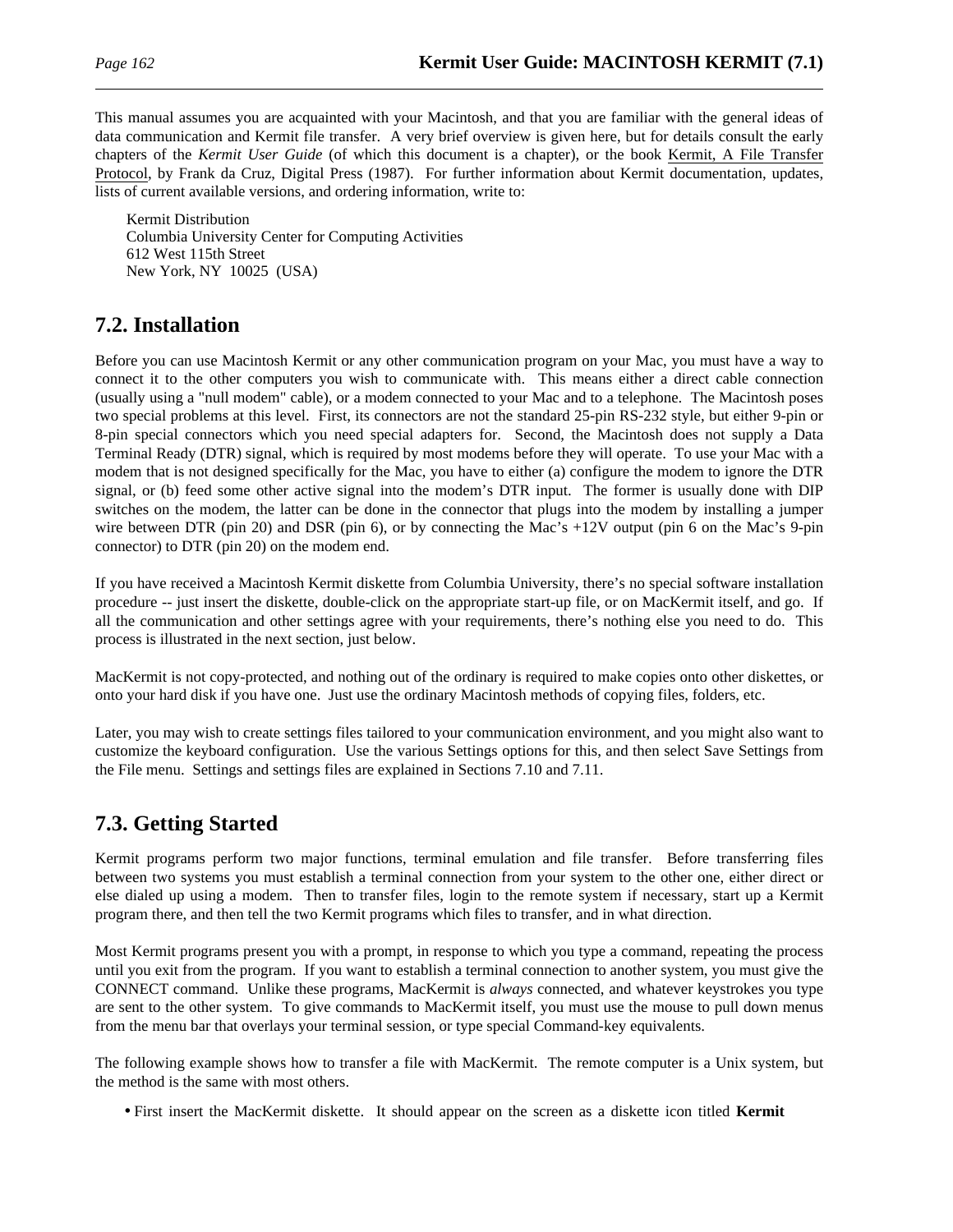**0.9(40)**. Click on it twice to open if it did not open automatically when you inserted it in the drive.

- Once the disk is opened, you will see three MacKermit icons across the top of the screen. For the Unix system and most others you can use the "**Normal Settings**" icon -- to start the Kermit program click twice on it. For linemode connections to IBM mainframes, you would click twice on the "**IBM Mainframe Linemode Settings**" icon.
- You will see a white backround with menus stored under the headings **File**, **Edit**, **Settings**, **Remote**, and **Log**.
- Move the mouse pointer to the **Settings** menu and select **Communications...** by clicking on it once.
- MacKermit normally sets the communication speed to 9600 bits per second. Click on the circle in front of 1200 (or whatever speed you need to match the baud rate of your modem and/or remote system). Check to see that the other communication settings like parity are as required, and make any necessary changes.
- Click on the "OK" box to accept the settings.
- If you have a Hayes-like dialout modem, follow the next two steps:
	- 1. Type AT (uppercase) and then press the Enter key. The modem should respond with "OK" or the digit "0" (zero). If it doesn't, check the cable, the modem, etc (consult your modem manual for details).
	- 2. Now type ATDT 7654321 followed by Enter (replace 7654321 by the actual phone number). If the connection succeeds, you'll get a message like CONNECT (or the digit "1"), otherwise you'll see an error message like NO CARRIER, ERROR, etc, or a digit like 3 or 4 (see your modem manual).

For non-Hayes-compatible modems, follow the instructions in your modem manual. For direct connections, skip this step altogether.

Now you should be talking to the Unix system. Type a carriage return to get its attention, and it will issue its login prompt. In the examples below, underlining is used to show the parts that you would type.

| Login: christin  | Login to the host.               |
|------------------|----------------------------------|
| password:        | (Passwords normally don't echo.) |
| % kermit         | Run Kermit on the host.          |
| C-Kermit>receive | Tell it to receive a file.       |

Now tell MacKermit what file to send:

- Use the mouse to point to the **File** menu and select the **Send File...** option. You can either type in the name of the file (if you know the name) or select the alternate drive to see what files are on the disk. Once you see the file you want to send, click on the filename and then click on the SEND option (or you can just click twice on the filename).
- A "File Transfer Status" box will appear to report the progress of the transer. *NOTE:* If the number of retries is increasing but not the number of packets, you should check your **Communications...** settings under the **Settings** menu.
- When the file transfer is completed, the "File Transfer Status" box should disappear and the C-Kermit prompt should reappear.

You have just transferred a file from the Macintosh to the Unix system. To transfer a file in the other direction, use the "send *filename*" command on Unix instead of "receive", and click on "**Receive File...**" from the Mac's **File** menu, instead of "**Send File...**".

After the file is transferred, your terminal connection is automatically resumed. Once your Unix session is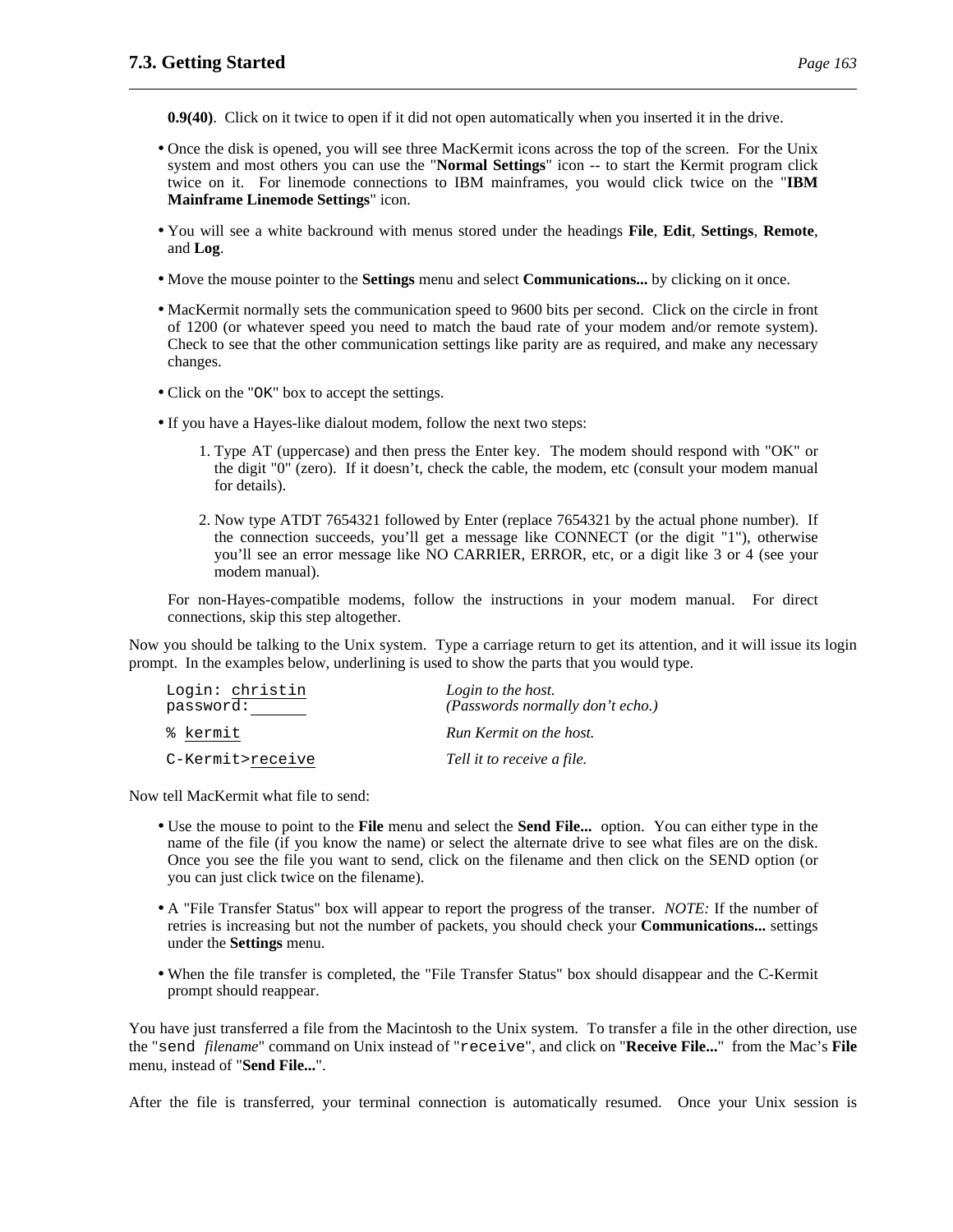complete, you can log out, and then exit from MacKermit:

- C-Kermit>exit
- % ^D *Logout from Unix by typing Ctrl-D.*
- 1. Select the **Quit** option in the **File** menu by clicking on it.
- 2. Select the **Close** option in the **File** menu by clicking on it (assuming you want to close the current folder).
- 3. Select the **Eject** option in the **File** menu by clicking on it (assuming you ran Kermit from a diskette that you want to eject).

That's the easiest and quickest way to use Kermit. If this simple scenario does not work for you, look for any obvious incorrect settings (speed, parity), fix them, and try again. Otherwise, read on.

# **7.4. The Macintosh File System**

The Macintosh file system consists of one or more disks, each disk containing files. There are actually two Macintosh file systems, which work slightly differently.

Disks formatted for the older Macintosh File System (MFS) are essentially "flat". All files on one of these disks must have a unique name. Files may be collected together into "folders", but folders are not analogous to directories on other file systems, and no two folders on the same disk may contain files of the same name; the folders exist only to make things look nicer in the Finder. All Macintoshes have support for MFS.

Disks formatted with the newer Hierarchical File System (HFS) are not "flat"; each folder is a directory. There may not be more than one file with the same name in a single folder, but there may be identically named files in different folders.

Macintosh file names may contain practically any printable characters, including space and punctuation -- but colon  $('':')$  may not be used; it is used in device names and as the HFS path element separator.

# **7.5. Menus**

The major menus are **Apple**, **File**, **Edit**, **Settings**, **Remote**, and **Log**. The **Apple** menu gives some information about the program, including the MacKermit version number and the C-Kermit protocol mudule version number (useful in reporting bugs). It also shows statistics about the most recent file transfer.

The **File** menu invokes Kermit's file transfer functions, **Send**, **Get**, and **Receive**. It also allows settings to be saved and restored, and like most Macintosh applications, includes a "quit" entry for leaving the program, and a "transfer" entry for transferring to another program without going through the Finder.

The **Edit** menu provides support for Macintosh desk accessories that need to have this menu to do cut and paste. This menu does not currently do anything in MacKermit.

The **Settings** menu provides dialog boxes for file, communications, and protocol settings; these will be discussed below.

The **Remote** menu has the commands that can be sent to Kermit servers, as well as an option to turn Macintosh Kermit itself into a server (also discussed below).

The **Log** menu contains commands to start and stop session and transaction logging. It also has an entry to dump the current screen image to the session log, which is only enabled when the session log is open.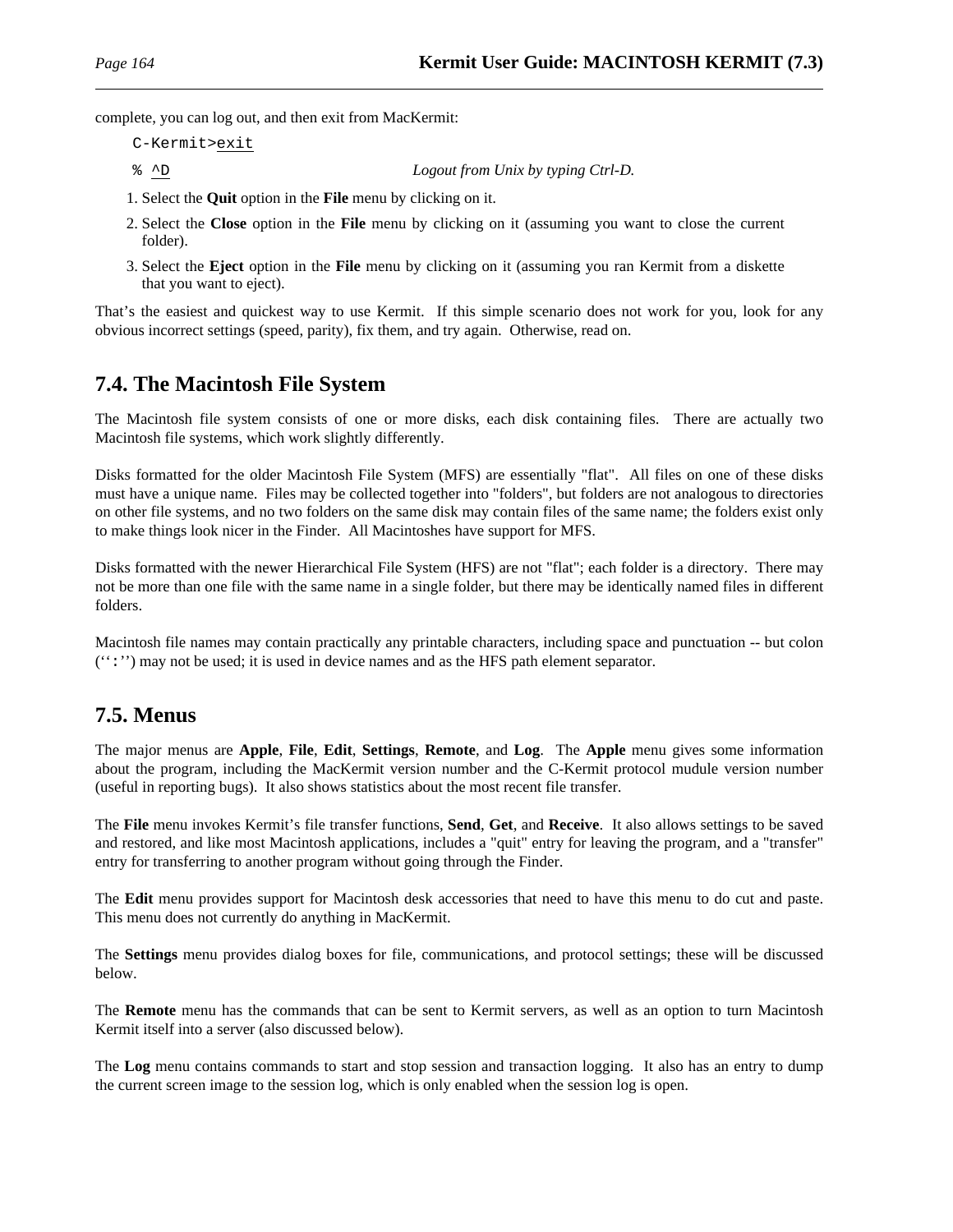# **7.6. Terminal Emulation**

Before you can transfer files, you have to establish a terminal connection with the other computer. You don't have to give MacKermit any special command to do this, just start the program. Assuming you have a physical connection, then the software will use it. If you think you have a physical connection, but don't see any results, click on the **Settings** menu and select **Communications** to make sure you have the right speed and parity. If you have to dial out to make the connection, you must do this yourself -- Mac Kermit won't do it for you. Depending on the type of modem, you must either type dialing commands to it directly (like the Hayes ATDT command in the example in section 7.3), or else dial the phone manually, wait for an answer and a carrier tone, and then put the modem in data mode.

Once you've made the connection, you can use MacKermit's terminal emulator, which conforms to ANSI standard X3.64, providing a subset of the features of the DEC VT102 terminal (a VT100 with line and character insert and delete functions added). The functions provided are sufficient to allow MacKermit to act as a terminal for the EMACS full-screen editor as it exists on most timesharing systems, and for most host-resident display-oriented applications that expect to do cursor positioning and editing on the VT100 or VT102 screen, such as VAX TPU. MacKermit does not currently support the following VT100/102 functions:

- Double height or double width lines
- Blinking
- 132 columns
- DEC-style line wrapping
- Control characters embedded in escape sequences
- VT52 mode

(this is not an exhaustive list)

The keyboard is set up by default as follows: If your Macintosh has a Control key (ie. an SE or II), Kermit uses it, and the Command (Fan, Cloverleaf) key can be used for keyboard equivalents for menus. If your Mac does not have a Control key, then the Command key is used as the Control key. The CAPS LOCK key forces all alphabetic characters to upper case. The terminal emulator sends ESC (escape) when the ''''' (accent grave) key is pressed unshifted (even if your keyboard has an ESC key). The character ""' can be sent by typing Control (or Command) and the same key. The Backspace key sends a Delete (Rubout) and Control-Backspace sends a Backspace. On the original Mac keyboards, the main keypad Enter key sends a "short" (250ms) BREAK signal. The Mac+, Mac SE, and Mac II do not have a main keypad Enter key, so the BREAK function must be reassigned to another key.

You can modify the keyboard layout any way you like, defining keyboard macros, defining or moving the Control and Escape keys, etc., using MacKermit's built-in key configuration features. Older MacKermits (version 0.8 and earlier) came with a separate key configuration program called CKMKEY. This should not be used, because it does not understand the format of the 0.9 and later keyboard configuration software.

MacKermit includes a mouse-controlled cursor positioning feature for use during terminal emulation. If the "Mouse -> Arrow Keys" feature is turned on (via the **Terminal** entry of the **Settings** menu), then when the mouse button is pressed, the program acts as if you typed the VT100 keypad arrow keys to move the terminal cursor to where the mouse cursor is. MacKermit does this by sending the absolute strings for arrow keys, independant of what is bound to the actual arrow keys of the keyboard.

MacKermit sets the Mac hardware to do 8-bit data communication with no parity, and then correctly sets the parity bit of each character itself in software, as requested in the **Communication** settings menu. This has the benefit of avoiding the problem of a machine which requires a different input parity than it sends back. MacKermit will correctly receive all of the characters sent to it, no matter which parity they are.

To allow useful coexistence of desk accessories and Kermit, the terminal emulation window may be dragged using the drag bar. If a desk accessory overlays the emulation window, the emulation window can be clicked upon to move it in front of the DA, and later dragged to reveal the hidden desk accessory so that it can be restored to the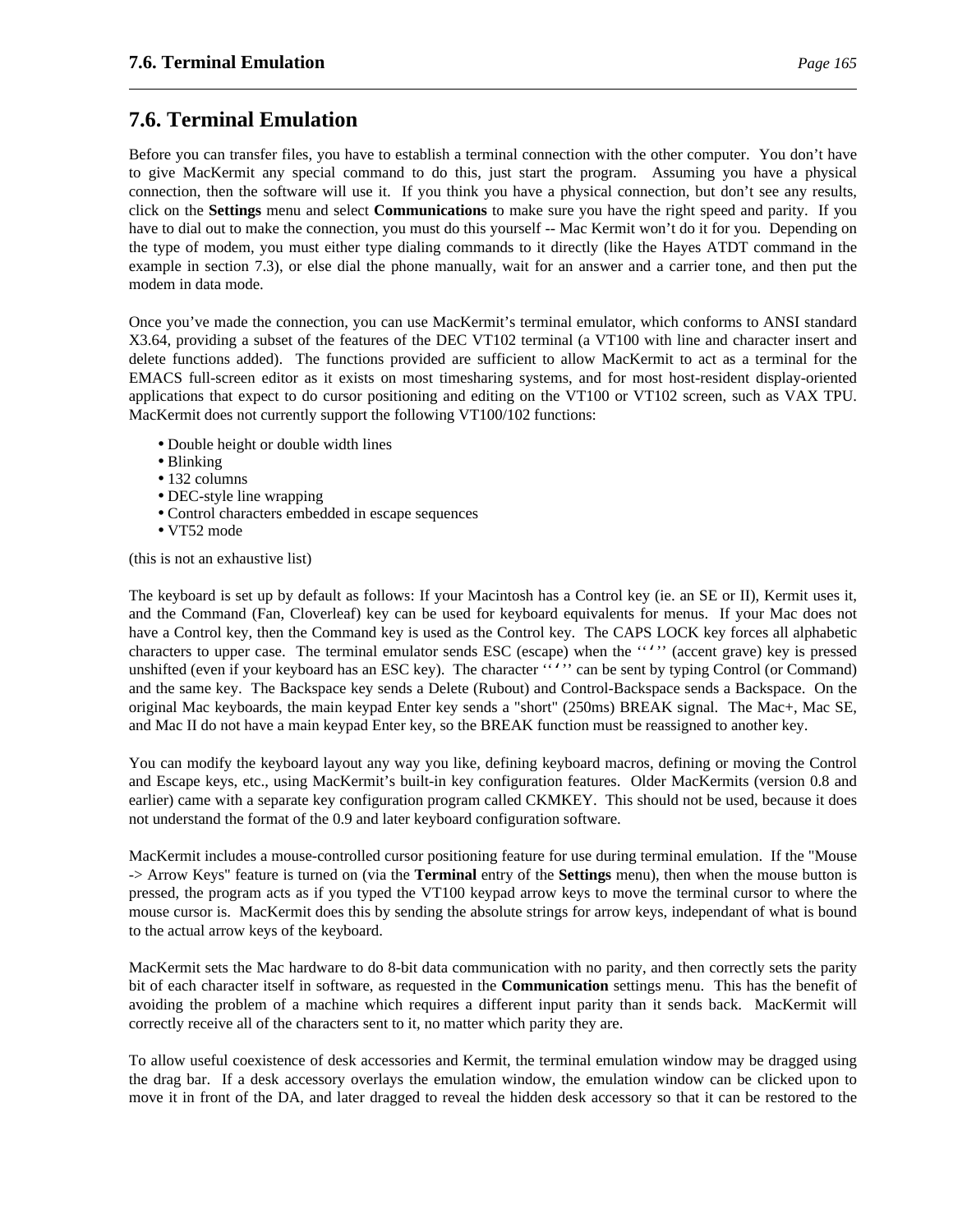foreground. The same thing can be done with Kermit's own remote response window as well. Note that Kermit's terminal emulation window does not accept input when any other window is in the foreground.

MacKermit uses XON/XOFF (control-Q and control-S) flow control during terminal emulation and file transfer. If the other system does not understand XON/XOFF, problems may result at high speeds. The terminal emulator can normally keep up at 9600 baud, and has a very large input buffer, but after several continuous scrolling screens at this speed, some characters may be lost. When running at high baud rates on a system that does not understand XON/XOFF flow control, either keep your terminal in page mode, use a text paging program such as Unix "more", or view text with a non-scrolling screen editor. Also, don't drag the terminal emulation window while characters are arriving; if you do, the characters may be lost and the display may become confused.

During terminal emulation, the characters displayed on the screen may also be saved on the disk. This allows you to record interactions with the remote system, or to "capture" files that you can't transfer with Kermit protocol, for example when the remote system does not have a Kermit program. Use the **Log** menu, and choose session logging to activate this feature. The result goes into a file called "Kermit Session" in the current folder, which is always appended to, rather than overwritten. To create a new session log, delete or rename the old one first.

The following features are missing from the MacKermit terminal emulator, and may be added in subsequent releases:

- Restoration of character attributes such as underlining or highlighting.
- Cutting text from screen to clipboard.
- Transmission of raw text to host (e.g. pasting to screen).
- Screen rollback.
- Screen resizing.
- Explicit modem or dialer control.
- Login scripts.
- Printer support.
- Ability to use the printer port for terminal emulation.
- A way to disable XON/XOFF flow control, or select other flow controls.

# **7.7. File Transfer**

Like most Kermit programs, MacKermit allows you to send and receive text or binary files singly or in groups. It will interact with a remote Kermit server, and it can act as a server itself. However, due to the unique nature of the Macintosh file system, there are some special considerations:

• Mode - Text or Binary. Binary means the data is sent or stored without modification. Text means that every carriage return character (CR) in a Macintosh file is translated to a carriage-return-linefeed (CRLF) sequence when sending, and every CRLF in an incoming file is turned into a CR when stored on the Mac disk. A text file is produced when you save a file from MacWrite or other applications using the "text only" option; text files are not associated with any particular Macintosh application and can be sent in a useful fashion to other kinds of computers.

A word of caution about Macintosh text files: The Macintosh supports an extended version of ASCII, with characters like accented and umlauted vowels in the 128-255 range. These characters allow representation of Roman-based languages other than English, but they do not follow any of the ISO standards for extended character sets, and thus are only useful on a Mac. When transferring text files, you should ensure that either there are no extended characters in the file, or that the other system can understand the Mac's 8-bit characters.

• Fork - Data or Resource. Macintosh files may have two "forks". The data fork contains data for an application; the resource fork contains icons, strings, dialog boxes, and so forth. For instance, a MacWrite document contains text and formatting information in the data fork, and fonts in the resource fork. For applications, the executable code is stored in the resource fork.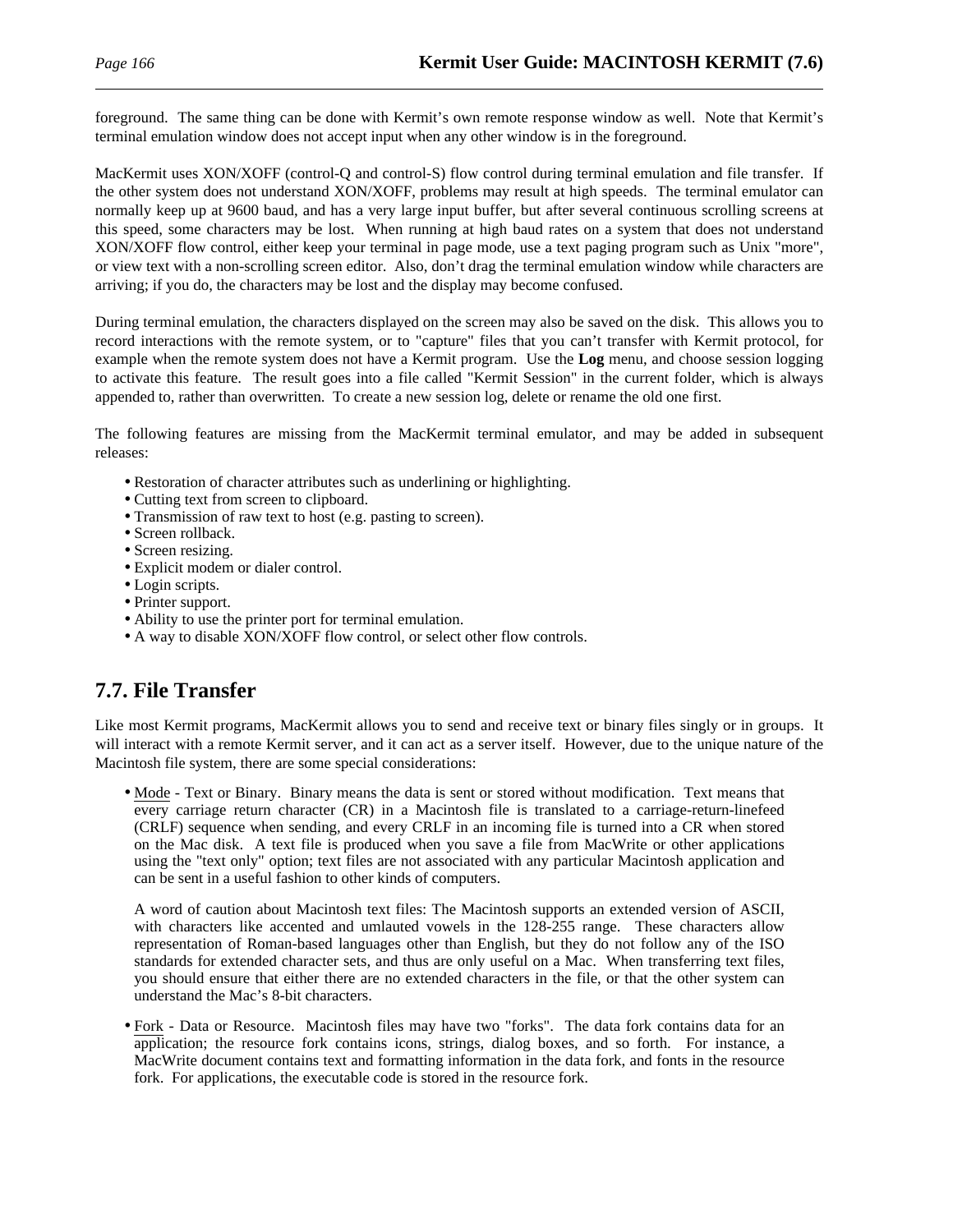File transfer is initiated when you select **Send file...**, **Receive File...**, or **Get file from server...** from MacKermit's **File** menu.

File transfers can be canceled by clicking on the Cancel File or Cancel Group buttons. These will always work when sending. When receiving, they will work if the opposite Kermit honors this (optional) feature of the protocol. There is also an "emergency exit" from any protocol operation, which can be taken at any time by typing "Command-." -- that is, hold down the Command (Fan, Cloverleaf) key and type period.

The progress of file transfer operations can be logged into a Macintosh file called a "transaction log". This log will show the names of the files transferred, the date and time, and the completion status. This feature is useful with long unattended transfers -- you can come back later and read the transaction log to find out what happened. The transaction log is called "Kermit Log".

The current version of Mac Kermit can only send one fork of a file at a time. When a file has two forks, there is no provision for sending both forks together. This restriction may be lifted in future releases of MacKermit, for example by converting applications to MacBinary format during transmission.

### **7.7.1. Sending Files**

To send files, first put the remote Kermit in server mode, or else give it the RECEIVE command. Then use the mouse to select **Send file...** from the **File** menu. This will give you a MacKermit file-open box, which includes the standard Macintosh dialog items -- a file list, Disk and Eject buttons, etc. You can either send one file at a time, by clicking on its name in the file list, or send the entire contents of the current HFS folder (for HFS disks only, of course). Clicking the Disk button will switch the file list to another physical disk. If desired, you can type an alternate name to send the file under. When you select a file, MacKermit examines its type; if the type is APPL, then MacKermit expects to send the resource fork in binary mode, otherwise the data fork in text mode. The Mode and Fork radio buttons will display these choices; you may change them before clicking the Send button.

### **7.7.2. Receiving Files**

You can receive or get multiple files, providing the opposite Kermit is capable of sending multiple files in a single transaction (most are). To receive files, first give the remote Kermit a SEND command and then select **Receive file...** from the **File** menu. To get files from a server, first put the remote Kermit into server mode, then select the **Get file from server...** option from the **File menu**, and type in the name of the file you want to get, or a wildcard designator for multiple files, in the remote system's filename syntax.

As each file arrives at the Mac, it will be decoded according to the current mode (text or binary), and stored in the default fork (data or resource). The file names will be either the names the files arrive with (overwriting existing files of the same names) or new unique names (when name conflicts occur), according to the current default for name collisions. You may also elect to perform an "attended" receive, in which you have an opportunity to override file defaults on a per-file basis (do this in the **Protocol** section of the **Settings** menu). But attended operation must be used with caution -- if you take too long (more than about a minute) to execute an incoming file's dialog box, the opposite Kermit could time out and terminate the transaction. If this happens, tell the opposite Kermit to send again and try again with the receive dialog.

The folder for new files is the same as the location of the settings file, or if no settings file was used then the new files appear on the desktop. If you are transferring a lot of files and want to keep them together, create a folder, drag the settings file into it, and double click on the settings file; all created files will appear in that folder.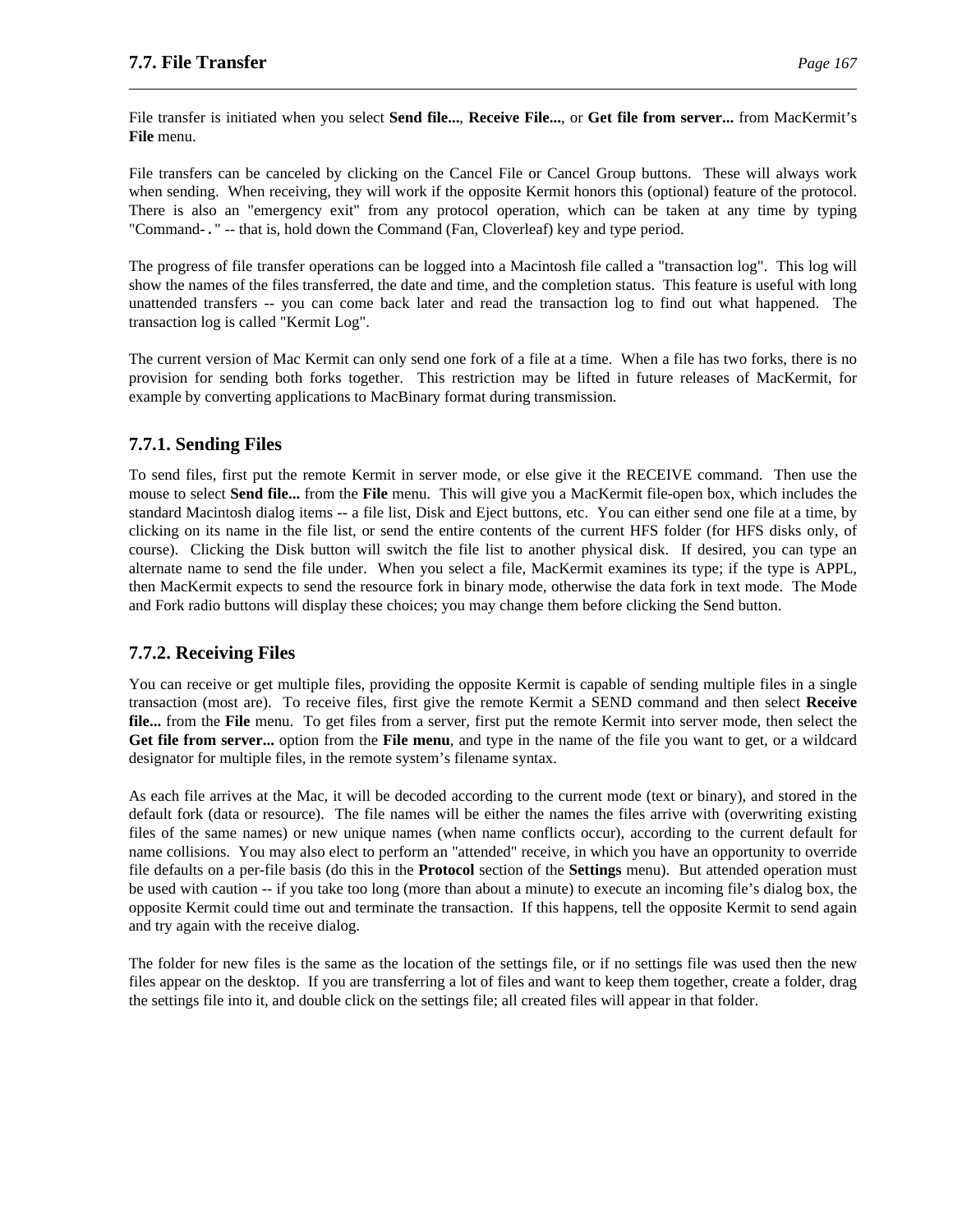# **7.8. Remote Commands**

When connected to a Kermit server, MacKermit is capable of issuing special file management and other commands to it. The **Remote** menu contains these commands. You may request directory listings, you can delete files, change directories, etc, on server's machine. The response from these commands (if any) is displayed in a special pop-up window. Responses to multiple Remote commands are separated by a dashed line. The response window can be scrolled, sized, and positioned, and can be hidden by clicking the menu item "**Hide Response**" or the window's go-away box; all text remains intact and will be appended to the next time you do a Remote command; it can also be brought to the foreground by clicking the **Show Response** menu item. Note that typein to the terminal emulator will not take effect when the response window -- or any other window (such as a desk accessory) -- is up front. This is not a bug, but a feature of the Macintosh user interface guidelines.

If the response buffer gets too full (greater than 30,000 characters), MacKermit will remove enough text from the beginning of the buffer, in 512 byte chunks, to make it less than 30,000 characters again.

A Remote command can be canceled by taking the Emergency Exit (Command-.). To disengage from the remote Kermit server, click on **Bye** or **Finish** in the **Remote** menu.

# **7.9. Server Operation**

MacKermit may itself act as a Kermit server. Just set the desired parameters in the **Settings** menu, then click on **Be a Server** in the **Remote** menu. The MacKermit server can respond to SEND, GET, REMOTE DIRECTORY, FINISH, and BYE commands. You can send single or multiple files to a MacKermit server, and you can get a single file from it by name. You can also get all the files in the current folder by using a colon  $(``:')$  as the file specification in the GET command:

GET :

If you give the FINISH command, MacKermit will return to terminal mode. If you give the BYE command, the Macintosh will reboot itself.

You can take MacKermit out of server mode from the Mac keyboard by typing the emergency exit sequence, Command-dot.

# **7.10. Settings**

You can change File, Communications, Protocol, Terminal, Keyboard macros, and Keyboard modifier settings by using the **Settings** pull-down menu. You can save and load these settings by invoking the appropriate selection in the **File** menu. If the "bundle bit" has been correctly set on your version of MacKermit (it should be), then you can double-click on the resulting document to start MacKermit with those settings.

The **File** settings establish the defaults for file transfer:

- Attended versus Unattended operation for incoming files.
- Naming: When doing unattended file reception, whether incoming files should supersede existing files of the same name, or a new unique name should be assigned to them. If the latter, the new name is formed by adding a dot and a number to the end. For instance, if a file called FOO exists and a file called FOO arrives, MacKermit will store the arriving file as FOO.1; if FOO.1 exists, then FOO.2, etc.
- Mode: text or binary. Used for received files only. When sending, MacKermit tries to figure out an appropriate mode for the file being sent (but then lets you override it the Send File dialog).
- Fork: which fork -- data or resource -- to send, or to store an incoming file into.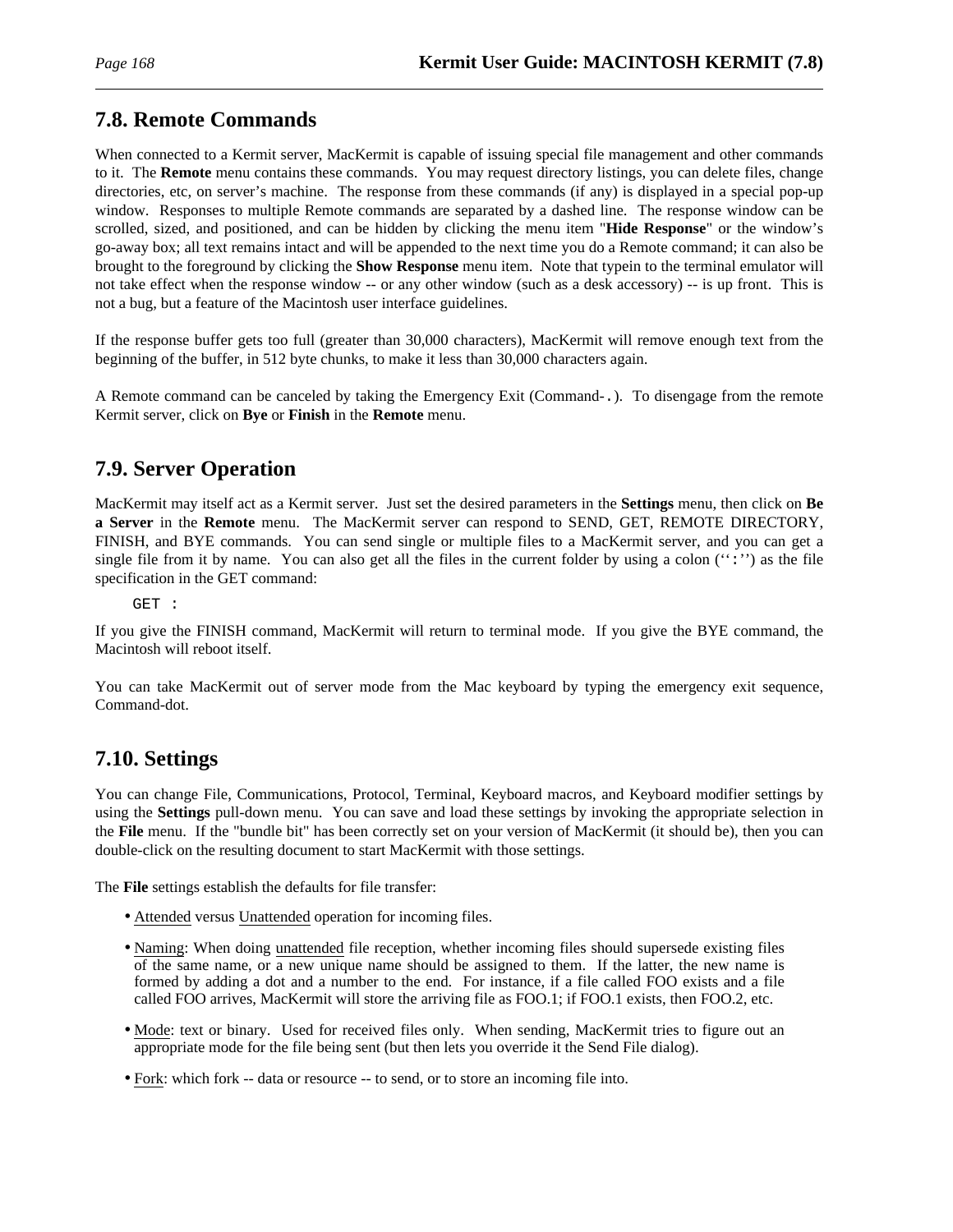The **Communications** settings allow you to set the baud rate (anywhere between 300 baud and 57.6K baud, except 38.4K baud), and parity (odd, even, mark, space, or none). When the parity is set to none the Macintosh uses an 8-bit-wide connection. All other parity settings tell the Macintosh to use a 7-bit-wide connection, and to request 8th-bit prefixing when transferring 8-bit data. If the remote host or the communication path uses any kind of parity, then you won't be able to transfer files successfully unless you tell MacKermit (and in most cases also the Kermit on the other end) about it. Duplex is selected in the **Terminal** settings.

The **Protocol** settings allow you to set packet parameters for both incoming and outbound packets. These include the block check type (1 or 2 character checksum, 3-character 16-bit CRC-CCITT), line turnaround handshake character (for file transfer with half duplex systems), packet start and end characters, padding, packet length, timeout interval, and packet length. Characters are specified by entering their ASCII value in decimal, e.g. 1 for Control-A, 13 for Control-M (Carriage Return), etc. The RECEIVE parameters are conveyed by MacKermit to the other Kermit. For instance, if you set the receive-packet-length to 500, MacKermit will tell the other Kermit to send 500-character packets. The SEND parameters are used to override negotiated values, and need rarely be used.

Long packets are selected by setting the RECEIVING packet length between 95 and 1000. Normally, you should not change the sending length because MacKermit, and most other Kermits, will configure themselves correctly. Note also that the fastest file transfers will happen with long packets in the range of 300-500. Very long packets actually end up being much slower, because the operating systems in both the Mac and the other machine have to do more work to cope with such long inputs, and, under noisy conditions, the probability is higher that a longer packet will be struck by noise, and will take longer to retransmit.

The **Terminal** settings let you modify the characteristics of the VT102 emulator, such as auto-linefeed, autowrap, autorepeat keys, block vs underline cursor, blinking vs steady cursor, inverted screen (reverse video), and smooth scrolling. There is also a "visible bell" for those who can't hear the audible bell produced upon receipt of a Control-G, and an option to display control characters visibly by showing their numeric ASCII values (in decimal) in a single character cell. If local echo is needed, as in half-duplex connections, that must be specified here also.

# **7.11. Settings Files**

You can start MacKermit with all its "factory settings" by double clicking on the MacKermit icon. Factory settings are designed for direct communication with most other microcomputers, DEC minis and mainframes, etc: 9600 bps, no parity, XON/XOFF, remote echo, etc. You can change the communication, protocol, file, keyboard, and terminal settings by going through the options in the **Settings** menu. Once you have set all parameters as desired, you can save your settings in a "MacKermit settings file" by selected "**Save Settings...**" from the **File** menu. A settings file is, in Macintosh terminology, a "MacKermit document". You'll recognize it because it looks like a dog-eared piece of paper with the MacKermit icon superimposed. You can have more than one settings file.

There are two ways to use a settings file. First, you can double-click on it, just as you can double-click on a MacWrite document to start up MacWrite to edit a particular file. This method starts up MacKermit with all the saved settings. The other method is to click on the "**Load Settings...**" option in the **File** menu from inside MacKermit. This lets you change settings without leaving and restarting the program. **Load Settings...** shows all MacKermit settings files in the selected folder. Opening one of them loads all its settings, removing all current settings.

You can "edit" a MacKermit settings file by loading it, going through the Settings menu, and then saving the settings either in a new file, or overwriting the same file.

As distributed by Columbia, Mac Kermit comes with two settings files. One is called "Normal Settings", and is pretty much identical to Mac Kermit's factory settings. The other is "IBM Mainframe Linemode Settings". It selects mark parity, local echo, XON half-duplex line turnaround handshake. You can use these files as-is, customize them for your own environment, or create new settings files for all the different kinds of systems that you use.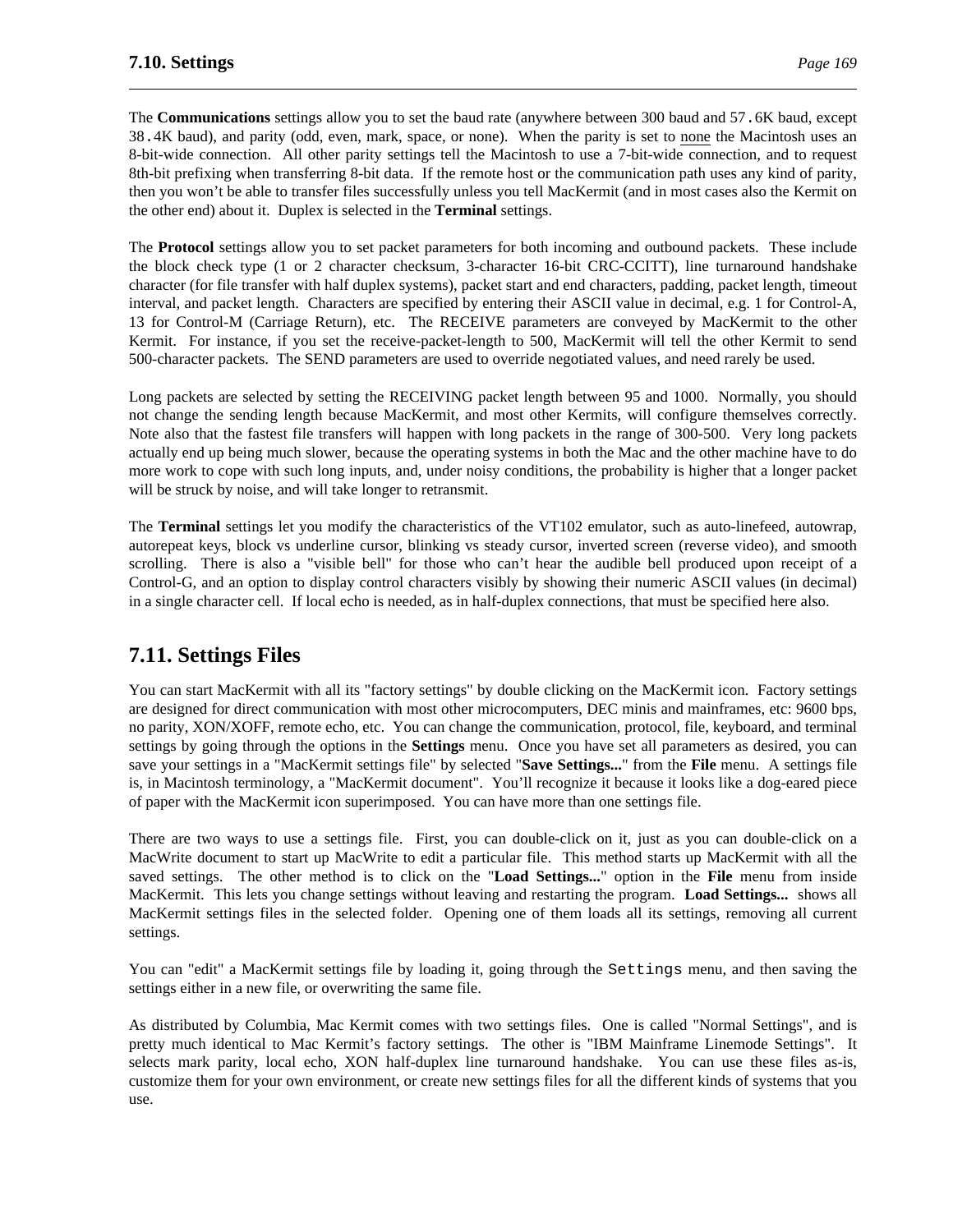# **7.12. Reconfiguring the Keyboard**

Beginning with version 0.9, MacKermit has keyboard configuration functions built in. These are accessed through the **Set Key Macros** and the **Set Modifiers** entries in the **Settings** menu.

The Macintosh keyboard is composed of normal keys and modifier keys. Modifier keys are those keys that, when held down, change the meaning of other keys. On the Mac these are: SHIFT, CAPS LOCK, OPTION, CONTROL (only on the Mac II and SE), and COMMAND (also known as APPLE, CLOVER, or FAN). Normal keys are the letters, numbers, special symbols, arrow keys, space bar, and function keys. Only one normal key can be typed at a time, but one or more modifier keys can be pressed down along with it.

When you type a key, Kermit reads both the ASCII value, and the keyboard-independent scan code for that key. Kermit looks in its table of key macros to see if there is a macro for this combination of key and modifiers, and if so sends the macro. If there is no macro, Kermit then looks in its modifier table to see if any of the modifiers do special things to the character; if so, it does these to the character. Finally, Kermit sends the character. In the normal case when there is no macro and no modifiers apply, the character sent is simply the ASCII value for that character.

It is important to keep in mind that if the parity setting is something other than none, the high (8th) bit will be stripped off of the characters when they are transmitted. Since most systems do not understand characters in the range 128 -- 255 (decimal), you should avoid using the Apple extended characters (accented vowels, for example) during terminal connection.

### **7.12.1. Defining Key Macros**

To define a new key macro, select the **Key Macros** entry. A dialog window will appear, asking you to press the key to define. Type the key (including any of the modifiers). A new dialog will appear, with an editable text field in it. Enter the definition for the key here. Your definition may be up to 255 characters long, and can include all of the control characters (including NUL). Special characters can be included in the macro by entering a ''\'' (backslash), followed by up to 3 *octal* (base 8) digits for the value (just like in the C programming language). For example, an ASCII NUL (value 0) would be written as " $\000$ ", carriage return (ASCII 13) would be written " $\015$ " (1 x 8 +  $5 = 13$ ). Also, control characters may be entered with a backslash, followed by a caret (or circumflex,  $\langle \cdot, \cdot \rangle$ ), followed by the corresponding letter. Thus a Control-G (value 7) could be entered as "\007", "\^G", or "\^g". To include a literal backslash in a definition, type in two of them:  $"\rangle\$ .

BREAK conditions are also programmable as macros. If the entire macro the string is "\break'', then typing the defined key will send a short (1/4 second) break. A long (3.5 second) BREAK is defined with ''\longbreak''. Note that a macro can define either a BREAK, or a string of normal characters, but not both.

### **7.12.2. Defining Key Modifiers**

Skip ahead to the next section if you already know about things like SHIFT, CAPS LOCK, CONTROL, and META.

On a typewriter the only modifier key is SHIFT. Typing a character with no modifier key depressed selects a lowercase letter or the character printed on the lower face of the keytop (say, the digit "4"). Typing a character with SHIFT depressed selects an uppercase letter or the character printed on the upper face of the keytop (say, a dollar sign). Some keyboards also have a SHIFT LOCK key, which stays down once pressed and pops up the next time it's pressed; its operation is equivalent to holding down SHIFT. And some keyboards have a CAPS LOCK key which operates like SHIFT LOCK, but only upon letters.

Computer terminals also have a modifier key called CONTROL (or CTRL). Its function is a little less obvious: it is intended to produce one of the 33 characters in the "control range" of the ASCII alphabet. Control characters are not graphic -- they are intended for use as format effectors (like carriage return, formfeed, tab, backspace), for transmission control, or for device control. The remaining 95 characters -- letters, digits, punctuation, and space --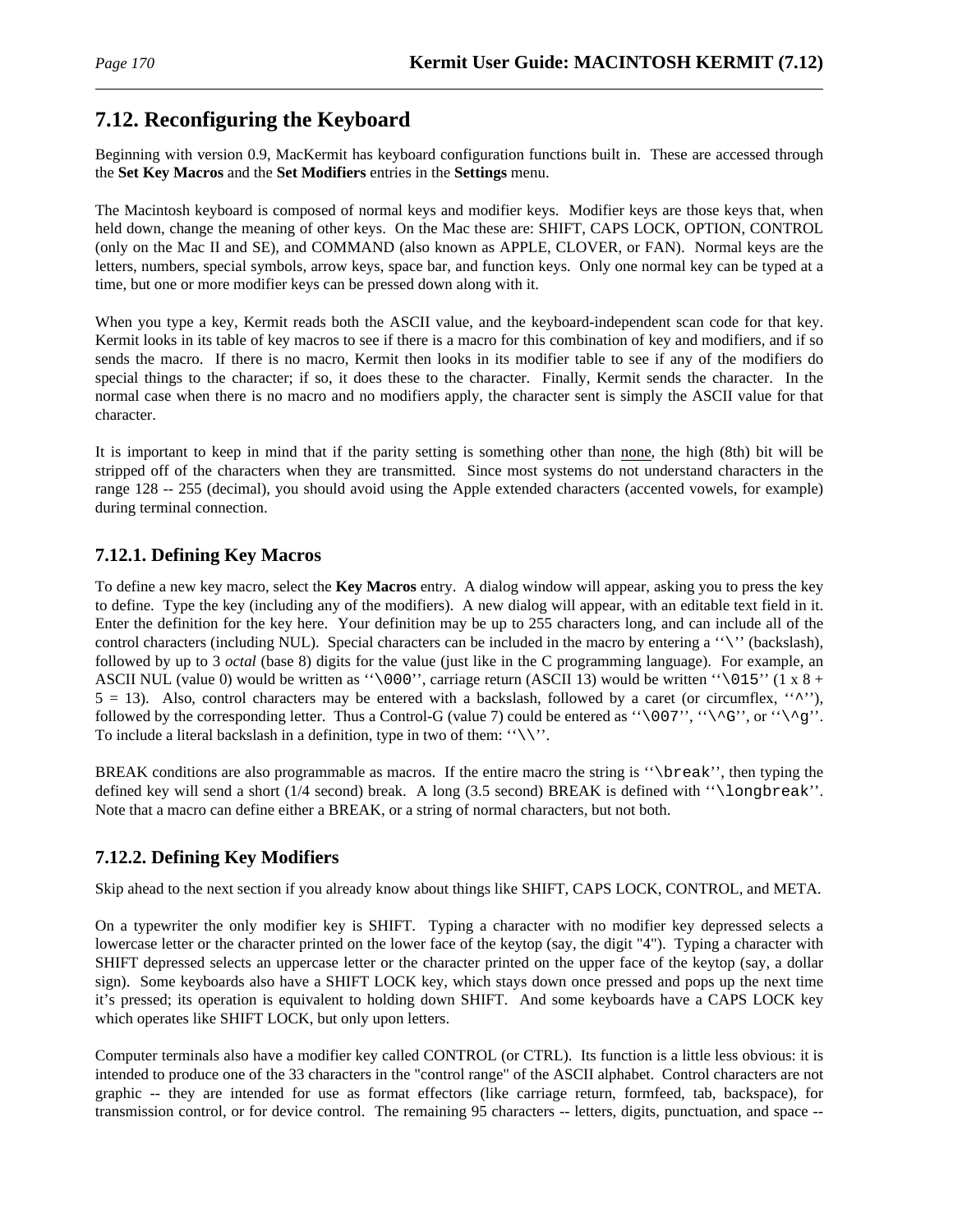are the graphic characters. When a character is typed with the CONTROL modifier pressed, its "control equivalent" (if any) is transmitted. By convention, the control equivalent of A is Control-A, B is Control-B, etc, and there are also seven special control characters generally associated with punctuation characters or special keys. For the "alphabetic" control characters Control-A through Control-Z, SHIFT or CAPS LOCK modifiers are ignored; for the others, operation varies from terminal to terminal.

The SHIFT and CONTROL modifiers allow all 128 ASCII characters to be sent from a normal typewriter-like keyboard that has about 50 keys. However, certain host-resident computer applications -- notably the full screen text editor EMACS and its descendents -- can be used to greater advantage with a 256 character 8-bit alphabet (EMACS responds to single-character commands, and the more characters a terminal can send, the more commands are directly available).

For this purpose, some terminals also provide a META modifier key. This key simply causes the high-order ("8th") bit of the selected 7-bit ASCII value to be set to 1 upon transmission. This can only work when the connection is 8-data-bits-no-parity. When parity is in use, EMACS allows a sequence of two 7-bit ASCII characters to represent a single meta character. The advantage of having a real META modifier key is that it can be held down while the actual key is struck repeatedly or even autorepeats, whereas a use of a "meta prefix" such as <escape> requires much more typing. To illustrate, suppose META-F is the command to go forward one word. If you want to execute this operation repeatedly, just hold down META and F and let it autorepeat. If you don't have a META key, then you'd have to type <escape>F<escape>F<escape>F..., etc.

A common problem faced by computer users who switch from one terminal or PC to another is the placement of the modifiers and other special keys. DEC, IBM, Apple, and other manufacturers consistently move these keys around on new models of their keyboards. MacKermit allows you to assign any of various functions to any of the Mac's modifier keys, and to assign any desired character or character sequence to the regular keys, so that you can tailor the layout of your Mac's keyboard to suit your taste.

### **7.12.3. Modifiers Dialog**

To change the action of any of the modifier keys, select **Modifiers** from the **Settings** menu. A dialog will appear that looks roughly like the one in Figure 7-1 (the ''%'' represents the Apple or Clover key).

```
Modifier Pattern: --> Modification:
Ctrl Opt Lock Shift % Unmodify Caps Ctrl Meta Prefix string:
                                                         \overline{\phantom{a}}[X] [ ] [ ] [ ] [ ] | [ ] [ ] [X] [ ] [____________]
[ ] [ ] [ ] [ ] [ ] [ ] [ [ X ] ] [ ] [ [ X ] ] [ ] [ [ X ] ] [ ] [ \underline{\hspace{1.5cm}} [ ] [ \ldots ] ] [ ] [ [ X ] ] [ ] [ ] [ ] [ ] [ ] ][ ] [X] [ ] [ ] [ ] | [x] [ ] [ ] [ ] [\033 ]
[ ] [ ] [ ] [ ] [ ] | [ ] [ ] [ ] [ ] [____________]
               (Cancel) (Help) ( OK )
```
**Figure 7-1:** MacKermit Key Modifier Dialog

The check boxes are divided into rows, each one describing a modification. The left half of each row describes the modifier combination to look for; a checked box means that this key is down, and an unchecked box means "don't care". Note that there is no way to specify a key being up, and lines with nothing checked on the left side will be ignored; the character will be modified in the normal Macintosh way.

The right half describes what modification to do to the characters. The Unmodify modification says "make this the character that would be sent from the same key with no modifer keys pressed". In other words, un-Option, un-Caps,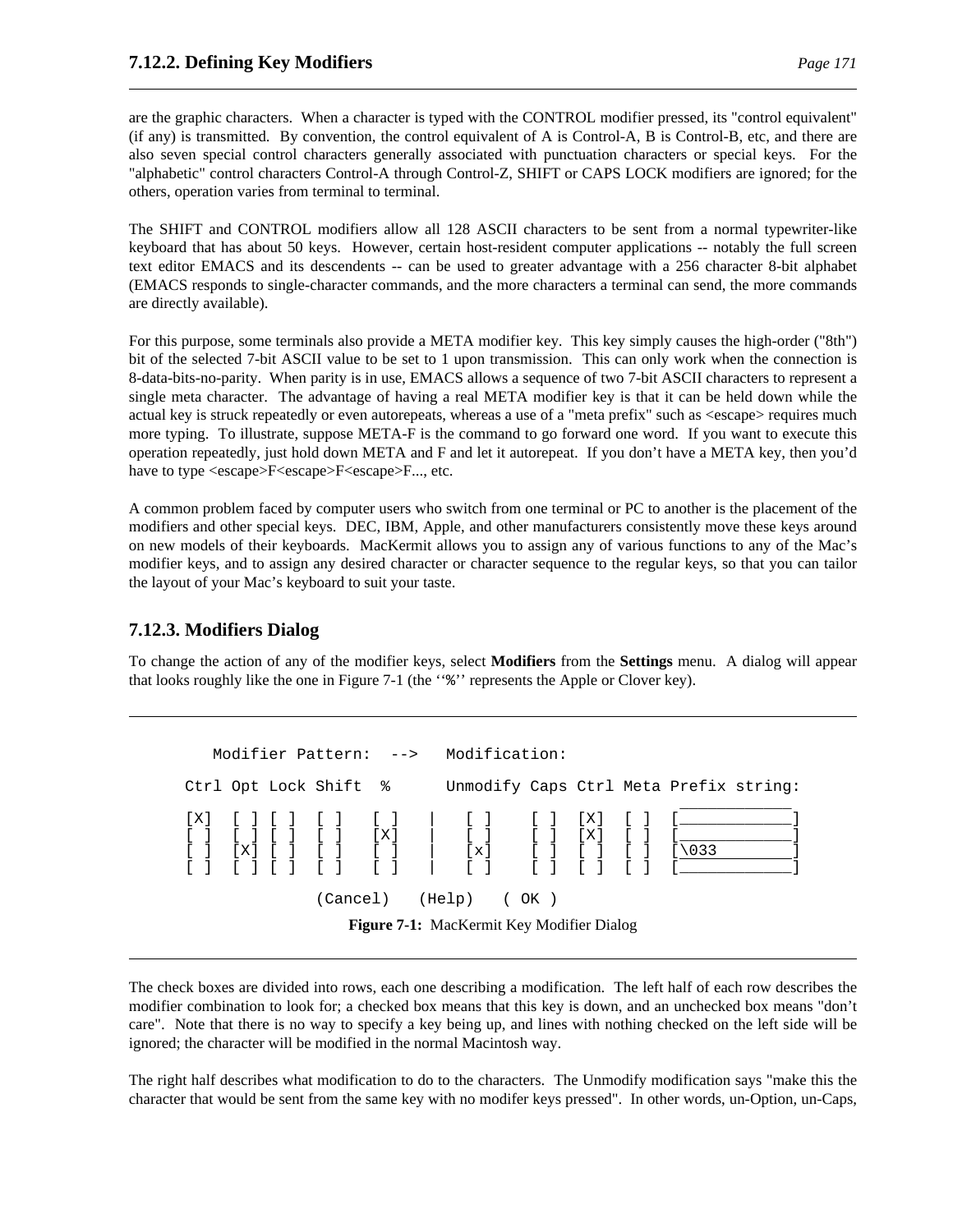un-Control, and un-Shift this character. The Caps modification translates all letters to upper case, Ctrl makes the letter a contol character, Meta sets the high (8th) bit on the character, and if a Prefix string is present, it is sent before the character is.

*Hints about modifiers:*

- Beware of the Option key. It changes the value of any characters you use with it. If you type Option-F, the Mac will send a D, if you type Option-B, the Mac will send a '':'', etc. If you want to use the option key as a modifier, be sure to check the "Unmodify" box.
- To use MacKermit with a version of EMACS that does not accept 8-bit Meta characters, define a key, like Option, to be unmodified, with a prefix string of \033 (ASCII Escape), as in Figure 7-1. Then you can hold down Option and type F (or any other key) repeatedly, or let it autorepeat, and MacKermit will send the correct prefix-Meta sequence.
- When interpreting a keystoke, MacKermit checks the list of modifiers from top to bottom, applying the first one that matches. This means that if you want a different modifier for Command-Option and just plain Command, you must put the definition for Command-Option first in the list.

# **7.13. Bootstrapping**

This section applies if you do not have a MacKermit diskette, but MacKermit is available for downloading from some other computer.

MacKermit is distributed in source form for building on a Macintosh, running Apple's Macintosh Programmers Workbench (in MPW C), in . HQX "BinHex 4" form, and sometimes also as a binary resource file. Those who want to work from the source are referred to the file CKMKER. BLD for instructions.

If you're downloading, it's best to work with CKMKER.HQX, a textual encoding of the MacKermit application. Download this using any technique available to you -- an old release of Kermit, an Xmodem implementation, even raw screen capture. Then run BinHex (version 4) to convert it into a working application (select **Upload -> Application** from the **File** menu). Eveything will be set up correctly -- icons, forks, etc.

If you don't have the .HQX file available, but you do have access to the binary resource file (its name will be CKMKER.RSRC, ckmker.rsrc, CKMKER.RSR, ckmker.rsr, %ckmker or some variation on these, depending on what system it's stored on and how it got there), AND if you have "MacPut" on your system and MacTerminal on your Mac, AND if you have an 8-bit-wide (no parity) data path between your Mac and your system, then you can use MacPut to download the binary resource file to your Mac using MacTerminal's "MacBinary" format (a variant of XMODEM). After doing this you must use a program such as SetFile or ResEdit on the Mac to set the author to KR09, the type to APPL, and turn on the bundle bit. Do not bother with the CKMKEY program, as it is not used with newer MacKermits. If you have an earlier release of MacKermit, you may use it in place of MacTerminal and MacPut.

# **7.14. Differences Between Versions 0.8 and 0.9**

MacKermit 0.8(34) runs on the 128K Mac, the 512K Mac, and the Mac Plus, but not on the Macintosh II or SE. MacKermit 0.9(40) runs on all Macs except the 128K original. You should use version 0.9 unless you have a 128K Mac.

The second major difference is that the program is has been translated into Apple MPW C, so that it can be edited, compiled, and built on the Macintosh itself. This was done originally by Jim Noble of Planning Research Corporation, who converted MacKermit from SUMACC C (which had to be cross compiled on a UNIX system) to Megamax C. Jim's version was converted to MPW C by Matthias Aebi, who also added most of the new features listed below. Paul Placeway integrated the program with the current (long packet) version of C-Kermit and added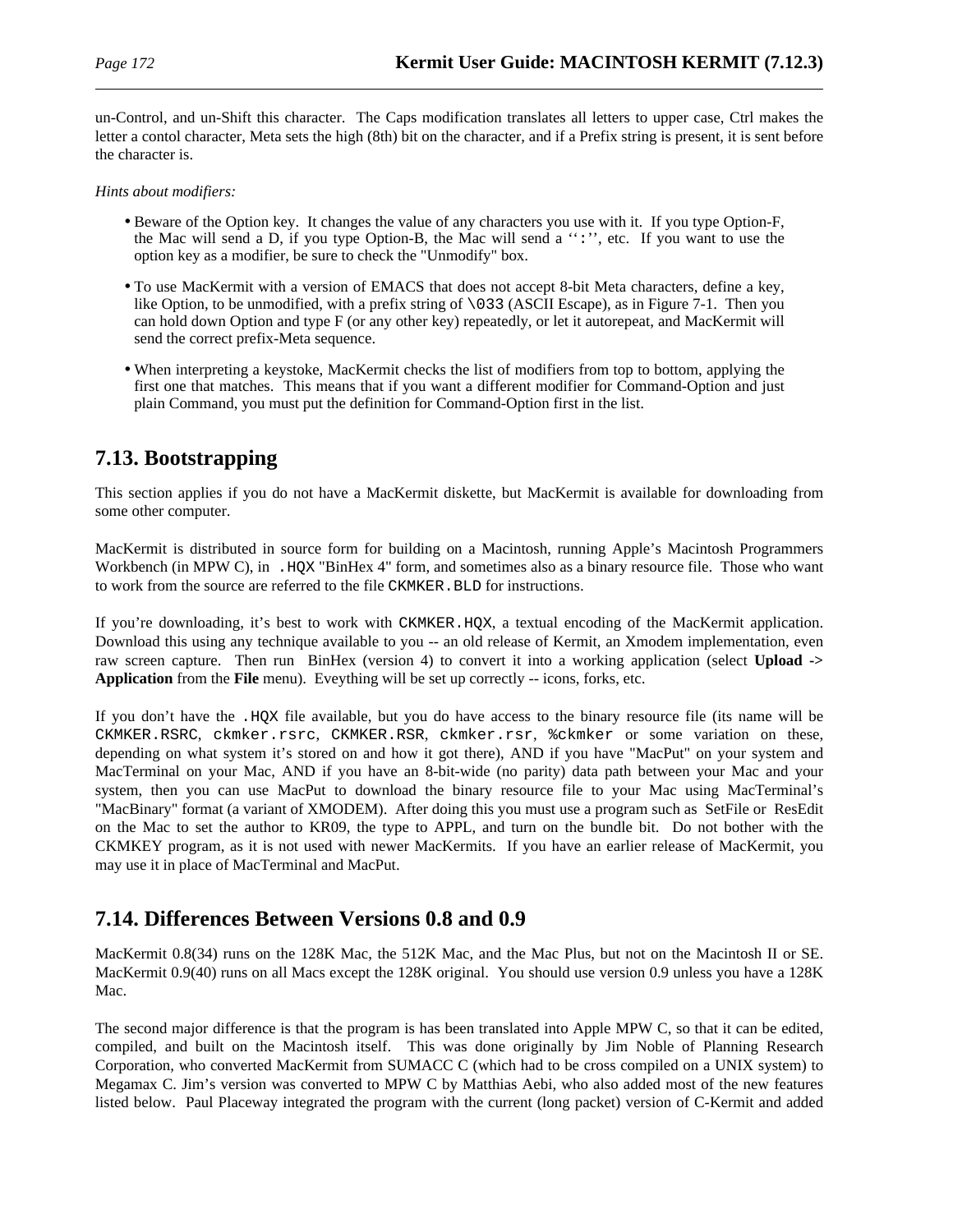additional new features.

Besides these important differences, there were many other changes from version 0.8 to version 0.9, including:

- The Cursor with open desk accessories now works correctly
- Long packet support
- New program icon
- New settings files are no longer TEXT
- Settings can now be written back to an already existing settings file
- Key redefinition function built in to Kermit, no more CKMKEY
- Server mode directory listing feature
- Multifile (folder) send
- Server "Delete" file command
- Server "Space" command
- Get whole folder content from the server with filename '':''
- Recognition of all the different Mac keyboards
- Support of menu command keys (key macros)
- Terminal settings dialog separated from communication settings
- Non-transparent terminal mode
- Display of statistics and protocol version to "About Kermit" dialog.
- Parity problems fixed
- Session logging
- Transaction logging
- Multifinder support
- Additions to the VT102 emulator (smooth scrolling, etc)
- Rearrangement of menus and displays
- Program no longer hangs if remote response window gets too full
- Program now works correctly on 64K ROM machines
- A new manual

This manual applies in large part to version 0.8(34), except that the older version is missing the new features listed above, and it comes in two pieces: CKMKER and CKMKEY. The CKMKEY program is used to program the keys, like the **Set Key Macros...** and **Set Modifiers** described in this manual, and creates a settings file which Kermit itself uses. The old version only works well with early Macintosh keyboards.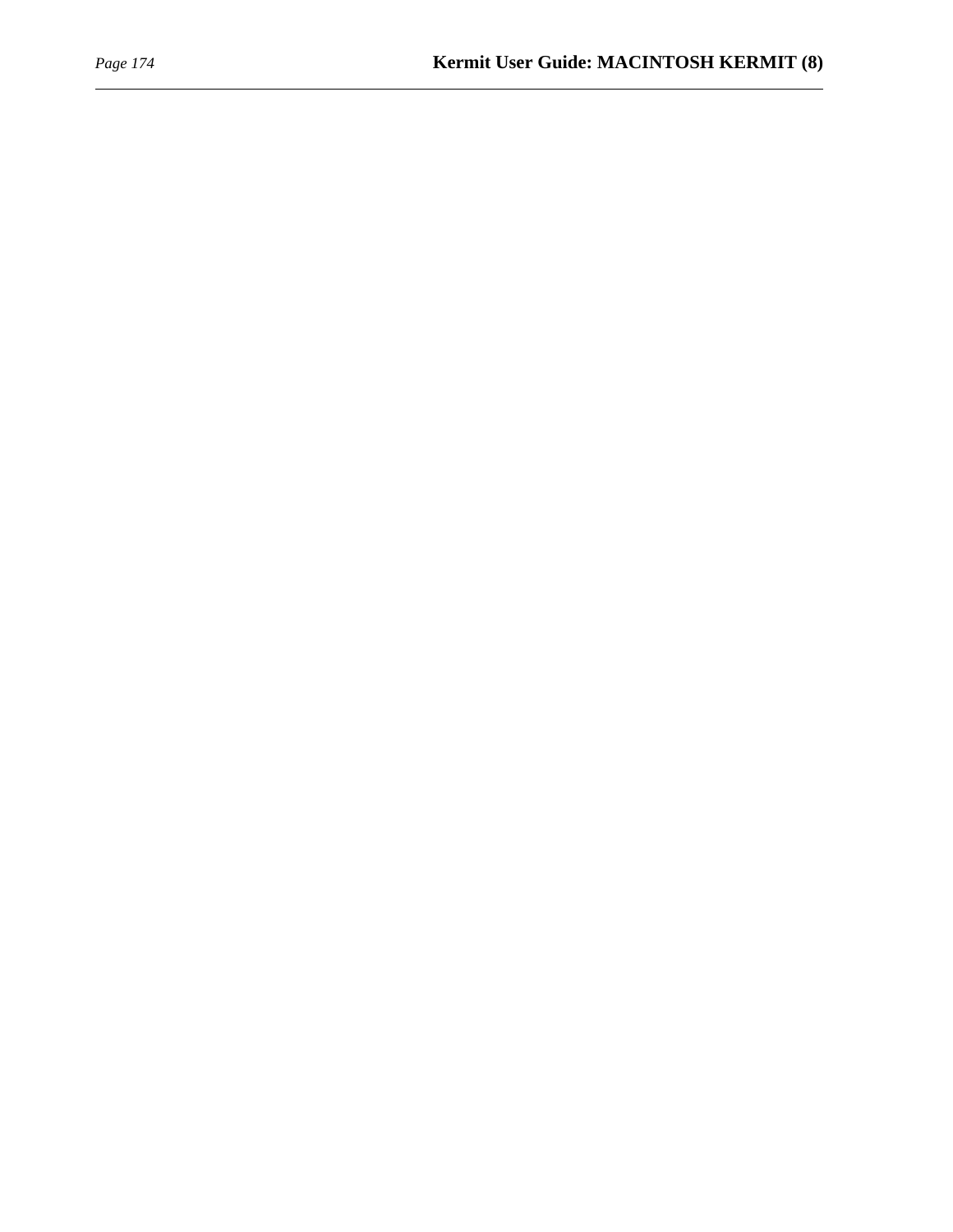# **8. IBM 370 KERMIT**

*Program:* John Chandler (Harvard/Smithsonian Center for Astrophysics); contributions from Vace Kundakci and Daphne Tzoar (Columbia U), Bob Shields (U. Maryland), Victor Lee (Queens U.), Gary Bjerke (U. Texas at Austin), Greg Small (UC Berkeley), Clark Frazier (Harvard Bus. Sch.), Bob Bolch and Steve Blankinship (Triangle), Ron Rusnak (U. Chicago), Roger Fajman and Dale White (NIH), Andre Pirard (U. Liege) *Language:* IBM 370 Assembler *Documentation:* John Chandler (CfA) *Version:* 4.0 *Date:* 1988 February

Kermit-370 is a family of programs implementing the KERMIT file transfer protocol for IBM 370-series mainframes (System/370, 303x, 43xx, 308x, etc.) under a variety of operating systems. Kermit-370 operates over asynchronous ASCII communication lines attached to 3705-style front ends (''TTY'' devices), to a Series/1 or 4994 running the Yale ASCII Terminal Communication System or the IBM 7171 ASCII Device Control Unit or a 9370 with ASCII subsystem ("SERIES1" devices), or to SNA-type front-ends with graphics pass-through mode, such as the MICOM 7400, Datastream/Leedata 8010, and PCI 1076 (''GRAPHICS'' devices), or, in some configurations, to an IBM 3708 (''FULLSCREEN'' device). As of this writing, the pending implementation of full 7171 compatibility in the program product SIM3278 has not been completed. For more details on front-ends, see the section SET CONTROLLER.

The source is coded in IBM 370 assembly language and is divided into sections, some generic and some specific to an individual operating system. While the details of file-system and supervisor interaction vary widely among the systems available for IBM 370's, the basic features are essentially the same. This chapter will describe the features common to all variants of Kermit-370, and a separate chapter will deal with the system-specific details for each variant.

IBM 370 systems have some peculiarities that users should be aware of. First, they are essentially half-duplex systems; the communication line must "turn around" before any data can be sent to it. The ''TTY'' devices are strictly half-duplex, and even the ''SERIES1'' and ''GRAPHICS'' devices, although they maintain full-duplex communication with the terminal, must transmit a block at a time to the mainframe. The fact that a packet has been received from the IBM system through a "TTY" device is no guarantee that it is ready for a reply; generally, the true indicator of readiness is the line turnaround character (XON), which the operating system sends immediately before issuing a read request. On some systems, however, it is possible for Kermit to do away with the system-supplied turnaround and schedule read requests immediately after the corresponding writes. It is up to the user to tell the other Kermit that it must conform to the requirements of the IBM mainframe.

Second, disk files are encoded using the EBCDIC character set. Consequently, there are three layers of character translation on packets exchanged on a ''TTY'' device. For an incoming packet, the outer layer is provided by the operating system, which translates all characters from ASCII to EBCDIC. Kermit-370 must then translate the packets back to ASCII (the middle layer) in order to calculate and verify the checksum. Data arriving through a ''SERIES1'' or ''GRAPHICS'' device are still in ASCII and therefore bypass the two outer layers. In any case, Kermit-370 translates everything finally into EBCDIC (the inner layer) before storing on disk (except BINARY files). When Kermit-370 sends a file, the opposite translations occur. In translation, EBCDIC characters not representable in ASCII are replaced by nulls. In some cases, several EBCDIC characters are mapped into a single ASCII character, but no two 7-bit ASCII characters are translated into the same EBCDIC character. The middle-layer tables used by Kermit must be the inverses of the corresponding outer-layer ones used by the host operating system if file transfers are to work at all. If necessary, the system programmer should add the appropriate SET TATOE/TETOA/TTABLE subcommands  $(q, v)$  to the global "INIT" file (see the next section). Indeed, it is usually a good idea to set TTABLE ON in the global ''INIT'' file to force using different built-in sets of tables for the inner and middle layers, whenever the system has ''TTY'' devices. The standard ASCII-to-EBCDIC translations can be found in the Appendix or the IBM System/370 Reference Card.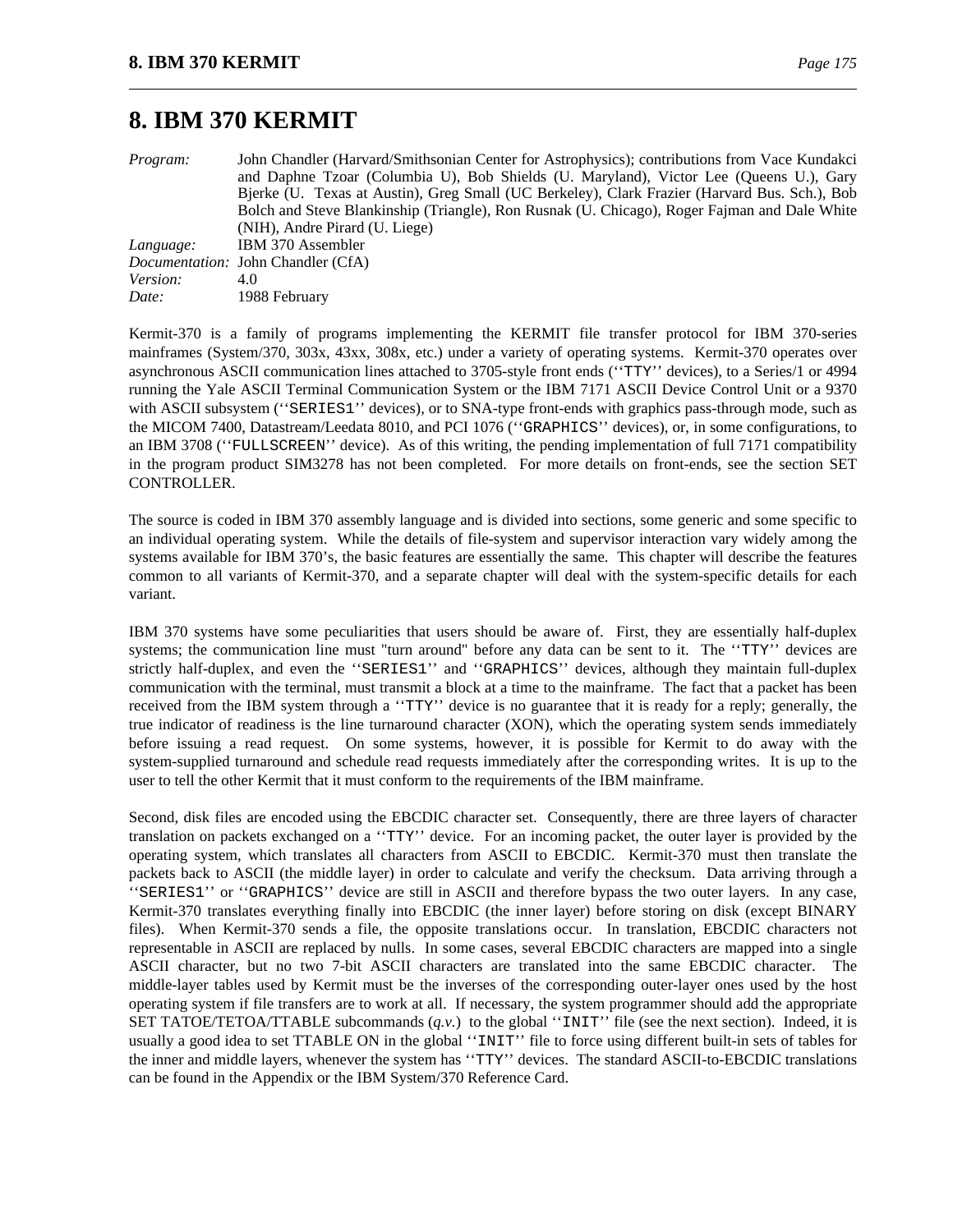Another distinction of IBM 370's is that they store and retrieve files as records rather than byte streams. Records may be either fixed-length with some sort of padding (as needed) or varying-length with some sort of (generally hidden) delimiters. Thus, Kermit-370 must assemble incoming data packets into records by stripping off carriage return-linefeed pairs (CRLF's) and padding with blanks or truncating as needed and must strip trailing blanks and append CRLF's to outgoing records. Further, disk files typically have the records combined into blocks for efficiency. One consequence of this form of storage is that files have attributes describing the component records: maximum record length (LRECL), record format (RECFM), and sometimes block size (BLKSIZE).

As mentioned before, Kermit-370 is a family of programs. At present, only the CMS and TSO versions are operational. Versions for DOS/VSE and MTS have at least reached the "drawing board," but no others have even been started. Volunteers are always welcome to port Kermit-370 to other operating systems or add new features to the existing family. Anyone interested should first get in touch with the Center for Computing Activities at Columbia University to find out what projects of a similar nature are already pending (and thereby prevent unnecessary duplication of effort).

# **8.1. Program Operation**

Kermit-370 can be invoked directly or from a command procedure. In either case, it reads and executes subcommands sequentially until directed to quit and then returns. A subcommand consists of one or more fields (words) separated by spaces.

Upon initial startup, the program looks for two (optional) initialization files, one system-wide and a second specific to the user. Both *filespecs* are, of course, system-dependent. The purpose of these files is to allow Kermit to be customized for a particular system and for a user's specific settings without changing the source code. The system-wide file, which is maintained by a systems programmer, should contain Kermit subcommands that all users would need to issue in order for Kermit to run on the system, such as subcommands to modify the ASCII/EBCDIC tables used by Kermit-370. The user-specific file, if any, should contain subcommands that the user generally issues every time Kermit is run. Kermit-370 executes any subcommands found in these files as though they were typed at the terminal. Here is a sample ''INIT'' file:

```
* Asterisk in column one is a comment.
set debug on
set warning on
set block 3
```
During interactive execution, you may use the built-in help feature while typing Kermit-370 subcommands. A question mark ("?") typed at almost any point in a subcommand, followed by a carriage return, produces a brief description of what is expected or possible at that point. Moreover, mistyping a subcommand will generally produce a helpful error message or a list of possible options at the point of error. Keywords in such lists are displayed with the minimum-length abbreviation in upper case and the remainder, if any, in lower case. In entering Kermit subcommands, any keyword may be shortened to any substring that contains the minimum abbreviation.

# **8.2. Kermit-370 Subcommands**

The following is a brief summary of Kermit subcommands. The starred subcommands can be issued as remote Kermit commands to Kermit-370 when it is in server mode. System-specific subcommands are omitted from this list.

| logs out other Kermit server.               |
|---------------------------------------------|
| establishes a new working directory.        |
| displays all or part of the disk directory. |
| a line back to the user.                    |
| from Kermit-370.                            |
| other Kermit server.                        |
| file(s) from a Kermit server.               |
|                                             |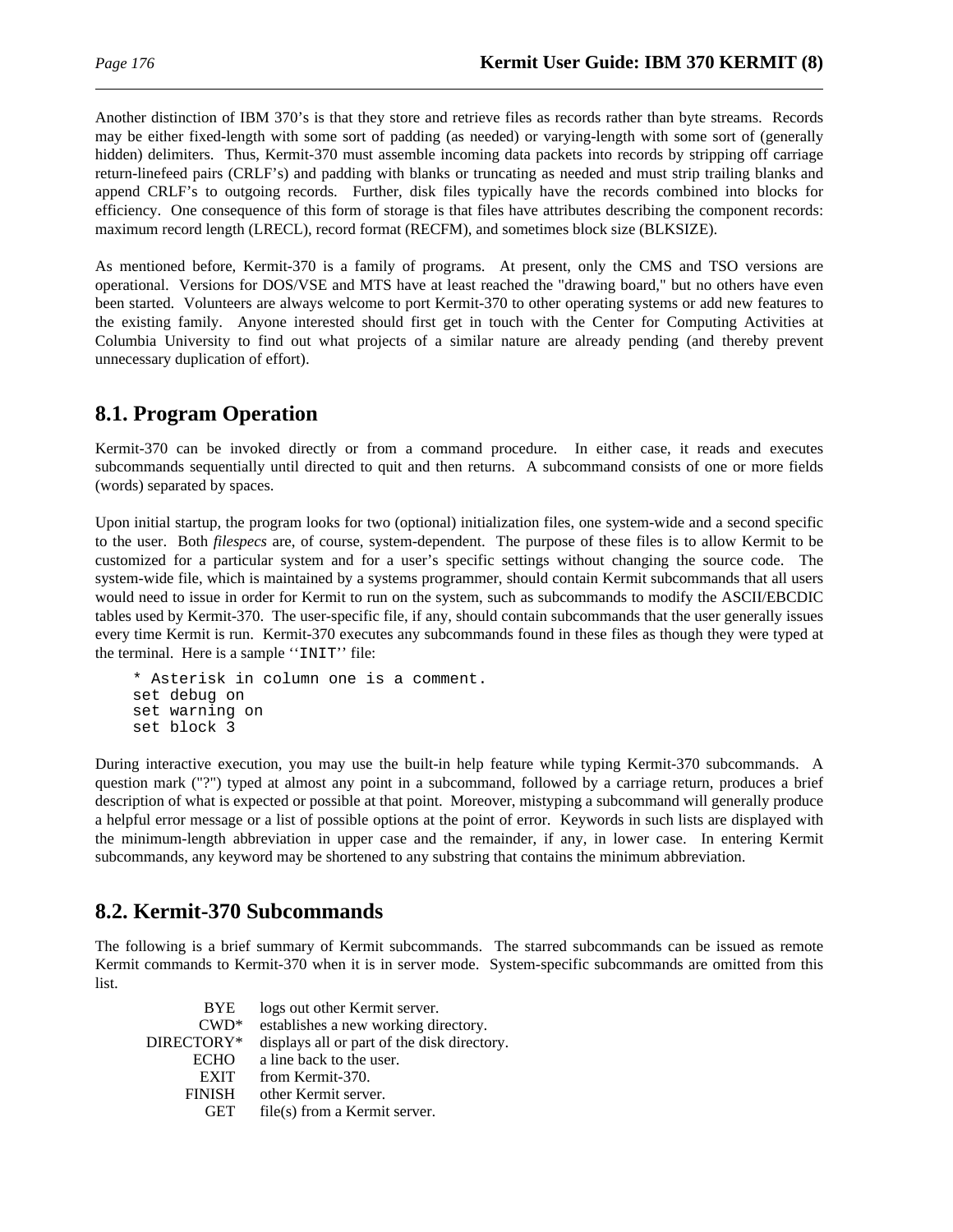| <b>HELP</b>    | about Kermit-370.                 |
|----------------|-----------------------------------|
| HOST*          | executes a system command.        |
| <b>KERMIT*</b> | executes a Kermit subcommand.     |
| <b>OUIT</b>    | from Kermit-370.                  |
| RECEIVE        | file(s) from other Kermit.        |
| <b>SEND</b>    | $file(s)$ to other Kermit.        |
| <b>SERVER</b>  | mode of remote operation.         |
| $SET*$         | various parameters.               |
| SHOW*          | various parameters.               |
| $SPACE*$       | displays disk storage allocation. |
| STATUS*        | inquiry.                          |
| TAKE*          | subcommands from file.            |
| TDUMP*         | dumps the contents of a table.    |
| TYPE*          | a file.                           |
| <b>XECHO</b>   | echoes a line (transparently).    |
| <b>XTYPE</b>   | displays a file (transparently).  |

Although Kermit-370 is generally a remote Kermit, it has the capability of communicating with another Kermit in server mode. In that situation, the subcommand prefixes REMOTE and LOCAL refer to the Kermit server and Kermit-370, respectively, even when Kermit-370 is, strictly speaking, the remote Kermit. Any replies from the Kermit server are added to a disk file (whose *filespec* is, of course, system-dependent). Such a transaction can be carried out, for example, under control of a TAKE file if Kermit-370 is not operating locally. If the local Kermit has a "magic" character sequence that switches it from terminal emulation to server mode, then an entire session could be controlled from the mainframe, possibly in response to a single command issued by a naive user. For example,

#### grab

*Kermit-370 is invoked and executes the following TAKE file*

| ECHO Serve Me! | the local Kermit switches to server mode  |
|----------------|-------------------------------------------|
| GET file.a     | the server uploads file.a                 |
| FINISH         | the server switches back to terminal mode |

The remainder of this section concentrates on the subcommands that have special form or meaning for Kermit-370, but neglects those with highly system-dependent syntax or use.

### **The SEND Subcommand**

Syntax: SEND [*filespec* [*foreign-filespec*]]

The SEND subcommand tells Kermit-370 to send a file or file group to the other Kermit. If no such file exists, Kermit-370 simply displays an error message and issues another prompt. If one or more files are sent, their names are recorded in memory and may be viewed later via the TDUMP subcommand (but with no indication of whether any of them were rejected or cancelled by the other Kermit). If this subcommand is issued without any arguments, Kermit-370 will prompt the user for both native and foreign *filespecs* (and will insist on getting the former, but will do without the latter).

When Kermit-370 sends files using long packets (longer than 96), the throughput is especially sensitive to the level of noise on the line because retries are so time-consuming. Therefore, Kermit-370 adds an extra, heuristic size limit for packets when retries have been found necessary. When that is the case, after every 20 packets, Kermit computes the packet size for maximum throughput assuming that the transmission errors were due to sparse, Poisson-distributed noise bursts. The result of this calculation is then used as another limit on the size of outgoing packets besides the one specified by the other Kermit. If no retries are required, then Kermit-370 assumes the line to be noiseless and sends packets of the maximum length the other Kermit allows. For more details on the SEND subcommand syntax and operation, see the chapter on the desired system-specific version of Kermit-370.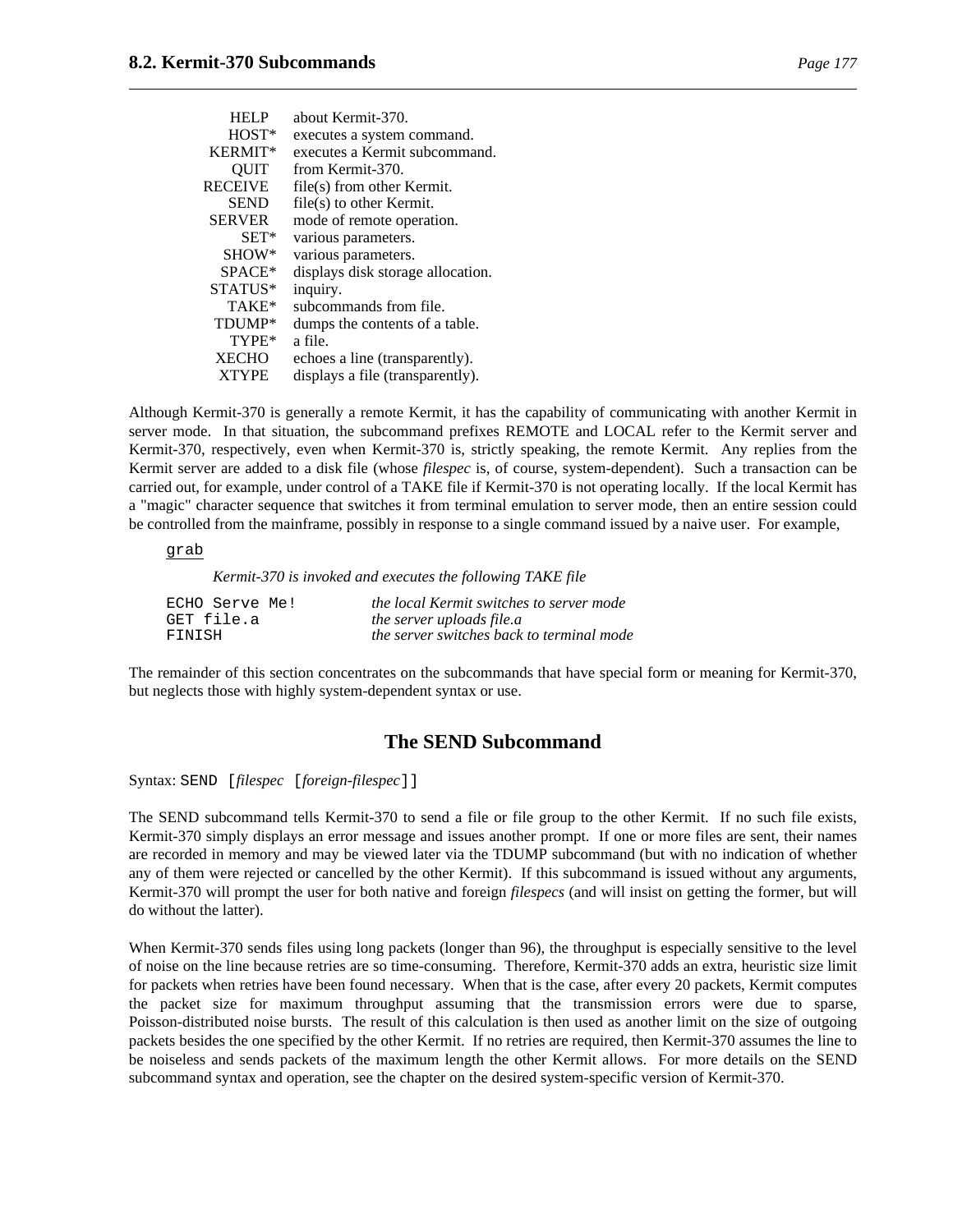### **The RECEIVE Subcommand**

Syntax: RECEIVE [*filespec*]

The RECEIVE subcommand tells Kermit-370 to accept a file or file group. The user must issue the corresponding SEND subcommand to the other Kermit. Under some circumstances, the records of the received file(s) may be truncated; when this happens, Kermit does not stop, but notes the fact as an error (unless something more serious happens later). For more details on the RECEIVE subcommand syntax and operation, see the chapter on the desired system-specific version of Kermit-370.

### **The GET Subcommand**

Syntax: GET [*foreign-filespec* [*filespec*]]

The GET subcommand tells Kermit to request a file or file group from the other system, which must have a Kermit running in server mode. Provided the other Kermit complies, the effect is the same as if SEND *foreign-filespec* had been issued directly to the other Kermit and RECEIVE [*filespec*] to Kermit-370. other Kermit). If this subcommand is issued without any arguments, Kermit-370 will prompt the user for both foreign and native *filespecs* (and will insist on getting the former, but will do without the latter). See the respective SEND and RECEIVE subcommands for a description of the each *filespec*.

### **The TAKE Subcommand**

Syntax: TAKE *filespec*

Execute Kermit subcommands from the specified file, usually called a TAKE file. The TAKE file may in turn include TAKE subcommands to a nesting depth of ten. If a TAKE file includes the subcommand SERVER, however, the nesting count starts over again in server mode. The user has the option of seeing the subcommands echoed from the TAKE file as they are executed and also the option of automatically exiting from a TAKE file on error. See the subcommand SET TAKE for details.

### **The SERVER Subcommand**

Kermit-370 is capable of acting as a server. In server mode, Kermit-370 can send and receive files, execute host commands, execute a restricted set of Kermit subcommands, and perform a variety of generic Kermit functions. The following list shows the typical local Kermit commands along with the server functions they elicit. When Kermit-370 is talking to another Kermit running in server mode, these same subcommands may be used in the other direction.

| <b>BYE</b>       | log out the Kermit server.       |
|------------------|----------------------------------|
| <b>FINISH</b>    | server mode.                     |
| GET              | a file or files from the server. |
| <b>REMOTE</b>    |                                  |
| <b>COPY</b>      | a file or files.                 |
| <b>CWD</b>       | set new working directory.       |
| <b>DIRECTORY</b> | display file attributes.         |
| <b>ERASE</b>     | a file or files.                 |
| <b>HELP</b>      | display this command summary.    |
| <b>HOST</b>      | execute a system command.        |
| <b>KERMIT</b>    | execute a Kermit-370 subcommand. |
| <b>RENAME</b>    | a file or files.                 |
| <b>SPACE</b>     | display disk space.              |
| <b>TYPE</b>      | a file.                          |
|                  |                                  |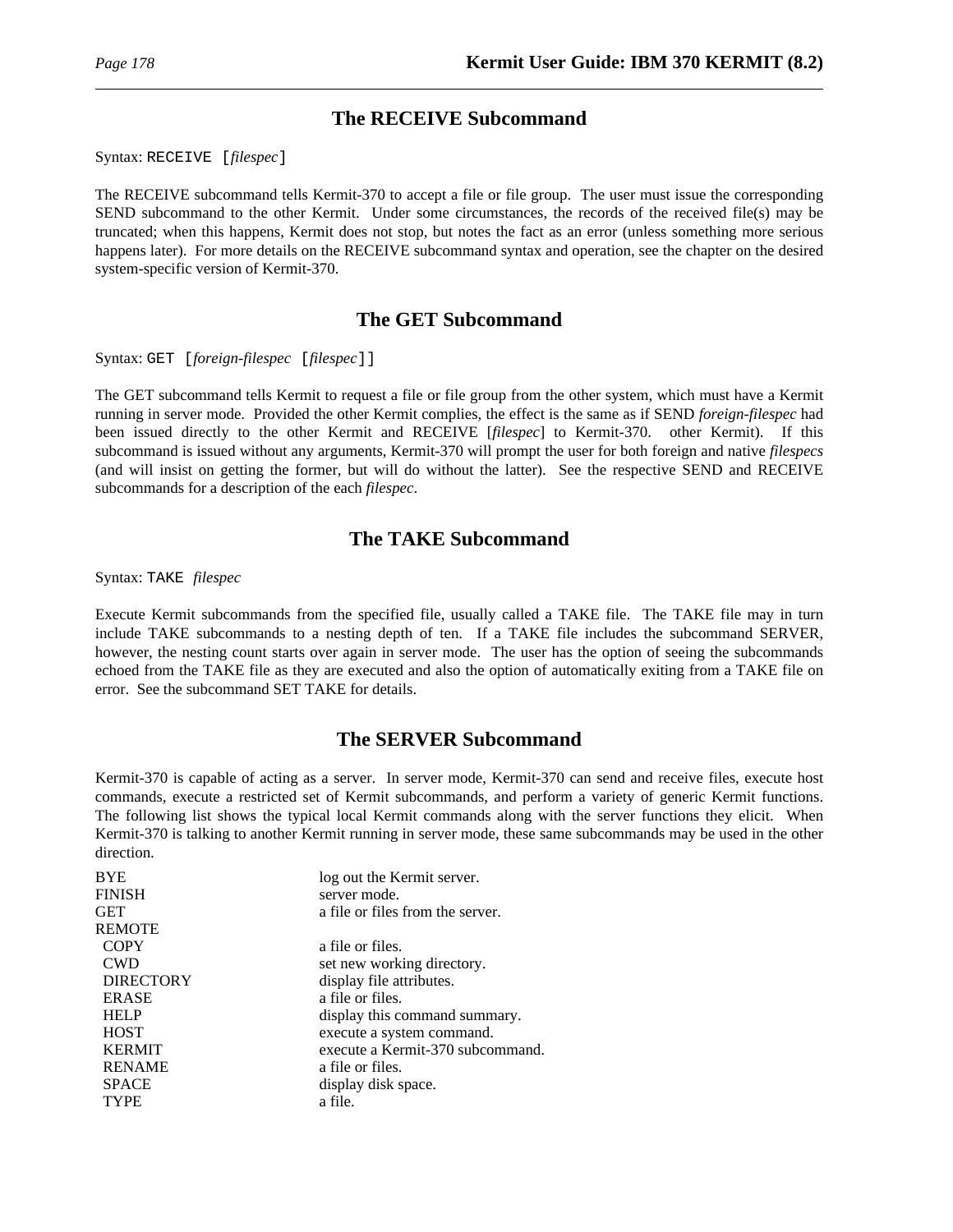SEND a file or files to the server.

If your local Kermit does not support the REMOTE KERMIT command, you may need to issue SET subcommands to select various options before typing the SERVER subcommand. Once in server mode, Kermit-370 will await all further instructions from the user Kermit on the other end of the connection until a FINISH or BYE command is given.

Command execution in server mode is different in some respects from normal operation. First of all, some Kermit subcommands are not allowed (see the list at the beginning of this section). Moreover, command errors always terminate any active TAKE file. Also, all commands will be run in the special environment that Kermit sets up during protocol transfers. Among other things, Kermit intercepts all terminal I/O (if possible) in this environment in order to transmit the data to the local Kermit as text packets.

Note that some operations can be requested by several different commands. If for example, the IBM 370 system has a command ''PRT'' for displaying a file, a user interacting with a Kermit-370 server can choose to display a file by issuing any of the commands: REMOTE TYPE, REMOTE HOST PRT, REMOTE KERMIT TYPE, REMOTE KERMIT HOST PRT, or (if SYSCMD has been set ON) REMOTE KERMIT PRT. The first form simply transfers the requested file as text, but the others invoke the ''PRT'' command with any specified options, intercept the terminal output, and return the results to the local Kermit.

### **The SET Subcommand**

Syntax: SET *parameter* [*value*]

The SET subcommand establishes or modifies various parameters controlling file transfers. The values can, in turn, be examined with the SHOW subcommand. Some parameters have two levels. In particular, there are two matching lists of SEND and RECEIVE sub-parameters corresponding to the values exchanged by Kermits in the Send-Init/ACK sequence. For each of these SEND/RECEIVE pairs one element is encoded in outgoing parameter packets, and the other is decoded from incoming ones. Setting the latter by hand may be needed to establish contact and also has the effect of redefining the default value for decoding from subsequent parameter packets. Generally, the distinction between SEND and RECEIVE parameters is unambiguous, the only exception being TIMEOUT (q.v.). The following SET subcommands are available in Kermit-370:

| <b>APPEND</b><br><b>ATOE</b><br><b>BLOCK-CHECK</b><br><b>CONTROLLER</b> | Append if file name collision.<br>Modify the Kermit-370 ASCII-to-EBCDIC table.<br>Level of error checking for file transfer.<br>Indicate type of terminal connection. |
|-------------------------------------------------------------------------|-----------------------------------------------------------------------------------------------------------------------------------------------------------------------|
| <b>DEBUG</b><br><b>DELAY</b><br><b>EOF</b>                              | Log packet traffic during file transfer.<br>Length of pause before a SEND subcommand.<br>Text file truncation at CTRL-Z.                                              |
| <b>ETOA</b><br><b>FILE</b><br><b>TYPE</b><br>other                      | Modify the Kermit-370 EBCDIC-to-ASCII table.<br>Attributes for incoming or outgoing files<br>text or binary.<br>system-specific attributes.                           |
| <b>FOREIGN</b><br><b>PREFIX</b><br><b>SUFFIX</b>                        | Strings added to outgoing filespec                                                                                                                                    |
| <b>INCOMPLETE</b><br><b>LINE</b><br><b>MARGIN</b><br><b>LEFT</b>        | Determine the action on an aborted file transfer.<br>Specify alternate communication line.<br>for sending files                                                       |
| <b>RIGHT</b><br><b>PARITY</b><br><b>RETRY</b><br><b>INIT</b>            | Indicate if 7-bit or 8-bit data.<br>Maximum retry count<br>for initial packet exchange.                                                                               |
| <b>PACKET</b>                                                           | per packet for ongoing transfer.                                                                                                                                      |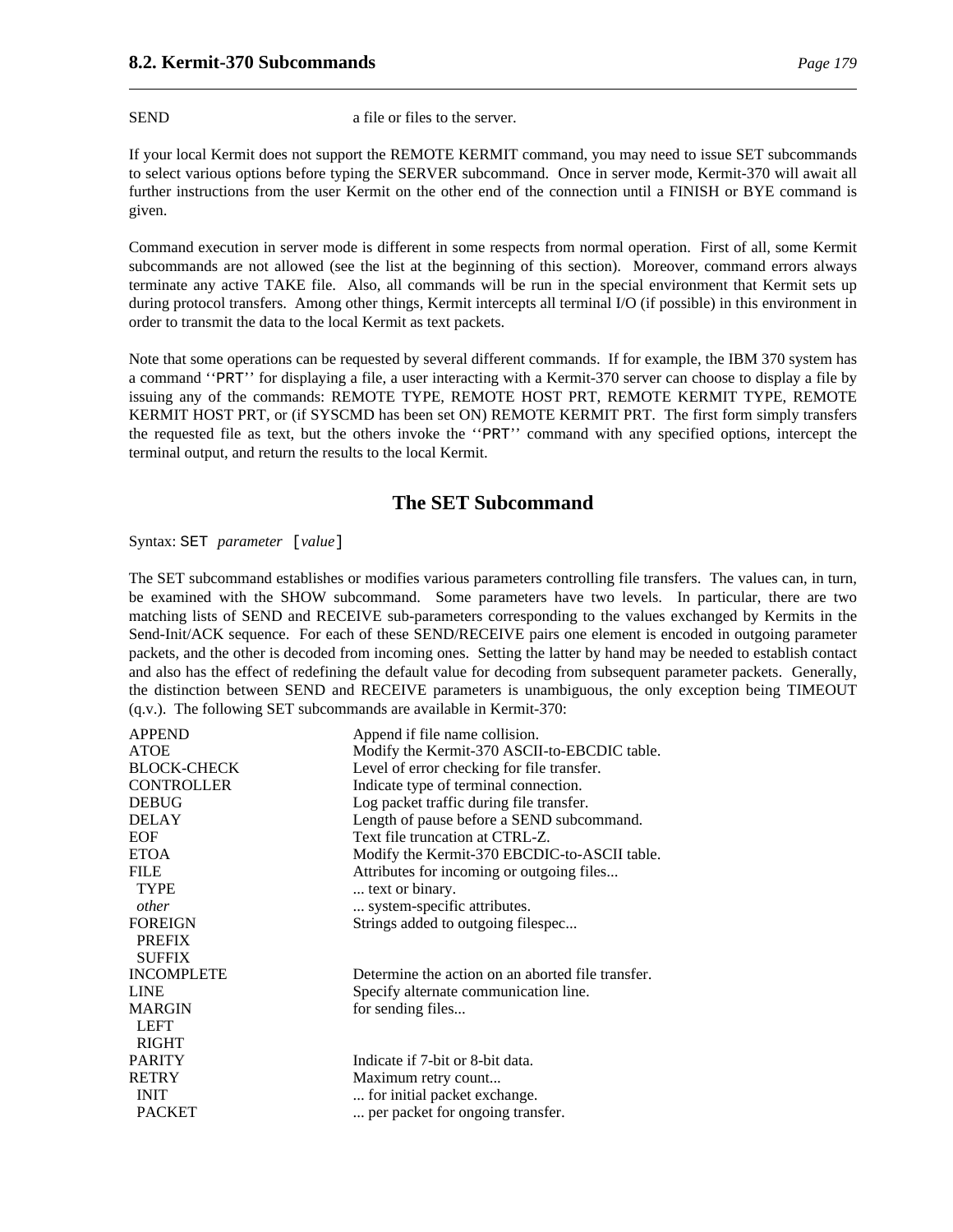| <b>SYSCMD</b><br><b>TABS-EXPAND</b><br><b>TAKE</b> | Try apparently invalid Kermit subcommands on host system.<br>Determine tab-to-space conversion on reception. |
|----------------------------------------------------|--------------------------------------------------------------------------------------------------------------|
| <b>ECHO</b>                                        | Echo subcommands read from TAKE files.                                                                       |
| ERROR-ACTION                                       | Exit from TAKE file on command error.                                                                        |
| <b>TEST</b>                                        | Facilitate testing of Kermit.                                                                                |
| <b>TATOE</b>                                       | Modify the Kermit-370 ASCII-to-EBCDIC table.                                                                 |
| <b>TETOA</b>                                       | Modify the Kermit-370 EBCDIC-to-ASCII table.                                                                 |
| <b>TTABLE</b>                                      | Determine which tables undo the terminal translation.                                                        |
| <b>WARNING</b>                                     | Rename if filename collision.                                                                                |
| 8-BIT-QUOTE                                        | Determine state of 8th-bit prefixing.                                                                        |
| <b>SEND or RECEIVE</b>                             |                                                                                                              |
| <b>END-OF-LINE</b>                                 | Packet terminator.                                                                                           |
| <b>PACKET-SIZE</b>                                 | Maximum packet size.                                                                                         |
| PAD-CHAR                                           | Character to insert before each packet.                                                                      |
| <b>PADDING</b>                                     | Number of pad characters to insert.                                                                          |
| <b>QUOTE</b>                                       | Use to quote control characters in packets.                                                                  |
| START-OF-PACKET                                    | Packet beginning marker.                                                                                     |
| <b>TIMEOUT</b>                                     | Time limit for response.                                                                                     |
|                                                    |                                                                                                              |

### **SET APPEND**

Syntax: SET APPEND ON *or* OFF

- ON If an incoming file has the same name as an existing one, the new file is appended to the old one. This option supersedes SET WARNING.
- OFF Filename collision is handled according to the WARNING parameter. (Default.)

### **SET ATOE etc.**

Syntax: SET *table* [*num1 num2*]

This modifies one of the ASCII/EBCDIC translation tables used by Kermit-370 (for example, to conform to your system). The valid table names are ATOE, ETOA, TATOE, and TETOA. The arguments are, respectively, the offset within the named table and the new value for that offset. If the arguments are omitted, the table is restored to its initial arrangement. Both *num1* and *num2* should be in the range 0-255 (decimal). For example, in ATOE or TATOE, the offset is the ASCII character code, and the new value is the new EBCDIC result code. Initially, ATOE and TATOE each contain two identical copies of the 7-bit ASCII character table. Note: the meaning of the tables depends on the TTABLE setting -- if TTABLE is OFF, the TATOE and TETOA tables are not used.

### **SET BLOCK-CHECK**

Syntax: SET BLOCK-CHECK *number*

This determines the type of block check used during file transfer, provided the other Kermit agrees. Valid options for *number* are: 1 (for a one-character checksum), 2 (for a two-character checksum) and 3 (for a three-character CRC). This is one of only two Send-Init parameters that cannot be SET separately for SEND and RECEIVE.

### **SET CONTROLLER**

Syntax: SET CONTROLLER *type*

The *type* may be TTY, SERIES1, GRAPHICS, or FULLSCREEN. Kermit-370 automatically determines whether you are connected via a Series/1 (or similar) emulation controller or a TTY line. This subcommand is provided, though, to allow that choice to be superseded, and because Kermit may not be able to distinguish between Series/1-type and other 3270-emulation controllers. When CONTROLLER is set to SERIES1 or GRAPHICS, Kermit disables the 3270 protocol conversion function by putting the terminal controller into "transparent mode", which allows Kermit packets to pass through intact.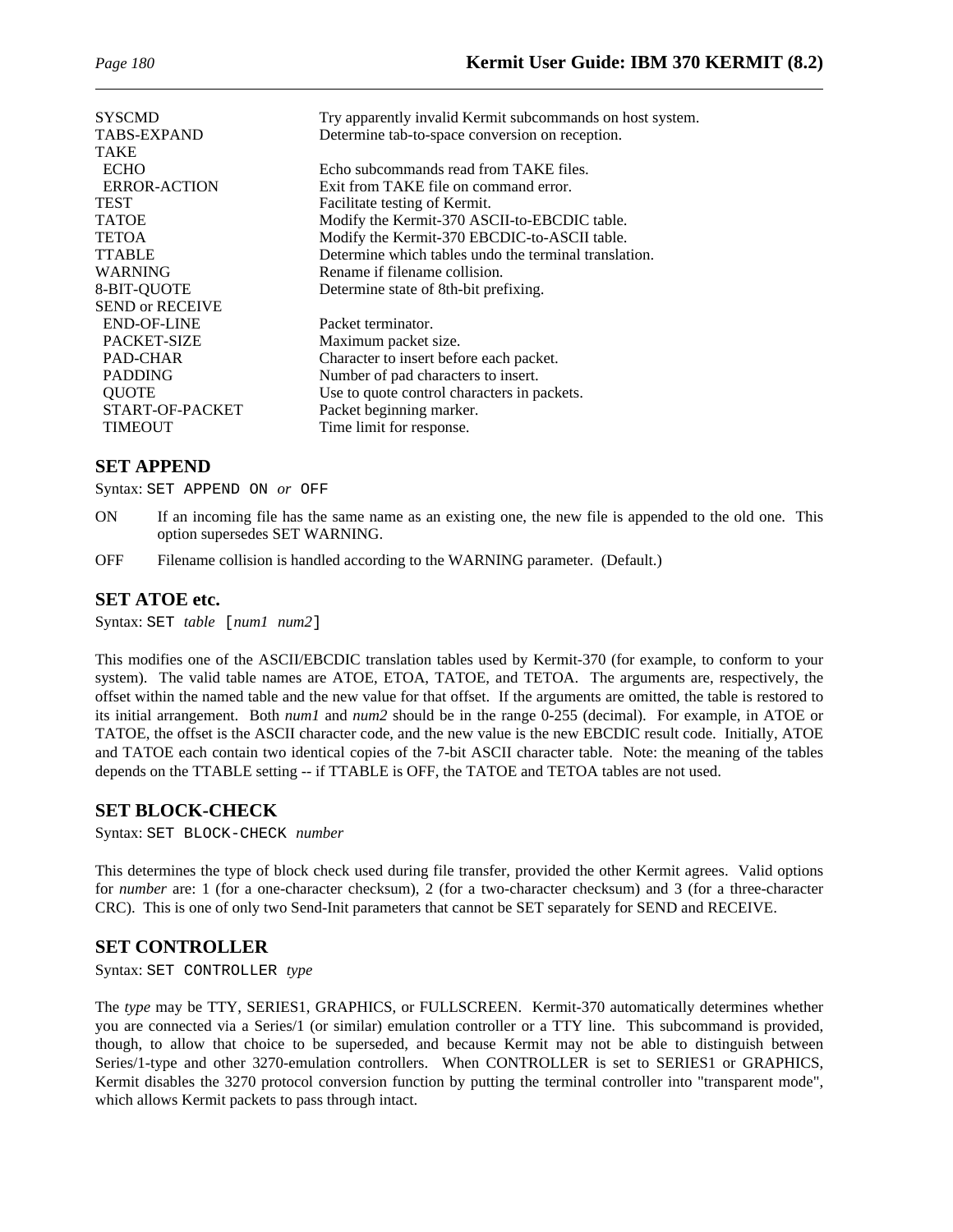#### **SET DEBUG**

Syntax: SET DEBUG ON *or* RAW *or* OFF

- ON Keep a journal of all packets sent and received in a log file on disk. If the file already exists, it is erased and overwritten. The *filespec* of the log is, of course, system-dependent. All packets are logged in EBCDIC for legibility, even when CONTROLLER is set to SERIES1 or GRAPHICS. In addition to the packets themselves, which are labelled "S" or "R" for packets sent or received, the log includes any additional status information (labelled "A"), such as the AID returned by a SERIES1 device.
- RAW The same as ON, but packets are logged in the form that is passed to or from the operating system, i.e., EBCDIC for TTY terminals, and ASCII for SERIES1 and GRAPHICS terminals.
- OFF Stop logging packets and close the the log file. (Default.)

### **SET DELAY**

Syntax: SET DELAY *number*

Normally, Kermit-370 waits 10 seconds after the SEND subcommand before starting the transfer, but this delay may be SET to any non-negative value. Two DELAY values have special meaning. When DELAY is 1, the usual two-line greeting displayed during protocol mode is abbreviated to a short message (the default Kermit prompt with three dots...), and when DELAY is 0, the greeting is suppressed entirely, along with the extra one-second pause for the RECEIVE and SERVER subcommands.

### **SET EOF**

Syntax: SET EOF ON *or* OFF

- ON Scan each incoming TEXT file for the first occurrence of CTRL-Z and ignore the remainder of the file (but continue decoding up to the actual end of the file). BINARY files are not affected.
- OFF Accept incoming files in their entirety. (Default.)

### **SET FILE TYPE**

Syntax: SET FILE TYPE TEXT *or* BINARY *or* V-BINARY *or* D-BINARY

- TEXT Specifies ordinary text. ASCII-to-EBCDIC or EBCDIC-to-ASCII translation is performed on the data. Trailing blanks are removed, and CRLF's are appended to outgoing records. CRLF's are used, in turn, to determine the end of incoming records, which are padded with blanks if necessary to fill buffers. (Default.)
- BINARY Specifies bit-stream data. No translation is performed, no CRLF's are added to outgoing records, and blanks are neither added nor removed. Incoming bytes are added successively to the current record buffer, which is written out when the current LRECL is reached. Padding, if necessary, is done with nulls.
- V-BINARY Specifies varying-length-record binary data. This type is like BINARY, except that a two-byte binary prefix is added to each outgoing record giving the number of data bytes, and incoming records are set off by (and stripped of) their prefixes on receipt.
- D-BINARY Is like V-BINARY except that the length prefixes are five-byte ASCII-encoded decimal (right-justified with leading zeroes).

#### **SET FOREIGN**

Syntax: SET FOREIGN PREFIX *string*

This defines a prefix string to be added to the outgoing *filespec* generated by the SEND subcommand. For example, the string might be set to ''B:'' to specify output to the B disk drive on the other Kermit's system. The default is a null string. There is also a FOREIGN SUFFIX handled in the same manner.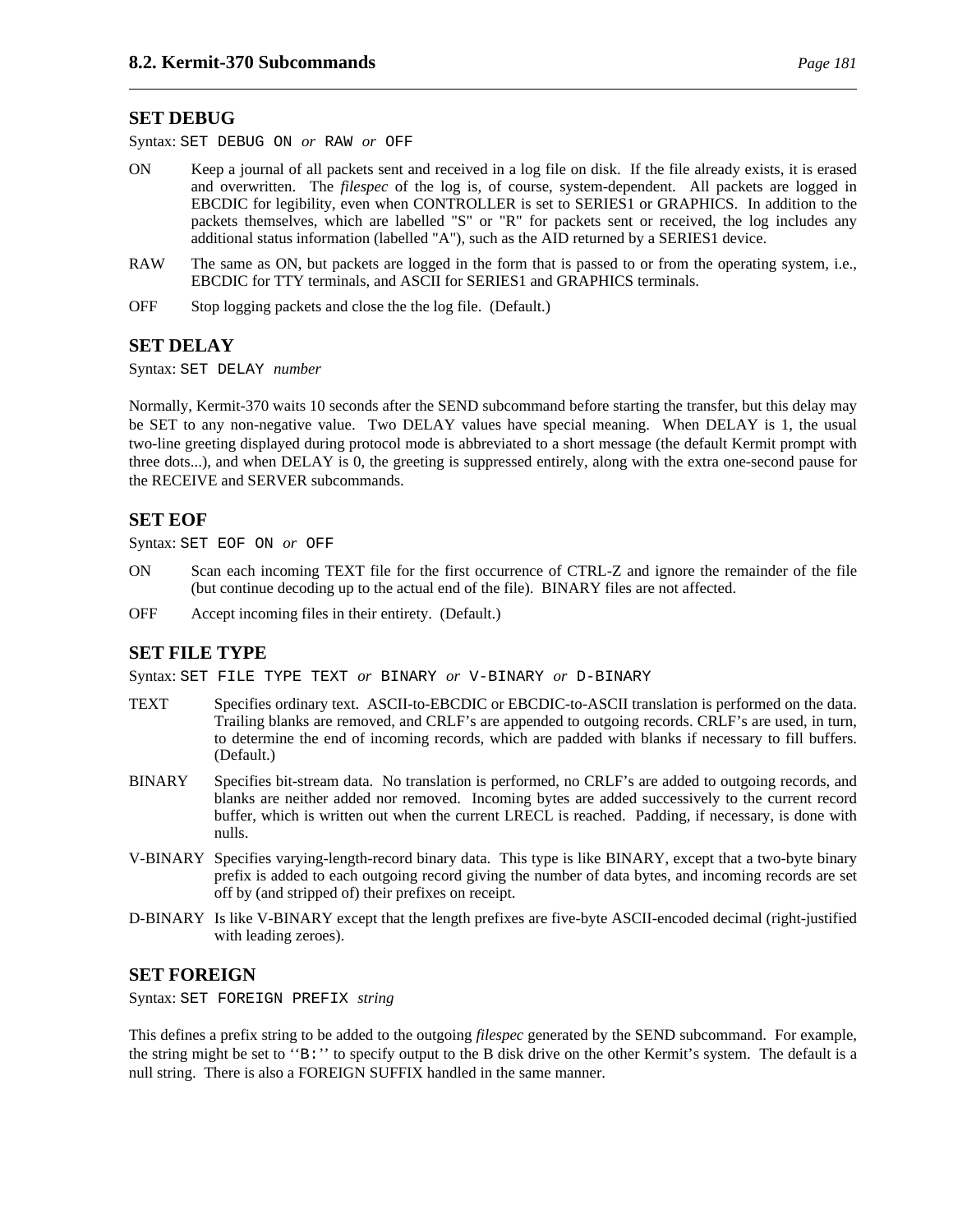#### **SET HANDSHAKE**

Syntax: SET HANDSHAKE *number*

This defines the character, if any, that Kermit-370 should send (or cause to be sent) immediately before reading each packet. The character is given as the decimal of an ASCII control character, or as zero if no handshake is to be sent. The default is 17 (XON), and any value in the range 0-31 is valid, but 13 (CR) should not be used because it is generally the end-of-packet character. When Kermit-370 is running through a full-duplex connection (such as a ''SERIES1''), the traditional IBM handshaking is not necessary, and HANDSHAKE should be set to 0 (as long as the other Kermit can be instructed not to expect a handshake). Note the distinction between SET HANDSHAKE in Kermit-370 (where it defines a character to be sent) and in many micro Kermits (where it defines a character to be expected).

#### **SET INCOMPLETE**

Syntax: SET INCOMPLETE DISCARD *or* KEEP

- DISCARD Specifies that incomplete files (that is, files partially received in a transfer cancelled by the other Kermit) are to be erased. This is the default. Note that when APPEND is ON, incomplete files are never erased, lest pre-existing data be lost.
- KEEP Specifies that incomplete files are to be kept.

#### **SET LINE**

Syntax: SET LINE [*name*]

This specifies an alternate communication line for file transfers. If the *name* is omitted, the default line (the user's terminal) is used. The format of *name* is, of course, system-dependent, and some versions of Kermit-370 do not support any alternate lines. No version currently allows Kermit-370 to CONNECT over an alternate line.

#### **SET MARGIN**

Syntax: SET MARGIN *side column*

When Kermit-370 sends a text file, each line may be truncated on the left or right (or both) at fixed column numbers. Only the text from the left margin to the right margin (inclusive) will be sent, and any trailing blanks in the truncated lines will be stripped. A value of zero for either margin disables truncation on that side.

#### **SET PARITY**

Syntax: SET PARITY MARK *or* NONE

Transparent-mode ASCII data received from a ''SERIES1'' or ''GRAPHICS'' device will typically have either all Mark parity (seven data bits with the eighth bit set) or no parity (eight data bits). Kermit-370 must know which kind of parity to expect in order to calculate checksums properly. Since Kermit-370 does not actually verify parity, the other possible variants (ODD, EVEN, and SPACE) are lumped together with MARK parity for the purpose of this subcommand, which merely chooses between 7-bit and 8-bit data transfer. The default is MARK.

#### **SET PROMPT**

Syntax: SET PROMPT *string*

This defines the character string that Kermit-370 displays when asking for a subcommand. The prompt may be any string of up to 20 characters. The default is the name of the system-specific version of Kermit-370 followed by a ">" sign, e.g., Kermit-CMS>.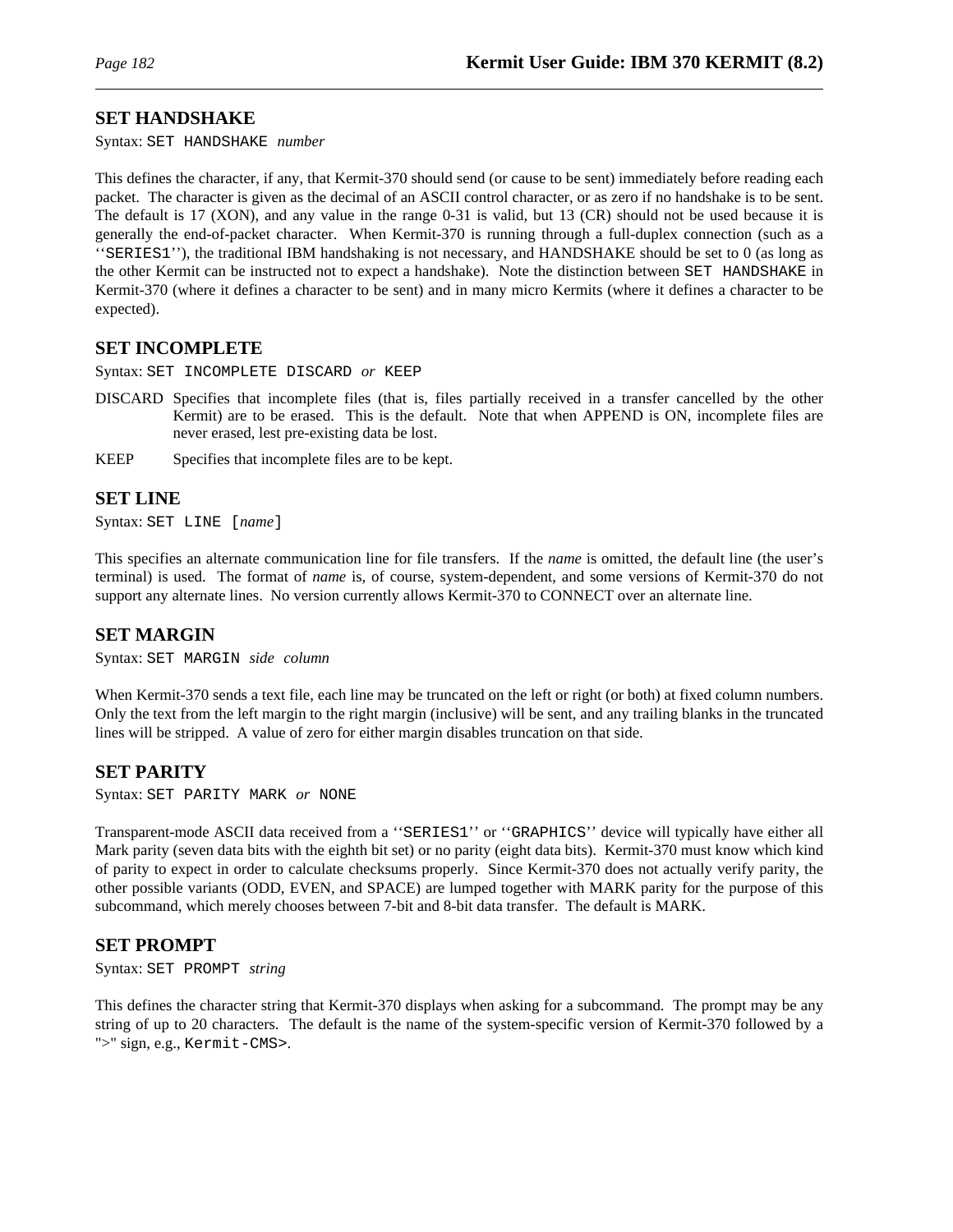#### **SET RETRY**

Syntax: SET RETRY INITIAL *or* PACKETS *number*

Kermit-370 resends its last packet after receiving a NAK or bad packet, but it eventually gives up after repeated failures or the same packet. The limit on retries can be set separately for the initial packet exchange (Send-Init or server-mode command) and for ordinary packets. The default for INITIAL is 16 and for PACKETS, 5. Either limit can be set to any positive value.

#### **SET SYSCMD**

Syntax: SET SYSCMD ON *or* OFF

- ON If the user enters a command string which is not a valid Kermit subcommand, Kermit-370 will pass the string along to the host operating system for execution. If the string is rejected by the system as well, Kermit will report it as an invalid *Kermit* subcommand. Otherwise, Kermit will assume the string was intended as a host command and will simply report the completion code if non-zero.
- OFF Invalid Kermit subcommands are simply rejected as such. System commands may be executed, of course, but only by specifying the generic prefix ''HOST'' or the appropriate system-specific prefix, such as CMS or TSO. (Default.)

#### **SET TABS-EXPAND**

Syntax: SET TABS-EXPAND ON [*list*] *or* OFF

- ON Tab characters in incoming TEXT files are replaced by one or more blanks to bring the record size up to the next higher multiple of eight for each tab. If tab settings other than columns 1, 9, 17, etc. are desired, they may be specified explicitly in a list following the keyword ''ON''. Items in the list may be separated by spaces or commas.
- OFF Incoming tabs are retained. (Default.)

#### **SET TAKE ECHO**

Syntax: SET TAKE ECHO ON *or* OFF

- ON Subcommands are echoed to the terminal as they are executed from a TAKE file.
- OFF Subcommands from a TAKE file are executed "silently." (Default.)

#### **SET TAKE ERROR-ACTION**

Syntax: SET TAKE ERROR-ACTION CONTINUE *or* HALT

- CONTINUE Execution continues in a TAKE file regardless of illegal commands, except in server mode. This is the default.
- HALT A command error in a TAKE file causes immediate exit to Kermit subcommand level.

#### **SET TEST**

Syntax: SET TEST ON *or* OFF

- ON Allow setting the START-OF-PACKET and other special characters to any value, and suppress checksum testing on received packets.
- OFF Normal operation. (Default.)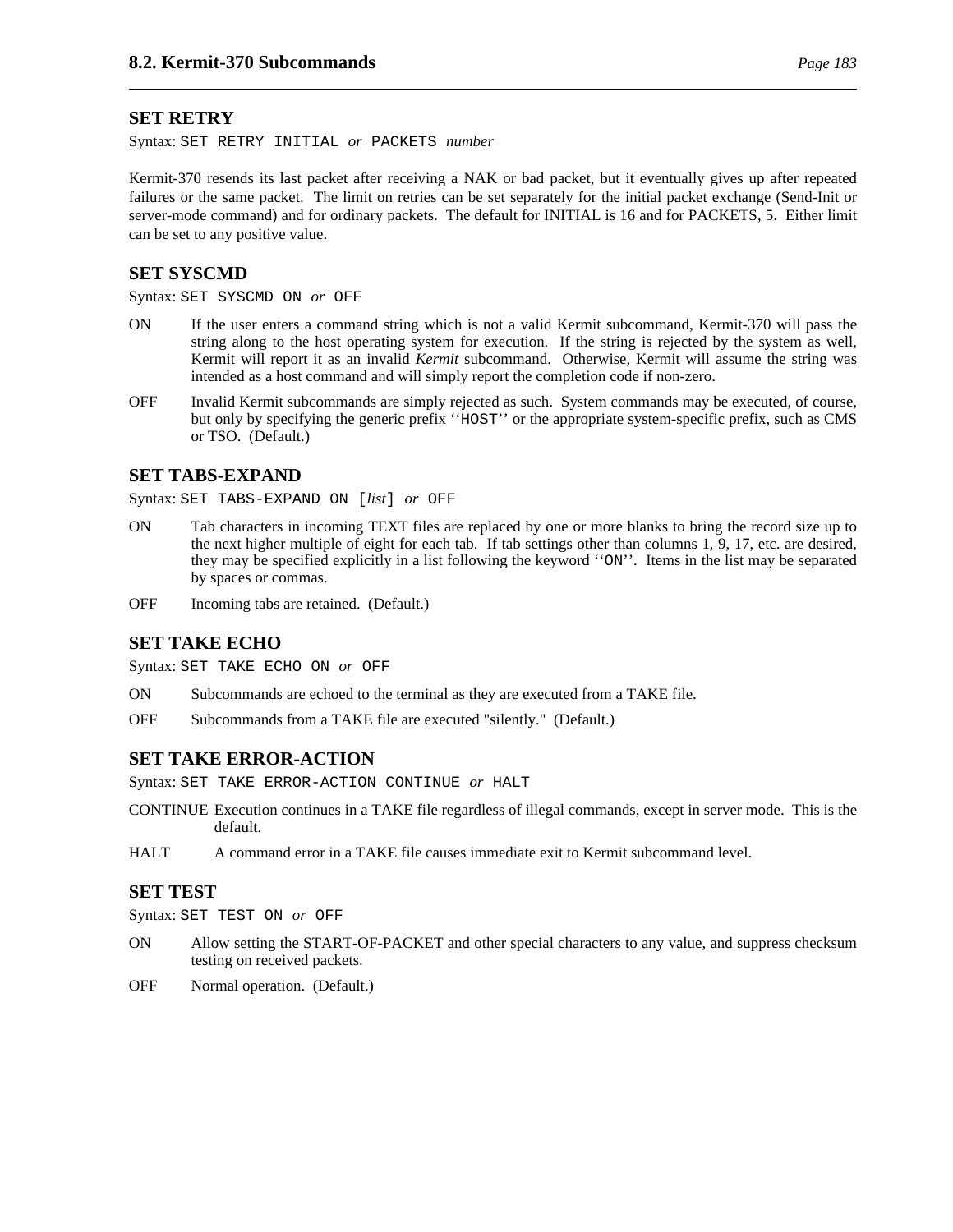#### **SET TTABLE**

Syntax: SET TTABLE ON *or* OFF

- ON The translation that undoes the terminal controller's ASCII/EBCDIC conversion comes from the TATOE and TETOA tables, rather than the ATOE and ETOA tables (which are used only for translating disk files). This option has no effect when there is no translation built into the controller, i.e., with SERIES1 and GRAPHICS connections.
- OFF The ATOE and ETOA tables are used for all translations by Kermit-370. (Default.)

#### **SET WARNING**

Syntax: SET WARNING ON *or* OFF

- ON If an incoming file has the same *filespec* as an existing file on disk, Kermit will attempt to rename the incoming file so as not to destroy (overwrite) the pre-existing one.
- OFF Upon filename collision, the existing file will be erased and replaced by the incoming file. (Default.)

#### **SET 8-BIT-QUOTE**

Syntax: SET 8-BIT-QUOTE *char or* ON *or* OFF

This controls whether eighth-bit prefixing is done and can be used to specify the character to be used. This is one of only two Send-Init parameters that cannot be SET separately for SEND and RECEIVE.

- char Eighth-bit prefixing will be done using *char*, provided the other Kermit agrees.
- ON Eighth-bit prefixing will be done, provided the other Kermit explicitly requests it (and specifies the character).
- OFF Eighth-bit prefixing will not be done. (Default.)

#### **SET SEND/RECEIVE**

The following parameters can be set either as SEND or RECEIVE options. As a rule, in each pair, one is the operational value, and the other is used to change the default for Send-Init packets received from the other Kermit and to set up parameter values as if the other Kermit had specified them on the previous exchange. When both values are described, the operational one will be first. After a transfer, the operational values will be unchanged, but the others (as displayed by SHOW) will reflect the parameters specified by the other Kermit. The underlying defaults established by previous SET subcommands will still be in effect. In the syntax descriptions, *mode* is SEND or RECEIVE.

#### **END-OF-LINE**

Syntax: SET *mode* END-OF-LINE *number*

RECEIVE should not be changed.

SEND may be needed to establish contact. If the other system needs packets to be terminated by anything other than carriage return, specify the decimal value of the desired ASCII character. *number* must be in the range 0-31 (decimal). The default is 13 (CR).

#### **PACKET-SIZE**

Syntax: SET *mode* PACKET-SIZE *number*

RECEIVE defines *number* as the maximum length for incoming packets. The valid range is 26-9024, but 94 is the limit for normal short-packet protocol. The default is 80. In practice, the size may be limited by hardware and programming considerations. See the system-specific chapters for details.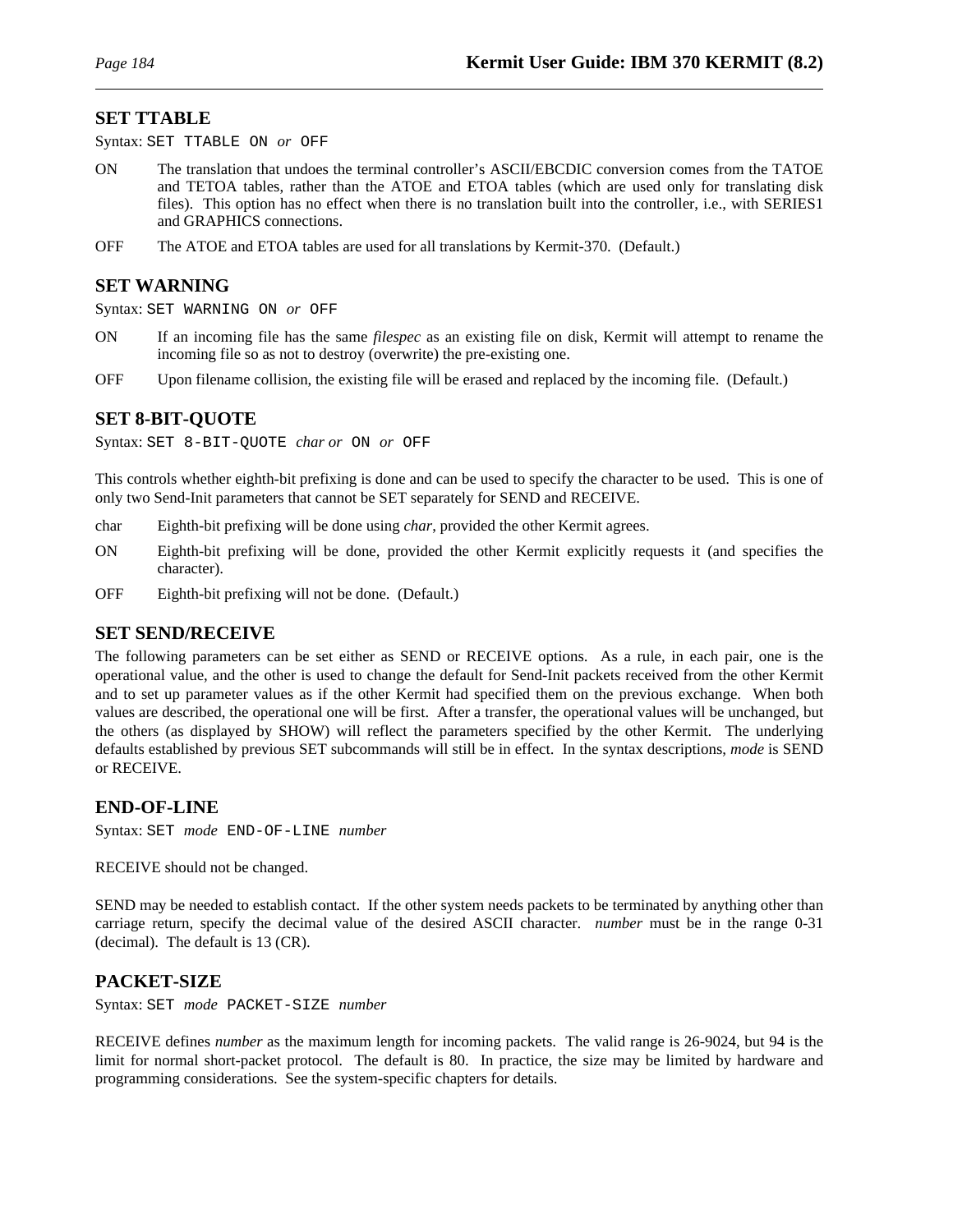SEND might be needed for sending files to a minimal Kermit that neither specifies a buffer size in the Send-Init sequence nor can accept the default (80). This parameter has no other function and is meaningful only in the range 26-94.

## **PAD-CHAR**

Syntax: SET *mode* PAD-CHAR *number*

RECEIVE defines *number* as the character to be used by the other Kermit for padding packets. The character must be an ASCII control character (in the range 0-31). The default is 0 (NULL). This option is seldom useful.

SEND may be needed to establish contact if the other Kermit (or the transmission line) needs padded packets.

### **PADDING**

Syntax: SET *mode* PADDING *number*

RECEIVE defines the *number* of pad characters to be used for padding packets from the other Kermit. This number may be anywhere from 0 to 94. The default is 0. This option is seldom useful.

SEND may be needed to establish contact if the other Kermit (or the transmission line) needs padded packets.

## **QUOTE**

Syntax: SET *mode* QUOTE *char*

SEND indicates a printable character for prefixing (quoting) control characters and other prefix characters. The only good reason to change this would be for sending a file that contains many ''#'' characters (the normal control prefix) as data. It must be a single character with ASCII value 33-62 or 96-126 (decimal).

RECEIVE would be needed only for talking to a crippled Kermit that uses a non-standard quoting character, but does not admit it.

### **START-OF-PACKET**

Syntax: SET *mode* START-OF-PACKET *number*

RECEIVE defines *number* as the character to be expected to mark the start of packets from the other Kermit. The character must be an ASCII control character (in the range 0-31). The default is 1 (SOH). This may be needed to establish contact.

SEND may also be needed to establish contact. It defines *number* as the character to be used to mark outgoing packets.

### **TIMEOUT**

Syntax: SET *mode* TIMEOUT *time*

RECEIVE defines the *time* in seconds the other Kermit is to wait for a response from Kermit-370 before resending a packet. The default is 5. A value of 0 means the other Kermit should wait indefinitely.

SEND defines the *time* in seconds Kermit-370 is to wait for a response from the other Kermit before resending a packet. The default is 0.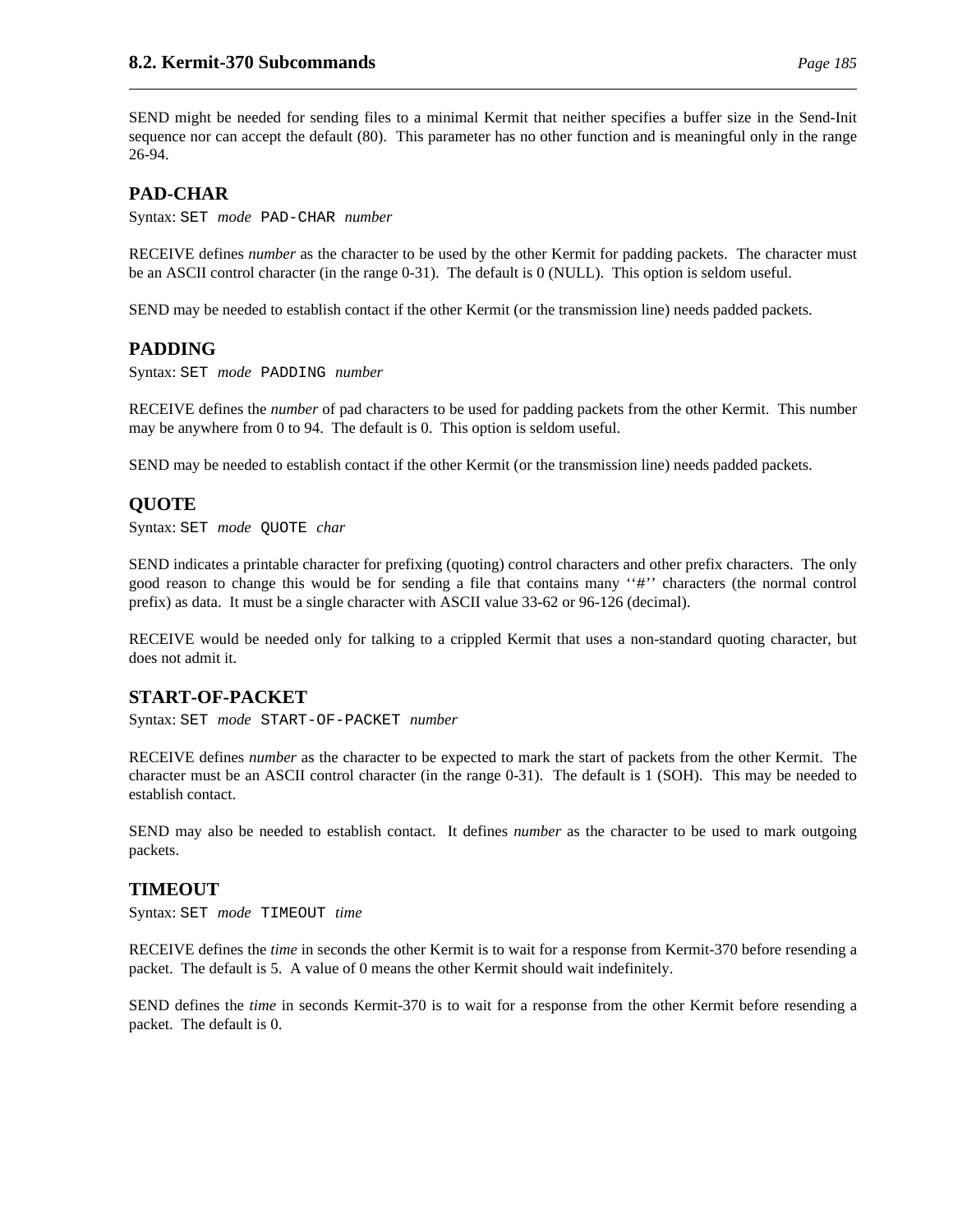## **The SHOW Subcommand**

Syntax: SHOW [*option*]

The SHOW subcommand displays the values of all parameters that can be changed with the SET subcommand, except for ATOE, ETOA, TATOE, and TETOA (for those, see the TDUMP subcommand). If specified, *option* can be a particular parameter or the keyword ''ALL'' (the default). Groups of parameters, such as SEND, can be displayed by requesting the group name, or individual sub-parameters can be displayed by specifying the complete name. For example,

SHOW RECEIVE EOL

will display the decimal value of the packet terminator that Kermit-370 currently expects, i.e., 13. Similarly,

SHOW FOREIGN

will display the character strings currently in use for prefix and suffix on each outgoing *filespec*.

## **The STATUS Subcommand**

Syntax: STATUS

This subcommand displays information about the previously executed subcommand. The response will include either the appropriate error message or the message ''No errors''. The initial status is ''No file transfers yet''. If the status reflects an error condition, the name of the last file used (excluding TAKE files) will be displayed as well. If the error was detected by the other Kermit, the message will be ''Micro aborted'' followed by the text from the Error packet. Conversely, if Kermit-370 detected the error, the text of the status message will have constituted the error packet sent out. In any case, if the last file transfer was cancelled (by virtue of an attribute mismatch or manual intervention), the reason for cancellation is displayed. Also, if the error occurred in disk I/O, any available explanatory information is displayed. Normally, the error status is altered only when a transfer-initiating subcommand (SEND or RECEIVE) is executed, but in server mode *every* subcommand is received through a transfer from the other Kermit and may affect the status (except the STATUS subcommand itself, of course). When Kermit-370 has been forced to truncate one or more records in a RECEIVE operation (because of the current maximum record length), the number of records truncated is reported. The status display also includes throughput statistics for the last transfer: number of files sent, duration, number of packets, number of retries, and averages of bytes/packet and bytes/second. These last two quantities are calculated separately for bytes sent and received on the communication (including padding, if any), and the last quantity is also calculated on the basis of the number of bytes read from or written to disk.

Finally, if retries were necessary, Kermit-370 computes the optimum packet size assuming the retries to have been due to sparse, Poisson-distributed bursts of noise. This is the same heuristic optimum that Kermit-370 computes and uses as an alternative packet-size limit when sending long packets.

## **The TDUMP Subcommand**

Syntax: TDUMP *table-name or* NAMES

This displays the contents of *table-name*. The same table can be modified using the SET subcommand. The ATOE, ETOA, TATOE, and TETOA tables can presently be displayed and changed. Alternatively, the *filespec* of each file sent in the last transfer can be displayed.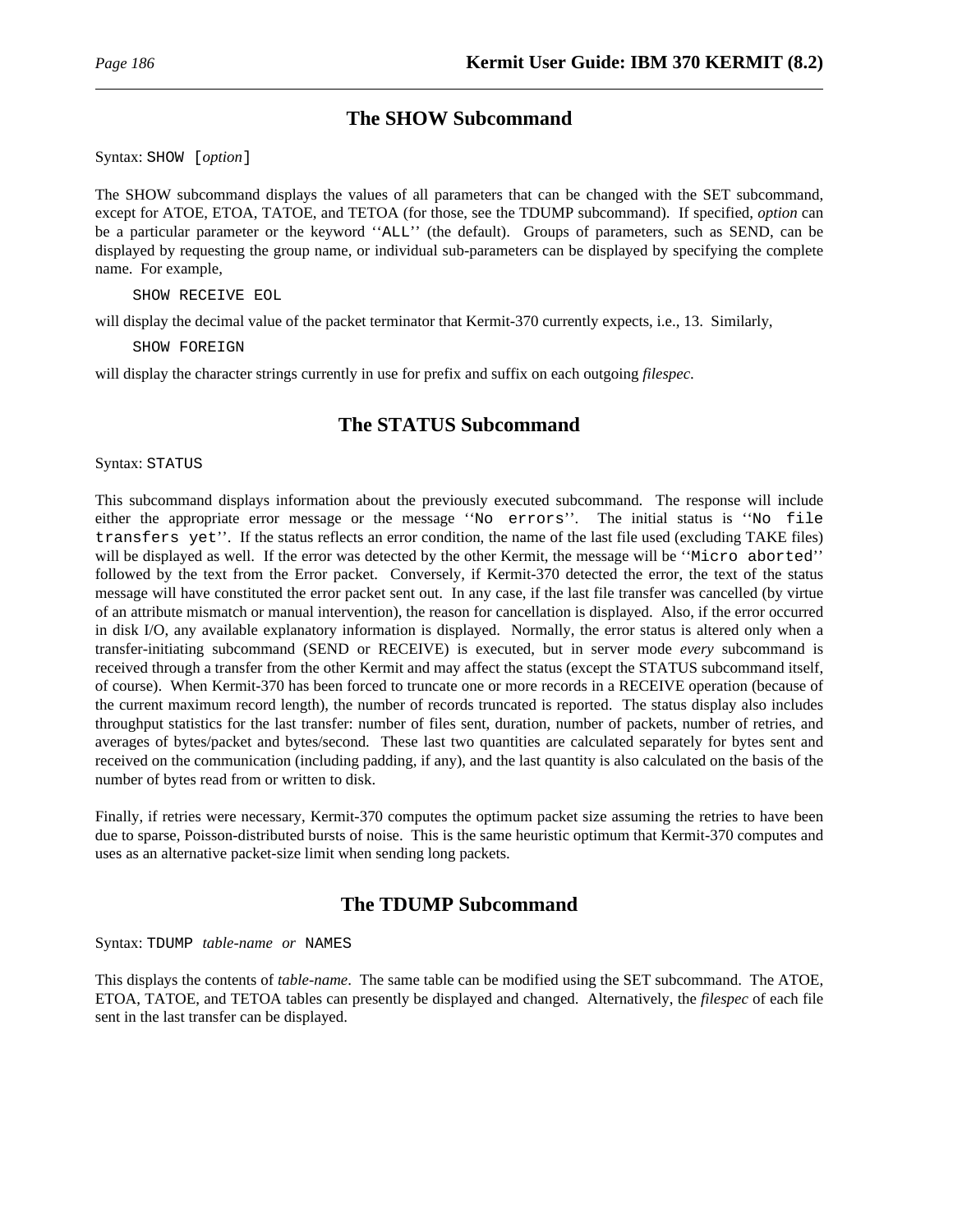### **The GIVE Subcommand**

Syntax: GIVE *table-name filespec*

This compares the named table with its default values and saves the differences in the form of a TAKE file consisting of SET subcommands that would convert the default into the current arrangement. ATOE, ETOA, TATOE, and TETOA are the available tables. The details of the *filespec* are system-dependent, but those details will, in general, be the same as for the TAKE subcommand.

### **The HOST Subcommand**

Syntax: HOST *text of command*

This issues a command to the host operating system from Kermit-370. When a command returns a non-zero completion code, the code will be displayed. Generally, the name of the system (e.g., CMS) is treated as a synonym for the HOST subcommand.

### **The KERMIT Subcommand**

Syntax: KERMIT *text of subcommand*

This is provided for redundancy as the counterpart of the HOST subcommand. Kermit-370 executes the specified text as a Kermit subcommand just as if the LOCAL prefix had been entered.

### **The ECHO and XECHO Subcommands**

Syntax: [X]ECHO *line*

These subcommands type the *line* back at the user. The *line* may contain control characters or any desired text, including upper or lower case. These subcommands may be used, for example, to test the ASCII/EBCDIC translate tables or to issue coded commands to the user's terminal. XECHO differs from ECHO primarily in that it uses transparent mode if CONTROLLER is SERIES1 or GRAPHICS. It also offers its own brand of control-character quoting, using the """ character to indicate that only the five low-order bits of the ASCII codes are to be used. Thus, " $\alpha$ ", " $\alpha$ ", and " $\gamma$ !" are all translated to SOH (CTRL-A), while " $\gamma$ ['' becomes ESC. However, there must be one exception for ''^'' itself: ''^>'' and ''^~'' are both translated to RS (CTRL-^), but ''^^'' becomes just  $``^{\prime\prime\prime\prime}$ .

## **The TYPE and XTYPE Subcommands**

Syntax: [X]TYPE *filespec*

These subcommands type the named file. XTYPE differs from TYPE primarily in that it uses transparent mode if CONTROLLER is SERIES1 or GRAPHICS, and sends the data in bursts no larger than the current SEND PACKET-SIZE. TYPE is effectively a synonym for (and allows the same options as) the host system command for listing files, but XTYPE merely sends the file "raw".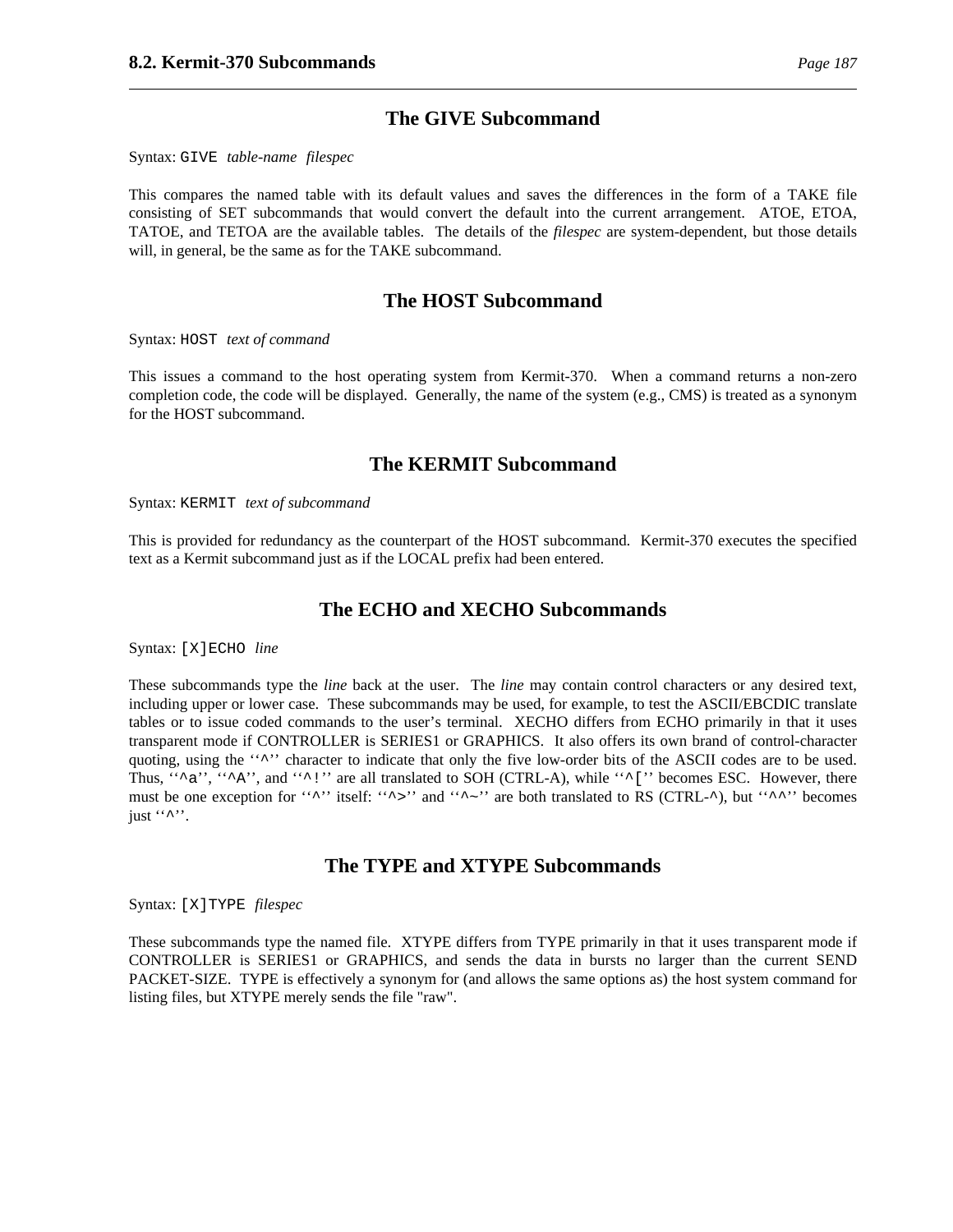# **8.3. Before Connecting to the Mainframe**

Several flags must be set on the micro version of Kermit before connecting to an IBM 370 system as a ''TTY'' device. You should set the LOCAL-ECHO flag to ON (to indicate half-duplex). This is the norm but not true in absolutely every case; if each character appears twice on your terminal screen, set the LOCAL-ECHO flag OFF. FLOW-CONTROL should be set to NONE, and on some systems HANDSHAKE should be set to XON. The parity should be set according to the system's specifications. On some micro versions of Kermit, all of the above is done in one step using the DO IBM macro (or SET IBM ON). Set the baud rate to correspond to the line speed.

Connecting through a ''SERIES1'' or ''GRAPHICS'' device also requires that certain flags be set on the micro version of Kermit. You should set the LOCAL-ECHO flag to OFF (to indicate full-duplex). FLOW-CONTROL should be set to XON/XOFF, and HANDSHAKE should be set to OFF. For many systems, the PARITY should be set to EVEN. Set the baud rate to correspond to the line speed.

One exception to these rules is the case where the micro Kermit is attempting automated file transfer, e.g., downloading several separate files from Kermit-370 running in server mode. In fact, under those circumstances, handshaking is necessary even with ''SERIES1'' connections, and the two Kermits must be instructed to adopt a common handshake character (e.g., by SET HANDSHAKE 10 to Kermit-370 and SET HANDSHAKE LF to the micro).

In any case, you should make sure that either the micro Kermit or Kermit-370 will provide timeouts during file transfers (if not both). Some versions of Kermit-370 (notably CMS) cannot provide timeouts, and you may need to set the TIMER to ON in the micro.

# **8.4. After Returning from Kermit-370**

When Kermit-370 receives a QUIT or EXIT subcommand or finishes the subcommand or subcommands specified in the original command string that invoked Kermit, control is returned to the caller. Before returning, Kermit-370 closes any active TAKE files (the EXIT or QUIT subcommand may be issued from a TAKE file). On return, the completion code is set from the current error status according to the codes in Table 8-0.

# **8.5. What's New**

Below is a list of the additions in Version 4.0 of Kermit-370:

- 1. Code reorganization into generic 370 and system-specific sections.
- 2. Optional separate translation tables for counteracting the system conversion of terminal I/O.
- 3. New GIVE subcommand for saving a modified translation table.
- 4. A new, RAW debug mode for recording the packet traffic as actually sent and received on ''GRAPHICS'' and ''SERIES1'' devices.
- 5. Preservation of the case of subcommands as typed, with uppercase conversion of only those words that must be uppercase.
- 6. New SET MARGIN subcommand for limiting the width of a file to be sent.
- 7. Settable tab stops for Kermit's conversion of tabs to spaces (alternative to the default 1, 9, 17, etc.).
- 8. Replace SET SERIES1 subcommand with new SET CONTROLLER. Support for multiple terminal controller types.
- 9. New DIRECTORY and HOST subcommands following Kermit standard.
- 10. Combination of file-attribute SET subcommands (FILE-TYPE, LRECL, and RECFM) into a new group SET FILE.
- 11. Separate retry limits for initial and subsequent packet exchanges.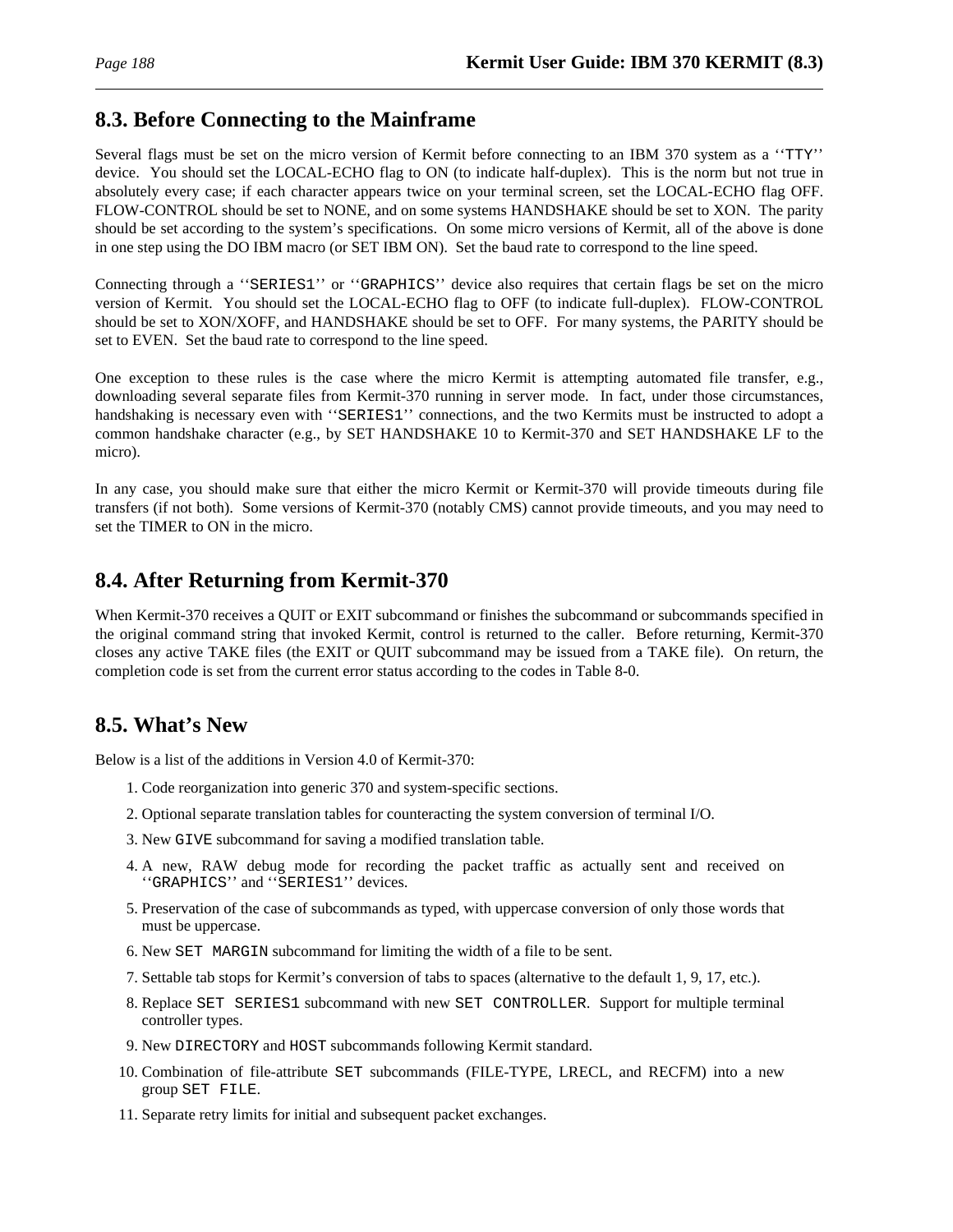| $\boldsymbol{\rho}$ | 89             |
|---------------------|----------------|
| 71 Q                | $\overline{ }$ |

| Code<br>$\theta$ | Symbol<br><b>NOE</b> | <b>Error Message</b><br>No errors |
|------------------|----------------------|-----------------------------------|
| 1                | NFT                  | No file transfers yet             |
| 2                | <b>TRC</b>           | Transfer cancelled                |
| 3                | <b>USC</b>           | Invalid server command            |
| 4                | TIE                  | Terminal I/O error                |
| 5                | <b>BPC</b>           | Bad packet count or chksum        |
| 6                | <b>IPS</b>           | Invalid packet syntax             |
|                  | <b>IPT</b>           | Invalid packet type               |
| 8                | MIS                  | Lost a packet                     |
| 9                | <b>NAK</b>           | Micro sent a NAK                  |
| 10               | ABO                  | Micro aborted                     |
| 11               | <b>FNE</b>           | Invalid file name                 |
| 12               | <b>FNF</b>           | File not found                    |
| 13               | <b>FUL</b>           | Disk or file is full              |
| 14               | DIE                  | Disk I/O error                    |
| 15               | <b>MOP</b>           | Missing operand                   |
| 16               | <b>SYS</b>           | Illegal system command            |
| 17               | <b>KCE</b>           | Kermit command error              |
| 18               | TIM                  | No packet received                |
| 19               | <b>RTR</b>           | Records truncated                 |
| 20               | COM                  | Bad communication line            |

**Table 8-1:** Error messages and codes for Kermit-370

- 12. Pad binary records on disk with nulls, rather than blanks.
- 13. Automatically tune packet length when sending long packets according to heuristic optimum based on sparse Poisson statistics, provided that transmission errors do occur.
- 14. Expand STATUS report to include the number of files in the last transfer, throughput statistics, heuristic optimum packet length (when long packets are enabled), and the reason for any file rejection based on A-packets.
- 15. New subcommand TDUMP NAMES to display the list of files sent in the last transfer.
- 16. Add file creation date to A-packet repertoire.
- 17. REMOTE COPY and REMOTE RENAME commands to a server at the other end.
- 18. Allow long packets through a 7171 with VTAM.
- 19. New type D-BINARY for binary files with undelimited variable-length records.
- 20. SET 8-BIT-QUOTE. Allow 8-bit data where possible via SET PARITY.
- 21. SET SYSCMD, so that Kermit can be told to try "illegal" subcommands as host system commands instead of just rejecting them.
- 22. SET PROMPT subcommand.
- 23. Do not forget parameters specified by the other Kermit in I-packets.
- 24. Keep track of truncated records during a RECEIVE operation and report the count in STATUS; also call truncation an error after everything is received.
- 25. SET HANDSHAKE subcommand to alter or suppress handshake character Kermit-370 sends out after each packet.

Both SEND and GET prompt the user for native and foreign *filespecs* if no arguments are entered.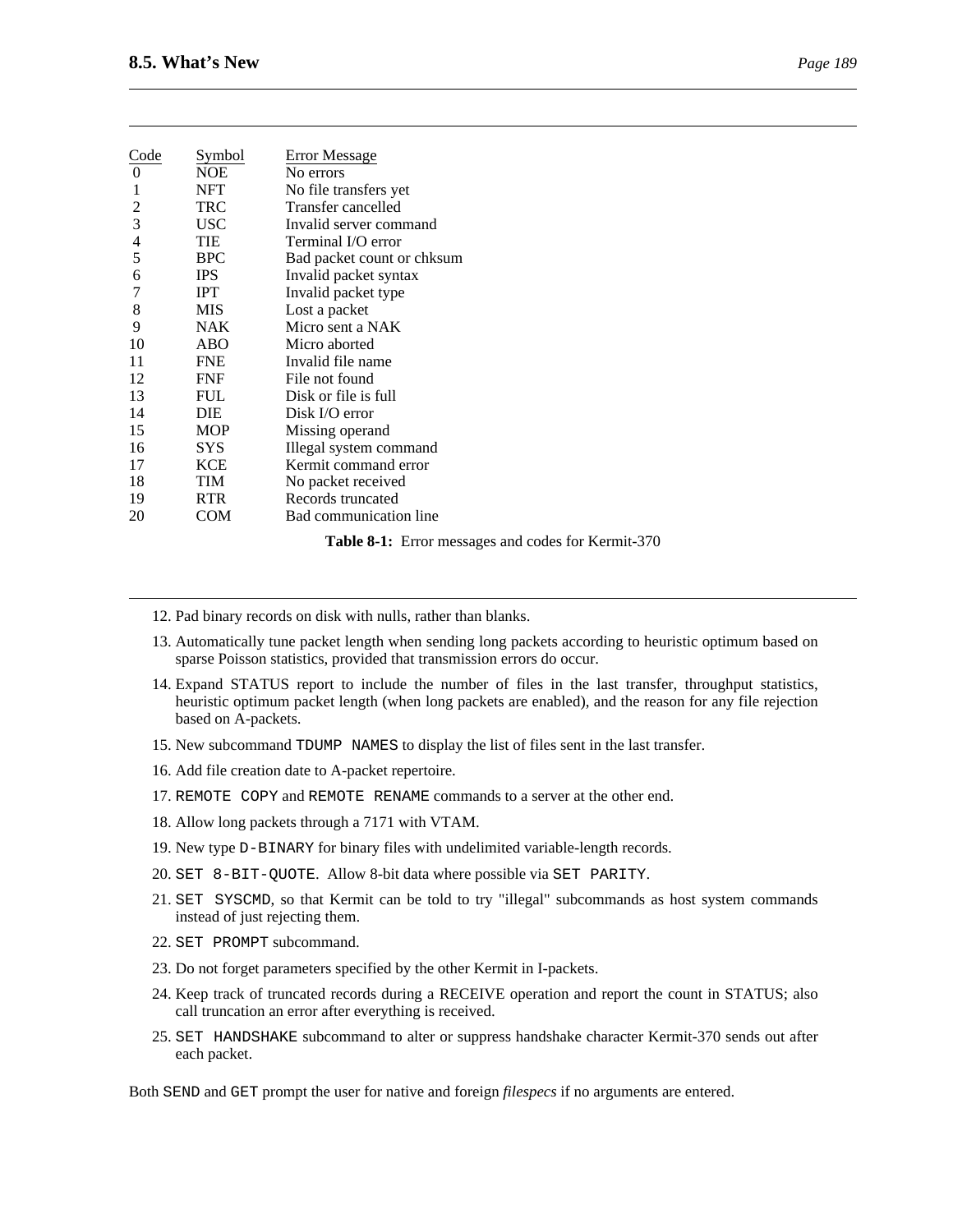# **8.6. What's Missing**

Work on Kermit-370 will continue. Features that need to be improved or added include:

- Detect file properties from Attribute packets and allow overriding current parameter settings. Also implement file archiving.
- Add SET REPEAT subcommand.
- Improve Kermit-370 operation as a local Kermit.
- Recover from sudden line degradation by retransmitting partial packets.
- System-specific upgrades; see the respective chapters for details.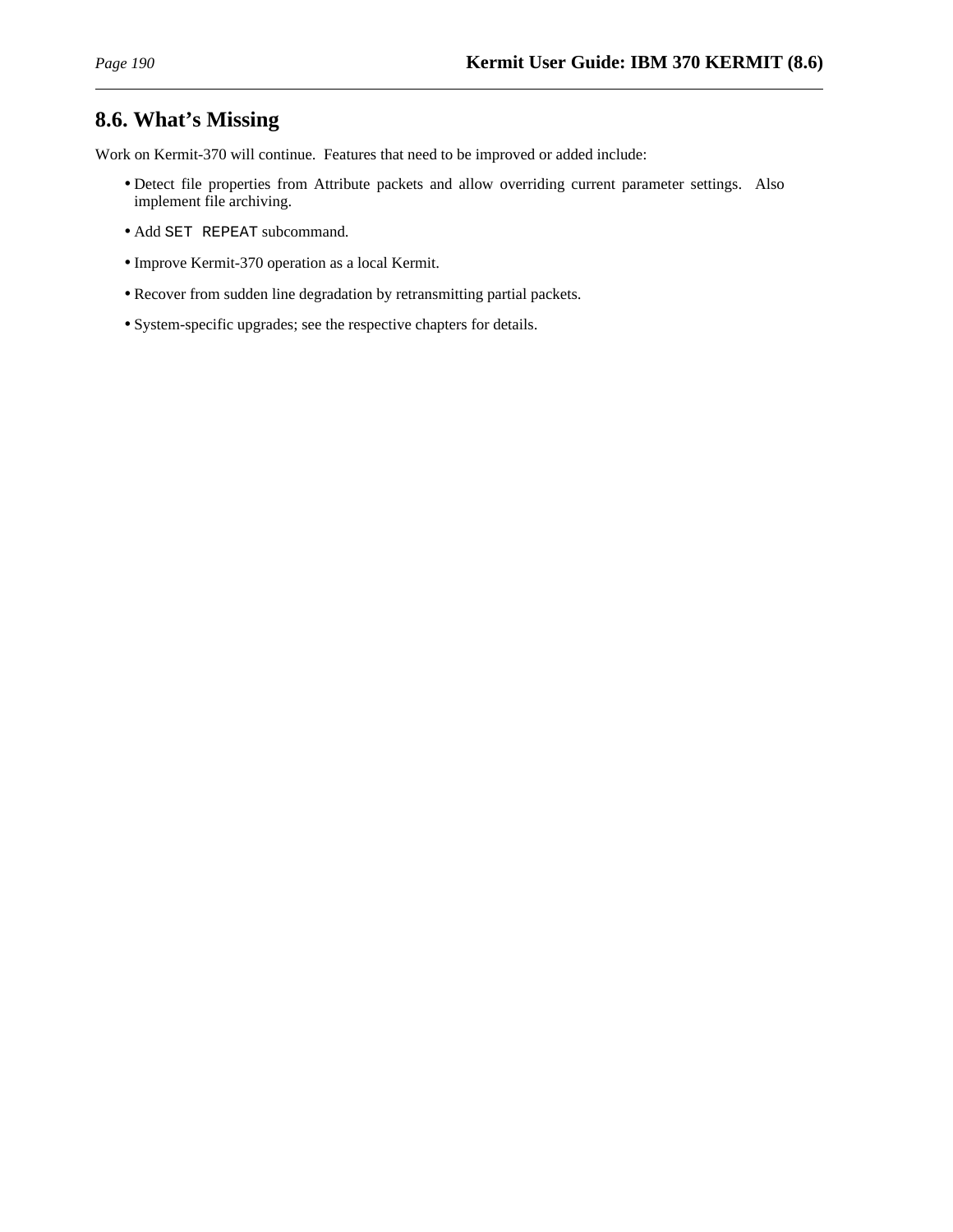# **9. IBM VM/CMS KERMIT**

*Program:* John Chandler (Harvard/Smithsonian Center for Astrophysics); contributions from Vace Kundakci and Daphne Tzoar (Columbia U), Bob Shields (U. Maryland), Victor Lee (Queens U.), Gary Bjerke (U. Texas at Austin), Greg Small (UC Berkeley), Clark Frazier (Harvard Bus. Sch.), Bob Bolch and Steve Blankinship (Triangle), Ron Rusnak (U. Chicago), Andre Pirard (U. Liege) *Language:* IBM/370 Assembler *Documentation:* John Chandler (CfA) *Version:* 4.0 (88/1/31)

*Date:* 1988 February

### **Kermit-CMS Capabilities At A Glance:**

| Local operation:                     | N <sub>0</sub>      |
|--------------------------------------|---------------------|
| Remote operation:                    | Yes                 |
| Transfers text files:                | Yes                 |
| Transfers binary files:              | Yes                 |
| Wildcard send:                       | Yes                 |
| $\gamma$ X/ $\gamma$ z interruption: | Yes (through micro) |
| Filename collision avoidance:        | Yes                 |
| Can time out:                        | No                  |
| 8th-bit prefixing:                   | Yes                 |
| Repeat count prefixing:              | Yes                 |
| Alternate block checks:              | Yes                 |
| Terminal emulation:                  | N <sub>0</sub>      |
| Communication settings:              | N <sub>0</sub>      |
| Transmit BREAK:                      | N <sub>0</sub>      |
| Transaction logging:                 | Yes                 |
| Session logging:                     | N <sub>0</sub>      |
| Raw transmit:                        | Yes (no prompts)    |
| Sliding window:                      | N <sub>0</sub>      |
| Long packets:                        | Yes                 |
| Act as server:                       | Yes                 |
| Talk to server:                      | Yes                 |
| Advanced server functions:           | Yes                 |
| Advanced commands for servers:       | Yes                 |
| Local file management:               | Yes                 |
| Handle Attribute Packets:            | Yes                 |
| Command/init files:                  | Yes                 |
| Command macros:                      | N <sub>0</sub>      |

Kermit-CMS is a member of the generic Kermit-370 family and shares most of the features and capabilities of the group. As its name implies, Kermit-CMS is the version of Kermit-370 that runs under the VM/CMS operating system. The primary documentation for Kermit-CMS is actually the chapter on Kermit-370, which describes general properties; the present chapter assumes the reader is familiar with that material. Only the details specific to CMS operation will be discussed here, e.g., command syntax relating to the CMS file system or commands not offered in general by Kermit-370.

#### **CMS Specifics of Kermit-370:**

| Global INIT file:    | SYSTEM KERMINI *            |
|----------------------|-----------------------------|
| User INIT file:      | <userid> KERMINI *</userid> |
| Debug packet log:    | KER LOG A1                  |
| Server reply log:    | KER REPLY A1                |
| Maximum packet size: | 1913                        |
| Maximum disk LRECL:  | 65535                       |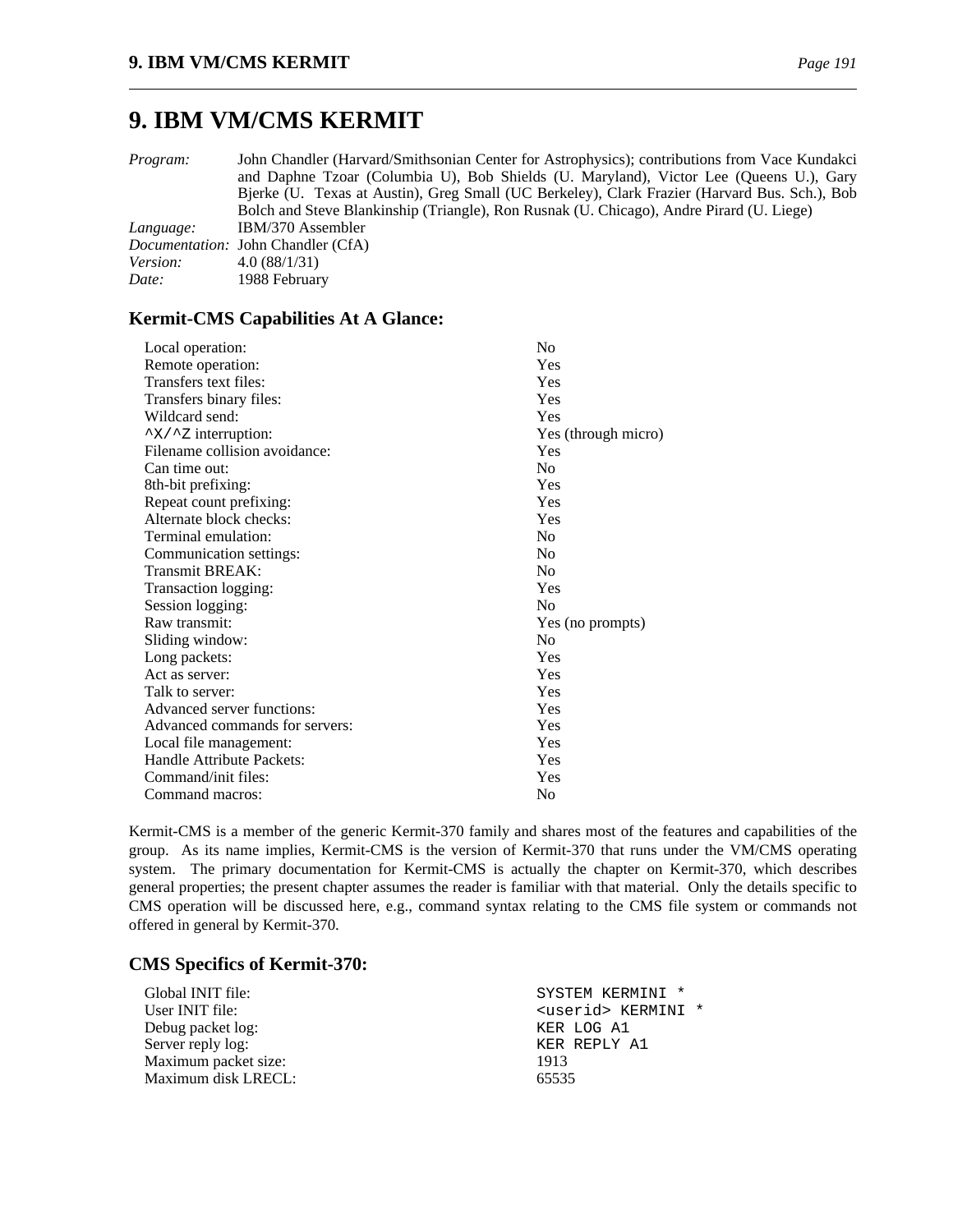# **9.1. The VM/CMS File System**

The features of the CMS file system of greatest interest to Kermit users are the format of file specifications (or *filespecs*) and the concept of records. The latter is described in the Kermit-370 chapter.

#### The VM/CMS *filespec* takes the form

filename filetype filemode

(often abbreviated FN FT FM). The filename and filetype are one to eight characters each. The name field is the primary identifier for the file, and the type is an indicator which, by convention, tells what kind of file it is. For instance, TEST FORTRAN is the source of a Fortran program named TEST. MODULE is the filetype for executable programs (as distinct from object code, which has a filetype of TEXT!). Although some operating systems consider the filetype optional, VM/CMS requires a type for each file. Therefore, Kermit-CMS supplies a default type of ''\$'' for any received file if no type is provided by the remote system. The same default is used for a missing filename. At the same time, the FN and FT are forced to conform to CMS rules in other respects. The FN and FT may contain, in any order, uppercase letters, digits, and the special characters ''\$'' (dollar sign), ''#'' (pound sign), ''@'' (at sign), "+" (plus), "-" (hyphen), ":" (colon), and "\_" (underscore). Other characters may be not be included. If an invalid character is found in the FN or FT field, it is replaced by an underscore (or converted to uppercase if it is a lowercase letter). Also, both FN and FT are truncated, if necessary, to eight characters.

The filemode, which consists of a letter and a number, is similar to a device specification on microcomputer systems: FN FT FM would translate to FM:FN.FT in CP/M or MS-DOS if the filemode number is ignored. Indeed, the filemode number is more properly an attribute of a file than part of its name -- no two files can co-exist with names that match all but the filemode number. Even the filemode letter is not a fixed part of the *filespec* because the same mini-disk could be accessed under a different mode letter. In some ways, the filemode letter is also like a disk directory designator, since many such mini-disks may reside on the same disk drive. For this reason, the Kermit concept of the "working directory" is equated with a particular disk mode letter under Kermit-CMS. The current "working directory" is, thus, the "home" filemode (normally ''A'', which is the primary user mini-disk under CMS), and file transfers take place preferentially to and from the "home" disk. If the filemode is omitted from a *filespec* when sending, the "home" disk is normally used, but there is an option for using a default of "\*" instead. In this case, the user's disks are scanned according to the search order and the first occurrence of the file is the one that is sent. If the filemode is omitted from a *filespec* when receiving, the "home" disk is used with a filemode number of "1".

To provide compatibility with other operating systems, when Kermit-CMS sends a file, it ordinarily makes a file header with only the filename and filetype. It also converts the intervening blank to a period. On the other hand, extra information may be added by way of the SET FOREIGN subcommand.

VM/CMS allows a group of files to be specified in a single *filespec* by including the special "wildcard" characters ''\*'' and ''%''. A ''\*'' matches any string of characters (even a null string) from the current position to the end of the field; a ''%'' matches any single character. Here are some examples:

- \* COBOL A All files of type COBOL (all COBOL source files) on the A disk.
- $F^*$  \* \* All files whose names start with F.
- % \* B All B-disk files with one-character FN's.

CMS files, like those in other IBM 370 systems, are record-oriented (see the introduction to the Kermit-370 chapter). In particular, CMS files are characterized by record format (RECFM), which may be fixed-length or varying-length, and by maximum record length (LRECL). The size of record blocks is irrelevant, however, because CMS performs the blocking and deblocking operations automatically and transparently, including the spanning of records across block boundaries. Records in CMS files may be up to 65535 bytes long.

Another file system feature of occasional interest is the means of reporting errors. When Kermit-CMS encounters a disk error, it records the function and error code for inclusion in the STATUS report. The explanations can be found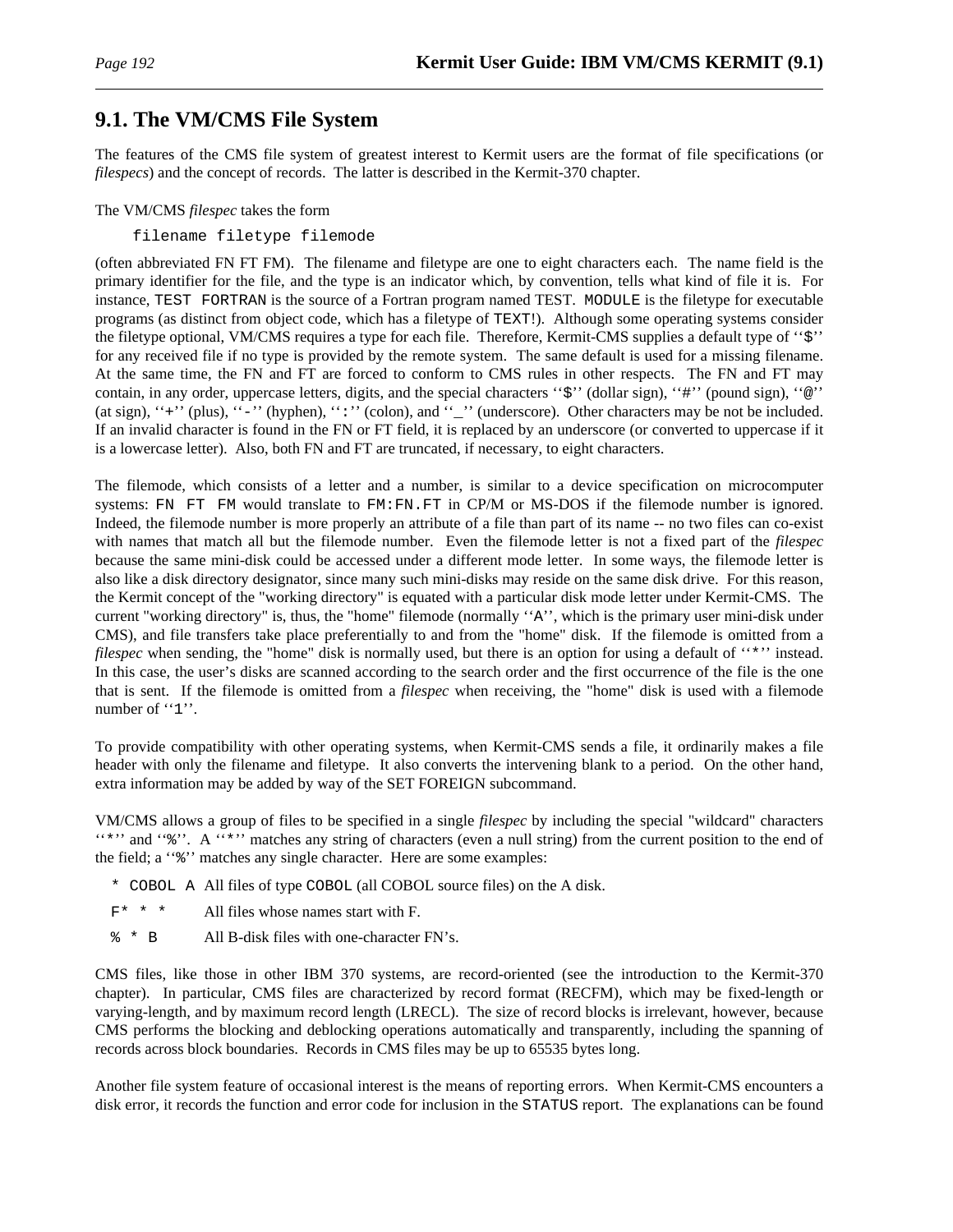in the CMS reference manual under the FSREAD and FSWRITE macros (which correspond to the RDBUF and WRBUF functions).

# **9.2. Program Operation**

At startup time, Kermit-CMS looks for two initialization files, SYSTEM KERMINI and *<userid>* KERMINI (where *<userid>* is the user's logon ID). If either of these files exists on more than one disk, it will be read and executed from the first copy in the search order. The file SYSTEM KERMINI should be placed on a publicly accessible disk by a systems programmer, preferably the same disk where the Kermit executable module is kept. The file *<userid>* KERMINI can be maintained by the user on any convenient disk.

One important distinction between Kermit-CMS and other Kermits is that a program running under VM/CMS is unable to interrupt a read on its "console". This means that the CMS version of Kermit cannot time out after sending a packet. The only way to time out is from the other side: typing a carriage return to the local Kermit causing it to retransmit its last packet, or an automatic timeout as provided by most other Kermits.

Five CP SET parameters (MSG, IMSG, WNG, ACNT, and TIMER) are set OFF during protocol mode (and restored afterwards) to prevent CP from interrupting any I/O in progress, and RUN is set ON to ensure that Kermit can recover from accidental attention interrupts. Also, on a TTY line, the TERMINAL LINESIZE is set OFF to prevent CP from inserting carriage return-linefeed pairs into packets, TERMINAL SCROLL is set to CONT to prevent CP pauses, LINEDIT is set OFF to ensure that all characters are taken literally, and the CMS user terminal translation tables (established via the CMS SET INPUT and OUTPUT commands) are temporarily suppressed for both short and long packet protocols. The settings in effect when Kermit starts up are saved as a sort of "normal" status snapshot (as opposed to the "protocol" status just described). The protocol status is selected whenever Kermit enters protocol mode and also after Kermit executes a CP command in server mode. Similarly, normal status is selected when Kermit leaves protocol mode and before Kermit executes a CP command in server mode. Note: if Kermit is interrupted in the midst of a transfer or while in server mode, these parameters will be left with peculiar settings (namely, the protocol status), and they may need to be restored by hand.

CMS is different from some other IBM mainframe systems in that allows a program to take control of prompting and synchronization on ''TTY'' lines. Kermit-CMS takes advantage of this option, and it is not, in general, necessary to enable handshaking on the micro Kermit before connecting to CMS. In other words, handshaking should be suppressed for both ''TTY'' and ''SERIES1'' devices (the micro Kermit should have HANDSHAKE set OFF, and Kermit-CMS should have HANDSHAKE set to 0). Since the generic Kermit-370 default handshake (XON) is retained in Kermit-CMS, the subcommand ''SET HANDSHAKE 0'' is a good candidate for inclusion in SYSTEM KERMINI.

### **Interactive Operation:**

To run Kermit-CMS interactively, invoke the program from CMS by typing KERMIT. When you see the prompt,

Kermit-CMS>

you may type a Kermit subcommand. When the subcommand completes, Kermit issues another prompt. The cycle repeats until you exit from the program. For example:

KERMIT

Kermit-CMS Version 4.0 (88/1/31) Enter ? for a list of valid commands

Kermit-CMS>send foo \*

*Files with fn FOO are sent*

Kermit-CMS>receive test spss

*File is received and called TEST SPSS A1*

```
Kermit-CMS>exit
```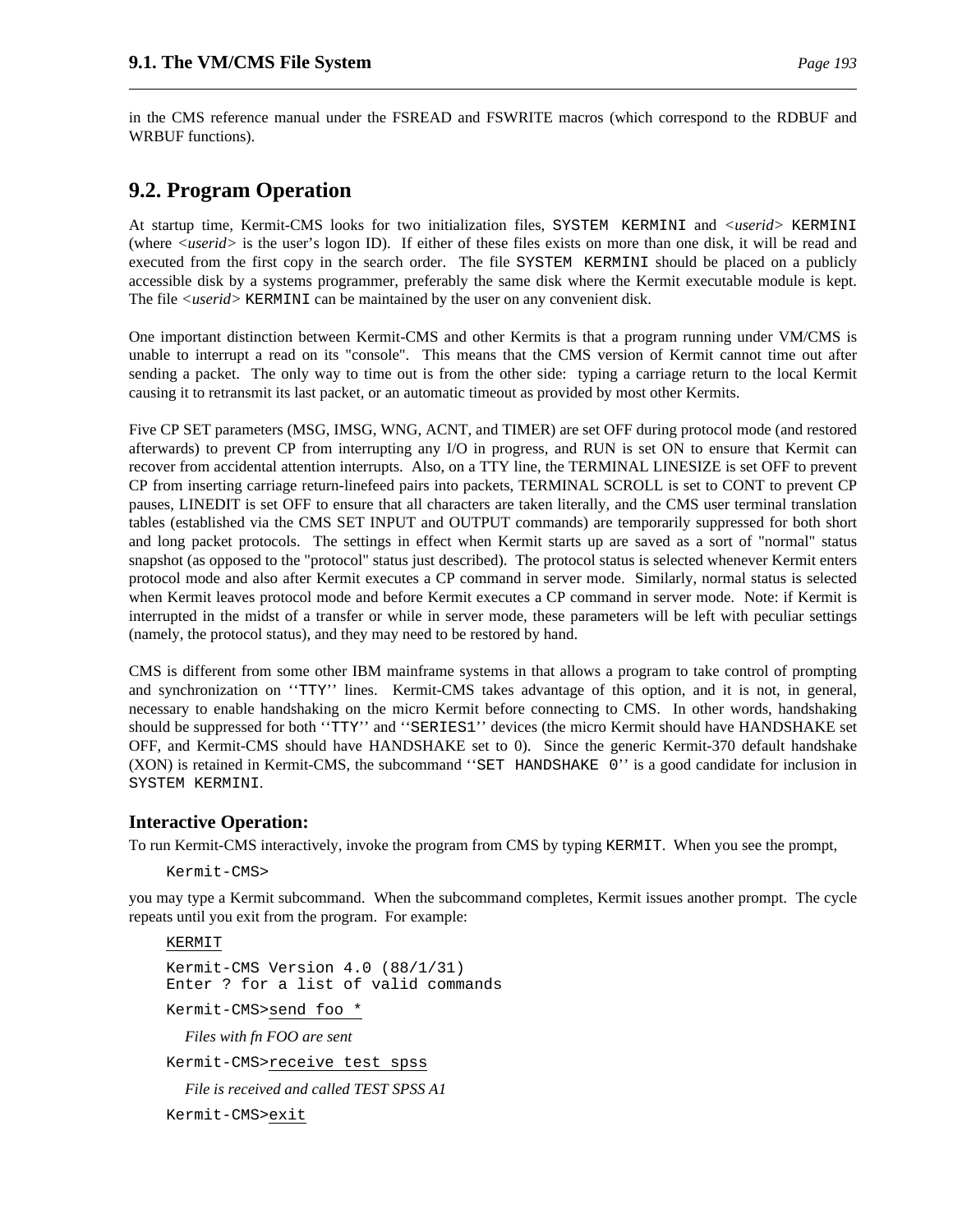or

The prompt string under CMS is truly interactive. In other words, the string (without carriage return or linefeed) appears only when fresh input is needed from the terminal. If, for example, Kermit is invoked after several subcommands have been stacked up, the stack is read and executed before the first prompt appears.

#### **Command Line Invocation:**

Kermit-CMS may also be invoked with command line arguments from CMS. The arguments are interpreted as one or more subcommands to be executed by Kermit after completion of the initialization. For instance:

KERMIT send test fortran KERMIT set debug on # set file binary # server

Kermit will exit and return to CMS after completing the specified subcommand or subcommands. Note that several commands may be given on the command line as long as they are separated by the LINEND character, which is pound sign in this case. Note that the LINEND is a concept of CP, rather than Kermit, and applies only to commands entered from the terminal and only when LINEDIT is on. A command line may contain up to 130 characters.

### **EXEC Operation:**

Like other CMS programs, Kermit-CMS may be invoked from a CMS EXEC. Subcommands can be passed to Kermit using the program stack and/or command line arguments. For example, to start up Kermit-CMS and have it act as a server, include the line:

KERMIT server

To pass more than one subcommand, they must be stacked in the order in which they are to be executed. To start up a Kermit-CMS server with a three character CRC, include:

&STACK set block 3 &STACK server KERMIT

Another way of setting up multiple subcommands would be to collect the subcommands into a TAKE file and then issue the TAKE subcommand via the command line or program stack. Of course, EXEC's may be executed from Kermit, either directly or from a TAKE file, and Kermit subcommands, in turn, may be issued from EXEC's as long as Kermit is active. See the TAKE subcommand for more details.

#### **Server mode:**

Command execution in server mode is different in several respects from normal operation. First of all, some Kermit subcommands are not allowed (see the list of subcommands in the Kermit-370 chapter). Moreover, command errors always terminate any active TAKE file. Also, commands other than CP commands run in a special environment with RUN ON, TIMER OFF, and so forth. Another difference is that Kermit intercepts all SVC instructions in order to catch console I/O and transmit the data to the local Kermit as text packets. Since Kermit does not emulate the substitution functions of the LINEDIT macro, some messages will appear rather cryptic. A more serious problem with this redirection is that some VM/CMS system commands may issue console I/O directly to CP, so that some messages never appear to the local Kermit (except, perhaps, as bad packets). For non-TTY terminals, such messages are stacked up in the console output queue and appear all at once when Kermit returns from server mode.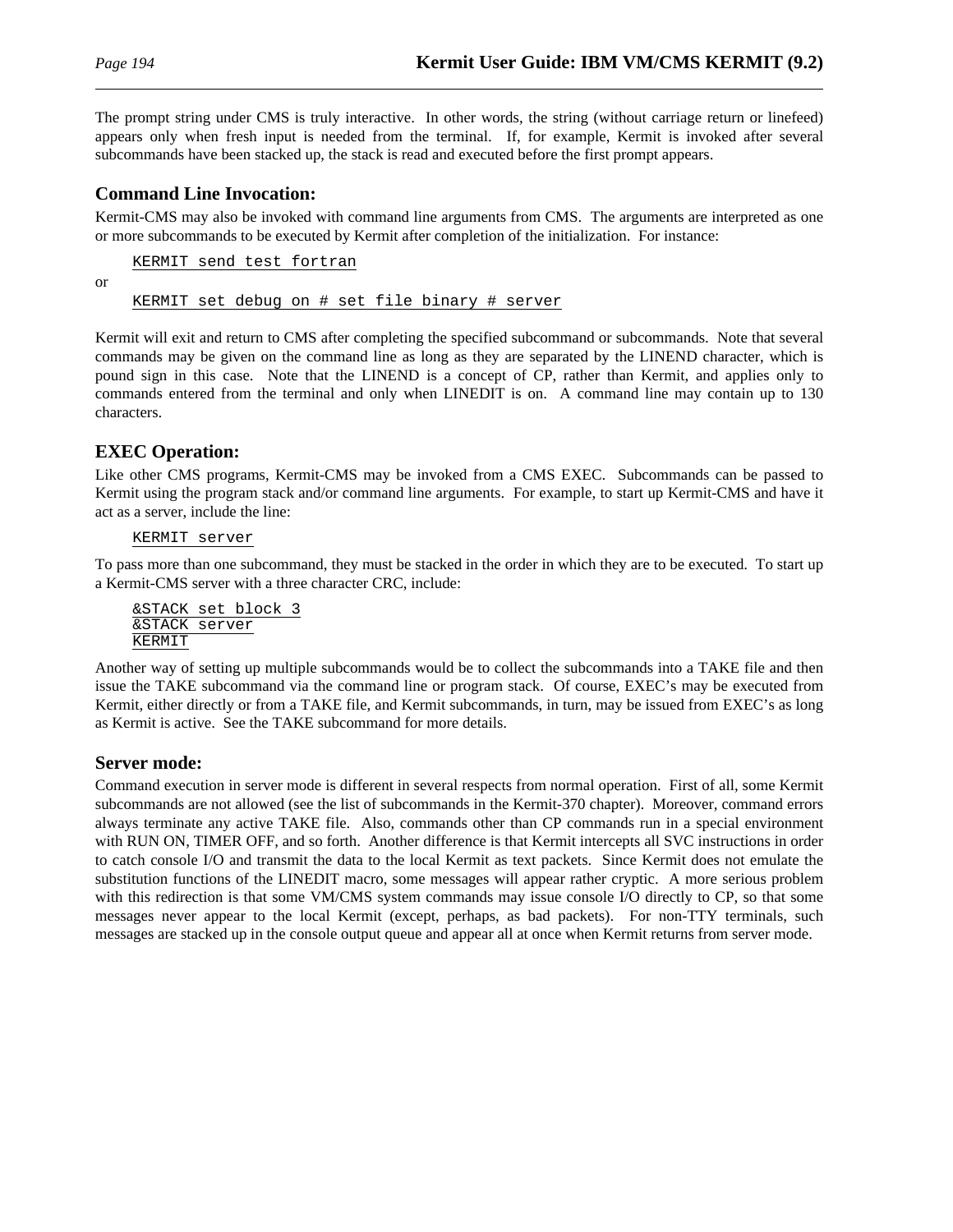## **9.3. Kermit-CMS Subcommands**

Kermit-CMS supports all the subcommands described in the corresponding section of the Kermit-370 chapter. In addition, there are two more, both of which can be issued as remote Kermit commands when Kermit-CMS is in server mode. The first is CMS, which is just a synonym for the generic HOST subcommand. The second is CP, which specifically issues a command to CP. In most circumstances, the latter is not needed, since CMS will pass along CP commands to CP.

The remainder of this section concentrates on the subcommands that have special form or meaning for Kermit-CMS. See also the chapter on Kermit-370 for further details.

## **The SEND Subcommand**

Syntax: SEND *filespec* [*foreign-filespec*]

The SEND subcommand causes a file or file group to be sent from CMS to the Kermit on the other system. *filespec* takes the form:

filename filetype [filemode]

but the filemode if optional only if the *foreign-filespec* is omitted.

*filespec* may contain the wildcard characters ''\*'' or ''%''. If *filespec* contains wildcard characters then all matching files will be sent. If, however, a file exists by the same name on more than one disk, only the first one Kermit-CMS encounters, according to the disk search order, is sent. See also the CWD subcommand.

The *foreign-filespec*, if any, is used for the file header of the outgoing file, replacing the usual filename.filetype copied from the CMS *filespec*. It may take one of two forms:

```
filename filetype
```
or

```
arbitrary-string
```
Normally, this form of the SEND subcommand is used only for single files because the *foreign-filespec* is used only for the first file of a group (subsequent files having default headers). However, in the two-token form of the *foreign-filespec* either the name or type may be an Equals sign "=" to signify that the corresponding CMS name or type is to be retained in the file header. In that case, the partial renaming carries through an entire group of files. It is the user's responsibility to prevent such partial renaming from sending duplicate file headers within a file group.

Although the file transfer cannot be cancelled from the CMS side, Kermit-CMS is capable of responding to "cancel file" or "cancel batch" signals from the local Kermit; these are typically entered by typing Control-X or Control-Z, respectively.

### **The RECEIVE Subcommand**

Syntax: RECEIVE [*filespec*]

The RECEIVE subcommand tells Kermit to receive a file or file group from the other system. You should then issue a SEND subcommand to the other Kermit.

The format of *filespec* is:

filename filetype [filemode]

If the optional *filespec* is omitted, Kermit-CMS will use the name(s) provided by the other Kermit. If that name is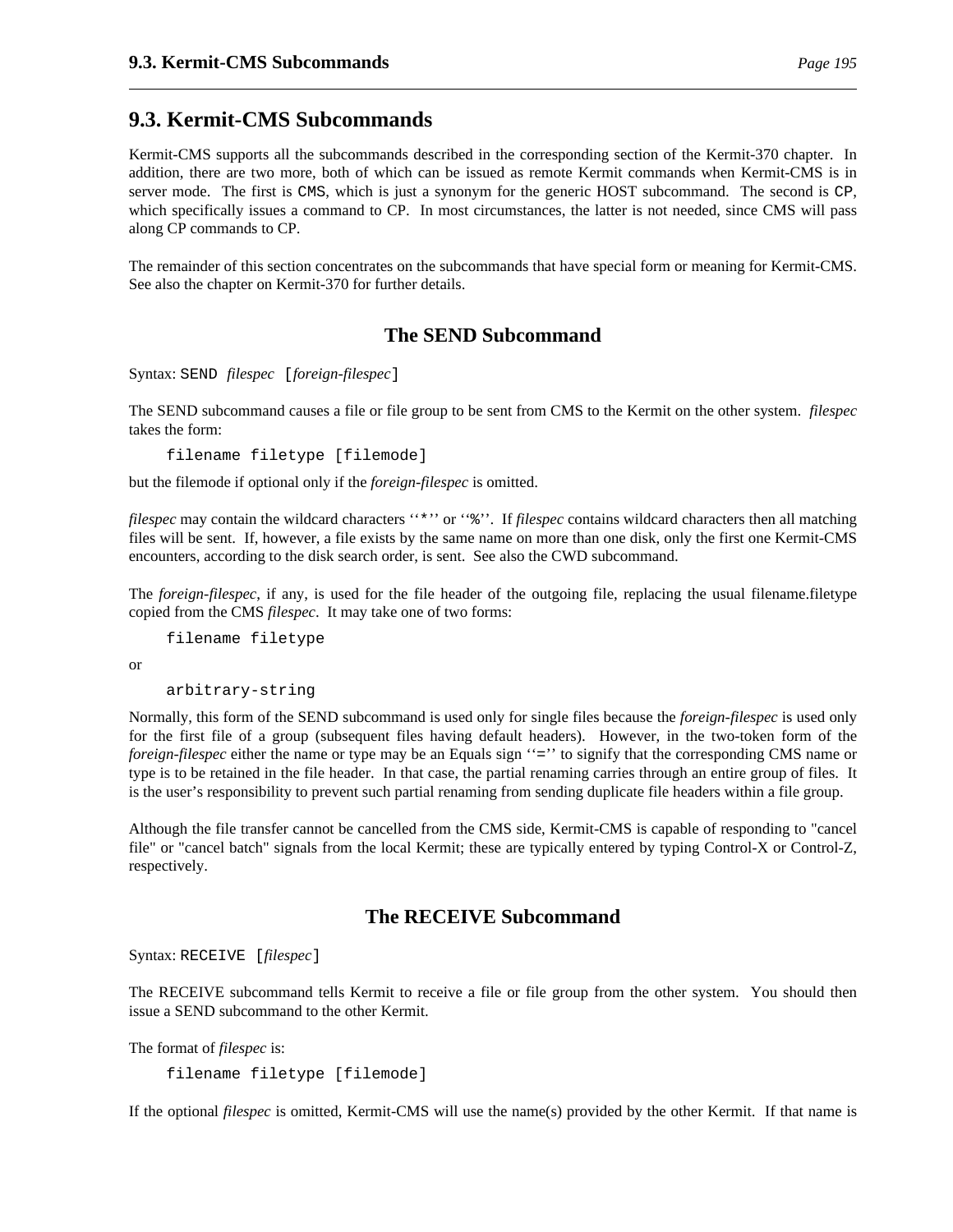not a legal CMS file name, Kermit-CMS will delete excess characters and will change illegal characters to underscores. A *filespec* in the subcommand indicates what name the incoming file should be given. The *filespec* may include a filemode to designate the destination disk. If none is provided, the file will be saved on the "home" disk with filemode number "1". If you want to use the same name but a different filemode, specify "=  $=$   $F/M$ ". Wildcards may not be used.

If the optional *filespec* is provided, but more than one file arrives, the first file will be stored under the given *filespec*, and the remainder will be stored under their own names on the "home" disk. If, however, "= = FM' is used, all files will be placed onto the specified disk.

When the record format is "F", any received record longer than the logical record length (LRECL) will be truncated, and shorter records will be padded. The padding character is a blank for text files and a null for binary files. Received binary (but not V-binary or D-binary) files are treated as byte streams and broken up into records all of the logical record length. See the SET FILE TYPE, SET FILE LRECL, and SET FILE RECFM subcommands.

If an error occurs during the file transfer, as much of the file as was received is saved on disk. If the sending of a file is cancelled by the user of the foreign system, Kermit-CMS will discard whatever had arrived, unless APPEND is ON or INCOMPLETE is KEEP.

If the incoming file has the same name as an existing file, and WARNING is OFF, the original file will be overwritten. If WARNING is set ON, however, Kermit-CMS will change the incoming name so as not to obliterate the pre-existing file. It attempts to find a unique name by successively modifying the original and checking for the existence of such a file at each step. The procedure begins by truncating the filetype to six characters if necessary, and then appending " $\circ$ 0". If a file by that name exists, Kermit then replaces the "0" with a "1". It continues in this manner up to ''9'', and if an unused name cannot be found, the transfer fails.

## **The GET Subcommand**

Syntax: GET *foreign-filespec* [*filespec*]

The GET subcommand tells Kermit to request a file or file group from the other system, which must have a Kermit running in server mode. The syntax is complicated by the allowance of two forms for the *foreign-filespec*, just as in the SEND subcommand. Here the parsing is based on the number of "words" (blank-delimited strings) in the subcommand argument, which can be anything from one to five. If the number is anything but four, the interpretation is unambiguous, but when there are four words, the first word plays the key role. If it has more than eight characters or contains a ''.'' or ''/'', it is assumed to be the whole *foreign-filespec*; otherwise, it is assumed to be the first of two words that, when joined by a ''.'', make up the *filespec* on the other system.

## **The TAKE Subcommand**

#### Syntax: TAKE *filespec*

Execute Kermit subcommands from the specified file, where *filespec* has the format fn [ft [fm]]. The default filetype is ''TAKE'', and the default filemode is ''\*''.

Kermit subcommands may also be executed from CMS EXEC's, so that the TAKE subcommand is, in a sense, superfluous under VM/CMS. In CMS terminology, Kermit establishes a Kermit subcommand environment, and EXEC's written in EXEC 2 or REXX may invoke subcommands within that environment. For example, to display the current packet checksum type, an EXEC 2 would issue

&SUBCOMMAND KERMIT SHOW BLOCK-CHECK

and a REXX macro would issue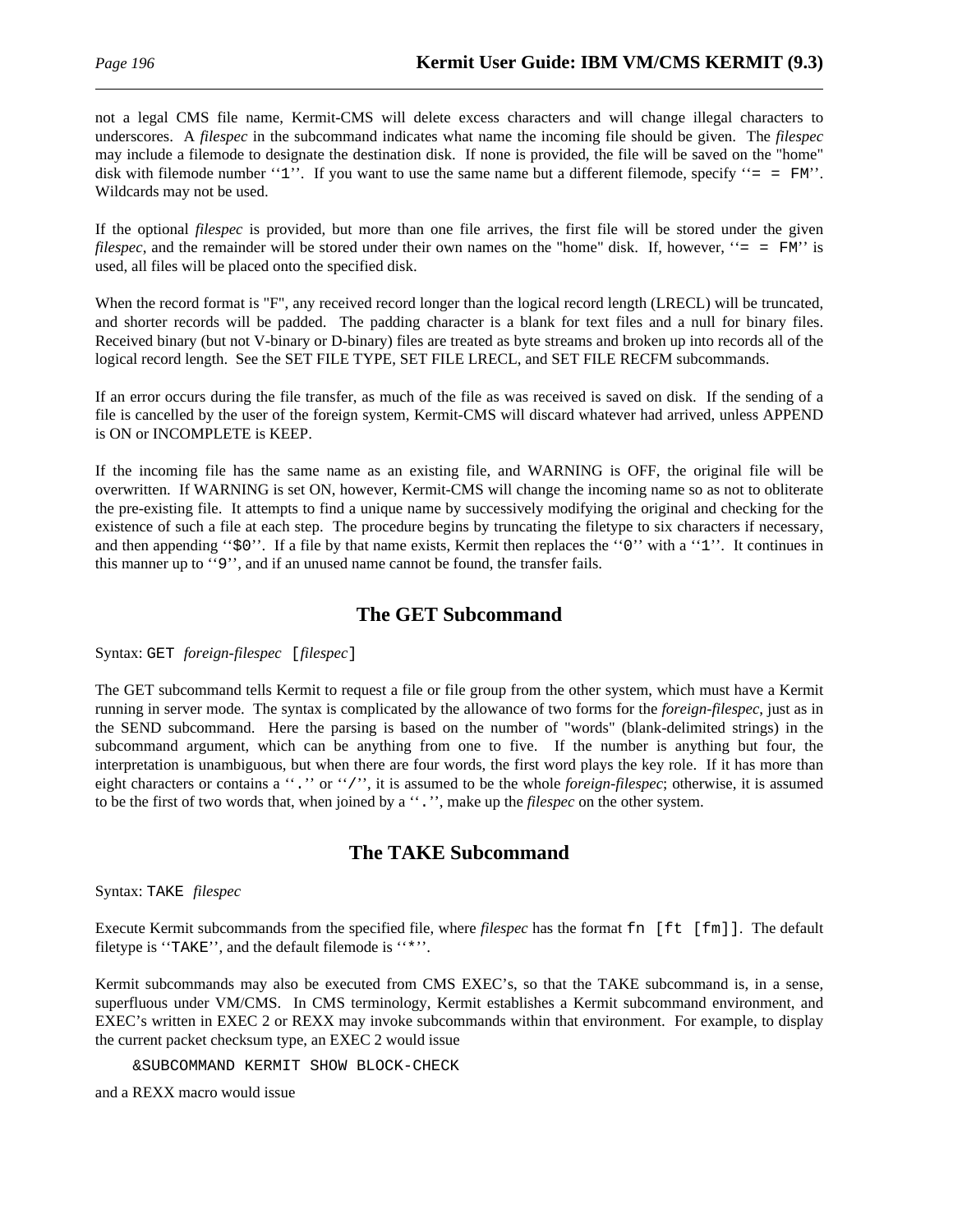Address KERMIT 'SHOW BLOCK-CHECK'

There is one important difference between executing a TAKE file and an EXEC: the former may issue a QUIT or EXIT subcommand, but the latter may not. Also, a Kermit subcommand issued from an EXEC returns a completion code according to the current error status (see the table under "After Kermit Completes" in the Kermit-370 chapter). An EXEC could therefore be set up to react appropriately to file transmission errors or other unpredictable events.

### **The SET Subcommand**

Syntax: SET *parameter* [*value*]

The SET subcommand establishes or modifies various parameters controlling file transfers. The following SET parameters are available in Kermit-CMS, but not in Kermit-370 in general:

| <b>DESTINATION</b> | "Home" disk.                             |
|--------------------|------------------------------------------|
| <b>FILE</b>        |                                          |
| <b>LRECL</b>       | Logical Record length for incoming file. |
| <b>RECEM</b>       | Record format for incoming files.        |
| <b>SEARCH-ALL</b>  | Determine the default disk search scope. |

#### **SET DESTINATION**

Syntax: SET DESTINATION *letter*

This subcommand is equivalent to the CWD subcommand (q.v.).

#### **SET FILE LRECL**

Syntax: SET FILE LRECL *number*

This sets the logical record length for incoming files to a *number* from 1 to 65535 (64K-1). This variable is used only for fixed format and binary files. The default is 80.

#### **SET FILE RECFM**

Syntax: SET FILE RECFM *option*

This sets the record format to use for incoming files. Valid *option*s are "Fixed" and "Variable" (the default). Fixed-format records are padded or truncated, as needed, to the current LRECL.

#### **SET SEARCH-ALL**

Syntax: SET SEARCH-ALL ON *or* OFF

- ON If the user omits the filemode from a SEND subcommand (or a GET request to the other Kermit), Kermit-CMS will search all accessed disks for the named file or files.
- OFF If the filemode is not specified, only the "home" disk and its read-only extensions will be searched for matching files. (Default.)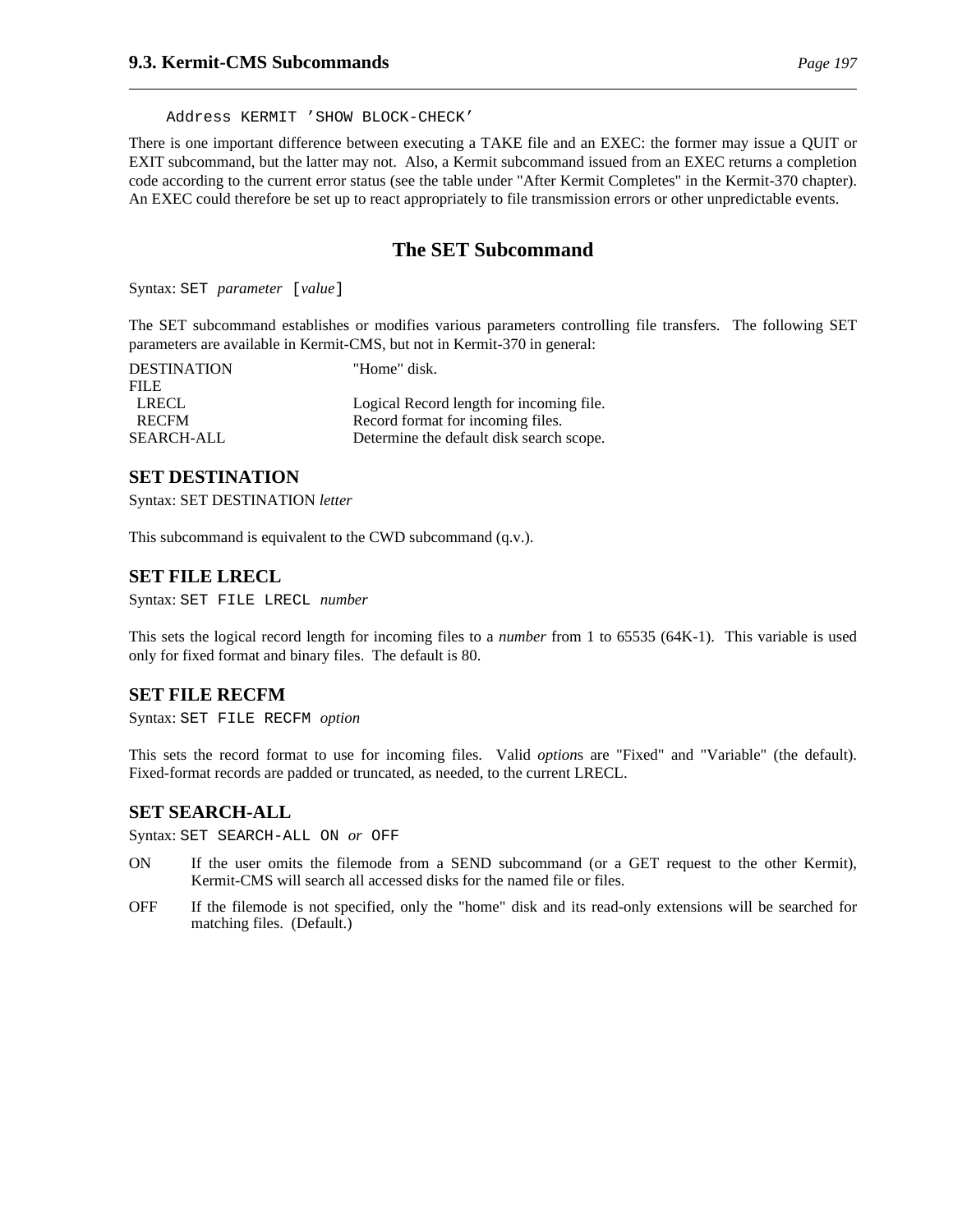## **The CWD Subcommand**

Syntax: CWD *letter*

The CWD (Change Working Directory) subcommand establishes a new default ("home") CMS disk. *letter* may be the mode letter of any accessed disk. Subsequent file transfers take place preferentially to and from the default disk. The initial home disk is ''A''. Note: setting the home disk in Kermit has no effect on the CMS search order.

## **The DIRECTORY Subcommand**

Syntax: DIRECTORY [*filespec*]

Under Kermit-CMS, the DIRECTORY subcommand is identical to the CMS LISTFILE command.

## **The SPACE Subcommand**

Syntax: SPACE [*letter*]

This subcommand displays the storage allocation on the specified CMS disk. If *letter* is omitted, the default disk specified by the CWD subcommand is displayed. Aside from this default, the subcommand is identical with CMS QUERY DISK.

## **The GIVE Subcommand**

Syntax: GIVE *table-name filespec*

This subcommand compares the named table with its default values and saves the differences in a TAKE file named *filespec*. The format of *filespec* is fn [ft [fm]]. The default filetype is ''TAKE'', and the default filemode is that of the "home" disk. See the CWD subcommand.

## **The CP and CMS Subcommands**

Syntax: CP *or* CMS *text of command*

Although Kermit-CMS does not have a full set of its own subcommands for managing local files, it provides those services through the operating system. You can issue any CP or CMS command, but if Kermit-CMS has been invoked as a normal user-area program, rather than as a high-memory "resident" program or nucleus extension, other user-area CMS commands (such as COPYFILE) are illegal. Even then, you can list, type, rename or delete files, send messages, and so on. The CMS subcommand under Kermit is synonymous with the HOST subcommand.

# **9.4. How to build an executable version of Kermit-CMS**

Before attempting to build Kermit-CMS, look in the Kermit distribution under both IK0KER and IKCKER for an installation document, as well as "beware", help, and update files, and read them first. They will probably contain information that is more current than what you see here.

Kermit-CMS consists at present of a large assembly and a small optional one. The large assembly (KERMIT ASSEMBLE) contains the Kermit program, and the small one (KERMBOOT ASSEMBLE) is a bootstrap program for loading Kermit into high memory and running it. Although KERMBOOT is all in one file in the Kermit distribution, the source for Kermit itself is in many pieces, some generic for Kermit-370 and some specific to CMS.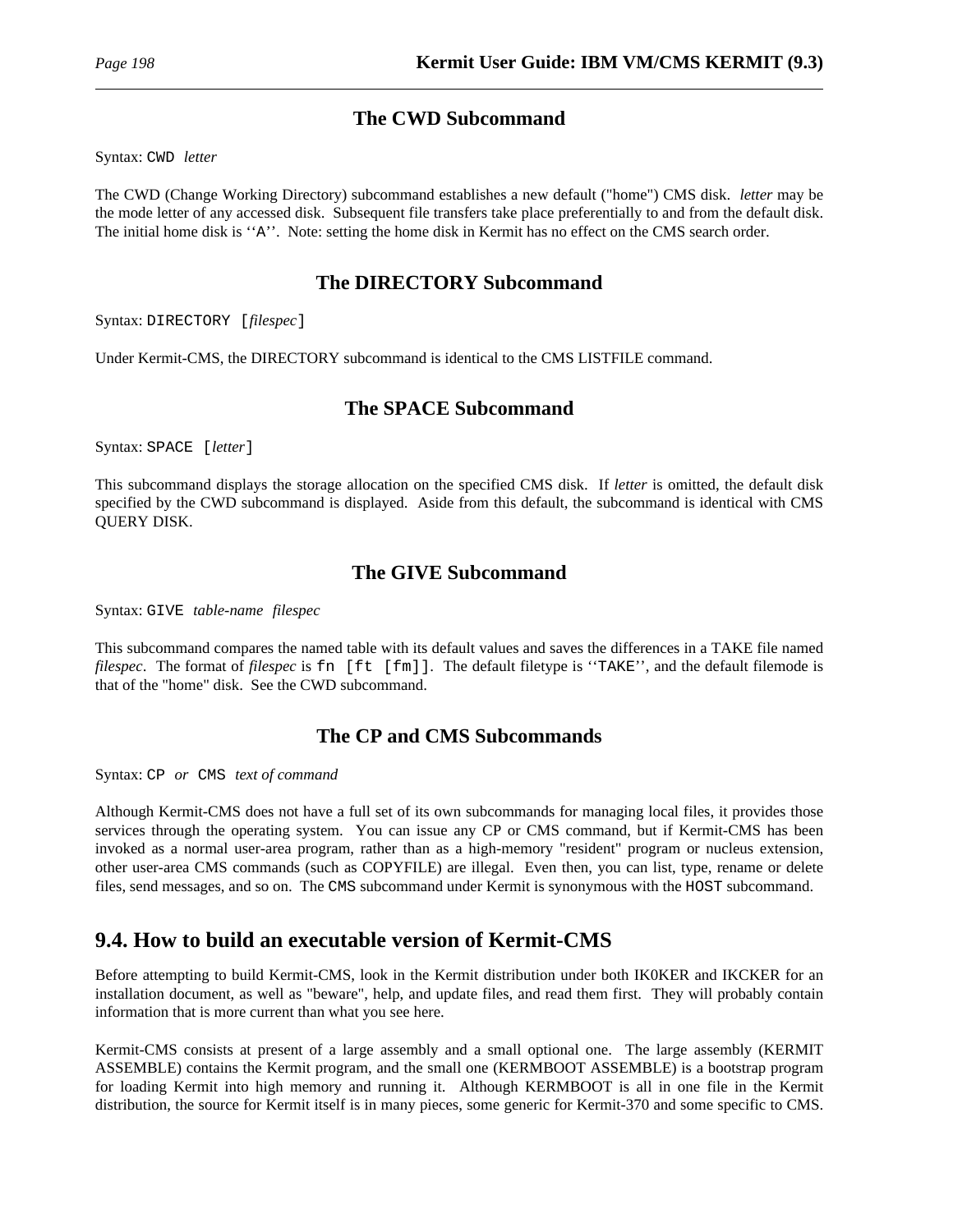All the necessary pieces are sequenced in columns 73-80 so that the numbers form a strictly increasing sequence when the pieces are correctly "pasted" together. It is important to preserve the original sequence numbers so that updates, if any, can be applied to the source.

To create a runnable version:

- 1. Combine the following ''ASM'' files from the Kermit distribution into a single file with RECFM F and LRECL 80: IK0DOC, IK0MAC, IKCMAC, IK0DEF, IK0MAI, IK0CMD, IK0COM, IKCUTL, and IK0PRO. The resulting file is the composite source for Kermit-CMS, called KERMIT ASSEMBLE. This source must retain the original sequence numbers in columns 73-80 (in other words, be sure not to resequence the source accidentally by using the editor!)
- 2. Copy or rename IKCBOO ASM from the Kermit distribution (if desired) to a file called KERMBOOT ASSEMBLE with RECFM F and LRECL 80.
- 3. GLOBAL the necessary MACLIBs. Under VM/SP, these are DMSSP, CMSLIB, OSMACRO, and TSOMAC.
- 4. Assemble the source file(s).
- 5. Load one file into memory via: LOAD KERMIT or LOAD KERMBOOT. In the former case, the entire Kermit program is now loaded; in the latter, only a bootstrap program which expects to find the object file KERMIT TEXT at run time. Under CMS/SP Release 4 and above, there is a third and better option, namely, LOAD KERMIT (RLDSAVE).
- 6. Create the executable called KERMIT MODULE via: GENMOD KERMIT. Alternatively (under CMS/SP Release 3 and below), create both KERMIT and KERMBOOT modules to give the user a choice of user-area or high-memory execution. Since Kermit-CMS is serially reusable, it can be reinvoked in the user area with the START command, but the high-memory version must be reloaded each time. If Kermit is loaded using the RLDSAVE option (Release 4 and above), the module can, in fact, be run either way; the command NUCXLOAD KERMIT will load Kermit "permanently" into high memory as a nucleus extension for invocation at need. Note: the nucleus extension can be removed by the command NUCXDROP KERMIT.
- 7. If your site's ASCII/EBCDIC translation table for TTY lines does not conform to the one listed in the appendix (which in turn conforms to the one given in the IBM System/370 Reference Summary), then enter the appropriate SET ATOE/ETOA/TATOE/TETOA subcommands in the SYSTEM KERMINI file, which should reside on the same disk as KERMIT MODULE (and KERMIT TEXT). *NOTE:* If the ASCII/EBCDIC translation is not invertible, Kermit will not and cannot work.

## **9.5. What's New**

Below is a list of the more important CMS-specific features in Version 4.0 of Kermit-CMS added since the previous release, Version 3.1, in September 1986. For the list of generic additions, see the chapter on Kermit-370.

- 1. System commands issued through Kermit via the CMS or HOST subcommands are automatically passed on to CP if (a) CMS rejects them and (b) IMPCP is set ON.
- 2. Kermit subcommands may be executed directly from CMS EXEC's.
- 3. Reject files known (via A-packets) to be too big for available storage.
- 4. Bypass user translation tables and set TERMINAL SCROLL CONT for protocol mode on TTY lines.
- 5. KERMBOOT avoids the loading problem (VIRTUAL STORAGE CAPACITY EXCEEDED) due to large GLOBAL TXTLIB's and preserves the untokenized command line so that Kermit may be given mixed-case or long words as part of the initial command.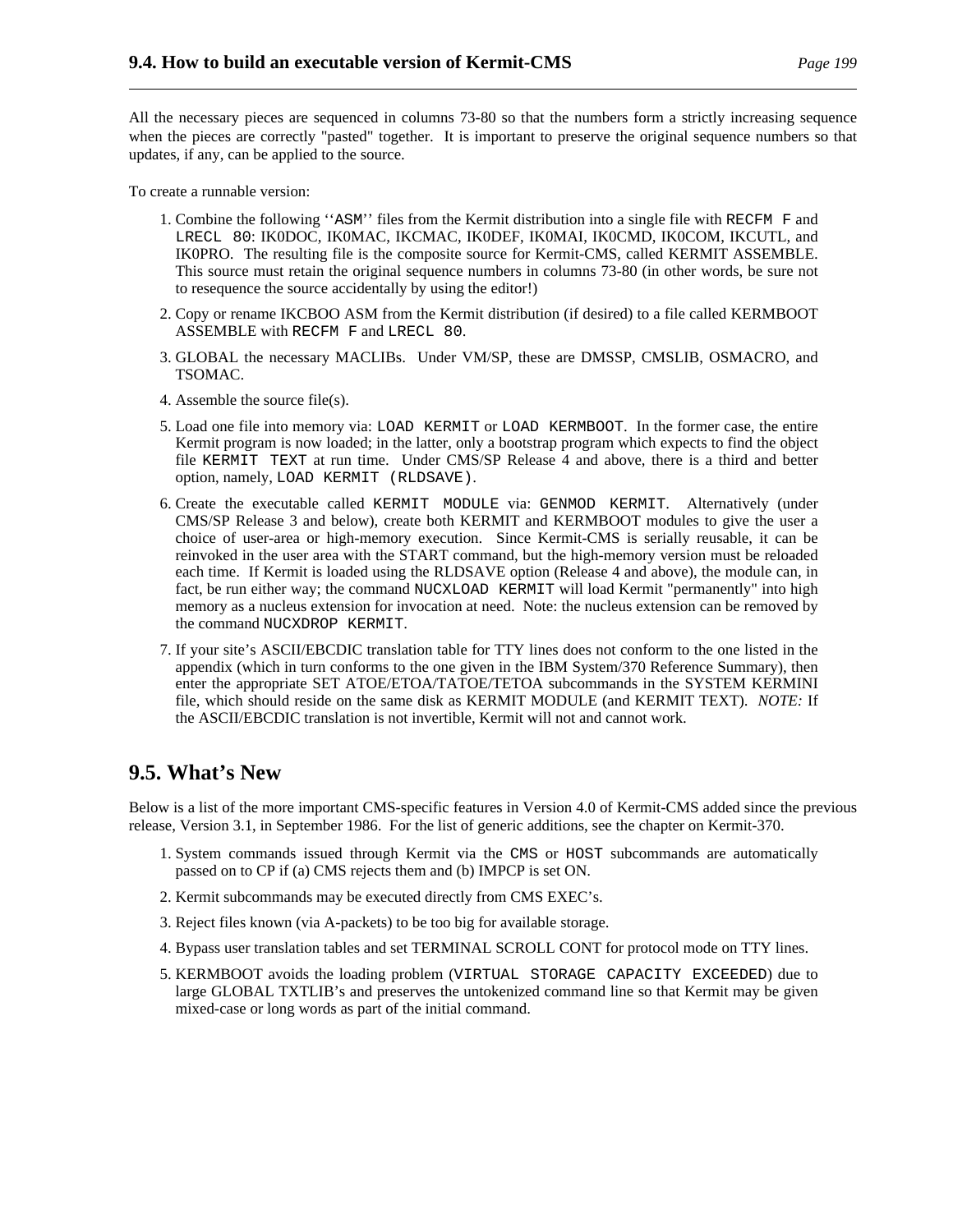# **9.6. What's Missing**

Work on Kermit-CMS will continue. Features that need to be improved or added include:

- Allow timeouts so Kermit-CMS does not wait forever if a packet does not arrive in a timely fashion. This is not possible under CMS at present.
- Detect file properties from Attribute packets and allow overriding current parameter settings. Also implement file archiving.
- Add a SET REPEAT subcommand.
- Finish SET LINE, so that Kermit-CMS can be used as a local Kermit, connecting to a remote host over an alternate communication port. Add a CONNECT subcommand.
- Intercept CP messages during protocol mode, rather than just suppressing them. Display the messages later or log them or send in packets as appropriate.
- Define EXEC variables from Kermit by analogy with the XEDIT EXTRACT subcommand.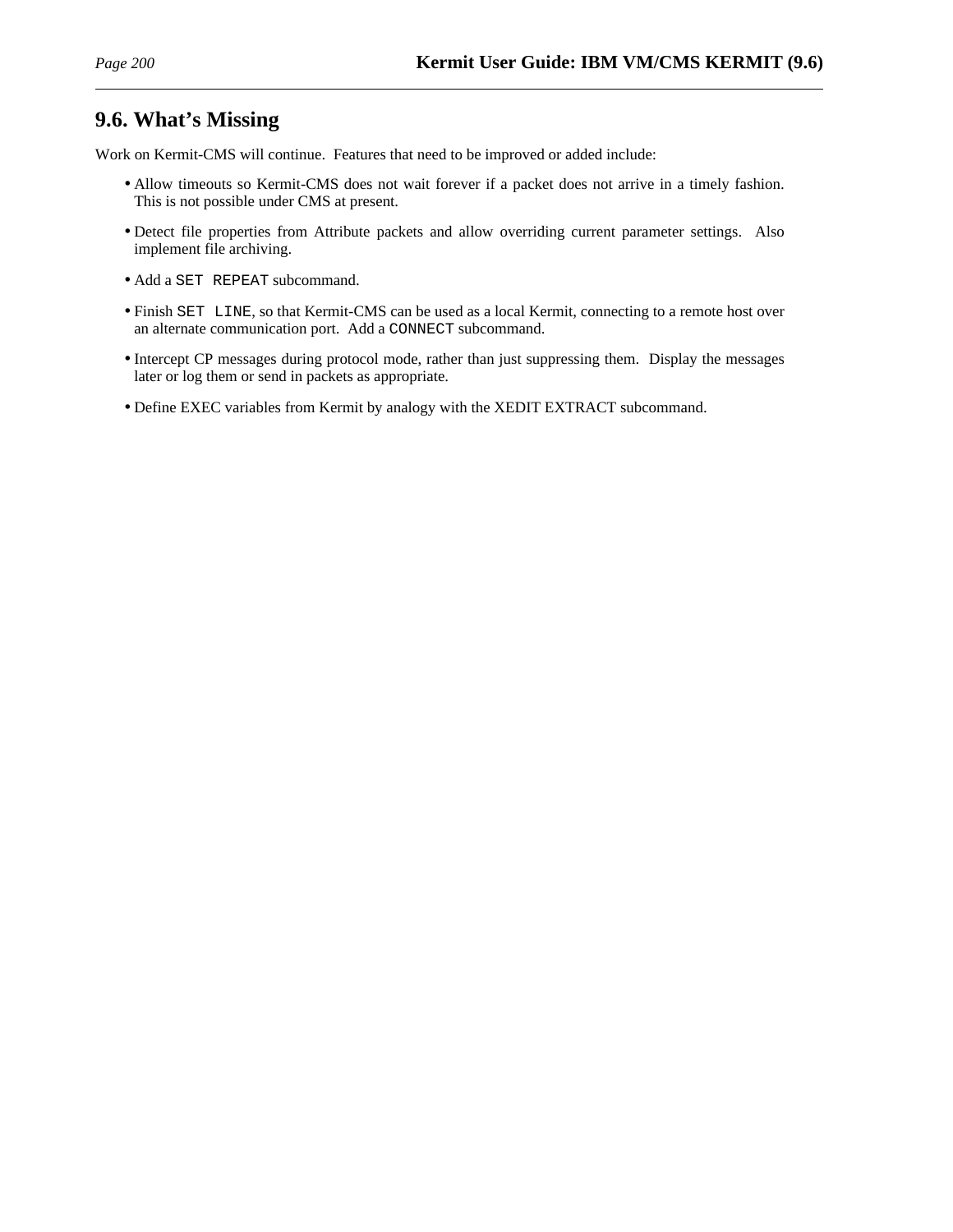*Program:* John Chandler (Harvard/Smithsonian Center for Astrophysics); contributions from Vace Kundakci and Daphne Tzoar (Columbia U), Bob Shields (U. Maryland), Victor Lee (Queens U.), Gary Bjerke (U. Texas at Austin), Greg Small (UC Berkeley), Clark Frazier (Harvard Bus. Sch.), Bob Bolch and Steve Blankinship (Triangle), Ron Rusnak (U. Chicago), Roger Fajman and Dale White (NIH), Andre Pirard (U. Liege)

| Language:       | IBM/370 Assembler                         |
|-----------------|-------------------------------------------|
|                 | <i>Documentation:</i> John Chandler (CfA) |
| <i>Version:</i> | 4.0(88/1/31)                              |
| Date:           | 1988 February                             |

#### **Kermit-TSO Capabilities At A Glance:**

| Local operation:               | No                  |
|--------------------------------|---------------------|
| Remote operation:              | Yes                 |
| Transfers text files:          | Yes                 |
| Transfers binary files:        | Yes                 |
| Wildcard send:                 | Yes                 |
| ^X/^Z interruption:            | Yes (through micro) |
| Filename collision avoidance:  | Yes                 |
| Can time out:                  | Yes                 |
| 8th-bit prefixing:             | Yes                 |
| Repeat count prefixing:        | Yes                 |
| Alternate block checks:        | Yes                 |
| Terminal emulation:            | N <sub>0</sub>      |
| Communication settings:        | No                  |
| Transmit BREAK:                | N <sub>0</sub>      |
| Transaction logging:           | Yes                 |
| Session logging:               | N <sub>0</sub>      |
| Raw transmit:                  | Yes (no prompts)    |
| Sliding window:                | N <sub>0</sub>      |
| Long packets:                  | Yes                 |
| Act as server:                 | Yes                 |
| Talk to server:                | Yes                 |
| Advanced server functions:     | Yes                 |
| Advanced commands for servers: | Yes                 |
| Local file management:         | Yes                 |
| Handle Attribute Packets:      | Yes                 |
| Command/init files:            | Yes                 |
| Command macros:                | No                  |
|                                |                     |

Kermit-TSO is a member of the generic Kermit-370 family and shares most of the features and capabilities of the group. As its name implies, Kermit-TSO is the version of Kermit-370 that runs under the MVS/TSO operating system. The primary documentation for Kermit-TSO is actually the chapter on Kermit-370, which describes general properties; the present chapter assumes the reader is familiar with that material. Only the details specific to TSO operation will be discussed here, e.g., command syntax relating to the TSO file system or commands not offered in general by Kermit-370.

#### **TSO Specifics of Kermit-370:**

| Global INIT file:    | 'SYS1.KERMINI' |
|----------------------|----------------|
| User INIT file:      | KERMINT        |
| Debug packet log:    | KER.LOG        |
| Server reply log:    | KER.REPLY      |
| Maximum packet size: | 1913           |
| Maximum disk LRECL:  | 32756          |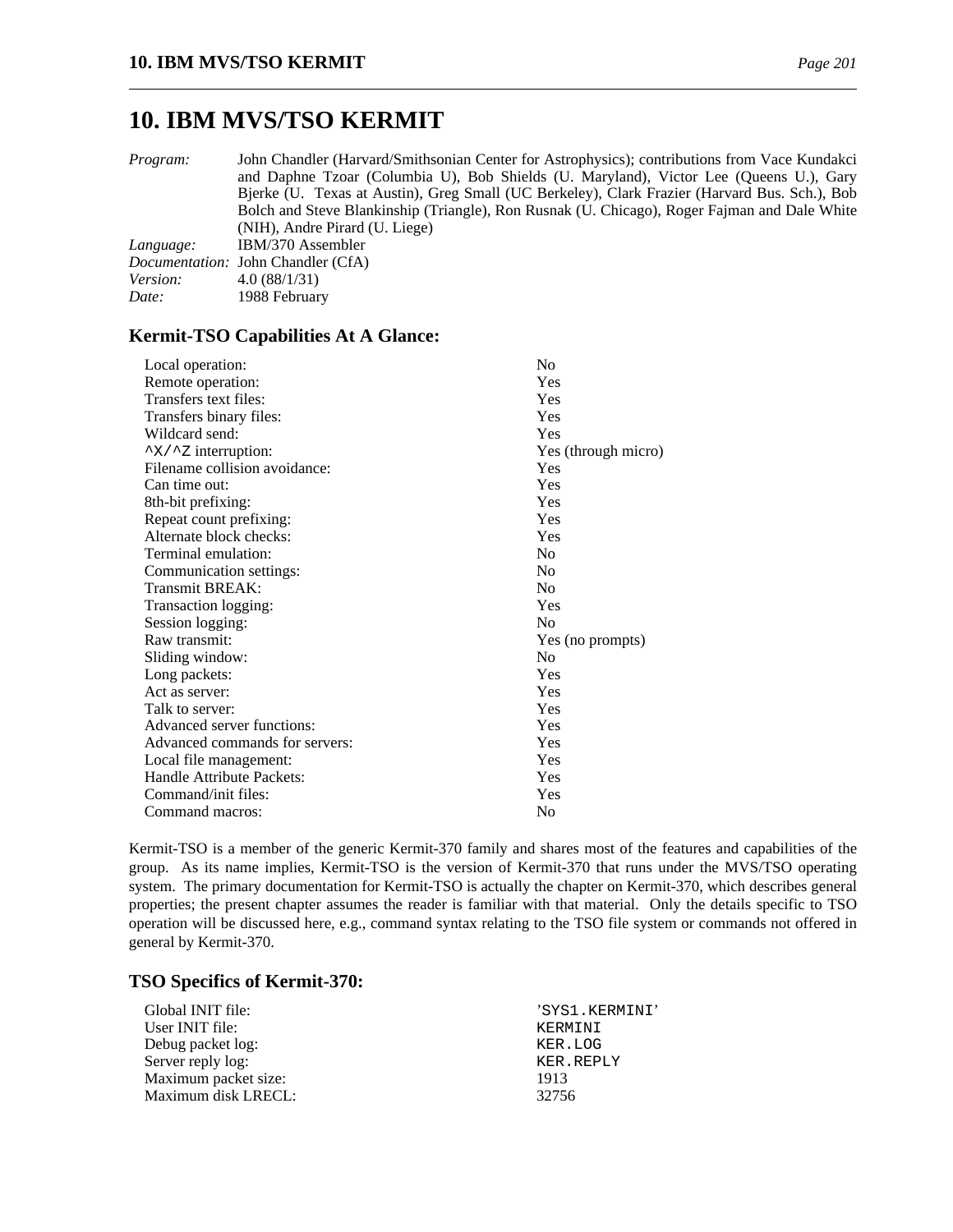# **10.1. The MVS/TSO File System**

The features of the TSO file system of greatest interest to Kermit users are the format of file specifications (*filespecs*) and the concept of records. The latter is described in the Kermit-370 chapter.

The MVS/TSO *filespec* (called the data set name or DSN) takes the form of tokens (known as qualifiers) of up to 8 alphanumeric characters each, separated by periods. Each qualifier must begin with an alphabetic or national character. The total length must be no more than 44 characters, including periods. To be precise, a DSN may contain uppercase letters, digits, and the special characters " $\hat{s}$ " (dollar sign), "#" (pound sign), " $\circ$ " (at sign), and ''-'' (hyphen) in addition to the separating periods. Other characters may be not be included.

There is another, structural restriction on data set names from the fact that TSO data sets are all cataloged. In a standard MVS catalog, each qualifier of each DSN is associated with an index of the same name. The index is a hierarchical catalog component which points downward either to a list of next-level indices or to a data set, but never to both. Consequently, a cataloged DSN is a chain of indices corresponding one-for-one with DSN qualifers, and the last index is a pointer to the data set itself. While there may be many indices with the same name, no two such duplicates may both be chained to the same next-higher-level index, so that, if DSN's are considered as strings of qualifiers (not of characters), no DSN can be a major substring of any other. For example, if the name 'A.BB.C' exists in the catalog, then 'A.BB' and 'A.BB.C.X' are illegal, but 'A.B', 'A.BB.Y', 'A.BBB', and 'A.BB.BB' are all legal.

A DSN given in its entirety (as in the foregoing examples) is called "fully qualified" and must be enclosed in single quotes when entered in TSO. However, by convention (and by definition) the first qualifier of each data set belonging to a given user must be the user's logon ID, and, by default, that ID is the assumed prefix in TSO when a DSN is *not* enclosed in quotes. In practice, then, names are abbreviated by omitting the quotes and the prefix. The most common type of name, in fact, consists of the prefix plus two more qualifiers giving the data set's name and type, respectively, so that many files have DSN's that correspond exactly to the canonical Kermit representation of a *filespec.* For instance, TEST. FORT is the source of a Fortran program named TEST, and its fully qualified DSN would be '*<userid>*.TEST.FORT', where *<userid>* is the owner's logon ID.

While this description is complete as far as it goes, it omits an important feature that is widely used in organizing files under MVS and TSO, namely, the partitioned data set (PDS). A PDS is a data set like any other, except that it has *members*, each of which can usually be treated as a file in its own right. In fact, with QSAM (the file access method employed by Kermit and many other applications), only members, and not the whole PDS, may be read or written. Thus, the term "file", as used in this chapter and the Kermit-370 chapter, may refer to either a PDS member or an ordinary data set, but not to a PDS. The notation for a PDS member consists of the member name enclosed in parentheses and appended to the DSN (and the whole enclosed in quotes if the DSN is fully qualified). For example, if the Fortran program TEST were copied into a PDS called DEBUG.FORT, it would then be known as

#### DEBUG.FORT(TEST)

Although the member name is written together with the DSN, it and the surrounding parentheses are not really part of the DSN and are not counted toward the 44-character limit. Still, a member name must conform to the rules for a DSN qualifier and, in addition, must not contain any hyphens.

All these properties of DSN's come into play when a file is being received by Kermit-TSO because a valid DSN must be generated for the new data set. For example, any invalid character in the supplied *filespec* is replaced by a pound sign (or converted to uppercase if it is a lowercase letter). Also, each qualifier (and the member name, if any) is prefixed with a pound sign if it does not already begin with an alphabetic or national character and then shortened, if necessary, to eight characters. If no *filespec* is supplied, Kermit-TSO creates a default DSN of ''\$.\$''. The DSN is expanded to its fully qualified form and then truncated at 44 characters, if need be.

The DSN prefix, which defaults to the user's logon ID, is similar to a device specification on microcomputer systems: it selects an area of disk storage, and it usually need not be specified. In some ways, the prefix is also like a disk directory designator, since the file system structure is hierarchical. For this reason, the Kermit concept of the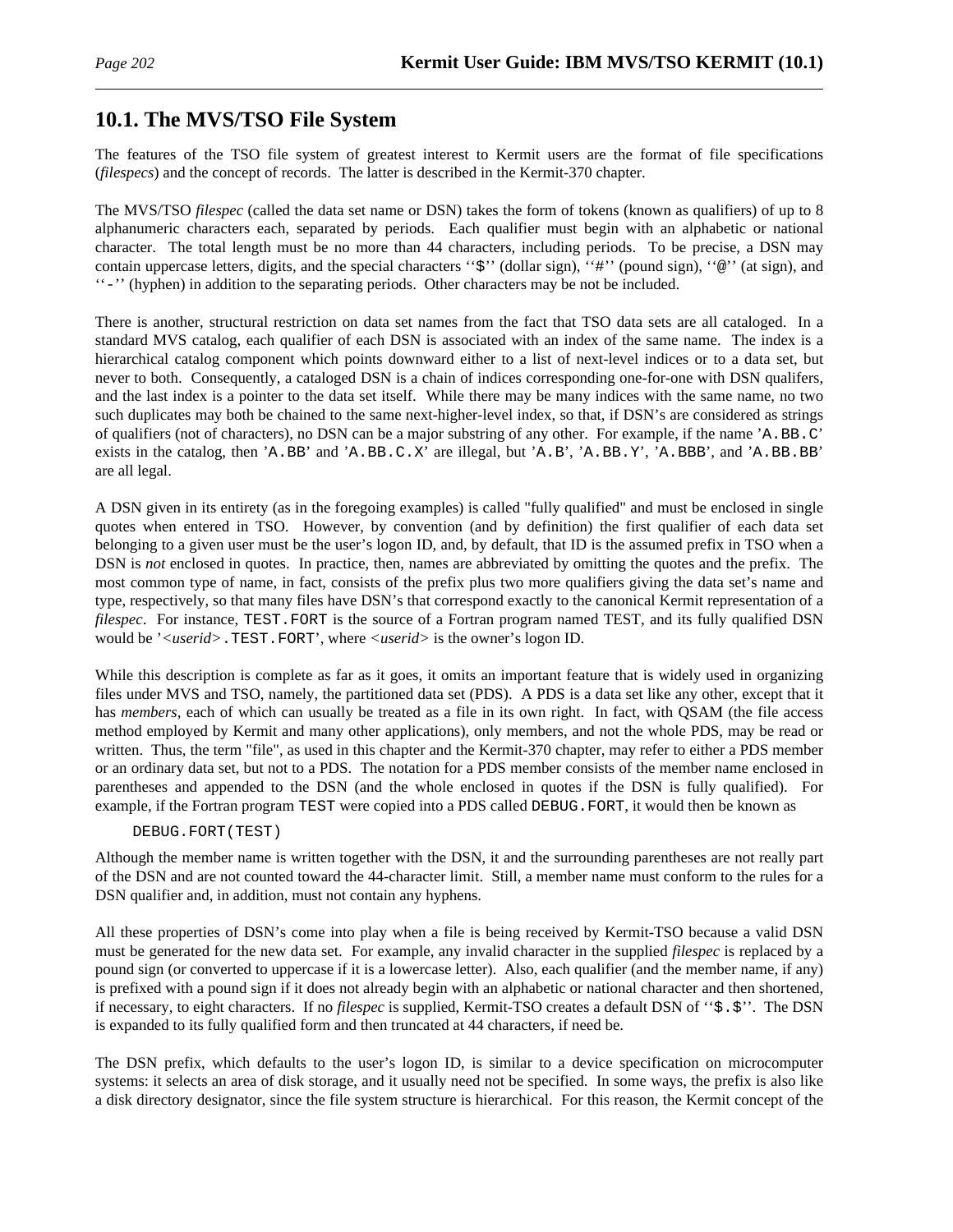"working directory" is equated with a particular DSN prefix under Kermit-TSO. The current "working directory" is the collection of all data sets whose names begin with the current prefix, and file transfers take place preferentially to and from that area (i.e., unless a fully qualified DSN is given).

To provide compatibility with other operating systems, when Kermit-TSO sends a file, it ordinarily makes a file header with only the last two qualifiers of the full DSN (or only the member name in the case of a PDS member). On the other hand, extra information may be added by way of the SET FOREIGN subcommand.

Kermit-TSO allows a group of files to be specified in a single *filespec* by including the special "wildcard" character ''\*'', which matches any string of characters (even a null string) starting at a new DSN qualifier. Only one \* may be used in a *filespec*. Also, the \* may not be used for the member name of a PDS (nor for any part of a PDS name). Here are some examples:

- \*.COBOL All files of type COBOL (all COBOL source files) in the current working directory.
- BATCH\*H.FORT

All files in the current directory which begin with the qualifier BATCH and which end with H.FORT. This would not include BATCH. FORT, however.

TSO files, like those in other IBM 370 systems, are record-oriented (see the introduction to the Kermit-370 chapter). In particular, TSO files are characterized by record format (RECFM), which may be fixed-length, varying-length, or undefined-length; by maximum record length (LRECL); and by maximum block size (BLKSIZE). Fixed-length and varying-length may be (and, under Kermit, always are) combined into blocks, but undefined-length records may not. Indeed, by convention, they have no logical record length, only a maximum block size. Records in TSO files may be up to 32760 bytes long, but varying-length records use four bytes to specify the length and have an effective limit of 32756.

Another file system feature of occasional interest is the means of reporting errors. When Kermit-TSO encounters a disk error, it attempts to prepare an explanatory message for inclusion in the STATUS report. The primary method is the standard SYNADAF macro.

# **10.2. Program Operation**

At startup time, Kermit-TSO looks for two initialization files, 'SYS1.KERMINI' and '*<userid>*.KERMINI' (where, as before, *<userid>* is the user's logon ID). The latter file would also be known as just KERMINI. The file 'SYS1.KERMINI' would be maintained by a systems programmer, but KERMINI would be maintained by the user.

Two parameters in the user's profile (the character delete and line delete) are disabled during protocol mode (and restored afterwards) to prevent any conflict in case either of these characters has been defined to be printable. The settings in effect when Kermit starts up are saved as a sort of "normal" status snapshot (as opposed to the "protocol" status just described). The protocol status is selected whenever Kermit enters protocol mode, and the normal status is selected when Kermit leaves protocol mode. Note: if Kermit is interrupted in the midst of a transfer or while in server mode, these parameters will be left with peculiar settings (namely, the protocol status), and they may need to be restored by hand.

Although TSO does not allow an application program to take control of terminal synchronization on ''TTY'' lines, the various full-screen emulation front ends are quite a different matter. The standard IBM handshake (XON) is unnecessary, for example, with a 7171 or 4994 because the front end itself turns the line around with essentially no delay in transparent mode. Thus, handshaking should be suppressed for ''SERIES1'' devices (the micro Kermit should have HANDSHAKE set OFF, and Kermit-TSO should have HANDSHAKE set to 0). Since the generic Kermit-370 default handshake (XON) is retained in Kermit-TSO, the subcommand ''SET HANDSHAKE 0'' is a good candidate for inclusion the KERMINI file of any user who habitually uses ''SERIES1'' lines.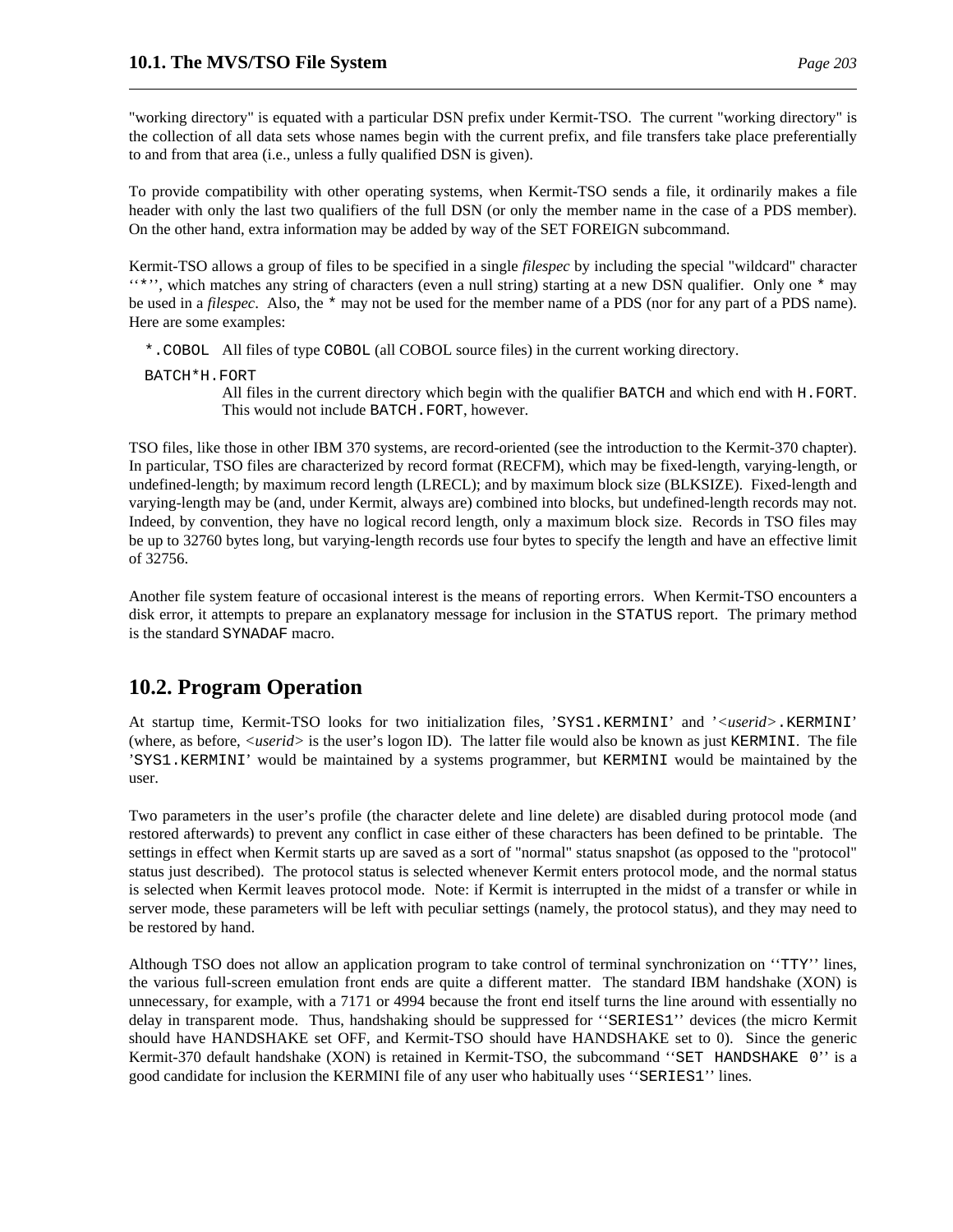#### **Interactive Operation:**

To run Kermit-TSO interactively, invoke the program from TSO by typing KERMIT. When you see the prompt,

Kermit-TSO>

you may type a Kermit subcommand. When the subcommand completes, Kermit issues another prompt. The cycle repeats until you exit from the program. For example:

#### KERMIT

Kermit-TSO Version 4.0 (88/1/31) Enter ? for a list of valid commands Kermit-TSO>send foo.\* *Files beginning with FOO are sent* Kermit-TSO>receive test.spss

*File is received and called TEST.SPSS*

Kermit-TSO>exit

#### **Command Line Invocation:**

Kermit-TSO may also be invoked with command line arguments from TSO. The arguments are interpreted as a subcommand to be executed by Kermit after completion of the initialization. For instance:

KERMIT send test.fort

Kermit will exit and return to TSO after completing the specified subcommand.

#### **CLIST Operation:**

Like other TSO programs, Kermit-TSO may be invoked from a CLIST. Subcommands can be passed to Kermit using the program input stack and/or command line arguments. For example, to start up Kermit-TSO and have it act as a server, include the line:

#### KERMIT server

To pass more than one subcommand, they must be stacked in the order in which they are to be executed. To start up a Kermit-TSO server with a three character CRC, create and stack a file with the following:

set block 3 server

and then invoke Kermit. Like many utility programs, Kermit-TSO uses the GETLINE/PUTLINE service routines for terminal I/O, and the nominally interactive subcommands can thus be supplied under program control. Another way of setting up multiple subcommands would be to collect the subcommands into a TAKE file and then issue the TAKE subcommand via the command line. Of course, CLIST's may be executed from Kermit, either directly or from a TAKE file, and CLIST's in turn may freely issue Kermit subcommands. The subcommand KERMIT is especially useful in this context for distinguishing Kermit subcommands from TSO commands.

#### **Server mode:**

Command execution in server mode is different in several respects from normal operation. First of all, some Kermit subcommands are not allowed (see the list of subcommands in the Kermit-370 chapter). Moreover, command errors always terminate any active TAKE file. Also, commands run in a special environment with the User Profile temporarily modified. Another difference is that Kermit intercepts terminal I/O as much as possible and transmits the data to the local Kermit as text packets. The problem with this redirection is that some MVS/TSO commands issue terminal I/O directly, so that some messages never appear to the local Kermit (except, perhaps, as bad packets).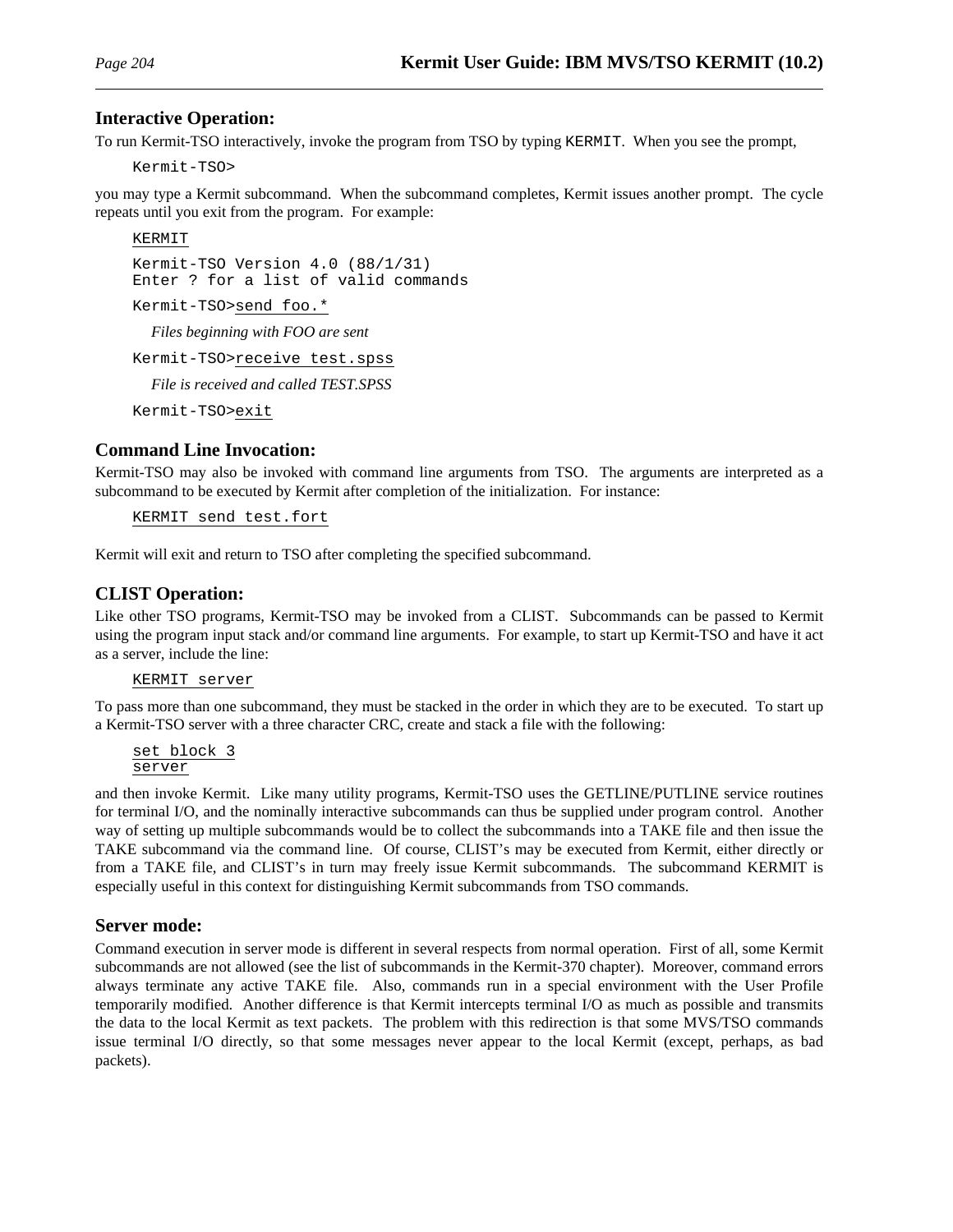## **10.3. Kermit-TSO Subcommands**

Kermit-TSO supports all the subcommands described in the corresponding section of the Kermit-370 chapter. In addition, there is the system-specific subcommand TSO, which is just a synonym for the generic HOST subcommand. TSO can be issued as a remote Kermit command when Kermit-TSO is in server mode. Also, the END subcommand is available as a synonym for EXIT and QUIT.

The remainder of this section concentrates on the subcommands that have special form or meaning for Kermit-TSO. See also the chapter on Kermit-370 for further details.

## **The SEND Subcommand**

Syntax: SEND *filespec* [*foreign-filespec*]

The SEND subcommand causes a file or file group to be sent from TSO to the Kermit on the other system. DSN prefixing is done on the *filespec* in the usual way (see also the CWD subcommand).

*filespec* may contain a wildcard "\*". If it does, then all matching files will be sent, up to 711 files in all.

The *foreign-filespec*, if any, is used for the file header of the outgoing file, replacing the usual name.type derived from the MVS/TSO *filespec*. Normally, this form of the SEND subcommand is used only for single files because the *foreign-filespec* is used only for the first file of a group (subsequent files having default headers).

Although the file transfer cannot be cancelled from the TSO side, Kermit-TSO is capable of responding to "cancel file" or "cancel batch" signals from the local Kermit; these are typically entered by typing Control-X or Control-Z, respectively.

## **The RECEIVE Subcommand**

Syntax: RECEIVE [*filespec*]

The RECEIVE subcommand tells Kermit to receive a file or file group from the other system. You should then issue a SEND subcommand to the other Kermit.

A *filespec* in the subcommand indicates what name the incoming file should be given. Wildcards may not be used. If the *filespec* is invalid, Kermit-TSO will suppress the transfer. If the optional *filespec* is omitted (and, in any case, for all files after the first in a group) Kermit-TSO will use the name(s) provided by the other Kermit. If a name is not a legal DSN, Kermit-TSO will delete excess characters, change illegal characters to pound signs, and so on, to create a legal name.

When the record format is "F", any received record longer than the logical record length (LRECL) will be truncated, and shorter records will be padded. The padding character is a blank for text files and a null for binary files. Received binary (but not V-binary or D-binary) files are treated as byte streams and broken up into records all of the logical record length. See the SET FILE TYPE, SET FILE LRECL, SET FILE BLKSIZE, and SET FILE RECFM subcommands.

If an error occurs during the file transfer, as much of the file as was received is saved on disk. If the sending of a file is cancelled by the user of the foreign system, Kermit-TSO will discard whatever had arrived, unless APPEND is ON or INCOMPLETE is KEEP.

If the incoming file has the same name as an existing file (either a data set or a PDS member), and WARNING is OFF, the original file will be overwritten. If WARNING is set ON, however, Kermit-TSO will protect the existing file in one of two ways. If the *filespec* was entered with the subcommand, Kermit will prompt the user for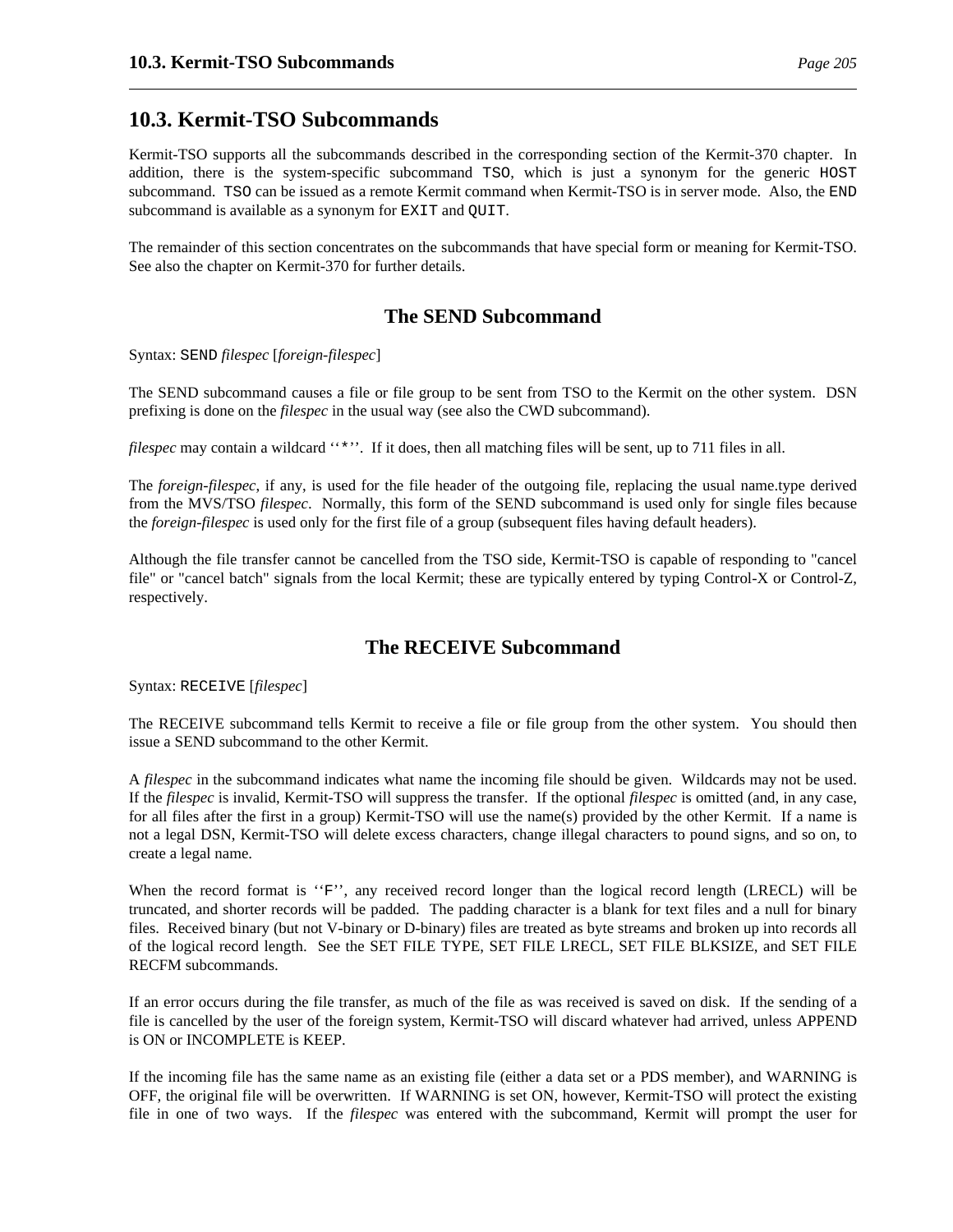permission to overwrite the file. If the *filespec* came from the foreign Kermit, Kermit-TSO will change the incoming name so as not to obliterate the pre-existing file. It attempts to find a unique name by successively modifying the original and checking for the existence of such a file at each step. The procedure operates on the second qualifier of the full DSN (or the member name in the case of a PDS member) and begins by truncating it to seven characters, if necessary, and then appends ''0''. If a file by that name exists, Kermit then replaces the ''0'' with a "1". It continues in this manner up to "9", and if an unused name cannot be found, the transfer fails.

## **The SET Subcommand**

Syntax: SET *parameter* [*value*]

The SET subcommand establishes or modifies various parameters controlling file transfers. The following SET parameters are available in Kermit-TSO, but not in Kermit-370 in general:

| Block size for incoming file.                   |
|-------------------------------------------------|
| Logical Record length for incoming file.        |
| Record format for incoming files.               |
| Allocation unit (in tracks) for incoming files. |
| Device type for incoming files.                 |
| Disk pack for incoming files.                   |
| Default disk area.                              |
| Determine whether Kermit-TSO should time out.   |
|                                                 |

### **SET FILE BLKSIZE**

Syntax: SET FILE BLKSIZE *number*

This sets the block size for incoming files to a *number* from 1 to 32760. In the case of fixed-format files, this number is just an upper bound; the actual block size is taken to be the largest multiple of the LRECL which does not exceed this limit. The default is 6233.

### **SET FILE LRECL**

Syntax: SET FILE LRECL *number*

This sets the effective logical record length for incoming files to a *number* from 1 to 32756. This parameter is not used for files of undefined record format. Moreover, it is not exactly the same as the MVS/TSO LRECL, which is four more than the actual maximum data length for varying-length records. The default is 80.

#### **SET FILE RECFM**

Syntax: SET FILE RECFM *option*

This sets the record format to use for incoming files. Valid *option*s are "Fixed", "Varying" (the default), and "Undefined". This parameter is thus limited to a subset of the range of possibilities for the MVS/TSO RECFM. In Kermit-TSO, all incoming files of fixed or varying format are automatically blocked according to the current block size. Fixed-format records are padded or truncated, as needed, to the current LRECL.

### **SET FILE SPACE**

Syntax: SET FILE SPACE *number*

This sets the track allocation unit for incoming files to a number from 1 to 32760. The default is 5. Since data sets are allowed as many as 15 extents, this default provides for files up to 75 tracks.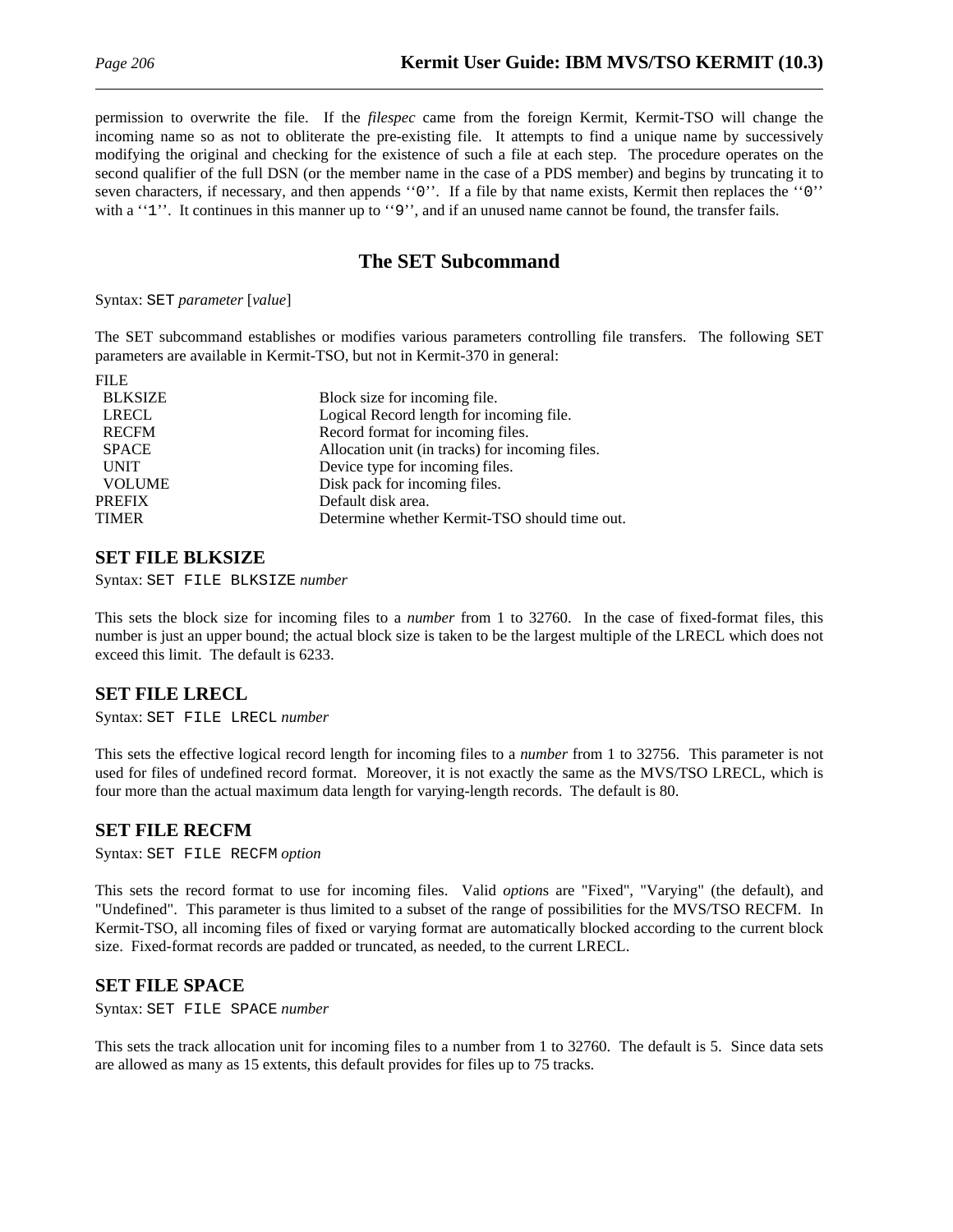#### **SET FILE UNIT**

Syntax: SET FILE UNIT *type*

This sets the device type or group for incoming files. Valid *option*s are installation-dependent. The default is SYSDA, which is universally available, but not necessarily desirable, since many installations restrict TSO data sets to a particular set of disk volumes. In such cases, there is usually a unit name which refers only to those TSO volumes, and the global INIT file 'SYS1.KERMINI' should set the file unit parameter to that name.

#### **SET FILE VOLUME**

Syntax: SET FILE VOLUME *name*

This sets the disk volume for incoming files. Valid *names*s are installation-dependent, but are, in any case, no more than six alphanumeric characters. The default is blank (none); in that case, the system chooses one of the available volumes of the specified UNIT type.

#### **SET PREFIX**

Syntax: SET PREFIX [*string*]

This subcommand is equivalent to the CWD subcommand (q.v.).

#### **SET TIMER**

Syntax: SET TIMER ON *or* OFF

This specifies whether Kermit-TSO is to maintain a timer for each packet it expects to read. The default is ON. If the timer is enabled, its duration is set by the SET SEND TIMEOUT subcommand initially and then set according to the request of the other Kermit.

### **The CWD Subcommand**

Syntax: CWD [*string or PDSname*()]

The CWD (Change Working Directory) subcommand establishes a new default DSN prefix or turns prefixing off. This facility is similar to, but not quite the same as, the prefix defined in the User Profile. The *string*, if specified, must consist of one or more DSN qualifiers, and the first must already be an index in the disk catalog. Subsequent file transfers take place to and from the corresponding disk area whenever a fully qualified DSN (one enclosed in quotes) is not given. The initial prefix is the user's logon ID, i.e., the same as the default prefix in the User Profile. If no prefix is given in this subcommand, then prefixing is no longer performed. The user must be careful to remember the distinction between the prefix defined for Kermit and that for TSO. Pure Kermit subcommands (like SEND and TAKE) always use the former, but TSO commands (and the TSO-related subcommand TYPE) use the latter.

An alternative form of the CWD subcommand allows specifying the full (but unquoted) name of a PDS followed by paired parentheses. When such a "working directory" is in use, a *filespec* other than a fully qualified DSN is taken to be a member name within the PDS. For that reason, this form should be used cautiously, since the Kermit-TSO log *filespecs* (such as KER.LOG and KER.REPLY) would be treated the same way. In particular, it is advisable to turn on debug mode only when the Kermit prefix is a partially qualified DSN (once started, the log continues to the same data set regardless of what happens to the prefix).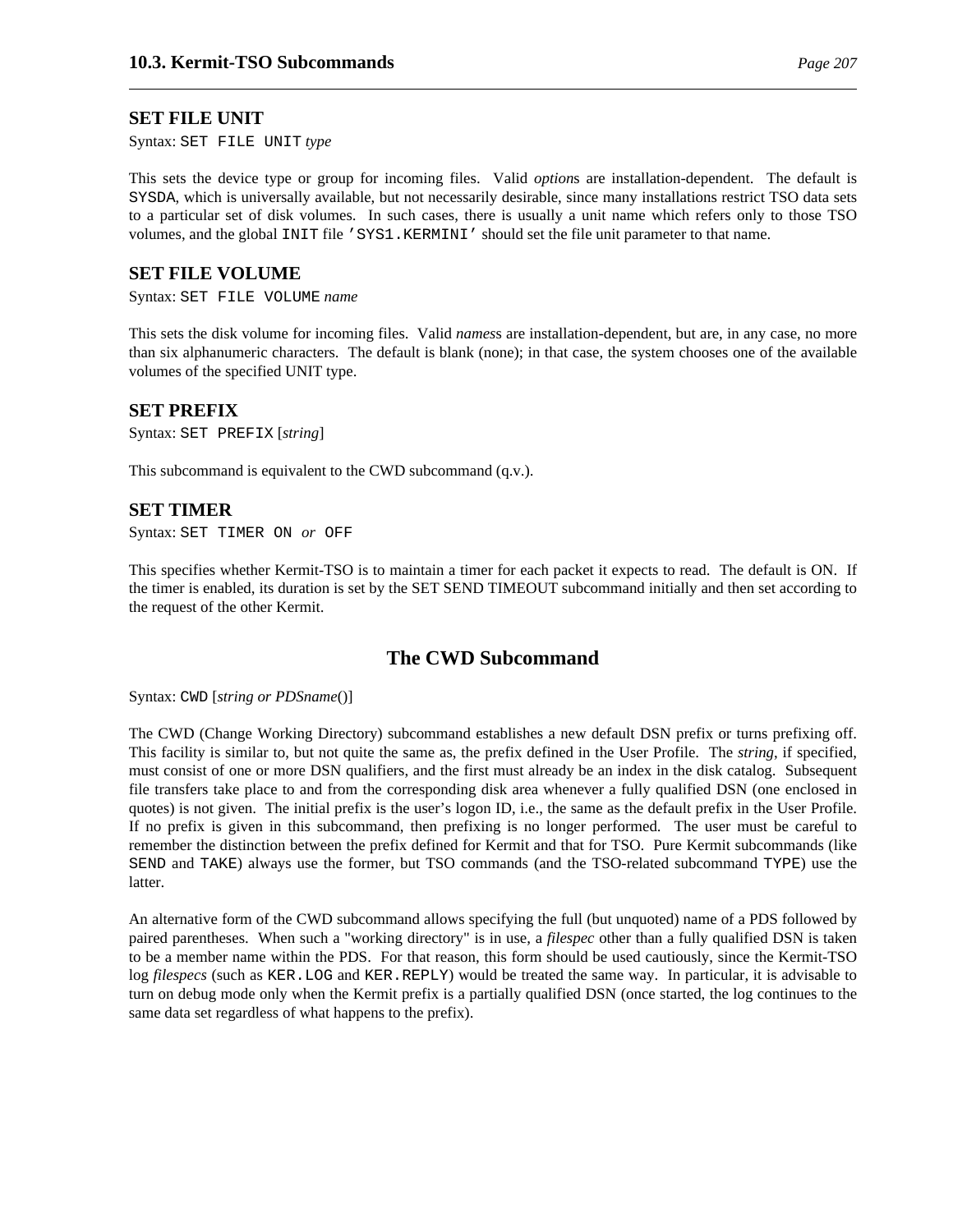## **The DIRECTORY Subcommand**

Syntax: DIRECTORY [*filespec*]

The DIRECTORY subcommand uses the TSO LISTCAT command to display part of the data set catalog, i.e., all data sets whose names begin with the qualifiers in the Kermit prefix (if any) concatenated with the given *filespec* (if any).

## **The TSO Subcommand**

Syntax: TSO *text of command*

Although Kermit-TSO does not have a full set of its own subcommands for managing TSO files, it provides those services through the operating system. You can issue any TSO command, e.g., to list, type, rename or delete files, send messages, and so on. The TSO subcommand under Kermit is synonymous with the HOST subcommand.

# **10.4. How to build an executable version of Kermit-TSO**

Before attempting to build Kermit-TSO, look in the Kermit distribution under both IK0KER and IKTKER for an installation document, as well as "beware", help, and update files, and read them first. They will probably contain information that is more current than what you see here.

Kermit-TSO consists at present of a large assembly (KERMIT.ASM, containing the Kermit program) and a small one (DYNALC.ASM, containing a subroutine for allocating data sets). Although DYNALC is a single file in the Kermit distribution, the source for Kermit itself is in many pieces, some generic for Kermit-370 and some specific to TSO. All the necessary pieces are sequenced in columns 73-80 so that the numbers form a strictly increasing sequence when the pieces are correctly "pasted" together. It is important to preserve the original sequence numbers so that updates, if any, can be applied to the source.

To create a runnable version:

- 1. Combine the following ''ASM'' files from the Kermit distribution into a single file with RECFM=F(B) and LRECL=80: IK0DOC, IK0MAC, IKTMAC, IK0DEF, IK0MAI, IK0CMD, IK0COM, IKTUTL, and IK0PRO. The resulting file is the composite source for Kermit-TSO, called KERMIT.ASM. This source must retain the original sequence numbers in columns 73-80 (in other words, be sure not to resequence the source accidentally by using the editor!)
- 2. Copy or rename IKTDYN.ASM from the Kermit distribution to a file called DYNALC.ASM with RECFM=F(B) and LRECL=80.
- 3. Assemble the source file(s).
- 4. Create the executable load module KERMIT using the linkage editor. Kermit is designed to run as a command processor, and so it must be placed in SYS1.CMDLIB or in a PDS concatenated to SYS1.CMDLIB (for example, via the STEPLIB command).
- 5. If your site's ASCII/EBCDIC translation table for TTY lines does not conform to the one listed in the appendix (which in turn conforms to the one given in the IBM System/370 Reference Summary), then enter the appropriate SET ATOE/ETOA/TATOE/TETOA subcommands into 'SYS1.KERMINI'. *NOTE:* If the ASCII/EBCDIC translation is not invertible, Kermit will not and cannot work.

In order to verify the operation of a new version of Kermit-TSO, you may run it under TEST using the CP parameter.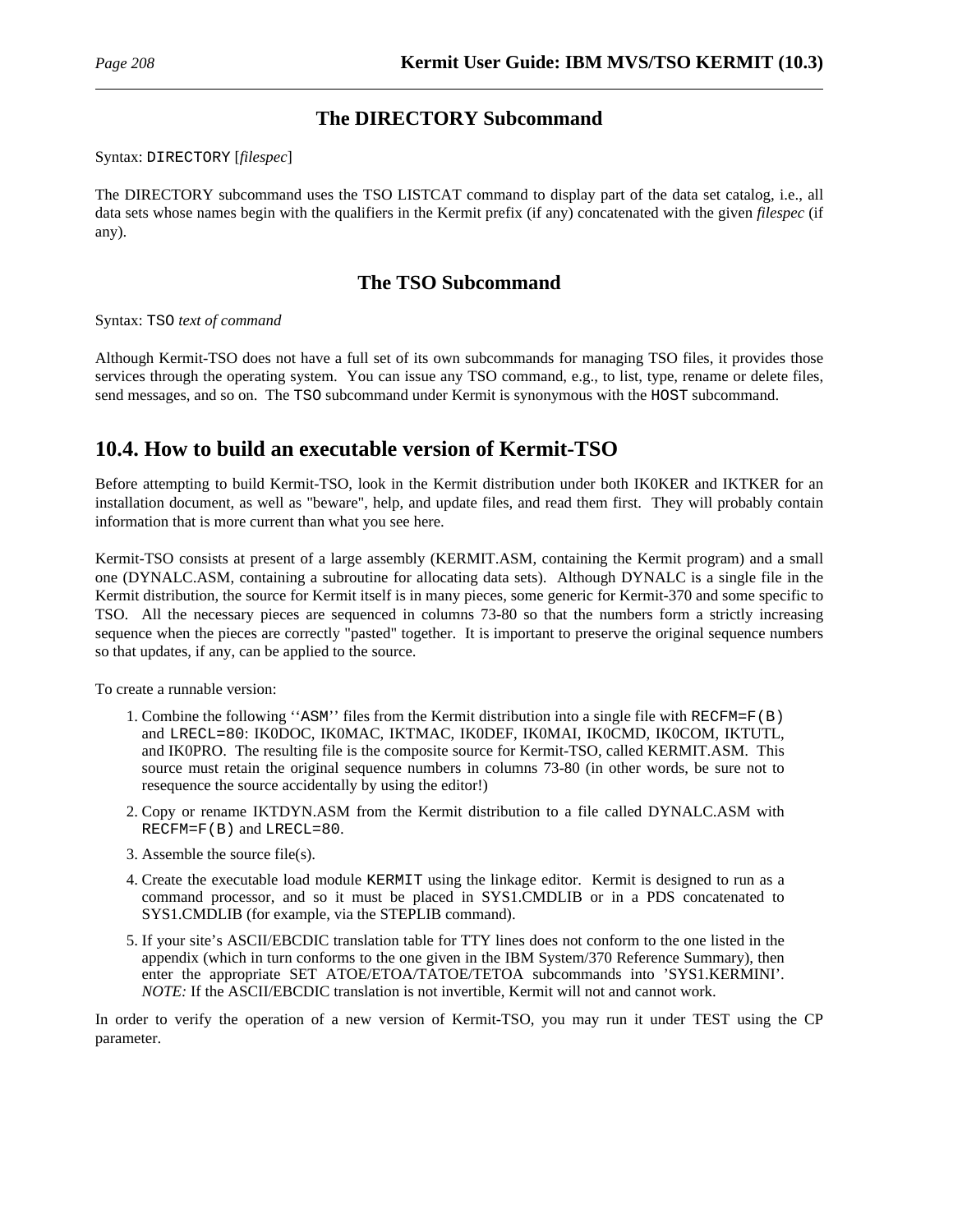Below is a list of the more important features in Version 4.0 of Kermit-TSO added since the release of TSO/3708 in May 1987. Since Version 4.0 is the first release of Kermit-370 for TSO, some of the "new" features are actually new only to the Columbia TSO distribution.

- 1. Suppression of LINE and CHAR delete functions during protocol mode.
- 2. Advanced server functions and subcommands for talking to another Kermit running in server mode.
- 3. Long packet protocol.
- 4. TYPE, ECHO, XTYPE, and XECHO subcommands (the last two being Series/1 analogs of the first two.)
- 5. REMOTE KERMIT commands honored by TSO server, including SET, SHOW, TAKE, TDUMP, STATUS, HOST, TSO, CWD, DIR, and TYPE.
- 6. TEST mode for debugging.
- 7. Multi-column, two-level, selective SHOW display.
- 8. Send and acknowledge attribute packets.
- 9. Optionally append to, rather than replace, old data sets with duplicate names.
- 10. Automatic detection of terminal controller type (TTY or SERIES1).
- 11. SYNADAF message in cases of disk I/O error.

# **10.6. What's Missing**

Work on Kermit-TSO will continue. Features that need to be improved or added include:

- Detect file properties from Attribute packets and allow overriding current parameter settings. Also implement file archiving.
- Add a SET REPEAT subcommand.
- Finish SET LINE, so that Kermit-TSO can be used as a local Kermit, connecting to a remote host over an alternate communication port. Add a CONNECT subcommand.
- Compute file size for outgoing A-packets and implement the SPACE subcommand.
- Reject files known (via A-packets) to be too big for available storage.
- Intercept *all* terminal output during protocol mode.
- Allow wildcard notation for PDS members.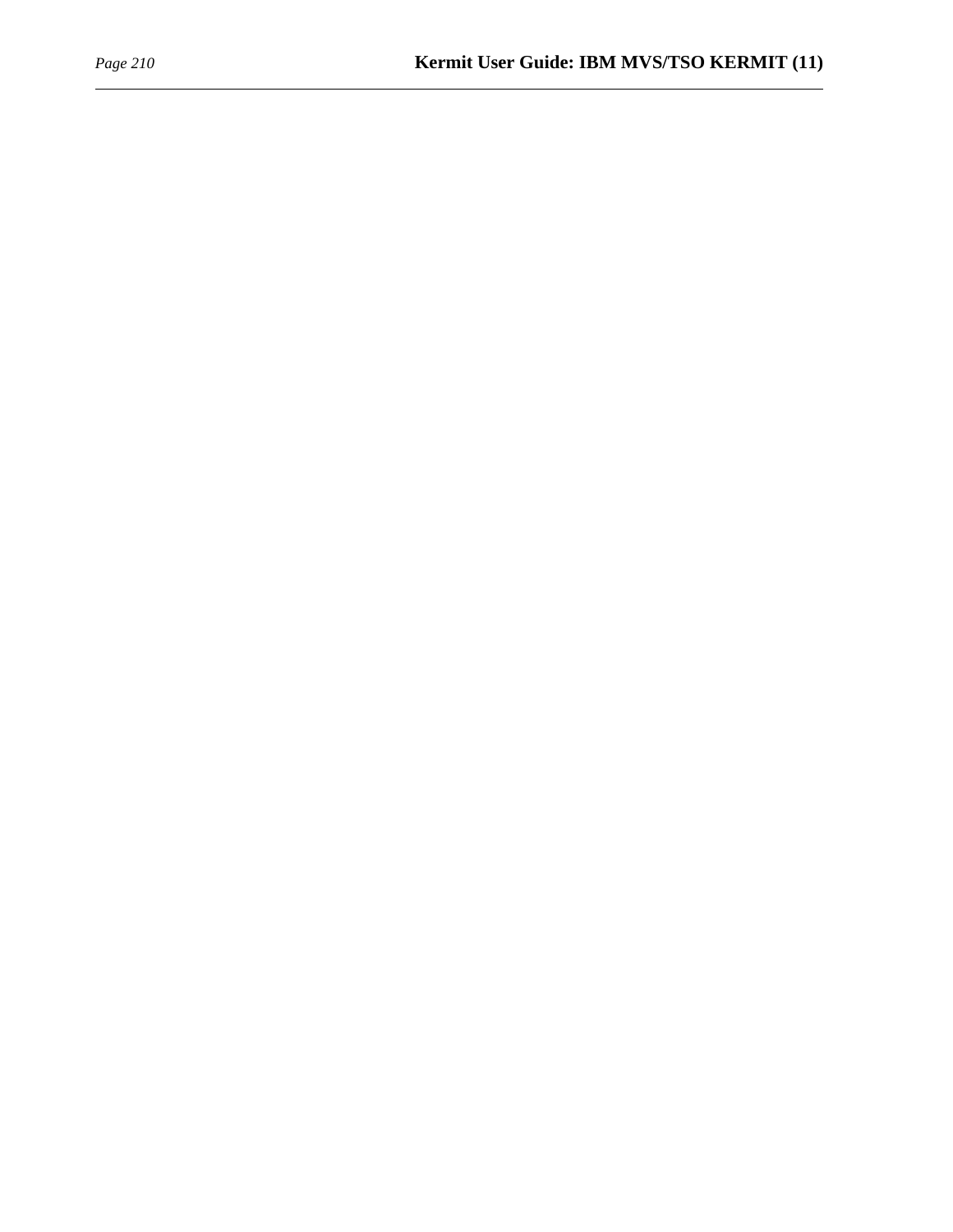# **11. VAX/VMS KERMIT**

*Authors:* Robert C. McQueen, Nick Bush, Stevens Institute of Technology; Jonathan Welch, Amherst College

*Language:* Bliss-32 *Documentation:* R. McQueen, N. Bush, C. Gianone

|                 | R. MCOUCCH, IN. DUSH, C. ORAHOH |
|-----------------|---------------------------------|
| <i>Version:</i> | 3.3.117                         |
| Date:           | June 1, 1988                    |

### **VAX/VMS Kermit-32 Capabilities At a Glance:**

| Local operation:                           | Yes                  |
|--------------------------------------------|----------------------|
| Remote operation:                          | Yes                  |
| Transfers text files:                      | Yes                  |
| Transfers binary files:                    | Yes                  |
| Wildcard send:                             | Yes                  |
| $\gamma$ $\times$ / $\gamma$ interruption: | <b>Yes</b>           |
| Filename collision avoidance:              | Yes                  |
| Timeouts:                                  | Yes                  |
| 8th-bit prefixing:                         | <b>Yes</b>           |
| Repeat character compression:              | Yes                  |
| Alternate block check types:               | Yes                  |
| Communication settings:                    | Yes                  |
| Transmit BREAK:                            | No                   |
| IBM mainframe communication:               | <b>Yes</b>           |
| Transaction logging:                       | Yes                  |
| Session logging (raw capture):             | Yes                  |
| Debug logging:                             | Yes                  |
| Raw transmit:                              | Yes                  |
| Login scripts:                             | No.                  |
| Act as server:                             | <b>Yes</b>           |
| Talk to server:                            | Yes                  |
| Advanced commands for servers:             | Yes                  |
| Local file management:                     | Yes                  |
| Initialization file:                       | Yes (VMSKERMIT. INI) |
| Long packets:                              | N <sub>0</sub>       |
| Sliding windows:                           | No                   |
| Attribute packets:                         | No                   |
|                                            |                      |

Kermit-32 is a program that implements the Kermit file transfer protocol for the Digital Equipment Corporation VAX series computers under the VAX/VMS operating system. It is written in BLISS-32 and MACRO-32, with sources for all BLISS modules also available as MACRO-32 sources. Kermit-32 should run on any VAX/VMS system from version 4.0 on (Version 3.1 of Kermit-32 is the last version that runs under pre-4.0 releases of VMS).

The first section of this chapter will describe the things you need to know about the VAX/VMS file system and how Kermit-32 uses it. The second section describes the special features of Kermit-32. The final section contains information of interest to those who need to install Kermit-32 on a system.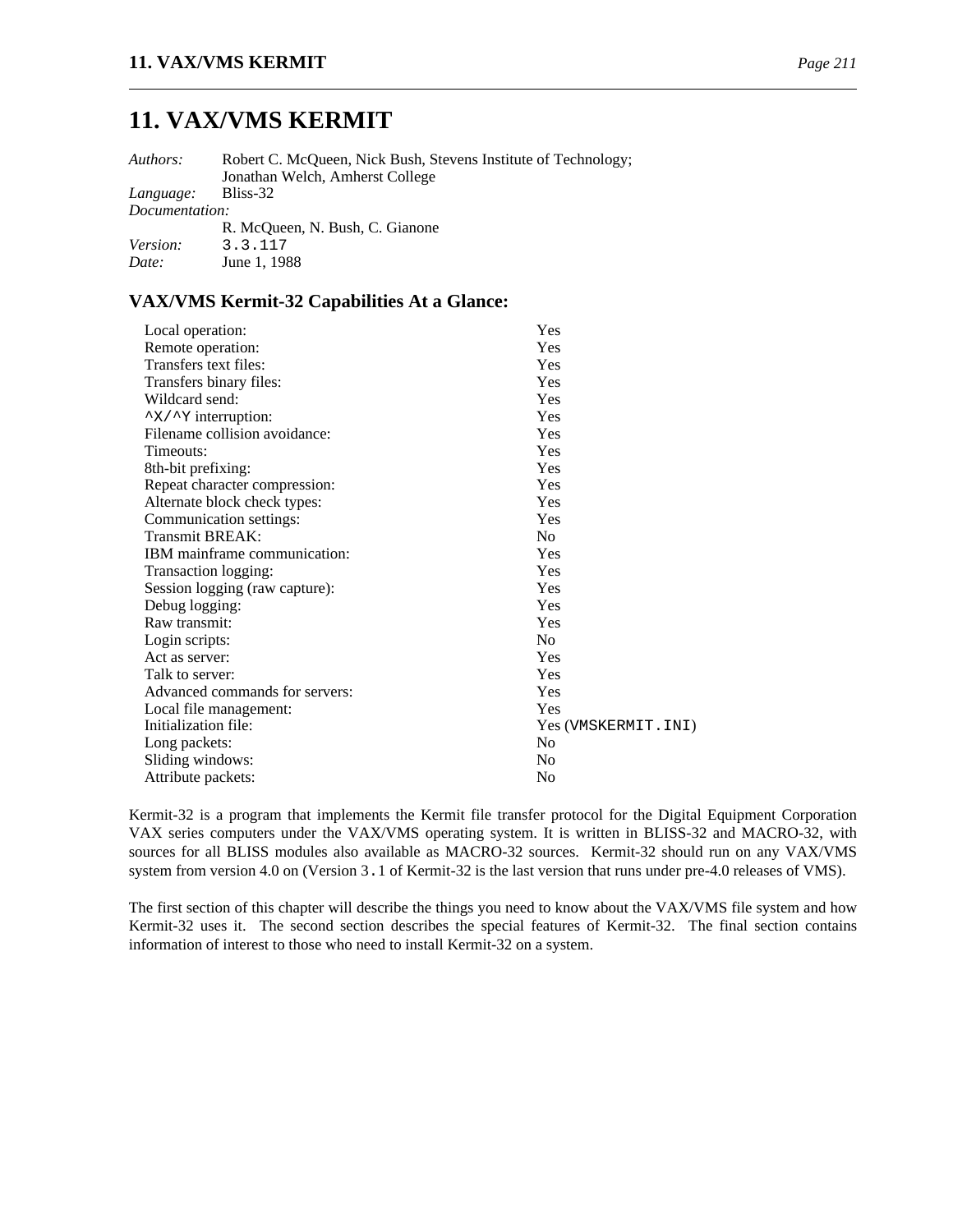# **11.1. The VAX/VMS File System**

The two main items of interest of the VAX/VMS file system (for the Kermit user) are the format of file specifications and the types of files and file data.

## **VAX/VMS File Specifications**

VAX/VMS file specifications are of the form

NODE::DEVICE:[DIRECTORY]NAME.TYPE;VERSION

Under version 3.x of VMS, NAME may be up to 9 characters, TYPE may be up to 3 characters and each item in DIRECTORY may be up to 9 character long. Only alphanumeric characters may be used in DIRECTORY, NAME and TYPE.

Under version 4.0 (and later) of VMS, NAME, TYPE and each item in DIRECTORY may be up to 39 characters long, and may contain alphanumeric characters plus underscore.

VERSION is a decimal number indicating the version of the file (generation). DEVICE may be either a physical or logical device name. If it is a logical name, it may be up to 63 characters long and may contain alphanumeric characters plus dollar signs and underscores. NODE may be either a logical name which translates to a DECnet node name or a physical DECnet node name. In either case, access information can be included (see the DECnet-VMS User's guide for more information). The node name is not normally present, since most files are accessed on the same node where the user's job is running. The version number is not normally given (in fact, should not normally be given). When device and/or directory are not supplied, they default to the user's current default device and directory. Therefore, NAME.TYPE is normally all that is needed to specify a file on the user's default device and directory. This is also all the Kermit-32 will normally send as the name of a file being transferred.

The node field specifies the name (and access information) for the DECnet node where the file is located. Kermit-32 does not transmit the node field to the target system, but will attempt to honor a node field in an incoming file name.

The device field specifies a physical or "logical" device upon which the file is resident. The directory field indicates the area on the device, for instance the area belonging to the owner of the file. Kermit-32 does not normally transmit the device or directory fields to the target system, but will attempt to honor device or directory fields that may appear in incoming file names. It will not create new directories, however, so any directory must already exist.

The name is the primary identifier for the file. The type, also called the "extension", is an indicator which, by convention, tells what kind of file we have. For instance FOO.FOR is the source of a Fortran program named FOO; FOO.OBJ might be the relocatable object module produced by compiling FOO.FOR; FOO.EXE could an executable program produced by LINKing FOO.REL, and so forth.

VAX/VMS allows a group of files to be specified in a single file specification by including the special "wildcard" characters, "\*" and "%". A "\*" matches any string of characters, including no characters at all; a "%" matches any single character. Here are some examples:

\*.FOR All files of type FOR (all Fortran source files) in the default directory.

- FOO.\* Files of all types with name FOO.
- F\*.\* All files whose names start with F.
- $F^*X^*$ . \* All files whose names start with F and contain at least one X.
- %.\* All files whose names are exactly one character long.
- \*.%%\* All files whose types are at least two characters long.

Wildcard notation is used on many computer systems in similar ways, and it is the mechanism most commonly used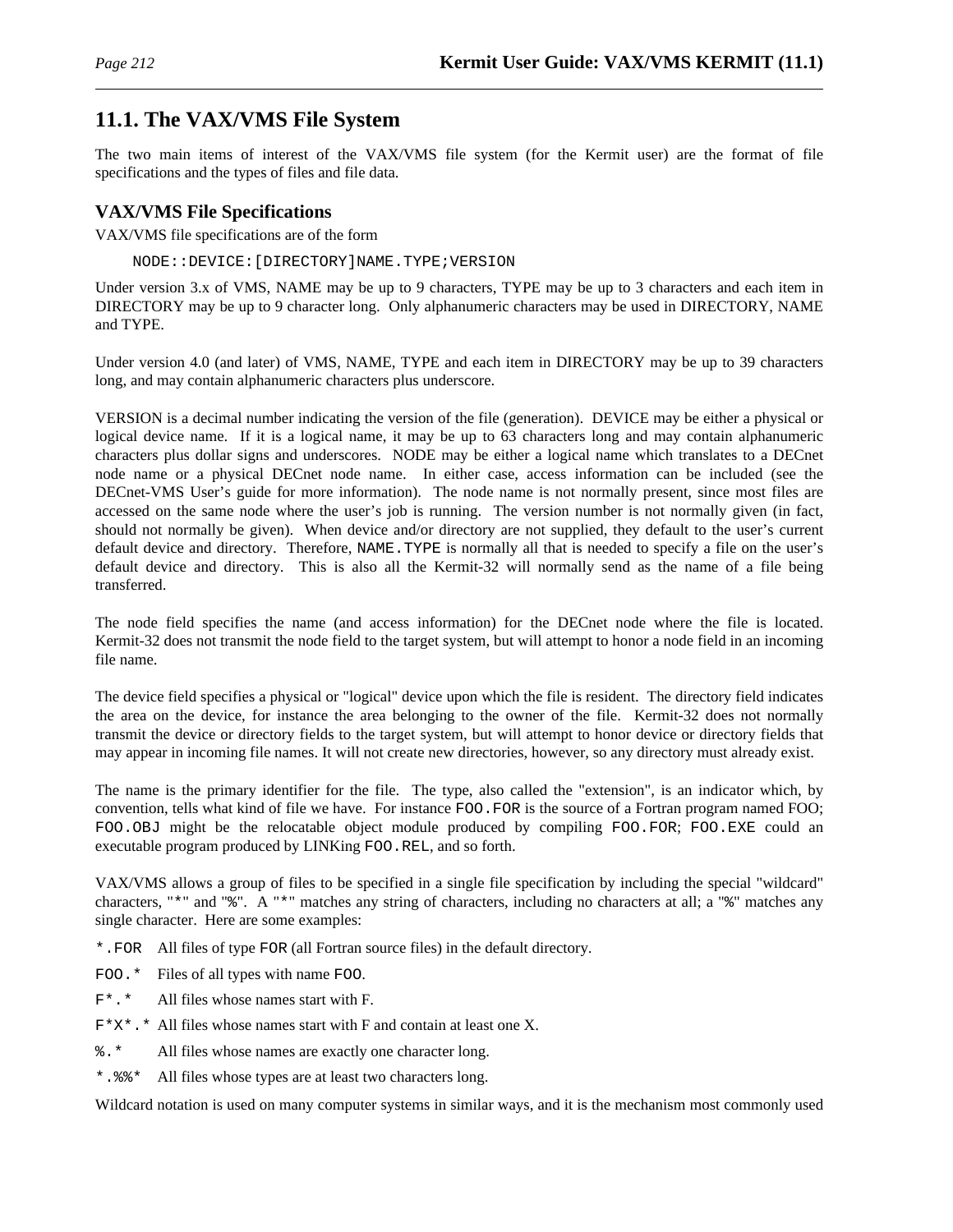to instruct Kermit to send a group of files.

#### **Text Files and Binary Files**

The file system used by VAX/VMS provides for a large number of attributes to be associated with each file. These attributes provide some indication of whether the file is a text file, or is some other type of non-text data. The two major attributes that affect Pro/Kermit are the record type and record attribute. The record type describes how logical records are stored in the file. Records may be of some fixed length (specified by another attribute), or variable length (specified within each record), or stream (implying no real record divisions). The record attributes describe how the breaks between records are to be treated. For example, a record attribute of implied carriage return means that any program reading the file with intentions of printing it out should add a carriage return/line feed sequence between each record. Other attributes include FORTRAN carriage control and print file format.

The "standard" method of storing text in a file under VAX/VMS is to store one line of text per record (variable length records), with a carriage return/line feed sequence implied by the end of the record (implied carriage return). This is the method Kermit-32 uses to store files it receives when using FILE TYPE TEXT. Note that there are other formats which are used to store text under VAX/VMS, however, the one used be Kermit-32 is the only one which is handled correctly by all known utility programs under VAX/VMS. Also, most programs which work with text files (the editor EDT, for example) place some limit on the length of the lines which can be handled. Typically this is 255. Kermit-32 can write files with up to 4095 characters on a line, which means a text file from another system may be transferred and stored correctly by Kermit-32, but may still be unusable by certain VAX/VMS programs.

Certain PC applications may create text files with lines even longer than Kermit-32's maximum. Typical examples are the ASCII export procedures of database, spreadsheet, and CAD packages. If you try to send such a file to Kermit-32, the transfer will fail with a message:

%KERMIT32-E-REC\_TOO\_BIG, Record too big for KERMIT's internal buffer

If this happens, you can SET FILE TYPE BINARY on the VAX before transferring the file to it. You should still be able to use the file as a text file, with the above proviso about record length.

There is no standard format for storing binary files. Basically, any record format with no record attributes are used for binary files. Since programs which work with binary files under VAX/VMS expect to see some particular format, more information is needed for transfer of binary files than for transfer of text files. The current version of Kermit-32 is not capable of transferring all types of binary files which were created on a VAX/VMS system to another system and retrieving them intact, nor is it capable of transferring all of types binary files created on a VAX/VMS system to another VAX/VMS, P/OS, or RSX-11M/M+ system intact. However, certain formats of binary files can be transferred, and binary files from some other systems may be transferred to a VAX and recovered intact.

Binary files which are created on a VAX (or other Files-11 systems) with fixed 512 byte records (a fairly common format) can be transferred using Kermit-32. The only required action is to set the file type to "fixed" in the receiving Kermit-32.

Using two programs supplied with Kermit-32, it is possible to transfer almost any type of sequential file between VAXes, or between a VAX and a P/OS or RSX-11M/M+ system. These two programs (VMSHEX and VMSDEH) will convert the binary files to text (using a variation on Intel hex format). The resulting text file can be transferred like any other, and finally "dehexified" reproducing the original file, with the major attributes intact. Unfortunately, the text files tend to be about twice the size of the original binary files, so the transfers take a bit longer than regular text files. On the plus side, the text versions of the files can be transferred to any system with a Kermit and still retrieved intact. They can also be transferred over 7-bit data paths without any problems. The bootstrap procedure (described below), makes use of hexified versions of the binary file which makes up Kermit-32.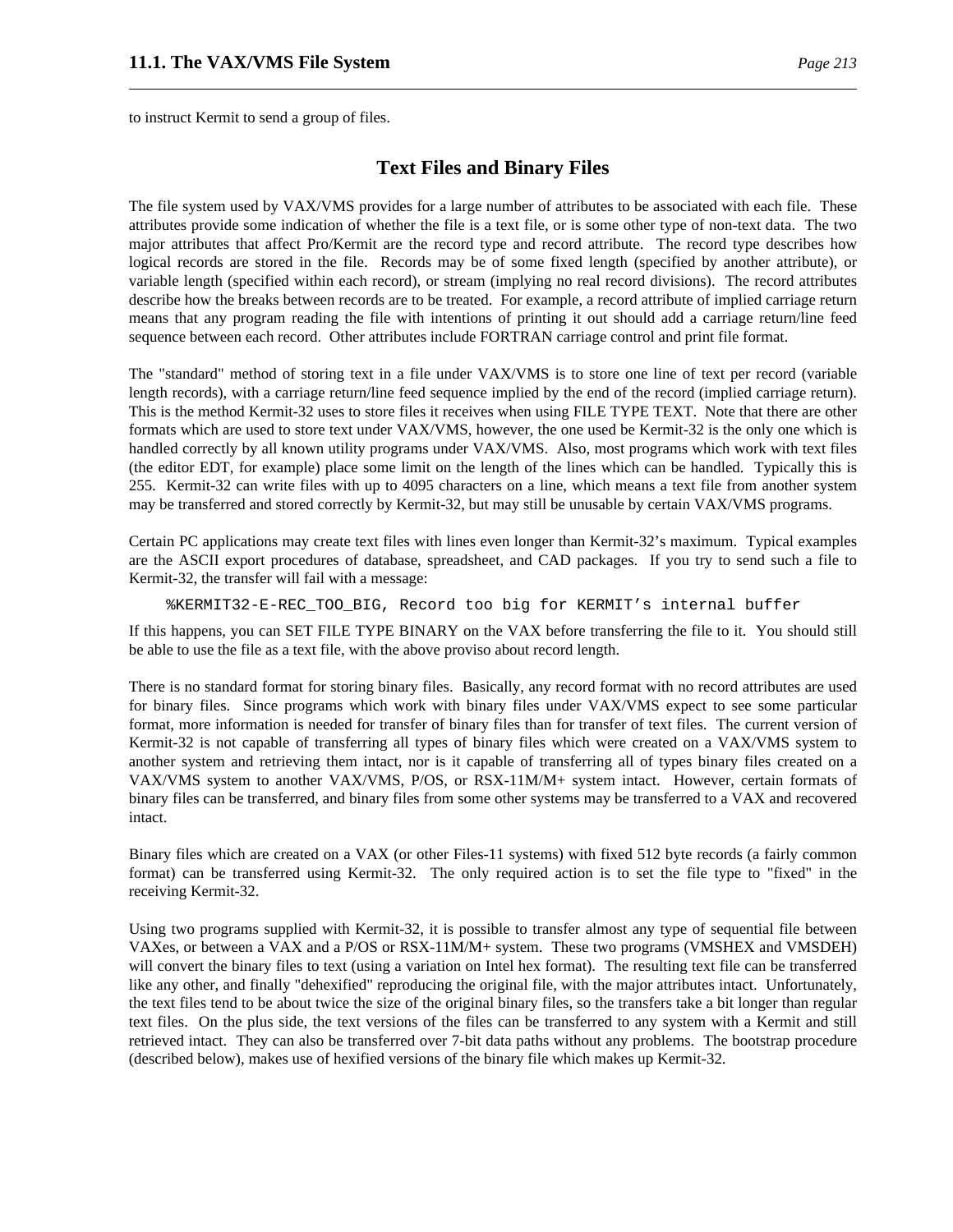# **Using the VAX to Archive Microcomputer Files**

You can use Kermit to send textual files from a microcomputer or any 8-bit system to a VAX/VMS system with no special provisions, since Kermit-32 stores incoming files as text files (variable length records with implied carriage returns) unless it is explicitly told otherwise. But Kermit-32 has no automatic way of distinguishing an incoming binary file from an incoming text file. It turns out that because of the method used by Kermit-32 for storing text files, a binary file can be stored like a text file so long as it does not contain a string of more than 4095 characters between carriage return, line feed sequences, and ends with a carriage return line feed. Since most binary files do not have these characteristics, you must inform Kermit-32 that a file it is about to receive is to be stored as a binary file. This is done using the SET FILE TYPE BINARY command. This instructs Kermit-32 to store the data it receives in the file without checking for carriage return, line feed sequences. The file it creates will be variable record length, with no record attributes. Each record will contain 510 bytes of data, except the last, which will contain whatever amount is left before the end of the file. This allows Kermit-32 to correctly return exactly the data it was sent when the file is returned to the original system.

Note that because of the need to use a different file type for binary files, it is not possible to use a "wildcard send" command to send a mixture of text and binary files to a VAX system unless the text files are not intended for use on the VAX; rather, you must send all text files with Kermit-32's file type set to text, and all binary files with the file type set to binary.

Once you get the foreign file into the VAX system, stored with the correct file type, you need take no special measures to send it back to its system of origin. This is because Kermit-32 honors the record type and attributes of the file as it is stored on the VAX. In fact, SET FILE TYPE BINARY or TEXT only affects how Kermit-32 receives files - it does not affect how Kermit-32 transmits files.

## **Files Kermit-32 Cannot Handle**

The Kermit protocol can only accommodate transfer of *sequential* files, files which are a linear sequence of bytes (or words).

Some files on a VAX/VMS system are not sequential, and cannot be successfully sent or received by Kermit-32. These are mainly indexed data files, but can also include other files which require more than just the data in the file to be completely reconstructed. External control information and file attributes are not transmitted. However, *any* VMS file can be transferred with Kermit if it has been "hexified" with VMSHEX.

# **11.2. Program Operation**

Kermit-32's prompt is normally "Kermit-32>". If a foreign command is defined to run Kermit-32 (eg. KERMIT := \$KERMIT), Kermit-32 will accept a single command on the command line, like this:

```
$
$ Kermit send foo.bar
  the file is sent
$
$ mcr kermit send foo.bar
  the file is sent
\ddot{\mathcal{L}}
```
You can run the program interactively to issue several commands, like this:

```
$
$ run sys$system:kermit
VMS Kermit-32 version 3.3.117
```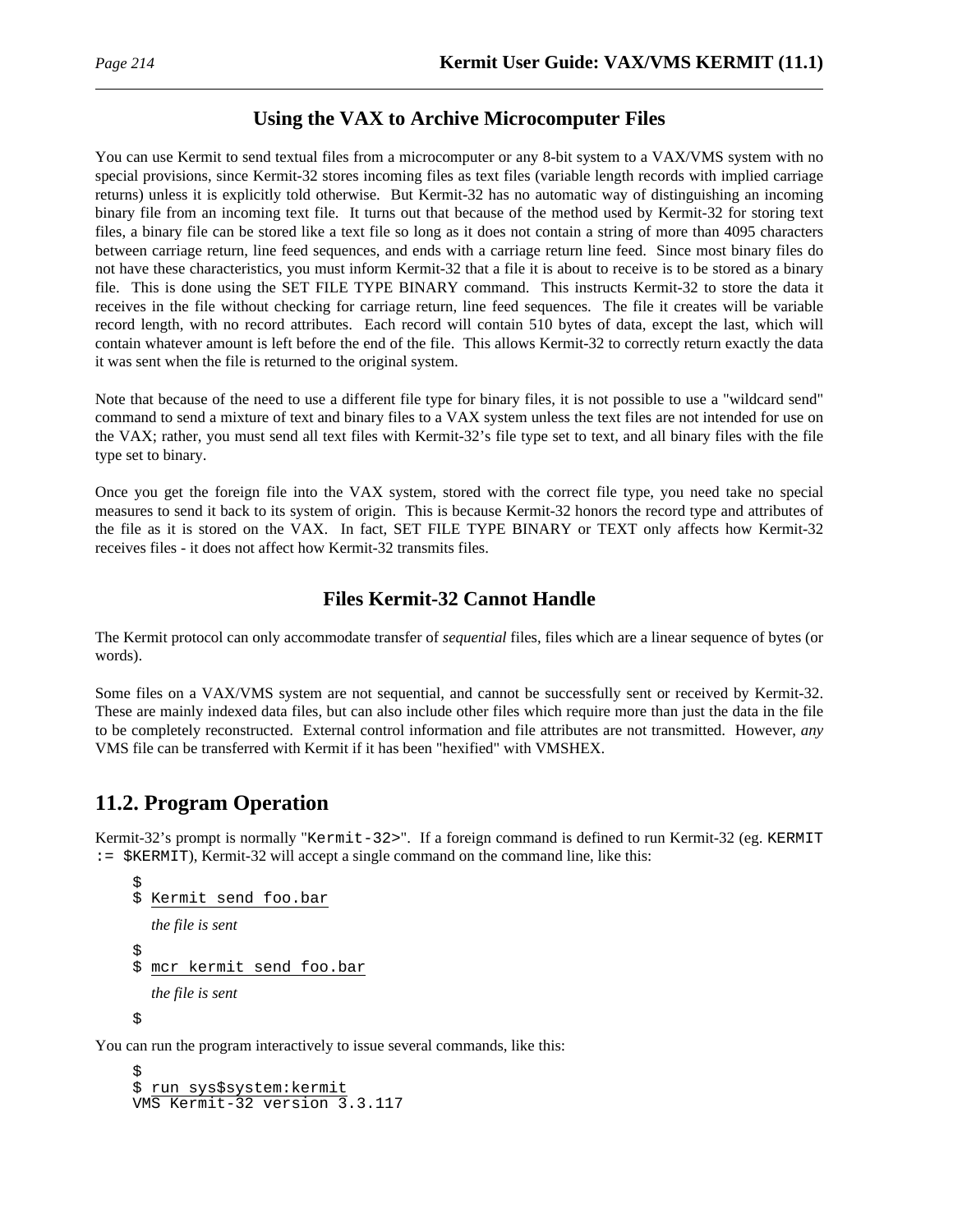```
Default terminal for transfers is: _TTA1:
Kermit-32>send foo.*
  files are sent
Kermit-32>statistics
  performance statistics are printed
Kermit-32>receive
  files are received
Kermit-32>exit
$
```
Upon initial startup, Kermit-32 executes commands from its initialization file, VMSKERMIT.INI, if any, in your directory.

Command keywords may be abbreviated to their shortest prefix that sets them apart from any other keyword valid in that field.

Kermit-32 provides most of the commands possible for an "ideal" Kermit program, as described in the main part of the *Kermit User Guide*. The following sections will concentrate on system-dependent aspects of Kermit-32.

# **11.3. Conditioning Your Job for Kermit**

Kermit-32 does as much as it can to condition your line for file transfer. It saves all your terminal settings, and restores them after use. However, there are some sources of interference over which Kermit-32 has no control. In particular, messages issued by other processes in your job could become mingled with Kermit packets and slow things down or stop them entirely. This is a fairly rare occurence and can be easily avoided by not running any other process which wishes to perform I/O to your terminal while you are running Kermit-32.

Normally, when Kermit-32 is run, it assumes you wish to use it in remote mode and perform file transfers over the terminal line which controls your job. This can be overridden, however, by defining a logical name which equates to some other terminal line in the system. The default terminal line to be used for file transfers is determined by the first of the following logical names which translates to a terminal line which is available for use by your process: KER\$COMM, SYS\$INPUT, SYS\$OUTPUT, and SYS\$COMMAND. If none of these logical names translate to an available terminal line, there is no default terminal line and a SET LINE command must be used before any transfer command is performed. Note that this is the typical case in a batch job.

Kermit-32 will also default the type of parity to be used on the communication line to that which is set on its default terminal line when it is started. This means that if all communication at a site is normally done using even parity (for example), Kermit-32 will also use even parity.

There are two things to keep in mind when using Kermit-32 in local mode (where the file transfers are done over a different terminal line from where commands are typed):

- Under VAX/VMS, every terminal line has an owner UIC and protection code associated with it. This UIC and protection is used to determine who can allocate (and therefore use) the terminal line when they are not logged in on that line. Therefore, in order for Kermit-32 to be able to perform file transfers over a terminal line other than the one on which you are logged in, the field of the protection code for the terminal which applies to your job (based on your UIC and the owner UIC of the terminal) must allow your job access to the terminal. You may need to request your system manager to change the protection for a terminal line to allow you to use it with Kermit-32 in local mode. See the section on Installation for details.
- Terminal lines which have been declared as modem control lines will have the phone "hung up"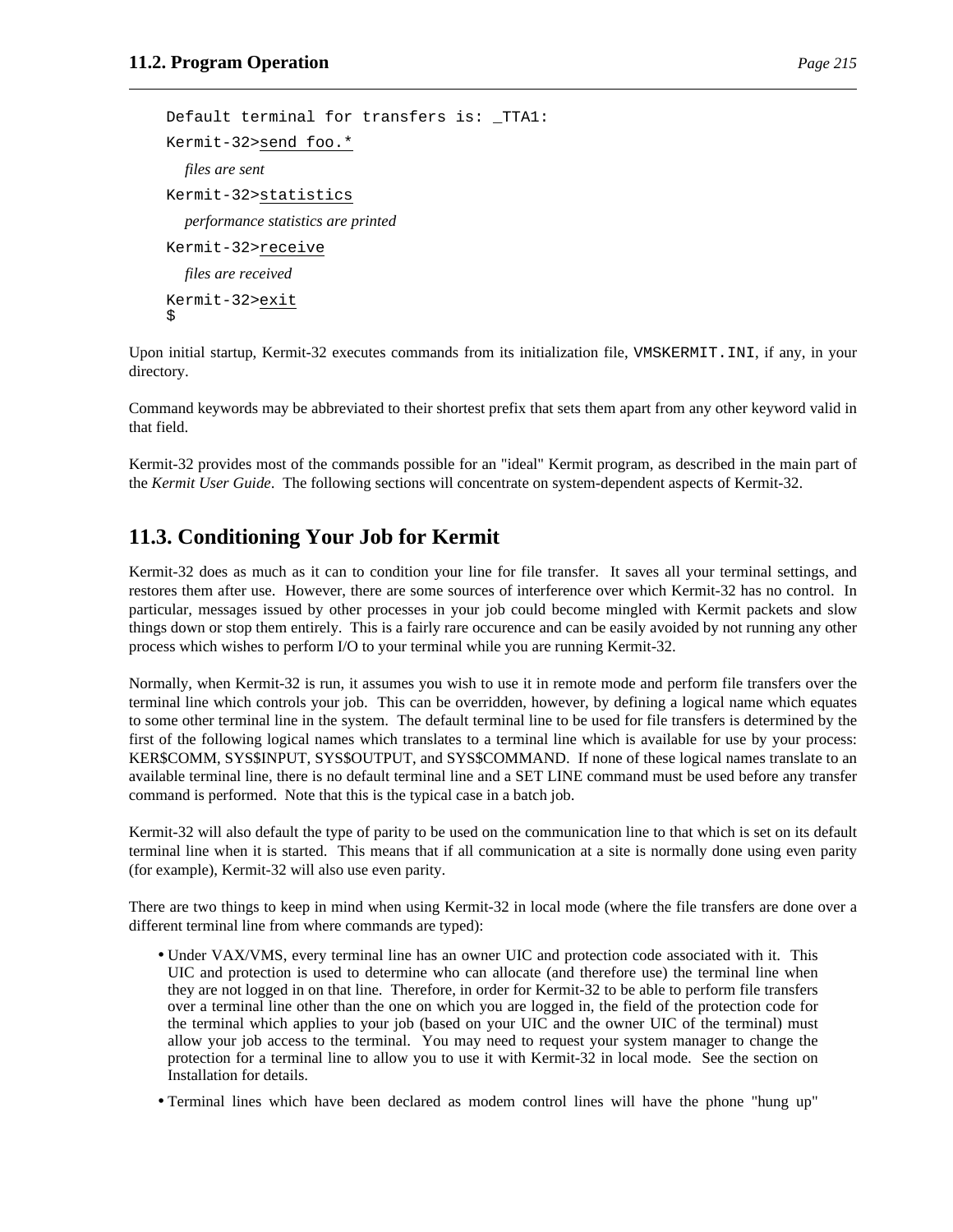whenever the terminal line becomes free (deallocated). This means that if you do not use the DCL ALLOCATE command to allocate the terminal line to your job before entering Kermit-32, exiting Kermit-32 will cause the terminal line to "hang up" the modem. If you do wish to get to DCL after having used Kermit-32 to connect a modem control line which you do not have allocated, you can use the PUSH command to spawn a subprocess running DCL.

# **11.4. Kermit-32 Commands**

This section describes the Kermit-32 commands -- in detail where they differ from the "ideal" Kermit, briefly where they coincide. Kermit-32 has the following commands:

| @ synonym for "take".                                    |
|----------------------------------------------------------|
| BYE to remote server.                                    |
| CONNECT as terminal to remote system.                    |
| EXIT from Kermit-32.                                     |
| FINISH Shut down remote server.                          |
| GET remote files from server.                            |
| HELP with Kermit-32.                                     |
| LOCAL prefix for local file management commands.         |
| LOG remote terminal session.                             |
| LOGOUT remote server.                                    |
| PUSH to DCL command level.                               |
| <b>OUIT</b> from Kermit-32.                              |
| RECEIVE files from remote Kermit.                        |
| REMOTE prefix for remote file management commands.       |
| SEND files to remote Kermit.                             |
| SERVER mode of remote operation.                         |
| SET various parameters.                                  |
| SHOW various parameters.                                 |
| STATUS about most recent file transfer.                  |
| TRANSMIT Transmit (upload) a file with no error checking |

TRANSMIT Transmit (upload) a file with no error checking. TAKE Kermit-32 commands from a file.

### **11.4.1. Commands for File Transfer**

Kermit-32 provides the standard SEND, RECEIVE, and GET commands for transferring files using the Kermit protocol.

# **The SEND Command**

Syntax:

Sending a file or files:

SEND *filespec*

The SEND command causes a file or file group to be sent from the VAX to the other system. If *filespec* contains wildcard characters then all matching files will be sent, in alphabetical order (according to the ASCII collating sequence) by name. If *filespec* does not contain any wildcard characters, then the single file specified by *filespec* will be sent.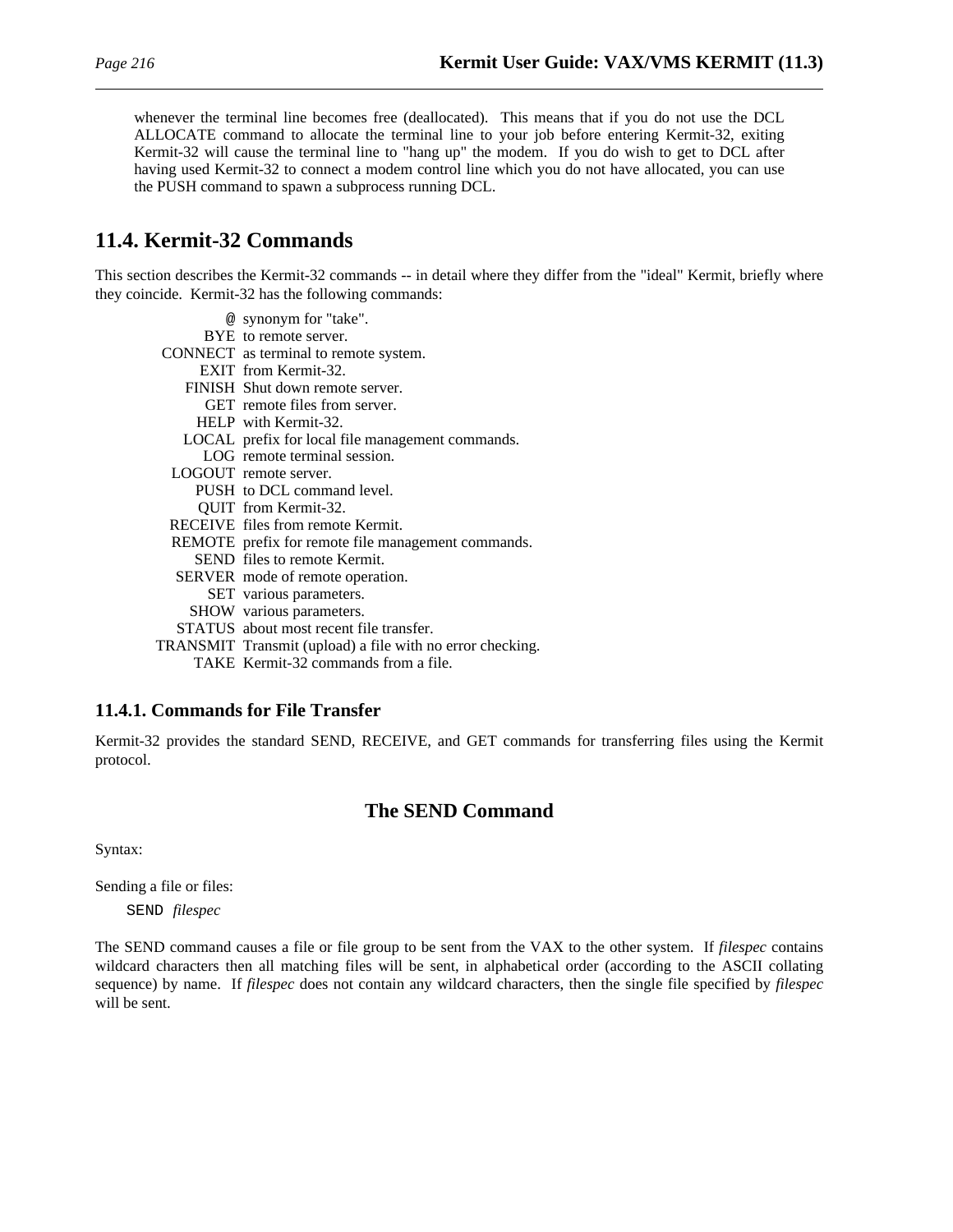### **SEND Command General Operation:**

Files will be sent with at least their VAX/VMS file name and type (for instance FOO.BAR). If a SET FILE NAMING FULL command has been given, Kermit-32 will also send the device name, directory name and version number (for instance USER\$DISK:[JOE]FOO.BAR;25). If a SET FILE NAMING UNTRANSLATED command has been given, Kermit-32 will send the file name, type and version number (for instance FOO.BAR;25). If a SET FILE NAMING NORMAL\_FORM command has been given (this is the initial default), Kermit-32 will only send the file name and type.

Each file will be sent according to the record type and attributes recorded in its file descriptor. Kermit-32 attempts to translate all formats of text file (including those with FORTRAN or print carriage control) to a format usable on any system. Note that there is no need to set the FILE TYPE parameter for sending files, since Kermit-32 always uses the information from the file descriptor to determine how to send the file.

If communication line parity is being used (see SET PARITY), Kermit-32 will request that the other Kermit accept a special kind of prefix notation for binary files. This is an advanced feature, and not all Kermits have it; if the other Kermit does not agree to use this feature, binary files cannot be sent correctly. This includes executable programs (like .EXE files, CP/M .COM files), relocatable object modules (.OBJ files), as well as any text file containing characters with the eighth bit on.

Kermit-32 will also ask the other Kermit whether it can handle a special prefix encoding for repeated characters. If it can, then files with long strings of repeated characters will be transmitted very efficiently. Columnar data, highly indented text, and binary files are the major beneficiaries of this technique.

If you're running Kermit-32 locally, for instance dialing out from a VAX to another system using an autodialer, you should have already run Kermit on the remote system and issued either a RECEIVE or a SERVER command. Once you give Kermit-32 the SEND command, the name of each file will be displayed on your screen as the transfer begins. If the file is successfully transferred, you will see "[OK]", otherwise there will be an error message.

During local operation, you can type Control-A at any point during the transfer to get a brief status report. You may also type Control-X or Control-Z to interrupt the current file or file group.

# **The RECEIVE Command**

Syntax: RECEIVE [*filespec*]

The RECEIVE command tells Kermit-32 to receive a file or file group from the other system. If only one file is being received, you may include the optional *filespec* as the name to store the incoming file under; otherwise, the name is taken from the incoming file header. If the name in the header is not a legal VAX/VMS file name, Kermit-32 will normally replace the illegal characters with "X" (see SET FILE NAMING NORMAL\_FORM).

If an incoming file has the same name as an existing file, Kermit-32 just creates a new version of the same name and type, for instance FOO.BAR; 3, FOO.BAR; 4.

Incoming files will all be stored with the prevailing file type, ASCII by default, which is appropriate for text files. If you are asking Kermit-32 to receive binary files from a microcomputer or other 8-bit system, you must first type SET FILE TYPE BINARY. Otherwise, an error may occur when receiving the file, or a carriage return, line feed will be added to the end of the file and the file will be useless when sent back to the system of origin.

If parity is being used on the communications line, then 8th-bit prefixing will be requested. If the other side cannot do this, binary files cannot be transferred correctly.

If an incoming file does not arrive in its entirety, Kermit-32 will normally discard it; it will not appear in your directory. You may change this behavior by using the command SET INCOMPLETE KEEP, which will cause as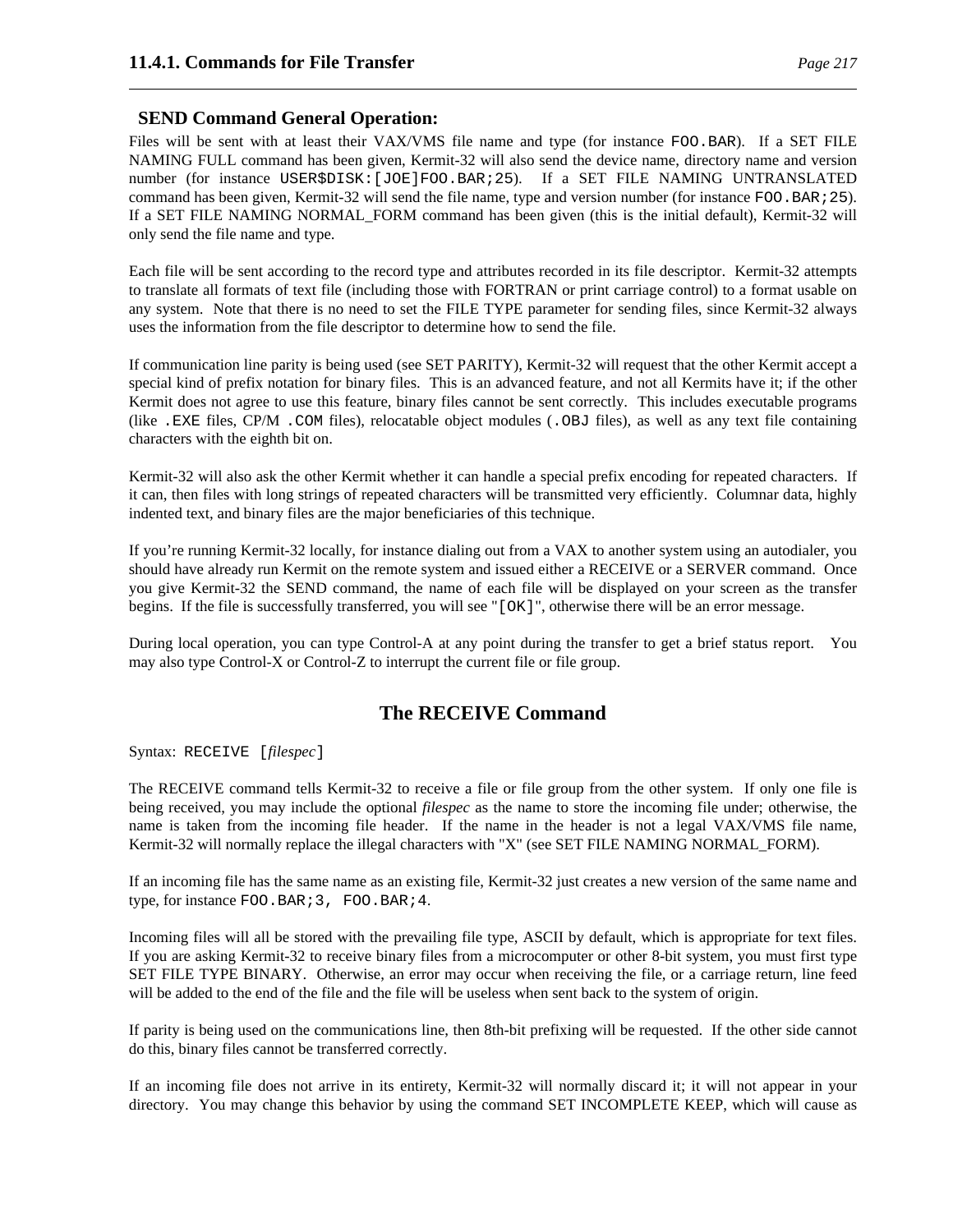much of the file as arrived to be saved in your directory.

If you are running Kermit-32 locally, you should already have issued a SEND command<sup>1</sup> to the remote Kermit, and then escaped back to Kermit-32. As files arrive, their names will be displayed on your screen. You can type Control-A during the transfer for a brief status report.

If a file arrives that you don't really want, you can attempt to cancel it by typing Control-X; this sends a cancellation request to the remote Kermit. If the remote Kermit understands this request (not all implementations of Kermit support this feature), it will comply; otherwise it will continue to send. If a file group is being sent, you can request the entire group be cancelled by typing Control-Z.

# **The GET Command**

Syntax: GET [*remote-filespec*]

The GET command requests a remote Kermit server to send the file or file group specified by *remote-filespec*. This command can be used only when Kermit-32 is local, with a Kermit server on the other end of the line specified by SET LINE. This means that you must have CONNECTed to the other system, logged in, run Kermit there, issued the SERVER command, and escaped back to the VAX.

The remote filespec is any string that can be a legal file specification for the remote system; it is not parsed or validated locally. Any leading spaces before the remote filespec are stripped, and lower case characters are raised to upper case.

As files arrive, their names will be displayed on your screen. As in the RECEIVE command, you may type Control-A to get a brief status report,  $^{\wedge}X$  to request that the current incoming file be cancelled,  $^{\wedge}Z$  to request that the entire incoming batch be cancelled.

If the remote Kermit is not capable of server functions, then you will probably get an error message back from it like "Illegal packet type". In this case, you must connect to the other Kermit, give a SEND command, escape back, and give a RECEIVE command.

# **The STATUS Command**

Give statistics about the most recent file transfer.

# **The PUSH Command**

Syntax: TAKE

Invoke an inferior DCL command processor, to which you may issue any DCL commands. Type LOGOUT to return to Kermit-32.

<sup>&</sup>lt;sup>1</sup>not SERVER -- use the GET command to receive files from a Kermit server.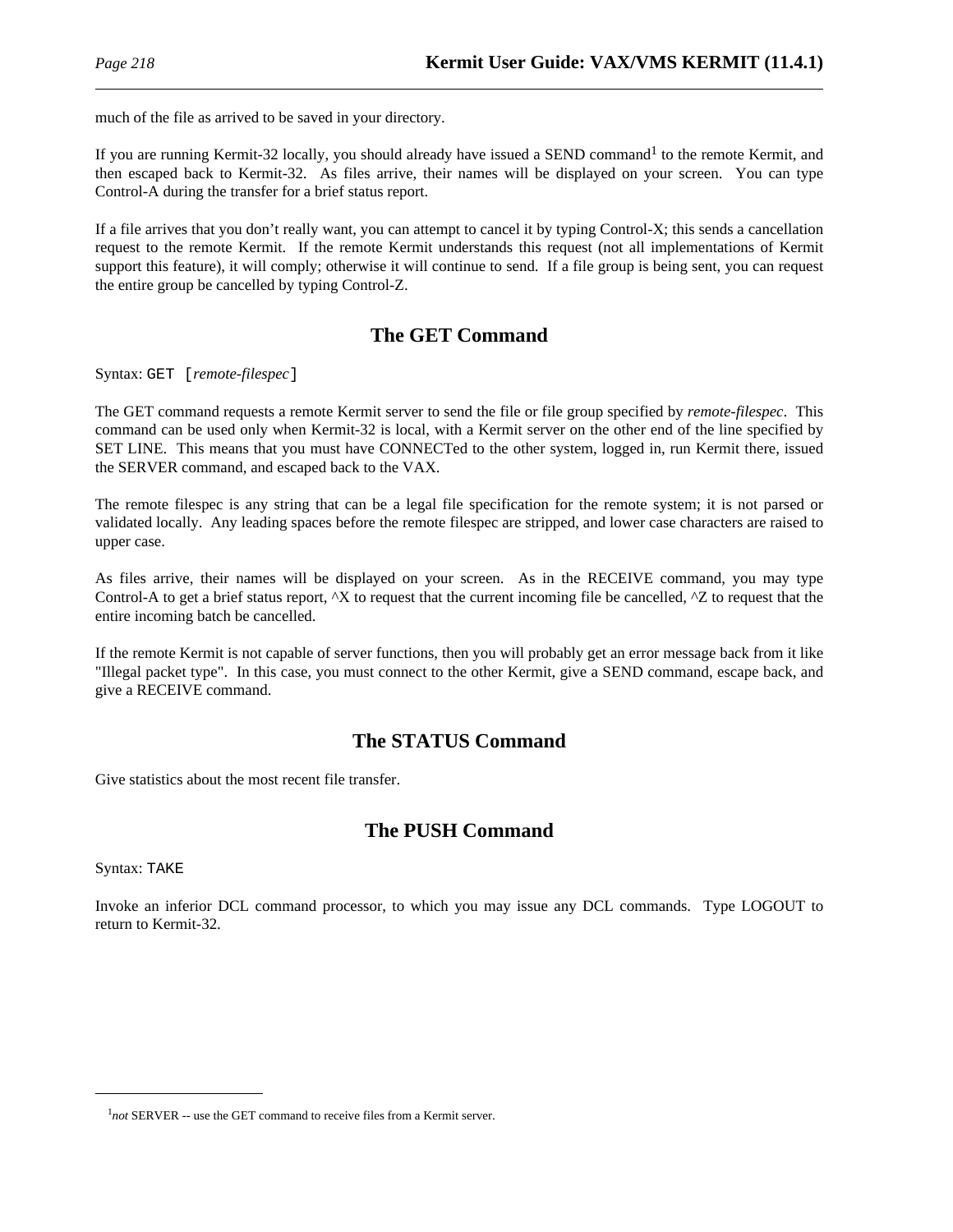### **The TAKE Command**

Syntax: TAKE *file-spec* [ /DISPLAY ]

Where 'file-spec' is any normal VAX/VMS file specification. If file-spec does not specify a file-type Kermit-32 will supply a default of . COM. The */DISPLAY* option causes the commands read from the file to be displayed on the user's terminal.

The TAKE command tells Kermit-32 to execute commands from the specified file. You may also use the VAX/VMS notation "@" instead of Take to specify a command file.

The file VMSKERMIT.INI is automatically taken upon program startup.

### **11.4.2. Server Operation**

## **The SERVER Command**

The SERVER command puts a remote Kermit-32 in "server mode", so that it receives all further commands in packets from the local Kermit. The Kermit-32 server is capable (as of this writing) of executing the following remote server commands: SEND, GET, FINISH, BYE, REMOTE DIRECTORY, REMOTE CWD, REMOTE SPACE, REMOTE DELETE, REMOTE TYPE, REMOTE HELP, REMOTE COPY, REMOTE RENAME, REMOTE SEND\_MESSAGE, REMOTE WHO, and REMOTE HOST.

Any nonstandard parameters should be selected with SET commands before putting Kermit-32 into server mode, in particular the file type. The Kermit-32 server can send all files in the correct manner automatically. However, if you need to ask Kermit-32 to receive binary files you must issue the SET FILE TYPE BINARY command before putting it into server mode, and then you must only send binary files. You cannot send a mixture of text files and 8-bit binary files to a Kermit-32 server unless the files are not for use on the VAX.

# **Commands for Servers**

When running in local mode, Kermit-32 allows you to give a wide range of commands to a remote Kermit server, with no guarantee the that the remote server can process them, since they are all optional features of the protocol. Commands for servers include the standard SEND, GET, BYE, LOGOUT and FINISH commands, as well as the REMOTE command.

Syntax: REMOTE *command*

Send the specified command to the remote server. If the server does not understand the command (all of these commands are optional features of the Kermit protocol), it will reply with a message like "Unknown Kermit server command". If does understand, it will send the results back, and they will be displayed on the screen. The REMOTE commands are:

- COPY *filespec* Copy file. The server is asked to make a copy of the specified file. Kermit-32 will prompt for the new file name on a separate line. Both filespecs must be in the correct format for the remote system. Kermit-32 does not parse or validate the file specifications. Any leading spaces will be stripped and lower case characters converted to upper case. Note that this command simply provides for copying a file within the server's system - it does not cause a file to be transferred.
- CWD [*directory*] Change Working Directory. If no directory name is provided, the server will change to the default or home directory. Otherwise, you will be prompted for a password, and the server will attempt to change to the specified directory. The password is entered on a separate line, and does not echo as you type it. If access is not granted, the server will provide a message to that effect. Note that while not all server Kermits require (or accept) a password to change the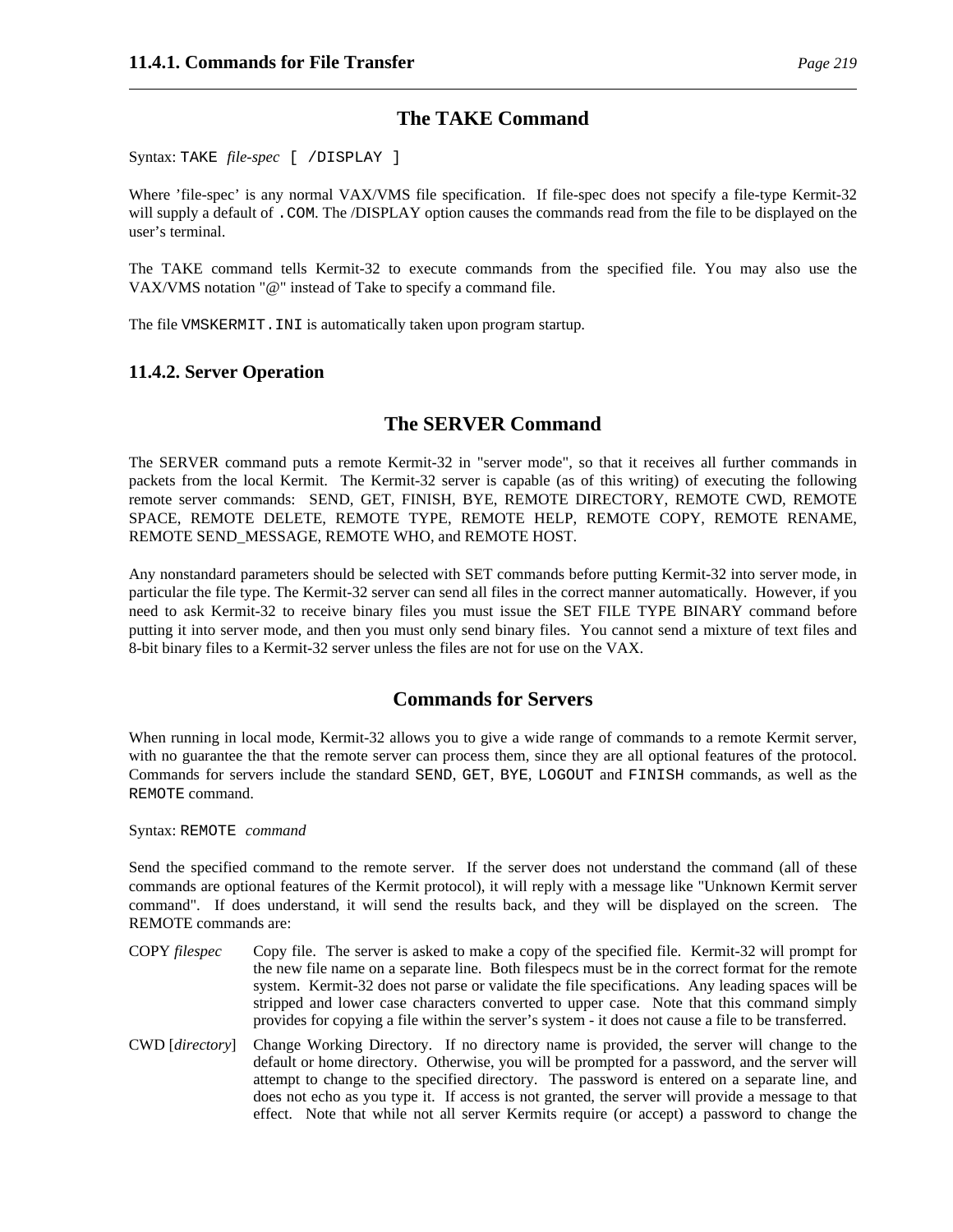|                        | working directory, Kermit-32 will always ask for one when a directory name is provided.                                                                                                                                                                                                                                         |
|------------------------|---------------------------------------------------------------------------------------------------------------------------------------------------------------------------------------------------------------------------------------------------------------------------------------------------------------------------------|
| DELETE filespec        | Delete the specified file or files. The names of the files that are deleted will appear on your<br>screen.                                                                                                                                                                                                                      |
| DIRECTORY [filespec]   |                                                                                                                                                                                                                                                                                                                                 |
|                        | The names of the files that match the given file specification will be displayed on your screen,<br>perhaps along with size and date information for each file. If no file specification is given, all<br>files from the current directory will be listed.                                                                      |
| DISK_USAGE [directory] |                                                                                                                                                                                                                                                                                                                                 |
|                        | Display information about disk usage in the given directory (or by the given user). If no<br>directory is provided, disk usage information is provided for the current working directory (or<br>user). This is the same as the REMOTE SPACE command.                                                                            |
| <b>EXIT</b>            | Requests the server to leave Kermit, allowing the terminal to be used for normal commands.                                                                                                                                                                                                                                      |
| <b>FINISH</b>          | Requests the server to return to the Kermit prompt, allowing statistics to be obtained about the<br>transfers.                                                                                                                                                                                                                  |
| HELP [topic]           | Provide information about the given topic. If no topic is given, provide a list of the functions<br>that are available from the server. Some servers may ignore the topic and always display the<br>same information.                                                                                                           |
|                        | HOST [ <i>command</i> ] Pass the given command to the server's host command processor, and display the resulting<br>output on your screen.                                                                                                                                                                                      |
| LOGIN user-id          | Supply information to the server Kermit to indicate what user-id, account and password are to be<br>used. The server Kermit may use this to validate the user's access to the system as well as for<br>billing purposes. It may also use this information to provide the user with access to files on its<br>system.            |
| <b>LOGOUT</b>          | Request the server to exit Kermit and logout its job (or process). This command is identical to<br>the LOGOUT command.                                                                                                                                                                                                          |
|                        | RENAME filespec Change the name on the specified file (or files). Kermit-32 will prompt for the new file<br>specification on the next line. Both file specifications must be valid for the server's system.                                                                                                                     |
|                        | SEND_MESSAGE destination-address                                                                                                                                                                                                                                                                                                |
|                        | Request the server to send a single line message to the specified destination address (which<br>might be a user-id, terminal designator, or some other item, depending upon the server Kermit).<br>Kermit-32 will prompt for the single line message on the next line.                                                          |
|                        | SPACE [directory] Display information about disk usage in the given directory (or by the given user). If no<br>directory is provided, disk usage information is provided for the current working directory (or<br>user). This is the same as the REMOTE DISK_USAGE command.                                                     |
| <b>STATUS</b>          | Display information about the status of the server.                                                                                                                                                                                                                                                                             |
| TYPE filespec          | Display the contents of the specified file on your screen.                                                                                                                                                                                                                                                                      |
| WHO [user-id]          | Display information about the given user. If no user-id is given, display information about the<br>currently active users. Kermit-32 will prompt for options for selecting what information to<br>display and/or formatting parameters. The format of both the user-id and the options are<br>dependent upon the server Kermit. |

### **11.4.3. Commands for Local File Management**

Syntax: LOCAL [*command*]

Execute the specified command on the local system -- on the VAX/VMS system where Kermit-32 is running. These commands provide some local file management capability without having to leave the Kermit-32 program. These commands are very similar to the REMOTE commands in function and syntax. They are all executed locally, and are available when Kermit-32 is either local or remote. The arguments to these commands are the same as the arguments expected from the user Kermit when Kermit-32 is processing a command in server mode.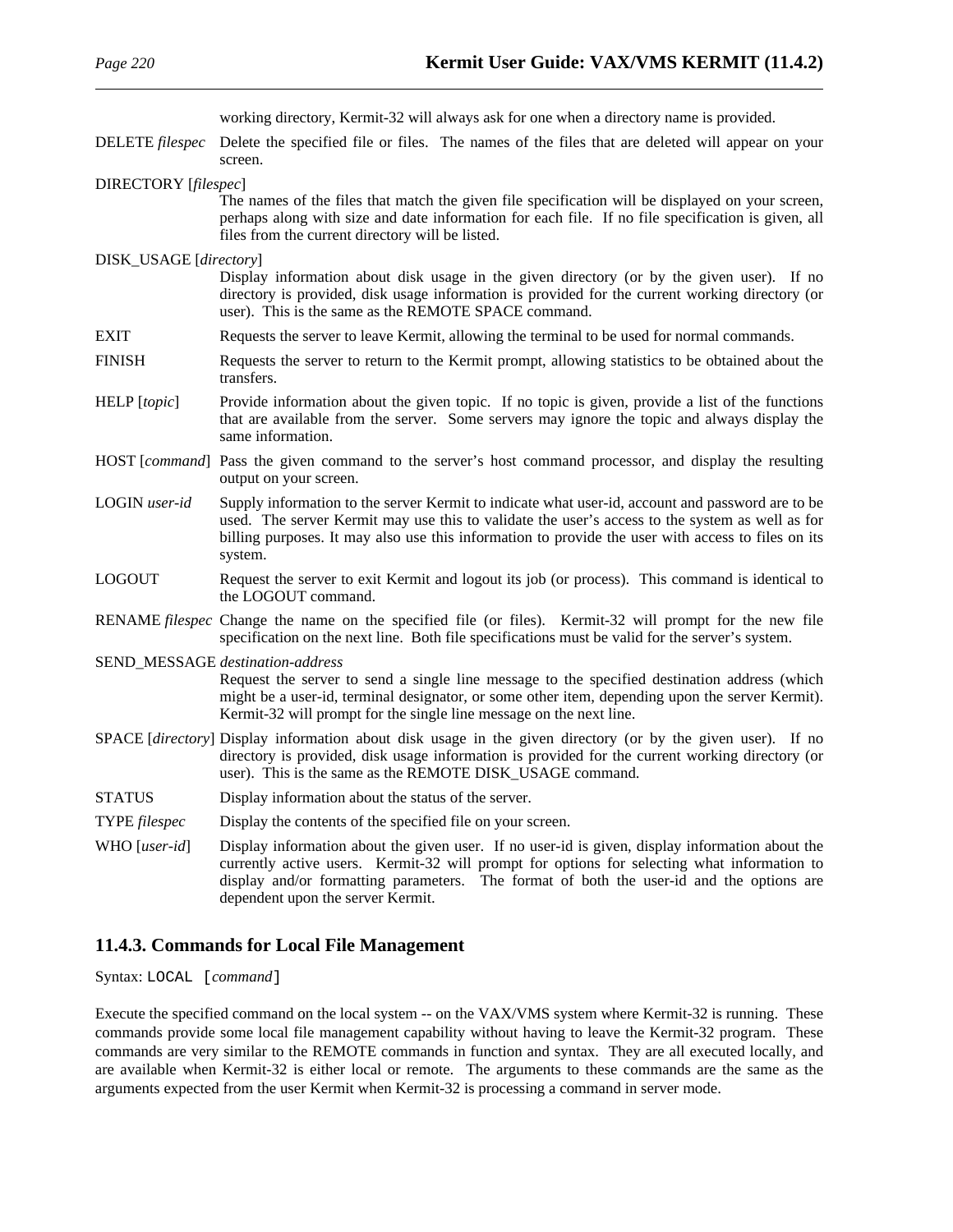- COPY *filespec* Make a copy of the given file (or files). Kermit-32 will prompt for the new file specification. The command is actually performed by using the DCL COPY command (COPY/LOG *old-file new-file*), and any options which are valid on the DCL COPY command may be included.
- CWD [*directory*] Change working directory, or, in VAX/VMS terminology, change the default device/directory. This command takes the same arguments as the DCL SET DEFAULT command (i.e., a device and directory, only a directory, or only a device). If no argument is given, the default device and directory are reset to that in effect when Kermit-32 was run. The new default device and directory will be typed out.
- DELETE *filespec* Delete the specified file or files. This command is performed by using the DCL DELETE command (DELETE/LOG *filespec*). Therefore, any options which are valid on the DCL DELETE command may be included.

#### DIRECTORY [*filespec*]

Provide a directory listing of the specified files. This command is performed by using the DCL DIRECTORY command (DIRECTORY *filespec*), so any options valid for the DCL DIREC-TORY command may be included.

### DISK\_USAGE [*uic*]

Display disk usage information for the given UIC. If no UIC is given, display disk usage information for the process UIC. This command is performed by using the DCL SHOW QUOTA command (SHOW QUOTA or SHOW QUOTA/USER=*uic*).

HELP Display the help message describing the server commands which are available.

#### HOST *DCL command*

Perform the given DCL command. The command should not perform any action which will require more input. Any output resulting from the command will be typed on the terminal.

RENAME *filespec* Change the name of the specified file. Kermit-32 will prompt for the new name on the next line. This command is performed by using the DCL RENAME command (RENAME/LOG *old-file new-file*), so any options which are valid on the DCL RENAME command may be included.

SEND\_MESSAGE *terminal-name*

Send a single line message to the given terminal. Kermit-32 will prompt for the message on the next line. Since this command is performed using the DCL REPLY command

#### REPLY/TERMINAL=*terminal-name* "*message*"

OPER privileges are needed to perform it.

TYPE *filespec* Display the contents of the specified file or files at your terminal. Each file will be preceded by its name in angle brackets.

### **11.4.4. The CONNECT Command**

Syntax: CONNECT [*terminal-name*]

Establish a terminal connection to the system connected to the terminal line specified here or in the most recent SET LINE command, using full duplex echoing and no parity unless otherwise specified in previous SET commands. Get back to Kermit-32 by typing the escape character followed by the letter C. The escape character is Control-Close-Square-Bracket (^]) by default. When you type the escape character, several single-character commands are possible:

- C Close the connection and return to Kermit-32.
- Q If a session log is active, temporarily Quit logging.
- R Resume logging to the session log.
- S Show status of the connection.
- 0 Send a null character.
- ? List all the possible single-character arguments.
- ^] (or whatever you have set the escape character to be):

Typing the escape character twice sends one copy of it to the connected host.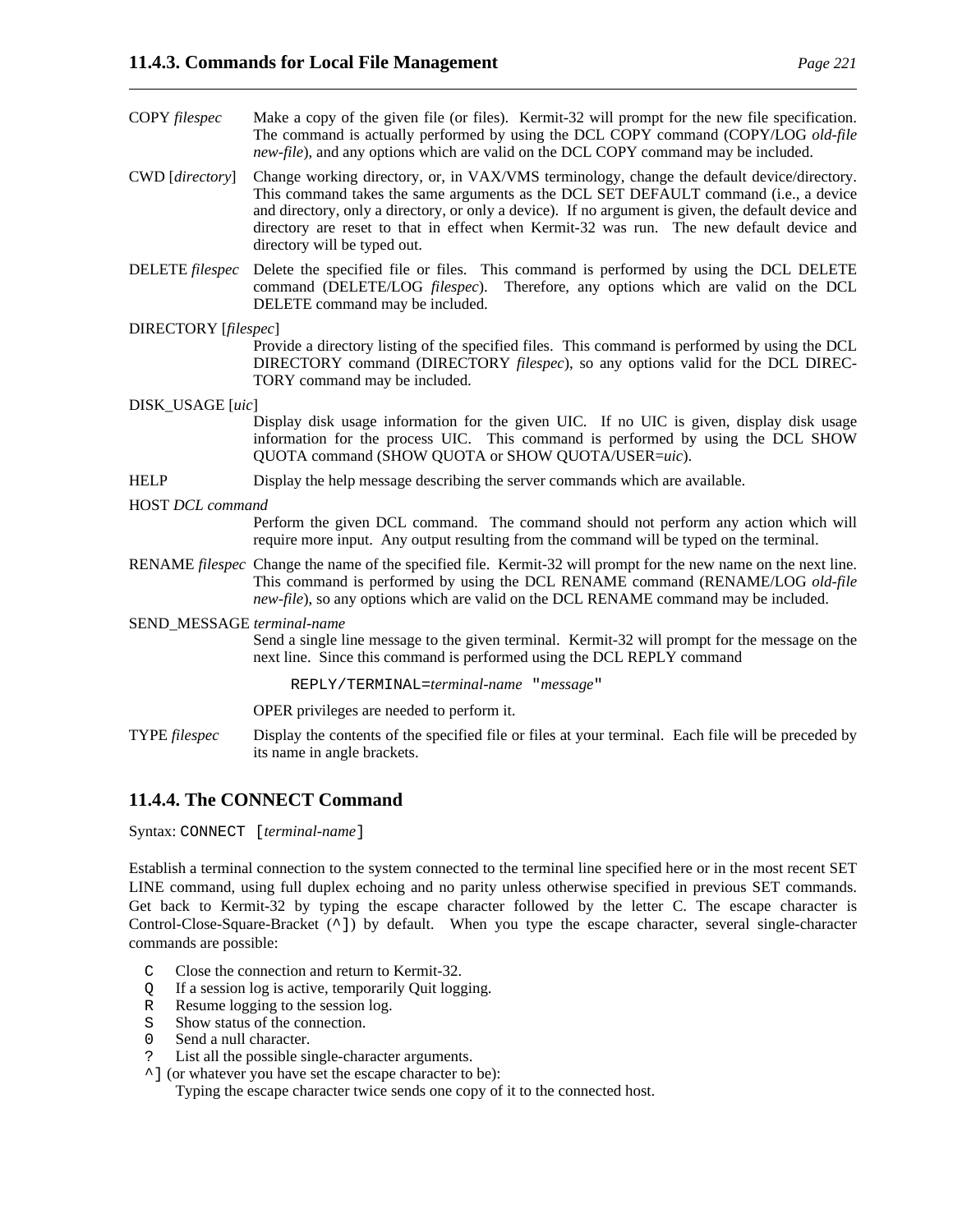You can use the SET ESCAPE command to define a different escape character, and SET PARITY, and SET LOCAL\_ECHO to change those communication-line-oriented parameters. Type the SHOW LINE command for information about your current communication settings.

Kermit-32 does not have any special autodialer interface. It assumes that the connection has already been made and the line assigned.

## **11.4.5. The SET and SHOW Commands**

## **The SET Command**

Syntax: SET *parameter* [*option* [*value*]]

Establish or modify various parameters for file transfer or terminal connection. You can examine their values with the SHOW command. The following parameters may be SET:

| <b>BLOCK CHECK Packet transmission error detection method</b>    |
|------------------------------------------------------------------|
| DEBUGGING Record or display state transitions or packets         |
| DELAY How long to wait before starting to send                   |
| <b>ESCAPE</b> Character for terminal connection                  |
| FILE For setting file parameters like file type                  |
| HANDSHAKE For establishing half duplex line turnaround handshake |
| IBM_MODE For communicating with an IBM mainframe                 |
| INCOMPLETE_FILE What to do with an incomplete file               |
| LINE Terminal line to use for file transfer or CONNECT           |
| LOCAL ECHO For terminal connection, ON or OFF                    |
| MESSAGE The type of typeout to be done during transfers          |
| PARITY Character parity to use                                   |
| PROMPT Change the program's command prompt                       |
| RECEIVE Various parameters for receiving files                   |
| REPEAT_QUOTE Character to use for repeat compression             |
| RETRY How many times to retry a packet before giving up          |
| SEND Various parameters for sending files                        |
| TRANSMIT Control TRANSMIT command echo and delay                 |
|                                                                  |

Those SET commands which differ from the "ideal" Kermit are now described in detail.

### **SET DEBUGGING**

Syntax: SET DEBUGGING *options*

Record the packet traffic, either on your terminal or in a file. Some reasons for doing this would be to debug a version of Kermit that you are working on, to record a transaction in which an error occurred for evidence when reporting bugs, or simply to vary the display you get when running Kermit-32 in local mode. Options are:

- ON Display each incoming and outgoing packet (lengthy).
- OFF Don't display or record debugging information (this is the normal mode). If debugging was in effect, turn it off.

The debugging information is recorded in the file specified by the most recent LOG DEBUGGING command.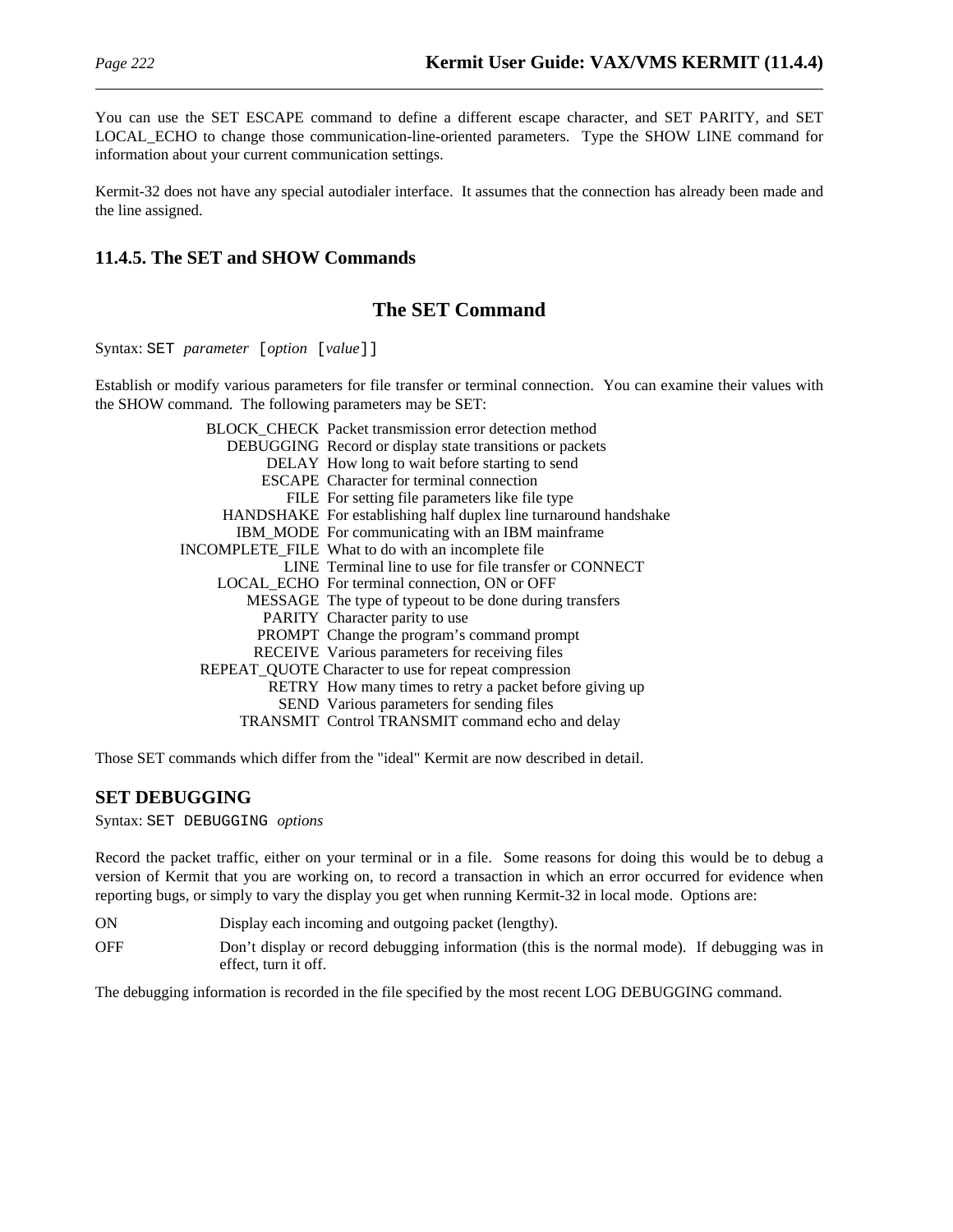#### **SET ESCAPE**

SET ESCAPE *octal-number*

Specify the control character you want to use to "escape" from remote connections back to Kermit-32. The default is 35 (Control-]). The number is the octal value of the ASCII control character, 1 to 37 (or 177), for instance 2 is Control-B. After you type the escape character, you must follow it by a one of the single-character "arguments" described under the CONNECT command, above.

#### **SET FILE**

Syntax: SET FILE *parameter keyword*

Establish file-related parameters:

#### TYPE *keyword*

Type of file for VAX/VMS file output. The choices are ASCII, BINARY, or FIXED.

- ASCII Store the file as a standard VAX/VMS text file. Any file received is stored as variable length records with carriage return, line feed sequences implied between records. This is the format preferred by most utility programs under VAX/VMS. An error will occur if any line is more than 4096 characters long. Note that lines are only terminated by carriage return, line feed sequences. A carriage return that is not followed by a line feed or a line feed that is not preceded by a carriage return is not considered the end of a line, and is included within the body of a record.
- BINARY Store the file as a binary file. Any file received is stored as variable length records with no record attributes. Kermit-32 actually will write 510 bytes in each record except the last. This makes each record take up one disk block (510 data bytes plus two bytes of record length). The last record is written containing only as much data is left to the end of the file. Any file which is just a stream of bytes can be stored as a BINARY file, and recovered intact later. This is the preferred file type for use in archiving files.
- FIXED Store the file as a fixed length binary file. Any file received is stored as fixed length 512 byte records with no record attributes. This is the format used for binary files such as VAX/VMS "EXE" files and RSX-11M/M+ "TSK" files. Since even the last record of the file is written with 512 bytes (even if it is not filled), this format does not necessarily maintain the correct length of a file. It should normally only be used for files which are coming from a VAX/VMS system which are currently stored in fixed 512 byte records.

#### NAMING *keyword*

Determine the form of names to be sent with outgoing files and determine the translation performed on incoming file names. The choices are FULL, NORMAL\_FORM and UNTRANSLATED.

FULL Kermit-32 will send full file names (including device, directory, file name, file type and version number). When receiving a file, Kermit-32 will perform no translation of the file name (which must therefore be a legal VAX/VMS file specification).

#### NORMAL\_FORM

Kermit-32 will send only the file name and file type. When receiving a file, Kermit-32 will convert the file specification received to contain only uppercase letters, digits, and at most one period. Any other characters will be translated to "X". There will be at most 9 characters before the period (if any), and at most 3 characters afterwards. This forces the file name to be a valid VAX/VMS 3.x file specification. This is the default.

#### UNTRANSLATED

Kermit-32 will send only the file name and file type. When receiving a file, Kermit-32 will not perform any conversions on the file specification, which therefore must be a legal VAX/VMS file specification. If you want to receive files with long names, use this option. To transfer files with VAX/VMS long names between two VMS 4.0-or-later systems, use this option on both sides.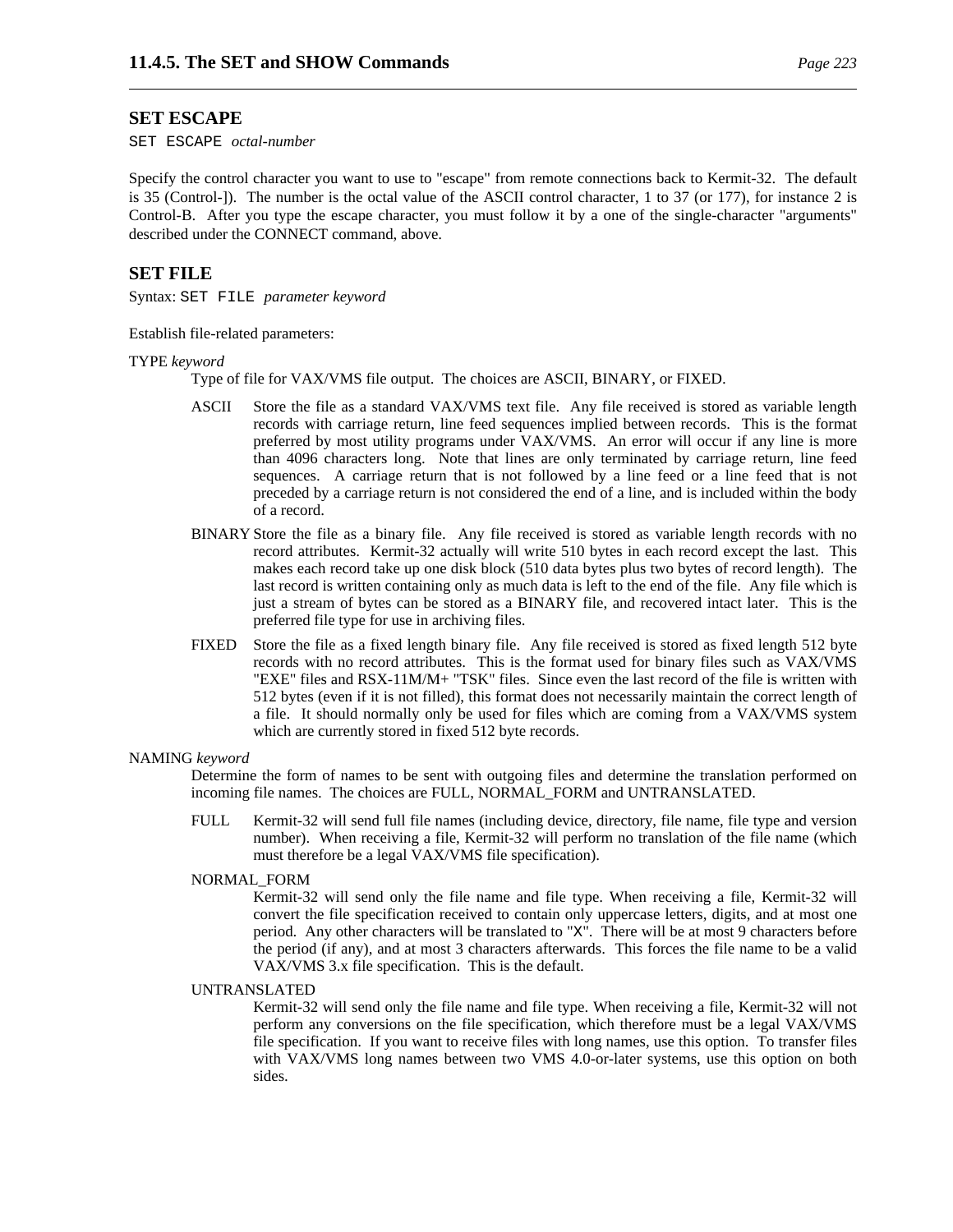### **SET HANDSHAKE**

Syntax: SET HANDSHAKE *o*

Sets the half duplex line turnaround handshake character to the ASCII character whose octal value is *o*. Normally required for communication with half duplex systems like IBM mainframes.

### **SET IBM\_MODE**

Syntax: SET IBM\_MODE ON *or* OFF

When IBM\_MODE is set to ON, Kermit-32 will override the parity and local echo settings and use odd parity, local echo on, and also enable a handshake character of XON (control-Q, ASCII 021 octal). This feature allows Kermit-32 to talk with certain systems (notably some IBM mainframes), which require waiting for a XON before sending data.

The various features selected by this command can be overridden subsequently by SET PARITY, SET LOCAL ECHO, and SET HANDSHAKE commands.

### **SET LINE**

Syntax: SET LINE [*terminal-name*]

Specify the terminal name to use for file transfer or CONNECT; the *terminal-name* can be up to 16 characters long. If you issue this command using other than your job's controlling terminal, you will be running Kermit-32 *locally*, and you must log in to the remote system and run Kermit on that side in order to transfer a file. If you don't issue this command, Kermit-32 determines whether it is to run locally or *remotely* based on the default terminal line found when Kermit-32 is started. Kermit-32 uses a list of logical names to determine which terminal should be the default terminal line. The first of these names which translates to a terminal which is available (i.e., not allocated by some other process) is used. The logical names Kermit-32 tries are KER\$COMM, SYS\$INPUT, SYS\$\$OUTPUT, and SYS\$COMMAND. If none of these translate to an available terminal, Kermit-32 is running *detached*, and a terminal must be specified by the SET LINE command before any actions can be performed. If a terminal is found, Kermit-32 is running locally if this is a terminal other than the one controlling the job (i.e., different from SYS\$COMMAND), otherwise Kermit-32 is running remotely. You can also select the line directly in the CONNECT command; the command

CONNECT TTA0

is equivalent to

SET LINE TTA0 CONNECT

If you type SET LINE with no argument, you will deassign any previous assigned line and revert to remote mode.

### **SET SERVER\_TIMEOUT**

Syntax: SET SERVER\_TIMEOUT *number*

This specifies the number of seconds between timeouts during server command wait, 0 specifies that no timeouts should occur during server command wait. When a Kermit server times out, it sends a NAK packet. Some systems cannot clear piled-up NAKs from their input buffers; if you're using such a system to communicate with a Kermit-32 server, and you expect to be leaving the server idle for long periods of time, you should use this command to turn off server command-wait timeouts.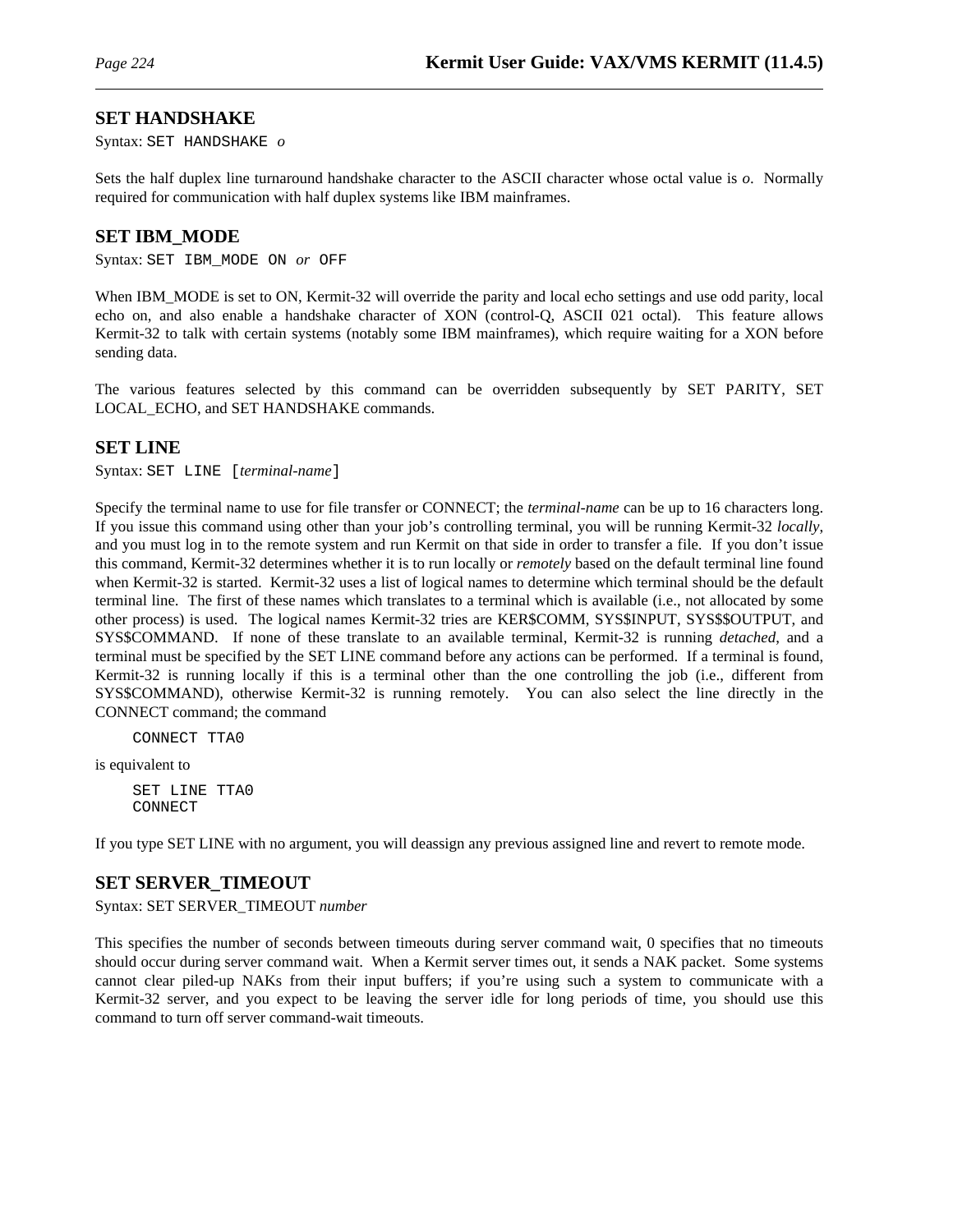### **SET TRANSMIT**

Syntax: SET TRANSMIT DELAY *integer*, SET TRANSMIT ECHO ON/OFF

It is possible to set a few parameters associated with the raw TRANSMIT command that vary both what the user sees on the screen as well as the speed of the transmit.

#### SET TRANSMIT DELAY

This parameter is the amount of time to delay after each carriage return is transmitted. Valid delay values range between 0 (the default) and 9 tenths of a second. The format of the command is: SET TRANSMIT DELAY *d* Where *d* is a single decimal digit representing tenths of a second.

Some remote hosts may not be able to receive the characters as fast as Kermit-32 can send them. The TRANSMIT DELAY can be used to slow up the transfer by adding a slight delay after each line is sent.

The transfer also runs slower if the transmit echo is on, and the remote system is echoing the characters as it receives them. If the transmit delay is set to 9 tenths of a second, the remote system is echoing characters, the transmit echo is on, and the remote system still cannot keep up, then the connection should be made at a slower baud rate.

Conversely, the file transfer speed can be increased by: setting the delay to 0 and the echo off, stopping the remote system from echoing the characters it receives, and connecting at higher baud rates.

#### SET TRANSMIT ECHO

This command controls what the user sees on the screen during the file transfer. The format of the command is SET TRANSMIT ECHO ON or OFF.

By default, the transmit echo is left off and the user sees the number of each line after it has been transmitted. With transmit echo on, the user sees whatever the remote system would normally echo back to him while he is typing in a file. Note that turning the echo on typically slows the file transfer down.

# **The SHOW Command**

Syntax: SHOW [*option*]

The SHOW command displays various information:

| ALL                    | All parameters.                                                                                              |
|------------------------|--------------------------------------------------------------------------------------------------------------|
| BLOCK_CHECK_TYPE       | The block check type being requested.                                                                        |
| COMMUNICATIONS         | Parameters affecting the terminal line being used for communication.                                         |
| DEBUGGING              | Debugging mode in effect, if any.                                                                            |
| DELAY                  | The number of seconds Kermit-32 will delay before starting a SEND or RECEIVE command<br>when in remote mode. |
| ESCAPE                 | The current escape character for the CONNECT processing.                                                     |
| <b>FILE PARAMETERS</b> | File type, file naming, and incomplete file disposition.                                                     |
|                        | INCOMPLETE_FILE_DISPOSITION<br>The action to take when a transfer is aborted.                                |
| LINE                   | Terminal line in use.                                                                                        |
|                        |                                                                                                              |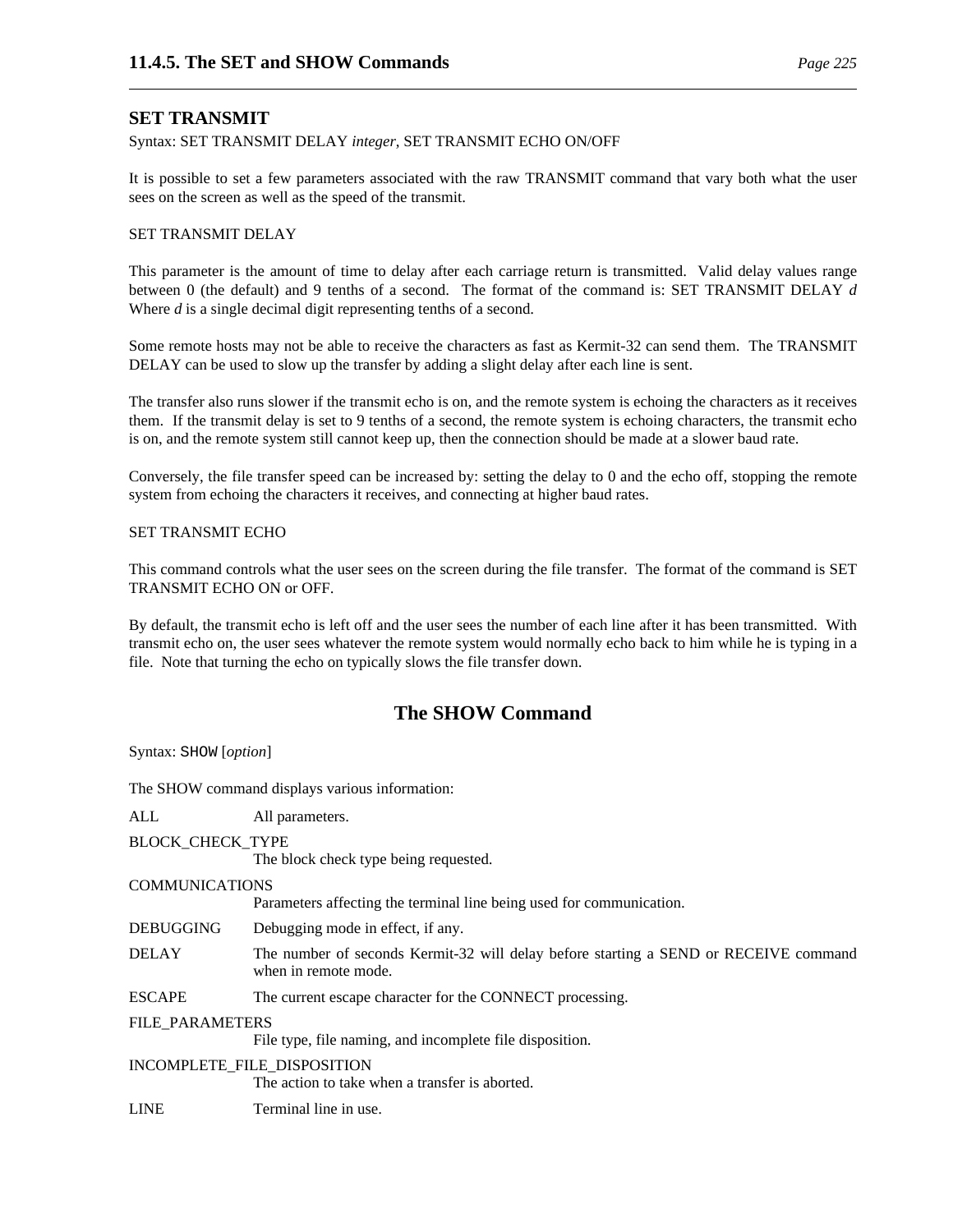| Whether characters should be echoed locally when CONNECTed. |
|-------------------------------------------------------------|
| For incoming and outbound packets.                          |
| The parity type in use.                                     |
| For inbound packets.                                        |
| The number of retries to be done on bad packets.            |
| For outbound packets.                                       |
| Parameters for TRANSMIT command.                            |
| The program version number of Kermit-32.                    |
|                                                             |

### **11.4.6. Program Management Commands**

### **The HELP Command**

Syntax: HELP [*topic* {*subtopic*}]

Typing HELP alone prints a brief summary of Kermit-20 and its commands. You can also type

HELP *command*

for any Kermit-20 command, e.g. "help send" or "help set parity" to get more detailed information about a specific command.

## **The EXIT and QUIT Commands**

Syntax: EXIT

Exit from Kermit-32. You can also exit from the Kermit-32 when it is waiting for a command by typing a control-Z. When Kermit-32 is running remotely, two control-Y's will abort the transfer, bringing Kermit-32 back to command mode. The two control-Y's must be typed together, as if a timeout occurs between them the first is ignored. When Kermit-32 is running locally, two control-Y's will stop Kermit-32 and return you to DCL. You will be able to CONTINUE if you do not perform any command which runs a program. However, after continuing, control-A, control-X and control-Z will no longer be accepted as commands.

QUIT is a synonym for EXIT.

# **The LOG Command**

Syntax: LOG [*option* [*filespec*]]

Log the specified option to the specified file:

- SESSION During CONNECT log all characters that appear on the screen to the specified file. During CONNECT, the session log can be temporarily turned off during the remote session by typing the escape character followed by Q (for Quit logging), and turned on again by typing the escape character followed by R (for Resume logging).
- TRANSACTIONS During file transfer, log the progress of each file. Transaction logging is recommended for long or unattended file transfers, so that you don't have to watch the screen. The log may be inspected after the transfer is complete to see what files were transferred and what errors may have occurred.
- DEBUGGING Log debugging info to the specified file. If no SET DEBUGGING command was previously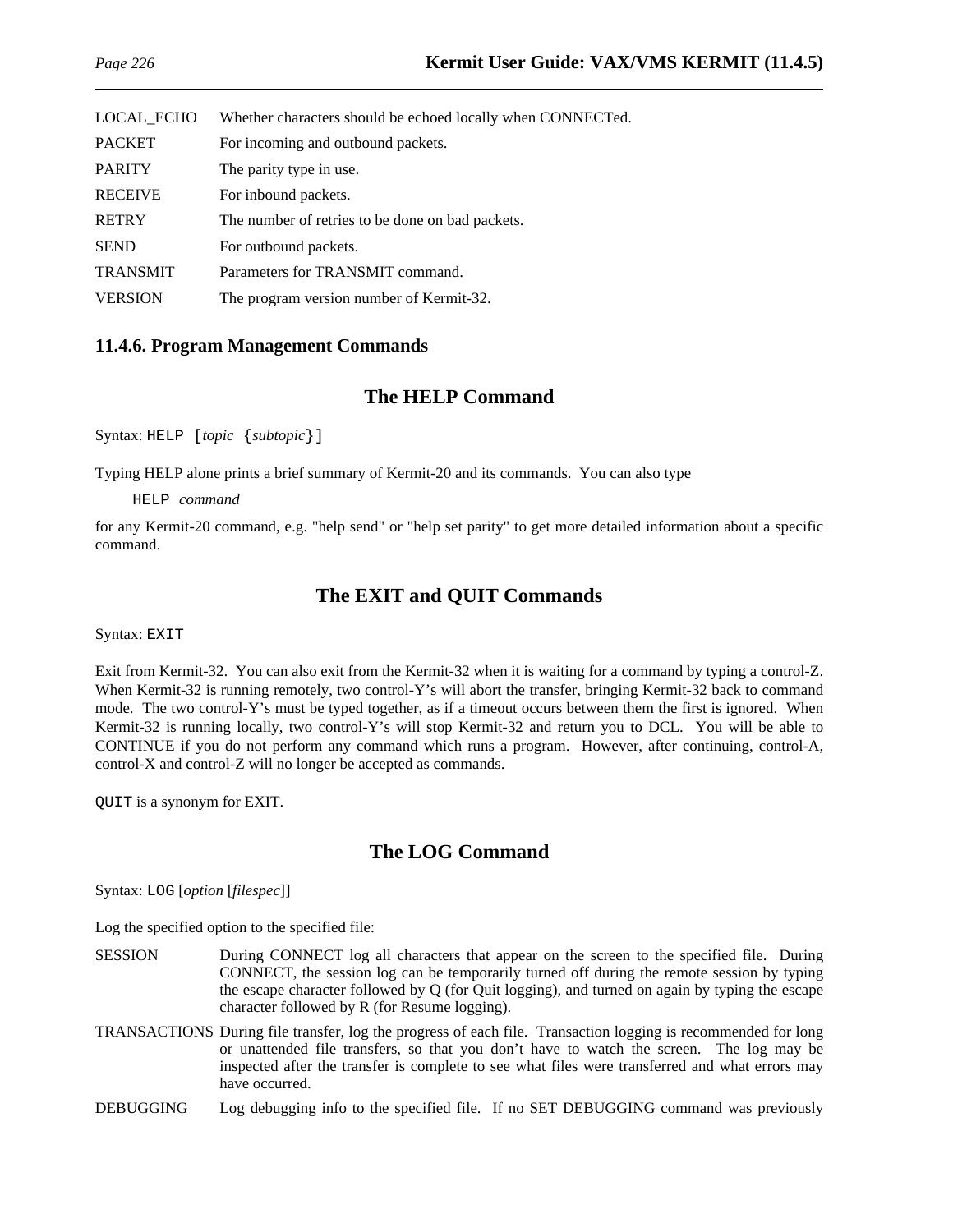issued, the file will be opened and no information written. If DEBUGGING is turned on (either via the SET DEBUGGING command or by typed control-D during a local transfer), the packet debugging information will be written to the file. Packet format is described in the *Kermit Protocol Manual*.

Any log files are closed when you EXIT or QUIT from Kermit. You may explicitly close a log file and terminate logging by using the LOG command without a file specification.

## **The STATUS Command**

Syntax: STATUS

The current status of Kermit-32 will be displayed. This includes the number of characters that have been sent and received from the remote Kermit. Also included is an estimate of the effective baud rate of the transfer. This number is not intended to be exact, but only an indication of what range of throughput has been provided.

# **11.5. Raw Upload and Download**

## **The TRANSMIT Command**

Syntax: TRANSMIT *file-spec*

The TRANSMIT command allows you to upload files "raw" to systems that don't have a Kermit program available. Note that there is no error checking or packets involved in this method of file transfer.

This command does a raw transmit of an ASCII file, one character at a time, with carriage returns (no line-feeds) at the end of each line. It is used with Kermit-32 in local mode. The user must first prepare the remote host to receive the file by starting an edit session in input mode. Then the user can escape back to Kermit-32 and issue the TRANSMIT command. After the transmit is finished, the user then CONNECTs back to the remote host again and ends the edit session.

During a file transmit, the following control characters can be used to affect the transfer in progress:

| CTRL-C | Abort the transmit                               |
|--------|--------------------------------------------------|
| CTRL-X | Abort the file currently being transmitted       |
| CTRL-Z | Abort the file group currently being transmitted |

See SET TRANSMIT for information about controlling echo and delays.

### **The LOG SESSION Command**

Syntax: LOG SESSION *file-spec*

"Raw Download" is the term commonly used to describe the capture of a remote file on the local system, without any kind of error detection or correction. This allows you to obtain files from remote systems that do not have Kermit, but with the risk of loss or corruption of data.

Kermit-32 provides raw downloading via the LOG SESSION command during CONNECT to a remote system. The session log is described above. To use session logging to capture a file:

1. Run Kermit on the VAX/VMS system.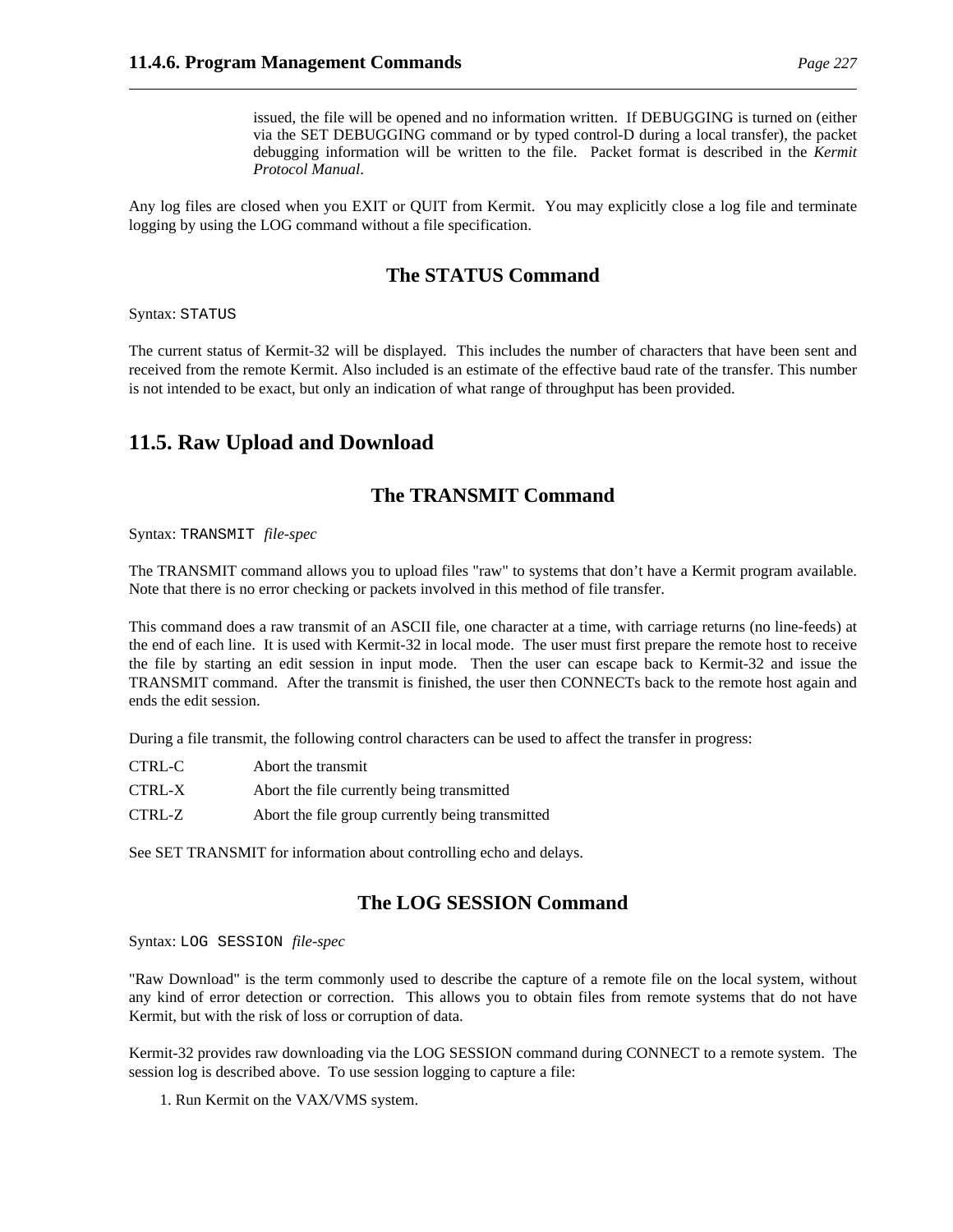- 2. SET LINE to the terminal line through which you will be connected to the remote system.
- 3. Perform any required SET commands to condition Kermit for communication with the remote system.
- 4. CONNECT to the remote system and log in.
- 5. Condition your job on the remote system not to pause at the end of a screenful of text, and give whatever commands may be necessary to achieve a "clean" terminal listing -- for instance, disable messages from the system or other users.
- 6. Type the appropriate command to have the desired file displayed at the terminal, *but do not type the terminating carriage return*. On most systems, the command would be "type", on Unix it's "cat".
- 7. Escape back to Kermit-32 and give the LOG SESSION command with the file specification where you wish to store the data.
- 8. CONNECT back to the remote system and type a carriage return. The file will be displayed on your screen and recorded in the session log file.
- 9. Escape back to Kermit-32 and give the LOG SESSION command without a file specification.

The file you specified will contain everything that was typed on your screen. You will probably find that some editing necessary to remove extraneous prompts, messages, padding characters, or terminal escape sequences, or to fill in lost or garbled characters.

Use the TRANSMIT command for raw uploading.

## **11.6. Installation of Kermit-32**

VMS Kermit-32 comes in 3 forms: hex, Macro source, and Bliss source. Each can be used as the basis for installation.

Before beginning, make a special directory for VMS Kermit and read the files VMS\*.\* from the Kermit distribution tape into this directory. Columbia's Ker- mit tapes are written with blocksize 8192, which is 4 times larger than the default tape blocksize for VMS. You should mount these tapes on the VMS system with the following command:

MOUNT/BLOCK=8192/DENSITY=1600 MTA0: KERMIT

(or substitute some other tape drive name for MTA0:) Do not use the /FOREIGN switch. Once the tape is mounted, you can use normal VMS COPY commands to copy the files from the tape. For instance, if you have defined your Kermit directory to have logical name KER:, you can use the following command to copy the VMS Kermit files into this directory:

\$ copy mta0:vms\*.\* ker:

#### **METHOD 1: DECODE THE HEX FILE**

*WARNING* -- If you are running a pre-4.0 release of VMS, see Method 1.5 below!

The easiest way to install VMS Kermit is to "dehexify" the hexadecimal encoded task image. Follow these steps:

- 1. There should be a file VMSDEH.MAR on your disk. This is a Macro-32 program that decodes the hex file of the VMS Kermit task image. Compile and load this program:
	- \$ macro vmsdeh
	- \$ link vmsdeh

2. Run the VMSDEH program: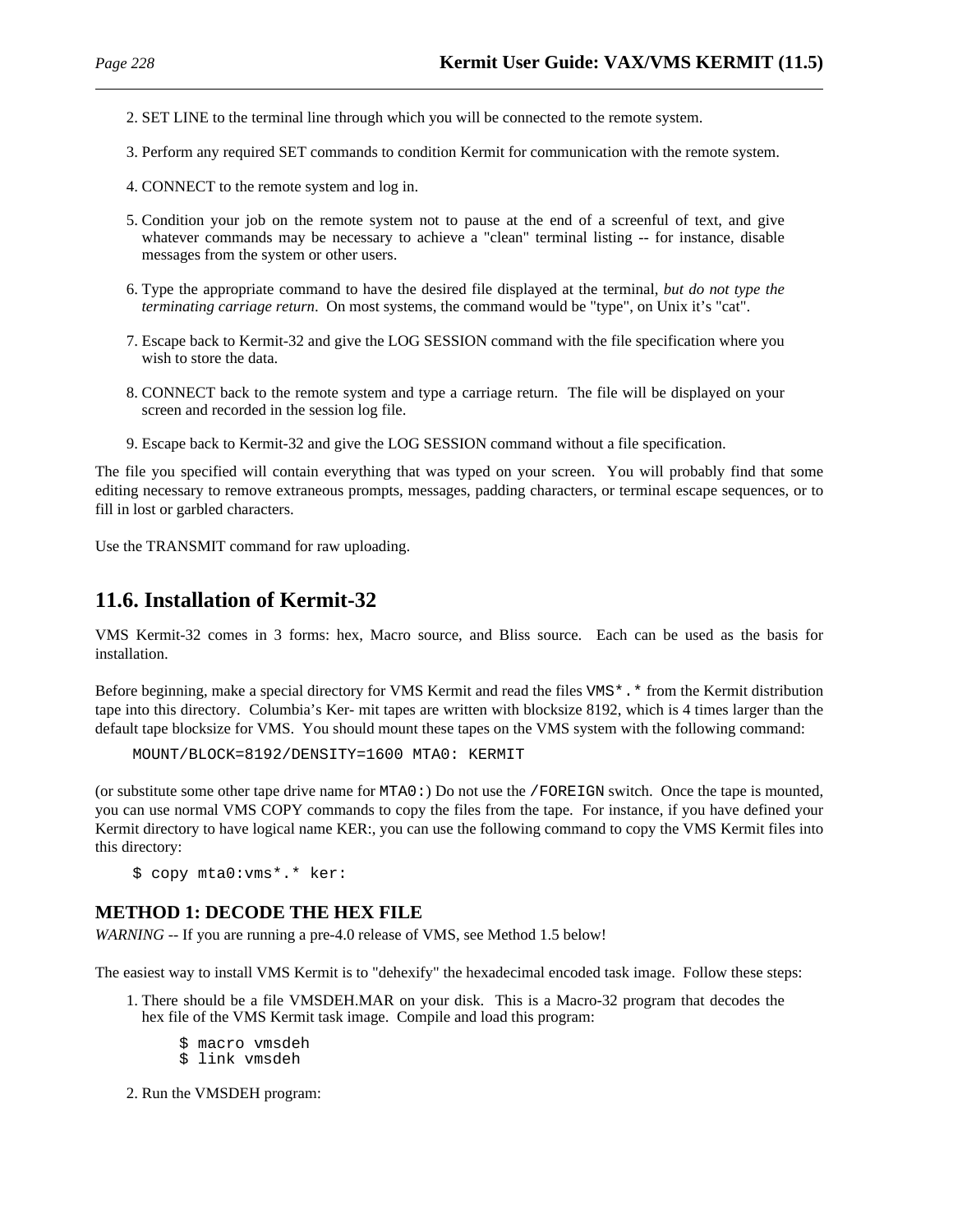\$ run vmsdeh Please type the file name: vmsmit.hex

The VMSDEH program automatically creates KERMIT.EXE.

- 3. Now you can type "run kermit". Make sure it works. If not, try method 2.
- 4. Install KERMIT.EXE in the appropriate system area.
- 5. Install the help files, for instance:

\$ LIBRARY/HELP/DELETE=KERMIT SYS\$HELP:HELPLIB.HLB

\$ LIBRARY/INSERT/HELP SYS\$HELP:HELPLIB.HLB VMSSYS.HLP

\$ LIBRARY/CREATE/HELP SYS\$HELP:KERMIT.HLB VMSUSR.HLP

See the file VMSINS.HLP for further hints about the help files.

Note, the companion program to VMSDEH.MAR is VMSHEX.MAR. It creates hex files from binary files. You can use this program to encode any VMS binary file into printable form, and VMSDEH to decode it back into its original form, with all of its directory information intact.

#### **METHOD 1.5: DEHEXIFY THE OLD KERMIT-32 HEX FILE**

If you are running a version of VMS before 4.0, then the current release of Kermit-32 will not work on your system. If you tried Method 1, and the resulting Kermit program gave an error message like "invalid image header" when you tried to run it, this is probably the cause. In that case, you must use version 3.1 of VMS Kermit until you upgrade your VMS version. To use version 3.1 of VMS Kermit, follow the directions for Method 1, but use VMSDEH to dehexify the file VMSV31.HEX rather than VMSMIT.HEX. The result will be called VMSMIT.EXE rather than KERMIT.EXE. You can rename this file to KERMIT.EXE and install it and the help files normally, but note that the help files apply to the newer releases.

#### **METHOD 2: ASSEMBLE THE MACRO FILES**

Only use this method if method 1 fails for some reason. This method assembles all the Macro-32 source programs into object files, and then links them together into KERMIT.EXE, and then installs KERMIT.EXE and the help files in the system. NOTE: Kermit-32 is NOT written in Macro-32; it is written in Bliss-32, and these Macro files are output by the Bliss compiler. It is not recommended that changes be made to the Macro source, except as noted below. To build from Macro, follow these steps:

- 1. Make sure you have all the VMS\*.MAR files on your current disk and directory.
- 2. There is a DCL procedure to assemble and link all of these files, but for some reason it assumes the files are called KER\*.\* instead of VMS\*.\*. There is another DCL procedure, VMSREN.COM, to rename them:
	- \$ @vmsren
- 3. Now that the VMS Kermit files are renamed to KER\*.\*, you can run the DCL procedure VMSINS.COM to assemble and link them into KERMIT.EXE.

\$ @vmsins Kermit-32 Installation Procedure Rebuild from sources? (YES or NO) yes Which version? (BLISS or MACRO) macro Install Kermit-32 on the system? yes *(note, you have to have write access to the system directories to do this)* This may take some time *(time passes)* Kermit-32 installation is complete.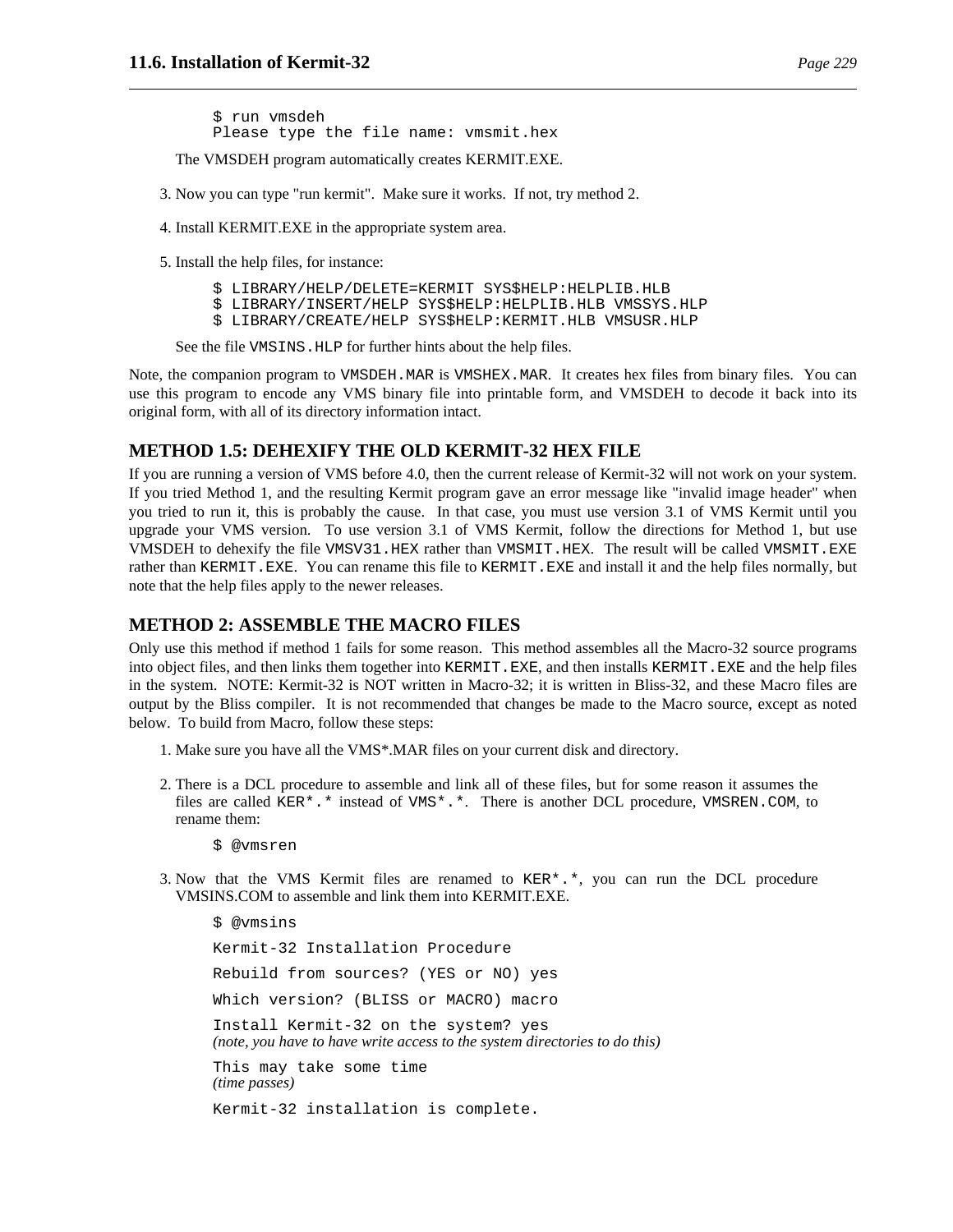### **METHOD 3: COMPILE THE BLISS SOURCES**

You can use this method only if you have a Bliss-32 compiler. Even then, there's no reason to do this unless you want to change the sources in some way. Follow the steps in Method 2, except reply "bliss" instead of "macro" to the "Which version?" question.

#### FILES

Kermit-32 is built from a number of BLISS-32 sources and one MACRO-32 source. In order to make it possible for sites without BLISS-32 to build, MACRO-32 sources generated by BLISS-32 are also included for all of the BLISS modules. In the normal distribution of Kermit-32, all of the files start with the prefix "VMS". This will need to be changed to "KER" in order to build the program properly. The following files are distributed as part of Kermit-32:

VMSTT.BLI Common BLISS source for the terminal text output support. VMSGLB.BLI Common BLISS source for the global storage for VMSMSG.BLI. VMSMSG.BLI Common BLISS source for the protocol handling module. VMSCOM.REQ Common BLISS require file which defines various common parameters. This is required by VMSMSG.BLI. This file must be renamed to KERCOM.REQ. VMSMIT.BWR "Beware File" for Kermit-32 (read it!). VMSMIT.BLI BLISS-32 source for the command parser, and some basic support routines. VMSFIL.BLI BLISS-32 source for the file I/O. VMSTRM.BLI BLISS-32 source for the terminal processing. This handles the driving of the terminal line for the transfers and the connect command processing. VMSSYS.BLI System interface routines for the Kermit generic command processing. VMSGEN.MAR Macro-32 source file that contains the REMOTE command text that is given to VMS. Sites desiring to change what DCL commands are used to process the various generic server commands can make those changes in this source. This also contains the text of the help message returned in response to the server generic help command. VMSERR.MSG MESSAGE source for error messages used by VAX/VMS Kermit. VMSERR.REQ BLISS-32 require file which defines the error codes. This is REQUIREd by the BLISS-32 sources. VMSMIT.MSS SCRIBE source file for VMSMIT.DOC (this document). VMSMIT.RNH RUNOFF source for the help files for VAX/VMS Kermit. When this is run through RUNOFF with /VARIANT=SYSTEM, it produces a .HLP (VMSSYS.HLP) file suitable for inserting into the system help library (SYS\$HELP:HELPLIB.HLB) to provide a KERMIT topic for the system HELP command. When run through RUNOFF without the /VARIANT=SYSTEM, it produces a .HLP file (VMSUSR.HLP) to be stored on SYS\$HELP: for use by the Kermit HELP command. VMSSYS.HLP RUNOFF output file for system wide Kermit HELP. VMSUSR.HLP RUNOFF output file for Kermit's HELP command. VMSREN.COM Command file to rename VMS\*.\* to KER\*.\*. VMSINS.COM Command file to build and install VAX/VMS Kermit. VMSMIT.HEX A hexified version of .EXE file for VMS Kermit. This file can be dehexified using the supplied program. In the hexified form, the file should be transferable over any medium which handles normal text. This is the most reliable copy of the executable version of VMS Kermit. VMSHEX.MAR Source for the hexification program. This is the program which was used to produce VMSMIT.HEX. It can also be used to produce hexified version of any (or at least almost any) Files-11 file. The dehexification program should then be able to reproduce a copy of the original file with the file parameters correctly set. Note that the format used for the hexified files is basically Intel hex format. There are some additional records used to store the record

format, etc. Also, the file name as typed to the prompt from VMSHEX is stored in the hexified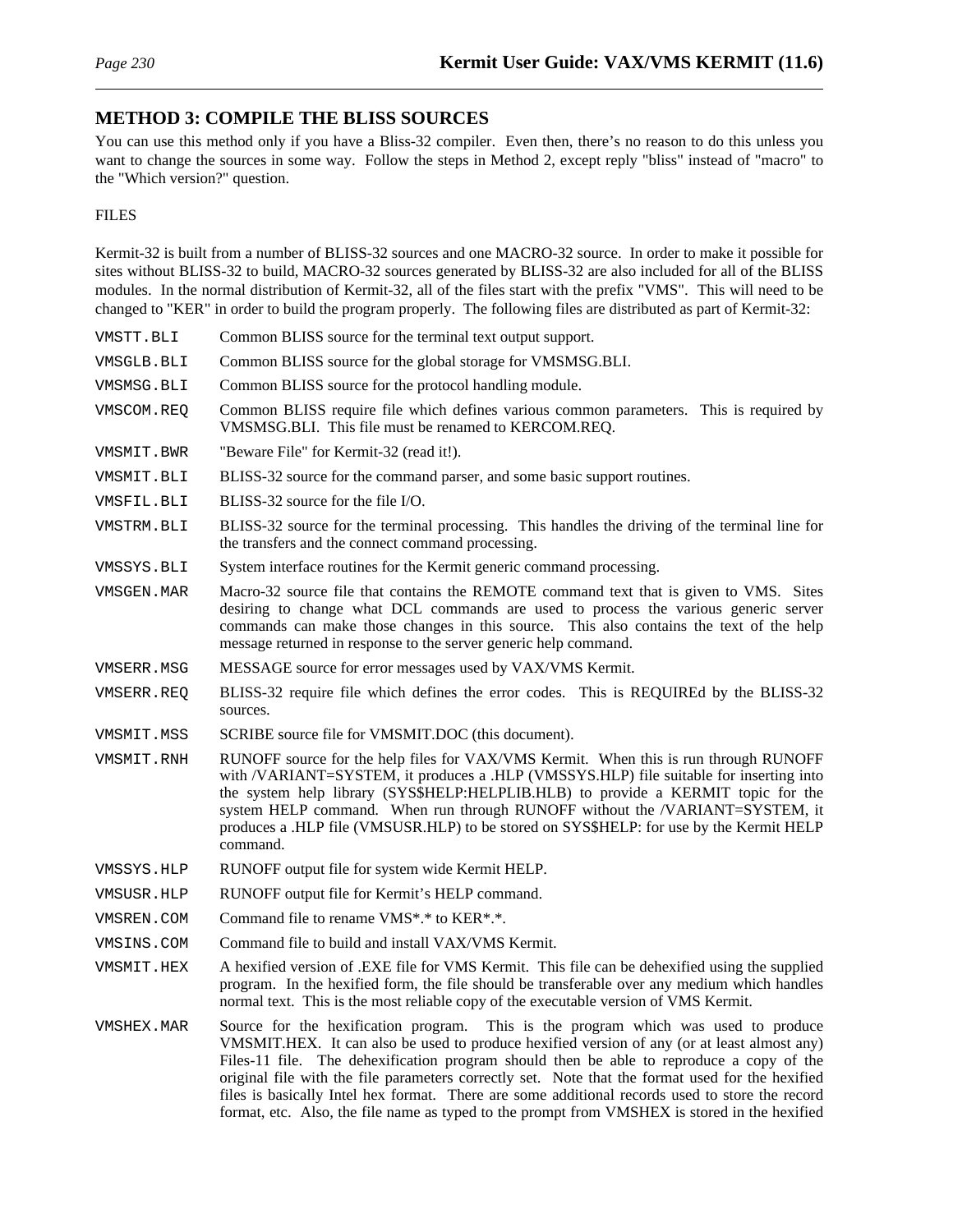version of the file for use by the dehexification program. By doing this, it is possible to store more than one binary file with a single hexified file.

- VMSDEH.MAR Source for the dehexification program.
- VMSV31.\* Version VMS Kermit, the last version that will run under release 3.x of VMS. Versions 3.2 and later require VMS release 4.0 or later.
- VMSV3x.MEM ocumentation on the changes between releases 3.1 and 3.1, and 3.2 and 3.3 of Kermit-32, and additional installation information.

### **OTHER INSTALLATION CONSIDERATIONS**

As distributed, Kermit-32 should work on any VAX/VMS system (version 4.0 and later). Customization is possible with or without a BLISS-32 compiler. Default parameter values may be changed by changing the appropriate LITERALs in the BLISS-32 source for VMSMSG, or the actual values which are stored in the routine MSG\_INIT in the MACRO-32 source for VMSMSG.

Sites can also easily change the commands which are used for processing the generic server functions (REMOTE commands when running as a server). The text which makes up these commands is in the file VMSGEN.MAR, along with the text of the REMOTE HELP message. This allows a site to make use of local programs for performing some of the commands (perhaps using FINGER to perform the WHO command, etc.).

If you want to allow your users to assign external terminal lines for connect- ing to remote systems from the VAX, e.g. by dialing out, you will have to con- figure those lines to allow the desired access. Otherwise, users will get a message like "No privilege for attempted operation" when they do a SET LINE command. Sample commands for terminal TXA0: might include:

```
$ SET PROTECTION=(W:R) TXA0:/DEVICE
```
or

```
$ SET PROTECTION=(W:RWLP)/DEVICE/OWNER=[1,4] TXA0:
```
or

```
$ SET ACL/OBJECT=DEVICE/ACL=(IDENTIFIER=INTERACTIVE,OPTIONS=NONE,-
  ACCESS=READ+WRITE) TXA0:
```
Consult your VAX/VMS system manager's manual for the ramifications (especially on security) of each of these commands.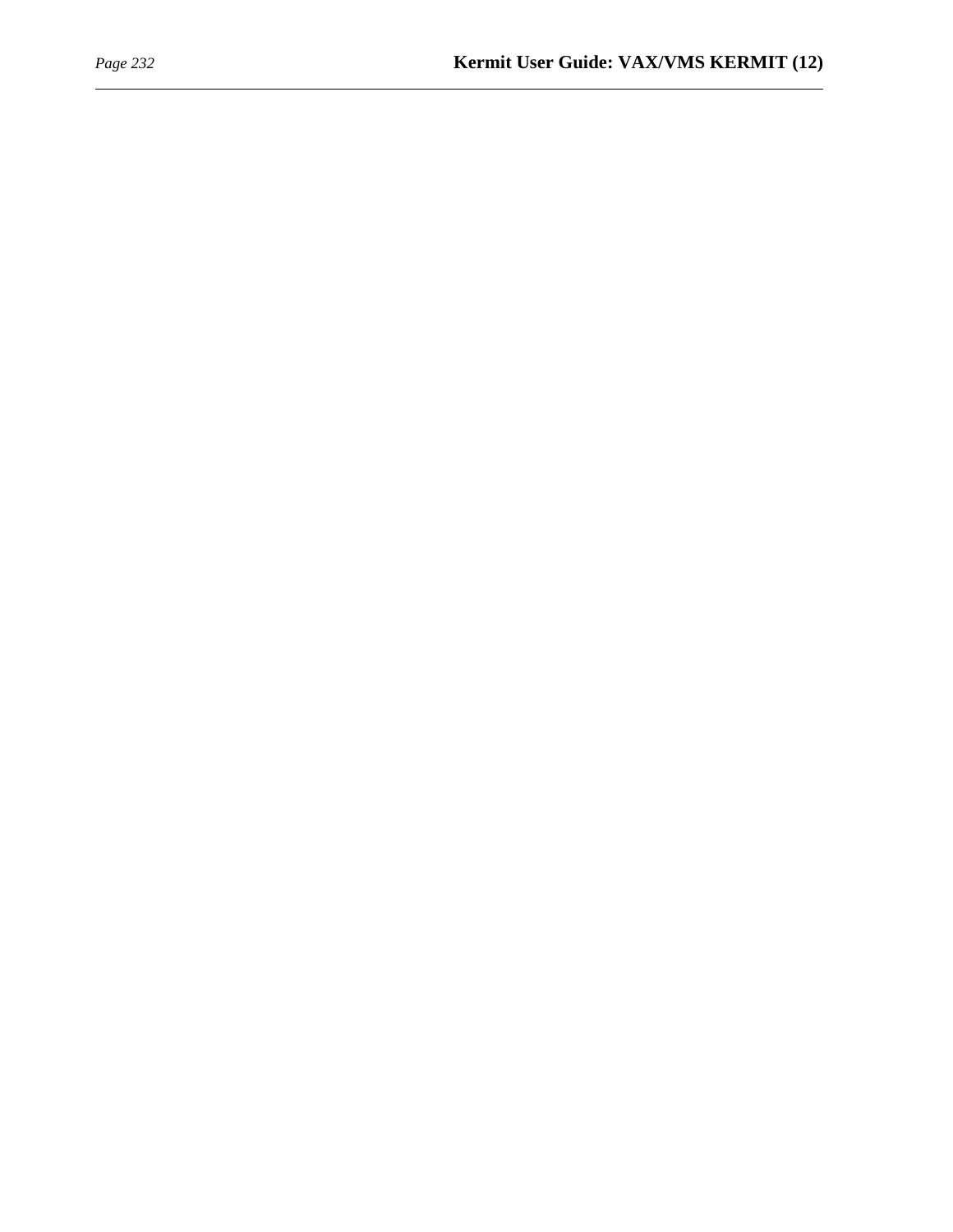# **12. DECSYSTEM-20 KERMIT**

*Authors:* Frank da Cruz, Bill Catchings, Columbia University *Language:* MACRO-20 *Version:* 4.2(262) *Date:* January 1988

### **Kermit-20 Capabilities At a Glance:**

| Local operation:                           | Yes            |
|--------------------------------------------|----------------|
| Remote operation:                          | Yes            |
| Transfers text files:                      | Yes            |
| Transfers binary files:                    | Yes            |
| Wildcard send:                             | Yes            |
| $\gamma$ $\times$ / $\gamma$ interruption: | Yes            |
| Filename collision avoidance:              | Yes            |
| Timeouts:                                  | Yes            |
| 8th-bit prefixing:                         | Yes            |
| Repeat character compression:              | Yes            |
| Alternate block check types:               | Yes            |
| Communication settings:                    | Yes            |
| Transmit BREAK:                            | Yes            |
| IBM mainframe communication:               | Yes            |
| Transaction logging:                       | Yes            |
| Session logging:                           | Yes            |
| Debug logging:                             | Yes            |
| Raw transmit:                              | Yes            |
| Login scripts:                             | Yes            |
| Act as server:                             | Yes            |
| Talk to server:                            | Yes            |
| Advanced commands for servers:             | Yes            |
| Local file management:                     | Yes            |
| Command/init files:                        | Yes            |
| Long packets:                              | N <sub>0</sub> |
| Sliding windows:                           | N <sub>0</sub> |
| Handle file attributes:                    | No             |

Kermit-20 is a program that implements the Kermit file transfer protocol for the Digital Equipment Corporation DECSYSTEM-20 mainframe computer. It is written in MACRO-20 assembly language and should run on any DEC-20 system with version 4 of TOPS-20 or later.

The Kermit-20 section will describe the things you should know about the DEC-20 file system in order to make effective use of Kermit, and then it will describe the special features of the Kermit-20 program.

# **12.1. The DEC-20 File System**

The features of the DEC-20 file system of greatest interest to Kermit users are the form of the file specifications, and the distinctions between text and binary files.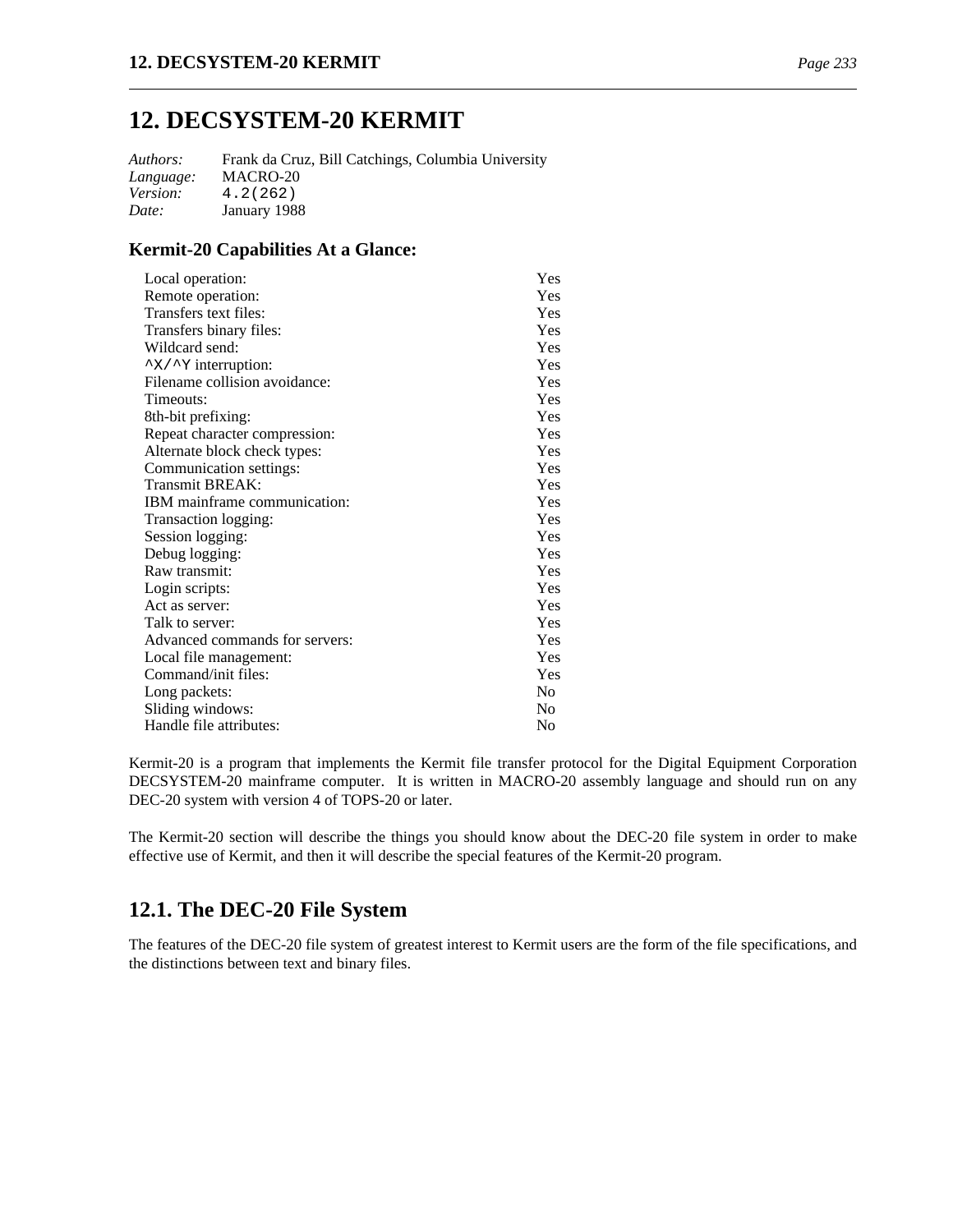### **DEC-20 File Specifications**

DEC-20 file specifications are of the form

DEVICE:<DIRECTORY>NAME.TYPE.GEN;ATTRIBUTES

where the DIRECTORY, NAME, and TYPE may each be up to 39 characters in length, GEN is a generation (version number), and various attributes are possible (protection code, account, temporary, etc). Generation and attributes are normally omitted. Device and directory, when omitted, default to the user's own (or "connected") disk and directory. Thus NAME.TYPE is normally sufficient to specify a file, and only this information is sent along by Kermit-20 with an outgoing file.

The device, directory, name, and type fields may contain uppercase letters, digits, and the special characters "-" (dash), "\_" (underscore), and "\$" (dollar sign). There are no imbedded or trailing spaces. Other characters may be included by prefixing them (each) with a Control-V. The fields of the file specification are set off from one another by the punctuation indicated above.

The device field specifies a physical or "logical" device upon which the file is resident. The directory field indicates the area on the device, for instance the area belonging to the owner of the file. Kermit-20 does not transmit the device or directory fields to the target system, and does not attempt to honor device or directory fields that may appear in incoming file names; for instance, it will not create new directories.

The name is the primary identifier for the file. The type, also called the "extension", is an indicator which, by convention, tells what kind of file we have. For instance FOO.FOR is the source of a Fortran program named FOO; FOO.REL might be the relocatable object module produced by compiling FOO.FOR; FOO.EXE could an executable program produced by LOADing and SAVing FOO.REL, and so forth.

The DEC-20 allows a group of files to be specified in a single file specification by including the special "wildcard" characters, "\*" and "%". A "\*" matches any string of characters, including no characters at all; a "%" matches any single character. Here are some examples:

\*.FOR All files of type FOR (all Fortran source files) in the connected directory.

FOO.\* Files of all types with name FOO.

- F\*.\* All files whose names start with F.
- $F^*X^*$ . \* All files whose names start with F and contain at least one X.
- %.\* All files whose names are exactly one character long.
- \*.%%%\* All files whose types are at least three characters long.

Wildcard notation is used on many computer systems in similar ways, and it is the mechanism most commonly used to instruct Kermit to send a group of files.

# **Text Files and Binary Files**

The DEC-20, like most computers, has a file system with its own peculiarities. Like many other systems, the DEC-20 makes a distinction between *text files* and *binary files*. Text files are generally those composed only of printing characters (letters, digits, and punctuation) and "carriage control" characters (carriage return, line feed, form feed, tab). Text files are designed to be read by people. Binary files are designed to be read by a computer program, and may have any contents at all. If you use the DEC-20 TYPE command to display a text file on your terminal, the result will be intelligible. If you type a binary file on your terminal, you will probably see mainly gibberish. You can not always tell a text file from a binary file by its name or directory information, though in general files with types like .TXT, .DOC, .HLP are textual (as are "source files" for computer programs like text formatters and programming language compilers), and files with types like .EXE, .REL, .BIN are binary.

The DEC-20 has an unusual word size, 36 bits. It differs from most other systems by storing text in 7-bit, rather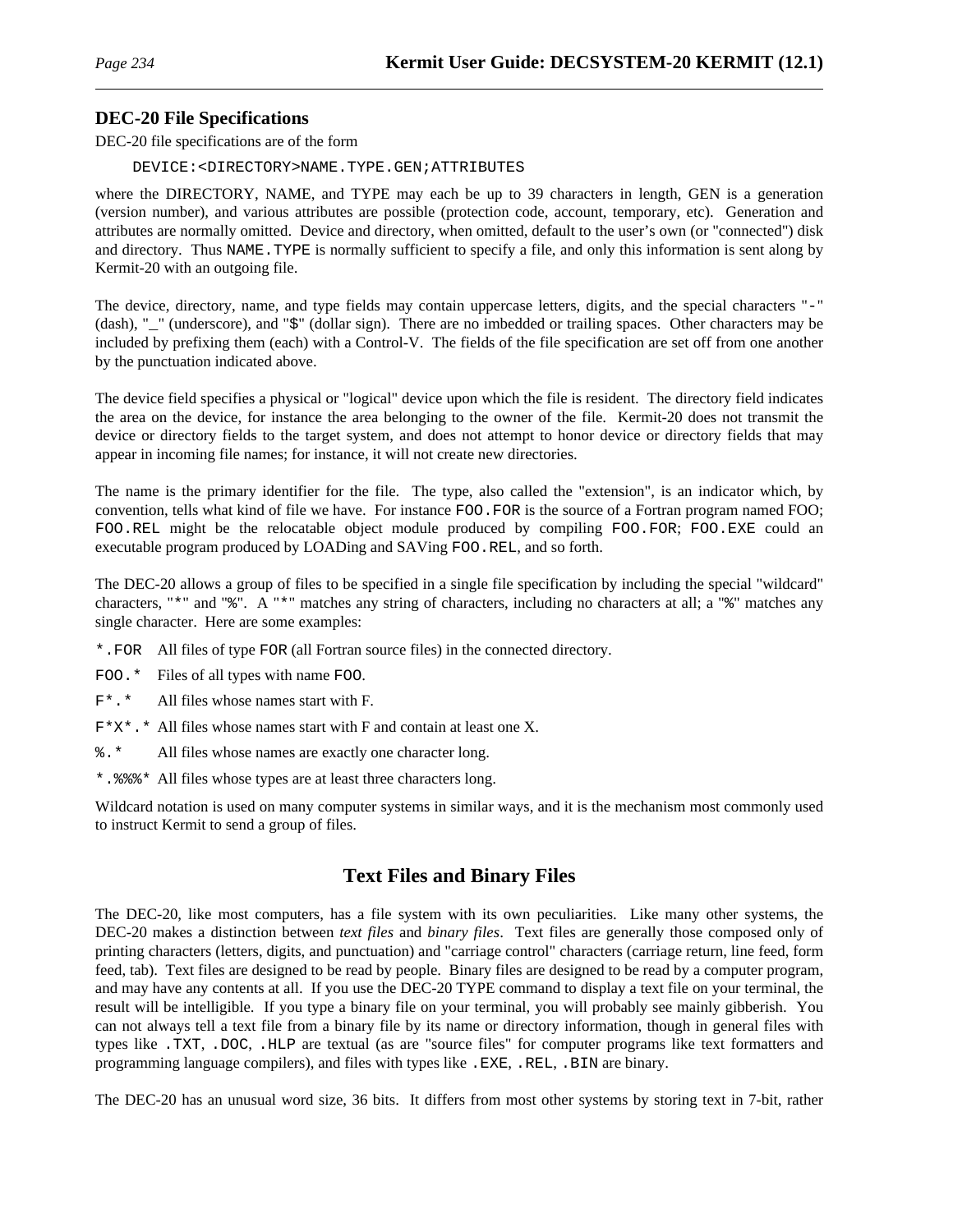#### **12.1. The DEC-20 File System** *Page 235*

than 8-bit, bytes. Since text is encoded in the 7-bit ASCII character set, this allows more efficient use of storage. However, the word size is not a multiple of the normal byte size. The DEC-20 therefore stores five 7-bit characters per word, with one bit left over.

It is also possible to store files with other byte sizes. The common layouts of bytes within a word are shown in Figure 12-1.

7: Text Files: Five 7-bit bytes per word.

+------+------+------+------+------++ | | | | | || +------+------+------+------+------++ 0 7 14 21 28 35

Normally, bit 35 is unused and set to zero. However, in EDIT (or SOS, or OTTO) line-numbered files, bit 35 is set to 1 when the word contains a line number.

8: "Foreign" binary files: Four 8-bit bytes per word.

|  | +-------+-------+-------+------+----+  |       |  |
|--|----------------------------------------|-------|--|
|  |                                        |       |  |
|  | +-------+-------+-------+------+----+- |       |  |
|  | 8 16 24                                | 32 35 |  |

Bits 32-35 are unused.

36: "Native" binary files: One 36-bit byte per word.

|  |  | --------------------------------- |  |
|--|--|-----------------------------------|--|
|  |  |                                   |  |

All bits are used.



The minimum unit of disk allocation on the DEC-20 is a *page*, 512 36-bit words, or 2560 7-bit characters, or 2048 8-bit bytes. Any file that contains at least one bit of information occupies at least a full page on the disk. The directory information for a file includes the number of pages occupied on the disk, the bytesize of the file, and the number of bytes of that size which are in the file. This information can be seen by using the DEC-20 VDIRECTORY command, for instance

```
@vdir foo.*
  PS:<MY-DIRECTORY>
Name Protection Pages Bytes(Size) Creation
FOO.COM.1;P774242 1 384(8) 27-Dec-83
   MAC.1; P774242 1 152(7) 27-Dec-83
  .REL.1;P774242 1 39(36) 27-Dec-83
  .EXE.1;P774242 2 1024(36) 27-Dec-83
Total of 5 pages in 4 files
```
In this example, FOO.MAC occupies 1 page, and is composed of 152 7-bit bytes. This file is textual (program source for the MACRO assembler), 152 characters long. Programs which read text files (such as text editors, program compilers, the TYPE command, etc) determine the end of a file from the byte count specified in the directory. Kermit-20 determines the end of file in the same way, so although FOO.MAC occupies an entire 2560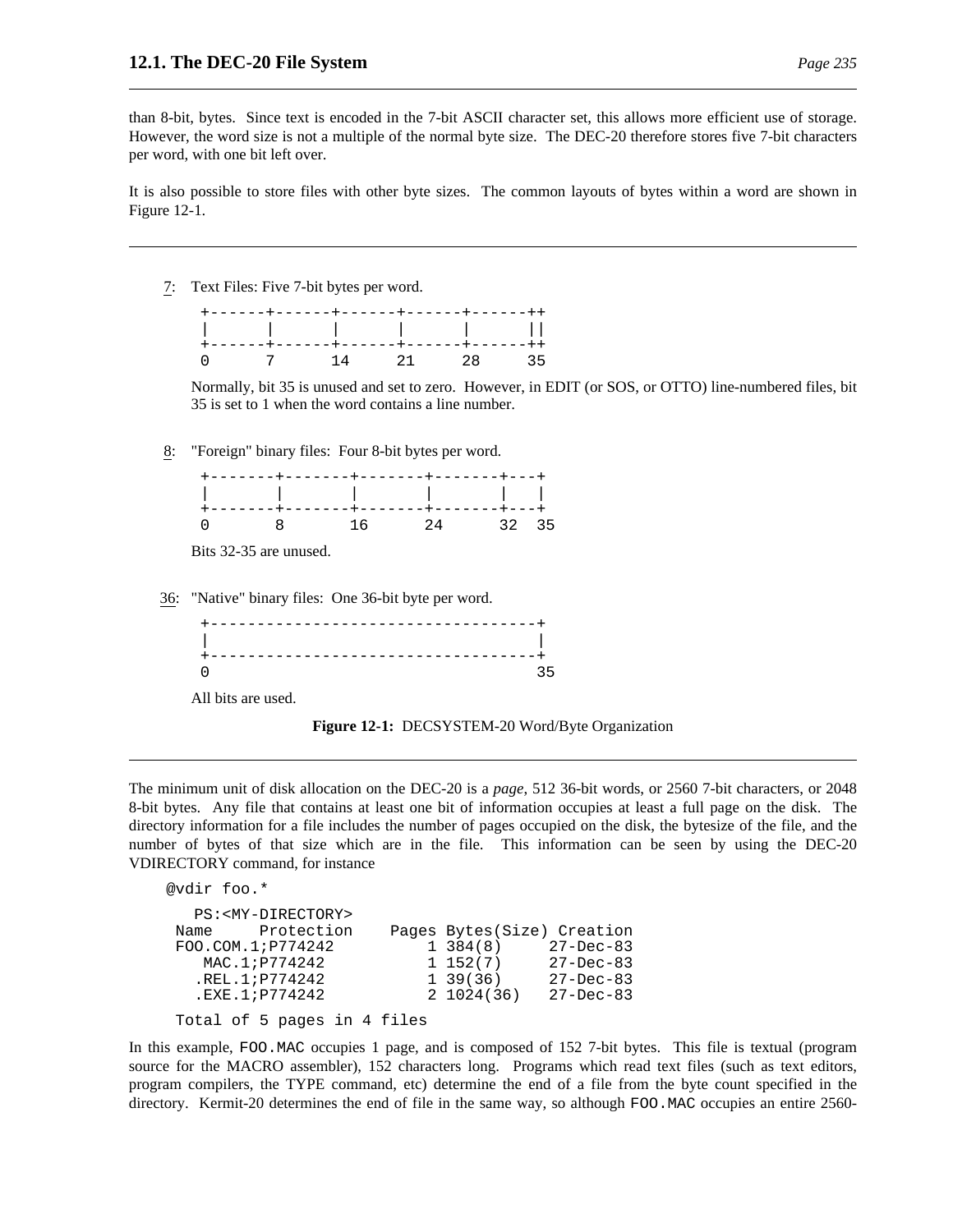byte page of storage, only the first 152 characters are transmitted. Binary files, such as FOO.EXE (an executable DEC-20 program), tend to occupy full pages. In this case too, Kermit-20 uses the byte count to determine the end of file.

Why do you need to know all this? In most cases, you don't. It depends on whether you are using the DEC-20 as your "home base".

# **Using a Microcomputer to Archive DEC-20 Files**

Most computers (other than the DEC-10 and DEC-20) store characters in 8-bit bytes. Let's call any such system an 8-bit-byte system. Microcomputers that run CP/M or MS-DOS or PC-DOS, and any computers than run Unix, store these 8-bit bytes in a linear sequence. Certain other 8-bit-byte systems (PDP-11 or VAX systems with FILES-11, IBM mainframes) have more complex file formats. This discussion applies to all linear 8-bit-byte systems, including most popular microcomputers.

Kermit can send any "native" DEC-20 sequential file, text or binary, to an 8-bit-byte system and bring it back to the DEC-20 restored to its original form. If you are using a microcomputer to archive your DEC-20 files, you need never concern yourself with details of byte size or file format. The same holds true between two DEC-20s, or a DEC-10 and a DEC-20.

There is, however, one special complication of which you should be aware. Certain microcomputer operating systems, notably CP/M, do not have an entirely satisfactory way of indicating the end of file. The file length is recorded in blocks rather than bytes. For text files, the end of file is marked within a block by inserting a Control-Z after the last data character. Binary files, however, might easily contain Control-Z characters as data. Therefore, in order not to lose data, these systems must transmit binary files in complete blocks. If the binary file is of foreign origin (for instance, from a DEC-20), and it did not happen to fill up the last block when it was transferred to the micro, then when that file is sent back to the system of origin in "binary mode," junk will appear at the end (if it is sent back in "text mode," it could be truncated at the first data byte that happened to correspond to Control-Z). For DEC-20 programs in .EXE format, this generally has no effect on the runnability or behavior of the program. But for other binary files, particularly internal format numerical data or relocatable program object (.REL) files, the junk could have bad effects. For instance, extraneous data at the end of a .REL file will generally cause LINK to fail to load the file.

Most microcomputer Kermit programs have commands to control end-of-file detection -- commands like SET FILE TEXT, SET FILE BINARY, SET EOF CTRLZ.

# **Using the DEC-20 to Archive Microcomputer Files**

You can use Kermit to send textual files from a microcomputer or any 8-bit system to the DEC-20 with no special provisions, since Kermit-20 stores incoming characters in 7-bit bytes as text unless you explicitly instruct it otherwise. But Kermit-20 has no automatic way of distinguishing an incoming binary file from an incoming text file.<sup>2</sup> Binary files from 8-bit-byte systems generally contain significant data in the 8th bit, which would be lost if the incoming characters were stored in 7-bit bytes, rendering the file useless when sent back to the original system. Thus if you want to use Kermit to store foreign 8-bit binary data on the DEC-20, you must tell it to store such files with a bytesize of 8 rather than 7. This can be the source of much confusion and inconvenience. In particular, you cannot use a "wildcard send" command to send a mixture of text and binary files from an 8-bit-byte system to the DEC-20; rather, you must send all text files with Kermit-20's file bytesize set to 7, and all 8-bit binary files with the bytesize set to 8.

<sup>&</sup>lt;sup>2</sup>Unless the incoming file has an "ITS Binary Header"; see below.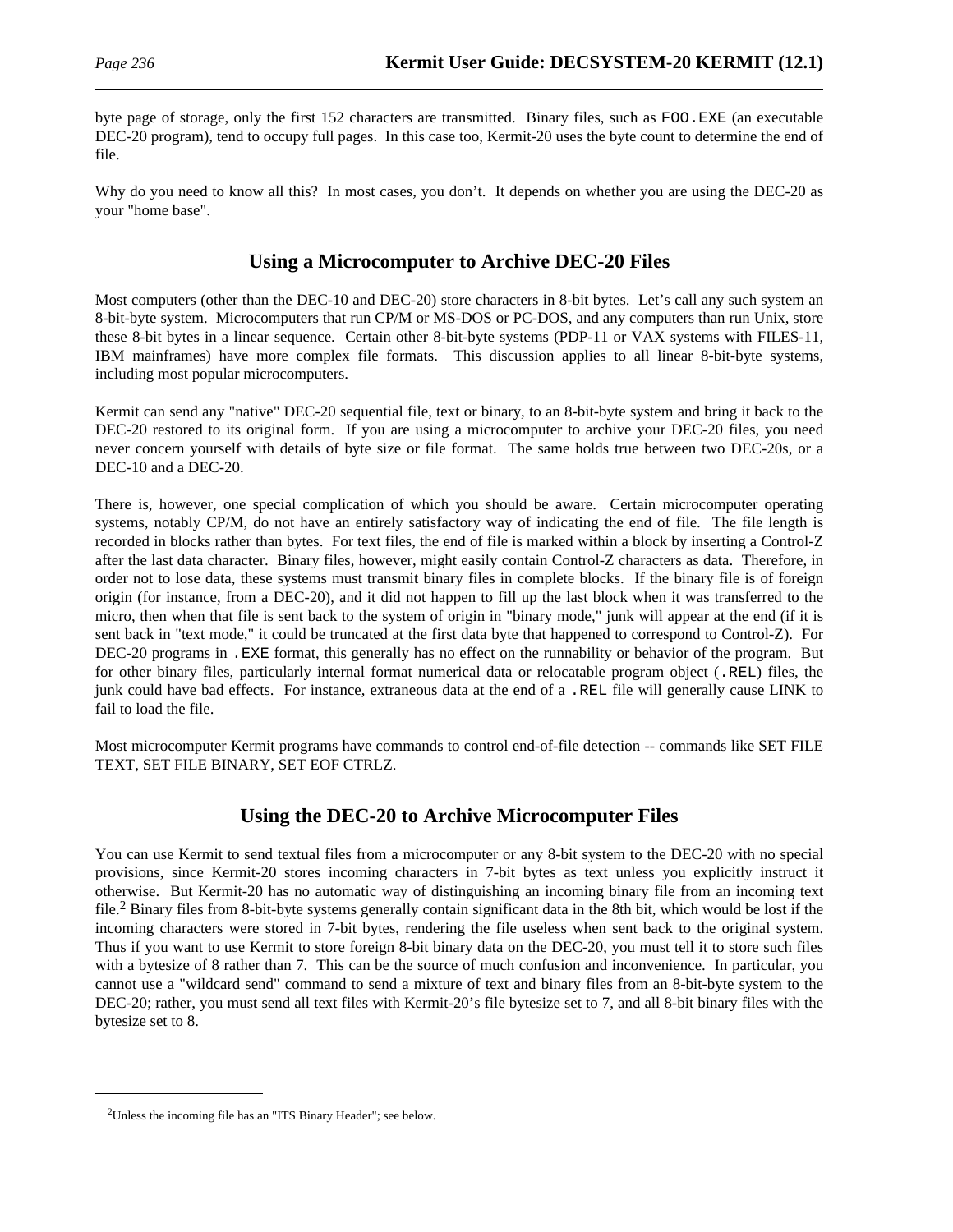Once you get the foreign binary file into the DEC-20, stored with the correct bytesize (as FOO.COM is stored in the example above), you need take no special measures to send it back to its system of origin. This is because Kermit-20 honors the bytesize and byte count from the directory. For instance, if you told Kermit-20 to SEND FOO.\*, every file in the example above would be transmitted in the correct manner, automatically.

The previous discussion assumes you want to store text files in usable form on the DEC-20. However, if you are using the DEC-20 purely as a repository for your microcomputer files, and you have no desire to display or share the contents of those files on the DEC-20, you can SET FILE BYTESIZE 8 for all incoming files, both text and binary. When the files are sent back to a microcomputer, they will be stored correctly.

# **Files Kermit-20 Cannot Handle**

The Kermit protocol can only accommodate transfer of *sequential* files, files which are a linear sequence of bytes (or words).

Some files on the DEC-20 are not sequential, and cannot be successfully sent or received by Kermit-20. These include directory files, files with holes (missing pages), ISAM files, and RMS files. These files require external information (kept in the DEC-20's file descriptor block and/or index table) in order to be reconstructed; when sending files, Kermit-20 presently transmits only the file name and the contents of the file. External control information and file attributes are not transmitted.

# **12.2. Program Operation**

Kermit-20's prompt is "Kermit-20>". Kermit-20 will accept a single command on the Exec command line, like this:

```
@
@Kermit send foo.bar
  the file is sent
@
```
or you can run the program interactively to issue several commands, like this:

```
@
@Kermit
TOPS-20 Kermit version 4.2(262)
Kermit-20>send foo.*
  files are sent
Kermit-20>statistics
  performance statistics are printed
Kermit-20>receive
  files are received
Kermit-20>exit
@
```
During interactive operation, you may use the TOPS-20 help ("?") and recognition (ESC) features freely while typing commands. A question mark typed at any point in a command displays the options available at that point; typing an ESC character causes the current keyword or filename to be completed (or default value to be supplied), and a "guide word" in parentheses to be typed, prompting you for the next field. If you have not typed sufficient characters to uniquely specify the keyword or filename (or if there is no default value) then a beep will be sounded and you may continue typing.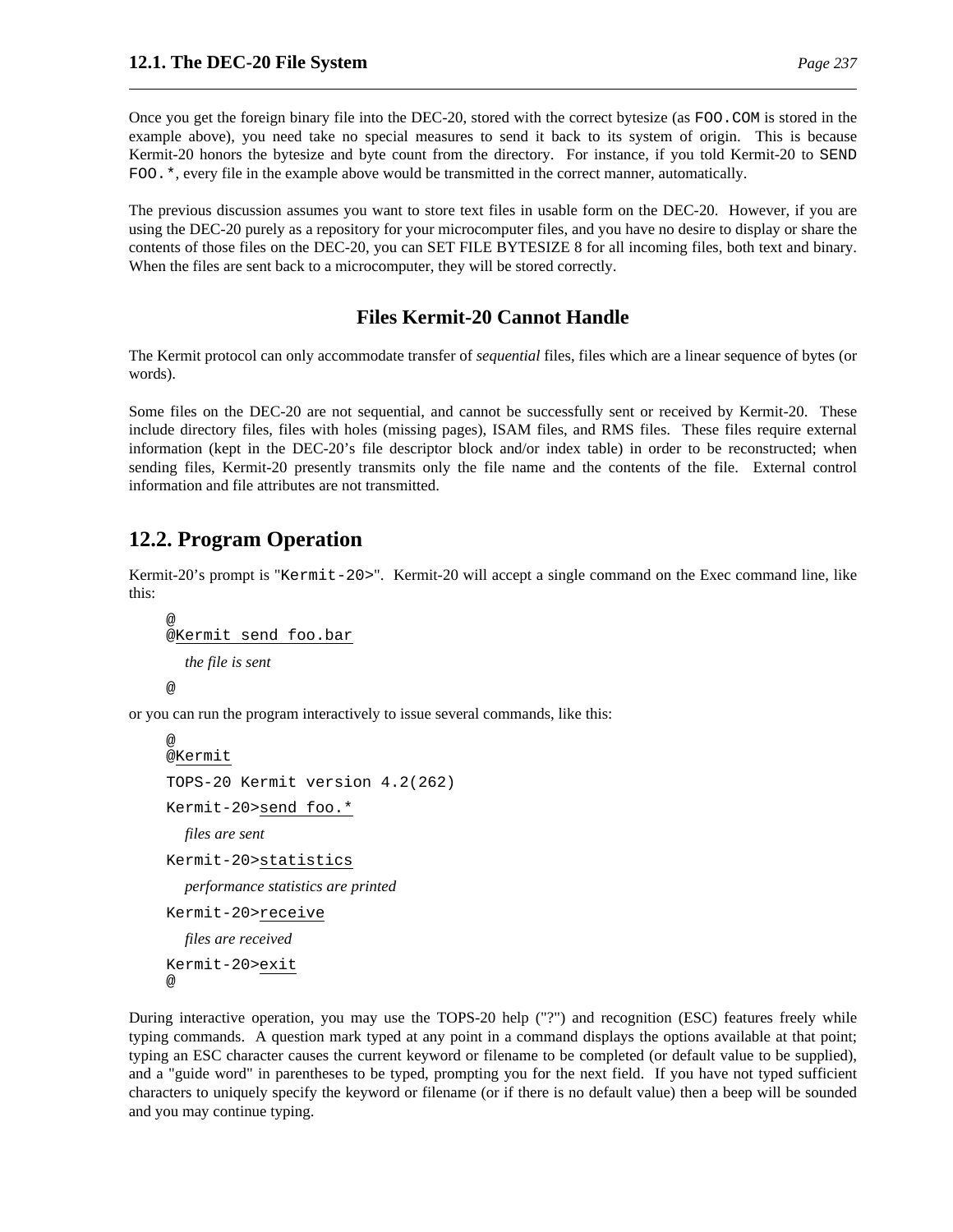Command keywords may be abbreviated to their shortest prefix that sets them apart from any other keyword valid in that field.

If you have a file called KERMIT.INI in your login directory, Kermit-20 will execute an automatic TAKE command on it upon initial startup. KERMIT.INI may contain any Kermit-20 commands, for instance SET commands, or DEFINEs for SET macros to configure Kermit-20 to various systems or communications media.

Kermit-20 provides most of the commands possible for an "ideal" Kermit program, as described in the main part of the *Kermit User Guide*. The following sections will concentrate on system-dependent aspects of Kermit-20.

# **12.3. Remote and Local Operation**

Kermit-20 normally runs in remote mode, with the user sitting at a PC. But Kermit-20 can also run in local mode. Local operation of Kermit-20 is useful if the DEC-20 has an autodialer, or a hardwired connection to another computer. When in local mode, file transfer takes place over an assigned TTY line, and Kermit-20 is free to update your screen with status information, and to listen to your keyboard for interrupt characters.



**Figure 12-2:** DEC-20 Kermit Local Operation

Kermit-20 enters local mode when you issue a SET LINE *n* command, where *n* is the octal TTY number of any line other than your own controlling terminal.

# **12.4. Conditioning Your Job for Kermit**

Kermit-20 does as much as it can to condition your line for file transfer. It saves all your terminal and link settings, and restores them after use. However, there are some sources of interference over which Kermit-20 can have no control. In particular, messages issued by superior or parellel forks could become mingled with Kermit packets and slow things down or stop them entirely. For this reason, before using Kermit-20 for any extended period, you should:

• Type the Exec commands SET NO MAIL-WATCH and SET NO ALERTS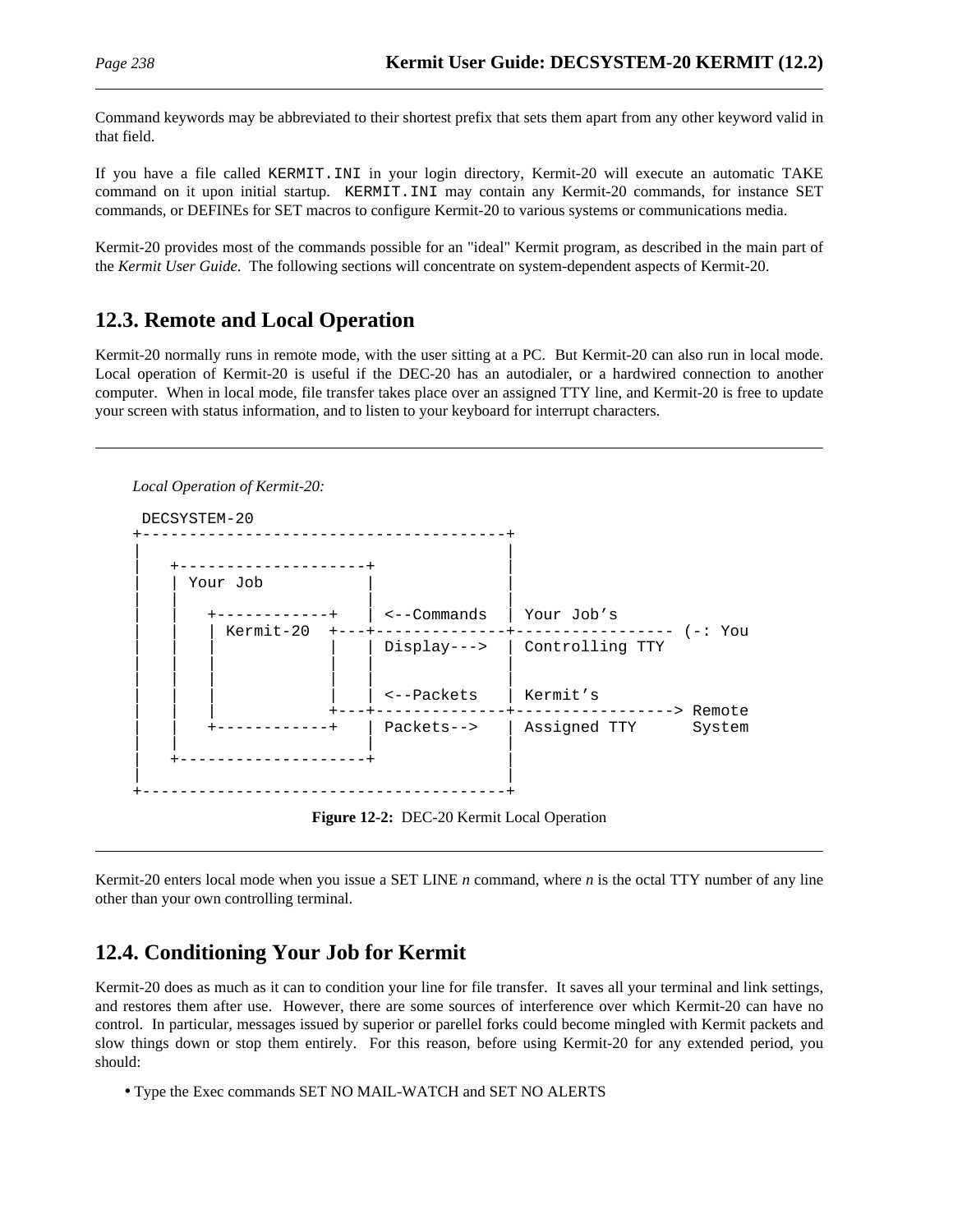- Make sure you don't have any print or batch jobs pending that were submitted with the /NOTIFY option.
- Make sure you don't have any superior or parallel forks that have enabled terminal interrupts on Control-A; these could prevent Kermit packets (which start with Control-A) from getting through.

After running Kermit, you can restore your mail-watch and alerts by hand. Alternatively, you could have an Exec command file for invoking Kermit like this:

```
set no alerts
set no mail-watch
kermit
set mail-watch
set alert 1:00PM Go to lunch
set alert 6:00PM Go to dinner
set alert 11:30PM Go to sleep
```
## **12.5. Kermit-20 Commands**

This section describes the Kermit-20 commands -- in detail where they differ from the "ideal" Kermit, briefly where they coincide. Kermit-20 has the following commands:

|                        | BYE to remote server.                              |
|------------------------|----------------------------------------------------|
|                        | CLEAR a stuck connection                           |
|                        | CLOSE log file and stop logging remote session.    |
|                        | CONNECT as terminal to remote system.              |
|                        | CWD change local working directory.                |
|                        | DEFINE macros of Kermit-20 commands.               |
|                        | DELETE local files.                                |
|                        | DIRECTORY listing of local files.                  |
|                        | ECHO a line of text.                               |
|                        | EXIT from Kermit-20.                               |
|                        | FINISH Shut down remote server.                    |
|                        | GET remote files from server.                      |
|                        | HELP about Kermit-20.                              |
|                        | <b>INPUT</b> characters from communication line.   |
|                        | LOCAL prefix for local file management commands.   |
|                        | LOG remote terminal session.                       |
|                        | OUTPUT characters to communication line.           |
|                        | PAUSE between commands.                            |
|                        | PUSH to TOPS-20 command level.                     |
|                        | <b>QUIT</b> from Kermit-20                         |
|                        | RECEIVE files from remote Kermit.                  |
|                        | REMOTE prefix for remote file management commands. |
|                        | RUN a DEC-20 program.                              |
|                        | SEND files to remote Kermit.                       |
|                        | SERVER mode of remote operation.                   |
|                        | SET various parameters.                            |
|                        | SHOW various parameters.                           |
|                        | SPACE inquiry.                                     |
|                        | STATISTICS about most recent file transfer.        |
|                        | TAKE commands from a file.                         |
| TRANSMIT a file "raw". |                                                    |
|                        | TYPE a local file.                                 |
|                        |                                                    |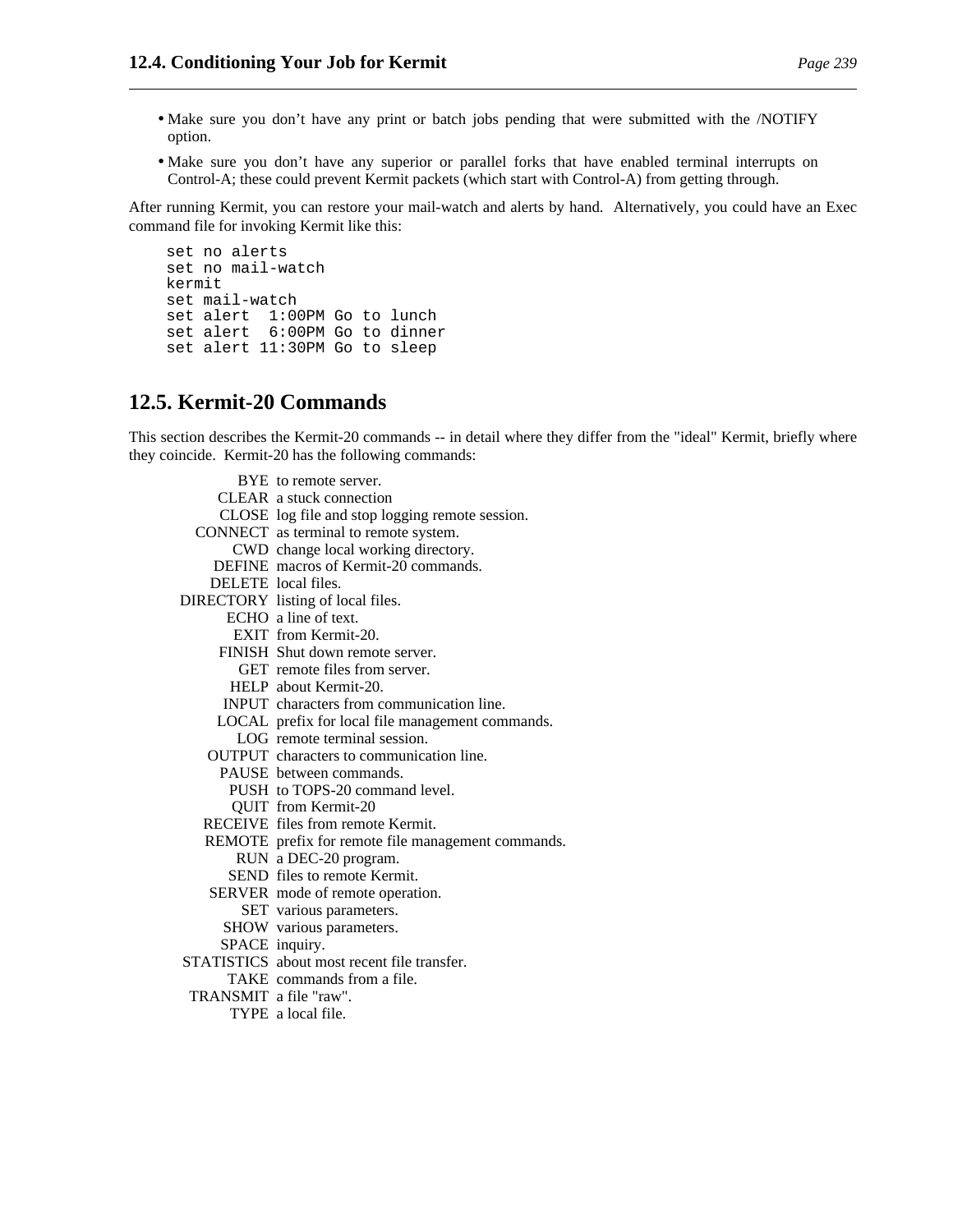### **12.5.1. Commands for File Transfer**

Kermit-20 provides the standard SEND, RECEIVE, and GET commands for transferring files using the Kermit protocol.

### **The SEND Command**

Syntax:

Sending a single file: SEND *nonwild-filespec1* (AS) [*filespec2*]

Sending multiple files:

SEND *wild-filespec1* (INITIAL) [*filespec2*]

The SEND command causes a file or file group to be sent from the DEC-20 to the other system. There are two forms of the command, depending on whether *filespec1* contains wildcard characters ("\*" or "%"). Kermit-20 automatically recognizes the two cases and issues the appropriate guide word, (AS) or (INITIAL), depending on the form of *filespec1*.

### **Sending a File Group**

If *filespec1* contains wildcard characters then all matching files will be sent, in alphabetical order (according to the ASCII collating sequence) by name. If a file can't be opened for read access, it will be skipped. The initial file in a wildcard group can be specified with the optional *filespec2*. This allows a previously interrupted wildcard transfer from where it left off, or it can be used to skip some files that would be transmitted first.

#### **Sending a Single File**

If *filespec1* does not contain any wildcard characters, then the single file specified by *filespec1* will be sent. Optionally, *filespec2* may be used to specify the name under which the file will arrive at the target system; *filespec2* is not parsed or validated in any way by Kermit-20, but lower case letters are raised to upper case, and leading "whitespace" (blanks and tabs) are discarded. If *filespec2* is not specified, Kermit-20 will send the file with its own  $name<sup>3</sup>$ 

### **SEND Command General Operation:**

Files will be sent with their DEC-20 filename and filetype (for instance FOO.BAR, no device or directory field, no generation number or attributes). If you expect to be sending files whose names contain characters that would be illegal in filenames on the target system, and you know that the Kermit on the target system does not have the ability to convert incoming filenames, you can issue the SET FILE NAMING NORMAL-FORM command to have Kermit-20 replace suspect characters by X's.

Each file will be sent according to its bytesize and byte count from the directory unless you specify otherwise using SET FILE BYTESIZE, or unless the file has an "ITS Binary" header. If the bytesize is 8, then four 8-bit bytes will be sent from each DEC-20 36-bit word, and the low order four bits will be skipped. If other than 8, then five 7-bit bytes will be sent from each word, with the 8th bit of the 5th character set to the value of the remaining bit ("bit 35") from the word.<sup>4</sup>

<sup>3</sup>Control-V's, which are used to quote otherwise illegal characters in DEC-20 file specifications, are stripped.

<sup>4</sup>This is the same method used by the DEC-20 to encode 36-bit data on "ANSI-ASCII" tapes. It allows not only DEC-20 binary files, but also the line-sequence-numbered files produced by EDIT, SOS, or OTTO, which use bit 35 to distinguish line numbers from text, to be sent and retrieved correctly.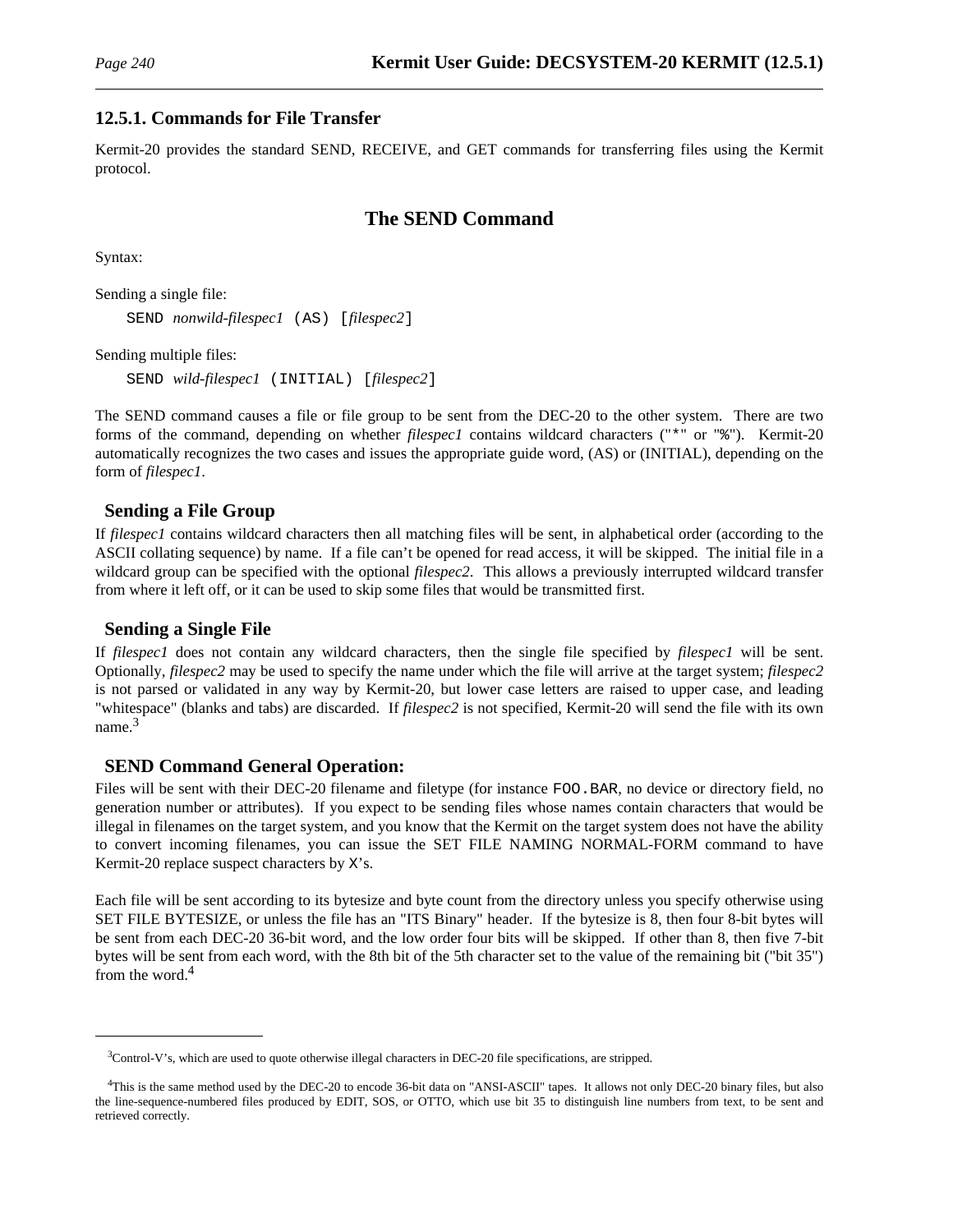If communication line parity is being used (see SET PARITY), Kermit-20 will request that the other Kermit accept a special kind of prefix notation for binary files. This is an advanced feature, and not all Kermits have it; if the other Kermit does not agree to use this feature, binary files cannot be sent correctly. This includes executable programs (like DEC-20 .EXE files, CP/M .COM files), relocatable object modules (.REL files), as well as text files with line sequence numbers.

Kermit-20 will also ask the other Kermit whether it can handle a special prefix encoding for repeated characters. If it can, then files with long strings of repeated characters will be transmitted very efficiently. Columnar data, highly indented text, and binary files are the major beneficiaries of this technique.

If you're running Kermit-20 locally, for instance dialing out from the DEC-20 to another system using an autodialer, you should have already run Kermit on the remote system and issued either a RECEIVE or a SERVER command. Once you give Kermit-20 the SEND command, the name of each file will be displayed on your screen as the transfer begins; a "." will be displayed for every 5 data packets sucessfully sent, and a "%" for every retransmission or timeout that occurs (you may also elect other typeout options with the SET DEBUG command). If the file is successfully transferred, you will see "[OK]", otherwise there will be an error message. When the specified operation is complete, the program will sound a beep. If you see many "%" characters, you are probably suffering from a noisy connection. You may be able to cut down on the retransmissions by using SET SEND PACKET-LENGTH to decrease the packet length; this will reduce the probability that a given packet will be corrupted by noise, and reduce the time required to retransmit a corrupted packet.

During local operation, you can type Control-A at any point during the transfer to get a brief status report. You may also type Control-X or Control-Z to interrupt the current file or file group.

## **The RECEIVE Command**

Syntax: RECEIVE [*filespec*]

The RECEIVE command tells Kermit-20 to receive a file or file group from the other system. If only one file is being received, you may include the optional *filespec* as the name to store the incoming file under; otherwise, the name is taken from the incoming file header. Even if the name in the header is not a legal TOPS-20 file name, Kermit-20 will store it under that name, in which case you can refer to it later only by quoting each illegal character (spaces, control characters, etc) with Control-V. If for some reason an incoming filename simply cannot be converted to legal form, the file will be saved as -UNTRANSLATABLE-FILENAME-.KERMIT (new generation). You may also use SET FILE NAMING NORMAL-FORM to have Kermit-20 choose more conventional names for incoming files.

If an incoming file has the same name as an existing file, Kermit-20 just creates a new generation of the same name and type, for instance FOO.BAR.3, FOO.BAR.4. The oldest generation will be automatically deleted, but you can still UNDELETE it.

Incoming files will all be stored with the prevailing bytesize, 7 by default, which is appropriate for text files. If you are asking Kermit-20 to receive binary files from a microcomputer or other 8-bit system, you must first type SET FILE BYTESIZE 8. Otherwise, the 8th bit of each byte will be lost and the file will be useless when sent back to the system of origin.

If you have SET PARITY, then 8th-bit prefixing will be requested. If the other side cannot do this, binary files cannot be transferred correctly. In all cases, Kermit-20 will request the other Kermit to compress repeated characters; if the other side can do this (not all Kermits know how) there may be a significant improvement in transmission speed.

If an incoming file does not arrive in its entirety, Kermit-20 will normally discard it; it will not appear in your directory. You may change this behavior by using the command SET INCOMPLETE KEEP, which will cause as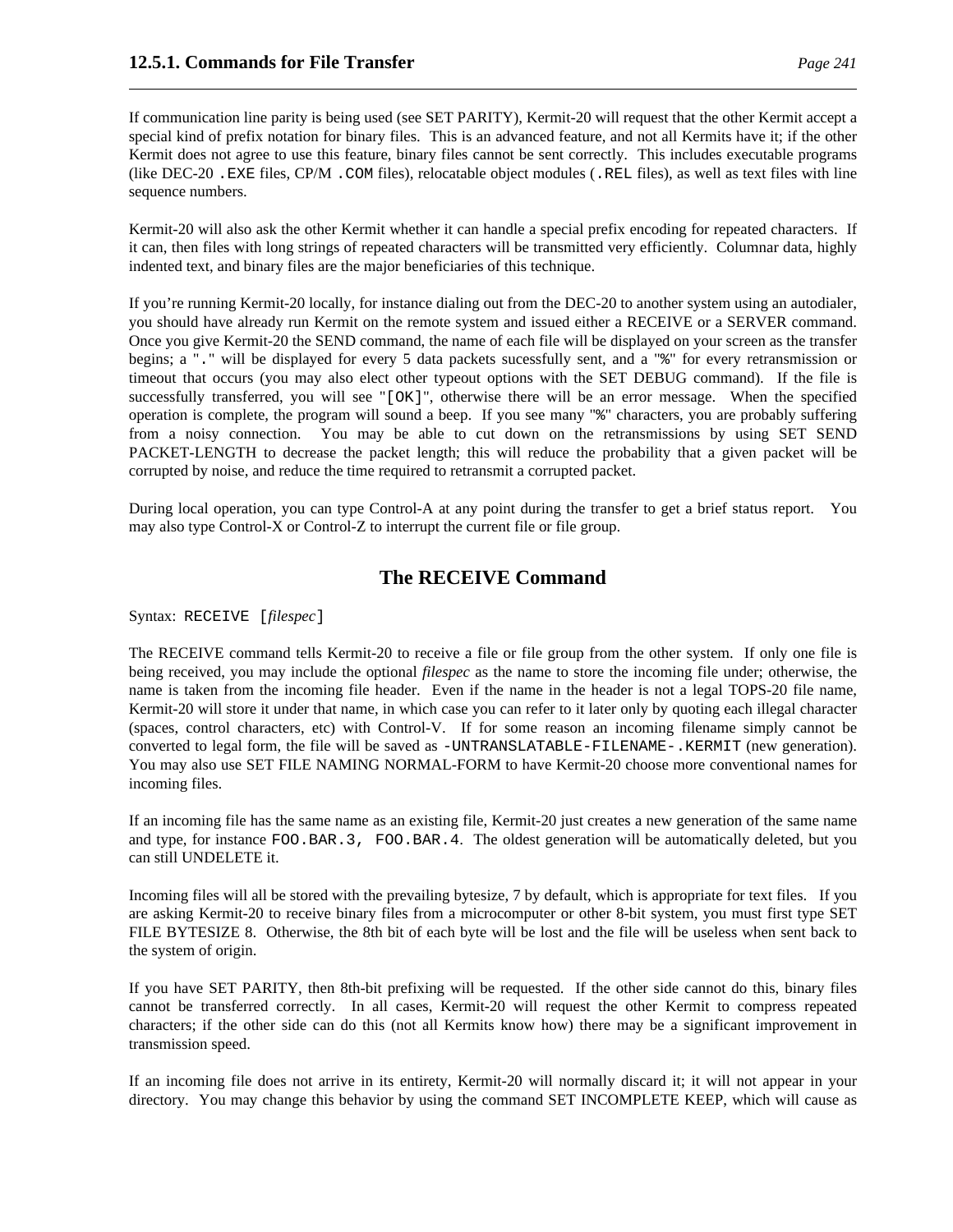much of the file as arrived to be saved in your directory.

If you are running Kermit-20 locally, you should already have issued a SEND command<sup>5</sup> to the remote Kermit, and then escaped back to DEC-20 Kermit. As files arrive, their names will be displayed on your screen, along with "." and "%" characters to indicate the packet traffic; you can type Control-A during the transfer for a brief status report.

If a file arrives that you don't really want, you can attempt to cancel it by typing Control-X; this sends a cancellation request to the remote Kermit. If the remote Kermit understands this request (not all implementations of Kermit support this feature), it will comply; otherwise it will continue to send. If a file group is being sent, you can request the entire group be cancelled by typing Control-Z.

# **The GET Command**

Syntax: GET [*remote-filespec*]

The GET command requests a remote Kermit server to send the file or file group specified by *remote-filespec*. This command can be used only when there is a Kermit server on the other end of the line. This means that you must have CONNECTed to the other system, logged in, run Kermit there, issued the SERVER command, and escaped back to the DEC-20, or else you Kermit-20 is in remote mode, TAKEing commands from a file, and interacting with a local Kermit server.

The remote filespec is any string that can be a legal file specification for the remote system; it is not parsed or validated locally. You should not put a trailing comment on the GET command, since this will be sent as part of the remote filespec.

If you need to include otherwise illegal characters such as "!" or ";" (the normal command comment delimeters), "?" (the command help character), "@" (the indirect command file indicator), or certain control characters, then you should precede each such character by a Control-V. Kermit-20 will discard these Control-V quoting prefixes before sending the file specification to the remote host.

If you want to store the incoming file name with a different name than the remote host sends it with, just type GET alone on a line; Kermit-20 will prompt you separately for the source (remote) and destination (local) file specification. If more than one file arrives, only the first one will be stored under the name given; the rest will be stored under the names they are sent with. Example:

Kermit-20>get Remote Source File: profile exec a1 Local Destination File: profile.exec

As files arrive, their names will be displayed on your screen, along with "." and "%" characters to indicate the packet traffic. As in the RECEIVE command, you may type Control-A to get a brief status report, ^X to request that the current incoming file be cancelled,  $\Delta Z$  to request that the entire incoming batch be cancelled.

If the remote Kermit is not capable of server functions, then you will probably get an error message back from it like "Illegal packet type". In this case, you must connect to the other Kermit, give a SEND command, escape back, and give a RECEIVE command.

<sup>5</sup> *not* SERVER -- use the GET command to receive files from a Kermit server.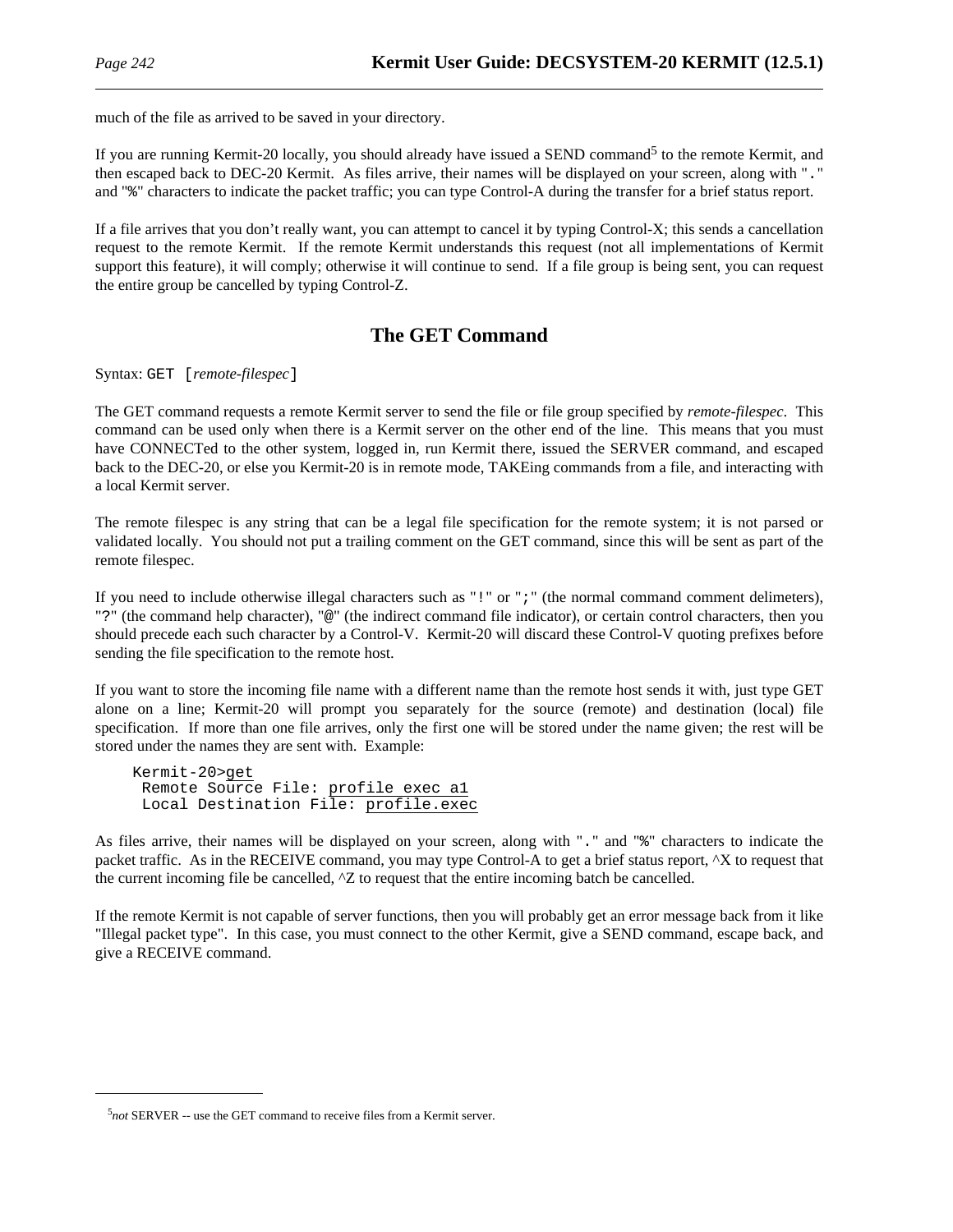### **The STATISTICS Command**

Give statistics about the most recent file transfer. For instance, here's what Kermit-20 displayed after transmitting a short binary file, using repeated-character compression:

```
Maximum number of characters in packet: 80 received; 80 sent
Number of characters transmitted in 2 seconds
     Sent: 34 Overhead: 34
     Received: 107 Overhead: -408
Total received: 141 Overhead: -374
Total characters transmitted per second: 70
Effective data rate: 2570 baud
Efficiency: 214.1667 per cent
Interpacket pause in effect: 0 sec
Timeouts: 0
NAKs: 0
```
Note that the data compression allowed the effective baud rate to exceed the actual speed of the communication line, which in this case happened to be 1200 baud. The efficiency is displayed only if the actual baud rate is known.

#### **12.5.2. Server Operation**

### **The SERVER Command**

The SERVER command puts a remote Kermit-20 in "server mode", so that it receives all further commands in packets from the local Kermit. The Kermit-20 server is capable (as of this writing) of executing the following remote server commands: SEND, GET, FINISH, BYE, REMOTE DIRECTORY, REMOTE CWD, REMOTE SPACE, REMOTE DELETE, REMOTE TYPE, REMOTE HELP.

Any nonstandard parameters should be selected with SET commands before putting Kermit-20 into server mode, in particular the file bytesize. The DEC-20 Kermit server can send most files in the correct manner automatically, by recognizing the DEC-20 file bytesize. However, if you need to ask the DEC-20 Kermit server to receive binary files from an 8-bit-byte system (that is, from almost any system that's not a DEC-10 or DEC-20) you must issue the SET FILE BYTESIZE 8 command before putting it into server mode, and then you must only send 8-bit binary files. You cannot send a mixture of text files and 8-bit binary files to a Kermit-20 server.

#### **Commands for Servers**

When running in local mode, Kermit-20 allows you to give a wide range of commands to a remote Kermit server, with no guarantee the that the remote server can process them, since they are all optional features of the protocol. Commands for servers include the standard SEND, GET, BYE, and FINISH commands, as well as the REMOTE command.

These commands are generally issued when Kermit-20 is in local mode, i.e. you have already connected to another system, run Kermit there and put it into server mode, and escaped back to Kermit-20. However, Kermit-20 also allows you to operate in the opposite direction, i.e. Kermit-20 is the remote Kermit, and the local Kermit is in server mode. This is handy when, for instance, you want to transfer a disparate collection of files that can't be readily specified by a wildcard group, all in a single, unattended operation. In this case, you can create a TAKE command file for Kermit-20 that SENDs and/or GETs the desired files, and then shuts down local server when done, e.g.:

```
set delay 0 \cdot ; No need to pause before sending
; Connect to own directory, leave a blank line for password.
cwd me:
log transactions \qquad ; Keep a log
```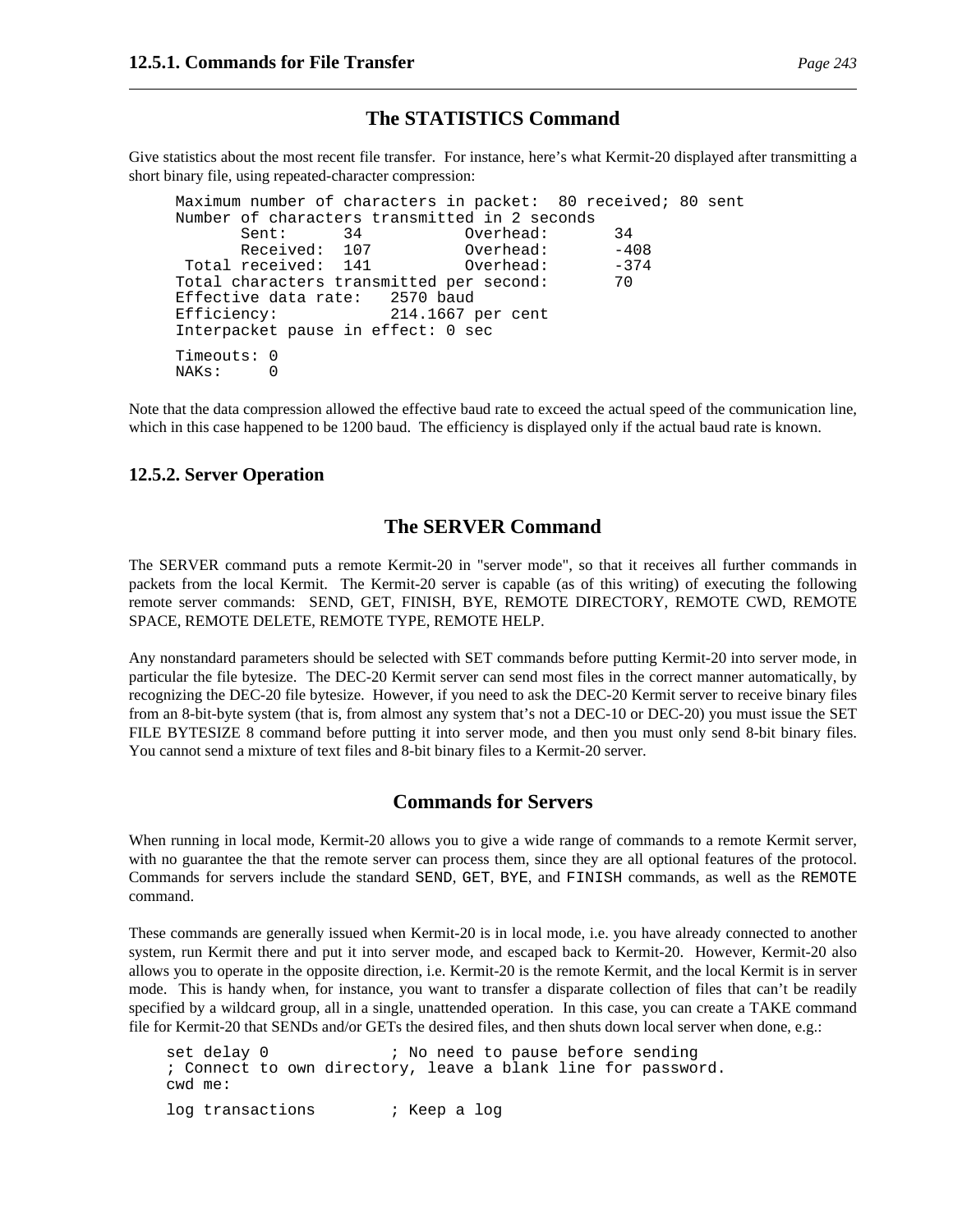; Change directories on the PC. remote cwd \kermit send ker:mskerm.doc ; Send the MS-DOS Kermit manual<br>send ker:mskerm.bwr ; Send the MS-DOS Kermit "beware ; Send the MS-DOS Kermit "beware file" ; Now change to the MS-DOS binaries area remote cwd \bin send kb:msvibm.exe  $\qquad$ ; Send the executable DOS Kermit program ; Put DOS back in default directory remote cwd \chris ; Connect back to default directory on the DEC-20 cwd me: close transactions ; Close transaction log send transaction.log *;* Send it finish ; Shut down DOS Kermit server

Commands to servers (GET, BYE, FINISH, REMOTE) can be issued from a remote Kermit-20 only by means of a TAKE file. When Kermit-20 is local (i.e. after SET LINE), you can issue these commands interactively as well.

### **The REMOTE Command**

Send the specified command to the remote server. If the server does not understand the command (all of these commands are optional features of the Kermit protocol), it will reply with a message like "Unknown Kermit server command". If does understand, it will send the results back, and they will be displayed on the screen. The REMOTE commands are:

| CWD [directory]      | Change Working Directory. If no directory name is provided, the server will change to the<br>default or home directory. Otherwise, you will be prompted for a password, and the server will<br>attempt to change to the specified directory. The password is entered on a separate line, and<br>does not echo as you type it. If access is not granted, the server will provide a message to that<br>effect. Do not put trailing comments after a REMOTE CWD command, or after the password. |
|----------------------|----------------------------------------------------------------------------------------------------------------------------------------------------------------------------------------------------------------------------------------------------------------------------------------------------------------------------------------------------------------------------------------------------------------------------------------------------------------------------------------------|
| DELETE filespec      | Delete the specified file or files. The names of the files that are deleted will appear on your<br>screen.                                                                                                                                                                                                                                                                                                                                                                                   |
| DIRECTORY [filespec] |                                                                                                                                                                                                                                                                                                                                                                                                                                                                                              |
|                      | The names of the files that match the given file specification will be displayed on your screen,<br>perhaps along with size and date information for each file. If no file specification is given, all<br>files from the current directory will be listed.                                                                                                                                                                                                                                   |
| <b>HELP</b>          | Provide a list of the functions that are available from the server.                                                                                                                                                                                                                                                                                                                                                                                                                          |
|                      | HOST [ <i>command</i> ] Pass the given command to the server's host command processor, and display the resulting<br>output on your screen.                                                                                                                                                                                                                                                                                                                                                   |
| <b>SPACE</b>         | Provide information about disk usage in the current directory, such as the quota, the current<br>storage, the amount of remaining free space.                                                                                                                                                                                                                                                                                                                                                |
| <b>TYPE</b> filespec | Display the contents of the specified file on your screen.                                                                                                                                                                                                                                                                                                                                                                                                                                   |

### **12.5.3. Commands for Local File Management**

Syntax: LOCAL [*command*]

Execute the specified command on the local system -- on the DEC-20 where Kermit-20 is running. These commands provide some local file management capability without having to leave the Kermit-20 program.

- CWD [*directory*] Change working directory, or, in DEC-20 terminology, CONNECT to the specified directory. If a password is required, you will be prompted for one. Do not include a trailing comment after the password.
- DELETE *filespec* Delete the specified file or files, but do not expunge them (unless you have SET EXPUNGE ON).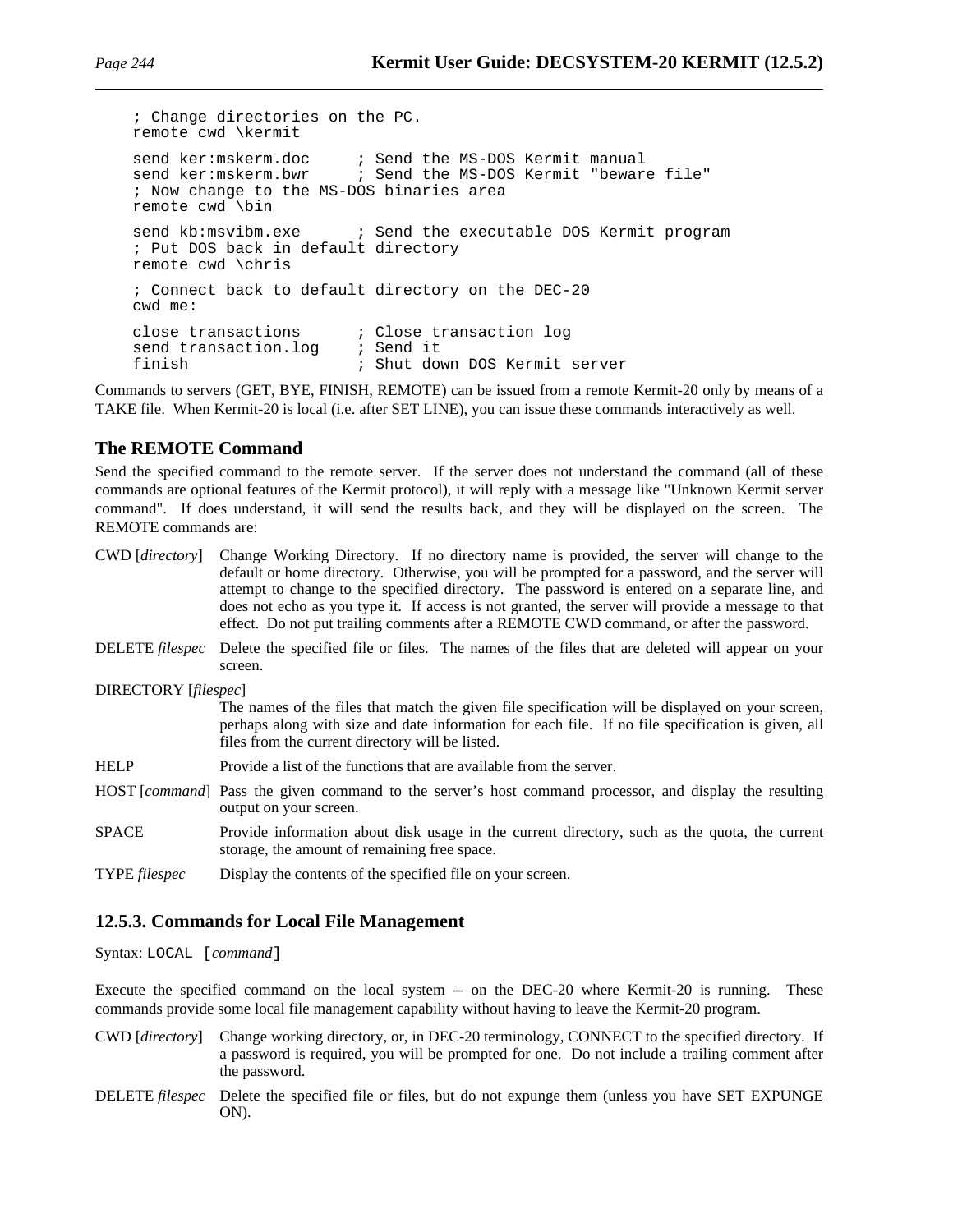|                | Provide a directory listing of the specified files.                                                                                                                                                                                                                                                                                                                                                                                                                                      |
|----------------|------------------------------------------------------------------------------------------------------------------------------------------------------------------------------------------------------------------------------------------------------------------------------------------------------------------------------------------------------------------------------------------------------------------------------------------------------------------------------------------|
| RUN [filespec] | Attempts to run the specified file, which must be in ".EXE" format (.EXE is the default<br>filetype), in an inferior fork. Control returns to Kermit-20 when the program terminates. Once<br>you have used this command, you can restart the same program by issuing a RUN command<br>with no arguments. If you RUN SYSTEM: EXEC, then you will be able to issue TOPS-20<br>commands without leaving Kermit; you can get back to Kermit from the EXEC by typing the<br>EXEC POP command. |
| <b>SPACE</b>   | Show how much space is used and remaining in the current directory.                                                                                                                                                                                                                                                                                                                                                                                                                      |
| <b>TYPE</b>    | Display the contents of the specified file or files at your terminal. This works like the DEC-20<br>TYPE command, except that if a file has a bytesize of 8, Kermit-20 will do 8-bit input from it<br>rather than 7-bit. Also, the DEC-20 Control-O command discards output only from the file<br>currently being displayed; if multiple files are being typed, then output will resume with the next<br>file.                                                                           |

The LOCAL commands may also be used without the "LOCAL" prefix.

### **12.5.4. The CONNECT Command**

Syntax: CONNECT [*number*]

DIRECTORY [*filespec*]

Establish a terminal connection to the system connected to the octal TTY number specified here or in the most recent SET LINE command, using full duplex echoing and no parity unless otherwise specified in previous SET commands. Get back to Kermit-20 by typing the escape character followed by the letter C. The escape character is Control-Backslash (^\) by default. When you type the escape character, several single-character commands are possible:

- C Close the connection and return to Kermit-20.
- S Show status of the connection; equivalent to SHOW LINE.
- P Push to a new Exec. POP from the Exec to get back to the connection.
- Q If a session log is active, temporarily Quit logging.
- R Resume logging to the session log.<br>B Send a simulated BREAK signal.
- Send a simulated BREAK signal.
- ? List all the possible single-character arguments.
- $\land$  (or whatever you have set the escape character to be):

Typing the escape character twice sends one copy of it to the connected host.

You can use the SET ESCAPE command to define a different escape character, and SET PARITY, SET DUPLEX, SET HANDSHAKE, SET FLOW, and SET SPEED to change those communication-line-oriented parameters. In order for the simulated BREAK signal to work, TOPS-20 must know the speed of the terminal. If it does not, you may use the SET SPEED command. Type the SHOW LINE command for information about your current communication settings.

Kermit-20 does not have any special autodialer interface. It assumes that the connection has already been made and the line assigned.

### **12.5.5. The SET, SHOW, and DEFINE Commands**

SET is used for establishing or changing parameters, DEFINE lets you group several SET commands together into a single "macro" command, and SHOW lets you examine current settings or macro definitions.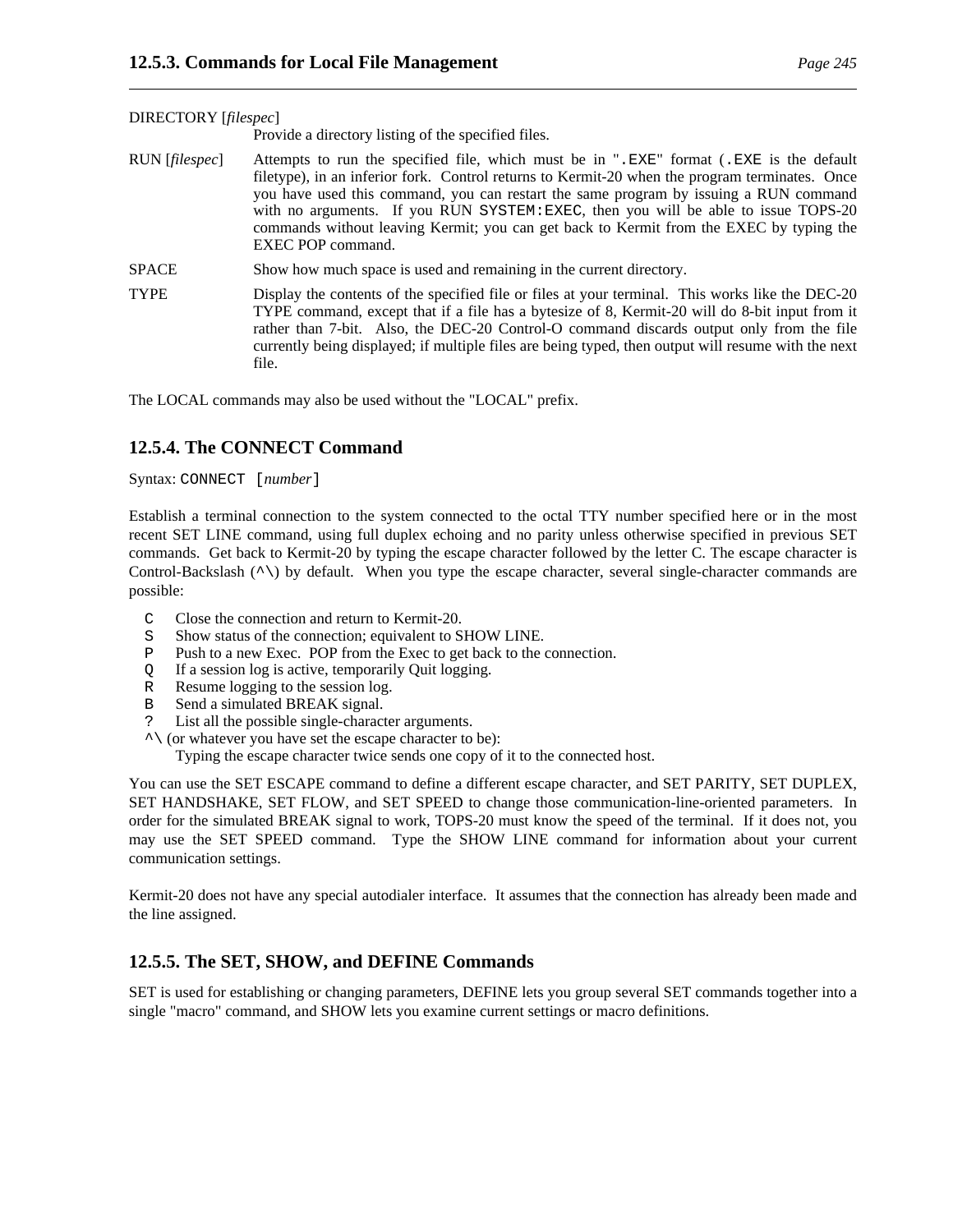# **The SET Command**

Syntax: SET *parameter* [*option* [*value*]]

Establish or modify various parameters for file transfer or terminal connection. You can examine their values with the SHOW command. The following parameters may be SET:

| BREAK Adjust the BREAK simulation parameter                   |
|---------------------------------------------------------------|
| BLOCK-CHECK Packet transmission error detection method        |
| DEBUGGING Record or display state transitions or packets      |
| DELAY How long to wait before starting to send                |
| DUPLEX For terminal connection, FULL or HALF                  |
| <b>ESCAPE</b> Character for terminal connection               |
| FILE For setting file parameters like byte size               |
| FLOW-CONTROL For enabling or disabling XON/XOFF flow control  |
| HANDSHAKE For turning around half duplex communication line   |
| IBM For communicating with an IBM mainframe                   |
| INCOMPLETE What to do with an incomplete file                 |
| INPUT For specifying behavior of the INPUT command            |
| ITS-BINARY For recognizing a special 8-bit binary file format |
| LINE TTY line to use for file transfer or CONNECT             |
| PARITY Character parity to use                                |
| PROMPT Change the program's command prompt                    |
| RECEIVE Various parameters for receiving files                |
| RETRY How many times to retry a packet before giving up       |
| SEND Various parameters for sending files                     |
| SPEED Baud rate of communication line                         |
| TVT-BINARY For negotiating binary mode on ARPANET             |

The DEFINE command may be used to compose "macros" by combining SET commands. Those SET commands which differ from the "ideal" Kermit are now described in detail.

### **SET BREAK**

Syntax: SET BREAK *n* Specify the number of nulls to be sent at 50 baud to simulate a BREAK signal when connected to a remote host via SET LINE and CONNECT.

### **SET DEBUG**

Syntax: SET DEBUG *options*

Record the packet traffic, either on your terminal or in a file. Some reasons for doing this would be to debug a version of Kermit that you are working on, to record a transaction in which an error occurred for evidence when reporting bugs, or simply to vary the display you get when running Kermit-20 in local mode. Options are:

| <b>STATES</b>  | Show Kermit state transitions and packet numbers (brief).                                                                                   |
|----------------|---------------------------------------------------------------------------------------------------------------------------------------------|
| <b>PACKETS</b> | Display each incoming and outgoing packet (lengthy).                                                                                        |
| <b>OFF</b>     | Don't display or record debugging information (this is the normal mode). If debugging was in<br>effect, turn it off and close any log file. |

The debugging information is recorded in the file specified by the most recent LOG DEBUGGING command, DEBUGGING.LOG by default.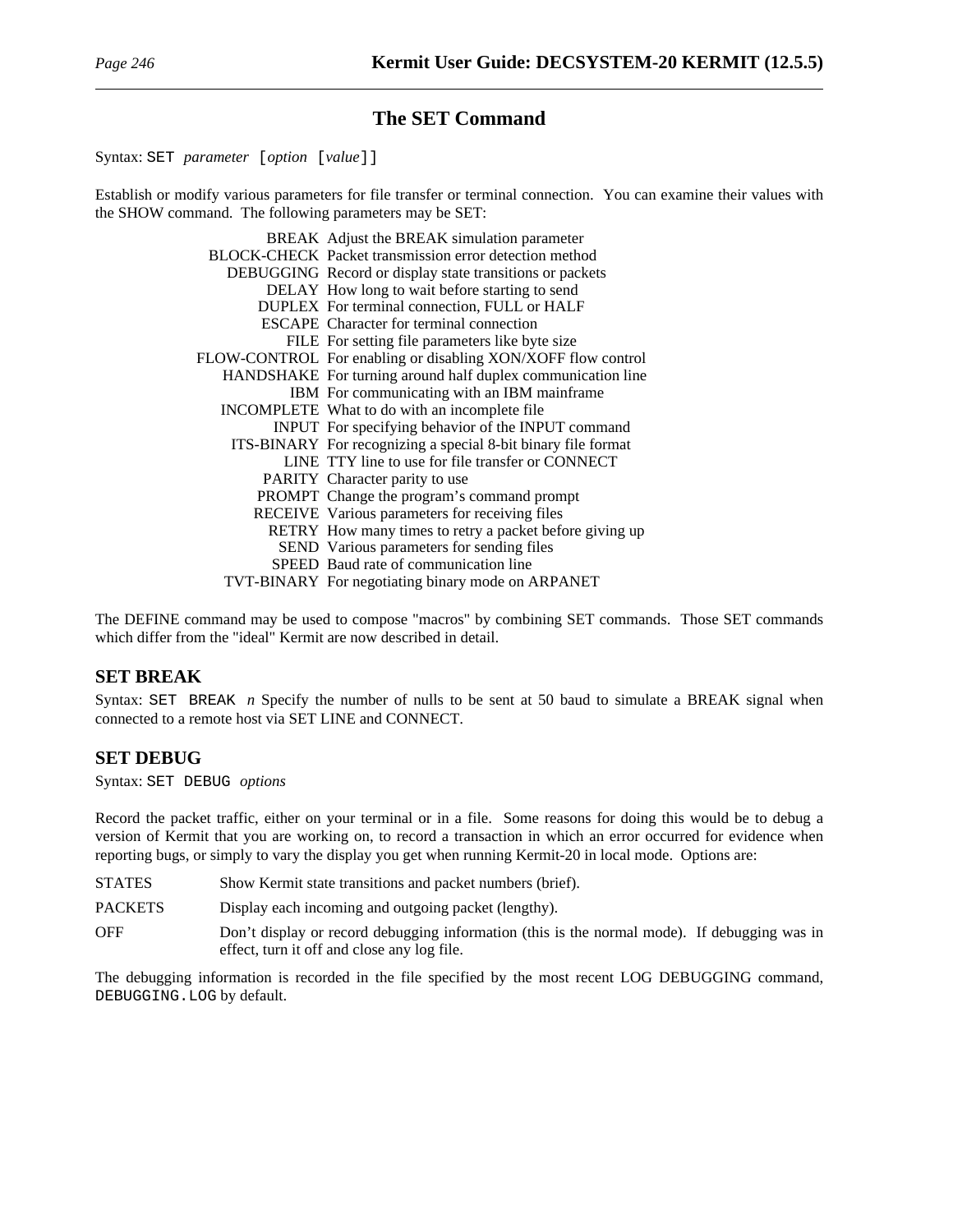#### **SET ESCAPE**

SET ESCAPE *octal-number*

Specify the control character you want to use to "escape" from remote connections back to Kermit-20. The default is 34 (Control-\). The number is the octal value of the ASCII control character, 1 to 37 (or 177), for instance 2 is Control-B. After you type the escape character, you must follow it by a one of the single-character "arguments" described under the CONNECT command, above.

#### **SET EXPUNGE**

SET EXPUNGE ON *or* OFF

Tell whether you want a DELETE command (either the LOCAL DELETE command or a REMOTE DELETE command sent to a Kermit-20 server) to expunge files as it deletes them. On the DEC-20, a deleted file continues to take up space, and may be "undeleted" at a later time in the same session. To expunge a deleted file means to remove it completely and irrevocably, freeing its space for further use. EXPUNGE is OFF by default; deleted files are not automatically expunged. SET EXPUNGE applies only to files that are deleted explicitly by Kermit-20, and not to files that are implicitly deleted when new generations of existing files are created.

#### **SET FILE**

Syntax: SET FILE *parameter keyword*

Establish file-related parameters:

BYTESIZE *keyword or number*

Byte size for DEC-20 file input/output. The choices are SEVEN (7), EIGHT (8), and AUTO.

- SEVEN (or 7) Always store or retrieve five 7-bit bytes per word. When sending a file, ignore the file bytesize and do 7-bit input from the file. There would be no reason to use this option except to explicitly force an 8-bit file to be treated as a 7-bit file.
- EIGHT (or 8) Always store or retrieve four 8-bit bytes per word. When sending a file, ignore the file bytesize and do 8-bit input from the file. This command is necessary when receiving binary files from 8-bit-byte systems, such as most microcomputers.
- AUTO Equivalent to SEVEN for incoming files, and for outgoing files means to use EIGHT if the DEC-20 file bytesize (as shown by the Exec VDIR command) is 8, otherwise use SEVEN. The default is AUTO.

The DEC-20 can send any mixture of file types in the correct way automatically, but you *must* set the file bytesize to 8 for any incoming 8-bit binary files, and to AUTO (i.e. 7) for any incoming text files or DEC-20 binary files.

#### NAMING UNTRANSLATED *or* NORMAL-FORM

If NORMAL-FORM the names of incoming or outgoing files will be converted to contain only uppercase letters, digits, and at most one period; any other characters will be translated to "X". If UNTRANSLATED, filenames will be sent and used literally. UNTRANSLATED is the default.

#### **SET IBM**

Syntax: SET IBM ON *or* OFF

SET IBM is really a predefined SET macro rather than a "hardwired" SET command; it can be redefined or undefined (see DEFINE); as distributed from Columbia, Kermit-20 defines IBM to be "parity mark, handshake XON, duplex half".

SET IBM should be used when running Kermit-20 in local mode, connected to an IBM or similar mainframe. If you have redefined the SET IBM macro, then your parameters will be used instead.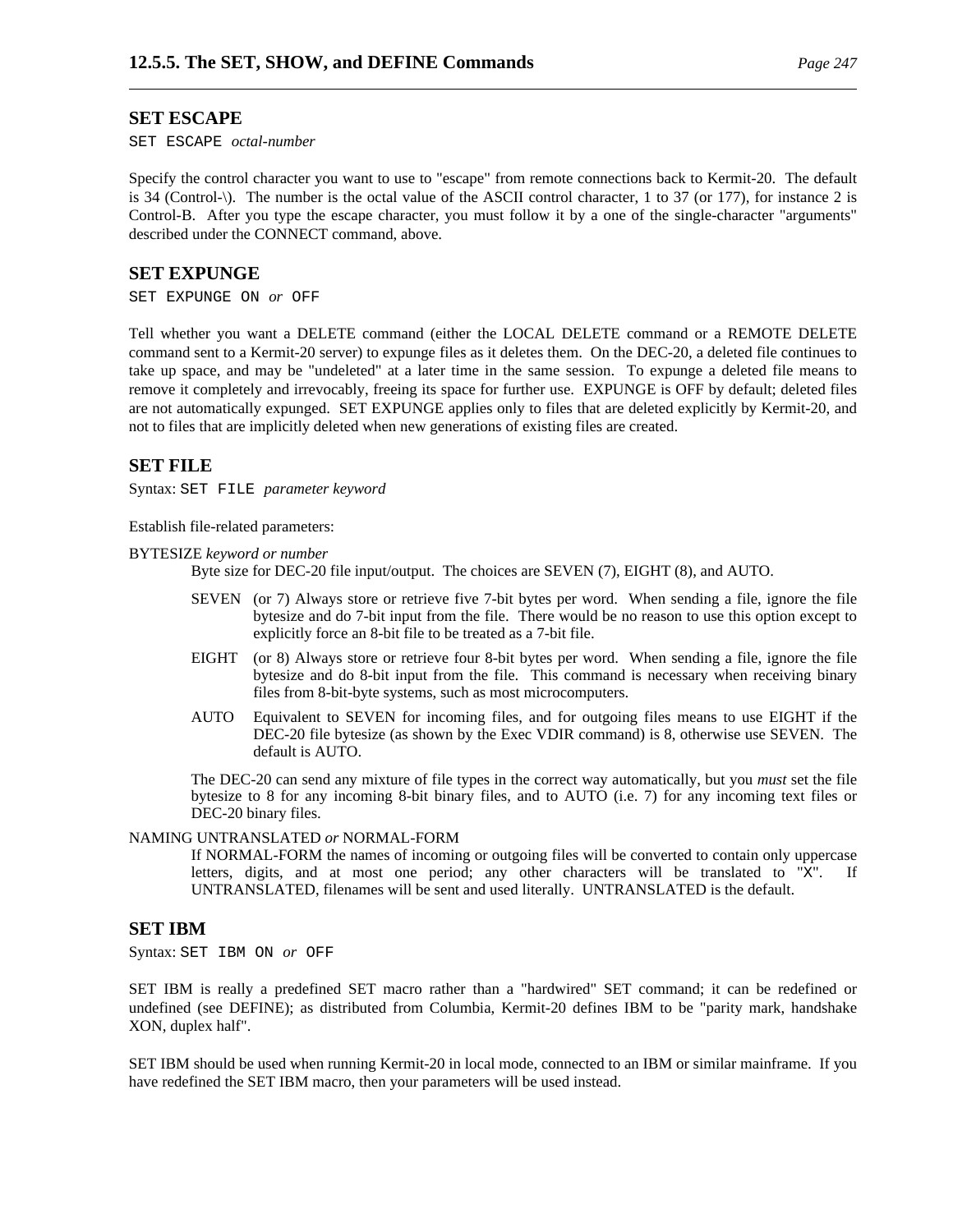#### **SET ITS-BINARY**

Syntax: SET ITS-BINARY ON *or* OFF

Specify whether ITS-Binary file headers are to be recognized or ignored. By default, they are recognized. ITS binary format is a way (devised at MIT) of storing foreign 8-bit binary data on a 36-bit machine to allow automatic recognition of these files when sending them out again, so that you don't have to depend on the file byte size, or to issue explicit SET FILE BYTESIZE commands to Kermit.

An ITS format binary file contains the sixbit characters "DSK8" left-adjusted in the first 36-bit word. If ITS-BINARY is ON, then Kermit-20 will send any file starting with this "header word" using 8-bit input from the file even if the file bytesize is not 8, and will not send the header word itself. Kermit-20 will also store any incoming file that begins with that header word using 8-bit bytesize, again discarding the header word itself. If ITS-BINARY is OFF, then the header word, if any, will be sent or kept, and i/o will be according to the setting of FILE BYTESIZE.

This facility is provided for compatibility with the file formats used on certain public-access CP/M libraries.

### **SET INPUT**

Syntax: SET INPUT *parameter value*

The INPUT command is used in TAKE command files or DEC-20 Batch control files as part of the login script facility, which is explained in greater detail later. SET INPUT controls the behavior of the INPUT command. The parameters are as follows:

#### SET INPUT DEFAULT-TIMEOUT *n*

*n* is the number of seconds for an INPUT command to time out after not receiving the requested input, when no interval is explicitly given in the INPUT command. For instance, if the default timeout interval is 10 seconds, then the command

INPUT login:

will look for the "login:" prompt for 10 seconds. The default may be overriden by including an explicit interval in the INPUT command:

INPUT 15 login:

The default timeout interval is 5 seconds.

#### SET INPUT TIMEOUT-ACTION PROCEED *or* QUIT

If the INPUT command comes from a Kermit-20 command file (see TAKE command) or a TOPS-20 Batch control file, then use this command to specify whether processing of the command file should proceed or quit after a timeout occurs. For TAKE files, the current command file is terminated and control returns to the invoking level (Kermit-20 prompt level, or a superior TAKE file). The default action is PROCEED.

#### SET INPUT CASE IGNORE *or* OBSERVE

Specify whether alphabetic case should be ignored ("a" matches "A") or observed ("a" does not match "A") when scanning the input for the specified search string. By default, aphabetic case is ignored.

SET INPUT commands are "global"; the settings are not "pushed" and "popped" when entering or leaving TAKE command files.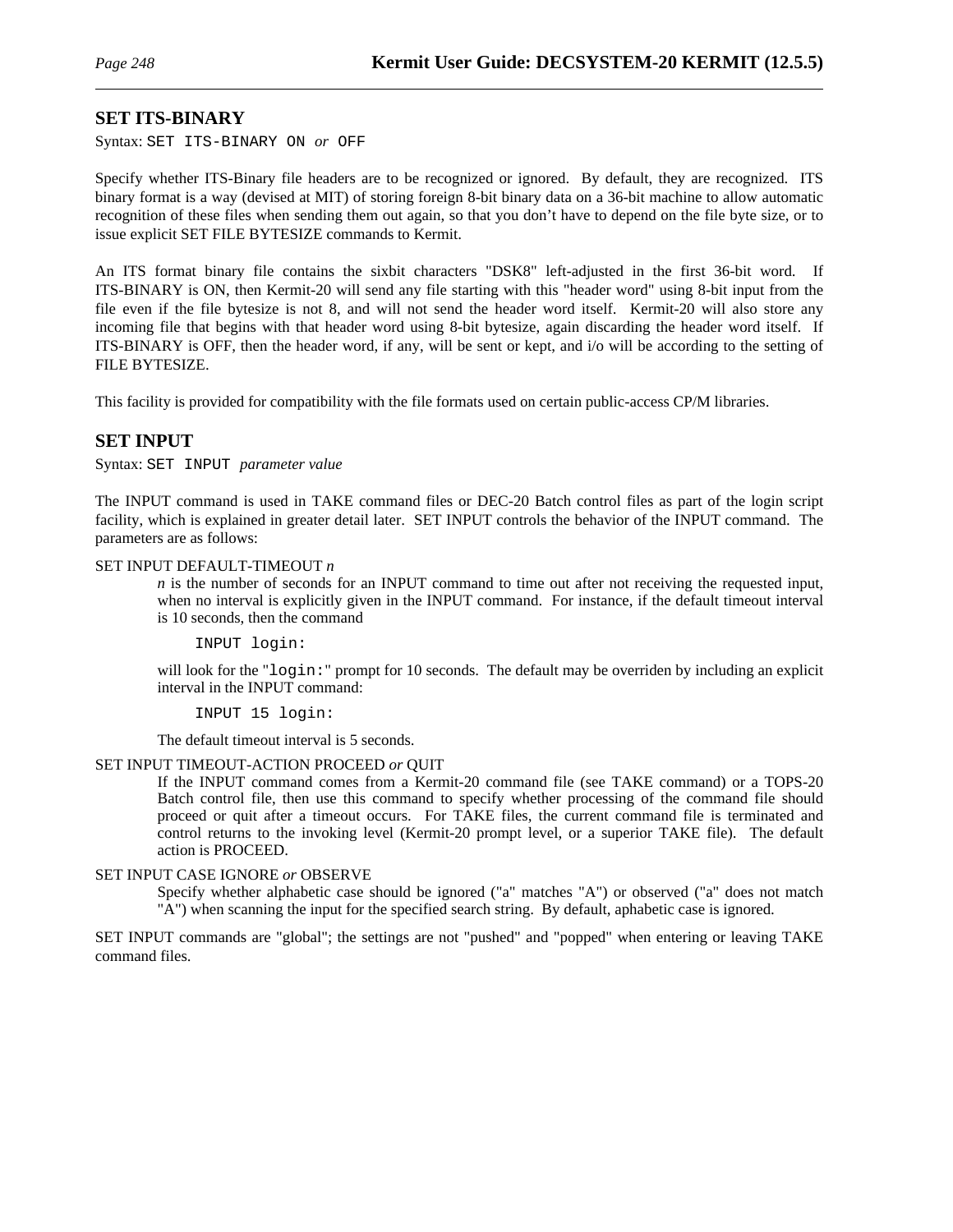#### **SET LINE**

Syntax: SET LINE [*octal-number*]

Specify the octal TTY number to use for file transfer or CONNECT. If you issue this command, you will be running Kermit-20 *locally*, and you must log in to the remote system and run Kermit on that side in order to transfer a file. If you don't issue this command, Kermit-20 assumes it is running *remotely*, and does file transfer over its job's controlling terminal line. You can also select the line directly in the CONNECT command; the command

CONNECT 12

is equivalent to

SET LINE 12 CONNECT

If you type SET LINE with no number argument, you will deassign any previous assigned line and revert to remote mode.

The SHOW LINE command will display the currently selected communication line and its charactistics, including parity, duplex, handshake, flow control, the speed if known, whether carrier is present (if it is a modem-controlled line), and whether Kermit-20 is in local or remote mode.

#### **SET RECEIVE**

In addition to the full complement of SET RECEIVE commands described in the main part of the Kermit User Guide, you may also SET RECEIVE SERVER-TIMEOUT to a value between 0 and 94. This specifies the number of seconds between timeouts during server command wait, 0 specifies that no timeouts should occur during server command wait. When a Kermit server times out, it sends a NAK packet. Some systems cannot clear piled-up NAKs from their input buffers; if you're using such a system to communicate with a Kermit-20 server, and you expect to be leaving the server idle for long periods of time, you should use this command to turn off server command-wait timeouts.

#### **SET SPEED**

Syntax: SET SPEED *n*

Set the baud rate of the currently selected communication to *n*, the decimal baud rate, for instance 300, 1200, 4800. When operating in local mode, it may be necessary to issue this command in order to enable BREAK simulation.

#### **SET TVT-BINARY**

Syntax: SET TVT-BINARY ON *or* OFF

Only for users running Kermit-20 on an ARPANET DEC-20, signed on to an ARPANET virtual terminal (TVT) from another host or through an ARPANET TAC. SET TVT ON causes Kermit-20 to negotiate binary mode (8-bit) communication with the ARPANET during file transfer. Without this command, file transfer through a TVT would not work in most cases.

TVT-BINARY is OFF by default. If you normally use Kermit-20 through the ARPAnet, you can put the command SET TVT-BINARY ON into your KERMIT.INI file.

*CAUTION*: This facility requires certain features in the Release 5 TOPS-20 ARPANET monitor, which may not be present in releases distributed by DEC. See the Kermit-20 source code for details.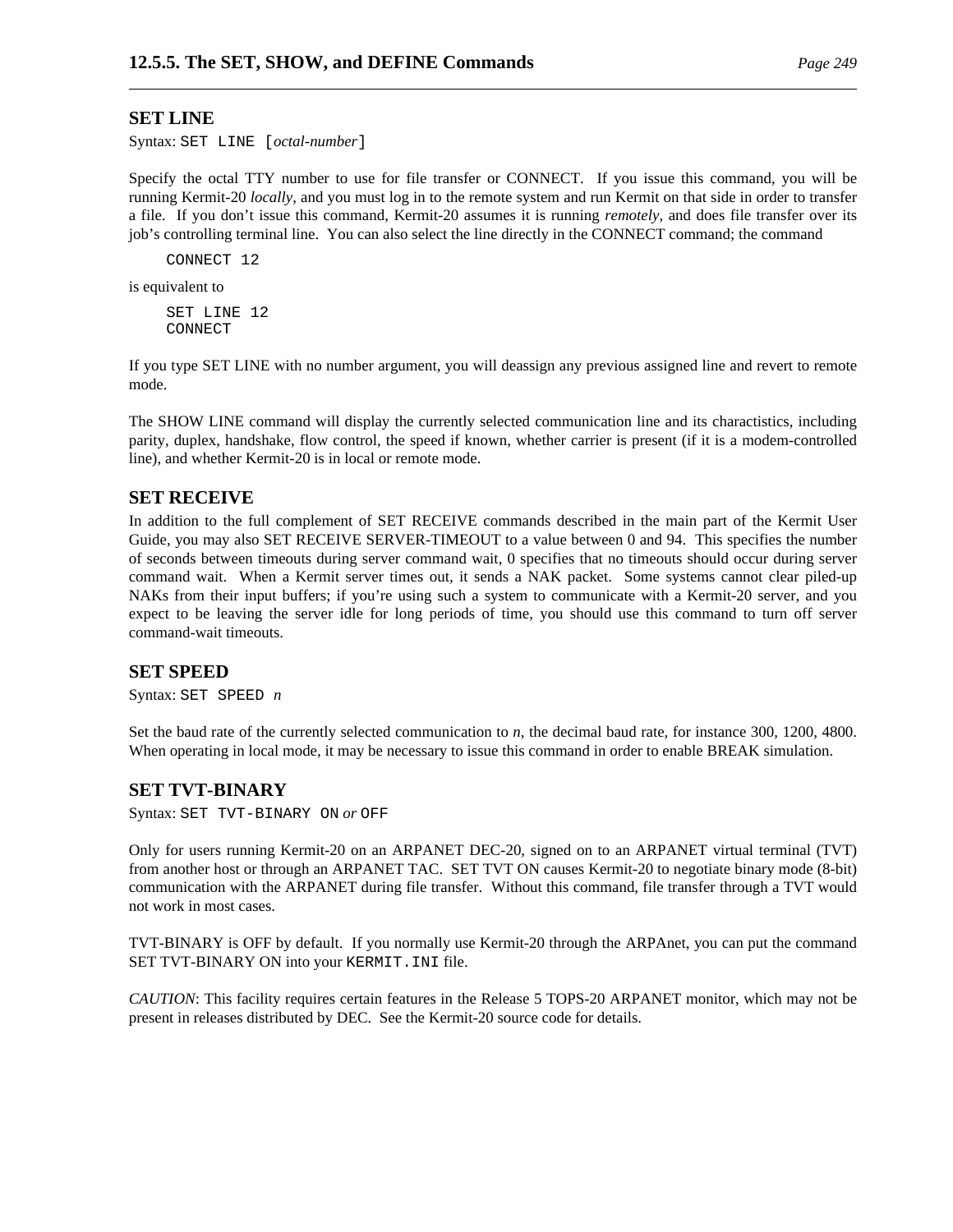# **The DEFINE Command**

Syntax: DEFINE *macroname* [*set-option* [, *set-option* [...]]]

The DEFINE command is available in Kermit-20 for building "macros" of SET commands. The macro name can be any keyword-style character string, and the set options are anything you would type after SET in a SET command; several set options may be strung together, separated by commas. Example:

define notimeout send timeout 0, receive timeout 0, receive server 0

Macro definitions may not include macro names. You can list all your macros and their definitions with the SHOW MACROS command. You can list a particular macro definition with HELP SET *macroname*.

# **The SHOW Command**

Syntax: SHOW [*option*]

The SHOW command displays various information:

| <b>DAYTIME</b>     | Current date, time, phase of moon.                                                                                                                                                                                                                                          |
|--------------------|-----------------------------------------------------------------------------------------------------------------------------------------------------------------------------------------------------------------------------------------------------------------------------|
| <b>DEBUGGING</b>   | Debugging mode in effect, if any.                                                                                                                                                                                                                                           |
| <b>FILE-INFO</b>   | Byte size for DEC-20 file i/o, incomplete file disposition.                                                                                                                                                                                                                 |
| <b>INPUT</b>       | <b>INPUT</b> command parameters.                                                                                                                                                                                                                                            |
| <b>LINE</b>        | TTY line, parity, duplex, flow control, handshake, escape character, speed (if known), and<br>session loggin information. Note that before release 6.0 of TOPS-20, the DEC-20 does not keep<br>a record of the actual baud rate of a modem-controlled or "remote" TTY line. |
| <b>MACROS</b>      | Definitions for SET macros.                                                                                                                                                                                                                                                 |
| PACKET-INFO        | For incoming and outbound packets. Items under RECEIVE column show parameters for<br>packets Kermit-20 expects to receive, under SEND shows parameters for outgoing packets.                                                                                                |
| <b>TIMING-INFO</b> | Delays, retries, server NAK intervals.                                                                                                                                                                                                                                      |
| <b>VERSION</b>     | Program version of Kermit-20. This is also displayed when Kermit-20 is initially started.                                                                                                                                                                                   |
| ALL                | (default) All of the above.                                                                                                                                                                                                                                                 |

### **12.5.6. Program Management Commands**

# **The TAKE Command**

Syntax: TAKE *filespec*

Execute Kermit-20 commands from the specified file. The file may contain contain any valid Kermit-20 commands, including other TAKE commands; command files may be nested up to a depth of 20. Default file type for the command file is .CMD. Most commands may have trailing comments, beginning by semicolon, but these should be avoided in REMOTE commands, GET commands, and the passwords that are prompted for after CWD and REMOTE CWD commands.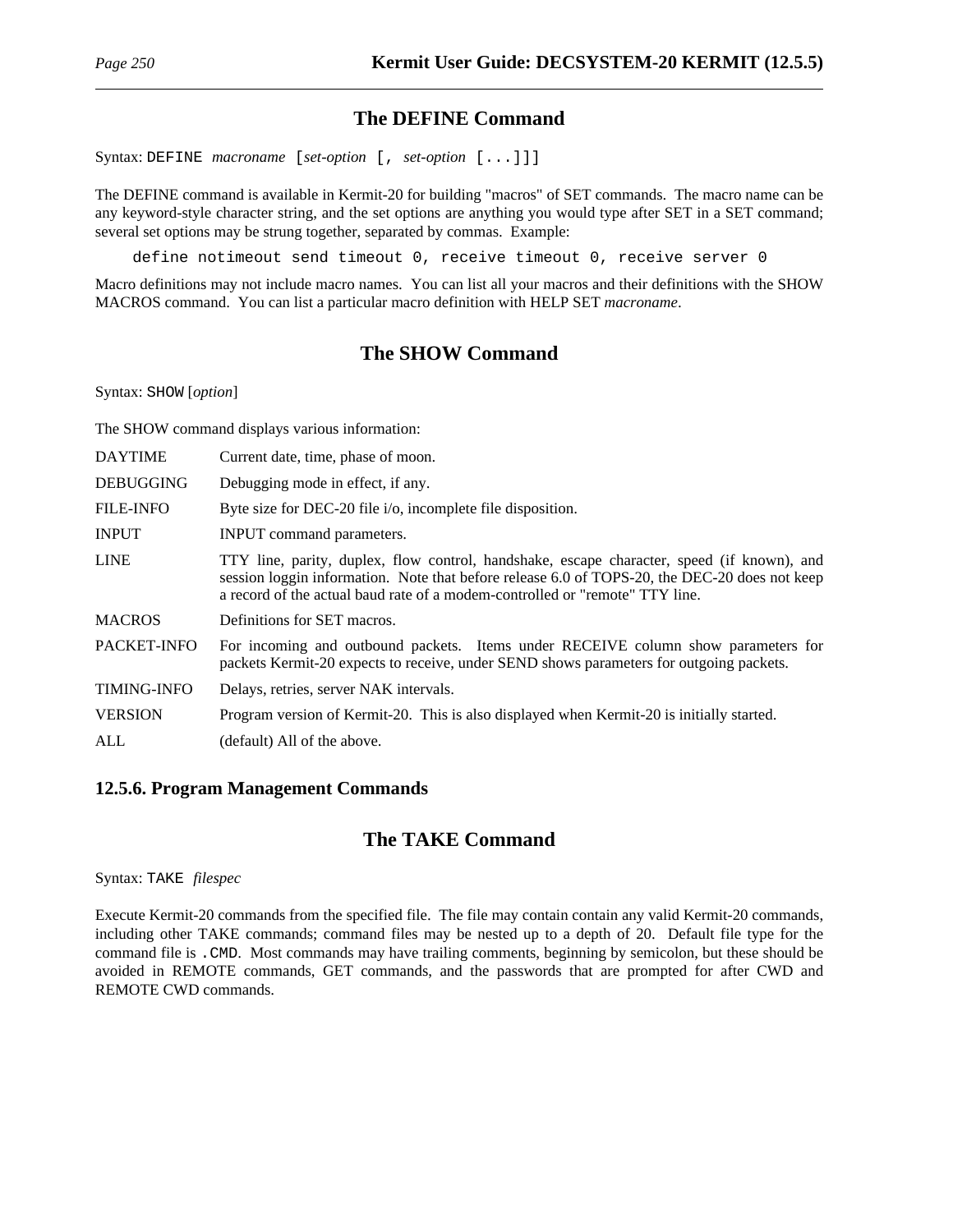### **The ECHO Command**

Syntax: ECHO *line of text*

The line of text is echoed at the terminal. This is useful when issued from within TAKE command files, to report progress or issue instructions.

### **The HELP Command**

Syntax: HELP [*topic* [*subtopic*]]

Typing HELP alone prints a brief summary of Kermit-20 and its commands. You can also type

HELP *command*

for any Kermit-20 command, e.g. "help send" or "help set parity" to get more detailed information about a specific command. Type

HELP ?

to see a list of the available help commands.

### **The EXIT and QUIT Commands**

Syntax: EXIT

Exit from Kermit-20. You can CONTINUE the program from the TOPS-20 Exec, provided you haven't run another program on top of it. You can also exit from Kermit-20 by typing one or more control-C's, even if it's in the middle of transferring a file. Kermit-20 will always restore your terminal to its original condition, and you will be able to CONTINUE the program to get back to "Kermit-20>" command level with current settings intact.

QUIT is a synonym for EXIT.

### **The LOG Command**

Syntax: LOG [*option* [*filespec*]]

Log the specified option to the specified file:

- SESSION During CONNECT or execution of a login script, log all characters that appear on the screen to the specified file. During CONNECT, the session log can be temporarily turned off during the remote session by typing the escape character followed by Q (for Quit logging), and turned on again by typing the escape character followed by R (for Resume logging). Default log is SESSION.LOG in the current directory.
- TRANSACTIONS During file transfer, log the progress of each file. The DEC-20 transaction log file looks like this:

Kermit-20 Transaction Log File, Monday 27-Feb-1984 18:40:13: Opened Log: PS:<TIMREK>SAMPLE.LOG.1 18:40:31: -- Send Begins -- 8th bit prefixing: Off Block check type: 1 18:40:31: Opened File: PS:<SY.FDC>LOGIN.CMD.6 Sending As "LOGIN.CMD" Sent: 547 7-bit bytes 18:40:34: Closed PS:<SY.FDC>LOGIN.CMD.6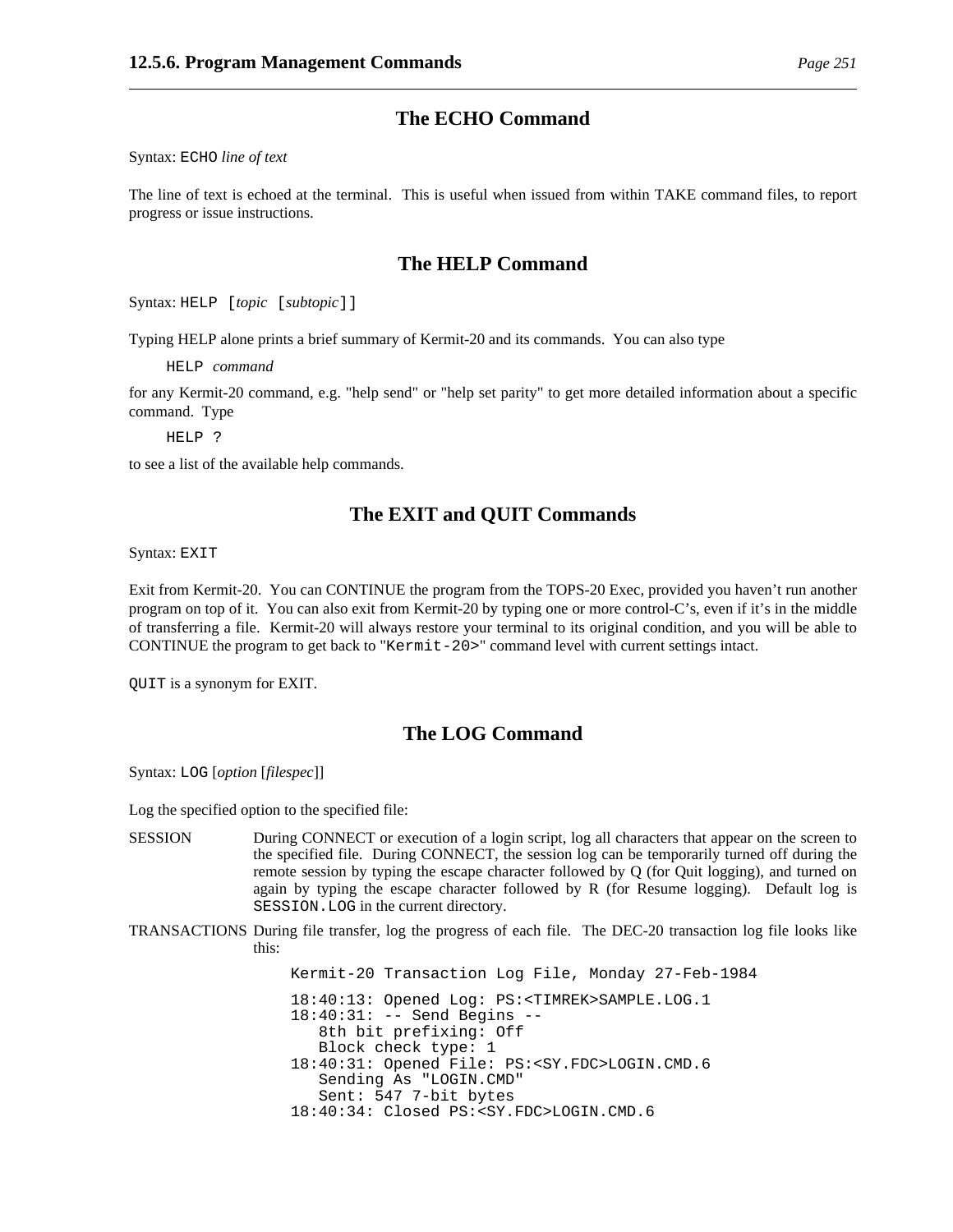```
18:40:34: Send Complete
18:40:50: -- Receive Begins --
   8th bit prefixing: Off
   Block check type: 1
18:40:50: Opened: PS:<TIMREK>AUTOEXEC.BAT.1
  Written: 186 7-bit bytes
18:40:51: Closed: PS:<TIMREK>AUTOEXEC.BAT.1
18:40:56: Closed Transaction Log
```
Transaction logging is recommended for long or unattended file transfers, so that you don't have to watch the screen. The log may be inspected after the transfer is complete to see what files were transferred and what errors may have occurred. Default log is TRANSACTION.LOG in the current directory.

DEBUGGING Log STATES or PACKETS, as specified in the most recent SET DEBUGGING command, to the specified file. If log file not specified, then use TTY if local, or DEBUGGING.LOG in the current directory if remote. If no SET DEBUGGING command was previously issued, log STATES to the specified file. Also allow specification of bytesize for the log file, 7 (normal, default), or 8 (for debugging binary transfers when the parity bit is being used for data), for instance

LOG DEBUGGING BINARY.LOG 8

A 7-bit log file can be typed, printed, or examined with a text editor or searching program. An 8-bit log file can only be examined with a system utility like FILDDT. When logging packets, each packet is preceded by a timestamp, the current timeout interval (preceded by a slash), and "R:" or "S:" to indicate data being received and sent, respectively. Packet format is described in the *Kermit Protocol Manual*.

SESSION is the default option. Thus the command "LOG" alone will cause CONNECT sessions to be logged in SESSION.LOG in the current directory. Any log files are closed when you EXIT or QUIT from Kermit, and are reactivated if you CONTINUE the program. You may explicitly close a log file and terminate logging with the CLOSE command.

## **The CLOSE Command**

Syntax: CLOSE *option*

Close the specified log file, SESSION, TRANSACTION, or DEBUGGING, and terminate logging to that file.

## **12.6. Login Scripts: The INPUT, OUTPUT, CLEAR, and PAUSE Commands**

When running Kermit-20 in local mode, connecting from the DEC-20 to another system via an external TTY line (for instance, through an autodialer), you may use the Kermit-20 INPUT, OUTPUT, CLEAR, and PAUSE commands to carry on a dialog with the remote system. When combined into a "script" in a Kermit-20 TAKE command file, or included in a Batch control file, these commands provide the ability to initially connect and log in to a remote system, and to set it up for file transfer. During script execution, session logging may be used to record the dialog.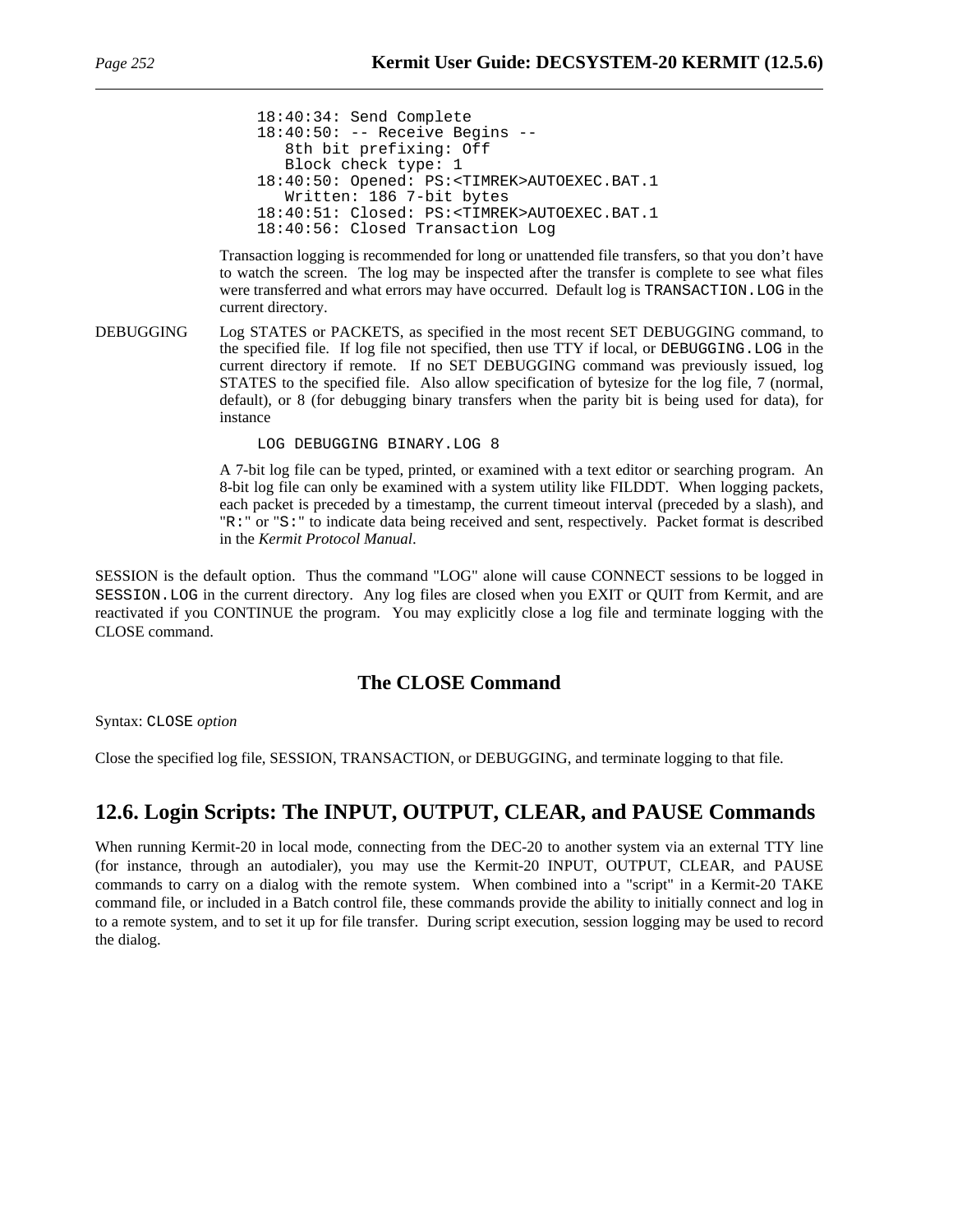Syntax: CLEAR

Clear the input and output buffers of the currently selected line, and attempt to clear any XOFF deadlock.

## **The PAUSE Command**

Syntax: PAUSE [*interval*]

Pause the specified number of seconds before executing the next command. The default interval is one second.

## **The INPUT Command**

Syntax: INPUT [*interval*] [*string*]

On the currently selected communication line, look for the given string for the specified interval of time, which is specified in seconds. If no interval is specified, then wait for the default interval, which may be specified by SET INPUT DEFAULT-TIMEOUT, and is normally 5 seconds. Specifying an interval of 0 (or less) means no timeout - wait forever for the specified string. An INPUT command can by interrupted by typing one or more Control-C's, which will return you to Kermit-20> prompt level.

Characters coming in from the line will be scanned for the search string, and when a match is found, the command will terminate successfully; if the string is not found within the given interval, the command will terminate unsuccessfully. While the INPUT command is active, all incoming characters will appear on your screen.

The search string may contain any printable characters. Control or other special characters that you could not normally type as part of a command may be included by preceding their octal ASCII values with a backslash, for instance foo\15 is "foo" followed by a carriage return (ASCII 15, octal). A backslash alone will be taken as is, unless it is followed by an octal digit (0-7); if you want to actually specify a backslash in this context, double the backslash  $(\15 \text{ will be taken as } 5)$ .

The behavior of the INPUT command is governed by the SET INPUT CASE, SET INPUT DEFAULT-TIMEOUT, and SET INPUT TIMEOUT-ACTION commands, as described in the Kermit Commands section of the User Guide, or in the Kermit book.

In addition to normal use, Kermit-20 scripts can also be used in DEC-20 batch control files. Failure to match an input string in the timeout interval will result in a message starting with ''?'', which signals the Batch controller to detect an error. If INPUT TIMEOUT-ACTION is SET to PROCEED, any timeout error messages will be issued starting with a "%", which does not signal an error to Batch.

In addition to otherwise untypable control characters (like Control-C), certain printable characters in the search string may need to be "quoted" using the backslash mechanism:

@ (ASCII 100) If it is the first character in the string, atsign tells TOPS-20 that the following characters will be the name of an indirect command file, for instance

input 10 @foo.txt

tells Kermit to spend 10 seconds scanning the communication line input for the string which is contained in the file FOO.TXT. If you need to specify a string that starts with " $@$ ", use \100 instead.

? (ASCII 77) A question mark tells TOPS-20 to provide a brief help message about this part of the command; use \77 instead.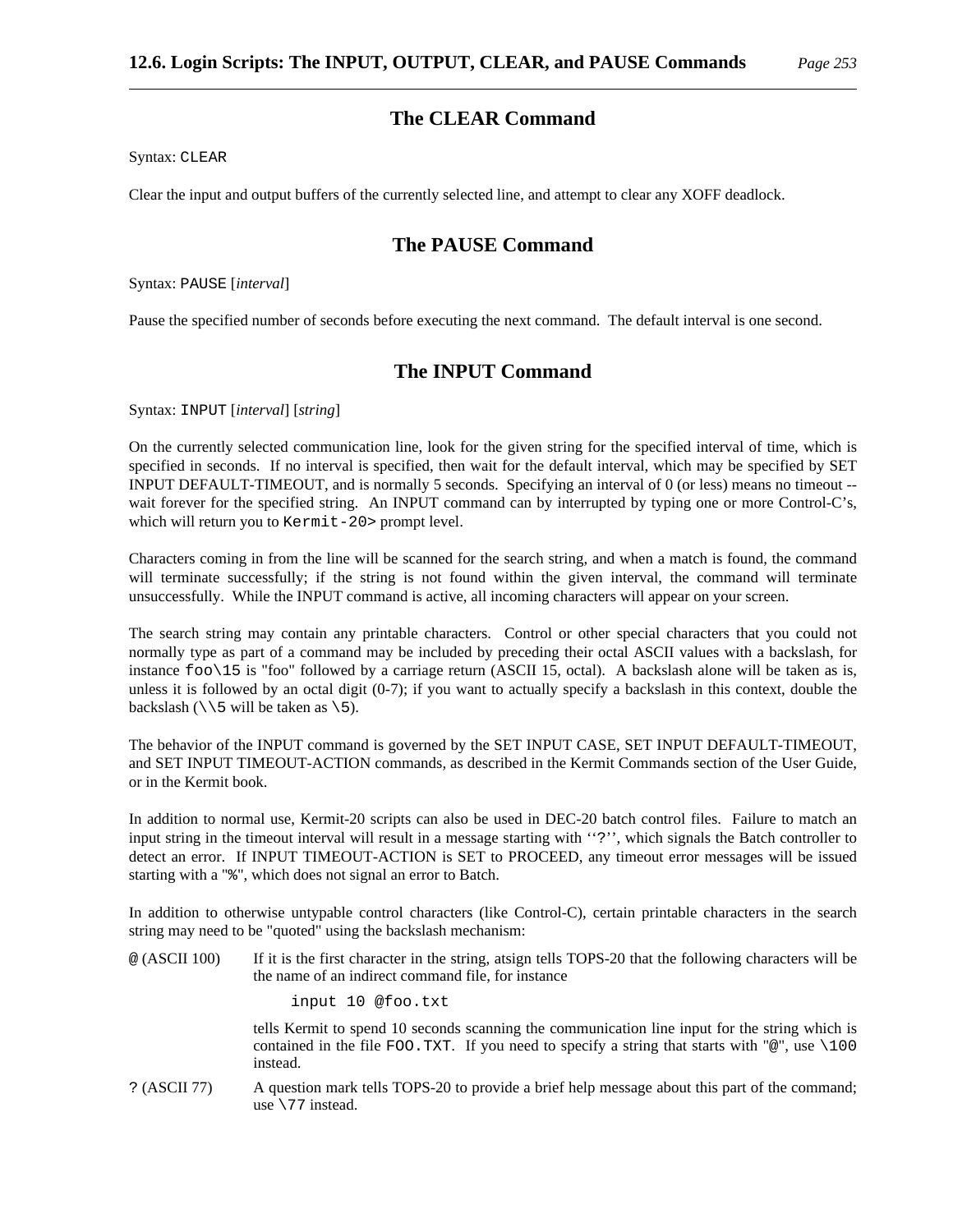## ! (ASCII 41) If it is the first character in the string, an exclamation point will cause TOPS-20 to ignore the rest of the string, i.e. treat it as a comment, use  $\setminus$  41.  $\chi$  (ASCII 73) Same as exclamation mark, use \73.  $($  (ASCII 50) In first position, TOPS-20 will think this marks the beginning of a "guide word"; use  $\setminus$  50.

- (ASCII 55) In *final* position, a dash tells TOPS-20 that the command line is to be continued, concatenated with the following line. Use  $\sqrt{55}$  instead of a final dash. For instance, to specify the string "More?--", use "More\77-\55".

## **The OUTPUT Command**

Syntax: OUTPUT *string*

The given string is sent out the currently selected communication line. The string is in the same form as the INPUT string; control or special characters may be included by prefacing their octal ASCII value with a backslash. Note that any terminating carriage return must be included explicitly as \15. The string will also be echoed at your terminal.

## **Login Script Hints**

It is not a good idea to store passwords in plain text in a file. The facilities of the TOPS-20 command parser make this unnecessary, so long as you are sitting at your terminal. Suppose you have a script that looks for the string "Password: " and then outputs your password using a command like

out mypassword\15

If you change this line to

out @tty:

you may enter the password from your terminal as follows:

```
login: myuserid
Password: mypassword\15^Z
```
That is, you type the password, a backslash-encoded carriage return, and then Control-Z. This may be done even when executing commands from a TAKE file; after the  $^{\circ}Z$ , control returns to the TAKE file. In the OUTPUT command, "@TTY: designates TTY: (your job's controlling terminal) to be an indirect command file; the  $\sim$ Z is the "end of file" for a terminal. This same technique could have been used in the first script example to allow you to supply from the terminal the name of the file to be sent. It might be a good idea to for you to include an ECHO command in your script file to remind you to do this, for instance:

```
input password:
echo ^GType your password, followed by "\15" and then a CTRL-Z
output @tty:
```
The  $\sim$ G is a Control-G, which should get your attention by sounding a beep at your terminal.

One might expect to be able to use the same indirect file mechanism with the OUTPUT command to provide a crude "raw upload" facility, as in

output @foo.bar

to send the contents of the file FOO.BAR to the remote system, with *no* synchronization or error checking. Unfortunately, there are two problems with this approach: first, TOPS-20 converts all carriage return / linefeeds in an indirect command file to spaces, and second, only very short files may be treated this way, because they must fit within TOPS-20's command "atom" buffer. The Kermit-20 TRANSMIT command provides a synchronized raw uploading of files.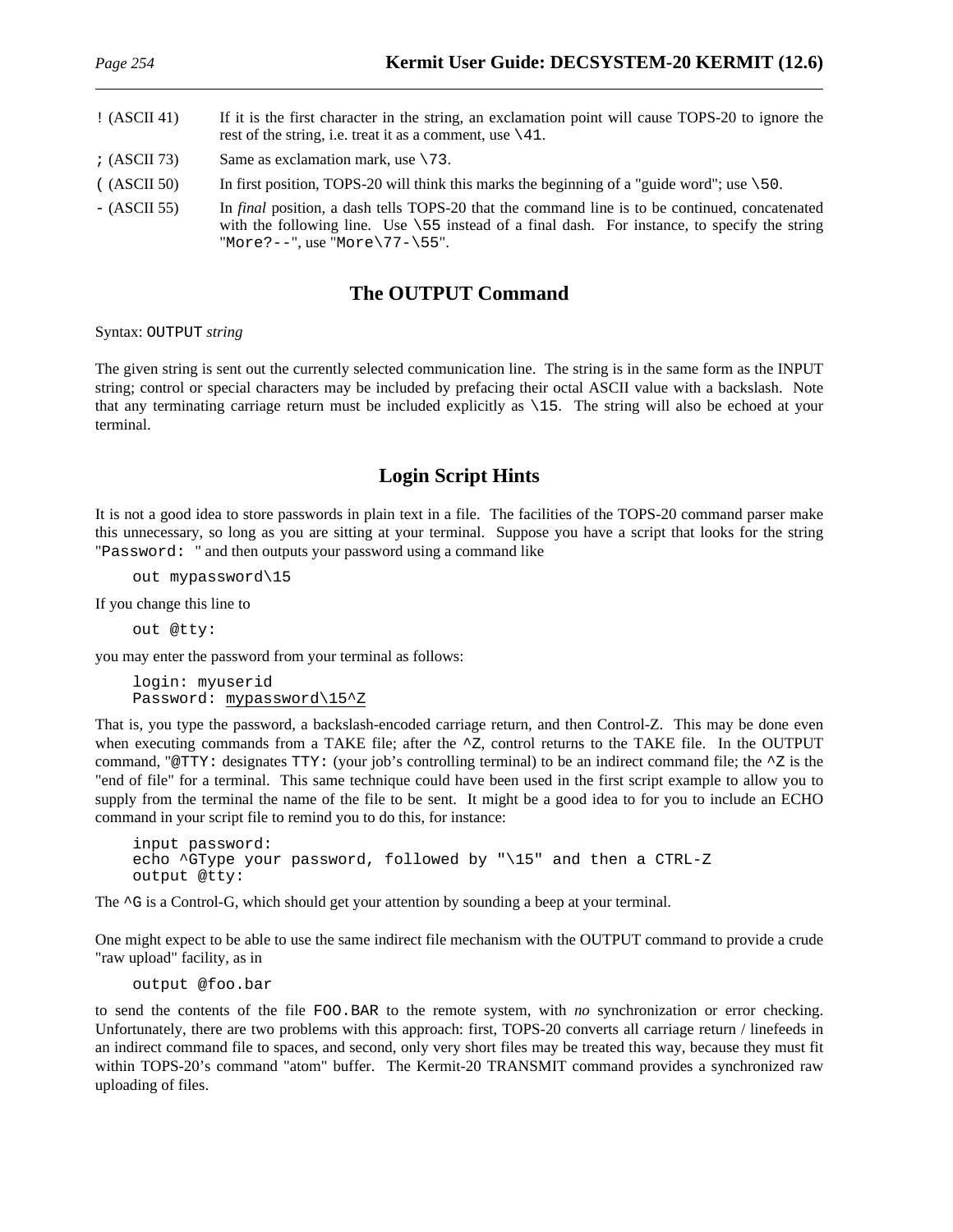## **12.7. Raw Download and Upload**

"Raw Download" is the term commonly used to describe the capture of a remote file on the local system, without any kind of error detection or correction. This allows you to obtain files from remote systems that do not have Kermit, but with the risk of loss or corruption of data.

Kermit-20 provides raw downloading via the LOG SESSION command during CONNECT to a remote system. The session log is described above. To use session logging to capture a file:

- 1. Run Kermit on the DEC-20.
- 2. SET LINE to the TTY number through which you will be connected to the remote system.
- 3. Perform any required SET commands to condition Kermit for communication with the remote system. You may need SET PARITY, SET DUPLEX, SET FLOW, SET HANDSHAKE, etc., depending on the characteristics of the remote system and the communication medium.
- 4. CONNECT to the remote system and log in.
- 5. Condition your job on the remote system not to pause at the end of a screenful of text, and give whatever commands may be necessary to achieve a "clean" terminal listing -- for instance, disable messages from the system or other users.
- 6. Type the appropriate command to have the desired file displayed at the terminal, *but do not type the terminating carriage return*. On most systems, the command would be "type", on Unix it's "cat".
- 7. Escape back to Kermit to the DEC-20 and give the LOG SESSION command.
- 8. CONNECT back to the remote system and type a carriage return. The file will be displayed on your screen and recorded in the session log file.
- 9. Escape back to Kermit on the DEC-20 and give the CLOSE SESSION command.

The file will be in SESSION.LOG in your connected directory, unless you gave another name for it in your LOG SESSION command. You will probably find that some editing necessary to remove extraneous prompts, messages, padding characters, or terminal escape sequences, or to fill in lost or garbled characters. Here's an example showing how to capture a file foo.bar from a remote Unix system:

```
@kermit
Kermit-20>set line 23
Kermit-20>connect
[KERMIT-20: Connecting to remote host over TTY23:,
 type <CTRL-\>C to return.]
4.2 BSD UNIX
login: myuserid
Password: mypassword
% cat foo.bar^\C
[KERMIT-20: Connection Closed]
Kermit-20>log session foo.bar
Kermit-20>connect
[KERMIT-20: Connecting to remote host over TTY23:,
 type <CTRL-\>C to return.]
[KERMIT-20: Logging to File FOO.BAR.1]
(Type carriage return now.)
This is the file foo.bar.
It has three lines.
This is the last line.
\frac{8}{6} ^\
[KERMIT-20: Closing Log File FOO.BAR.1>
[KERMIT-20: Connection Closed]
```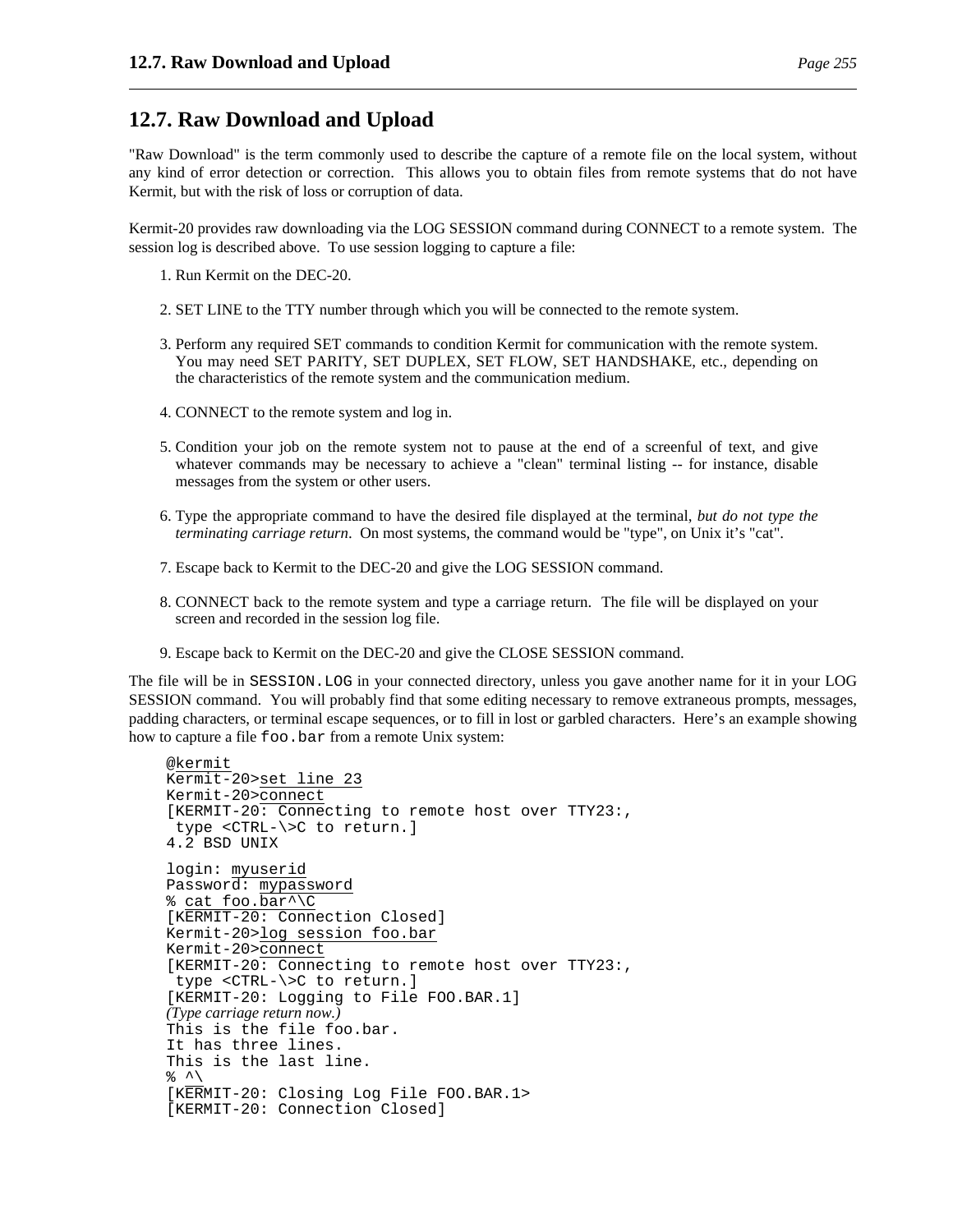#### Kermit-20>close session

Note that in this case, the Unix "% " prompt at the end of the text will have to be edited out.

## **Raw Upload**

"Raw Upload" means sending a file from the local system to a remote one, again without error detection or correction. This allows you to send files from the DEC-20 to remote systems that don't have Kermit. Kermit-20 provides the TRANSMIT command for this purpose.

#### Syntax: TRANSMIT *filespec* [*prompt*]

For use in local mode only. Sends the specified text file a line at a time, "raw" (as is, *without* using Kermit protocol), to the remote system, waiting for the specified prompt for each line. Only a single file may be sent with the TRANSMIT command; wildcards are not allowed in the filespec. The file should be a text file, not a binary file. Since protocol is not being used, no assurance can be given that the file will arrive at the destination correctly or completely.

The *prompt* is any string, for instance the prompt of a line editor in text insertion mode. The prompt string may include special characters by preceding their octal ASCII values with a backslash, e.g. \12 for linefeed, \21 for  $XON (^{\circ}Q)$ . The syntax of the prompt string is explained in greater detail above, with the INPUT command.

If a prompt string is supplied, alphabetic case will be ignored in searching for it unless you SET INPUT CASE OBSERVE. If a prompt string is not supplied, then linefeed will be used by default, unless you have performed a SET HANDSHAKE command, in which case the current handshake character will be used. If you really want to send the entire file without waiting for any prompts, specify a prompt of "\0" (ASCII zero, null) (this is not advised).

The file will be sent using the current settings for duplex, parity, and flow control. There are no timeouts on input, as there are with the INPUT command. The TRANSMIT command waits forever for the prompt to appear. However, if you observe that the transfer is stuck, there are three things you can do:

- Type a Carriage Return to transmit the next line.
- Type a Control-P to retransmit the line that was just transmitted.
- Type two Control-C's to cancel the TRANSMIT command and get back to Kermit-20> command level.

TRANSMIT should be used as follows: CONNECT to the remote system, login, and start up some kind of process on the remote system to store input from the terminal into a file. On a DEC-20 (that doesn't have Kermit), you could do

copy tty: foo.bar

or you could start a line editor like EDIT or OTTO and put it into text insertion mode. On a Unix system, you could

cat /dev/tty > foo.bar

or you could run "ed" and give it the "a" command.

The Kermit-20 TRANSMIT command will send the first line of the file immediately. Then it will wait for a "prompt" from the remote system before sending the next line. When performing a copy operation from the terminal to a file, the "prompt" will probably be a linefeed, "\12" which is the default prompt -- most full duplex systems expect you to type a line of text terminated by a carriage return; they echo the characters you type and then output a linefeed. Half duplex systems, on the other hand, use some kind of line turnaround handshake character, like XON (Control-Q), to let you know when they are ready for the next line of input. Line editors like EDIT and OTTO prompt you with a line number followed by a tab; in that case your prompt character would be " $\setminus$ 11" (be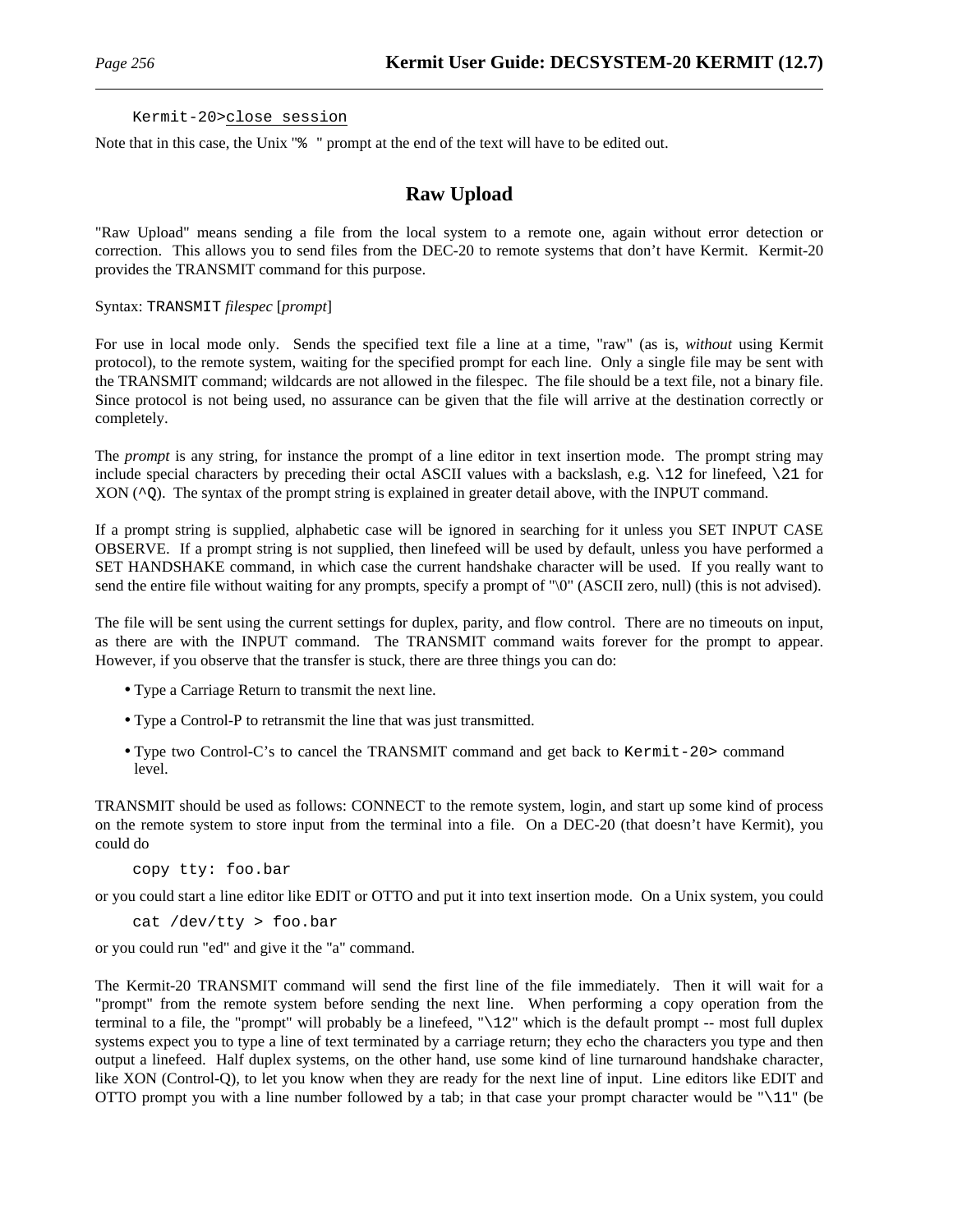careful -- if the remote DEC-20 doesn't think your terminal has hardware tabs, it will simulate them by outputting spaces). In any case, to assure synchronization, it is your responsibility to set up the target system to accept line-ata-time textual input and to determine what the system's prompt will be when it is ready for the next line.

Each line is sent with a terminating carriage return; linefeeds are not sent, since these are supplied by the receiving system if it needs them. The TRANSMIT command continues to send all the lines of the file in this manner until it reaches the end, or until you interrupt the operation by typing Control-C's.

If you cannot make the TRANSMIT command work automatically, for instance because the remote system's prompt changes for each line, you may TRANSMIT manually by specifying a prompt string that will not appear, and then typing a carriage return at your keyboard for each line you want to send.

If the TRANSMIT command completes successfully (you'll get a message to the effect that the transmission is complete), then you must connect back to the remote system and type whatever command it needs in orderto save and/or close the file there.

## **12.8. Kermit-20 Examples**

Here are a few examples of the use of Kermit-20. Text entered by the user is underlined.

## **Remote Operation**

The following example shows use of Kermit-20 as a server from an IBM PC. In this example, the user runs Kermit on the PC, connects to the DEC-20, and starts Kermit-20 in server mode. From that point on, the user need never connect to the DEC-20 again. In this example, the user gets a file from the DEC-20, works on it locally at the PC, and then sends the results back to the DEC-20. Note that the user can leave and restart Kermit on the PC as often as desired.

```
A>Kermit
Kermit-MS>connect
@
@Kermit
TOPS-20 Kermit version 4.2(262)
Kermit-20>server
 Kermit Server running on DEC-20 host. Please type your escape
 sequence to return to your local machine. Shut down the server by
 typing the Kermit BYE command on your local machine.
\overline{\overline{C}}Kermit-MS>get foo.txt
   The transfer takes place.
Kermit-MS>exit
A >A>edit foo.txt ; (or whatever...)
A>
A>Kermit
Kermit-MS>send foo.txt
   The transfer takes place.
Kermit-MS>bye
A>
```
The next example shows the special procedure you would have to use in order to send a mixture of text and binary files from a PC (or an 8-bit-byte system) to the DEC-20. Note that in this case, it's more convenient to avoid server mode.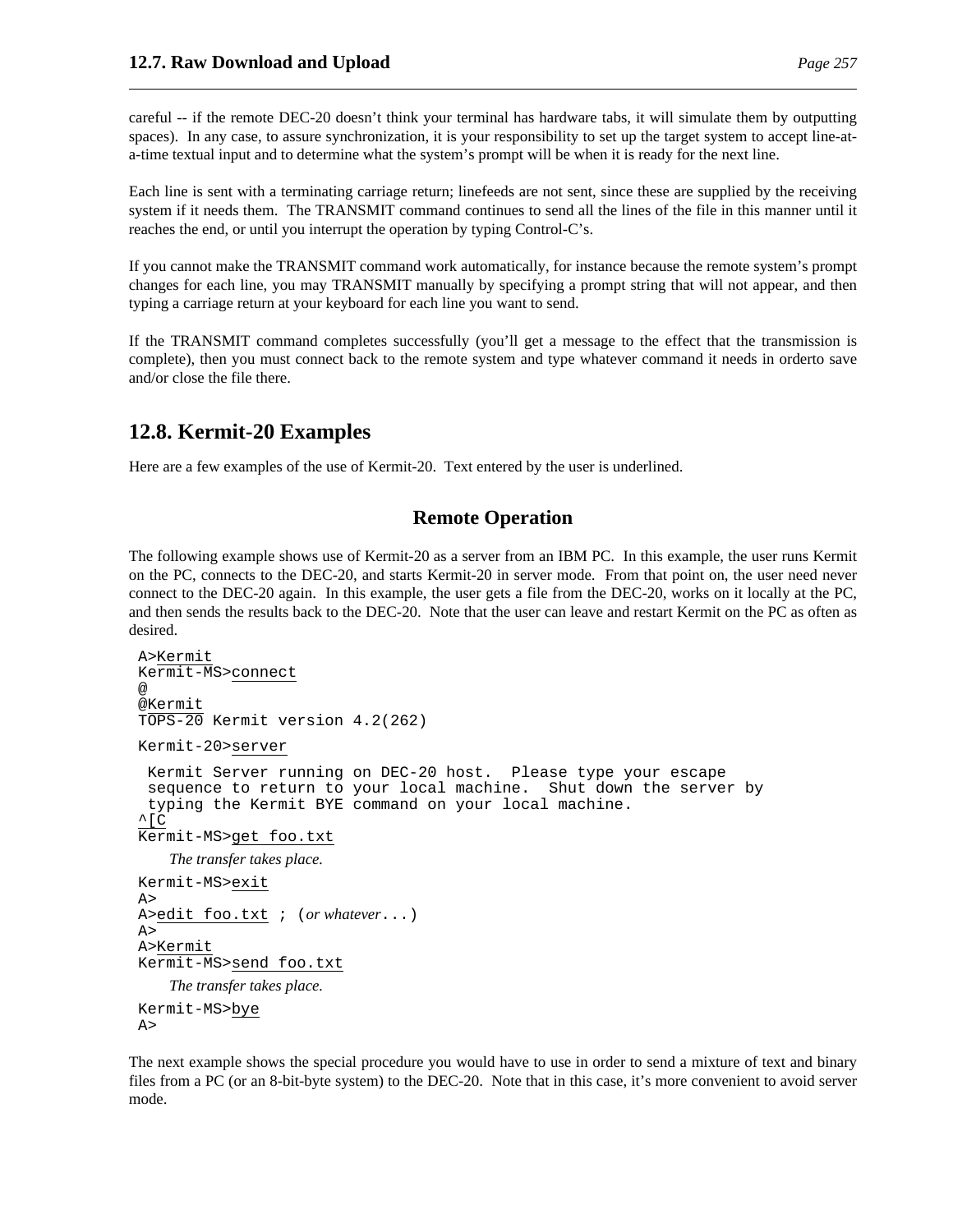```
Kermit-MS>connect
@
@Kermit
TOPS-20 Kermit version 4.2(262)
Kermit-20>receive
^{\wedge}]C
Kermit-MS>send *.txt
    Textual files are sent.
Kermit-MS>connect
Kermit-20>set file bytesize 8
Kermit-20>receive
^{\wedge}]C
Kermit-MS>send *.exe
    Binary files are sent.
Kermit-MS>connect
Kermit-20>exit
@logout
\overline{C}Kermit-86>exit
A >
```
## **Local Operation**

In this example, a program DIAL is used to direct an autodialer to call another computer (a DECsystem-10); once the connection is made, DIAL starts Kermit with an implicit CONNECT command for the appropriate communication line. DIAL is not part of Kermit; if your system has an autodialer, there will be some site-specific procedure for using it.

```
@dial
Dial>dial stevens
STEVENS, 1-(201) 555-1234, baud:1200
[confirm]
Dialing your number, please hold...
Your party is waiting on TTY11:.
@
@Kermit
TOPS-20 Kermit version 4.2(262)
Kermit-20>connect 11
[Kermit-20: Connecting over TTY11:, type <CTRL-\>C to return]
CONNECTING TO HOST SYSTEM.
Stevens T/S 7.01A(10) 20:20:04 TTY41 system 1282
Connected to Node DN87S1(101) Line # 57
Please LOGIN or ATTACH
.log 10,35
JOB 51 Stevens T/S 7.01A(10) TTY41
Password:
20:20 15-Dec-83 Thur
.r new:Kermit
TOPS-10 Kermit version 2(106)
Kermit-10>server
[Kermit Server running on the DEC host. Please type your escape
 sequence to return to your local machine. Shut down the server by
 typing the Kermit BYE command on your local machine.]
```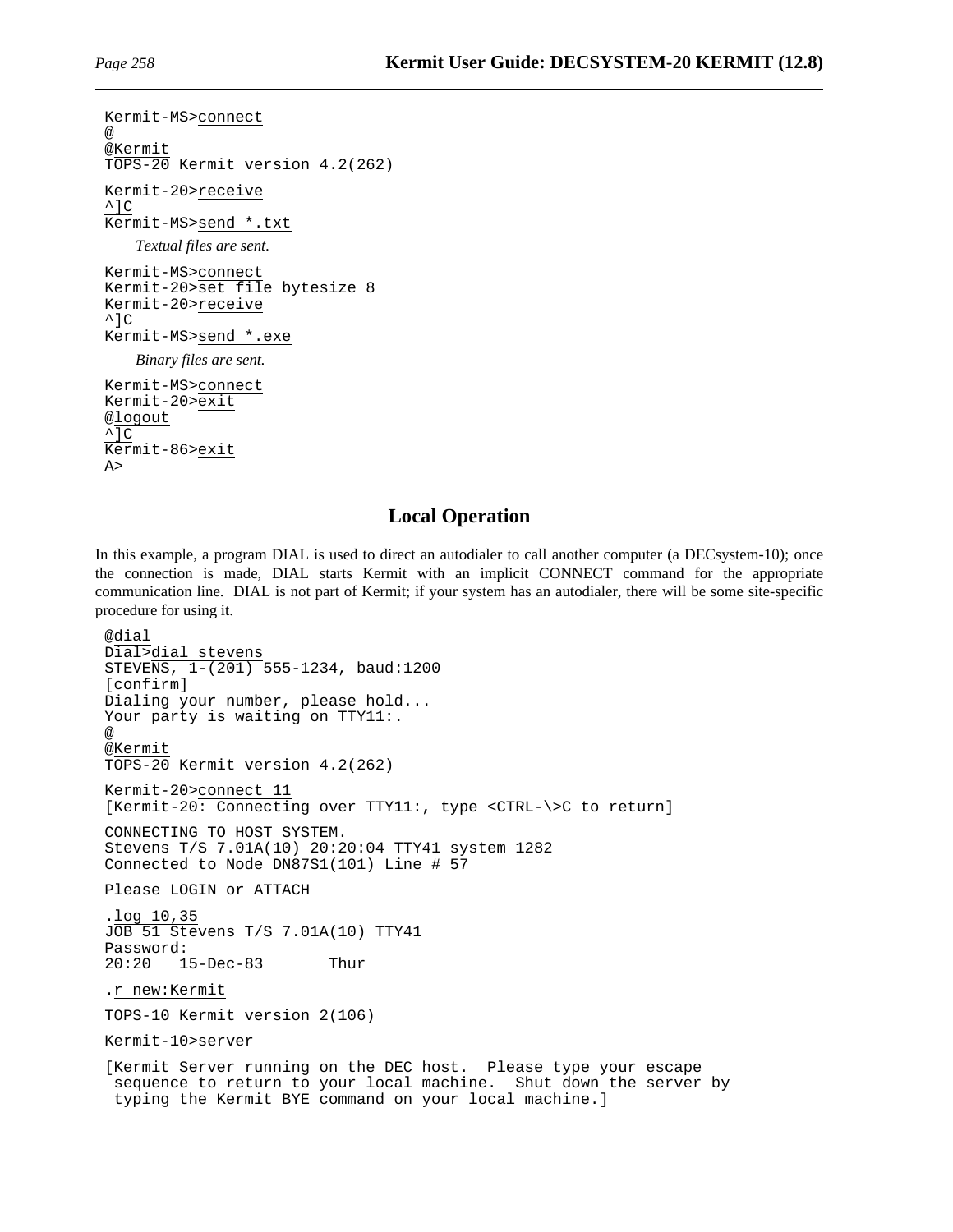$\mathsf{\uparrow} \mathsf{YC}$ 

```
[Kermit-20: Connection Closed. Back at DEC-20.]
Kermit-20>set file bytesize 8
Kermit-20>get setdtr.cmd
^A for status report, ^X to cancel file, ^Z to cancel batch.
SETDTR.CMD.7 ^A
Receiving SETDTR.CMD.7, file bytesize 8
 (repeated character compression)
At page 1
Files: 0, packets: 1, chars: 66
NAKs: 0, timeouts: 0
.[OK]
Kermit-20>bye
Job 51 User F DA CRUZ [10,35]
Logged-off TTY41 at 20:22:58 on 15-Dec-83
Runtime: 0:00:01, KCS:33, Connect time: 0:02:39
Disk Reads:72, Writes:4, Blocks saved:160
....
Hangup? y
Click. Call duration was 193 seconds to area 201.
Dial>exit
```
Note the use of Control-A to get a status report during the transfer.

## **12.9. Installation of Kermit-20**

Kermit-20 is built from a single MACRO-20 source file, K20MIT.MAC. It requires the standard DEC-distributed tools MONSYM, MACSYM, and CMD; the following files should be in SYS: -- MONSYM.UNV, MACSYM.UNV, MACREL.REL, CMD.UNV, and CMD.REL. The CMD package is also included with the Kermit distribution as K20CMD.\*, in case you can't find it on your system.

The program should work on all TOPS-20 systems as distributed, but many customizations are possible. The site manager may wish to change various default parameters on a site-wide basis; this may be done simply by changing the definitions of the desired symbols, under "subttl Definitions", and reassembling.

The most notable site dependency is the definition of "SET IBM". As distributed from Columbia, Kermit-20 defines "SET IBM" in a built-in SET macro definition as "parity mark, duplex half, handshake xon". This definition may be found at MACTAB+1, near the end of the impure data section. It may be changed or deleted, and the program reassembled.

Sites that do not have ARPANET may wish to delete the TVT-BINARY entries from SET command tables, SETABL and SETHLP.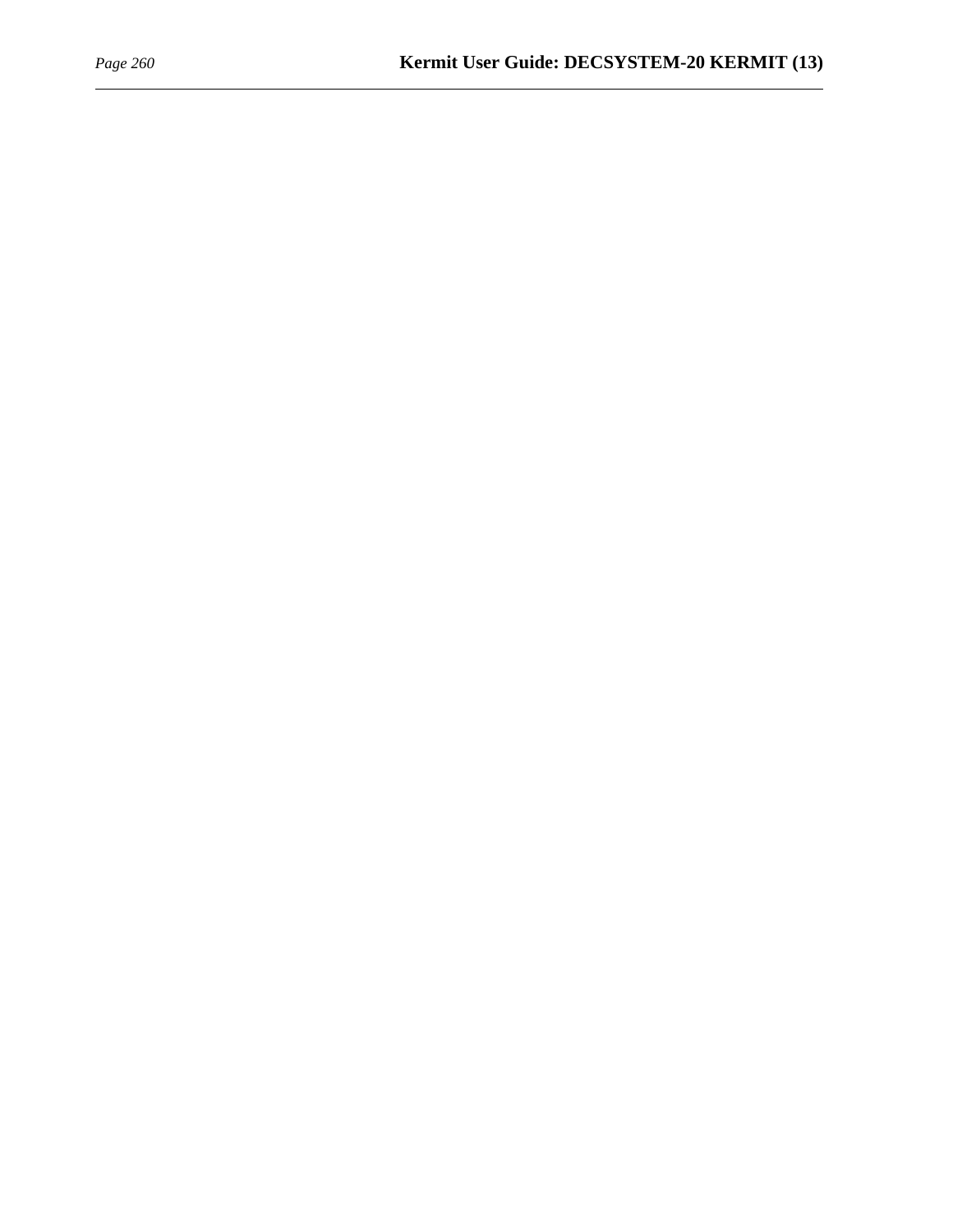# **13. PDP-11 Kermit**

| Author:            | Brian Nelson, University of Toledo, Ohio            |
|--------------------|-----------------------------------------------------|
| Documentation:     | Brian Nelson                                        |
| Language:          | Macro-11                                            |
| Version:           | 3.58                                                |
| Date:              | September, 1987                                     |
| Systems Supported: | RSTS/E, RSX-11M/M+, P/OS, Micro-RSX, RT-11 and TSX+ |

## **Kermit-11 Capabilities At A Glance:**

| Local operation:                  | Yes                     |
|-----------------------------------|-------------------------|
| Remote operation:                 | Yes                     |
| Transfer text files:              | Yes                     |
| Transfer binary files:            | Yes                     |
| Wildcard send:                    | Yes                     |
| File transfer interruption:       | Yes                     |
| Filename collision avoidance:     | Yes                     |
| Can time out:                     | Yes                     |
| 8th-bit prefixing:                | Yes                     |
| Repeat count prefixing:           | Yes                     |
| Alternate block checks:           | Yes                     |
| LONG Packet protocol support:     | Yes                     |
| Sliding Windows protocol support: | N <sub>0</sub>          |
| Terminal emulation:               | Yes                     |
| Communication settings:           | Yes                     |
| <b>Transmit BREAK:</b>            | Yes (depends on system) |
| IBM mainframe communication:      | Yes                     |
| Transaction logging:              | Yes                     |
| Session logging:                  | Yes                     |
| Debug logging:                    | Yes                     |
| Packet logging:                   | Yes                     |
| Act as server:                    | Yes                     |
| Talk to server:                   | Yes                     |
| Advanced server functions:        | Yes                     |
| Local file management:            | Yes                     |
| Command/Init files:               | Yes                     |
| File attributes packets:          | Yes                     |
| Command macros:                   | No                      |
| Raw file transmit:                | Yes                     |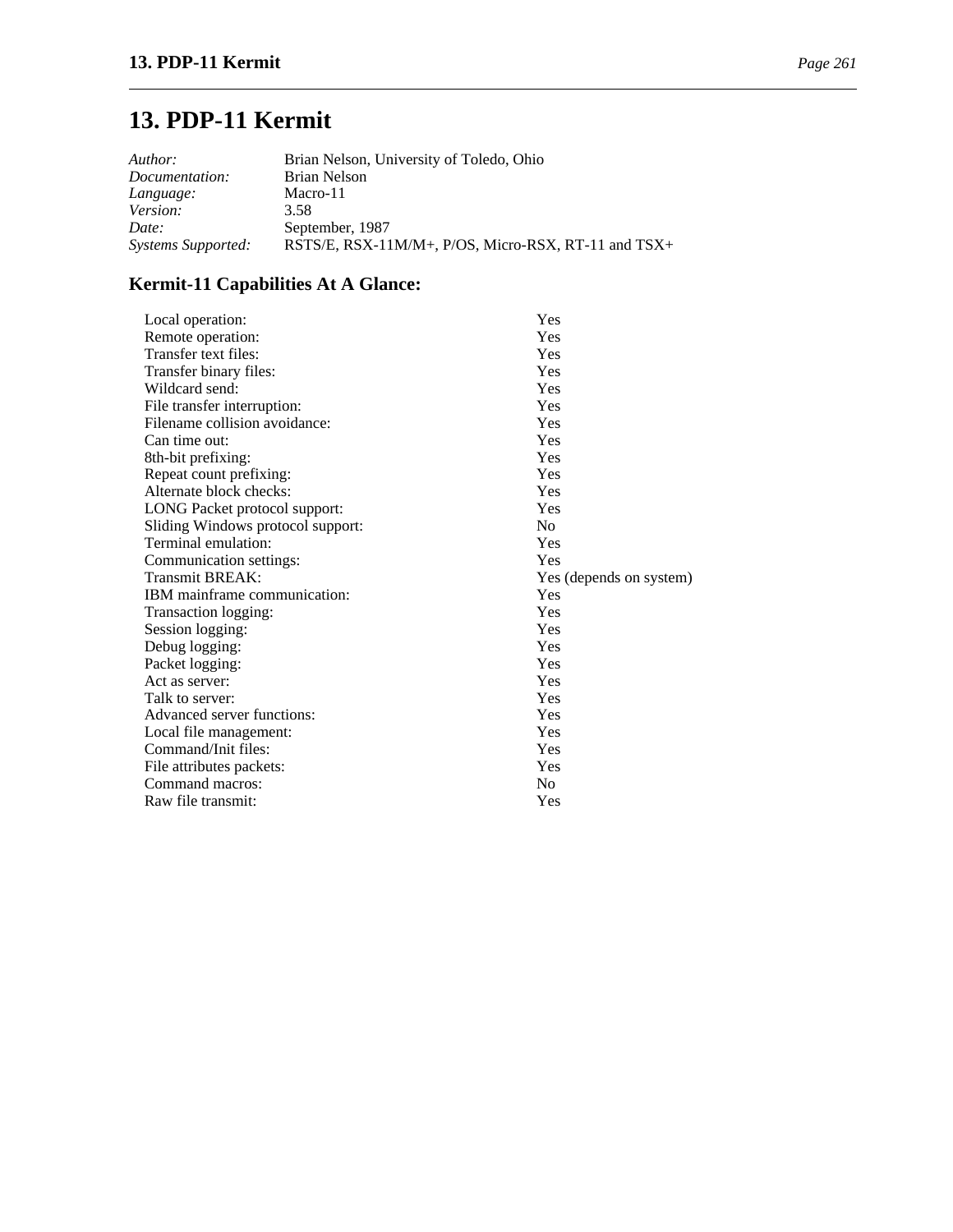## **13.1. File Systems on the PDP-11**

## **13.1.1. File Specifications**

The general format of a file name is:

NODE::DEVICE:[DIRECTORY]NAME.TYPE;VERSION

'Node' refers to the DECNET node name, for example, FUBAR::, if applicable. 'Device', if present, refers to the physical device or logical name where the file resides.

For RSTS/E, 'device' can be a physical device, such as DB0: or DU1:, or it can be a user or system logical name which may include both a physical device name and a directory name. If the device name is a logical name, is it composed of 1 to 9 alphanumeric characters, including '\$', as in DISK\$ONE:, LB: and so on. For instance, the DCL system command

\$ ASS/SYS DB1:[200,210] SRC\$DIR

would associate both the device DB1: and directory [200,210] with SRC\$DIR: Explicitly given directories override directory names imbedded in a logical name. Names longer than nine characters are truncated by the executive.

In the case of RSX-11M/M+ and RT-11, the device name can be either a physical name, such as DU0:, or a logical name which will translate to a physical device name, such as LB:.

On RSTS/E and RSX-11M/M+, the [directory] is a UIC (user identification code) or PPN (project,programmer) number of the format [NNN,MMM]. All users are assigned a UIC (or PPN) when accounts are created, this is the number you give to LOGIN to log into the system. It is also your default UIC (or PPN). Micro-Rsx and P/OS may have directories in either UIC format or named directory format, such as [1,2] or [KERMIT]. For P/OS, the default directory is [USERFILES]. Directories are not used in RT-11.

The NAME field is the primary identifier for the file. The name can be one to nine characters for RSX-11M/M+ and P/OS, and one to six characters for RSTS/E, RT-11 and TSX+. The TYPE field is usually used to group files according to some convention. For example, XXX.FTN refers to a Fortran-77 source file, FOO.C to a 'C' source file, and K11POS.TSK refers to a task image.

The version field is applicable ONLY to RSX type systems. The default version is always the highest version number.

All systems mentioned support some sort of filename wildcarding, the flexibility of which varies by executive. All support the use of '\*' to represent either a fully wildcarded NAME or TYPE. RSTS/E supports the use of '?' to match any single character, whereas the others use a '%' to match any single character. The RSTS/E Kermit server will translate '%' to '?' internally for the GET and REMOTE DIR commands (see the section on Kermit-11 server operation).

Examples of wildcarded filenames:

| $*$ . B2S        | Match any file with a TYPE of B2S.                                                         |
|------------------|--------------------------------------------------------------------------------------------|
| $K11$ %%%. $MAC$ | match any file starting with K11, followed by one to three characters, with a TYPE of MAC. |
| K11???.MAC       | Same as above, but for RSTS/E only.                                                        |
| $XYZ.*$          | All versions of files with a NAME of XYZ with any TYPE (RSX-11M/M+ and P/OS only).         |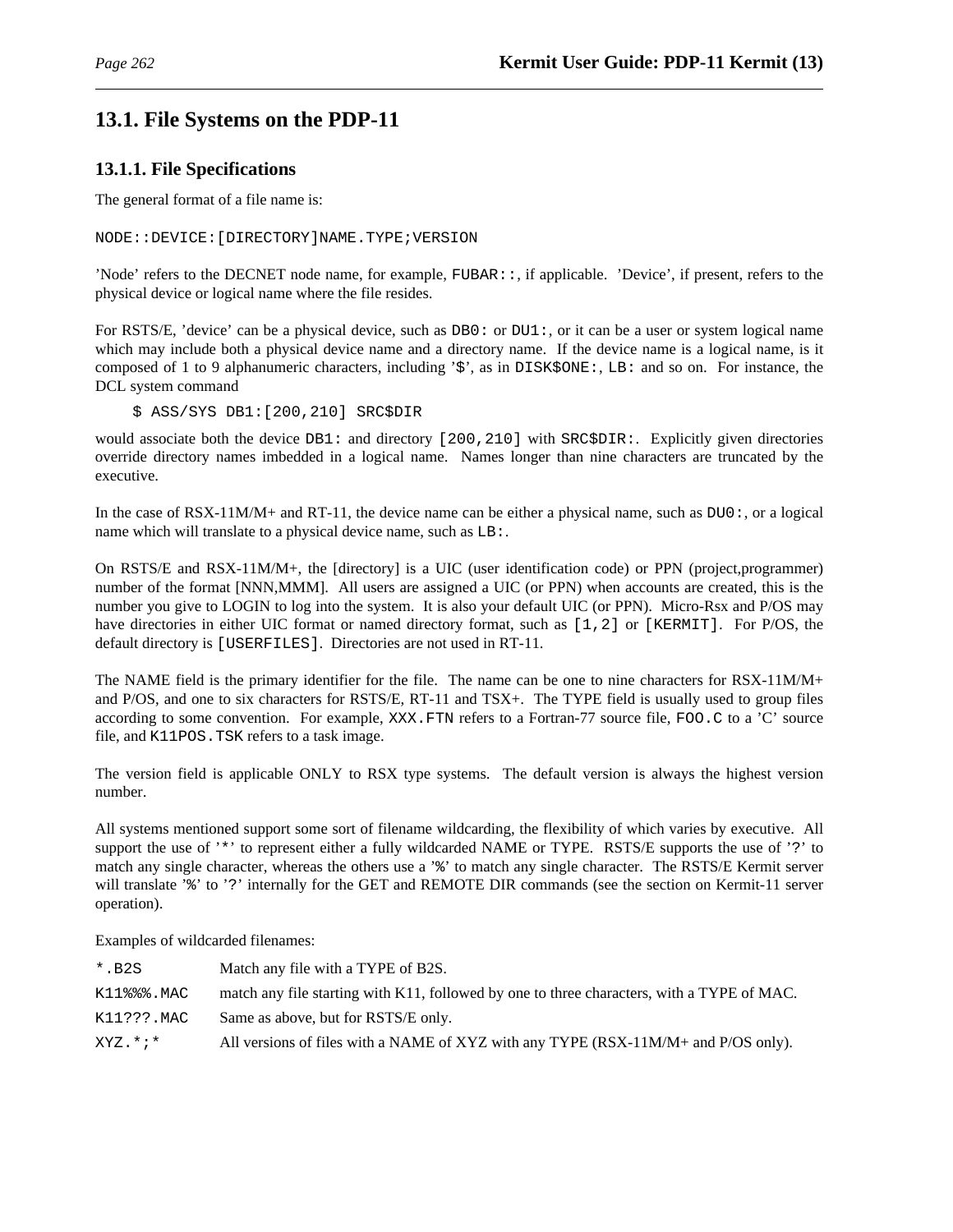## **13.1.2. File Formats (Binary and Text)**

## **13.1.2.1. RT-11 and TSX+**

RT-11 treats all files as a contiguous stream of characters. There is no information stored in the directory to tell the system (or program) that a file is readable text (source program, runoff document,...) or consists of binary data (executable program, object file, .SYS file,...). An application program like Kermit-11 needs to know what type of file to expect, thus the presence of the SET FILE TYPE command (discussed later). The only real convention is that text files are streams of seven bit data with each record terminated by a carriage return/line feed character sequence and that binary files normally follow a filename TYPE convention. The TYPE (. SAV, . SYS, ...) is what Kermit-11 will look at to decide if a file should be sent as a text or binary file.

## **13.1.2.2. RSTS/E, P/OS and RSX-11M/M+**

These systems can provide for a large number of file attributes for each file by using either FCS11 (RSX-11M/M+) or RMS11 (all). Text files are normally considered to be either STREAM format (FB\$STM) or VARIABLE with implied carriage control (FB\$VAR and FB\$CR). RSTS/E has historically defaulted to STREAM, whereas the RSX based systems use VARIABLE. Kermit-11 follows those defaults when creating files unless told to do so otherwise by the presence of attribute data. The conversion of the internal data representation to one that can be transmitted to another Kermit is transparent for these types of files. Both the file attributes and the filename TYPE are examined by Kermit-11 to determine if a file needs to be sent as a text file (default) or a binary file. Additionally, on RSTS/E Kermit checks the file protection code, as one of the bits in it is used to flag an executable file (bit 6).

In all cases, unless (at this time) Kermit-11 is talking to another Kermit-11, or if Kermit-11 can't tell if a file is consists of binary data, the command SET FILE TYPE FIXED must be used to force Kermit to either send or get a non-text file correctly. When Kermit-11 is running in binary mode, all data is read from (or written to) the file without any translation or internal record control information. Any attribute information in the file's directory entry is ignored and the data read (or written) in 512 byte unformatted blocks. Thus it is indeed possible to transfer files like task images and object libraries. Since Kermit-11 supports a subset of a protocol feature called 'attributes', two Kermit-11's connected together can also correctly transfer files other than simple text and unformatted binary files, such as RMS indexed or relative files.

## **13.1.3. Saving Files on the PDP-11 From Your Microcomputer**

You can send textual files to Kermit-11 without any special considerations as Kermit-11 defaults to creating normal text files. However, if you are sending a binary file (perhaps an .EXE) from say, your Rainbow under MS-DOS, you would need to tell Kermit-11 to expect binary data. This is done with the Kermit-11 command SET FILE TYPE FIXED. This will force Kermit-11 to write the data out exactly as it comes, in 512 byte unformatted records. Sending the same file back to the Rainbow would not require any special action since the file, as it sits on the PDP-11, has the proper information in the directory entry to tell Kermit-11 that the file is binary. As a note, for RT-11 you would need to use a filetype that is normally considered 'binary' like .SAV or .OBJ (see above notes for RT-11).

Never try to do a wildcarded send with mixed binary and text files with the file type set to FIXED. The result could be unusable as not all systems store text data in the same internal format. For example, if Kermit-11 is forced into binary mode (via SET FIL TYP FIX) and is requested to send a file with implied carriage control (normal for RSX text files), it will actually send, for each line, two bytes representing the record length, followed by the data and then followed by a ASCII NUL to pad the record to an even length. That is not incorrect, rather, it is EXACTLY how the data was stored on disk.

In general, avoid sending anything other than unformatted binary files and text file to unlike systems. For example, requesting a RMS indexed file from the PDP-11 to be sent to a PC would case Kermit-11 to send it as a binary file, but the file attributes would be lost. Sending such a file back to the PDP-11 would result in an unusable file unless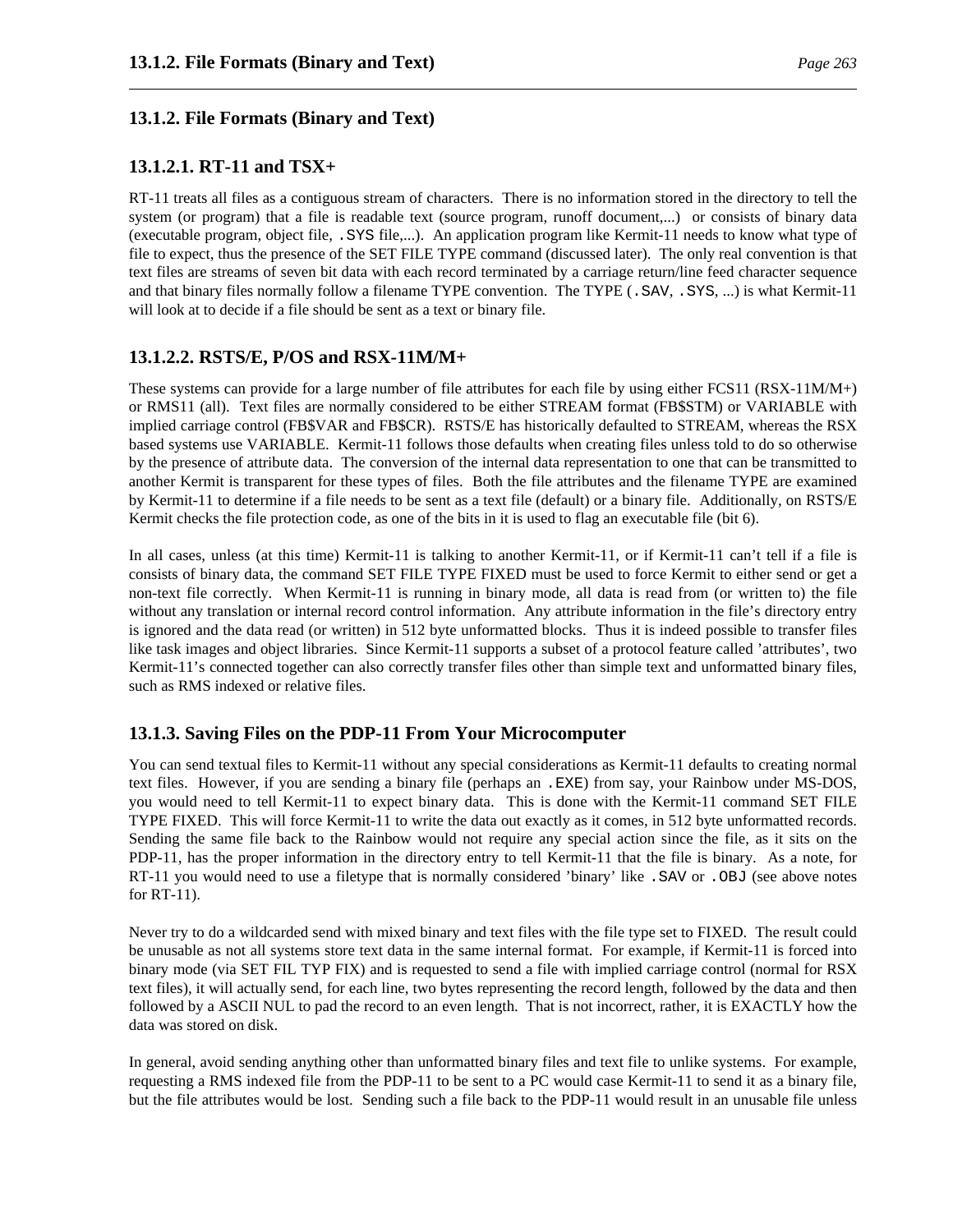you could reconstruct the attribute information.

## **13.1.4. Program Operation**

Kermit-11's prompt is normally "Kermit-11>". This can be changed if need be via the SET PROMPT command. Invoking Kermit-11 is very site dependent.

## **13.1.4.1. RSTS/E**

If Kermit-11 has a ccl definition, it would likely be invoked as "KER" or "KERMIT". If not, try "RUN \$KERMIT", as this is a likely place where Kermit-11 may have been put. Otherwise consult your local support staff.

## **13.1.4.2. RSX-11M/M+**

If Kermit-11 has been installed, it most likely will have a task name of ...KER which means that typing "KER" should get things running. If not, consult your local support staff.

## **13.1.4.3. RT-11/TSX+**

On version 5 of RT-11, programs can be run simply by typing the filename. Thus, if there is a file SY:KERMIT.SAV, simply type "KERMIT". If this fails, contact your local support staff for assistance.

## **13.1.4.4. P/OS**

Kermit-11 is generally run from DCL on P/OS. The program is invoked via the DCL RUN command, as in RUN K11POS or RUN KERMIT, depending on what the task image name is.

Note that for the case where Kermit is installed (for RSTS/E and RSX-11M/M+) that Kermit-11 can get command line arguments, as in:

|  | \$ KER SERV |                      | Kermit starts as a server. |
|--|-------------|----------------------|----------------------------|
|  |             | > KER send fubar.txt | Kermit sends the file.     |

Otherwise, the program is run interactively from the Kermit-11> prompt:

```
$ KERMIT
Kermit-11 V3.54
Kermit-11>SET BLO 3 Changes checksum type.
Kermit-11>SER Enter Kermit server.
```
Note that whenever Kermit-11 starts up, it will always try to find a file called KERMIT.INI in your current directory. This file can contain any valid Kermit command, though the usual use of this is to place various Kermit-11 SET commands in it. If this file does NOT exist, it will try to find it in LB: [1,2]KERMIT.INI (excluding RT-11). In addition to the .INI file, commands may be placed in a file and then executed via the Kermit-11 TAKE (or @) command.

## **13.2. Local and Remote Operation**

Kermit-11 by default assumes that all file transfers will occur over the terminal line that you are currently logged in on (TI:, TT:, KB:). This is known as REMOTE mode (the PDP-11 is the remote system). This would be the desired case if you are running Kermit on a microcomputer such as a Rainbow and are currently logged into the PDP-11 through the micro. However, if you wanted to dial out, say by an autodial modem, from the PDP-11 to another system, you need to tell Kermit-11 to use some other terminal line. This would be called LOCAL mode (the PDP-11 is the local system). The line can be altered with the SET LINE command (see section on SET and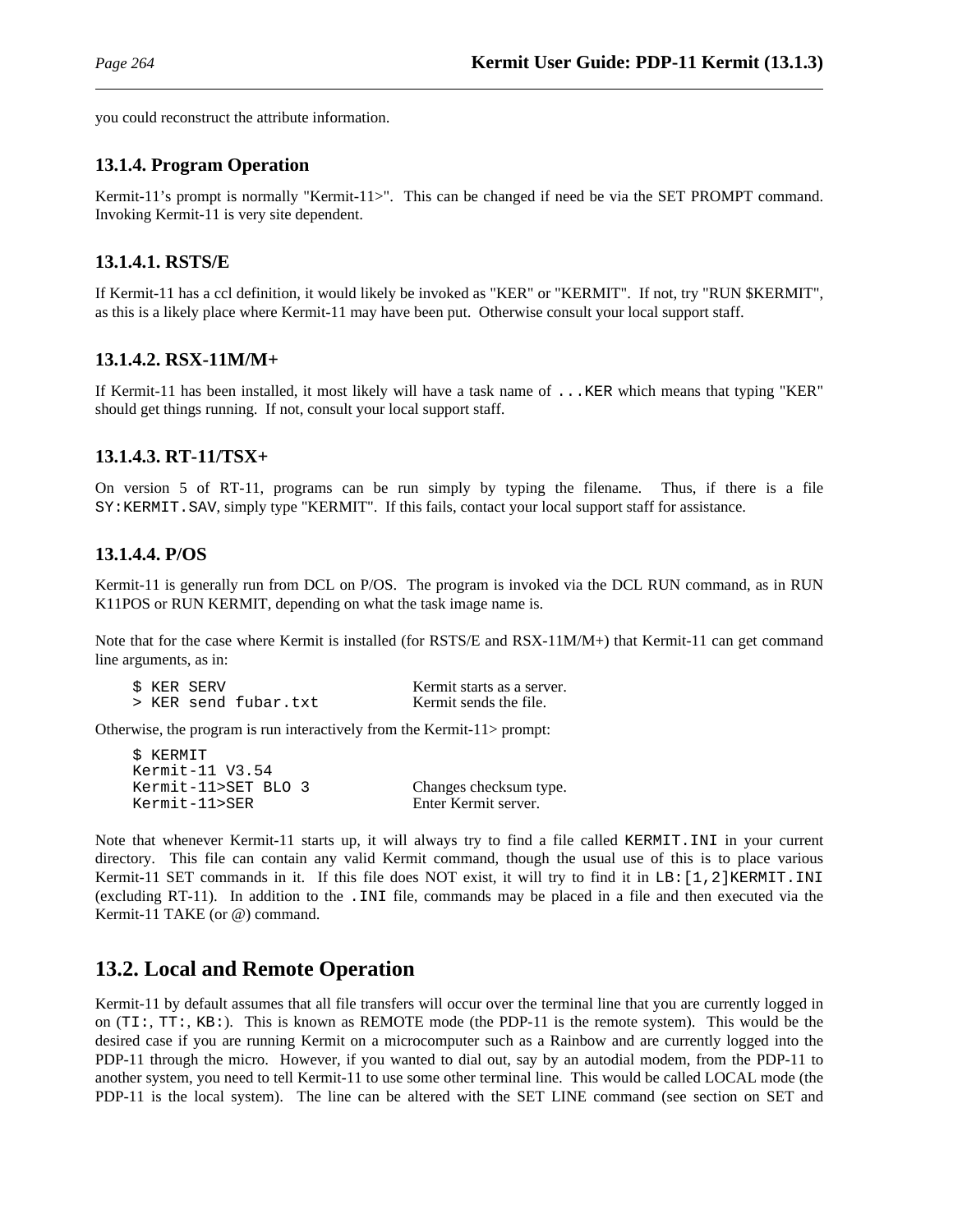CONNECT). A SET LINE command is done implicitly if Kermit-11 finds itself running on a PRO/350, under either P/OS, RT-11 or TSX+.

Since support of parity varies by both interface type (DL11 vs DZ11) and by operating system, Kermit-11 makes NO attempt to find out what the current parity of it's line is. Kermit-11 generates it's own parity which is set with the SET PARITY command.

There are a couple of things to point out regarding Kermit-11 and LOCAL mode (you did a SET LINE command):

- The system manager may have lines other than your own protected (or owned by the system). On RSTS/E lines are often made unaccessible unless your account possesses the needed privilege(s). On RSX-11M/M+, privilege is required to alter settings on any other terminal line. You may have to talk to your system manager to get access to an outgoing terminal line.
- Once connected to a modem through another line, a means must exist for the connection to be broken (if the host you are calling won't do it). Given that your line has full or partial modem control (DZV11, DZ11, DH11, DHU/V11) the RSX, RT-11/TSX+ and RSTS/E Kermits have a HANGUP (or DISCONNECT) command, which instructs the system to disconnect the modem. Unless this is done, you never get disconnected and could run up a tidy phone bill.

Kermit-11 has, as of v3.53, a rudimentary command line editor. You can recall previous commands with the UP-Arrow key, and exit the command with the LEFT and RIGHT arrow keys. The RUBOUT key, of course, deletes characters, while the Control-R key retypes the line. Control-E moves to the end of the line and Control-H moves to the start of the line.

## **13.3. Kermit-11 Commands**

Kermit-11 has the following commands available:

| $\omega$       | Synonym for TAKE                                    |
|----------------|-----------------------------------------------------|
| <b>BYE</b>     | Logout a remote server                              |
| <b>CONNECT</b> | Connect to a remote system                          |
| <b>COPY</b>    | Local copy of a file(s)                             |
| <b>CWD</b>     | Set new working directory                           |
| <b>DELETE</b>  | Local delete of a file $(s)$                        |
| <b>DIAL</b>    | Have a connected modem dial a number                |
| <b>DIRECT</b>  | Local directory display                             |
| DISCONNECT     | Hangup a remote line                                |
| <b>DISPLAY</b> | Internal debugging                                  |
| <b>ERASE</b>   | Local delete of a file $(s)$                        |
| <b>EXIT</b>    | Exit to system                                      |
| <b>FINISH</b>  | Stop a remote server without logging out            |
| <b>GET</b>     | Get a file(s) from a remote server                  |
| <b>HANGUP</b>  | Hangup a remote line                                |
| <b>HOST</b>    | Execute system command locally (where applicable)   |
| <b>LOCAL</b>   | Force interpretation of command to the local system |
| <b>LOGFILE</b> | Create a log file                                   |
| QUIT           | Same as EXIT                                        |
| <b>PRINT</b>   | Print a file locally (where applicable)             |
| <b>RECEIVE</b> | Receive a file(s) from a remote kermit              |
| <b>REMOTE</b>  | Prefix for file management commands to a server     |
| <b>RENAME</b>  | Local rename of filename(s)                         |
| <b>SEND</b>    | Send a file(s) to a remote Kermit                   |
| <b>SERVER</b>  | start a Kermit server                               |
| <b>SET</b>     | <b>Change Kermit parameters</b>                     |
| <b>SHOW</b>    | Display Kermit parameters                           |
| TAKE           | Execute indirect command file                       |
|                |                                                     |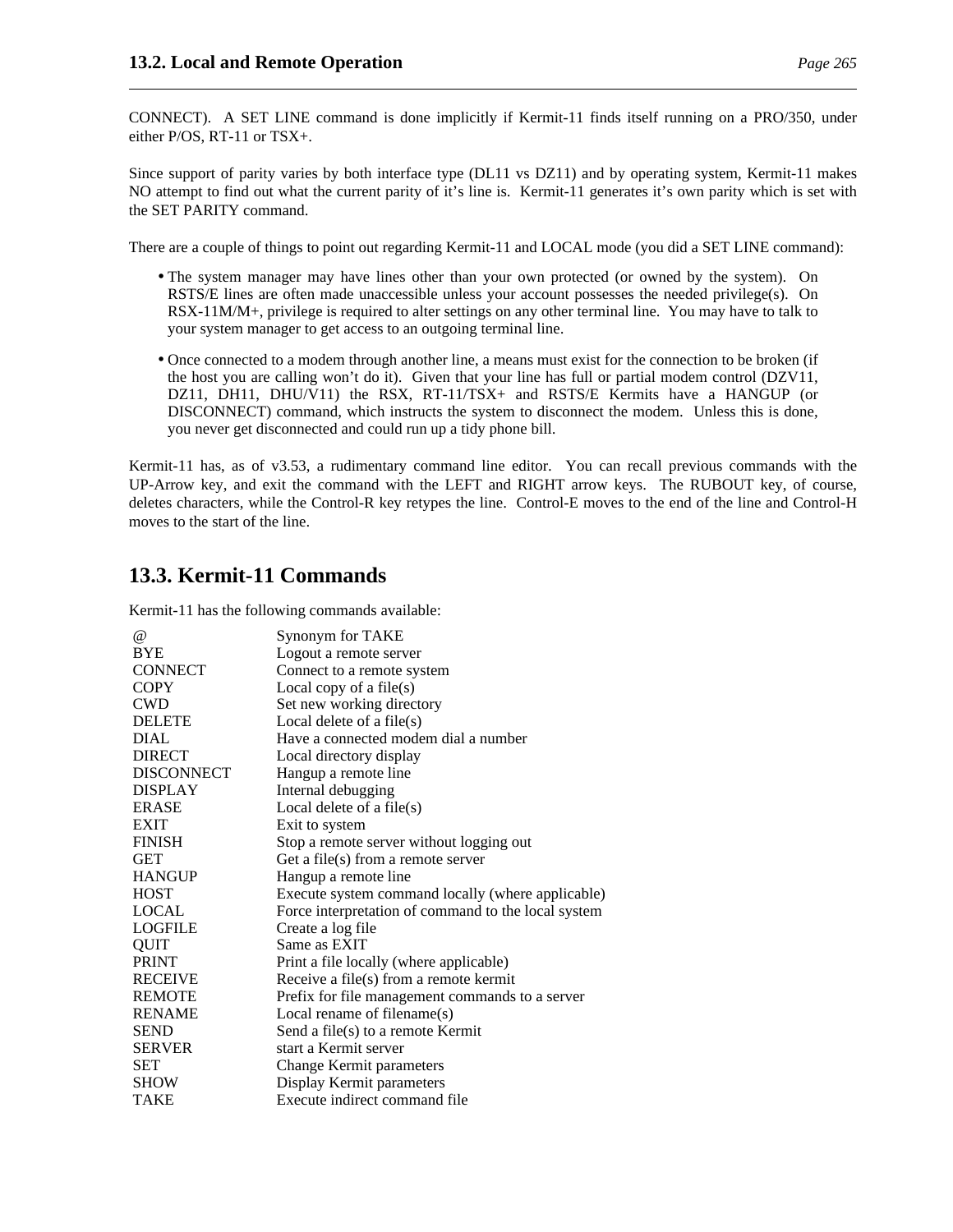## TYPE Local display of file on terminal WHO Local display of logged in users (RSTS/E only)

## **13.4. Commands for File Transfer**

Kermit-11 includes the standard repertoire of Kermit file transfer commands, including SEND, RECEIVE, and GET.

## **The SEND Command**

Syntax: SEND *filespec*

The SEND command causes a file or file group to be sent from the PDP-11 to the other system. If filespec contains wildcard characters then all matching files will be sent, in alphabetical order (according to the ASCII collating sequence) by name. If filespec does not contain any wildcard characters, then the single file specified by filespec will be sent.

### **SEND Command General Operation**

:

Files will be sent with their PDP-11 file name and type (for instance FOO.BAR). Each file will be sent according to the record type and attributes recorded in its file descriptor. Kermit-11 attempts to translate all formats of text file to a format usable on any system. Note that there is no need to set the FILE TYPE parameter for sending files, since Kermit-11 always uses the information from the file directory entry and the filetype (extension) to determine how to send the file.

If communication line parity is being used (see SET PARITY), Kermit-11 will request that the other Kermit use a special kind of prefix notation for binary files. This is an advanced feature, and not all Kermits have it; if the other Kermit does not agree to use this feature, binary files cannot be sent correctly. This includes executable programs (like .EXE files, CP/M .COM files), relocatable object modules (.OBJ files), as well as any text file containing characters with the eighth bit on.

Kermit-11 will also ask the other Kermit whether it can handle a special prefix encoding for repeated characters. If it can, then files with long strings of repeated characters will be transmitted very efficiently. Columnar data, highly indented text, and binary files are the major beneficiaries of this technique.

If you're running Kermit-11 locally, for instance dialing out from a PDP-11 to another system using an autodialer, you should have already run Kermit on the remote system and issued either a RECEIVE or a SERVER command. Once you give Kermit-11 the SEND command, the name of each file will be displayed on your screen as the transfer begins. As the transfer continues, you will get a small display of the packet count along with the number of packets rejected. See the SET TERMINAL and SET UPDATE commands for more information. You may also type Control-X or Control-Z to interrupt the current file or file group. Control-E will also abort the transfer by sending an 'error' packet to the other Kermit.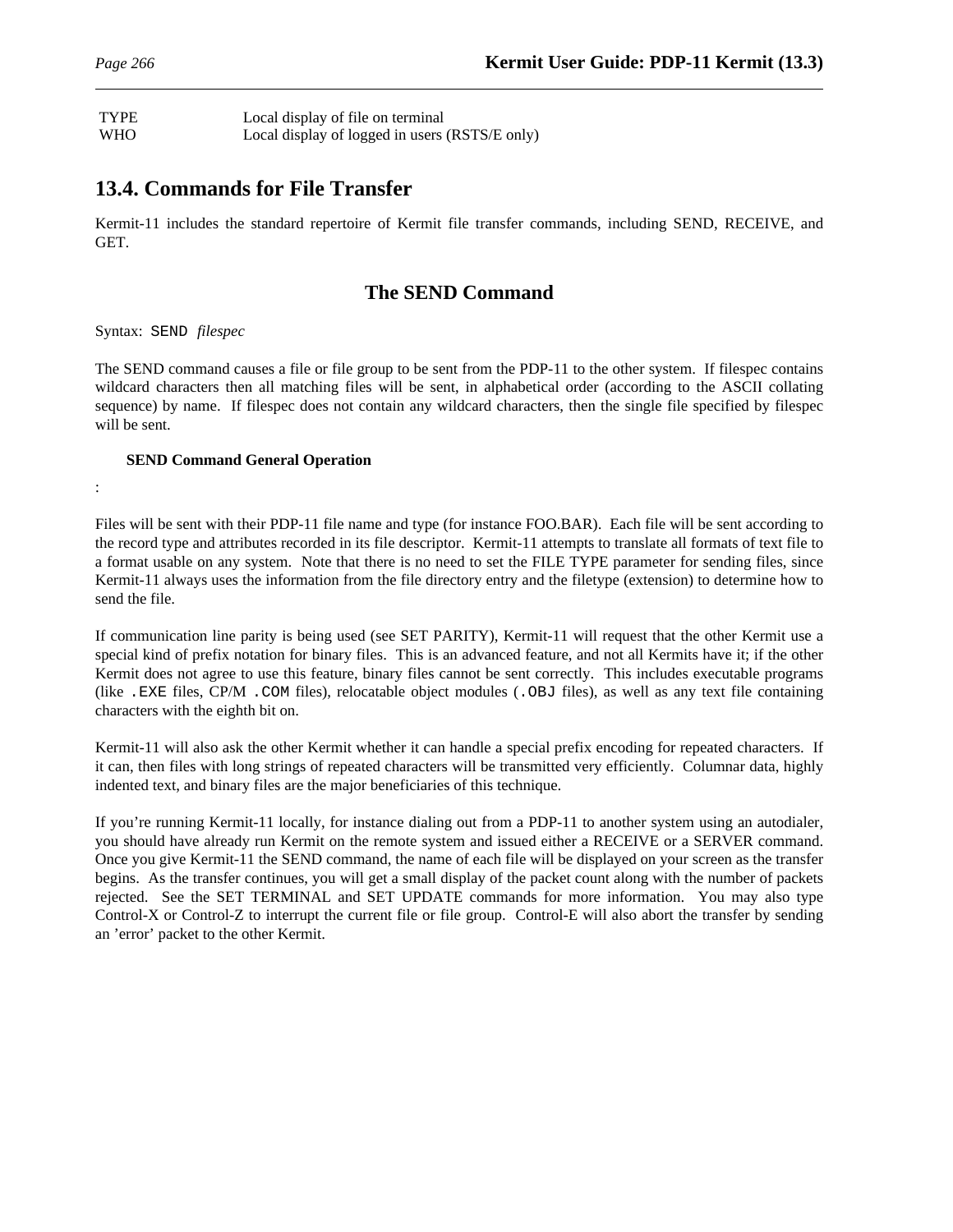## **The RECEIVE command**

Syntax: RECEIVE [*filespec*]

The RECEIVE command tells Kermit-11 to receive a file or file group from the other system. The name is taken from the incoming file header. If an incoming file has the same name as an existing file, Kermit-11 will by default create a new file. On RT-11 and RSTS/E, the old file will be deleted by the executive. On RSX-11M/M+ and P/OS, a new file with a higher version number will be created. To avoid files being superceded, see the SET FILE [NO]SUPERCEDE command.

Incoming files will all be stored with the prevailing file type, ASCII by default, which is appropriate for text files. If you are asking Kermit-11 to receive binary files from a microcomputer or other 8-bit system, you must first type SET FILE TYPE FIXED. Otherwise, an error may occur when receiving the file. Please note that this does NOT apply to two Kermit-11 programs connected to each other. In that case the sending Kermit-11 will tell the receiving Kermit-11 to switch to binary mode if need be.

If parity is being used on the communications line, then 8th-bit prefixing will be requested. If the other side cannot do this, binary files cannot be transferred correctly.

If you are running Kermit-11 locally, you should already have issued a SEND command to the remote Kermit, and then escaped back to Kermit-11. As files arrive, their names will be displayed on your screen.

If a file arrives that you don't really want, you can attempt to cancel it by typing Control-X; this sends a cancellation request to the remote Kermit. If the remote Kermit understands this request (not all implementations of Kermit support this feature), it will comply; otherwise it will continue to send. If a file group is being sent, you can request the entire group be cancelled by typing Control-Z.

Normally, one runs the remote Kermit as a SERVER, thus the RECEIVE command is never used, rather, the GET command, described next, is used.

## **The GET Command**

Syntax: GET [*remote-filespec*]

The GET command requests a remote Kermit server to send the file or file group specified by *remote-filespec*. This command can be used only when Kermit-11 is local, with a Kermit server on the other end of the line specified by SET LINE. This means that you must have CONNECTed to the other system, logged in, run Kermit there, issued the SERVER command, and escaped back to the PDP-11.

The remote filespec is any string that can be a legal file specification for the remote system; it is not parsed or validated locally. Any leading spaces before the remote filespec are stripped, and lower case characters are raised to upper case.

As files arrive, their names will be displayed on your screen. As in the RECEIVE command, Control-X ( $\infty$ ) to request that the current incoming file be ancelled,  $\sim$  z to request that the entire incoming batch be cancelled.

If the remote Kermit is not capable of server functions, then you will probably get an error message back from it like "Illegal packet type". In this case, you must connect to the other Kermit, give a SEND command, escape back, and give a RECEIVE command.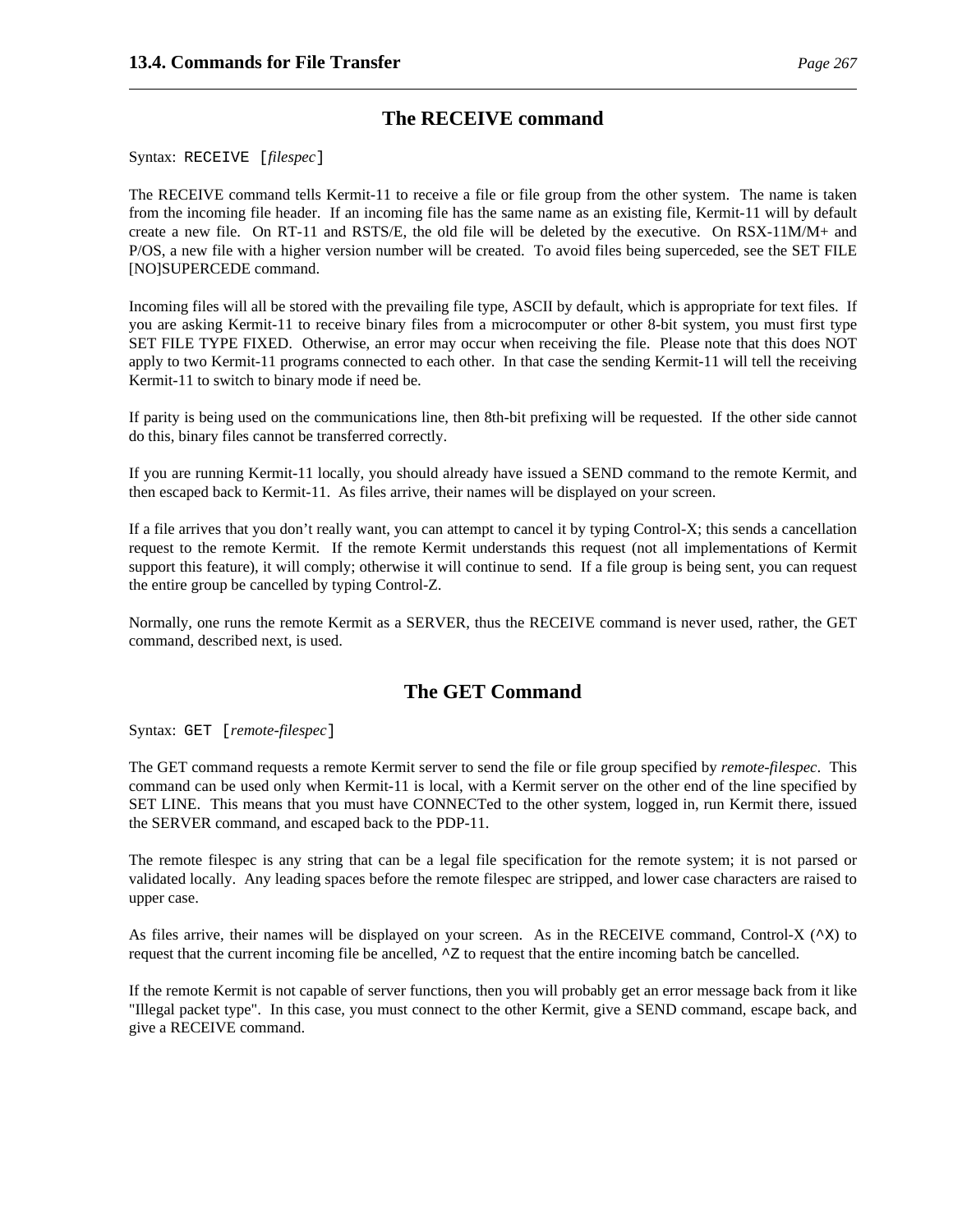## **13.4.1. Server Operation**

The SERVER command puts a remote Kermit-11 in "server mode", so that it receives all further commands in packets from the local Kermit. The Kermit-11 server is capable (as of this writing) of executing the following remote server commands: SEND, GET, FINISH, BYE, REMOTE DIRECTORY, REMOTE CWD, REMOTE SPACE, REMOTE DELETE, REMOTE TYPE, REMOTE HELP, REMOTE COPY, REMOTE RENAME, REMOTE WHO, REMOTE LOGIN and REMOTE HOST.

Any nonstandard parameters should be selected with SET commands before putting Kermit-11 into server mode, in particular the file type. The Kermit-11 server can send all files in the correct manner automatically. As noted before, if a Kermit-11 is talking to another Kermit-11, they will negotiate any 'binary' parameters automatically. However, if this is NOT the case and you need to ask Kermit-11 to receive binary files you must issue the SET FILE TYPE FIX command before putting it into server mode, and then you must only send binary files. You cannot send a mixture of text files and 8-bit binary files to a Kermit-11 server unless the files are not for use on the PDP-11.

### **13.4.2. Commands for Servers**

When running in local mode, Kermit-11 allows you to give a wide range of commands to a remote Kermit server, with no guarantee the that the remote server can process them, since they are all optional features of the protocol. Commands for servers include the standard SEND, GET, BYE, FINISH commands, as well as the REMOTE command.

## **The BYE Command**

The BYE command tells a remote server to log out of the remote system. In addition, some remote systems will also disconnect the line for you. If this is not the case, the DISCONNECT command will (depending on your interface) cause the line to be dropped. See DISCONNECT.

## **The FINISH Command**

The FINISH command tells the remote Kermit server to exit without logging out of the remote system. You can then CONNECT back to the Server operation system.

## **The REMOTE Command**

Send the specified command to the remote server. If the server does not understand the command (all of these commands are optional features of the Kermit protocol), it will reply with a message like "Unknown Kermit server command". If does understand, it will send the results back, and they will be displayed on the screen. The REMOTE commands are:

#### REMOTE COPY *filespec newfilespec*

Copy file. The server is asked to make a copy of the specified file. Both filespecs must be in the correct format for the remote system. Kermit-11 does not parse or validate the file specifications. Any leading spaces will be stripped and lower case characters converted to upper case. Note that this command simply provides for copying a file within the server's system - it does not cause a file to be transferred.

#### REMOTE CWD *directory*

Change Working Directory. If no directory name is provided, the server will change to the default or home directory. Kermit-11 currently does not ask for a password.

#### REMOTE DELETE *filespec*

Delete the specified file or files. The names of the files that are deleted will appear on your screen.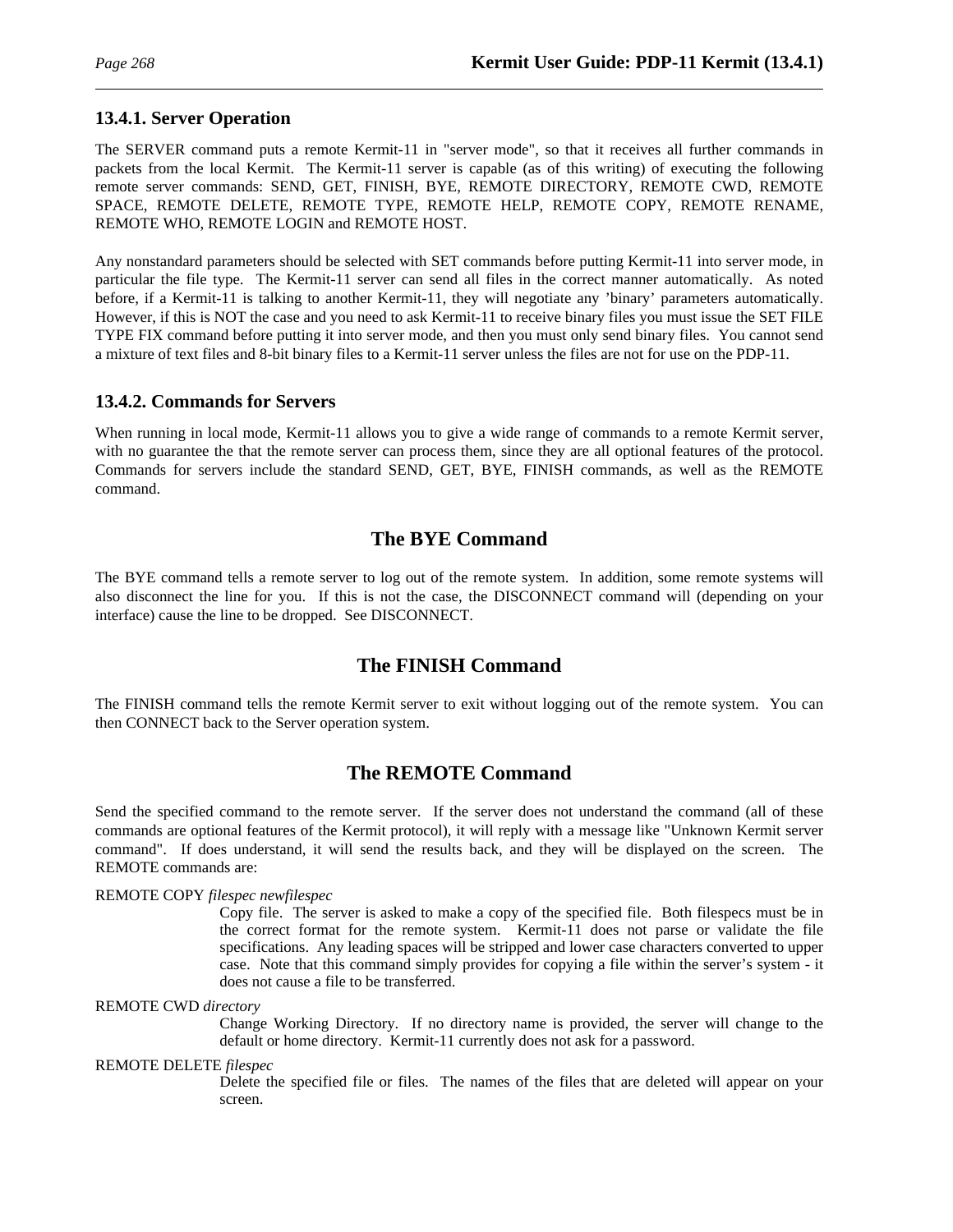REMOTE DIRECTORY [*filespec*]

The names of the files that match the given file specification will be displayed on your screen, perhaps along with size and date information for each file. If no file specification is given, all files from the current directory will be listed.

REMOTE HELP The remote server will send back a list of server commands that it can execute.

#### REMOTE HOST *command*

Pass the given command to the server's host command processor, and display the resulting output on your screen. Not all Kermit servers can do this function. In the case of Kermit-11, only the RSTS/E Kermit-11 server can execute the REMOTE HOST command.

#### REMOTE LOGIN *user password*

Ask a remote server to log into a different account or username. The support for this command is rarely implemented as many systems layer login/logout support over the executive. A Kermit-11 server can only support this on RSTS/E, and at that only for version 9.0 or later. Of the various DEC PDP-11 operating systems, only RSTS/E has the support for logging in and out built into the executive and accessible with directives.

#### REMOTE RENAME *oldfile newfile*

Change the name on the specified file (or files). Both file specifications must be valid for the server's system.

REMOTE SPACE Display information about disk usage in the current directory.

#### REMOTE TYPE *filespec*

Display the contents of the specified file on your screen.

REMOTE WHO Display current status of user's logged in.

## **13.5. Commands for Local File Management**

These commands provide some local file management capability without having to leave the Kermit-11 program. These commands are very similar to the REMOTE commands in function and syntax. They are all executed locally, and are available when Kermit-11 is either local or remote. The arguments to these commands are the same as the arguments expected from the user Kermit when Kermit-11 is processing a command in server mode. Additionally, these commands can be prefixed by the LOCAL keyword.

COPY *filespec newfilespec* CWD *directory* DELETE *filespec* DIRECTORY [*filespec*] **HELP** HOST *command* RENAME *oldfile newfile* SPACE TYPE *filespec* WHO

#### **13.5.1. The CONNECT Command**

The CONNECT command will allow you to connect in as a terminal over the line that was specified by the SET LINE command. (Using the CONNECT command before using the SET LINE command will result in an error message.) The terminal line must be one which is accessible to the user.

The distributed RSX-11M/M+ task has been built with the /PR:0 switch to enable the task to change other terminal settings. Additionally, for RSX-11M/M+, the MCR command SET /SLAVE=TT*nn*: should be done before entering Kermit-11.

If you are running K11POS.TSK on a PRO/350, Kermit will set the line to XK0: and the speed to 9600 by default.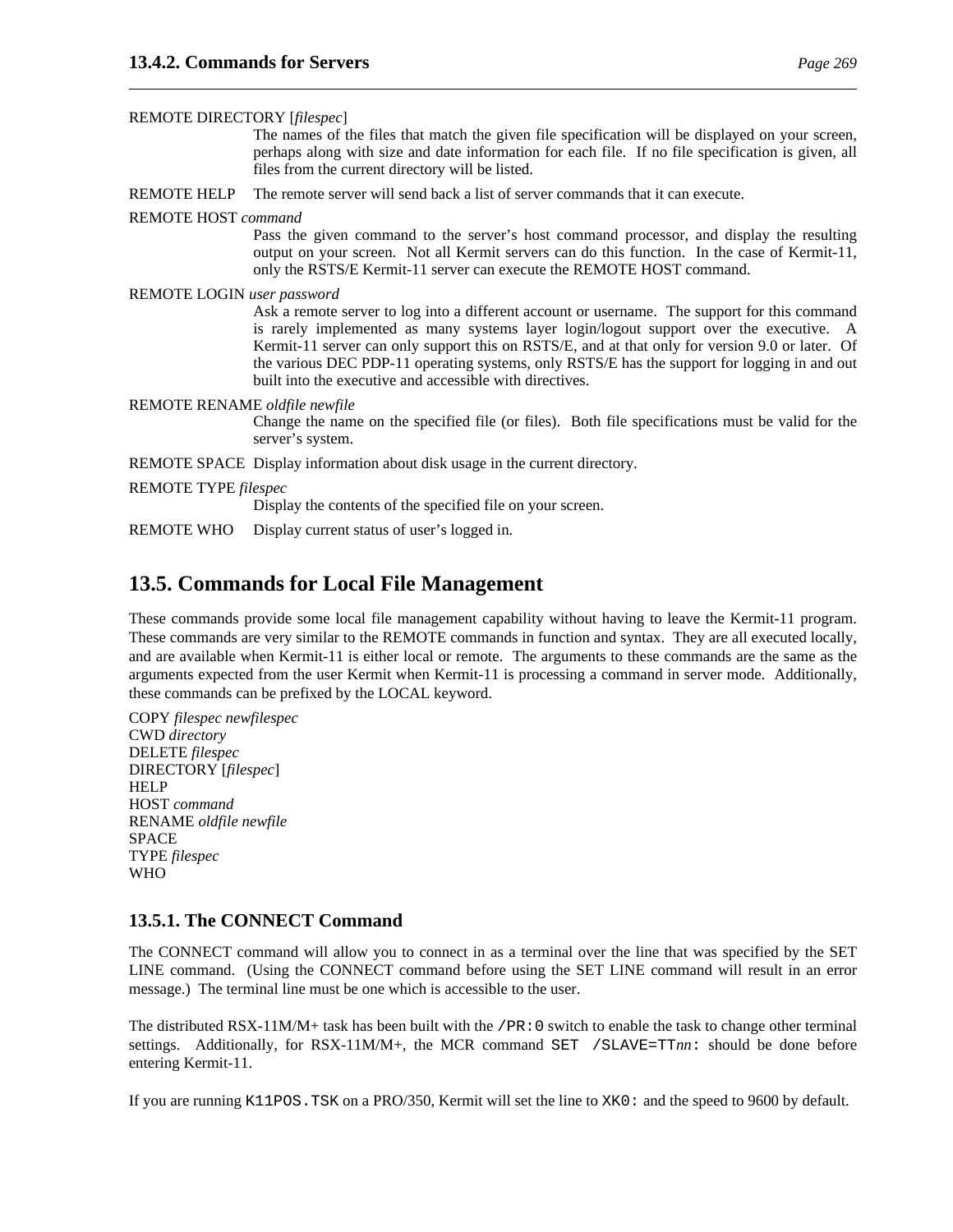Please note that Kermit-11 CAN NOT change the speed of a DL11 type interface, nor can it change the speed of a PDT-150 modem port (use SPEED.SAV).

The following is an example of using a Racal-Vadic VA212 autodialing modem to log into a remote TOPS-20 system. There is one point at which there is no echoing of the user input, this is following the typing of the local 'escape sequence', which by default is Control-\ followed by a 'c'. The control-backslash informs the terminal emulator that the next character is a command. In this case, the command was 'C', which means to return to the local PDP-11 system. Control-\ followed by ? would print a help message. All the commands prior to the DIAL command were contained in the INI file, KERMIT.INI.

```
$ kermit
Kermit-11 V3.46 Last edit: 21-Feb-1986
Kermit-11>set modem vadic
Kermit-11>set pho num cu 9K12121234567
Kermit-11>set logfile 20.log
Kermit-11>set deb console
Kermit-11>set lin tt58:
Link: TT58: Speed: 9600, DTR not present
Kermit-11>set dtr
Kermit-11>set spe 1200
Kermit-11>dial cu
Using: 9K12121234567
Connection established, type CONNECT to access remote
Kermit-11>connect
enter class 4
class 004 start
CU20B
@log xx.abcdef
 CU20B, TOPS-20 Monitor 5.1(5101)-2
 Job 28, TTY32, 2-Apr-84 4:15:24PM
 Previous login was 2-Apr-84 4:10:16PM
        .
        .
@logout
[Confirm]
Logged out Job 28, User XX.ABCDEF , TTY 32,
  at 2-Apr-84 16:19:34, Used 0:00:11 in 0:04:10
Kermit-11>disc
KERMIT link TT58: disconnected
Kermit-11>exit
$ logout
```
## **13.6. The SET Command**

Syntax: SET *parameter keyword*

The SET command is used to set various parameters in Kermit. The format of the SET command is:

#### **SET ATTRIBUTES**

Syntax: SET ATTRIBUTES {ON, OFF}

Part of the Kermit protocol is the support of file attributes. Connected Kermits that support this can send information to each other about file size, time/date of creation, RMS file headers and other useful things. Due to potential problems with incompatible implementations this feature can be disabled. In this case, the sending Kermit-11 will never try to send file attributes, even though the receiver may have indicated that it supports this.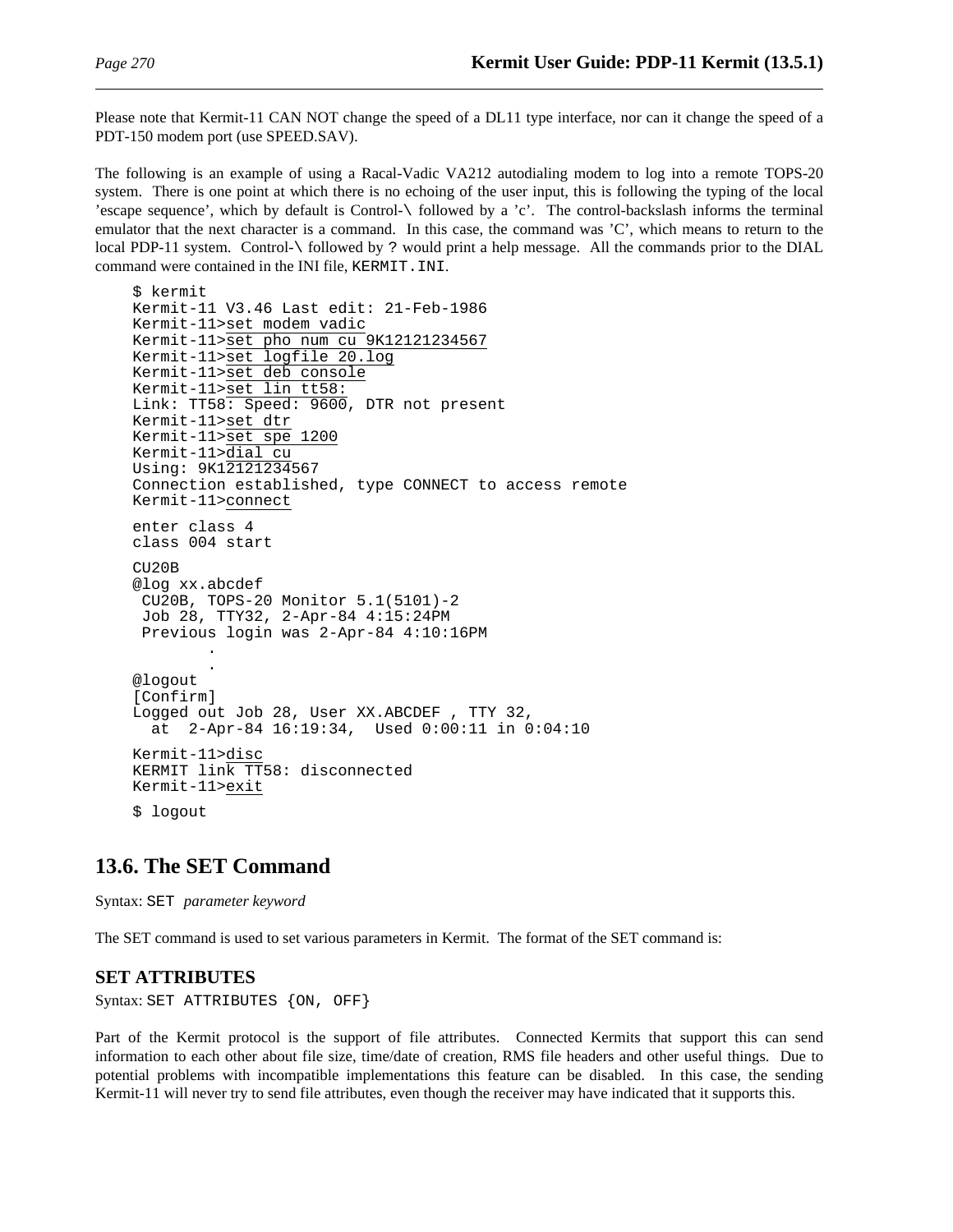## **SET BAUD**

This is the same as SET SPEED. See HELP SET SPEED

### **SET BINARY-TYPE**

Kermit-11 has a default list of filetypes that are scanned to decide if a file should be sent in binary mode in addition to checking file attributes for RSX, P/OS and RSTS/E. The user can, however, override this list with the this command. The default list is fairly inclusive, with types such as .SAV and .TSK forcing Kermit-11 into binary transmission. See HELP SET FIL for the default list. Examples:

Kermit-11> set binary-type .sav Kermit-11> set bin .exe

### **SET BLOCK-CHECK**

Syntax: SET BLOCK\_CHECK  $\{1, 2, 3\}$ 

The SET BLOCKCHECK command is used to determine the block check sequence which will be used during transmission. The block check sequence is used to detect transmission errors. There are three types of block check available. These are the single character checksum (default), the two character checksum, and the three character CRC (cyclic redundancy check). This command does not ensure that the desired type of block check will be used, since both Kermit's involved in the transfer must agree on the block check type. Kermit-11 will request that the type of block check set by this command be used for a transfer. If the other Kermit has also had the same block check type requested, then the desired block check type will be used. Otherwise, the single character checksum will be used. The command should be given to BOTH Kermits since Kermit-11, when in server mode, has no say about what kind of checksum it wants to use. (See Kermit protocol manual for more information.)

## **SET CONSOLE**

Syntax: SET CONSOLE {7, 8}

The SET CONSOLE command is used under P/OS to control the passing of 8 bit data to the terminal during the connect command. If you are getting multinational characters being printed, this is a very useful thing to set. The default is SET CON 7.

## **SET DEBUG**

Syntax: SET DEBUG {ALL, CONSOLE, CONNECT, FILE, PACKET, STATE}

The SET DEBUG command is used to specify the type and level of debugging to a disk file . This disk file must have been created by the SET LOGFILE command.

#### **SET DEBUG ALL**

SET DEBUG ALL will turn on logging for CONSOLE,CONNECT,FILE,PACKET and STATE to the disk file specified by SET LOGFILE. This command is the same as SET DEBUG ON. The command format is:

#### **SET DEBUG CONSOLE**

SET DEBUG CONSOLE will turn on logging for all i/o during a remote connect to the disk file specified by SET LOGFILE. This command is the same as SET DEBUG CONNECT.

#### **SET DEBUG CONNECT**

SET DEBUG CONNECT will turn on logging for all i/o during a remote connect to the disk file specified by SET LOGFILE. This command is the same as SET DEBUG CONSOLE.

#### **SET DEBUG FILE**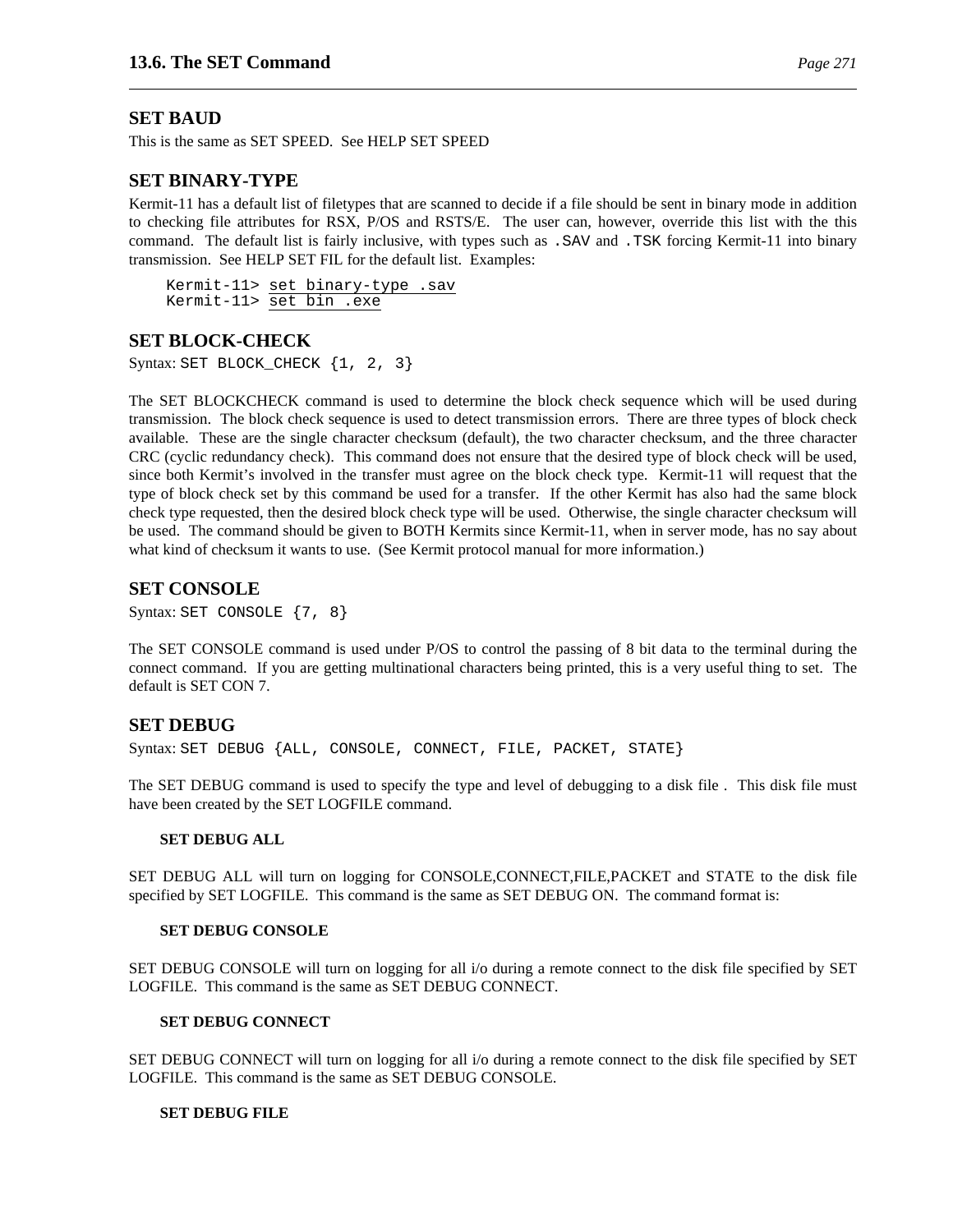SET DEBUG FILE will log all file 'opens' and 'creates' to the file specified by SET LOGFILE.

#### **SET DEBUG HELP**

SET DEBUG HELP gives the user a list of all qualifiers which can be used with SET DEBUG.

#### **SET DEBUG NONE**

SET DEBUG NONE 'turns off' all debugging. This is the same as the SET DEBUG OFF command.

#### **SET DEBUG OFF**

SET DEBUG OFF 'turns off' all debugging. This is the same as the SET DEBUG NONE command.

#### **SET DEBUG ON**

SET DEBUG ON will 'turn on' logging for CONSOLE,CONNECT,FILE,PACKET and STATE to the disk file specified by SET LOGFILE. This command is the same as SET DEBUG ALL.

#### **SET DEBUG PACKET**

SET DEBUG PACKET will 'turn on' logging of all receive and transmit packets to the disk file specified by SET LOGFILE.

#### **SET DEBUG STATE**

SET DEBUG STATE will turn on logging of all internal Kermit-11 state transitions.

## **SET DELAY**

Syntax: SET DELAY *seconds*

The DELAY parameter is the number of seconds to wait before sending data after a SEND command is given. This is used when Kermit-11 is running in remote mode to allow the user time to escape back to the other Kermit and give a RECEIVE command.

## **SET DEFAULT**

Syntax: SET DEFAULT *device*

The DEFAULT parameter allows you to specify a device and UIC (or PPN) for all subsequent file opens (for SENDING) and file creates (for RECEIVING). It is disabled by typing SET HOME. Example:

Kermit-11>set default db2:[200,201]

This is quite useful for Kermit-11 running on a DECNET link, as you can set the default for file operations to include node names and passwords as in:

```
Kermit-11>set def orion::sys$system:[fubar]
```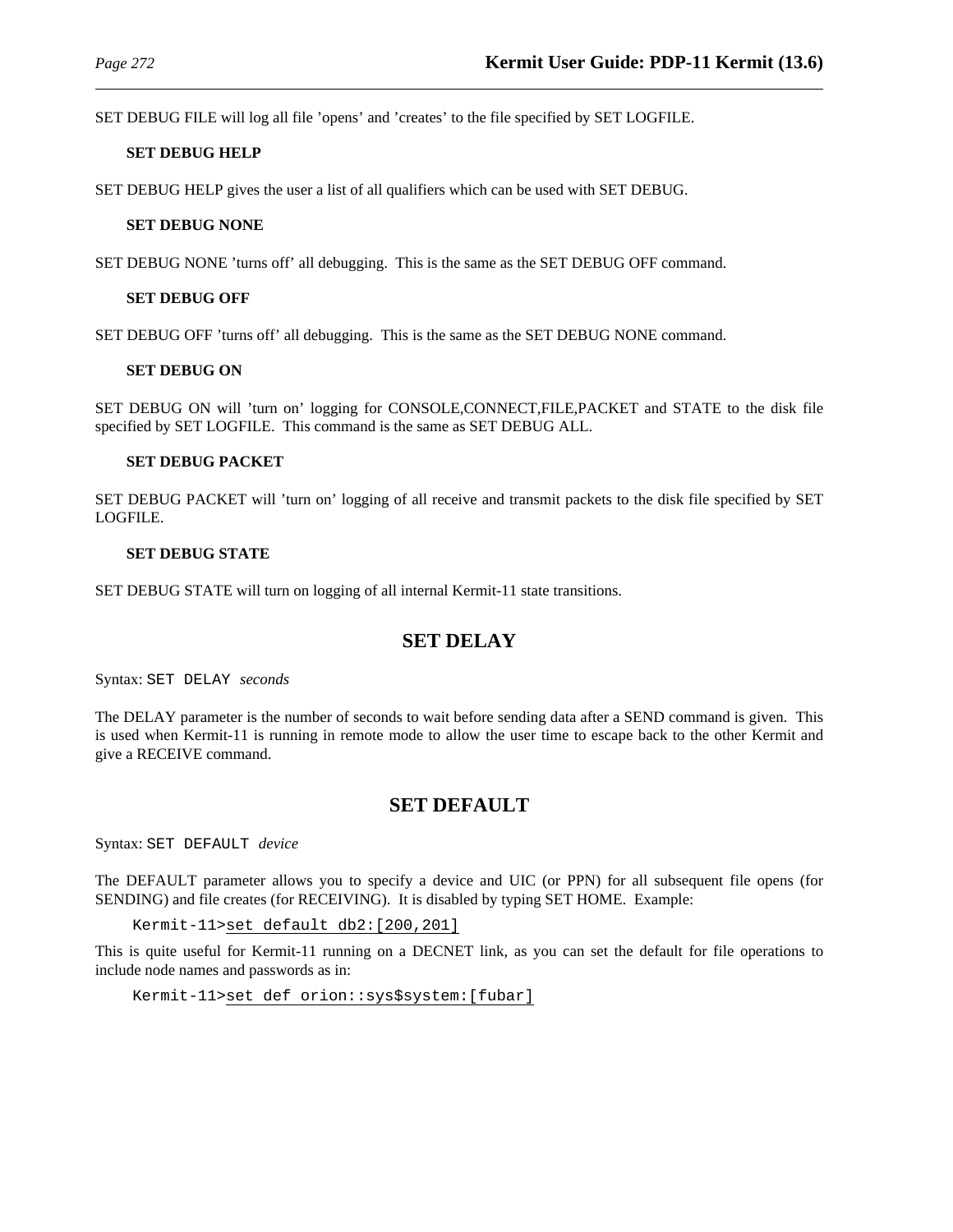## **SET DIAL**

Kermit-11 has knowledge built in to it of a number of the more common 'smart' autodial modems. To find out if your modem is directly supported try the command SET MODEM ?. If your modem is not in this list then you need the SET DIAL command to generate the data base used by Kermit to control the modem. Kermit uses this information to implement the DIAL command. A command such as DIAL can only be done when Kermit knows both how to format commands to the modem, and what kind of text the modem will send back to it in response. As an example, the VADIC VA212PA modem is awakened from an idle state by the character sequence 05 015 (in octal), which is a Control-E followed by a carriage return. In response to this two-character string, the modem responds with:

HELLO: I'M READY \*

Thus Kermit has to know that when it sends the wakeup sequence it needs to wait for the asterisk to be sent back by the modem. At this point Kermit will know that the modem is in a state awaiting further commands, such as that to dial a phone number.

It is not possible for Kermit to have knowledge of all makes of modems. Instead Kermit supports a command, SET MODEM USER DEFINED, which then allows you to use the SET DIAL command to inform Kermit how the modem works. Once Kermit knows how to control the modem, you can use the DIAL command to initiate a call from Kermit.

The SET DIAL commands are:

| Define the wakeup string                 |
|------------------------------------------|
| Define the prompt the modem uses         |
| Define a string to start dialing         |
| Define the string to confirm number      |
| Define the number formatting string      |
| Define string(s) for call complete       |
| Define string(s) for informative text    |
| Define string(s) for call failure        |
| Define string for number confirmation    |
| Set pause time between wakeup characters |
| Set pause time between number digits     |
| Define string for dial tone pause        |
|                                          |

Suppose we had to tell Kermit about the Racal Vadic VA212PA modem (though in reality Kermit already knows about that kind). In checking the owners manual for it, we find that:

- To wake the modem up, we type a control E followed by a carriage return.
- To dial a number, we type the letter D followed by a carriage return. At this point, the modem prints a NUMBER? prompt, we then type the desired number in. It reprints the number and then waits for a carriage return from us to confirm that its really the correct phone number.
- When it completes dialing, it will print 'ON LINE' or 'ONLINE' for a successful call, otherwise it may display on the terminal 'BUSY', 'FAILED CALL', 'NO DIAL', 'VOICE' or 'TIME OUT'. While it is waiting for its call to be answered, it may print the line 'RINGING' several times in order to tell you that it is working on it.

The Kermit commands required would be:

Kermit-11>SET MODEM USER\_DEFINED Kermit-11>SET DIAL WAKEUP \05\015 Kermit-11>SET DIAL PROMPT \* Kermit-11>SET DIAL INITIATE D\015 Kermit-11>SET DIAL FORMAT %P%S\015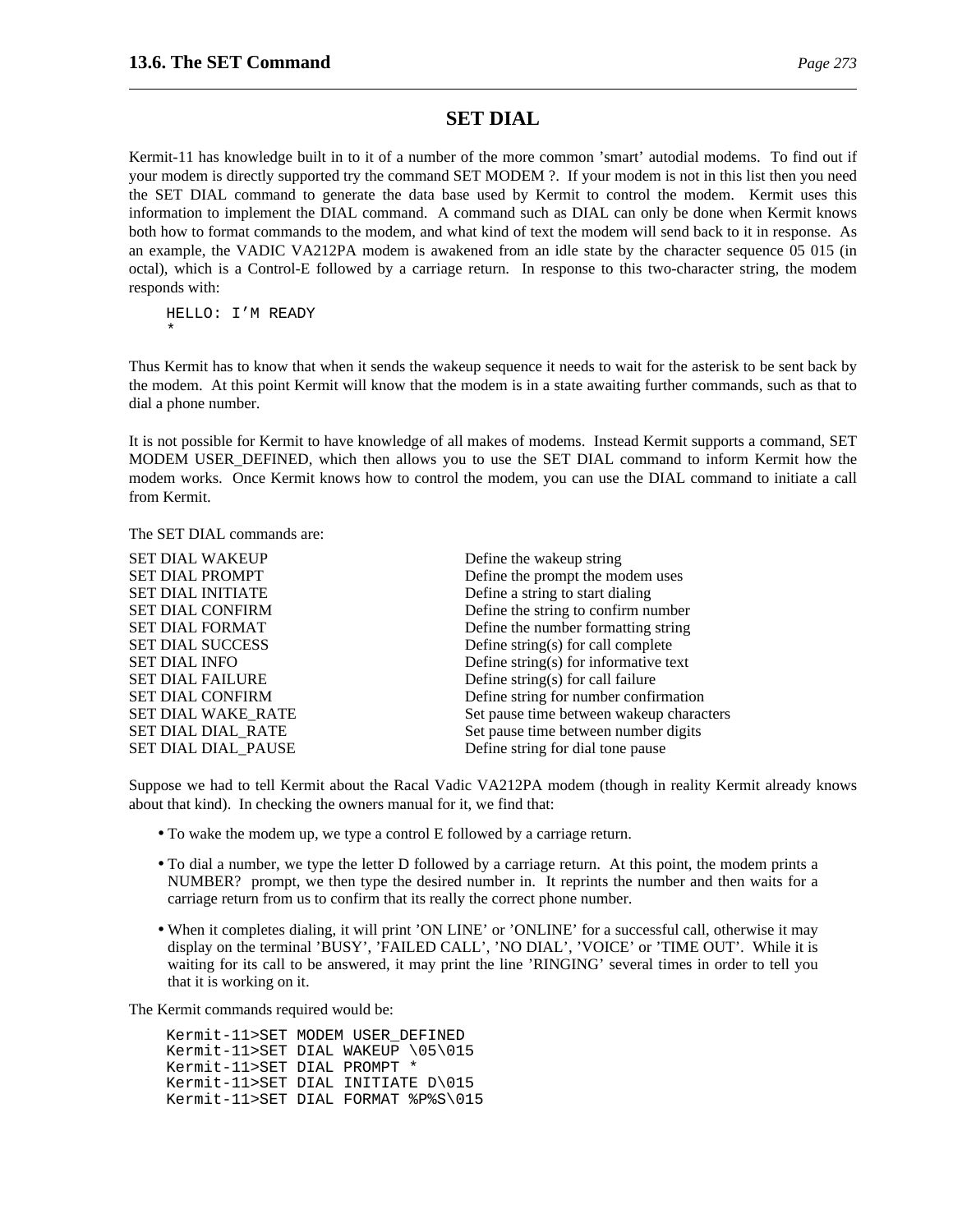Kermit-11>SET DIAL CONFIRM \015 Kermit-11>SET DIAL SUCCESS ONLINE Kermit-11>SET DIAL SUCCESS ON LINE Kermit-11>SET DIAL INFO RINGING Kermit-11>SET DIAL FAILURE BUSY Kermit-11>SET DIAL FAILURE FAILED CALL Kermit-11>SET DIAL FAILURE NO DIAL Kermit-11>SET DIAL FAILURE VOICE Kermit-11>SET DIAL FAILURE TIME OUT Kermit-11>SET DIAL DIAL\_PAUSE 9K Kermit-11>DIAL 14195551212

The notation "\05\015" indicates the Control E followed by a carriage return; 05 is octal for control E, 015 is octal for carriage return. An alternate notation for octal numbers can be used by placing the value inside of inequality characters, as in SET DIAL WAKE <05><015> though the former is preferred.

The notation "%P%S\015" indicates to Kermit that the phone number from the dial command is to be followed by a carriage return; the %S is simply a placeholder for the phone number. The presence of the %P is to indicate where to insert the dial pause string, in this case we need to dial 9 and wait for a second dial tone. The "K" is the Racal Vadic code to get the modem to pause. If you are dialing on a direct line, the DIAL\_PAUSE command is unneeded. If for any reason you need to pass a " $\mathbf{v}$ " or "<" to your modem, simply prefix the character with another " $\mathbf{v}$ ", as in " $\mathbf{v}$ ".

Many modems require only the WAKEUP, PROMPT, FORMAT and result strings. The Digital DF112 is an example of this; its definition would look like:

Kermit-11>SET MODEM USER\_DEFINED Kermit-11>SET DIAL WAKEUP \02 Kermit-11>SET DIAL PROMPT READY Kermit-11>SET DIAL FORMAT %S# Kermit-11>SET DIAL SUCCESS ATTACHED Kermit-11>SET DIAL FAILURE BUSY Kermit-11>SET DIAL FAILURE DISCONNECTED Kermit-11>SET DIAL FAILURE ERROR Kermit-11>SET DIAL FAILURE NO ANSWER

Some modems may be unable to accept data at the line speed; in this case we would need to use the SET DIAL WAKE\_RATE and SET DIAL\_DIAL\_RATE. These two commands accept a delay time in milliseconds; the actual delay will not be precise as the PDP-11 line clock interrupts sixty times per second. Furthermore, on RSTS/E the finest granularity for timing is one second; thus setting delays would result in delays of one second increments.

In general, not all of the result fields need be specified except for the call completed strings; Kermit will time out after a while if it can't match a response with any definitions.

Further information can be found in the sections on SET MODEM, DIAL, REDIAL and SET PHONE.

## **SET DTR**

The SET DTR command is very similar to the DISCONNECT (or HANGUP) command. SET DTR, where supported, raises DTR for a predetermined amount of time, whereas the DISCONNECT (or HANGUP) command drops DTR. The SET DTR is only functional on RSTS/E, which by default keeps DTR low until either RING INDICATOR or CARRIER DETECT goes high. This is opposite of the behavior on RT11 and RSX11M/M+, both of which normally assert DTR. The SET DTR command raises DTR for at least 30 seconds (depending on the version of RSTS/E) and is useful for making connections to front end switches (such as MICOM and GANDALF). On RT11, SET DTR is identical to the HANGUP command; it simply drops DTR for two seconds. In this case (RT11 and TSX+) this command is only supported on RT11 5.2 and TSX+ 6.0 with the XL/XC and CL drivers, respectively. This command is a no-op on RSX11M/M+ and P/OS. For further information on modem support, see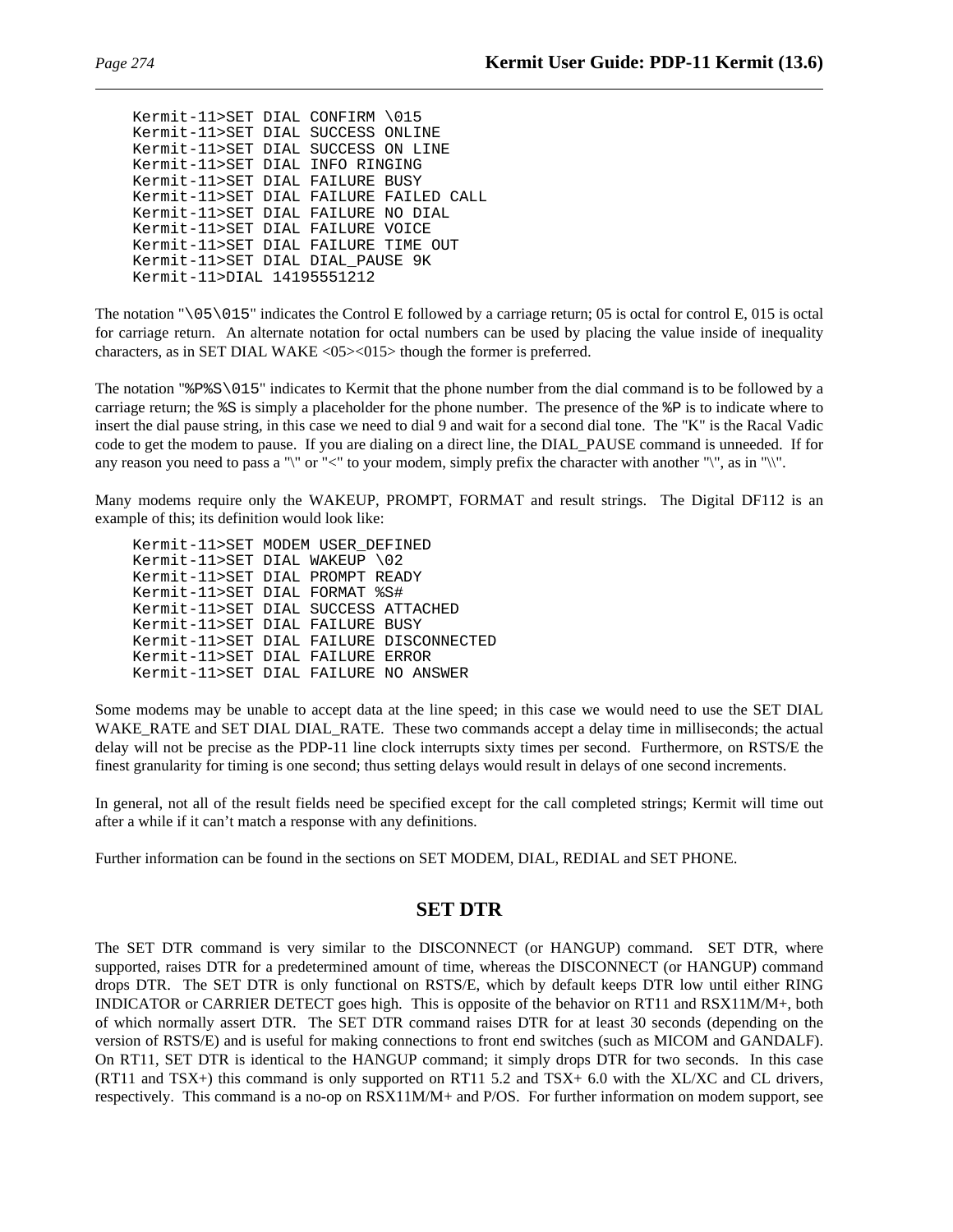the later section regarding such.

### **SET DUPLEX**

Syntax: SET DUPLEX {FULL, HALF}

The DUPLEX parameter controls whether an outgoing link (set via the SET LINE command) is a full duplex link (the default) or a half duplex link. All it does for half duplex is to cause all characters typed after the CONNECT command to be echoed locally.

## **SET END-OF-LINE**

Syntax: SET END-OF-LINE <octal ASCII value>

The END-OF-LINE parameter sets the ASCII character which will be used as a line terminator for all packets SENT to the other KERMIT. This is normally not needed for most versions of KERMIT.

### **SET ESCAPE**

Syntax SET ESCAPE <octal ASCII value>)

This command will set the escape character for the CONNECT processing. The command will take the octal value of the character to use as the escape character. This is the character which is used to "escape" back to Kermit-11 after using the CONNECT command. It defaults to control (octal 34). It is usually a good idea to set this character to something which is not used (or at least not used very much) on the system being to which Kermit-11 is CONNECTing.

#### **SET FILE**

Syntax: SET FILE {NOSUPERCEDE, SUPERCEDE, TYPE *file-type*}

The SET FILE command allows you to set various file related parameters.

## **SET FILE TYPE ASCII**

File type ASCII is for text files. SET FILE TYPE TEXT is the same.

#### **SET FILE TYPE AUTO**

Kermit-11 will normally try to decide if a file must be sent in binary mode based on the file attributes and filetype. If, for instance, the directory entry for FUBAR.TXT showed it to be RMS (or FCS) fixed length records, Kermit-11 will switch to binary mode and send it verbatim. If the receiving Kermit is Kermit-11, then the sending Kermit will send attribute data over also. The file types shown in Table 13-1 also will normally be sent as binary files unless you use the SET FILE TYPE NOAUTO command.

#### **SET FILE TYPE BINARY**

File type BINARY is for non-text files. Note that binary files which are generated on a PDP-11 system cannot be transferred to another (non PDP-11) system without losing file attributes. This means that (for example), an RSM11 indexed file cannot be transmitted with Kermit-11 at this time. You can not have parity set to anything but NONE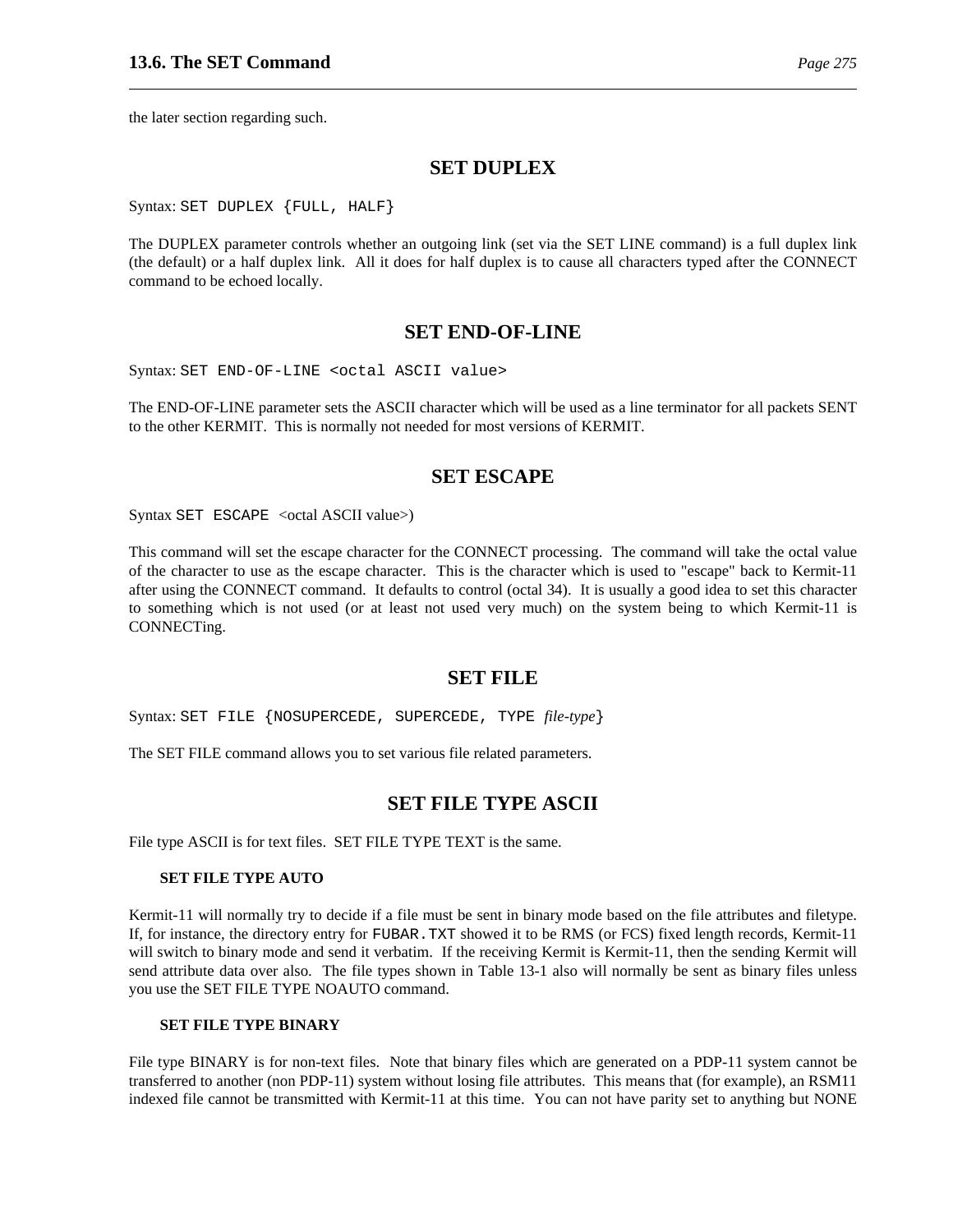- \*.TSK RSX, IAS, and RSTS tasks
- \*. SAV RT11 and RSTS save images<br>\*. OBJ Compiler and macro-11 output
- Compiler and macro-11 output
- \*.STB TKB and LINK symbol tables
- \*.CRF TKB and LINK cross reference files
- \*.TSD 'Time shared DIBOL' for RT11
- \*.BAC RSTS Basic-plus 'compiled' files
- \*.OLB RSX, IAS, and RSTS object libraries
- \*.MLB RSX, IAS, and RSTS macro libraries
- \*.RTS RSTS/E run time systems
- \*.EXE VMS executable

**Table 13-1:** Kermit-11 File Types

to use binary file transfer (see HELP SET PARITY) unless the other Kermit can process eight bit quoting. Two Kermit-11's connected to each other will use binary transmission automatically via the Kermit attribute packets, preserving file attributes where it makes sense (i.e. RSTS/E and RSX only).

### **SET FILE TYPE DECMULTINATIONAL**

PDP-11 Kermit normally strips the high bit of every character on both transmission and reception of files (unless the SET FILE TYPE FIXED command was given). The SET FIL DEC command will cause Kermit-11 to leave all data intact but still obey the host file system when reading or writing files. In other words, Kermit will write sequential implied carriage control files with eight bit data if this command is used.

## **SET FILE TYPE FIXED**

This is the same as SET FILE TYPE BINARY.

## **SET FILE TYPE NOAUTO**

SET FILE NOAUTO disables Kermit-11 from trying to base binary transmission mode on file attributes or filetype.

## **SET FILE SUPERCEDE**

Syntax: SET FILE {SUPERCEDE, NOSUPERCEDE}

SET FILE [NO]SUPERCEDE allows Kermit-11 to accept or reject files received (from either the RECEIVE or GET commands) on a per file basis. The default is SUPERCEDE. By doing SET FILE NOSUPERCEDE Kermit-11 will always check to see if the file to be created is already there (independent of version number) and reject it to the sending server if it exists. This presumes that the Kermit sending the file understands the protocol to reject one file of a (possibly) wildcarded group of files. The main use of this is to resume getting a group of files, as in GET KER:K11\*.\* or GET KER:MS????.\* having lost the connection after transferring some of the files. If this is set, then any files already transferred will not be transferred again.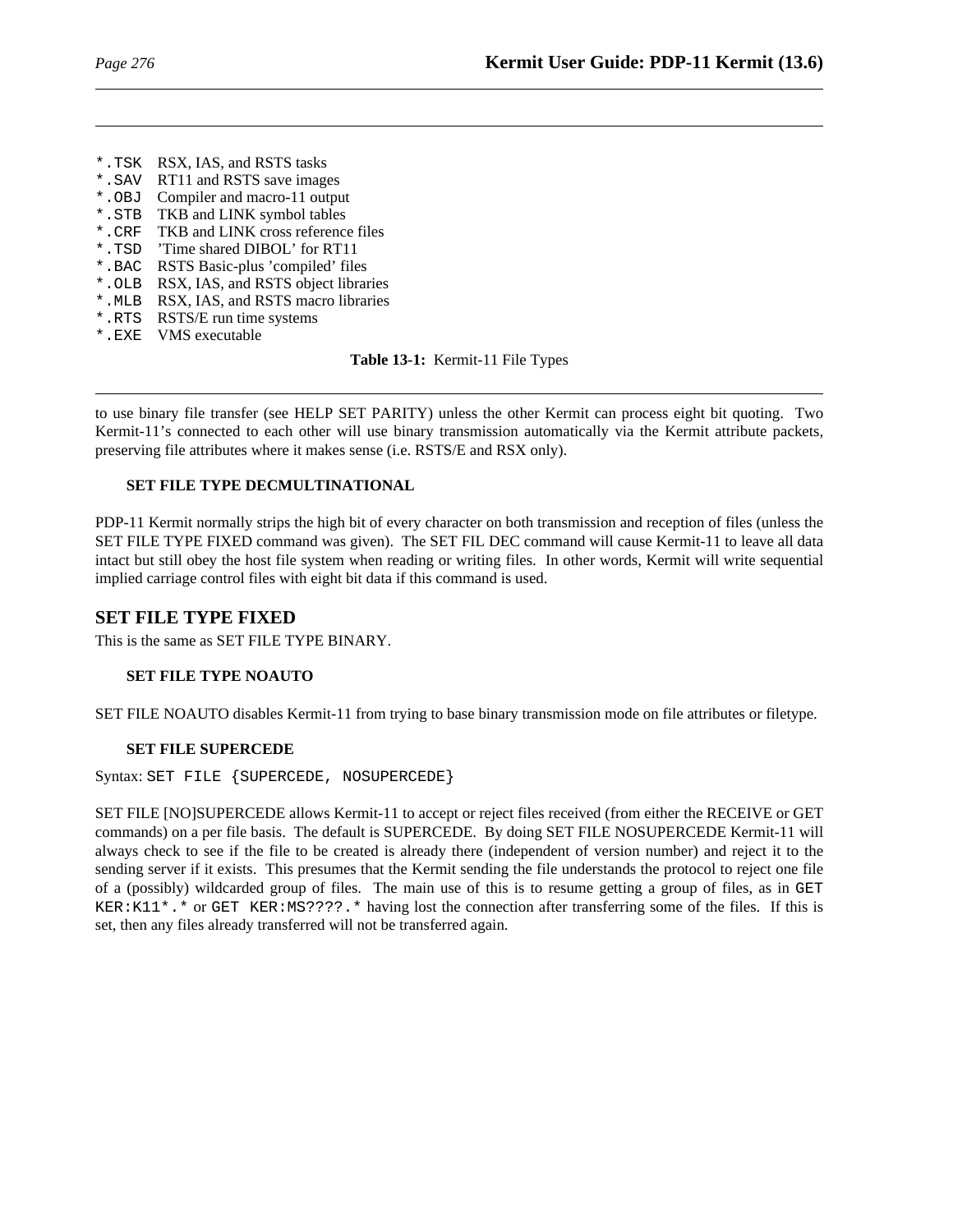### **SET HOME**

SET HOME resets the default device and UIC (or PPN) to nothing, ie, all file opens and creates use your default disk (SY:) and your UIC (or PPN).

#### **SET IBM-MODE**

Syntax: SET IBM {ON, OFF}

The SET IBM ON (or OFF) will instruct Kermit-11 to wait for an XON following each packet sent to an IBM host in linemode. Since the default for IBM mode may not always be appropriate for your IBM compatible system, you can always use the SET HANDSHAKE XON and SET DUPLEX HALF to avoid the parity setting implied by using IBM mode.

#### **SET LINE**

Syntax: SET LINE *device-designator*

The SET LINE command sets the terminal name up for use with the connect command. To use this you must have access to that device. On many systems terminal lines other than your own are protected from access, and may require special procedures to access them. The form of the device name is TTnnn:, where 'nnn' is a decimal number for RSTS and an octal number for RSX-11M/M+. For RT-11, the device name is simply the MT unit number shown by the SHO TER command, as in '5' for DZ11 unit 0 line 4. If the system is running RT-11 version 5 you can do a SET LIN XL:. At worst case, Kermit-11 can use the console port on RT-11. For more information see the notes later on for RT-11 If you are running K11POS.TSK for P/OS on the PRO/350, Kermit-11 will set the line to XK0: and the speed to 9600 baud when Kermit starts. To override the line or speed, set HELP SET LINE and HELP SET SPEED. Examples:

| Kermit-11>SET LINE TT55: |  |
|--------------------------|--|
| Kermit-11>SET LINE 5     |  |
| Kermit-11>SET LINE XKO:  |  |
| Kermit-11>SET LINE XL:   |  |

 $(for RSTS and RSX-11M/M+)$  $(for RT-11 and MT service)$  $(for P/OS, done implicitly)$  $(for RT-11 and XL handler)$ 

See HELP CONNECT, HELP SET DUPLEX and HELP SET SPEED for more information. Also, for TSX+, see notes regarding TSX later in these notes. The RT-11 XL handler has notes later on also.

## **SET LOGFILE**

Syntax: SET LOGFILE *filespec*

The SET LOGFILE command creates a debug dump file for you. It must be used BEFORE any SET DEBUG commands can be used. See HELP DEBUG for further information about debugging modes.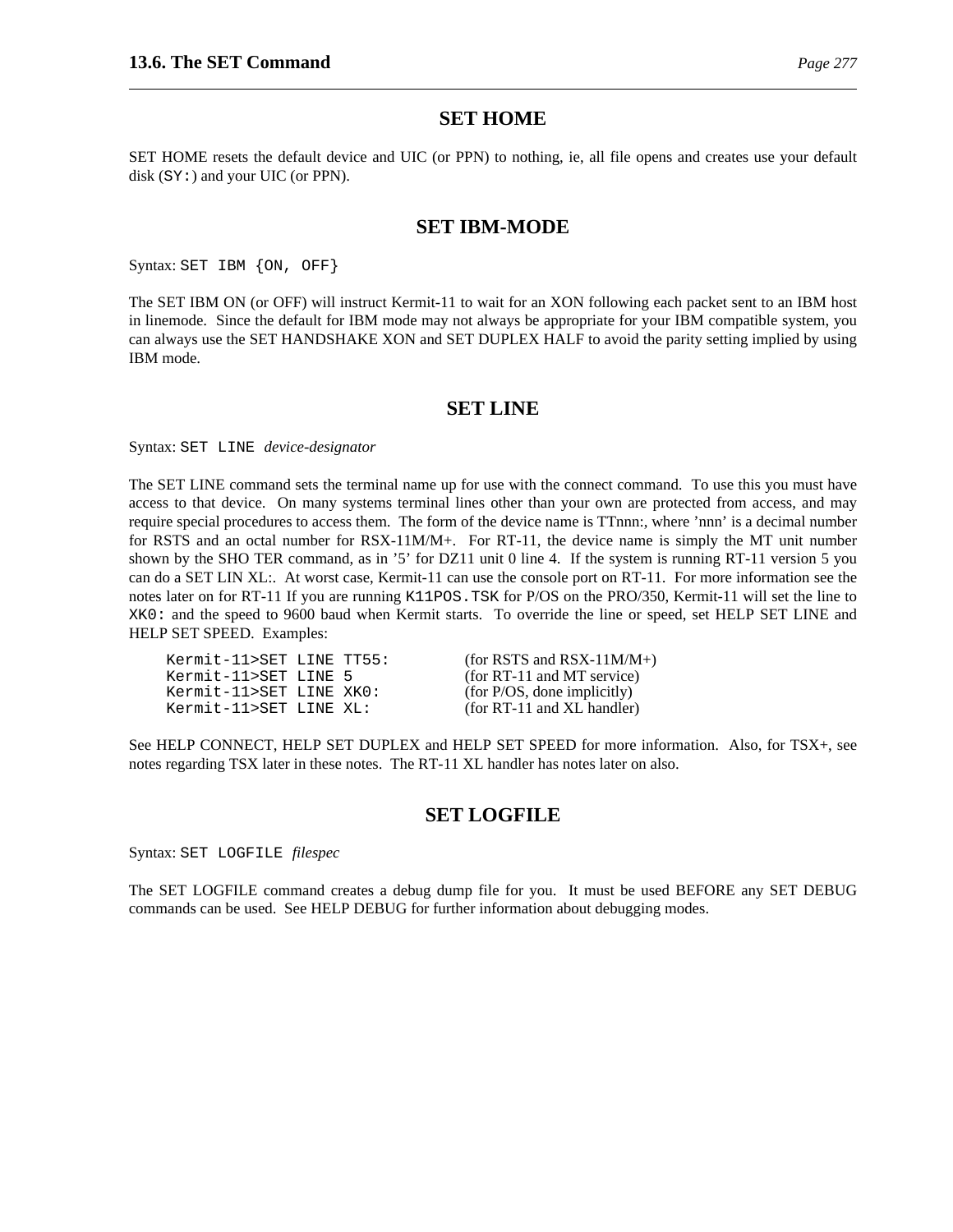## **SET MODEM**

The SET MODEM command defines the type of MODEM use for dialing out on the line set with the SET LINE command, or, in the case of the PRO/350, the XC or XK port. There are only a few modems defined at this time, they are:

| <b>VADIC</b>    | Generic RACAL-VADIC autodial      |
|-----------------|-----------------------------------|
| VA212PA         | Stand alone VADIC VA212           |
| VA212PAR        | Rack mounted VADIC VA212          |
| VA4224          | Rack mounted VADIC VA4224 .v22bis |
| <b>HAYES</b>    | Hayes smartmodem                  |
| DF100           | DEC DF112                         |
| DF200           | DEC DF224                         |
| DF03            | DEC DF03                          |
| <b>MICROCOM</b> |                                   |

The DIAL command is then used after the SET MODEM command. For example, on a PRO/350 running P/OS:

Kermit-11>set prompt PRO> PRO>set modem va212pa PRO>dial 5374411 Modem in command mode Modem dialing Connection made, type CONNECT to access remote PRO>con Enter class ? VX785A Class start Username: BRIAN Password:

...*and so on*

## **SET PACKET-LENGTH**

Syntax: SET PACKET-LENGTH *length*

You can alter the default transmitted packet length with the SET PACKET-LENGTH command. This should not normally be needed unless the line is very noisy, at which time you should probably give up anyway.

## **SET PARITY**

Syntax: SET PARITY {EVEN, ODD, MARK, NONE, SPACE}

This is used with the SET LINE and CONNECT commands to specify the type of parity for the remote link. It defaults to NONE and can be any of ODD, EVEN, MARK or SPACE.

All parity generation is done via software, no special hardware is used. The use of software parity generation is restricted to 8 bit links only. The character format, if parity is set to anything but NONE, will be 7 bits of data followed with high bit set or cleared to indicate the parity. If you set parity to anything but NONE (the default), Kermit-11 will be forced to request 8bit prefixing from the other Kermit-11, which is a method by which Kermit can 'prefix' eight bit characters with a shift code. You MUST use parity (even if MARK or SPACE) when using Kermit-11 with the IBM CMS Series/1 or 7171 3270 emulator, or in linemode through a 3705 front end.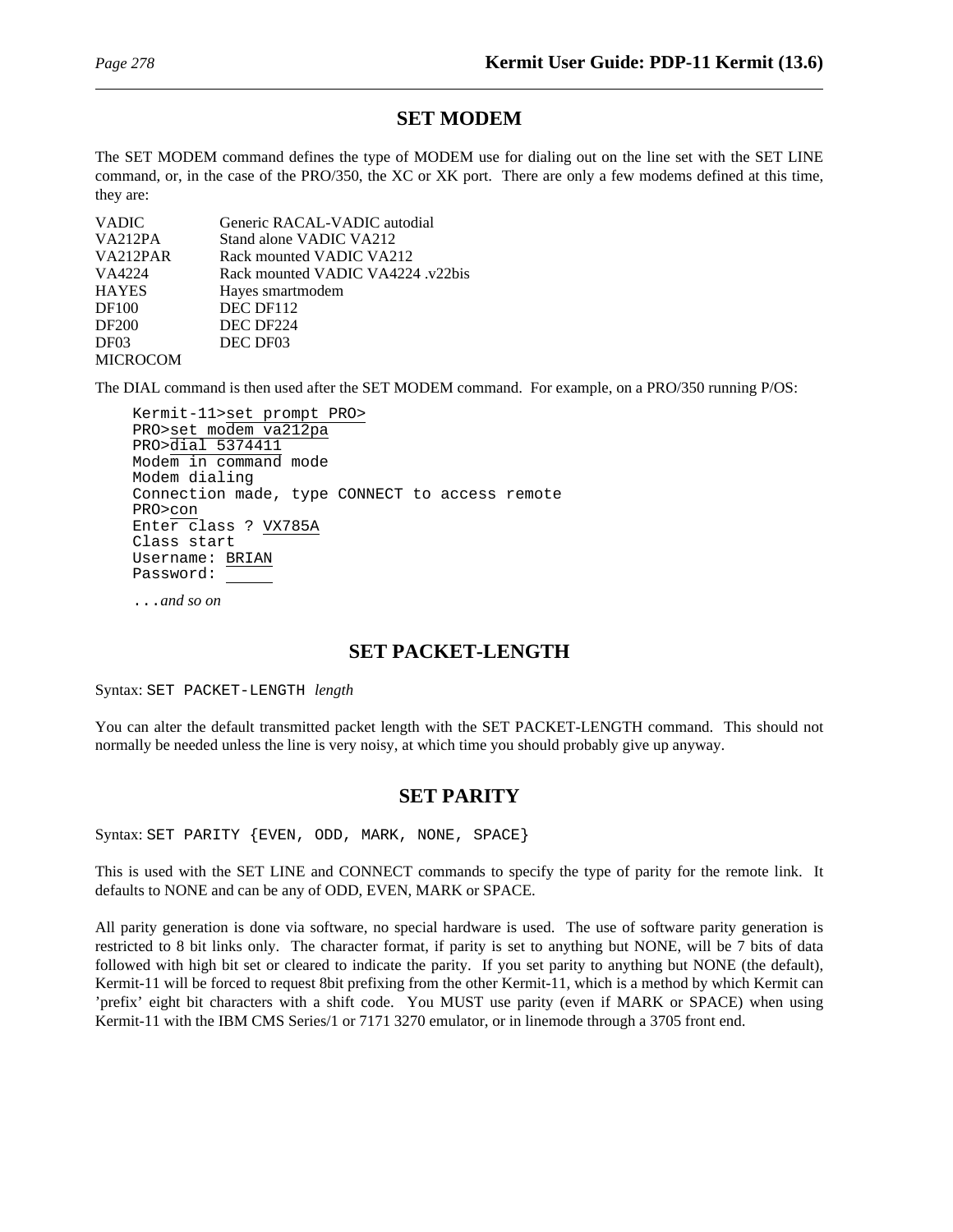## **SET PAUSE**

Syntax: SET PAUSE *seconds*

PAUSE tells Kermit to wait the specified number of seconds between each packet being sent to the other Kermit. This may be useful under situations of heavy system load. This may be automatically computer by Kermit-11 in a future release as a function of line speed.

## **SET PHONE**

Syntax: SET PHONE {NUMBER, TONE, PULSE, BLIND}

The SET PHONE NUMBER command allows you to associate a phone number with a symbolic name for later use with the DIAL command. These definitions could be placed in your KERMIT. INI file, and then referenced later. Example:

Kermit-11>set pho num work 5374411 Kermit-11>set pho num market 16174671234 Kermit-11>dial work

The other two SET PHONE options, SET PHONE [TONE][PULSE] and SET PHONE BLIND are not useful unless the appropiate dial formatting string and character sequences for selecting PULSE or TONE, and BLIND dialing are present in the modem definition macros in K11DIA.MAC. The format effector for TONE/PULSE is %M and the effector for BLIND is %B. Currently (in 3.54) only the VA4224 has entries for these options.

## **SET POS**

Syntax: SET POS {DTE, NODTE}

The SET POS command allows options SPECIFIC to P/OS to be altered. The most useful option is the SET POS [NO]DTE command. This allows Kermit-11 to use PRO/Communications version 2 for terminal emulation, if this product has been installed on the PRO/350. Of course, if this option is chosen, control is returned to the PRO with the EXIT key (F10) rather than with Control  $\mathcal{C}$ .

## **SET PROMPT**

Syntax: SET PROMPT *prompt*

The SET PROMPT command is useful if you are using two Kermit-11's to talk to each other. By using the SET PROMPT command, you can change the prompt from 'Kermit-11>' on either (or both) Kermit to something that would indicate which system you are currently connected to. Examples:

Kermit-11>set prompt Kermit-11/1170> Kermit-11>set prompt Fubar> Kermit-11>set prompt ProKermit-11>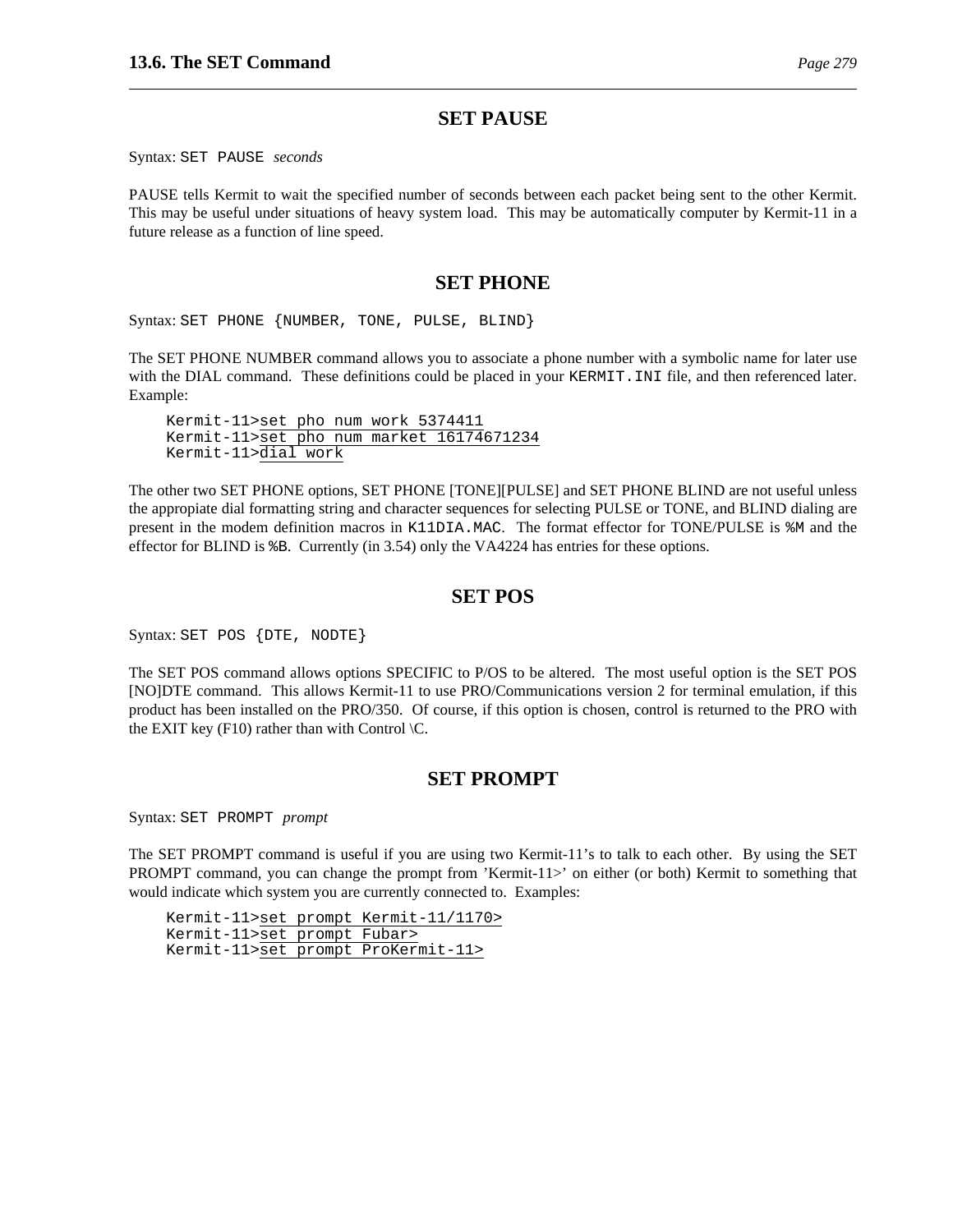## **SET RECEIVE**

Currently the SET RECEIVE and SET SEND basically work the same in that they only alter the END-OF-LINE character and the START-OF-PACKET value, as in:

Kermit-11>set rec start 2 Kermit-11>set rec end 12

The command SET RECEIVE PACKET-LENGTH command is discussed below.

#### **SET RECEIVE END-OF-LINE**

This instructs Kermit-11 to expect something other than the default carriage return (octal 15) at the end of a packet. Kermit-11 will ignore packet terminators. The SET SEND END command is of more use in conditioning outgoing packets.

#### **SET RECEIVE START-OF-PACKET**

The normal Kermit packet prefix is Control-A (ASCII 1); this command changes the prefix Kermit-11 expects on incoming packets. The only reasons this should ever be changed would be: Some piece of equipment somewhere between the two Kermit programs will not pass through a Control-A; or, some piece of of equipment similarly placed is echoing its input. In the latter case, the recipient of such an echo can change the packet prefix for outbound packets to be different from that of arriving packets so that the echoed packets will be ignored. The opposite Kermit must also be told to change the prefix for its inbound packets and the prefix it uses on outgoing packets.

## **SET RECEIVE PACKET-LENGTH**

Syntax: SET RECEIVE PACKET-LENGTH *length*

This command has two functions. The first, and normal one, is to reduce incoming packet lengths in the event that normal sized Kermit packets can not be passed through the communications circuit. There could be, perhaps, some 'black box' somewhere in the link that has a very small buffer size; this command could be used to reduce the size that the SENDING Kermit will use.

The other use is to enable a protocol extension to Kermit called 'Long Packets'. The actual protocol is documented elsewhere, let's just say that this is a way for two Kermit's to use packet sizes far greater than the normal ('Classic') packet size if 90 characters or so. The main use of this feature is in file transfer over links that introduce considerable delay, it is not uncommon for packets to incur an one to two second delay. The net result is a VERY slow running Kermit with an effective speed of perhaps 300 to 600 baud rather than 1200 or 2400 baud. By making the packets longer, we raise the effective speed of such a circuit. The main restriction on the packet size chosen is the link, a given circuit may not pass 500 character packets. Also, BOTH Kermits must support this extension to the protocol, they will always negotiate it before any file transfer. See the notes at the end of this document for more information.

It is HIGHLY recommended that you use the CRC block check, as the default type one checksum could be inadequate for such long packets, as in:

Kermit-11>SET BLO 3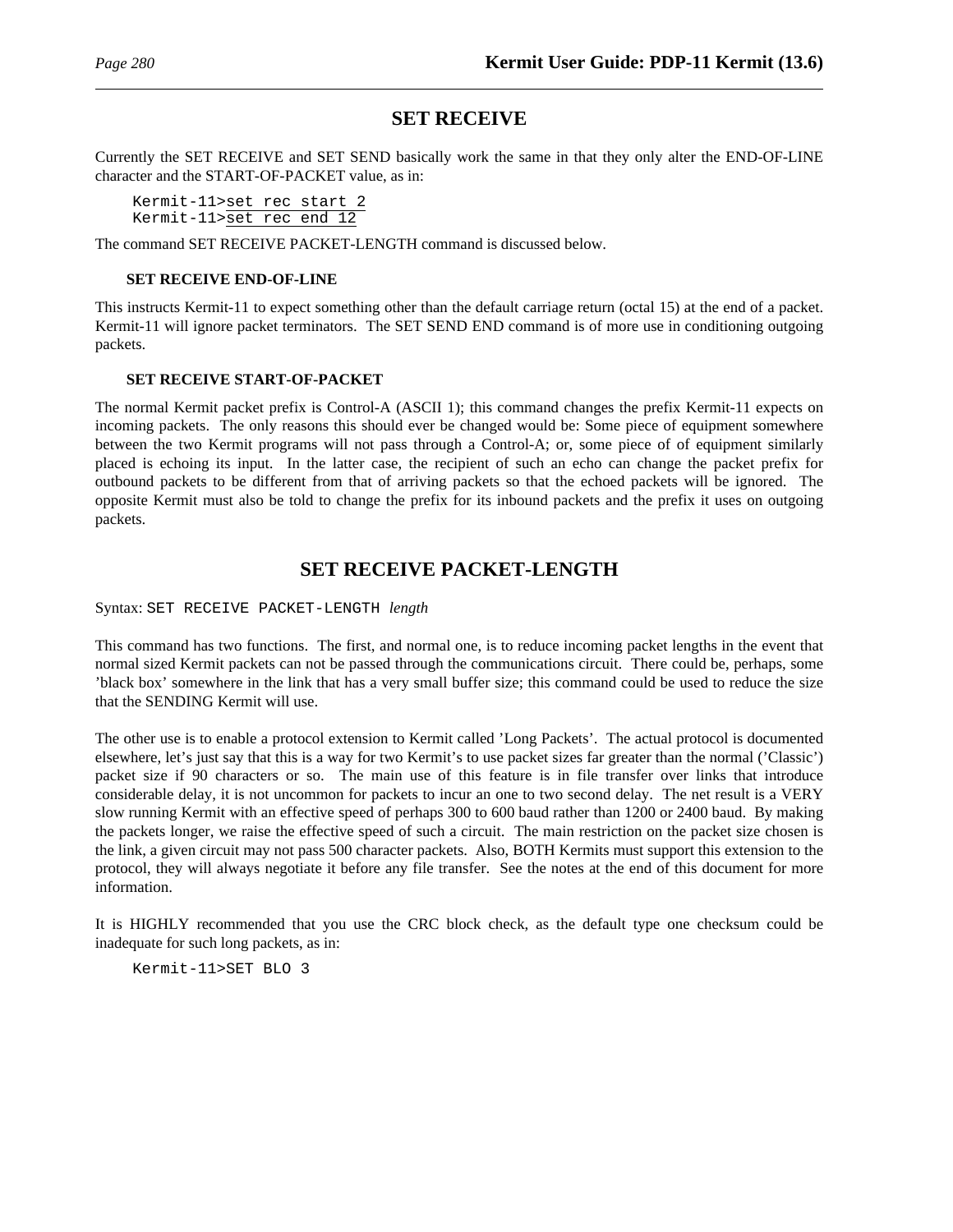Syntax: SET RECORD-FORMAT {STREAM, VARIABLE}

Kermit will, by default, create RMS11 variable length implied carriage control records for text files. You can override this and change it to create stream ascii records with the SET RECORD-FORMAT STREAM command. This is useful for RSTS/E systems if you need file compatability with BASIC Plus. This command would be most useful in a KERMIT.INI file, which is executed by KERMIT when Kermit starts.

## **SET RETRY**

Syntax: (SET RETRY )*number*

SET RETRY value tells Kermit to try that many times on a NAK'ed packet before giving up. This should only be needed if the line is extremely noisy or the PDP-11 host is running very slowly due to the system load.

## **SET RSX**

The SET RSX command is intended to deal with the peculiarities often found with RSX systems. There are currently three SET RSX commands, as in:

| Kermit-11>SET RSX FASTIO      |  | Default for packet reading,      |
|-------------------------------|--|----------------------------------|
|                               |  | waits for $\langle CR \rangle$ . |
| Kermit-11>SET RSX CHARIO      |  | Read one char at a time for      |
|                               |  | packet reading.                  |
| Kermit-11>SET RSX TC.DLU n    |  | Alters the TC.DLU setting.       |
| Kermit-11>SET RSX CONNECT ALT |  | Uses a new $(v2.33)$ connect     |
|                               |  | driver which bypasses TTDRV      |
|                               |  | flow control.                    |
| Kermit-11>SET RSX CONNECT DEF |  | Use old connect code (2.32)      |

The SET RSX command is subject to change and the above options may be removed in the future. Note the the SET RSX CHARIO may be needed when transfering files with parity enabled. This command alters the method by which a packet is read; instead of waiting for a carriage return, Kermit reads the typeahead byte count and then issues a read for that many characters. This is the same method Kermit-11 ALWAYS uses under P/OS.

## **SET RT-11 CREATE-SIZE**

Syntax: (SET RT-11 CREATE-SIZE )*number*

The SET RT-11 CREATE value command was added to assist those RT-11 users with very small disks to be able to get files with sizes greater that half of the available contiguous space available. While this is NOT a problem going from one Kermit-11 to another Kermit-11 since the PDP-11 Kermit supports a subset of the protocol known as 'ATTRIBUTES', other Kermits may not support the exchange of file sizes (most do not). Thus if your largest contiguous space is 300 blocks and you want to get a 250 block file, the command:

Kermit-11>set rt-11 cre 250

would be needed, as RT-11 by default only allocates 50 percent of the available space.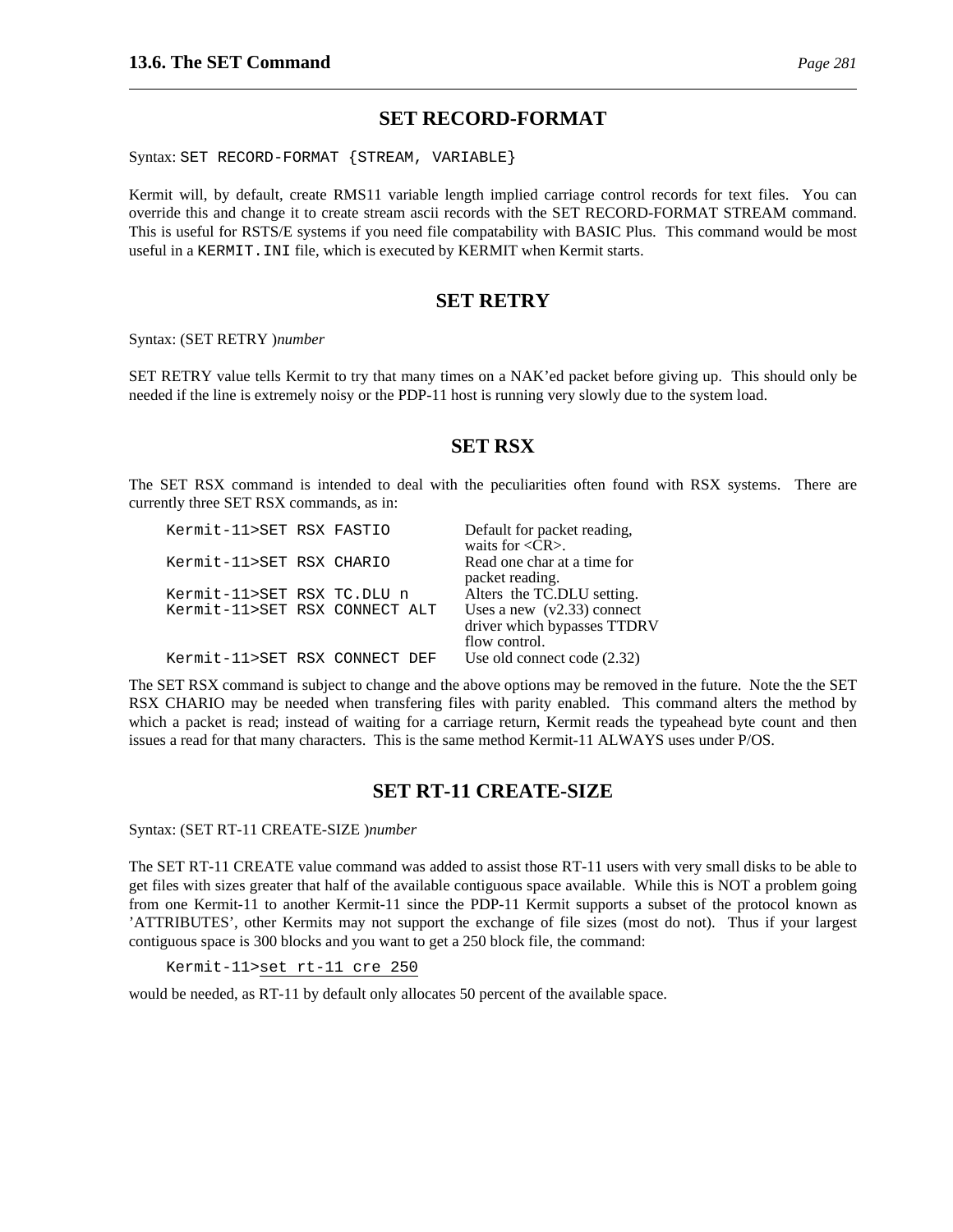## **SET RT-11 FLOW-CONTROL**

Syntax: SET RT-11 {FLOW-CONTROL, NOFLOW}

Note that for the connect command under RT-11 you will most likely need xon/off flow control to be generated by Kermit-11. This is enabled with the SET RT-11 FLOW command. This is by default NOFLOW since the modem the author uses, a Vadic 212PA, can't handle XONs and XOFFs while in command mode. The solution here is to escape back to Kermit command mode after the remote system has been logged into, and then type SET RT-11 FLOW.

The effect of SET RT-11 FLOW is for Kermit-11, when in connect mode, to send an XOFF to the host every eight characters. When the loop in the connect module finds no more data in the input buffer, it sends up to 2 XON characters (in case the first XON got lost) to tell the remote system to start sending again. The reason for doing so is that the RT-11 multiple terminal service is very slow about handling input interrupts and does not do any of it's own flow control when it's internal ring buffer gets full. This has been tested at line speeds up to 4800 baud without losing data. This setting should not be needed for use with the XC/XL handlers.

SET RT-11 FLOW has NO effect on packet transmission, since the Kermit packet size is never mode than 96 characters, and the RT-11 input buffer is 134 characters in size.

The SET RT-11 [NO]FLOW command replaces the older SET RTFLOW [ON][OFF].

## **SET RT-11 VOLUME-VERIFY**

Syntax: SET RT-11 {VOLUME-VERIFY, NOVOLUME}

Normally RT-11 Kermit-11 will check the directory header of a disk to verify that it most likely contains a valid RT-11 file structure before trying to read the directory. If for some reason your disk does not contain the standard data at offset 760 in the header, Kermit-11 will reject the disk. The SET RT-11 NOVOL command will instruct Kermit-11 to bypass that check.

## **SET SEND**

The SET SEND command controls what Kermit-11 will be doing for outgoing packets in that you may want to alter the packet terminator and/or the start of packet character (by default, 15 octal and 1 octal respectively. See HELP SET RECEIVE for more information.

The only extra option for SET SEND is SET SEND [NO]XON. If the command SET SEND XON is give, then every packet sent will be prefixed with an XON character. This could be useful in situations where flow control is erratic. The actual intent of this option was to try to circumvent a firmware bug in the DHV11 when used under RSTS/E.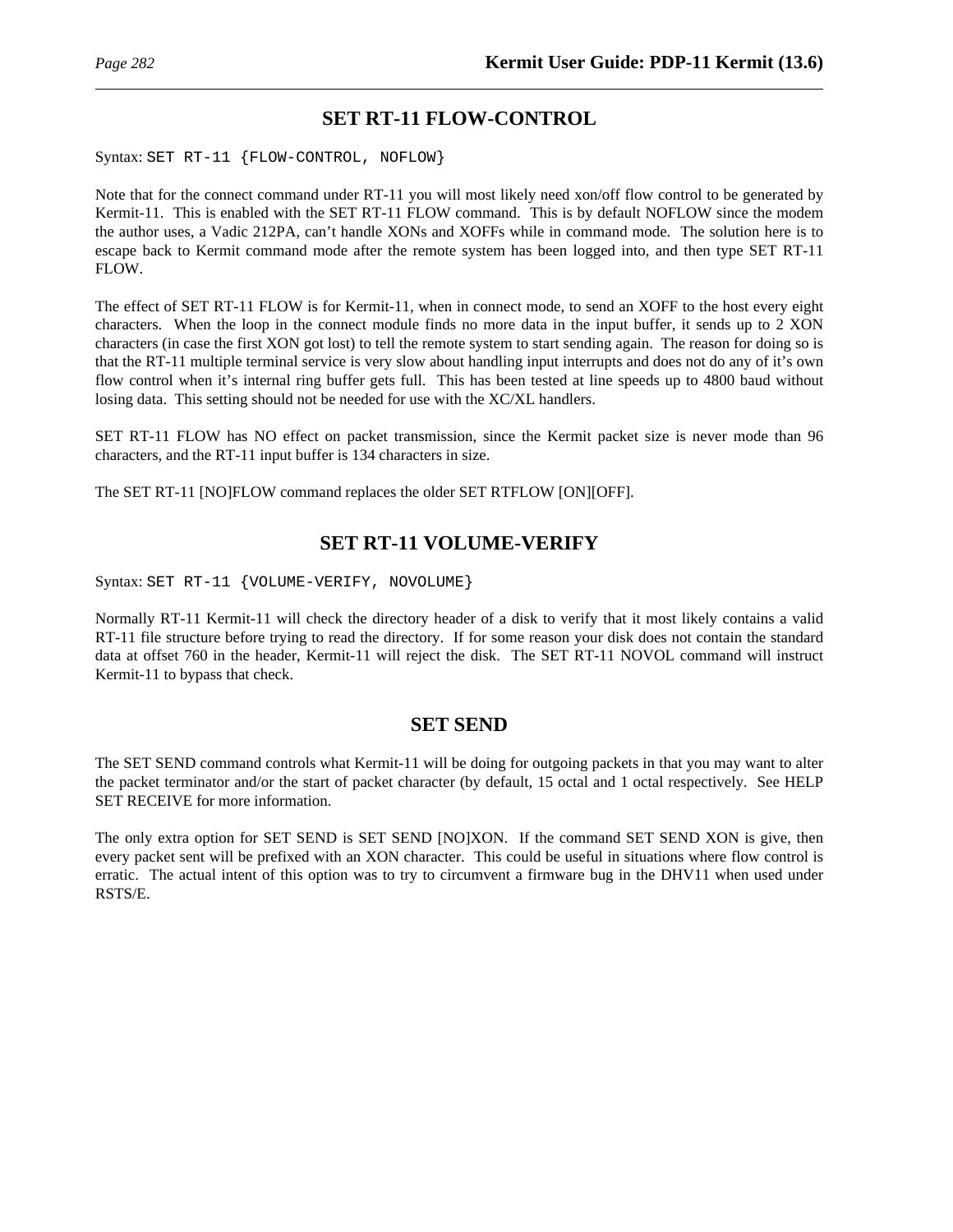## **SET SPEED**

Syntax: SET SPEED *speed*

SET SPEED value sets the line speed for the device specified via the SET LINE command, and used for the CONNECT command. Changing the speed of a terminal line requires privilege for RSTS and RSX-11M/M+. The SET SPEED command will only function with a DH11, DHV11, DZ11 or DZV11 multiline interface. Example:

Kermit-11>set speed 1200

1200 Baud would be a normal speed to use with a VA212PA or a DF03.

Please note that Kermit-11 CAN NOT change the speed of a DL11 type interface, nor can it change the speed of a PDT-150 modem port. For a PDT-150 modem port, use a command of /M/S:*nnnn* to change the speed to *nnnn* for the SPEED.SAV program.

## **SET TIMEOUT**

Syntax: SET TIMEOUT *seconds*

The timeout value tells Kermit how long to wait to get a packet from the other Kermit. If system loads are high, it may be desirable to increase this beyond the default of 10 seconds.

## **SET TERMINAL**

Syntax: SET TERMINAL {TTY, VT100}

The SET TERMINAL command simply controls the way which Kermit-11 prints packet counts while send or receiving a file (or group of files). The simplest way is the default, SET TER TTY. Using SET TER VT100 will cause Kermit to display headers for the numbers printed, at a possible cost in packet speed due to screen control overhead. On the PRO/350, VT100 is assumed. On RSTS/E v9.0 and later, the executive is queried for the terminal type.

## **SET UPDATE**

Syntax: SET {UPDATE *number*, NOUPDATE}

The SET UPDATE command controls the frequency at which the packet count display is updated. The default is 1, displaying each packet. A SET UPD 0 will disable all packet count logs, whereas a SET UPD N will update the display every N packets. The SET NOUPDATE command is the same as SET UPDATE 0.

#### **13.6.1. The DIAL Command**

The DIAL command is new for version 3.29 of Kermit-11. The DIAL command is used to dial a number on an attached modem of known type (see SET MODEM). To find out the current known modems, use the SET MODEM ? command. The following example shows a RACAL-VADIC VA212 modem connect to the XK: port on a PRO/350 running P/OS version 2.

Kermit-11>set prompt PRO> PRO>set modem va212pa PRO>dial 5374401 Modem in command modem Modem dialing Connection failed, !BUSY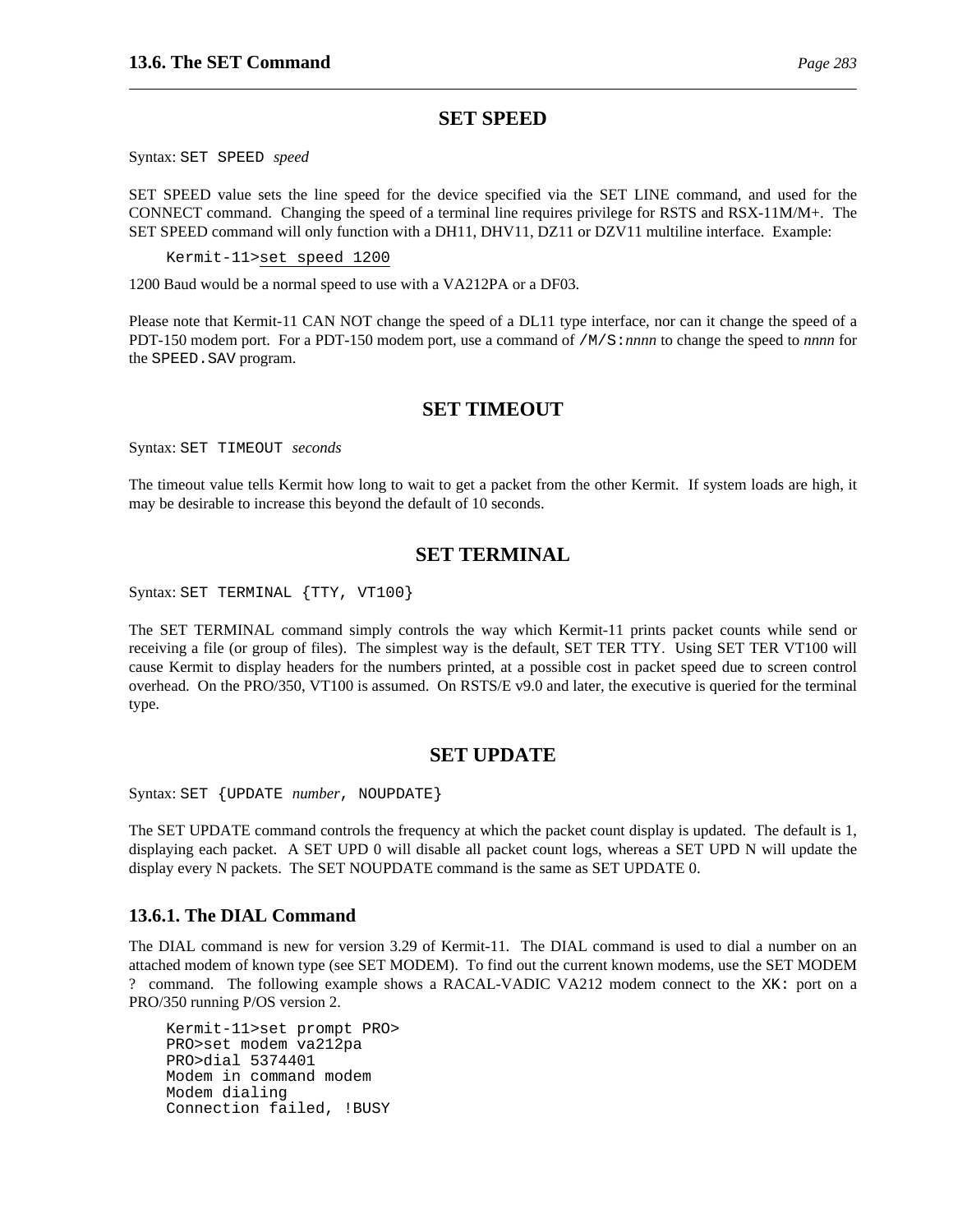```
PRO>dial 5374411
Modem in command modem
Modem dialing
Connection made, type CONNECT to access remote
PRO>con
Enter class ? VX785A
Class start
Username: BRIAN
Password: .....................
```
See SET MODEM for more information.

## **13.7. System Manager's Notes**

## **13.7.1. Odds and Ends**

There are a few odds and ends that should be made aware to the system manager of any PDP-11 system regarding Kermit-11. They are as follows, grouped by operating system. Please note that installation instructions are in K11INS.DOC and that additional information may be in Kermit-11's online help command.

## **Restrictions**

Prior to version 2.21, Kermit-11 did not support 8-bit prefixing. Prior to version 2.23, Kermit-11 did not support repeat character encoding.

The PRO/RT-11 version of Kermit-11 will request 8-bit prefixing due to the fact that the XC handler does not support 8BIT data. For most Kermits this should not be a problem. The XC handler always strips bit 7 from the character being sent, so the PRO/RT-11 version of Kermit will request prefixing of such. It does so internally by setting PARITY to SPACE (always clear the high bit, bit seven).

Note that this implies that a SET PARITY SPACE command will force Kermit-11 to request '8bit' prefixing in order to transfer binary files across a seven bit link.

## **P/OS**

Kermit-11 will run on under P/OS on the Pro/350, the executable file is called K11POS.TSK. It does NOT run from a menu, the normal way to run it is via the RUN command in DCL. It will support the Kermit-11 attribute packets, thus a PRO/350 connected to a PDP-11 host can transparently handle binary and other types of files. The P/OS Kermit-11 can be run either as a local Kermit or a Kermit server. This has been tested under P/OS version 2 connected to both a PDP-11/23+ and PDP-11/70 RSTS/E host.

When Kermit-11 is started on the PRO, it will automatically do a SET LINE XK0: and a SET SPEED 9600. You can, of course, change the speed to whatever you need with the SET SPEED command. The line should be left as XK0:.

The top row function keys are mapped internally. Kermit-11 maps F5 (break) into a true BREAK (a space of 275 ms), F6 (interrupt) to Control-C, F10 to Control-Z, F11 to escape (octal 33) and F12 to backspace (octal 10). The incoming escape sequence DECID is intercepted to allow Kermit-11 to send back a device response of VT100.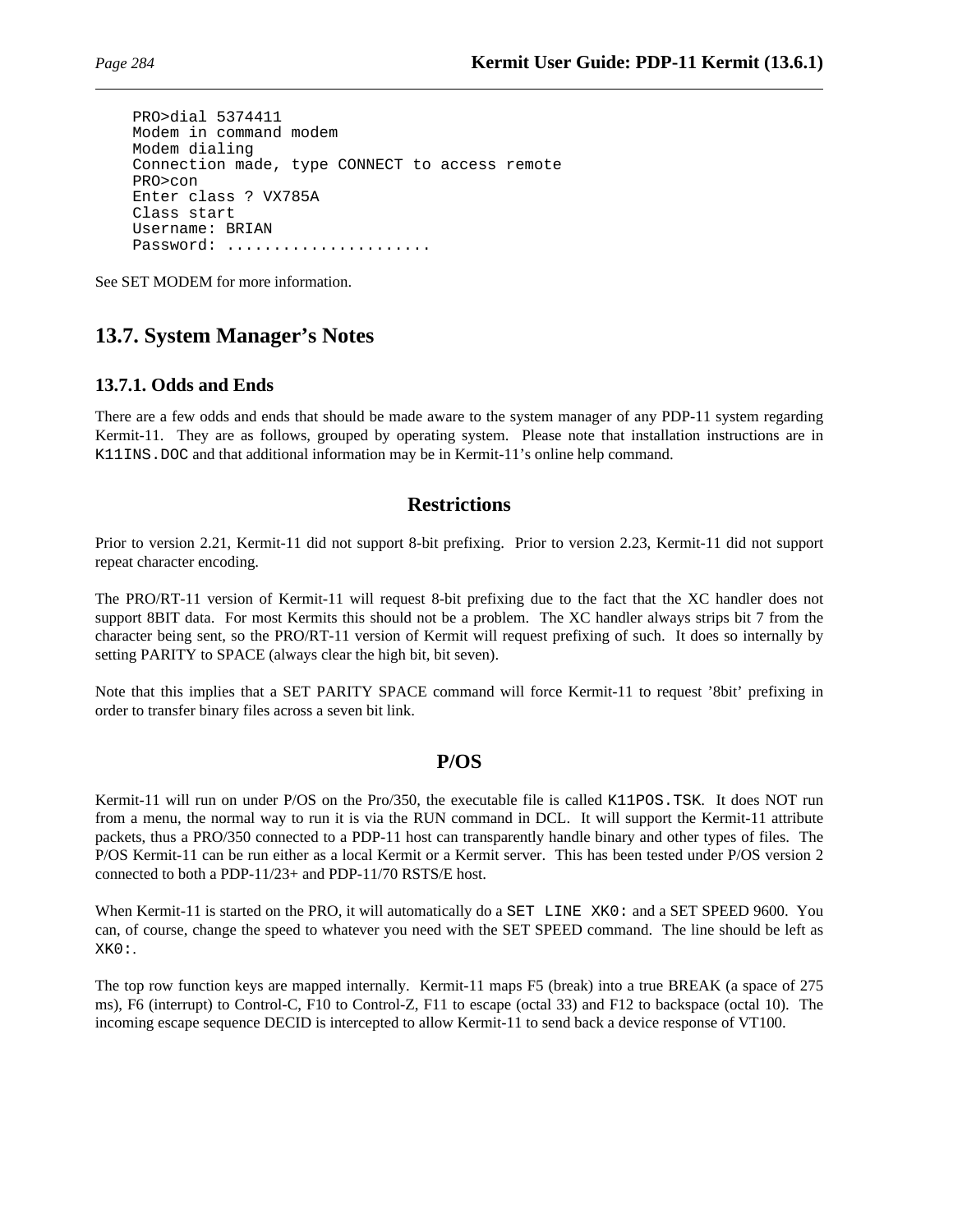## **RSTS/E**

Kermit-11 runs on version 7.2 or later of RSTS/E. Due to options present in version 8, binary file transfers will not be possible under version 7.2 of RSTS/E. This is due to the use of 8 bit mode for the terminal link to allow all characters to be passed. The so called '8BIT' terminal setting was new as of version 8.0-06 of RSTS/E.

Any RSTS/E system running Kermit-11 will need the sysgen option for multiple private delimiters in the terminal driver. This special mode is needed since the 'normal' RSTS/E binary terminal mode has a 'feature' that disables binary mode whenever the terminal times out on a read. Since timeouts are essential to Kermit error recovery, binary mode can not be used for i/o.

Certain functions of Kermit-11 require that the system manager install Kermit with temporary privileges, these commands are the SYSTEM, WHO and REMOTE HOST commands. Kermit-11 does NOT need these to operate correctly.

Kermit-11 can only be built (from source, not from HEX files) under RSTS/E version 8.0 or later due to the use of RMS11 v2.0 and new assembler directives.

Support for the server remote login is only available under RSTS/E 9.0 or later. Also, a REMOTE LOGIN command to a RSTS/E server will fail unless the user has the WACNT privilege. While the LOGIN program will skip the password lookup if WACNT is present, Kermit will require a password.

## **RSX-11M/M+**

Kermit-11 can not be installed non-checkpointable due to an apparent RMS11 bug. In other words, don't try to install the task '/CKP=NO'.

To use the connect command effectively, typeahead support is needed in the terminal driver. For RSX-11M+, set the typeahead buffer size high, as in SET /TYPEAHEAD=TT22:200. Also, if your connect line is TT22: (as above), use the mcr command SET/SLAVE=TT22:

Kermit-11 can only be built under RSX-11M version 4.1 or later, or under RSX-11M Plus version 2.1 or later due to the use of RMS11 v2.0 and new assembler directives.

There is a SET RSX command, see HELP SET RSX for further information.

As a side issue, please note that the file K11POS.TSK is quite usable under RSX, the difference being that K11RSX.TSK has DECNET support and RMS-11 overlayed in the task image (besides which, due to the lack author's systems running RSX may not be up to date) linked into it, whereas K11POS has NO Decnet support but IS linked to the RMS11 library RMSRES (v2), thus K11POS saves disk space as well as supporting named directories, ala VMS style.

## **RT-11**

Kermit-11, as of version 2.20, has been tested under RT-11 version 5.0 under the FB and XM monitors using a DZ11 line for the link, and also on a PDT-150 using the modem port for the link. It has additionally been run under Micro-11's and the PRO/350 using the XL and XC handlers respectively.

Kermit-11 requires .TWAIT support as well as multiple terminal support (unless the XL/XC handler is used). The use of multiple terminal support allows Kermit-11 to use any type of interface sysgened, including the DZ11 and DZV11. It is possible under version 5 of RT-11 to use the XL: handler instead of the multiple terminal support. The use of the XL: driver will result in much faster file transfer at high baud rates. Note that XL: must be set up at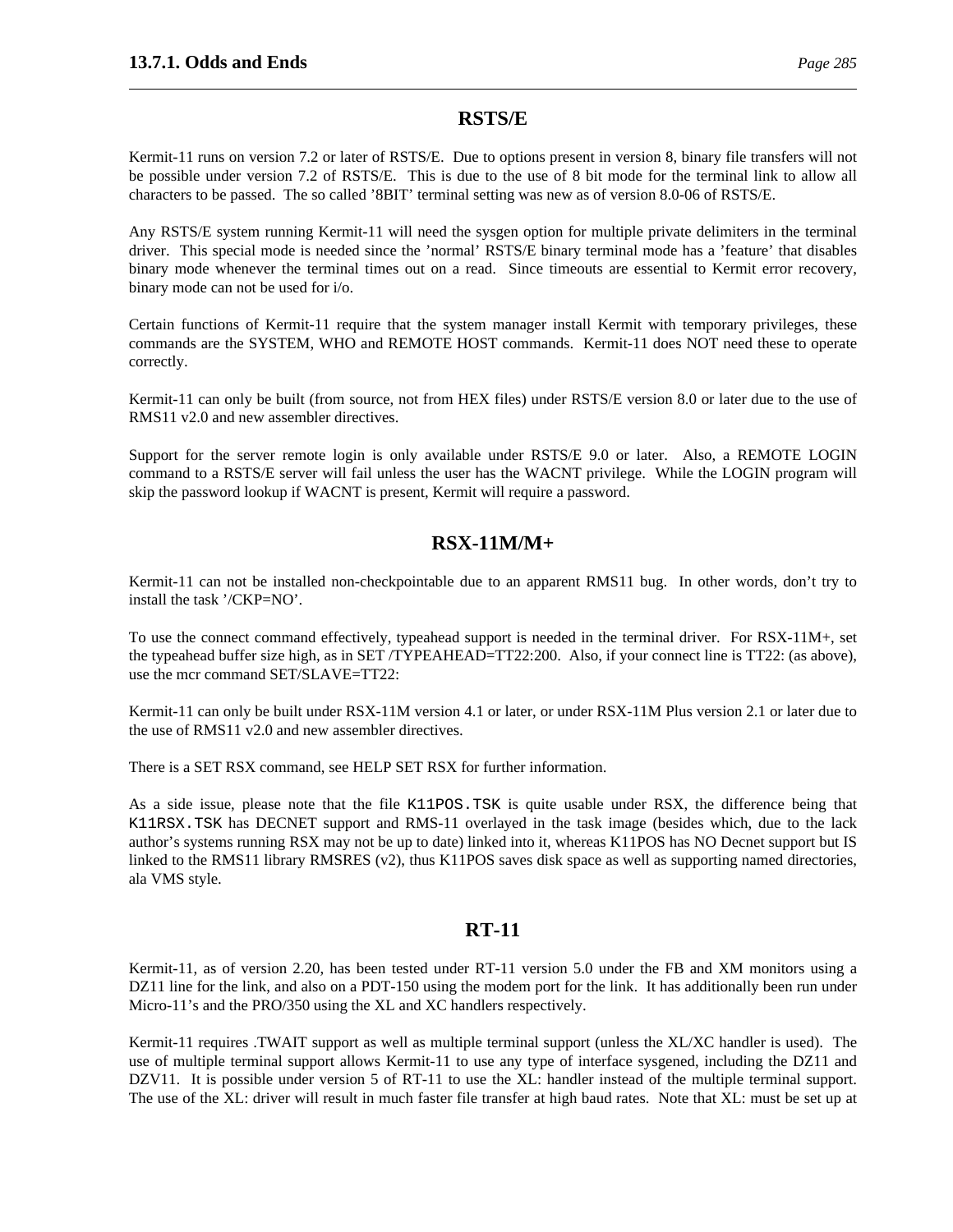system startup or at some time later to set the proper speed, CSR and vector.

For those users who do not have multiple terminal support and do not have the XL handler, Kermit-11 will force the use of the console for data transfers. This will require that Kermit-11 request eight bit prefixing from any other Kermit wishing to send binary data files. Additionally, you can force console mode by doing a SET LINE TT:

Please note that the device name syntax for terminal lines follows the MT unit numbers, thus if a SHO TER gave unit 5 for DZ11 line 0 the the device name would be SET LINE 5. If you use the XL handler, you would say SET LINE XL:. To force the console to be used, you would SET LINE TT:.

Additionally, Kermit-11 for RT-11 looks for its help file, K11HLP. HLP, on  $DK:$  first and then on  $SY:$  if the first one fails.

Full wildcarding is supported for RT-11, in the form \*.type, name.\*, \*.\* and the % character to match any single character.

Kermit-11 can only be built on RT-11 version 5.0 or later due to the use of new assembler directives.

Please note that for the connect command under RT-11 and the use of the MT service, you will most likely need xon/off flow control to be generated by Kermit-11. This is enabled with the SET RTFLOW ON command. This is by default OFF since the modem the author uses, a Vadic 212P, can't handle XONs and XOFFs while in command mode. The solution here is to escape back to Kermit command mode after the remote system has been logged into, and then type SET RTFLOW ON.

Due to overlaying constraints, the RT-11 Kermit-11 will not accept wildcards for the RENAME and DELETE commands and the REMOTE server equivalents.

The executable files are K11XM.SAV for the XM system and PRO/350, and K11RT4 for the FB system.

As a final (I hope) RT-11 note, see the RT-11 v5.1 Release Notes page 9-2 and chapter 12. The discussion relevant here regards the use of the XL/XC handlers.

Note that the default XL: handler vector (DL-11, DLV-11) is 300 and the CSR is 176500. For the Micro-11, PDP-11 and LSI-11, when the DL11/DLV11 interface is installed the field service representative will inform you what the CSR and VECTOR are. If they are NOT 176500 and 300, then to use the XL: handler you will need, prior to running Kermit-11, to set them. Suppose the DL vector is 400 and the CSR is 176510. Then the following DCL commands would set the addresses for RT-11:

.SET XL CSR=176510 .SET XL VECTOR=400

You SHOULD NOT ever alter these settings for XC: on the PRO/3xx. The ONLY settings you can alter for the PRO/3xx is the speed, as in DCL command SET XC SPEED=nnnn. Kermit-11 CAN NOT alter the XC: speed itself. As noted previously in this document, Kermit-11 executes the Kermit-11 command SET LIN XC: implicitly if it finds itself running on a PRO/3xx system.

Note that if your modem requires DTR to be present, you must use either an interface that asserts it (as does the PDT and PRO communications port), force it high internally to the modem, or build a cable to force it high. See HELP MODEM for more information.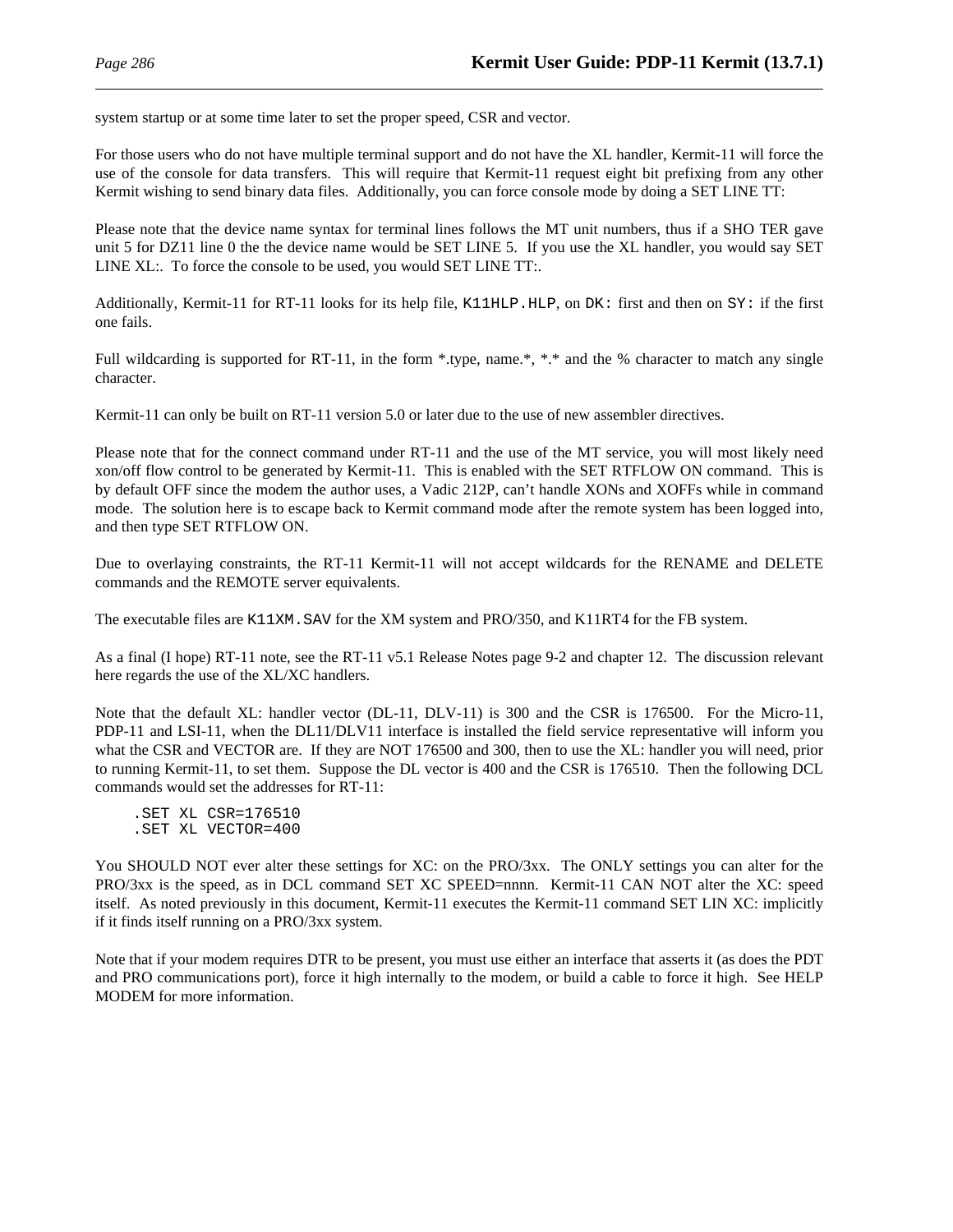### **TSX+**

While most of the above notes for RT-11 apply for TSX+, there are a few differences of note. The first, in that TSX+ is a timesharing system, allows the Kermit user to log in normally from another system running Kermit (as in a Rainbow) and give the TSX+ Kermit the SERVER command and commence file transfer operations from the other system (ie, the Rainbow). If you are dialing INTO a TSX+ system, you need to give the TSX command:

.SET TT 8BIT

to be able to transfer data to your local (PC, other PDP-11,...) system without incurring the overhead of the Kermit protocol known as eight bit prefixing. If this is not possible, due to your local system requiring parity, or some other intervening device adds parity, then you should give Kermit the command SET PARITY SPACE, to let Kermit know that it can't send binary data as-is.

To use Kermit-11 to dial out from the TSX+ system, the following commands are needed. Note that TSX+ commands will be preceeded by the normal RT-11 prompt, the ever present DOT  $('')$ , whereas Kermit-11 commands will be prefixed by the default Kermit-11 prompt, 'Kermit-11>':

.SET CL LINE=n Where 'n' is the unit number .SET CL NOLFOUT .SET CL SPEED=n Where 'n' is the speed for that unit .ASS CL XL Kermit-11>SET LIN XL: Kermit-11>CONNECT

As of Kermit-11 version 3.44, you may use CL directly in the SET LINE command, as in:

.SET CL3 LINE=3 .R K11XM Kermit-11>SET LIN CL3 Kermit-11>SET SPEED 1200 Kermit-11>CONNECT

A sample command file in actual use is:

SET CL3 LINE=3 SET CL3 NOLFOUT SET CL3 TAB SET CL3 FORM SET CL3 SPEED=2400 ALLOCATE CL3: R K11XM DEALLOC CL3 SET CL3 LFOUT SET CL3 LINE=0 SH CL

If you are running PRO/TSX+, then Kermit will make the assignment of LINE 3 to either CL0 or CL1 if you are running Kermit from the console, ie, LINE 1. The speed will default to the last SET SPEED or the speed set at system boot.

Lastly, TSX+ needs PLAS support to use K11XM. SAV, see the installation notes for further data.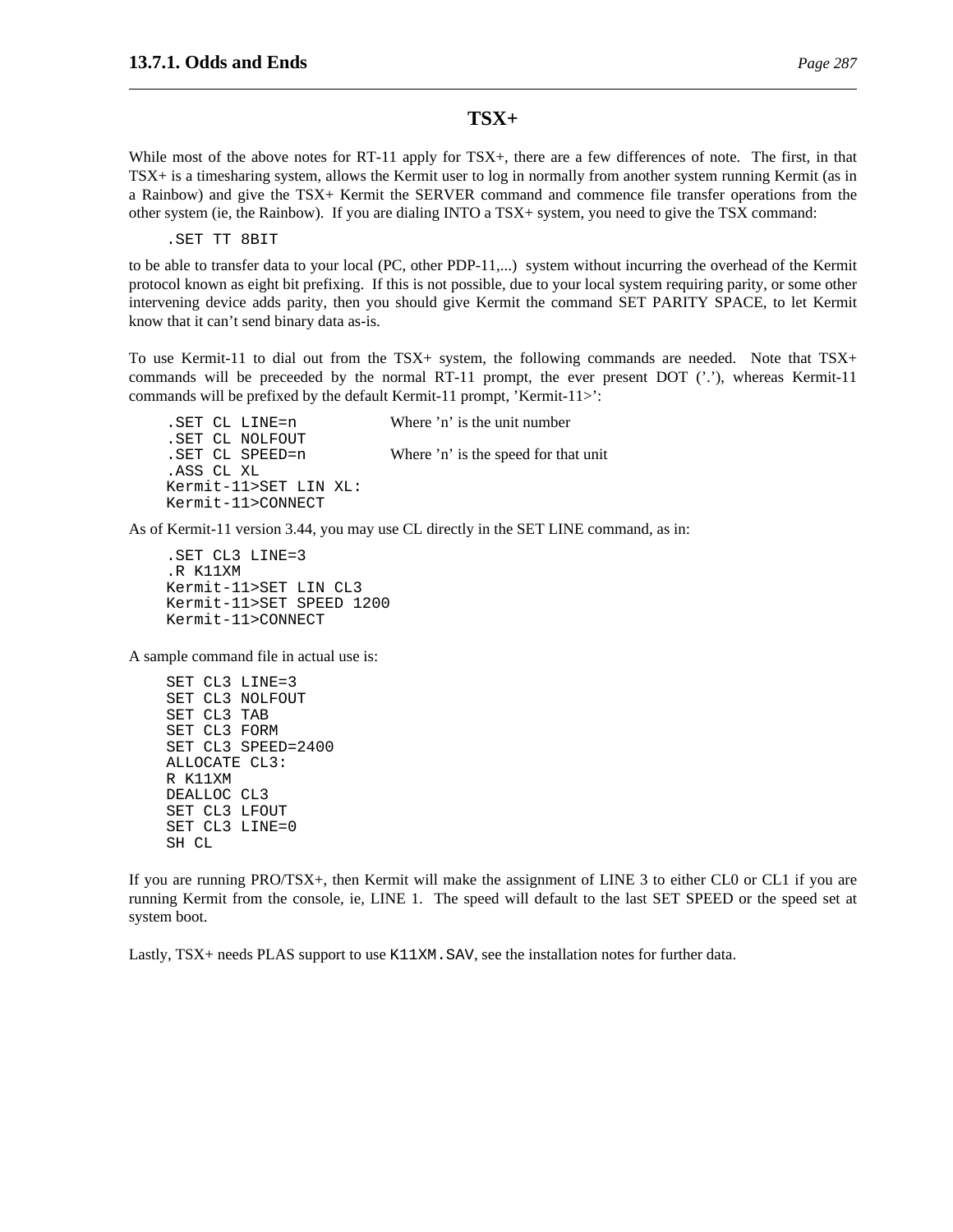# **RSTS/E version 9.x**

RSTS/E does not control modems signals in the manner that RSX or VMS does. VMS always asserts DTR whereas RSTS/E will not assert DTR until the terminal driver can see RCD (also known as DCD) which is pin 8 (eight) for the RS232 connection. To connect directly to a modem (like a VADIC 212, sorry, no DEC modems here) we must do one of two things:

- 1. Force the modem (via strapping options or whatever) to assert RCD (DCD) pin 8, thus RSTS/E will see carrier and raise DTR (pin 20 for RS232)
- 2. Set the terminal to LOCAL (RSTS/E V9 syntax 'SET TER TTxx:/NODIAL/PERM') and break pin 20 (DTR) and connect pin 20 to 8 on the modem side. This will cause the modem to be able to dial out and allow RSTS/E to connect to it. You will also need to have the modem assert RCD, pin 8. Keep in mind that the Kermit-11 command DISCONNECT (or HANGUP) will not function if a line is set to NODIAL (INIT SET syntax 'LOCAL'). This has been tested on a Racal Vadic VA212.
- 3. Break pin 8 (RCD) and loop DTR (pin 20) on the CPU side to RCD (pin 8) on the CPU side. Then use the command SET DTR in Kermit-11 to get RSTS to raise DTR and thus loop it's DTR signal back to RCD. See the next note regarding this.

For those of you who have port switches such as the Gandalf type, there is one additional problem. For Gandalf, suppose you want to connect a DZ11 line to to an AMTB2. You will have a problem, in that the Gandalf AMTB2 wants to see RCD (DCD) asserted to make a connection. What you may need to do is this:

Make a cable for the DZ11 to AMTB2 port as follows:



Note that 20 is tied to 8 on the CPU side. Also, 2 is swapped for 3.

Then, the Kermit-11 command SET DTR, which forces RSTS to raise DTR for 30 seconds, will cause the DTR signal to loop back to the RCD (DCD) signal and thus tell RSTS that there is carrier detect which will raise DTR (the chicken or egg question) and get things rolling. The Kermit-11 HANGUP (or DISCONNECT) command will drop DTR and force the modem to break the connection.

# **RSX and Modems**

While the author's experience on RSX is limited, the following notes may be of use. Dialing out on a LOCAL line will often require that the modem assert internally DTR. If a line is set REMOTE on RSX, the driver will assert DTR and RTS. For a modem, like a VA212PAR strapped at the factory defaults, this will cause the modem to assert DSR and RCD. On the VADIC in particular, the modem will drop RCD during a DIAL command unless the modem is configured to assert RCD continuously. For dialing out, ideally the modem should be able to assert RCD via an option or internally settable strap or switch. If this is not possible, an alternative is to break line 8 (RCD) and jumper DTR (20) to RCD (8) on the CPU side. This will force RSX to always see carrier detect and allow a dial sequence to complete. The Kermit-11 command DISCONNECT (or HANGUP) will still disconnect the modem as the modem will drop from the line when it sees DTR go low (assuming the modem is not strapped to assert DTR internally).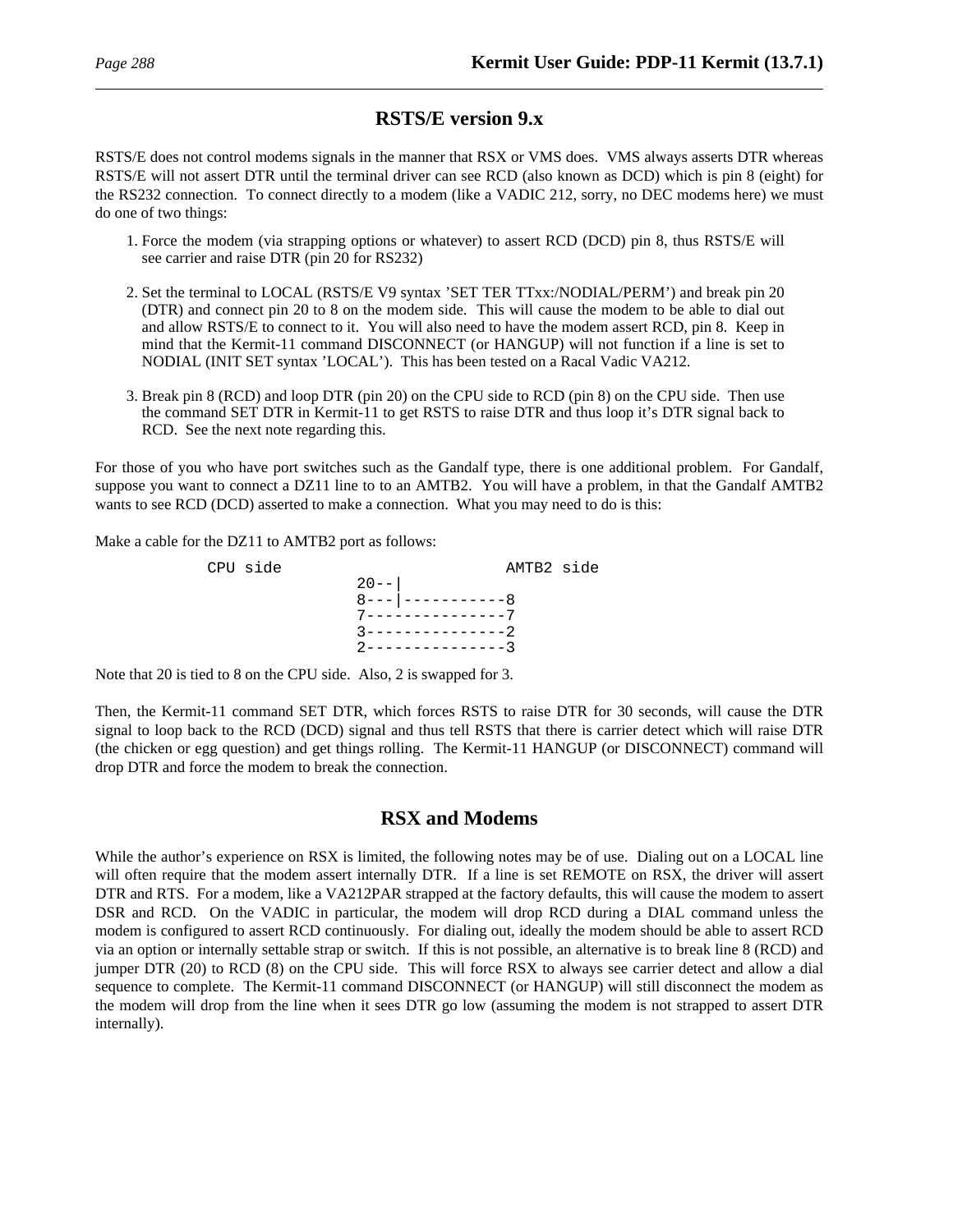# **13.8. Typical Kermit-11 Transfer Rates**

Some sample timings for Kermit-11 and long packet support. The packet size in the RSTS/E to P/OS was 500 bytes, the size from RSTS/E to RSTS/E was 700 bytes. These sizes are somewhat arbitrary, they depend more on the system's buffering capabilities than anything else.

Host buffering capabilities:

| P/OS                | 500 (estimated)                            |
|---------------------|--------------------------------------------|
| RSTS/E 9.0 or later | up to 7000, given sufficient system pool   |
| $RSX-11M+$          | 255 (I/D space CPU only)                   |
| $RSX-11M$           | 34                                         |
| RT-11               | 134 (could be larger with mod to $XC/XL$ ) |
|                     |                                            |

As it can be seen, large packets make sense only for RSTS/E, P/OS and RSX-11M+ if one wishes to avoid XON/XOFF overhead at high speeds. It should be possible to run larger packets on M+ and RT-11 at lower speeds.

File transferred: K11POS.TSK, size 102,400 bytes (200 disk blocks). Actual data packet characters AFTER prefixing was 120,857.

|      | seconds baud | Time Speed Data rate | Comments                                                                        |
|------|--------------|----------------------|---------------------------------------------------------------------------------|
| 1436 | 1200         | 84/sec               | 11/44 to PRO/350, 'Classic' Kermit<br>local phone call                          |
| 1237 | 1200         | $97/\text{sec}$      | 11/44 to PRO/350, 500 Char packets<br>local phone call                          |
|      |              |                      |                                                                                 |
| 2915 | 1200         | $41$ /sen            | 11/44 to PRO/350, 'Classic' Kermit                                              |
|      |              |                      | local call, 1 second ACK delay.                                                 |
| 1492 | 1200         | 81/sec               | $11/44$ to PRO/350, 500 Char packets                                            |
|      |              |                      | local call, 1 second ACK delay.                                                 |
| 304  | 9600         | 397/sec              | $11/44$ to $11/44$ , 'Classic' Kermit,<br>connected locally via Gandalf switch. |
| 245  | 9600         | 493/sec              | 11/44 to 11/44, 700 char packets,<br>connected locally via Gandalf switch.      |
|      |              |                      |                                                                                 |

The last two timings are much lower than the line speed due to the fact the the PDP 11/44 is running 100% busy trying to keep up with character interrupts using a normal terminal driver. A special purpose driver, such as the XK driver found on P/OS, would have lower overhead and allow somewhat faster data rates.

Long packets were chosen for Kermit-11 due to the lack of suitable interrupt driven i/o (at this time) under one of the operating systems, RSTS/E. The Sliding Windows would likely function better in those situations where the circuit delay is much higher, or when the circuit can not accommodate large packet sizes.

# **13.9. Common Problems**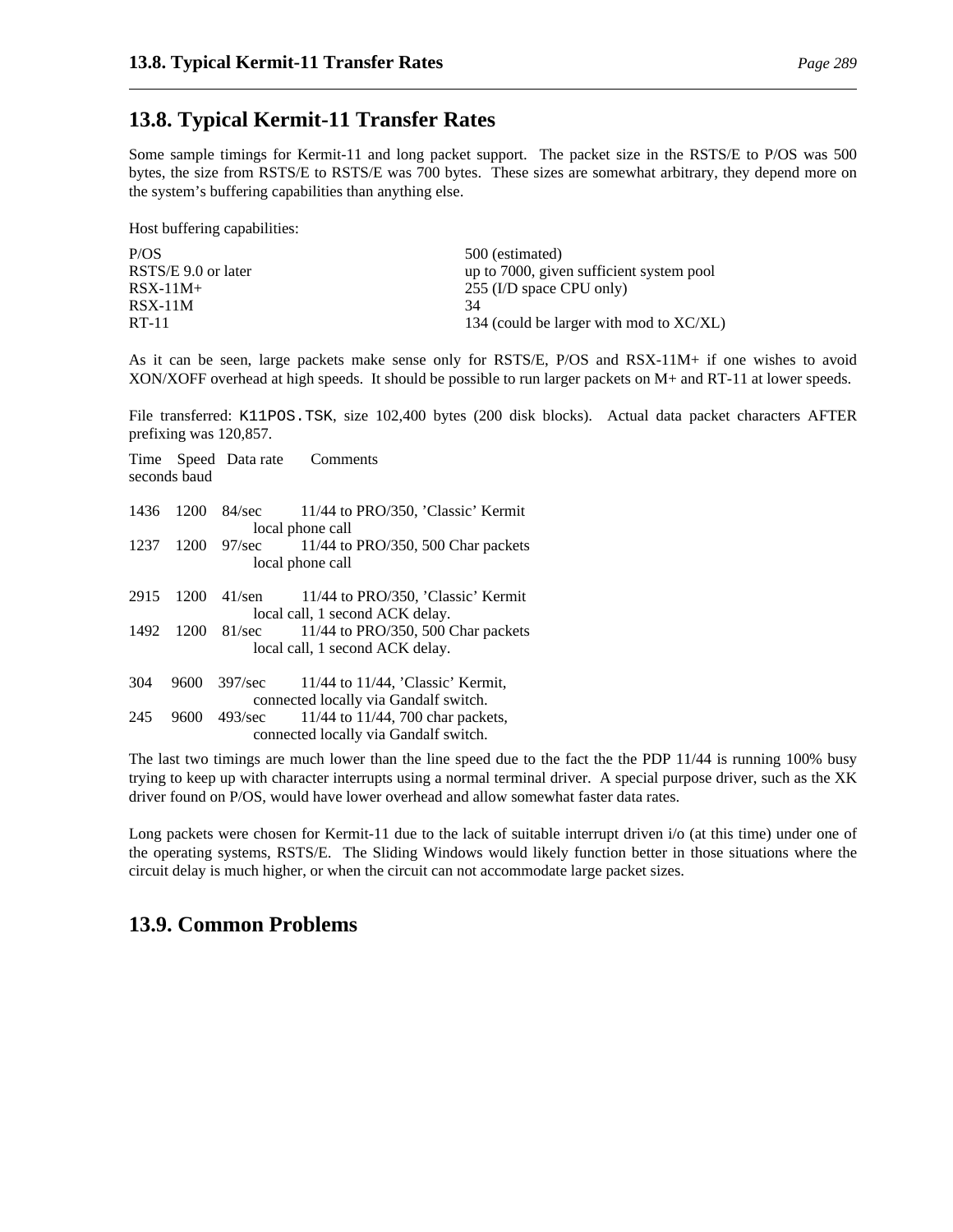# **Connection Fails**

Check modem control signals. RSX needs TC.DLU set to two to talk to a dial out modem, otherwise you will need to strap or jumper signals in the modem to have carrier detect set high. RSTS/E also should have the modem assert carrier detect. If not, see the previous notes about modems. If all else fails, put a breakout box in the line and observe what signals are present.

# **File Transfer Fails.**

If the file transfer aborts on retries immediately, there may be a parity problem. If the problem shows up on binary files, try a SET PAR SPACE command to Kermit; that will force eight bit data to be prefixed into seven bits. If you instead get a retry about once every 10 seconds, the other Kermit is not responding and your Kermit is timing out. Check to see if your connection is still present, and try the SET PARITY command.

If you are sending binary data between unlike Kermits, you will most likely have to give the proper command to each to prepare them for the binary data; this is the SET FILE command; for Kermit-11 it's SET FIL BIN (or SET FIL TYP FIX); for VMS Kermit it's SET FIL TYP FIX.

If your Kermit's packets are being echoed back, try a SET SEND START value command for your Kermit, and a SET REC START samevalue for the other Kermit. This will force Kermit to ignore any echoed packets as they won't have the default start of packet character (a CONTROL A, octal 1).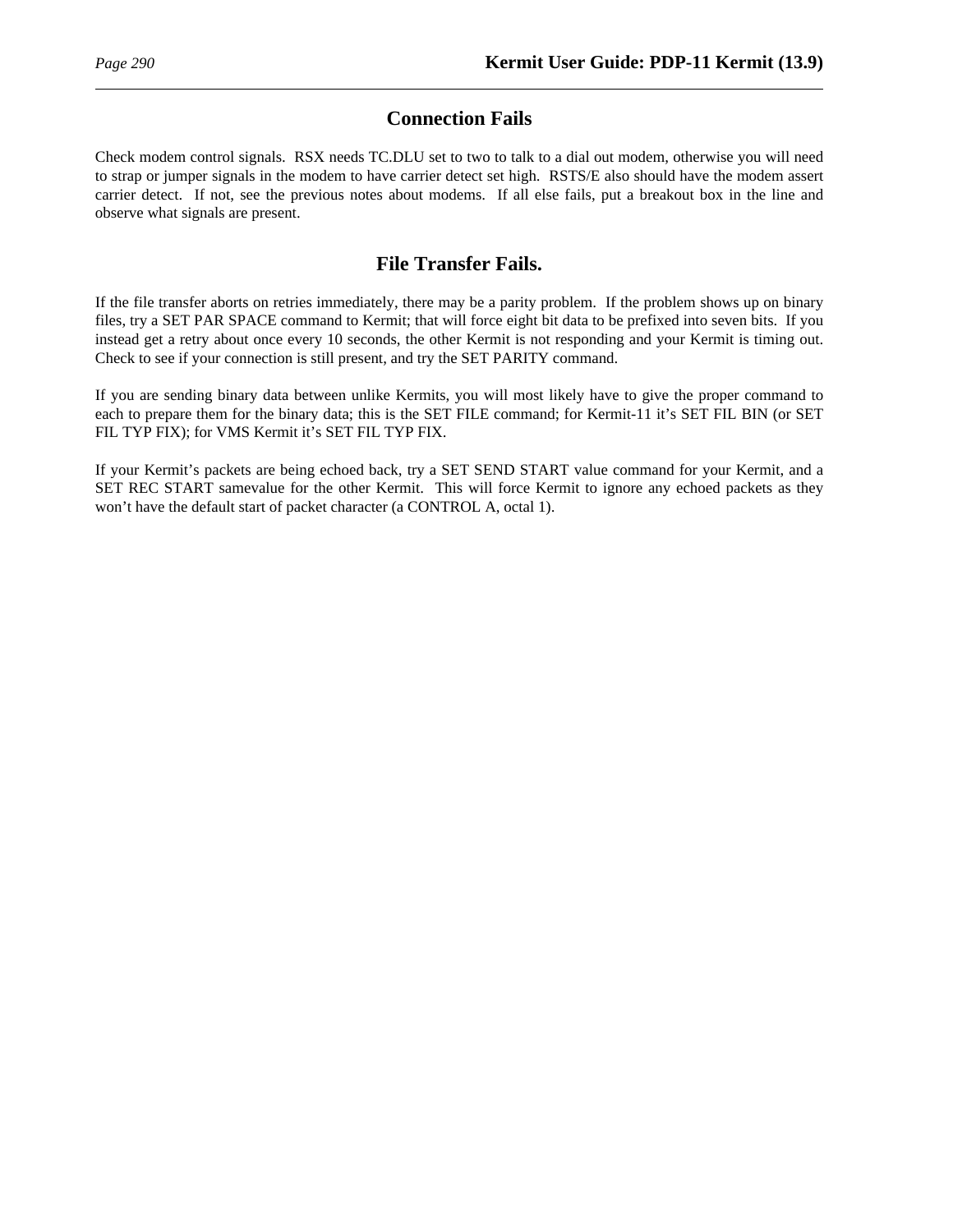# **14. Apple II Kermit**

| Authors:         | Antonino N. J. Mione (Stevens Institute of Technology),<br>Peter Trei (Columbia University),<br>Ted Medin (NOSC), Bob Holley (SERDAC) |     |
|------------------|---------------------------------------------------------------------------------------------------------------------------------------|-----|
| Version:         | 3.85                                                                                                                                  |     |
| Date:            | 1988 July                                                                                                                             |     |
|                  | Kermit-65 Capabilities At A Glance:                                                                                                   |     |
| Local operation: |                                                                                                                                       | Yes |
|                  | Remote operation:                                                                                                                     | Yes |
|                  |                                                                                                                                       |     |

| Remote operation:                          | r es              |
|--------------------------------------------|-------------------|
| Transfers text files:                      | Yes               |
| Transfers binary files:                    | Yes               |
| Wildcard send:                             | Yes               |
| $\gamma$ $\times$ / $\gamma$ interruption: | Yes               |
| Filename collision avoidance:              | Yes               |
| Can time out:                              | Yes               |
| 8th-bit prefixing:                         | Yes               |
| Repeat count prefixing:                    | N <sub>0</sub>    |
| Alternate block checks:                    | N <sub>0</sub>    |
| Terminal emulation:                        | Yes (VT52, VT100) |
| Communication settings:                    | Yes               |
| <b>Transmit BREAK:</b>                     | Yes               |
| <b>IBM</b> communication:                  | Yes               |
| Transaction logging:                       | N <sub>0</sub>    |
| Session logging (raw download):            | Yes               |
| Raw upload:                                | N <sub>0</sub>    |
| Act as server:                             | Yes               |
| Talk to server:                            | Yes               |
| Advanced commands for servers:             | Yes               |
| Long packets:                              | Yes               |
| Sliding windows:                           | N <sub>0</sub>    |
| Local file management:                     | Yes               |
| Handle file attributes:                    | N <sub>0</sub>    |
| Command/init files:                        | Yes               |
| Printer control:                           | Yes               |

Kermit-65 is a program that implements the Kermit file transfer protocol for the Motorola 6502 processor family (hence the name, Kermit-65) on the Apple II microcomputer system. It is written in 6502 assembly language and should run on any Apple II or compatible running DOS 3.3 or PRODOS 8. This section will describe the things you should know about the file system in order to make effective use of Kermit, and then it will describe the special features of the Kermit-65 program.

# **14.1. Supported Systems and Devices**

There are several different Apple II's which can run Kermit-65. Kermit will have no problems running on an Apple II, II+, //e, //c or //gs system. Of the different communication devices available for the Apple II, Kermit-65 supports the ones shown in Table 14-1.

It is possible that other cards may have operational characteristics very similar or identical to one of the devices above. If this is the case, it may work using one of the currently available device drivers. The user may want to try each of the above options to see if any of them work. Kermit-65 must be told in which slot the card resides. This may be done with the 'SET' command (documented below).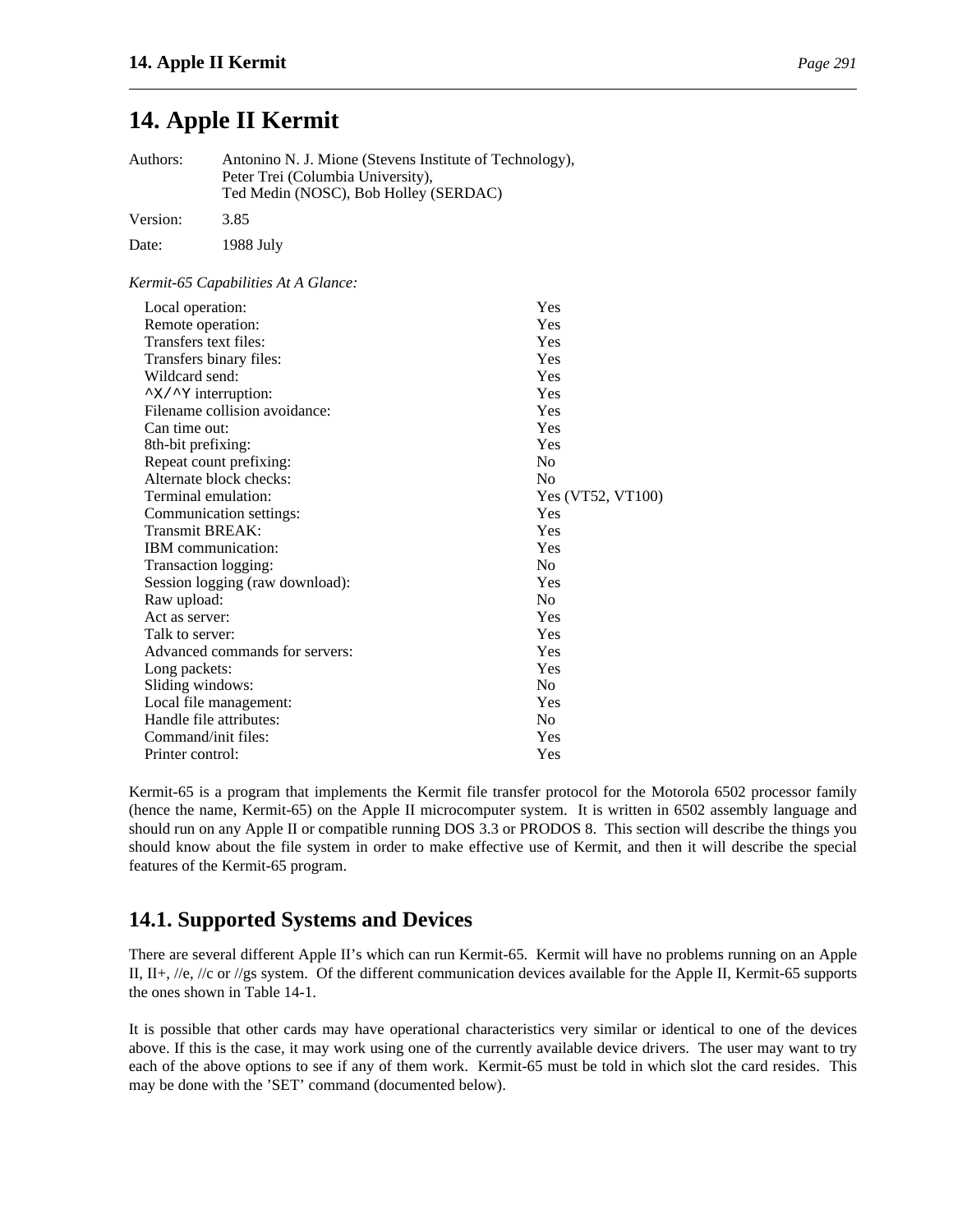AE Serial Pro (super serial driver - sw 1 & 3 open 2 & 4 closed) AIO II (Uses the Apple Com Card driver??? - untested) ALS dispatcher (Uses the Apple Com Card driver) Apple Com Serial Card ASIO (Uses the Apple Com Card driver??? - untested) Apple Super Serial Card & //c Serial Port Apple //gs Serial Port CCS 7710 Serial Card CCS 7711 (Uses the Apple Com Card driver??? - untested) D.C. Hayes Micromodem. Microtek sv-622 Card Prometheus Versacard (Uses the Apple Com Card driver) SSM AIO (Uses the Apple Com Card driver??? - untested)

**Table 14-1:** Apple II Communication Cards Supported by Kermit-65

# **14.2. The DOS 3.3 File System**

Items of importance which will be discussed in this section include filenames and file characteristics.

## **Apple DOS Filenames**

Filenames under Apple DOS may contain almost any ASCII character (including space). It is not recommended that special characters, (i.e. control characters or spaces) be used in a filename to be transferred by Kermit-65 since they may cause problems when parsing the filename. Filenames may be up to 40 characters in length.

## **Apple DOS File Characteristics**

All files in Apple DOS have a file type associated with them which is contained in the directory entry for the file but is not part of the filename itself. There are four types of files in DOS 3.3. They are:

1. APPLESOFT BASIC 2. INTEGER BASIC 3. BINARY 4. TEXT

All file types have their data stored in eight-bit bytes although not all of them need the eighth bit. The two file types containing basic programs required the eighth bit due to the nature of the data being stored. BINARY files are images of memory copied into a file. Often, these are machine code programs. These files require all eight bits. TEXT files normally contain only printable or carriage control characters. They are stored in the form of seven-bit ASCII characters but the eighth bit should always be set since Apples manipulate all text internally as 'Negative ASCII'. When transmitting non-text files the user must insure that both Kermits are handling eight-bit data so that no information is lost. If an eight-bit data path is not available (i.e. the remote Kermit needs to do parity checking with the eigth bit), then eight-bit quoting should be used. Of course, BINARY files as well as Apple BASIC files will not have much meaning on a different system. If the user desires to edit a BASIC file on a mainframe, for instance, s/he must convert it to a TEXT file before sending it over. After receiving the file back on the Apple, the user may convert it back to BASIC once again. The reason BASIC files would be meaningless to a different machine is that the Apple stores BASIC keywords as single character tokens to save space and processing time. To convert a BASIC program to and from a TEXT file, consult the Apple DOS 3.3 Manual. File information can be obtained by issuing the CATALOG command. For example:

]CATALOG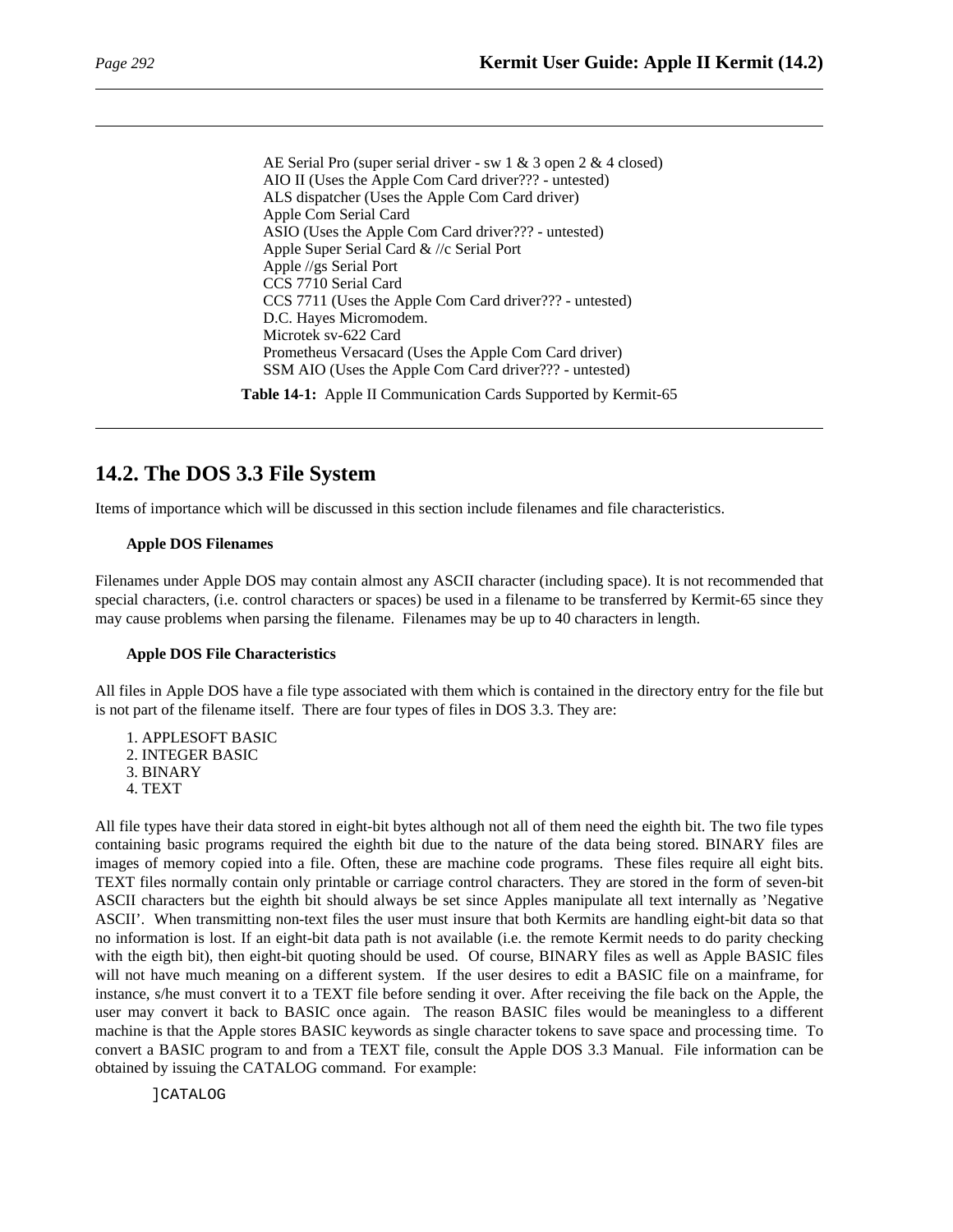```
DISK VOLUME 010
  *A 002 HELLO
  B 078 KERMIT
   A 002 READER
   T 005 TESTFILE
```
When Kermit-65 is receiving a file, the file it creates on diskette will be of the type indicated by the FILE-TYPE parameter. The file will always be left in an unlocked state after it is closed by Kermit-65. When sending a file, Kermit-65 will use the FILE-TYPE parameter to determine how to detect an End-of-file condition. Thus, it is important to have this set properly in all cases.

#### **Recommendations for Archiving Files**

When using a large system for archiving purposes, there is no reason to convert Apple Basic programs into text files before sending them if there is no need to edit them on the mainframe. The FILE-TYPE parameter must always be set correctly when sending and receiving files. The procedure for archiving files is:

- 1. Run Kermit on remote system.
- 2. SET FILE-TYPE TEXT (*or* APPLESOFT *or* ...) on Kermit-65.
- 3. Send the files.

]

## **14.3. The PRODOS File System**

The PRODOS system is essentialy the same as the DOS system with the exception that performance has been improved, hardware usage has been expanded and file names have different syntax. File names are the major importance to the Kermit system. File names have the following syntax:

/volname/subdirectory1/.../subdirectoryn/filename

where "volname" is the volume name where the file is located. Subdirectory(n) is a subdirectory on the volume and may be omitted. Filenames are much more restrictive than DOS filenames. PRODOS filenames are limited to 15 characters with no imbedded spaces and few special characters, and must begin with an alphabetic character. /volname/sub ... may be omited from the filename by use of the PREFIX command.

Binary file transfer using PRODOS has its dangers when creating new files. PRODOS keeps the file's size and starting location in the directory which is of course not transferred. Therefore a new binary file will have its starting location 0 which can cause some interesting problems if you try and BRUN the file. Basic files all start at \$801 (it says here) so Kermit creates new basic files with a starting address of \$801.

# **14.4. Program Operation**

Prior to using Kermit-65 for transferring files, the modem interface must be set to handle data in a certain manner. First, the data format should be 8 data bits and 1 stop bit. Second, the card should be set to no parity. The baud rate (if adjustable) must be set to whatever rate the modem can handle. For the D.C. Hayes Micromodem, these parameters are set correctly by default, so very little has to be done. For the Apple Super Serial Card these are set from within Kermit-65 except the interrupt switch (sw6-2) which must be set for interupts on. For the Microtek SV-622, all applicable parameters are set by Kermit-65. Some mainframes may need parity checking (i.e. most IBM machines). In this case some parity setting (other than none) will usually work. When talking with such mainframes, binary and basic files on the Apple cannot be transferred unless Eighth-bit-quoting is acceptable to the host. If you have the parameters set correctly then the "connect" command will start Kermit talking out the communication port.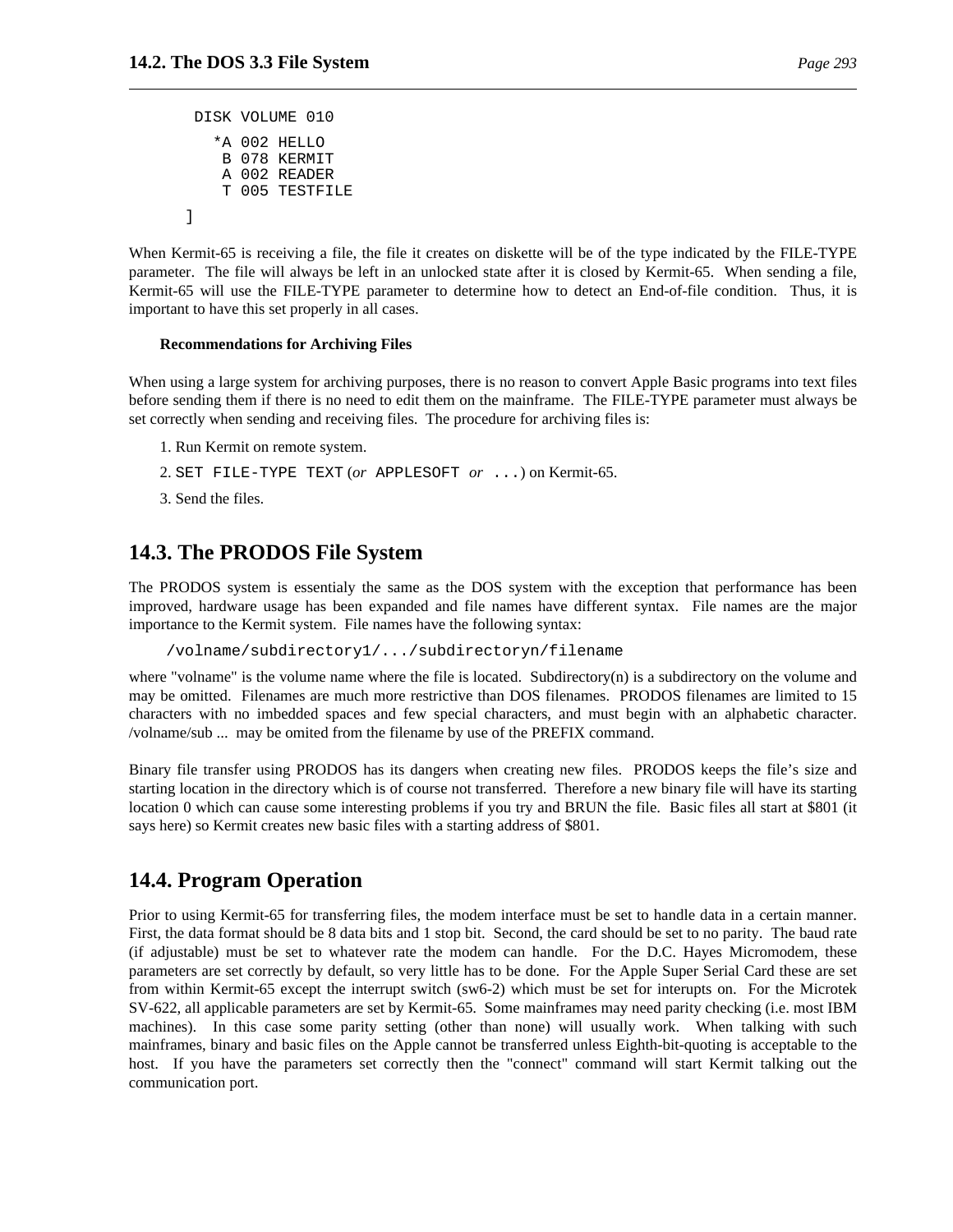File transfer is very dependent upon parity. Make sure the host and local parity are the same. Following are a couple of site's method for file transfer.

We have an IBM 3033 and 4381 and use both 3705/3725 and 7171 or Series/1 front ends. The differences in front ends as far as any microcomputer Kermit is concerned duplex (local-echo on for the 3705, local-echo off for the 7171 or Series/1), parity (the two front ends might use different parity, e.g. Mark for the 3705 and Even for the 7171), and flow control (None for the 3705, XON/XOFF for the 7171).

In Kermit-65, IBM mainframe users need to set the following parameters:

| <b>BAUD</b>           | Whatever is supported.                                                                                                         |
|-----------------------|--------------------------------------------------------------------------------------------------------------------------------|
| <b>PARITY</b>         | EVEN, ODD, or MARK, whatever your front end requires.                                                                          |
| <b>FLOW</b>           | XON for the 7171, NONE for the 3705.                                                                                           |
| <b>FLOW DELAY</b>     | $00\,$                                                                                                                         |
| LOCAL-ECHO            | OFF for 7171, ON for 3705                                                                                                      |
|                       | In Kermit-65, SERDAC VAX 8800 users need to set the following parameters:                                                      |
|                       | BAUD SERDAC Dial-up & 300, 1200, or 2400 baud FIRN Dialup: (the highest your modem and the dial-up<br>connection will support) |
|                       | Ethernet Hardwire: 300, 1200, 2400, or 4800 baud.                                                                              |
| <b>PARITY NONE</b>    |                                                                                                                                |
| <b>FLOW XON</b>       |                                                                                                                                |
|                       | FLOW DELAY 00 (higher for printers, logging, or "slow" Apples)                                                                 |
| <b>LOCAL-ECHO OFF</b> |                                                                                                                                |
|                       |                                                                                                                                |

NOTE: If you want to do a binary file transfer (Apple binary or BASIC files) via a FIRN Network connection to the SERDAC VAX 8800, you must SET PARITY SPACE before the transfer is initiated; that will insure that eight-bit quoting is used. If you dial directly into the VAX 8800, SET PARITY NONE; eight-bit quoting (which is less efficient) is not required.

### **Conversing With Kermit-65**

Kermit-65 reads file KERMIT.INIT from the default drive when started. The lines of this file are executed one at a time starting at the begining. This file should be an ASCII text file and contain commands to set up Kermit's parameters as desired. It will also execute Kermit's other commands. However, any command which reads a file (like MODEM) or leaves local mode (like CONNECT) will terminate reading of this file and continue with the command specified. Use your favorite editor to produce this file. Here's a sample:

```
set display 80 3
set keyboard 2e
set baud 4800
modem
```
Kermit-65's prompt is "Kermit-65>". To run Kermit-65 and issue commands to it, type "brun kermit". Example:

]BRUN KERMIT NOSC/STEVENS/CU - APPLE ][ KERMIT-65 - VER 3.84 Kermit-65>send testfile *(file is sent...)* Kermit-65>status *(performance statistics are printed...)*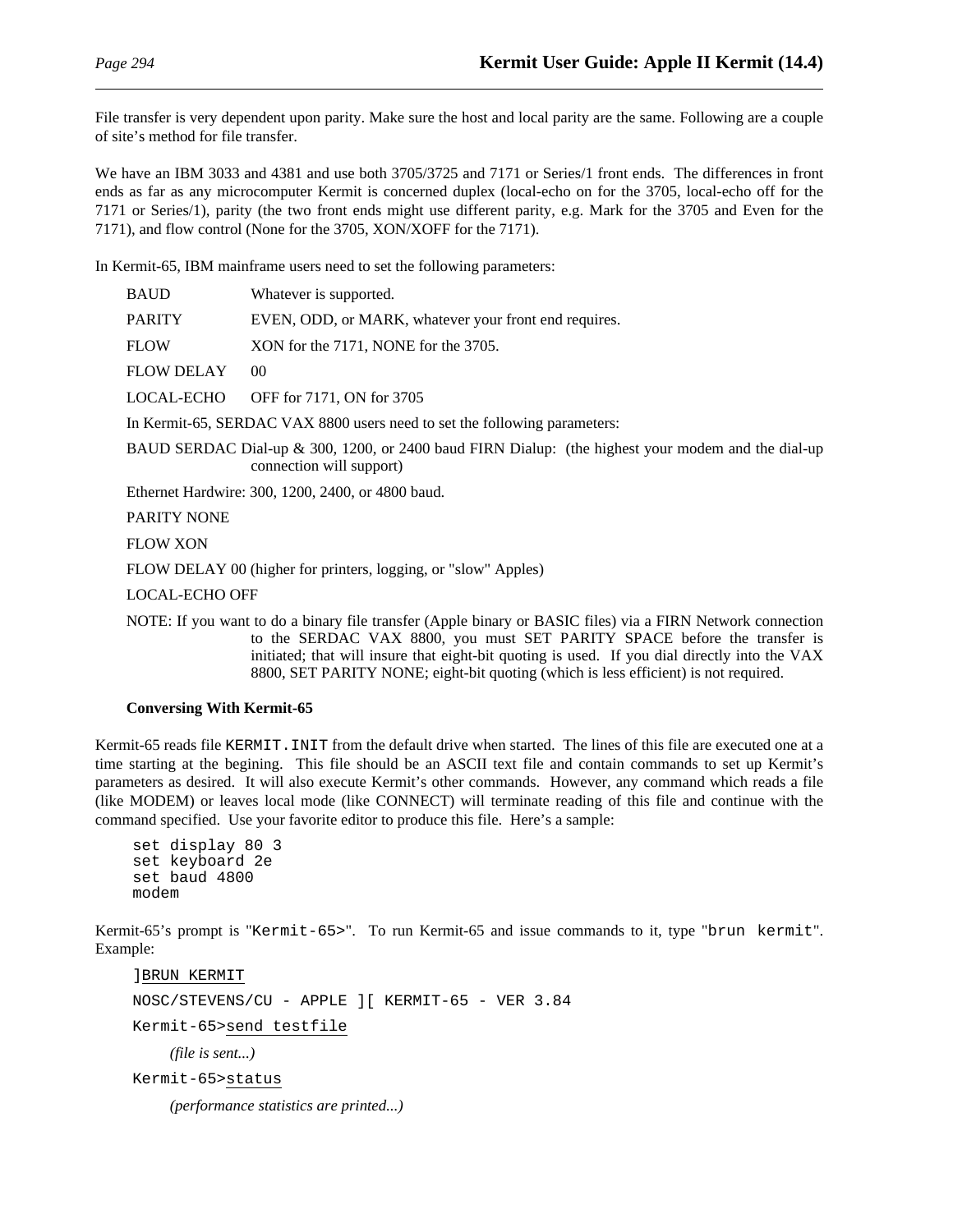```
Kermit-65>(other commands...)
            .
            .
            .
Kermit-65>exit
]
```
Like many Kermit programs, Kermit-65 uses a DEC-20 style command parser. During interactive operation, you may use the ?-prompting help feature ("?") and recognition (ESC) features while typing commands. A question mark typed at any point in a command displays the options available at that point; typing an ESC character causes the current keyword to be completed (or default value to be supplied). If you have not typed sufficient characters to uniquely specify the keyword (or if there is no default value) then a beep will be sounded and you may continue typing. Keywords may be abbreviated to any prefix that is unique.

### **Remote and Local Operation**

Kermit-65 is normally run in local mode. It may be run as a remote Kermit as well although there is no advantage to doing things that way. Kermit-65 supports User-mode commands for talking to a Server, and it does support a limited server mode.

# **14.5. Kermit-65 Commands**

## **The SEND Command**

Syntax: SEND *filespec*

The SEND command causes a file to be sent from the Apple to the remote system. The Filespec is the name of the file on the Apple diskette to be sent. The parser will not accept control characters and certain special characters in a filename (like comma), so the user may have to rename the file before it is sent. The user may also have problems in filename compatibility with remote Kermits. If the remote Kermit does not have the facilities to beat the filename into a format that its system likes, the user may have to rename the file before sending it. Thanks to Dick Atlee, wildcards are now acceptable when sending files (they have always been acceptable when receiving files). The "\*'' is a multiple character wildcard and the ''='' is a single character wildcard.

The default disk drive is used for file transfers this can be changed with the 'SET DEFAULT-DISK'(DOS) or 'SET PREFIX'(PRODOS) command (explained below). As a file is being sent, the screen displays 'RECEIVING NUMBER OF BYTES' and 'SENDING NUMBER OF BYTES' followed by the hexidecimal number of bytes transferred since start of transmission. If a packet must be transmitted several times and it reaches the maximum retry count, the transfer will fail and the 'Kermit-65>' prompt will return. If the remote Kermit sends an error packet, the text of the packet will be displayed on the screen, the transfer will fail, and the prompt will return. Currently, a packet can be retransmitted manually by typing anything on the keyboard. If a 'Q' is typed, the entire transmission will be aborted.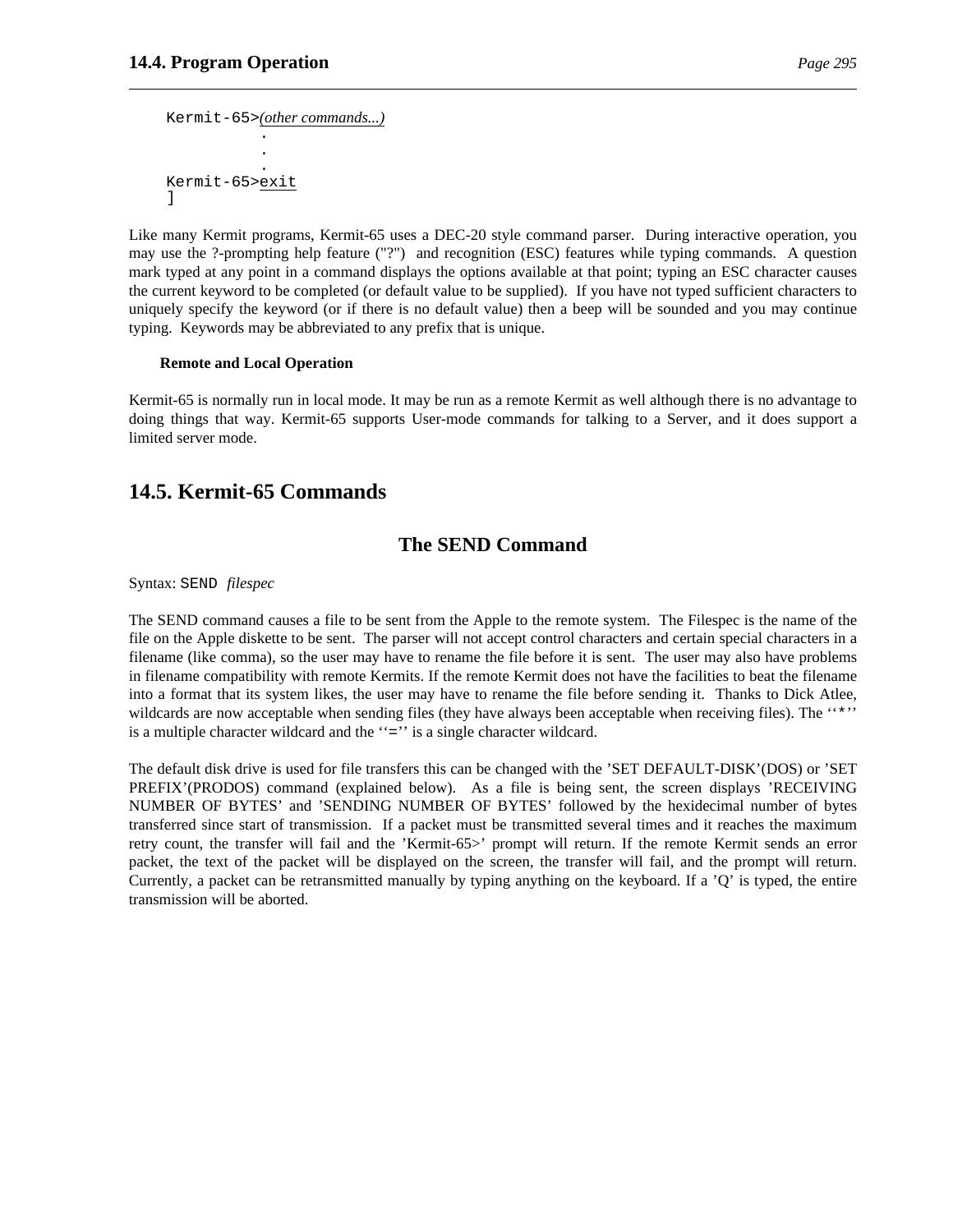# **The RECEIVE Command**

Syntax: RECEIVE [*filespec*]

The RECEIVE command tells Kermit-65 to receive a file or file group from the other system. If only one file is being received, you may include the optional filespec as the name to store the incoming file under; otherwise, the name is taken from the incoming file header. If the name in the header is not a legal filename, Kermit-65 will attempt to change it into something legal. If FILE-WARNING is on and an incoming file has a name identical to a file already existing on the diskette, Kermit-65 will issue a warning to the user and attempt to modify the filename to make it unique. Currently, a packet can be retransmitted manually by typing anything on the keyboard. If a 'Q' is typed, the entire transmission will be aborted. Filespec is required when xmodem protocol is used.

# **The TAKE Command**

Syntax: TAKE *filespec*

The TAKE commands tells kermit-65 to execute commands from the specified file similarly to the KERMIT.INIT file. See discussion on KERMIT.INIT above for details.

# **The TYPE Command**

Syntax: TYPE *filespec*

The TYPE commands tells kermit-65 to print to the screen from the specified file. Text files only and works best with 80 characters per line or less.

# **The GET Command**

Syntax: GET *remote-filespec*

The GET command requests a remote Kermit server to send the file or file group specified by *remote-filespec*. This command can be used with a Kermit server on the other end. The remote filespec is any string that can be a legal file specification for the remote system; it is not parsed or validated locally. So if the remote Kermit supports wildcards you can specify them in the *remote-filespec*. If the remote Kermit is not capable of server functions, then you will probably get an error message back from it like "Illegal packet type". In this case, you must connect to the other Kermit, give a SEND command, escape back, and give a RECEIVE command. Currently, a packet can be retransmitted manually by typing anything on the keyboard. If a 'Q' is typed, the entire transmission will be cancelled.

# **The CONNECT Command**

Syntax: CONNECT

Establish a terminal connection to the remote system using all the current SET paramaters for terminal type, speed, parity, etc. Get back to Kermit-65 by typing the escape character followed by the letter C. The escape character is Control-@ by default. When you type the escape character, several single-character commands are possible. These are shown in Table 14-2.

You can use the SET ESCAPE command to define a different escape character. When CONNECTed, Kermit-65 will be passing characters entered on the keyboard to the remote system, and passing characters from the remote system to the Apple screen. Incoming characters are interpreted according the selected terminal type (see SET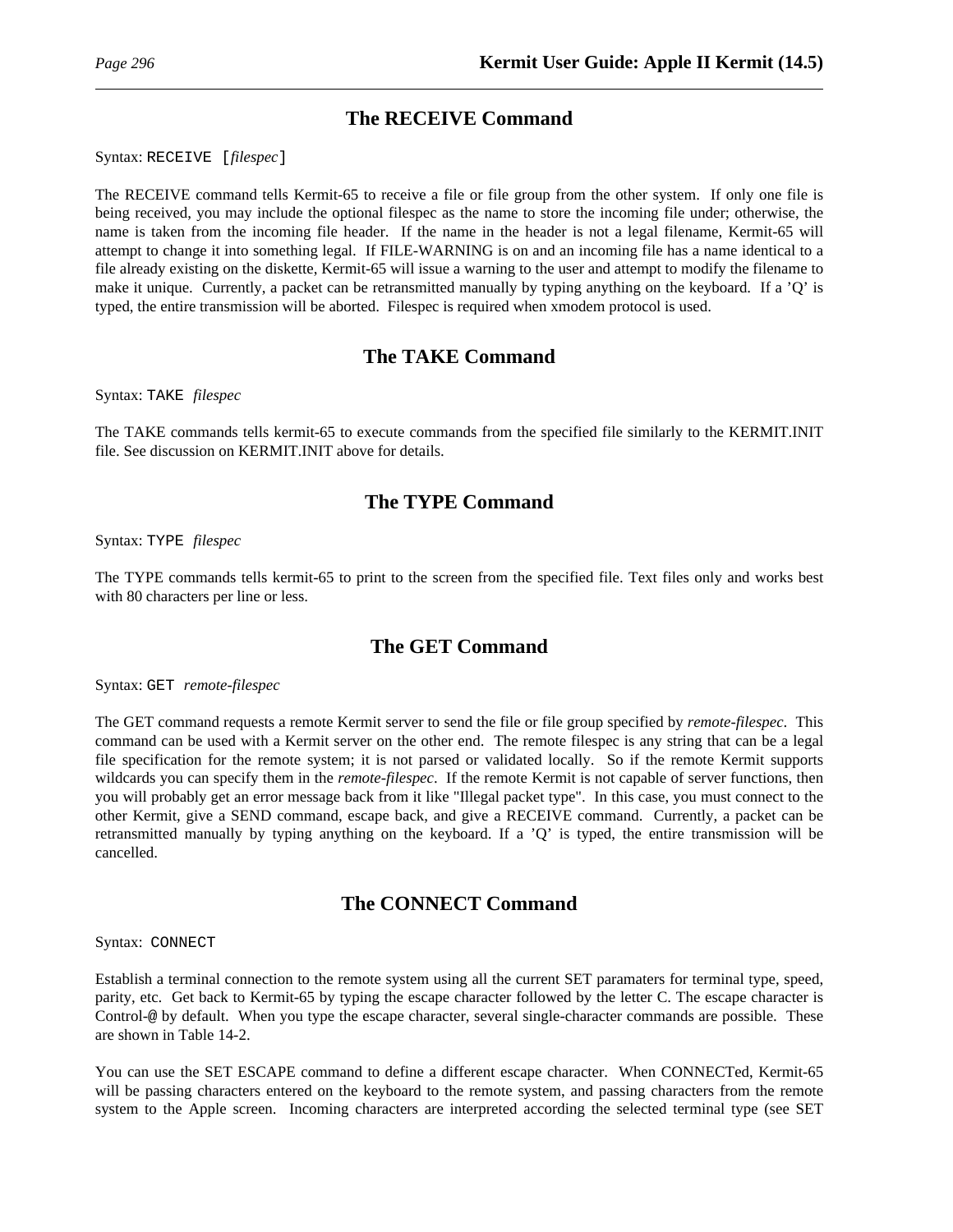- ? List all the possible single-character arguments.
- B Send a BREAK signal.
- C Close the connection and return to Kermit-65.
- D Drop the phone line to the remote and return to Kermit-65.
- E rEfresh the screen (useful for clearing garbage on screen).
- K TOGGLE Keypad application-mode on/off.
- P Toggle the Printer on/off.
- R pRint the screen,  $>=$  //e required
- S Show Status of the connection.
- W sWap the del and backspace key.
- 0 Send a null (ASCII 0).
- ^@ (or whatever the Connect-Escape character is): Send the Connect-Escape character itself.

**Table 14-2:** Kermit-65 Single-Character CONNECT Escape Commands

### TERMINAL).

On an Apple II+ with an incomplete keyboard, special characters can be typed by prefixing regular characters with a right-arrow. On uppercase-only screens, uppercase characters are shown in inverse and lowercase characters are displayed as normal uppercase characters.

Here are the rules for using the special  $2/2+$  input, to get all printable ASCII characters, and how they appear on the screen. Special meanings are applied in various contexts to certain characters. The left and right arrow keys do special things, and sometimes the escape key does as well. For letters, the keyboard is always in either default UPPERCASE mode or default lowercase mode. When in UPPERCASE, all letters typed are sent out as uppercase. In lowercase, all letters are sent as lowercase. To reverse the case for the next character only, hit the right-arrow ("prefix") key. To switch the default case, hit the prefix-key twice in a row. For funny characters, the prefix key is also used to get the unusual punctuation characters which are not on the Apple keyboard. Table 14-3 shows the Apple II/II+ keyboard escapes; the letter "p" represents the prefix character.

| Type          | Appearence            |
|---------------|-----------------------|
| p(            |                       |
| p)            |                       |
| p<            |                       |
| p             |                       |
| $p-$          |                       |
| p/            |                       |
| $p^{\lambda}$ | $\tilde{\phantom{a}}$ |
| $p$ .         |                       |
|               |                       |

**Table 14-3:** Apple II/II+ Keyboard Escapes

The left-arrow key sends a rubout (ASCII 127). With left-arrow and right arrow doing special things, it's a little hard to enter their characters ( $\sim$ H and  $\sim$ U respectively). There is therefore an escape from prefix mode sequence. If you type prefix-ESC, the next character is sent without any interpretation. If you have the capability for upper/lower case, etc, then use the 'SET KEYBOARD' and 'SET DISPLAY' commands to specify complete keyboards.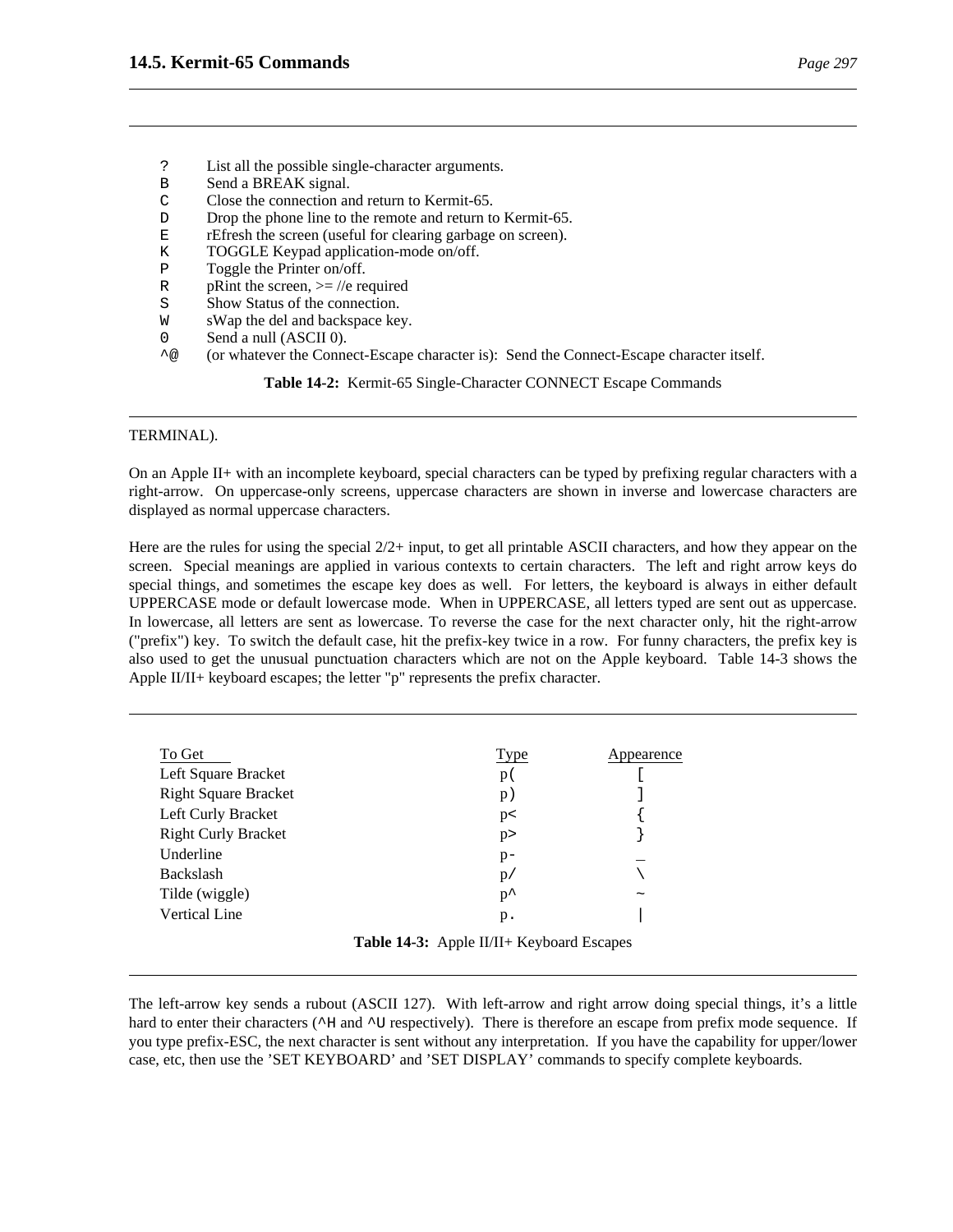# **The HELP Command**

Syntax: HELP

Typing HELP alone prints a brief summary of the Kermit-65 commands.

# **The MODEM Command**

Syntax: *MODEM*

This command is designed for the hayes smart modem. Typing MODEM causes the file KERMIT. MODEM in the default drive/path to be used as a menu. You will be able to select any line in the file to be sent to the modem. Sorry, you can't back up to a previous menu, you will have to Quit and execute MODEM again. A "connect" response from the smart modem will cause Kermit leave the modem command and execute the CONNECT command. For a Hayes smart modem this file should have commands using text status responses (not numbers). One command per line with comments allowed after the first space (blank). Use your favorite editor to produce this ASCII text file. Since the attention Hayes command (AT) requires a delay the ''&'' character becomes the time delay for Kermit. Each ''&'' causes a delay of one second on a 6502 chip. If you have a //gs or an accelerator board you may have to use the SET TIMING command to produce a one second delay. If you really need to send the "&" character to the modem then the "\" is the escape character. Put a "\" before any character and that character will be sent asis. Of course two "\"'s will produce one "\". Normally Kermit will wait for 27 seconds (again on a 6502 chip) for the modem to respond, but any character typed on the keyboard will terminate this wait. If may hear the busy signal and there is no sense waiting any longer, so hit (crash-not so hard) any key on the keyboard.

Following is an example of the KERMIT. MODEM file:

+++&&ATH *Get the Hayes Smartmodem's attention and then hang up.* ATDP1234567 *Call your local BBS with pulse dialing.* ATDT8901234 *Call your work dialup phone with touch tone dialing.*

# **The CATALOG Command**

Syntax: CATALOG

Typing CATALOG produces a catalog (directory) listing of your default drive.

# **The DELETE Command**

Syntax: DELETE *filespec*

Typing DELETE causes the file specified to be deleted.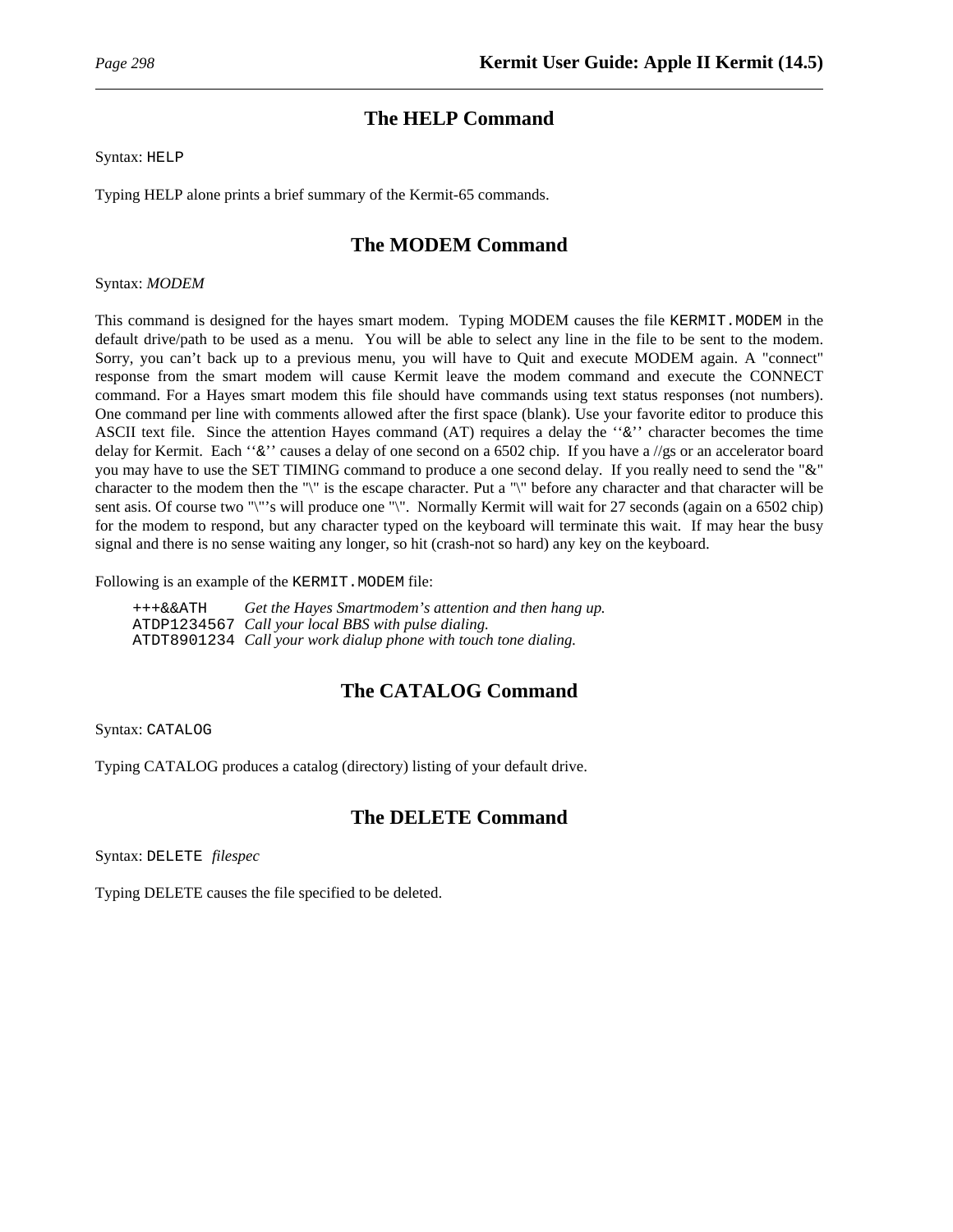Syntax: SERVER

Typing SERVER alone turns Kermit into a file server to a remote Kermit. Currently server mode will handle remote "send", "get", "remote" and "fin" commands. Variants of the above commands will probably work but file serving is very limited at present. Because the Apple requires knowledge of file types you can use the "remote Kermit" (or whatever the remote Kermit's syntax is) command to set the file-type on the server. Yes, the server will execute any command so you can really get the server into trouble (this is not a BBS). You must have the appropiate file type set before transfering files. You can exit server mode by typing Control-C ( $\sim$ C) when not doing file transfers or the remote can of course terminate via the "fin" command.

# **The REMOTE Command**

Syntax: REMOTE [*option character-string*]

The only option currently is "kermit". This command submits the command "character-string" to the remote Kermit's command processor. Long replys are not paged so you will have to use  $\Delta S$  to stop the screen. The obvious usage is for setting and showing parameters on the remote Kermit.

# **The EXIT and QUIT Commands**

Syntax: EXIT *or* QUIT

Exit from Kermit-65. You can restart the program, provided you haven't run anything else, by typing 'CALL 4096'.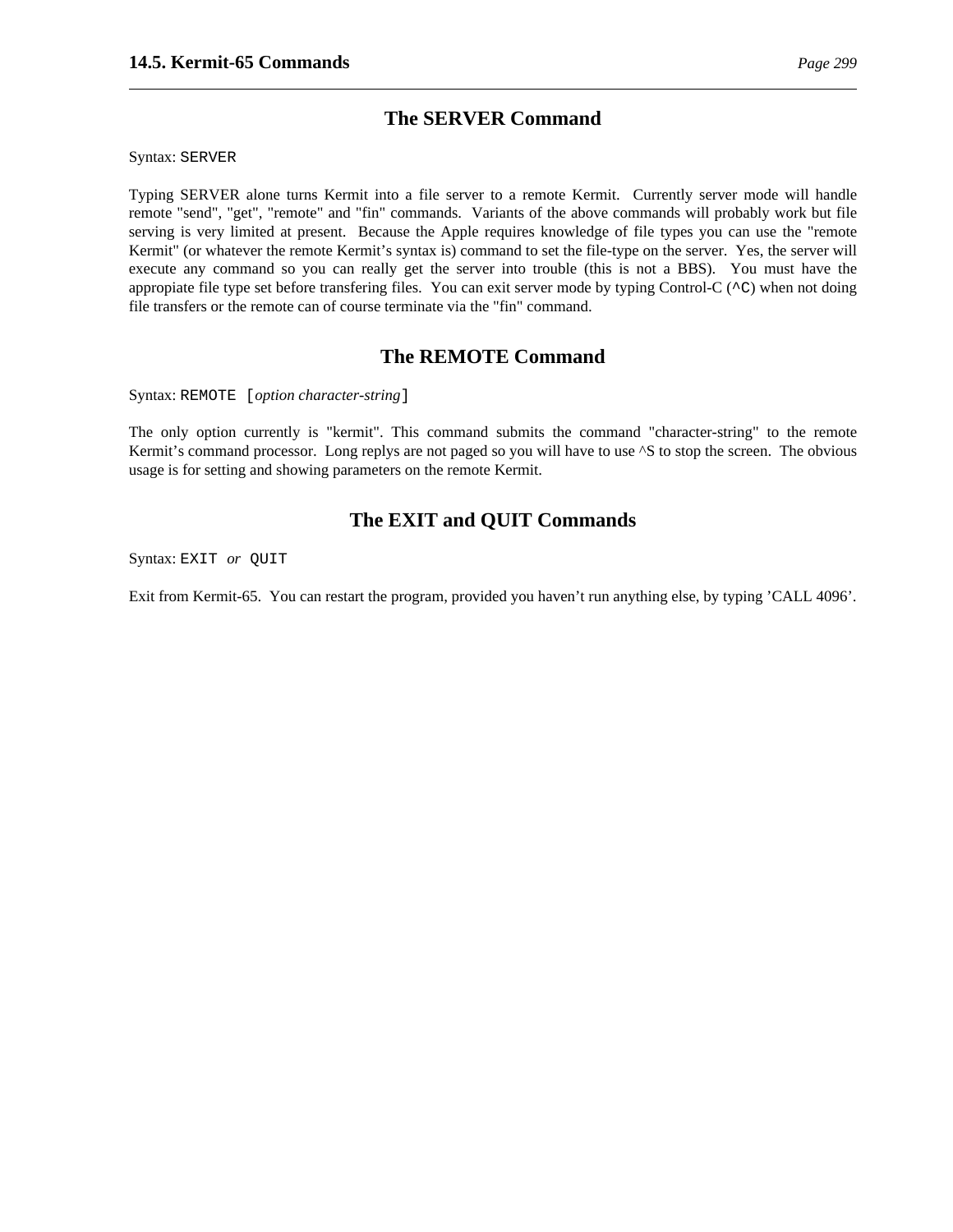## **The SET Command**

Syntax: SET *parameter* [*option* [*value*]]

Establish or modify various parameters for file transfer or terminal connection. You can examine their values with the SHOW command. The following parameters may be SET:

| APPLICATION-MODE  | Set VT100 gs keypad in/out of application mode.         |
|-------------------|---------------------------------------------------------|
| <b>BAUD</b>       | Which baud rate should the com card use?                |
| CURSOR-KEYS-VT100 | In VT100 mode cursor keys give VT100 sequences.         |
| <b>DEBUGGING</b>  | TERSE or VERBOSE packet information.                    |
| DEFAULT-DISK      | Which Diskette drive is used for DOS 3.3 file transfer? |
| <b>DISPLAY</b>    | Which type of screen display is being used?             |
| ESCAPE            | Character for terminal connection.                      |
| <b>FILE-TYPE</b>  | Type of Apple file being sent/received.                 |
|                   | FILE-WARNING Warn users if incoming file exists?        |
| <b>FLOW</b>       | Should xon/xoff flow control be used to the remote?     |
|                   | KEYBOARD II+ or //e keyboard.                           |
| KEYPAD            | Is there a gs style keypad?                             |
|                   | LOCAL-ECHO Full or half duplex switch.                  |
| PARITY            | Character parity to use                                 |
| <b>PREFIX</b>     | Which default prefix to use with PRODOS?                |
| <b>PRINTER</b>    | Should the printer be used for the display?             |
| PROTOCOL          | Which protocol is to be used for file transfer.         |
| RECEIVE           | Various parameters for receiving files                  |
|                   | SEND Various parameters for sending files               |
|                   | SLOT Which slot # is communication device in?           |
| <b>TIMER</b>      | Should Kermit observe the receive timeout value?        |
| <b>TIMIMG</b>     | Change the time loop for 1 ms. delays.                  |
| TERMINAL          | Which type of terminal should Kermit emulate?           |

### **SET APPLICATION-MODE**

Syntax: SET APPLICATION-MODE {ON, OFF}

For VT100 emulation with a gs-style keypad you can set the keypad in or out of application mode. Some computer systems set this via escape sequences so it may not be necessary to use this command.

### **SET BAUD**

Syntax: SET BAUD *value*

Value is the baud rate for your communication card. For the super serial and the microtek it can be 300 to 19200. The actual values will depend upon the com card you are running with.

### **SET CURSOR-KEYS-VT100**

Syntax: SET CURSOR-KEYS-VT100 {ON, OFF}

In VT100 emulation the cursor keys can also emulate the VT100 cursor keys.

### **SET DEBUGGING**

Syntax: SET DEBUGGING {TERSE, VERBOSE, OFF}

Record the packet traffic on your terminal. Options are: TERSE, Show packet info only (brief). VERBOSE displays packet field descriptions with packet info (lengthy). OFF disables display of debugging information (this is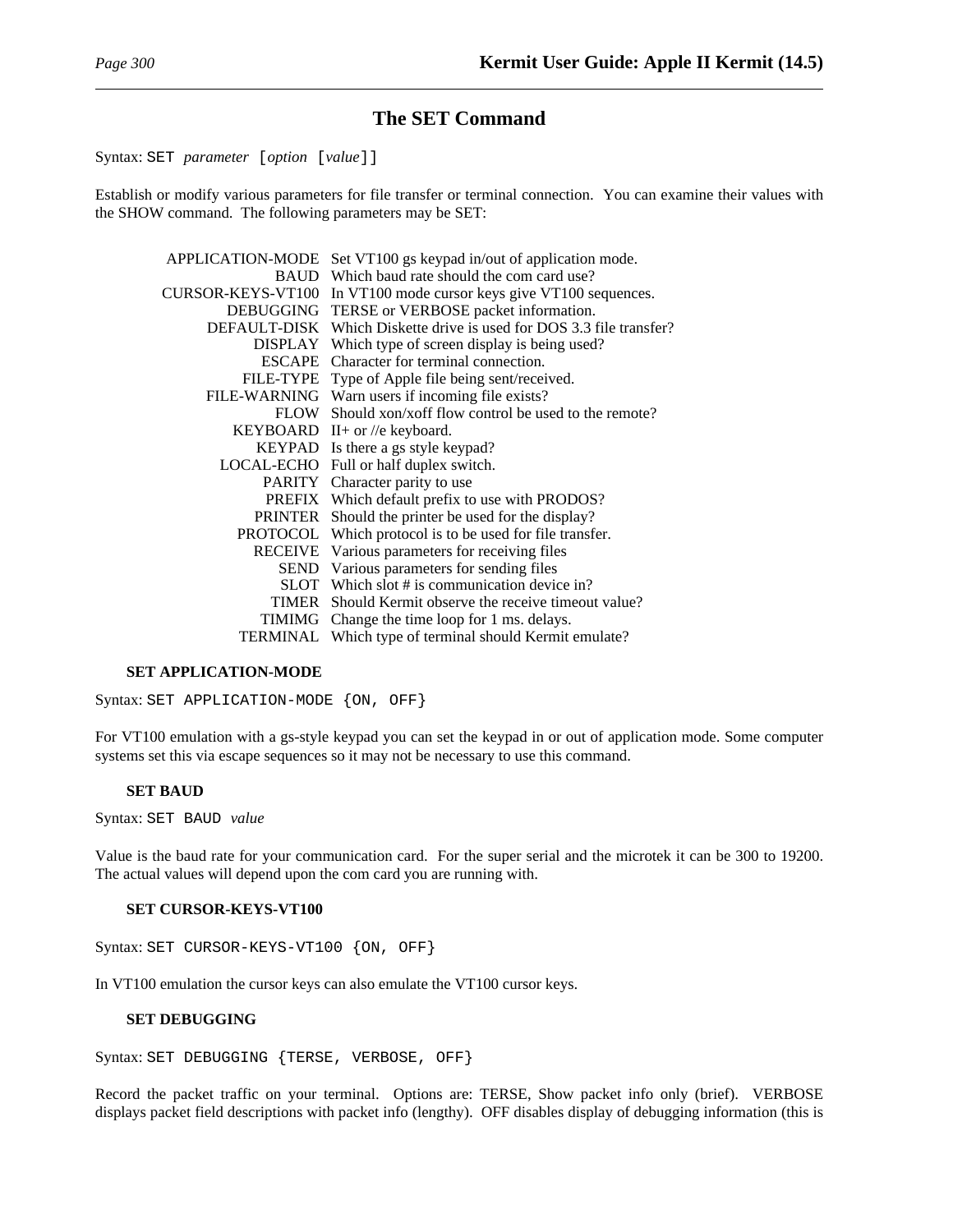the default).

### **SET DEFAULT-DISK**

Syntax: SET DEFAULT-DISK {SLOT, VOLUME, DRIVE} *value*

This DOS command will tell Kermit-65 which disk drive should be used for file transfers. The three parameters which may be set separately are SLOT, VOLUME and DRIVE. The value for SLOT ranges from 1 to 7. The value for DRIVE is either 1 or 2. The value for VOLUME ranges from 0 to 255.

### **SET DISPLAY**

Syntax: SET DISPLAY {2E, 2P} or SET DISPLAY 80-COL *number*

This command will tell Kermit-65 which kind of screen display you want to use. If you have an Apple II or II+ without an 80 column card, use the first syntax. If you have any kind of an Apple with an 80 column card, enter: SET DISPLAY 80, followed by a space and the slot number where the card resides (if you don't know the slot number, or the card is built-in to the set, try 3 ).

### **SET ESCAPE**

Syntax: SET ESCAPE *hexidecimal-number*

Specify the control character you want to use to "escape" from remote connections back to Kermit-65. The default is 0 (Control-@). The number is the hex value of the ASCII control character, 1 to 37, for instance 2 is Control-B, B is Control-K.

#### **SET FILE-TYPE**

Syntax: SET FILE-TYPE {APPLESOFT, INTEGER, TEXT, BINARY, OTHER *hex-value*}

This will inform Kermit-65 what type of file is being sent or received. It is important that this is set correctly since Kermit-65 must create a file of the appropriate type when receiving (and it has no way of knowing what kind of file it is). When Kermit-65 is sending, it must also know the type of file since that tells it how to detect the actual end-of-file. The keywords for this parameter are listed below. OTHER includes an added hex-value so that the user may specify the hex value of the file-type. This has meaning only in PRODOS and allows the user to specify any of the many different file types used in PRODOS, see Tables 14-4 and 14-5 (thanks to Phil Chien, M L Stier et al).

| <b>APPLESOFT</b> | The file being transfered is an Applesoft Basic program.            |
|------------------|---------------------------------------------------------------------|
| <b>INTEGER</b>   | The file being sent/received is an Integer Basic program.           |
| <b>TEXT</b>      | The file being sent/received is an ASCII Text file.                 |
| <b>BINARY</b>    | The file being sent/received is a Binary image.                     |
| <b>OTHER</b>     | The type of file being sent/received is specified by the hex-value. |

#### **SET FILE-WARNING**

Syntax: SET FILE-WARNING {ON, OFF}

This tells Kermit-65 whether to warn the user about incoming filenames conflicting with existing files or not. If there is a conflict Kermit-65 will attempt to change the file name to something unique.

#### **SET FLOW**

Syntax: SET FLOW {OFF, XON, DELAY *number*}

SET FLOW allows one to use the XON/XOFF protocol when connected to a remote site. Delay timings are part of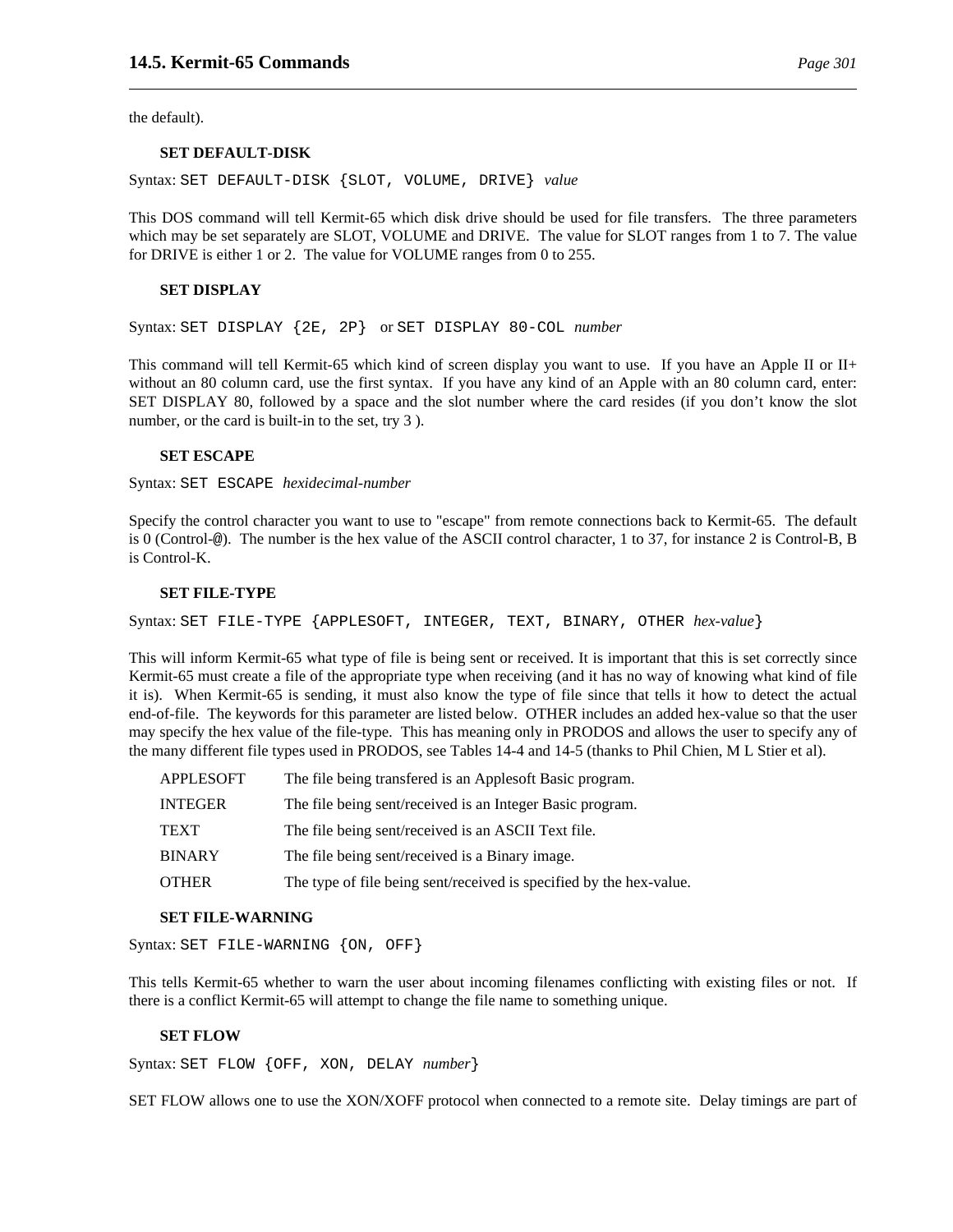| د:           |                                       |            |          | List of most of the prodos file types.                              |
|--------------|---------------------------------------|------------|----------|---------------------------------------------------------------------|
| Num          |                                       | Name       | ОS       |                                                                     |
| \$00         | r                                     |            | typeless |                                                                     |
| \$01         | r                                     | BAD        | both     | BAD blocks file                                                     |
| \$02         | r                                     | PCD        | SOS      | Pascal CoDe file                                                    |
| \$03         | r                                     | $\rm PTX$  | SOS      | Pascal TeXt file                                                    |
| \$04         | r                                     | TXT        | both     | ASCII text file                                                     |
| \$05         |                                       | PDA        | SOS      | Pascal DAta file                                                    |
| \$06         | r                                     |            | both     |                                                                     |
| \$07         | r                                     | BIN<br>CHR | SOS      | BINary file<br>CHaRacter font file                                  |
| \$08         | r<br>r                                | PIC        | both     | PICture file                                                        |
| \$09         |                                       | BA3        | SOS      |                                                                     |
| \$0A         | r<br>r                                | DA3        | SOS      | Business BASIC (SOS) program file<br>Business BASIC (SOS) data file |
| \$0B         | r                                     | WPD        | SOS      | Word Processor Document                                             |
|              |                                       |            | SOS      | SOS system file                                                     |
| \$0C<br>\$0D | r                                     |            | SOS      |                                                                     |
| \$0E         | r                                     |            | SOS      | SOS reserved file type                                              |
|              | r                                     |            |          | SOS reserved file type                                              |
| \$0F         | r                                     | DIR        | Both     | subDIRectory file<br>RPS data file                                  |
| \$10         | r                                     | RPD        | SOS      |                                                                     |
| \$11         | r                                     | RPI        | SOS      | RPS index file                                                      |
| \$12         | r                                     |            | SOS      | Applefile diskcard file                                             |
| \$13         | r                                     |            | SOS      | Applefile model file                                                |
| \$14         | r                                     |            | SOS      | Applefile report format file                                        |
| \$15         | r                                     |            | SOS      | Screen library file                                                 |
| \$16         | r                                     |            | SOS      | SOS reserved file type                                              |
| \$17         | r                                     |            | SOS      | SOS reserved file type                                              |
| \$18         | r                                     |            | SOS      | SOS reserved file type                                              |
| \$19         | r                                     | ADB        | ProDOS   | AppleWorks Database file                                            |
| \$1A         | r                                     | AWP        | ProDOS   | AppleWorks WordProcessing file                                      |
| \$1B         | r                                     | ASP        | ProDOS   | AppleWorks Spreadsheet file                                         |
| $$1C-$5F$    | r                                     |            |          | Reserved                                                            |
| $$60 - $6F$  | r                                     |            |          | ProDOS PC Transporter (Applied Engineering)                         |
|              |                                       |            |          | reserved filetyp                                                    |
| \$60         | r                                     | PRE        | ProDOS   | ProDOS preboot driver                                               |
| $$61 - $6A$  | r                                     |            | ProDOS   | Reserved                                                            |
| \$6B         | r                                     | NIO        | ProDOS   | PC Transporter BIOS and drivers                                     |
| \$6C         | r                                     |            | ProDOS   | Reserved                                                            |
| \$6D         | $\Upsilon$                            | DVR.       | ProDOS   | PC Transporter device drivers                                       |
| \$6E         | r                                     |            | ProDOS   | Reserved                                                            |
| \$6F         | r                                     | HDV        | ProDOS   | MSDOS HardDisk Volume                                               |
| \$70-\$9F    | r                                     |            |          | Reserved                                                            |
| \$A0         | r                                     | WPF        | ProDOS   | WordPerfect document file                                           |
| \$A1         | r                                     | MAC        | ProDOS   | Macrofile                                                           |
| \$A2         | r                                     | HLP        | ProDOS   | Help File                                                           |
| \$A3         | r                                     | DAT        | ProDOS   | Data File                                                           |
| \$A4         | r                                     |            |          | Reserved                                                            |
| \$A5         | r                                     | LEX        | ProDOS   | Spelling dictionary                                                 |
| $$A6-\$AB$   | r                                     |            |          | Reserved                                                            |
|              | Table 14-4: PRODOS file types, part 1 |            |          |                                                                     |

this command. Using delay times is probably a desperation move to keep the screen/printer from losing characters. Setting the timings will have to be set by experience. Perhaps the best way to set the timings is to bring the values down until you get failures and then double the timing figure. Both LOG and SET PRINTER will probably depend on flow control.

OFF Turn off flow control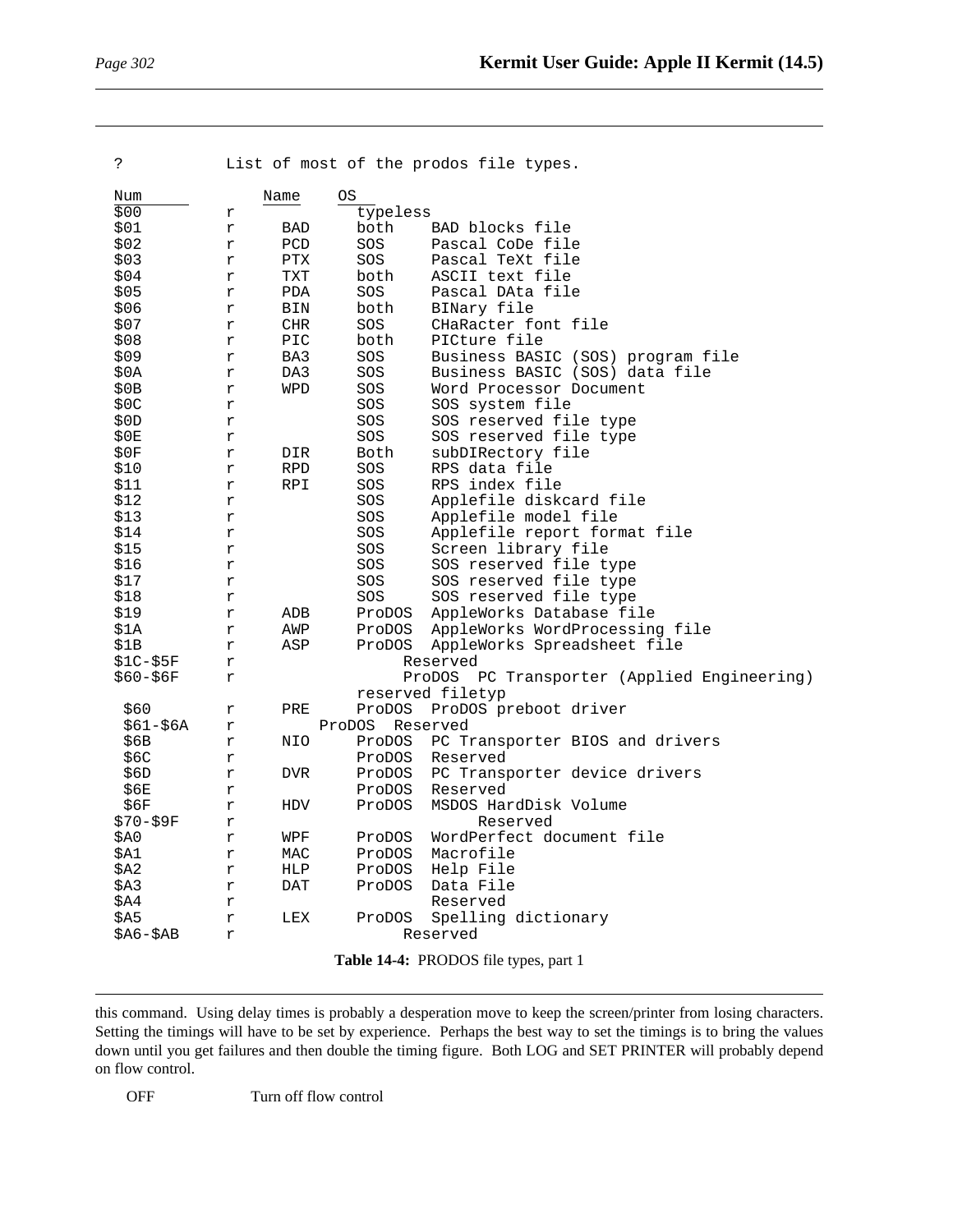| age 303 <sup>-</sup> |  |
|----------------------|--|
|                      |  |

| Num        |              | Name       | ОS       |                                             |
|------------|--------------|------------|----------|---------------------------------------------|
| \$AC       | r            | ARC        | ProDOS   | General Purpose Archive file                |
| \$AD-\$AF  | r            |            |          | Reserved                                    |
| \$В0       | r            | SRC        | ProDOS   | ORCA/M & APW source file                    |
| \$B1       | r            | OBJ        | ProDOS   | ORCA/M & APW object file                    |
| \$B2       | r            | LIB        | ProDOS   | ORCA/M & APW library file                   |
| \$В3       | r            | S16        | ProDOS   | ProDOS16 system file                        |
| \$B4       | r            | RTL        | ProDOS   | ProDOS16 runtime library                    |
| \$B5       | r            | EXE        | ProDOS   | APW shell command file                      |
| \$В6       | r            | STR        | ProDOS   | ProDOS16 startup init file                  |
| \$В7       | r            | TSF        | ProDOS   | ProDOS16 temporary init file                |
| \$B8       | r            | NDA        | ProDOS   | ProDOS16 new desk accessory                 |
| \$B9       | r            | CDA        | ProDOS   | ProDOS16 classic desk accessory             |
| \$BA       | r            | TOL        | ProDOS   | ProDOS16 toolset file                       |
| \$BB       | r            | DRV        | ProDOS   | ProDOS16 driver file                        |
| $$BC-$BE$  | r            |            |          | Reserved for ProDOS16 load file             |
| \$BF       | r            | <b>DOC</b> | ProDOS   | document file                               |
| \$CO       | r            | PNT        | ProDOS   | //gs paint document                         |
| \$C1       | r            | SCR        | ProDOS   | //gs screen file                            |
| $$C2-\$C7$ | r            |            | Reserved |                                             |
| \$C8       | r            | FNT        | ProDOS   | Printer font file                           |
| \$C9       | r            |            | ProDOS   | finder files                                |
| \$CA       | r            |            | ProDOS   | finder icons                                |
| \$CB-\$DF  | r            |            |          | Reserved                                    |
| \$E0       | r            | LBR        | ProDOS   | Apple archive library file                  |
| \$E1       | r            |            |          | Unknown (unlisted)                          |
| \$E2       | r            | ATI        | ProDOS   | Appletalk init file                         |
| \$E3-\$EE  | r            |            | Reserved |                                             |
| \$EF       | r            | PAS        | ProDOS   | ProDOS Pascal file                          |
| \$F0       | r            | <b>CMD</b> | ProDOS   | added command file                          |
| \$F1-\$F8  | r            |            |          | ProDOS User defined filetypes               |
|            |              |            |          | (popular ones include:)                     |
| \$F1       | r            | OVL        |          | ProDOS Overlay file                         |
| \$F2       | r            | DBF        | ProDOS   | Database file                               |
| \$F3       | r            | PAD        | ProDOS   | MouseWrite file                             |
| \$F4       | $\Upsilon$   | MCR        | ProDOS   | AE Pro macro file                           |
| \$F5       | r            | ECP        |          | ProDOS ECP batch file                       |
| \$F6       | $\Upsilon$   | DSC        | ProDOS   | description file                            |
| \$F7       | r            | TMP        | ProDOS   | temporary work file                         |
| \$F8       | $\Upsilon$   | RSX        | ProDOS   | linkable object module                      |
| \$F9       | r            | IMG        |          | ProDOS ProDOS image file                    |
| \$FA       | $\Upsilon$   | INT        | ProDOS   | Integer BASIC program                       |
| \$FB.      | r            | IVR        | ProDOS   | Integer BASIC variables file                |
| \$FC       | $\Upsilon$   | BAS        | ProDOS   | AppleSoft BASIC program                     |
| \$FD       | r            | VAR        | ProDOS   | AppleSoft BASIC variables file              |
| \$FE       | $\Upsilon$   | REL        | ProDOS   | ProDOS EDASM relocatable object module file |
| \$FF       | $\mathtt{r}$ | SYS        | ProDOS   | ProDOS8 system file                         |
|            |              |            |          | Table 14-5: PRODOS file types, part 2       |

XON Turn on xon/xoff flow control with the remote

DELAY *number* Delay the micro until XOFF takes effect

Delay followed by a number (including 0) delays the program for that many milliseconds after the XOFF is given to the remote. This delay allows the XOFF to take effect before the program continues.

NOTE: Except for printing and logging, most Apples will not require you to use a flow delay, even at rates up thru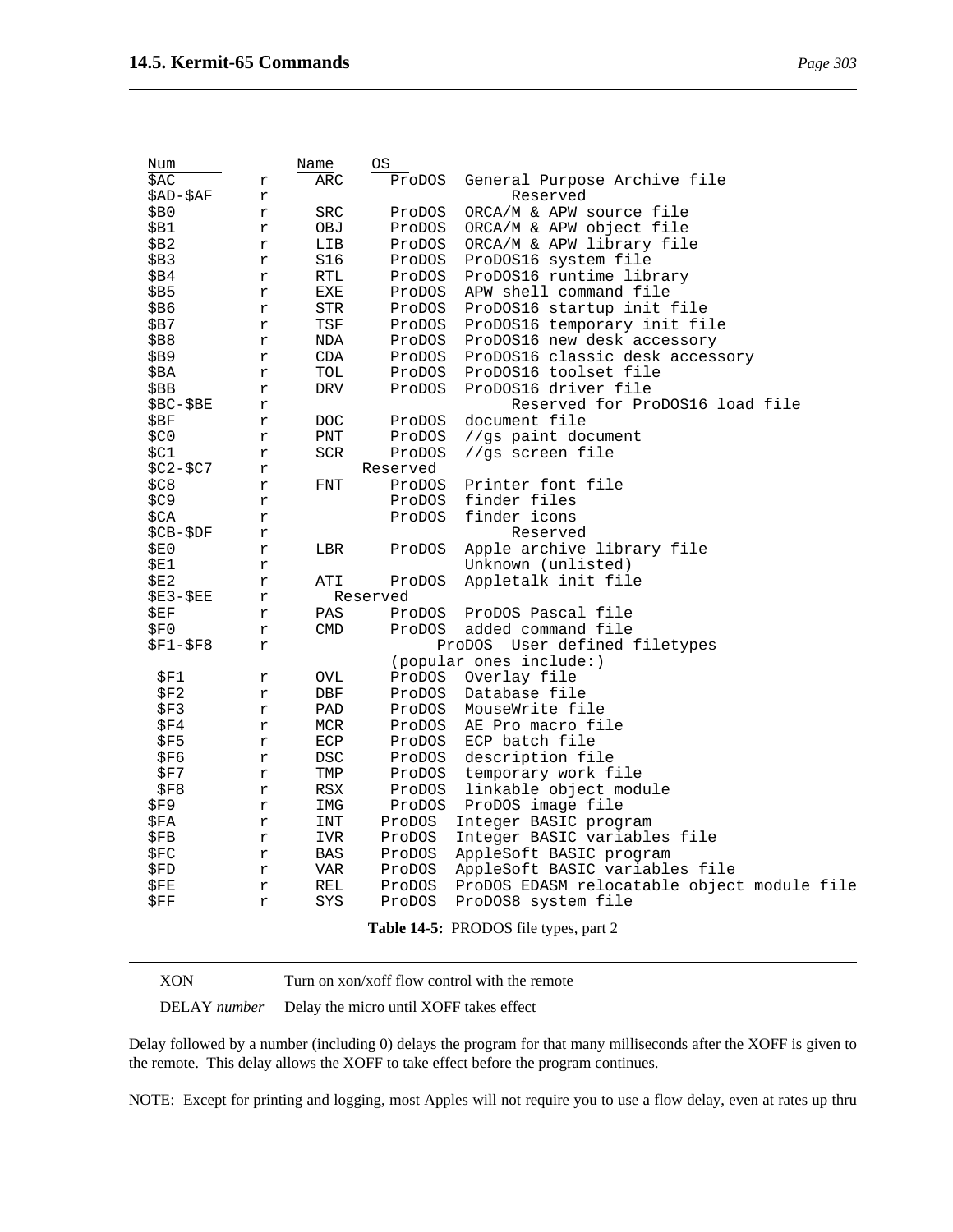19200 baud; for proper screen control, however, certain older Apple IIe's may require a fairly high delay (120-160 dec), even at 300 baud.

### **SET KEYBOARD**

Syntax: SET KEYBOARD {2P, 2E}

SET KEYBOARD tells Kermit-65 if the user has a full keyboard (2E) or not (2P). If the user is on an Apple II+, this should be set to 2P (which is the default). When set to that, character translations are available by using the right-arrow key as a prefix character, as shown in Table 14-3.

### **SET KEYPAD**

Syntax: SET KEYPAD {ON, OFF}

SET KEYPAD tells Kermit-65 if the user has an Apple//gs-style keypad available. This is automatically set on a gs but must be set manually on other machines. With keypad set ON then "VT100 keypad on an Apple keyboard" (see below) will not be used but the actual keypad will be.

### **SET LOCAL-ECHO**

Syntax: SET LOCAL-ECHO {ON,OFF} [Default: OFF]

This command tells Kermit-65 to echo to the screen characters you type on the keyboard (LOCAL-ECHO = ON), or to let the remote system echo the typed characters (LOCAL-ECHO = OFF). If, when CONNECTed to the remote, you see a duplicate of every character you type, escape back to Kermit-65, and SET LOCAL-ECHO OFF. If, when CONNECTed to the remote, you see nothing echoed to the screen, escape back to Kermit-65, and SET LOCAL-ECHO ON.

#### **SET PARITY**

Syntax: SET PARITY {NONE, EVEN, ODD, MARK, SPACE} [Default: NONE]

This command tells Kermit-65 which parity you want to use while communicating with the remote. Most remotes use NONE; some use EVEN, a few may use the other possible values. If you have a choice of parity to use with a remote machine, if possible, choose NONE.

### **SET PREFIX**

Syntax: SET PREFIX string [Default: boot volume]

This command allows you to specify a ProDOS file prefix.

### **SET PRINTER**

Syntax: SET PRINTER {ON, SLOT} *number or* SET PRINTER OFF

This allows one to turn the printer on for printing what is displayed on the screen. With all the different printers and printer cards there will be a lot of variability here but flow control (XON/XOFF) is probably required when you are connected to a remote site. The printer can also be toggled on/off via the ESCAPE character followed by the command "P".

Remember when you use your printer there are a lot of variables here. What was being sent to the screen now is being sent to your printer. If you were emulating the VT52 your printer may not know how to handle the escape sequences, tabs, etc. It may be you can tell the host you are a tty or some such device that will give produce control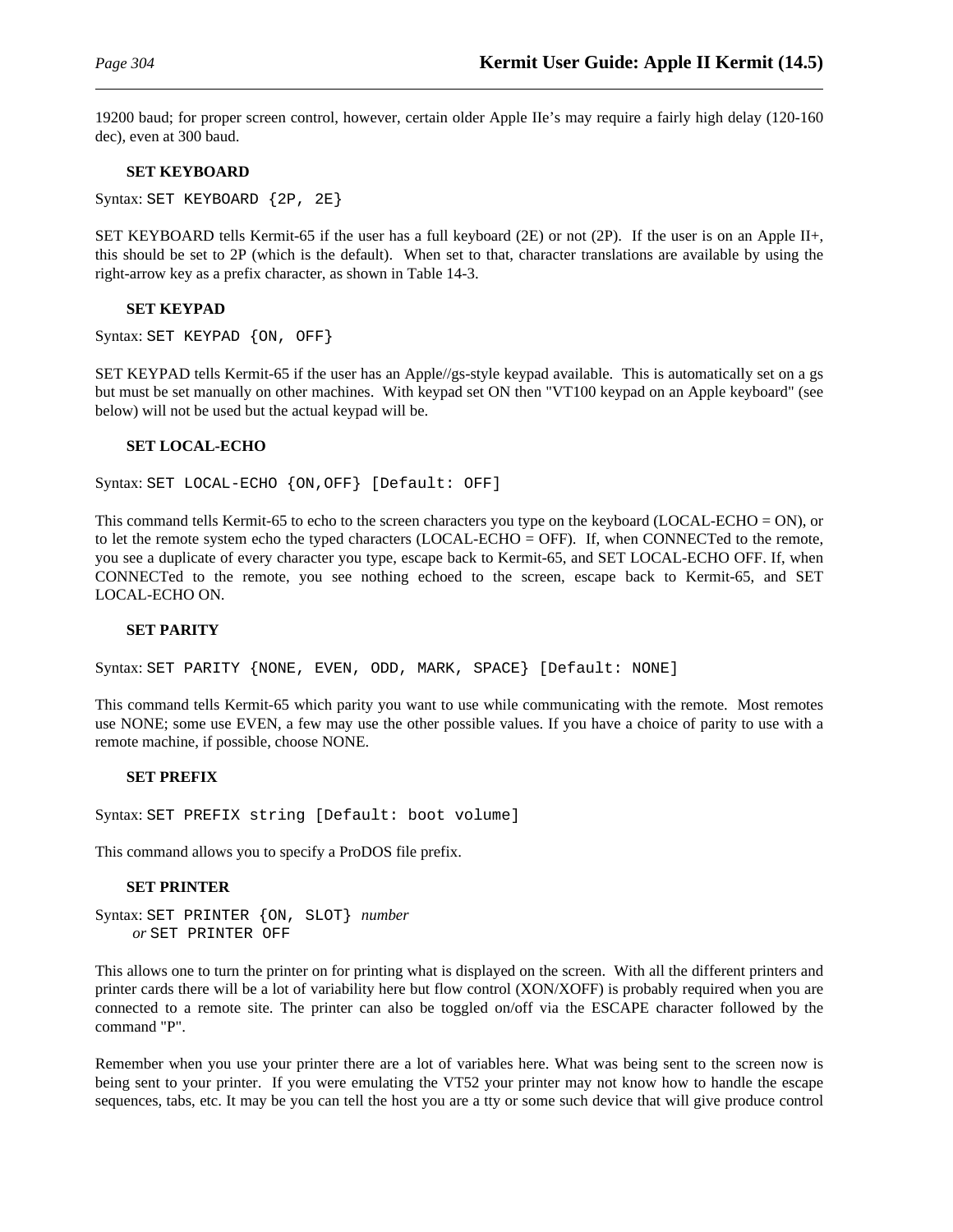codes that your printer can handle. Some printers may require the flow control and delay to get readable printing.

ON Turn the printer on, slot number is required.

OFF Turn the printer off.

SLOT *number* Printer card is in slot "number".

### **SET PROTOCOL**

Syntax: SET PROTOCOL {KERMIT, XMODEM}

SET PROTOCOL tells kermit-65 which protocol to use for file transfer. NOTE: When XMODEM is used you will probably want to change the carrage return and carrage return/line feed translation in the send/receive parameters. eg. "SET SEND CR<->CR,LF OFF" and "SET RECEIVE CR<->CR,LF OFF".

### **SET SLOT**

Syntax: SET SLOT *number*

This option tells Kermit-65 in which slot the communication device is located. The range for the number parameter is 1-7.

### **SET TIMER**

Syntax: SET TIMER {ON, OFF}

SET TIMER will turn on or off the timeout checking for receive file transfers. Since there is no clock for exact timing a loop of instructions has been set up assuming a 1 megacycle CPU. CPUs which run faster may have to make allowances via the SET RECEIVE TIMEOUT command or the SET TIMING command.

#### **SET TIMIMG**

Syntax: SET TIMIMG { number }

Kermit uses a timing loop with the rom address \$fca8 to produce a 1 ms. delay. If you have a machine that runs faster than the 6502 chip you may have to increase this number to get the 1 ms delay.

#### **SET TERMINAL**

Syntax: SET TERMINAL {MONITOR, NONE, VT100, VT52}

When TERMINAL is NONE, then all incoming characters (except nulls) are passed directly to the display.

MONITOR emulation simply displays all the characters received from the remote (except nulls) without any formating of the screen (40 or 80 characters per line). Control characters are displayed inverse.

#### VT100 Emulation

The Kermit-65 VT100 emulator is a small but working set of a true VT100 terminal. It appears to work with most of the standard full screen editors and processors on BSD UNIX and VAX/VMS machines. An Apple//e, //c, or //gs is probably required with the Apple 80 column text card. Sorry, but the II and II+ will probably have to use one of the other terminal options. The VT100 keypad has also been defined for the application mode via the OA/CA/game button. Figure 14-1 shows the Apple keypad looks like to EDIT (VMS), an Figure 14-2 shows the layout on an Apple//gs keyboard. When using EVE (VMS) the meaning of the keys will of course change.

As you can see the keypad is physically laid out like the VT100 keypad except for the lower right corner. Notice that above the keys are the VT100 labels while within the box (key) is the Apple key label. Also the arrow keys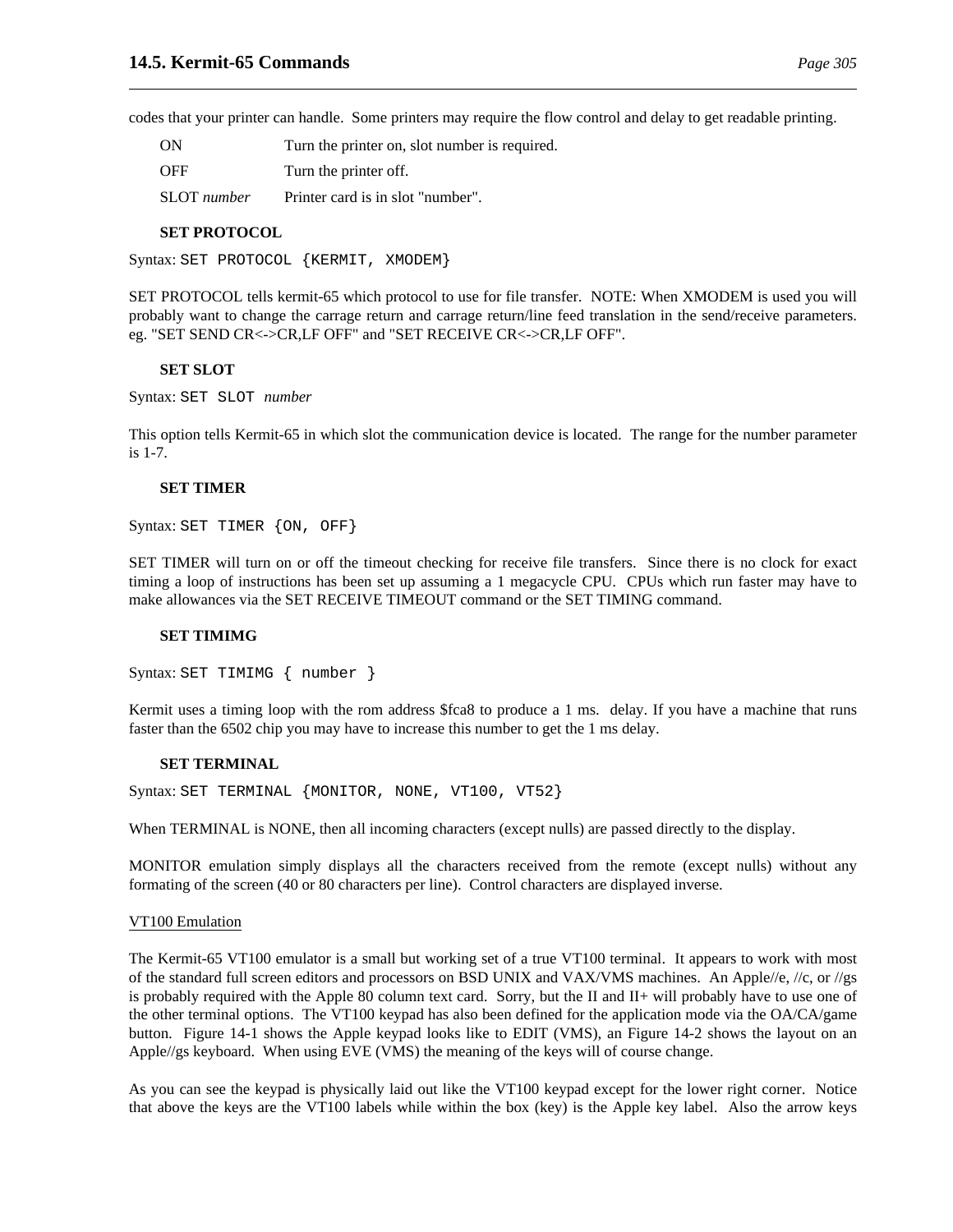



**Figure 14-1:** VT100 Keypad on an Apple Keyboard

#### VT52 Emulation

SET TERMINAL VT52 will turn on the VT52 terminal emulation. One thing that is required is your 80-column card must handle the \$16 command in order for reverse scrolling to work. The Apple//e 80 column card handles this fine. The VT52 keypad has been defined using the open/closed Apple. For II or II+ one will have to have a game paddle or joy stick (key shift mod too????) and use the buttons. When a button/open/closed Apple is pushed then the keys starting with 6,7,8  $\&$  9 form the top of the keypad. Key 6 is the blue key key 7 is the red key etc. The keys directly below the 6,7,8 & 9 and shifted one-half key to the right form the second row of the keypad etc. Every thing is fine until you get to the last row on the keypad. There the sp bar is 0 and the other two keys are moved to the upper right as the  $0 \& -$  keys. This way the arrow keys are available as VT52 keys with the OA/CA/game button combination (thanks to Dick Atlee for this idea). With those two exceptions the keypad is physically similar to a VT52 keypad. Remember the open/closed Apple or the game button must be pushed (like the cntl key) to get the keypad emulation. Figure 14-3 should clear up the questions.

The arrow keys work as VT52 arrow keys with the OA/CA/game button.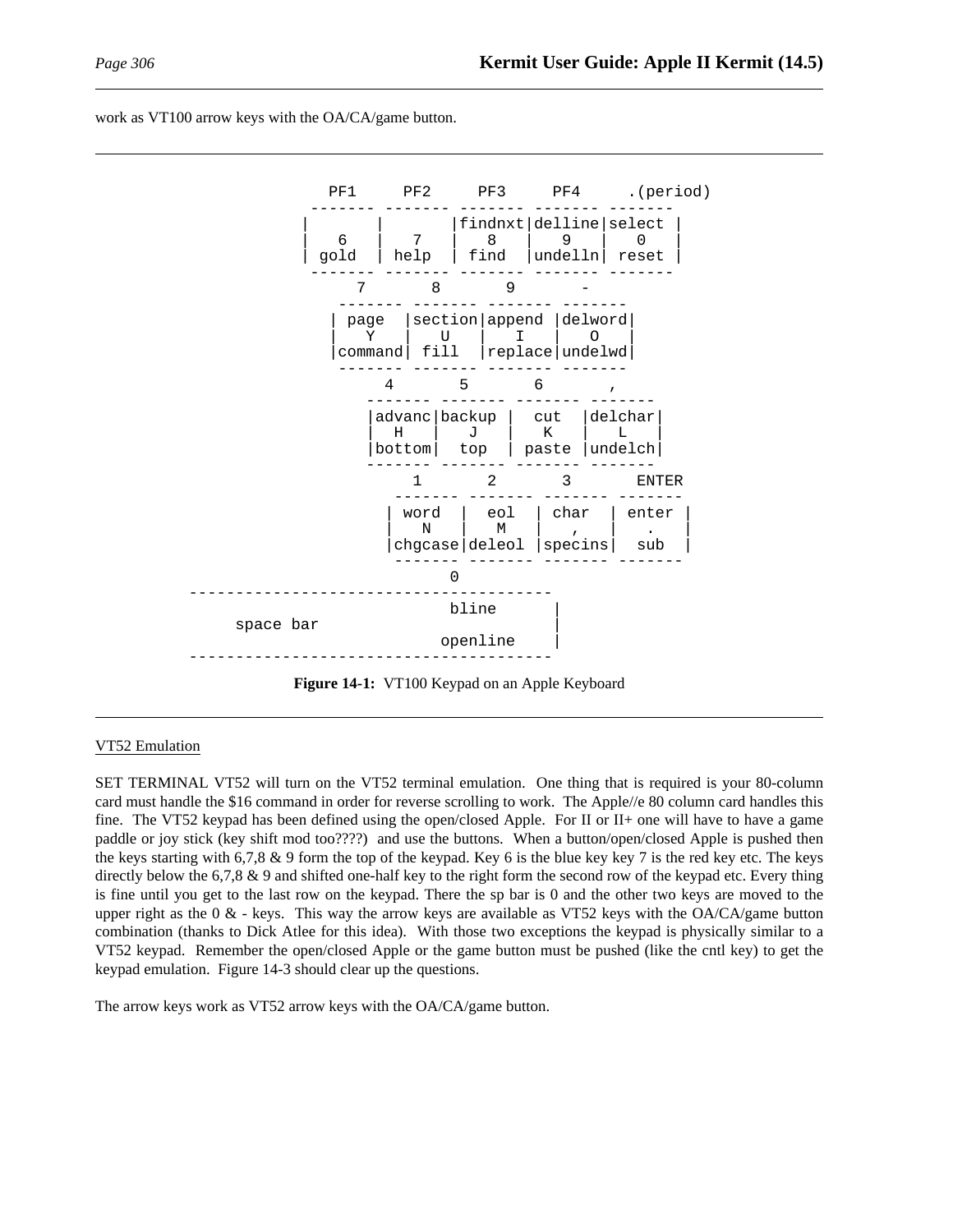

**Figure 14-2:** VT100 Keypad on an Apple//gs or Equivalent Keypad

## **THE SHOW COMMAND**

Syntax: SHOW [*option*]

The SHOW command displays various information:

| AI.                  | All parameter settings (this is quite long).         |
|----------------------|------------------------------------------------------|
| <b>BAUD</b>          | Baud rate of the com card.                           |
| CURSOR-KEYS-VT100    | Are the cursor keys emulating the VT100 cursor keys? |
| <b>DEBUGGING</b>     | Debugging mode.                                      |
| DEFAULT-DISK         | Which Diskette drive is used for file transfer?      |
| <b>DEVICE-DRIVER</b> | Which communication device is being used?            |
| <b>DISPLAY</b>       | Which screen display is being used?                  |
| <b>ESCAPE</b>        | Character for terminal connection.                   |
| <b>FILE-TYPE</b>     | Of Apple DOS/PRODOS file being sent/received.        |
| <b>FILE-WARNING</b>  | Warn users if incoming file exists?                  |
| <b>FLOW</b>          | Should XON/XOFF flow control be used to the remote?  |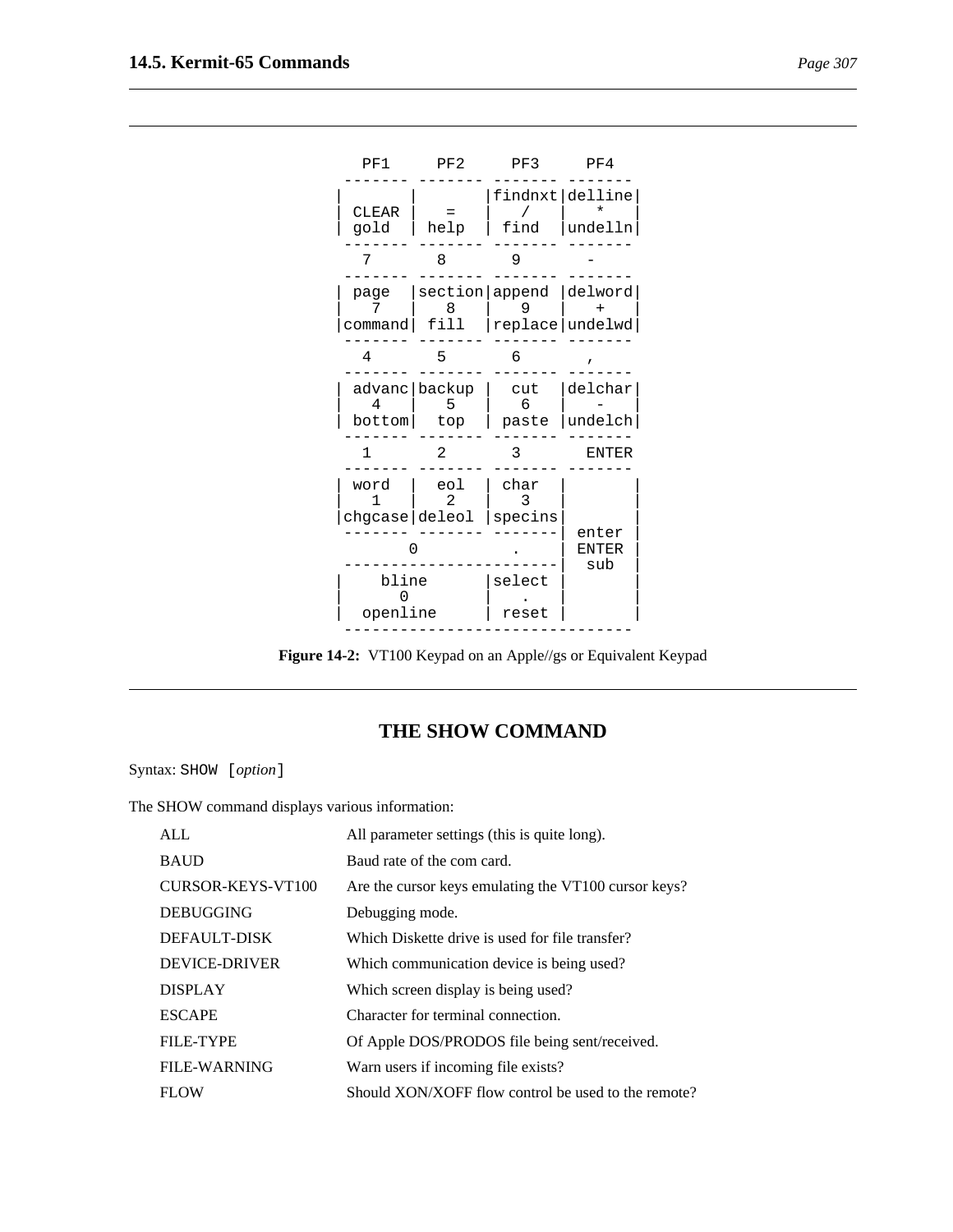

**Figure 14-3:** VT52 Keypad on an Apple Keyboard

| <b>KEYBOARD</b> | $II+$ or //e keyboard.                          |
|-----------------|-------------------------------------------------|
| <b>KEYPAD</b>   | Does a gs-style keypad exist?                   |
| LOCAL-ECHO      | Full or half duplex switch.                     |
| <b>PARITY</b>   | Character parity to use                         |
| <b>PREFIX</b>   | Which default prefix to use with PRODOS?        |
| <b>PRINTER</b>  | Should the printer be used for the display?     |
| <b>PROTOCOL</b> | Which protocol is to be used for file transfer. |
| <b>RECEIVE</b>  | Various parameters for receiving files          |
| <b>SEND</b>     | Various parameters for sending files            |
| <b>SLOT</b>     | Which slot # is communication device in?        |
| <b>TIMER</b>    | Is the receive timeout on or off?               |
| <b>TERMINAL</b> | Which terminal (if any) should Kermit emulate?  |

The above options are analogous to the equivalent SET commands.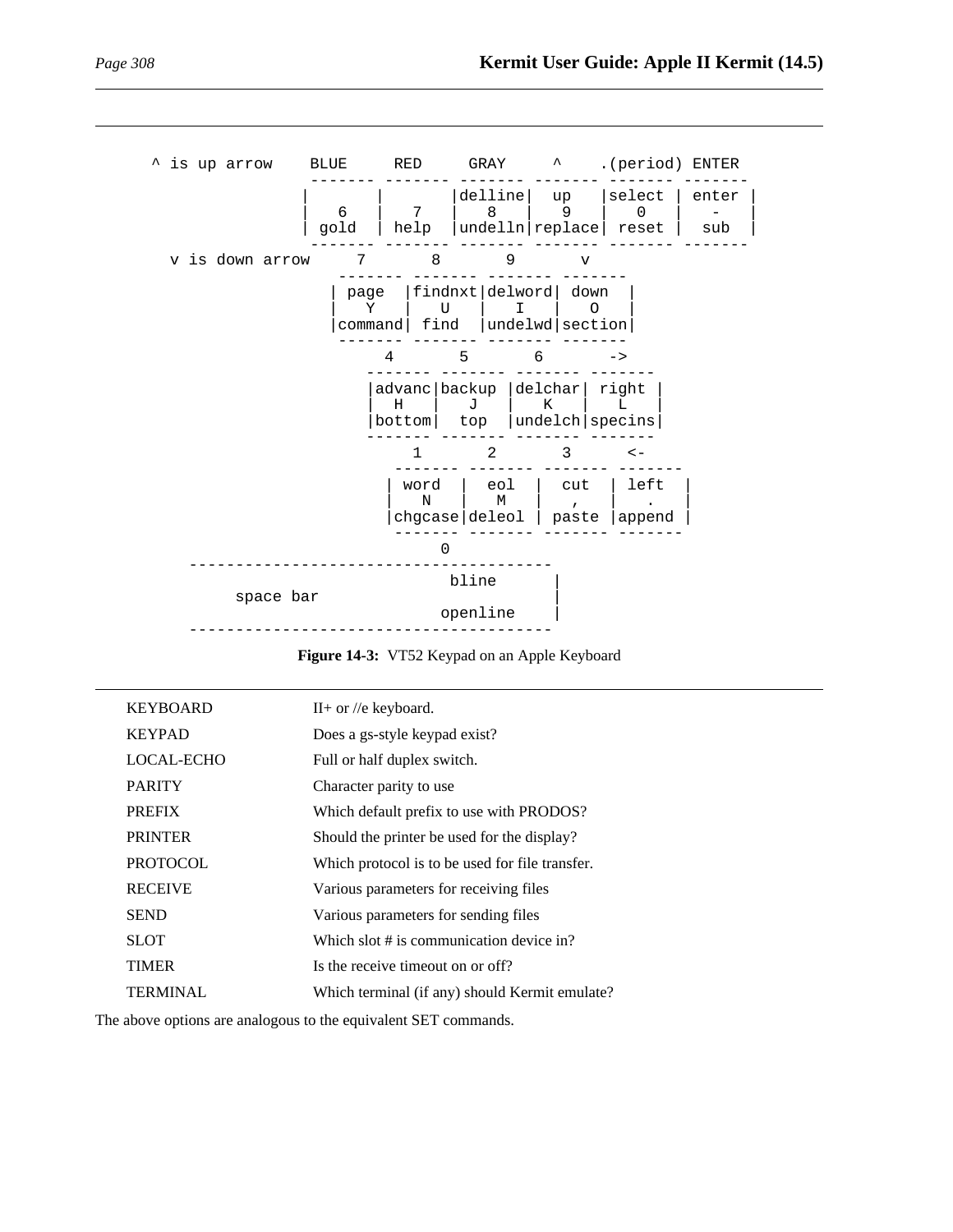## **The STATUS Command**

Syntax: STATUS

Give statistics about the most recent file transfer. This includes information such as number of characters sent/received, number of data characters sent/received, and last error encountered.

## **The LOG Command**

Syntax: LOG *filespec*

When connected to a remote site, log the remote session's output to the specified file. The file type and file warning protocols are observed. This command is dependent upon the flow control (XON/XOFF) working. Without flow control there is little possibility of getting a correct copy of the terminal session. The logging begins when you connect to the remote and is terminated when you escape back to the local Kermit with the ESCAPE character followed by the "C" command.

# **14.6. Standard Installation**

To bootstrap Kermit to the Apple, get the files APP3*xx*.1 thru APP3*xx*.2 on a DOS 3.3 diskette, where *xx* is the current version. Make sure the diskette is a master diskette and empty. Then:

EXEC APP3*xx*.1,R25

You will be asked several questions about your hardware and the program should execute and produce a binary, kermit.help and kermit.init with some starting instructions. If you want to run Kermit on PRODOS simply use the PRODOS conversion routines to move the binary, kermit.help and kermit.init to PRODOS. If you want other options as a regular thing then change file kermit.init with your changes. Then make sure the file is on the same disk as the binary.

#### **Files Supplied for Kermit-65**

The following files should be supplied on the distribution tape:

| APPAAA.HLP | List of files (like this one)                          |
|------------|--------------------------------------------------------|
| APP385.1   | Easy install file 1 (an exec file for DOS 3.3)         |
| APP385.2   | Easy install file 2 (an exec file for DOS 3.3)         |
| APPACC.HEX | Apple com card hex                                     |
| APPACC.M65 | Apple com card source                                  |
| APPCCS.HEX | CCS 7710 com card hex                                  |
| APPCCS.M65 | CCS 7710 com card source                               |
| APPCPS.HEX | CPS com card hex                                       |
| APPCPS.M65 | CPS com card source                                    |
| APPGS.HEX  | GS serial port hex                                     |
| APPGS.M65  | GS serial port source                                  |
| APPHMM.HEX | Hayes micro modem card hex                             |
| APPHMM.M65 | Hayes micro modem card source                          |
| APPLE.DOC  | Complete documentation (it says here)                  |
| APPLE.MSS  | Scribe text formatter source for documentation         |
| APPMAI.HEX | Main kermit pgm hex                                    |
| APPMAI.M65 | Main kermit pgm source                                 |
| APPMAK.UNX | Make file for UNIX cross assembly (to assemble Kermit) |
| APPMSV.HEX | Microtec com card hex                                  |
| APPMSV.M65 | Microtec com card source                               |
| APPSSC.HEX | Super serial com card hex                              |
|            |                                                        |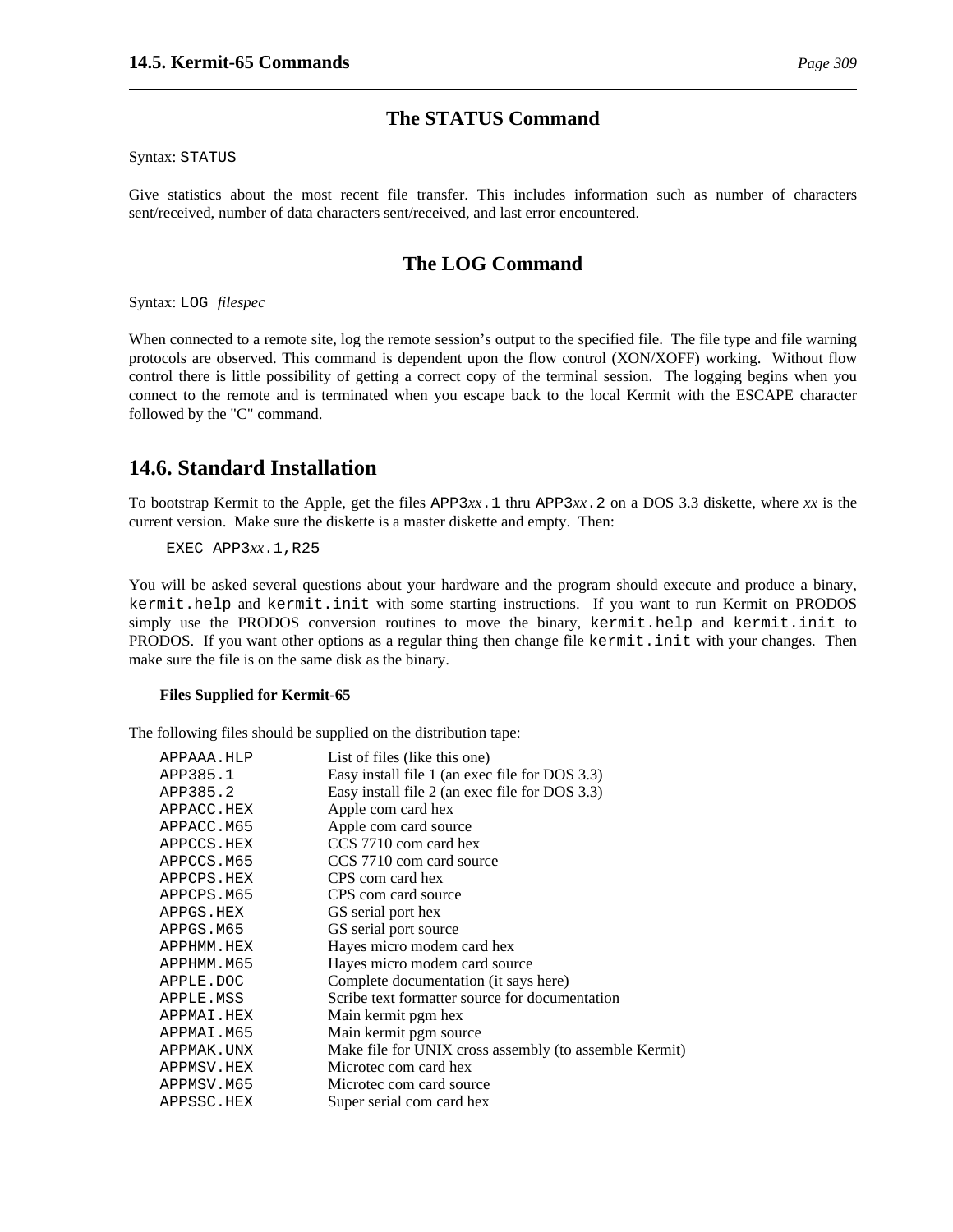| APPSSC.M65 | Super serial com card source                 |
|------------|----------------------------------------------|
| APPXAS.1   | 65c02 cross assembler for UNIX system part 1 |
| APPXAS.2   | 65c02 cross assembler for UNIX system part 2 |
| APPXAS.3   | 65c02 cross assembler for UNIX system part 3 |
|            |                                              |

The syntax of the filenames may vary. On UNIX systems, the filenames will be in lowercase. On VM/CMS systems, the period will be replaced by a space.

### **Alternate Installation**

The main problem exists in getting the hex files onto your diskette as a text file. But again that is a test of your creativity. If you have a version of Kermit running then GET or RECIEVE the file as a text file and you are in business. Since Kermit has been separated into two assemblies then two hex files will have to be present on the diskette. Get the main hex file APPMAI.HEX and select which com card hex you will need. First "exec APPMAI.HEX". Your Apple (or compatable) will go into monitor and show you \*'s for several minutes. This is the monitor loading the hex into binary. If you get beeps from the monitor its probably because you didnt get a good copy of the text file. Now EXEC the com card driver you are going to use. You will have to get back into basic(aha another test for you,try "3d0G") to do this. And you will see the monitor loading the com driver. The order of EXEC's is important. The com card should be loaded last. Next get back into basic and do a "bsave kermit,A\$1000,L\$6e00". You may have to specify the drive to do this binary save, with a slot or drive on the end of the BSAVE (aha another test). You now run Kermit via "brun kermit".

If you want to customize Kermit for your equipment, the recommended method is to use file "kermit.init" OR do all your SETs, etc, and then do an "exit". Now you should be back in BASIC. At this point do a "bsave *name*,A\$1000,L\$6e00" and when you do a "brun *name*" all your setups will be remembered. NOTE: If you save your current settings via "bsave kermit ..." you may find that moving that binary to another type of Apple (e.g. from a //e to an //e+) will not be possible. So make sure you keep the original binary to move between machine types.

Since the org is now \$1000 if you have been using Kermit and then went back to basic for some trivial thing a "CALL 4096" should start up Kermit without having to reload it.

In summary:

1. EXEC APPMAI.HEX

- 2. Choose the com card driver you will use. For example APPSSC.HEX.
- 3. 3D0G
- 4. EXEC APPSSC.HEX
- 5. BSAVE kermit,A\$1000,L\$6e00

And you should be in business. Remember there is the command HELP and whenever you are into a command a "?" will give you the posible options available at that point of a command. The escape key will finish typing an option if it is possible. The syntax of all the commands and options only requires enough characters to make that command or option unique.

## **14.7. Problems**

### **Installation**

NOTE: When using the super serial driver you must have the cards sw6-2 on. This allows the card to use interupts. The rest of the switches are set from within Kermit. It appears that you can run your Apple 2 with sw6-2 on and in 99% of the cases will cause no problems. This is because the OS runs with interupts locked out ("sei" in assembly language) and the program must explicitly give a "cli" for interupts to work (the super serial driver does).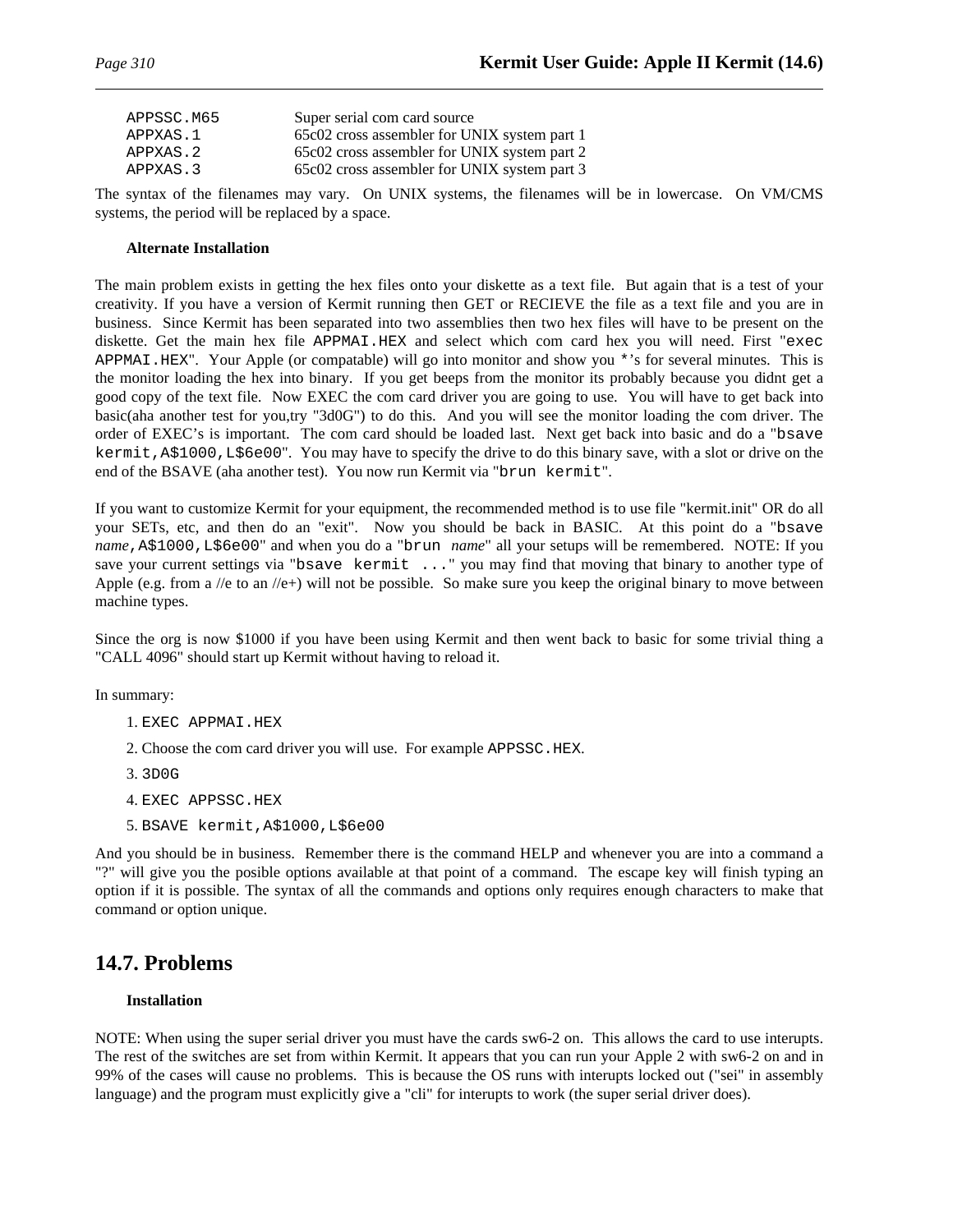The AE Serial Pro must have switches  $1 \& 3$  open and  $2 \& 4$  closed. This appears to dissagree with the documentation since those settings turn off irq interupts and turn on nmi interupts. So watch this it may get corrected in later versions.

The Microtek driver is a super serial look alike which does not run with interupts. If you have trouble with the super serial driver you might try the MSV driver. For you people with the MSV-622c card, you might try running a jumper from the UART 6551 pin 26 to the card edge pin 30. This will enable interupts just like the SSC sw2-6, and then you can use the super serial driver.

The Prometheus card will work with the Apple com driver. However you will have to set the switches on the card for baud etc. Evidently this card can not be programed by the software. If that is not true then here is an oportunity for you to write a better driver. If you do please pass it on for other Prometheus users.

Unconfirmed reports have it that the Apple Cat will work with the Apple com driver. Would appreciate a confirmation.

Some have noted the Apple com card must be initialized via the "IN#x" before starting Kermit. Ike has now updated this driver and the initialization is now done within the Apple com driver. Thanks Ike.

### **Usage**

There is the command HELP and whenever you are into a command a "?" will give you the posible options available at that point of a command. The escape key will finish typing an option if it is possible. The syntax of all the commands and options only requires enough characters to make that command or option unique.

When using flow control you may appear to hang. Type a  $\gamma$  (Control-Q) and that may free you up.

Remember when you use your printer there are a lot of variables here. What was being sent to the screen now is being sent to your printer. If you were emulating the VT52 your printer may not know how to handle the escape sequences, tabs etc. It may be you can tell the host you are a tty or some such device that will give carrage returns etc that your printer can handle. Some printers may require the flow control and delay to get readable printing.

## **File Transfer Errors**

"File Transfer Errors," was added to this document by the Southeast Regional Data Center (SERDAC), '88 July 17.

In spite of the fact that successful Kermit file transfers are almost always error free, there are a number of circumstances which can corrupt, prevent, or interrupt/abort a transfer. In the case of an actual abort, there may be data loss or corruption, and an incomplete file may not have a correct end-of-file. These circumstances may be roughly divided into two groups: (1) problems due to file or disk errors, and (2) problems due to delays or failures in Kermit packet exchange.

Common problems in category (1) include the following:

(a) improper file specification (b) wrong file type (c) protected file(s) (d) disk problems

(1a) problems can occur when you specify, to either the Apple or host Kermit, a non-existent or improperly located file. Misspelling and/or incorrect (sub)directory specification are popular villains! If you are commanding either Kermit to SEND a file (SEND filespec), the problem will be fairly obvious. On the Apple II, you'll see an error message like: "FILE NOT FOUND." On the VAX/VMS 8800, for example, you'll see the message: "%KERMIT32 ....., file not found for 'filespec'". In either case, the transfer will not take place. If you're using Kermit-65 to GET (GET filespec) files from the VAX/VMS Kermit server, and the requested file does not exist in your VAX default directory, you should see a Kermit-32 generated "REMOTE MESSAGE %KERMIT32 ....., file not found for 'filespec'" appear in the transmission status display, and then the Kermit-65 message "CANNOT RECEIVE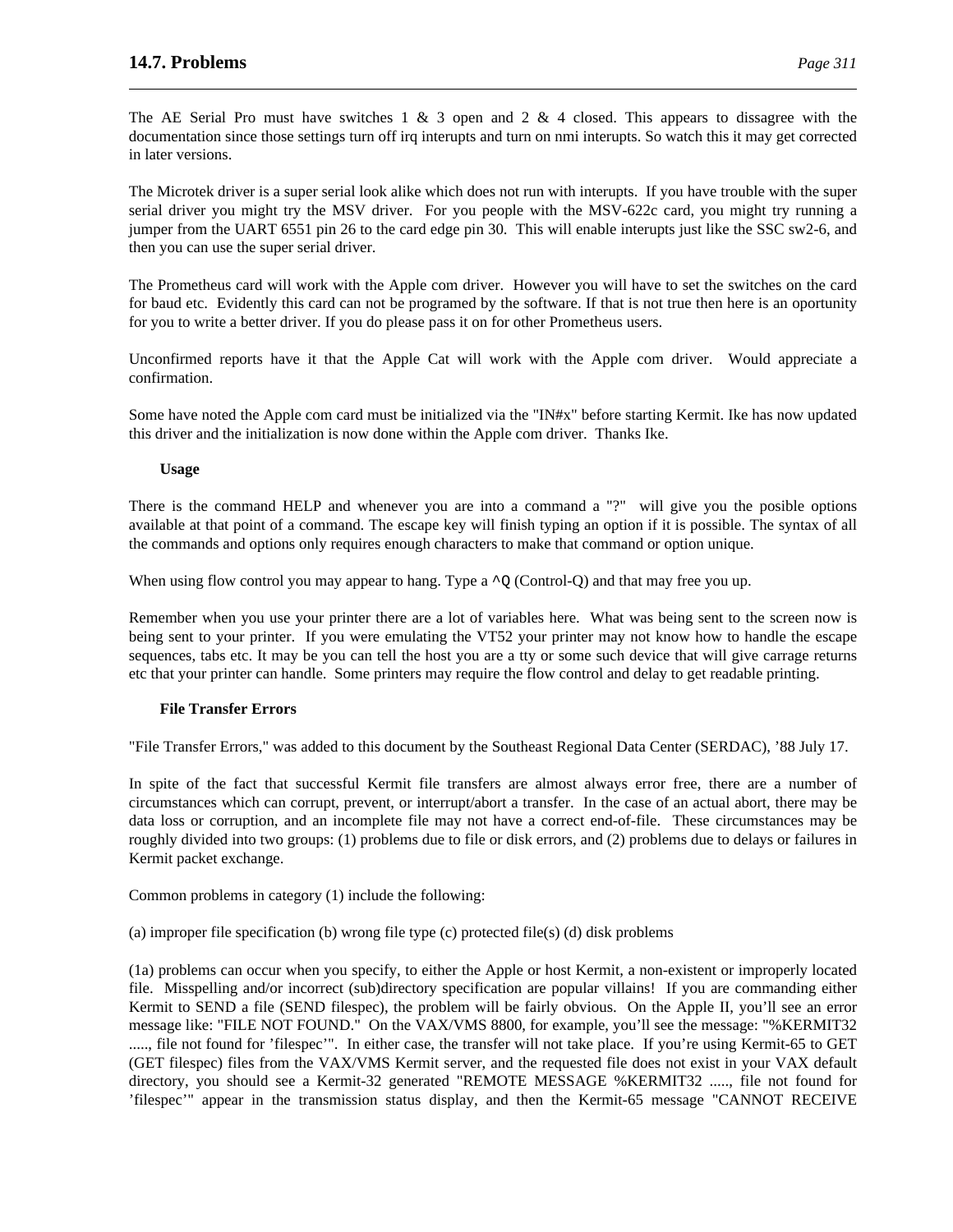FILE-HEAD". Transfer of the questionable file will not take place.

(1b) problems can occur if you forget to specify, to either the Apple or host Kermit, what type of file you wish to transfer. If you are using Kermit-65 to send files to a host, you are fairly well protected against this error. If you attempt to send a file whose CATALOG type does not match the FILE-TYPE parameter setting, you will receive a "INCOMPATIBLE FILE FORMAT" error message, or something similar, and the transfer will not take place. If, however, you are receiving (via RECEIVE or GET) a file whose native type does not match the FILE-TYPE setting, the file WILL be received. It will be mis-typed (according to the FILE-TYPE setting), though, and any later attempt to use it on the Apple will probably be unsuccessful.

The same sort of circumstances generally apply for a host Kermit. With the VAX 8800, for example, when Kermit-32 is sending a file, you generally need not worry about setting its file type. When Kermit-32 is receiving a file, however, properly setting its file type is very critical. If you wish to put Kermit-32 in server mode to receive multiple files, set the file type BEFORE using the SERVER command, and make sure that you only send it the appropriate type of files during that server session. You cannot switch file types DURING a given server session!

NOTE: One other way you can get into trouble with "wrong file type" is by trying to send a file which is mixed- mostly text, but with some imbedded characters that are not true 7-bit ASCII (i.e., ASCII codes 00-127). This often happens when you are trying to transfer a file which is word processor output. Most word processing software claims to allow you to output a true ASCII or text file, but in some cases it really does not, and in others the choice of output options is confusing. If you have set up either Kermit program to send/receive a text file, and you try to transfer illegal ASCII characters (codes 128-256), your transfer may "hang" or be aborted. At the very best, if the transfer "works," the suspect characters will later probably be meaningless or confusing to the destination machine.

(1c) problems can occur in two ways on the Apple II. If your default drive disk is write protected, and you attempt to receive a file, you will receive a "WRITE PROTECTED" error message, and no transfer will take place. If you have set Kermit-65's FILE-WARNING parameter to OFF (normally NOT a good idea), and you attempt to receive a file that already exists in a locked state on your default diskette, you will receive a "FILE LOCKED" error message (if the file is very short, you may have to check with a Kermit-65 STATUS command to see the error message), and no transfer will take place.

Similar problems may occur on the host because of various file protection schemes. On the VAX/VMS 8800, for example, Kermit-32 cannot send out a file that you are unauthorized to read. And, it cannot receive a file unless you are authorized to write to that filename and its (sub)directory. If you use Kermit-32 to attempt to SEND (SEND filespec) a protected file, you should see a "%KERMIT32 ....., insufficient privilege or file protection violation for 'filespec'" error message, and no transfer will take place. If you have Kermit-32 in server mode, and you are trying to GET a protected file from it, or you are trying to SEND it a file whose space is protected, you should see a similar Kermit-32 generated REMOTE MESSAGE appear in the transmission status display, and then, on GET, the Kermit-65 message "CANNOT RECEIVE FILE-HEAD". Transfer of the protected file will not take place.

(1d) problems are most likely to occur because of Apple II diskette or drive problems. The following conditions will generate "DISK I/O" or "I/O ERROR" messages when Kermit-65 transfer commands are entered: bad diskette in default drive, no diskette in default drive, default drive door open, and/or unINITialized disk in default drive.

If any of those errors are detected before the attempted transmission of a given file, the transfer of that file will not begin. If any are detected DURING a file transmission, the file transfer will likely abort; at best transmitted data will be incomplete. Data which does reach the destination end of an aborted transfer should be considered very suspect; the disk problem should be corrected and the transfer should be repeated! (The best chance you have for salvaging text file data in an abort is if the file destination is the host machine and you have told its Kermit to save incomplete files, e.g., on the VAX-8800, you need to SET INCOMPLETE KEEP).

One other Apple II disk problem can be encountered while you are using Kermit-65 to receive files. If you exceed the storage capacity of your diskette during a RECEIVE or a GET, you should see a "DISK FULL" error message. Data that has been received up to the point of the overflow will be automatically DELETEd. Make CERTAIN that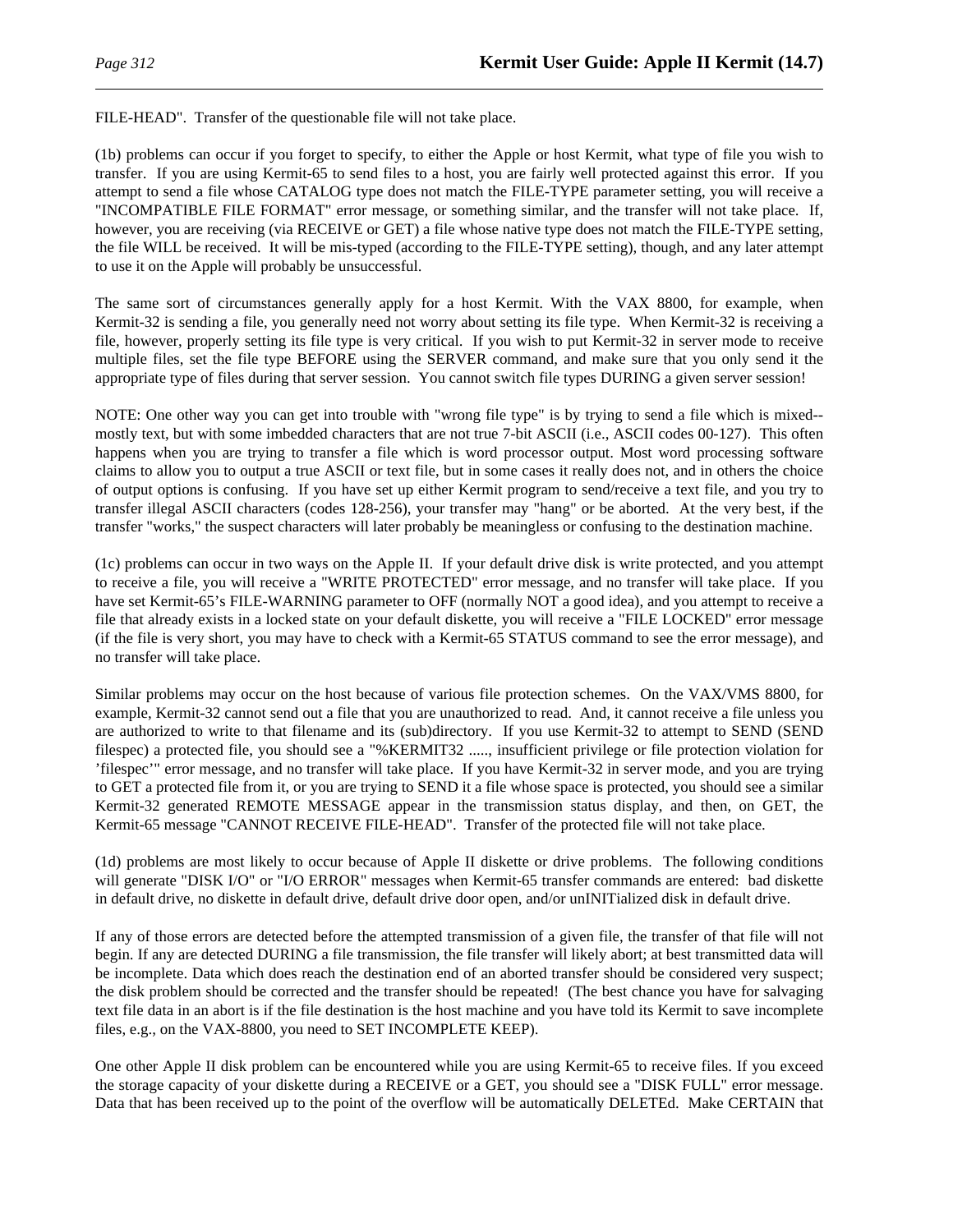you do not try to receive any more files until you have DELETEd some files from the problem diskette, or until you have replaced it with one that has adequate capacity to receive the complete file. NOTE: See Section 1.5.4.

It is less likely that (1d) problems would occur because of host machine disk problems. The most likely circumstance you might encounter on the VAX/VMS 8800, for example, would be in receiving a large file and, in the process, exceeding your VAX disk quota. In such a case, you should see an appropriate Kermit-32 generated REMOTE MESSAGE appear within the Kermit-65 transmission status display. If this happens, delete some files from your VAX (sub)directories, and/or have your VAX disk quota increased BEFORE you try the transfer again. If you have issued a SET INCOMPLETE KEEP command to Kermit-32, there may be some chance of salvaging text file data that arrived before the disk quota overage, but the best thing you can do is to repeat the transfer!

As a general rule, if some disk or file error prevents a transfer from beginning, to get it to "go," you will need to correct the error and repeat all the steps that preceded it.

If you are still commanding the host Kermit, and you see an error message, you will have to get the host Kermit's prompt back and give it an acceptable command. If you have commanded the host Kermit to SEND or RECEIVE, and are back commanding Kermit-65 when you notice the error, you will have to correct the problem, CONNECT back to the host, get the host Kermit prompt (with the VAX/VMS 8800, try typing RETURN or CTRL-Y), and repeat the SEND or RECEIVE command, before returning back to Kermit-65 to command it again.

If you have placed the host Kermit in server mode, and are giving Kermit-65 commands when you notice an Apple disk/file error prevents a file transfer from starting, chances are good that you won't have to CONNECT back to the host. It is also important to note that within a single server session, when you are transferring multiple files, all files transferred PRECEDING an error (or abort) are probably good. To repeat the transfer, correct the error, and give Kermit-65 the appropriate command to transfer the file that messed up. The first time you do it, you may get back a message like "REMOTE MESSAGE %KERMIT-32..... protocol error" This is just the host server trying to get back "on track" after the error. When the Kermit-65> prompt returns, enter the transfer command again, and it will probably be accepted.

If the second attempt should fail, wait for the Kermit-65> prompt, enter: FINISH, wait for the prompt again, and enter: CONNECT. If you do not see the host operating system prompt (\$ on the VAX 8800), type a few RETURNs (or on the VAX/VMS a CTRL-Y). Re-invoke the host Kermit and put it back in server mode.

If disk or file errors prevent a transfer from completing, recovery will depend on the error, whether you had the host Kermit in server mode or not, and on your desire for accuracy.

Some disk/file error aborts are "fatal" (e.g., Apple DISK FULL, and uploading to the VAX 8800 w/o having commanded Kermit-32 to SET INCOMPLETE KEEP). The destination file will be destroyed. The transfer of the file will have to be repeated again from the beginning. Again, unless you have set the host Kermit for server mode, you will have to CONNECT back, get the host Kermit prompt, and re-command it. If you were in a server session, though, you can probably repeat the transfer of the interrupted file without going back to the host (see recovery procedures above).

Other disk/file errors that interrupt/abort a transfer may leave salvageable text data at the transfer destination. The best policy, though, is to repeat the transfer of the incomplete file (see recovery procedures above).

Common problems in category (2) include the following:

(a) bad parity

- (b) noisy communications line
- (c) timeout due to delays, "disaster," etc.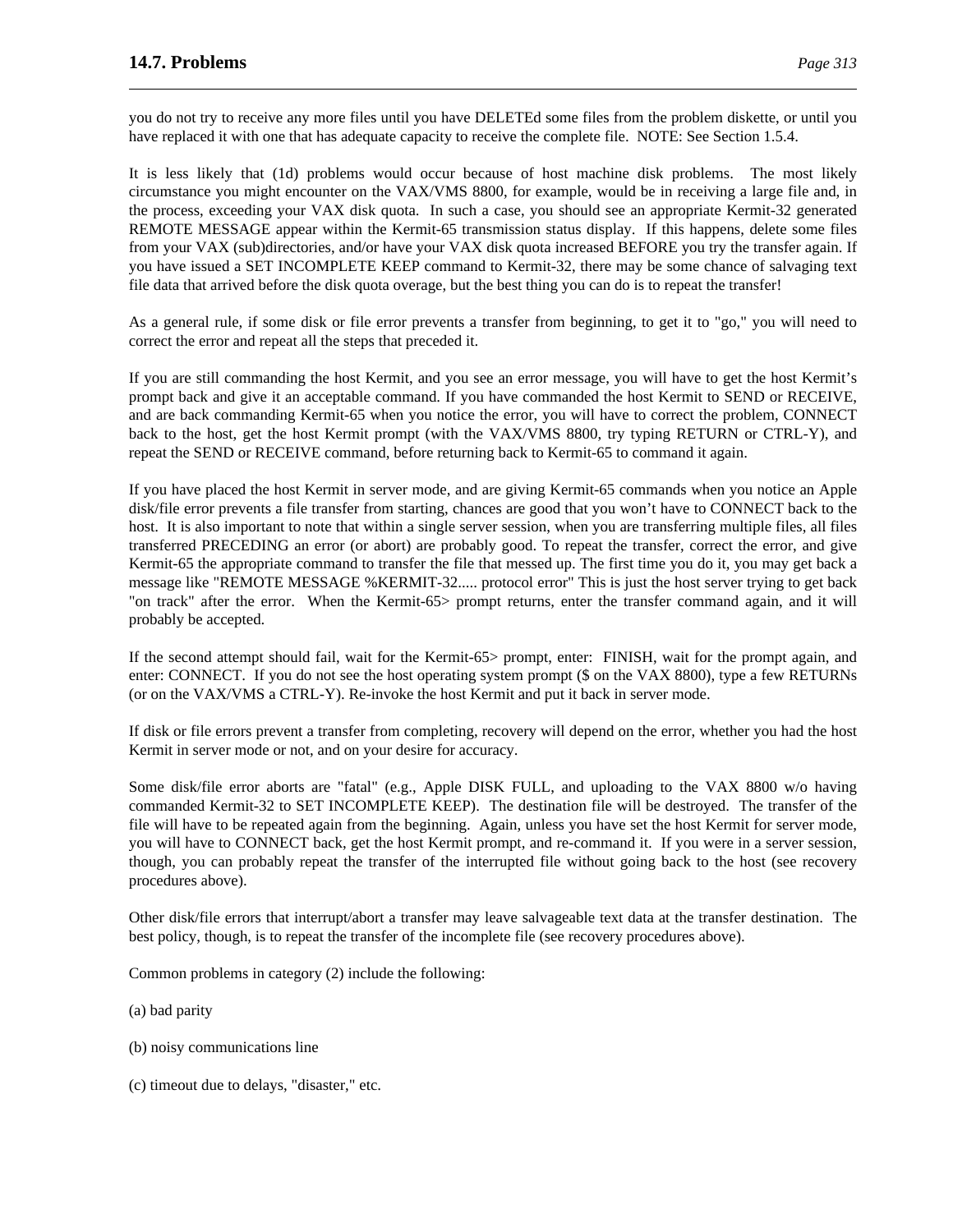(d) Kermit-program incompatibility

(e) user error

(2a)

Parity settings are very critical to correct transfers. If you do not inform Kermit-65 of the correct parity being used by the remote host machine or the communications path to it, "checksum" error checking calculations will be wrong, and packets will be consistently rejected when they arrive at their destination. In particular, most binary file Kermit transfers won't get very far if parity is not set correctly.

[NOTE: If you want to do a binary file transfer (Apple binary or BASIC files) via a FIRN Network connection to the SERDAC VAX/VMS 8800, you must SET PARITY SPACE before the transfer is initiated; that will insure that eight-bit quoting is used. If you dial directly into the VAX/VMS 8800, SET PARITY NONE; eight-bit quoting (which is less efficient) is not required].

(2b)

Line noise can be the root cause for a variety of file transfer problems. The beauty of a "packetized protocol transfer" scheme like Kermit is that ordinarily, the scheme will overcome an occasional burst of line noise. A packet which arrives out of sequence, or which does not have the same checksum "bit count" as when it was sent, will get retransmitted, and the noise induced data error will correct itself.

Sometimes, however, bad line noise can outwit even the cleverest aspects of Kermit. There are some times where severe noise can corrupt the "checksum" error checking and lead to undetected transmission of a bad character (assuming that the severe line noise exists, chances of this happening for one character are, for Kermit-65 error checking, less than two percent).

If line noise is bad enough and persistent enough, it is also a cause for several problems that will eventually "hang" or totally confuse and abort a transfer:

Each transfer is preceded by the Kermit-to-Kermit exchange of several short "initialization packets. These tell the controlling programs critical things to expect about the upcoming transfer. If line noise prevents the packets from arriving, or scrambles them up, the transfer probably can't get started correctly.

One of the biggest vulnerabilities of the Kermit scheme is that each arriving packet must be acknowledged (ACK) by the receiver, and that the sender must actually receive back the acknowledgement (likewise, if an expected packet does not arrive, there often must be a negative acknowledgement (NAK)). Since the ACK/NAK packets are very short, they are rather vulnerable to severe noise. If too many of them are scrambled or lost, the transfer can get out of synch, and the transferring programs can lose track of where they are.

One other place Kermit is vulnerable is in the beginning of a data packet. The first several bytes of these longer packets are reserved for control information: packet type, byte count, sequence number, etc. If line noise repeatedly coincides with the transmission of this control information, it is very easy for the transfer to get confused- particularly if the packet numbering gets garbled.

If you detect frequent line noise after you've connected to a host, but before you begin transfers (you will probably see extraneous junk characters appearing on your screen), you're probably in for trouble. Once transfers actually begin, line noise problems are often characterized by incrementing of the RETRY counter on the Kermit-65 transmission status display, and/or by long pauses in incrementing of the status display byte counter.

To minimize line noise, first see if there are any obvious loose connections in your equipment (telephone line connection to wall box, telephone line to modem, modem cabling to serial connector, or, if appropriate, cabling from hardwire port to serial connector). If not, you may want to hang up and redial to get another telephone connection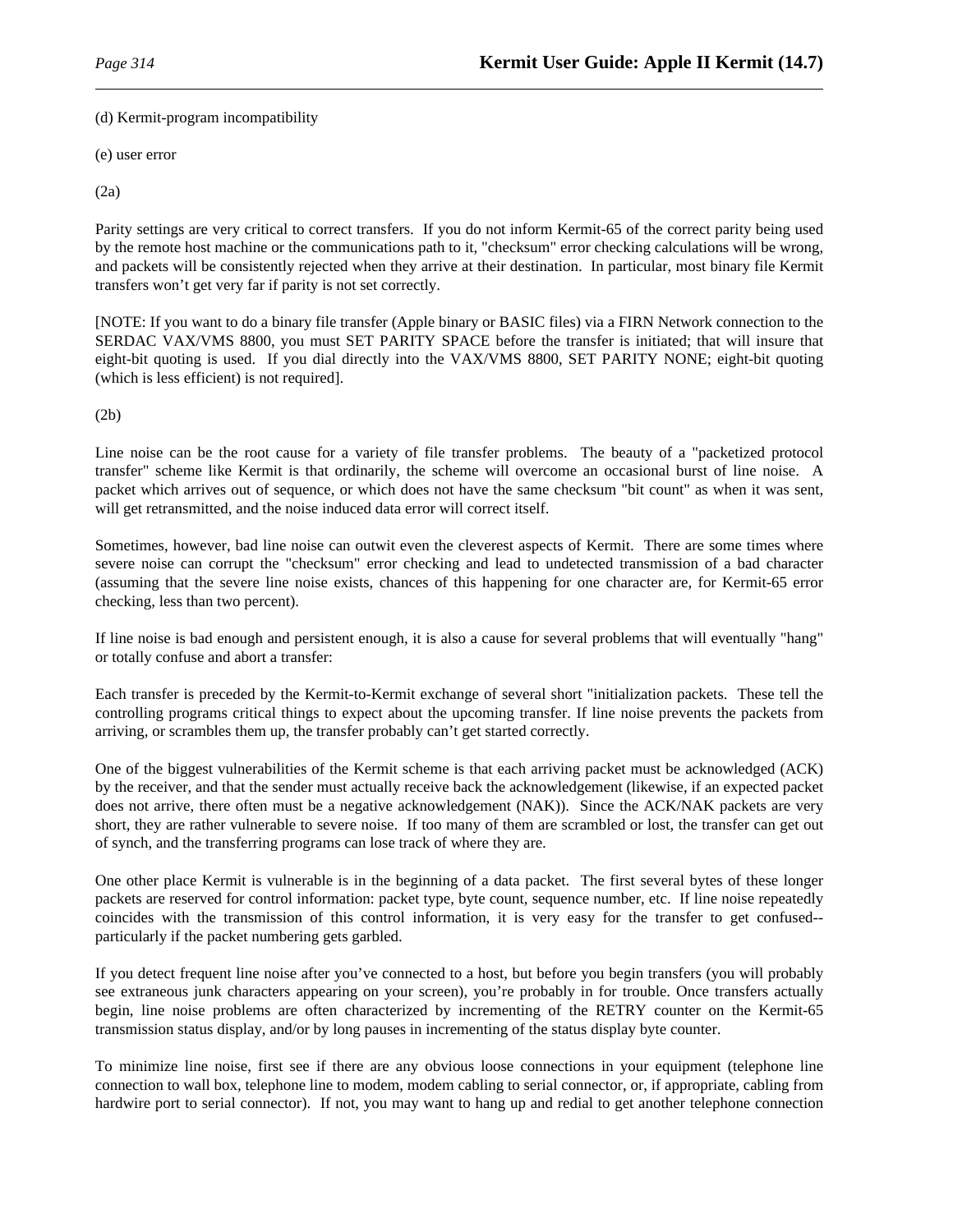(almost every connection is unique, and you may get a better one than you had). Many line noise problems will clear up with those simple remedies, but some may be beyond your control!

If all else fails, you may also try shortening the maximum length of your data packets (SET SEND/RECEIVE PACKET-LENGTH) to possibly lessen the effects of persistent noise.

(2c)

A Kermit transfer consists of a regular and predictable exchange of initialization, data, and, ACK/NAK packets. If something (line noise, busy computer, user error, etc.) interrupts or delays this regular exchange, there must be a way for a Kermit program on at least one end to figure out something is wrong and try to get the packet exchange back on track again.

This is usually done with a timer and retry mechanism. If a Kermit does not receive an expected packet, within its timer's time limit (a timeout), it will resend its last sent packet to try to "wake up" the other Kermit (effectively by asking it to send its last packet again). This resending is repeated ("retried") a number of times before the program assumes it cannot get things on track again. Each packet resent by Kermit-65 is counted as a RETRY on its transmission status display. If Kermit-65's retry count exceeds 20, it will try to issue an error message according to what kind of packet it was waiting for and/or it will say MAX RETRY COUNT EXCEEDED. The transfer will then be aborted.

Very frequently, timeouts are caused by unexpected delays in the remote computer, or in the network thru which you connect to it. If you know that the host machine or network is very busy, and you repeatedly have aborted transfers due to timeouts, you may be able to alleviate the problem by increasing the value of the default Kermit-65 receive timeout parameter (SET RECEIVE TIMEOUT).

Other common ways that Kermit-65 can timeout and abort are: (1) if the host machine "goes down" during a transfer, (2) if the telephone, network, or hardwire connection is completely broken during a transfer, (3) if you forgot to "start up" the host Kermit and give it a transfer command (SEND, RECEIVE, or SERVER) BEFORE giving Kermit-65 a transfer command, and (4) if (2a), (2b), (2d), or (2e) problems occur and critical initialization packets are never received.

In cases (1) and (2), you will eventually probably see a CANNOT RECEIVE DATA or MAX RETRY COUNT EXCEEDED message from Kermit-65. Cases (3) and (4) may result in a CANNOT RECEIVE INIT message.

(2d)

To do effective Kermit transfers, there must be two Kermit programs working-- one on either end of a "computer connection." In addition, the two Kermits must be able to "talk to" each other in a prescribed, standard way. Although there are specific standards for writing all Kermit programs, most of them have been written by volunteers and are in the "public domain." The protocol requirements and resultant programs are generally rather complex, and it is all too easy to inadvertently program in a subtle error in a given Kermit version. Additionally, there are many "levels of ability" of Kermit programs: some can operate in server mode, some cannot. Some can transfer binary files; some cannot, etc. Unless the Kermit programs you are using are both error free, and both have the same capabilities for the transfers you wish to perform, you are in trouble!

If there is a systematic "bug" in one of the Kermit programs, or if you are asking one Kermit to do something the other can't do, there will usually be a problem with packet exchange; in many cases the requested transfer will not even get started. You may see a Kermit-65 error message, on the transmission status display, saying that a packet was not received, or a REMOTE MESSAGE saying a packet was unexpectedly received, or one that the command cannot be executed by the other Kermit. In some cases, you may see no explanatory error messages at all; the transfer will just "hang" and will probably eventually "timeout" and abort (MAX RETRY COUNT EXCEEDED).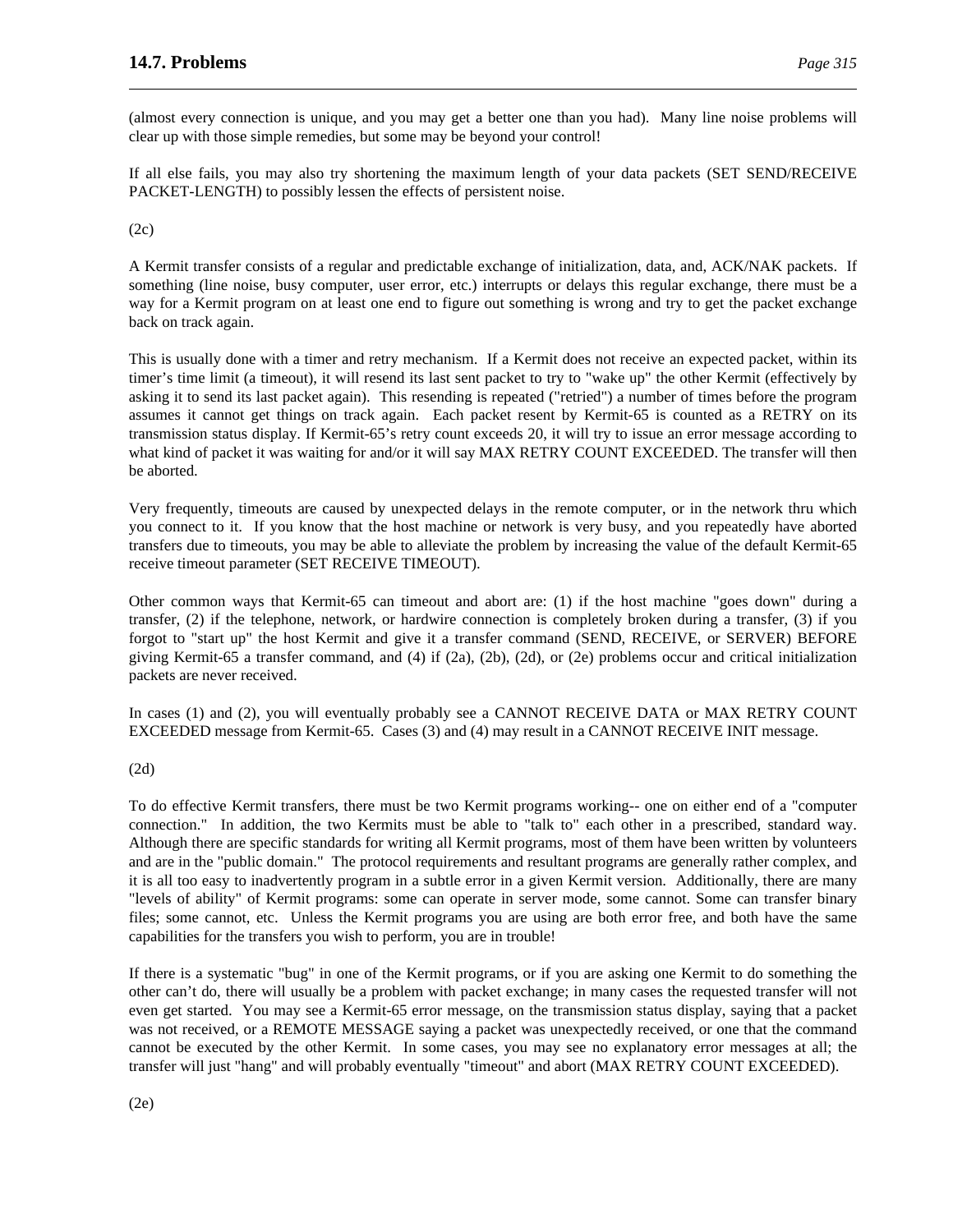If you've read about category (1) errors above, you can see that there are a variety of things you can do to with files or disks to mess up a Kermit transfer. You can also wreak havoc by issuing improper or illegal commands to Kermit programs. Before trying to transfer a lot of files, or trying out a new type of transfer, be sure you understand the procedure you need to follow and the various Kermit commands that will be involved.

New Kermit users often try to command their local Kermit program (e.g., Kermit-65) to send or receive a file, without having first invoked and commanded the host Kermit.

Another common error is to issue improper commands to a remote server. For example, when VAX/VMS Kermit-32 is in server mode, and you are requesting files from it via Kermit-65 commands, you cannot use a RECEIVE command; you must instead use GET.

As with Kermit program incompatibilities, illegal or inappropriate commands will often cause a problem with packet exchange; in many cases the requested transfer or action will not even get started. You may see a Kermit-65 error message, on the transmission status display, saying a packet was not received, a REMOTE MESSAGE that a packet was unexpectedly received, or one that the command cannot be executed by the other Kermit. In some cases, you may see no explanatory error messages at all; the transfer will just "hang" and will probably eventually "timeout" and abort (MAX RETRY COUNT EXCEEDED).

Except for the fact that you will probably never note a category (2) "packet exchange" error while you are "talking to" the remote system or commanding its Kermit, and that the remedies you must employ to correct the errors will be different, recovery procedures to get your file transferred correctly will be much the same as those we described at the end of the discussion on category (1) "disk/file" errors. Make sure to read that discussion for more details than we have included below.

In short, if an error prevents a given transfer from actually beginning, you will need to correct the error and repeat all the steps that preceded it. This will be more difficult if you are transferring only one file-- having commanded the remote Kermit to SEND or RECEIVE. If you have placed the remote Kermit in server mode, and an error prevents the transfer of one file, all files transferred up to that point are probably OK, and you can usually correct the problem, and get a transfer started again without having to reCONNECT back to the host.

If you are transferring a text file, and an abort occurs in mid-transfer, some data may be salvageable in the destination file, but the best rule with any type of file is to repeat the transfer, in which case the recovery procedures in the last paragraph apply.

# **14.8. Customizing Kermit-65**

The source code to Kermit-65 is in 6502 Assembler. It has been formatted for a cross assembler which runs on a unix 2's complement machine. Files appxas.1 thru appxas.3 are the cross assembler for UNIX. Get the files on a UNIX system and then look at the documentation at the start. They will easily make you a xasm for Kermit. The file appmak. unx is the makefile to use with the xasm to reassemble all of Kermit's parts.

Kermit-65 3.xx has been separated into two assemblies, the main routines and the com card routines for the devices shown in Table 14-1. A vector has been set up in low memory for the two assemblies to communicate. Look at the working com drivers for tips on how to incorporate your version of the com driver. some things to note: It is probably best to buffer the input from the remote and to get input characters from the remote every chance you get. Note the Microtek SV-622 driver, whenever the input is checked for a character and has a character the character is put into the buffer immeadiatly. Also when the output is checked for ready to output, if the card is not ready to output then it is checked for a character to input. All this should help prevent losing characters.

Communications card vector area:

|      |           | address size module function            |  |  |  |
|------|-----------|-----------------------------------------|--|--|--|
| 1003 | byte main | This is the baud rate index as follows: |  |  |  |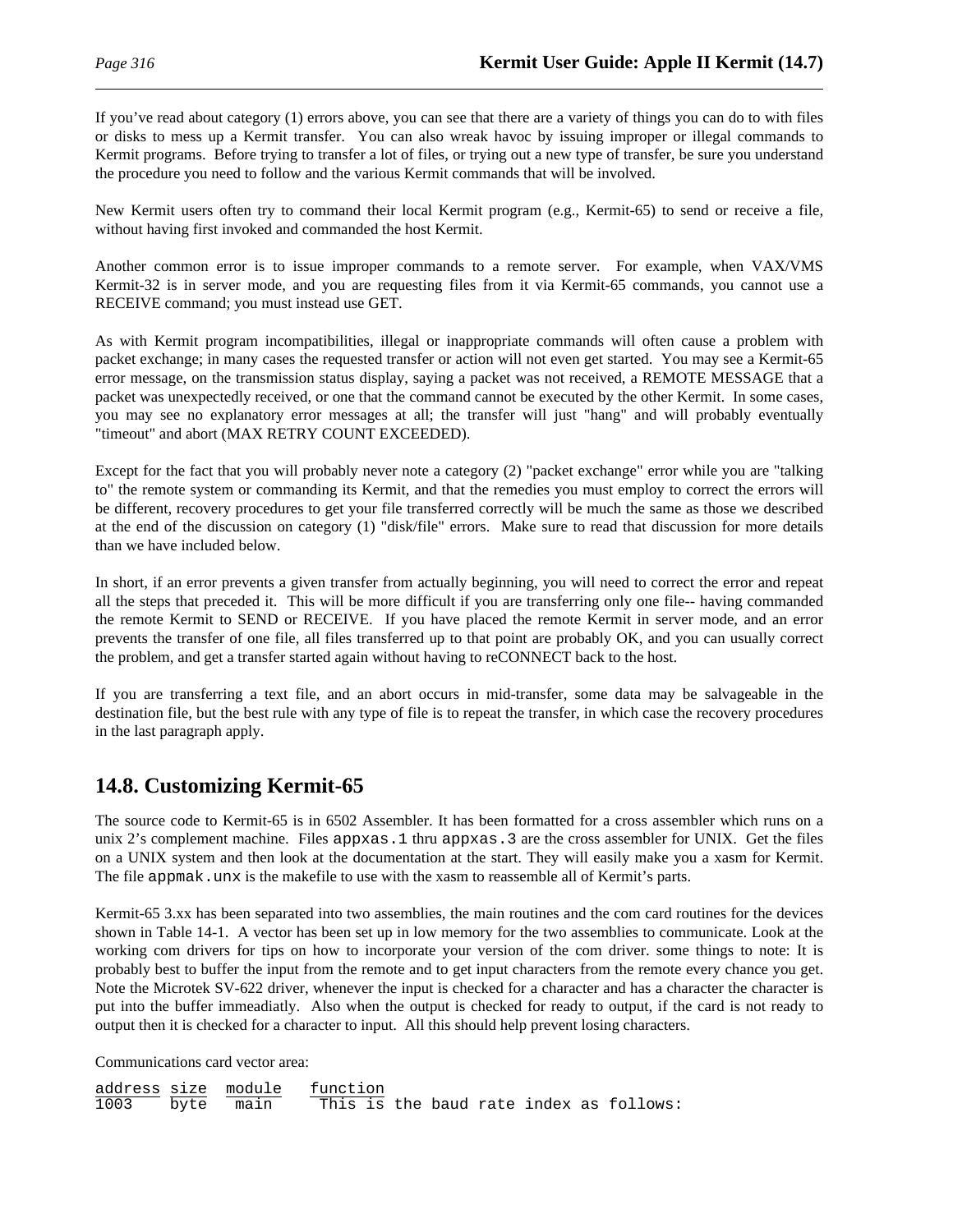|                          |              |                | 3 - 110<br>$4 - 135.4$<br>$5 - 150$<br>$6 - 300$<br>$7 - 600$<br>$8 - 1200$<br>$9 - 1800$<br>$10 - 2400$<br>$11 - 3600$<br>$12 - 4800$<br>$13 - 7200$<br>$14 - 9600$ |
|--------------------------|--------------|----------------|----------------------------------------------------------------------------------------------------------------------------------------------------------------------|
|                          |              |                | $15 - 19200$                                                                                                                                                         |
|                          |              |                | for example:<br>if index is 6 then line should be 300 baud                                                                                                           |
| 1004                     | byte         |                | unused                                                                                                                                                               |
| 1005                     | word         | driver         | Address of a null terminated string.                                                                                                                                 |
|                          |              |                | address should point to a capitalized                                                                                                                                |
| 1007                     | byte         | main           | string of the drivers id<br>Com slot in the form $$n0$ where n is slot #.                                                                                            |
| 1008                     | byte         | main           | Force initialization flag when 0.                                                                                                                                    |
|                          |              |                | init routine should always initialize when                                                                                                                           |
|                          |              |                | this flag is 0 & then set flag non-zero.                                                                                                                             |
| 1009<br>100 <sub>b</sub> | word         | main           | Address of the end of Kermit main routine.                                                                                                                           |
| 100c                     | byte<br>word | main<br>driver | Flow control is on when high bit is set.<br>Address of the end of the com driver.                                                                                    |
| 1020                     |              | 3 bytes driver | Jump to initialization routine.                                                                                                                                      |
| 1023                     | 3 bytes      | driver         | Jump to command routine. A reg has command                                                                                                                           |
|                          |              |                | 0 - hang up the line                                                                                                                                                 |
|                          |              |                | \$0b - set baud rate                                                                                                                                                 |
|                          |              |                | $$0c - set break on the line$                                                                                                                                        |
|                          |              |                | $$91 - do xon on the line$<br>\$93 - do xoff on the line                                                                                                             |
|                          |              |                | routine returns false (P reg zero flag)                                                                                                                              |
|                          |              |                | if unable to do command.                                                                                                                                             |
| 1026                     | 3 bytes      | driver         | Jump to check for input from the line.                                                                                                                               |
|                          |              |                | routine returns false (P reg zero flag)                                                                                                                              |
|                          |              |                | if no character on line                                                                                                                                              |
| 1029                     | 3 bytes      | driver         | Jump to get input character from line.<br>routine returns character in A reg                                                                                         |
| 102c                     | 3 bytes      | driver         | Jump to put character in A reg on line.                                                                                                                              |
| 102f                     | 3 bytes      | driver         | Jump to reset com driver.                                                                                                                                            |
| 1040                     | 3 bytes      | main           | Jump to Apple ROM wait rtn. microsecs delay                                                                                                                          |
|                          |              |                | $=1/2(26+27A+5A*A)$ where A is the accumulator                                                                                                                       |
| 1043                     | 3 bytes      | main           | Jump to routine to print null-terminated string.<br>X reg contains least significant byte of address                                                                 |
|                          |              |                | Y reg contains most significant byte of address                                                                                                                      |
|                          |              |                | routine does not issue a carriage return.                                                                                                                            |
| 1046                     | 3 bytes      | main           | Jump to routine to read the keyboard.                                                                                                                                |
| 1049                     | 3 bytes      | main           | A reg contains the character read<br>Jump to routine to print carrage rtn & line feed.                                                                               |
| 104f                     | 3 bytes      | main           | Jump to routine to set characters parity.                                                                                                                            |
|                          |              |                | A reg contains the character before and after.                                                                                                                       |

All the routines should return with the "rts" instruction. Routines which can return a true/false indication should return with the P reg zero flag set appropiately. That is: a "beq" instruction will branch on a false indication and the "bne" will branch on a true indication. The com driver should start its routines above the main routines and tell where the end of the com driver is via location \$100c. If your com driver gets too large then the bsave address would have to be changed when you are saving the binary to diskette.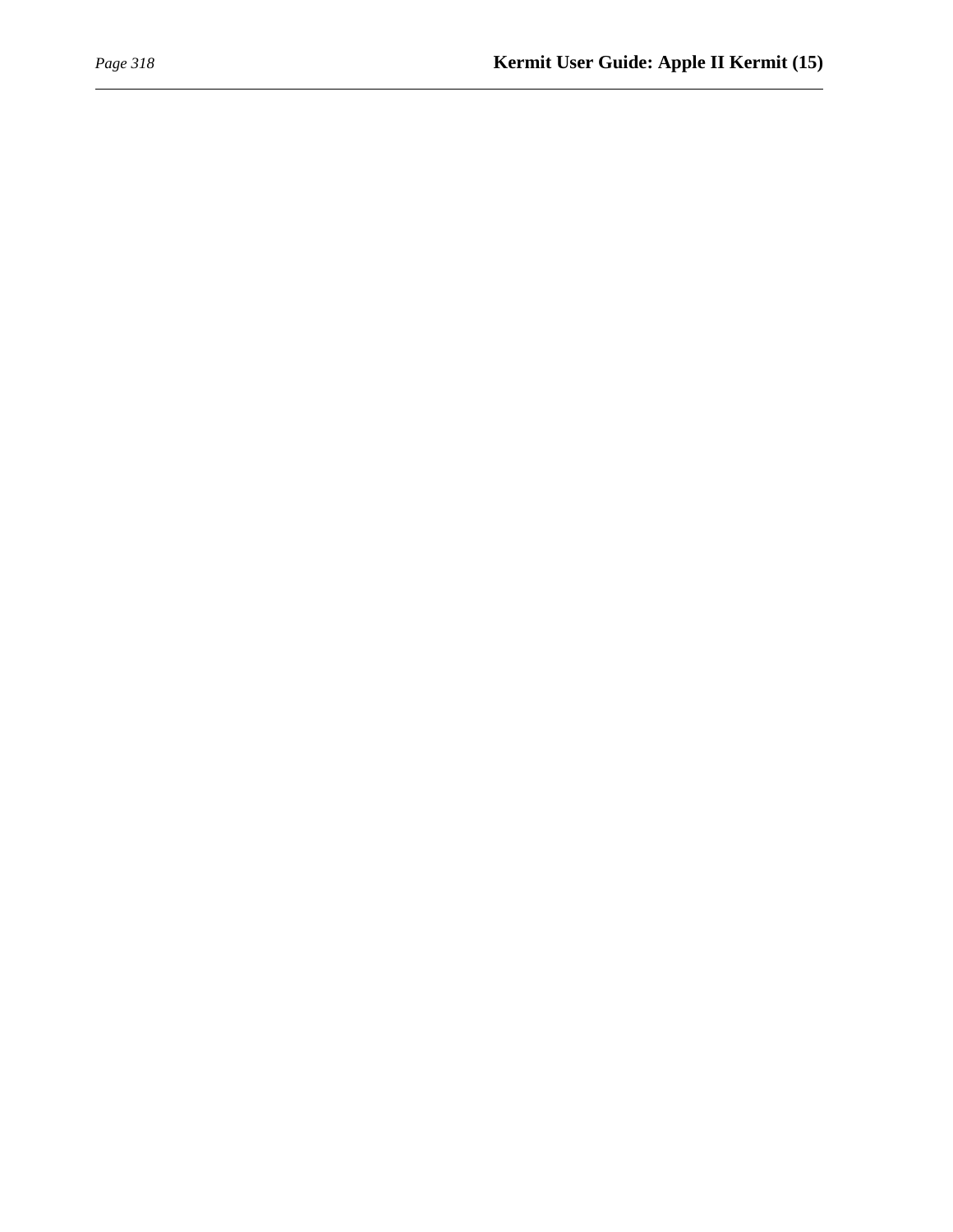# **15. CP/M-80 KERMIT**

*Program:* Bill Catchings, Columbia University, with contributions from Charles Carvalho (ACC), Bernie Eiben (DEC), Nick Bush (Stevens), John Bray (University of Tennessee), Bruce Tanner (Cerritos College), Greg Small (University of California at Berkeley), Kimmo Laaksonen (Helskini University of Technology), Brian Robertson (Aberdeen University), A.J. Cole (Leeds University), John Shearwood (Birmingham University), Tony Addyman (Salford University), Godfrey Nix and Martin Carter (Nottingham University), Ian Young (Edinburgh University), Chris Miles (Manchester University), Richard Russell, Dave Roberts, and many, many others.

*Language:* 8080 Assembler, M80, or MAC80

*Version:* 4.09

*Date:* 11th January, 1988

#### *Documentation:*

Bertil Schou, Loughborough University (with lots of help from Jon Warbrick of Plymouth Polytechnic); Christine Gianone and Frank da Cruz, Columbia University; Charles Carvalho, ACC; many others.

*KERMIT-80 Capabilities At A Glance:*

| Local operation:               | Yes                              |
|--------------------------------|----------------------------------|
| Remote operation:              | Partial, Auto-receive only       |
| Login scipts:                  | N <sub>0</sub>                   |
| Transfer text files:           | Yes                              |
| Transfer binary files:         | Yes                              |
| Wildcard send:                 | Yes                              |
| File transfer interruption:    | Yes                              |
| Filename collision avoidance:  | Yes, poor                        |
| Can time out:                  | Yes                              |
| 8th-bit prefixing:             | Yes                              |
| Repeat count prefixing:        | N <sub>0</sub>                   |
| Alternate block checks:        | Yes                              |
| Terminal emulation:            | Yes, VT52 and others             |
| Communication settings:        | Yes; duplex, parity              |
| Support for dial-out modems:   | N <sub>0</sub>                   |
| Transmit BREAK:                | Yes; most versions               |
| IBM communication:             | Yes                              |
| Transaction logging:           | No                               |
| Debug logging:                 | N <sub>0</sub>                   |
| Session logging:               | Yes                              |
| Raw file transmit:             | Yes                              |
| Act as server:                 | N <sub>o</sub>                   |
| Talk to server:                | Yes; SEND, GET, FIN, BYE         |
| Advanced commands for servers: | N <sub>o</sub>                   |
| Command/init files:            | Yes                              |
| Command macros:                | N <sub>o</sub>                   |
| Local file management:         | Yes; DIR, ERA, TYPE, PRINT, COPY |
| Handle file attributes:        | N <sub>o</sub>                   |
| Extended packets:              | N <sub>o</sub>                   |
| Sliding Windows:               | N <sub>0</sub>                   |
| Printer control:               | Yes, better, but not perfect     |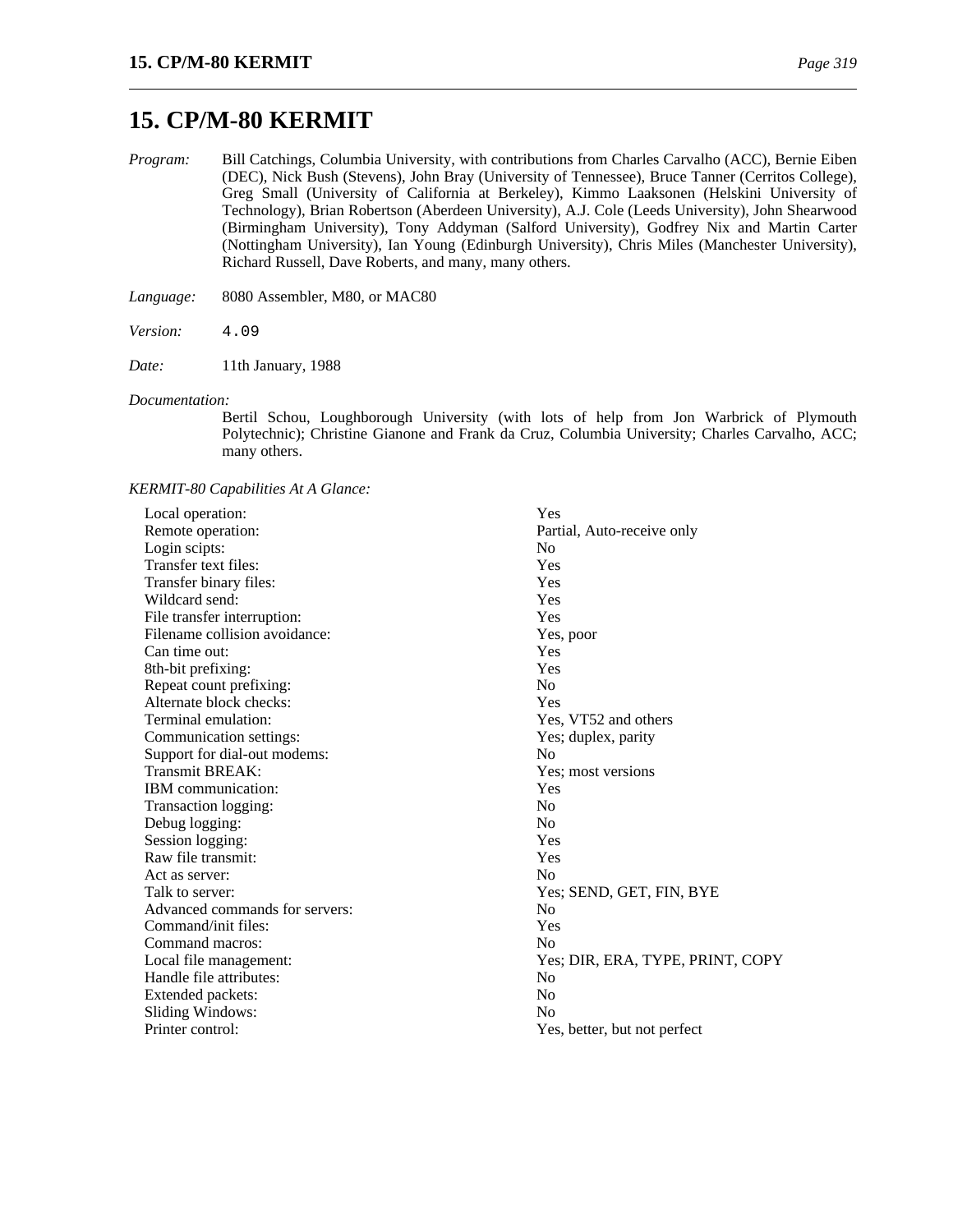# **15.1. Summary of CP/M**

There are essentially two versions of CP/M - Versions 2.2 and 3.0 (sometimes also called CP/M PLUS.)

CP/M-80 Version 2.2 is run in a single 64 Kbyte "page", usually the largest amount of memory on Z80 or 8080 systems. The BIOS (Basic input/output system), BDOS (Basic Disk Operating System) and CCP (Command console processor) all share memory with any transient program the user may wish to run. Some basic commands are available through the CCP, like DIR, ERA etc,while others are loaded from disk into the transient program area and run as a program, like PIP or STAT.

CP/M Version 3.0 (or CP/M PLUS) effectively removes the requirement of having the CCP and BDOS along with a chunk of the BIOS code being resident in the single 64k byte page of memory. This allows even more space for programs in the TPA, but still a little less than the maximum of 64k. It is substantially different from CP/M version 2.2, with lots of added features. Kermit-80 uses very few additional version 3.0 features, and only where absolutely necessary.

CP/M file specifications are of the form DEV: XXXXXXXX. YYY, where

DEV: is a *device name*, normally the A: or B: floppy. If omitted, the device name defaults to your connected diskette.

XXXXXXXX is a *filename* of up to 8 characters.

YYY is the *file type*, up to 3 characters.

File names and file types may contain letters, digits, and some special characters, including dash, dollar sign, and underscore, but no imbedded spaces. Upper and lower case letters are equivalent.

"Wildcard" file-group specifications are permitted in file names and file types (but not device names) within certain contexts; a "\*" matches a whole field, a "?" matches a single character, including space. Examples: "\*.F??" specifies all files whose *types* start with F and are 1, 2, or 3 characters long; "F?.\*" specifies all files whose names start with F and are no more than two characters long (before the trailing spaces).

The five CP/M commands are:

| DIR file    | Lists the the names of the specified files. The default file specification is "*.*". Example:<br>"DIR B: *. FOR". |
|-------------|-------------------------------------------------------------------------------------------------------------------|
| ERA $file$  | Erases (deletes) the specified file(s); wildcards allowed.                                                        |
| REN new old | Changes the name of a file from <i>old</i> to <i>new</i> , e.g.<br>"REN NEW.FOR=OLD.FOR".                         |
| <b>SAVE</b> | Saves the specified number of memory blocks into a file. (Not on CP/M Plus systems)                               |
| TYPE file   | Types the specified file on the screen, e.g. "TYPE FOO.TXT".                                                      |

The most important programs are:

STAT Gives statistics on disk usage; sets and displays IOBYTE. (Not on CP/M Plus systems)

PIP Peripheral Interchange Program. Copies files. In response to the "\*" prompt, give a command of the form

disk:outfile=disk:infile

Wildcards ("\*" for a whole field or "?" for a letter) can be used. Examples: " $A := B : *$ . \*" to copy a whole disk, " $A := B: *$ . FOR" to copy all the Fortran programs from disk B to disk A. If the disk specification is omitted, your "connected" disk is assumed. Command line arguments are also accepted, e.g. "PIP  $A := B : *$ . \*".

There are equivalent commands for CP/M Version 3.0, but are not loaded into memory in the same way as for CP/M Version 2.2. For further information on CP/M, consult your microcomputer manual or a CP/M handbook.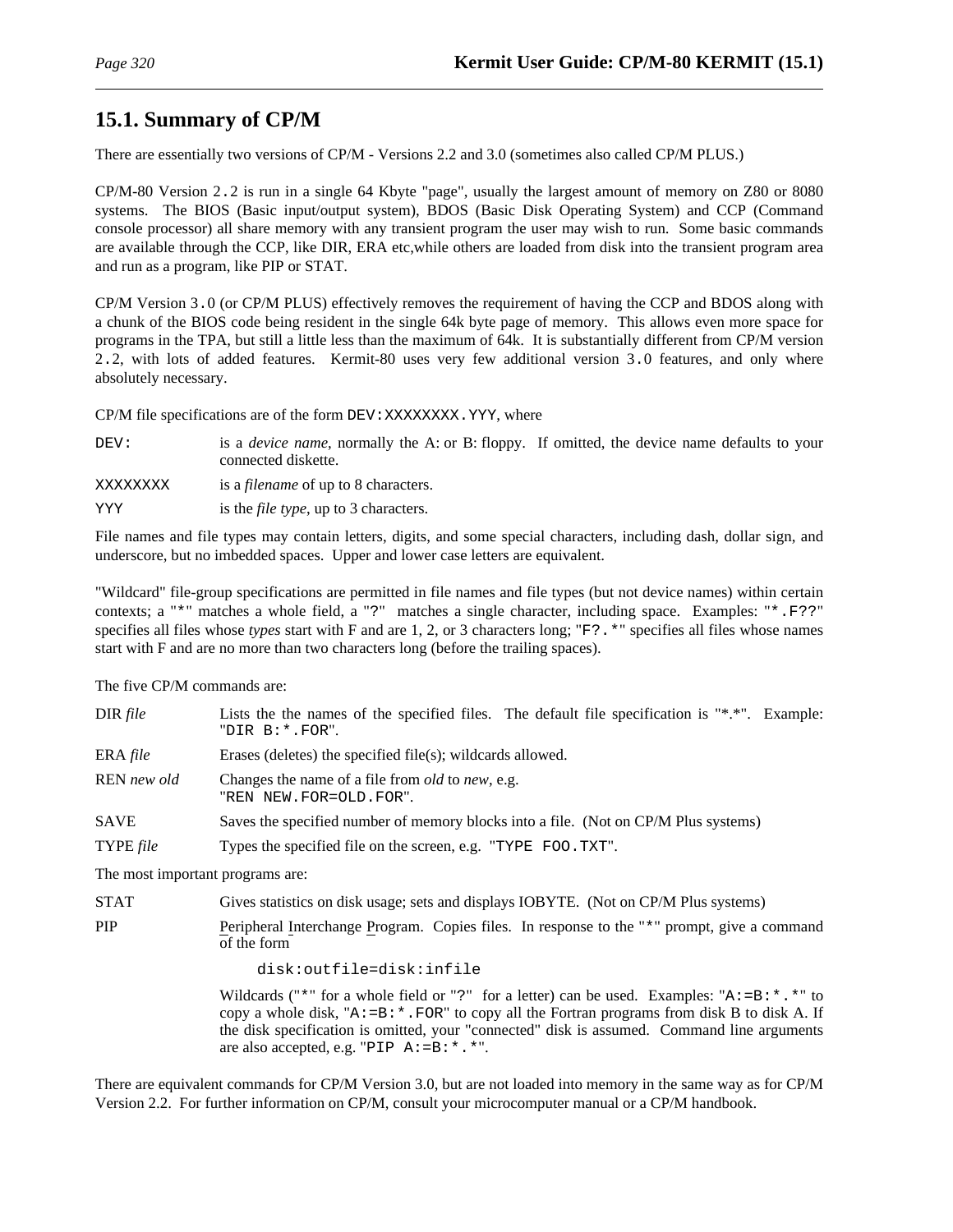# **15.2. Kermit-80 Description**

Since Kermit-80 runs on a standalone micro, it is always in control of the screen -- it is always *local*. Thus, it always keeps the screen updated with the file name and the packet number, whether sending or receiving.

Kermit-80 is capable of an imprecise or "fuzzy" timeout on an input request, and can break deadlocks automatically. In most cases, this is not important, because the KERMIT on the other side is most likely able to handle the timeouts. The timeouts done by Kermit-80 are fuzzy because they depend on the speed of the processor and other factors that can vary from system to system.

If, despite the timeout capability, the transmission appears to be stuck (and you can tell that this has happened if the screen fails to change for a while) you can type carriage return to have the micro do what it would have done on a timeout, namely NAK the expected packet to cause theforeign host to send it again (or, if the micro is sending, to retransmit the last packet). Micro/micro or micro/IBM-mainframe transfers could require this kind of manual intervention.

File transfers may be interrupted in several ways.

- Control-C This will return you to Kermit-80 command level immediately, so that you can connect back to the remote system, or take any other desired action.
- Control-X When sending a file, this will terminate the sending of the current file with a signal to the KERMIT on the other side to discard what it got so far. If there are more files to be sent, KERMIT-80 will go on to the next one. When receiving a file, KERMIT-80 will send a signal to the remote KERMIT to stop sending this file. If the remote KERMIT understands this signal (not all implementations of KERMIT do), it will comply, otherwise the file will keep coming. In any case, the remote KERMIT will go on to the next file in the group, if any.
- Control-Z Like Control-X, except if a file group is being transmitted, this will stop the transmission of the entire group. If only a single file is being transmitted, it works exactly like Control-X.
- Carriage Return If you type a carriage return Kermit-80 will resend the current packet. You may do this repeatedly, up to the packet retry limit (somewhere between 5 and 16 times) for a particular packet.

## **Kermit-80 Commands**

KERMIT-80 uses the DECSYSTEM-20 keyword style command language. Each keyword may be abbreviated to its minumum unique length. "?" may be typed to request a menu of the available options for the current field at any point in a command. ESC may be typed at any point in a command to fill out the current keyword or filename; if sufficient characters have not been typed to identify the current field uniquely, KERMIT-80 will sound a beep and allow you to continue from that point.

- BREAK Send a Break condition to the remote computer. This is only possible if your system is capable of sending breaks. It is intended to be used with PAUSE, STRING etc and the TAKE command to do weird and wonderful things, like automatic logging on to a remote host.
- BYE When talking to a remote Kermit Server, this command shuts down the server and logs it out, and also exits from Kermit-80 to CP/M command level.

**CONNECT** 

Establish a "virtual terminal" connection to any host that may be connected to the serial port, i.e. pass all typein to the serial port and display all input from the serial port on the screen. Also, emulate a DEC VT52 to allow cursor control, screen clearing, etc., if VT52-EMULATION is ON (see below), in which case you should also set your terminal type on the remote host to VT52. (Some versions emulate other terminals.)

Warning: VT52 emulation is only successful if your system or its attached terminal can do the same sort of functions as a genuine VT52. Things to beware of are cursor addressing, clear to end of page and end of line, clear screen, home cursor, and clear-and-home functions. The useability of VT52 emulation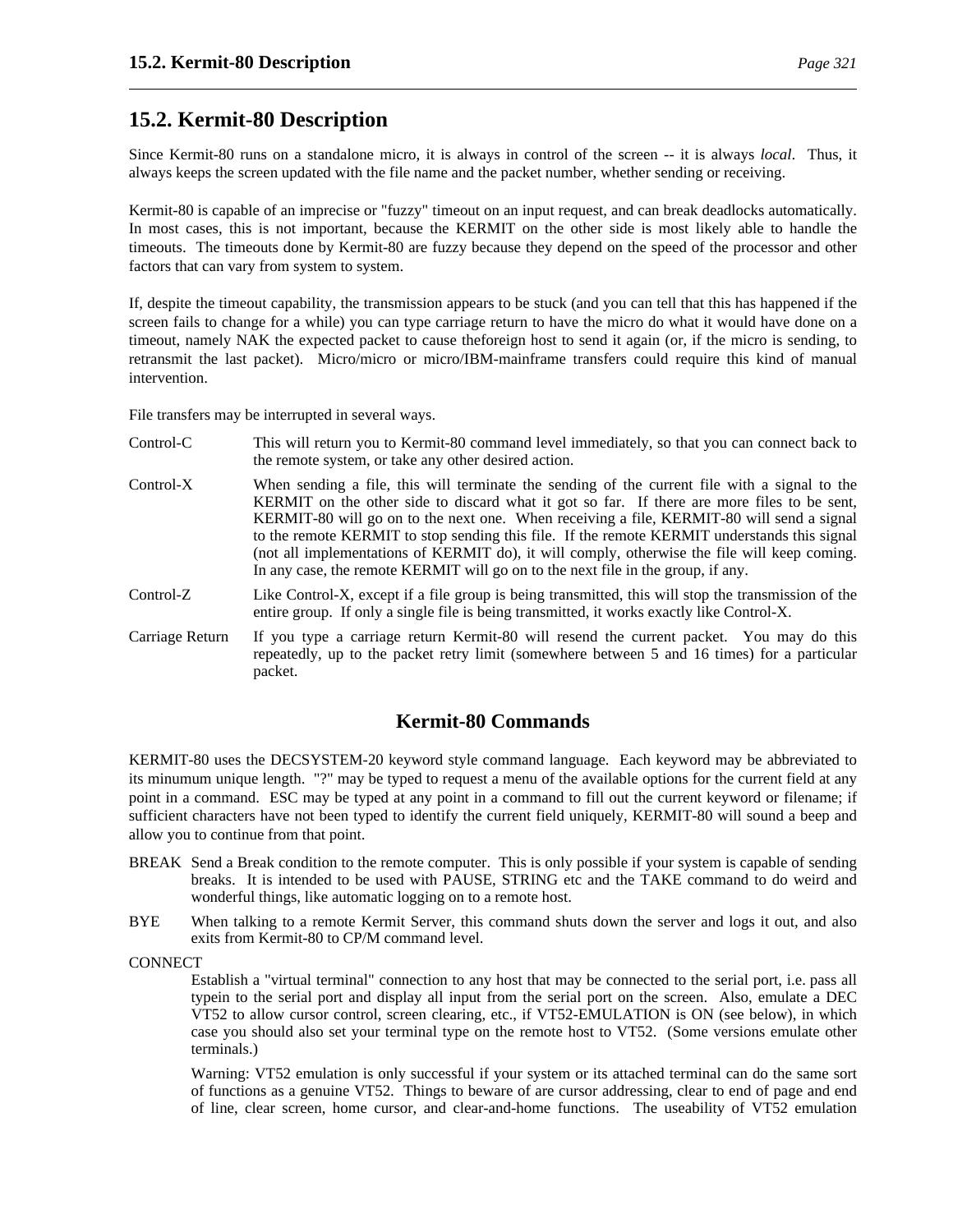depends entirely on how many of the VT52 functions can be emulated by your terminal.

The escape character differs from micro to micro; when you issue the CONNECT command, the micro will print a message telling you how to get back. The escape sequence is generally an uncommonly-used control character, like CTRL-backslash or CTRL-rightbracket, followed by a single letter "command":

- C Close Connection, return to Kermit-80> command level.<br>S Display Status of connection, but maintain remote connection
- Display Status of connection, but maintain remote connection.
- ? List available single-character commands.<br>0  $(zero)$  Send a null  $(0)$  character.
- (zero) Send a null (0) character.
- B Send a BREAK signal. Most systems provide this function.
- D Drop the line. Used on the Apple with modem. Automatically closes the connection after dropping the line. The TORCH system acknowledges this command but does nothing.
- P Toggle printer on or off. Allows you to copy whatever goes to the screen to the printer.
- S Temporarily suspend logging to the log file.
- Q Restart logging to the log file
- ^] (or whatever a second copy of the escape character) Send the escape character itself to the remote host.

### **DIRECTORY**

This provides a directory listing of the specified files. If no files are specified, all files on the default disk are listed. File sizes, in K, are included. You may interrupt the listing at any time by typing any character. The listing (even if interrupted) concludes with a display of the amount of free storage left on the disk. You can inhibit the display of file sizes by SET DIRECTORY OFF.

### ERASE *filespec*

This executes the CP/M ERA command on the specified file(s). The names of the files being erased are not displayed.

- EXIT Quit back to CP/M. The return is made by a JMP 0 (Warmstart)
- FCOPY *source destination*

Copy a named file to another file, either on the same drive or another drive.

FINISH Like LOGOUT, but shuts down the remote server without logging it out. Leaves you at Kermit-80 command level; subsequent CONNECT commands will put you back at host system command level.

#### GET *filespec (local\_filespec)*

When Kermit-80 is talking to a Kermit Server on the host, you should use the GET command to request the server to send files to you, for example:

get hlp:k\*.hlp

You may specify a local filename if you want to save the remote file under a different filename. Limitation: If you request an alternate block check type using the SET BLOCK command, the GET command will not communicate it to the remote server. If you want to have type 2 or 3 block checks done when getting files from the server, you have to issue the appropriate SET BLOCK command to the remote KERMIT before putting it in server mode.

HELP List all these commands, with a short description on what the commands do. A question mark will do the same. If you have already typed a command but do not know what the parameters are, type a space (to indicate the end of the command) and a question mark. You will be informed of what Kermit can expect at that stage.

INPUT *time\_delay string*

Setup a string and time delay for your CP/M system to expect from the host, then wait for that sting to be sent to your CP/M-80 system.

LOG *filespec*

When CONNECTed to a foreign host as a terminal, log the terminal session to the specified diskette file. This functionality depends to some extent on the remote host's ability to do XON/XOFF flow control, and does not guarantee a complete transcript (after all, that's what the KERMIT protocol is for). The log file is closed when the connection is closed by typing the escape character followed by the single-character command "C".

### LOG (append)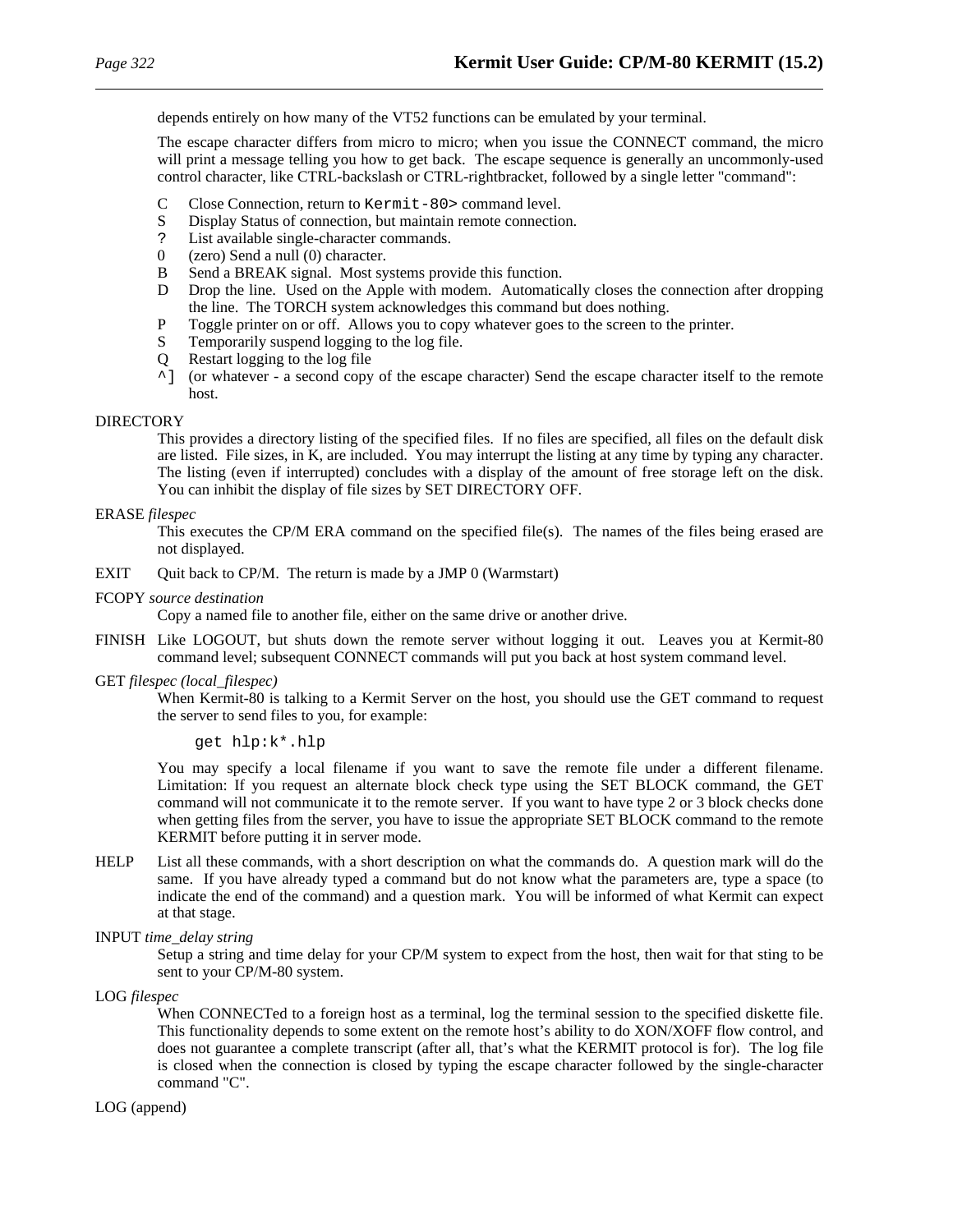It is possible to temporarily suspend logging during connect state. Typing an escape sequence can turn file logging on (<escape-character> R for Resume) or off (<escape-character> Q for quiet).

Re-entering connect state will re-open the previously opened log file and append to that file.

### LOGOUT

Like BYE, but leaves you at Kermit-80 command level.

#### PAUSE *delay\_period*

If this command is issued your CP/M system will wait a while before proceeding with another command. This is intended for use in TAKE commands, where you may want to pause for a while before proceeding with the rest of the TAKE file. The actula delay is very variable between systems, and values should be determined on a trial and error basis.

- PRINT Print a file to the console and printer. Output to the printer is buffered by the Kermit maintained printer buffer This routine is identical to TYPE but characters are echoed to the printer as well as to the screen. Suspending and aborting output is as described in TYPE.
- RECEIVE *filespec*

Receive file(s) from the remote Kermit, and save them under the names provided in the file headers supplied by the remote host. If a local filespec is given, the file is saved under the given filename. If the names aren't legal, use as many legal characters from the name as possible (see the description of SET FILE-WARNING below). If there's a conflict, and FILE-WARNING is ON, warn the user and try to build a unique name for the file by adding "&" characters to the name.

#### SEND *filespec*

Send file(s) specified by *filespec* to the remote Kermit. The *filespec* may contain CP/M wildcards.

#### SET *parameter* [*value*]

Set the specified parameter to the specified value. Possible parameter settings:

#### AUTORECEIVE

ON (or OFF). Allows several files to be received without having to type RECEIVE on the receiving machine. The routine simply looks for activity on the serial line, and if so fudges a RECEIVE command. The packet sent by the sender will be lost.

### BAUD-RATE *value*

Change the baud rate of the communications port. This command only works on some systems. *value* is the numeric baud rate (300, 9600, etc.) desired. Type SET BAUD followed by a question mark for a list of supported baud rates. On systems that do not support this command, you must set the port baud rate from CP/M or other setup mechanism outside of KERMIT-80.

### BLOCK-CHECK-TYPE *option*

The options are:

#### 1-CHARACTER-CHECKSUM

Normal, default, standard 6-bit checksum.

### 2-CHARACTER-CHECKSUM

A 12-bit checksum encoded as two characters.

#### 3-CHARACTER-CRC-CCITT

A 16-bit CCITT-format Cyclic Redundancy Check, encoded as 3 characters.

#### BUFFER-SIZE *value*

This allows you to set a buffer size during transfer of data. On some systems it takes so long that the remote end times out while the local system is reading or writing to disk. The size is the number of 128 disk sectors (nominal) and can be from 1 (128 bytes) to 64 (8 kbytes).

### CASE-SENSITIVITY ON (or OFF)

Kermit-80 usually maps lower case characters to upper case character, but there may be times when lower case should be left alone. SET CASE-SENSITIVITY ON will do this-but only for some functions.

CP/M-80 filenames will still be mapped to uppercase characters.

DEBUG ON (or OFF). Enables/disables displaying of packets on the screen during file transfer. Not performed if the QUIET option has been set for the terminal (ie SET TERMINAL QUIET)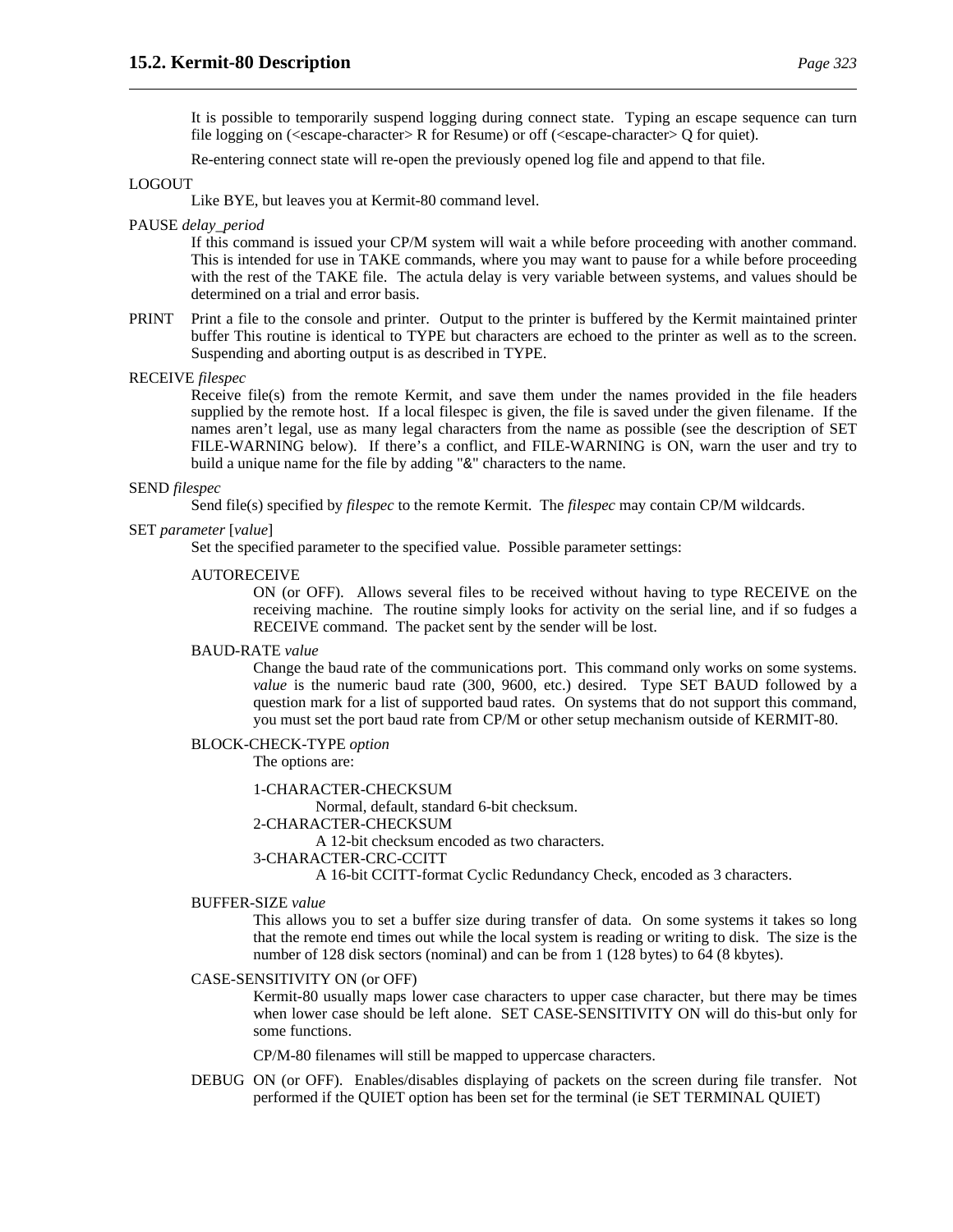#### DEFAULT-DISK *drive letter*

This allows you to set the default disk as source and destination of file transfers. In addition, issuing this command causes you to switch to the specified disk and log it in, write-enabled. The colon must be included in the disk name (A:). The selected disk appears in your KERMIT-80 prompt, for instance

Kermit-80 14A:>

#### DIRECTORY-FILE-SIZE ON (or OFF).

By setting DIRECTORY-FILE-SIZE OFF you can get an abreviated listing of your disk drive. File sizes are not calculated, and five files are shown on a line. Setting this option ON will show file sizes of each file.

Both options will list the free space remaining.

ESCAPE Change the escape character for virtual terminal connections. Kermit-80 will prompt you for the new escape character, which you enter literally.

#### FILE-MODE *option*

Tells KERMIT-80 what kind of file it is sending, so that KERMIT can correctly determine the end of the file. SET FILE BINARY means to send all the 128-byte blocks (ie logical CP/M sectors) of the file, including the last block in its entirety; SET FILE ASCII is used for text files, and transmission stops when the first Control-Z is encountered anywhere in the file (this is the CP/M convention for marking the end of a text file).

SET FILE-MODE DEFAULT tells Kermit to attempt to determine the file type by examining the file being transmitted. If a Control-Z appears before the last block of the file, it is assumed to be BINARY; if, when the first Control-Z is encountered, the remainder of the file contains only control-Z's, it is assumed to be a text file. Unfortunately, not all programs fill the remainder of the last record of a text file with Control-Z's, so this algorithm is not always successful.

If binary transmission is used on a text file, or a compressed file (eg a .DQC file) some extraneous characters (up to 127 of them) may appear at the end of the file on the target system.

If ASCII transmission is used on a binary file, any 8th bits set will be stripped and a warning sent to the console. When the first control-Z is encountered, the file is assumed to be at the end, even if it is not.

#### FLOW-CONTROL ON (or OFF)

Sets XON/XOFF flow control on or off. If set ON the host is expected to respond to an XOFF or XON sent by Kermit-80. If set off, no flow control is assumed and any XON/XOFF is ignored.

IBM ON (or OFF)

Allow the transfer of files to and from an IBM mainframe computer. This makes Kermit-80 wait for the IBM turnaround character (XON), ignore parity on input, add appropriate parity to output, and use local echoing during CONNECT. As distributed, KERMIT-80 uses MARK parity for IBM communication. If you don't give this command, IBM mode is OFF. Since IBM VM/CMS KERMIT does not have timeout capability, SET IBM ON also turns on the "fuzzy timer" automatically.

#### LOCAL-ECHO ON (or OFF)

When you CONNECT to a remote host, you must set LOCAL-ECHO ON if the host is half duplex, OFF if full duplex. OFF by default.

#### LOGGING ON (or OFF)

Cease or resume logging whenever connect mode is entered. This is really only applicable after a LOG command is no longer required.

#### NO-EXIT

This command is applicable only for Kermit initiated with a command tail. For example, if Kermit was initiated by:

KERMIT ;SEND HELLO;NO-EXIT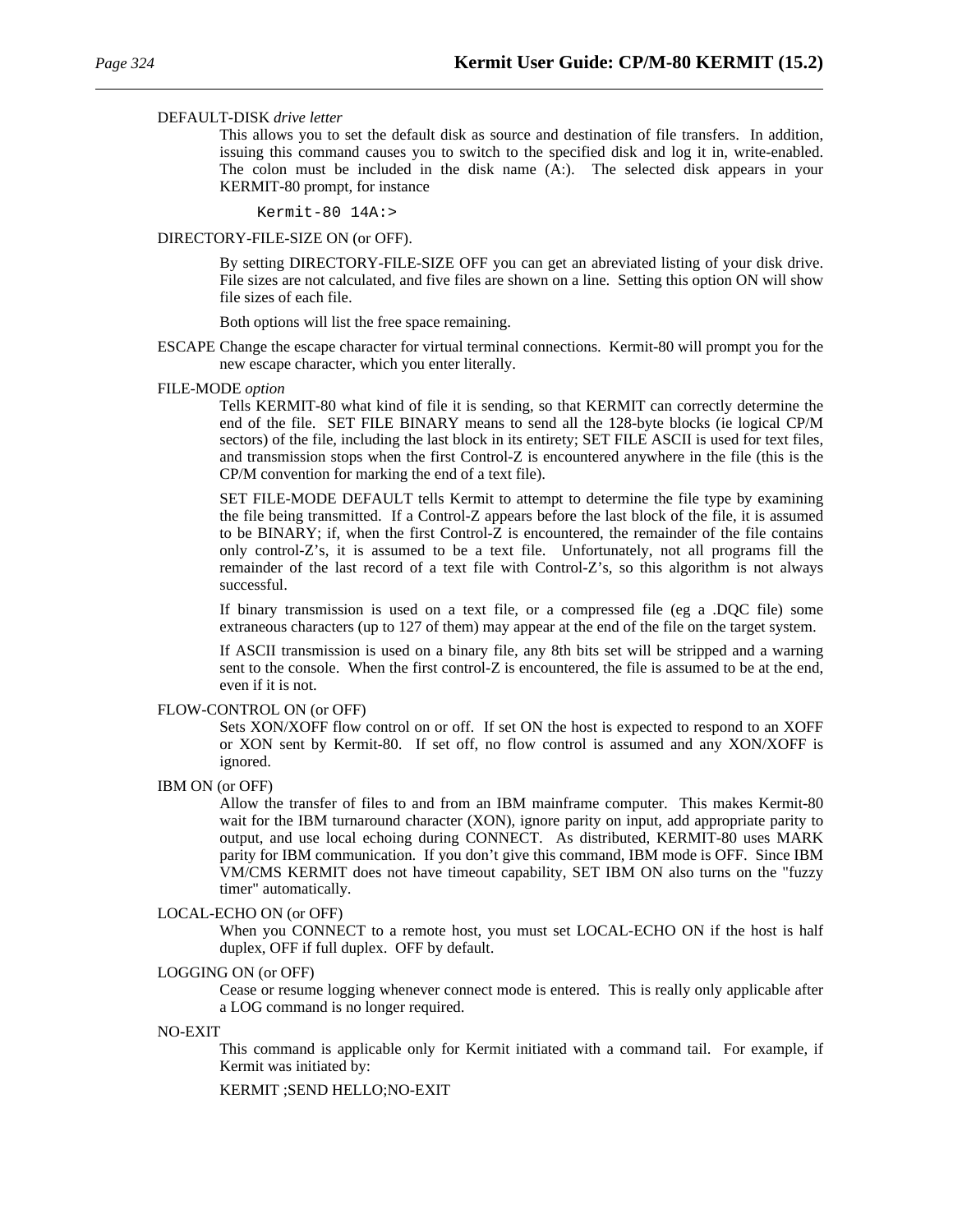Kermit would first seek out and execute the KERMIT.INI file (if present), then send file HELLO to a remote system. Usually Kermit would exit back to CP/M, but NO-EXIT over-rides this.

Note the leading semicolon. This clears leading spaces from the first command.

### PORT *port name*

Allows you to switch between different communication ports. This command is not available on all systems. Type SET PORT ? for a list of valid options for your system. (Note: If your system does not support several ports, this command will return a "Not implemented" error if you try to set a port.)

#### PRINTER

ON (or OFF)

Turns copying of CONNECT session to printer on and off. It is also possible to toggle the printer on/off from the connect state, by typing <escape character> followed by P.

PARITY *option*

Sets parity for outgoing characters to one of the following: NONE, SPACE, MARK, EVEN, or ODD. On input, if parity is NONE, then the 8th bit is kept (as data), otherwise it is stripped and ignored. The parity setting applies to both terminal connection and file transfer. If you set parity to anything other than none, KERMIT-80 will attempt to use "8th bit prefixing" to transfer binary files. If the other KERMIT is also capable of 8th bit prefixing, then binary files can be transferred successfully; if not, the 8th bit of each data byte will be lost (you will see a warning on your screen if this happens).

#### RECEIVE *parameter* [*value*]

Set a RECEIVE parameter.

#### PAD-CHAR

Set the PAD character to use while receiving files. Currently a dummy, as for SET SEND PAD-CHAR.

# PADDING [value]

Set the number of PAD characters to use while receiving files. Same as SET SEND PADDING.

#### START-OF-PACKET [value]

Set the default start of Packet character for receiving files. Apply the same rules and considerations as for SET SEND START-OF-PACKET.

#### SEND *parameter* [*value*]

Set a SEND parameter.

#### PAD-CHAR

Set the Pad character to be used while sending files. It is currently a dummy entry, and does not do anything.

# PADDING [value]

Set the number of PAD-CHARS to be used while sending files. This too does nothing.

### START-OF-PACKET

Set the default start of packet character to another character than control-A. This may be necessary on systems (including intervening networks) that trap control-A characters. Choose a control character not otherwise used, ie not carriage return (13D, ODH), line feed (10D, OAN), tabs (09D, 09H), backspace (08H), and bell (07H) or any other used between you and your remote system.

#### **TACTRAP**

set the TAC intercept character. If you are attached to a TAC it will swallow the intercept character (commercial AT sign by default) so Kermit sends it twice. With this command you can set the intercept character (ie the one to send twice) to another character.

#### TERMINAL *option*

Select one of the following terminal characteristics:

OFF sets emulation off, and its up to the attached terminal to respond to escape sequences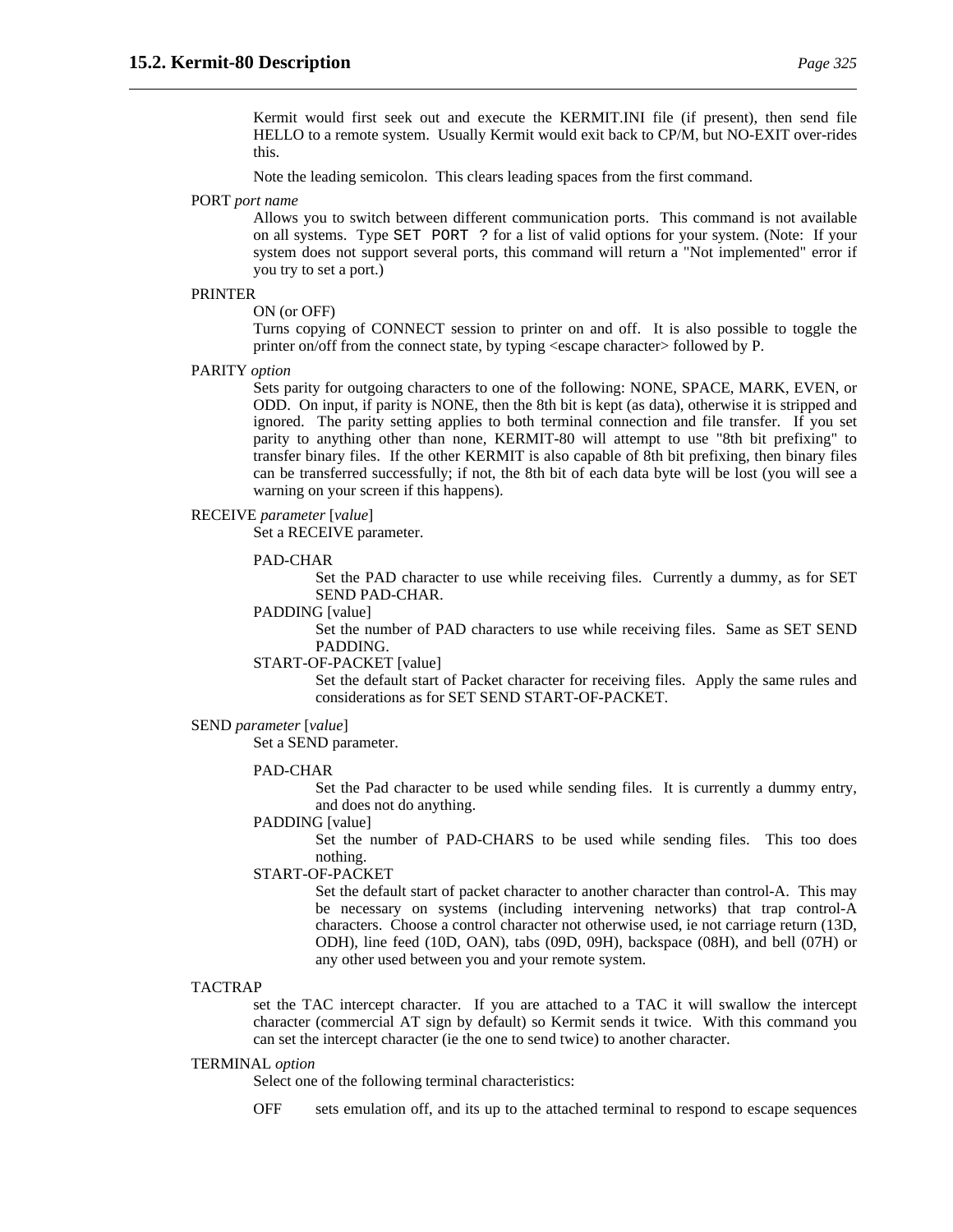sent from the remote host system.

DUMB Like off, but carriage return and line feed characters are the only control characters accepted. All other control characters are simply ignored. (Really a "Glass TTY").

#### EXTERNAL

Emulation is provided for by a routine in the system dependent part of Kermit. Attempting to set this option without having and externally supplied routine will returna "Not Implemented" error.

- VT52 When connected as a terminal to a foreign host, the micro emulates a VT52. VT52 emulation is set by default, except on micros that already have terminal functionality built in, such as the DEC VT180 and DECmate (these act as VT100-series terminals). Some systems emulate other terminals, like the ADM3A; see table 15-5.
- QUIET Do not display any file transfer information onto the console. This mode is useful if you console takes a long time to update the display. Only the file name is displayed. DEBUGging information is not displayed even if selected.

#### REGULAR

Inverse of QUIET. All packets etc displayed, as ususal.

## TIMER ON (or OFF)

Enable or disable the "fuzzy timer". The timer is off by default, because in the normal case KERMIT-80 is communicating with a mainframe KERMIT that has its own timer. Mainframe KERMIT timers tend to be more precise or adaptable to changing conditions. You should SET TIMER ON if you are communicating with a KERMIT that does not have a timer. You should SET TIMER OFF if you are communicating over a network with long delays.

USER *new user number*

Sets another user number to be active. Acceptable user numbers are 0 to 31, though it is recommended to use user numbers 0 to 15 only. This is really only useful for Winchester Systems with high disk capacities.

#### WARNING ON (or OFF)

Warn user of filename conflicts when receiving files from remote host, and attempt to generate a unique name by adding "&" characters to the given name. ON by default.

SHOW Display all setable parameters. You will get a page or so of the status af all parameters that can be set using the SET command.

#### STATUS The same function as Show.

#### STRING *line of text*

Send a character string to the host. This simply copies the string to the correct line, and assumes all appropriate parameters have been set to be used eg baudrate, parity etc. It is intended as an option for the TAKE command.

#### TAKE *filespec*

Take characters and commands from the specified file as if they were entered from the keyboard. This is useful if you want to set up a batch job. A command file can send, get, receive, set functions etc automatically.

An automatic "TAKE KERMIT.INI" is executed from the default drive when Kermit-80 is loaded. This can be used to set defaults of band rate, parity, filetype, default drive etc.

If KERMIT.INI does not exist, control is given directly to the user.

#### TRANSMIT *filespec wait character string*

Send the specified file to the system on the other end of the connection as though it were being typed at the terminal, one line at a time. Each line sent is terminated with a carriage return, and any line feeds are stripped from the file sent. After each line has been sent Kermit waits for a character string from the host (eg a acrriage return). If not specified, a carriage return is assumed. No KERMIT protocol is involved. An asterix (star) is sent to the console for every line sent, to indicate how the transfer is progressing. This is useful for sending files to systems that don't have a KERMIT program. During transmission, you may type one of these single-character commands: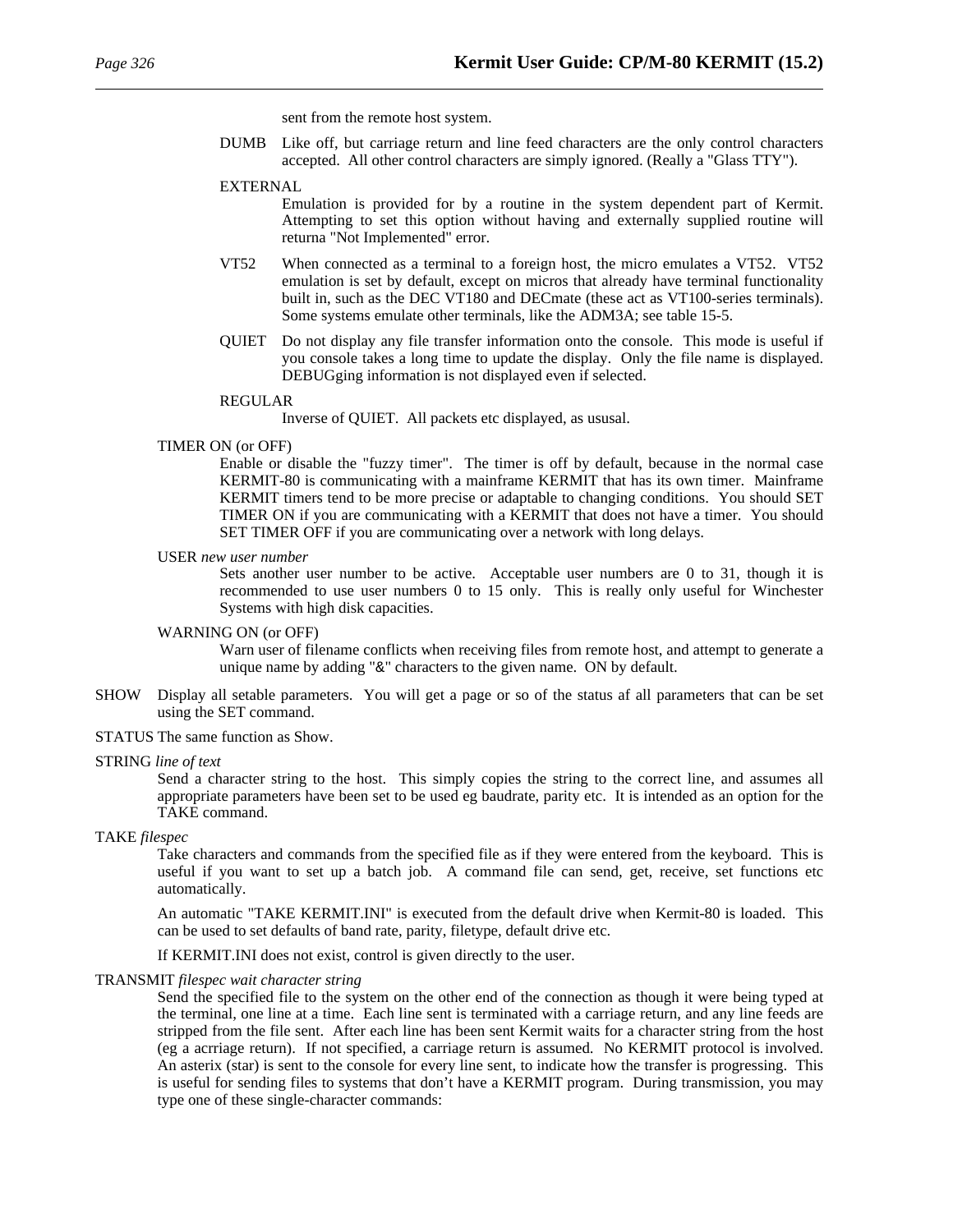Control-C

Cease transmission, and drop into terminal emulation mode.

 $<$ CR $>$ 

Re-transmit the previous line.

TYPE Type a file to the console. Typing any character other than Control-C while the file is being displayed will suspend the output. Another character will resume output. A Control-C will abort the rest of the output.

### VERSION

Show the name, edit number, and edit date of several of the modules that make up Kermit-80.

# **15.3. Kermit-80 Flavors**

Many of the systems supported use an external terminal, rather than a built-in console. Kermit may be further customized for these systems by defining (at assembly time) the terminal type to be used. If the terminal type is unknown or does not match any of the existing terminal options, the generic "CRT" option may be selected. In this case, Kermit cannot do fancy screen control during file transfer; it simply types the file names, packet numbers, and messages in sequence across and down the screen. This works best if you can put your micro or terminal in "autowrap" mode; otherwise the packet numbers will pile up in the rightmost column; the filenames and messages will always appear on a new line, however. If no specific terminal has been selected, Kermit cannot do VT52 emulation; it can act as a "dumb terminal" (sometimes called a "glass TTY"), or else its own built in terminal firmware provides cursor control functions independent of the Kermit program.

# **15.3.1. Generic Kermit-80**

"Generic Kermit-80" is an implementation of Kermit that should run on any 8080-compatible CP/M 2.2 system with no modification at all, or perhaps only a minor one. Unlike other Kermit-80 implementations, it contains no systemdependent manipulation of the serial port. All I/O is done with standard CP/M BIOS calls, and I/O redirection is done using the CP/M IOBYTE function, which, according to the Digital Research *CP/M Operating System Manual*, is an optional feature of any particular CP/M implementation. If your system does not provide the IOBYTE function, Generic Kermit-80 will not work; furthermore, not all systems that implement IOBYTE do so in the same way. The SET PORT command may be used to select the devices to be used for input and output. Table 15-1 lists the options to the SET PORT command and their effects.

| SET PORT XXX | input from | output to |
|--------------|------------|-----------|
| <b>CRT</b>   | CRT:       | CRT:      |
| PTR          | PTR:       | PTP:      |
| TTY          | TTY:       | TTY:      |
| UC1          | UCI:       | UCI:      |
| TJR 1        | URI:       | UP1:      |
| TJR 2.       | TIR2:      | IIP2:     |

**Table 15-1:** Kermit-80 SET PORT Options

The default is SET PORT PTR. In all cases, the console (CON:) and list (LST:) devices used are those selected when Kermit is started.

The reason all Kermit-80 implementations aren't generic is that a good deal of speed is sacrificed by getting all services from the operating system. While a specific implementation of Kermit-80 may be able to operate at 4800, 9600, or even 56 Kilo baud, generic Kermit will fail to work on some systems at speeds in excess of 1200 baud. In addition, many features of Kermit require more specific knowledge of the hardware involved. Generic Kermit cannot send a BREAK signal, or change the baud rate, for example.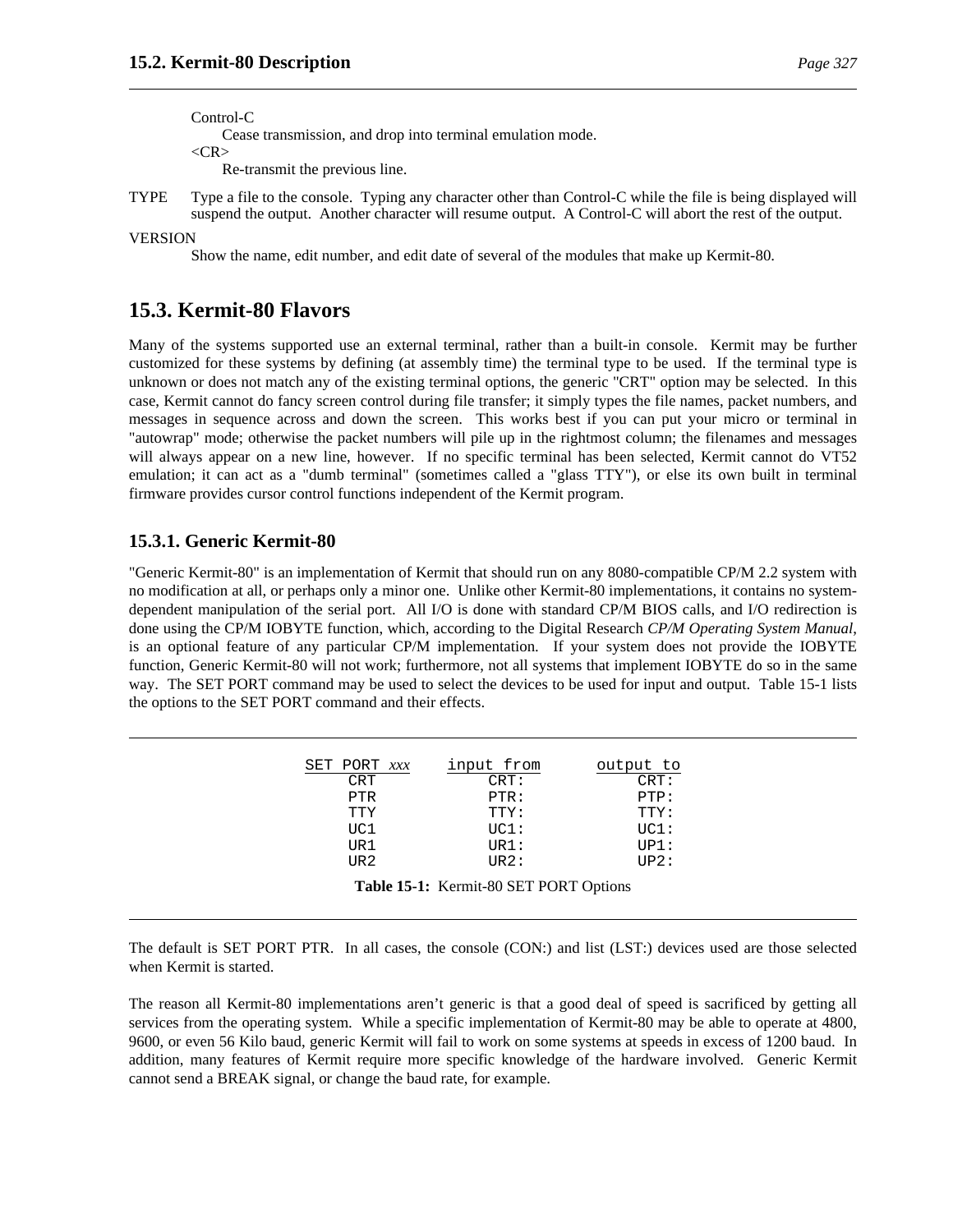# **15.3.2. CP/M 3 Kermit**

CP/M-3 Kermit (also known as CP/M-Plus Kermit) is a version of generic Kermit-80, and should run on most CP/M-3 (CP/M-Plus) systems. It uses the auxilliary port (AUX:) to communicate to the remote Kermit. The SET BAUD and SET PORT commands are not supported; nor can a BREAK be sent. Like generic Kermit-80, a terminal may be selected at assembly time.

# **15.3.3. System-Specific Versions**

There are also many versions of Kermit-80 tailored to specific systems. Most of these operate uniformly, but some of them take advantage (or suffer limitations) of the specific system. Here are some of the special features for particular systems:

Amstrad: -- Two versions:

PCW 8256

The PCW 8256/8512 with the serial inerafce attached.

CPC 6128

The 664 with add on memory and 6128 are both supported. Both systems must run CP/M Plus, so the 664 will need an add on RAM pack and CP/M upgrade. A high speed transfer rate of 38k baud can be used between Amstrad computers.

# ACCESS:

Access Matrix computer using port J5. Supports SET BAUD-RATE for rates of 300-9600 baud.

# Apple II -- four variations:

# APMMDM:

Apple with Z80 Softcard and Micromodem II in slot 2 Dialout capability provided in connect command; user is prompted for phone number if carrier is not present. During connect mode,  $\land$  ]D drops carrier. BYE command also causes carrier to be dropped.

### AP6551:

Apple with Z80 Softcard, and one of several 6551-based communication cards; the slot number is a compile-time parameter (default is slot 2). SET BAUD-RATE supported; speeds are 110-19200 baud.

### APCPS:

Apple with Z80 Softcard and CP Multi-Function Card. The slot number is again a compile-time parameter. SET BAUD-RATE is supported for baud rates from 50 baud to 19200 baud.

### AP6850:

Apple II with Z80 Softcard and a 6850-based USART in slot 2-the slot being a compile-time parameter. SET BAUD-RATE is not supported.

### BBC:

Acorn Computers BBC Computer with Acorn Z80 second processor running CP/M-80. Supports SET BAUD-RATE and can send breaks.

### BigBoard II:

Uses serial port A. To use port B, change mnport, mnprts, and baudrt and reassemble. Can generate BREAK. SET BAUD-RATE supported; speeds are 300-38400 baud.

### Cifer:

Originally coded for Cifer 1886 using the VL: port set as TTYI: and TTYO: but works successfully on 18xx and 28xx series machines.

There are now two versions, each with two variations: Either running CP/M Version 2.2 or 3.0, and either using the VL: or AUX: ports. The VL: port version can only use seven bits of data, so parity prefixing is required for binary file transfers. This restriction is removed by using the AUX: port. For those interested, the problem is due to the interprocessor link between the video and CPU (!) boards. The VL: port is on the video board, and the AUX: port on the CPU board, and the inter processor link can only transfer seven bits of data.

Supports SET BAUD-RATE, and can generate breaks on some models with a BREAK key.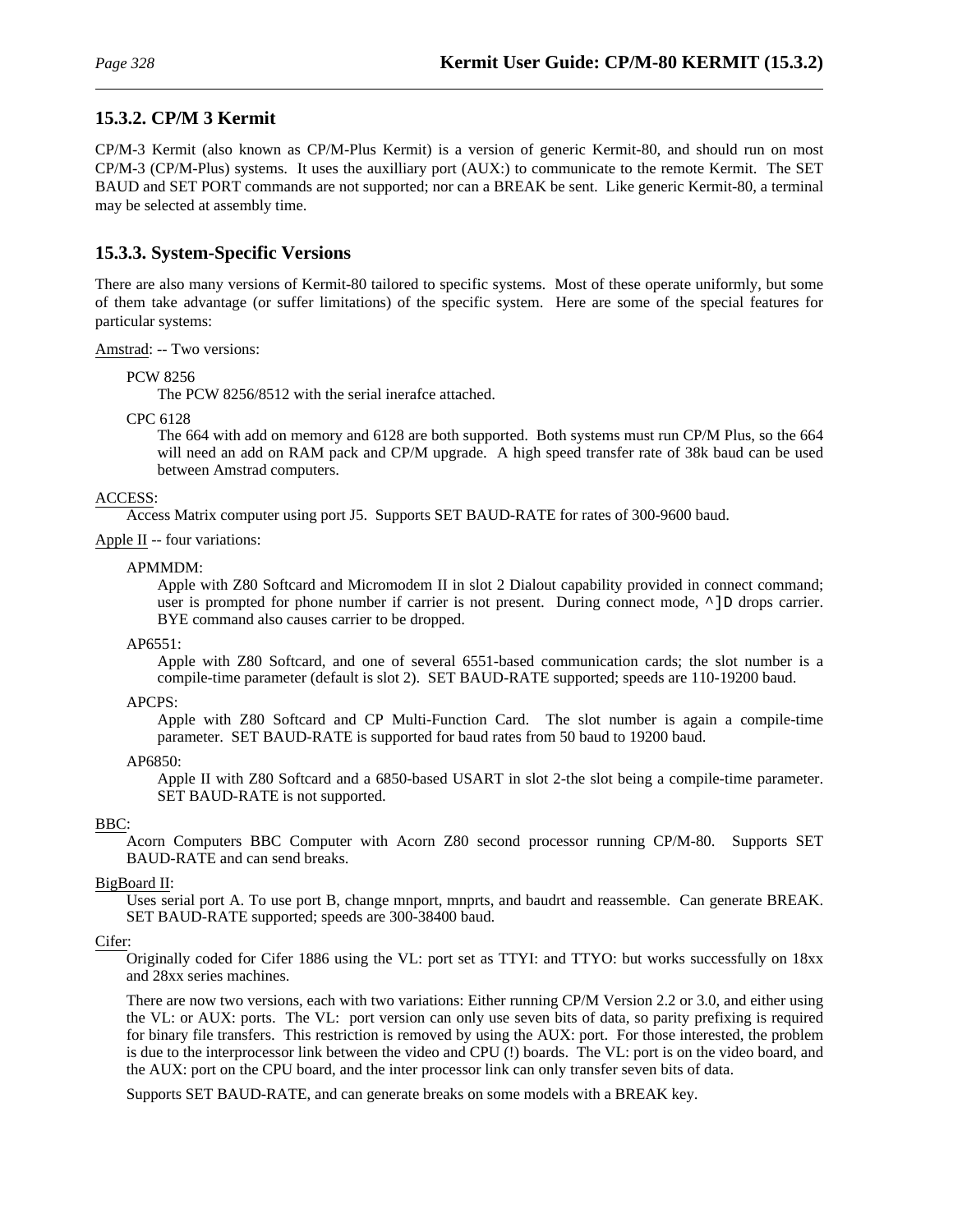Comart Communicator-Similar to Northstar equipment. Can generate BREAK.

#### Compupro:

Based on Kermit 3.x, and has been merged into V4.09

#### CPT-85xx word processors:

Can generate BREAK. SET BAUD-RATE supported; speeds are 50-9600 baud.

#### Cromemco:

Cromemco computers with TU-ART card. Supports SET BAUD-RATE (110-9600 baud).

DEC DECmate II word processor (with Z80 card):

# Can generate BREAK. DEC VT180 (Robin):

Three output ports, referred to as COMMUNICATIONS, GENERAL, and PRINTER. Can generate BREAK.

#### Digicomp Delphi 100:

SET BAUD-RATE supported; speeds are 50-19200 baud.

#### Discovery:

Action Computer Enterprises "Discovery" Multi-user Computer. Uses Port B on an 83U user board. Supports SET BAUD-RATE for 50-19200 baud. Can generate BREAK.

#### Epson:

Epson PX-8 with LCD display. Although it is quite different in displaying of Packet Information, it works as any other CP/M-80 Kermit. Supports SET BAUD-RATE and can generate BREAK.

#### Generic Kermit:

Two versions, one for CP/M version 2.2 and version 3. These systems use IOBYTE flipping (V2.2) and the AUX: device to communicate to the serial line. You may have to SET PORT xxx before the version 2.2 will work, as Kermit needs to know what device is the serial line.

#### Genie:

Eaca Video Genie.

### Heath: Three Versions:

#### H8QUAD

for Heath-8 systems with the quad io board. This system has been derived from V3.x code. Note that this version will not run "as is" on H89 systems.

H89 For Heath-89 machines suports baud rates from 50 to 56,000 baud.

#### Z100

For Z-100 running CP/M-85. This version does not support setting of baud rates.

#### Intertec Superbrain: Two Versions:

#### BRAINA

For superbrain using AUX port. Breaks and SET BAUD both supported

#### BRAINM

As above, but using the MAIN port.

#### Ithaca:

Ithaca Intersystems based computer using the VIO card for all IO to the outside world. The system is strictly speaking a home-brew variant of the Ithaca machine, using an S100 cardcage without a front panel. It uses the Extended BIOS by EuroMicro of London. However, I see no reason for this version not running on a genuine Ithaca Intersystems machine. There are patches needed to the EuroMicro BIOS to make this version work.

#### Kaypro:

Should work on most Kaypro models, as well as some related systems (Ferguson BigBoard I, Xerox 820). For the newer Kaypros with multiple ports, Kermit uses the one labeled "serial data"; it cannot use the serial printer or internal modem ports (but it should be possible to modify the values for mnport, mnprts, and baudrt to do this). Can generate BREAK. SET BAUD-RATE supported; speeds are 50-19200 baud.

#### Lobo: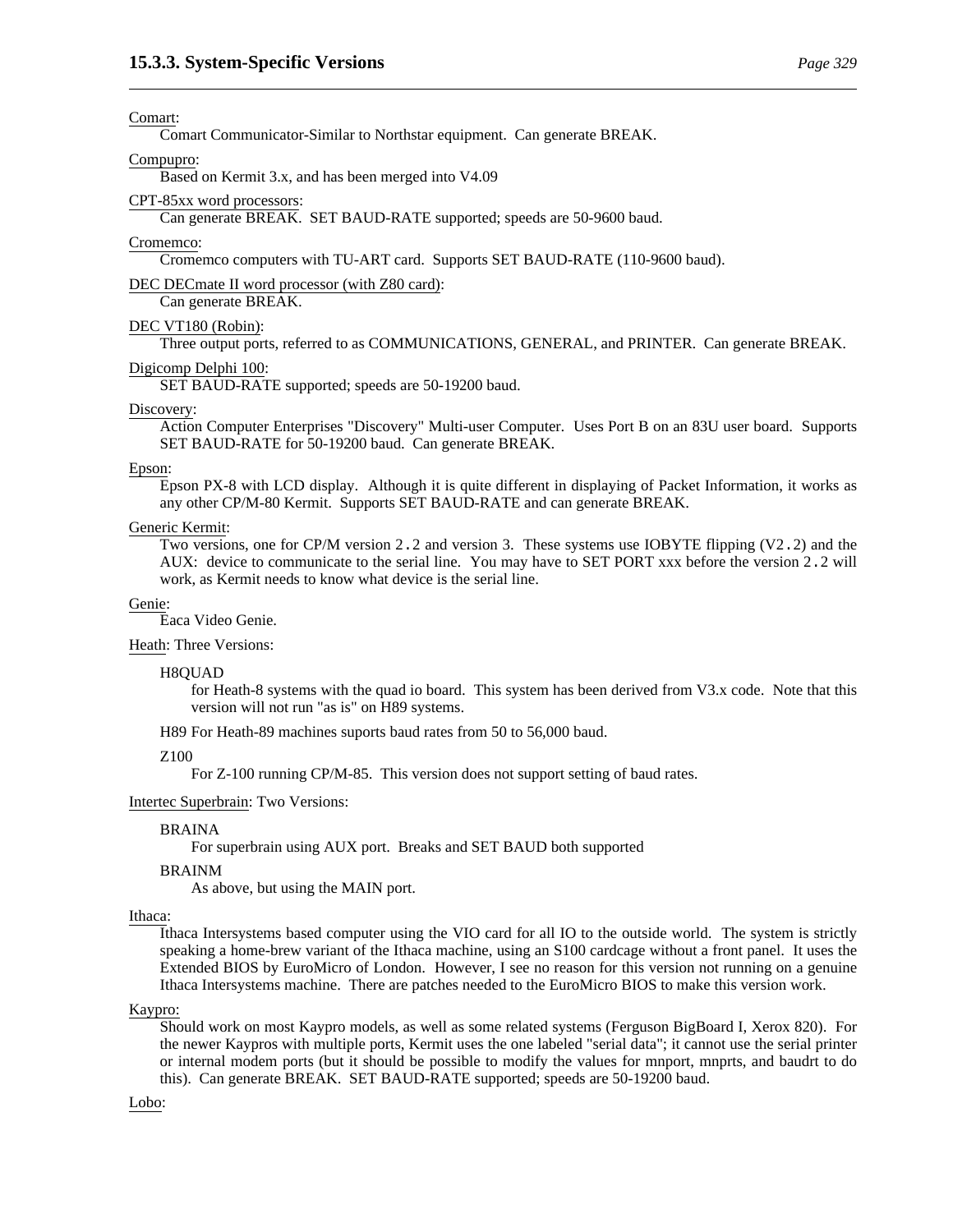Lobo MAX-80. Supports SET BAUD-RATE and can generate BREAKS.

## Merlin:

British Telecom Merlin M2215 (also Rair Black Box, possibly also the ICL PC?). Requires a terminal. Micromate:

PMC 101 Micromate. Supports SET BAUD-RATE and can generate BREAK.

# Micromint: Two versions

S6 The Ciarcia/Micromint sb-180 board with a 6Mhz procoessor. System requires a terminal.

S9 As above, but with a 9Mhz processor.

# NCR:

Decisionmate 5. Uses the 2651 and is largely the same as the Ithaca Intersystems machine implementation.

Northstar: -- There are four versions available:

# NORTHS:

Northstar Horizon with HS10-4 board. Supports SET BAUD-RATE and SET PORT.

# HORIZON:

Northstar Horizon using the serial ports on the Mother board. Can generate BREAK.

# BASICNS:

Basic Northstar Horizon using the printer port. Can generate BREAK.

# ADVANT:

Northstar Advantage. Supports SET BAUD-RATE and can generate BREAK. Traps Control-0 in the system filter.

# Morrow Decision I:

Uses the Multi-I/O board. Port 1 is the console, port 3 is the communications line. SET BAUD-RATE supported; speeds are 75-56000 baud.

### Morrow Micro Decision I:

# Nokia MicroMikko:

Will not echo control-O (which locks keyboard). SET BAUD-RATE supported; speeds are 75-9600 baud.

# Ohio Scientific:

Doesn't have screen control.

### Osborne 1:

Uses serial line, not internal modem. Left-arrow key generates <DEL> ("delete" or "rubout" character) during connect mode. SET BAUD-RATE supported; speeds are 300 and 1200 baud. Now supports multi-sector buffering.

Research Machines: Two Versions:

### RM380ZM:

380Z and 5.25" disks supports SET BAUD.RATE

# RM380ZF:

380Z and 8" disks, otherwise as above.

# Sanyo:

Sanyo MBC-1100. This version derived from Kermit V3.x

# ScreenTyper:

Details unkown.

# TRS-80: Three versions:

TRS80LB:

TRS-80 with Lifeboat CP/M

# TRS80PT:

TRS-80 with Pickles and Trout CP/M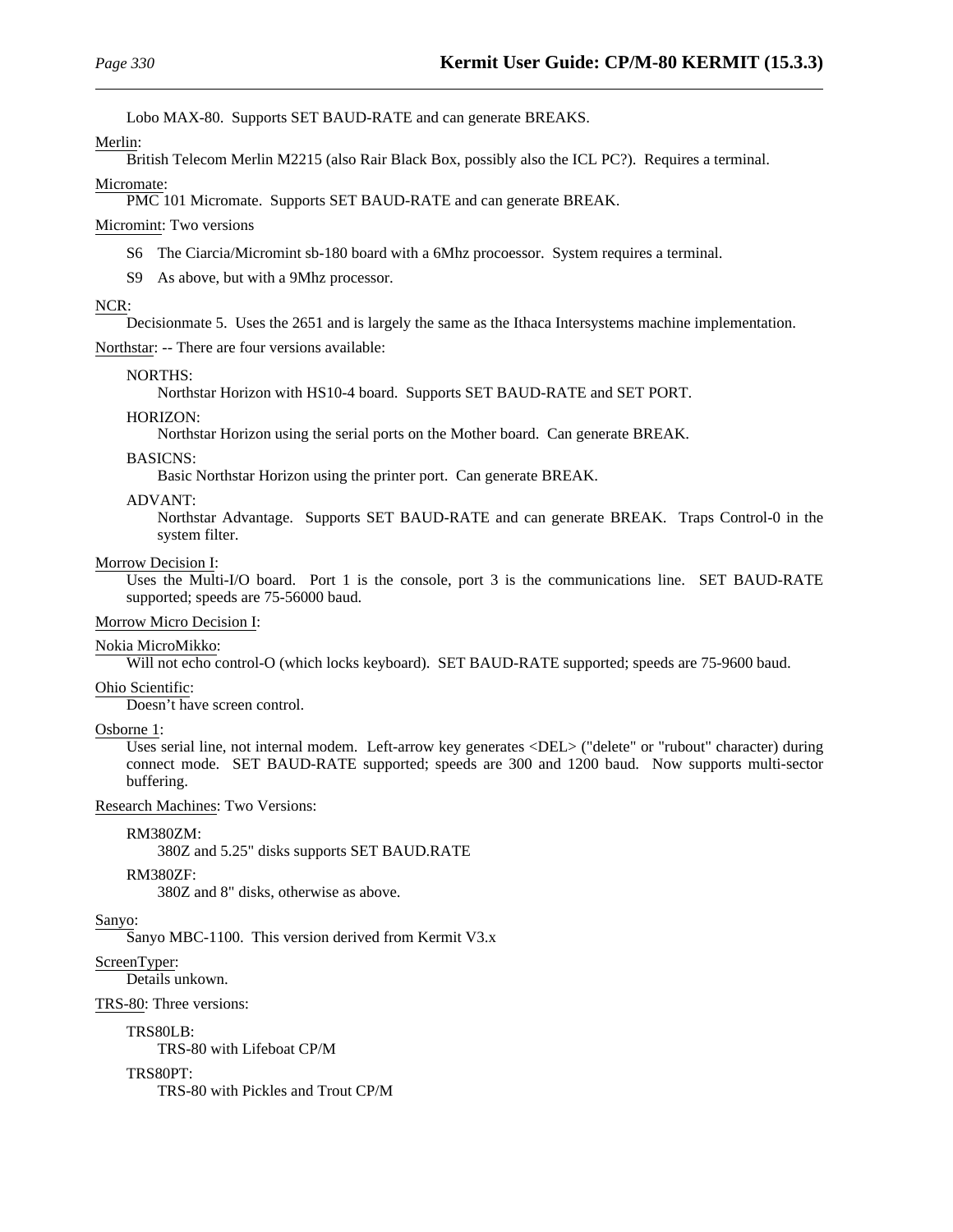TRSM4:

TRS-80 Model 4 with Montezuma CP/M

Teletek:

Teletek Systemaster. Supports SET BAUD.

Telcon:

TELCON ZOBRA portable computer.

Torch:

Torch Unicorn 5 initially, but the code runs on other Z80 based CP/N (as in Nut!) systems. It uses the BBC Computer as a "Base processor", and is similar to the BBC version. The base processors RS423 port is used rather than any built in Modem. (UK telecoms legislation effectively makes modem control software tricky business...). Two potential versions exist-one using cursor positioning codes for a MCP and CCCP ROM combination of revision less than 1.00, the other version uses the additional facility MCP/CCCP versions greater than 1. Supports SET BAUD-RATE and can generate BREAKs.

Note that binary files must be transferred using SET PARITY to anything other than NONE! Parity is neither generated nor checked.

#### US Micro Sales:

S-100-8 based computer.

Vector Graphics:

Vector

Xerox:

Xerox 820.

Z80MU:

Development Kermit on a PC running the Z80MU Z80 and CP/M 2.2 development system. Allows development of the system independent modules to be done on an IBM PC or clone. Also allows the generation of new .HEX files, that may then be KERMITed to the target system. Note: Not all the BDOS or BIOS routines are supported, so avoid "unusual" BIOS/BDOS calls. (For example, DIR from within Kermit will fail as one of the BIOS routines returning disk parameters is not supported.)

# **15.4. Installation of Kermit-80**

Kermit-80 was written originally for the Intertec SuperBrain in lowest-common-denominator 8080 code with the standard assembler, ASM (single source module, no macros, no advanced instructions), so that it could be assembled on any CP/M-80 system (the 8080 assembler is distributed as a standard part of CP/M-80, whereas the fancier Z80 or macro assemblers are normally commercial products). It has since been modified to run on many other systems as well. Kermit-80 should be able to run on any 8080-, 8085- or Z80-based microcomputer under CP/M with appropriate minor changes to reflect the port I/O and screen control for the system (see below).

The proliferation of new systems supported by Kermit-80 made the program grow so large and complicated that it had to be broken up into system-independent and system-dependent modules, as of version 4 (this was done by Charles Carvalho of ACC). Each module is composed of multiple files. This has reduced the time and disk space necessary for assembly; Kermit-80 may once again be assembled on a CP/M system with roughly 250Kbytes of space. The majority of the code does not need to be reassembled to support a new system. Unfortunately, it can no longer be assembled with ASM, since ASM does not support multiple input files. To allow it to be assembled on any CP/M system, the public-domain assembler LASM is included in the distribution kit. Kermit-80 may also be assembled with Microsoft's M80 (not supplied). In theory, any 8080 assembler supporting the INCLUDE directive ought to work, as well.

All versions of Kermit-80 are assembled from the same set of sources, with system dependencies taken care of by assembly-time conditionals within the system-dependent module (eventually, the system-dependent module will itself be broken up into multiple files, one for each system). The most important system dependencies are terminal emulation (when CONNECTed to the remote host) and screen handling, which are dependent on the individual micro's escape codes (these features are table driven and easily modified for other CP/M systems), and the lowest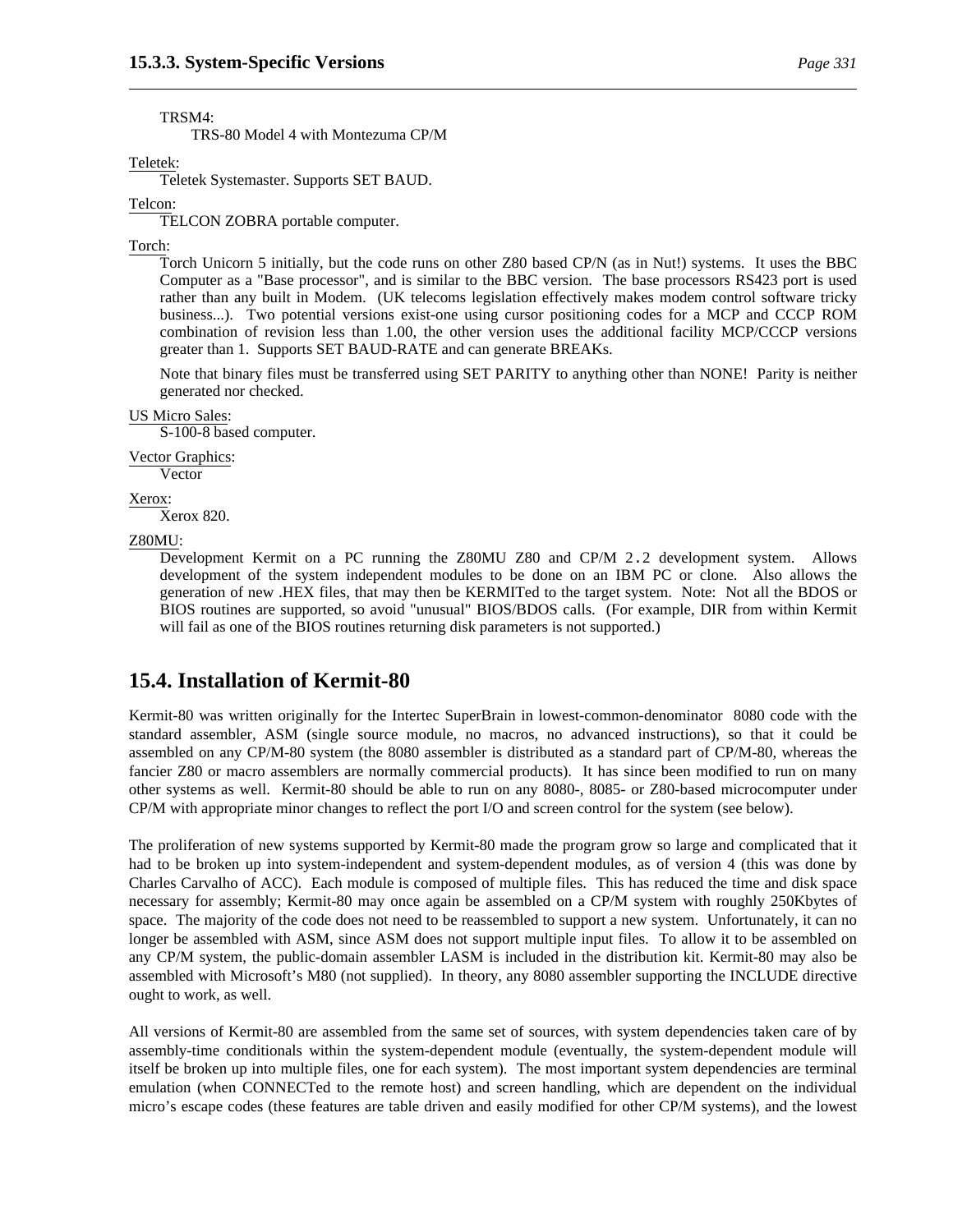level I/O routines for the serial communications port. The port routines are best done only with BDOS calls, but some systems do not allow this, primarily because the BDOS routines strip the parity bit during port I/O, and the parity bit is used for data when transmitting binary files.

Kermit-80's I/O routines must check the port status and go elsewhere if no input is available; this allows for virtual terminal connection, keyboard interruption of stuck transmissions, etc. On systems that fully implement I/O redirection via the optional CP/M IOBYTE facility, this may be done by switching the IOBYTE definition. On others, however, IN/OUT instructions explicitly referencing the port device registers must be used.

CP/M-80 KERMIT versions 3.8 and later include a "fuzzy timer" that allows a timeout to occur after an interval ranging from 5 to 20 seconds (depending upon the speed of the processor and the operating system routines) during which expected input does not appear at the port. In this case, retransmission occurs automatically. In any case, you may type a carriage return during transmission to simulate a timeout when the transfer appears to be stuck.

# **15.4.1. Organization of Kermit-80**

Kermit-80 consists of two modules, each of which is generated from multiple source files. The first module contains the system-independent code; the second module is configured for a particular system and merged with the system-independent module to produce a customized Kermit-80.

The distribution kit contains:

- the system-independent module, CPSKER. HEX;
- the system-dependent modules, CPV<sup>\*</sup>. HEX (see table 15-2 and 15-3);
- the source files, CPS\*.ASM and CPX\*.ASM,
- the public-domain CP/M assembler, LASM. \*,
- the public-domain CP/M load/patch utility, MLOAD.\*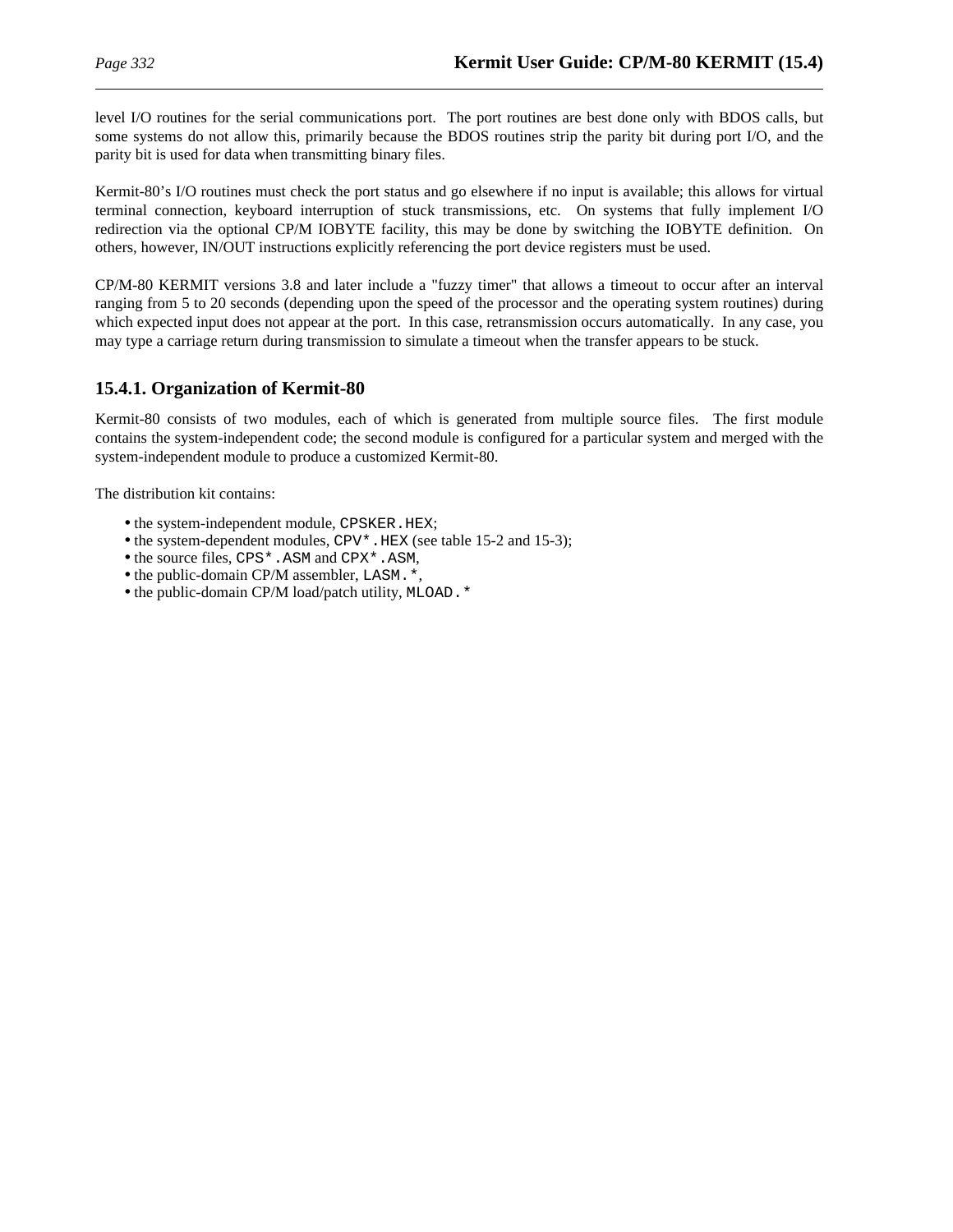| Symbol                | Filename System |                                                          |
|-----------------------|-----------------|----------------------------------------------------------|
| ACCESS                | CPVACC          | <b>Access Matrix</b>                                     |
| ADVANT                | CPVADV          | Northstar Advantage                                      |
| AP6551                | CPVAPL          | Apple II, Z80 Softcard, 6551 ACIA in serial interface    |
| AP6850                | CPVA65          | Apple II, Z80 Softcard, 6850 ACIA in Serial Iiterface    |
| APMMDM                | CPVAPM          | Apple II, Z80 Softcard, Micromodem II in slot 2          |
| APCPS                 | <b>CPVCPS</b>   | Apple II, Z80 Softcard, with CPS multifunction card      |
| <b>BASICNS CPVBNS</b> |                 | Northstar Horizon (terminal required)                    |
| <b>BBC</b>            | <b>CPVBBC</b>   | Acorn "BBC" computer with Acorn Z80 second processor     |
| BBII                  | CPVBB2          | BigBoard II (terminal required)                          |
| BRAINM                | <b>CPVBRM</b>   | Intertec Superbrain using the main port                  |
| BRAINA                | CPVBRA          | Intertec Superbrain using the Aux port                   |
| CIFER2 CPVCIF         |                 | Cifer 1886 using the VL: Serial port and CP/M V2.2       |
| CIFER3 CPVCI3         |                 | Cifer 1886 using the VL: Serial port and CP/M V3.0       |
| CIFER2                | CPVCA2          | Cifer 1886 using the AUX: Serial port and CP/M V2.2      |
| CIFER3                | CPVCA3          | Cifer 1886 using the AUX: Serial port and CP/M V3.0      |
| CMEMCO CPVCRO         |                 | Cromemco with TU-ART card. Terminal required)            |
| COMART                | <b>CPVCOM</b>   | Comart Communicator (terminal required)                  |
| COMPRO                | CPVPRO          | Compupro with Interfacer 4 (or 3). Terminal required.    |
| <b>CPC</b>            | CPVCPC          | Amstrad CPC 664 and 6128 and CP/M 3                      |
| CPM3                  | CPVCP3          | "Generic": CP/M 3.0 (CP/M Plus) systems (terminal req'd) |
| CPT85XX CPVCPT        |                 | CPT-85xx wordprocessor with CP/M                         |
| DELPHI                | <b>CPVDEL</b>   | Digicomp Delphi 100 (terminal required)                  |
| <b>DISC</b>           | CPVDIS          | Action Computer Enterprises "Discovery" (terminal req'd) |
| DMII                  | CPVDM2          | DECmate II with CP/M option                              |
| GENER                 | <b>CPVGEN</b>   | "Generic": CPM 2.2 systems with IOBYTE (terminal req'd)  |
| <b>GENIE</b>          | CPVGNI          | Video Genie                                              |
| H8QUAD CPVH8Q         |                 | Heath-8 with Quad 8 i/o board                            |
| HEATH                 | CPVH89          | Heath/Zenith H89                                         |
| HORIZON CPVHOR        |                 | Northstar Horizon (terminal required)                    |
| KPII                  | <b>CPVKPR</b>   | Kaypro-II (and 4; probably supports all Kaypro systems)  |
| LOBO                  | <b>CPVLBO</b>   | Lobo Max-80                                              |

"symbol" is the symbol used to select the target system, in CPVTYP.ASM;

"filename" is the name under which the module is supplied in the distribution.

**Table 15-2:** Systems supported by Kermit-80 (Part 1)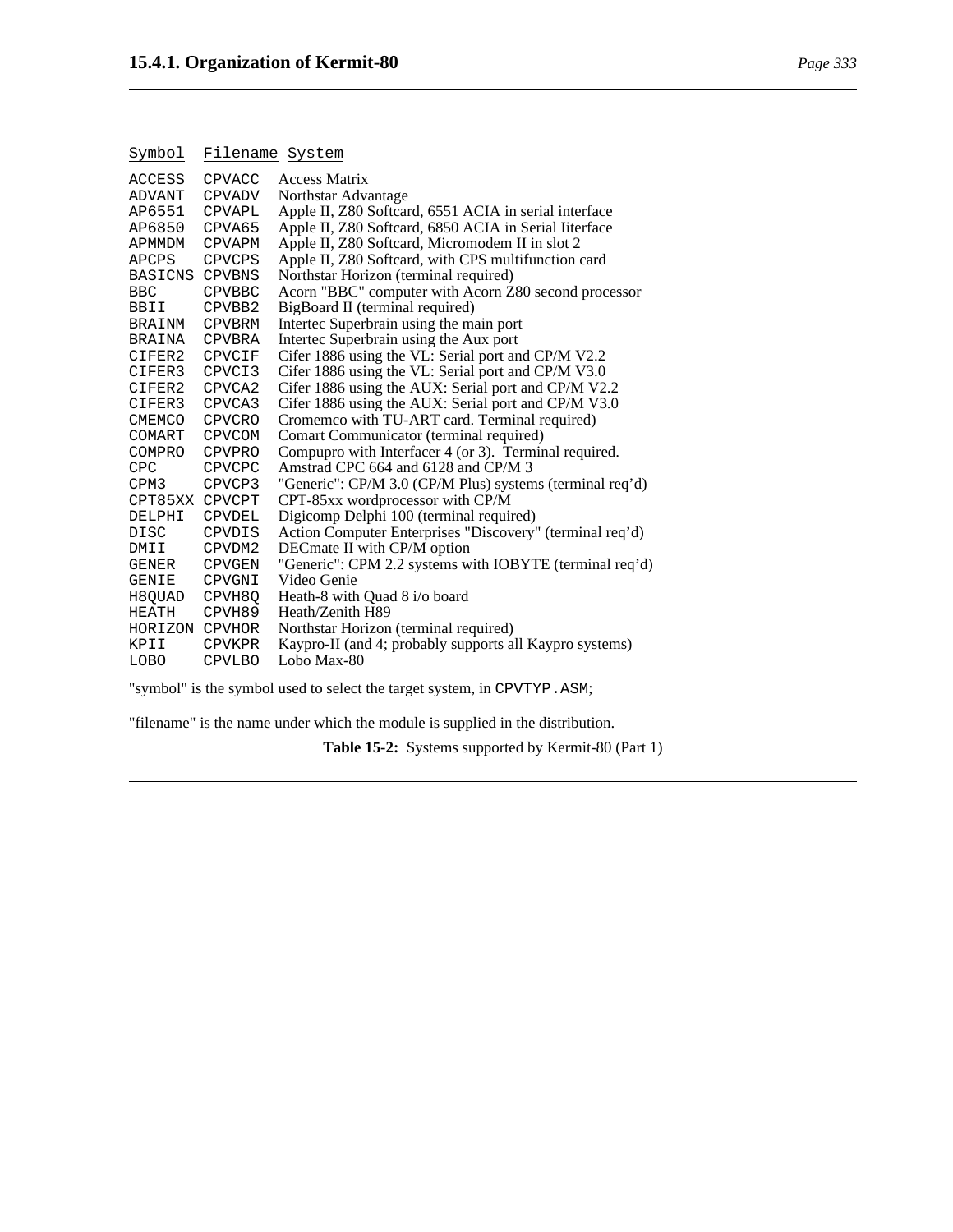| Symbol          |               | Filename System                                           |
|-----------------|---------------|-----------------------------------------------------------|
| M2215           | CPVMRL        | British Telecom Merlin/Rair Black Box (terminal required) |
| MDI             | CPVMDI        | Morrow Decision I (terminal required)                     |
| MIKKO           | CPVMIK        | MikroMikko                                                |
| MMATE           | <b>CPVMM</b>  | PMC 101 Micromate (terminal required)                     |
| MMDI            | CPVUD         | Morrow Micro Decision I (terminal required)               |
| NCRDMV          | <b>CPVDMV</b> | NCR Decision Mate V. (Terminal required?)                 |
| NORTHS          | <b>CPVNS</b>  | Northstar Horizon with HSIO-4 card (terminal req'd)       |
| OSBRN1          | CPVOSB        | Osborne 1                                                 |
| OSI             | CPVOSI        | Ohio Scientific                                           |
| PCI2651 CPVPCI  |               | Ithaca Intersystems with VI0 card (terminal required)     |
| PCW             | <b>CPVPCW</b> | Amstrad PCW 8256/8512 with serial interface               |
| PX8             | CPVPX8        | Epson PX-8                                                |
| RM380ZM CPVRMM  |               | Research Machines 380Z with MDS (5.25" discs)             |
| RM380ZF CPVRMF  |               | Research Machines 380Z with FDS (8" discs)                |
| ROBIN           | <b>CPVROB</b> | DEC VT180                                                 |
| S1008           | <b>CPVUSM</b> | US Microsales S-100-8 (terminal required)                 |
| SANYO           | CPVSAN        | Sanyo MBC-1100                                            |
| SB <sub>6</sub> | CPVSB6        | Micromint SB-180 with 6Mhz CPU (terminal required)        |
| SB <sub>9</sub> | CPVSB9        | Micromint SB-180 with 9Mhz CPU (terminal required)        |
| SCNTPR CPVSCN   |               | Screentyper                                               |
| TELCON          | CPVTEL        | TELCON Zobra portable                                     |
| TELETEK CPVTET  |               | <b>Teletek Systemaster</b>                                |
| TORCH           | CPVTRC        | Torch computers BBC-B with Z80 second processors          |
| TRS80LB CPVTLB  |               | TRS-80 model II with Lifeboat 2.25C CP/M Display          |
| TRS80PT CPVTPT  |               | TRS-80 model II with Pickles + Trout CP/M Display         |
| TRSM4           | CPVTM4        | TRS-80 model IV                                           |
| VECTOR          | <b>CPVVEC</b> | <b>Vector Graphics</b>                                    |
| XER820          | CPVXER        | Xerox 820                                                 |
| Z100            | CPVZ00        | $Z-100$ under CP/M-85                                     |
| Z80MU           | CPVZ80        | Z80MU development system on a PC                          |

"symbol" is the symbol used to select the target system, in CPXTYP.ASM;

"filename" is the name under which the module is supplied in the distribution.

**Table 15-3:** Systems supported by Kermit-80 (Part 2)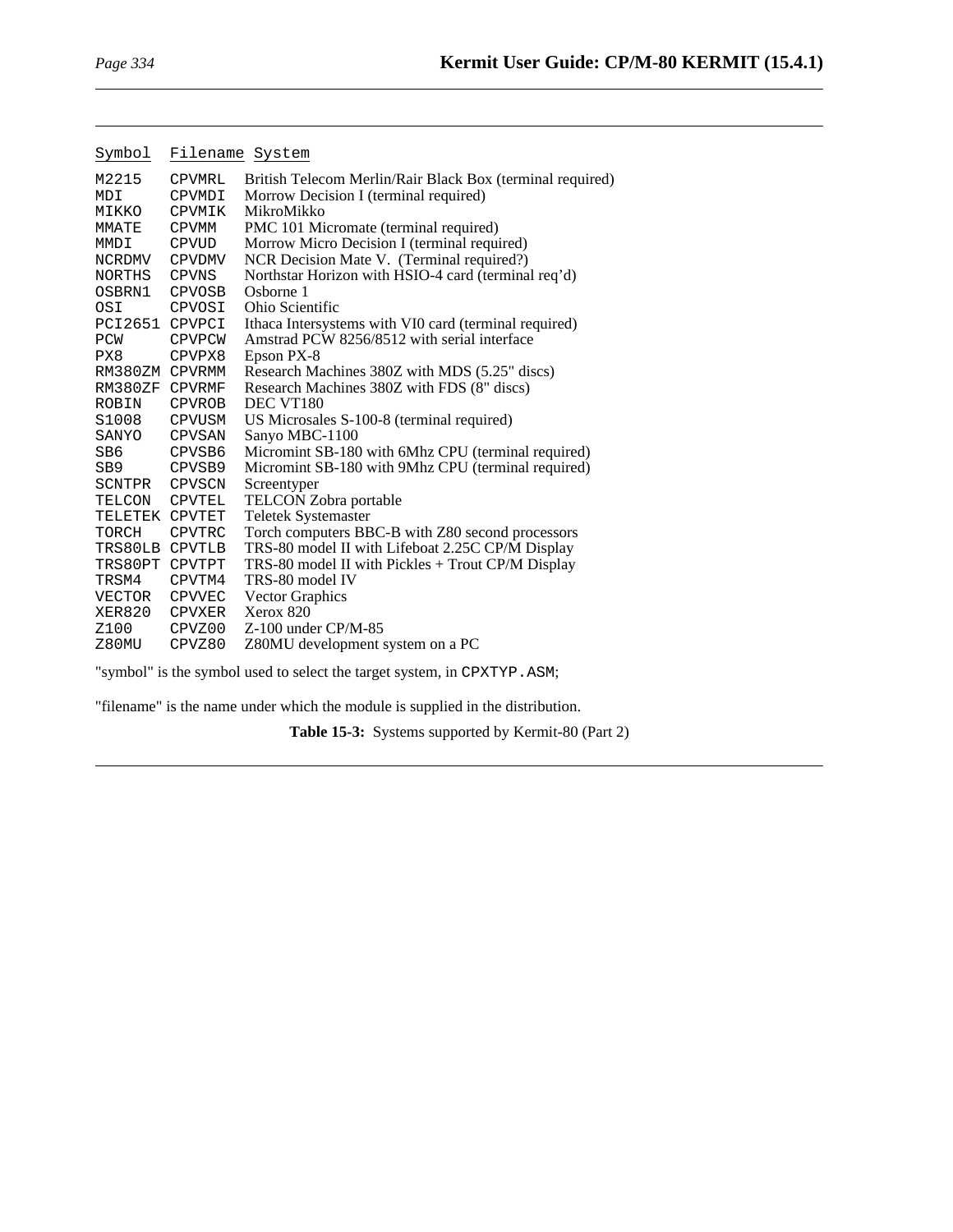|            | Symbol Terminal type                              |
|------------|---------------------------------------------------|
| <b>CRT</b> | Dumb terminal type. Does not do cursor addressing |
| ADM3A      | Lear Seigler ADM 3A                               |
| ADM22      | Lear Seigler ADM 22                               |
| AM230      | Ampro 230                                         |
| H1500      | Hazeltine 1500                                    |
| SMRTVD     | Netronics Smartvid                                |
| SOROO      | Sorog IQ-120                                      |
| TVI912     | Televideo 912                                     |
| TVI925     | Televideo 925 or Freedom 100                      |
| VT52       | Dec VT52 or equivalent (H19)                      |
| VT100      | Dec VT100 or equivalent                           |
| WYSE       | Wyse 100                                          |

"symbol" is the symbol used to select the target system, in CPXTYP.ASM;

"Terminal type" is the type of terminal "symbol" selects.

**Table 15-4:** Terminals supported by Kermit-80

# **15.4.2. Downloading Kermit-80**

You'll need either a pre-configured . COM file or the system-independent module, CPSKER, in binary (. COM) or hex (.HEX) format and the system-dependent overlay for your system (from Tables 15-2 and 15-3). If your system is not listed in the table, get the generic CP/M 2.2 Kermit or the generic CP/M 3 Kermit. If you already have a version of Kermit on your micro and you want to install a new version, simply use your present version to get the new files. Transfer the files to your system and skip ahead to "merging the modules".

If you do not have a copy of Kermit on your micro, and you cannot borrow a Kermit floppy but you do have access to a mainframe computer with a copy of the Kermit-80 distribution, you should read this section.

There are several ways to get CP/M Kermit from a host system to your micro. The easiest is to "download" the necessary "hex" files into your micro's memory and then save them on the disk. If you have a terminal emulator program on your micro which can save a copy of the session to disk, connect to your host, and type the necessary files. Exit from the emulator, saving the session log, and edit the session log to extract the hex files. Skip ahead to "merging the files".

The following is a procedure which, though far from foolproof, should allow you to get a version of Kermit to your CP/M based micro. It depends upon the host prompt, or at least the first character of the host prompt, being some character that cannot appear in a hex file (the valid characters for hex files are the digits 0-9, the upper case letters A-F, the colon '':'', carriage return, and line feed). As soon the prompt character is encountered, the transfer will terminate. If your host does not issue a prompt that will accommodate this scheme, you can achieve the same effect by adding an atsign ''@'' to the very end of the hex file before sending it from the host. The program below looks for an atsign (the normal DEC-20 prompt, hex 40). DECSYSTEM-10 users would look for a dot, hex 2E; VAX/VMS or UNIX users would look for a dollar sign, hex 24; UNIX C-Shell users would look for a percent sign, hex 26.

1. For CP/M 2.2 systems, connect to a floppy disk with plenty of free space. Run DDT and type in the following (the comments should not be typed in; they are there just to tell you what's happening): (Note that this wont work for CP/M Plus or 3.0 systems!)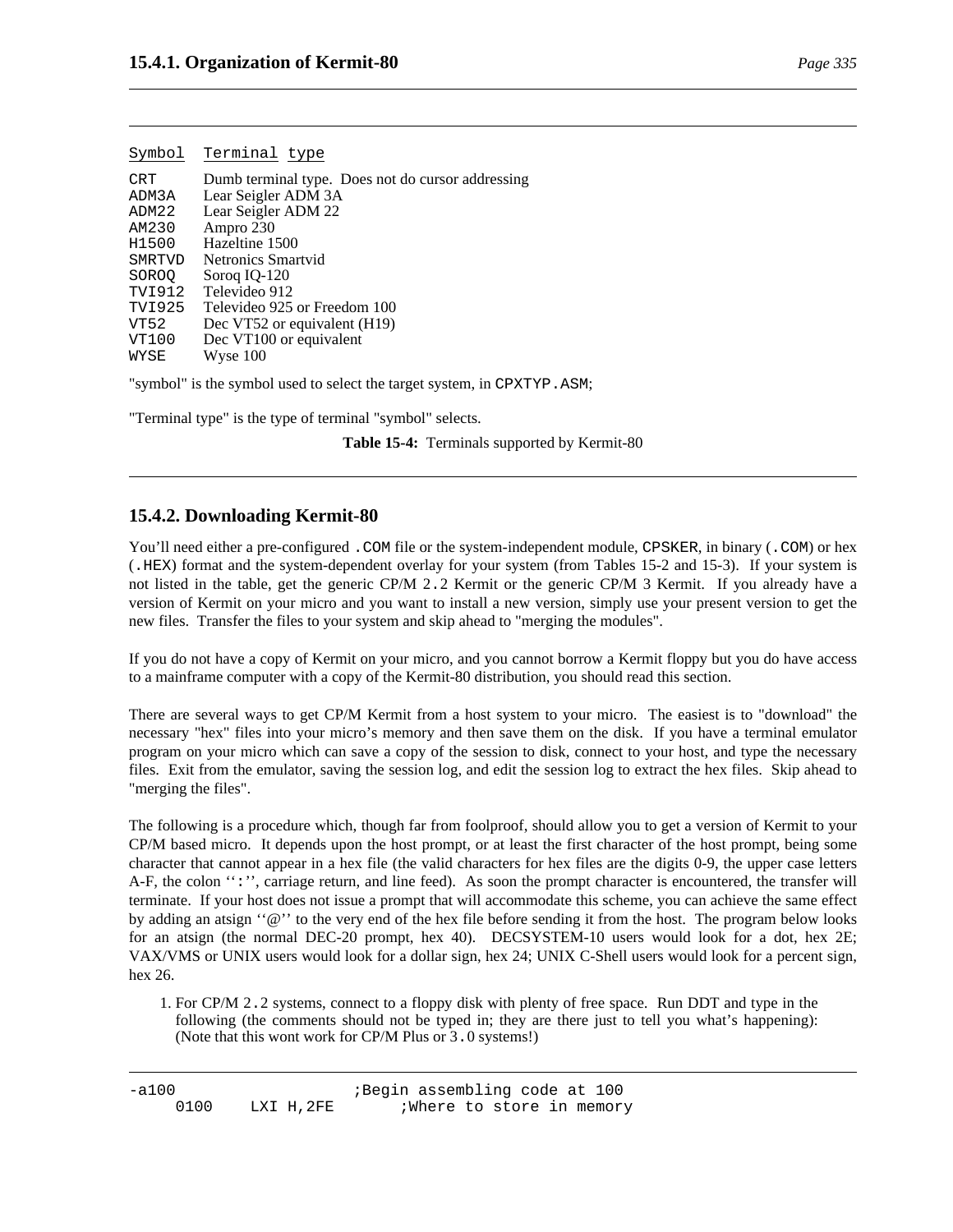| 0103         | SHLD 200            | <i>Keep</i> pointer there                                      |
|--------------|---------------------|----------------------------------------------------------------|
| 0106<br>0108 | MVI E,D<br>MVI C, 4 | ;Get a CR                                                      |
| 010A         | CALL 5              | ;Output to PUNCH (send to HOST)                                |
| 010D         | MVI C, 3            | ; Input from READER (read from HOST)                           |
| 010F         | CALL 5              |                                                                |
| 0112         | ANI 7F              | ;Strip parity bit                                              |
| 0114         | PUSH PSW            | ; Save a and flags                                             |
| 0115         | MOV E,A             | ;Move char to E for echo                                       |
| 0116         | MVI C,2             | ;Output to screen                                              |
| 0118<br>011B | CALL 5<br>POP PSW   | ; Restore A and flags                                          |
| 011C         | CPI 40              | $i$ (or $4E$ , 24, 26, etc) System prompt?                     |
| 011E         | JZ 127              | ;Yes, have whole file in memory                                |
| 0121         | CALL 17A            | ;No, store another byte                                        |
| 0124         | JMP 10D             | Read another byte                                              |
| 0127         | MVI A,1A            | ;Get a Control-Z (CP/M EOF mark)                               |
| 0129         | CALL 17A            | ;Store it in memory                                            |
| 012C         | LXI H,300           | <i>Get</i> memory pointer                                      |
| 012F         | SHLD 202            | <i>i</i> Store as DMA pointer                                  |
| 0132<br>0135 | LDA 201<br>STA 200  | ;Get 'HI' byte of memory pointer<br>; and store it as 'LO' one |
| 0138         | XRA A               |                                                                |
| 0139         | STA 201             | ;Zero 'HI' byte (slow *256)                                    |
| 013C         | MVI C,16            | ;Make NEW file                                                 |
| 013E         | LXI D, 5C           | With FCB1                                                      |
| 0141         | CALL 5              |                                                                |
| 0144         | CALL 15E            | <i>i</i> Write 128 bytes (sector)                              |
| 0147         | CALL 15E            | Write another sector                                           |
| 014A<br>014D | LXI H, FFFF<br>XCHG | ; Get a 16-bit Minus One<br><i>i</i> into DE                   |
| 014E         | LHLD 200            | ;Get 256-byte counter                                          |
| 0151         | DAD D               | <i>;Decrement</i>                                              |
| 0152         | SHLD 200            | ; and store back                                               |
| 0155         | MVI A, 2            | ;Check if                                                      |
| 0157         | CMP L               | ; 256-byte counter down to offset                              |
| 0158         | JZ 183              | iYes, we're done                                               |
| 015B         | JMP 144             | ;Keep writing                                                  |
| 015E<br>0161 | LHLD 202<br>XCHG    | <i>Get</i> file-pointer<br>;into DE                            |
| 0162         | MVI C, 1A           | ;Set DMA-address                                               |
| 0164         | CALL <sub>5</sub>   |                                                                |
| 0167         | MVI C, 15           | <i>Write</i> sector (128 bytes)                                |
| 0169         | LXI D, 5C           | ;using FCB1                                                    |
| 016C         | CALL 5              |                                                                |
| 016F         | LHLD 202            | ;Get file-pointer                                              |
| 0172         | LXI D,80            | i128-bytes                                                     |
| 0175<br>0176 | DAD D<br>SHLD 202   | <i>i</i> added to file-pointer<br>; and save                   |
| 0179         | RET                 | <i>i</i> and return                                            |
| 017A         | LHLD 200            | <i>i</i> Get Memory-pointer                                    |
| 017D         | MOV M,A             | <i>i</i> Store character                                       |
| 017E         | INX H               | ; Increment Pointer                                            |
| 017F         | SHLD 200            | and save                                                       |
| 0182         | RET                 | <i>i</i> and return                                            |
| 0183         | MVI C, 10           | ;CLOSE file                                                    |
| 0185         | LXI D, 5C<br>CALL 5 | <i>i</i> using FCB1                                            |
| 0188<br>018B | JMP 0               | Force WARM BOOT                                                |
| 0179         |                     |                                                                |
| $-\wedge$ C  |                     | : (Type Control-C) Return to CP/M                              |
|              | A>SAVE 1 FETCH.COM  | ;Save program, we need to run it twice.                        |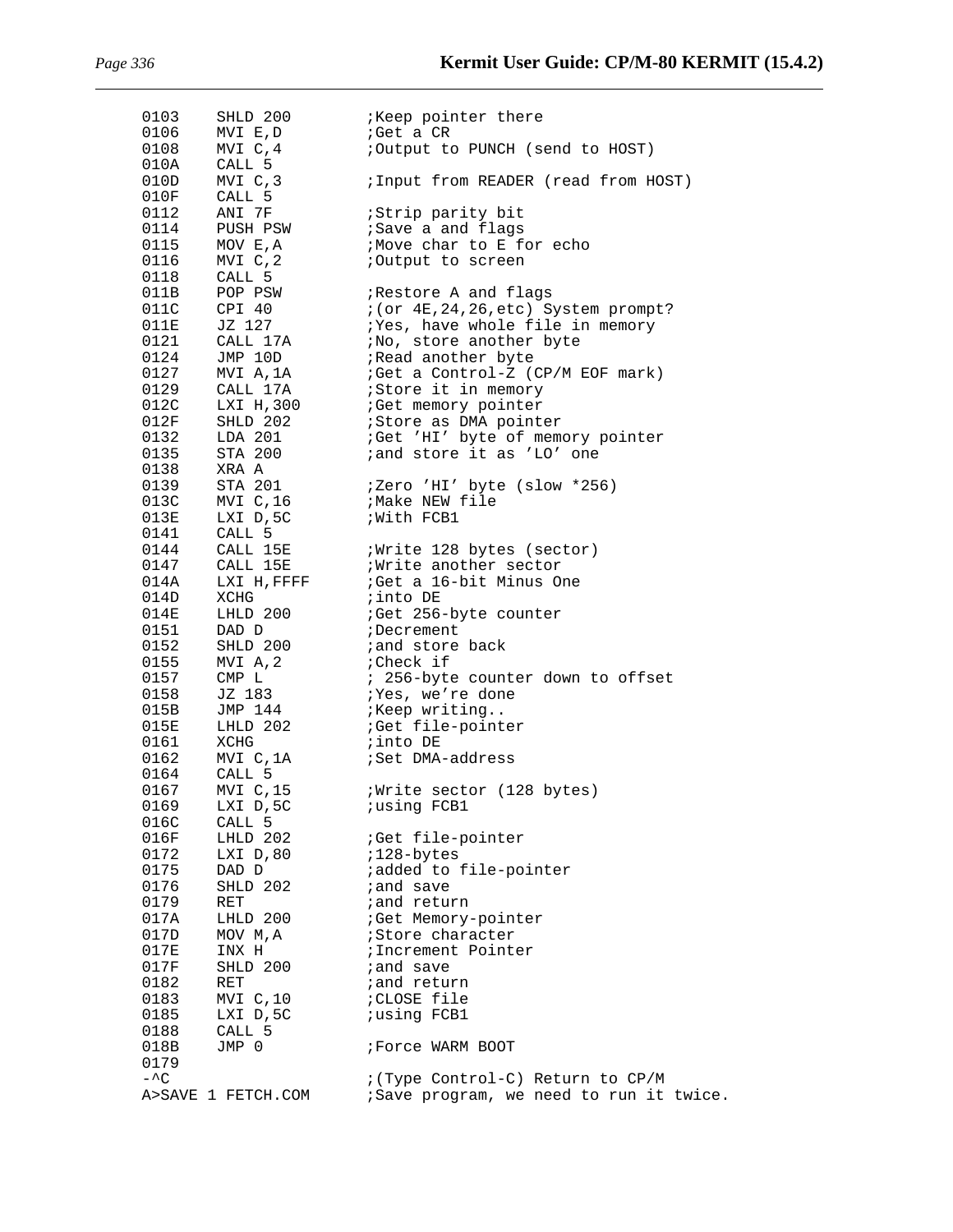DDT FETCH.COM

**Figure 15-1:** Bootstrap program for Kermit-80 and CP/M Version 2.2

Alternatively, an assembler source file for this program is distributed with CP/M Kermit as CPKFET.ASM. You might prefer to type the assembler version in and assemble and load it (ASM CPKFET, LOAD CPKFET, or MASM CPKFET, MLOAD CPKFET), to let the assembler and loader catch any typing errors.

- 2. Connect to your host using a terminal or a terminal emulation program. Ensure that your host does not have your terminal in "page mode" (does not pause at the end of each screenful).
- 3. Tell the host to display the first hex file (the system-independent module) at your terminal, e.g. give a command like TYPE CPSKER.HEX, *without a terminating carriage return*.
- 4. Return to your micro by switching the cable from the terminal to the micro, or by terminating the micro's terminal program.
- 5. Make sure your IOBYTE is set so that RDR: and PUN: correspond to the I/O port that is connected to the host (this would normally be the case unless you have done something special to change things).
- 6. Load the program you entered in the first step with DDT, and use it to capture the first hex file:

| DDT FEICH.COM |                      |  |                                        |
|---------------|----------------------|--|----------------------------------------|
| -icpsker.hex  |                      |  | <i>i</i> Setup FCB for file CPSKER.HEX |
| -g100,179     | Execute the program. |  |                                        |

Now there should be a file CPSKER.HEX on your connected disk.

- 7. Return to the host, and tell it to display the second hex file (the system-dependent module for your configuration). Again, do not type the terminating carriage return.
- 8. Return to your micro, and run the capture program again:

| DDT FETCH.COM |  |                                   |  |
|---------------|--|-----------------------------------|--|
| -icpxovl.hex  |  | ; Setup FCB to create CPXOVL. HEX |  |
| -g100,179     |  | Execute the program.              |  |

Now there should be a file CPXOVL.HEX on your connected disk. Replace CPXOVL.HEX in this example with the appropriate overlay file for your system.

Merging the files:

- 1. For purposes of illustration, we will assume the system-dependent overlay is called "cpxovl.hex". The two hex files may be combined with MLOAD or DDT. If you already have a running Kermit, you can transfer MLOAD.HEX to your system and create MLOAD.COM by running LOAD. If you're bootstrapping Kermit, you could transfer MLOAD.HEX to your system the same way you got the other two .HEX files, but it's probably simpler to use DDT to get Kermit running, and get MLOAD later if you need it.
- 2. Using MLOAD, the two pieces may be easily merged:

A>mload kermit49=cpsker,cpxovl *(Some messages about program size, etc...)* A>

3. If you don't have MLOAD running, it's a bit more complex:

A>ddt cpsker.hex NEXT PC 3500 0100 -icpxovl.hex -r NEXT PC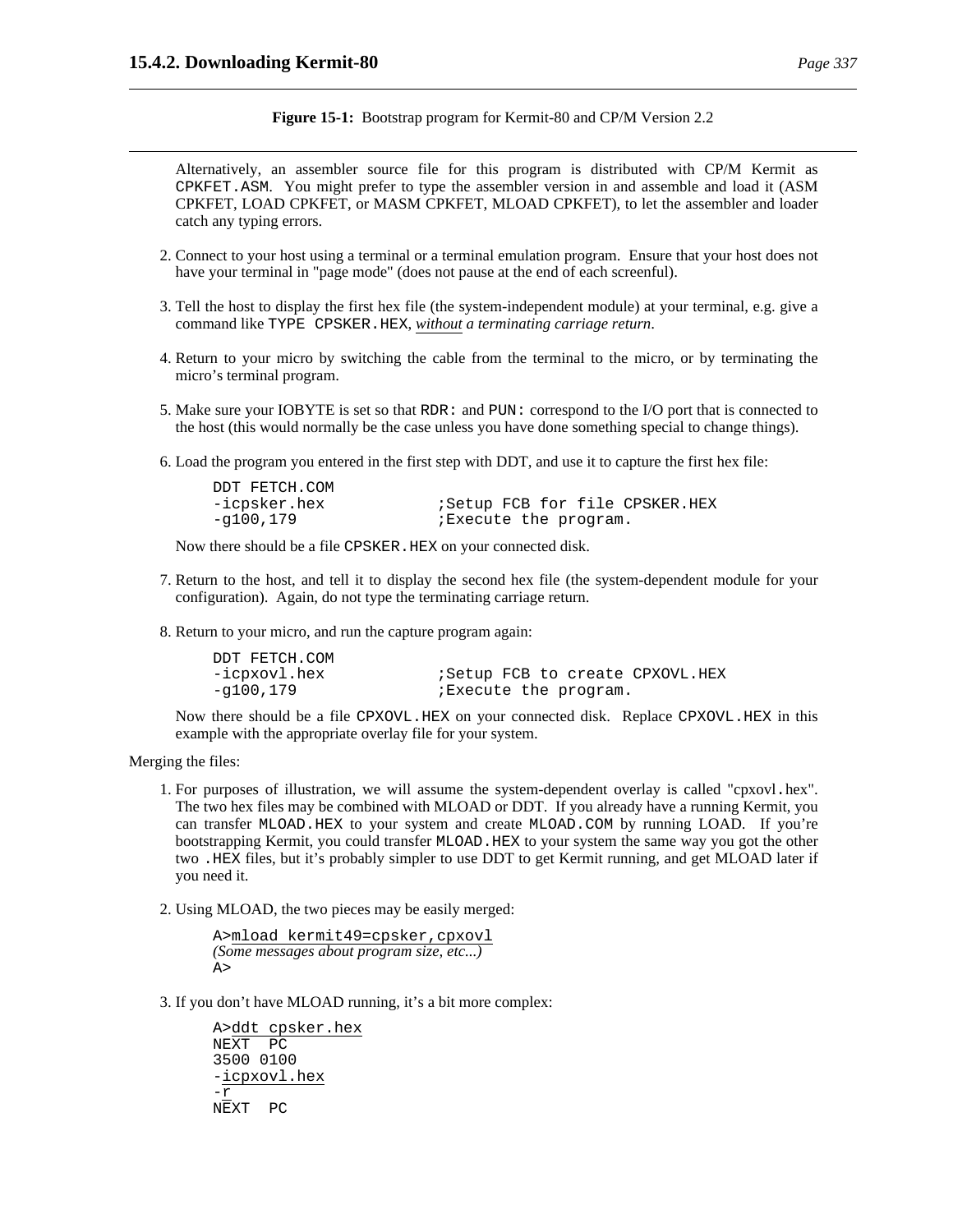xxxx 0000  $-\Delta$ C A>save *dd* kermit49.com

The page count ("dd") used in the SAVE command is calculated from the last address ("xxxx") given by DDT in response to the R command: drop the last two digits and add 1 if they were not zero, then convert from hexadecimal (base 16) to decimal (base 10): 684F becomes 69 hex, which is 105 decimal (5 times 16 plus 9) -- but 6700 becomes 67 hex, or 103 decimal (consult an introductory computing book if you don't understand number base conversion).

- 4. If you are using the Z80MU CP/M and Z80 development toolkit on an IBM PC or clone, then follow the same instructions as for a genuine CP/M system. When you have loaded your file, you will have to ship the .COM or two .HEX files to the target CP/M system. (Possibly using a previous issue of Kermit?)
- 5. Note that CP/M hex files have checksums on each line. If there were any transmission errors during the downloading process, MLOAD or DDT will notice a bad checksum and will report an error (something like "Illegal Format"). If you get any errors during loading, either fix the hex file locally with an editor, or repeat the transfer.

You now should have a running version of Kermit-80, called KERMIT49.COM.

Test your new Kermit by running it. If it gives you a prompt, it might be OK. (don't delete your old one yet...). Instead of a prompt, you could get one of two messages indicating that the configuration information is invalid:

?Kermit has not been configured for a target system

or

?Consistency check on configuration failed

Of course, neither of these messages should appear if you're building Kermit from the distribution kit. The first message indicates that the overlay was not found where the system-independent module expected to find it, probably because the overlay address is incorrect; the second indicates that the version of CPXLNK used in the systemdependent module is incompatible with the system-independent module.

Once you are satisfied that KERMIT40 works correctly, you should rename your old KERMIT. COM to something else, like OKERMIT.COM, and rename KERMIT40.COM to KERMIT.COM.

# **15.4.3. Assembling Kermit-80 from the sources**

Kermit-80 is built in two pieces from the following files:

*The system-independent files:*

| CPSKER.ASM header file |  |
|------------------------|--|
|------------------------|--|

- CPSDEF.ASM definitions for both KERMIT and KERSYS
- CPSMIT.ASM initialization, main loop, miscellaneous commands (BYE, EXIT, LOG, SET, SHOW, STATUS, and VERSION)
- CPSCOM.ASM second part of commands, status and set file
- CPSPK1.ASM part 1 of the KERMIT protocol handler (SEND, RECEIVE, LOGOUT,and FINISH commands)
- CPSPK2.ASM part 2 of the KERMIT protocol handler
- CPSREM.ASM REMOTE routines (FINISH, BYE and LOGOUT in CPXPK\*.ASM)
- CPSSER.ASM SERVER routines (for the future)
- CPSTT.ASM the transparent commands (TRANSMIT, CONNECT)
- CPSCPM.ASM CP/M commands (DIR, ERA, USER, TYPE, PRINT, COPY)
- CPSWLD.ASM the wildcard handler
- CPSCMD.ASM the command parser
- CPSUTL.ASM utility routines and data
- CPSDAT.ASM data space and the overlay definitions
- CPXLNK.ASM linkage area description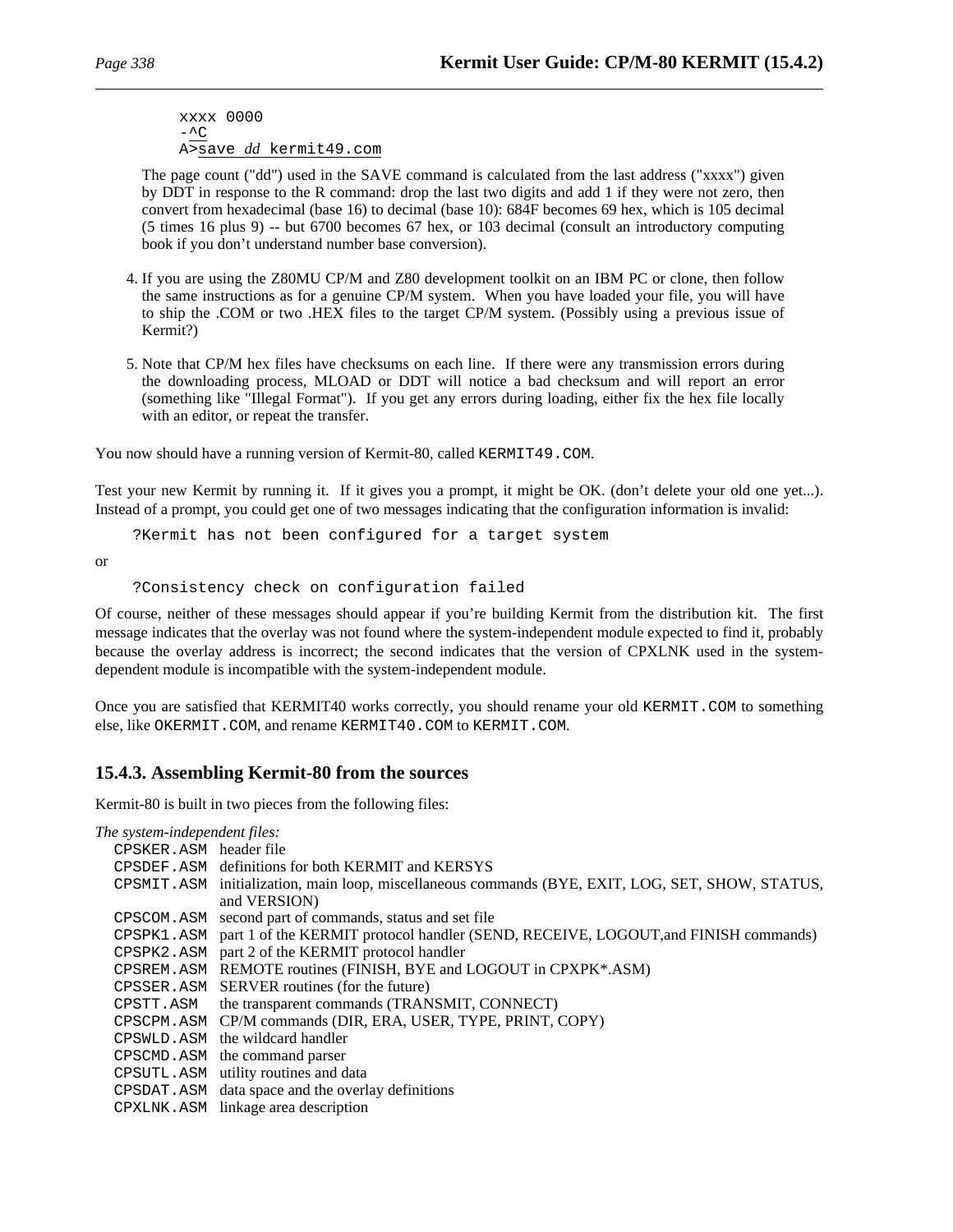| The system-dependent files: |                                                        |  |  |
|-----------------------------|--------------------------------------------------------|--|--|
|                             | CPXTYP.ASM system selection                            |  |  |
|                             | CPXLNK.ASM system overlay specification and jump table |  |  |
|                             | CPXCOM. ASM common routines for all systems            |  |  |
|                             | CPXSWT.ASM system selector or switcher                 |  |  |
|                             |                                                        |  |  |

One of:

| CPXSYS.ASM | family file for some system-specific code              |
|------------|--------------------------------------------------------|
| CPXTOR.ASM | family file for Torch, Superbrain, PCI2651 etc         |
| CPXNOR.ASM | family file for Northstar and Comart machines          |
| CPXMRL.ASM | family file for British Telecom merlin/Rair Black Box  |
| CPXSB.ASM  | family file for Micromint SB-180 systems               |
| CPXCIF.ASM | family file for Cifer systems                          |
| CPXHEA.ASM | family file for Heath/Zenith systems                   |
| CPXAPP.ASM | family file for Apple II systems                       |
| CPXPCW.ASM | family file for Amstrad PCW 8256/8512 machines         |
| CPXBBI.ASM | family file for BigBoard, Kaypro and Xerox 820 systems |
| CPXSYO.ASM | family file for Sanyo MBS-1100 systems                 |
| CPXTM4.ASM | family file for Tandy Model 4 with CP/M systems        |
| CPXGNI.ASM | family file for Video Genie systems                    |
| CPXPRO.ASM | family file for Compupro systems                       |
| CPXZ80.ASM | family file for the Z80MU development system           |
|            |                                                        |

and if you use a terminal,

CPXVDU.ASM display codes for VDUs etc. Not always required

The system-independent module contains all of the system-independent files except for CPXLNK.ASM, which is assembled into the system-dependent module to provide the structures needed to connect the two modules. As distributed, the system-independent module is named CPSKER.HEX. If you have a copy of CPSKER.HEX, you do not need to reassemble the system-independent module to configure Kermit for your system.

The system-dependent module consists of CPXTYP.ASM, CPSDEF.ASM, CPXLNK.ASM, CPXSWT.ASM, CPSCOM.ASM, one of the family files CPXSYS.ASM, CPXTOR.ASM, CPXMRL.ASM, CPXSB.ASM, CPXCIF.ASM, CPXHEA.ASM, CPXBBI.ASM, CPXTM4.ASM, CPXGNI.ASM, CPXNOR.ASM, CPXAPP.ASM, CPXPCW.ASM, or CPXPRO.ASM, and possibly CPXVDU.ASM, if your system uses a terminal for the console. One copy of the system-dependent module is supplied already assembled for each supported system; the filename may be obtained from tables 15-2 and 15-3. If a terminal is required for a system, a CRT (glass TTY device) has been selected.

After assembling the two pieces separately, they are combined with DDT or MLOAD into a system-specific Kermit.

If you want to rebuild the system-independent module, the only change you may need to make is to select the assembler to be used, in CPSKER.ASM. Define one of MAC80, M80, or LASM to TRUE to select it as the assembler; the others should be defined FALSE.

Assuming you have the Microsoft Macro Assembler package (M80/L80), you'll need to do the following:

A>m80 cpsker=cpsker.asm A>l80 /p:100,cpsker,cpsker/n/e

This will produce CPSKER.COM.

If you are using LASM instead, do this:

A>lasm cpsker

LASM will generate CPSKER.HEX and CPSKER.PRN. LASM allows options to be specified in the same way as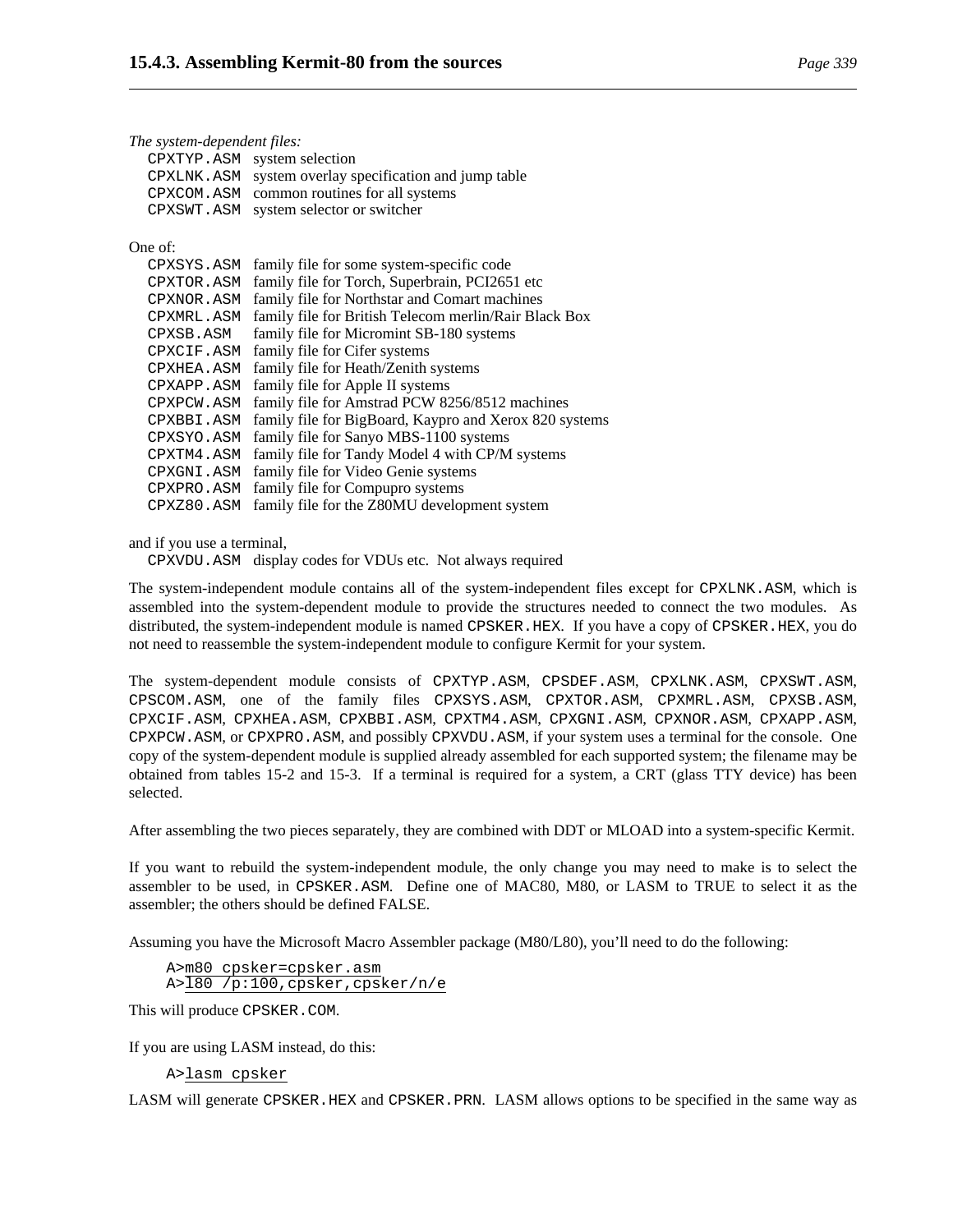the standard assembler, ASM, so the command

A>lasm cpsker.abz

will read the source files from drive A, send the . HEX file to drive B, and suppress the listing file.

If you are using the Z80MU development system on an IBM PC or clone, then assemble your files using either LASM and MLOAD or M80 and L80, as if you were using a genuine CP/M-80 system. Note that you will still have the problem of transferring your assembled files to the target CP/M system.

If you want to generate a system-dependent overlay for a particular system, or want to change the terminal supported, you'll need to check three areas in CPXTYP.ASM:

First, the overlay start ADDRESS. The symbol "ovladr" is EQUated to the address of "LNKFLG" in the systemindependent module, as the starting address of the overlay (6000H for version 4.09). You'll need to know this value if you're building the overlay with M80/L80. You won't normally need to change this value.

Second, the assembler being used. Again, define one of MAC80, M80, and LASM to be TRUE to select it, and define the others to be FALSE. The two modules (system-independent and system-dependent) do not need to be built with the same assembler.

Third, the system configuration. Locate your system in tables 15-2 and 15-3, then define the appropriate symbol TRUE, and the rest FALSE. If the system comes with a builtin console terminal, define all the terminal switches FALSE. If the system uses an external terminal as the console, locate the terminal in table 15-5 and define the appropriate symbol TRUE, and the remainder FALSE. If the terminal is not listed in table 15-5, use the CRT switch; in this case, VT52 emulation is not supported.

In addition, there are a few general and system-specific symbols which may be altered to fit your system:

- APSLOT For Apple with 6551 ACIA, defines the slot number of the serial card
- CPUSPD Processor speed in units of 100KHz (currently used only for bbII and kpII for timing loops)
- TAC For users connecting through ARPAnet TACs: set to TRUE if you wish the default TACTRAP status to be ON. (This may be overridden with the SET TACTRAP command). If you're not connecting through a TAC, set tac to FALSE and ignore tacval.
- TACVAL For ARPANET TAC users: defines the default TAC intercept character (may be overridden with the SET TACTRAP command).

If you are just assembling an existing configuration, you'll need to edit CPXTYP.ASM only. If you are adding support for a new system, you should not modify CPSDEF. ASM or CPXLNK. ASM; if you do, you'll have to change the system-independent module also. Eventually, CPXSYS.ASM will be split into separate files, each of which will generate one or more related systems. When this happens, you'll want to pick the one closest to your system to use as a starting point.

After editing CPXTYP.ASM as necessary, assemble and link the overlay as follows:

• With M80 (where "xxxx" is the hex value of ovladr from CPXLNK.ASM):

| A>m80 cpxtyp=cpxtyp.asm             |
|-------------------------------------|
| A>180 /p:xxxx, cpxtyp, cpxtyp/n/x/e |

• With LASM:

A>lasm cpxtyp

With an IBM PC or clone using the Z80MU softwrae, follow the instructions as if you were using a real CP/M system.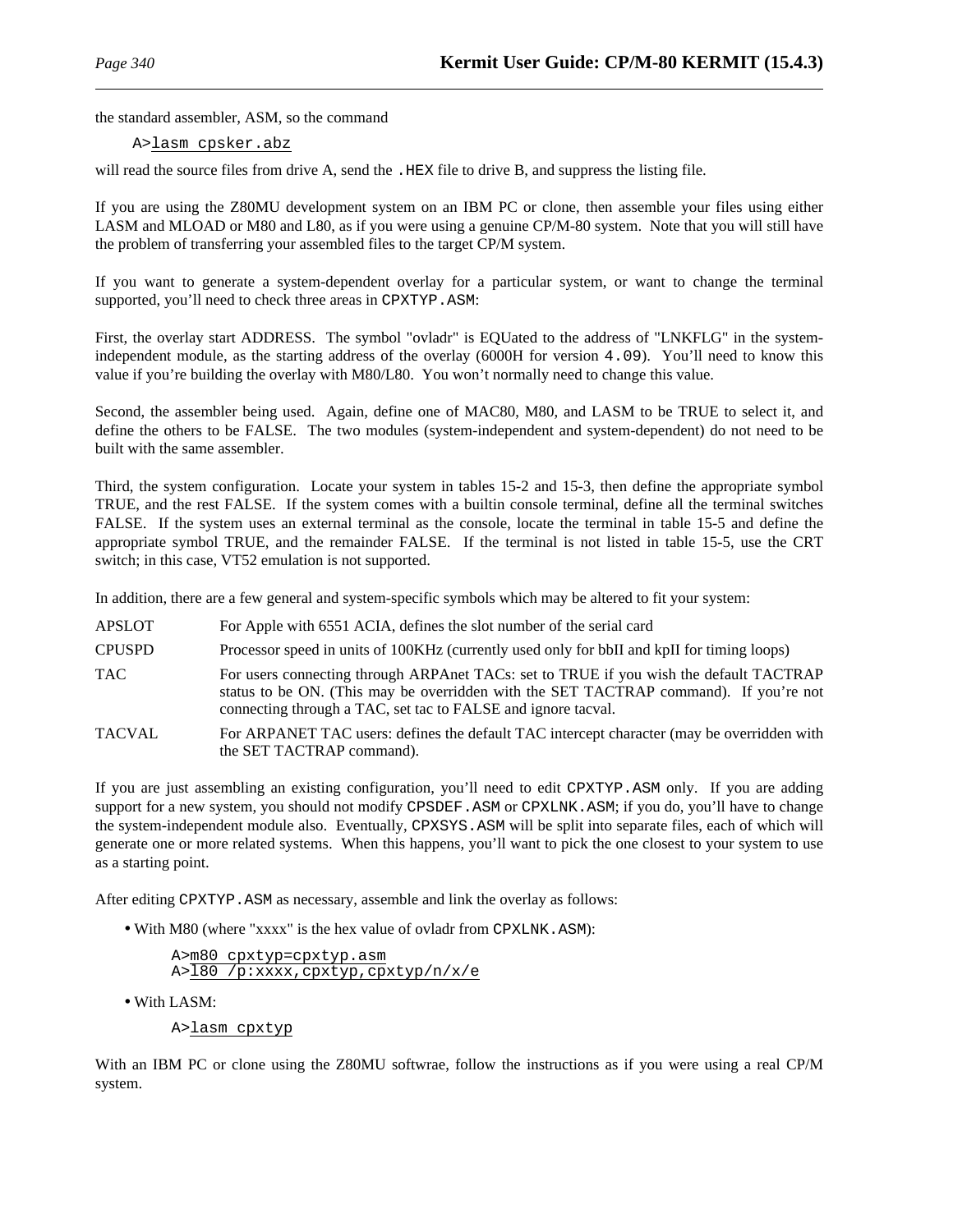The overlay (CPXTYP.HEX) may then be merged with the system-independent module as described above (creating a runnable Kermit from the distribution kit).

If you are using the Z80MU development system on a PC, and already have a running Kermit-80 v3.9 or later, you can merge the two .HEX files into a .COM file with LINK80 (TOPS 10/20), MLOAD (Z80MU), L80 (Z80MU), and transfer the new .COM file to your micro with Kermit:

• Z80MU on a PC and MLOAD:

@MLOAD KERNEW=CPSKER,CPXTYP

• Z80MU on a PC and C80:

@L80 /P:xxxx,CPXTYP,CPXTYP/N/X/E

producing KERNEW.COM.

| Symbol         | Terminal description                                 |
|----------------|------------------------------------------------------|
| <sub>crt</sub> | Basic CRT, no cursor positioning                     |
| adm3a          | ADM3A Display or lookalike                           |
| adm22          | ADM22 Display or lookalike                           |
| am230          | Ampro 230                                            |
| h1500          | Hazeltine 1500                                       |
| smrtvd         | Netronics Smartvid-80                                |
| soroq          | Soroq IQ-120                                         |
| tvi $912$      | TVI 912                                              |
| tvi $925$      | TVI 925, Freedom 100                                 |
| vt52           | VT 52 or VT52 emulator such as Heath H19, H29, etc.  |
| vt100          | VT 100 or emulator (most ANSI terminals should work) |
| wyse           | Wyse 100                                             |
|                | <b>Table 15-5:</b> Terminals known to Kermit-80      |

# **15.5. Adding Support For A New System**

Kermit-80 is built from a common set of source files; the system-dependent module makes heavy use of conditional assembly (this complication will be removed in future releases). The system dependencies arise from attempts to answer some questions:

1. *What kind of terminal is to be supported?*

For many micros, the console is an integral part of the system, but others can use an external terminal. In either case, the commands to manipulate the screen (position the cursor, erase the screen, etc) must be defined.

2. *How is the serial line accessed?*

For systems supporting the IOBYTE function, this is straightforward; the symbol "IOBYT" is defined TRUE. If the serial line is accessed with IN and OUT instructions, it may be possible to use the simple I/O routines provided. In this case, the symbol "INOUT" is defined TRUE, the MNPORT and MNPRTS are defined to be the data and control addresses, respectively, and bit masks for testing for "input data available" and "output buffer empty" must be defined. If the interface is strange, leave IOBYT and INOUT set to FALSE, and provide the I/O routines.

3. *What initialization is necessary?*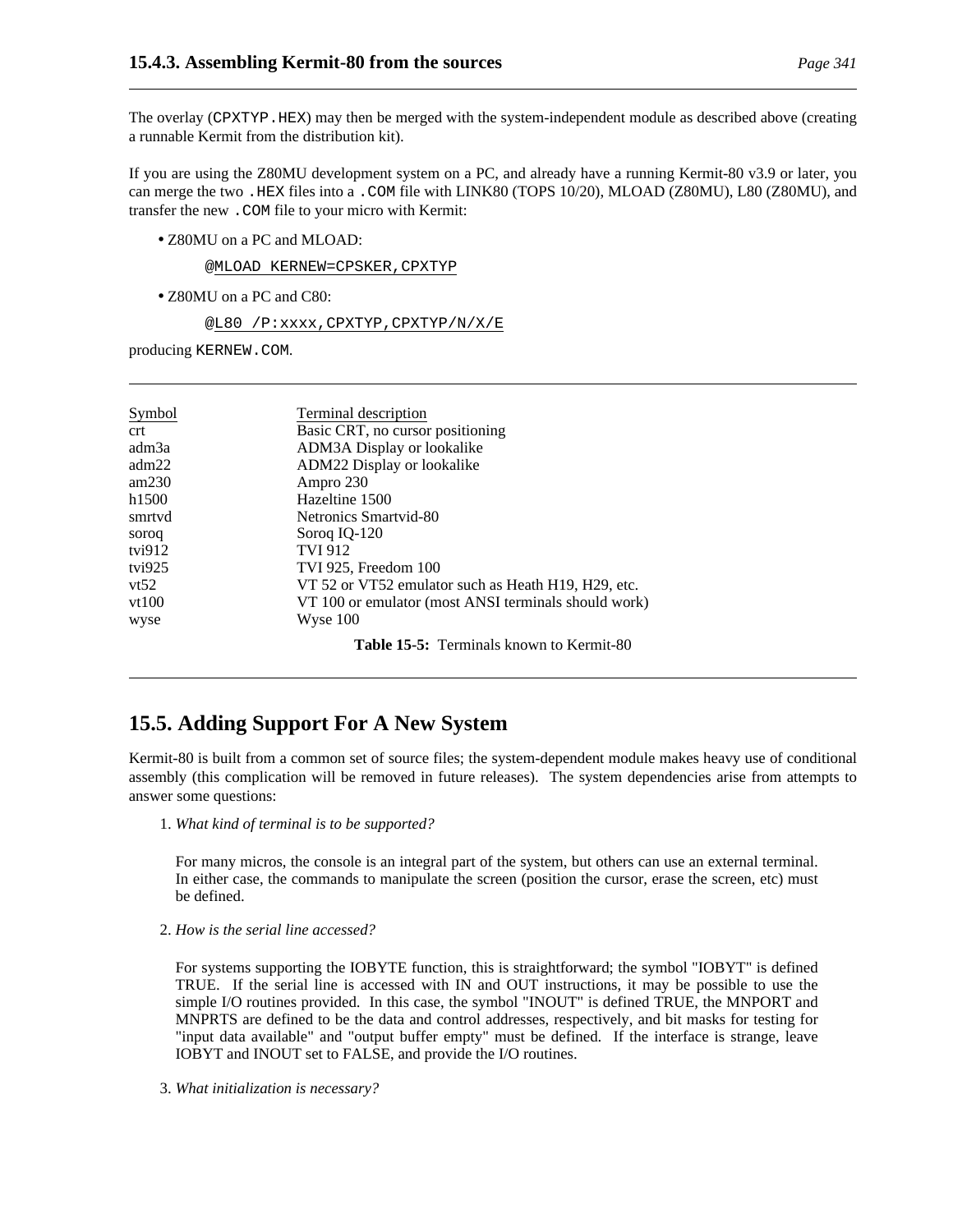You may wish to set the baud rate or configure the serial line at startup. Examples for a number of devices are present.

4. *What special features are to be supported?*

You may want to provide the capability to select one of several serial lines with the SET PORT command, or to change the speed of the serial line with the SET BAUD-RATE command. To do this, you'll need to build a command table, using the systems already supported as examples. The ability to send a BREAK signal is desirable. Again, examples for several different interfaces (ACIA, SIO, etc) are present.

5. *Do you want to design an external terminal type?*

There is a jump entry in the overlay file to allow users to add their own termainl emulator. If you write the code for such an emulator, you must load this jump address with the address of your emulator, and SET TERMINAL EXTERNAL from within Kermit. All characters will be passed to this routine during connect mode.

# **15.6. Notes on New Features in Kermit-80 Version 4**

- *Debugging aids:* SET DEBUG ON will add two fields to the SEND/RECEIVE display, labelled "Spack" and "Rpack". These display the last packet sent and received. Of course, this slows down the transfer, especially if the console is an external terminal. SET DEBUG OFF removes these fields. The VERSION command displays the name, edit number, and edit date of several of the modules that make up Kermit.
- *TAC support:* ARPAnet TACs (and many other communication devices such as terminal concentrators, modems, port contention units, network PADs, etc) use a printing character (like "@") as an intercept character, to allow commands to be issued to the TAC, or modem, etc. In order to send this character to the host, it must be typed twice. The command "SET TAC CHARACTER" to Kermit enables the "TACtrap" and asks the user to specify the TAC intercept character. This character will be automatically doubled when it appears in Kermit protocol messages (sent by the SEND or RECEIVE commands) or when it appears in a file being sent with the TRANSMIT command. It is not automatically doubled when typed by the user in CONNECT mode. "SET TAC ON" enables the TACtrap but does not change the TAC intercept character, which is initially "@". "SET TAC OFF" disables the TACtrap.
- *File buffering:* Previous versions of Kermit-80 buffered only one sector (128 bytes) at a time during file transfer operations. This version buffers 16Kbytes at a time, reducing the number of times the floppy drive must be spun up and down, and increasing the effective throughput of the link. If the disk transfer rate is too slow, however, the remote Kermit may time out and retransmit packets. This will show up on the screen in the "Retries:" field; if this occurs after disk activity, you may want to increase the timeout value on the remote Kermit, SET BUFFER <new value> while in Kermit,or reassemble Kermit with a smaller value for MAXSEC (in CPSDEF.ASM) This buffer is also used by the TRANSMIT command; the log file enabled by the LOG command is still written a sector at a time.

This section is intended for people wanting to implement their own versions of Kermit-80 for computers not already defined.

The system independent code communicates to routines for a specific system through a set of tables. These tables are defined in CPXLNK.ASM, and should not be modified between revisions of Kermit. If an entry is added or deleted, then the whole of Kermit-80 needs reassembling. Make sure that the changes to CPXLNK.ASM are duplicated in CPSUTL.ASM, which has the system independent equivalent of CPXLNK.ASM.

The following entries/definitions apply to revision 4.09. There have been three additional entries since revision 4.05.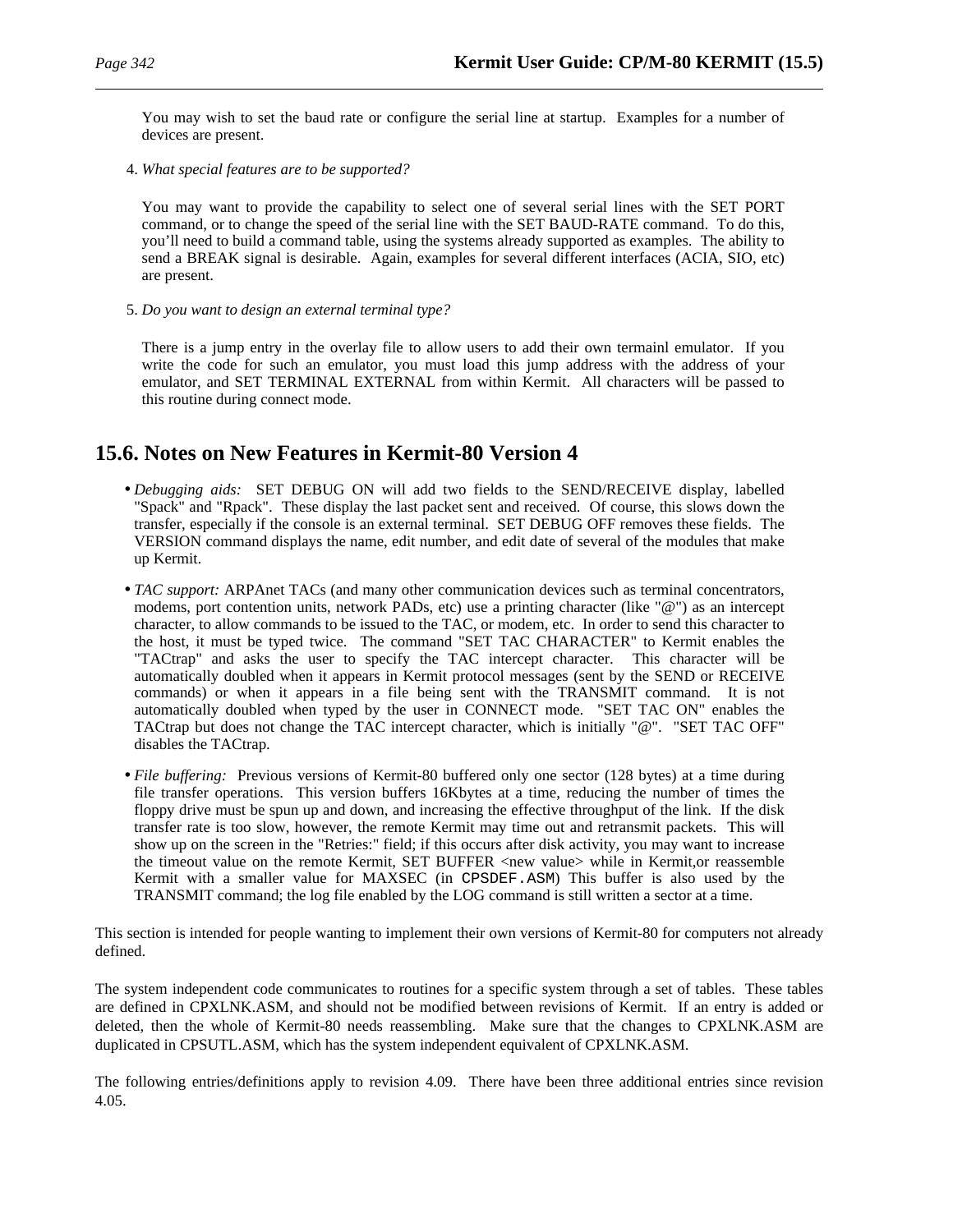The table is split into three sectors; The first section defines two byte "words" giving 16 bits of interface data; The second set is a set of jumps to various functions, and finally the third set a set of pure data bytes.

# **15.6.1. Interface Data.**

LNKFLGMust be first entry in overlay at overlay address. Is a two byte address giving the size of the linkage table. This is used to check for consistency of overlay's

# ENTSIZE

Length of entry table, also used for consistency checking after the overlay. Currently 6

- SYSEDT The address of a dollar-terminated string giving the overlay revision level and date. Points to a string like: CPXSYS.ASM(33) 4-JUN-1986\$
- FAMILY The address of a dollar-terminated string giving the Family overlay revision level and date. If the system is in CPXSYS.ASM rather than a particular Family overlay, it is simply a pointer to  $$$

# **15.6.2. Jump Table.**

This is split into three main sectors-

- 1. Input/Output routines
- 2. Screen formatting routines
- 3. other system dependent routines

#### SELMDM

| Parameters         | None       |                                                                                            |  |
|--------------------|------------|--------------------------------------------------------------------------------------------|--|
| <i>Returns</i>     | None       |                                                                                            |  |
| <i>Description</i> | preserved. | selects the modem port. Most systems do nothing and simply return. HL, DE and BC registers |  |

## OUTMDM

| Parameters     | None                                                                                           |
|----------------|------------------------------------------------------------------------------------------------|
| Returns        | None                                                                                           |
| Description    | Output the character in E register to the communications line. BC, DE, HL registers preserved. |
| INPMDM         |                                                                                                |
| Parameters     | None                                                                                           |
|                |                                                                                                |
| <i>Returns</i> | Accumulator either 0 or character from comms line if available                                 |

| .           | , iterationistical pittitul con piintenpert ilgiil poiiiiil ille il nomincip                   |
|-------------|------------------------------------------------------------------------------------------------|
| Description | Check modem for character and if so, return it in A. HL, DE, BC registers preserved, flags and |
|             | accumulator lost.                                                                              |

# FLSMDM

| Parameters  | None                                                                                         |
|-------------|----------------------------------------------------------------------------------------------|
| Returns     | None                                                                                         |
| Description | Clear any pending characters in the input buffer from the modem. No registers are preserved. |

# SELCON

*Parameters* None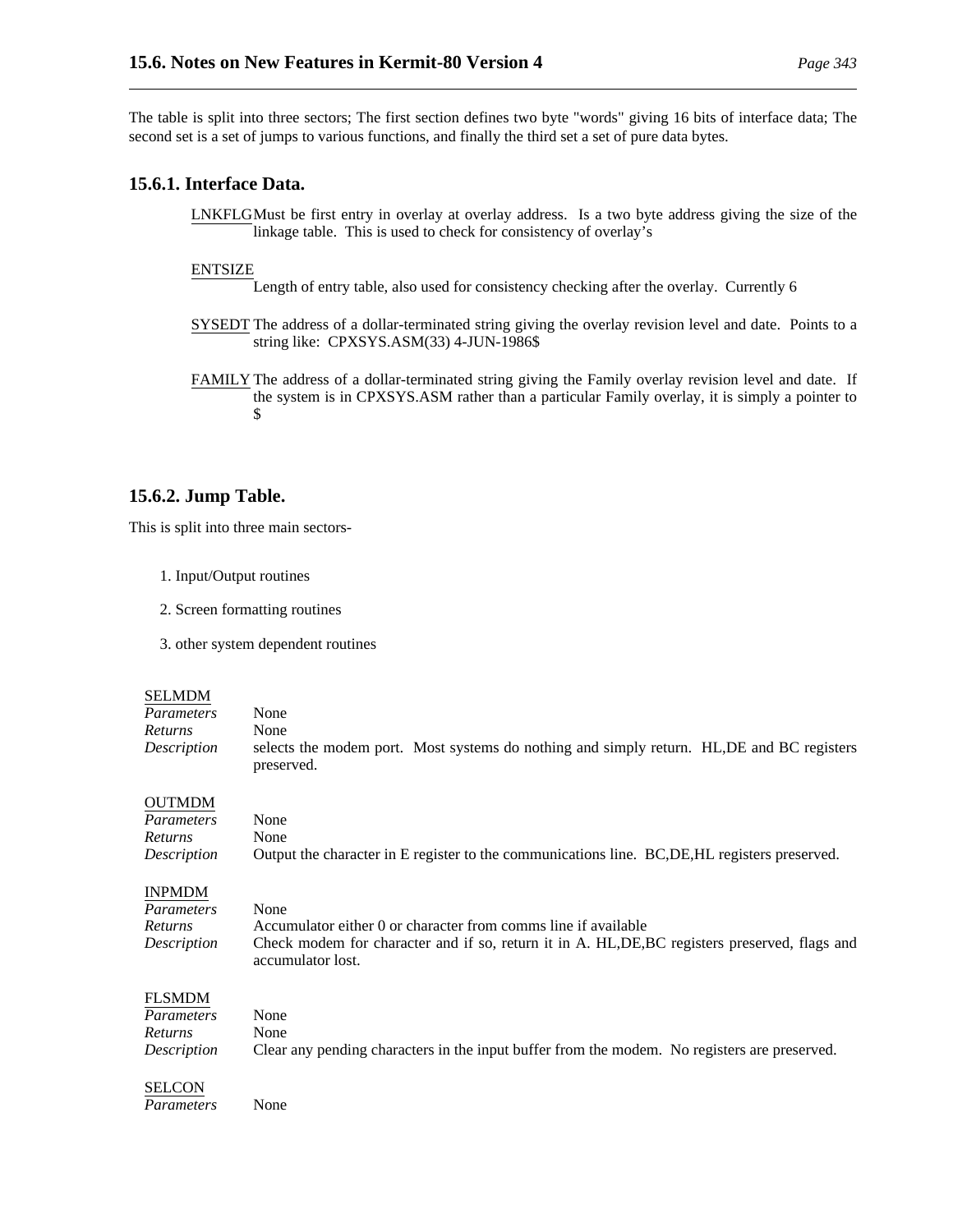| Returns<br>Description                                 | None<br>Select the console. This is a null subroutine for most systems, but for IOBYTE systems selects<br>the console.                                                                                                                                                                                                                                                                                                                                                                                                                          |
|--------------------------------------------------------|-------------------------------------------------------------------------------------------------------------------------------------------------------------------------------------------------------------------------------------------------------------------------------------------------------------------------------------------------------------------------------------------------------------------------------------------------------------------------------------------------------------------------------------------------|
| <b>OUTCON</b><br>Parameters<br>Returns<br>Description  | Character in E<br>None<br>Send the character in E to the console. Any quirks of system responding in an odd manner<br>should be handled. No registers preserved.                                                                                                                                                                                                                                                                                                                                                                                |
| <b>INPCON</b><br>Parameters<br>Returns<br>Description  | None<br>Zero or character in A.<br>Get a character from the console or return a null if no character to be read. No registers are<br>preserved.                                                                                                                                                                                                                                                                                                                                                                                                 |
| <b>OUTLPT</b><br>Parameters<br>Returns<br>Description  | Character in E<br>None<br>Send the character in E to the printer. The console is selected. Only DE registers are preserved                                                                                                                                                                                                                                                                                                                                                                                                                      |
| <b>LPTSTAT</b><br>Parameters<br>Returns<br>Description | None<br>00H or 0FFH in A register<br>Test the printer to see if it is ready to receive a character to be printed. If a 00H is returned then<br>the printer is ready to receive a character.                                                                                                                                                                                                                                                                                                                                                     |
| <b>EXTTER</b><br>Parameters<br>Returns<br>Description  | Character to be sent to the user supplied terminal emulator in the E register<br>None<br>If the user has supplied a terminal emulator in the overlay code, EXTTER will be a JMP <non<br>zero address&gt;. If SET TERMINAL EXTERNAL has been set, all caharcters will be passed<br/>verbatim to this terminal emulator. If there is no external emulator, this code will never be<br/>called. The user should reset terminal conditions on initialisation of both the system and before<br/>CONNECT. All registers should be preserved.</non<br> |
| <b>XBDOS</b><br>Parameters<br>Returns<br>Description   | Any required for calling BDOS<br>Any expected from the called BDOS routine<br>This is an alternative entry to BDOS. This entry will also check the printer status etc. For full<br>details see the code for the BDOS trap in CPSUTL.ASM.                                                                                                                                                                                                                                                                                                        |
|                                                        | 2b)                                                                                                                                                                                                                                                                                                                                                                                                                                                                                                                                             |
| Parameters<br>Returns<br>Description                   | <b>CLRLIN</b><br>None<br>None<br>Clear the current line on the terminal                                                                                                                                                                                                                                                                                                                                                                                                                                                                         |
| <b>CLRSPC</b><br>Parameters<br>Returns<br>Description  | None<br>None<br>Erase the current position (after a backspace)                                                                                                                                                                                                                                                                                                                                                                                                                                                                                  |
| <b>DELCHR</b><br>Parameters<br>Returns                 | None<br>None                                                                                                                                                                                                                                                                                                                                                                                                                                                                                                                                    |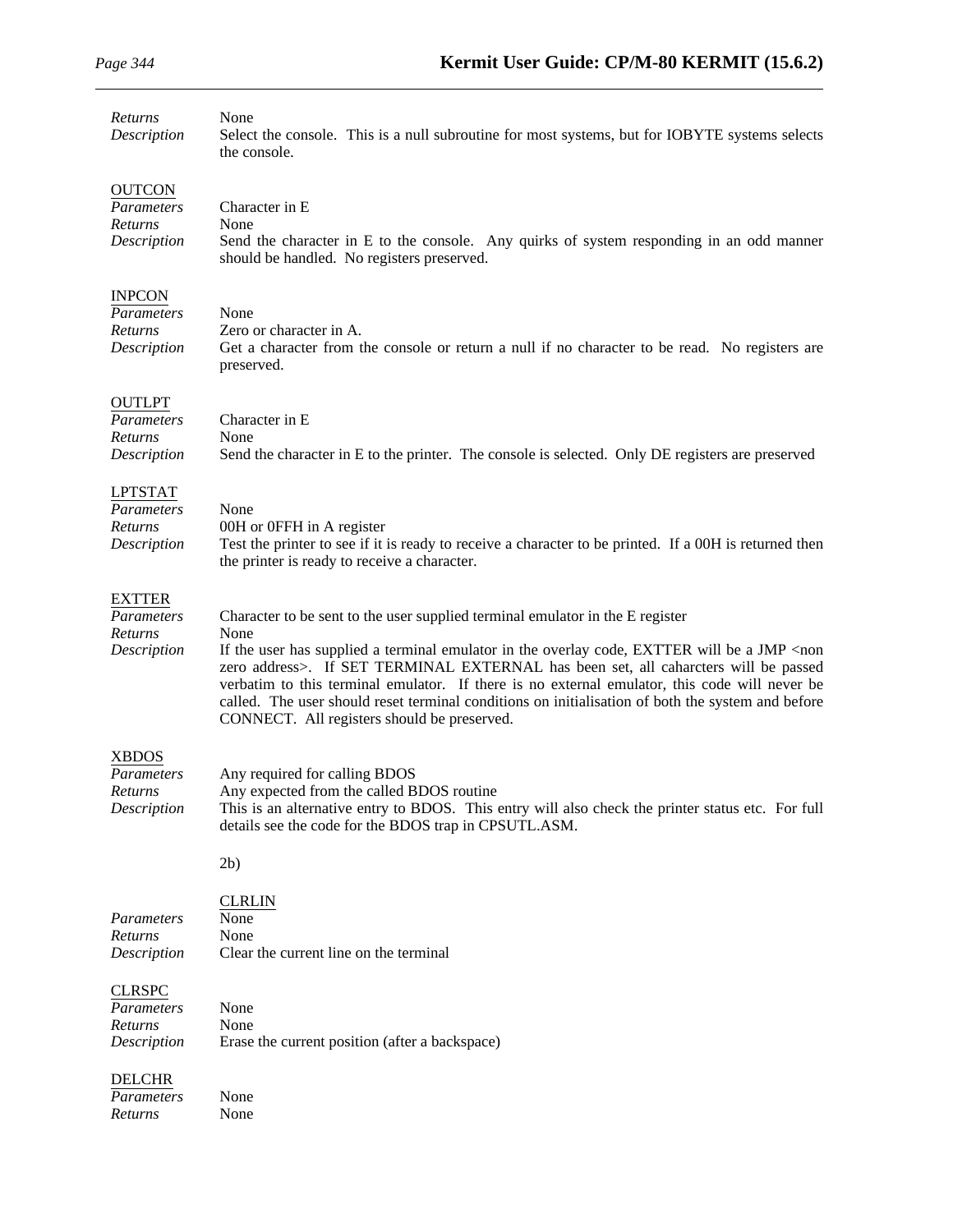# **15.6.2. Jump Table.** *Page 345*

| Description       | Make delete (7FH) look like a backspace. Some systems do a backspace, space, backspace<br>automatically others have to simulate it |
|-------------------|------------------------------------------------------------------------------------------------------------------------------------|
| <b>CLRTOP</b>     |                                                                                                                                    |
| Parameters        | None                                                                                                                               |
| Returns           | None                                                                                                                               |
| Description       | Clear the screen and place the cursor at the top LH corner                                                                         |
| <b>SCREND</b>     |                                                                                                                                    |
| Parameters        | None                                                                                                                               |
| Returns           | None                                                                                                                               |
| Description       | Place the cursor on the line for the Kermit-80 prompt after a file transfer. (Usually line 13)                                     |
| <b>SCRERR</b>     |                                                                                                                                    |
| <b>Parameters</b> | None                                                                                                                               |
| Returns           | None                                                                                                                               |
| Description       | Move cursor to the error message field on the file transfer format screen                                                          |
| <b>SCRFLN</b>     |                                                                                                                                    |
| Parameters        | None                                                                                                                               |
| Returns           | None                                                                                                                               |
| Description       | Move the cursor to the filename field                                                                                              |
| <b>SCRNP</b>      |                                                                                                                                    |
| Parameters        | None                                                                                                                               |
| Returns           | None                                                                                                                               |
| Description       | Move the cursor to the packet count field                                                                                          |
| <b>SCRNRT</b>     |                                                                                                                                    |
| Parameters        | None                                                                                                                               |
| Returns           | None                                                                                                                               |
| Description       | Move cursor to the retry count field                                                                                               |
| <b>SCRST</b>      |                                                                                                                                    |
| Parameters        | None                                                                                                                               |
| Returns           | None                                                                                                                               |
| Description       | Move cursor to the status field                                                                                                    |
| <b>RPPOS</b>      |                                                                                                                                    |
| Parameters        | None                                                                                                                               |
| Returns           | None                                                                                                                               |
| Description       | Move to the receive packet field (debugging use)                                                                                   |
| <b>SPPOS</b>      |                                                                                                                                    |
| Parameters        | None                                                                                                                               |
| Returns           | None                                                                                                                               |
| Description       | Move to the send packet field (for debugging use)                                                                                  |
|                   | 2c)                                                                                                                                |
|                   | <b>SYSINIT</b>                                                                                                                     |
| Parameters        | None                                                                                                                               |
| Returns           | None                                                                                                                               |
| Description       | Initialize the system specific items. No registers are preserved. Any initialization is done once                                  |
|                   | only when Kermit-80 is first loaded.                                                                                               |
|                   |                                                                                                                                    |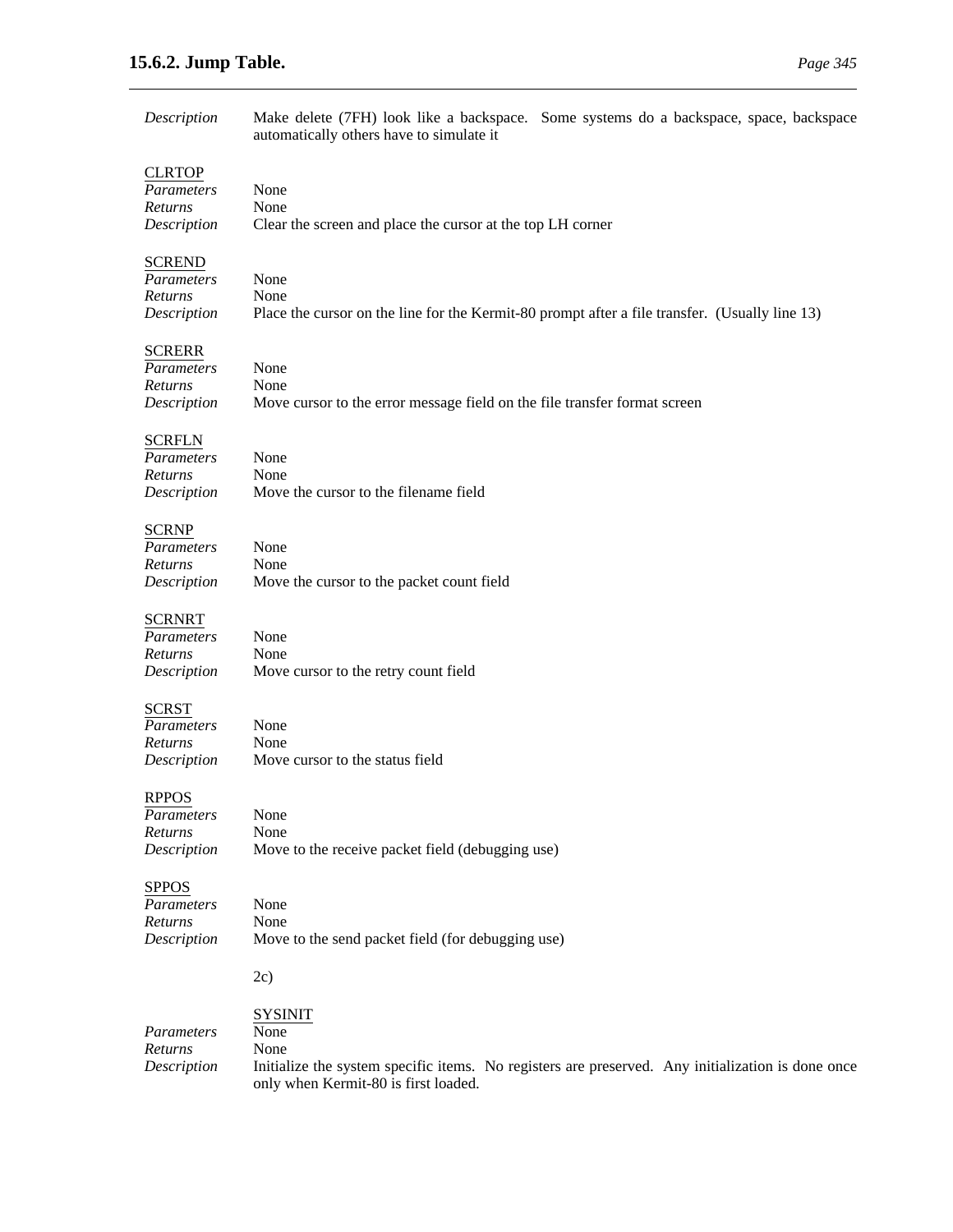## SYSEXIT

| דועזמיו מ<br>Parameters<br>Returns<br>Description            | None<br>None<br>Program termination. De-initialize anything in preparation for a return to CP/M                                                                                                                                                                                                                                                                                                                    |
|--------------------------------------------------------------|--------------------------------------------------------------------------------------------------------------------------------------------------------------------------------------------------------------------------------------------------------------------------------------------------------------------------------------------------------------------------------------------------------------------|
| <b>SYSCON</b><br>Parameters<br>Returns<br>Description        | None<br>None<br>Initialize anything before entering the connect state.                                                                                                                                                                                                                                                                                                                                             |
| <b>SYSCLS</b><br>Parameters<br>Returns<br>Description        | None<br>None<br>System dependent close routine when exiting connect state                                                                                                                                                                                                                                                                                                                                          |
| <b>SYSINH</b><br>Parameters<br>Returns<br>Description        | None<br>None<br>Help routine to test for any extensions to the escape menu during the connect state. If a system<br>has any special feature it can use during connect mode, then it can be tested as<br>This entry is a string for printing to the console for an<br><escape-character>xxx.<br/><escape-character>? Often used for generating breaks or controlling a modem.</escape-character></escape-character> |
| SYSINT<br><b>Parameters</b><br>Returns<br>Description        | None<br>None<br>This is a test-and-jump on receipt of an escape sequence not understood by Kermit-80. If the<br>character in A is not recognized by your version of Kermit=80, do a rskip                                                                                                                                                                                                                          |
| SYSFLT<br>Parameters<br>Returns<br>Description               | Character in E<br>Character in E. Either a 00H or anything else in A<br>Test the character in E. If it may not be printed to the console, set A to zero. All other registers<br>preserved.<br>NB <xon>,<xoff>,<del>,<null> are always rejected.</null></del></xoff></xon>                                                                                                                                          |
| SYSBYE<br>Parameters<br>Returns<br>Description               | None<br>None<br>System dependent processing for the BYE command. (eg hang up the phone)                                                                                                                                                                                                                                                                                                                            |
| <b>SYSSPD</b><br>Parameters<br>Returns<br>Description        | Value from table in DE<br>None<br>The system dependent code for baud rate change. DE contains the two byte value from the baud<br>rate table. This value is also stored in "SPEED"                                                                                                                                                                                                                                 |
| SYSPRT<br><b>Parameters</b><br><i>Returns</i><br>Description | Value in DE<br>None<br>The system dependent code for setting the port. The parameters are passed in DE, which are<br>obtained from the port tables                                                                                                                                                                                                                                                                 |
| SYSSCR<br>Parameters<br><i>Returns</i><br>Description        | String pointer in DE<br>None<br>Setup the screen display for file transfer. The Kermit version string is pointed to by DE. If the                                                                                                                                                                                                                                                                                  |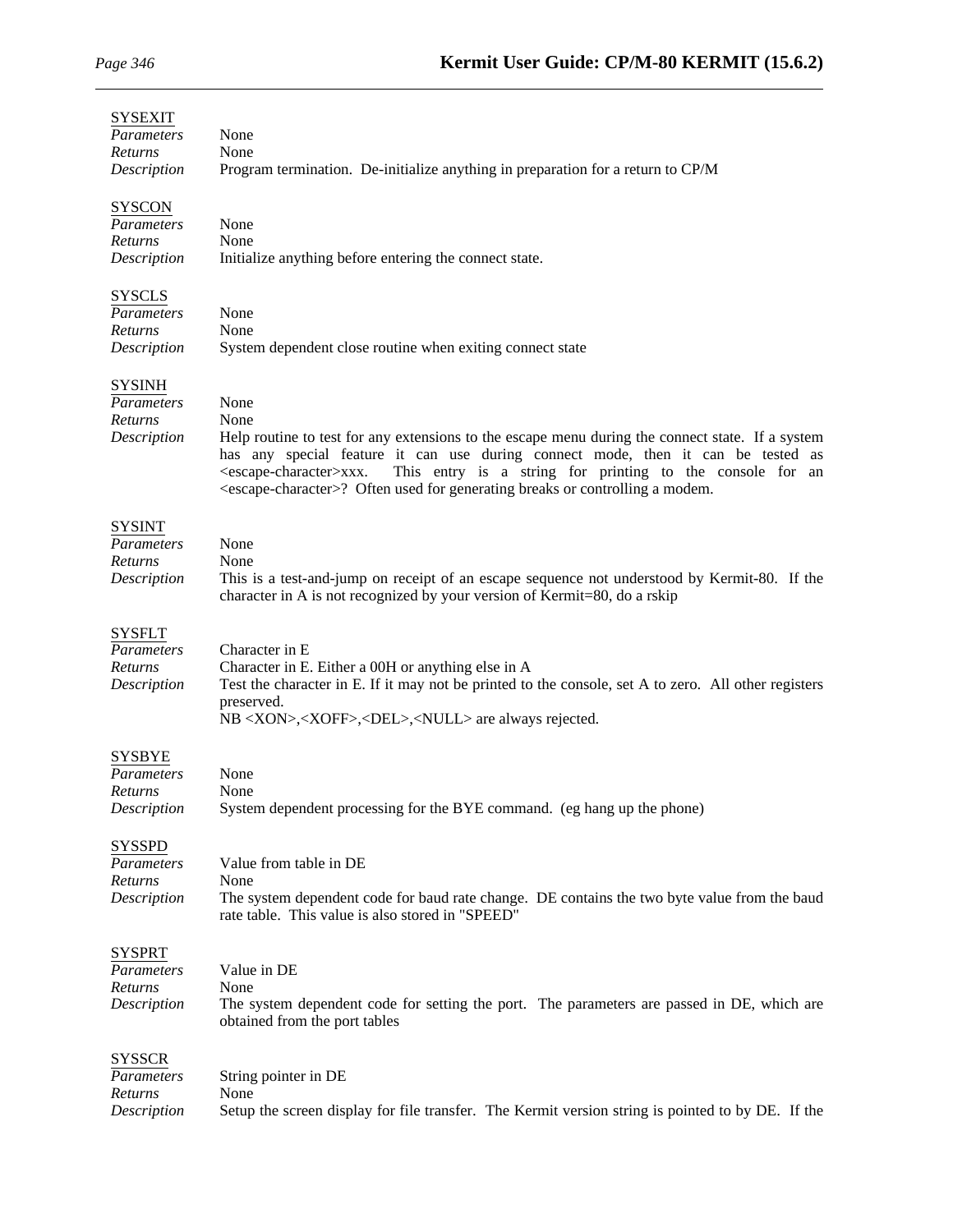terminal is not capable of cursor addressing (eg dumb glass TTY) then only the screen is cleared and the version string is printed.

# **CSRPOS**

| Parameters<br>Returns<br>Description                  | Row number in B, column number in C<br>None<br>Move the cursor to row B, column C where $B=1, C=1$ is top LH corner of screen. The routine<br>should first end a "cursor position" leading string (up to four characters) then use the parameters<br>given to complete the versions cursor position function |                                                                                                                                                                   |  |
|-------------------------------------------------------|--------------------------------------------------------------------------------------------------------------------------------------------------------------------------------------------------------------------------------------------------------------------------------------------------------------|-------------------------------------------------------------------------------------------------------------------------------------------------------------------|--|
| <b>SYSSPC</b><br>Parameters<br>Returns<br>Description | None<br>K bytes free in HL<br>Get the amount of free disk space on the selected disk drive. This could be in the system<br>independent code. Automatically detects CP/M V2.2 or V3.0. No registers saved.                                                                                                    |                                                                                                                                                                   |  |
| <b>MOVER</b><br>Parameters<br>Returns<br>Description  | Source Pointer in HL<br>Destination Pointer in DE<br>Byte count in BC<br>None<br>Move (BC) bytes from (HL) to (DE) Z80 based systems do an LDIR, while 8080 systems do it<br>as a loop. All registers destroyed                                                                                              |                                                                                                                                                                   |  |
| <b>PRTSTR</b><br>Parameters<br>Returns<br>Description | \$ terminated string pointed to by DE<br>None<br>Print the string onto the console.                                                                                                                                                                                                                          |                                                                                                                                                                   |  |
|                                                       | 3)                                                                                                                                                                                                                                                                                                           |                                                                                                                                                                   |  |
| <b>PTTAB</b>                                          | <b>WORD</b>                                                                                                                                                                                                                                                                                                  | Points to VT52 equivalent escape sequences.                                                                                                                       |  |
| <b>SPDTAB</b>                                         | <b>WORD</b>                                                                                                                                                                                                                                                                                                  | Address of baud-rate command table, or 0 if table does not exist                                                                                                  |  |
| <b>SPDHLP</b>                                         | <b>WORD</b>                                                                                                                                                                                                                                                                                                  | Address of baud-rate help table, or 0 if SET BAUD-RATE is not supported.                                                                                          |  |
| <b>PRTTAB</b>                                         | <b>WORD</b>                                                                                                                                                                                                                                                                                                  | Address of port command table or 0 if SET PORT is not supported.                                                                                                  |  |
| <b>PRTHLP</b>                                         | <b>WORD</b>                                                                                                                                                                                                                                                                                                  | Address of port help table or 0 if SET PORT is not supported                                                                                                      |  |
| <b>TIMOUT</b>                                         | <b>BYTE</b><br>CPU speed)                                                                                                                                                                                                                                                                                    | FUZZY-TIMER. Set to value suitable to your system (depends largely on                                                                                             |  |
| <b>VTFLG</b>                                          | <b>BYTE</b>                                                                                                                                                                                                                                                                                                  | VT52 emulation flag. Set to 0 if terminal emulates a VT52, 01 if emulation is<br>required, or 0FFH if emulations not possible (eg for "CRT")                      |  |
| <b>ESCCHR</b>                                         | <b>BYTE</b>                                                                                                                                                                                                                                                                                                  | default escape character-usually control-] but sometimes control-\                                                                                                |  |
| <b>SPEED</b>                                          | <b>WORD</b>                                                                                                                                                                                                                                                                                                  | Storage space for baud-rate. Set to 0FFFFH as baud rates are initially<br>unknown. Note that the STATUS routine only looks at the first (least significant) byte. |  |
| PORT                                                  | <b>WORD</b><br>is initially unknown                                                                                                                                                                                                                                                                          | Storage space for port. Set to 0FFFFH as ports may not be implemented, and                                                                                        |  |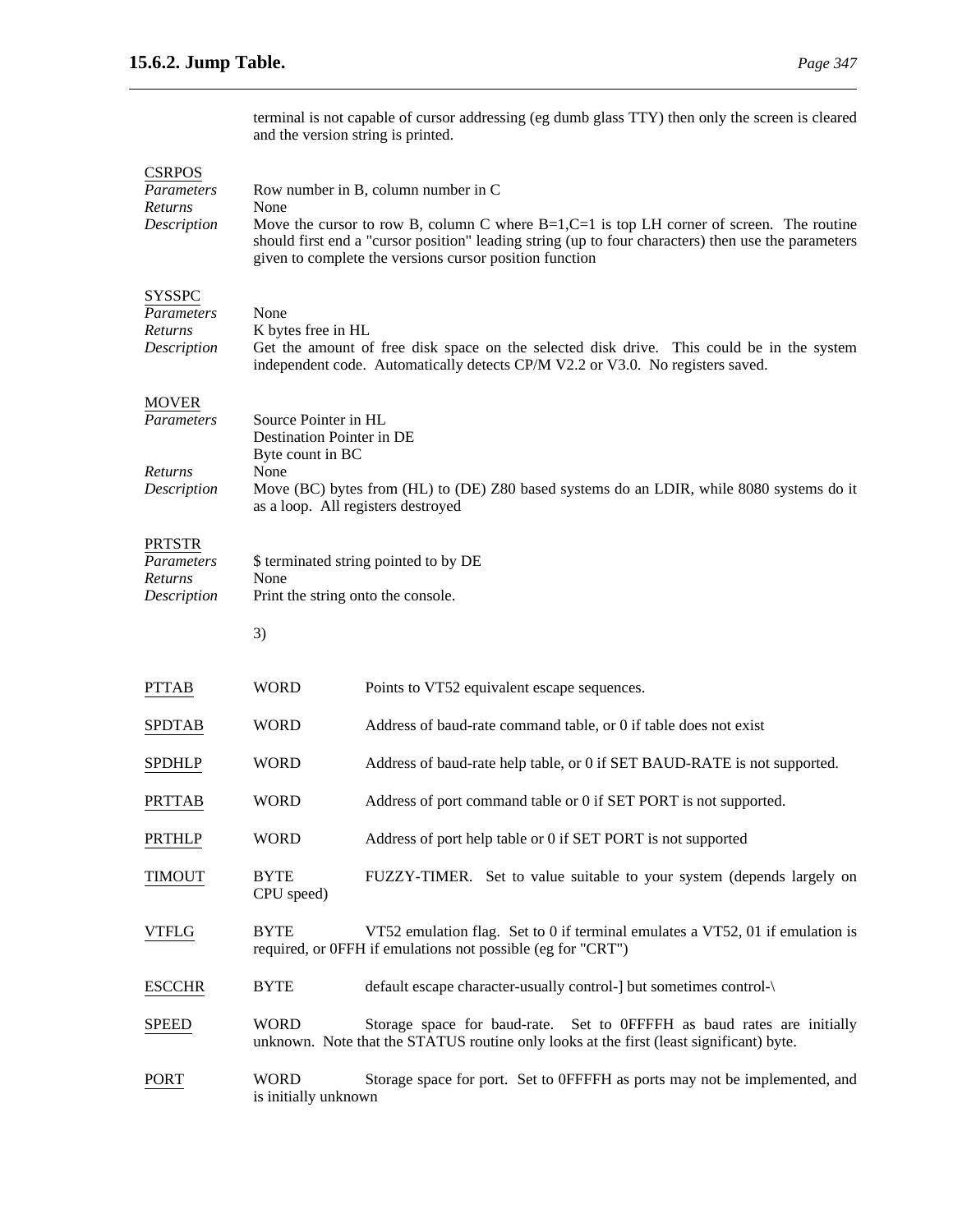| <b>PRNFLG</b> | <b>BYTE</b>                                                                                                                           | Printer copy flag-if O no copy. Anything else $\Rightarrow$ copy to printer                                                 |
|---------------|---------------------------------------------------------------------------------------------------------------------------------------|-----------------------------------------------------------------------------------------------------------------------------|
| <b>DBGFLG</b> | <b>BYTE</b><br>info during a file transfer)                                                                                           | Debugging flag. If O then no debugging to be done. (ie writing of debugging                                                 |
| <b>ECOFLG</b> | <b>BYTE</b>                                                                                                                           | Local ECHO flag (default is off)                                                                                            |
| <b>FLWFLG</b> | <b>BYTE</b>                                                                                                                           | File warning flag. If set to 1 will not overwrite files already existing on disk<br>with some-named files being transferred |
| <b>IBMFLG</b> | <b>BYTE</b>                                                                                                                           | IBM system is the host-assume IBM file transfers etc                                                                        |
| <b>CPMFLG</b> | <b>BYTE</b><br><b>DEFAULT</b>                                                                                                         | Flag indicating type of CP/M files to be transferred. Default setting -                                                     |
| <b>PARITY</b> | <b>BYTE</b><br>$0 =$ Even parity<br>$3 =$ Mark parity<br>$6 = No$ parity (8th bit is data)<br>$9 = Odd$ parity<br>$12 =$ Space parity | Type of parity in use                                                                                                       |
| <b>SPSIZ</b>  | <b>BYTE</b>                                                                                                                           | Size of send packet                                                                                                         |
| <b>RPSIZ</b>  | <b>BYTE</b>                                                                                                                           | Size of receive packet                                                                                                      |
| <b>STIME</b>  | <b>BYTE</b>                                                                                                                           | Send timer (time-out)                                                                                                       |
| <b>RTIME</b>  | <b>BYTE</b>                                                                                                                           | Receive timer (time-out)                                                                                                    |
| <b>SPAD</b>   | <b>BYTE</b>                                                                                                                           | Send Padding (default=0)                                                                                                    |
| RPAD          | <b>BYTE</b>                                                                                                                           | Receive Padding (default=0)                                                                                                 |
| <b>SPADCH</b> | <b>BYTE</b>                                                                                                                           | Send Padding character (default=NULL)                                                                                       |
| <b>RPADCH</b> | <b>BYTE</b>                                                                                                                           | Receive Padding character (default=NULC)                                                                                    |
| <b>SEOL</b>   | <b>BYTE</b>                                                                                                                           | Send EOL character (default=CR)                                                                                             |
| <b>REOL</b>   | <b>BYTE</b>                                                                                                                           | Receive EOL character (default=CR)                                                                                          |
| <b>SQUOTE</b> | <b>BYTE</b>                                                                                                                           | Send quote character (default=#)                                                                                            |
| <b>RQUOTE</b> | <b>BYTE</b>                                                                                                                           | Receive quote character (default=#)                                                                                         |
| <b>CHKTYP</b> | <b>BYTE</b><br>31H="1"=checktype1 (6bits)<br>32H="2"=checktype2 (12bits)<br>Default is $31H("1")$                                     | Ascii value of checktype<br>33H="3"=CCITT checksum (CRC)                                                                    |
| <b>TACFLG</b> | <b>BYTE</b>                                                                                                                           | If set to on (non zero) send the TACCHR twice. This is for ARPA TAC users,                                                  |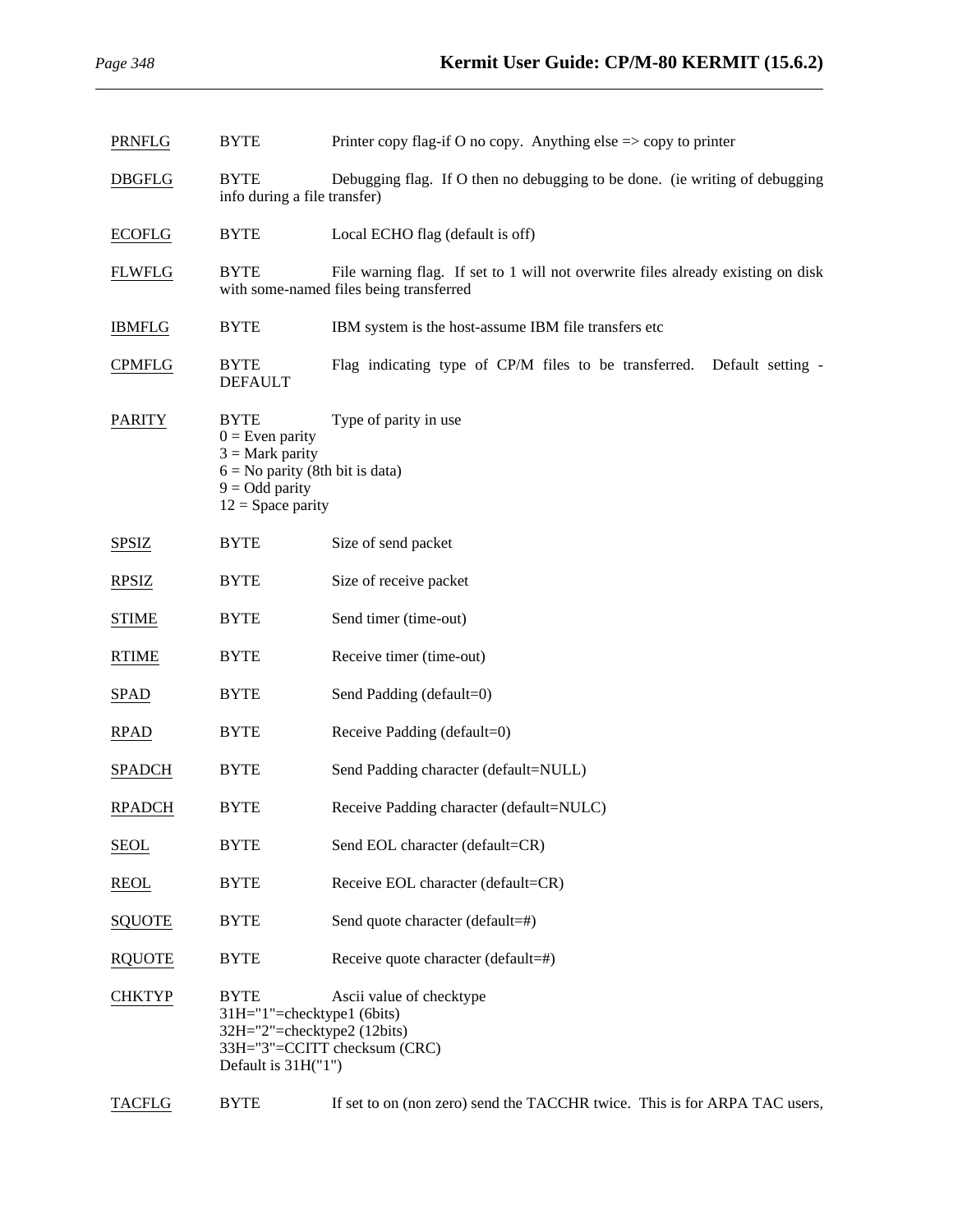where the TAC swallows one "wakeup" character. If sent twice the TAC will pas one on and go back to normal mode.

| <b>TACCHR</b>  | <b>BYTE</b><br>assembly flag TAC is set true                | Desired TAC character. It is ignored if TAC trapping is turned off. Value to<br>send twice if TAC interception is set on. Default=0, but set to commercial AT if the conditional |
|----------------|-------------------------------------------------------------|----------------------------------------------------------------------------------------------------------------------------------------------------------------------------------|
| <b>BUFADR</b>  | <b>WORD</b>                                                 | Address of Multi-Sector buffering for I/O                                                                                                                                        |
| <b>BUFSEC</b>  | <b>BYTE</b>                                                 | The number of bytes the big buffers can hold. Default is $1. (0=256$ sectors).                                                                                                   |
| <b>FFUSSY</b>  | <b>BYTE</b>                                                 | Indicates if funny characters may be used in CP/M file names (eg<br>$\langle \rangle$ , ; ?#[]) If zero, allow anything. Default is nonzero.                                     |
| <b>BMAX</b>    | SPACE: (2bytes) Highest block number on selected disk drive |                                                                                                                                                                                  |
| <b>BMASK</b>   | SPACE:(1byte) (Records/block)-1                             |                                                                                                                                                                                  |
| <b>BSHIFTF</b> | SPACE: (1byte) Number of shifts to multiply by rec.block    |                                                                                                                                                                                  |
| <b>NNAMS</b>   | SPACE: (1byte) Counter for file-names per line              |                                                                                                                                                                                  |

# **15.7. Future Work**

Work that needs to be done in future releases includes:

- Merge in support for additional CP/M-80 systems, particularly those for which support was recently added to the monolithic v3.x source.
- Break up CPXSYS into discrete source files, one for each system. These source files should serve as simple models for adding support for new systems to Kermit-80 -- only the very basic screen definitions, flags, i/o primitives, initializations, and so forth should appear in each system-dependent file.
- Addition of missing features -- compression of repeated characters during packet transmission, transmission of file attributes (particularly size, so that "percent done" can be displayed for both incoming and outbound files), advanced commands for servers (REMOTE DIRECTORY, etc), command macros and initialization files, login scripts, remote operation and server mode, etc etc. Any offers??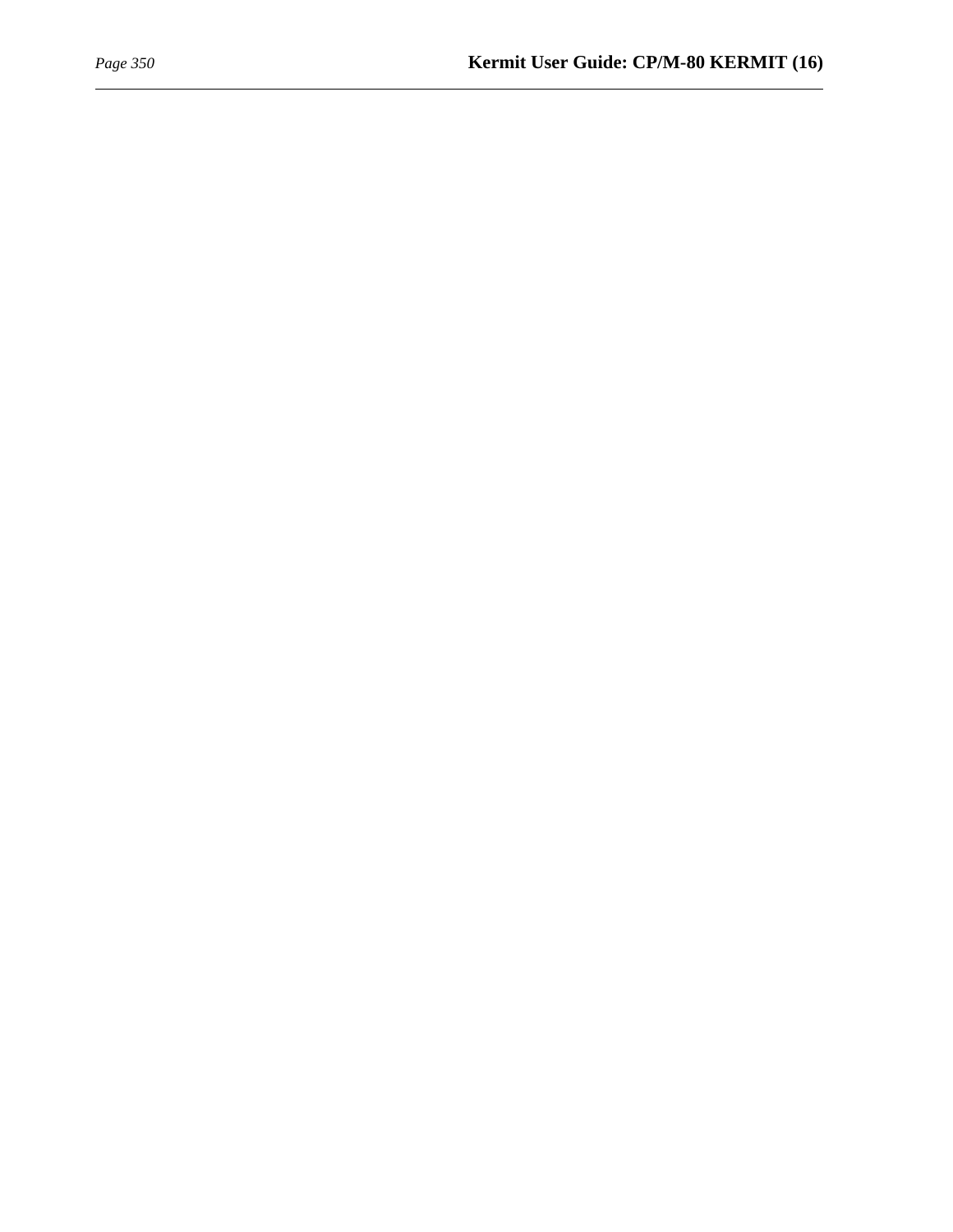# **16. CP/M-86 KERMIT**

*Authors:* Bill Catchings, Columbia University; Ron Blanford, University of Washington; Richard Garland, Columbia University. *Language:* Digital Research ASM86 *Version:* 2.9 *Date:* December 1984 *Documentation:* Frank da Cruz, Columbia

This version of KERMIT is designed to support any CP/M-86 system. So far it supports the DEC Rainbow-100 and the NEC Advanced Personal Computer (APC). It is very similar to CP/M-80 and MS DOS KERMIT.

# **CP/M-86 KERMIT-86 Capabilities At A Glance:**

| Yes                           |
|-------------------------------|
| N <sub>0</sub>                |
| Yes                           |
| Yes                           |
| Yes                           |
| Yes                           |
| Yes                           |
| Yes                           |
| Yes                           |
| N <sub>0</sub>                |
| N <sub>0</sub>                |
| Yes, uses PC firmware (VT100) |
| Yes; duplex, parity           |
| Yes                           |
| Yes                           |
| N <sub>0</sub>                |
| Yes                           |
| N <sub>0</sub>                |
| N <sub>0</sub>                |
| Yes; SEND, GET, FIN, BYE      |
| No.                           |
| Yes                           |
| N <sub>0</sub>                |
| Yes                           |
| No                            |
|                               |

# **CP/M-86 KERMIT Description**

Since Kermit-86 runs on a standalone micro, it is always in control of the screen -- it is always *local*. Thus, it always keeps the screen updated with the file name and the packet number, whether sending or receiving. Kermit-86 is capable of timing out an input request, and can thus break deadlocks automatically. In most cases, however, this is not desirable because the KERMIT on the other side is most likely better able to handle the timeouts; therefore, Kermit-86's timer is normally not used.

If despite the timeout capability, the transmission appears to be stuck (and you can tell that this has happened if the screen fails to change for a long while) you can type carriage return to have the micro do what it would have done on a timeout, namely NAK the expected packet to cause to foreign host to send it again (or, if the micro is sending, to retransmit the last packet). Micro/micro or micro/IBM-mainframe transfers could require this kind of manual intervention.

File transfers may be interrupted in several ways.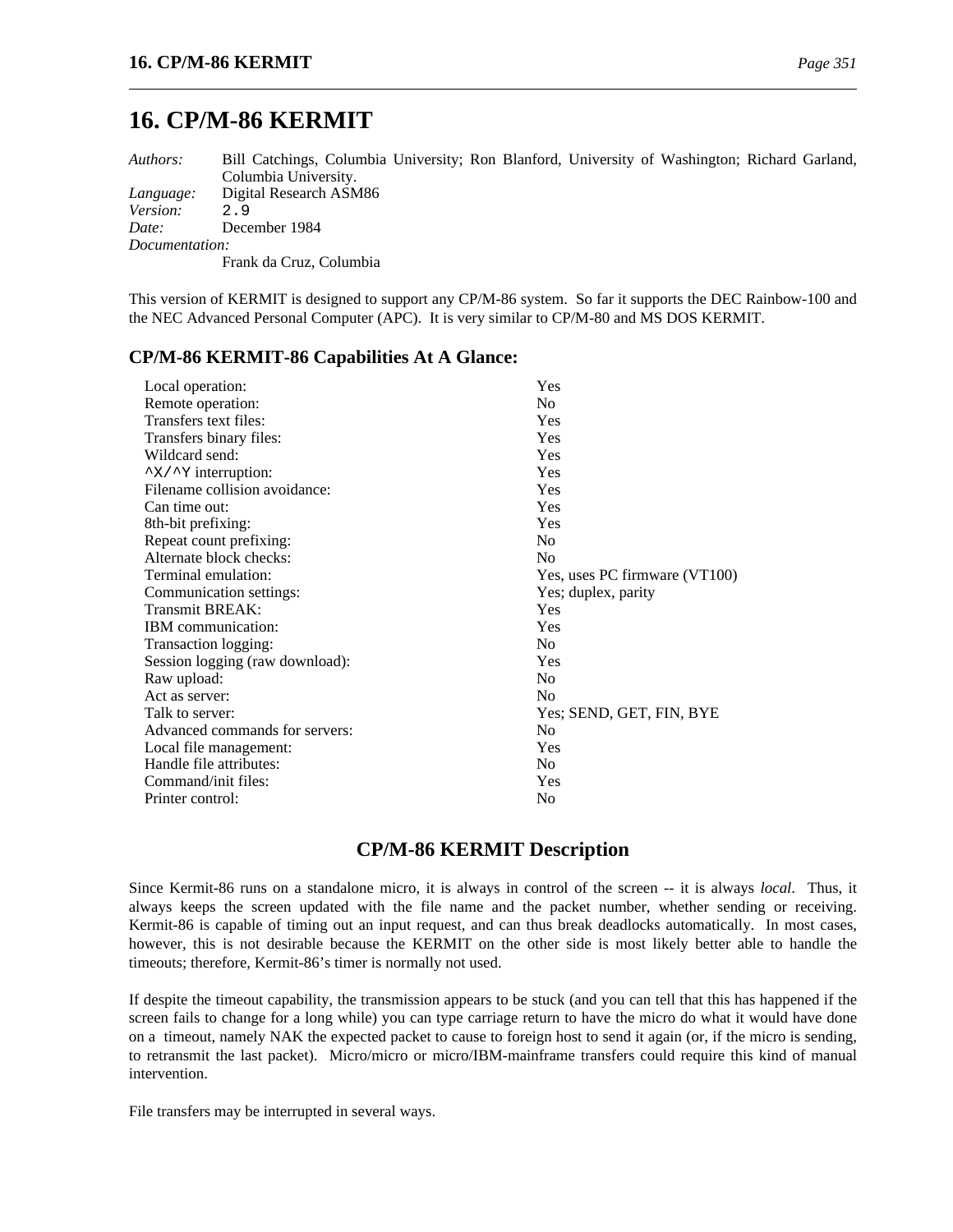| Control-C        | This will return you to Kermit-86 command level immediately, so that you can connect back to<br>the remote system, or take any other desired action.                                                                                                                                                                                                                                                                                                                                                                                                                             |
|------------------|----------------------------------------------------------------------------------------------------------------------------------------------------------------------------------------------------------------------------------------------------------------------------------------------------------------------------------------------------------------------------------------------------------------------------------------------------------------------------------------------------------------------------------------------------------------------------------|
| $Control-X$      | When sending a file, this will terminate the sending of the current file with a signal to the<br>KERMIT on the other side to discard what it got so far. If there are more files to be sent,<br>KERMIT-86 will go on to the next one. When receiving a file, KERMIT-86 will send a signal<br>to the remote KERMIT to stop sending this file. If the remote KERMIT understands this signal<br>(not all implementations of KERMIT do), it will comply, otherwise the file will keep coming.<br>In either case, the remote KERMIT will go on to the next file in the group, if any. |
| $Control-Z$      | Like Control-X, except if a file group is being transmitted, this will stop the transmission of the<br>entire group. If only a single file is being transmitted, it works exactly like Control-X.                                                                                                                                                                                                                                                                                                                                                                                |
| Carriage Returns | If you type carriage return repeatedly Kermit-86 will retry the current packet up to its retry limit<br>(somewhere between 5 and 16 times) and then, if no valid response was received, return to<br>Kermit-86 command level.                                                                                                                                                                                                                                                                                                                                                    |

When KERMIT-86 is started, it looks for the file KERMIT. INI. If found, it executes KERMIT-86 commands from it before prompting you for commands. The KERMIT-86 prompt looks like this:

Kermit-86 B3>

in which "B" is your current default disk and "3" is the current default user number.

# **16.1. Kermit-86 Commands**

KERMIT-86 uses the DECSYSTEM-20 keyword style command language. Each keyword may be abbreviated to its minumum unique length. "?" may be typed to request a menu of the available options for the current field at any point in a command. ESC may be typed at any point in a command to fill out the current keyword or filename; if sufficient characters have not been typed to identify the current field uniquely, KERMIT-86 will sound a beep and allow you to continue from that point.

### **CONNECT**

Establish a "virtual terminal" connection to any host that may be connected to the serial port, i.e. pass all typein to the serial port and display all input from the serial port on the screen, using the system's own built-in support for ANSI (VT100-like) screen control. When you issue the CONNECT command, the PC will print a message telling you how to get back by typing an an escape sequence, an uncommonly-used control character, normally CTRL-backslash, followed by a single letter "command".

- C Close Connection, return to Kermit-86> command level.
- ? List available single-character commands.
- B Send a BREAK signal.
- Q Quit logging the remote session.
- R Resume logging the remote session.
- L Toggle logging.
- ^\ (or whatever a second copy of the escape character) Send the escape character itself to the remote host.

# SEND *filespec*

Send file(s) specified by *filespec* to the remote Kermit, using the prevailing file mode (ASCII or BINARY; see SET). The *filespec* may contain CP/M wildcards.

### RECEIVE

Receive file(s) from the remote Kermit. Store them under the names provided in the file headers supplied by the remote host. If the names aren't legal, use as many legal characters from the name as possible (see the description of SET FILE-WARNING below). If there's a conflict, and FILE-WARNING is ON, warn the user and try to build a unique name for the file by adding "&" characters to the name. You may also provide an optional file name in the RECEIVE command; if you do, the incoming file will be stored under the name you specify. If more than one file arrives, only the first will be stored under the given name, unless you included wildcard characters in the RECEIVE filespec; in that case, the filespec will be used as a mask for incoming filenames. For instance, you told the remote Kermit to send \*.ASM, you could tell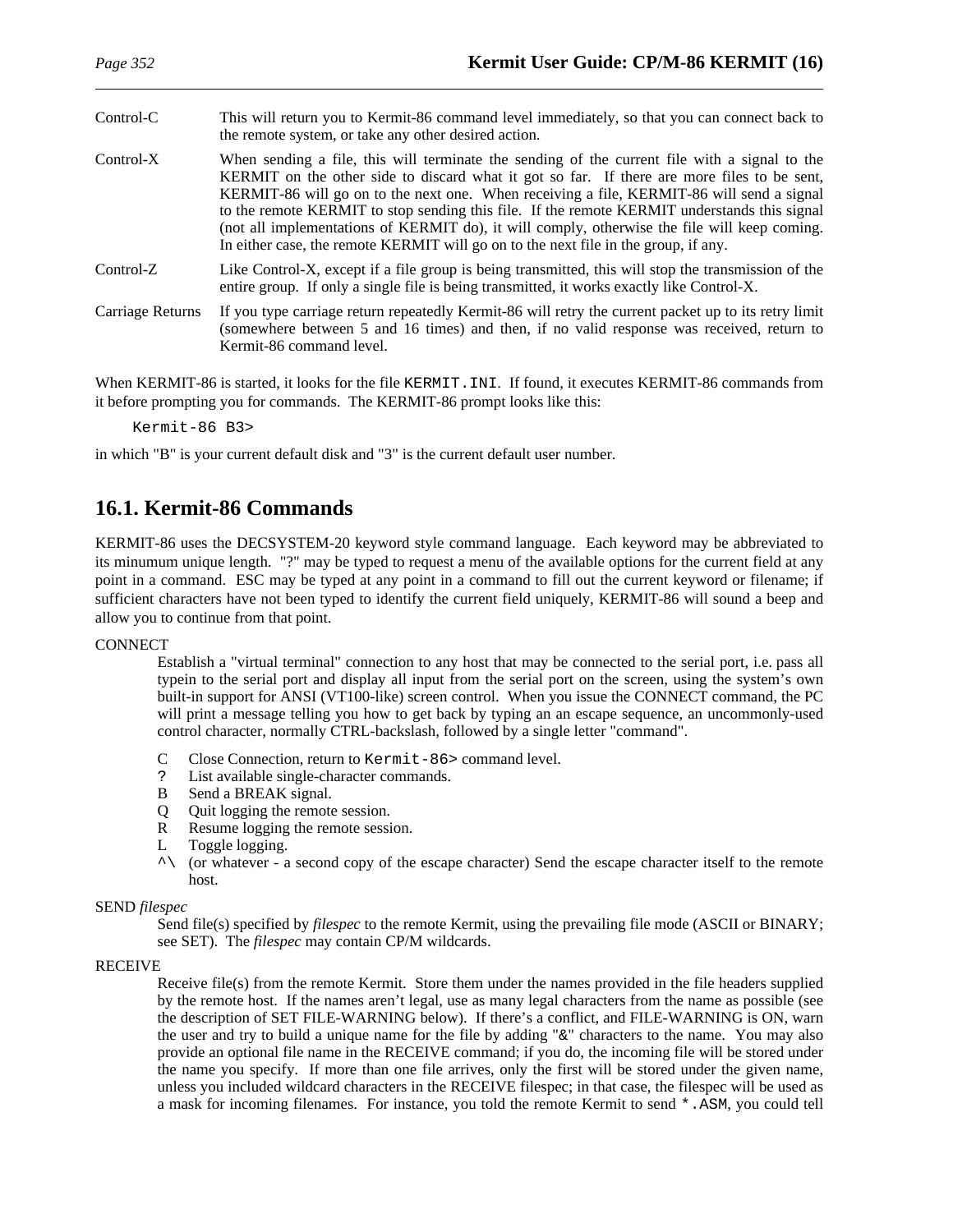KERMIT-86 to "receive \*.A86", thereby changing the filetype of all the incoming files.

#### GET *filespec*

When Kermit-86 is talking to a Kermit Server on the host, you should use the GET command to request the server to send files to you, for example: get hlp:k\*.hlp

BYE When talking to a remote Kermit Server, this command shuts down the server and logs it out, and also exits from Kermit-86 to CP/M command level.

#### LOGOUT

Like BYE, but leaves you at Kermit-86 command level.

- FINISH Like LOGOUT, but shuts down the remote server without logging it out. Leaves you at Kermit-86 command level; a subsequent CONNECT command should put you back at host system command level.
- EXIT Exit from KERMIT-86 back to CP/M.
- QUIT Synonym for EXIT.

#### SET *parameter* [*value*]

Set the specified parameter to the specified value. Possible settings:

- BAUD Change the baud rate of the communications port. This command only works on some systems, and its actual operation can vary from system to system. Type SET BAUD followed by a question mark, and follow the directions. On systems that do not support this command, you must set the port baud rate from CP/M or other setup mechanism outside of KERMIT-86.
- DEBUG ON or OFF. If ON, displays incoming and outbound packets during file transfer. OFF by default.

#### DEFAULT-DISK *disk/user*

Specify default disk and user number for subsequent file reception and transmission. The specification following the command must be in one of the following forms:

- $d: = go to drive d (A through P) without changing user$
- $u: = go to user u (0 through 15) without changing drive$
- $du = go to drive d and user u$ 
	- $=$  go to the defaults when Kermit was loaded

Whenever a drive is specified, even if it is the same as the current default drive, the drive is logged in so that disks can be swapped without exiting Kermit to type control-C. Kermit restores the original drive and user upon termination.

ESCAPE Change the escape character for virtual terminal connections. Select a character in the control range that you will not be likely to need at the remote host; type the new character literally. Certain characters, like Control-X, cannot be specified.

#### FILE-TYPE

Tells KERMIT-86 what kind of file it is sending, so that KERMIT can correctly determine the end of the file. SET FILE BINARY means to send all the 128-byte blocks of the file, including the last block in its entirety; SET FILE ASCII is used for text files, and transmission stops when the first Control-Z is encountered anywhere in the file (this is the CP/M convention for marking the end of a text file). If binary transmission is used on a text file, some extraneous characters (up to 127 of them) may appear at the end of the file on the target system. If ASCII transmission is used on a binary file, the entire file will not be sent if it happens to contain any data bytes that correspond to Control-Z. ASCII is the default.

#### FLOW-CONTROL

Select the desired type of flow control to be used on the communication line. The choices are NONE and XON/XOFF. XON/XOFF is the default. If the remote system is not full duplex or cannot do XON/XOFF, you should use NONE.

IBM ON (or OFF)

Allow the transfer of files to and from an IBM mainframe computer. This makes Kermit-86 wait for the IBM turnaround character (XON), ignore parity on input, add appropriate parity to output, and use local echoing during CONNECT. As distributed, KERMIT-86 uses MARK parity for IBM communication. If you don't give this command, IBM mode is OFF. Since IBM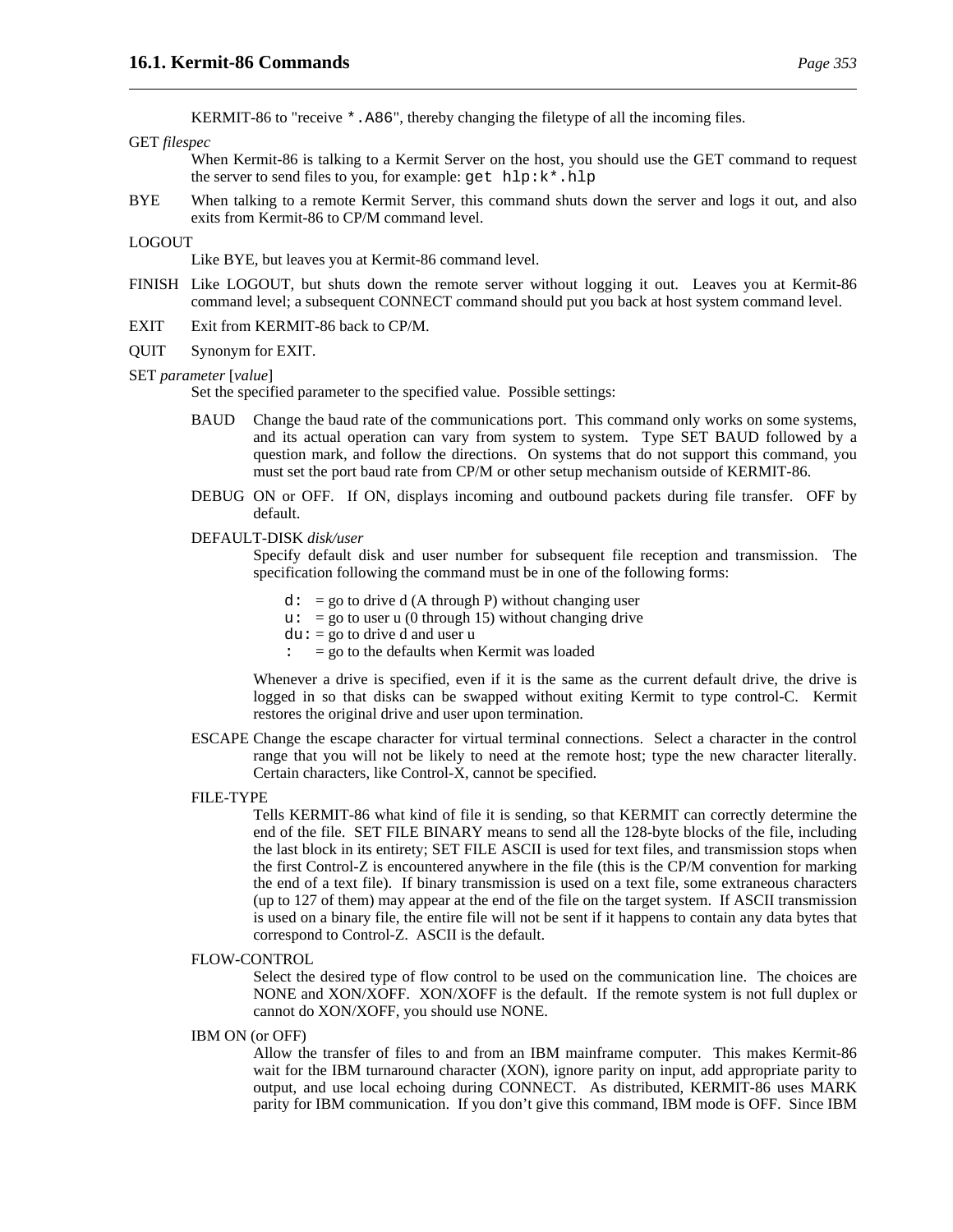VM/CMS KERMIT does not have timeout capability, SET IBM ON also turns on the timeout facility automatically, as if you had typed "SET TIMER ON".

LOCAL-ECHO ON (or OFF)

When you CONNECT to a remote host, you must set LOCAL-ECHO ON if the host is half duplex, OFF if full duplex. OFF by default.

- LOG Specify a log file on the current CP/M disk into which to record incoming characters during CONNECT. If the remote host can do XON/XOFF, then the log file will normally capture every character shown on the screen. When connected to the remote system, several singlecharacter arguments to the connect escape character can be used to control logging -- Q (quit), R (resume), L (toggle). If you use R or L during connect without having previously specified a log file name, then KERMIT.LOG is used. An open log is closed when you escape back to the PC.
- PARITY Sets parity for outgoing characters to one of the following: NONE, SPACE, MARK, EVEN, or ODD. On input, if parity is NONE, then the 8th bit is kept (as data), otherwise it is stripped and ignored. The parity setting applies to both terminal connection and file transfer. If you set parity to anything other than NONE, Kermit-86 will attempt to use "8th bit prefixing" to transfer binary files. If the other KERMIT is also capable of 8th bit prefixing, then binary files can be transferred successfully; if not, the 8th bit of each data byte will be lost (you will see a warning on your screen if this happens).
- PORT Allows you to switch between different communication ports on the PC. This command is not available on all systems.
- TIMER ON (or OFF)

Enable or disable the timeout facility. The timer is off by default, because in the normal case KERMIT-86 is communicating with a mainframe KERMIT that has its own timer. Mainframe KERMIT timers tend to be more precise or adaptable to changing conditions. You should SET TIMER ON if you are communicating with another KERMIT that does not have a timer. You should SET TIMER OFF if you are communicating over a network with long delays.

#### WARNING ON (or OFF)

Warn user of filename conflicts when receiving files from remote host, and attempt to generate a unique name by adding "&" characters to the given name. OFF by default.

- SHOW Show the current settings of the SET parameters.
- TAKE Take KERMIT-86 commands from the specified file. The file should not contain any TAKE commands; nested command files do not work.
- LOCAL This is a prefix for local file management commands, to distinguish them from remote file management commands (which aren't implemented yet). The LOCAL prefix is optional; if left off, the commands will be performed locally.

| SPACE            | Show how much space is used and remaining on the current disk.                                                                                                                                                                    |
|------------------|-----------------------------------------------------------------------------------------------------------------------------------------------------------------------------------------------------------------------------------|
| <b>DIRECTORY</b> | Provide a directory listing for the current disk, showing the name and size of each file.<br>A filespec may be given to select only a certain file or wildcard file group.                                                        |
| <b>DELETE</b>    | Delete the specified files from the current disk.                                                                                                                                                                                 |
| TYPE             | A wildcard filespec is accepted and files displayed alphabetically. The display is<br>paged in Unix fashion with " $-$ -more- $-$ " displayed on the last line. Typein options at<br>that point can be obtained by hitting a '?'. |

# **16.2. Installation:**

CP/M-86 KERMIT is broken up into several source modules:

| Command parser         |
|------------------------|
| File handler           |
| System Dependent I/O   |
| Main Program           |
| <b>Protocol Module</b> |
|                        |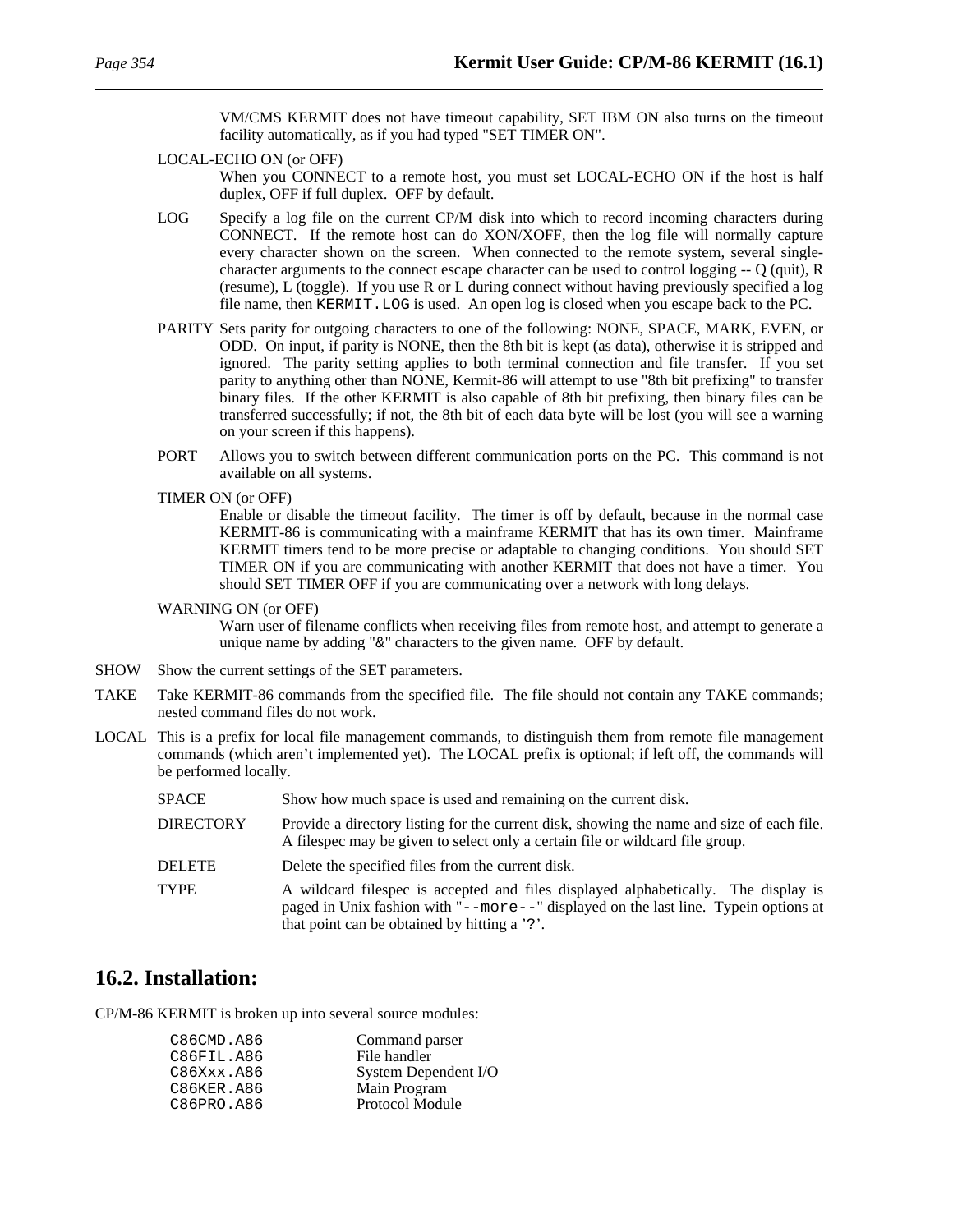| C86TRM.A86 | <b>Terminal Emulation</b> |
|------------|---------------------------|
| C86UTL.A86 | <b>Utilities</b>          |

The main program module, C86KER.A86, contains INCLUDE directives for the other files. The C86Xxx module is stored with "xx" replaced by codes denoting the machine for which the program is being built -- RB for Rainbow, AP for NEC APC, etc. The program may be built on the CP/M-86 system by obtaining all the source files listed above, storing them on the current disk with the names indicated, renaming the appropriate C86Xxx.A86 file to be C86XXX.A86, and then doing:

| ASM86 C86KER \$PZ | (takes about 6 minutes on the Rainbow) |
|-------------------|----------------------------------------|
| GENCMD C86KER     | (takes less than a minute)             |

and, if desired,

REN KERMIT.CMD=C86KER.CMD

# **16.3. DEC Rainbow 100 Support**

Kermit-86 runs on the DEC Rainbow 100 or 100+ under CP/M-86/80, version 1 or 2, on the 8088 side. It uses the built-in firmware to emulate a VT102 ANSI terminal during CONNECT, and runs well at speeds up to 9600 baud.

You should be able to download the program using the old KERMIT on the Z80 side (Rainbow Kermit, VT180 Kermit, or generic CP/M-80 Kermit will do the job, but only under DEC CP/M-86/80 version 1.0), or an earlier version of Kermit-86.

If you don't have an earlier version of KERMIT, then follow the directions for installing KERMIT-80 (yes, KERMIT-80) in the KERMIT-80 section of the *Kermit User Guide*, but send the Kermit-86 hex file instead. This works because the Rainbow can run CP/M-80 programs like DDT.

Another way to get Kermit onto your Rainbow for the first time would be from a DEC VT-180 diskette. A VT-180 can use its own Kermit to load Rainbow Kermit onto its disk, which can then be read directly by a Rainbow. Also, note that VT-180 Kermit-80 can actually run on the Rainbow on the Z80 side under DEC CP/M-86/80 version 1 (but not version 2 or higher), at speeds of 1800 baud or lower.

# **16.4. NEC Advanced Personal Computer Support**

(Contributed by Ron Blanford, University of Washington)

Currently only the standard serial port is supported, and not the H14 auxiliary port. The SET PORT command is not implemented.

While in Kermit's terminal emulation mode, local commands are initiated by a two-character sequence consisting of the "escape character" followed by one other character identifying the command. (Make the second character a '?' to see a list of the valid commands.) As distributed, the standard Kermit-86 uses the control-backslash character as the escape character in terminal mode. The trouble is that the CP/M-86 BIOS in the APC ignores a keyboard entry of Control- $\setminus$  (i.e. holding down the CTRL key while striking the ' $\setminus$ ' key), making it difficult (impossible) to use this method to get out of terminal mode.

One solution is to perform a "SET ESCAPE ^" command before entering terminal mode to change the escape character to a caret (or any other character the APC keyboard will generate). This command could be placed in your KERMIT.INI file for automatic execution every time Kermit is started.

The simpler solution is to realize that the character code for a Control-\ is a hexadecimal 1C, and that this is the code generated by the INS key on the numeric keypad. Once you can remember that every reference to Control-\ should be interpreted as a reference to the INS key, this is actually easier to use than the two-key Control-\ sequence.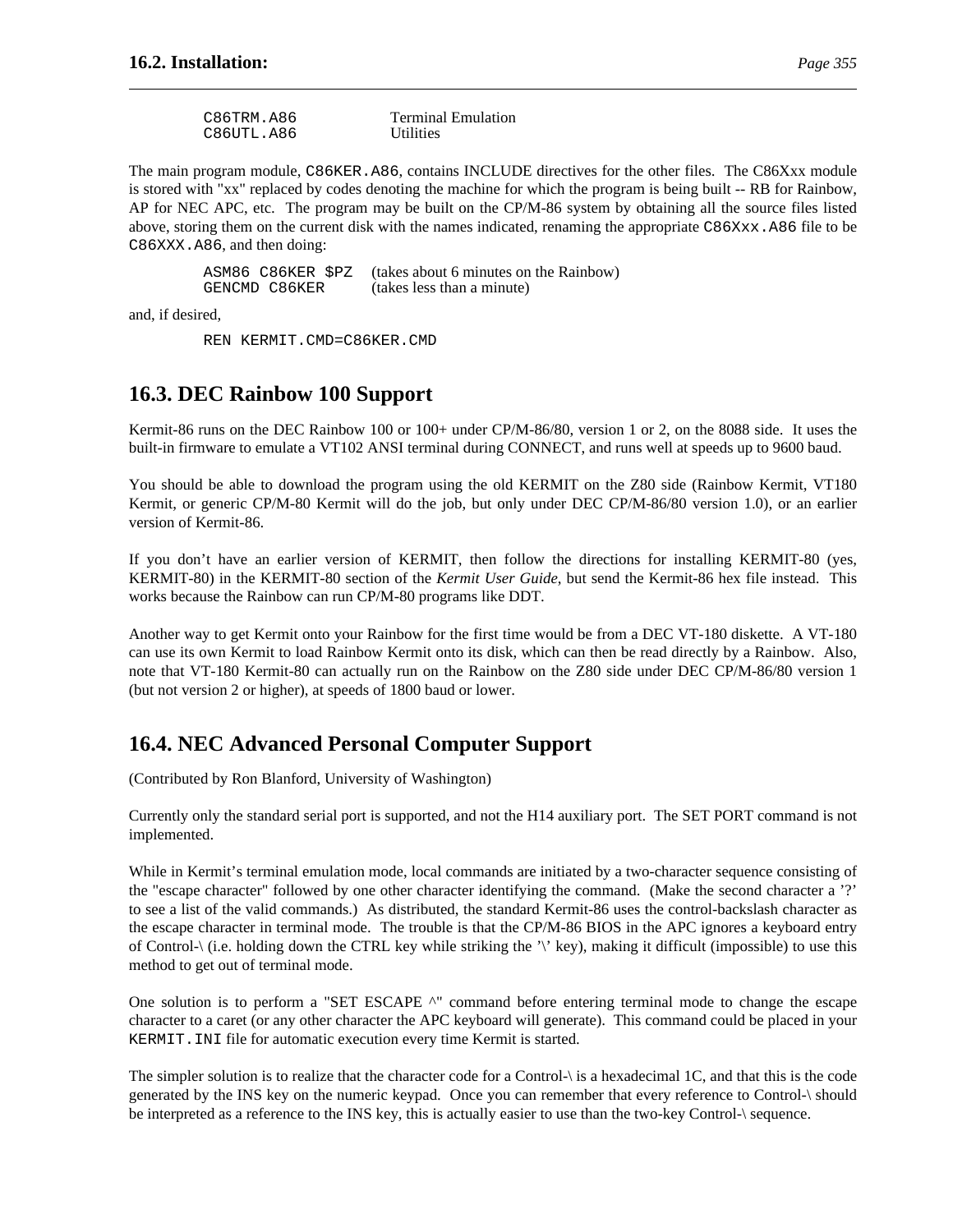In the standard CP/M-86 BIOS, the unshifted DEL key generates a Control-X character (hexadecimal 18). This is the CP/M command to erase the current input line, and is very useful for local processing. Most mainframes do not use the Control-X character at all, so it becomes much less useful during terminal emulation. The DEL character (hexadecimal 7F), on the other hand, is often used by mainframes and can only be generated on the APC by holding down the SHIFT key while striking the DEL key (this capability is not mentioned anywhere in the documentation).

Because the Control-X character is so seldom used while the DEL character is commonly used, the initialization procedure in Kermit-86 modifies the CP/M-86 BIOS so that the DEL key generates the DEL character whether shifted or not. Control-X can still be generated if necessary by holding down the CTRL key while striking the 'X' key. The CP/M-86 BIOS is returned to its original state when Kermit terminates.

The APC uses escape sequences which have been standardized by the American National Standards Institute (ANSI) to control cursor movement, screen erasing, and character attribute manipulation. Perhaps the best-known other terminal which follows ANSI guidelines is the DEC VT100. The APC only recognizes a few of the more important ANSI commands, and not the complete set which the VT100 supports.

The ANSI/VT100 features that the NEC APC supports are:

- direct cursor addressing (by row and column)
- relative cursor addressing (up, down, left, right)
- line erasing (cursor to end, beginning to cursor, entire line)
- screen erasing (cursor to end, beginning to cursor, entire screen)
- character attributes (underline, reverse video, blink, but not bold)

In addition, the first four grey function keys (unshifted) generate the escape sequences associated with PF1 through PF4 on the VT100 keyboard. The arrow keys and numeric keypad DO NOT generate the corresponding VT100 sequences.

These functions are enough to support simple command line editing on most systems, and allow mailers or paged file display programs to clear the screen before each display. Underlining and reverse video are also useful in some applications. This is not enough to support the more sophisticated screen control required by screen editors such as EMACS or KED. In addition, due to a bug in the implementation of the CP/M-86 BIOS, the sequence ordinarily used to home the cursor (esc [ H) does not work correctly; a patch for CP/M to correct this problem is distributed with APC Kermit-86.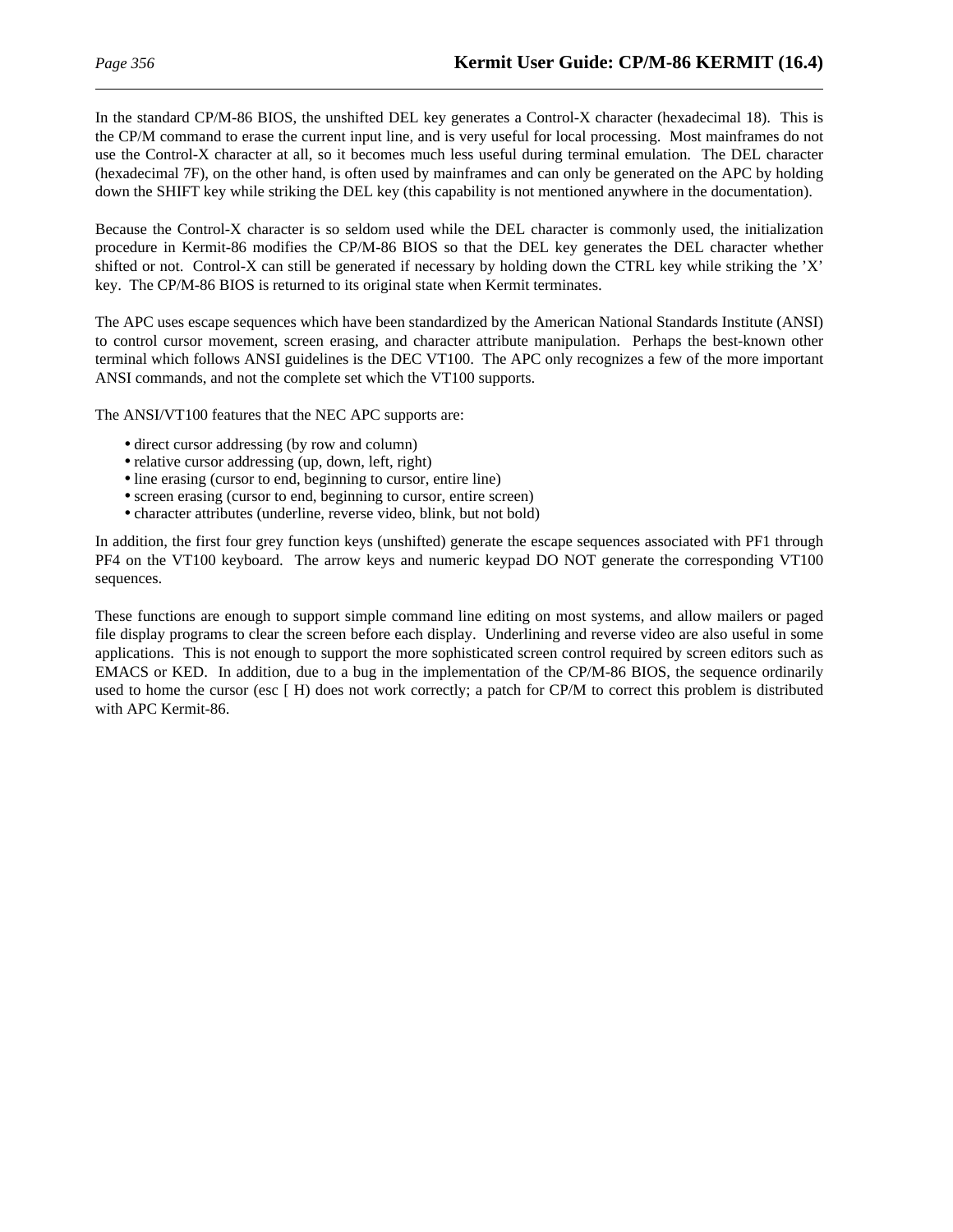# **Appendix I The ASCII Character Set**

# ASCII Code (ANSI X3.4-1968)

There are 128 characters in the ASCII (American national Standard Code for Information Interchange) "alphabet". The characters are listed in order of ASCII value; the columns are labeled as follows:

| <b>Bit</b>        | Even parity bit for ASCII character.                       |
|-------------------|------------------------------------------------------------|
| <b>ASCII</b> Dec  | Decimal (base 10) representation.                          |
| <b>ASCII</b> Oct  | Octal (base 8) representation.                             |
| <b>ASCII Hex</b>  | Hexadecimal (base 16) representation.                      |
| <b>EBCDIC</b> Hex | EBCDIC hexadecimal equivalent for Kermit translate tables. |
| Char              | Name or graphical representation of character.             |
| Remark            | Description of character.                                  |

The first group consists of nonprintable 'control' characters:

|                     |     |     |                | ASCII EBCDIC   |            |                      |                               |
|---------------------|-----|-----|----------------|----------------|------------|----------------------|-------------------------------|
| Bit                 | Dec | Oct | Hex            | Hex            | Char       | Remarks              |                               |
| 0                   | 000 | 000 | 0 <sub>0</sub> | 00             | NUL        |                      | $\sqrt{\alpha}$ , Null, Idle  |
| 1                   | 001 | 001 | 01             | 01             | SOH        |                      | ^A, Start of heading          |
| $\mathbf 1$         | 002 | 002 | 02             | 02             | STX        |                      | ^B, Start of text             |
| $\mathsf{O}\xspace$ | 003 | 003 | 03             | 03             | ETX        |                      | ^C, End of text               |
| $\mathbf 1$         | 004 | 004 | 04             | 37             | EOT        |                      | ^D, End of transmission       |
| $\mathsf 0$         | 005 | 005 | 05             | 2D             | ENQ        |                      | ^E, Enquiry                   |
| $\mathsf{O}\xspace$ | 006 | 006 | 06             | 2E             | ACK        |                      | ^F, Acknowledge               |
| $\mathbf 1$         | 007 | 007 | 07             | 2F             | BEL        |                      | ^G, Bell, beep, or fleep      |
| $1\,$               | 008 | 010 | 08             | 16             | BS         |                      | ^H, Backspace                 |
| $\mathsf 0$         | 009 | 011 | 09             | 05             | HT         |                      | ^I, Horizontal tab            |
| 0                   | 010 | 012 | 0A             | 25             | LF         |                      | ^J, Line feed                 |
| $\mathbf 1$         | 011 | 013 | 0B             | 0B             | VT         |                      | ^K, Vertical tab              |
| $\mathsf{O}\xspace$ | 012 | 014 | 0 <sup>C</sup> | 0 <sup>C</sup> | $\rm FF$   |                      | ^L, Form feed (top of page)   |
| $\mathbf 1$         | 013 | 015 | 0 <sub>D</sub> | 0 <sub>D</sub> | CR         |                      | ^M, Carriage return           |
| $\mathbf{1}$        | 014 | 016 | 0E             | 0E             | SO         | $^{\wedge}{\rm N}$ , | Shift out                     |
| $\mathsf 0$         | 015 | 017 | 0F             | 0F             | SI         |                      | ^0, Shift in                  |
| $\mathbf 1$         | 016 | 020 | 10             | 10             | DLE        |                      | ^P, Data link escape          |
| $\mathsf{O}\xspace$ | 017 | 021 | 11             | 11             | DC1        |                      | ^0, Device control 1, XON     |
| $\mathsf 0$         | 018 | 022 | 12             | 12             | DC2        |                      | ^R, Device control 2          |
| $\mathbf 1$         | 019 | 023 | 13             | 13             | DC3        |                      | ^S, Device control 3, XOFF    |
| $\mathsf{O}\xspace$ | 020 | 024 | 14             | 3C             | DC4        |                      | ^T, Device control 4          |
| $\mathbf 1$         | 021 | 025 | 15             | 3D             | NAK        |                      | ^U, Negative acknowledge      |
| $\mathbf{1}$        | 022 | 026 | 16             | 32             | SYN        |                      | ^V, Synchronous idle          |
| $\mathsf{O}\xspace$ | 023 | 027 | 17             | 26             | ETB        |                      | NV, End of transmission block |
| 0                   | 024 | 030 | 18             | 18             | CAN        |                      | "X, Cancel                    |
| $\mathbf 1$         | 025 | 031 | 19             | 19             | EM         |                      | "Y, End of medium             |
| $\mathbf 1$         | 026 | 032 | 1A             | $3F$           | <b>SUB</b> |                      | ^Z, Substitute                |
| $\mathsf{O}\xspace$ | 027 | 033 | 1B             | 27             | <b>ESC</b> |                      | ^[, Escape, prefix, altmode   |
| $\mathbf 1$         | 028 | 034 | 1 <sup>c</sup> | 1 <sup>C</sup> | FS         |                      | "\, File separator            |
| 0                   | 029 | 035 | 1D             | 1D             | GS         |                      | ^], Group separator           |
| 0                   | 030 | 036 | 1E             | 1E             | RS         |                      | ", Record separator           |
| $\mathbf{1}$        | 031 | 037 | 1F             | 1F             | US         | ᄉ                    | L. Unit separator             |

The last four are usually associated with the control version of backslash, right square bracket, uparrow (or circumflex), and underscore, respectively, but some terminals do not transmit these control characters.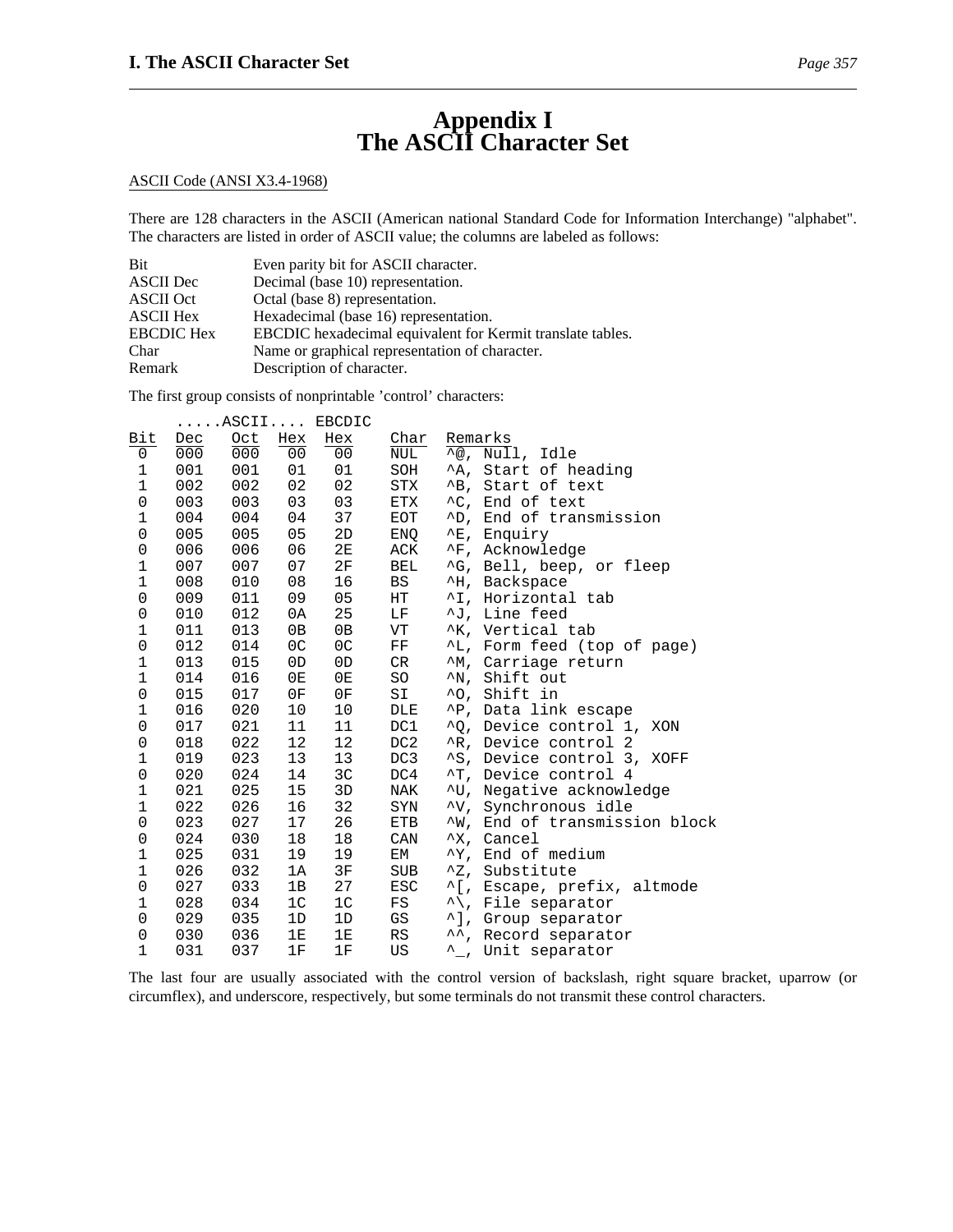# The following characters are printable:

First, some punctuation characters.

|                |     | ASCII |                | EBCDIC         |              |                          |
|----------------|-----|-------|----------------|----------------|--------------|--------------------------|
| Bit            | Dec | Oct   | Hex            | Hex            | Char         | Remarks                  |
| $\overline{1}$ | 032 | 040   | 20             | 40             | SP           | Space, blank             |
| $\mathbf{0}$   | 033 | 041   | 21             | 5A             | Ţ            | Exclamation mark         |
| $\mathbf 0$    | 034 | 042   | 22             | 7F             | п            | Doublequote              |
| 1              | 035 | 043   | 23             | 7B             | $\#$         | Number sign, pound sign  |
| 0              | 036 | 044   | 24             | 5 <sub>B</sub> | \$           | Dollar sign              |
| $\mathbf{1}$   | 037 | 045   | 25             | 6C             | ್ಠಿ          | Percent sign             |
|                | 038 | 046   | 26             | 50             | &            | Ampersand                |
| 0              | 039 | 047   | 27             | 7D             | $\mathbf{r}$ | Apostrophe, accent acute |
| 0              | 040 | 050   | 28             | 4D             |              | Left parenthesis         |
|                | 041 | 051   | 29             | 5D             |              | Right parenthesis        |
| 1              | 042 | 052   | 2A             | 5C             | $^\star$     | Asterisk, star           |
| 0              | 043 | 053   | 2B             | 4E             | $+$          | Plus sign                |
| $\mathbf{1}$   | 044 | 054   | 2 <sup>c</sup> | 6В             | $\mathbf{r}$ | Comma                    |
| $\Omega$       | 045 | 055   | 2D             | 60             |              | Dash, hyphen, minus sign |
| $\Omega$       | 046 | 056   | 2E             | 4B             |              | Period, dot              |
|                | 047 | 057   | 2F             | 61             |              | Slash                    |

Numeric characters:

|     |     | .ASCII. |     | EBCDIC |      |         |
|-----|-----|---------|-----|--------|------|---------|
| Bit | Dec | Oct     | Hex | Hex    | Char | Remarks |
| 0   | 048 | 060     | 30  | F0     | 0    | Zero    |
| 1   | 049 | 061     | 31  | F1     | 1    | One     |
| 1   | 050 | 062     | 32  | F2     | 2    | Two     |
| 0   | 051 | 063     | 33  | F3     | 3    | Three   |
| 1   | 052 | 064     | 34  | F4     | 4    | Four    |
| 0   | 053 | 065     | 35  | F5     | 5    | Five    |
| 0   | 054 | 066     | 36  | F6     | 6    | Six     |
| 1   | 055 | 067     | 37  | F7     | 7    | Seven   |
| 1   | 056 | 070     | 38  | F8     | 8    | Eight   |
| O   | 057 |         | 39  | F9     | 9    | Nine    |

More punctuation characters:

| Dec | Oct   | Hex | Hex | Char                     | Remarks             |
|-----|-------|-----|-----|--------------------------|---------------------|
| 058 | 072   | 3A  | 7A  | $\cdot$ :                | Colon               |
| 059 | 073   | 3B  | 5E. | $\ddot{i}$               | Semicolon           |
| 060 | 074   | 3C  | 4C  | $\overline{\phantom{a}}$ | Left angle bracket  |
| 061 | 075   | 3D  | 7 E | $=$                      | Equal sign          |
| 062 | 076   | 3E  | 6E  | $\geq$                   | Right angle bracket |
| 063 | 077   | 3F  | 6F  | ?                        | Ouestion mark       |
| በ64 | 1 በ በ | 40  | 70  | $^{\circledR}$           | sian<br>"At"        |
|     |       |     |     | $\ldots$ . ASCII EBCDIC  |                     |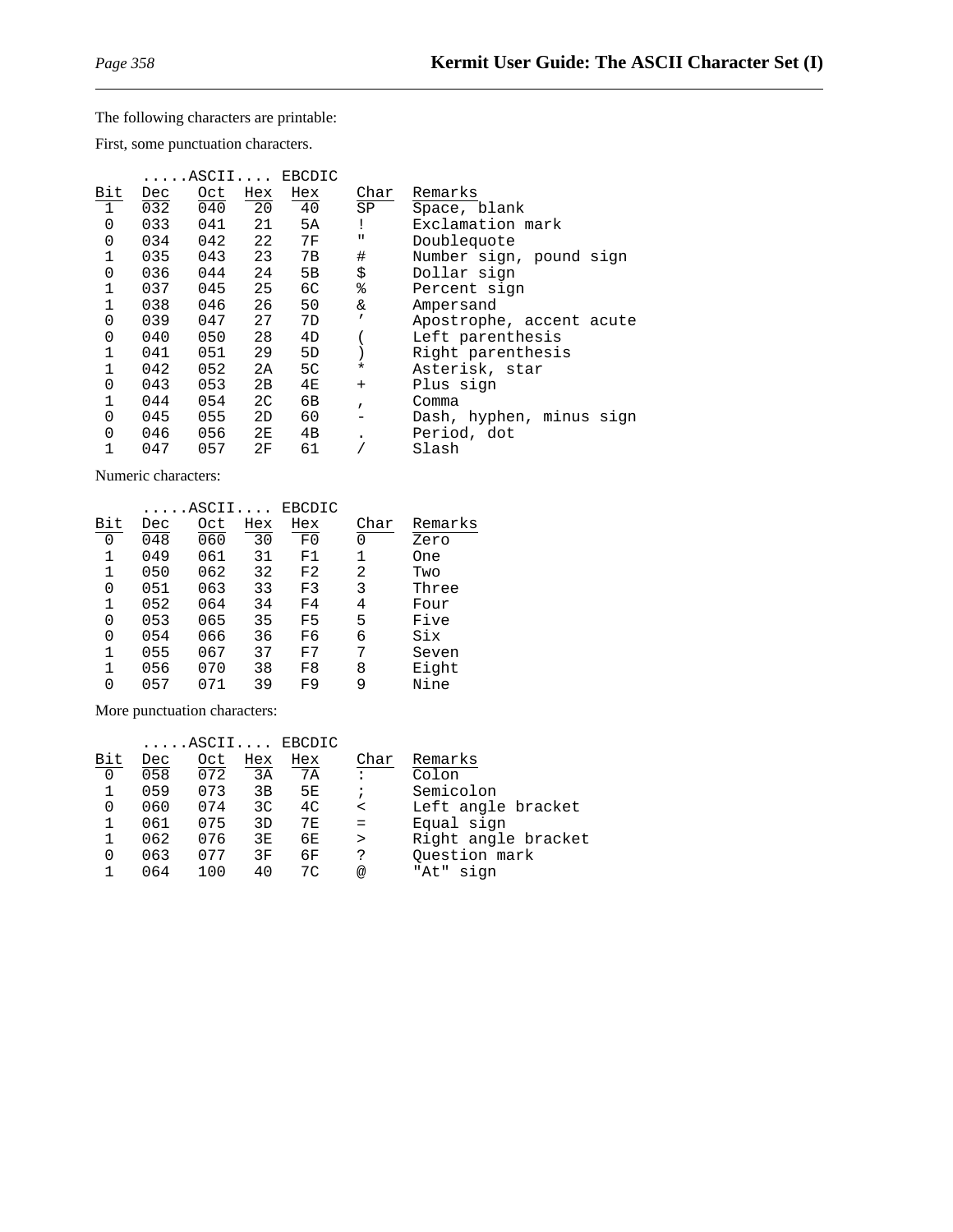Upper-case alphabetic characters (letters):

|                |     | ASCII |                | EBCDIC          |         |         |
|----------------|-----|-------|----------------|-----------------|---------|---------|
| Bit            | Dec | Oct   | Hex            | Hex             | Char    | Remarks |
| 0              | 065 | 101   | 41             | $\overline{c1}$ | Α       |         |
| 0              | 066 | 102   | 42             | C <sub>2</sub>  | В       |         |
| $\mathbf 1$    | 067 | 103   | 43             | C <sub>3</sub>  | C       |         |
| 0              | 068 | 104   | 44             | C <sub>4</sub>  | D       |         |
| $\mathbf 1$    | 069 | 105   | 45             | C <sub>5</sub>  | Ε       |         |
| $\mathbf 1$    | 070 | 106   | 46             | C <sub>6</sub>  | F       |         |
| $\overline{0}$ | 071 | 107   | 47             | C7              | G       |         |
| $\mathbf 0$    | 072 | 110   | 48             | C8              | Η       |         |
| $\mathbf{1}$   | 073 | 111   | 49             | C9              | Ι       |         |
| $\mathbf{1}$   | 074 | 112   | 4A             | D1              | J       |         |
| $\mathbf 0$    | 075 | 113   | 4B             | D2              | Κ       |         |
| $\mathbf 1$    | 076 | 114   | 4 <sub>C</sub> | D <sub>3</sub>  | L       |         |
| 0              | 077 | 115   | 4D             | D4              | М       |         |
| 0              | 078 | 116   | 4E             | D5              | N       |         |
| $\mathbf 1$    | 079 | 117   | 4F             | D6              | O       |         |
| 0              | 080 | 120   | 50             | D7              | Ρ       |         |
| $\mathbf 1$    | 081 | 121   | 51             | D8              | Q       |         |
| $\mathbf 1$    | 082 | 122   | 52             | D <sub>9</sub>  | R       |         |
| $\mathbf 0$    | 083 | 123   | 53             | E2              | $\rm S$ |         |
| $\mathbf 1$    | 084 | 124   | 54             | E3              | Т       |         |
| 0              | 085 | 125   | 55             | E4              | U       |         |
| 0              | 086 | 126   | 56             | E5              | V       |         |
| $\mathbf 1$    | 087 | 127   | 57             | E6              | W       |         |
| $\mathbf 1$    | 088 | 130   | 58             | E7              | Χ       |         |
| 0              | 089 | 131   | 59             | E8              | Υ       |         |
| 0              | 090 | 132   | 5A             | E9              | Ζ       |         |

More punctuation characters:

|            |     |     |     | $\ldots$ . ASCII EBCDIC |              |                        |
|------------|-----|-----|-----|-------------------------|--------------|------------------------|
| Bit        | Dec | Oct | Hex | Hex                     | Char         | Remarks                |
| $\sqrt{1}$ | 091 | 133 | 5B  | AD                      |              | Left square bracket    |
|            | 092 | 134 | 5C  | E0                      |              | Backslash              |
|            | 093 | 135 | 5D  | <b>BD</b>               |              | Right square bracket   |
|            | 094 | 136 | 5E. | 5F                      | ㅅ            | Circumflex, up arrow   |
| 0          | 095 | 137 | 5F  | 6D.                     |              | Underscore, left arrow |
|            | 096 | 140 | 60  | 79                      | $\mathbf{v}$ | Accent grave           |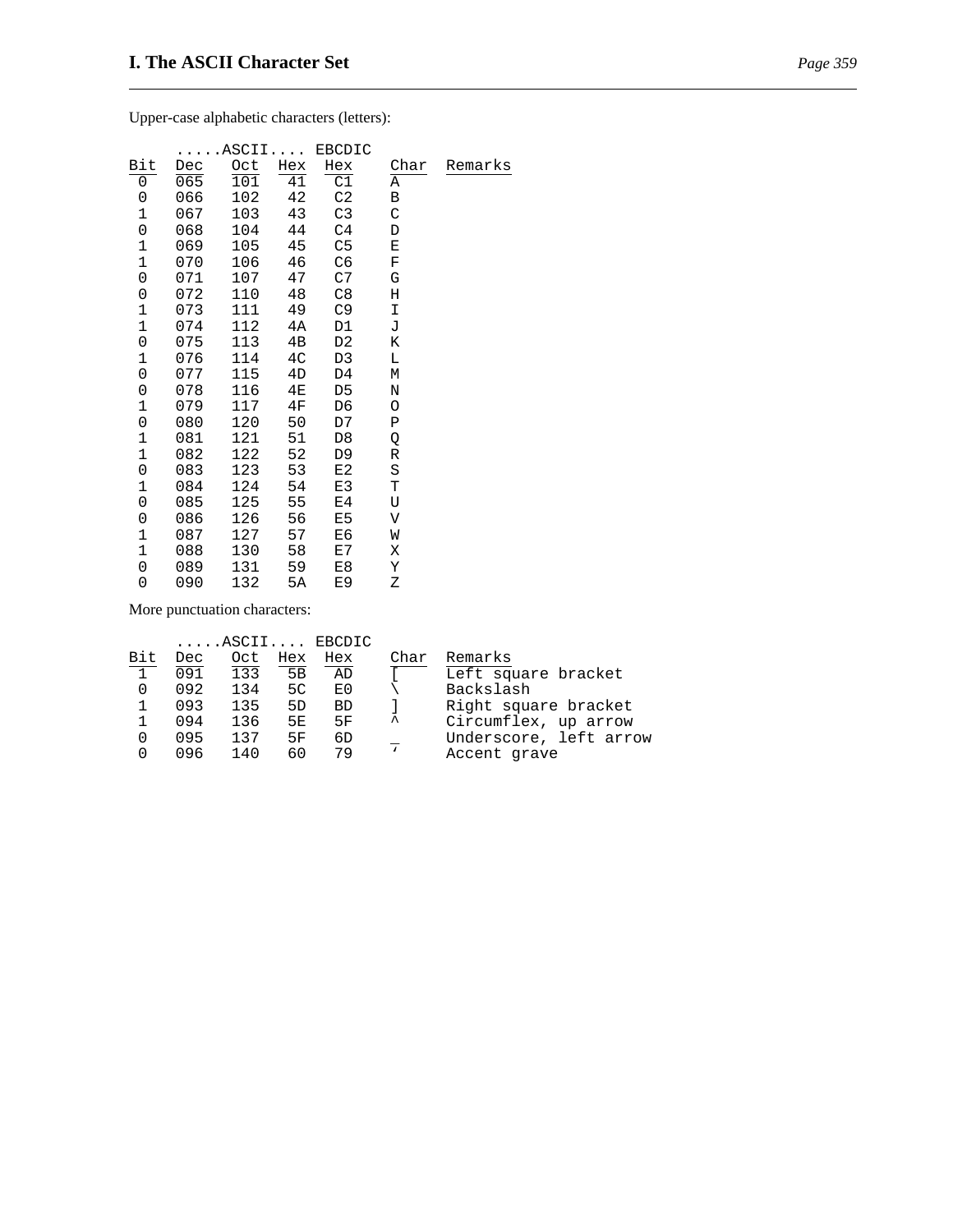Lower-case alphabetic characters (letters):

|                |     | ASCII |                 | EBCDIC |                         |         |
|----------------|-----|-------|-----------------|--------|-------------------------|---------|
| Bit            | Dec | Oct   | Hex             | Hex    | Char                    | Remarks |
| $\overline{1}$ | 097 | 141   | $\overline{61}$ | 81     | a                       |         |
| $\mathbf 1$    | 098 | 142   | 62              | 82     | b                       |         |
| 0              | 099 | 143   | 63              | 83     | C                       |         |
| $\mathbf 1$    | 100 | 144   | 64              | 84     | d                       |         |
| 0              | 101 | 145   | 65              | 85     | e                       |         |
| 0              | 102 | 146   | 66              | 86     | £                       |         |
| $\mathbf 1$    | 103 | 147   | 67              | 87     | g                       |         |
| $\mathbf 1$    | 104 | 150   | 68              | 88     | h                       |         |
| 0              | 105 | 151   | 69              | 89     | i                       |         |
| 0              | 106 | 152   | 6A              | 91     | j                       |         |
| 1              | 107 | 153   | 6В              | 92     | k                       |         |
| 0              | 108 | 154   | 6C              | 93     | ı                       |         |
| $\mathbf 1$    | 109 | 155   | 6D              | 94     | m                       |         |
| $\mathbf 1$    | 110 | 156   | 6Е              | 95     | n                       |         |
| 0              | 111 | 157   | 6F              | 96     | $\circ$                 |         |
| $\mathbf 1$    | 112 | 160   | 70              | 97     | p                       |         |
| 0              | 113 | 161   | 71              | 98     | đ                       |         |
| 0              | 114 | 162   | 72              | 99     | r                       |         |
| $\mathbf 1$    | 115 | 163   | 73              | A2     | S                       |         |
| 0              | 116 | 164   | 74              | A3     | t                       |         |
| $\mathbf 1$    | 117 | 165   | 75              | A4     | u                       |         |
| $\mathbf{1}$   | 118 | 166   | 76              | A5     | $\overline{\mathbf{V}}$ |         |
| 0              | 119 | 167   | 77              | A6     | W                       |         |
| 0              | 120 | 170   | 78              | A7     | X                       |         |
| $\mathbf 1$    | 121 | 171   | 79              | A8     | У                       |         |
| $\mathbf{1}$   | 122 | 172   | 7А              | A9     | Ζ                       |         |
|                |     |       |                 |        |                         |         |

More punctuation characters:

|     |      |            |                | $\ldots$ . ASCII EBCDIC |                       |                             |
|-----|------|------------|----------------|-------------------------|-----------------------|-----------------------------|
| Bit | Dec  |            |                | Oct Hex Hex             | Char                  | Remarks                     |
|     | 123  | 173        | 7 <sub>B</sub> | o۵                      |                       | Left brace (curly bracket)  |
|     | 124  | 174 70     |                | 4 F                     |                       | Vertical bar                |
|     |      | 125 175 7D |                | D0                      |                       | Right brace (curly bracket) |
|     | 126. | 176        | 7 F.           | A 1                     | $\tilde{\phantom{a}}$ | م∂ان⊤                       |

Finally, one more nonprintable character:

0 127 177 7F 07 DEL Delete, rubout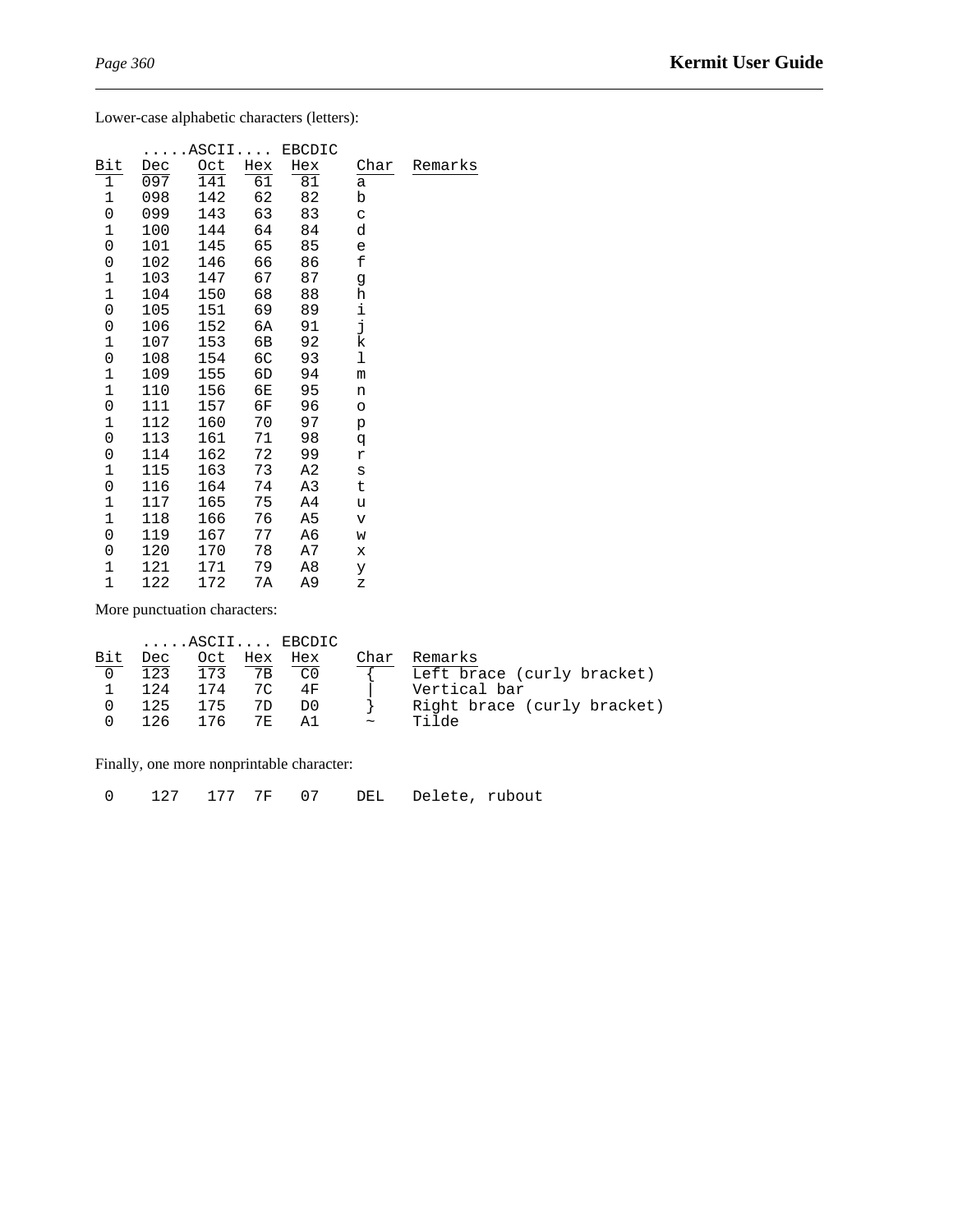## **Index**

.BOO Files 109 CLOSE Command 76<br>
PIF Files 52 COM3 and COM4 85. 7171 101 Command Files 89 8080 327, 331 Command Parsing 24 8th-bit Prefixing 169, 267 COMMENT Command 59 Alarm 77 Completion 50, 54<br>ANSI Printer Control 129 CONFIG.SYS 51 ANSI Printer Control 129 ANSLSYS 56, 59, 83, 86, 89, 104, 128 CONNECT 11, 12, 321, 352<br>APC 355 CONNECT Command 31, 61 Append 322 CONTINUE 226, 251 Apple II 291 Control Characters 11, 357 Apple II Keypad 304, 305<br>Apple Macintosh 161 ARPANET 249, 342<br>ASCII 55, 357 ASCII-to-EBCDIC 180<br>Asynchronous Communication Server 52 Attention Character 342 Copy 322<br>Attributes 67, 78, 270 Count 78 Attributes 67, 78, 270 Autoanswer 15 CP/M 236, 331 Autoanswer Modem 72 CP/M-80<br>
Autodialer 14. 144. 148 CR 321 Autodialer 14, 144, 148 CR 321<br>AUTOEXEC.BAT 52 Crash 21 AUTOEXEC.BAT 52 Crash 21<br>Autoreceive 323 CRC 78 Autoreceive 323 Background 138, 141, 161<br>Backslash Number Format 54 CWD Command 30 Backslash Number Format 54 Batch 248 Batch operation 194<br>Batch Operation of Kermit-MS 51 Debugging Debugging Baud 283, 323, 353 Baud Rate 33, 46, 88 DECSYSTEM-20 233 Bell 78, 169 Default Disk 323<br>Binary Files 19, 27, 36, 48, 85, 166, 175, 181, 196, 205, 217, 240, 241 DEFINE 93 Binary Files 19, 27, 36, 48, 85, 166, 175, 181, 196, 205, 217, 240, 241 Binhex 172 DEFINE Command 38, 250 BIOS 123, 327 Delay 34<br>Bios LAN 125 DELETE Bios LAN 125 DELETE 217, 241<br>Blind 63, 79, 126 DELETE Command BLKSIZE 176 DG/1 44<br>Block Check 33, 78, 180, 323 DIAL 283 Block Check 33, 78, 180, 323<br>BOO Files 109 Bootstrapping CP/M Kermit 335 Dialout Modem 148 Dialout Modem 148 Dialout Modem 148 Bootstrapping MacKermit 172<br>
Bootstrapping MS-DOS Kermit 108<br>
DIRECTORY Command 30 Bootstrapping MS-DOS Kermit 108<br>BREAK 170, 321 BREAK Simulation 246, 249<br>Buffer size 323 BYE 16, 17, 321, 353<br>BYE Command 29, 268<br>Downloading 335 BYE Command 29, 268 Downloading 335, 243, 247 DTR 162 Byte Size 235, 243, 247 C-Kermit 131 Duplex 34 Cables 15 Cancelling a File Transfer 28, 68, 69, 195, 205, 217, 218, 241, 242 EBCDIC 357 Capabilities 261 EBCDIC-to-ASCII 180<br>Capturing Files 39 Echo 20, 251 Capturing Files 39<br>Carriage Return 321 Case Sensitivity 323<br>
Catalog 202 Eighth-Bit Prefix CATALOG Command 298 Emergency Exit 133 Checksum 78 End Of File 48, 80, 236<br>CKMKER 161 End Of Line 36, 37

-F Command 50, 59 CLEAR 40 CLEAR Command 253 COM3 and COM4 85, 126 Command echoing 183 Command Macro 93 Common problems 289 CONNECT Command 31, 61, 269, 296 Control-A 217, 241<br>
Control-C 226, 251, 321<br>
Control-V 241 Control-X 28, 217, 218, 241, 242, 321<br>Control-X,-Z 68, 69 Control-Z 28, 217, 218, 241, 242, 321<br>Copy 322 CRLF 176, 181<br>CTTY 51, 87, 101 Debugging 33, 78, 181, 222, 246, 353<br>DEC Rainbow 355 DELETE Command 30, 298 DIAL Command 94 Directory file size 324<br>Diskette 21 Display, File Transfer 79, 126<br>DO Command 93 Dump Screen 64, 80 ECHO Command 59 Eighth-Bit Prefix 27, 28, 36, 85, 217, 240, 241, 325, 354 End Of Line  $36, 37$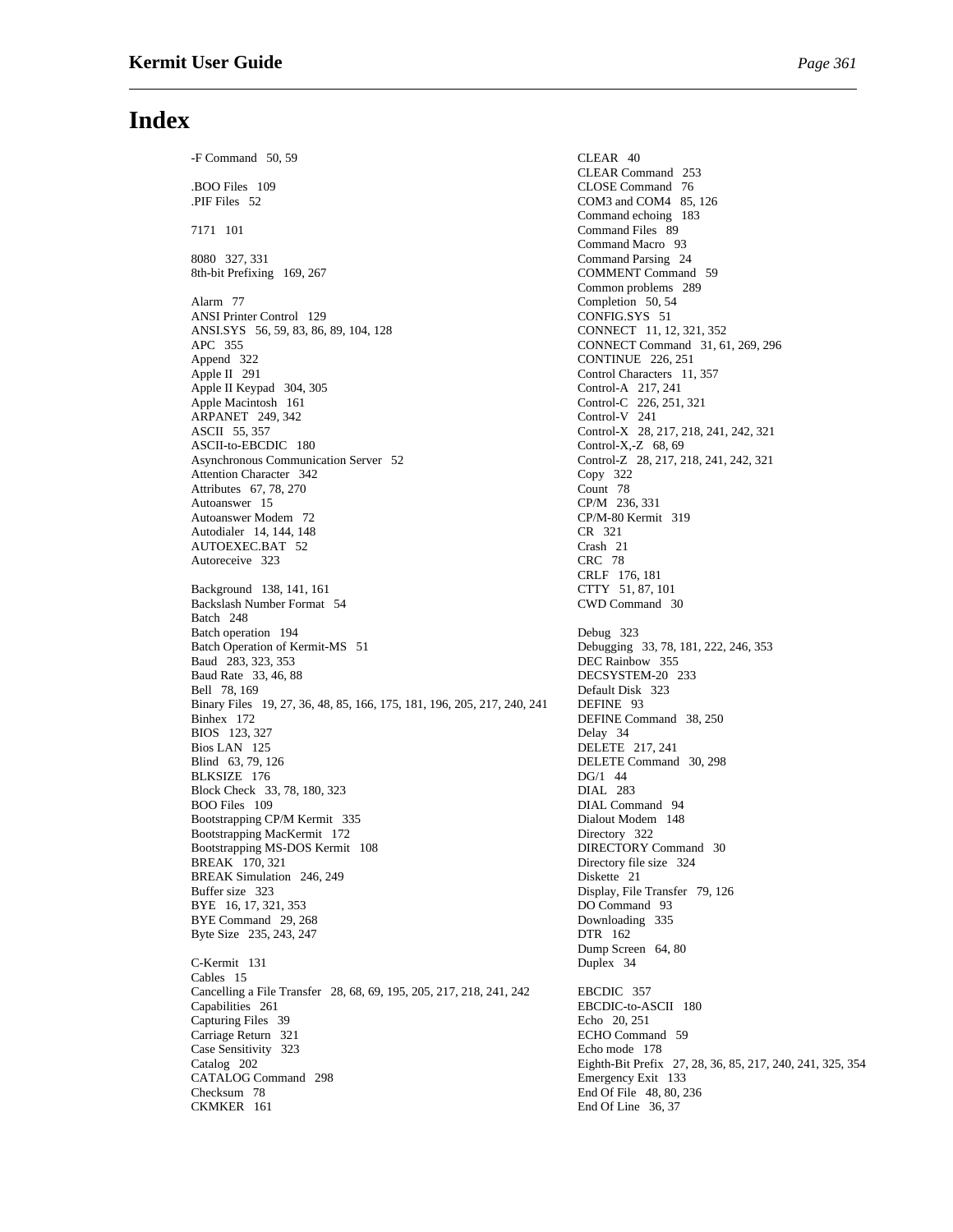Erase 322 KERMBOOT 198, 199 Error exit 178 Kermit Commands 12<br>
Error Recovery 19 Kermit Protocol 7 Error Recovery 19 Errorlevel 80 Kermit server 16<br>
Escape Character 12, 321, 324, 352, 353 Kermit-11 Commands 265 Escape Character 12, 321, 324, 352, 353 Escape Character for CONNECT 34, 61, 63, 80, 223, 247 Key Redefinition 81, 165, 170 Escape Sequence 11 EXEPACK 44 Labels 98<br>
EXIT 226, 251, 322 LAN 52 EXIT 226, 251, 322<br>EXIT Command 32 Expunging Deleted Files 247 Extended ASCII 166<br>
External Terminal Emulation 325<br>
Local Area Network 52, 73 External Terminal Emulation 325 Failure, file transfer 290 Local Echo 34, 62, 8<br>File Attributes 67, 270 Local operation 264 File Attributes  $67, 270$ <br>File Copying 322 File Management 269 LOG 322, 354<br>File matching 195, 205 LOG Command 39, 76 File matching 195, 205 File renaming 184 LOG PACKETS 76<br>File specifications 262 LOG SESSION 71 File specifications 262<br>File truncation 181 File Type 223 File Warning 37, 91, 133, 180, 184<br>
File-mode 324<br>
Login Scripts File-Warning 323, 352<br>FINISH 16, 17, 322, 353 FINISH Command 29, 268 LRECL 176, 181 Fixed file type 263, 267 Flow Control 34, 80, 129, 188, 193, 324, 353 MacBinary 167 Folder 164 Macintosh Kermit 161 Generation 241 Macro 93<br>
Generic Kermit-80 327 Macros 38 Generic Kermit-80 327 Generic MS-DOS Kermit 85, 111 MAIL Command 75 German 91<br>GET 17, 178, 196, 322, 353<br>MASM 111 GET 17, 178, 196, 322, 353<br>GET Command 267, 296 Menu 54 GET Command  $267, 296$ GOTO Command 98 Message Interference 215, 238<br>
Graphics 65, 119 META Key 171 Graphics 65, 119<br>
Graphics Screen Capture 121<br>
MES 164 Graphics Screen Capture 121 Handicapped 79, 126<br>
Handshake 35, 81, 182, 188, 193, 224, 256<br>
MODEM Command 298 Handshake 35, 81, 182, 188, 193, 224, 256 HANGUP 63 Modems 288 Hayes Modem 150 Mouse 162, 1<br>
Heath/Zenith-19 Emulation 112 MS-DOS 43 Heath/Zenith-19 Emulation 112<br>Help 54, 237, 322<br>HFS 164 Home disk 192, 197, 198 Host commands 183 IBM 147, 175, 191, 201, 224, 247, 324, 353<br>IBM Mainframe 101<br>NEC Advanced Personal Comp IBM PC Family 43<br>IF Command 99<br>NetBIOS 52, 86 Incomplete file 205 Network 52<br>Incomplete File Disposition 28, 69, 81, 217, 241 Network security 73, 125 Incomplete File Disposition 28, 69, 81, 217, 241 Network securition Premier 35<br>Incomplete File Transfer 35 Incomplete File Transfer 35 Incomplete files 182, 196 Noise 7 Indirect Command File 254 Normal Form for File Names 217, 223, 240, 247<br>Initial Filespec 27, 216, 240 Novell 124 Initial Filespec  $27, 216, 240$ Initialization files 176, 193, 199, 203, 208 Null Modem 15 INPUT 39, 41, 248, 250, 252, 322 INPUT Command 40, 81, 85, 96, 253<br>Intercent Character 342 OUTPUT Comman Interference 215, 238<br>Internal Modem 19 ITS-Binary Format 248 Packet 8

Line Sequence Numbers 240<br>Line feed 256 Local Commands 30, 269<br>Local Echo 34, 62, 83 LOCAL-ECHO 188, 324, 354 LOG TRANSACTION 76<br>Logfile 277 Login Scripts 39, 252<br>LOGOUT 323, 353 Long Packets 86, 169, 177, 184, 186, 193, 280, 289 MacKermit Settings Files 169 MACLIB 199 Mode Line 64, 84 MS-Windows 44, 52 MSKERMIT.INI 49, 57, 82, 89, 101<br>MVS/TSO 201 NAK 321, 351 NEC Advanced Personal Computer 355 NetBIOS 52, 86, 124 **OUTPUT Command 97** P/OS 263, 264, 284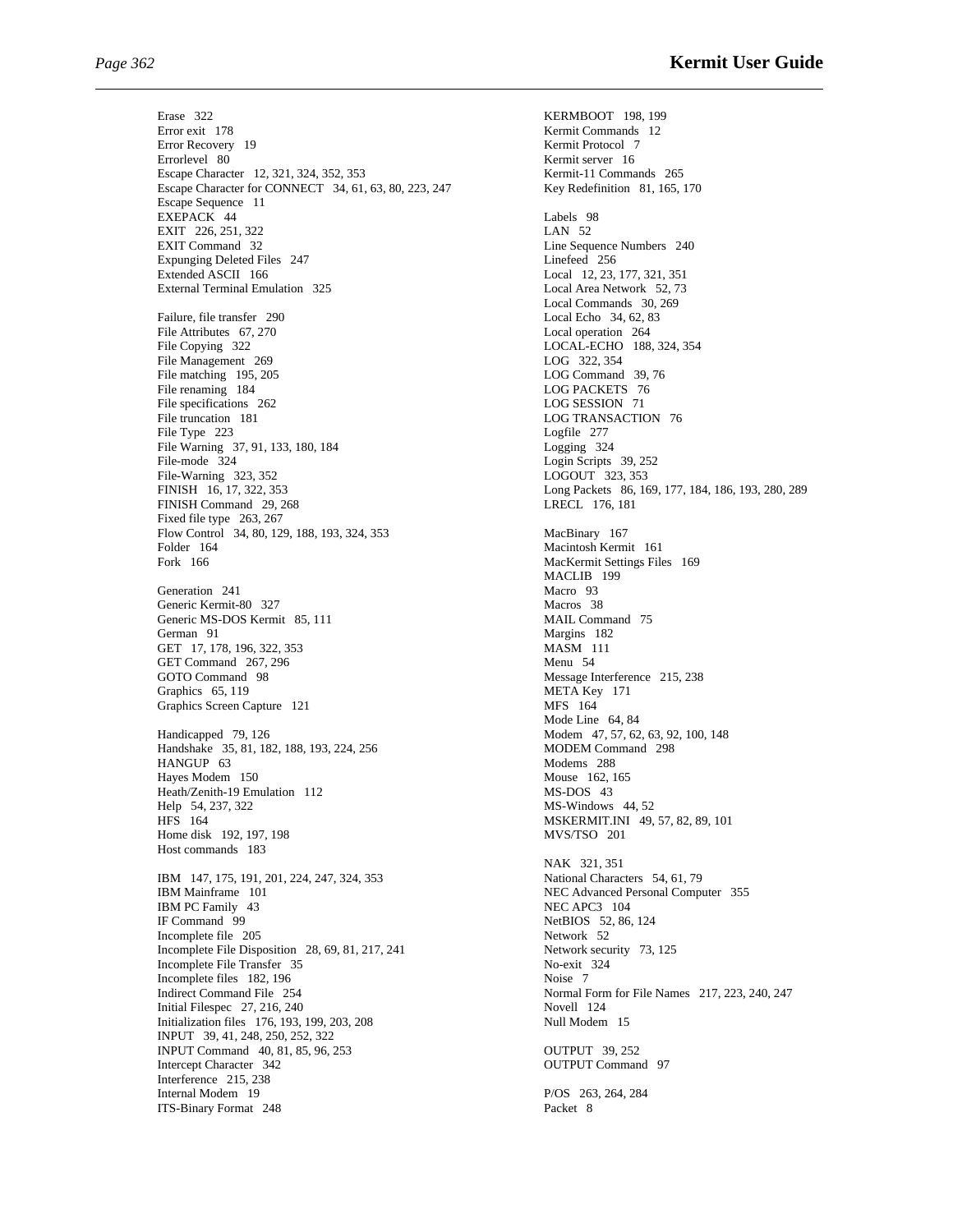Packet Length 36, 37 Server 16, 17, 72, 178, 219, 243 Packet-length 278 SERVER Command 29, 299<br>Pad character 325 SERVER commands 268 SERVER commands 268 Padding 36, 37 Server Operation 268 Parity 27, 28, 35, 71, 85, 96, 112, 165, 182, 188, 217, 240, 241, 278, 325, 358ess57 on Log 166 Partitioned data set 202 SET 12, 323, 353<br>Password 254 SET APPLICATIC SET APPLICATION-MODE 300 Passwords 254 SET BAUD 271, 283<br>
PATH 47, 50, 52, 57, 59, 69 SET Command 32, 270, 300 PATH 47, 50, 52, 57, 59, 69<br>PAUSE 39, 252, 323 SET DEFAULT-DISK 301<br>SET DISPLAY 301 Pause Between Packets 36, 37 PAUSE Command 40, 253 SET ESCAPE 275<br>PC-DOS 43 SET FILE TYPE 2<br>PDP-11 261 SET FILE TYPE FI SET FILE TYPE 275 PDP-11 261 SET FILE TYPE FIXED 276 POP 58 SET FILE-TYPE 301<br>SET INPUT 41, 248 POP Command 100<br>Port 325 SET KEYBOARD 304 Print 323<br>
Printer 61, 64, 71, 79, 129, 325<br>
SET LINE 277<br>
SET LINE 277 Printer 61, 64, 71, 79, 129, 325 ProKey 83 SET LOCAL-ECHO 304 SET LOCAL-ECHO 304 SET LOCAL-ECHO 304 Prompt 11, 36, 279<br>Protocol Converter 101 SET PACKET-LENGTH 278<br>Set padding 325 PUSH Command 31, 57 SET PARITY 278, 304 Qualifier 202 SET PORT NETBIOS 52, 86<br>
OUIT 32, 226, 251 SET PORT UB-NET1 52, 86 SET PORT UB-NET1 52, 86 SET PREFIX 304 Rainbow 103, 106<br>
Rainbow 100 355<br>
SET PROMPT 279 **SET PROMPT** 279 RAM Disk 51, 67<br>
Raw Download 166. 227. 255<br>
SET RECEIVE 280. 325 Raw Download 166, 227, 255<br>Raw Upload 254, 256 SET RECEIVE PACKET-LENGTH 280 RECEIVE 12, 13, 14, 28, 178, 195, 205, 217, 241, 323, 352 SET RECORD-FORMAT 281 RECEIVE Command 69, 267, 296<br>
Receive packet-length 280<br>
SET RSX 281<br>
SET RSX 281 Receive packet-length 280 RECFM 176 SET RT-11 CREATE-SIZE 281 Recognition 237 SET RT-11 FLOW-CONTROL SET RT-11 FLOW-CONTROL 282<br>SET SEND 282, 325 Record too big 213<br>Record-format 281 SET SEND 282<br>SET SLOT 305 Record-format 281 Records 176 SET SPEED 283<br>Redirected input and output 51 Set Start of packet 325 Redirected input and output 51 REINPUT Command 97 SET TERMINAL 89, 283, 305<br>
Remote 12, 17, 23, 177 SET UPDATE 283 Remote 12, 17, 23, 177<br>REMOTE Command 30, 299<br>Setfile 172 REMOTE Command 30, 299<br>REMOTE commands 268 Settings Files 169 REMOTE commands 268 Remote operation 264 SHOW 12, 225, 250, 326, 354<br>Repeated Character Compression 27, 28, 217, 241 SHOW Command 38 Repeated Character Compression 27, 28, 217, 241 ResEdit 172<br>Retry Limit 37 SPACE Comma Retry Limit 37 SPACE Command 31<br>Rollback 64 Speaking Device 79 Speaking Device 79<br>Speed 88, 249, 250 RSTS/E 261, 262, 263, 264, 285 RSTS/E version 9.x 288 Starlan 124<br>RSX 288 Start Of Pack Start Of Packet 37 RSX-11 261 Statistics 38<br>
RSX-11M 263 Status 326 RSX-11M 263 RSX-11M/M+ 285<br>RT-11 261.263.264.285 STAY Command 57 RT-11 261, 263, 264, 285<br>
RUN Command 31 STOP 58 RUN Command 31 STOP Command 100<br>STRING 326 Saving files 263 Screen Dump 64, 80 SuperKey 83 Screen Rollback 64 Script Files 95 TAC 342 Search order 195 TAC Binary Mode 249<br>Security 73, 125 TacTrap 325 Security 73, 125<br>
SEND 12, 14, 17, 27, 177, 178, 195, 205, 216, 240, 282, 323, 352<br>
TAKE 178, 196, 248, 326, 354 SEND 12, 14, 17, 27, 177, 178, 195, 205, 216, 240, 282, 323, 352 TAKE 178, 196, 248, 3<br>SEND Command 68, 266, 295 TAKE Command 296 SEND Command 68, 266, 295 SEND delay 181<br>Series/1 175, 180, 191, 201<br>TELENET 35, 38, 85, 151<br>TELENET 35, 38, 85, 151 Series/1 175, 180, 191, 201 SERIES1 188 Terminal Emulation 44, 63, 325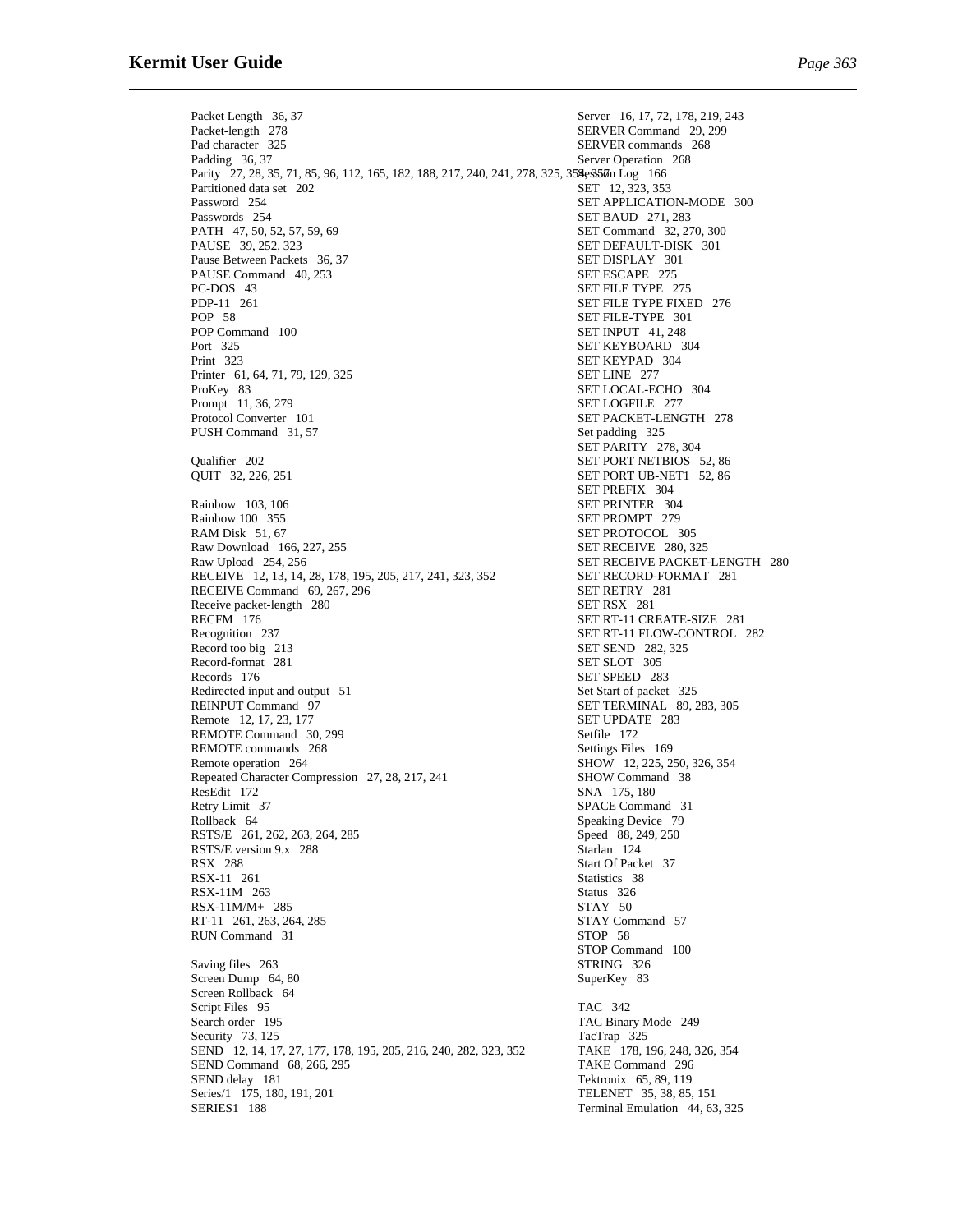Terminal Settings 89 TEST 183 The GET Command 29 Timeout 36, 37, 40, 90, 253, 321, 332, 351 TIMER 326, 354 Token Ring 124 TOPS-20 233 TopView 44 Transfer rates 289 TRANSLATION 91, 175, 184 TRANSMIT 70, 254, 256, 326 TRANSMIT Command 39 TSX+ 263, 264, 287 TTY 175, 180, 188, 191, 193, 201 TVT-Binary 249 Type 179, 327 TYPE Command 296 Typeahead 41 UART 44 UNDELETE 217, 241 Ungermann Bass Net One LAN 125 Ungermann-Bass 52, 125 UNIX Kermit 131 Upload 254 USER 326 User area 198, 199 User profile 203, 204, 207 Variables, substitution 94 VAX/VMS 211 VERSION 56, 217, 327 Virtual Terminal 12, 321, 352 VM/CMS 14, 191 VT100 Emulation 305, 326 VT102 Emulation 44, 89, 112, 165 VT52 Emulation 112, 306, 325 Warning 37, 91, 133, 184, 326, 354 Wildcard 12, 13, 48, 68, 192, 203, 212, 234, 262 Word Size 235

Xmodem 108 XON/XOFF 34, 44, 70, 80, 322, 357 XSEND 69

Z80 331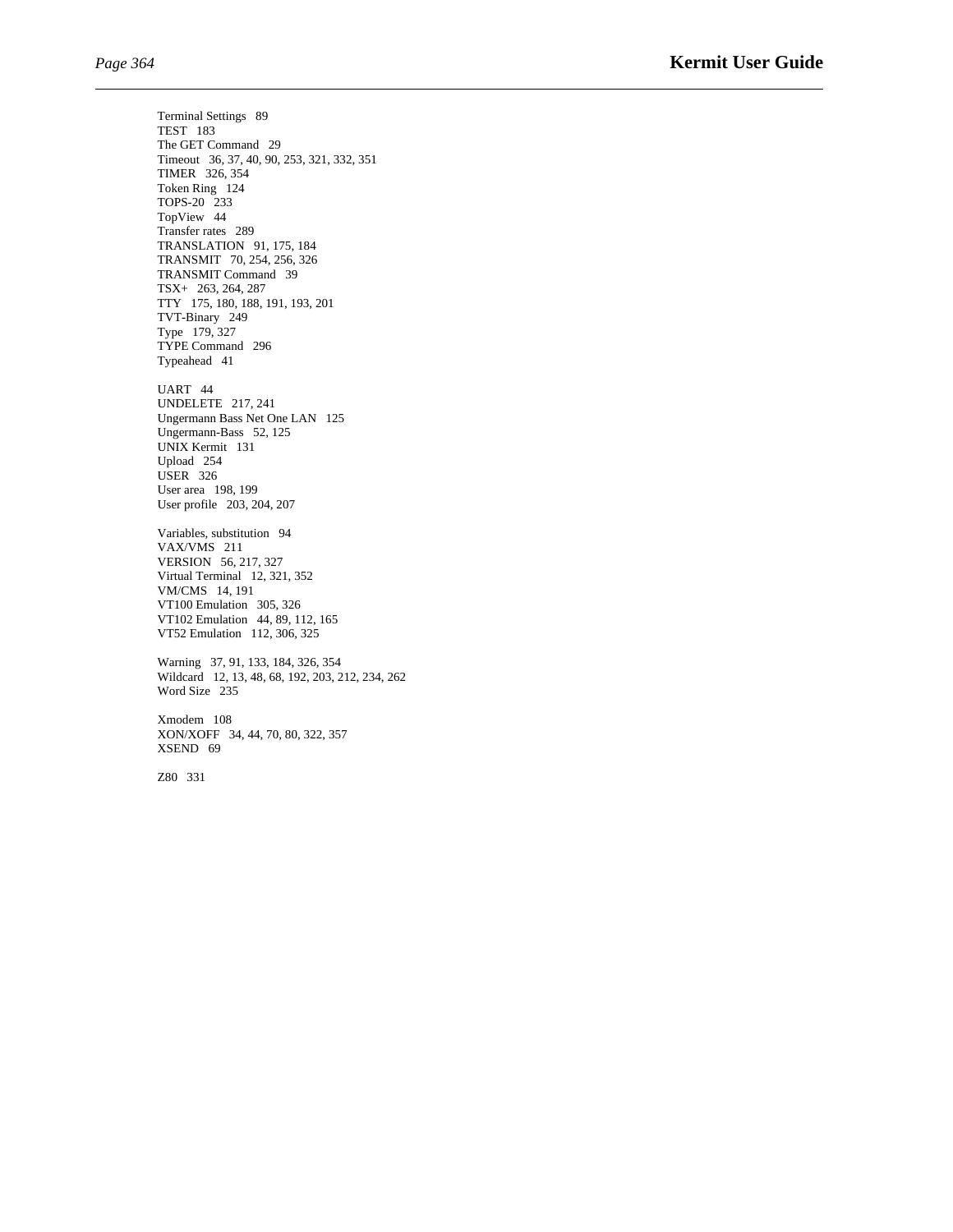## **Table of Contents**

| <b>How To Get Kermit</b>                                          | 3        |
|-------------------------------------------------------------------|----------|
| <b>Organization of This Manual</b>                                | 5        |
| 1. Introduction                                                   | 7        |
| 1.1. Why Kermit?                                                  | 7        |
| 1.2. How Kermit Works                                             | 8        |
| 2. How to Use Kermit                                              | 11       |
| 2.1. Transferring a File                                          | 11       |
| 2.2. Basic Kermit Commands                                        | 12       |
| 2.3. Real Examples                                                | 13       |
| 2.3.1. PC to Host                                                 | 13       |
| 2.3.2. Host to Host                                               | 14       |
| 2.3.3. Micro to Micro                                             | 15       |
| 2.4. Another Way -- The Kermit Server                             | 16       |
| 3. When Things Go Wrong                                           | 19       |
| <b>3.1. Basic Connection Problems</b>                             | 19       |
| 3.2. Terminal Connection Works But The Transfer Won't Start       | 19       |
| <b>3.3. Special Characters</b>                                    | 20       |
| 3.4. The Transfer Starts But Then Gets Stuck                      | 20       |
| 3.4.1. The Connection is Broken                                   | 21       |
| 3.4.2. The Disk is Full<br>3.4.3. Transmission Delays             | 21<br>21 |
| 3.4.4. Noise Corruption                                           | 21       |
| 3.4.5. Host Errors                                                | 21       |
| 3.5. File is Garbage                                              | 21       |
| <b>4. Kermit Commands</b>                                         | 23       |
| 4.1. Remote and Local Operation                                   | 23       |
| <b>4.2. The Command Dialog</b>                                    | 24       |
| 4.3. Notation                                                     | 24       |
| 4.4. Summary of Kermit Commands                                   | 26       |
| 4.5. The SEND Command                                             | 27       |
| 4.6. The RECEIVE Command                                          | 28       |
| 4.7. The GET Command                                              | 29       |
| 4.8. The SERVER Command<br>4.9. The BYE Command                   | 29<br>29 |
| 4.10. The FINISH Command                                          | 29       |
| 4.11. The REMOTE Command                                          | 30       |
| 4.12. Local Commands                                              | 30       |
| 4.13. The CONNECT Command                                         | 31       |
| <b>4.14. HELP</b>                                                 | 31       |
| 4.15. The TAKE Command                                            | 31       |
| 4.16. The EXIT and QUIT Commands                                  | 32       |
| 4.17. The SET Command                                             | 32       |
| 4.18. The DEFINE Command                                          | 38       |
| 4.19. The SHOW Command<br>4.20. The STATISTICS Command            | 38<br>38 |
| 4.21. The LOG Command                                             | 39       |
| 4.22. The TRANSMIT Command                                        | 39       |
| 4.23. Login Scripts: The INPUT, OUTPUT, CLEAR, and PAUSE Commands | 39       |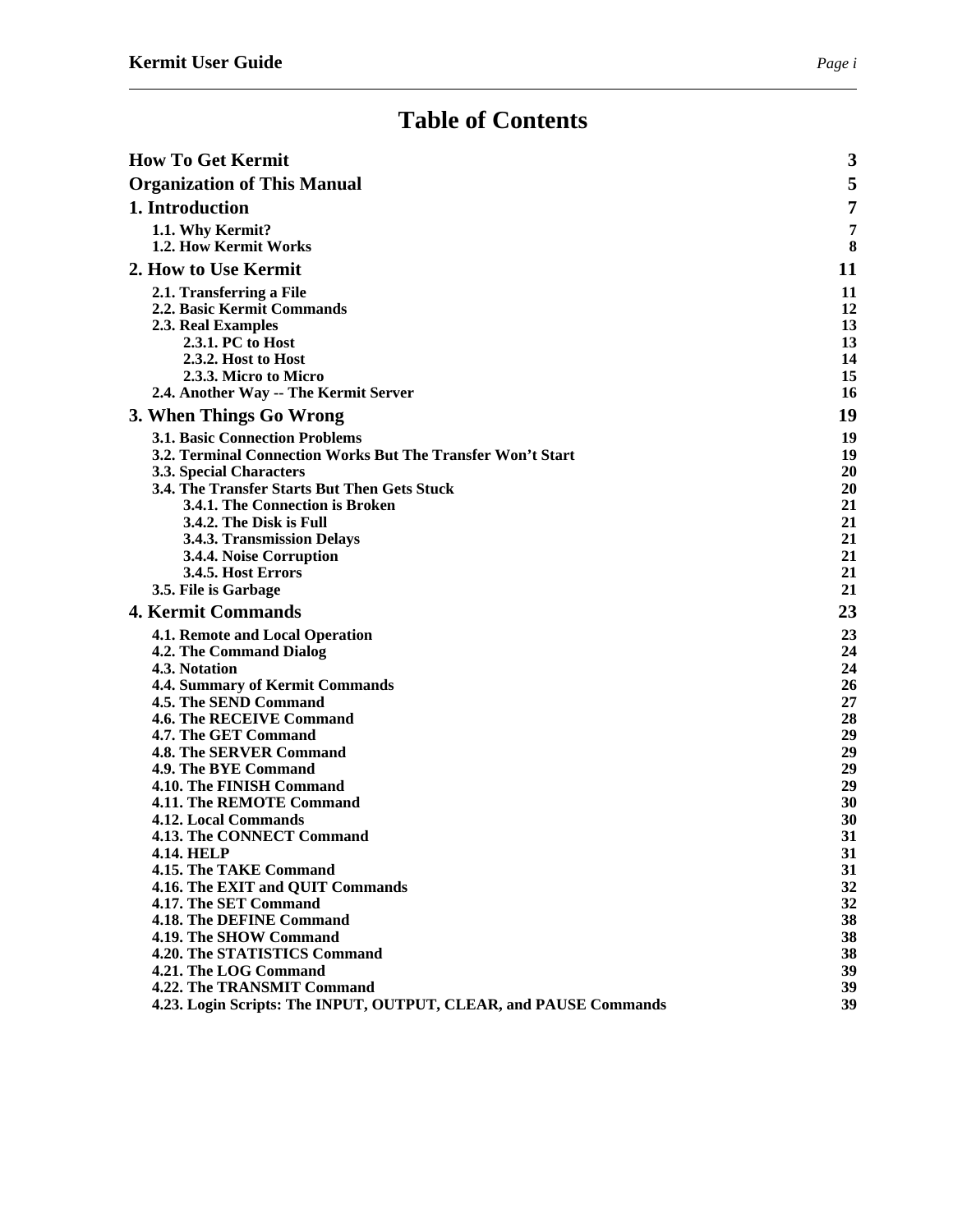| <b>5. MS-DOS KERMIT</b>                                                                       | 43         |
|-----------------------------------------------------------------------------------------------|------------|
| 5.1. System Requirements                                                                      | 44         |
| 5.2. History                                                                                  | 44         |
| 5.3. Using MS-Kermit                                                                          | 46         |
| 5.4. The MS-DOS File System                                                                   | 47         |
| 5.4.1. File Specifications                                                                    | 47         |
| 5.4.2. File Formats                                                                           | 48         |
| 5.5. Program Setup and Invocation                                                             | 49         |
| <b>5.6. Kermit-MS Commands</b>                                                                | 53         |
| 5.6.1. Program Management Commands                                                            | 56         |
| 5.6.2. Local File Management Commands                                                         | 59         |
| 5.6.3. COMMANDS FOR TERMINAL CONNECTION                                                       | 61         |
| <b>5.6.4. COMMANDS FOR FILE TRANSFER</b>                                                      | 67         |
| 5.6.5. Hints for Transferring Large Files                                                     | 70         |
| 5.6.6. Commands for Raw Uploading and Downloading                                             | 70         |
| 5.6.7. Kermit Server Commands                                                                 | 72         |
| 5.6.8. Commands for Controlling Remote Kermit Servers<br>5.6.9. The LOG and CLOSE Commands    | 74<br>76   |
| 5.6.10. The SET Command                                                                       | 77         |
| 5.6.11. The STATUS and SHOW Commands                                                          | 91         |
| 5.7. Macros                                                                                   | 93         |
| 5.8. SCRIPTS                                                                                  | 95         |
| 5.9. Initialization Files Revisited                                                           | 101        |
| 5.10. MS-Kermit Features for Different Systems                                                | 101        |
| 5.11. Compatibility with Older Versions of MS-DOS Kermit                                      | 106        |
| 5.12. What's Missing                                                                          | 108        |
| 5.13. Installation of Kermit-MS                                                               | 108        |
| 5.14. Program Organization                                                                    | <b>110</b> |
| 5.15. Bringing Kermit to New Systems                                                          | 111        |
| 5.16. Kermit-MS VT102 Terminal Emulator Technical Summary                                     | 112        |
| 5.16.1. Treatment of Inbound Characters During Terminal Emulation                             | 112        |
| 5.16.2. Keyboard Layout and Characters Sent                                                   | 113        |
| 5.16.3. Responses To Characters Received By the Terminal Emulator                             | 115        |
| 5.16.4. DEC VT102 Functions While in VT52 Mode                                                | 117        |
| 5.16.5. Heath-19 Functions While in Non-ANSI Mode                                             | 118        |
| 5.16.6. Heath-19 Functions While in ANSI Mode                                                 | <b>119</b> |
| 5.16.7. Tektronix 4010/4014 Graphics Terminal Functions                                       | <b>119</b> |
| <b>5.17. IBM PC Kermit Technical Summaries</b>                                                | 123        |
| 5.17.1. Kermit-MS/IBM on Local Area Networks                                                  | 124        |
| 5.17.2. Use of Kermit-MS with External Device Drivers                                         | 126        |
| 5.17.3. Kermit-MS/IBM Serial Port Information                                                 | 126        |
| 5.17.4. CTTY COMx for IBM Machines                                                            | 128        |
| 5.17.5. Screen Sizes and the EGA Board, IBM Versions<br>5.17.6. Kermit-MS/IBM Printer Control | 128<br>129 |
|                                                                                               |            |
| <b>6. UNIX KERMIT</b>                                                                         | 131        |
| 6.1. The Unix File System                                                                     | 132        |
| 6.2. File Transfer                                                                            | 132        |
| <b>6.3. Command Line Operation</b>                                                            | 133        |
| <b>6.4. Interactive Operation</b>                                                             | 137        |
| <b>6.5. UUCP Lock Files</b>                                                                   | 152        |
| 6.6. C-Kermit under Berkeley or System III/V Unix:                                            | 153        |
| 6.7. C-Kermit on the DEC Pro-3xx with Pro/Venix Version 1                                     | 154        |
| 6.8. C-Kermit under VAX/VMS                                                                   | 154        |
| 6.9. C-Kermit on the Macintosh and other Systems                                              | 154        |
| 6.10. C-Kermit Restrictions and Known Bugs                                                    | 154        |
| 6.11. How to Build C-Kermit for a Unix System                                                 | 155        |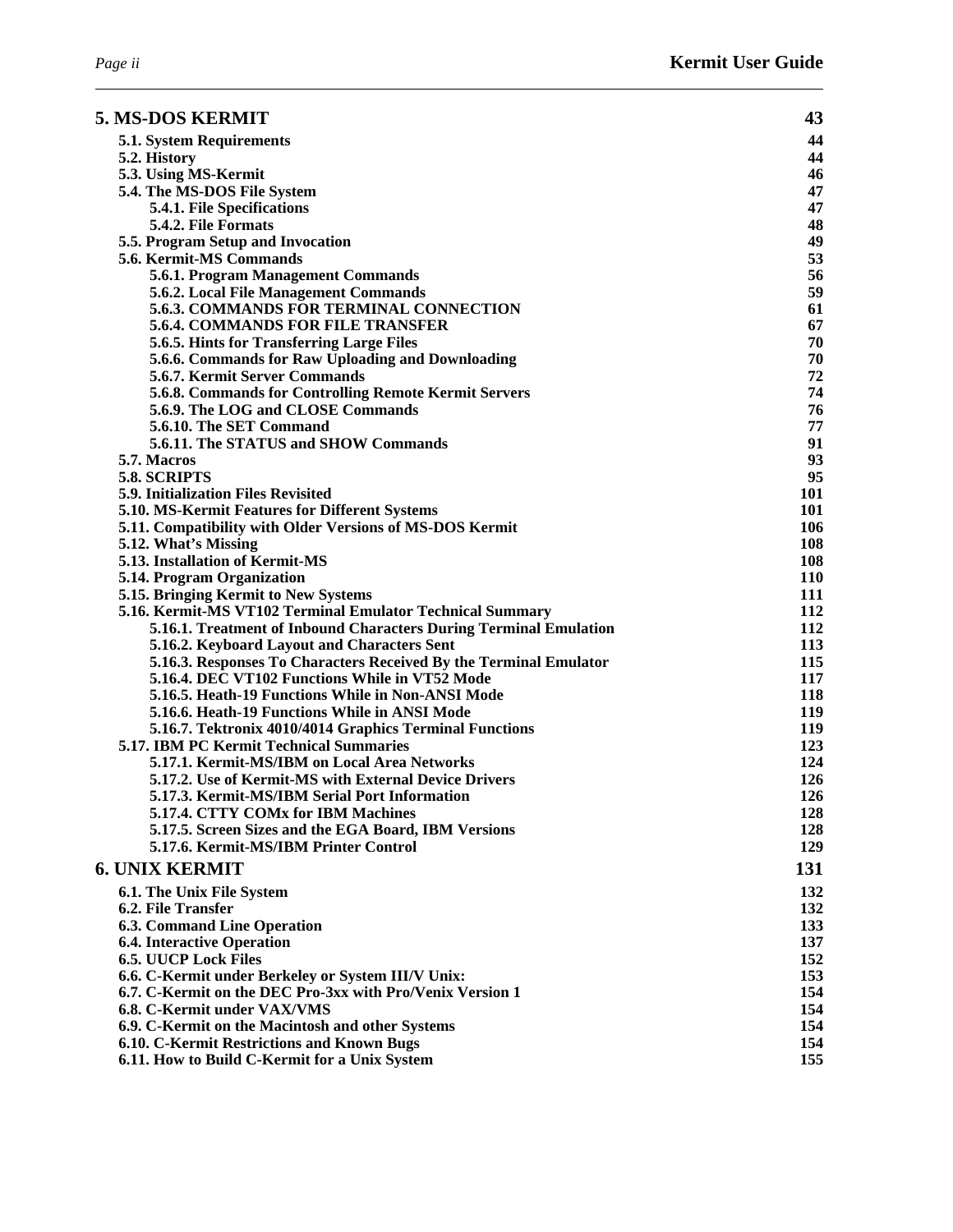| 6.12. Adapting C-Kermit to Other Systems                                               | 155        |
|----------------------------------------------------------------------------------------|------------|
| 7. MACINTOSH KERMIT                                                                    | 161        |
| 7.1. Introduction                                                                      | <b>161</b> |
| 7.2. Installation                                                                      | 162        |
| 7.3. Getting Started                                                                   | 162        |
| 7.4. The Macintosh File System                                                         | 164        |
| <b>7.5. Menus</b>                                                                      | 164        |
| <b>7.6. Terminal Emulation</b><br>7.7. File Transfer                                   | 165<br>166 |
| 7.7.1. Sending Files                                                                   | 167        |
| 7.7.2. Receiving Files                                                                 | 167        |
| <b>7.8. Remote Commands</b>                                                            | 168        |
| 7.9. Server Operation                                                                  | 168        |
| 7.10. Settings                                                                         | 168        |
| 7.11. Settings Files                                                                   | 169        |
| 7.12. Reconfiguring the Keyboard                                                       | 170        |
| 7.12.1. Defining Key Macros                                                            | 170        |
| 7.12.2. Defining Key Modifiers<br>7.12.3. Modifiers Dialog                             | 170<br>171 |
| 7.13. Bootstrapping                                                                    | 172        |
| 7.14. Differences Between Versions 0.8 and 0.9                                         | 172        |
| 8. IBM 370 KERMIT                                                                      | 175        |
| 8.1. Program Operation                                                                 | 176        |
| 8.2. Kermit-370 Subcommands                                                            | 176        |
| 8.3. Before Connecting to the Mainframe                                                | 188        |
| 8.4. After Returning from Kermit-370                                                   | 188        |
| 8.5. What's New                                                                        | 188        |
| 8.6. What's Missing                                                                    | <b>190</b> |
| 9. IBM VM/CMS KERMIT                                                                   | 191        |
| 9.1. The VM/CMS File System                                                            | 192        |
| 9.2. Program Operation                                                                 | 193        |
| 9.3. Kermit-CMS Subcommands                                                            | 195        |
| 9.4. How to build an executable version of Kermit-CMS                                  | 198        |
| 9.5. What's New                                                                        | 199        |
| 9.6. What's Missing                                                                    | <b>200</b> |
| <b>10. IBM MVS/TSO KERMIT</b>                                                          | 201        |
| 10.1. The MVS/TSO File System                                                          | 202        |
| 10.2. Program Operation                                                                | 203        |
| 10.3. Kermit-TSO Subcommands<br>10.4. How to build an executable version of Kermit-TSO | 205<br>208 |
| 10.5. What's New                                                                       | 209        |
| 10.6. What's Missing                                                                   | 209        |
| <b>11. VAX/VMS KERMIT</b>                                                              | 211        |
| 11.1. The VAX/VMS File System                                                          | 212        |
| 11.2. Program Operation                                                                | 214        |
| 11.3. Conditioning Your Job for Kermit                                                 | 215        |
| 11.4. Kermit-32 Commands                                                               | 216        |
| 11.4.1. Commands for File Transfer                                                     | 216        |
| 11.4.2. Server Operation                                                               | 219        |
| 11.4.3. Commands for Local File Management                                             | 220        |
| 11.4.4. The CONNECT Command                                                            | 221        |
| 11.4.5. The SET and SHOW Commands                                                      | 222        |
| 11.4.6. Program Management Commands                                                    | 226        |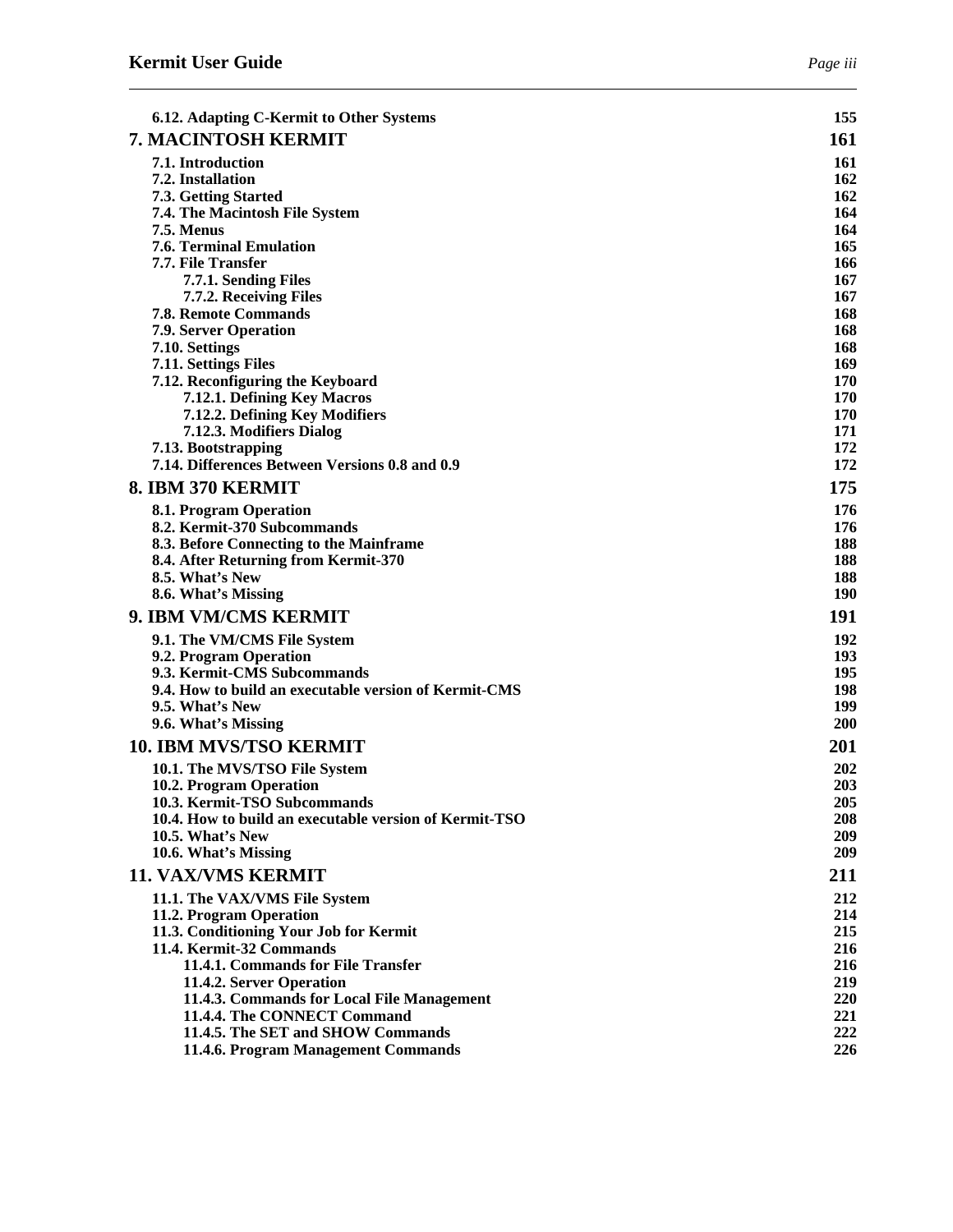| ₽<br>αρ |  |
|---------|--|
|         |  |

| 11.5. Raw Upload and Download                                          | 227               |
|------------------------------------------------------------------------|-------------------|
| 11.6. Installation of Kermit-32                                        | 228               |
| 12. DECSYSTEM-20 KERMIT                                                | 233               |
| 12.1. The DEC-20 File System                                           | 233               |
| 12.2. Program Operation                                                | 237               |
| 12.3. Remote and Local Operation                                       | 238               |
| 12.4. Conditioning Your Job for Kermit                                 | 238               |
| 12.5. Kermit-20 Commands                                               | 239               |
| 12.5.1. Commands for File Transfer                                     | <b>240</b><br>243 |
| 12.5.2. Server Operation<br>12.5.3. Commands for Local File Management | 244               |
| 12.5.4. The CONNECT Command                                            | 245               |
| 12.5.5. The SET, SHOW, and DEFINE Commands                             | 245               |
| 12.5.6. Program Management Commands                                    | 250               |
| 12.6. Login Scripts: The INPUT, OUTPUT, CLEAR, and PAUSE Commands      | 252               |
| 12.7. Raw Download and Upload                                          | 255               |
| 12.8. Kermit-20 Examples                                               | 257               |
| 12.9. Installation of Kermit-20                                        | 259               |
| 13. PDP-11 Kermit                                                      | 261               |
| 13.1. File Systems on the PDP-11                                       | 262               |
| 13.1.1. File Specifications                                            | 262               |
| 13.1.2. File Formats (Binary and Text)                                 | 263               |
| 13.1.2.1. RT-11 and TSX+                                               | 263               |
| 13.1.2.2. RSTS/E, P/OS and RSX-11M/M+                                  | 263               |
| 13.1.3. Saving Files on the PDP-11 From Your Microcomputer             | 263               |
| 13.1.4. Program Operation                                              | 264               |
| 13.1.4.1. RSTS/E                                                       | 264               |
| 13.1.4.2. RSX-11M/M+<br>$13.1.4.3. RT-11/TSX+$                         | 264<br>264        |
| 13.1.4.4. P/OS                                                         | 264               |
| 13.2. Local and Remote Operation                                       | 264               |
| 13.3. Kermit-11 Commands                                               | 265               |
| 13.4. Commands for File Transfer                                       | 266               |
| 13.4.1. Server Operation                                               | 268               |
| 13.4.2. Commands for Servers                                           | 268               |
| 13.5. Commands for Local File Management                               | 269               |
| 13.5.1. The CONNECT Command                                            | 269               |
| 13.6. The SET Command                                                  | 270               |
| 13.6.1. The DIAL Command                                               | 283               |
| 13.7. System Manager's Notes                                           | 284               |
| 13.7.1. Odds and Ends                                                  | 284               |
| 13.8. Typical Kermit-11 Transfer Rates<br>13.9. Common Problems        | 289               |
|                                                                        | 289               |
| 14. Apple II Kermit                                                    | 291               |
| 14.1. Supported Systems and Devices                                    | 291               |
| 14.2. The DOS 3.3 File System                                          | 292               |
| 14.3. The PRODOS File System                                           | 293               |
| 14.4. Program Operation                                                | 293               |
| 14.5. Kermit-65 Commands                                               | 295               |
| 14.6. Standard Installation<br>14.7. Problems                          | 309<br>310        |
| 14.8. Customizing Kermit-65                                            | 316               |
|                                                                        |                   |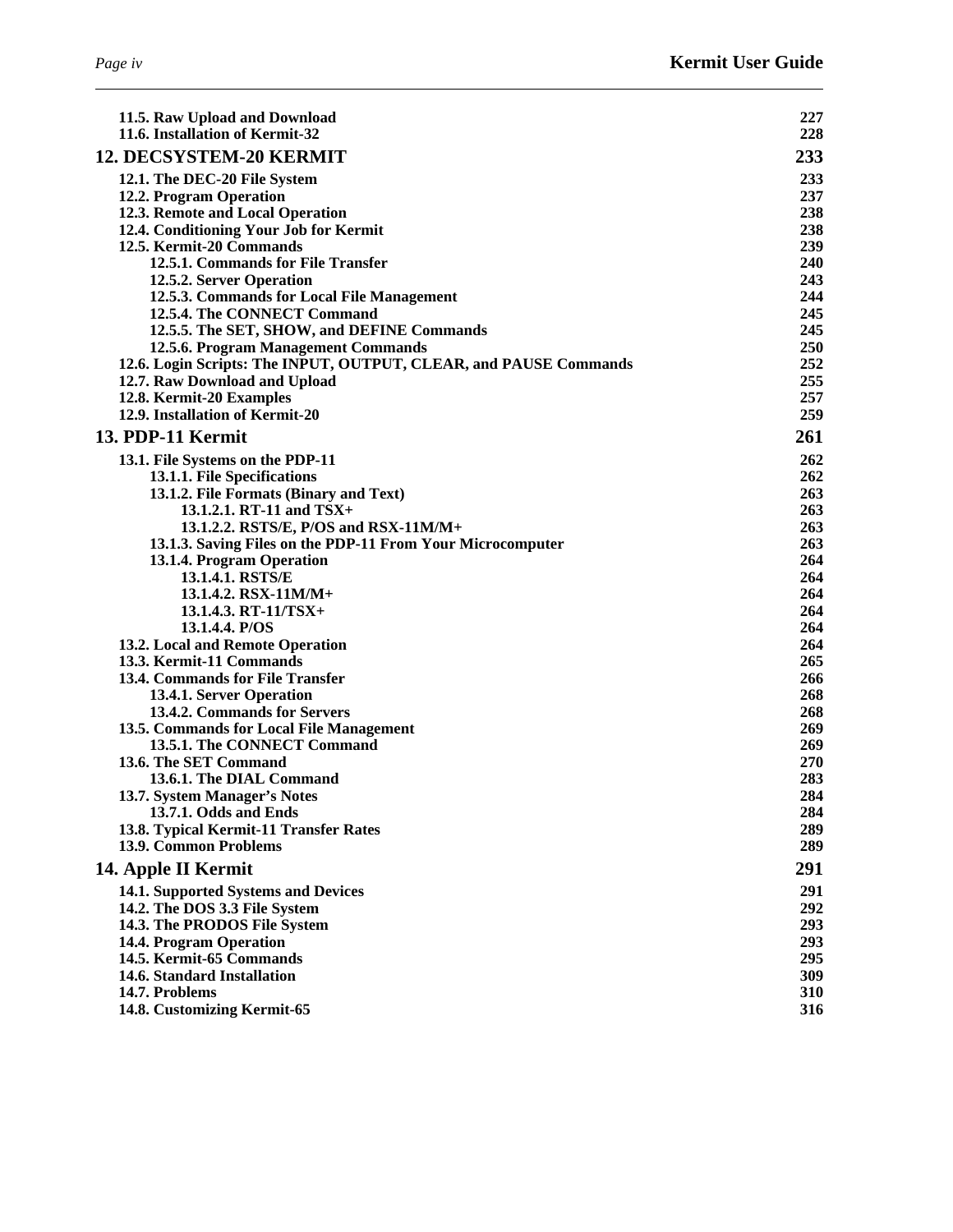| 15. CP/M-80 KERMIT                                  | 319        |
|-----------------------------------------------------|------------|
| 15.1. Summary of CP/M                               | <b>320</b> |
| 15.2. Kermit-80 Description                         | 321        |
| 15.3. Kermit-80 Flavors                             | 327        |
| 15.3.1. Generic Kermit-80                           | 327        |
| 15.3.2. CP/M 3 Kermit                               | 328        |
| 15.3.3. System-Specific Versions                    | 328        |
| 15.4. Installation of Kermit-80                     | 331        |
| 15.4.1. Organization of Kermit-80                   | 332        |
| 15.4.2. Downloading Kermit-80                       | 335        |
| 15.4.3. Assembling Kermit-80 from the sources       | 338        |
| 15.5. Adding Support For A New System               | 341        |
| 15.6. Notes on New Features in Kermit-80 Version 4  | 342        |
| 15.6.1. Interface Data.                             | 343        |
| 15.6.2. Jump Table.                                 | 343        |
| 15.7. Future Work                                   | 349        |
| 16. CP/M-86 KERMIT                                  | 351        |
| 16.1. Kermit-86 Commands                            | 352        |
| 16.2. Installation:                                 | 354        |
| 16.3. DEC Rainbow 100 Support                       | 355        |
| <b>16.4. NEC Advanced Personal Computer Support</b> | 355        |
| <b>Appendix I. The ASCII Character Set</b>          | 357        |
| <b>Index</b>                                        | 361        |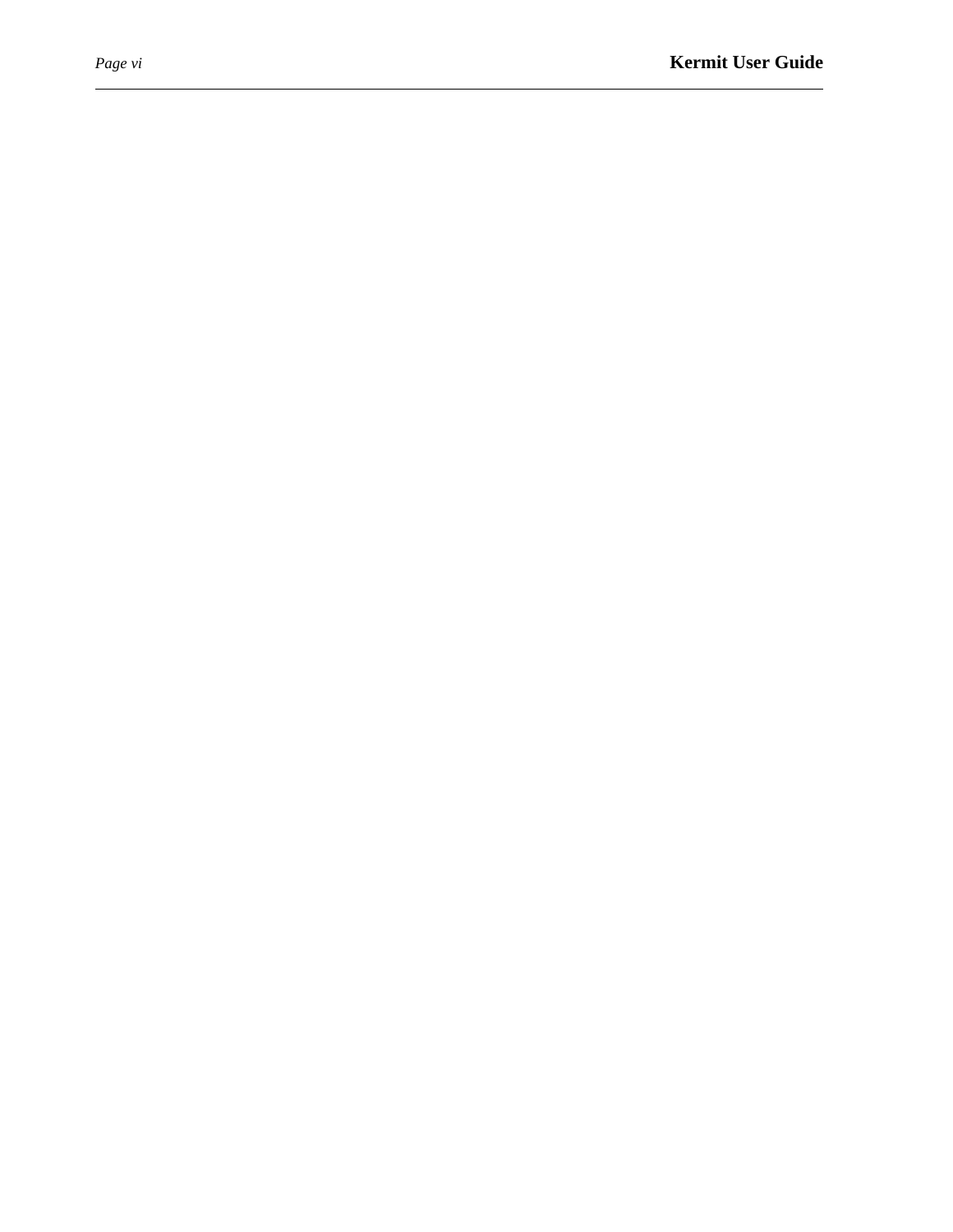## **List of Figures**

| Figure 1-1: A Kermit Packet                                             | 8   |
|-------------------------------------------------------------------------|-----|
| Figure 1-2: Kermit File Transfer                                        | 9   |
| <b>Figure 4-1: Local and Remote Kermits</b>                             | 23  |
| Figure 5-1: MS-Kermit File Transfer Display Screen                      | 67  |
| Figure 5-2: MS-Kermit Script for Logging In                             | 100 |
| Figure 5-3: MS-Kermit Script for More Control of a Hayes 2400 bps Modem | 102 |
| Figure 5-4: MS-DOS Batch File Invoking Kermit to Send VAX Mail          | 103 |
| Figure 5-5: MS-Kermit Script for Logging into VAX and Sending Mail      | 104 |
| Figure 5-6: An Advanced MS-Kermit Initialization File                   | 105 |
| Figure 7-1: MacKermit Key Modifier Dialog                               | 171 |
| Figure 12-1: DECSYSTEM-20 Word/Byte Organization                        | 235 |
| Figure 12-2: DEC-20 Kermit Local Operation                              | 238 |
| Figure 14-1: VT100 Keypad on an Apple Keyboard                          | 306 |
| Figure 14-2: VT100 Keypad on an Apple//gs or Equivalent Keypad          | 307 |
| Figure 14-3: VT52 Keypad on an Apple Keyboard                           | 308 |
| Figure 15-1: Bootstrap program for Kermit-80 and CP/M Version 2.2       | 337 |